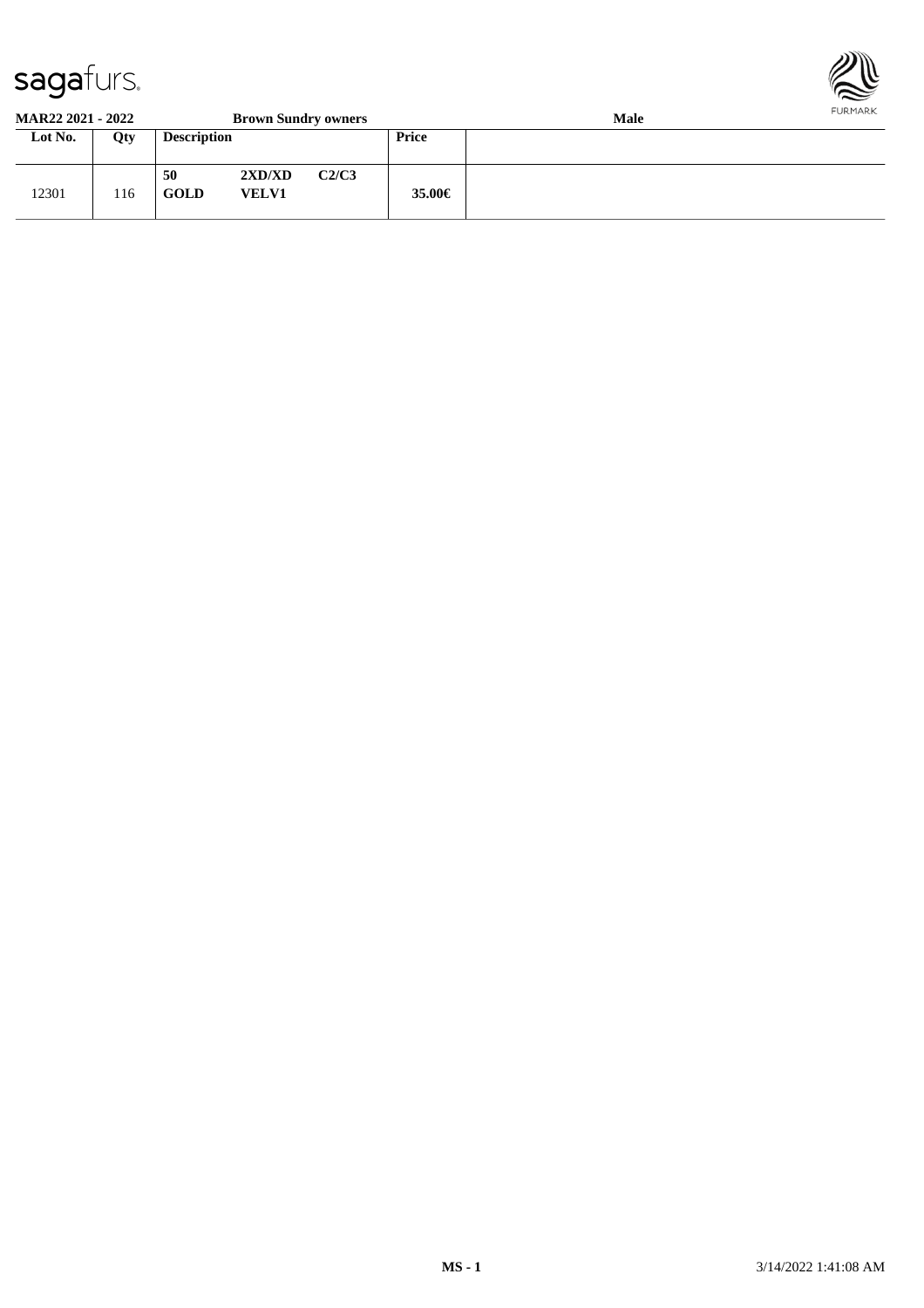

| MAR22 2021 - 2022  |     | <b>Brown</b>       |               | Male | FURMARK |
|--------------------|-----|--------------------|---------------|------|---------|
| Lot No.            | Qty | <b>Description</b> | Price         |      |         |
| **************     |     | 50<br>MED/PAL C2   |               |      |         |
| * 310001<br>$\ast$ | 185 | IA<br><b>SPAR</b>  | 36.00€        |      |         |
| $\ast$             |     |                    | $\ast$        |      |         |
| * 310002           | 160 | 2                  | 37.00€*       |      |         |
| $\ast$             |     |                    | *             |      |         |
| $\ast$             |     |                    | $\ast$        |      |         |
| * 310003           | 160 | 3                  | 37.00€*       |      |         |
| $\ast$             |     |                    | *             |      |         |
| $\ast$             | 57  |                    | $\ast$        |      |         |
| $* 310004$         |     | 562 Skins          | 36.00 $\in$ * |      |         |
| **************     |     |                    | *******       |      |         |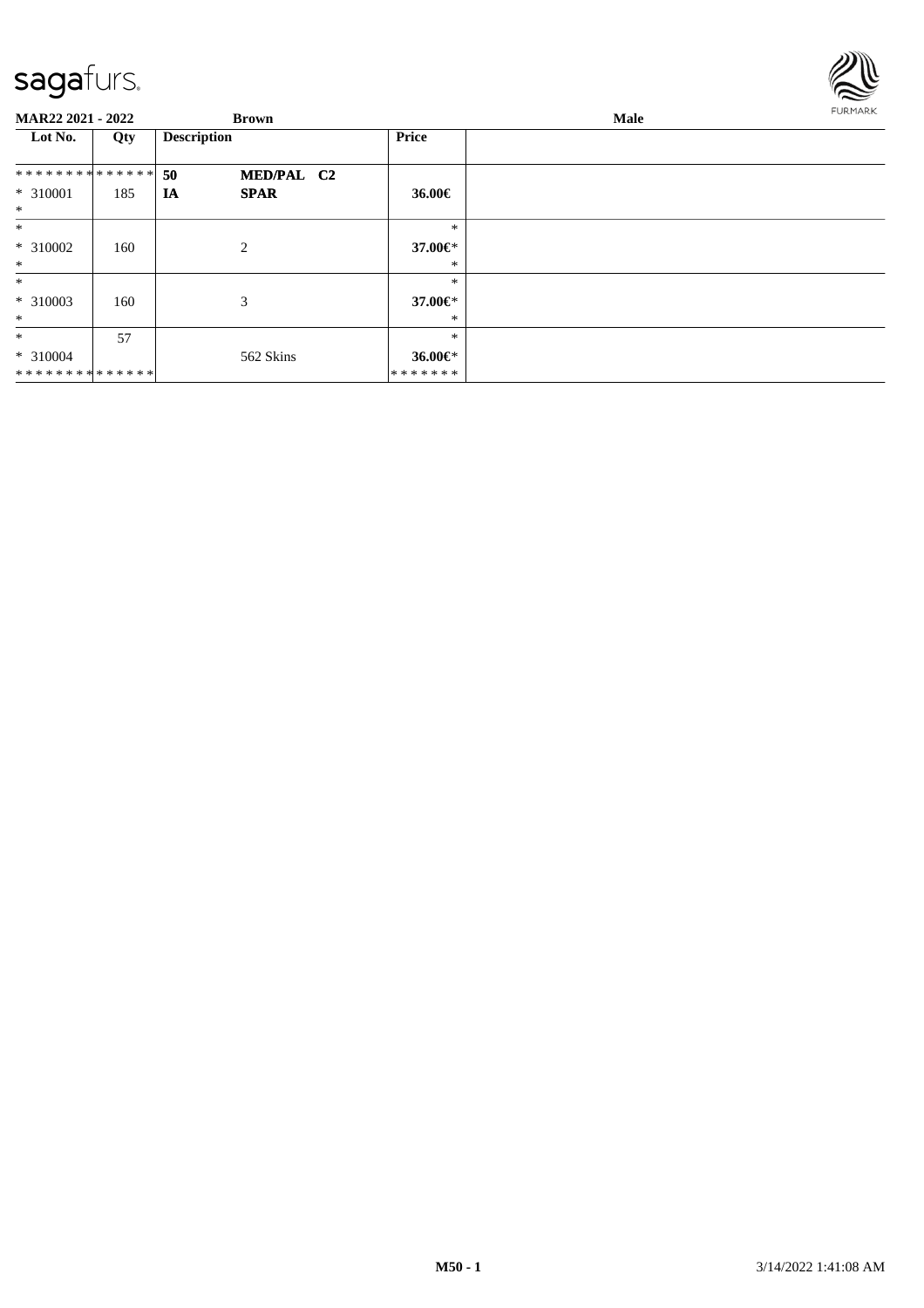

| MAR22 2021 - 2022                                                     |        |                    | <b>Brown</b>            |       |                                                | <b>Male</b> | <b>FURMARK</b> |
|-----------------------------------------------------------------------|--------|--------------------|-------------------------|-------|------------------------------------------------|-------------|----------------|
| Lot No.                                                               | Qty    | <b>Description</b> |                         |       | Price                                          |             |                |
| **************<br>* 310061<br>$\ast$                                  | 215    | 40<br>SI           | $2\mathbf{X}\mathbf{D}$ | C1/C2 | 31.00€                                         |             |                |
| $\ast$<br>* 310062<br>* * * * * * * * * * * * * *                     | 40     |                    | 255 Skins               |       | $\ast$<br>31.00€*<br>* * * * * * *             |             |                |
| 310063                                                                | 120    | 40<br>SI           | XD                      | C1    | 31.00€                                         |             |                |
| * * * * * * * * * * * * * *<br>$* 310064$<br>$\ast$                   | 225    | 40<br>SI           | $\mathbf{X}\mathbf{D}$  | C2    | $(31.00\epsilon)$                              |             |                |
| $\ast$<br>* 310065<br>* * * * * * * * * * * * * *                     | 101    |                    | 326 Skins               |       | $\ast$<br>$(31.00\epsilon)$ *<br>* * * * * * * |             |                |
| 310066                                                                | 192    | 40<br>SI           | <b>Dark</b>             | C1    | 31.00€                                         |             |                |
| * * * * * * * * * * * * * *<br>* 310067<br>$\ast$                     | 225    | 40<br>SI           | <b>Dark</b>             | C2    | $(31.00\epsilon)$                              |             |                |
| $\ast$<br>* 310068<br>$\ast$                                          | 200    |                    | $\overline{c}$          |       | $\ast$<br>$(31.00\epsilon)$ *<br>∗             |             |                |
| $\overline{\phantom{a}^*}$<br>* 310069<br>* * * * * * * * * * * * * * | $81\,$ |                    | 506 Skins               |       | $\ast$<br>$(31.00\epsilon)$ *<br>* * * * * * * |             |                |
| 310070                                                                | 168    | 40<br>SI           | <b>Dark</b>             | C3    | 30.00€                                         |             |                |
| **************<br>$* 310071$<br>$\ast$                                | 225    | 40<br>IB           | XD/DK<br><b>CHIP</b>    | C2    | 28.00€                                         |             |                |
| $\ast$<br>$* 310072$<br>$\ast$                                        | 200    |                    | $\overline{c}$          |       | $\ast$<br>28.00€*<br>∗                         |             |                |
| $\ast$<br>* 310073<br>* * * * * * * * * * * * * *                     | 195    |                    | 620 Skins               |       | $\ast$<br>28.00€*<br>* * * * * * *             |             |                |
| 310074                                                                | 166    | 40<br><b>SAGA</b>  | 2XD                     | C1    | 34.00€                                         |             |                |
| * * * * * * * * * * * * * *<br>$*310075$<br>$\ast$                    | 205    | 40<br><b>SAGA</b>  | $2\mathbf{X}\mathbf{D}$ | C2    | 34.00€                                         |             |                |
| $\ast$<br>$* 310076$<br>$\ast$                                        | 180    |                    | $\overline{c}$          |       | $\ast$<br>34.00€*<br>$\ast$                    |             |                |
| $\ast$<br>* 310077<br>* * * * * * * * * * * * * *                     | 125    |                    | 510 Skins               |       | $\ast$<br>34.00€*<br>* * * * * * *             |             |                |
| 310078                                                                | 195    | 40<br><b>SAGA</b>  | 2XD                     | C3    | 34.00€                                         |             |                |
| * * * * * * * * * * * * * *<br>$* 310079$<br>$\ast$                   | 195    | 40<br><b>SAGA</b>  | $\mathbf{X}\mathbf{D}$  | C1    | 34.00€                                         |             |                |
| $\ast$<br>* 310080<br>**************                                  | 43     |                    | 238 Skins               |       | $\ast$<br>34.00€*<br>* * * * * * *             |             |                |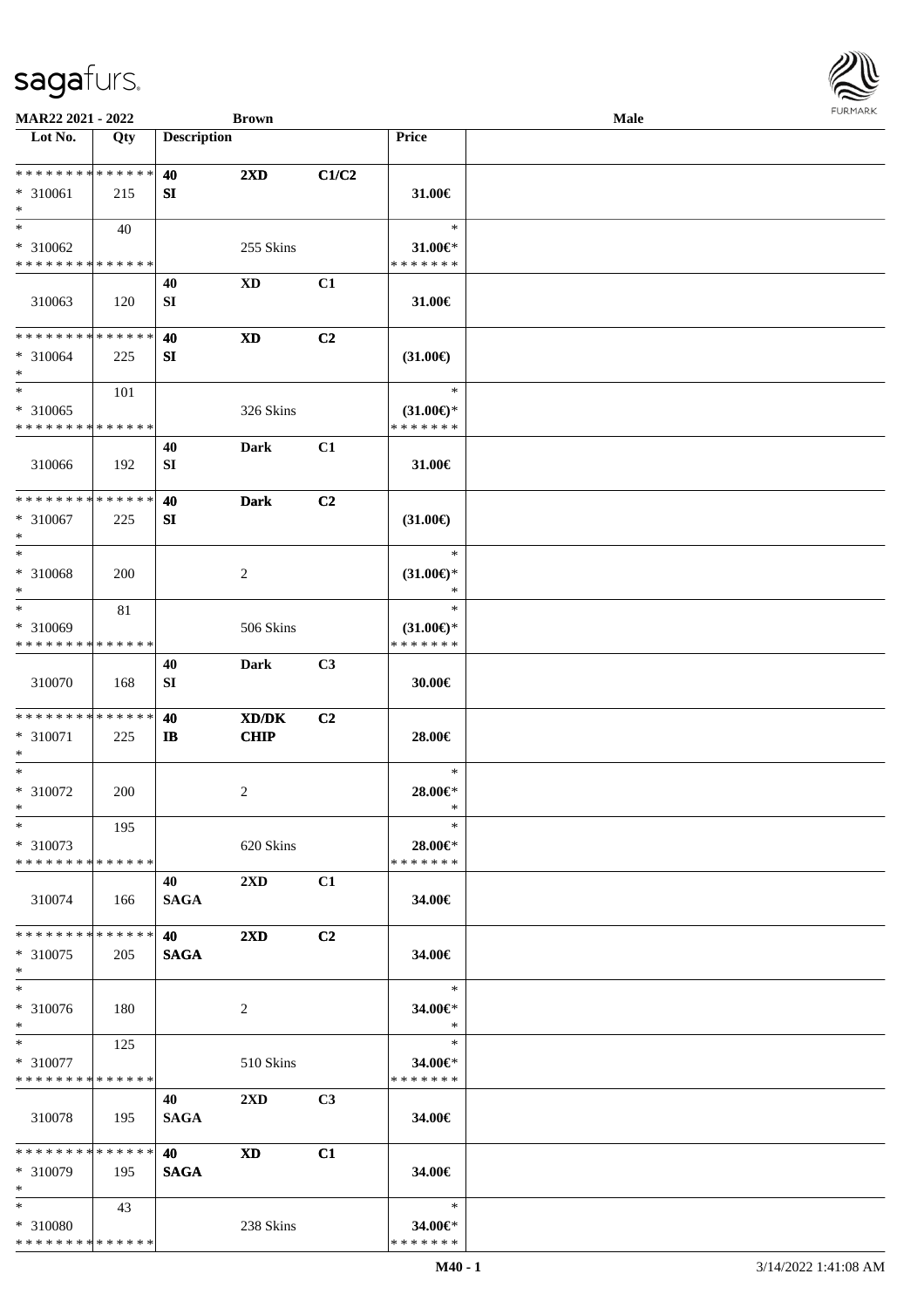\*

| <b>MAR22 2021 - 2022</b>                                       |             |                          | <b>Brown</b>   |                |                         | Male |  |
|----------------------------------------------------------------|-------------|--------------------------|----------------|----------------|-------------------------|------|--|
| Lot No.                                                        | Qty         | <b>Description</b>       |                |                | Price                   |      |  |
| ******** <mark>******</mark>                                   |             |                          |                |                |                         |      |  |
| * 310081                                                       | 205         | <b>40</b><br><b>SAGA</b> | <b>XD</b>      | C <sub>2</sub> | 34.00€                  |      |  |
| $\ast$                                                         |             |                          |                |                |                         |      |  |
| $*$                                                            |             |                          |                |                | $\ast$                  |      |  |
| * 310082                                                       | 180         |                          | $\overline{2}$ |                | 34.00€*                 |      |  |
| $*$                                                            |             |                          |                |                | $\ast$                  |      |  |
|                                                                |             |                          |                |                | $\ast$                  |      |  |
| * 310083                                                       | 180         |                          | 3              |                | 34.00€*                 |      |  |
| $*$<br>$*$                                                     |             |                          |                |                | $\ast$<br>$\ast$        |      |  |
| * 310084                                                       | 152         |                          | 717 Skins      |                | 34.00€*                 |      |  |
| * * * * * * * * * * * * * *                                    |             |                          |                |                | * * * * * * *           |      |  |
| * * * * * * * * <mark>* * * * * * *</mark>                     |             | 40                       | <b>XD</b>      | C3             |                         |      |  |
| * 310085                                                       | 205         | <b>SAGA</b>              |                |                | 34.00€                  |      |  |
| $*$                                                            |             |                          |                |                |                         |      |  |
| $*$                                                            | 94          |                          |                |                | $\ast$                  |      |  |
| * 310086                                                       |             |                          | 299 Skins      |                | 34.00€*                 |      |  |
| * * * * * * * * * * * * * * *<br>* * * * * * * * * * * * * * * |             |                          |                |                | * * * * * * *           |      |  |
|                                                                |             | 40                       | <b>Dark</b>    | C1             |                         |      |  |
| * 310087<br>$\ast$                                             | 205         | <b>SAGA</b>              |                |                | 34.00€                  |      |  |
| $*$ $*$                                                        | 184         |                          |                |                | $\ast$                  |      |  |
| * 310088                                                       |             |                          | 389 Skins      |                | 34.00€*                 |      |  |
| * * * * * * * * * * * * * *                                    |             |                          |                |                | * * * * * * *           |      |  |
| * * * * * * * * * * * * * * *                                  |             | 40                       | <b>Dark</b>    | C2             |                         |      |  |
| * 310089                                                       | 205         | <b>SAGA</b>              |                |                | 34.00€                  |      |  |
| $*$                                                            |             |                          |                |                |                         |      |  |
| $*$                                                            |             |                          |                |                | $\ast$                  |      |  |
| * 310090<br>$*$                                                | 180         |                          | $\overline{2}$ |                | 34.00€*<br>$\ast$       |      |  |
| $*$                                                            |             |                          |                |                | $\ast$                  |      |  |
| * 310091                                                       | 180         |                          | 3              |                | 34.00€*                 |      |  |
| $\ast$                                                         |             |                          |                |                | $\ast$                  |      |  |
| $*$                                                            |             |                          |                |                | $\ast$                  |      |  |
| * 310092                                                       | 180         |                          | $\overline{4}$ |                | 34.00€*                 |      |  |
| $*$                                                            |             |                          |                |                | $\ast$                  |      |  |
| $\ast$<br>* 310093                                             | 170         |                          |                |                | ∗<br>34.00€*            |      |  |
| $*$                                                            |             |                          | 5              |                | $\ast$                  |      |  |
| $*$                                                            | 79          |                          |                |                | $\ast$                  |      |  |
| * 310094                                                       |             |                          | 994 Skins      |                | 34.00€*                 |      |  |
| * * * * * * * * * * * * * *                                    |             |                          |                |                | * * * * * * *           |      |  |
| * * * * * * * *                                                | * * * * * * | 40                       | <b>Dark</b>    | C3             |                         |      |  |
| * 310095                                                       | 205         | <b>SAGA</b>              |                |                | 34.00€                  |      |  |
| $*$<br>$\ast$                                                  |             |                          |                |                | $\ast$                  |      |  |
| * 310096                                                       |             |                          |                |                |                         |      |  |
| $*$                                                            | 160         |                          | 2              |                | 33.00€*<br>$\ast$       |      |  |
| $*$                                                            | 45          |                          |                |                | $\ast$                  |      |  |
| * 310097                                                       |             |                          | 410 Skins      |                | 34.00€*                 |      |  |
| * * * * * * * * * * * * * *                                    |             |                          |                |                | * * * * * * *           |      |  |
| * * * * * * * *                                                | * * * * * * | 40                       | XD/DK          | C <sub>2</sub> |                         |      |  |
| * 310098                                                       | 205         | IA                       | <b>SPAR</b>    |                | 30.00€                  |      |  |
| $*$                                                            |             |                          |                |                | $\ast$                  |      |  |
| $*$<br>* 310099                                                |             |                          |                |                |                         |      |  |
| $*$                                                            | 180         |                          | 2              |                | $30.00 \in$ *<br>$\ast$ |      |  |
| $*$                                                            |             |                          |                |                | $\ast$                  |      |  |
| * 310100                                                       | 180         |                          | 3              |                | $30.00 \in$ *           |      |  |
| $\ast$                                                         |             |                          |                |                | $\ast$                  |      |  |

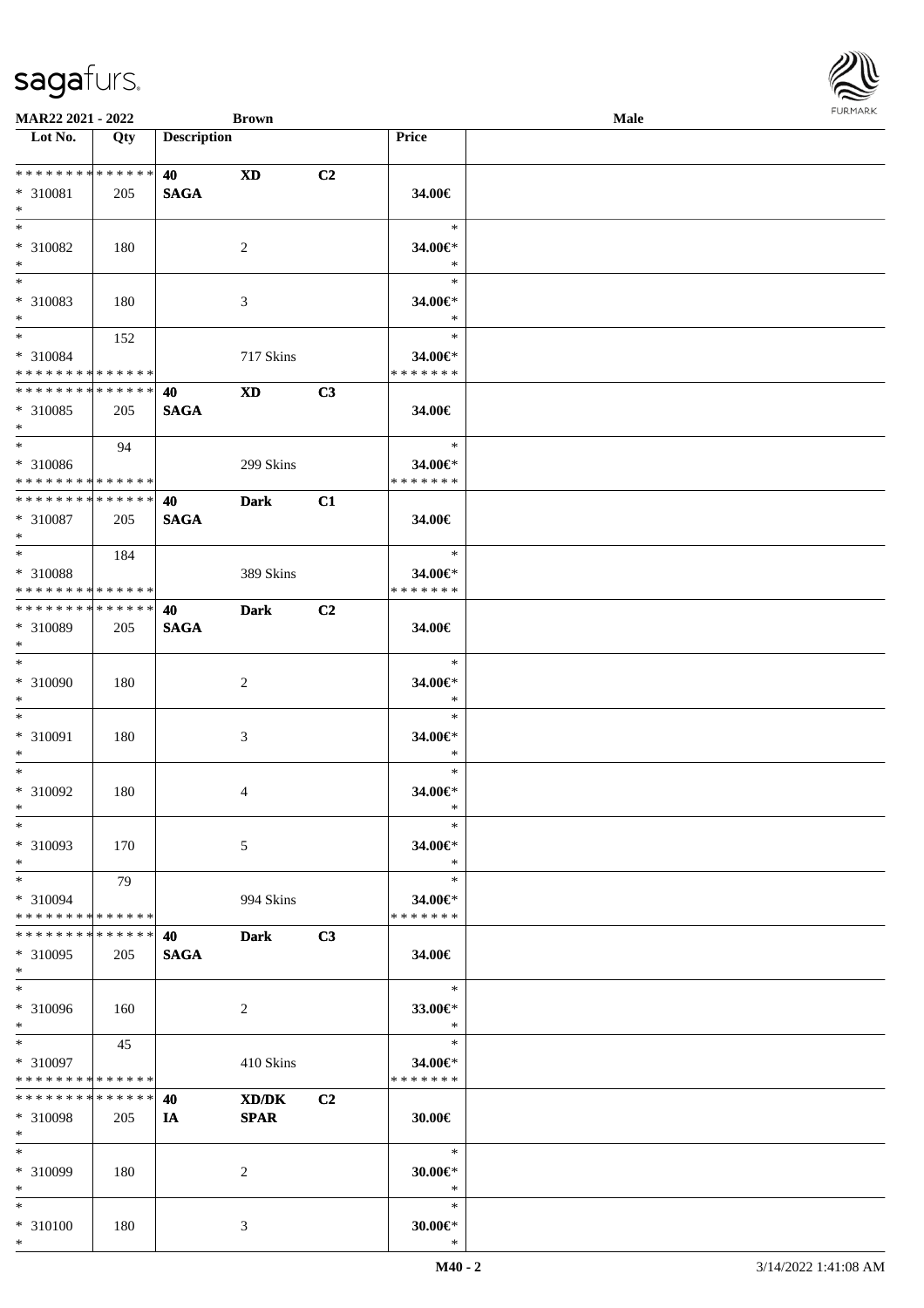| <b>MAR22 2021 - 2022</b>                   |     |                    | <b>Brown</b>            |                |                        | Male |  |
|--------------------------------------------|-----|--------------------|-------------------------|----------------|------------------------|------|--|
| Lot No.                                    | Qty | <b>Description</b> |                         |                | Price                  |      |  |
|                                            |     |                    |                         |                |                        |      |  |
| $*$                                        |     | 40                 | XD/DK                   | C <sub>2</sub> | $\ast$                 |      |  |
| * 310101                                   | 180 | IA                 | <b>SPAR</b>             |                | $31.00 \in$ *          |      |  |
| $*$                                        |     |                    |                         |                | $\ast$                 |      |  |
|                                            |     |                    |                         |                | $\ast$                 |      |  |
|                                            |     |                    |                         |                |                        |      |  |
| * 310102                                   | 180 |                    | 5                       |                | $31.00 \in$ *          |      |  |
| $*$                                        |     |                    |                         |                | $\ast$                 |      |  |
|                                            |     |                    |                         |                | $\ast$                 |      |  |
| * 310103                                   | 180 |                    | 6                       |                | $30.00 \in$ *          |      |  |
| $*$                                        |     |                    |                         |                | $\ast$                 |      |  |
| $\ddot{x}$                                 |     |                    |                         |                | $\ast$                 |      |  |
| * 310104                                   | 180 |                    |                         |                | $30.00 \in$ *          |      |  |
| $*$                                        |     |                    | 7                       |                | $\ast$                 |      |  |
| $*$                                        |     |                    |                         |                | $\ast$                 |      |  |
|                                            | 73  |                    |                         |                |                        |      |  |
| * 310105                                   |     |                    | 1358 Skins              |                | $30.00 \in$ *          |      |  |
| * * * * * * * * * * * * * *                |     |                    |                         |                | * * * * * * *          |      |  |
| * * * * * * * * <mark>* * * * * * *</mark> |     | 40                 | MED/PAL C2              |                |                        |      |  |
| * 310106                                   | 205 | IA                 | <b>SPAR</b>             |                | 31.00€                 |      |  |
| $*$                                        |     |                    |                         |                |                        |      |  |
| $*$                                        |     |                    |                         |                | $\ast$                 |      |  |
| * 310107                                   |     |                    |                         |                | $31.00 \in$ *          |      |  |
|                                            | 180 |                    | 2                       |                | $\ast$                 |      |  |
| $*$                                        |     |                    |                         |                |                        |      |  |
| $*$                                        | 175 |                    |                         |                | $\ast$                 |      |  |
| * 310108                                   |     |                    | 560 Skins               |                | $31.00 \in$ *          |      |  |
| * * * * * * * * * * * * * *                |     |                    |                         |                | * * * * * * *          |      |  |
| * * * * * * * * <mark>* * * * * *</mark>   |     | 40                 | XD/DK                   | C <sub>2</sub> |                        |      |  |
| * 310109                                   | 205 | IA                 | <b>CHIP</b>             |                | (30.00)                |      |  |
| $*$                                        |     |                    |                         |                |                        |      |  |
| $\overline{\ }$                            |     |                    |                         |                | $\ast$                 |      |  |
| * 310110                                   | 180 |                    |                         |                | $30.00 \in$ *          |      |  |
|                                            |     |                    | $\overline{c}$          |                | $\ast$                 |      |  |
| $*$                                        |     |                    |                         |                |                        |      |  |
| $*$                                        |     |                    |                         |                | $\ast$                 |      |  |
| * 310111                                   | 180 |                    | 3                       |                | $30.00 \in$ *          |      |  |
| $*$                                        |     |                    |                         |                | $\ast$                 |      |  |
| $*$                                        |     |                    |                         |                | $\ast$                 |      |  |
| * 310112                                   | 180 |                    | 4                       |                | $(30.00\epsilon)$ *    |      |  |
| $*$                                        |     |                    |                         |                | $\ast$                 |      |  |
| $\ast$                                     |     |                    |                         |                | $\ast$                 |      |  |
| * 310113                                   | 180 |                    | 5                       |                | $(30.00\epsilon)$ *    |      |  |
|                                            |     |                    |                         |                |                        |      |  |
| $*$                                        |     |                    |                         |                | $\ast$                 |      |  |
| $*$                                        |     |                    |                         |                | $\ast$                 |      |  |
| * 310114                                   | 200 |                    | 6                       |                | $(30.00\varepsilon)$ * |      |  |
| $\ast$                                     |     |                    |                         |                | $\ast$                 |      |  |
| $*$                                        | 57  |                    |                         |                | $\ast$                 |      |  |
| * 310115                                   |     |                    | 1182 Skins              |                | $(30.00\epsilon)$ *    |      |  |
| * * * * * * * * * * * * * *                |     |                    |                         |                | * * * * * * *          |      |  |
| * * * * * * * * * * * * * * *              |     | 40                 | XD/DK                   | C2             |                        |      |  |
| * 310116                                   |     |                    | <b>CHIP</b>             |                | (30.00)                |      |  |
|                                            | 205 | IA                 |                         |                |                        |      |  |
| $*$                                        |     |                    |                         |                |                        |      |  |
| $*$                                        | 47  |                    |                         |                | $\ast$                 |      |  |
| * 310117                                   |     |                    | 252 Skins               |                | $(30.00\epsilon)$ *    |      |  |
| * * * * * * * * <mark>* * * * * * *</mark> |     |                    |                         |                | * * * * * * *          |      |  |
| * * * * * * * * * * * * * * *              |     | 40                 | $2\mathbf{X}\mathbf{D}$ | C1/C2          |                        |      |  |
| * 310118                                   | 205 | <b>SROY</b>        |                         |                | 36.00€                 |      |  |
| $\ast$                                     |     |                    |                         |                |                        |      |  |
| $*$                                        | 89  |                    |                         |                | $\ast$                 |      |  |
| $* 310119$                                 |     |                    | 294 Skins               |                | 36.00€*                |      |  |
| * * * * * * * * * * * * * *                |     |                    |                         |                | * * * * * * *          |      |  |
|                                            |     |                    |                         |                |                        |      |  |
|                                            |     | 40                 | $2\mathbf{X}\mathbf{D}$ | C3             |                        |      |  |
| 310120                                     | 111 | <b>SROY</b>        |                         |                | 36.00€                 |      |  |

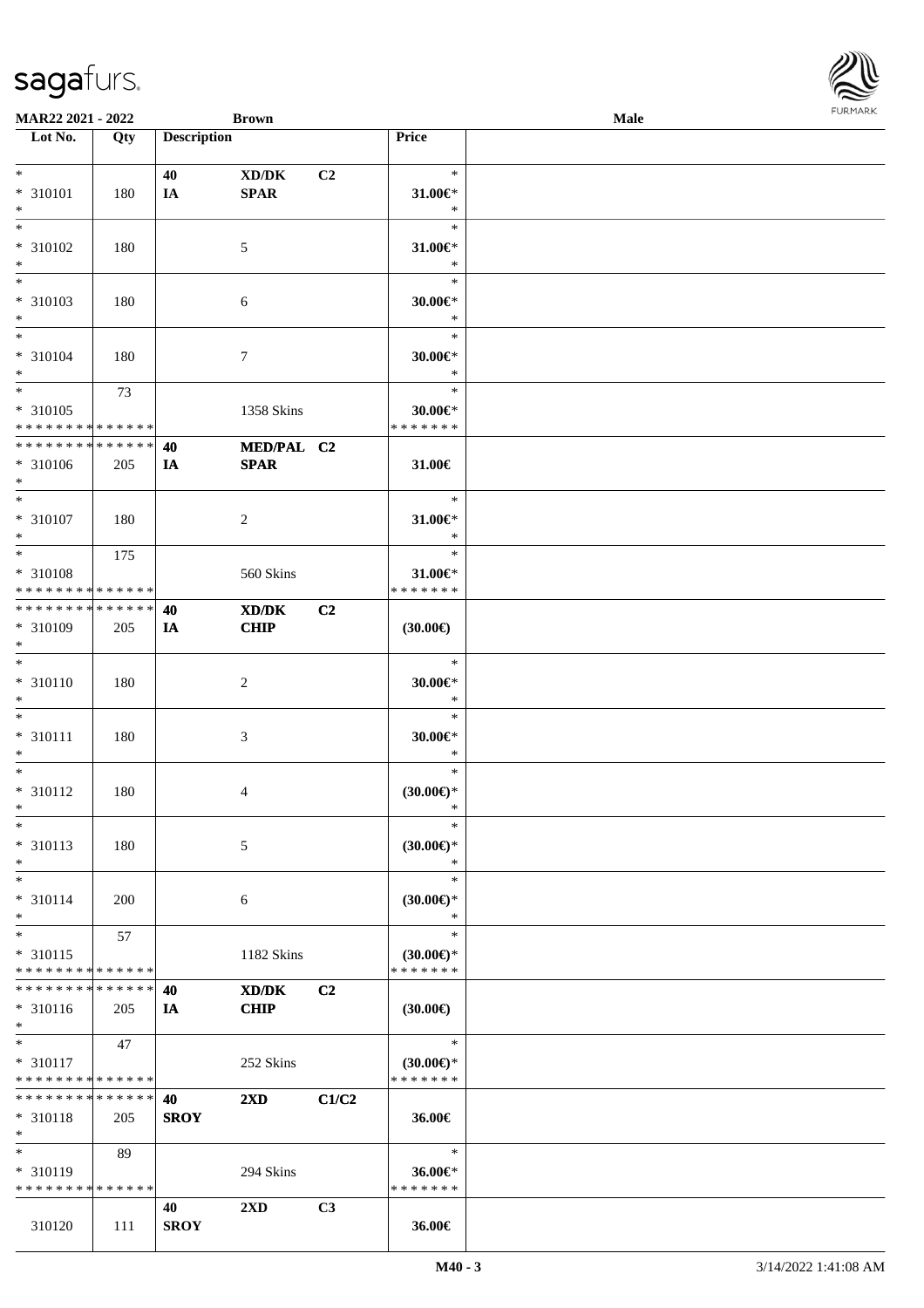

| MAR22 2021 - 2022            |     |                    | <b>Brown</b> |                |                    | Male | <b>FURMARK</b> |
|------------------------------|-----|--------------------|--------------|----------------|--------------------|------|----------------|
| Lot No.                      | Qty | <b>Description</b> |              |                | <b>Price</b>       |      |                |
| **************               |     | 40                 | <b>XD</b>    | C1/C2          |                    |      |                |
| $* 310121$<br>$\ast$         | 205 | <b>SROY</b>        |              |                | 36.00€             |      |                |
| $*$                          | 187 |                    |              |                | $*$                |      |                |
| $* 310122$<br>************** |     |                    | 392 Skins    |                | 36.00€*<br>******* |      |                |
| 310123                       | 125 | 40<br><b>SROY</b>  | <b>XD</b>    | C3             | 35.00€             |      |                |
| 310124                       | 116 | 40<br><b>SROY</b>  | <b>Dark</b>  | C1             | 36.00€             |      |                |
| **************               |     | 40                 | <b>Dark</b>  | C <sub>2</sub> |                    |      |                |
| $* 310125$<br>$\ast$         | 205 | <b>SROY</b>        |              |                | 36.00€             |      |                |
| $*$                          | 181 |                    |              |                | $\ast$             |      |                |
| $* 310126$<br>************** |     |                    | 386 Skins    |                | 36.00€*<br>******* |      |                |
| 310127                       | 158 | 40<br><b>SROY</b>  | Dark         | C3             | 35.00€             |      |                |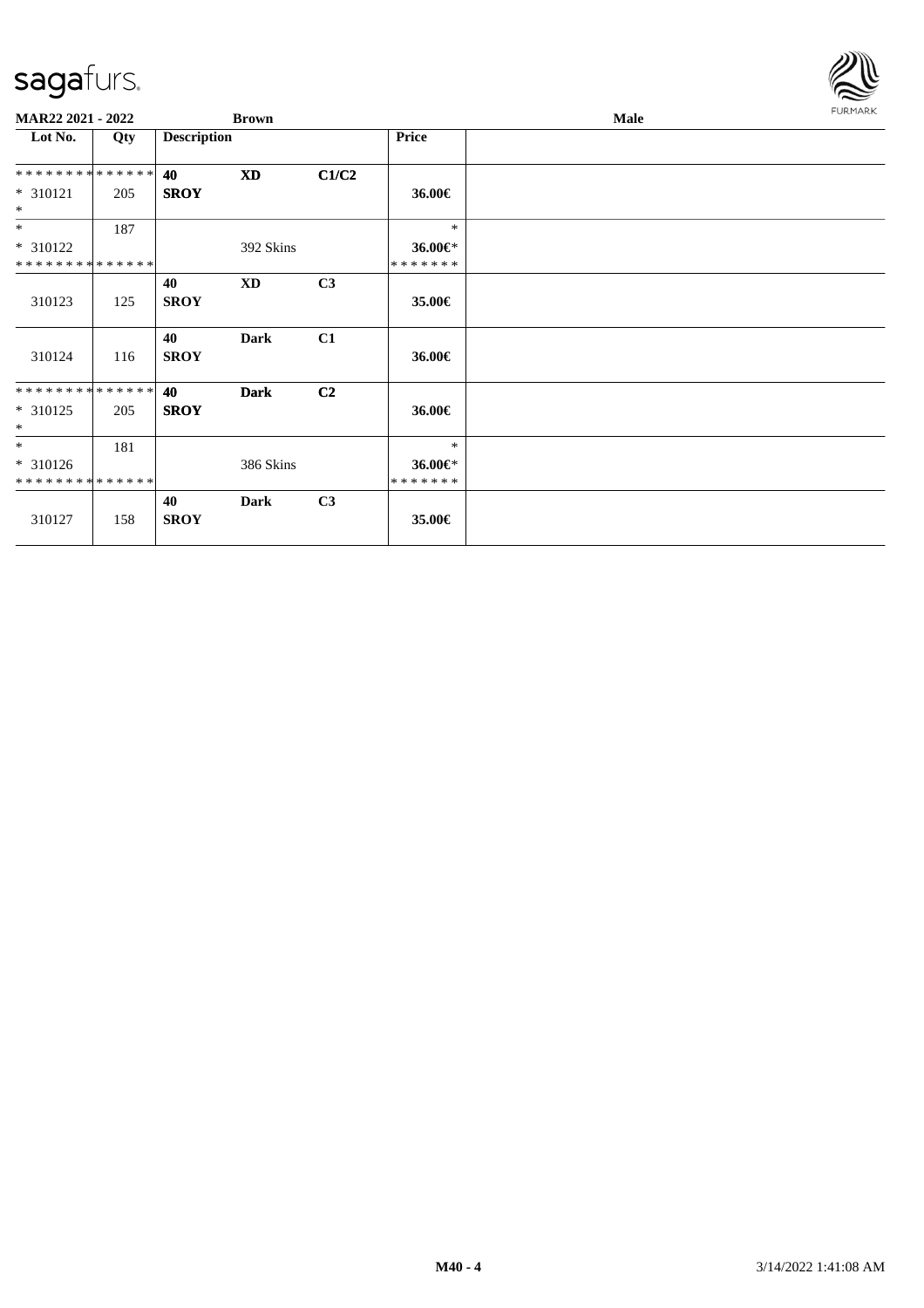

| MAR22 2021 - 2022                                                     |     |                    | <b>Brown</b>               |       |                                                                              | Male | <b>FURMARK</b> |
|-----------------------------------------------------------------------|-----|--------------------|----------------------------|-------|------------------------------------------------------------------------------|------|----------------|
| $\overline{\phantom{1}}$ Lot No.                                      | Qty | <b>Description</b> |                            |       | Price                                                                        |      |                |
| 310181                                                                | 121 | 30<br>SI           | 2XD                        | C1    | 28.50€                                                                       |      |                |
| * * * * * * * * * * * * * *<br>* 310182<br>$\ast$                     | 245 | 30<br>SI           | $2\mathbf{X}\mathbf{D}$    | C2    | $(28.50\epsilon)$                                                            |      |                |
| $\overline{\phantom{0}}$<br>* 310183<br>* * * * * * * * * * * * * *   | 165 |                    | 410 Skins                  |       | $\ast$<br>$(28.50\epsilon)$ *<br>* * * * * * *                               |      |                |
| 310184                                                                | 170 | 30<br>SI           | 2XD                        | C3    | $(27.50\epsilon)$                                                            |      |                |
| 310185                                                                | 218 | 30<br>SI           | $\mathbf{X}\mathbf{D}$     | C1    | $(28.50\epsilon)$                                                            |      |                |
| ******** <mark>******</mark><br>* 310186<br>$\ast$                    | 245 | 30<br>SI           | $\mathbf{X}\mathbf{D}$     | C1/C2 | $(28.50\epsilon)$                                                            |      |                |
| $*$<br>* 310187<br>* * * * * * * * * * * * * *                        | 167 |                    | 412 Skins                  |       | $\ast$<br>$(28.50\epsilon)$ *<br>* * * * * * *                               |      |                |
| **************<br>* 310188<br>$\ast$                                  | 245 | 30<br>SI           | $\mathbf{X}\mathbf{D}$     | C2    | $(28.50\epsilon)$                                                            |      |                |
| $\overline{\ast}$<br>$* 310189$<br>$\ast$                             | 220 |                    | $\overline{c}$             |       | $\ast$<br>$(28.50\epsilon)$ *<br>$\ast$                                      |      |                |
| $\ast$<br>$* 310190$<br>$\ast$                                        | 220 |                    | $\mathfrak{Z}$             |       | $\ast$<br>$(28.50\epsilon)$ *<br>$\ast$                                      |      |                |
| $*$<br>* 310191<br>******** <mark>******</mark>                       | 87  |                    | 772 Skins                  |       | $\ast$<br>$(28.50\mathnormal{\in}\mathcal{)^{\! \! \circ}}$<br>* * * * * * * |      |                |
| ******** <mark>******</mark><br>* 310192<br>$\ast$                    | 246 | 30<br>${\bf SI}$   | $\boldsymbol{\mathrm{XD}}$ | C3    | $(27.50\epsilon)$                                                            |      |                |
| $\ast$<br>* 310193<br>* * * * * * * * * * * * * *                     | 153 |                    | 399 Skins                  |       | $\ast$<br>$(27.50\epsilon)$ *<br>* * * * * * *                               |      |                |
| * * * * * * * * * * * * * *<br>* 310194<br>$\ast$                     | 260 | 30<br>SI           | <b>Dark</b>                | C1    | $(28.50\epsilon)$                                                            |      |                |
| $\overline{\phantom{a}^*}$<br>* 310195<br>* * * * * * * * * * * * * * | 237 |                    | 497 Skins                  |       | $\ast$<br>$(28.50\epsilon)$ *<br>* * * * * * *                               |      |                |
| * * * * * * * * * * * * * *<br>* 310196<br>$\ast$                     | 220 | 30<br>SI           | <b>Dark</b>                | C1/C2 | 28.50€                                                                       |      |                |
| $\ast$<br>$* 310197$<br>$\ast$                                        | 220 |                    | 2                          |       | $\ast$<br>$(28.50\mathnormal{\in}\mathcal{)^{\! \! \circ}}$<br>$\ast$        |      |                |
| $\ast$<br>* 310198<br>* * * * * * * * * * * * * *                     | 67  |                    | 507 Skins                  |       | $\ast$<br>$(28.50\epsilon)$ *<br>* * * * * * *                               |      |                |
| * * * * * * * * * * * * * * *<br>* 310199<br>$\ast$                   | 245 | 30<br>SI           | <b>Dark</b>                | C2    | $(28.50\epsilon)$                                                            |      |                |
| $\ast$<br>* 310200<br>$*$                                             | 220 |                    | $\overline{c}$             |       | $\ast$<br>$(28.50\mathnormal{\in}\mathcal{)^{\! \! \times}}$<br>$\ast$       |      |                |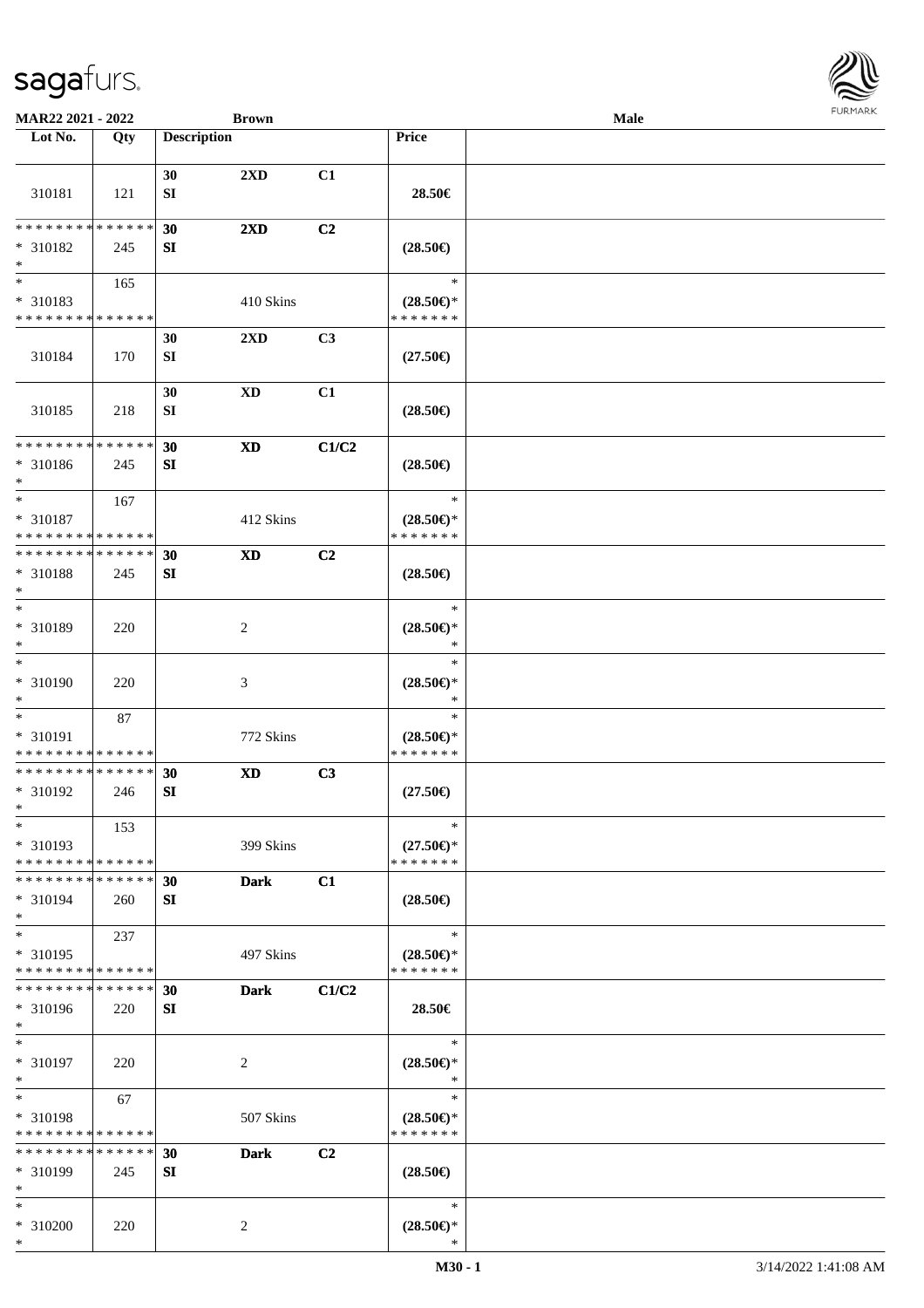| MAR22 2021 - 2022                                                         |     |                    | <b>Brown</b>              |    |                                                | Male | <b>FURMAR</b> |
|---------------------------------------------------------------------------|-----|--------------------|---------------------------|----|------------------------------------------------|------|---------------|
| $\overline{\phantom{1}}$ Lot No.                                          | Qty | <b>Description</b> |                           |    | Price                                          |      |               |
| $*$<br>$* 310201$<br>$\ast$                                               | 220 | 30<br>SI           | <b>Dark</b>               | C2 | $\ast$<br>$(28.50\epsilon)$ *<br>$\ast$        |      |               |
| $\ast$<br>* 310202<br>$\ast$                                              | 220 |                    | $\overline{4}$            |    | $\ast$<br>$(28.50\epsilon)$ *<br>$\ast$        |      |               |
| $\frac{1}{1}$<br>* 310203<br>$\ast$                                       | 220 |                    | $\sqrt{5}$                |    | $\ast$<br>$(28.50\epsilon)$ *<br>$\ast$        |      |               |
| $\ast$<br>* 310204<br>$\ast$                                              | 220 |                    | $\sqrt{6}$                |    | $\ast$<br>$(28.50\epsilon)$ *<br>$\ast$        |      |               |
| $\ast$<br>* 310205<br>$\ast$                                              | 220 |                    | $\boldsymbol{7}$          |    | $\ast$<br>$(28.50\epsilon)$ *<br>$\ast$        |      |               |
| $\ast$<br>* 310206<br>$\ast$                                              | 210 |                    | $8\,$                     |    | $\ast$<br>$(28.50\epsilon)$ *<br>$\ast$        |      |               |
| $\ast$<br>* 310207<br>**************                                      | 50  |                    | 1825 Skins                |    | $\ast$<br>$(28.50\epsilon)$ *<br>* * * * * * * |      |               |
| **************<br>* 310208<br>$\ast$<br>$_{*}$                            | 245 | 30<br>SI           | <b>Dark</b>               | C3 | $(27.50\epsilon)$                              |      |               |
| * 310209<br>$\ast$<br>$\overline{\phantom{0}}$                            | 220 |                    | $\sqrt{2}$                |    | $\ast$<br>$(27.50\epsilon)$ *<br>$\ast$        |      |               |
| * 310210<br>$\ast$                                                        | 220 |                    | $\sqrt{3}$                |    | $\ast$<br>$(27.50\epsilon)$ *<br>$\ast$        |      |               |
| $\ast$<br>$* 310211$<br>$\ast$                                            | 220 |                    | $\overline{4}$            |    | $\ast$<br>$(27.50\epsilon)$ *<br>$\ast$        |      |               |
| $\overline{\phantom{a}^*}$<br>$* 310212$<br>* * * * * * * * * * * * * * * | 43  |                    | 948 Skins                 |    | $\ast$<br>$(27.50\epsilon)$ *<br>* * * * * * * |      |               |
| **************<br>$* 310213$<br>$\ast$                                    | 225 | 30<br>$\mathbf{I}$ | XD/DK<br><b>SPAR</b>      | C2 | 25.50€                                         |      |               |
| $\ast$<br>$* 310214$<br>******** <mark>******</mark>                      | 44  |                    | 269 Skins                 |    | $\ast$<br>25.50€*<br>* * * * * * *             |      |               |
| ******** <mark>******</mark><br>$* 310215$<br>$\ast$                      | 245 | 30<br>$\mathbf{I}$ | XD/DK<br><b>CHIP</b>      | C2 | $(25.50\epsilon)$                              |      |               |
| $\overline{\phantom{1}}$<br>$* 310216$<br>$\ast$                          | 220 |                    | 2                         |    | $\ast$<br>$(25.50\epsilon)$ *<br>$\ast$        |      |               |
| $\ast$<br>* 310217<br>$\ast$                                              | 220 |                    | 3                         |    | $\ast$<br>$(25.50\epsilon)$ *<br>$\ast$        |      |               |
| $\ast$<br>* 310218<br>* * * * * * * * * * * * * *                         | 237 |                    | 922 Skins                 |    | $\ast$<br>$(25.50\epsilon)$ *<br>* * * * * * * |      |               |
| 310219                                                                    | 210 | 30<br>IB           | MED/PAL C2<br><b>CHIP</b> |    | $(25.50\epsilon)$                              |      |               |
| ******** <mark>******</mark><br>* 310220<br>$*$                           | 225 | 30<br><b>SAGA</b>  | $2\mathbf{X}\mathbf{D}$   | C1 | 31.00€                                         |      |               |

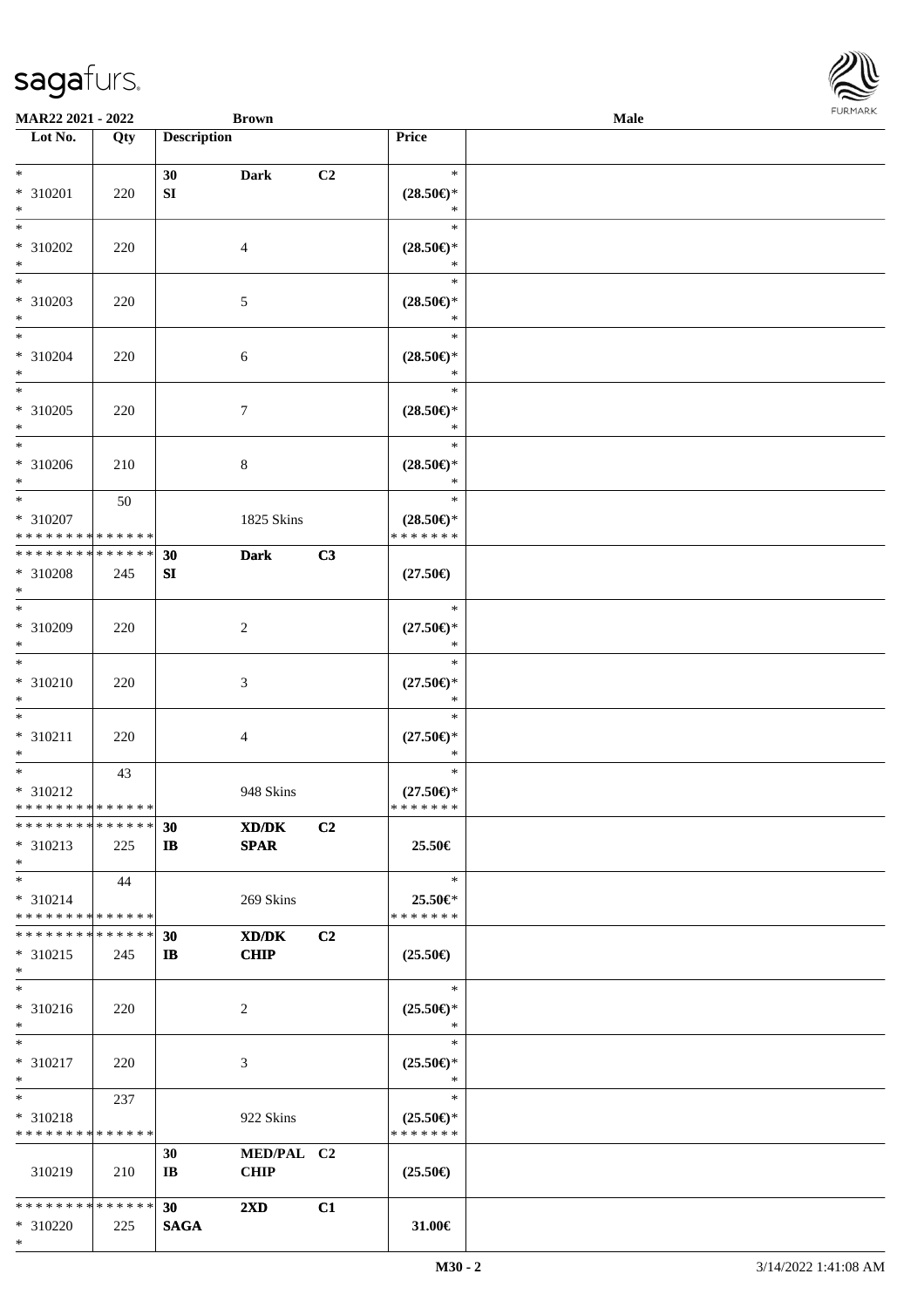| <b>MAR22 2021 - 2022</b>                                        |            |                                | <b>Brown</b>            |    |                                                | <b>Male</b> |  |
|-----------------------------------------------------------------|------------|--------------------------------|-------------------------|----|------------------------------------------------|-------------|--|
| Lot No.                                                         | Qty        | <b>Description</b>             |                         |    | Price                                          |             |  |
| $*$ $*$                                                         | 156        | 30 <sup>1</sup>                | $2\mathbf{X}\mathbf{D}$ | C1 | $\ast$                                         |             |  |
| * 310221<br>* * * * * * * * * * * * * *                         |            | <b>SAGA</b>                    |                         |    | 31.00€*<br>*******                             |             |  |
| * * * * * * * * <mark>* * * * * *</mark><br>* 310222<br>$\ast$  | 225        | 30 <sup>°</sup><br><b>SAGA</b> | $2\mathbf{X}\mathbf{D}$ | C2 | $(31.00\in)$                                   |             |  |
| $\overline{\ast}$<br>* 310223<br>$*$                            | 200        |                                | 2                       |    | $\ast$<br>$31.00 \in$ *<br>$\ast$              |             |  |
| $*$<br>* 310224<br>$*$                                          | 200        |                                | 3                       |    | $\ast$<br>$31.00 \in$<br>$\ast$                |             |  |
| $*$<br>* 310225<br>$\ast$                                       | 200        |                                | $\overline{4}$          |    | $\ast$<br>$(31.00\epsilon)$ *<br>$\ast$        |             |  |
| $\overline{\ast}$<br>* 310226<br>$*$                            | 200        |                                | 5                       |    | $\ast$<br>$(31.00\epsilon)$ *<br>$\ast$        |             |  |
| $*$<br>$* 310227$<br>$\ast$                                     | 180        |                                | 6                       |    | $\ast$<br>$(31.00\epsilon)$ *<br>$\ast$        |             |  |
| $*$<br>* 310228<br>* * * * * * * * <mark>* * * * * * *</mark>   | 51         |                                | 1256 Skins              |    | $\ast$<br>$(31.00\epsilon)$ *<br>* * * * * * * |             |  |
| * * * * * * * * * * * * * * *<br>* 310229<br>$*$                | 225        | 30<br><b>SAGA</b>              | $2\mathbf{X}\mathbf{D}$ | C3 | $(30.00\epsilon)$                              |             |  |
| $\overline{\ast}$<br>* 310230<br>$*$                            | <b>200</b> |                                | 2                       |    | $\ast$<br>$30.00 \in$ *<br>$\ast$              |             |  |
| $*$<br>* 310231<br>* * * * * * * * <mark>* * * * * * *</mark>   | 271        |                                | 696 Skins               |    | $\ast$<br>$(30.00\epsilon)$ *<br>*******       |             |  |
| * * * * * * * * <mark>* * * * * *</mark><br>* 310232<br>$*$ $-$ | 225        | 30<br><b>SAGA</b>              | <b>XD</b>               | C1 | 31.00€                                         |             |  |
| $\ast$<br>* 310233<br>$*$                                       | 200        |                                | $\overline{2}$          |    | $\ast$<br>$31.00 \in$ *<br>$\ast$              |             |  |
| $*$<br>* 310234<br>* * * * * * * * <mark>* * * * * * *</mark>   | 156        |                                | 581 Skins               |    | $\ast$<br>$31.00 \in$<br>* * * * * * *         |             |  |
| * * * * * * * * <mark>* * * * * *</mark><br>* 310235<br>$*$     | 225        | 30<br><b>SAGA</b>              | <b>XD</b>               | C2 | $(31.00\epsilon)$                              |             |  |
| $*$<br>* 310236<br>$*$                                          | 200        |                                | 2                       |    | $\ast$<br>$(31.00\epsilon)$ *<br>$\ast$        |             |  |
| $*$ $-$<br>* 310237<br>$*$                                      | 200        |                                | 3                       |    | $\ast$<br>$(31.00\epsilon)$ *<br>$\ast$        |             |  |
| $*$<br>* 310238<br>$*$                                          | 200        |                                | 4                       |    | $\ast$<br>$(31.00\epsilon)$ *<br>$\ast$        |             |  |
| $*$<br>* 310239<br>$*$                                          | 200        |                                | 5                       |    | $\ast$<br>$(31.00\epsilon)$ *<br>$\ast$        |             |  |
| $*$<br>* 310240<br>$*$                                          | 200        |                                | 6                       |    | $\ast$<br>$(31.00\epsilon)$ *<br>$\ast$        |             |  |

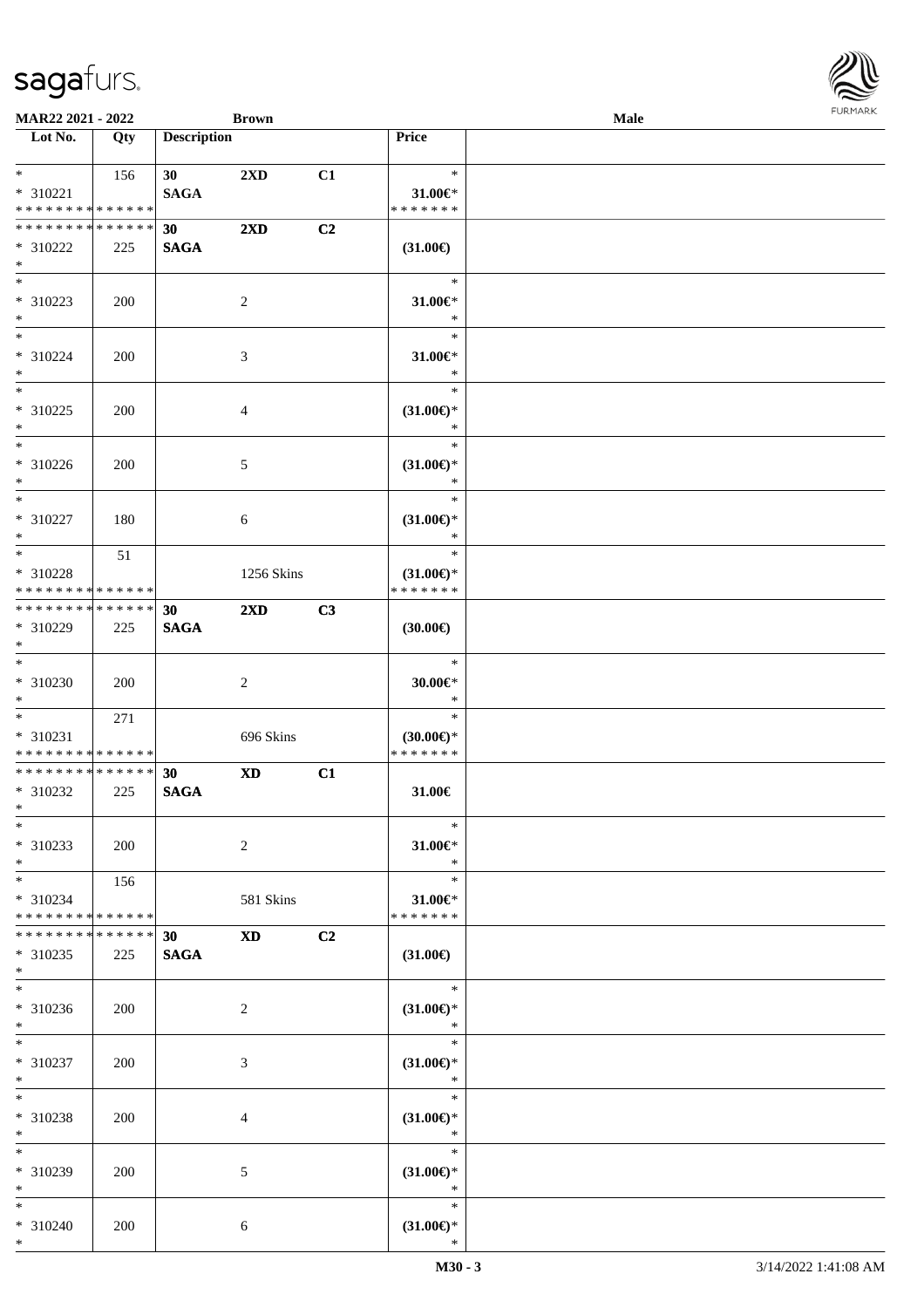**Lot No. Qty Description** 

| $\ast$                      |            | 30          | $\mathbf{X}\mathbf{D}$ | C2 | $\ast$                  |  |
|-----------------------------|------------|-------------|------------------------|----|-------------------------|--|
| $* 310241$                  | 200        | <b>SAGA</b> |                        |    | $(31.00\epsilon)$ *     |  |
| $*$                         |            |             |                        |    | $\ast$                  |  |
| $*$                         |            |             |                        |    | $\ast$                  |  |
|                             |            |             |                        |    |                         |  |
| * 310242                    | <b>200</b> |             | 8                      |    | $(31.00\epsilon)$ *     |  |
| $*$                         |            |             |                        |    | $\ast$                  |  |
| $\ast$                      |            |             |                        |    | $\ast$                  |  |
| $* 310243$                  | 200        |             | 9                      |    | $(31.00\epsilon)$ *     |  |
| $*$                         |            |             |                        |    | $\ast$                  |  |
| $\ast$                      | 192        |             |                        |    | $\ast$                  |  |
| $*310244$                   |            |             |                        |    |                         |  |
|                             |            |             | 2017 Skins             |    | $(31.00\epsilon)$ *     |  |
| * * * * * * * * * * * * * * |            |             |                        |    | * * * * * * *           |  |
| **************              |            | 30          | $\mathbf{X}\mathbf{D}$ | C3 |                         |  |
| $* 310245$                  | 225        | <b>SAGA</b> |                        |    | $(30.00\epsilon)$       |  |
| $\ast$                      |            |             |                        |    |                         |  |
| $\overline{\phantom{0}}$    |            |             |                        |    | $\ast$                  |  |
| $* 310246$                  | 200        |             | $\overline{c}$         |    | $(30.00\epsilon)$ *     |  |
| $*$                         |            |             |                        |    | $\ast$                  |  |
| $\overline{\ast}$           |            |             |                        |    |                         |  |
|                             |            |             |                        |    | $\ast$                  |  |
| $* 310247$                  | 200        |             | 3                      |    | $(30.00\epsilon)$ *     |  |
| $\ast$                      |            |             |                        |    | $\ast$                  |  |
| $\overline{\phantom{1}}$    |            |             |                        |    | $\ast$                  |  |
| $* 310248$                  | 200        |             | $\overline{4}$         |    | $(30.00\epsilon)$ *     |  |
| $*$                         |            |             |                        |    | $\ast$                  |  |
| $\overline{\phantom{a}^*}$  |            |             |                        |    | $\ast$                  |  |
|                             | 79         |             |                        |    |                         |  |
| * 310249                    |            |             | 904 Skins              |    | (30.00)                 |  |
| * * * * * * * * * * * * * * |            |             |                        |    | *******                 |  |
| **************              |            | 30          | <b>Dark</b>            | C1 |                         |  |
| $* 310250$                  | 225        | <b>SAGA</b> |                        |    | 31.00€                  |  |
| $\ast$                      |            |             |                        |    |                         |  |
| $*$                         |            |             |                        |    | $\ast$                  |  |
|                             |            |             |                        |    |                         |  |
| $* 310251$                  | 200        |             | $\overline{c}$         |    | $31.00 \in$ *           |  |
| $\ast$                      |            |             |                        |    | $\ast$                  |  |
| $\ast$                      |            |             |                        |    | $\ast$                  |  |
| * 310252                    | 200        |             | $\mathfrak{Z}$         |    | $31.00 \in$ *           |  |
| $*$                         |            |             |                        |    | $\ast$                  |  |
| $*$                         |            |             |                        |    | $\ast$                  |  |
|                             |            |             |                        |    |                         |  |
| $* 310253$                  | 200        |             | $\overline{4}$         |    | $31.00 \in$ *           |  |
| $\ast$                      |            |             |                        |    | $\ast$                  |  |
| $\overline{\phantom{0}}$    |            |             |                        |    | $\ast$                  |  |
| $* 310254$                  | 200        |             | 5                      |    | $31.00 \in$             |  |
| $*$                         |            |             |                        |    | $*$                     |  |
| $\ast$                      | 116        |             |                        |    | $\ast$                  |  |
| $*310255$                   |            |             | 1141 Skins             |    | $31.00 \in$             |  |
| **************              |            |             |                        |    | * * * * * * *           |  |
|                             |            |             |                        |    |                         |  |
| **************              |            | 30          | Dark C2                |    |                         |  |
|                             |            |             |                        |    | 31.00€                  |  |
| $*310256$                   | 225        | <b>SAGA</b> |                        |    |                         |  |
| $*$                         |            |             |                        |    |                         |  |
| $*$                         |            |             |                        |    | $\ast$                  |  |
|                             |            |             |                        |    |                         |  |
| $*310257$                   | 200        |             | $\overline{2}$         |    | 31.00€*                 |  |
| $\ast$                      |            |             |                        |    | $*$                     |  |
| $\ast$                      |            |             |                        |    | $\ast$                  |  |
|                             | 200        |             | $\mathfrak{Z}$         |    | $31.00 \in$ *           |  |
| $*$                         |            |             |                        |    | $\ast$                  |  |
| $* 310258$<br>$\ast$        |            |             |                        |    | $\ast$                  |  |
|                             |            |             |                        |    |                         |  |
| * 310259<br>$*$             | 200        |             | $\overline{4}$         |    | $31.00 \in$ *<br>$\ast$ |  |
| $\ast$                      |            |             |                        |    |                         |  |
|                             |            |             |                        |    | $*$                     |  |
| $* 310260$<br>$*$           | 200        |             | 5                      |    | 31.00€*<br>$\ast$       |  |

 $\top$ 

**MAR22 2021 - 2022 Brown**<br> **Description Price Price Male** 

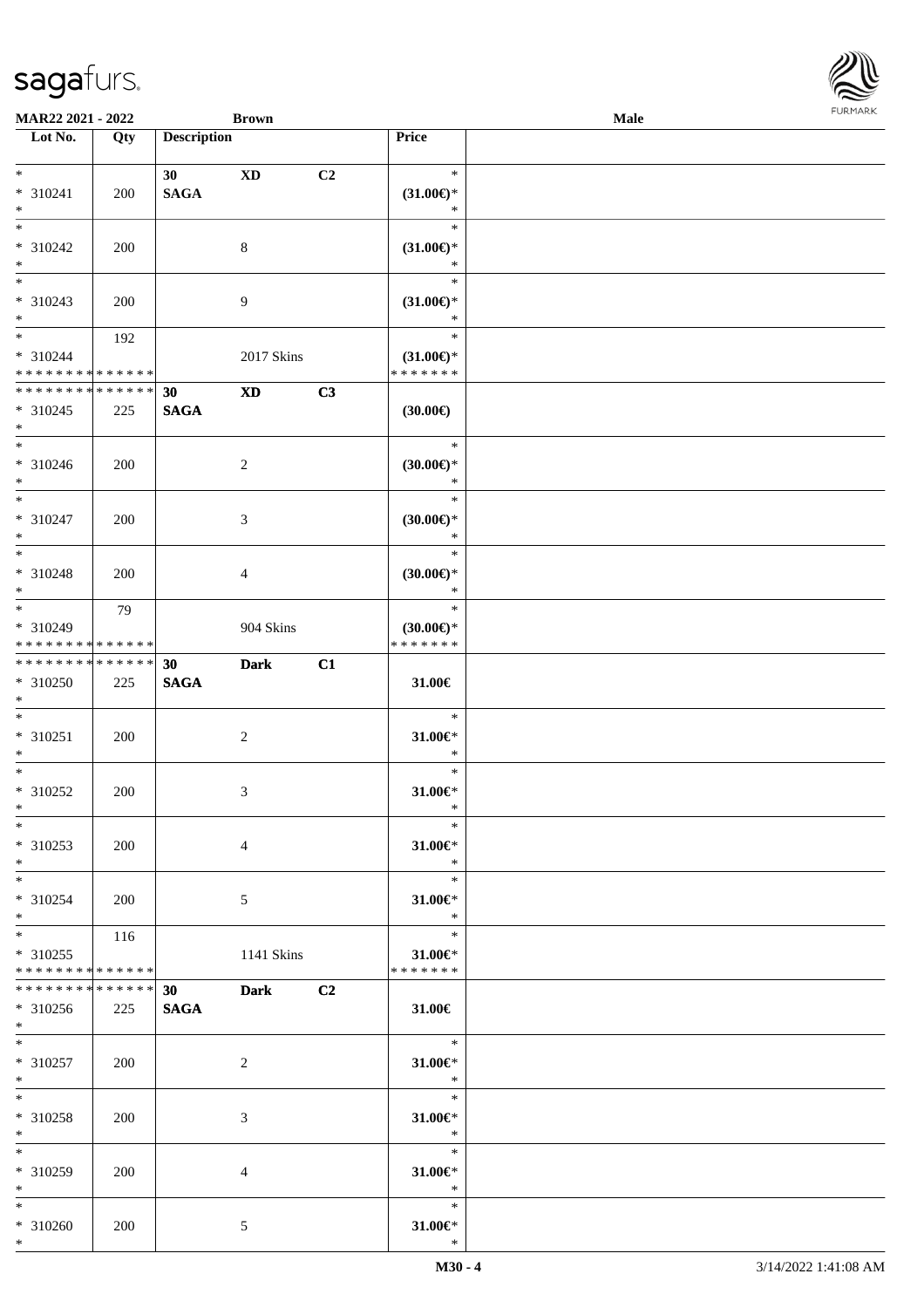| <b>MAR22 2021 - 2022</b>                           |                    | <b>Brown</b>          |             |                |                                         | Male |  |
|----------------------------------------------------|--------------------|-----------------------|-------------|----------------|-----------------------------------------|------|--|
| Lot No.                                            | Qty                | <b>Description</b>    |             |                | Price                                   |      |  |
| $*$<br>* 310261<br>$*$                             | 200                | 30<br>$\mathbf{SAGA}$ | <b>Dark</b> | C <sub>2</sub> | $\ast$<br>$31.00 \in$<br>$\ast$         |      |  |
| $\overline{\mathbf{r}}$<br>* 310262<br>$*$         | 200                | $\tau$                |             |                | $\ast$<br>$31.00 \in$ *<br>$\ast$       |      |  |
| $\overline{\phantom{0}}$<br>* 310263<br>$*$        | 200                | $\,8\,$               |             |                | $\ast$<br>$31.00 \in$ *<br>$\ast$       |      |  |
| $*$<br>$* 310264$<br>$*$                           | 200                | 9                     |             |                | $\ast$<br>$31.00 \in$ *<br>$\ast$       |      |  |
| $\overline{\ast}$<br>* 310265<br>$*$               | 200                | 10                    |             |                | $\ast$<br>$31.00 \in$ *<br>$\ast$       |      |  |
| * 310266<br>$*$<br>$\overline{\phantom{0}}$        | 200                | 11                    |             |                | $\ast$<br>$31.00 \in$ *<br>$\ast$       |      |  |
| * 310267<br>$*$<br>$*$                             | 200                | 12                    |             |                | $\ast$<br>$31.00 \in$ *<br>$\ast$       |      |  |
| * 310268<br>$*$<br>$*$                             | 200                | 13                    |             |                | $\ast$<br>$(31.00\epsilon)$ *<br>$\ast$ |      |  |
| * 310269<br>$*$                                    | 200                | 14                    |             |                | $\ast$<br>$(31.00\epsilon)$ *<br>$\ast$ |      |  |
| $*$<br>* 310270<br>$*$                             | 200                | 15                    |             |                | $\ast$<br>$(31.00\epsilon)$ *<br>$\ast$ |      |  |
| $*$<br>* 310271<br>$*$                             | 200                | 16                    |             |                | $\ast$<br>$31.00 \in$ *<br>$\ast$       |      |  |
| $\ast$<br>* 310272<br>$*$                          | 200                | 17                    |             |                | $\ast$<br>$31.00 \in$ *<br>$\ast$       |      |  |
| $\ddot{x}$<br>* 310273<br>$*$                      | 180                | 18                    |             |                | $\ast$<br>$31.00 \in$ *<br>$\ast$       |      |  |
| $*$<br>$* 310274$<br>* * * * * * * * * * * * * * * | 48                 |                       | 3653 Skins  |                | $\ast$<br>$31.00 \in$<br>* * * * * * *  |      |  |
| * * * * * * * *<br>* 310275<br>$*$                 | * * * * * *<br>225 | 30<br><b>SAGA</b>     | <b>Dark</b> | C3             | $30.00 \in$                             |      |  |
| * 310276<br>$*$                                    | 200                | 2                     |             |                | $-$<br>$30.00 \in$ *<br>$\ast$          |      |  |
| $\overline{\mathbf{r}^*}$<br>* 310277<br>$*$       | 199                | 3                     |             |                | $\ast$<br>$30.00 \in$ *<br>$\ast$       |      |  |
| $*$<br>* 310278<br>$*$                             | 199                | 4                     |             |                | $\ast$<br>$30.00 \in$ *<br>$\ast$       |      |  |
| $\overline{\mathbf{r}}$<br>* 310279<br>$*$         | 200                | 5                     |             |                | $\ast$<br>$30.00 \in$ *<br>$\ast$       |      |  |
| $\ast$<br>* 310280<br>$\ast$                       | 200                | $\sqrt{6}$            |             |                | $\ast$<br>$30.00 \in$ *<br>$\ast$       |      |  |

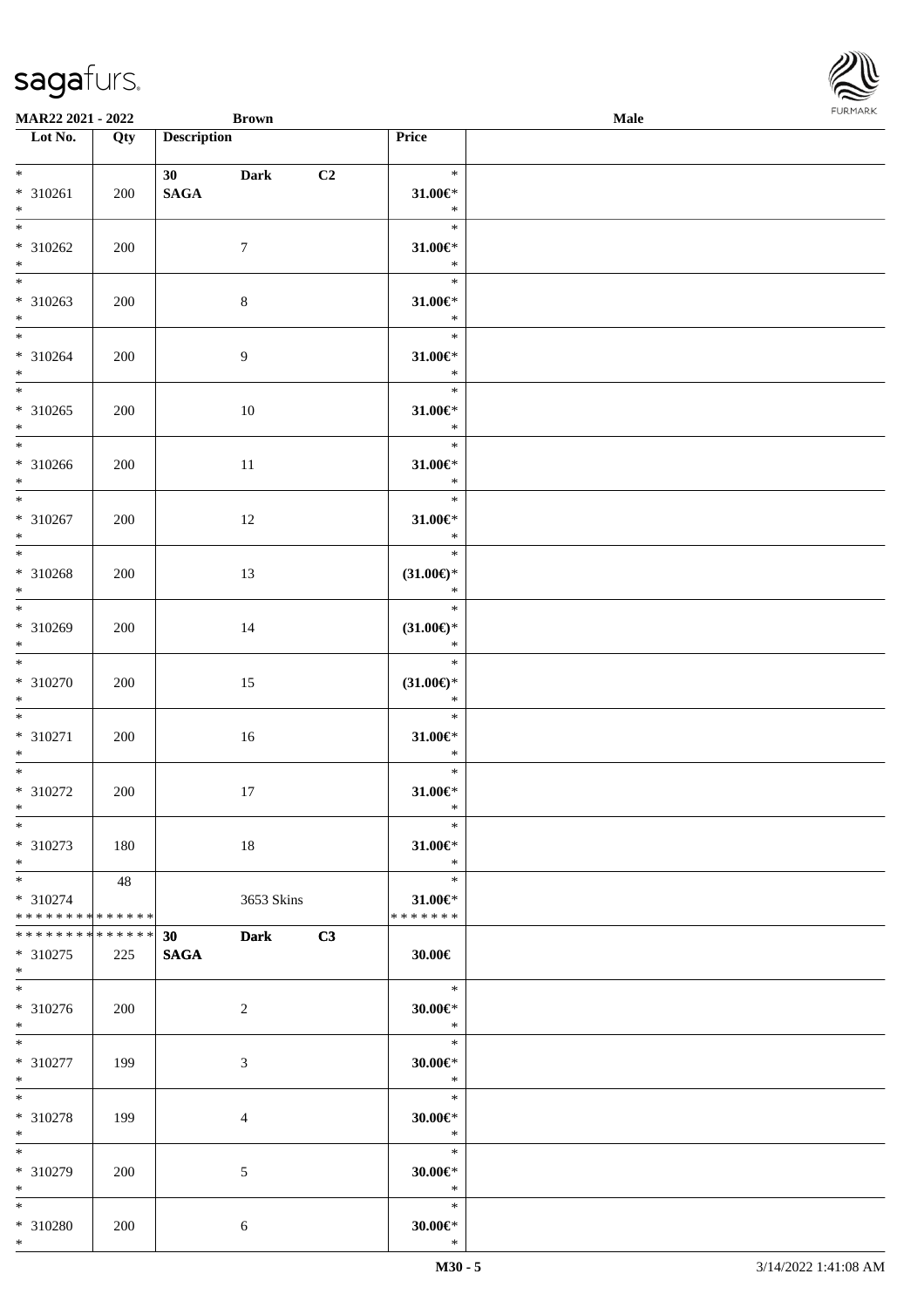| MAR22 2021 - 2022             |     |                    | <b>Brown</b>           |       |                               | Male |  |
|-------------------------------|-----|--------------------|------------------------|-------|-------------------------------|------|--|
| Lot No.                       | Qty | <b>Description</b> |                        |       | Price                         |      |  |
| $*$                           |     |                    |                        |       | $\ast$                        |      |  |
| * 310281                      |     | 30<br><b>SAGA</b>  | <b>Dark</b>            | C3    | $30.00 \in$ *                 |      |  |
| $*$                           | 220 |                    |                        |       | $\ast$                        |      |  |
| $*$                           | 114 |                    |                        |       | $\ast$                        |      |  |
| * 310282                      |     |                    | 1557 Skins             |       | $30.00 \in$ *                 |      |  |
| * * * * * * * * * * * * * *   |     |                    |                        |       | * * * * * * *                 |      |  |
|                               |     | 30                 | <b>PALE</b>            | C1    |                               |      |  |
| 310283                        | 253 | <b>SAGA</b>        |                        |       |                               |      |  |
|                               |     |                    |                        |       | 31.00€                        |      |  |
| * * * * * * * * * * * * * *   |     | 30                 | <b>PALE</b>            | C2    |                               |      |  |
| * 310284                      | 225 | <b>SAGA</b>        |                        |       | 32.00€                        |      |  |
| $*$                           |     |                    |                        |       |                               |      |  |
| $*$                           |     |                    |                        |       | $\ast$                        |      |  |
| * 310285                      | 200 |                    | $\overline{c}$         |       | 32.00€*                       |      |  |
| $*$                           |     |                    |                        |       | $\ast$                        |      |  |
| $\overline{\phantom{0}}$      |     |                    |                        |       | $\ast$                        |      |  |
| $* 310286$                    | 200 |                    | 3                      |       | $31.00 \in$ *                 |      |  |
| $*$                           |     |                    |                        |       | $\ast$                        |      |  |
| $\overline{\phantom{0}}$      |     |                    |                        |       | $\ast$                        |      |  |
| $* 310287$                    | 190 |                    | 4                      |       | 33.00€*                       |      |  |
| $*$                           |     |                    |                        |       | $\ast$                        |      |  |
| $*$                           | 47  |                    |                        |       | $\ast$                        |      |  |
| * 310288                      |     |                    | 862 Skins              |       | $31.00 \in$                   |      |  |
| * * * * * * * * * * * * * *   |     |                    |                        |       | * * * * * * *                 |      |  |
| * * * * * * * * * * * * * * * |     | 30                 | $\mathbf{X}\mathbf{P}$ | C1/C2 |                               |      |  |
| * 310289                      | 225 | <b>SAGA</b>        |                        |       | 31.00€                        |      |  |
| $*$                           |     |                    |                        |       |                               |      |  |
| $*$                           |     |                    |                        |       | $\ast$                        |      |  |
| $* 310290$                    | 200 |                    | 2                      |       | $31.00 \in$ *                 |      |  |
| $*$                           |     |                    |                        |       | $\ast$                        |      |  |
| $*$                           |     |                    |                        |       | $\ast$                        |      |  |
| * 310291                      | 200 |                    | 3                      |       | 32.00€*                       |      |  |
| $*$                           |     |                    |                        |       | $\ast$                        |      |  |
| $*$                           | 100 |                    |                        |       | $\ast$                        |      |  |
| $* 310292$                    |     |                    | 725 Skins              |       | 32.00€*                       |      |  |
| * * * * * * * * * * * * * *   |     |                    |                        |       | * * * * * * *                 |      |  |
| * * * * * * * * * * * * * * * |     | 30                 | XD/DK                  | C2    |                               |      |  |
| * 310293                      | 225 | IA                 | <b>SPAR</b>            |       | $(28.50\epsilon)$             |      |  |
| $*$                           |     |                    |                        |       |                               |      |  |
| $*$                           |     |                    |                        |       | $\ast$                        |      |  |
| * 310294                      | 200 |                    | 2                      |       | $(28.50\epsilon)$ *           |      |  |
| $*$<br>$*$                    |     |                    |                        |       | $\ast$                        |      |  |
|                               |     |                    |                        |       | $\ast$                        |      |  |
| * 310295<br>$*$               | 199 |                    | 3                      |       | $(28.50\epsilon)$ *<br>$\ast$ |      |  |
| $*$                           |     |                    |                        |       | $\ast$                        |      |  |
|                               |     |                    |                        |       |                               |      |  |
| * 310296<br>$*$               | 200 |                    | 4                      |       | $(28.50\epsilon)$ *<br>$\ast$ |      |  |
| $*$                           |     |                    |                        |       | $\ast$                        |      |  |
| * 310297                      | 200 |                    | 5                      |       | $(28.50\epsilon)$ *           |      |  |
| $*$                           |     |                    |                        |       | $\ast$                        |      |  |
| $*$                           |     |                    |                        |       | $\ast$                        |      |  |
| * 310298                      | 200 |                    | 6                      |       | $(28.50\epsilon)$ *           |      |  |
| $*$                           |     |                    |                        |       | $\ast$                        |      |  |
| $*$                           |     |                    |                        |       | $\ast$                        |      |  |
| * 310299                      | 220 |                    | $\tau$                 |       | $(28.50\epsilon)$ *           |      |  |
| $*$                           |     |                    |                        |       | $\ast$                        |      |  |
| $*$                           | 77  |                    |                        |       | $\ast$                        |      |  |
| * 310300                      |     |                    | 1521 Skins             |       | $(28.50\epsilon)$ *           |      |  |
| * * * * * * * * * * * * * *   |     |                    |                        |       | * * * * * * *                 |      |  |
|                               |     |                    |                        |       |                               |      |  |

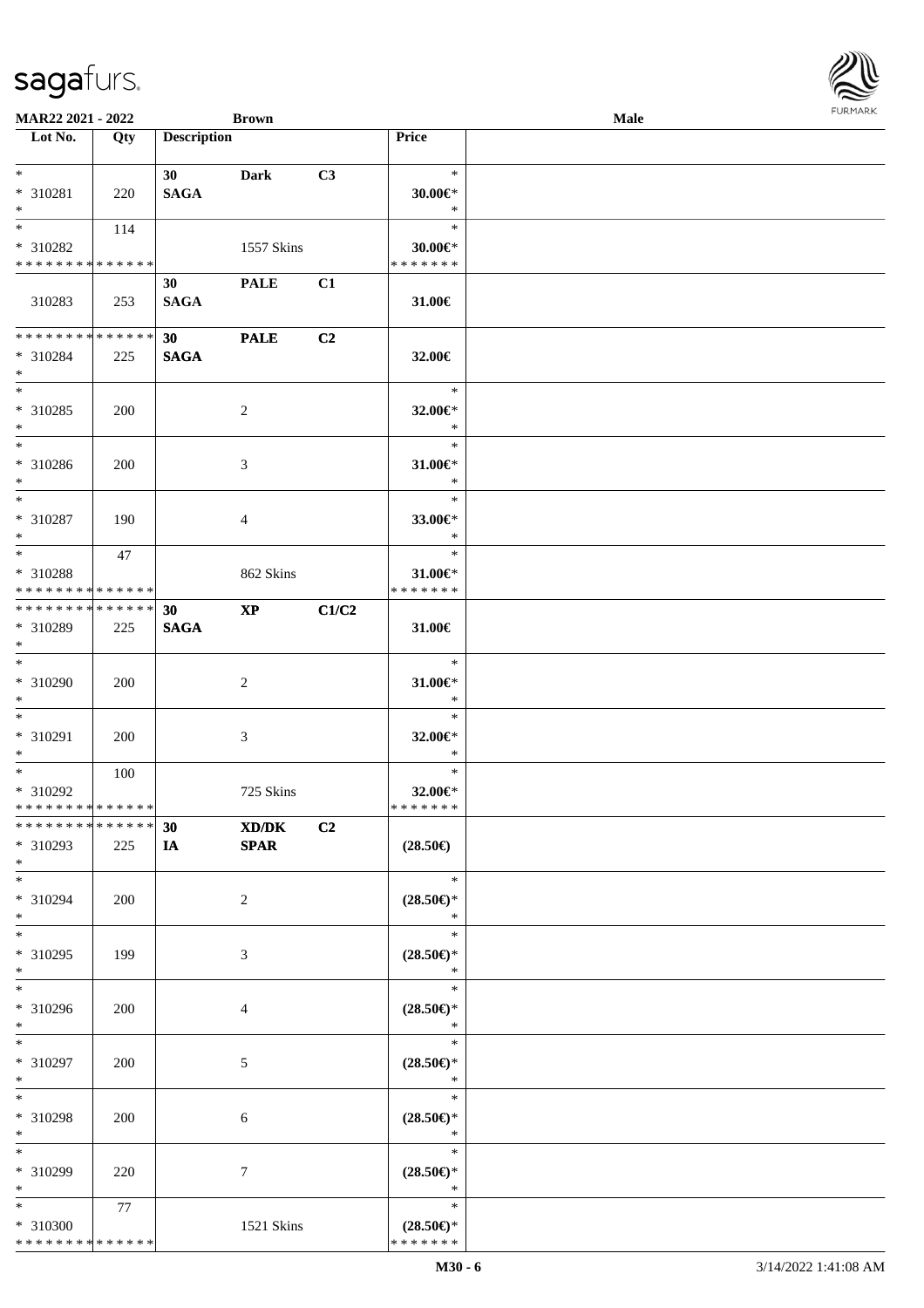

| MAR22 2021 - 2022             |     |                    | <b>Brown</b>   |                |                                                    | Male |
|-------------------------------|-----|--------------------|----------------|----------------|----------------------------------------------------|------|
| Lot No.                       | Qty | <b>Description</b> |                |                | Price                                              |      |
|                               |     |                    |                |                |                                                    |      |
|                               |     | 30                 | XD/DK          | C <sub>2</sub> |                                                    |      |
| * 310301                      | 225 | IA                 | <b>SPAR</b>    |                | $(28.50\in)$                                       |      |
| $\ast$                        |     |                    |                |                |                                                    |      |
| $*$                           | 75  |                    |                |                | $\ast$                                             |      |
|                               |     |                    |                |                |                                                    |      |
| * 310302                      |     |                    | 300 Skins      |                | $(28.50\epsilon)$ *                                |      |
| * * * * * * * * * * * * * *   |     |                    |                |                | * * * * * * *                                      |      |
| * * * * * * * * * * * * * *   |     | 30                 | MED/PAL C2     |                |                                                    |      |
| * 310303                      | 225 | IA                 | <b>SPAR</b>    |                | $(28.50\epsilon)$                                  |      |
| $*$                           |     |                    |                |                |                                                    |      |
| $*$                           |     |                    |                |                | $\ast$                                             |      |
| * 310304                      | 200 |                    | $\overline{c}$ |                | $(28.50\mathnormal{\in}\mathcal{)^{\! \! \times}}$ |      |
| $\ast$                        |     |                    |                |                | $\ast$                                             |      |
| $\ast$                        |     |                    |                |                | $\ast$                                             |      |
| $* 310305$                    | 200 |                    | $\mathfrak{Z}$ |                | $(28.50\mathnormal{\in}\mathcal{)^{\! \! \times}}$ |      |
| $\ast$                        |     |                    |                |                | $\ast$                                             |      |
| $\overline{\phantom{a}^*}$    |     |                    |                |                | $\ast$                                             |      |
|                               |     |                    |                |                |                                                    |      |
| $* 310306$                    | 200 |                    | $\overline{4}$ |                | $(28.50\mathnormal{\in}\mathcal{)^{\! \! \times}}$ |      |
| $\ast$                        |     |                    |                |                | $\ast$                                             |      |
| $\ast$                        |     |                    |                |                | $\ast$                                             |      |
| $* 310307$                    | 200 |                    | 5              |                | $(28.50\epsilon)$ *                                |      |
| $\ast$                        |     |                    |                |                | $\ast$                                             |      |
| $\ast$                        |     |                    |                |                | $\ast$                                             |      |
| * 310308                      | 200 |                    | 6              |                | $(28.50\epsilon)$ *                                |      |
| $\ast$                        |     |                    |                |                | $\ast$                                             |      |
| $\ast$                        |     |                    |                |                | $\ast$                                             |      |
| * 310309                      | 200 |                    | 7              |                | $(28.50\in)\!\!^*$                                 |      |
| $\ast$                        |     |                    |                |                | $\ast$                                             |      |
| $\ast$                        |     |                    |                |                | $\ast$                                             |      |
| * 310310                      | 200 |                    | $\,8\,$        |                | $(28.50\mathnormal{\in}\mathcal{)^{\! \! \times}}$ |      |
| $\ast$                        |     |                    |                |                | $\ast$                                             |      |
| $\ast$                        |     |                    |                |                | $\ast$                                             |      |
|                               |     |                    |                |                |                                                    |      |
| * 310311                      | 200 |                    | 9              |                | $(28.50\mathnormal{\in}\mathcal{)^{\! \! \times}}$ |      |
| $\ast$                        |     |                    |                |                | $\ast$                                             |      |
| $\ast$                        |     |                    |                |                | $\ast$                                             |      |
| * 310312                      | 200 |                    | $10\,$         |                | $(28.50\epsilon)$ *                                |      |
| $*$                           |     |                    |                |                | $\ast$                                             |      |
| $*$                           |     |                    |                |                | $\ast$                                             |      |
| $* 310313$                    | 200 |                    | 11             |                | $(28.50\epsilon)$ *                                |      |
| $\ast$                        |     |                    |                |                | $\ast$                                             |      |
| $*$                           | 92  |                    |                |                | $\ast$                                             |      |
| * 310314                      |     |                    | 2317 Skins     |                | $(28.50\epsilon)$ *                                |      |
| * * * * * * * * * * * * * *   |     |                    |                |                | * * * * * * *                                      |      |
| * * * * * * * * * * * * * * * |     | 30                 | XD/DK          | C2             |                                                    |      |
| * 310315                      | 225 | IA                 | <b>CHIP</b>    |                | $(28.50\epsilon)$                                  |      |
| $*$                           |     |                    |                |                |                                                    |      |
| $\overline{\phantom{0}}$      |     |                    |                |                | $\ast$                                             |      |
| * 310316                      | 200 |                    |                |                | $(28.50\mathnormal{\in}\mathcal{)^{\! \! \circ}}$  |      |
| $*$                           |     |                    | $\overline{c}$ |                | $\ast$                                             |      |
| $*$                           |     |                    |                |                | $\ast$                                             |      |
|                               |     |                    |                |                |                                                    |      |
| * 310317                      | 200 |                    | 3              |                | $(28.50\mathnormal{\in}\mathcal{)^{\! \! \circ}}$  |      |
| $*$                           |     |                    |                |                | $\ast$                                             |      |
| $\ast$                        |     |                    |                |                | $\ast$                                             |      |
| * 310318                      | 200 |                    | 4              |                | $(28.50\mathnormal{\in}\mathcal{)^{\! \! \circ}}$  |      |
| $\ast$                        |     |                    |                |                | $\ast$                                             |      |
| $\ast$                        |     |                    |                |                | $\ast$                                             |      |
| * 310319                      | 200 |                    | 5              |                | $(28.50\epsilon)$ *                                |      |
| $\ast$                        |     |                    |                |                | $\ast$                                             |      |
| $*$                           |     |                    |                |                | $\ast$                                             |      |
| * 310320                      | 200 |                    | 6              |                | $(28.50\mathnormal{\in}\mathcal{)^{\! \! \times}}$ |      |
| $*$                           |     |                    |                |                | $\ast$                                             |      |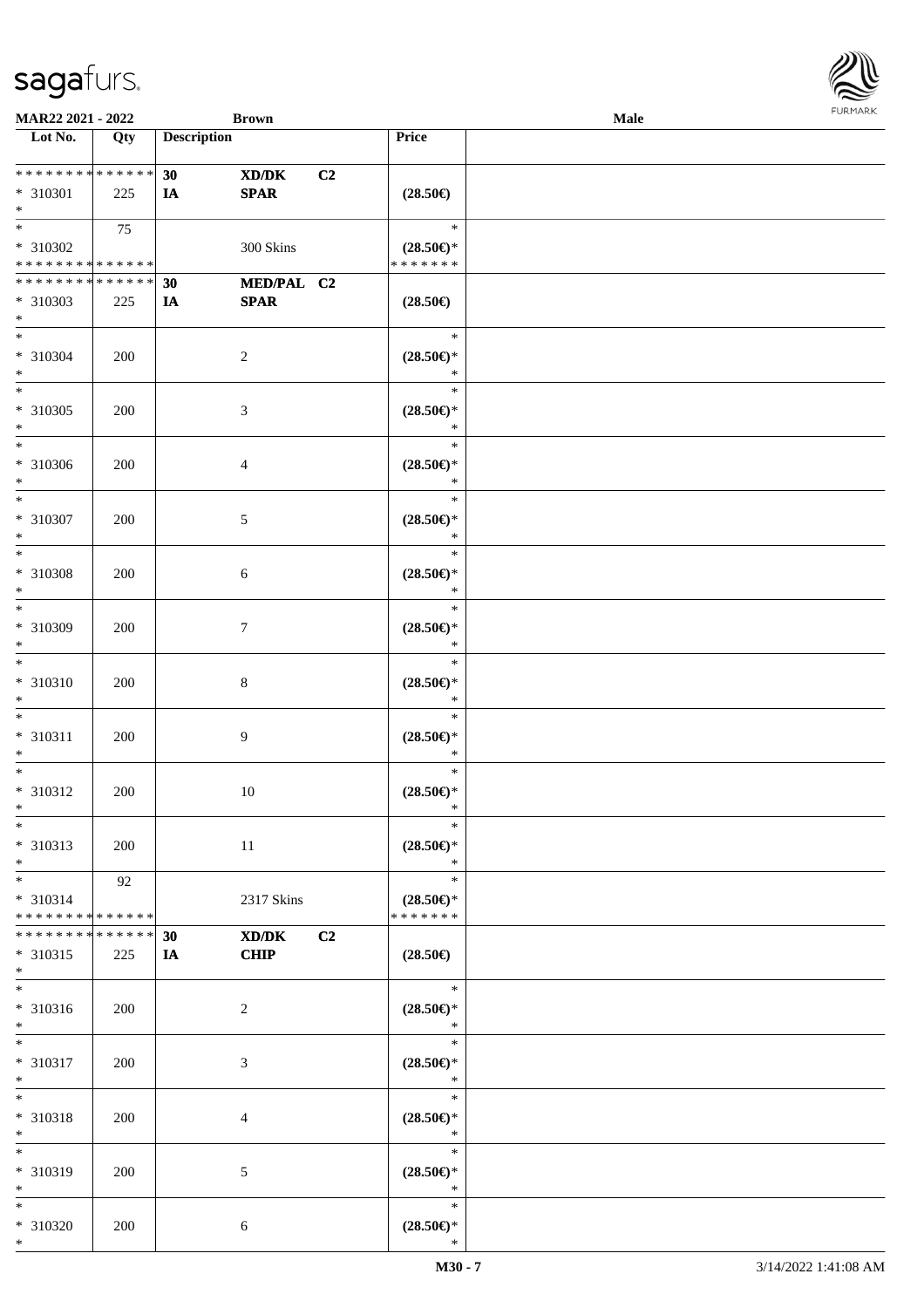| MAR22 2021 - 2022                       |     |                    | <b>Brown</b>                        |                |                                      | <b>Male</b> |  |
|-----------------------------------------|-----|--------------------|-------------------------------------|----------------|--------------------------------------|-------------|--|
| Lot No.                                 | Qty | <b>Description</b> |                                     |                | Price                                |             |  |
|                                         |     |                    |                                     |                |                                      |             |  |
| $*$                                     |     | 30                 | $\bold{X}\bold{D}/\bold{D}\bold{K}$ | C2             | $\ast$                               |             |  |
| $* 310321$                              | 200 | IA                 | CHIP                                |                | $(28.50\epsilon)$ *                  |             |  |
| $*$                                     |     |                    |                                     |                | $\ast$                               |             |  |
| $*$                                     |     |                    |                                     |                | $\ast$                               |             |  |
| * 310322                                |     |                    |                                     |                | $(28.50\epsilon)$ *                  |             |  |
| $*$                                     | 200 |                    | 8                                   |                | $\ast$                               |             |  |
| $\overline{\phantom{0}}$                |     |                    |                                     |                |                                      |             |  |
|                                         |     |                    |                                     |                | $\ast$                               |             |  |
| * 310323                                | 200 |                    | 9                                   |                | $(28.50\epsilon)$ *                  |             |  |
| $*$                                     |     |                    |                                     |                | $\ast$                               |             |  |
| $*$                                     |     |                    |                                     |                | $\ast$                               |             |  |
| $* 310324$                              | 200 |                    | 10                                  |                | $(28.50\epsilon)$ *                  |             |  |
| $*$                                     |     |                    |                                     |                | $\ast$                               |             |  |
| $*$                                     |     |                    |                                     |                | $\ast$                               |             |  |
| $* 310325$                              | 200 |                    | 11                                  |                | $(28.50\epsilon)$ *                  |             |  |
| $*$                                     |     |                    |                                     |                | $\ast$                               |             |  |
| $*$                                     |     |                    |                                     |                | $\ast$                               |             |  |
| $* 310326$                              | 200 |                    | 12                                  |                | $(28.50\epsilon)$ *                  |             |  |
| $*$                                     |     |                    |                                     |                | $\ast$                               |             |  |
| $*$                                     |     |                    |                                     |                | $\ast$                               |             |  |
|                                         |     |                    |                                     |                |                                      |             |  |
| $* 310327$                              | 200 |                    | 13                                  |                | $(28.50\epsilon)$ *                  |             |  |
| $*$                                     |     |                    |                                     |                | $\ast$                               |             |  |
| $*$                                     |     |                    |                                     |                | $\ast$                               |             |  |
| * 310328                                | 200 |                    | 14                                  |                | $(28.50\epsilon)$ *                  |             |  |
| $*$                                     |     |                    |                                     |                | $\ast$                               |             |  |
| $*$                                     |     |                    |                                     |                | $\ast$                               |             |  |
| * 310329                                | 200 |                    | 15                                  |                | $(28.50\epsilon)$ *                  |             |  |
| $*$                                     |     |                    |                                     |                | $\ast$                               |             |  |
| $\overline{\ast}$                       | 157 |                    |                                     |                | $\ast$                               |             |  |
| $* 310330$                              |     |                    | 3182 Skins                          |                | $(28.50\epsilon)$ *                  |             |  |
| * * * * * * * * * * * * * *             |     |                    |                                     |                | * * * * * * *                        |             |  |
| * * * * * * * * * * * * * * *           |     | 30                 | XD/DK                               | C <sub>2</sub> |                                      |             |  |
| * 310331                                | 225 | IA                 | <b>CHIP</b>                         |                | 28.50€                               |             |  |
| $*$                                     |     |                    |                                     |                |                                      |             |  |
| $*$                                     |     |                    |                                     |                | $\ast$                               |             |  |
|                                         |     |                    |                                     |                |                                      |             |  |
| $* 310332$                              | 200 |                    | $\overline{c}$                      |                | 28.50€*                              |             |  |
| $*$                                     |     |                    |                                     |                | $\ast$                               |             |  |
| $*$                                     | 89  |                    |                                     |                | $\ast$                               |             |  |
| $*310333$                               |     |                    | 514 Skins                           |                | 28.50€*                              |             |  |
| * * * * * * * * * * * * * *             |     |                    |                                     |                | * * * * * * *                        |             |  |
| * * * * * * * * * * * * * * *           |     | 30                 | MED/PAL C2                          |                |                                      |             |  |
| $* 310334$                              | 225 | IA                 | <b>CHIP</b>                         |                | $(28.50\epsilon)$                    |             |  |
| $*$                                     |     |                    |                                     |                |                                      |             |  |
| $*$                                     |     |                    |                                     |                | $\ast$                               |             |  |
| $* 310335$                              | 200 |                    | 2                                   |                | $(28.50\epsilon)$ *                  |             |  |
| $*$                                     |     |                    |                                     |                | $\ast$                               |             |  |
| $*$                                     |     |                    |                                     |                | $\ast$                               |             |  |
| * 310336                                | 200 |                    | 3                                   |                | $(28.50\epsilon)$ *                  |             |  |
| $*$                                     |     |                    |                                     |                | $\ast$                               |             |  |
| $*$                                     | 173 |                    |                                     |                | $\ast$                               |             |  |
|                                         |     |                    |                                     |                |                                      |             |  |
| * 310337<br>* * * * * * * * * * * * * * |     |                    | 798 Skins                           |                | $(28.50\epsilon)$ *<br>* * * * * * * |             |  |
|                                         |     |                    |                                     |                |                                      |             |  |
|                                         |     | 30                 | $2\mathbf{X}\mathbf{D}$             | C1             |                                      |             |  |
| 310338                                  | 143 | <b>SROY</b>        |                                     |                | 33.00€                               |             |  |
|                                         |     |                    |                                     |                |                                      |             |  |
| * * * * * * * * * * * * * *             |     | 30                 | $2\mathbf{X}\mathbf{D}$             | C1/C2          |                                      |             |  |
| * 310339                                | 205 | <b>SROY</b>        |                                     |                | 33.00€                               |             |  |
| $*$                                     |     |                    |                                     |                |                                      |             |  |
| $*$                                     | 84  |                    |                                     |                | $\ast$                               |             |  |
| * 310340                                |     |                    | 289 Skins                           |                | 33.00€*                              |             |  |
| * * * * * * * * * * * * * *             |     |                    |                                     |                | * * * * * * *                        |             |  |

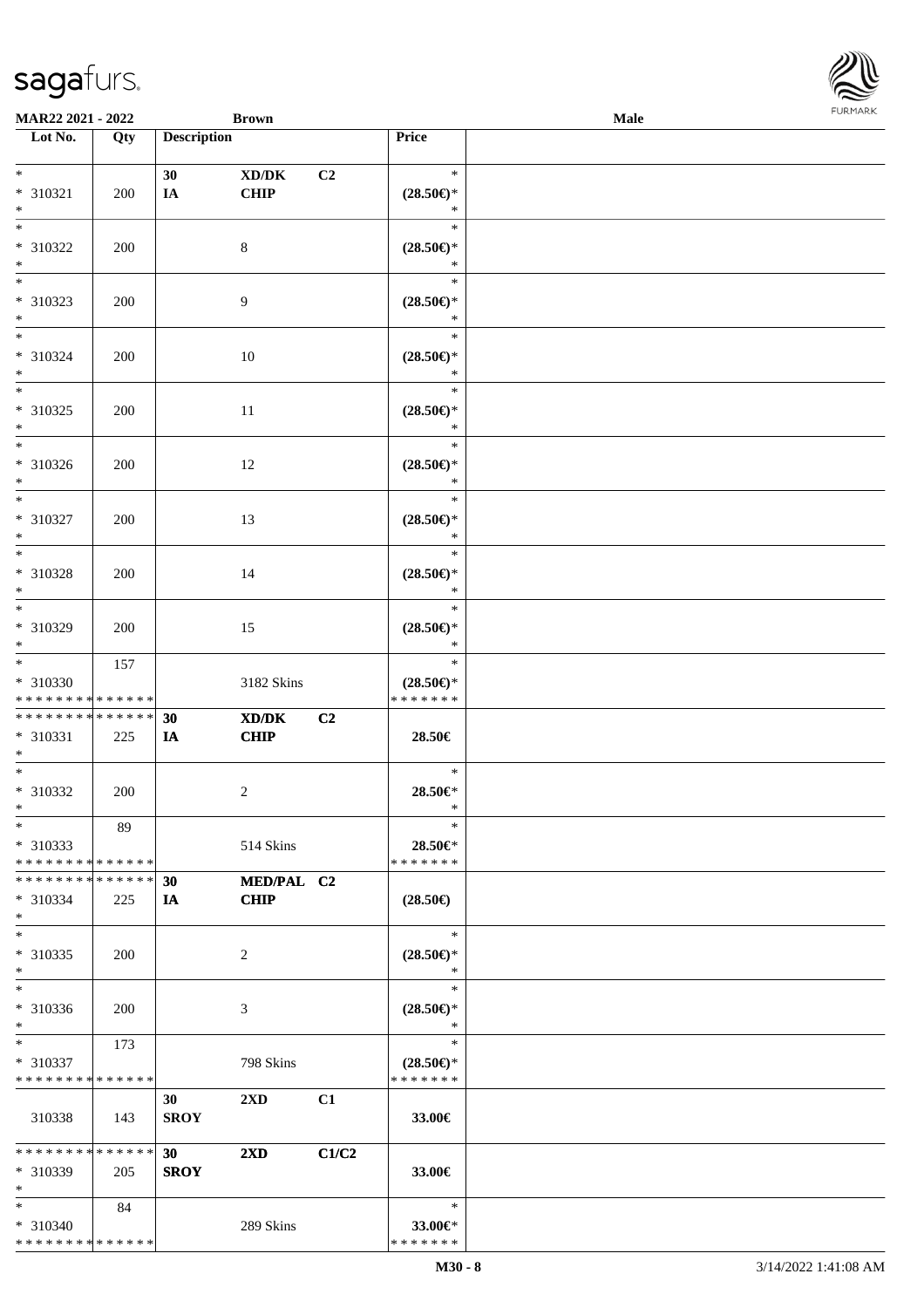

| MAR22 2021 - 2022                         |       |                    | <b>Brown</b>            |                |                     | <b>Male</b> |  |
|-------------------------------------------|-------|--------------------|-------------------------|----------------|---------------------|-------------|--|
| Lot No.                                   | Qty   | <b>Description</b> |                         |                | Price               |             |  |
|                                           |       |                    |                         |                |                     |             |  |
| * * * * * * * * * * * * * *               |       | 30                 | $2\mathbf{X}\mathbf{D}$ | C2             |                     |             |  |
| $* 310341$                                | 205   | <b>SROY</b>        |                         |                | $(33.00\epsilon)$   |             |  |
| $*$                                       |       |                    |                         |                |                     |             |  |
| $*$                                       |       |                    |                         |                | $\ast$              |             |  |
| * 310342                                  | 180   |                    | 2                       |                | $(33.00\epsilon)$ * |             |  |
| $*$                                       |       |                    |                         |                | ∗                   |             |  |
| $\overline{\ast}$                         |       |                    |                         |                | $\ast$              |             |  |
|                                           | 163   |                    |                         |                |                     |             |  |
| $* 310343$<br>* * * * * * * * * * * * * * |       |                    | 548 Skins               |                | $(33.00\epsilon)$ * |             |  |
|                                           |       |                    |                         |                | * * * * * * *       |             |  |
| * * * * * * * * * * * * * *               |       | 30                 | $2\mathbf{X}\mathbf{D}$ | C3             |                     |             |  |
| $* 310344$                                | 205   | <b>SROY</b>        |                         |                | 32.00€              |             |  |
| $*$                                       |       |                    |                         |                |                     |             |  |
| $*$                                       | 81    |                    |                         |                | $\ast$              |             |  |
| $* 310345$                                |       |                    | 286 Skins               |                | 32.00€*             |             |  |
| * * * * * * * * * * * * * *               |       |                    |                         |                | * * * * * * *       |             |  |
| * * * * * * * * * * * * * *               |       | 30                 | <b>XD</b>               | C1             |                     |             |  |
| $* 310346$                                | 195   | <b>SROY</b>        |                         |                | $(33.00\epsilon)$   |             |  |
| $*$                                       |       |                    |                         |                |                     |             |  |
| $\ast$                                    | 48    |                    |                         |                | $\ast$              |             |  |
| $* 310347$                                |       |                    | 243 Skins               |                | $(33.00\epsilon)$ * |             |  |
| * * * * * * * * * * * * * *               |       |                    |                         |                | * * * * * * *       |             |  |
| * * * * * * * * * * * * * *               |       | 30                 | <b>XD</b>               |                |                     |             |  |
|                                           |       |                    |                         | C1/C2          |                     |             |  |
| * 310348                                  | 215   | <b>SROY</b>        |                         |                | 33.00€              |             |  |
| $*$                                       |       |                    |                         |                |                     |             |  |
| $*$                                       | 189   |                    |                         |                | $\ast$              |             |  |
| * 310349                                  |       |                    | 404 Skins               |                | 33.00€*             |             |  |
| * * * * * * * * * * * * * *               |       |                    |                         |                | * * * * * * *       |             |  |
| * * * * * * * * * * * * * *               |       | 30                 | <b>XD</b>               | C <sub>2</sub> |                     |             |  |
| * 310350                                  | 205   | <b>SROY</b>        |                         |                | 33.00€              |             |  |
| $*$                                       |       |                    |                         |                |                     |             |  |
| $\ast$                                    |       |                    |                         |                | $\ast$              |             |  |
| $* 310351$                                | 180   |                    | $\overline{c}$          |                | 33.00€*             |             |  |
| $*$                                       |       |                    |                         |                | $\ast$              |             |  |
| $*$                                       |       |                    |                         |                | $\ast$              |             |  |
| * 310352                                  | 180   |                    | 3                       |                | 33.00€*             |             |  |
| $*$                                       |       |                    |                         |                | $\ast$              |             |  |
| $*$                                       | 203   |                    |                         |                | $\ast$              |             |  |
|                                           |       |                    |                         |                | 33.00€*             |             |  |
| $*310353$<br>* * * * * * * * * * * * * *  |       |                    | 768 Skins               |                |                     |             |  |
|                                           |       |                    |                         |                | * * * * * * *       |             |  |
| * * * * * * * * * * * * * * *             |       | 30                 | <b>XD</b>               | C3             |                     |             |  |
| * 310354                                  | 205   | <b>SROY</b>        |                         |                | 32.00€              |             |  |
| $*$                                       |       |                    |                         |                |                     |             |  |
| $*$                                       |       |                    |                         |                | $\ast$              |             |  |
| * 310355                                  | - 160 |                    | 2                       |                | 32.00€*             |             |  |
| $*$                                       |       |                    |                         |                | $\ast$              |             |  |
| $*$                                       | 82    |                    |                         |                | $\ast$              |             |  |
| * 310356                                  |       |                    | 447 Skins               |                | 32.00€*             |             |  |
| * * * * * * * * * * * * * *               |       |                    |                         |                | * * * * * * *       |             |  |
| * * * * * * * * * * * * * * *             |       | 30 <sub>o</sub>    | Dark                    | C1             |                     |             |  |
| * 310357                                  | 205   | <b>SROY</b>        |                         |                | 33.00€              |             |  |
| $*$                                       |       |                    |                         |                |                     |             |  |
| $*$                                       |       |                    |                         |                | $\ast$              |             |  |
| * 310358                                  | 180   |                    | 2                       |                | 33.00€*             |             |  |
| $*$                                       |       |                    |                         |                | $\ast$              |             |  |
| $*$ and $*$                               |       |                    |                         |                |                     |             |  |
|                                           | 52    |                    |                         |                | $\ast$              |             |  |
| * 310359                                  |       |                    | 437 Skins               |                | 33.00 $\in$ *       |             |  |
| * * * * * * * * * * * * * *               |       |                    |                         |                | * * * * * * *       |             |  |
| * * * * * * * * * * * * * * *             |       | 30                 | <b>Dark</b>             | C1/C2          |                     |             |  |
| * 310360                                  | 245   | <b>SROY</b>        |                         |                | 33.00€              |             |  |
| $*$                                       |       |                    |                         |                |                     |             |  |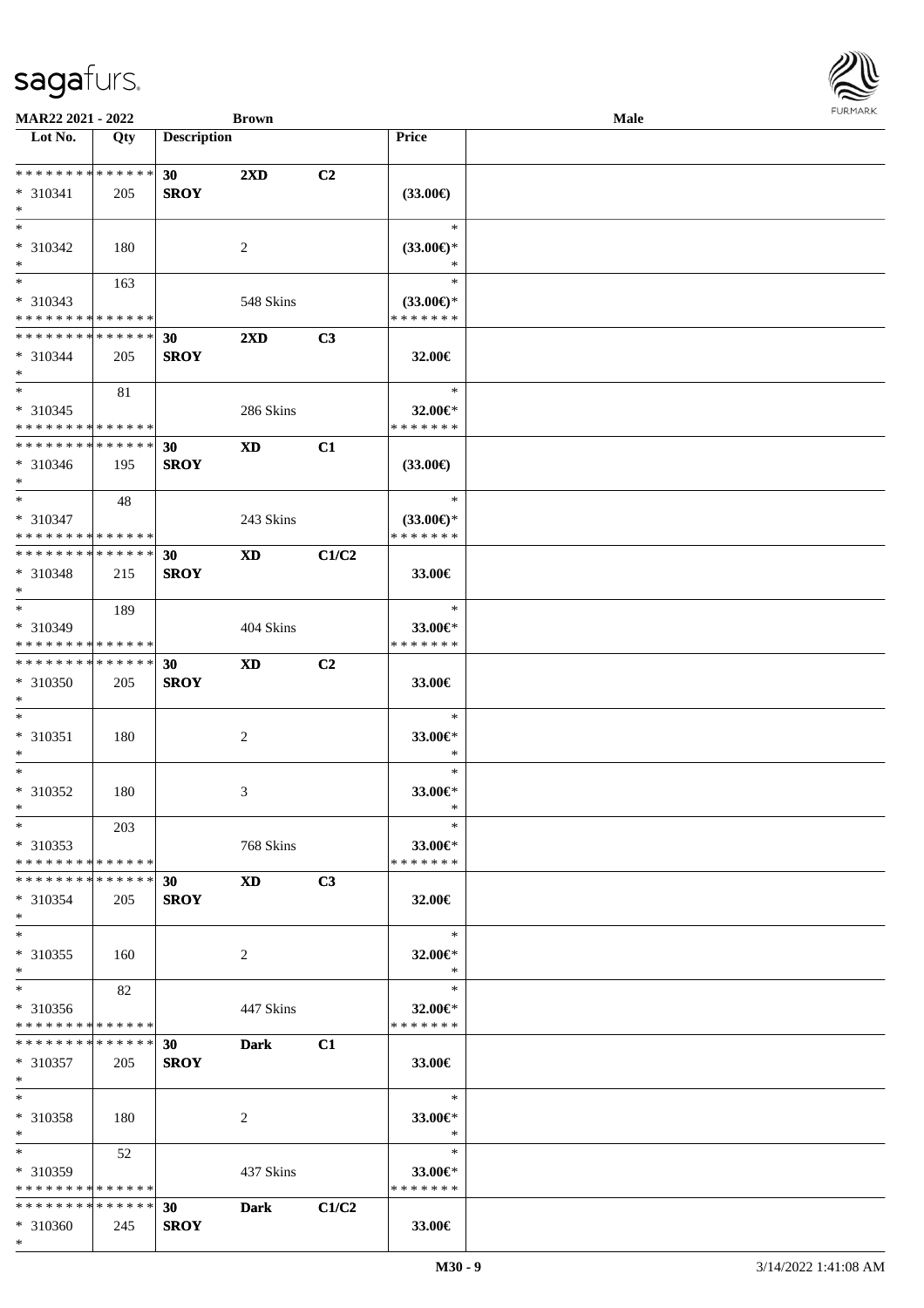| MAR22 2021 - 2022                          |             |                    | <b>Brown</b> |       |                   | Male | $1 \times 1$ |
|--------------------------------------------|-------------|--------------------|--------------|-------|-------------------|------|--------------|
| Lot No.                                    | Qty         | <b>Description</b> |              |       | Price             |      |              |
| $*$ $-$                                    |             |                    |              |       |                   |      |              |
|                                            |             | 30                 | <b>Dark</b>  | C1/C2 | $\ast$            |      |              |
| * 310361<br>$*$                            | 220         | <b>SROY</b>        |              |       | 33.00€*<br>$\ast$ |      |              |
| $\overline{\ast}$                          |             |                    |              |       | $\ast$            |      |              |
| * 310362                                   | 210         |                    | 3            |       | 33.00€*           |      |              |
| $*$                                        |             |                    |              |       | $\ast$            |      |              |
|                                            | 54          |                    |              |       | $\ast$            |      |              |
| * 310363                                   |             |                    | 729 Skins    |       | 33.00€*           |      |              |
| * * * * * * * * * * * * * *                |             |                    |              |       | * * * * * * *     |      |              |
| * * * * * * * * <mark>* * * * * * *</mark> |             | 30                 | <b>Dark</b>  | C2    |                   |      |              |
| * 310364                                   | 205         | <b>SROY</b>        |              |       | 33.00€            |      |              |
| $*$                                        |             |                    |              |       |                   |      |              |
|                                            |             |                    |              |       | $\ast$            |      |              |
| * 310365                                   | 180         |                    | 2            |       | 33.00€*           |      |              |
| $*$                                        |             |                    |              |       | $\ast$            |      |              |
| $*$                                        |             |                    |              |       | $\ast$            |      |              |
| * 310366                                   | 180         |                    | 3            |       | 33.00€*           |      |              |
| $*$                                        |             |                    |              |       | $\ast$            |      |              |
| $*$                                        |             |                    |              |       | $\ast$            |      |              |
| * 310367                                   | 180         |                    | 4            |       | 33.00€*           |      |              |
| $*$                                        |             |                    |              |       | $\ast$            |      |              |
| $\ast$                                     |             |                    |              |       | $\ast$            |      |              |
| * 310368                                   | 180         |                    | 5            |       | 33.00€*           |      |              |
| $*$                                        |             |                    |              |       | $\ast$            |      |              |
| $*$                                        |             |                    |              |       | $\ast$            |      |              |
| * 310369<br>$*$                            | 180         |                    | 6            |       | 33.00€*<br>$\ast$ |      |              |
|                                            |             |                    |              |       | $\ast$            |      |              |
| * 310370                                   | 180         |                    | $\tau$       |       | 33.00€*           |      |              |
| $*$                                        |             |                    |              |       | $\ast$            |      |              |
|                                            | 163         |                    |              |       | $\ast$            |      |              |
| * 310371                                   |             |                    | 1448 Skins   |       | 33.00€*           |      |              |
| * * * * * * * * <mark>* * * * * *</mark>   |             |                    |              |       | * * * * * * *     |      |              |
| * * * * * * * * <mark>* * * * * * *</mark> |             | 30                 | <b>Dark</b>  | C3    |                   |      |              |
| * 310372                                   | 205         | <b>SROY</b>        |              |       | 32.00€            |      |              |
| $*$ $-$                                    |             |                    |              |       |                   |      |              |
| $*$                                        |             |                    |              |       | $\ast$            |      |              |
| * 310373                                   | 180         |                    | 2            |       | 32.00€*           |      |              |
| $*$                                        |             |                    |              |       | $\ast$            |      |              |
| $*$                                        |             |                    |              |       | $\ast$            |      |              |
| * 310374                                   | 180         |                    | 3            |       | 32.00 $\in$ *     |      |              |
| $\ast$                                     |             |                    |              |       | $\ast$            |      |              |
| $*$                                        | 124         |                    |              |       | $\ast$<br>32.00€* |      |              |
| * 310375<br>* * * * * * * * * * * * * * *  |             |                    | 689 Skins    |       | * * * * * * *     |      |              |
|                                            |             | 30                 | Dark         | C3    |                   |      |              |
| 310376                                     | 264         | <b>SROY</b>        |              |       | 32.00€            |      |              |
|                                            |             |                    |              |       |                   |      |              |
| * * * * * * * *                            | * * * * * * | 30                 | <b>MED</b>   | C1/C2 |                   |      |              |
| * 310377                                   | 245         | <b>SROY</b>        |              |       | 33.00€            |      |              |
| $*$                                        |             |                    |              |       |                   |      |              |
| $*$                                        |             |                    |              |       | $\ast$            |      |              |
| * 310378                                   | 220         |                    | 2            |       | 33.00€*           |      |              |
| $*$                                        |             |                    |              |       | $\ast$            |      |              |
| $*$ $-$                                    | 121         |                    |              |       | $\ast$            |      |              |
| * 310379                                   |             |                    | 586 Skins    |       | 33.00€*           |      |              |
| * * * * * * * * <mark>* * * * * *</mark>   |             |                    |              |       | * * * * * * *     |      |              |
|                                            |             | 30 <sub>1</sub>    | <b>MED</b>   | C3    |                   |      |              |
| 310380                                     | 193         | <b>SROY</b>        |              |       | 32.00€            |      |              |

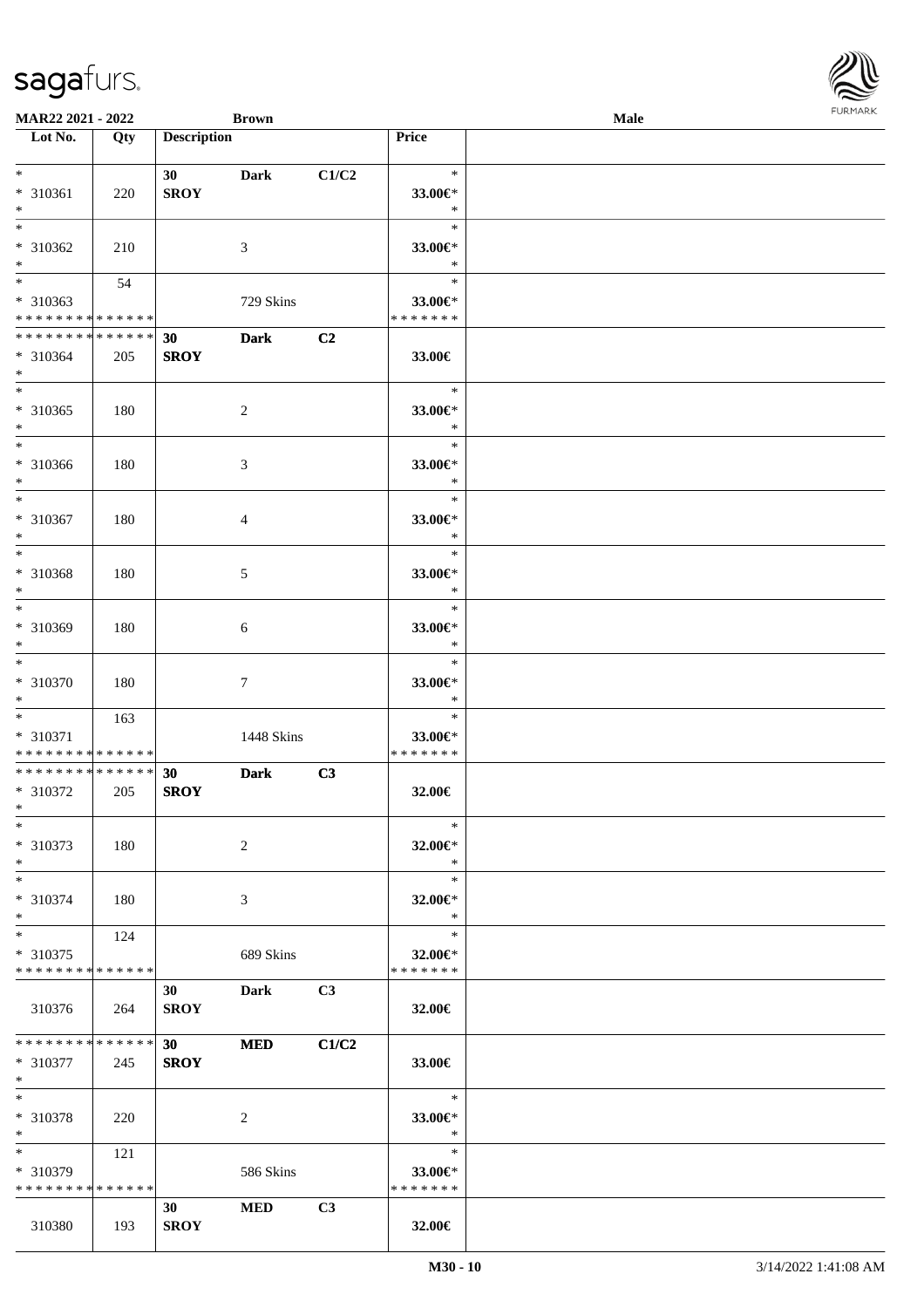

| MAR22 2021 - 2022 |     |                    | <b>Brown</b> |       |                   | Male |  |  |  |
|-------------------|-----|--------------------|--------------|-------|-------------------|------|--|--|--|
| Lot No.           | Qty | <b>Description</b> |              |       | <b>Price</b>      |      |  |  |  |
| **************    |     | 30                 | <b>PALE</b>  | C1/C2 |                   |      |  |  |  |
| * 310381<br>$*$   | 245 | <b>SROY</b>        |              |       | 33.00€            |      |  |  |  |
| $*$               |     |                    |              |       | $\ast$            |      |  |  |  |
| * 310382          | 220 |                    | 2            |       | 33.00€*           |      |  |  |  |
| $\ast$            |     |                    |              |       | *                 |      |  |  |  |
| $\ast$            | 46  |                    |              |       | $\ast$            |      |  |  |  |
| * 310383          |     |                    | 511 Skins    |       | 33.00€*           |      |  |  |  |
| **************    |     |                    |              |       | * * * * * * *     |      |  |  |  |
| **************    |     | 30                 | <b>XP</b>    | C1/C2 |                   |      |  |  |  |
| $* 310384$        | 205 | <b>SROY</b>        |              |       | $(33.00\epsilon)$ |      |  |  |  |
| $\ast$            |     |                    |              |       |                   |      |  |  |  |
| $\ast$            | 183 |                    |              |       | $\ast$            |      |  |  |  |
| * 310385          |     |                    | 388 Skins    |       | $(33.00€)$ *      |      |  |  |  |
| **************    |     |                    |              |       | * * * * * * *     |      |  |  |  |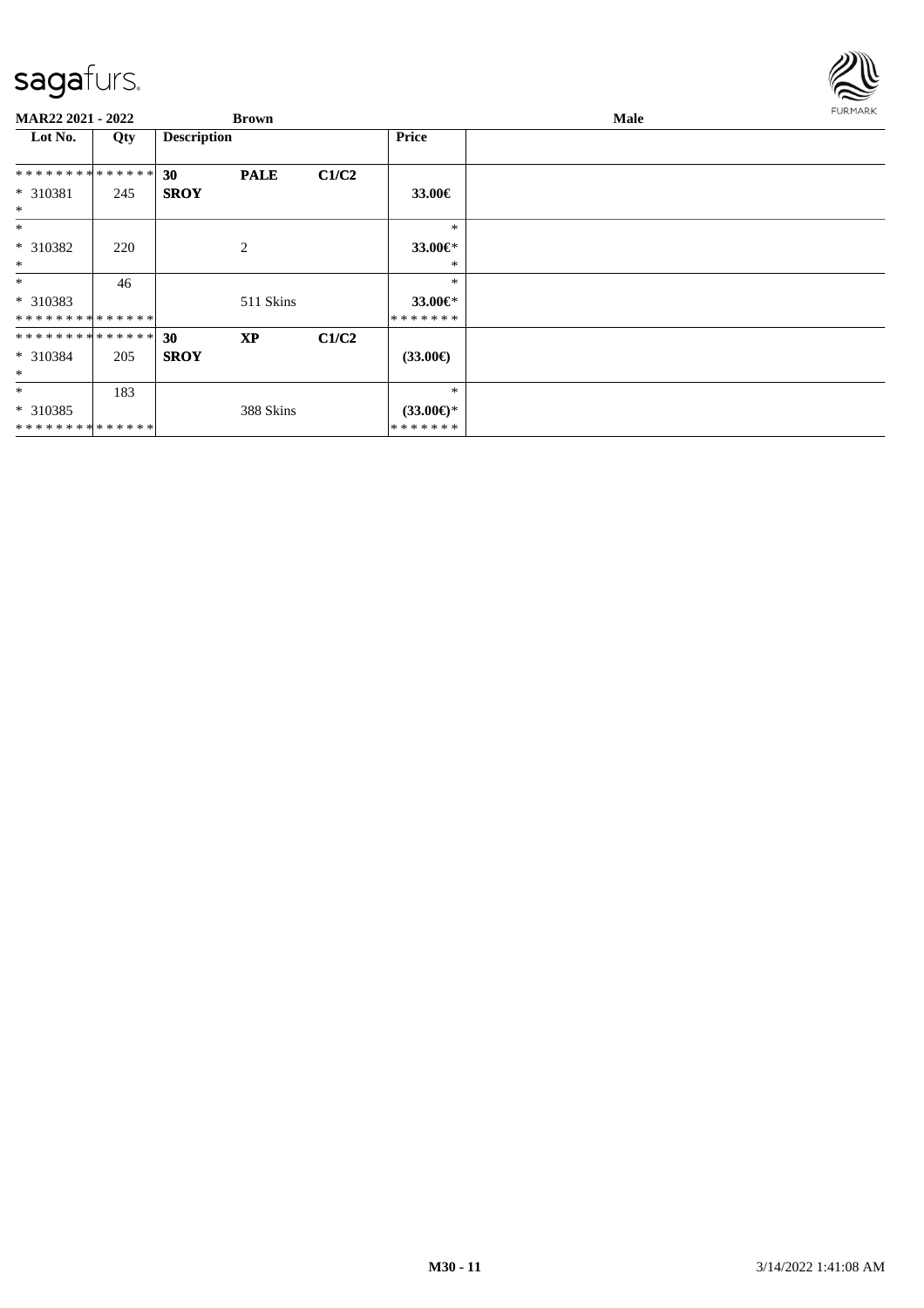| MAR22 2021 - 2022                                   |     |                    | <b>Brown</b>               |    |                                                   | Male | <b>FURMAR</b> |
|-----------------------------------------------------|-----|--------------------|----------------------------|----|---------------------------------------------------|------|---------------|
| Lot No.                                             | Qty | <b>Description</b> |                            |    | Price                                             |      |               |
| 310441                                              | 174 | 20<br>SI           | 2XD                        | C1 | 24.00€                                            |      |               |
| ******** <mark>******</mark>                        |     | 20                 | $2\mathbf{X}\mathbf{D}$    | C2 |                                                   |      |               |
| $* 310442$<br>$*$ $*$                               | 285 | SI                 |                            |    | 24.00€                                            |      |               |
| $*$<br>$* 310443$<br>$*$ $-$                        | 260 |                    | 2                          |    | $\ast$<br>24.00€*<br>$\ast$                       |      |               |
| $*$<br>$* 310444$<br>$*$                            | 260 |                    | $\mathfrak{Z}$             |    | $\ast$<br>24.00€*<br>$\ast$                       |      |               |
| $*$<br>$* 310445$<br>* * * * * * * * * * * * * *    | 63  |                    | 868 Skins                  |    | $\ast$<br>$24.00 \in$<br>* * * * * * *            |      |               |
| * * * * * * * * * * * * * *<br>$* 310446$<br>$*$    | 285 | 20<br>SI           | $2\mathbf{X}\mathbf{D}$    | C3 | $(23.00\epsilon)$                                 |      |               |
| $*$<br>$* 310447$<br>* * * * * * * * * * * * * *    | 161 |                    | 446 Skins                  |    | $\ast$<br>$(23.00\epsilon)$ *<br>* * * * * * *    |      |               |
| 310448                                              | 307 | 20<br>${\bf SI}$   | $\mathbf{X}\mathbf{D}$     | C1 | 24.50€                                            |      |               |
| ******** <mark>******</mark><br>$* 310449$<br>$*$   | 285 | 20<br>SI           | $\boldsymbol{\mathrm{XD}}$ | C2 | 24.00€                                            |      |               |
| $\ast$<br>* 310450<br>$*$                           | 259 |                    | $\overline{2}$             |    | $\ast$<br>24.00€*<br>$\ast$                       |      |               |
| $*$<br>$* 310451$<br>$\ast$<br>$*$                  | 260 |                    | $\mathfrak{Z}$             |    | $\ast$<br>$(24.00\epsilon)$ *<br>$\ast$<br>$\ast$ |      |               |
| $* 310452$<br>$*$<br>$\overline{\phantom{a}}$       | 260 |                    | $\overline{4}$             |    | $(24.00\epsilon)$ *<br>∗<br>$\ast$                |      |               |
| $*310453$<br>$*$                                    | 260 |                    | 5                          |    | $(24.00\epsilon)$ *<br>$\ast$                     |      |               |
| $\ast$<br>$* 310454$<br>* * * * * * * * * * * * * * | 68  |                    | 1392 Skins                 |    | $\ast$<br>$(24.00\epsilon)$ *<br>* * * * * * *    |      |               |
| **************<br>$* 310455$<br>$\ast$              | 285 | 20<br>SI           | <b>XD</b>                  | C3 | $(23.00\epsilon)$                                 |      |               |
| $\ast$<br>$* 310456$<br>$*$                         | 260 |                    | 2                          |    | $\ast$<br>$(23.00\epsilon)$ *<br>$\ast$           |      |               |
| $\ast$<br>$* 310457$<br>* * * * * * * * * * * * * * | 250 |                    | 795 Skins                  |    | $\ast$<br>$(23.00\epsilon)$ *<br>* * * * * * *    |      |               |
| * * * * * * * * * * * * * * *<br>$* 310458$<br>$*$  | 285 | 20<br>SI           | <b>Dark</b>                | C1 | 24.50€                                            |      |               |
| $\ast$<br>$* 310459$<br>$*$                         | 260 |                    | 2                          |    | $\ast$<br>24.50€*<br>$\ast$                       |      |               |
| $\ast$<br>$* 310460$<br>* * * * * * * * * * * * * * | 59  |                    | 604 Skins                  |    | $\ast$<br>24.50€*<br>* * * * * * *                |      |               |

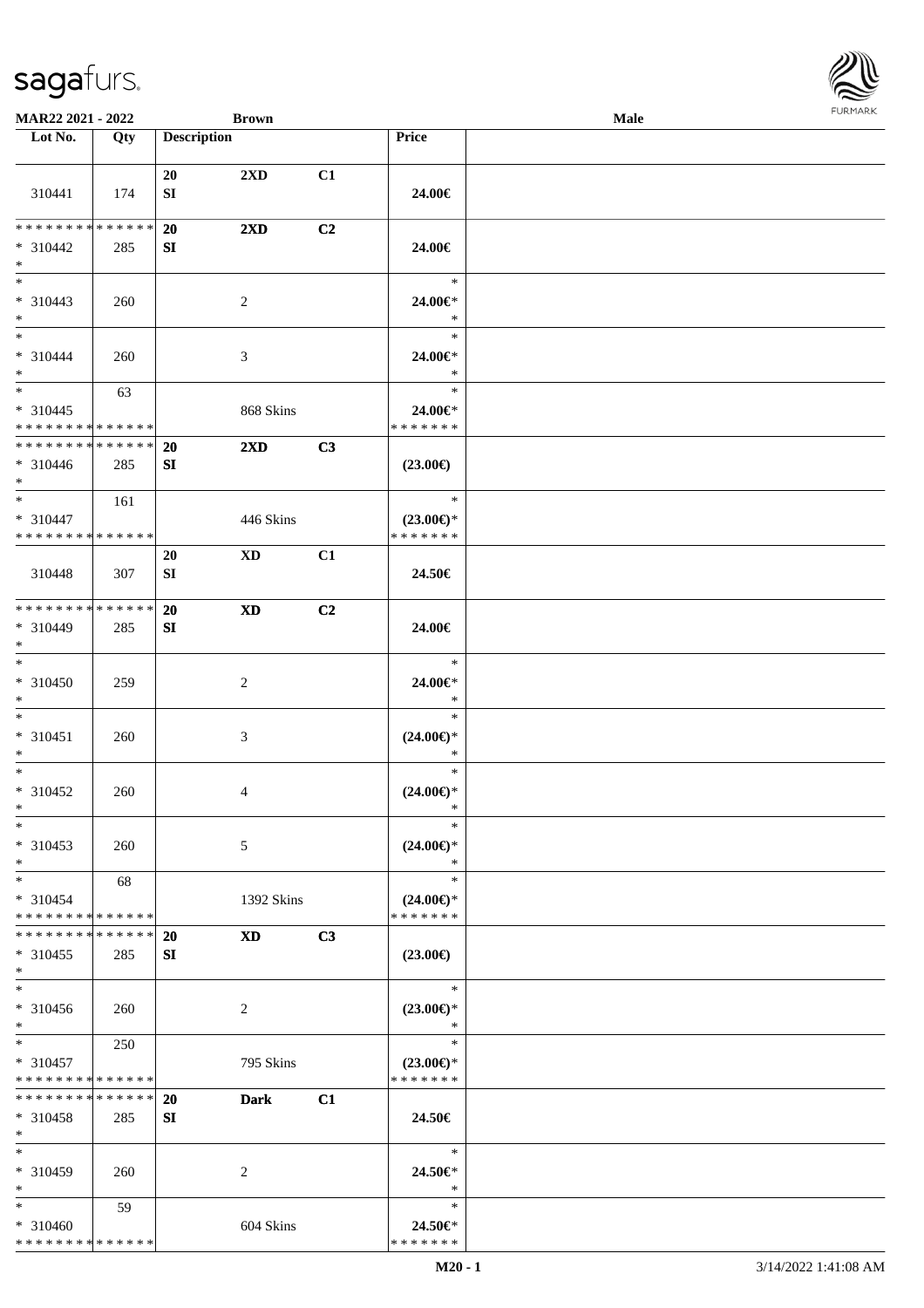

| MAR22 2021 - 2022                                                   |     |                    | <b>Brown</b>                                               |                |                                                | Male | <b>FURMARK</b> |
|---------------------------------------------------------------------|-----|--------------------|------------------------------------------------------------|----------------|------------------------------------------------|------|----------------|
| $\overline{\phantom{1}}$ Lot No.                                    | Qty | <b>Description</b> |                                                            |                | Price                                          |      |                |
| * * * * * * * * * * * * * *<br>$* 310461$<br>$\ast$                 | 285 | 20<br>SI           | <b>Dark</b>                                                | C2             | $(24.00\epsilon)$                              |      |                |
| $\ast$<br>$* 310462$<br>$\ast$                                      | 260 |                    | $\sqrt{2}$                                                 |                | $\ast$<br>$(24.00\epsilon)$ *<br>$\ast$        |      |                |
| $\overline{\phantom{a}}$<br>$* 310463$<br>$*$                       | 260 |                    | $\mathfrak{Z}$                                             |                | $\ast$<br>$(24.00\in)^\ast$<br>$\ast$          |      |                |
| $*$<br>$* 310464$<br>$\ast$                                         | 260 |                    | 4                                                          |                | $\ast$<br>$(24.00\epsilon)$ *<br>$\ast$        |      |                |
| $\ast$<br>$* 310465$<br>$\ast$                                      | 260 |                    | $\sqrt{5}$                                                 |                | $\ast$<br>$(24.00\epsilon)$ *<br>$\ast$        |      |                |
| $\overline{\phantom{0}}$<br>* 310466<br>$*$                         | 260 |                    | 6                                                          |                | $\ast$<br>$(24.00\epsilon)$ *<br>$\ast$        |      |                |
| $*$<br>$* 310467$<br>$\ast$                                         | 260 |                    | $\tau$                                                     |                | $\ast$<br>$(24.00\epsilon)$ *<br>$\ast$        |      |                |
| $\ast$<br>* 310468<br>$\ast$                                        | 260 |                    | $\,8\,$                                                    |                | $\ast$<br>$(24.00\epsilon)$ *<br>$\ast$        |      |                |
| $\overline{\phantom{0}}$<br>$* 310469$<br>$\ast$                    | 260 |                    | $\overline{9}$                                             |                | $\ast$<br>$(24.00\epsilon)$ *<br>$\ast$        |      |                |
| $\ast$<br>* 310470<br>* * * * * * * * * * * * * *                   | 241 |                    | 2606 Skins                                                 |                | $\ast$<br>$(24.00\epsilon)$ *<br>* * * * * * * |      |                |
| **************<br>$* 310471$<br>$\ast$                              | 285 | 20<br>SI           | <b>Dark</b>                                                | C3             | $(23.00\epsilon)$                              |      |                |
| $\overline{\phantom{0}}$<br>$* 310472$<br>$\ast$                    | 260 |                    | $\overline{c}$                                             |                | $\ast$<br>$(23.00\epsilon)$ *<br>$\ast$        |      |                |
| $\ast$<br>* 310473<br>$\ast$                                        | 260 |                    | 3                                                          |                | $\ast$<br>$(23.00\epsilon)$ *<br>$\ast$        |      |                |
| $\ast$<br>$* 310474$<br>$\ast$                                      | 260 |                    | 4                                                          |                | $\ast$<br>$(23.00\epsilon)$ *<br>$\ast$        |      |                |
| $\overline{\phantom{a}^*}$<br>$* 310475$<br>$\ast$                  | 260 |                    | 5                                                          |                | $\ast$<br>23.00€*<br>$\ast$                    |      |                |
| $\overline{\phantom{a}}$<br>* 310476<br>* * * * * * * * * * * * * * | 162 |                    | 1487 Skins                                                 |                | $\ast$<br>23.00€*<br>* * * * * * *             |      |                |
| 310477                                                              | 160 | 20<br>SI           | $\mathbf{X}\mathbf{D}$<br><b>LNAP</b>                      | C2             | 22.00€                                         |      |                |
| 310478                                                              | 281 | 20<br>SI           | <b>Dark</b><br><b>LNAP</b>                                 | C <sub>2</sub> | 22.00€                                         |      |                |
| * * * * * * * * * * * * * *<br>* 310479<br>$\ast$                   | 285 | 20<br>$\mathbf{I}$ | $\mathbf{X}\mathbf{D}/\mathbf{D}\mathbf{K}$<br><b>SPAR</b> | C <sub>2</sub> | 21.50€                                         |      |                |
| $\ast$<br>* 310480<br>* * * * * * * * * * * * * *                   | 143 |                    | 428 Skins                                                  |                | $\ast$<br>21.50€*<br>* * * * * * *             |      |                |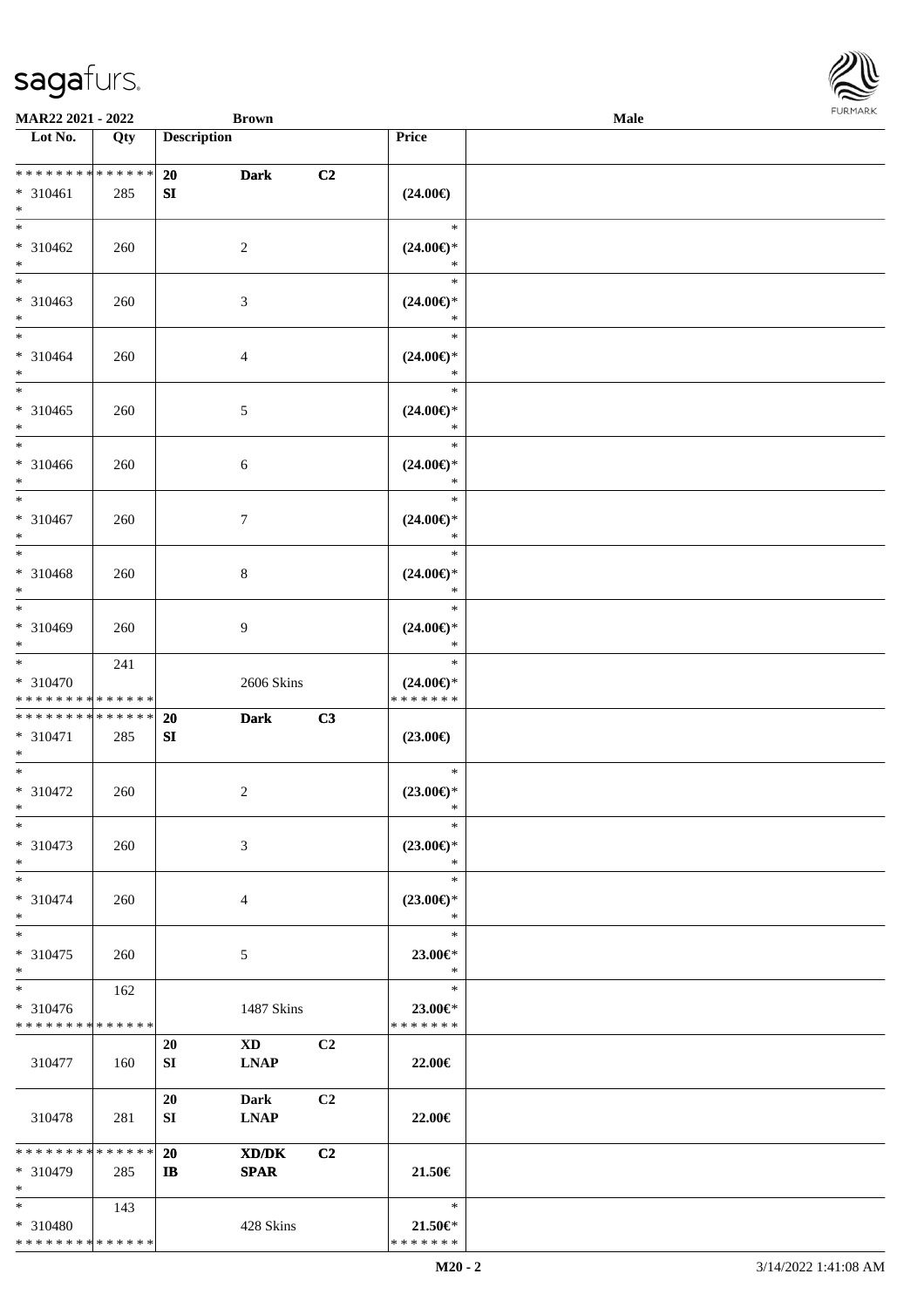\*

| <b>MAR22 2021 - 2022</b>                         |             |                    | <b>Brown</b>            |    |                               | Male |  |
|--------------------------------------------------|-------------|--------------------|-------------------------|----|-------------------------------|------|--|
| Lot No.                                          | Qty         | <b>Description</b> |                         |    | <b>Price</b>                  |      |  |
|                                                  |             |                    |                         |    |                               |      |  |
| * * * * * * * * * * * * * * *                    |             | 20                 | XD/DK                   | C2 |                               |      |  |
| * 310481<br>$\ast$                               | 285         | $\mathbf{I}$       | CHIP                    |    | $(21.50\epsilon)$             |      |  |
| $\overline{\ast}$                                |             |                    |                         |    | $\ast$                        |      |  |
| * 310482                                         | 260         |                    | 2                       |    | $(21.50\epsilon)$ *           |      |  |
| $*$                                              |             |                    |                         |    | $\ast$                        |      |  |
|                                                  |             |                    |                         |    | $\ast$                        |      |  |
| * 310483                                         | 260         |                    | 3                       |    | $(21.50\epsilon)$ *           |      |  |
| $*$                                              |             |                    |                         |    | $\ast$                        |      |  |
| $*$                                              |             |                    |                         |    | $\ast$                        |      |  |
| * 310484                                         | 240         |                    | 4                       |    | $21.50 \in$                   |      |  |
| $*$                                              |             |                    |                         |    | $\ast$                        |      |  |
| $\overline{\ast}$                                | 68          |                    |                         |    | $\ast$                        |      |  |
| * 310485                                         |             |                    | 1113 Skins              |    | $(21.50\epsilon)$ *           |      |  |
| * * * * * * * * * * * * * *                      |             |                    |                         |    | * * * * * * *                 |      |  |
| * * * * * * * * * * * * * *                      |             | 20                 | $2\mathbf{X}\mathbf{D}$ | C1 |                               |      |  |
| * 310486<br>$*$                                  | 265         | <b>SAGA</b>        |                         |    | 26.50€                        |      |  |
| $\overline{\ast}$                                | 117         |                    |                         |    | $\ast$                        |      |  |
| * 310487                                         |             |                    | 382 Skins               |    | 26.50€*                       |      |  |
| * * * * * * * * * * * * * *                      |             |                    |                         |    | * * * * * * *                 |      |  |
| * * * * * * * * * * * * * * *                    |             | 20                 | $2\mathbf{X}\mathbf{D}$ | C2 |                               |      |  |
| * 310488                                         | 265         | <b>SAGA</b>        |                         |    | $(26.50\epsilon)$             |      |  |
| $*$                                              |             |                    |                         |    |                               |      |  |
| $\overline{\ast}$                                |             |                    |                         |    | $\ast$                        |      |  |
| * 310489                                         | 240         |                    | $\overline{2}$          |    | $(26.50\epsilon)$ *           |      |  |
| $\ast$                                           |             |                    |                         |    | $\ast$                        |      |  |
| $\overline{\ast}$                                |             |                    |                         |    | $\ast$                        |      |  |
| * 310490                                         | 240         |                    | 3                       |    | $(26.50\epsilon)$ *           |      |  |
| $*$                                              |             |                    |                         |    | $\ast$                        |      |  |
| $*$                                              |             |                    |                         |    | $\ast$                        |      |  |
| * 310491<br>$\ast$                               | 240         |                    | 4                       |    | $(26.50\epsilon)$ *<br>$\ast$ |      |  |
| $*$                                              |             |                    |                         |    | $\ast$                        |      |  |
| * 310492                                         | 240         |                    | 5                       |    | $(26.50\epsilon)$ *           |      |  |
| $*$                                              |             |                    |                         |    | $\ast$                        |      |  |
| $\ast$                                           |             |                    |                         |    | $\ast$                        |      |  |
| * 310493                                         | 240         |                    | 6                       |    | $(26.50\epsilon)$ *           |      |  |
| $*$                                              |             |                    |                         |    | $\ast$                        |      |  |
| $*$                                              |             |                    |                         |    | $\ast$                        |      |  |
| * 310494                                         | 240         |                    | $7\phantom{.0}$         |    | $(26.50\epsilon)$ *           |      |  |
| $*$                                              |             |                    |                         |    | $\ast$                        |      |  |
| $*$ $-$                                          | 161         |                    |                         |    | $\ast$                        |      |  |
| * 310495                                         |             |                    | 1866 Skins              |    | $(26.50\epsilon)$ *           |      |  |
| * * * * * * * * * * * * * * *<br>* * * * * * * * | * * * * * * |                    |                         |    | * * * * * * *                 |      |  |
|                                                  |             | <b>20</b>          | 2XD                     | C3 |                               |      |  |
| * 310496<br>$*$                                  | 265         | <b>SAGA</b>        |                         |    | $(25.50\epsilon)$             |      |  |
| $*$ $-$                                          |             |                    |                         |    | $\ast$                        |      |  |
| * 310497                                         | 240         |                    | 2                       |    | $(25.50\epsilon)$ *           |      |  |
| $*$                                              |             |                    |                         |    | $\ast$                        |      |  |
| $*$                                              |             |                    |                         |    | $\ast$                        |      |  |
| * 310498                                         | 240         |                    | 3                       |    | $(25.50\epsilon)$ *           |      |  |
| $*$                                              |             |                    |                         |    | $\ast$                        |      |  |
| $*$                                              | 211         |                    |                         |    | $\ast$                        |      |  |
| * 310499                                         |             |                    | 956 Skins               |    | $(25.50\epsilon)$ *           |      |  |
| * * * * * * * * * * * * * *                      |             |                    |                         |    | * * * * * * *                 |      |  |
| * * * * * * * * <mark>* * * * * * *</mark>       |             | 20                 | <b>XD</b>               | C1 |                               |      |  |
| * 310500                                         | 265         | <b>SAGA</b>        |                         |    | $(26.50\epsilon)$             |      |  |

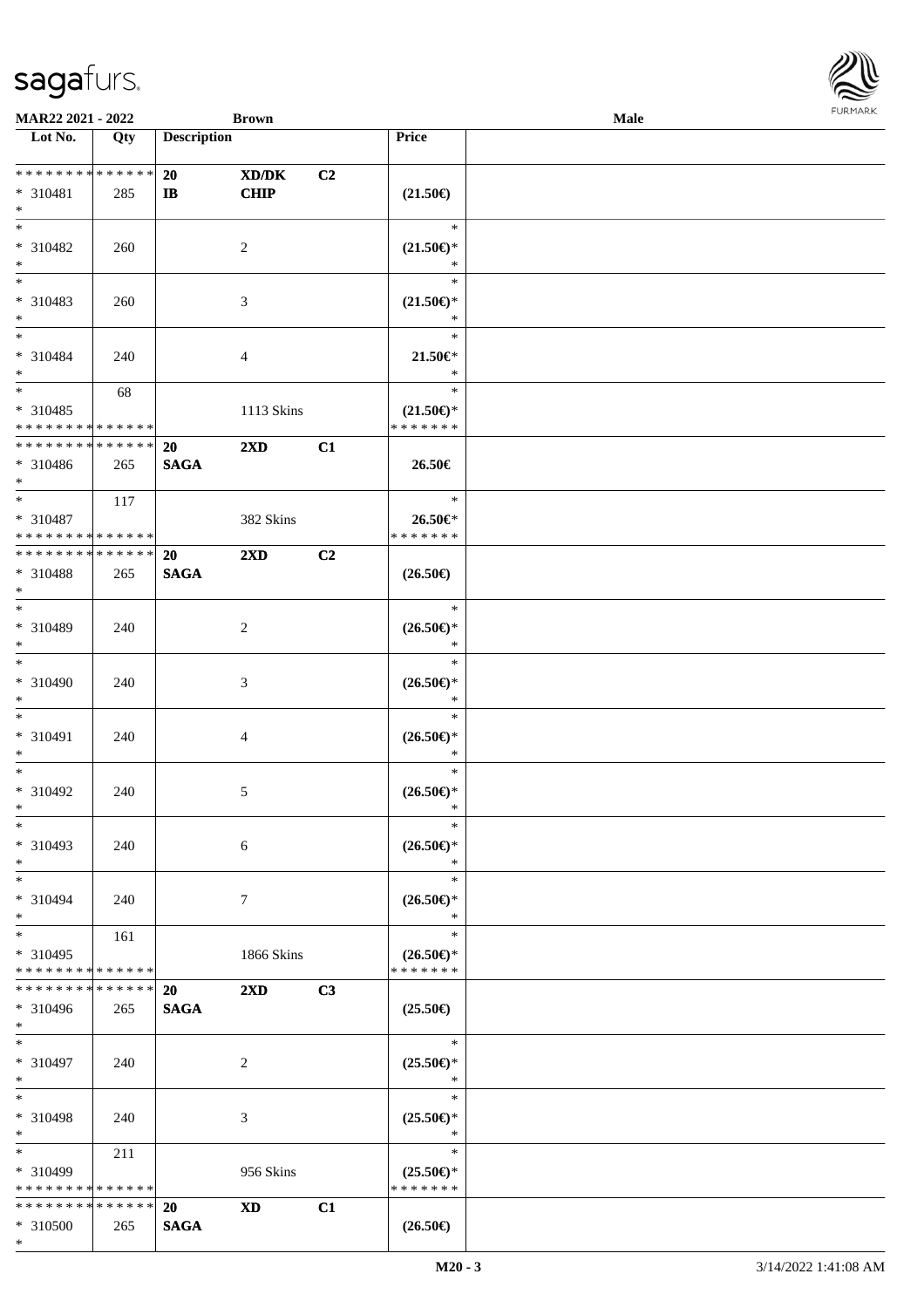| MAR22 2021 - 2022                    |     |                       | <b>Brown</b>   |    |                               | <b>Male</b> | <b>FURMARK</b> |
|--------------------------------------|-----|-----------------------|----------------|----|-------------------------------|-------------|----------------|
| $\overline{\phantom{1}}$ Lot No.     | Qty | <b>Description</b>    |                |    | Price                         |             |                |
| $\ast$                               |     |                       |                |    | $\ast$                        |             |                |
| $* 310501$                           | 240 | 20<br>$\mathbf{SAGA}$ | <b>XD</b>      | C1 | $(26.50\epsilon)$ *           |             |                |
| $\ast$                               |     |                       |                |    | $\ast$                        |             |                |
| $\overline{\phantom{0}}$             | 163 |                       |                |    | $\ast$                        |             |                |
| * 310502                             |     |                       | 668 Skins      |    | $(26.50\epsilon)$ *           |             |                |
| ******** <mark>******</mark>         |     |                       |                |    | * * * * * * *                 |             |                |
| **************                       |     | 20                    | <b>XD</b>      | C2 |                               |             |                |
| $*310503$                            | 265 | $\mathbf{SAGA}$       |                |    | $(26.50\epsilon)$             |             |                |
| $*$                                  |     |                       |                |    |                               |             |                |
| $\overline{\phantom{a}^*}$           |     |                       |                |    | $\ast$                        |             |                |
| $* 310504$                           | 240 |                       | $\overline{2}$ |    | $(26.50\epsilon)$ *           |             |                |
| $*$                                  |     |                       |                |    | $\ast$                        |             |                |
| $\overline{\phantom{0}}$             |     |                       |                |    | $\ast$                        |             |                |
| $* 310505$                           | 240 |                       | $\sqrt{3}$     |    | $(26.50\epsilon)$ *           |             |                |
| $*$                                  |     |                       |                |    | $\ast$                        |             |                |
| $\ast$                               |     |                       |                |    | $\ast$                        |             |                |
| * 310506                             | 240 |                       | $\overline{4}$ |    | $(26.50\epsilon)$ *           |             |                |
| $*$                                  |     |                       |                |    | $\ast$                        |             |                |
| $\ast$                               |     |                       |                |    | $\ast$                        |             |                |
| * 310507                             | 240 |                       | 5              |    | $(26.50\epsilon)$ *           |             |                |
| $\ast$                               |     |                       |                |    | $\ast$                        |             |                |
| $\ast$                               |     |                       |                |    | $\ast$                        |             |                |
| * 310508                             | 240 |                       | 6              |    | $(26.50\epsilon)$ *           |             |                |
| $\ast$<br>$\overline{\phantom{0}}$   |     |                       |                |    | $\ast$                        |             |                |
|                                      |     |                       |                |    | $\ast$                        |             |                |
| * 310509                             | 240 |                       | $\tau$         |    | $(26.50\epsilon)$ *           |             |                |
| $\ast$<br>$\overline{\phantom{a}^*}$ |     |                       |                |    | $\ast$<br>$\ast$              |             |                |
|                                      |     |                       |                |    |                               |             |                |
| $* 310510$<br>$\ast$                 | 239 |                       | $8\,$          |    | $(26.50\epsilon)$ *<br>$\ast$ |             |                |
| $\overline{\phantom{0}}$             |     |                       |                |    | $\ast$                        |             |                |
|                                      |     |                       |                |    | $(26.50\epsilon)$ *           |             |                |
| $* 310511$<br>$\ast$                 | 240 |                       | 9              |    | $\ast$                        |             |                |
| $\overline{\phantom{a}^*}$           |     |                       |                |    | $\ast$                        |             |                |
| * 310512                             | 240 |                       | $10\,$         |    | $(26.50\epsilon)$ *           |             |                |
| $\ast$                               |     |                       |                |    | $\ast$                        |             |                |
| $\ast$                               |     |                       |                |    | $\ast$                        |             |                |
| * 310513                             | 240 |                       | 11             |    | $(26.50\epsilon)$ *           |             |                |
| $*$                                  |     |                       |                |    | $\ast$                        |             |                |
| $\ast$                               | 50  |                       |                |    | $\ast$                        |             |                |
| * 310514                             |     |                       | 2714 Skins     |    | $(26.50\epsilon)$ *           |             |                |
| **************                       |     |                       |                |    | * * * * * * *                 |             |                |
| ******** <mark>******</mark>         |     | <b>20</b>             | <b>XD</b>      | C3 |                               |             |                |
| $* 310515$                           | 265 | <b>SAGA</b>           |                |    | $(25.50\epsilon)$             |             |                |
| $\ast$                               |     |                       |                |    |                               |             |                |
| $\overline{\phantom{a}^*}$           |     |                       |                |    | $\ast$                        |             |                |
| * 310516                             | 240 |                       | $\overline{2}$ |    | 25.50€*                       |             |                |
| $\ast$                               |     |                       |                |    | $\ast$                        |             |                |
| $\ast$                               |     |                       |                |    | $\ast$                        |             |                |
| $* 310517$                           | 240 |                       | 3              |    | 25.50€*                       |             |                |
| $\ast$                               |     |                       |                |    | $\ast$                        |             |                |
| $\overline{\phantom{a}^*}$           |     |                       |                |    | $\ast$                        |             |                |
| * 310518                             | 240 |                       | 4              |    | $(25.50\epsilon)$ *           |             |                |
| $\ast$                               |     |                       |                |    | $\ast$                        |             |                |
| $\ast$                               |     |                       |                |    | $\ast$                        |             |                |
| * 310519                             | 240 |                       | 5              |    | $(25.50\epsilon)$ *           |             |                |
| $\ast$                               |     |                       |                |    | $\ast$                        |             |                |
| $\ast$                               | 244 |                       |                |    | $\ast$                        |             |                |
| * 310520                             |     |                       | 1469 Skins     |    | $(25.50\epsilon)$ *           |             |                |
| **************                       |     |                       |                |    | * * * * * * *                 |             |                |

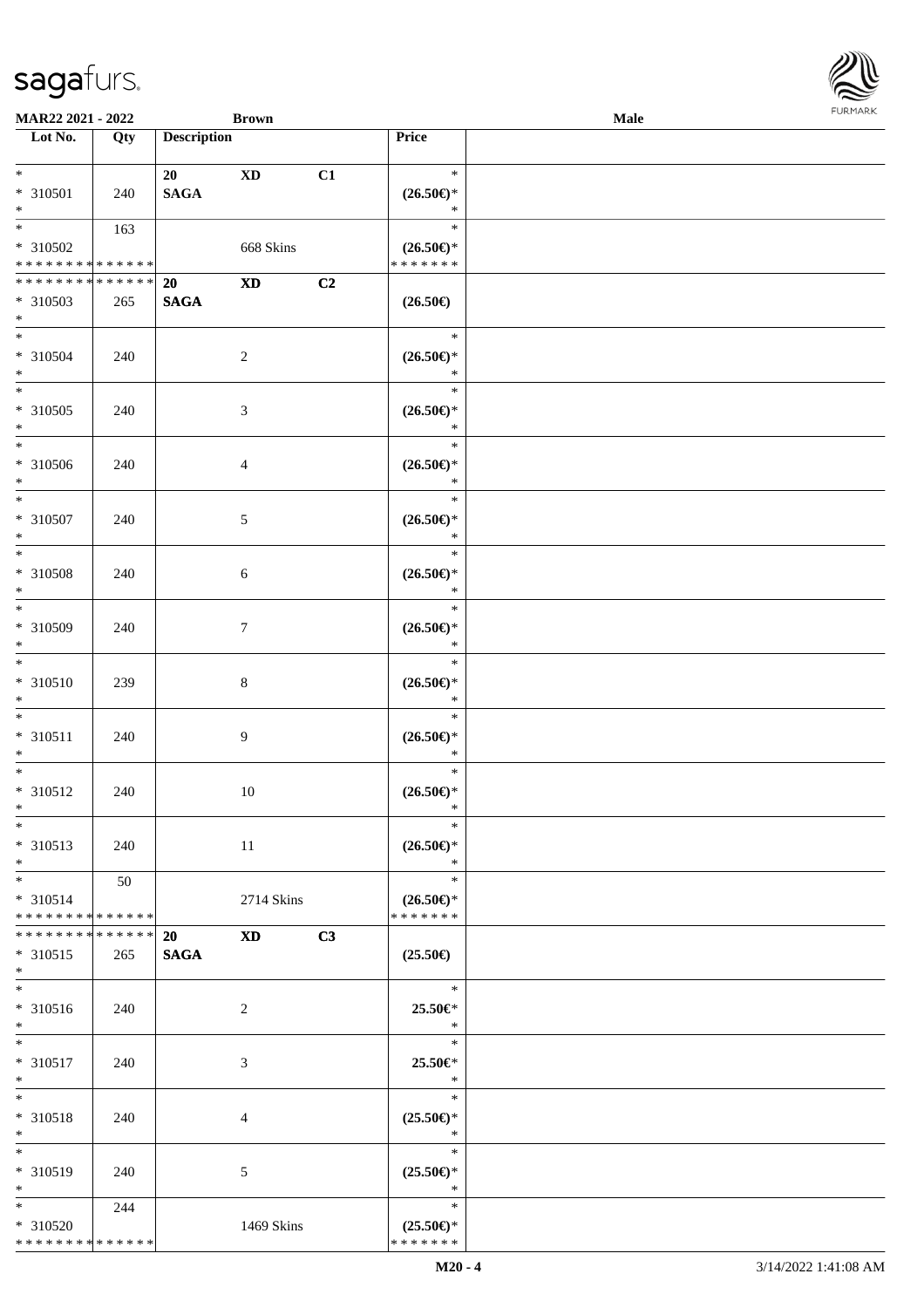| <b>MAR22 2021 - 2022</b>                   |             |                    | <b>Brown</b>     |    |                                      | Male |  |
|--------------------------------------------|-------------|--------------------|------------------|----|--------------------------------------|------|--|
| Lot No.                                    | Qty         | <b>Description</b> |                  |    | Price                                |      |  |
|                                            |             |                    |                  |    |                                      |      |  |
|                                            |             | 20                 | <b>Dark</b>      | C1 |                                      |      |  |
| * 310521                                   | 265         | <b>SAGA</b>        |                  |    | 26.50€                               |      |  |
| $*$<br>$\ddot{x}$                          |             |                    |                  |    |                                      |      |  |
|                                            |             |                    |                  |    | $*$                                  |      |  |
| * 310522                                   | 240         |                    | 2                |    | 26.50€*                              |      |  |
| $*$                                        |             |                    |                  |    | $\ast$                               |      |  |
| $\overline{\phantom{0}}$                   |             |                    |                  |    | $\ast$                               |      |  |
| * 310523                                   | 240         |                    | 3                |    | $26.50 \in$                          |      |  |
| $\ast$<br>$*$                              |             |                    |                  |    | $\ast$                               |      |  |
|                                            |             |                    |                  |    | $\ast$                               |      |  |
| * 310524                                   | 240         |                    | $\overline{4}$   |    | 26.50€*                              |      |  |
| $*$<br>$\overline{\mathbf{r}}$             |             |                    |                  |    | $\ast$                               |      |  |
|                                            | 191         |                    |                  |    | $\ast$                               |      |  |
| * 310525                                   |             |                    | 1176 Skins       |    | 26.50€*                              |      |  |
| * * * * * * * * <mark>* * * * * * *</mark> |             |                    |                  |    | * * * * * * *                        |      |  |
| * * * * * * * *                            | * * * * * * | 20                 | <b>Dark</b>      | C2 |                                      |      |  |
| * 310526                                   | 265         | <b>SAGA</b>        |                  |    | 26.50€                               |      |  |
| $*$                                        |             |                    |                  |    |                                      |      |  |
|                                            |             |                    |                  |    | $\ast$                               |      |  |
| * 310527                                   | 260         |                    | 2                |    | 26.50€*                              |      |  |
| $*$                                        |             |                    |                  |    | $\ast$                               |      |  |
|                                            |             |                    |                  |    | $\ast$                               |      |  |
| * 310528                                   | 240         |                    | 3                |    | $(26.50\epsilon)$ *                  |      |  |
| $\ast$<br>$*$                              |             |                    |                  |    | $\ast$                               |      |  |
|                                            |             |                    |                  |    | $\ast$                               |      |  |
| * 310529                                   | 240         |                    | 4                |    | $(26.50\epsilon)$ *                  |      |  |
| $\ast$<br>$*$                              |             |                    |                  |    | $\ast$                               |      |  |
|                                            |             |                    |                  |    | $\ast$                               |      |  |
| * 310530                                   | 240         |                    | $\mathfrak{S}$   |    | $(26.50\epsilon)$ *                  |      |  |
| $*$                                        |             |                    |                  |    | $\ast$                               |      |  |
| $*$                                        |             |                    |                  |    | $\ast$                               |      |  |
| * 310531                                   | 240         |                    | 6                |    | $(26.50\epsilon)$ *                  |      |  |
| $\ast$                                     |             |                    |                  |    | $\ast$                               |      |  |
| $*$                                        |             |                    |                  |    | $\ast$                               |      |  |
| * 310532                                   | 240         |                    | $\boldsymbol{7}$ |    | $(26.50\epsilon)$ *                  |      |  |
| $*$<br>$*$                                 |             |                    |                  |    | $\ast$<br>$\ast$                     |      |  |
|                                            |             |                    |                  |    |                                      |      |  |
| * 310533                                   | 240         |                    | 8                |    | $(26.50\epsilon)$ *                  |      |  |
| $*$                                        |             |                    |                  |    | $*$                                  |      |  |
| $*$ $-$                                    |             |                    |                  |    | $\ast$                               |      |  |
| * 310534                                   | 240         |                    | 9                |    | $(26.50\epsilon)$ *                  |      |  |
| $\ast$<br>$\ddot{x}$                       |             |                    |                  |    | $\ast$<br>$\ast$                     |      |  |
|                                            | 98          |                    |                  |    |                                      |      |  |
| * 310535<br>* * * * * * * * <mark>*</mark> | * * * * * * |                    | 2303 Skins       |    | $(26.50\epsilon)$ *<br>* * * * * * * |      |  |
| * * * * * * * *                            | * * * * * * |                    |                  |    |                                      |      |  |
|                                            |             | 20                 | <b>Dark</b>      | C3 | $(25.50\epsilon)$                    |      |  |
| * 310536<br>$*$ $\qquad$                   | 265         | <b>SAGA</b>        |                  |    |                                      |      |  |
| $\overline{\mathbf{r}^*}$                  |             |                    |                  |    | $-$ *                                |      |  |
| * 310537                                   | 240         |                    | 2                |    | $(25.50\epsilon)$ *                  |      |  |
| $*$                                        |             |                    |                  |    | $\mathbb{R}^n$                       |      |  |
| $*$                                        |             |                    |                  |    | $\ast$                               |      |  |
| * 310538                                   | 240         |                    | 3                |    | $(25.50\epsilon)$ *                  |      |  |
| $\ddot{x}$                                 |             |                    |                  |    | $*$                                  |      |  |
| $*$                                        |             |                    |                  |    | $\ast$                               |      |  |
|                                            |             |                    |                  |    | $(25.50\epsilon)$ *                  |      |  |
| * 310539<br>$*$                            | 240         |                    | 4                |    | $\ast$                               |      |  |
| $\ddot{x}$                                 |             |                    |                  |    | $\ast$                               |      |  |
|                                            |             |                    |                  |    | 25.50€*                              |      |  |
| * 310540<br>$\ast$                         | 240         |                    | 5                |    | $\ast$                               |      |  |
|                                            |             |                    |                  |    |                                      |      |  |

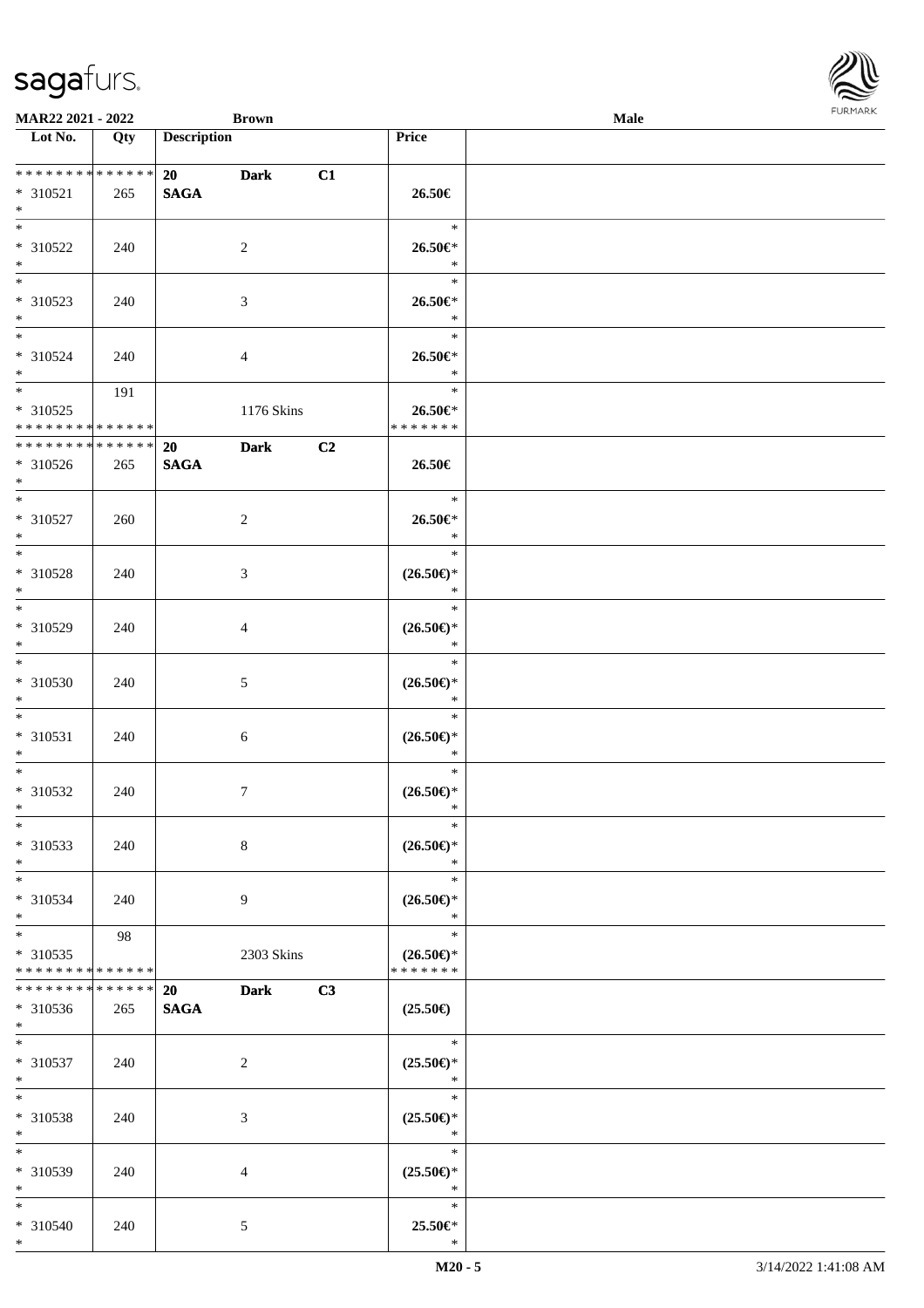| <b>MAR22 2021 - 2022</b>                   |             |                    | <b>Brown</b>            |                |                                      | Male |  |
|--------------------------------------------|-------------|--------------------|-------------------------|----------------|--------------------------------------|------|--|
| Lot No.                                    | Qty         | <b>Description</b> |                         |                | <b>Price</b>                         |      |  |
|                                            |             |                    |                         |                |                                      |      |  |
| $\ast$                                     |             | 20                 | <b>Dark</b>             | C3             | $\ast$                               |      |  |
| * 310541                                   | 240         | <b>SAGA</b>        |                         |                | 25.50€*                              |      |  |
| $*$                                        |             |                    |                         |                | $\ast$                               |      |  |
| $*$                                        |             |                    |                         |                | $\ast$                               |      |  |
| * 310542                                   | 240         |                    | $\tau$                  |                | $(25.50\epsilon)$ *                  |      |  |
| $*$                                        |             |                    |                         |                | $\ast$                               |      |  |
|                                            |             |                    |                         |                | $\ast$                               |      |  |
| * 310543                                   | 240         |                    | 8                       |                | $(25.50\epsilon)$ *                  |      |  |
| $\ast$                                     |             |                    |                         |                | $\ast$                               |      |  |
| $\ddot{x}$                                 |             |                    |                         |                | $\ast$                               |      |  |
| * 310544                                   | 220         |                    | 9                       |                | $(25.50\epsilon)$ *                  |      |  |
| $*$                                        |             |                    |                         |                | $\ast$                               |      |  |
| $\ddot{x}$                                 | 46          |                    |                         |                | $\ast$                               |      |  |
| * 310545                                   |             |                    | 2211 Skins              |                | $(25.50\epsilon)$ *                  |      |  |
| * * * * * * * * <mark>* * * * * *</mark>   |             |                    |                         |                | * * * * * * *                        |      |  |
|                                            |             |                    |                         |                |                                      |      |  |
|                                            |             | 20                 | $2\mathbf{X}\mathbf{D}$ | C2             |                                      |      |  |
| 310546                                     | 260         | <b>SAGA</b>        | <b>LNAP</b>             |                | 25.50€                               |      |  |
| * * * * * * * * <mark>* * * * * * *</mark> |             |                    |                         |                |                                      |      |  |
|                                            |             | 20                 | <b>XD</b>               | C <sub>2</sub> |                                      |      |  |
| * 310547                                   | 265         | <b>SAGA</b>        | <b>LNAP</b>             |                | 25.50€                               |      |  |
| $*$                                        |             |                    |                         |                |                                      |      |  |
| $\ast$                                     | 154         |                    |                         |                | $\ast$                               |      |  |
| * 310548                                   |             |                    | 419 Skins               |                | 25.50€*                              |      |  |
| * * * * * * * * <mark>* * * * * *</mark>   |             |                    |                         |                | * * * * * * *                        |      |  |
| * * * * * * * * <mark>* * * * * *</mark>   |             | 20                 | <b>Dark</b>             | C2             |                                      |      |  |
| * 310549                                   | 265         | <b>SAGA</b>        | <b>LNAP</b>             |                | 25.50€                               |      |  |
| $\ast$                                     |             |                    |                         |                |                                      |      |  |
| $\ddot{x}$                                 |             |                    |                         |                | $\ast$                               |      |  |
| * 310550                                   | 240         |                    | 2                       |                | 25.50€*                              |      |  |
| $*$                                        |             |                    |                         |                | $\ast$                               |      |  |
| $\ddot{x}$                                 | 210         |                    |                         |                | $\ast$                               |      |  |
| * 310551                                   |             |                    | 715 Skins               |                | 25.50€*                              |      |  |
| * * * * * * * * <mark>* * * * * *</mark>   |             |                    |                         |                | * * * * * * *                        |      |  |
| * * * * * * * * <mark>* * * * * *</mark>   |             | 20                 | XD/DK                   | C <sub>2</sub> |                                      |      |  |
| * 310552                                   | 265         | IA                 | <b>SPAR</b>             |                | $(24.00\epsilon)$                    |      |  |
| $*$ $-$                                    |             |                    |                         |                |                                      |      |  |
| $\ast$                                     |             |                    |                         |                | $\ast$                               |      |  |
| * 310553                                   | 240         |                    | 2                       |                | $(24.00\epsilon)$ *                  |      |  |
| $\ast$                                     |             |                    |                         |                | $\ast$                               |      |  |
| $\ast$                                     |             |                    |                         |                | $\ast$                               |      |  |
| * 310554                                   | 240         |                    | 3                       |                | $(24.00\epsilon)$ *                  |      |  |
| $\ast$                                     |             |                    |                         |                | $\ast$                               |      |  |
| $*$                                        |             |                    |                         |                | $\ast$                               |      |  |
| * 310555                                   | 240         |                    | 4                       |                | $(24.00\epsilon)$ *                  |      |  |
| $\ast$                                     |             |                    |                         |                | *                                    |      |  |
| $\overline{\ast}$                          |             |                    |                         |                | $\ast$                               |      |  |
| * 310556                                   | 240         |                    | 5                       |                | $(24.00\epsilon)$ *                  |      |  |
| $*$                                        |             |                    |                         |                | $*$                                  |      |  |
| $\ast$                                     |             |                    |                         |                | $\ast$                               |      |  |
| * 310557                                   | 240         |                    | 6                       |                | $(24.00\epsilon)$ *                  |      |  |
| $\ast$                                     |             |                    |                         |                | $\ast$                               |      |  |
| $*$                                        |             |                    |                         |                | $\ast$                               |      |  |
|                                            | 190         |                    |                         |                |                                      |      |  |
| * 310558<br>* * * * * * * *                | * * * * * * |                    | 1655 Skins              |                | $(24.00\epsilon)$ *<br>* * * * * * * |      |  |
| * * * * * * * *                            | * * * * * * |                    |                         |                |                                      |      |  |
|                                            |             | 20                 | XD/DK                   | C2             |                                      |      |  |
| * 310559                                   | 265         | IA                 | <b>CHIP</b>             |                | $(24.00\epsilon)$                    |      |  |
| $*$                                        |             |                    |                         |                |                                      |      |  |
| $\ast$                                     |             |                    |                         |                | $\ast$                               |      |  |
| * 310560                                   | 240         |                    | 2                       |                | $(24.00\epsilon)$ *                  |      |  |
| $\ast$                                     |             |                    |                         |                | $\ast$                               |      |  |

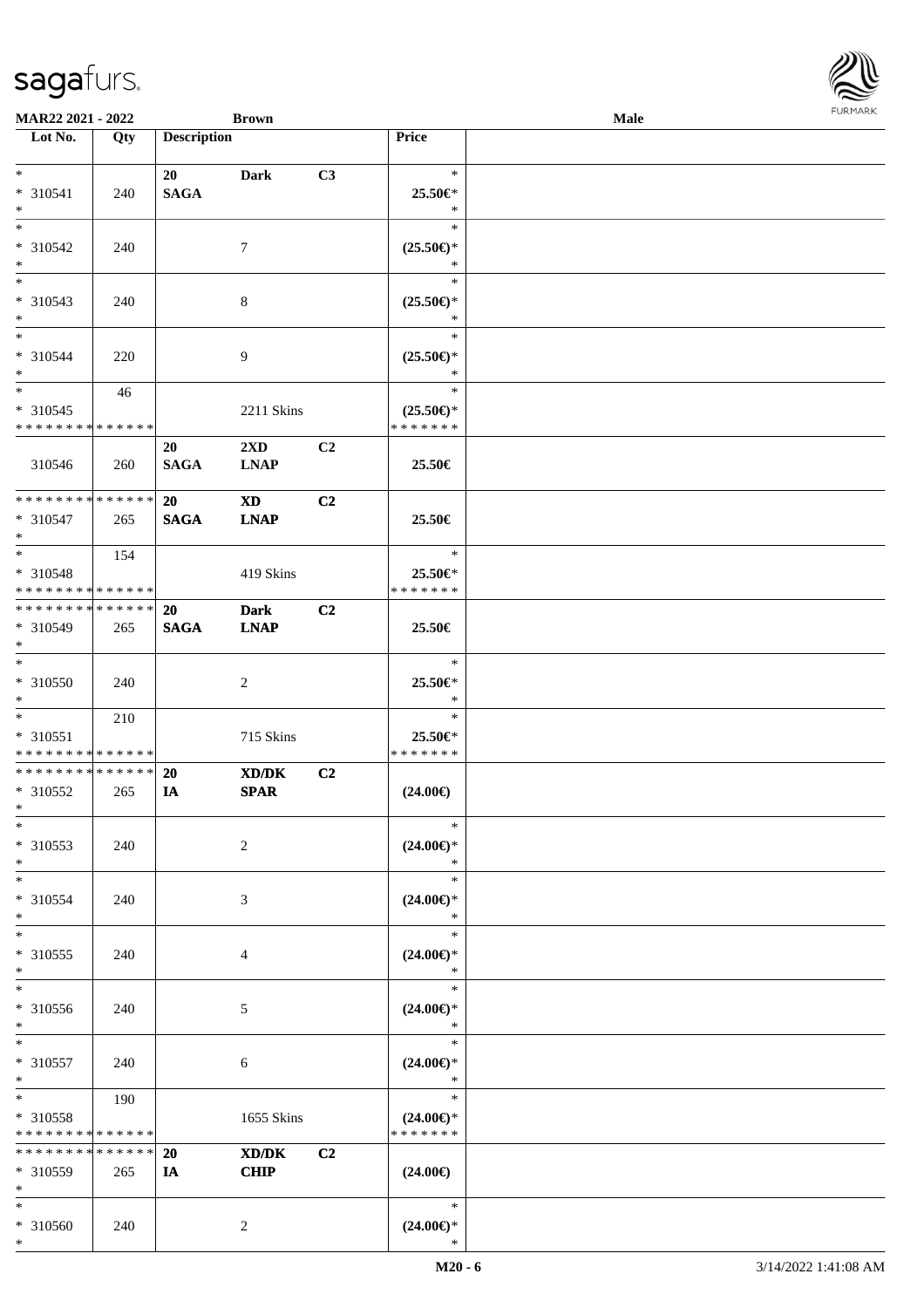

| MAR22 2021 - 2022                                    |                      |                          | <b>Brown</b>            |                |                                                   | Male | $1 \cup 1$ , $1 \cup 1$ |
|------------------------------------------------------|----------------------|--------------------------|-------------------------|----------------|---------------------------------------------------|------|-------------------------|
| Lot No.                                              | Qty                  | <b>Description</b>       |                         |                | Price                                             |      |                         |
| $*$<br>* 310561<br>$*$                               | 240                  | 20<br>IA                 | XD/DK<br><b>CHIP</b>    | C <sub>2</sub> | $\ast$<br>$(24.00\epsilon)$ *<br>$\ast$           |      |                         |
| * 310562<br>$*$                                      | 240                  |                          | $\overline{4}$          |                | $\ast$<br>$(24.00\epsilon)$ *<br>$\ast$           |      |                         |
| $*$<br>* 310563<br>$*$                               | 240                  |                          | 5                       |                | $\ast$<br>$(24.00\epsilon)$ *<br>$\ast$           |      |                         |
| * 310564<br>$\ast$<br>$\overline{\phantom{0}}$       | 240                  |                          | $\sqrt{6}$              |                | $\ast$<br>$(24.00\epsilon)$ *<br>$\ast$           |      |                         |
| * 310565<br>$*$<br>$*$                               | 240                  |                          | 7                       |                | $\ast$<br>$(24.00\epsilon)$ *<br>$\ast$           |      |                         |
| * 310566<br>$*$<br>$*$                               | 240                  |                          | $\,8\,$                 |                | $\ast$<br>$(24.00\epsilon)$ *<br>$\ast$           |      |                         |
| * 310567<br>$*$<br>$\overline{\phantom{0}}$          | 240                  |                          | 9                       |                | $\ast$<br>$(24.00\epsilon)$ *<br>$\ast$<br>$\ast$ |      |                         |
| * 310568<br>$*$                                      | 240                  |                          | 10                      |                | $(24.00\epsilon)$ *<br>$\ast$                     |      |                         |
| $*$<br>* 310569<br>$\ast$<br>$*$                     | 240                  |                          | 11                      |                | $\ast$<br>$(24.00\epsilon)$ *<br>$\ast$<br>$\ast$ |      |                         |
| $* 310570$<br>$\ast$                                 | 240                  |                          | 12                      |                | $(24.00\epsilon)$ *<br>$\ast$<br>$\ast$           |      |                         |
| * 310571<br>* * * * * * * * * * * * * *              | 220                  |                          | 3125 Skins              |                | $(24.00\epsilon)$ *<br>* * * * * * *              |      |                         |
| 310572                                               | 108                  | 20<br><b>SROY</b>        | $2\mathbf{X}\mathbf{D}$ | C1             | 27.50€                                            |      |                         |
| ******** <mark>******</mark><br>$* 310573$<br>$*$    | 245                  | <b>20</b><br><b>SROY</b> | $2\mathbf{X}\mathbf{D}$ | C2             | $(27.50\epsilon)$                                 |      |                         |
| $*$<br>* 310574<br>* * * * * * * * * * * * * * *     | 202                  |                          | 447 Skins               |                | $\ast$<br>27.50€*<br>* * * * * * *                |      |                         |
| 310575                                               | 200                  | 20<br><b>SROY</b>        | 2XD                     | C3             | 26.50€                                            |      |                         |
| 310576                                               | 169                  | 20<br><b>SROY</b>        | XD                      | C1             | $(27.50\epsilon)$                                 |      |                         |
| * * * * * * * *<br>* 310577<br>$*$                   | * * * * * *  <br>245 | 20<br><b>SROY</b>        | <b>XD</b>               | C2             | 27.50€                                            |      |                         |
| $*$<br>* 310578<br>$*$                               | 220                  |                          | $\overline{c}$          |                | $\ast$<br>$(27.50\epsilon)$ *<br>$\ast$           |      |                         |
| $*$ $*$<br>* 310579<br>* * * * * * * * * * * * * * * | 73                   |                          | 538 Skins               |                | $\ast$<br>$(27.50\epsilon)$ *<br>* * * * * * *    |      |                         |
| 310580                                               | 259                  | 20<br><b>SROY</b>        | <b>XD</b>               | C3             | 26.50€                                            |      |                         |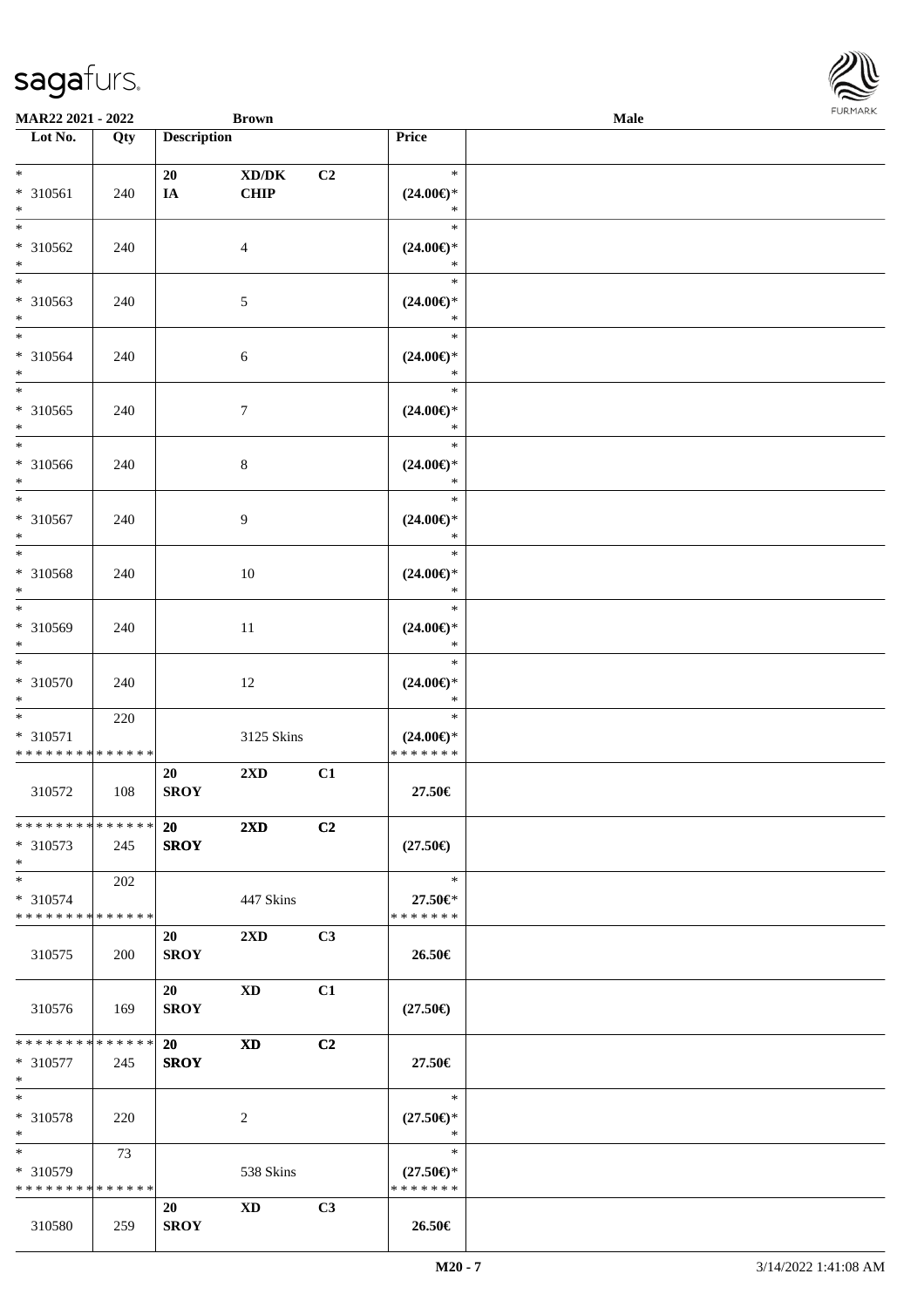

| MAR22 2021 - 2022                         |     |                    | <b>Brown</b> |    |                                      | <b>Male</b> | <b>FURMARK</b> |
|-------------------------------------------|-----|--------------------|--------------|----|--------------------------------------|-------------|----------------|
| Lot No.                                   | Qty | <b>Description</b> |              |    | <b>Price</b>                         |             |                |
| **************                            |     | <b>20</b>          | <b>Dark</b>  | C1 |                                      |             |                |
| * 310581<br>$\ast$                        | 245 | <b>SROY</b>        |              |    | 27.50€                               |             |                |
| $*$                                       | 72  |                    |              |    | $\ast$                               |             |                |
| * 310582<br>**************                |     |                    | 317 Skins    |    | $(27.50\epsilon)$ *<br>* * * * * * * |             |                |
| **************                            |     | <b>20</b>          | <b>Dark</b>  | C2 |                                      |             |                |
| $*310583$<br>$\ast$                       | 245 | <b>SROY</b>        |              |    | $(27.50\epsilon)$                    |             |                |
| $\ast$                                    |     |                    |              |    | $\ast$                               |             |                |
| * 310584<br>$\ast$                        | 220 |                    | 2            |    | $(27.50\epsilon)$ *<br>$*$           |             |                |
| $*$                                       |     |                    |              |    | $\ast$                               |             |                |
| * 310585<br>$\ast$                        | 220 |                    | 3            |    | $(27.50\epsilon)$ *<br>$\ast$        |             |                |
| $*$                                       | 184 |                    |              |    | $*$                                  |             |                |
| * 310586<br>**************                |     |                    | 869 Skins    |    | $(27.50\epsilon)$ *<br>* * * * * * * |             |                |
| **************                            |     | 20                 | <b>Dark</b>  | C3 |                                      |             |                |
| $*310587$<br>$\ast$                       | 245 | <b>SROY</b>        |              |    | $(26.50\epsilon)$                    |             |                |
| $*$                                       | 97  |                    |              |    | $\ast$                               |             |                |
| * 310588<br>******** <mark>*****</mark> * |     |                    | 342 Skins    |    | $(26.50\epsilon)$ *<br>* * * * * * * |             |                |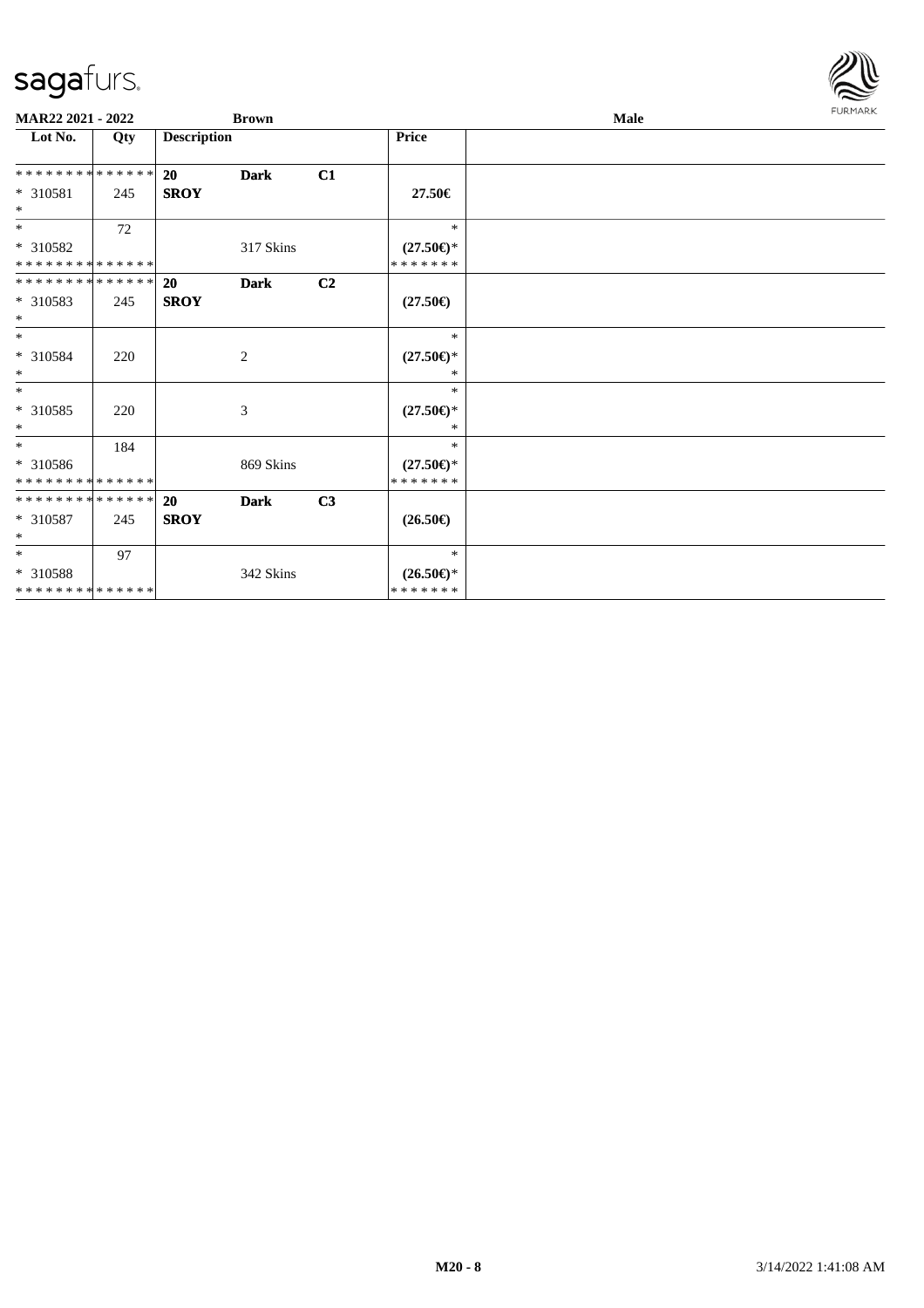

| MAR22 2021 - 2022                          |     |                    | <b>Brown Velvet</b>         |                |                     | Male |  |
|--------------------------------------------|-----|--------------------|-----------------------------|----------------|---------------------|------|--|
| Lot No.                                    | Qty | <b>Description</b> |                             |                | Price               |      |  |
|                                            |     |                    |                             |                |                     |      |  |
| **************                             |     | 50                 | $2\mathbf{X}\mathbf{D}$     | C1/C2          |                     |      |  |
| $* 310641$<br>$\ast$                       | 205 | SI                 | <b>VELV1</b>                |                | $(37.00\epsilon)$   |      |  |
| $\ast$                                     | 157 |                    |                             |                | $\ast$              |      |  |
| $* 310642$                                 |     |                    | 362 Skins                   |                | $(37.00\epsilon)$ * |      |  |
| * * * * * * * * * * * * * *                |     |                    |                             |                | * * * * * * *       |      |  |
|                                            |     | 50                 | <b>XD</b>                   | C1             |                     |      |  |
| 310643                                     | 145 | SI                 | VELV1                       |                | $(37.00\epsilon)$   |      |  |
|                                            |     |                    |                             |                |                     |      |  |
| * * * * * * * * * * * * * *                |     | 50                 | $\boldsymbol{\mathrm{XD}}$  | C2             |                     |      |  |
| $* 310644$<br>$\ast$                       | 205 | ${\bf S}{\bf I}$   | <b>VELV1</b>                |                | $(37.00\epsilon)$   |      |  |
| $\ast$                                     | 151 |                    |                             |                | $\ast$              |      |  |
| $* 310645$                                 |     |                    | 356 Skins                   |                | $(37.00\epsilon)$ * |      |  |
| * * * * * * * * * * * * * *                |     |                    |                             |                | * * * * * * *       |      |  |
|                                            |     | 50                 | $\mathbf{X}\mathbf{D}$      | C3             |                     |      |  |
| 310646                                     | 119 | SI                 | VELV1                       |                | 36.00€              |      |  |
|                                            |     |                    |                             |                |                     |      |  |
| * * * * * * * * * * * * * *                |     | 50                 | <b>Dark</b>                 | C1             |                     |      |  |
| $* 310647$<br>$\ast$                       | 205 | SI                 | <b>VELV1</b>                |                | $(37.00\epsilon)$   |      |  |
| $\ast$                                     | 77  |                    |                             |                | $\ast$              |      |  |
| $* 310648$                                 |     |                    | 282 Skins                   |                | $(37.00\epsilon)$ * |      |  |
| * * * * * * * * <mark>* * * * * * *</mark> |     |                    |                             |                | * * * * * * *       |      |  |
| * * * * * * * * * * * * * *                |     | 50                 | <b>Dark</b>                 | C <sub>2</sub> |                     |      |  |
| * 310649                                   | 205 | SI                 | <b>VELV1</b>                |                | $(37.00\epsilon)$   |      |  |
| $\ast$                                     |     |                    |                             |                |                     |      |  |
| $\ast$                                     |     |                    |                             |                | $\ast$              |      |  |
| * 310650                                   | 180 |                    | $\boldsymbol{2}$            |                | $(37.00\epsilon)$ * |      |  |
| $\ast$<br>$\ast$                           |     |                    |                             |                | $\ast$<br>$\ast$    |      |  |
| $* 310651$                                 | 180 |                    | $\mathfrak{Z}$              |                | $(37.00\epsilon)$ * |      |  |
| $\ast$                                     |     |                    |                             |                | $\ast$              |      |  |
| $\ast$                                     | 76  |                    |                             |                | $\ast$              |      |  |
| * 310652                                   |     |                    | 641 Skins                   |                | $(37.00\epsilon)$ * |      |  |
| **************                             |     |                    |                             |                | * * * * * * *       |      |  |
|                                            |     | 50                 | Dark                        | C3             |                     |      |  |
| 310653                                     | 214 | SI                 | <b>VELV1</b>                |                | 36.00€              |      |  |
| * * * * * * * * * * * * * *                |     |                    |                             |                |                     |      |  |
| * 310654                                   | 195 | 50<br>SI           | <b>MED</b><br><b>VELV1</b>  | C1             | $(37.00\epsilon)$   |      |  |
| $\ast$                                     |     |                    |                             |                |                     |      |  |
| $\ast$                                     | 37  |                    |                             |                | $\ast$              |      |  |
| $* 310655$                                 |     |                    | 232 Skins                   |                | $(37.00\epsilon)$ * |      |  |
| * * * * * * * * * * * * * *                |     |                    |                             |                | * * * * * * *       |      |  |
| * * * * * * * * * * * * * *                |     | 50                 | <b>MED</b>                  | C2             |                     |      |  |
| $* 310656$                                 | 206 | SI                 | <b>VELV1</b>                |                | $(37.00\epsilon)$   |      |  |
| $\ast$<br>$\ast$                           |     |                    |                             |                | $\ast$              |      |  |
| $* 310657$                                 | 180 |                    | $\overline{c}$              |                | $(37.00\epsilon)$ * |      |  |
| $\ast$                                     |     |                    |                             |                | $\ast$              |      |  |
| $\ast$                                     | 122 |                    |                             |                | $\ast$              |      |  |
| * 310658                                   |     |                    | 508 Skins                   |                | $(37.00\epsilon)$ * |      |  |
| * * * * * * * * * * * * * *                |     |                    |                             |                | * * * * * * *       |      |  |
|                                            |     | 50                 | <b>MED</b>                  | C3             |                     |      |  |
| 310659                                     | 178 | ${\bf SI}$         | <b>VELV1</b>                |                | 36.00€              |      |  |
|                                            |     |                    |                             |                |                     |      |  |
| 310660                                     | 179 | 50<br>SI           | <b>PALE</b><br><b>VELV1</b> | C1             | $(37.00\epsilon)$   |      |  |
|                                            |     |                    |                             |                |                     |      |  |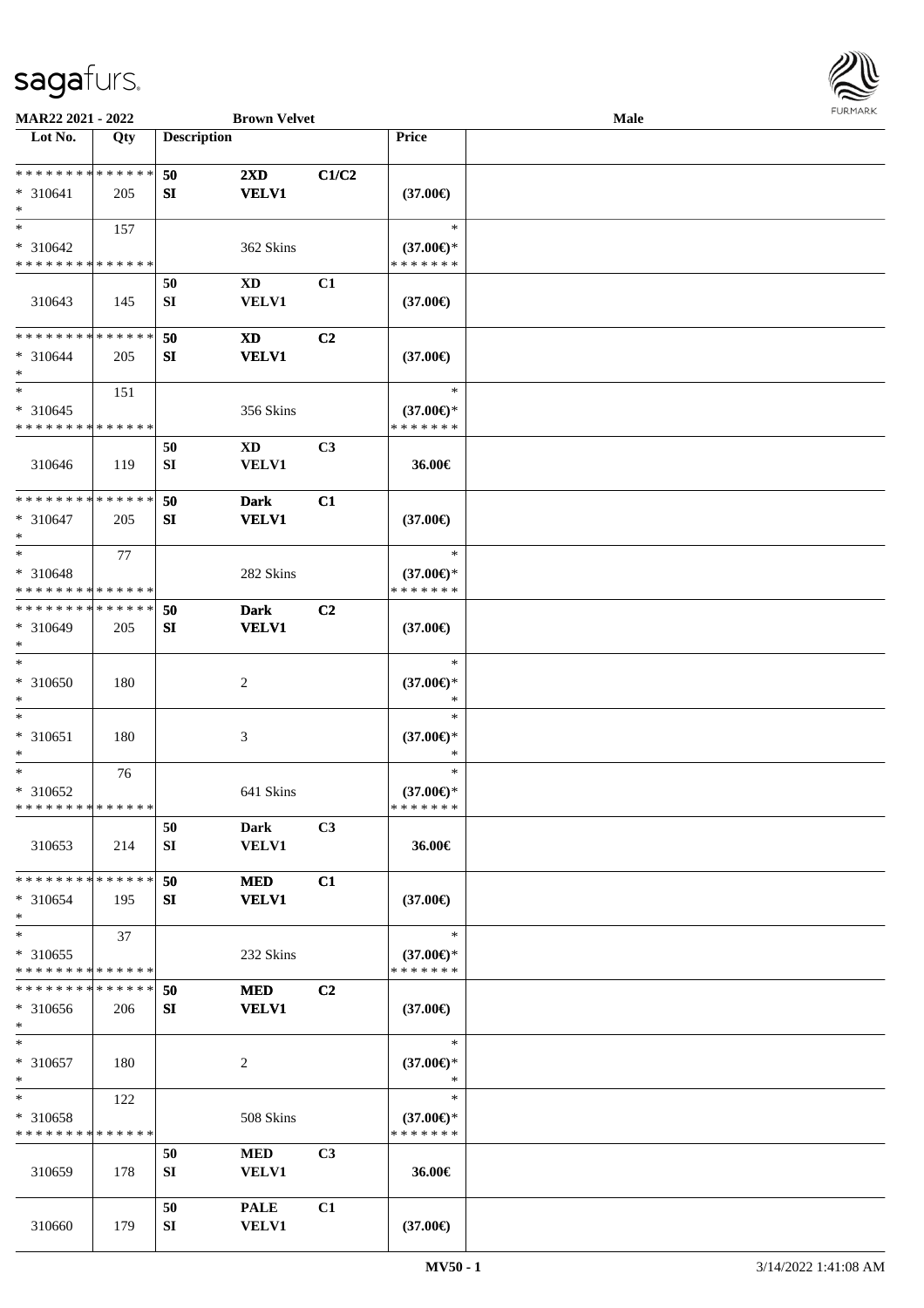

| MAR22 2021 - 2022                                   |                    |                        | <b>Brown Velvet</b>              |                |                                                | Male |  |
|-----------------------------------------------------|--------------------|------------------------|----------------------------------|----------------|------------------------------------------------|------|--|
| Lot No.                                             | Qty                | <b>Description</b>     |                                  |                | Price                                          |      |  |
| **************<br>* 310661<br>$\ast$                | 205                | 50<br>SI               | <b>PALE</b><br><b>VELV1</b>      | C2             | $(37.00\epsilon)$                              |      |  |
| $\ast$<br>* 310662<br>* * * * * * * * * * * * * *   | 117                |                        | 322 Skins                        |                | $\ast$<br>$(37.00€)$ *<br>* * * * * * *        |      |  |
| 310663                                              | 98                 | 50<br>SI               | <b>PALE</b><br>VELV1             | C <sub>3</sub> | $(36.00\epsilon)$                              |      |  |
| * * * * * * * * * * * * * *<br>* 310664<br>$\ast$   | 195                | 50<br>${\bf S}{\bf I}$ | $\mathbf{XP}$<br><b>VELV1</b>    | C1/C2          | $(37.00\epsilon)$                              |      |  |
| $\ast$<br>* 310665<br>* * * * * * * * * * * * * *   | 40                 |                        | 235 Skins                        |                | $\ast$<br>$(37.00\epsilon)$ *<br>* * * * * * * |      |  |
| 310666                                              | 140                | 50<br>SI               | $2\mathbf{X}\mathbf{D}$<br>VELV2 | C1/C2          | $(40.00\epsilon)$                              |      |  |
| 310667                                              | 200                | 50<br>${\bf SI}$       | <b>XD</b><br>VELV2               | C1/C2          | $(40.00\epsilon)$                              |      |  |
| * * * * * * * *<br>* 310668<br>$\ast$               | * * * * * *<br>205 | 50<br>SI               | <b>Dark</b><br>VELV2             | C1/C2          | $(40.00\epsilon)$                              |      |  |
| $\ast$<br>* 310669<br>$\ast$                        | 180                |                        | $\sqrt{2}$                       |                | $\ast$<br>$(40.00\epsilon)$ *<br>$\ast$        |      |  |
| $\ast$<br>* 310670<br>* * * * * * * * * * * * * *   | 52                 |                        | 437 Skins                        |                | $\ast$<br>$(40.00\epsilon)$ *<br>* * * * * * * |      |  |
| 310671                                              | 145                | 50<br>SI               | <b>Dark</b><br>VELV2             | C3             | (39.00)                                        |      |  |
| 310672                                              | 150                | 50<br>${\bf SI}$       | $\bf MED$<br>VELV2               | C1             | $(40.00\epsilon)$                              |      |  |
| * * * * * * * * * * * * * *<br>$* 310673$<br>$\ast$ | 205                | 50<br>SI               | <b>MED</b><br><b>VELV2</b>       | C2             | $(40.00\epsilon)$                              |      |  |
| $\ast$<br>* 310674<br>* * * * * * * * * * * * * *   | 187                |                        | 392 Skins                        |                | $\ast$<br>$(40.00\epsilon)$ *<br>* * * * * * * |      |  |
| 310675                                              | 142                | 50<br>SI               | <b>MED</b><br>VELV2              | C3             | (39.00)                                        |      |  |
| 310676                                              | 108                | 50<br>SI               | <b>PALE</b><br>VELV2             | C1             | $(40.00\epsilon)$                              |      |  |
| * * * * * * * * * * * * * *<br>* 310677<br>$\ast$   | 205                | 50<br>SI               | <b>PALE</b><br>VELV2             | C2             | $(40.00\epsilon)$                              |      |  |
| $\ast$<br>* 310678<br>* * * * * * * * * * * * * *   | 118                |                        | 323 Skins                        |                | $\ast$<br>$(40.00\epsilon)$ *<br>* * * * * * * |      |  |
| 310679                                              | 141                | 50<br>SI               | <b>PALE</b><br>VELV2             | C3             | $(39.00\epsilon)$                              |      |  |
| * * * * * * * * * * * * * *<br>* 310680<br>$\ast$   | 185                | 50<br>SI               | <b>XP</b><br>VELV2               | C1/C2          | $(40.00\epsilon)$                              |      |  |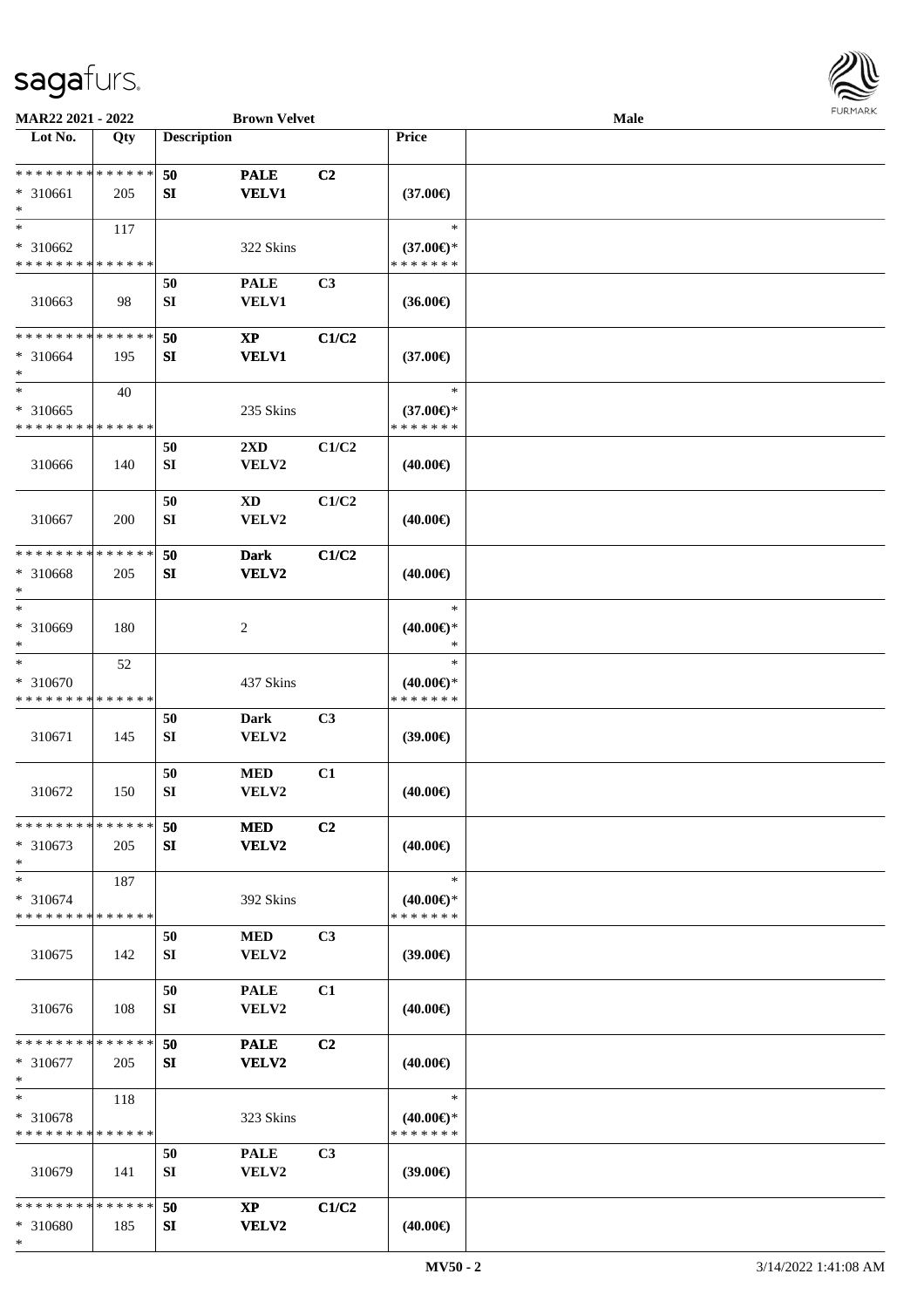

| MAR22 2021 - 2022                       |     |                    | <b>Brown Velvet</b>             |             |                                         | <b>Male</b> |  |
|-----------------------------------------|-----|--------------------|---------------------------------|-------------|-----------------------------------------|-------------|--|
| Lot No.                                 | Qty | <b>Description</b> |                                 |             | Price                                   |             |  |
| $*$<br>* 310681                         | 44  | 50<br>SI           | $\mathbf{X}\mathbf{P}$<br>VELV2 | C1/C2       | $\ast$<br>$(40.00\epsilon)$ *           |             |  |
| * * * * * * * * * * * * * *             |     |                    |                                 |             | * * * * * * *                           |             |  |
| * * * * * * * * * * * * * *             |     |                    |                                 |             |                                         |             |  |
| * 310682<br>$*$                         | 205 | 50<br>IB           | MED/PAL C2<br><b>VELV1</b>      | <b>CHIP</b> | 34.00€                                  |             |  |
| $*$<br>* 310683<br>$*$                  | 180 |                    | 2                               |             | $\ast$<br>34.00€*<br>$\ast$             |             |  |
| $*$<br>* 310684<br>$*$                  | 170 |                    | 3                               |             | $\ast$<br>34.00€*<br>$\ast$             |             |  |
| $*$                                     | 39  |                    |                                 |             | $\ast$                                  |             |  |
| * 310685<br>* * * * * * * * * * * * * * |     |                    | 594 Skins                       |             | 34.00€*<br>* * * * * * *                |             |  |
|                                         |     | 50                 | $2\mathbf{X}\mathbf{D}$         | C1          |                                         |             |  |
| 310686                                  | 141 | <b>SAGA</b>        | <b>VELV1</b>                    |             | $(40.00\epsilon)$                       |             |  |
| * * * * * * * * * * * * * *             |     | 50                 | $2\mathbf{X}\mathbf{D}$         | C2          |                                         |             |  |
| * 310687<br>$*$                         | 185 | <b>SAGA</b>        | <b>VELV1</b>                    |             | 40.00€                                  |             |  |
| $*$                                     | 143 |                    |                                 |             | $\ast$                                  |             |  |
| * 310688<br>* * * * * * * * * * * * * * |     |                    | 328 Skins                       |             | 40.00€*<br>* * * * * * *                |             |  |
| * * * * * * * * * * * * * *             |     | 50                 | <b>XD</b>                       | C1          |                                         |             |  |
| * 310689<br>$*$                         | 195 | <b>SAGA</b>        | <b>VELV1</b>                    |             | 40.00€                                  |             |  |
| $\ast$                                  | 41  |                    |                                 |             | $\ast$                                  |             |  |
| * 310690                                |     |                    | 236 Skins                       |             | 40.00€*                                 |             |  |
| * * * * * * * * * * * * * *             |     |                    |                                 |             | * * * * * * *                           |             |  |
| * * * * * * * * * * * * * *             |     | 50                 | <b>XD</b>                       | C2          |                                         |             |  |
| * 310691<br>$*$                         | 185 | <b>SAGA</b>        | <b>VELV1</b>                    |             | 40.00€                                  |             |  |
| $*$                                     |     |                    |                                 |             | $\ast$                                  |             |  |
| * 310692<br>$*$                         | 160 |                    | 2                               |             | 40.00€*<br>$\ast$                       |             |  |
| $*$                                     | 141 |                    |                                 |             | $\ast$                                  |             |  |
| * 310693<br>* * * * * * * * * * * * * * |     |                    | 486 Skins                       |             | 40.00€*<br>* * * * * * *                |             |  |
| 310694                                  | 125 | 50<br><b>SAGA</b>  | $\mathbf{X}\mathbf{D}$<br>VELV1 | C3          | 39.00€                                  |             |  |
| * * * * * * * * * * * * * *<br>* 310695 | 185 | 50<br><b>SAGA</b>  | <b>Dark</b><br><b>VELV1</b>     | C1          | $(40.00\epsilon)$                       |             |  |
| $*$                                     |     |                    |                                 |             |                                         |             |  |
| $\ast$<br>* 310696<br>$*$               | 160 |                    | 2                               |             | $\ast$<br>$(40.00\epsilon)$ *<br>$\ast$ |             |  |
| $*$                                     | 96  |                    |                                 |             | $\ast$                                  |             |  |
| * 310697<br>* * * * * * * * * * * * * * |     |                    | 441 Skins                       |             | $(40.00€)$ *<br>* * * * * * *           |             |  |
| * * * * * * * * * * * * * *             |     | 50                 | <b>Dark</b>                     | C2          |                                         |             |  |
| * 310698<br>$*$                         | 185 | <b>SAGA</b>        | <b>VELV1</b>                    |             | $(40.00\epsilon)$                       |             |  |
| $*$                                     |     |                    |                                 |             | $\ast$                                  |             |  |
| * 310699<br>$*$                         | 160 |                    | 2                               |             | $(40.00\epsilon)$ *<br>$\ast$           |             |  |
| $*$<br>* 310700                         | 160 |                    | 3                               |             | $\ast$<br>$(40.00\epsilon)$ *           |             |  |
| $*$                                     |     |                    |                                 |             | $\ast$                                  |             |  |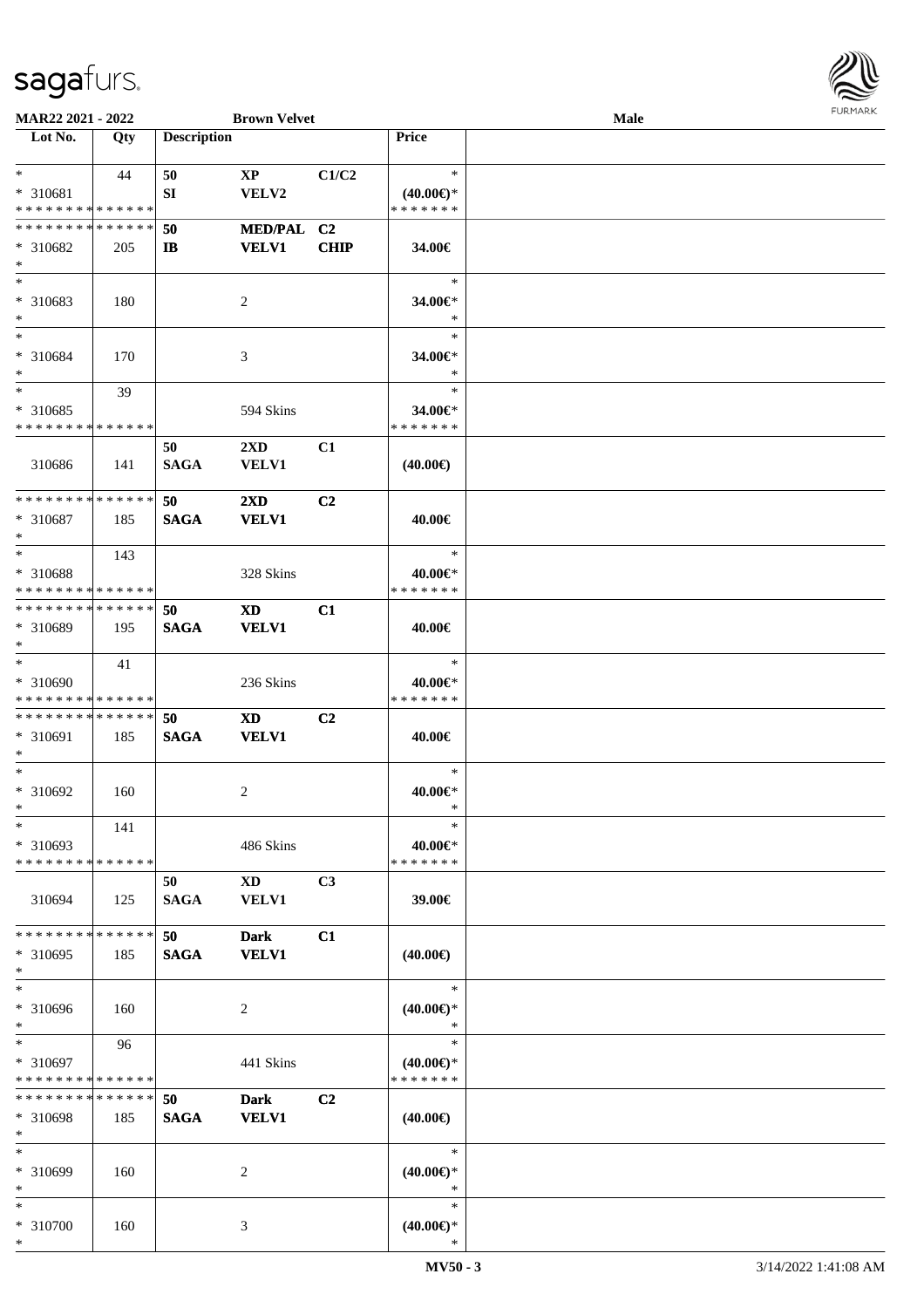

| MAR22 2021 - 2022             |             |                    | <b>Brown Velvet</b> |    |                                      | <b>Male</b> |  |
|-------------------------------|-------------|--------------------|---------------------|----|--------------------------------------|-------------|--|
| Lot No.                       | Qty         | <b>Description</b> |                     |    | Price                                |             |  |
|                               |             |                    |                     |    |                                      |             |  |
| $\ast$                        |             | 50                 | <b>Dark</b>         | C2 | $\ast$                               |             |  |
| * 310701                      | 160         | <b>SAGA</b>        | <b>VELV1</b>        |    | $(40.00\epsilon)$ *                  |             |  |
| $\ast$                        |             |                    |                     |    | $\ast$                               |             |  |
| $\ast$                        |             |                    |                     |    | $\ast$                               |             |  |
| * 310702                      | 160         |                    | 5                   |    | $(40.00\epsilon)$ *                  |             |  |
| $\ast$                        |             |                    |                     |    | $\ast$                               |             |  |
| $\overline{\phantom{1}}$      | 44          |                    |                     |    | $\ast$                               |             |  |
|                               |             |                    |                     |    |                                      |             |  |
| * 310703<br>********          |             |                    | 869 Skins           |    | $(40.00\epsilon)$ *<br>* * * * * * * |             |  |
|                               | * * * * * * |                    |                     |    |                                      |             |  |
|                               |             | 50                 | <b>Dark</b>         | C3 |                                      |             |  |
| 310704                        | 194         | <b>SAGA</b>        | <b>VELV1</b>        |    | 39.00€                               |             |  |
|                               |             |                    |                     |    |                                      |             |  |
| * * * * * * * * * * * * * *   |             | 50                 | <b>MED</b>          | C1 |                                      |             |  |
| * 310705                      | 185         | <b>SAGA</b>        | <b>VELV1</b>        |    | $(40.00\epsilon)$                    |             |  |
| $\ast$                        |             |                    |                     |    |                                      |             |  |
| $\ast$                        |             |                    |                     |    | $\ast$                               |             |  |
| * 310706                      | 160         |                    | $\sqrt{2}$          |    | $(40.00\epsilon)$ *                  |             |  |
| $\ast$                        |             |                    |                     |    | $\ast$                               |             |  |
| $\ast$                        |             |                    |                     |    | $\ast$                               |             |  |
|                               |             |                    |                     |    |                                      |             |  |
| $* 310707$<br>$\ast$          | 160         |                    | $\mathfrak{Z}$      |    | $(40.00\epsilon)$ *<br>$\ast$        |             |  |
|                               |             |                    |                     |    |                                      |             |  |
| $\ast$                        | 112         |                    |                     |    | $\ast$                               |             |  |
| * 310708                      |             |                    | 617 Skins           |    | $(40.00\epsilon)$ *                  |             |  |
| ******** <mark>******</mark>  |             |                    |                     |    | * * * * * * *                        |             |  |
| * * * * * * * * * * * * * * * |             | 50                 | <b>MED</b>          | C2 |                                      |             |  |
| * 310709                      | 185         | <b>SAGA</b>        | <b>VELV1</b>        |    | $(40.00\epsilon)$                    |             |  |
| $\ast$                        |             |                    |                     |    |                                      |             |  |
| $\ast$                        |             |                    |                     |    | $\ast$                               |             |  |
| $* 310710$                    | 160         |                    | $\sqrt{2}$          |    | $(40.00\epsilon)$ *                  |             |  |
| $\ast$                        |             |                    |                     |    | $\ast$                               |             |  |
| $\ast$                        |             |                    |                     |    | $\ast$                               |             |  |
|                               |             |                    |                     |    |                                      |             |  |
| $* 310711$                    | 160         |                    | $\mathfrak{Z}$      |    | $(40.00\epsilon)$ *                  |             |  |
| $\ast$                        |             |                    |                     |    | $\ast$                               |             |  |
| $\ast$                        |             |                    |                     |    | $\ast$                               |             |  |
| $* 310712$                    | 160         |                    | $\overline{4}$      |    | $(40.00ε)$ *                         |             |  |
| $*$                           |             |                    |                     |    | $\ast$                               |             |  |
| $\ast$                        |             |                    |                     |    | $\ast$                               |             |  |
| * 310713                      | 160         |                    | 5                   |    | $(40.00\epsilon)$ *                  |             |  |
| $\ast$                        |             |                    |                     |    | $\ast$                               |             |  |
| $\ast$                        |             |                    |                     |    | $\ast$                               |             |  |
| $* 310714$                    | 160         |                    | 6                   |    | $(40.00\epsilon)$ *                  |             |  |
| $\ast$                        |             |                    |                     |    | $\ast$                               |             |  |
| $\ast$                        |             |                    |                     |    | $\ast$                               |             |  |
|                               |             |                    |                     |    |                                      |             |  |
| * 310715                      | 160         |                    | $\tau$              |    | $(40.00\epsilon)$ *                  |             |  |
| $\ast$                        |             |                    |                     |    | $\ast$                               |             |  |
| $\ast$                        | 170         |                    |                     |    | $\ast$                               |             |  |
| * 310716                      |             |                    | 1315 Skins          |    | $(40.00\epsilon)$ *                  |             |  |
| * * * * * * * * * * * * * *   |             |                    |                     |    | * * * * * * *                        |             |  |
| * * * * * * * * * * * * * * * |             | 50                 | <b>MED</b>          | C3 |                                      |             |  |
| $* 310717$                    | 185         | <b>SAGA</b>        | <b>VELV1</b>        |    | $(39.00\epsilon)$                    |             |  |
| $\ast$                        |             |                    |                     |    |                                      |             |  |
| $\ast$                        |             |                    |                     |    | $\ast$                               |             |  |
| * 310718                      | 170         |                    | $\overline{c}$      |    | $(39.00\epsilon)$ *                  |             |  |
| $\ast$                        |             |                    |                     |    | $\ast$                               |             |  |
| $\ast$                        |             |                    |                     |    | $\ast$                               |             |  |
|                               | 40          |                    |                     |    |                                      |             |  |
| * 310719                      |             |                    | 395 Skins           |    | $(39.00\epsilon)$ *                  |             |  |
| * * * * * * * * * * * * * *   |             |                    |                     |    | * * * * * * *                        |             |  |
| * * * * * * * * * * * * * *   |             | 50                 | <b>PALE</b>         | C1 |                                      |             |  |
| * 310720                      | 185         | <b>SAGA</b>        | <b>VELV1</b>        |    | $(40.00\epsilon)$                    |             |  |
| $*$                           |             |                    |                     |    |                                      |             |  |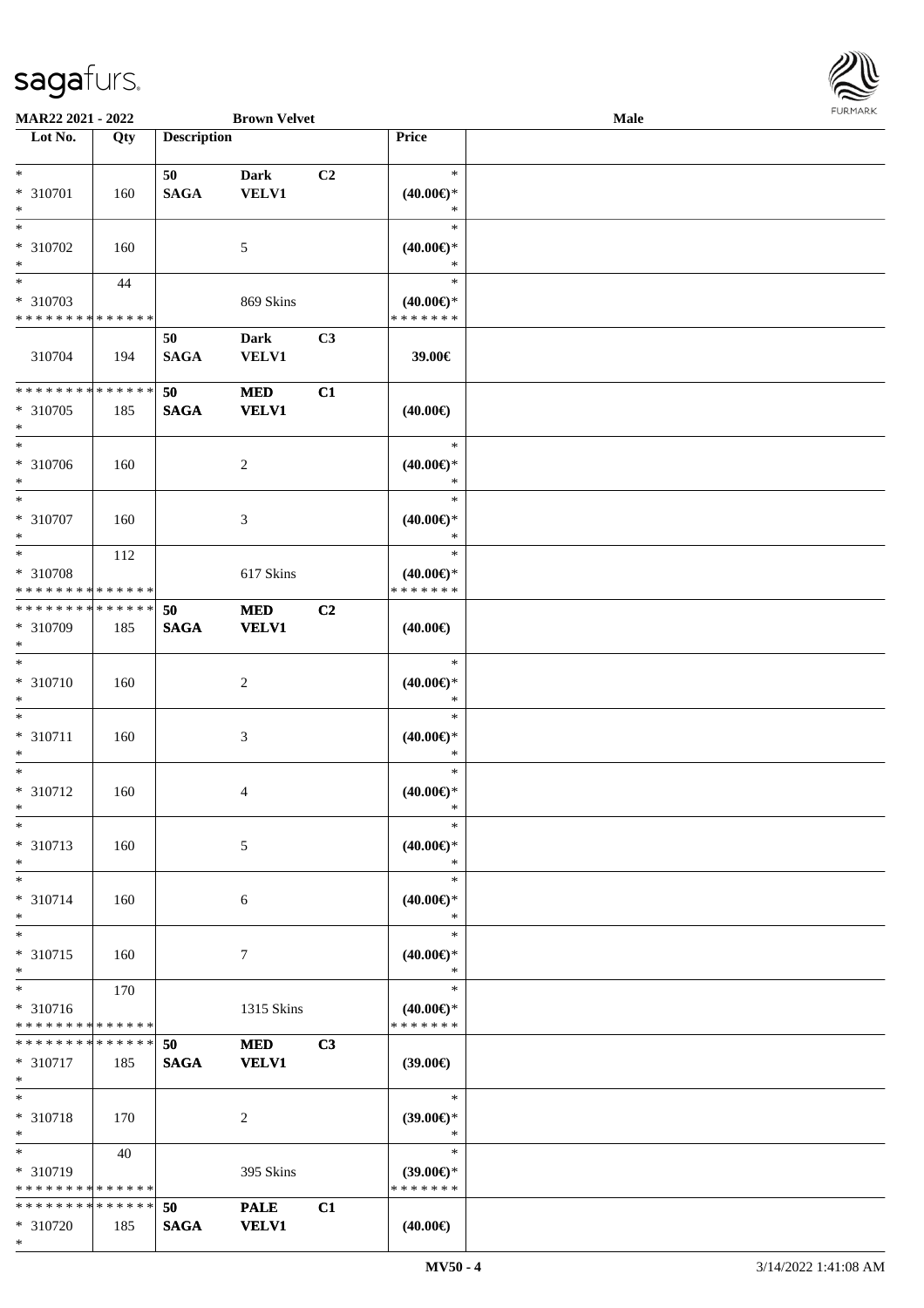

| <b>MAR22 2021 - 2022</b>                                     |     |                    | <b>Brown Velvet</b>     |                |                                      | Male |  |
|--------------------------------------------------------------|-----|--------------------|-------------------------|----------------|--------------------------------------|------|--|
| Lot No.                                                      | Qty | <b>Description</b> |                         |                | Price                                |      |  |
|                                                              |     |                    |                         |                |                                      |      |  |
| $*$                                                          |     | 50                 | <b>PALE</b>             | C1             | $\ast$                               |      |  |
| * 310721                                                     | 160 | <b>SAGA</b>        | <b>VELV1</b>            |                | $(40.00\epsilon)$ *                  |      |  |
| $*$                                                          |     |                    |                         |                | $\ast$                               |      |  |
|                                                              | 72  |                    |                         |                | $\ast$                               |      |  |
| * 310722                                                     |     |                    | 417 Skins               |                | $(40.00\epsilon)$ *                  |      |  |
| * * * * * * * * <mark>* * * * * * *</mark>                   |     |                    |                         |                | * * * * * * *                        |      |  |
| * * * * * * * * * * * * * *                                  |     | 50                 | <b>PALE</b>             | C2             |                                      |      |  |
| * 310723                                                     | 185 | <b>SAGA</b>        | <b>VELV1</b>            |                | 40.00€                               |      |  |
| $*$                                                          |     |                    |                         |                |                                      |      |  |
| $*$                                                          |     |                    |                         |                | $\ast$                               |      |  |
| * 310724                                                     | 160 |                    | 2                       |                | 40.00€*                              |      |  |
| $*$                                                          |     |                    |                         |                | $\ast$                               |      |  |
|                                                              |     |                    |                         |                | $\ast$                               |      |  |
| * 310725                                                     | 160 |                    | 3                       |                | $(40.00\epsilon)$ *                  |      |  |
| $*$<br>$\overline{\phantom{0}}$                              |     |                    |                         |                | $\ast$                               |      |  |
|                                                              |     |                    |                         |                | $\ast$                               |      |  |
| * 310726                                                     | 160 |                    | $\overline{4}$          |                | $(40.00\epsilon)$ *                  |      |  |
| $*$<br>$*$                                                   |     |                    |                         |                | $\ast$<br>$\ast$                     |      |  |
|                                                              | 153 |                    |                         |                |                                      |      |  |
| * 310727                                                     |     |                    | 818 Skins               |                | $(40.00\epsilon)$ *<br>* * * * * * * |      |  |
| * * * * * * * * * * * * * *<br>* * * * * * * * * * * * * * * |     |                    |                         |                |                                      |      |  |
|                                                              |     | 50                 | <b>PALE</b>             | C3             |                                      |      |  |
| * 310728                                                     | 195 | <b>SAGA</b>        | <b>VELV1</b>            |                | $(39.00\epsilon)$                    |      |  |
| $*$<br>$\overline{\ast}$                                     |     |                    |                         |                | $\ast$                               |      |  |
| * 310729                                                     | 68  |                    |                         |                |                                      |      |  |
| * * * * * * * * * * * * * *                                  |     |                    | 263 Skins               |                | $(39.00\epsilon)$ *<br>* * * * * * * |      |  |
|                                                              |     | 50                 | $\mathbf{X}\mathbf{P}$  |                |                                      |      |  |
| 310730                                                       |     | <b>SAGA</b>        | <b>VELV1</b>            | C1             |                                      |      |  |
|                                                              | 191 |                    |                         |                | $(40.00\epsilon)$                    |      |  |
| * * * * * * * * <mark>* * * * * * *</mark>                   |     | 50                 | $\mathbf{XP}$           | C2             |                                      |      |  |
| * 310731                                                     | 185 | <b>SAGA</b>        | <b>VELV1</b>            |                | $(40.00\epsilon)$                    |      |  |
| $\ast$                                                       |     |                    |                         |                |                                      |      |  |
| $*$                                                          |     |                    |                         |                | $\ast$                               |      |  |
| * 310732                                                     | 160 |                    | 2                       |                | $(40.00\epsilon)$ *                  |      |  |
| $*$                                                          |     |                    |                         |                | *                                    |      |  |
| $\ast$                                                       | 40  |                    |                         |                | $\ast$                               |      |  |
| * 310733                                                     |     |                    | 385 Skins               |                | $(40.00\epsilon)$ *                  |      |  |
| * * * * * * * * <mark>* * * * * *</mark> *                   |     |                    |                         |                | * * * * * * *                        |      |  |
|                                                              |     | 50                 | $\mathbf{XP}$           | C3             |                                      |      |  |
| 310734                                                       | 148 | <b>SAGA</b>        | <b>VELV1</b>            |                | $(39.00\epsilon)$                    |      |  |
|                                                              |     |                    |                         |                |                                      |      |  |
| * * * * * * * * * * * * * *                                  |     | 50                 | $2\mathbf{X}\mathbf{D}$ | C1             |                                      |      |  |
| * 310735                                                     | 185 | <b>SAGA</b>        | VELV2                   |                | $(43.00\epsilon)$                    |      |  |
| $\ast$                                                       |     |                    |                         |                |                                      |      |  |
| $\overline{\ast}$                                            | 69  |                    |                         |                | $\ast$                               |      |  |
| * 310736                                                     |     |                    | 254 Skins               |                | $(43.00\epsilon)$ *                  |      |  |
| * * * * * * * * * * * * * *                                  |     |                    |                         |                | * * * * * * *                        |      |  |
| * * * * * * * * * * * * * * *                                |     | 50                 | $2\mathbf{X}\mathbf{D}$ | C <sub>2</sub> |                                      |      |  |
| * 310737                                                     | 185 | <b>SAGA</b>        | <b>VELV2</b>            |                | $(43.00\epsilon)$                    |      |  |
| $*$                                                          |     |                    |                         |                |                                      |      |  |
| $*$                                                          |     |                    |                         |                | $\ast$                               |      |  |
| * 310738                                                     | 160 |                    | 2                       |                | $(43.00\epsilon)$ *                  |      |  |
| $*$                                                          |     |                    |                         |                | $\ast$                               |      |  |
| $*$                                                          |     |                    |                         |                | $\ast$                               |      |  |
| * 310739                                                     | 160 |                    | 3                       |                | $(43.00\epsilon)$ *                  |      |  |
| $*$                                                          |     |                    |                         |                | $\ast$                               |      |  |
| $*$                                                          |     |                    |                         |                | $\ast$                               |      |  |
| * 310740                                                     | 160 |                    | 4                       |                | $(43.00\epsilon)$ *                  |      |  |
| $*$                                                          |     |                    |                         |                | $\ast$                               |      |  |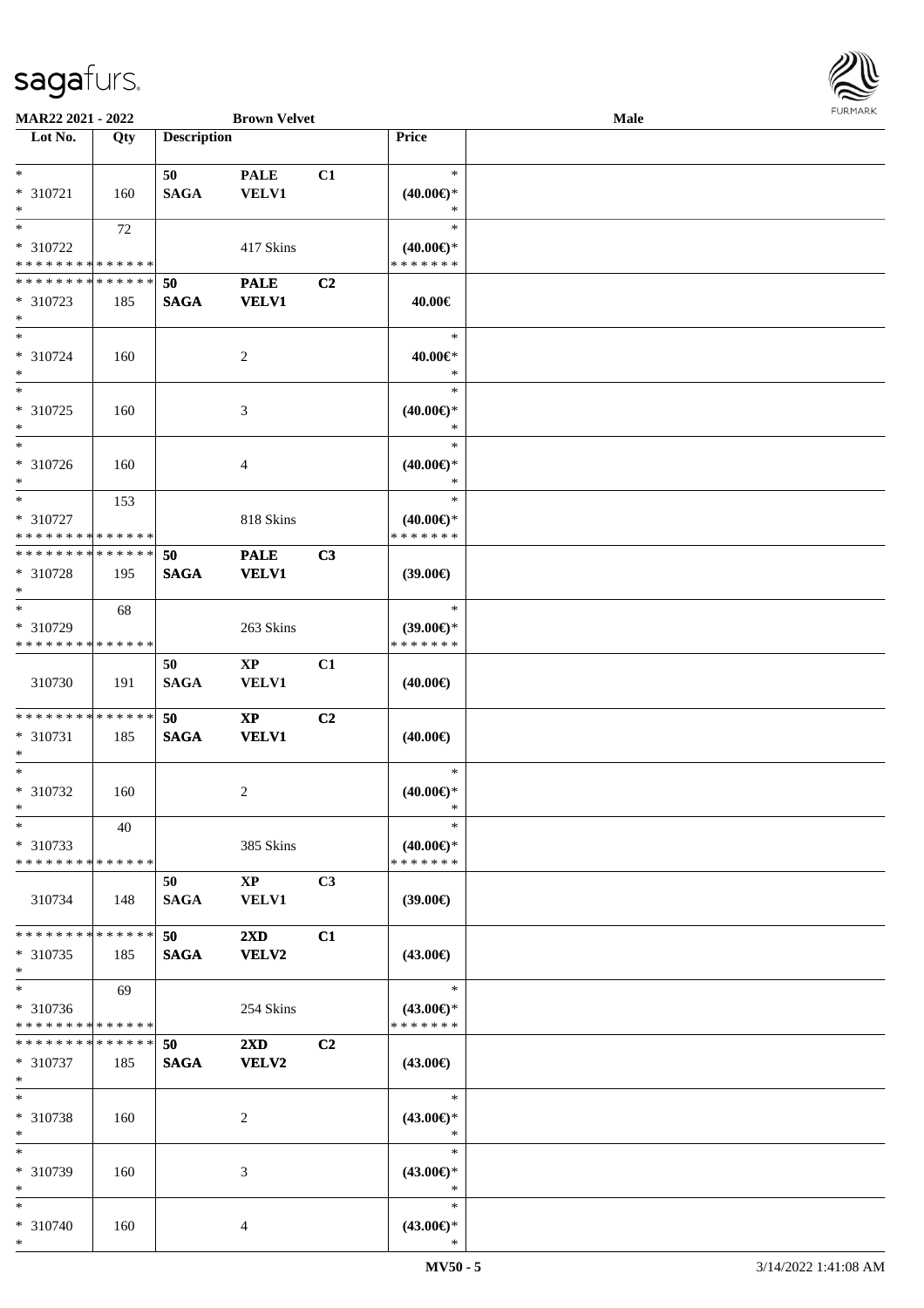

| MAR22 2021 - 2022                                                   |     |                       | <b>Brown Velvet</b>                                                                                                                                                                                                                            |    |                                                | Male |  |
|---------------------------------------------------------------------|-----|-----------------------|------------------------------------------------------------------------------------------------------------------------------------------------------------------------------------------------------------------------------------------------|----|------------------------------------------------|------|--|
| Lot No.                                                             | Qty | <b>Description</b>    |                                                                                                                                                                                                                                                |    | Price                                          |      |  |
| $\ast$<br>* 310741                                                  | 56  | 50<br><b>SAGA</b>     | 2XD<br>VELV2                                                                                                                                                                                                                                   | C2 | $\ast$<br>$(43.00\epsilon)$ *                  |      |  |
| * * * * * * * * * * * * * *                                         |     |                       |                                                                                                                                                                                                                                                |    | * * * * * * *                                  |      |  |
| * * * * * * * * * * * * * *<br>$* 310742$<br>$\ast$                 | 185 | 50<br><b>SAGA</b>     | $2\mathbf{X}\mathbf{D}$<br><b>VELV2</b>                                                                                                                                                                                                        | C3 | $(42.00\epsilon)$                              |      |  |
| $\overline{\phantom{0}}$<br>* 310743<br>* * * * * * * * * * * * * * | 118 |                       | 303 Skins                                                                                                                                                                                                                                      |    | $\ast$<br>$(42.00\epsilon)$ *<br>* * * * * * * |      |  |
| **************<br>$* 310744$<br>$\ast$                              | 185 | 50<br>$\mathbf{SAGA}$ | $\mathbf{X}\mathbf{D}$<br><b>VELV2</b>                                                                                                                                                                                                         | C1 | $(43.00\epsilon)$                              |      |  |
| $\ast$<br>$* 310745$<br>$\ast$                                      | 160 |                       | $\overline{c}$                                                                                                                                                                                                                                 |    | $\ast$<br>$(43.00\epsilon)$ *<br>*             |      |  |
| $\ast$<br>* 310746<br>* * * * * * * * * * * * * *                   | 49  |                       | 394 Skins                                                                                                                                                                                                                                      |    | $\ast$<br>$(43.00\epsilon)$ *<br>* * * * * * * |      |  |
| * * * * * * * * * * * * * *<br>* 310747<br>$\ast$                   | 185 | 50<br><b>SAGA</b>     | <b>XD</b><br><b>VELV2</b>                                                                                                                                                                                                                      | C2 | $(43.00\epsilon)$                              |      |  |
| $\ast$<br>* 310748<br>$\ast$                                        | 160 |                       | $\overline{c}$                                                                                                                                                                                                                                 |    | $\ast$<br>$(43.00\epsilon)$ *<br>∗             |      |  |
| $\ast$<br>* 310749<br>$\ast$                                        | 160 |                       | 3                                                                                                                                                                                                                                              |    | $\ast$<br>$(43.00\epsilon)$ *<br>*             |      |  |
| $\ast$<br>$* 310750$<br>$\ast$                                      | 160 |                       | 4                                                                                                                                                                                                                                              |    | $\ast$<br>$(43.00\epsilon)$ *<br>$\ast$        |      |  |
| $\ast$<br>$* 310751$<br>$\ast$                                      | 160 |                       | 5                                                                                                                                                                                                                                              |    | $\ast$<br>$(43.00\epsilon)$ *<br>$\ast$        |      |  |
| $\ast$<br>$* 310752$<br>$*$                                         | 160 |                       | 6                                                                                                                                                                                                                                              |    | $\ast$<br>$(43.00\epsilon)$ *<br>$\ast$        |      |  |
| $*$<br>* 310753<br>* * * * * * * * * * * * * * *                    | 151 |                       | 1136 Skins                                                                                                                                                                                                                                     |    | $\ast$<br>$(43.00\epsilon)$ *<br>* * * * * * * |      |  |
| * * * * * * * * * * * * * * *<br>* 310754<br>$*$                    | 185 | 50<br><b>SAGA</b>     | XD and the set of the set of the set of the set of the set of the set of the set of the set of the set of the set of the set of the set of the set of the set of the set of the set of the set of the set of the set of the se<br><b>VELV2</b> | C3 | $(42.00\epsilon)$                              |      |  |
| $\ast$<br>$* 310755$<br>$\ast$                                      | 178 |                       | 2                                                                                                                                                                                                                                              |    | $\ast$<br>$(42.00\epsilon)$ *<br>$\ast$        |      |  |
| $\ast$<br>* 310756<br>* * * * * * * * * * * * * *                   | 40  |                       | 403 Skins                                                                                                                                                                                                                                      |    | $\ast$<br>$(42.00\epsilon)$ *<br>* * * * * * * |      |  |
| * * * * * * * * * * * * * * *<br>* 310757<br>$*$                    | 185 | 50<br><b>SAGA</b>     | <b>Dark</b><br><b>VELV2</b>                                                                                                                                                                                                                    | C1 | $(43.00\epsilon)$                              |      |  |
| $\ast$<br>* 310758<br>$\ast$                                        | 160 |                       | 2                                                                                                                                                                                                                                              |    | $\ast$<br>$(43.00\epsilon)$ *<br>$\ast$        |      |  |
| $\ast$<br>* 310759<br>$\ast$                                        | 160 |                       | 3                                                                                                                                                                                                                                              |    | $\ast$<br>$(43.00\epsilon)$ *<br>$\ast$        |      |  |
| $\ast$<br>* 310760<br>$*$                                           | 160 |                       | 4                                                                                                                                                                                                                                              |    | $\ast$<br>$(43.00\epsilon)$ *<br>$\ast$        |      |  |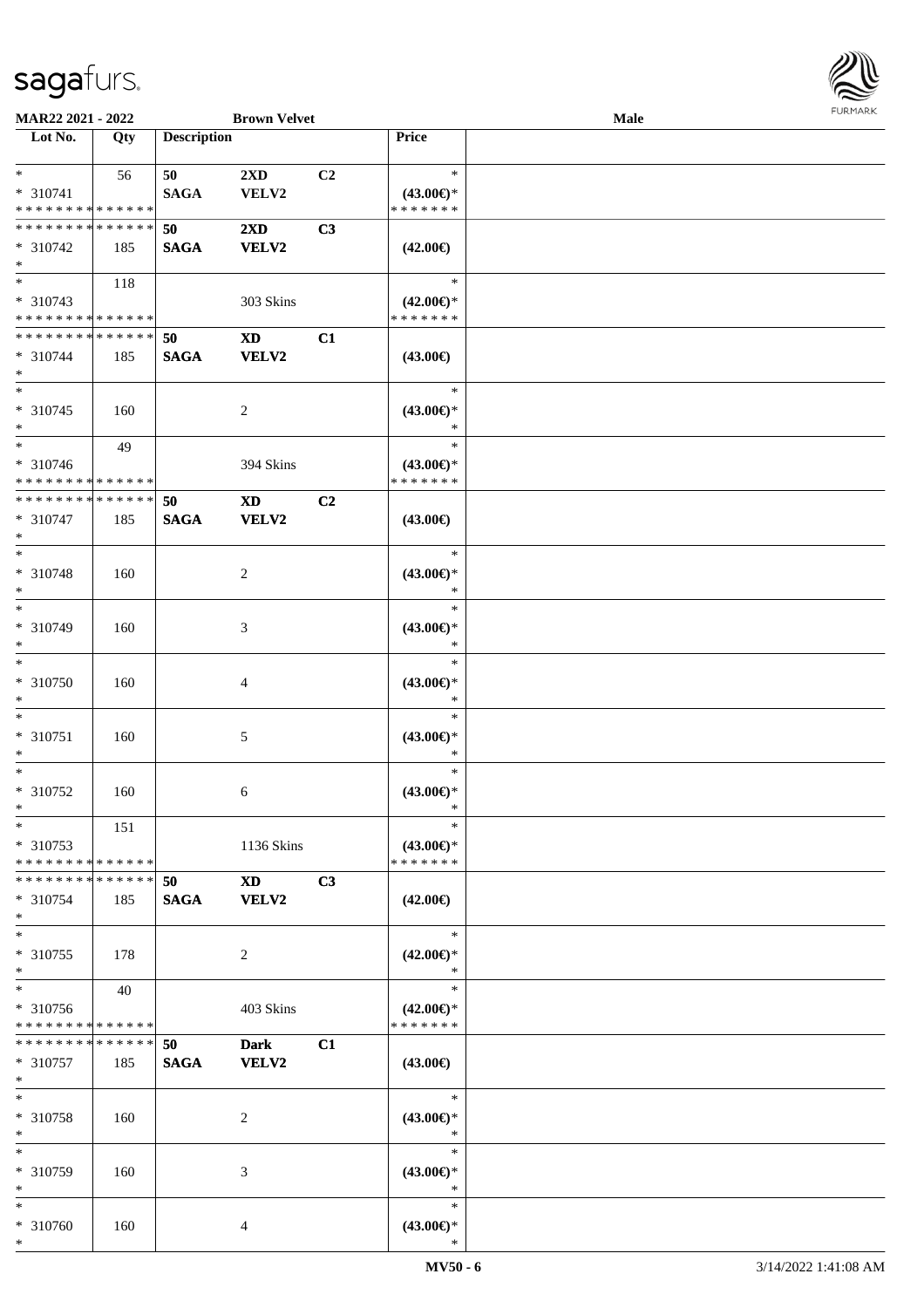

| MAR22 2021 - 2022                                           |     |                    | <b>Brown Velvet</b>         |    |                                                | <b>Male</b> |  |
|-------------------------------------------------------------|-----|--------------------|-----------------------------|----|------------------------------------------------|-------------|--|
| Lot No.                                                     | Qty | <b>Description</b> |                             |    | Price                                          |             |  |
| $*$<br>* 310761<br>* * * * * * * * * * * * * *              | 78  | 50<br><b>SAGA</b>  | <b>Dark</b><br>VELV2        | C1 | $\ast$<br>$(43.00\epsilon)$ *<br>* * * * * * * |             |  |
| * * * * * * * * * * * * * *<br>* 310762<br>$\ast$           | 185 | 50<br><b>SAGA</b>  | <b>Dark</b><br><b>VELV2</b> | C2 | $(43.00\epsilon)$                              |             |  |
| $\overline{\phantom{0}}$<br>* 310763<br>$\ast$              | 160 |                    | $\sqrt{2}$                  |    | $\ast$<br>$(43.00ε)$ *<br>$\ast$               |             |  |
| $\overline{\ast}$<br>* 310764<br>$\ast$                     | 160 |                    | $\sqrt{3}$                  |    | $\ast$<br>$(43.00\epsilon)$ *<br>$\ast$        |             |  |
| $\ast$<br>$*310765$<br>$\ast$<br>$\overline{\phantom{a}^*}$ | 160 |                    | $\overline{4}$              |    | $\ast$<br>$(43.00\epsilon)$ *<br>$\ast$        |             |  |
| * 310766<br>$\ast$                                          | 160 |                    | $\mathfrak{S}$              |    | $\ast$<br>$(43.00\epsilon)$ *<br>$\ast$        |             |  |
| $\ast$<br>$* 310767$<br>$\ast$                              | 160 |                    | $6\,$                       |    | $\ast$<br>$(43.00\epsilon)$ *<br>$\ast$        |             |  |
| $\ast$<br>* 310768<br>$\ast$                                | 160 |                    | $7\phantom{.0}$             |    | $\ast$<br>$(43.00\epsilon)$ *<br>$\ast$        |             |  |
| $\ast$<br>* 310769<br>$\ast$                                | 160 |                    | $8\,$                       |    | $\ast$<br>$(43.00\epsilon)$ *<br>$\ast$        |             |  |
| $\ast$<br>$* 310770$<br>$\ast$                              | 160 |                    | $\boldsymbol{9}$            |    | $\ast$<br>$(43.00\epsilon)$ *<br>$\ast$        |             |  |
| $\ast$<br>$* 310771$<br>$\ast$                              | 160 |                    | $10\,$                      |    | $\ast$<br>$(43.00\epsilon)$ *<br>$\ast$        |             |  |
| $\ast$<br>* 310772<br>$*$                                   | 160 |                    | $11\,$                      |    | $\ast$<br>$(43.00\epsilon)$ *<br>$\ast$        |             |  |
| $\ast$<br>* 310773<br>$\ast$                                | 160 |                    | 12                          |    | $\ast$<br>$(43.00\epsilon)$ *<br>$\ast$        |             |  |
| $\ast$<br>$* 310774$<br>$\ast$                              | 160 |                    | 13                          |    | $\ast$<br>$(43.00\epsilon)$ *<br>$\ast$        |             |  |
| $\ast$<br>* 310775<br>* * * * * * * * * * * * * *           | 34  |                    | 2139 Skins                  |    | $\ast$<br>$(43.00\epsilon)$ *<br>* * * * * * * |             |  |
| * * * * * * * * * * * * * *<br>$* 310776$<br>$*$            | 185 | 50<br><b>SAGA</b>  | <b>Dark</b><br>VELV2        | C3 | $(42.00\epsilon)$                              |             |  |
| $*$<br>* 310777<br>$\ast$                                   | 160 |                    | $\sqrt{2}$                  |    | $\ast$<br>$(42.00\epsilon)$ *<br>$\ast$        |             |  |
| $\ast$<br>* 310778<br>$\ast$                                | 160 |                    | $\mathfrak{Z}$              |    | $\ast$<br>$(42.00\epsilon)$ *<br>$\ast$        |             |  |
| $\ast$<br>* 310779<br>$\ast$                                | 160 |                    | 4                           |    | $\ast$<br>$(42.00\epsilon)$ *<br>$\ast$        |             |  |
| $*$<br>* 310780<br>* * * * * * * * * * * * * *              | 119 |                    | 784 Skins                   |    | $\ast$<br>$(42.00\epsilon)$ *<br>* * * * * * * |             |  |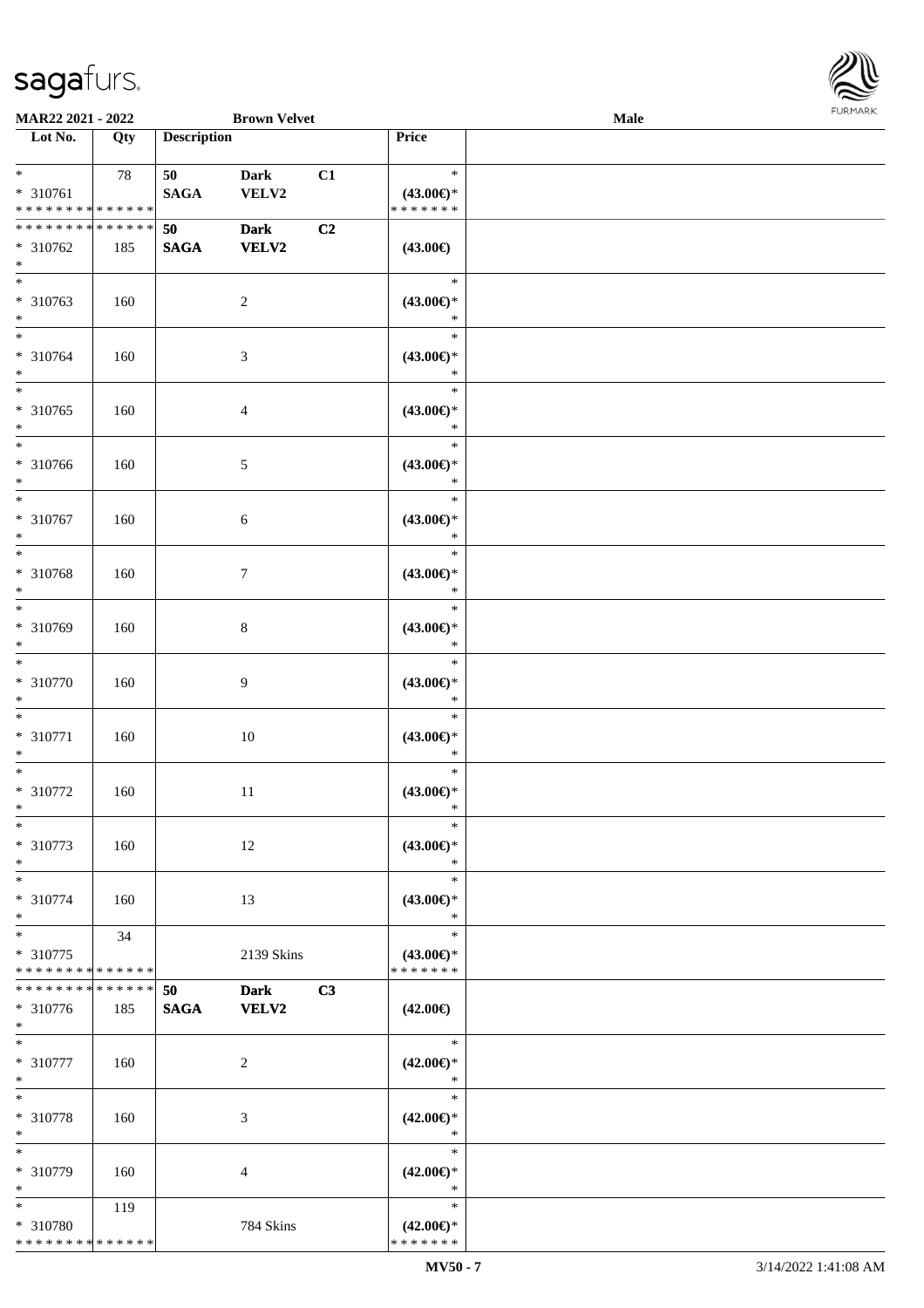\*



| MAR22 2021 - 2022                                        |                    |                       | <b>Brown Velvet</b>        |    |                                                | Male |  |
|----------------------------------------------------------|--------------------|-----------------------|----------------------------|----|------------------------------------------------|------|--|
| Lot No.                                                  | Qty                | <b>Description</b>    |                            |    | Price                                          |      |  |
| * * * * * * * * * * * * * *<br>* 310781<br>$\ast$        | 175                | 50<br><b>SAGA</b>     | $\bf MED$<br><b>VELV2</b>  | C1 | $(43.00\epsilon)$                              |      |  |
| $\ast$<br>* 310782<br>$\ast$                             | 160                |                       | $\overline{c}$             |    | $\ast$<br>$(43.00\epsilon)$ *<br>$\ast$        |      |  |
| $\overline{\phantom{0}}$<br>* 310783<br>$*$              | 160                |                       | $\mathfrak{Z}$             |    | $\ast$<br>$(43.00\epsilon)$ *<br>$\ast$        |      |  |
| $*$<br>* 310784<br>$\ast$                                | 160                |                       | $\overline{4}$             |    | $\ast$<br>$(43.00\epsilon)$ *<br>$\ast$        |      |  |
| $*$<br>$* 310785$<br>* * * * * * * * * * * * * *         | 154                |                       | 809 Skins                  |    | $\ast$<br>$(43.00\epsilon)$ *<br>* * * * * * * |      |  |
| ********<br>$* 310786$<br>$*$                            | * * * * * *<br>185 | 50<br>$\mathbf{SAGA}$ | $\bf MED$<br><b>VELV2</b>  | C2 | $(43.00\epsilon)$                              |      |  |
| $*$<br>$* 310787$<br>$\ast$                              | 160                |                       | $\sqrt{2}$                 |    | $\ast$<br>$(43.00\epsilon)$ *<br>$\ast$        |      |  |
| $*$<br>* 310788<br>$\ast$                                | 160                |                       | $\mathfrak{Z}$             |    | $\ast$<br>$(43.00\epsilon)$ *<br>$\ast$        |      |  |
| $\ast$<br>$* 310789$<br>$\ast$                           | 160                |                       | 4                          |    | $\ast$<br>$(43.00\epsilon)$ *<br>$\ast$        |      |  |
| $\ast$<br>$* 310790$<br>$*$                              | 160                |                       | 5                          |    | $\ast$<br>$(43.00\epsilon)$ *<br>$\ast$        |      |  |
| $\ast$<br>$* 310791$<br>$\ast$                           | 160                |                       | $6\,$                      |    | $\ast$<br>$(43.00ε)$ *<br>$\ast$               |      |  |
| $\ast$<br>$* 310792$<br>$*$                              | 160                |                       | $\boldsymbol{7}$           |    | $\ast$<br>$(43.00\epsilon)$ *<br>$\ast$        |      |  |
| $\ast$<br>* 310793<br>$\ast$                             | 160                |                       | $\,8\,$                    |    | $\ast$<br>$(43.00\epsilon)$ *<br>$\ast$        |      |  |
| $*$<br>* 310794<br>$*$                                   | 160                |                       | 9                          |    | $\ast$<br>$(43.00\epsilon)$ *<br>$\ast$        |      |  |
| $\ast$<br>* 310795<br>$*$                                | 160                |                       | $10\,$                     |    | $\ast$<br>$(43.00\epsilon)$ *<br>$\ast$        |      |  |
| $\ast$<br>* 310796<br>$*$                                | 160                |                       | 11                         |    | $\ast$<br>$(43.00\epsilon)$ *<br>$\ast$        |      |  |
| $*$ and $*$<br>$* 310797$<br>* * * * * * * * * * * * * * | 36                 |                       | 1821 Skins                 |    | $\ast$<br>$(43.00\epsilon)$ *<br>* * * * * * * |      |  |
| * * * * * * * *<br>* 310798<br>$*$                       | * * * * * *<br>185 | 50<br>$\mathbf{SAGA}$ | <b>MED</b><br><b>VELV2</b> | C3 | $(42.00\epsilon)$                              |      |  |
| $*$<br>* 310799<br>$*$                                   | 160                |                       | $\overline{c}$             |    | $\ast$<br>$(42.00\epsilon)$ *<br>$\ast$        |      |  |
| $*$<br>* 310800<br>$*$                                   | 160                |                       | 3                          |    | $\ast$<br>$(42.00\epsilon)$ *<br>$\ast$        |      |  |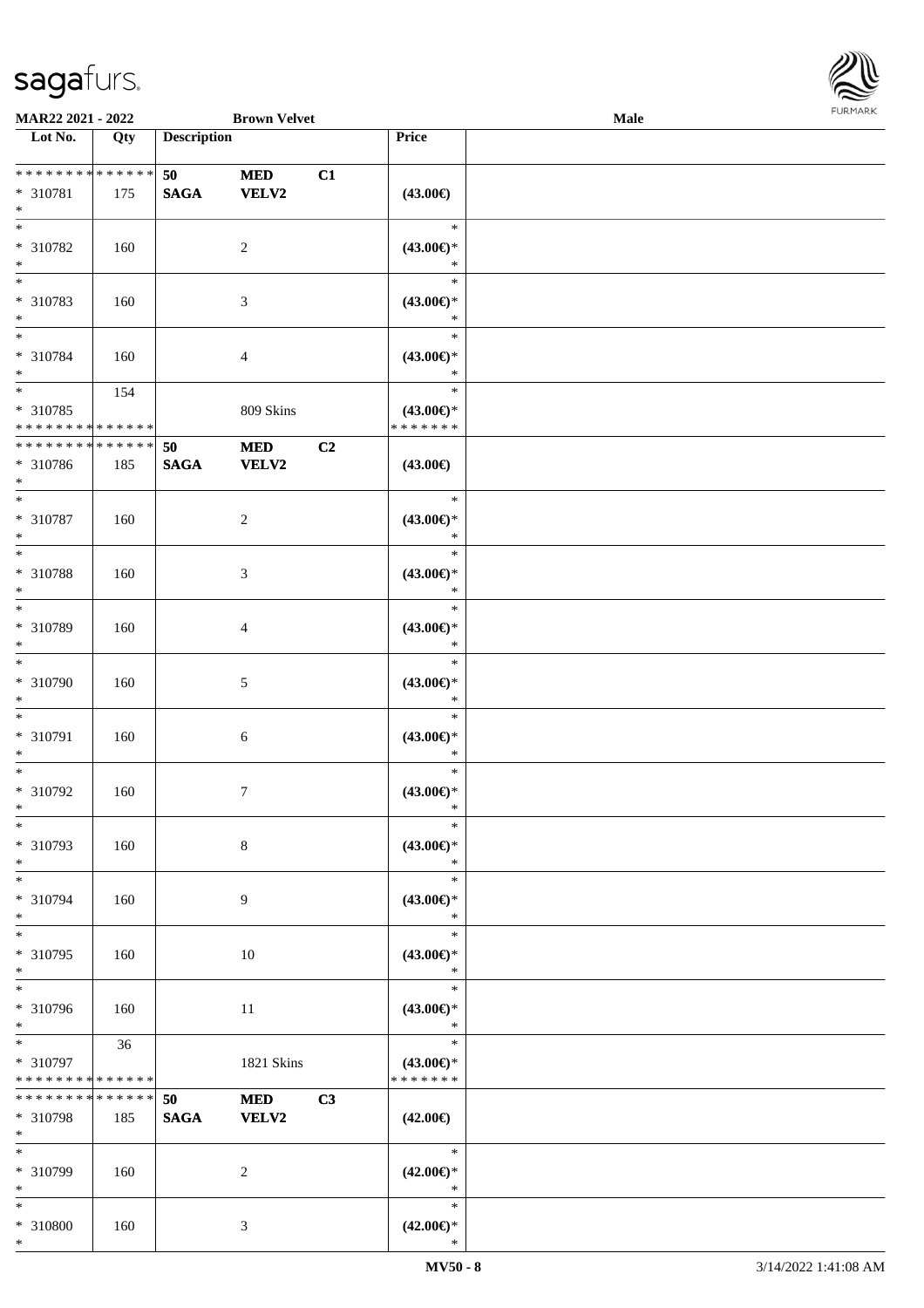\*



| MAR22 2021 - 2022                       |             |                    | <b>Brown Velvet</b>    |                |                                         | Male |  |
|-----------------------------------------|-------------|--------------------|------------------------|----------------|-----------------------------------------|------|--|
| Lot No.                                 | Qty         | <b>Description</b> |                        |                | <b>Price</b>                            |      |  |
| $*$                                     | 155         | 50                 | <b>MED</b>             | C3             | $\ast$                                  |      |  |
| * 310801<br>* * * * * * * * * * * * * * |             | <b>SAGA</b>        | VELV2                  |                | $(42.00\epsilon)$ *<br>* * * * * * *    |      |  |
| * * * * * * * * * * * * * *             |             | 50                 | <b>PALE</b>            | C1             |                                         |      |  |
| * 310802<br>$\ast$                      | 185         | <b>SAGA</b>        | <b>VELV2</b>           |                | $(43.00\epsilon)$                       |      |  |
| $\overline{\ast}$<br>* 310803           | 175         |                    | $\sqrt{2}$             |                | $\ast$<br>$(43.00\epsilon)$ *           |      |  |
| $\ast$<br>$\ast$                        |             |                    |                        |                |                                         |      |  |
| * 310804<br>$\ast$                      | 175         |                    | $\mathfrak{Z}$         |                | $\ast$<br>$(43.00\epsilon)$ *<br>$\ast$ |      |  |
| $\ast$                                  | 164         |                    |                        |                | $\ast$                                  |      |  |
| * 310805<br>* * * * * * * * * * * * * * |             |                    | 699 Skins              |                | $(43.00\epsilon)$ *<br>* * * * * * *    |      |  |
| ********                                | * * * * * * | 50                 | <b>PALE</b>            | C2             |                                         |      |  |
| * 310806<br>$\ast$                      | 185         | <b>SAGA</b>        | <b>VELV2</b>           |                | $(43.00\epsilon)$                       |      |  |
| $\ast$<br>* 310807<br>$\ast$            | 160         |                    | $\overline{c}$         |                | $\ast$<br>$(43.00\epsilon)$ *<br>$\ast$ |      |  |
| $\ast$                                  |             |                    |                        |                | $\ast$                                  |      |  |
| * 310808<br>$\ast$                      | 160         |                    | 3                      |                | $(43.00\epsilon)$ *<br>$\ast$           |      |  |
| $\ast$<br>* 310809                      | 160         |                    | 4                      |                | $\ast$<br>$(43.00\epsilon)$ *           |      |  |
| $\ast$<br>$\ast$                        |             |                    |                        |                | $\ast$<br>$\ast$                        |      |  |
| * 310810<br>$\ast$                      | 160         |                    | $5\,$                  |                | $(43.00\epsilon)$ *<br>$\ast$           |      |  |
| $\ast$<br>$* 310811$                    | 160         |                    | $\sqrt{6}$             |                | $\ast$<br>$(43.00\epsilon)$ *           |      |  |
| $\ast$                                  |             |                    |                        |                | $\ast$                                  |      |  |
| $\ast$<br>* 310812<br>$*$               | 160         |                    | $\tau$                 |                | $\ast$<br>$(43.00ε)$ *<br>$\ast$        |      |  |
| $\ast$<br>* 310813                      | 160         |                    | 8                      |                | $\ast$<br>$(43.00\epsilon)$ *           |      |  |
| $\ast$<br>$*$                           | 137         |                    |                        |                | $\ast$<br>$\ast$                        |      |  |
| * 310814<br>* * * * * * * * * * * * * * |             |                    | 1442 Skins             |                | $(43.00\epsilon)$ *<br>* * * * * * *    |      |  |
| * * * * * * * * * * * * * *             |             | 50                 | <b>PALE</b>            | C3             |                                         |      |  |
| * 310815<br>$*$                         | 185         | <b>SAGA</b>        | <b>VELV2</b>           |                | $(42.00\epsilon)$                       |      |  |
| $\ast$<br>* 310816                      | 160         |                    | 2                      |                | $\ast$<br>$(42.00\epsilon)$ *           |      |  |
| $*$<br>$*$                              |             |                    |                        |                | $\ast$                                  |      |  |
| * 310817                                | 139         |                    | 484 Skins              |                | $\ast$<br>$(42.00\epsilon)$ *           |      |  |
| * * * * * * * * * * * * * *             |             |                    |                        |                | * * * * * * *                           |      |  |
| * * * * * * * * * * * * * *             |             | 50                 | $\mathbf{XP}$          | C1             |                                         |      |  |
| $* 310818$<br>$*$                       | 185         | <b>SAGA</b>        | <b>VELV2</b>           |                | $(43.00\epsilon)$                       |      |  |
| $*$                                     | 152         |                    |                        |                | $\ast$                                  |      |  |
| * 310819<br>* * * * * * * * * * * * * * |             |                    | 337 Skins              |                | $(43.00\epsilon)$ *<br>* * * * * * *    |      |  |
| * * * * * * * * * * * * * *             |             | 50                 | $\mathbf{X}\mathbf{P}$ | C <sub>2</sub> |                                         |      |  |
| * 310820                                | 185         | <b>SAGA</b>        | <b>VELV2</b>           |                | $(43.00\epsilon)$                       |      |  |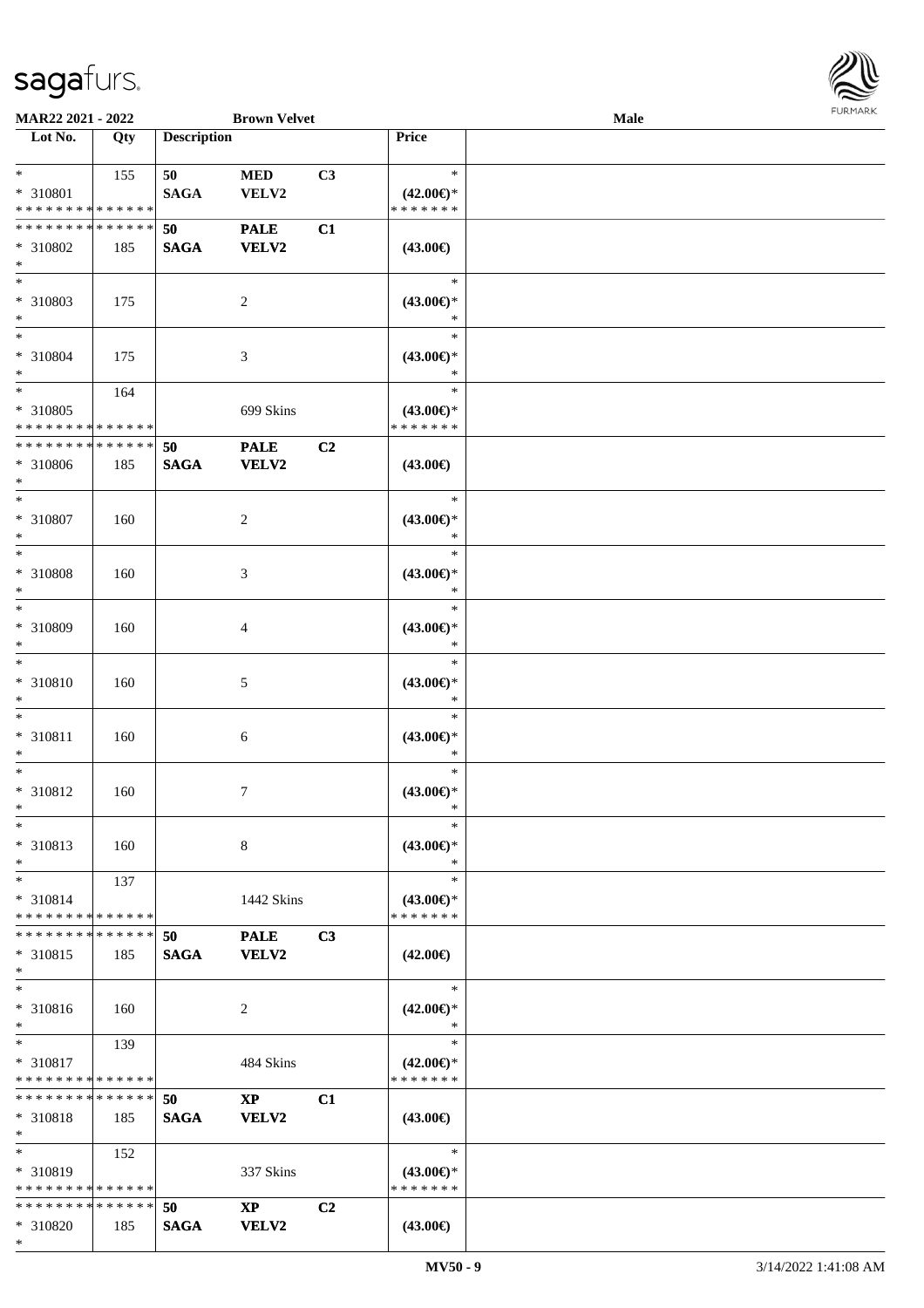

| MAR22 2021 - 2022           |     |                    | <b>Brown Velvet</b>    |                |                     | <b>Male</b> |  |
|-----------------------------|-----|--------------------|------------------------|----------------|---------------------|-------------|--|
| Lot No.                     | Qty | <b>Description</b> |                        |                | Price               |             |  |
|                             |     |                    |                        |                |                     |             |  |
| $\ast$                      |     | 50                 | $\mathbf{X}\mathbf{P}$ | C2             | $\ast$              |             |  |
| * 310821                    | 160 | <b>SAGA</b>        | VELV2                  |                | $(43.00\epsilon)$ * |             |  |
| $\ast$                      |     |                    |                        |                | $\ast$              |             |  |
|                             |     |                    |                        |                |                     |             |  |
| $\ast$                      |     |                    |                        |                | $\ast$              |             |  |
| * 310822                    | 175 |                    | $\mathfrak{Z}$         |                | $(43.00\epsilon)$ * |             |  |
| $\ast$                      |     |                    |                        |                | ∗                   |             |  |
| $\overline{\phantom{0}}$    | 168 |                    |                        |                | $\ast$              |             |  |
| * 310823                    |     |                    | 688 Skins              |                | $(43.00\epsilon)$ * |             |  |
| * * * * * * * * * * * * * * |     |                    |                        |                | * * * * * * *       |             |  |
|                             |     |                    |                        |                |                     |             |  |
|                             |     | 50                 | $\mathbf{X}\mathbf{P}$ | C3             |                     |             |  |
| 310824                      | 201 | <b>SAGA</b>        | VELV2                  |                | $(42.00\epsilon)$   |             |  |
|                             |     |                    |                        |                |                     |             |  |
| **************              |     | 50                 | MED/PAL C2             |                |                     |             |  |
| $*310825$                   | 185 | <b>SAGA</b>        | <b>VELV2</b>           | <b>OPEN</b>    | (39.00)             |             |  |
| $\ast$                      |     |                    |                        |                |                     |             |  |
| $_{\ast}$                   | 138 |                    |                        |                | $\ast$              |             |  |
| * 310826                    |     |                    | 323 Skins              |                | $(39.00\epsilon)$ * |             |  |
| * * * * * * * * * * * * * * |     |                    |                        |                | * * * * * * *       |             |  |
|                             |     |                    |                        |                |                     |             |  |
| * * * * * * * * * * * * * * |     | 50                 | XD/DK                  | C <sub>2</sub> |                     |             |  |
| $* 310827$                  | 185 | IA                 | <b>VELV1</b>           | CHIP           | $(36.00\epsilon)$   |             |  |
| $\ast$                      |     |                    |                        |                |                     |             |  |
| $\ast$                      |     |                    |                        |                | $\ast$              |             |  |
| * 310828                    | 160 |                    | $\sqrt{2}$             |                | $(36.00\epsilon)$ * |             |  |
| $\ast$                      |     |                    |                        |                | $\ast$              |             |  |
| $\ast$                      |     |                    |                        |                |                     |             |  |
|                             |     |                    |                        |                | $\ast$              |             |  |
| * 310829                    | 160 |                    | 3                      |                | $(36.00\epsilon)$ * |             |  |
| $\ast$                      |     |                    |                        |                | *                   |             |  |
| $\ast$                      | 110 |                    |                        |                | $\ast$              |             |  |
| * 310830                    |     |                    | 615 Skins              |                | $(36.00\epsilon)$ * |             |  |
| * * * * * * * * * * * * * * |     |                    |                        |                | * * * * * * *       |             |  |
| * * * * * * * * * * * * * * |     | 50                 | MED/PAL C2             |                |                     |             |  |
|                             |     |                    |                        |                |                     |             |  |
| * 310831                    | 185 | IA                 | <b>VELV1</b>           | CHIP           | $(36.00\epsilon)$   |             |  |
| $\ast$                      |     |                    |                        |                |                     |             |  |
| $\ast$                      |     |                    |                        |                | $\ast$              |             |  |
| $* 310832$                  | 160 |                    | $\sqrt{2}$             |                | $(36.00\epsilon)$ * |             |  |
| $*$                         |     |                    |                        |                | $\ast$              |             |  |
| $\ast$                      |     |                    |                        |                | $\ast$              |             |  |
| * 310833                    | 160 |                    | 3                      |                | $(36.00\epsilon)$ * |             |  |
| $\ast$                      |     |                    |                        |                | $\ast$              |             |  |
|                             |     |                    |                        |                |                     |             |  |
| $\ast$                      |     |                    |                        |                | $\ast$              |             |  |
| * 310834                    | 160 |                    | $\overline{4}$         |                | $(36.00\epsilon)$ * |             |  |
| $\ast$                      |     |                    |                        |                | $\ast$              |             |  |
| $\ast$                      |     |                    |                        |                | $\ast$              |             |  |
| * 310835                    | 160 |                    | 5                      |                | $(36.00\epsilon)$ * |             |  |
| $\ast$                      |     |                    |                        |                | $\ast$              |             |  |
| $\ast$                      |     |                    |                        |                | $\ast$              |             |  |
|                             | 98  |                    |                        |                |                     |             |  |
| * 310836                    |     |                    | 923 Skins              |                | $(36.00\epsilon)$ * |             |  |
| * * * * * * * * * * * * * * |     |                    |                        |                | * * * * * * *       |             |  |
| * * * * * * * * * * * * * * |     | 50                 | XD/DK                  | C <sub>2</sub> |                     |             |  |
| * 310837                    | 185 | <b>IA</b>          | <b>VELV2</b>           | CHIP           | $(38.00\epsilon)$   |             |  |
| $\ast$                      |     |                    |                        |                |                     |             |  |
| $\ast$                      |     |                    |                        |                | $\ast$              |             |  |
|                             |     |                    |                        |                |                     |             |  |
| * 310838                    | 160 |                    | $\sqrt{2}$             |                | $(38.00\epsilon)$ * |             |  |
| $\ast$                      |     |                    |                        |                | $\ast$              |             |  |
| $\ast$                      |     |                    |                        |                | $\ast$              |             |  |
| * 310839                    | 160 |                    | 3                      |                | $(38.00\epsilon)$ * |             |  |
| $\ast$                      |     |                    |                        |                | $\ast$              |             |  |
| $\ast$                      |     |                    |                        |                | $\ast$              |             |  |
| * 310840                    | 160 |                    | $\overline{4}$         |                | $(38.00\epsilon)$ * |             |  |
| $*$                         |     |                    |                        |                | $\ast$              |             |  |
|                             |     |                    |                        |                |                     |             |  |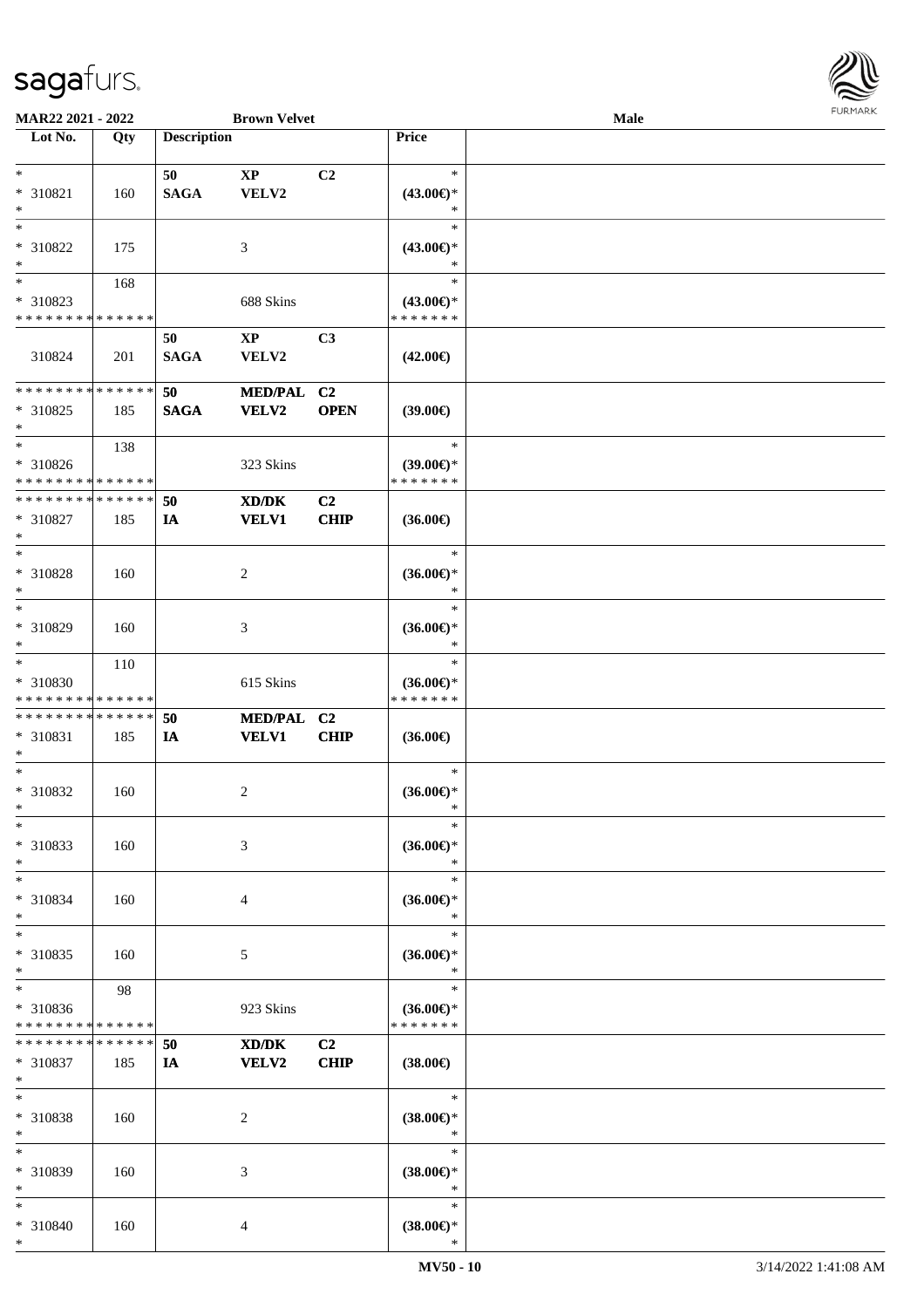

| MAR22 2021 - 2022           |             |                    | <b>Brown Velvet</b>                 |             |                               | Male |  |
|-----------------------------|-------------|--------------------|-------------------------------------|-------------|-------------------------------|------|--|
| Lot No.                     | Qty         | <b>Description</b> |                                     |             | <b>Price</b>                  |      |  |
|                             |             |                    |                                     |             |                               |      |  |
| $*$                         |             | 50                 | $\bold{X}\bold{D}/\bold{D}\bold{K}$ | C2          | $\ast$                        |      |  |
| * 310841                    | 160         | IA                 | VELV2                               | <b>CHIP</b> | $(38.00\epsilon)$ *           |      |  |
| $\ast$                      |             |                    |                                     |             | $\ast$                        |      |  |
| $\ast$                      |             |                    |                                     |             | $\ast$                        |      |  |
| * 310842                    | 160         |                    | $\sqrt{6}$                          |             | $(38.00\epsilon)$ *           |      |  |
| $\ast$                      |             |                    |                                     |             | $\ast$                        |      |  |
| $\overline{\phantom{0}}$    |             |                    |                                     |             | $\ast$                        |      |  |
| * 310843                    | 160         |                    | $\boldsymbol{7}$                    |             | $(38.00\epsilon)$ *           |      |  |
| $*$                         |             |                    |                                     |             | $\ast$                        |      |  |
| $*$                         |             |                    |                                     |             | $\ast$                        |      |  |
| * 310844                    | 160         |                    | $\,8\,$                             |             | $(38.00\epsilon)$ *           |      |  |
| $*$                         |             |                    |                                     |             | $\ast$                        |      |  |
| $*$                         | 125         |                    |                                     |             | $\ast$                        |      |  |
| $* 310845$                  |             |                    | 1430 Skins                          |             | $(38.00\epsilon)$ *           |      |  |
| * * * * * * * * * * * * * * |             |                    |                                     |             | * * * * * * *                 |      |  |
| * * * * * * * *             | * * * * * * | 50                 | MED/PAL C2                          |             |                               |      |  |
| * 310846                    | 185         | IA                 | <b>VELV2</b>                        | CHIP        | $(38.00\epsilon)$             |      |  |
| $*$                         |             |                    |                                     |             |                               |      |  |
| $\ast$                      |             |                    |                                     |             | $\ast$                        |      |  |
| * 310847                    | 160         |                    | $\sqrt{2}$                          |             | $(38.00\epsilon)$ *           |      |  |
| $\ast$<br>$\ast$            |             |                    |                                     |             | $\ast$<br>$\ast$              |      |  |
|                             |             |                    |                                     |             |                               |      |  |
| * 310848                    | 160         |                    | 3                                   |             | $(38.00\epsilon)$ *           |      |  |
| $\ast$<br>$*$               |             |                    |                                     |             | $\ast$<br>$\ast$              |      |  |
| * 310849                    |             |                    |                                     |             |                               |      |  |
| $*$                         | 160         |                    | 4                                   |             | $(38.00\epsilon)$ *<br>$\ast$ |      |  |
| $*$                         |             |                    |                                     |             | $\ast$                        |      |  |
| $* 310850$                  | 160         |                    | $\mathfrak{S}$                      |             | $(38.00\epsilon)$ *           |      |  |
| $*$                         |             |                    |                                     |             | $\ast$                        |      |  |
| $*$                         |             |                    |                                     |             | $\ast$                        |      |  |
| * 310851                    | 160         |                    | $6\,$                               |             | $(38.00\epsilon)$ *           |      |  |
| $*$                         |             |                    |                                     |             | $\ast$                        |      |  |
| $\ast$                      |             |                    |                                     |             | $\ast$                        |      |  |
| $* 310852$                  | 160         |                    | $\tau$                              |             | $(38.00\epsilon)$ *           |      |  |
| $*$                         |             |                    |                                     |             | $\ast$                        |      |  |
| $\ast$                      |             |                    |                                     |             | $\ast$                        |      |  |
| $* 310853$                  | 160         |                    | $\,8\,$                             |             | $(38.00\epsilon)$ *           |      |  |
| $*$                         |             |                    |                                     |             | $\ast$                        |      |  |
| $*$                         |             |                    |                                     |             | $\ast$                        |      |  |
| * 310854                    | 160         |                    | 9                                   |             | $(38.00\epsilon)$ *           |      |  |
| $*$                         |             |                    |                                     |             | $\ast$                        |      |  |
| $*$                         |             |                    |                                     |             | $\ast$                        |      |  |
| $* 310855$                  | 160         |                    | 10                                  |             | $(38.00\epsilon)$ *           |      |  |
| $*$                         |             |                    |                                     |             | $\ast$                        |      |  |
|                             |             |                    |                                     |             | $\ast$                        |      |  |
| $* 310856$                  | 160         |                    | 11                                  |             | $(38.00\in)^\ast$             |      |  |
| $*$                         |             |                    |                                     |             | $\ast$                        |      |  |
| $*$                         |             |                    |                                     |             | $\ast$                        |      |  |
| $* 310857$                  | 160         |                    | 12                                  |             | $(38.00\epsilon)$ *<br>$\ast$ |      |  |
| $*$<br>$*$                  |             |                    |                                     |             | $\ast$                        |      |  |
|                             |             |                    |                                     |             |                               |      |  |
| * 310858<br>$*$             | 160         |                    | 13                                  |             | $(38.00\epsilon)$ *<br>$\ast$ |      |  |
| $\ast$                      |             |                    |                                     |             | $\ast$                        |      |  |
| * 310859                    | 160         |                    | 14                                  |             | $(38.00\epsilon)$ *           |      |  |
| $*$                         |             |                    |                                     |             | $\ast$                        |      |  |
| $*$                         |             |                    |                                     |             | $\ast$                        |      |  |
| $* 310860$                  | 160         |                    | 15                                  |             | $(38.00\in)^\ast$             |      |  |
| $*$                         |             |                    |                                     |             | $\ast$                        |      |  |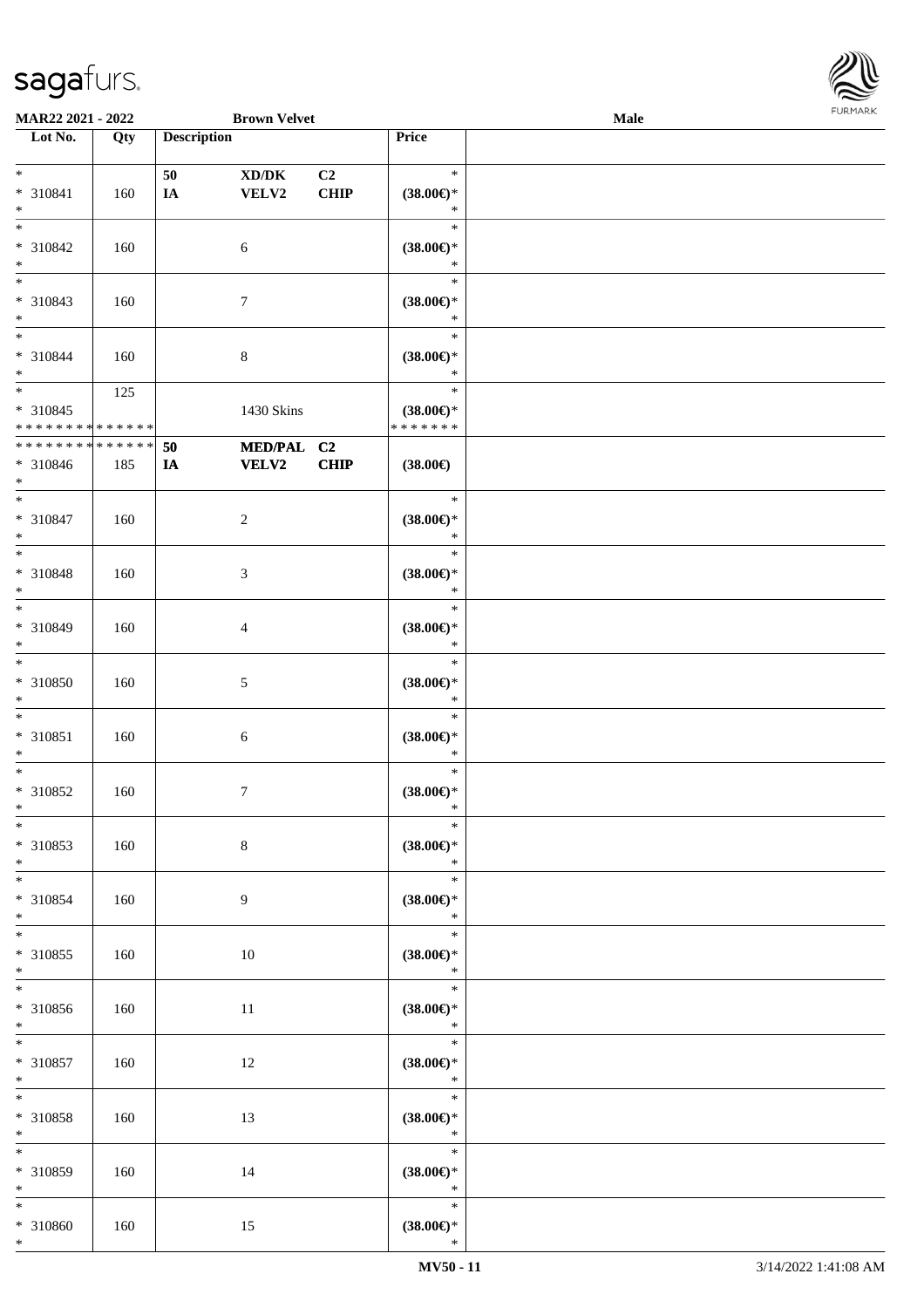

| MAR22 2021 - 2022                    |     |                    | <b>Brown Velvet</b>     |             |                     | <b>Male</b> |  |
|--------------------------------------|-----|--------------------|-------------------------|-------------|---------------------|-------------|--|
| Lot No.                              | Qty | <b>Description</b> |                         |             | Price               |             |  |
|                                      |     |                    |                         |             |                     |             |  |
| $\ast$                               | 78  | 50                 | MED/PAL C2              |             | $\ast$              |             |  |
| * 310861                             |     | IA                 | VELV2                   | <b>CHIP</b> | $(38.00\epsilon)$ * |             |  |
| * * * * * * * * * * * * * *          |     |                    |                         |             | * * * * * * *       |             |  |
| * * * * * * * * * * * * * *          |     | 50                 | $2\mathbf{X}\mathbf{D}$ | C1/C2       |                     |             |  |
| $* 310862$                           | 185 | <b>SROY</b>        | <b>VELV1</b>            |             | $(42.00\epsilon)$   |             |  |
|                                      |     |                    |                         |             |                     |             |  |
| $\ast$<br>$\overline{\phantom{a}^*}$ |     |                    |                         |             |                     |             |  |
|                                      | 49  |                    |                         |             | $\ast$              |             |  |
| * 310863                             |     |                    | 234 Skins               |             | $(42.00\epsilon)$ * |             |  |
| * * * * * * * * * * * * * *          |     |                    |                         |             | * * * * * * *       |             |  |
| * * * * * * * * * * * * * *          |     | 50                 | <b>XD</b>               | C1/C2       |                     |             |  |
| $* 310864$                           | 185 | <b>SROY</b>        | <b>VELV1</b>            |             | 42.00€              |             |  |
| $\ast$                               |     |                    |                         |             |                     |             |  |
| $\ast$                               | 110 |                    |                         |             | $\ast$              |             |  |
| * 310865                             |     |                    | 295 Skins               |             | $(42.00\epsilon)$ * |             |  |
| * * * * * * * * * * * * * *          |     |                    |                         |             | * * * * * * *       |             |  |
|                                      |     | 50                 | Dark                    | C1          |                     |             |  |
| 310866                               | 115 | <b>SROY</b>        | VELV1                   |             | $(42.00\epsilon)$   |             |  |
|                                      |     |                    |                         |             |                     |             |  |
| * * * * * * * * * * * * * *          |     | 50                 | <b>Dark</b>             | C2          |                     |             |  |
|                                      |     |                    |                         |             |                     |             |  |
| * 310867                             | 185 | <b>SROY</b>        | <b>VELV1</b>            |             | $(42.00\epsilon)$   |             |  |
| $\ast$                               |     |                    |                         |             |                     |             |  |
| $\ast$                               | 146 |                    |                         |             | $\ast$              |             |  |
| * 310868                             |     |                    | 331 Skins               |             | $(42.00\epsilon)$ * |             |  |
| * * * * * * * * * * * * * *          |     |                    |                         |             | * * * * * * *       |             |  |
|                                      |     | 50                 | <b>Dark</b>             | C3          |                     |             |  |
| 310869                               | 106 | <b>SROY</b>        | VELV1                   |             | $(41.00\epsilon)$   |             |  |
|                                      |     |                    |                         |             |                     |             |  |
|                                      |     | 50                 | $\bf MED$               | C1          |                     |             |  |
| 310870                               | 163 | <b>SROY</b>        | <b>VELV1</b>            |             | $(42.00\epsilon)$   |             |  |
|                                      |     |                    |                         |             |                     |             |  |
| **************                       |     | 50                 | <b>MED</b>              | C2          |                     |             |  |
| * 310871                             | 185 | <b>SROY</b>        | <b>VELV1</b>            |             | $(42.00\epsilon)$   |             |  |
| ∗                                    |     |                    |                         |             |                     |             |  |
| $\ast$                               |     |                    |                         |             | $\ast$              |             |  |
|                                      |     |                    |                         |             |                     |             |  |
| * 310872                             | 160 |                    | $\overline{c}$          |             | $(42.00\epsilon)$ * |             |  |
| $*$                                  |     |                    |                         |             | *                   |             |  |
| $\ast$                               | 43  |                    |                         |             | $\ast$              |             |  |
| * 310873                             |     |                    | 388 Skins               |             | $(42.00\epsilon)$ * |             |  |
| * * * * * * * * * * * * * *          |     |                    |                         |             | * * * * * * *       |             |  |
|                                      |     | 50                 | <b>MED</b>              | C3          |                     |             |  |
| 310874                               | 117 | <b>SROY</b>        | <b>VELV1</b>            |             | $(41.00\epsilon)$   |             |  |
|                                      |     |                    |                         |             |                     |             |  |
| * * * * * * * * * * * * * *          |     | 50                 | <b>PALE</b>             | C1/C2       |                     |             |  |
| * 310875                             | 185 | <b>SROY</b>        | <b>VELV1</b>            |             | $(42.00\epsilon)$   |             |  |
| $\ast$                               |     |                    |                         |             |                     |             |  |
| $\ast$                               | 179 |                    |                         |             | $\ast$              |             |  |
| * 310876                             |     |                    |                         |             | $(42.00\epsilon)$ * |             |  |
| * * * * * * * * * * * * * *          |     |                    | 364 Skins               |             | * * * * * * *       |             |  |
|                                      |     |                    |                         |             |                     |             |  |
|                                      |     | 50                 | $\mathbf{X}\mathbf{P}$  | C1/C2       |                     |             |  |
| 310877                               | 155 | <b>SROY</b>        | <b>VELV1</b>            |             | $(42.00\epsilon)$   |             |  |
|                                      |     |                    |                         |             |                     |             |  |
|                                      |     | 50                 | $2\mathbf{X}\mathbf{D}$ | C1          |                     |             |  |
| 310878                               | 138 | <b>SROY</b>        | VELV2                   |             | $(45.00\epsilon)$   |             |  |
|                                      |     |                    |                         |             |                     |             |  |
| * * * * * * * * * * * * * *          |     | 50                 | $2\mathbf{X}\mathbf{D}$ | C2          |                     |             |  |
| $* 310879$                           | 185 | <b>SROY</b>        | VELV2                   |             | $(45.00\epsilon)$   |             |  |
| $\ast$                               |     |                    |                         |             |                     |             |  |
| $\ast$                               |     |                    |                         |             | $\ast$              |             |  |
| * 310880                             | 180 |                    | $\overline{c}$          |             | $(45.00\epsilon)$ * |             |  |
| $\ast$                               |     |                    |                         |             | ∗                   |             |  |
|                                      |     |                    |                         |             |                     |             |  |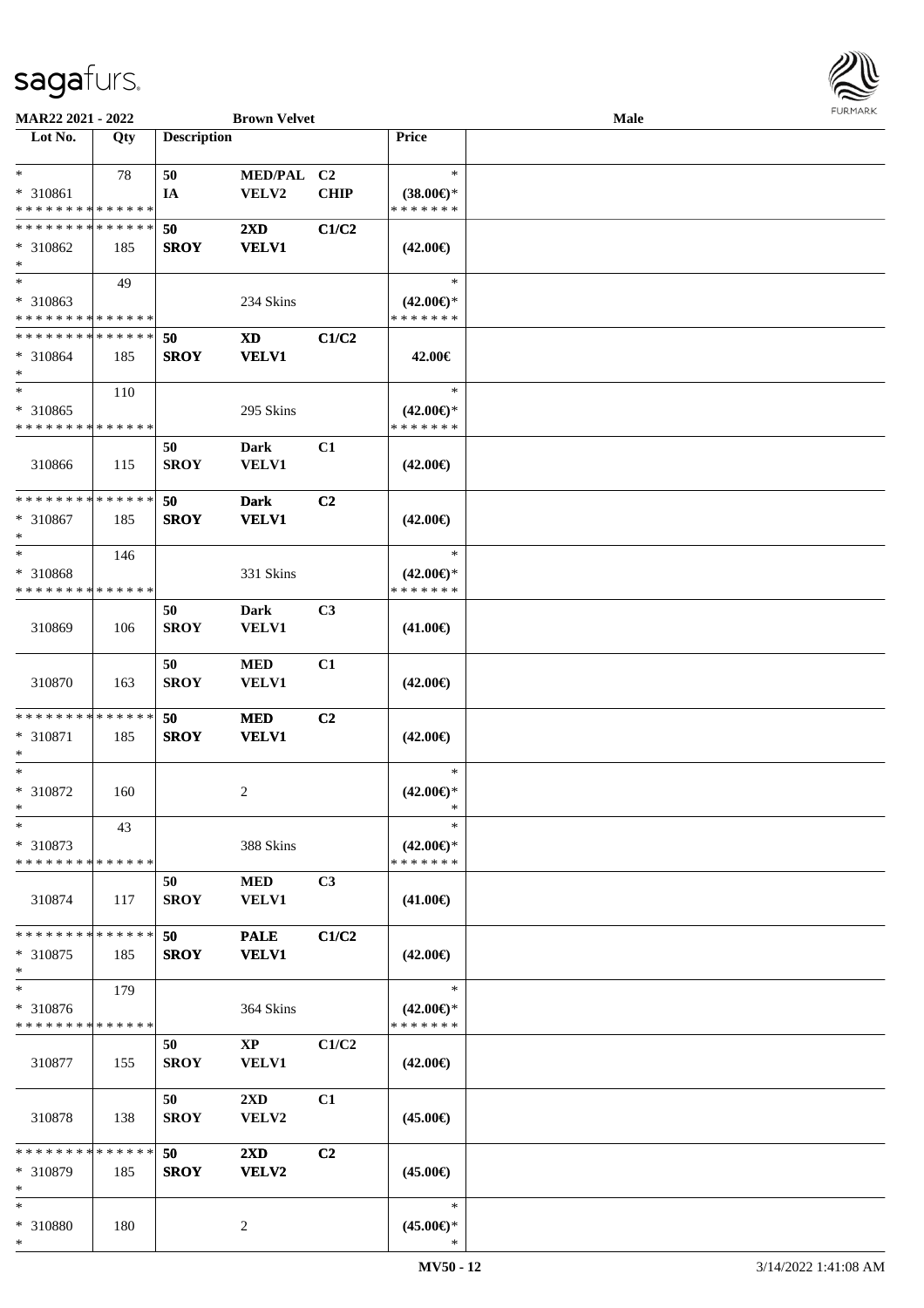

| MAR22 2021 - 2022           |     |                    | <b>Brown Velvet</b>    |                |                               | Male |  |
|-----------------------------|-----|--------------------|------------------------|----------------|-------------------------------|------|--|
| Lot No.                     | Qty | <b>Description</b> |                        |                | Price                         |      |  |
|                             |     |                    |                        |                |                               |      |  |
| $\ast$                      | 72  | 50                 | 2XD                    | C <sub>2</sub> | $\ast$                        |      |  |
| * 310881                    |     | <b>SROY</b>        | VELV2                  |                | $(45.00\epsilon)$ *           |      |  |
| * * * * * * * * * * * * * * |     |                    |                        |                | * * * * * * *                 |      |  |
|                             |     | 50                 | 2XD                    | C3             |                               |      |  |
| 310882                      | 163 | <b>SROY</b>        | VELV2                  |                | $(44.00\epsilon)$             |      |  |
|                             |     |                    |                        |                |                               |      |  |
| * * * * * * * * * * * * * * |     | 50                 | XD                     | C1             |                               |      |  |
| * 310883                    | 175 | <b>SROY</b>        | VELV2                  |                | $(45.00\epsilon)$             |      |  |
| $*$                         |     |                    |                        |                |                               |      |  |
| $\ast$                      | 60  |                    |                        |                | $\ast$                        |      |  |
| * 310884                    |     |                    | 235 Skins              |                | $(45.00\epsilon)$ *           |      |  |
| * * * * * * * * * * * * * * |     |                    |                        |                | * * * * * * *                 |      |  |
| * * * * * * * * * * * * * * |     | 50                 | <b>XD</b>              | C2             |                               |      |  |
|                             |     |                    |                        |                |                               |      |  |
| * 310885                    | 185 | <b>SROY</b>        | VELV2                  |                | $(45.00\epsilon)$             |      |  |
| $\ast$<br>$\ast$            |     |                    |                        |                |                               |      |  |
|                             |     |                    |                        |                | $\ast$                        |      |  |
| $* 310886$                  | 160 |                    | $\overline{c}$         |                | $(45.00\epsilon)$ *           |      |  |
| $\ast$                      |     |                    |                        |                | $\ast$                        |      |  |
| $\ast$                      |     |                    |                        |                | $\ast$                        |      |  |
| * 310887                    | 160 |                    | 3                      |                | $(45.00\epsilon)$ *           |      |  |
| $\ast$                      |     |                    |                        |                | $\ast$                        |      |  |
| $\ast$                      | 100 |                    |                        |                | $\ast$                        |      |  |
| * 310888                    |     |                    | 605 Skins              |                | $(45.00\epsilon)$ *           |      |  |
| * * * * * * * * * * * * * * |     |                    |                        |                | * * * * * * *                 |      |  |
| * * * * * * * * * * * * * * |     | 50                 | $\mathbf{X}\mathbf{D}$ | C3             |                               |      |  |
| * 310889                    | 175 | <b>SROY</b>        | VELV2                  |                | $(44.00\epsilon)$             |      |  |
| $\ast$                      |     |                    |                        |                |                               |      |  |
| $\ast$                      | 41  |                    |                        |                | $\ast$                        |      |  |
| * 310890                    |     |                    | 216 Skins              |                | $(44.00\epsilon)$ *           |      |  |
| * * * * * * * * * * * * * * |     |                    |                        |                | * * * * * * *                 |      |  |
| * * * * * * * * * * * * * * |     | 50                 | <b>Dark</b>            | C1             |                               |      |  |
|                             |     |                    |                        |                |                               |      |  |
| * 310891<br>$\ast$          | 185 | <b>SROY</b>        | VELV2                  |                | $(45.00\epsilon)$             |      |  |
| $\ast$                      |     |                    |                        |                |                               |      |  |
|                             |     |                    |                        |                | $\ast$                        |      |  |
| $* 310892$                  | 160 |                    | $\sqrt{2}$             |                | $(45.00\epsilon)$ *           |      |  |
| $*$                         |     |                    |                        |                | $\ast$                        |      |  |
| $*$                         | 40  |                    |                        |                | $\ast$                        |      |  |
| * 310893                    |     |                    | 385 Skins              |                | $(45.00\epsilon)$ *           |      |  |
| * * * * * * * * * * * * * * |     |                    |                        |                | * * * * * * *                 |      |  |
| * * * * * * * * * * * * * * |     | 50                 | <b>Dark</b>            | C2             |                               |      |  |
| * 310894                    | 185 | <b>SROY</b>        | VELV2                  |                | $(45.00\epsilon)$             |      |  |
| $\ast$                      |     |                    |                        |                |                               |      |  |
| $\ast$                      |     |                    |                        |                | $\ast$                        |      |  |
| * 310895                    | 160 |                    | 2                      |                | $(45.00\epsilon)$ *           |      |  |
| $*$                         |     |                    |                        |                | $\ast$                        |      |  |
| $\ast$                      |     |                    |                        |                | $\ast$                        |      |  |
| * 310896                    | 160 |                    | 3                      |                | $(45.00\epsilon)$ *           |      |  |
| $*$                         |     |                    |                        |                | $\ast$                        |      |  |
| $\ast$                      |     |                    |                        |                | $\ast$                        |      |  |
| * 310897                    |     |                    |                        |                |                               |      |  |
|                             | 160 |                    | 4                      |                | $(45.00\epsilon)$ *<br>$\ast$ |      |  |
| $\ast$<br>$\ast$            |     |                    |                        |                |                               |      |  |
|                             |     |                    |                        |                | $\ast$                        |      |  |
| * 310898                    | 160 |                    | $\mathfrak{S}$         |                | $(45.00\epsilon)$ *           |      |  |
| $\ast$                      |     |                    |                        |                | $\ast$                        |      |  |
| $\ast$                      |     |                    |                        |                | $\ast$                        |      |  |
| * 310899                    | 160 |                    | 6                      |                | $(45.00\epsilon)$ *           |      |  |
| $*$                         |     |                    |                        |                | $\ast$                        |      |  |
| $*$                         | 125 |                    |                        |                | $\ast$                        |      |  |
| * 310900                    |     |                    | 1110 Skins             |                | $(45.00\epsilon)$ *           |      |  |
| * * * * * * * * * * * * * * |     |                    |                        |                | * * * * * * *                 |      |  |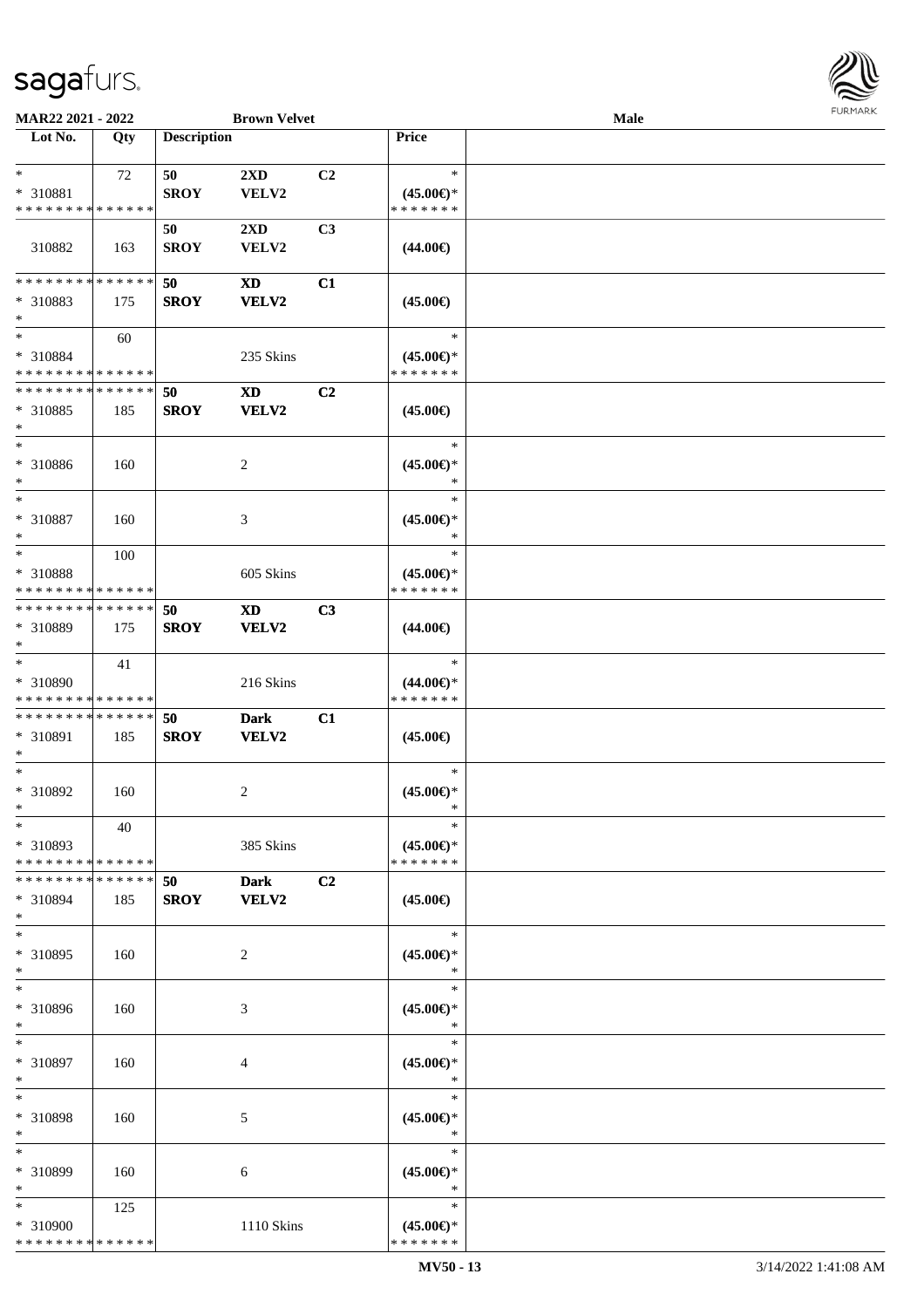

| MAR22 2021 - 2022                                   |     |                    | <b>Brown Velvet</b>         |    |                                                | Male |  |
|-----------------------------------------------------|-----|--------------------|-----------------------------|----|------------------------------------------------|------|--|
| Lot No.                                             | Qty | <b>Description</b> |                             |    | Price                                          |      |  |
| **************<br>* 310901<br>$\ast$                | 185 | 50<br><b>SROY</b>  | <b>Dark</b><br><b>VELV2</b> | C3 | $(44.00\epsilon)$                              |      |  |
| $\ast$<br>* 310902<br>* * * * * * * * * * * * * *   | 169 |                    | 354 Skins                   |    | $\ast$<br>$(44.00\epsilon)$ *<br>* * * * * * * |      |  |
| * * * * * * * * * * * * * *<br>* 310903<br>$\ast$   | 185 | 50<br><b>SROY</b>  | <b>MED</b><br><b>VELV2</b>  | C1 | $(45.00\epsilon)$                              |      |  |
| $\ast$<br>* 310904<br>$\ast$                        | 160 |                    | $\overline{c}$              |    | $\ast$<br>$(45.00ε)$ *<br>*                    |      |  |
| $\ast$<br>* 310905<br>* * * * * * * * * * * * * *   | 131 |                    | 476 Skins                   |    | $\ast$<br>$(45.00\epsilon)$ *<br>* * * * * * * |      |  |
| * * * * * * * * * * * * * *<br>$* 310906$<br>$\ast$ | 185 | 50<br><b>SROY</b>  | $\bf MED$<br><b>VELV2</b>   | C2 | $(45.00\epsilon)$                              |      |  |
| $\ast$<br>* 310907<br>$\ast$                        | 160 |                    | $\overline{c}$              |    | $\ast$<br>$(45.00\epsilon)$ *<br>$\ast$        |      |  |
| $\ast$<br>* 310908<br>$\ast$                        | 160 |                    | 3                           |    | $\ast$<br>$(45.00\epsilon)$ *<br>$\ast$        |      |  |
| $\ast$<br>* 310909<br>$\ast$                        | 160 |                    | 4                           |    | $\ast$<br>$(45.00\epsilon)$ *<br>$\ast$        |      |  |
| $\ast$<br>* 310910<br>$\ast$                        | 160 |                    | 5                           |    | $\ast$<br>$(45.00\epsilon)$ *<br>$\ast$        |      |  |
| $\ast$<br>$* 310911$<br>$\ast$                      | 160 |                    | $\sqrt{6}$                  |    | $\ast$<br>$(45.00\epsilon)$ *<br>$\ast$        |      |  |
| $\ast$<br>* 310912<br>**************                | 181 |                    | 1166 Skins                  |    | $\ast$<br>$(45.00\epsilon)$ *<br>* * * * * * * |      |  |
| * * * * * * * * * * * * * *<br>* 310913<br>$\ast$   | 185 | 50<br><b>SROY</b>  | <b>MED</b><br><b>VELV2</b>  | C3 | $(44.00\epsilon)$                              |      |  |
| $*$<br>* 310914<br>* * * * * * * * * * * * * *      | 145 |                    | 330 Skins                   |    | $\ast$<br>$(44.00\epsilon)$ *<br>* * * * * * * |      |  |
| * * * * * * * * * * * * * *<br>* 310915<br>$*$      | 185 | 50<br><b>SROY</b>  | <b>PALE</b><br><b>VELV2</b> | C1 | $(45.00\epsilon)$                              |      |  |
| $\ast$<br>* 310916<br>$*$                           | 160 |                    | $\overline{c}$              |    | $\ast$<br>$(45.00\epsilon)$ *<br>$\ast$        |      |  |
| $*$<br>* 310917<br>* * * * * * * * * * * * * *      | 50  |                    | 395 Skins                   |    | $\ast$<br>$(45.00\epsilon)$ *<br>* * * * * * * |      |  |
| * * * * * * * * * * * * * *<br>* 310918<br>$*$      | 185 | 50<br><b>SROY</b>  | <b>PALE</b><br><b>VELV2</b> | C2 | $(45.00\epsilon)$                              |      |  |
| $\ast$<br>* 310919<br>$\ast$                        | 160 |                    | 2                           |    | $\ast$<br>$(45.00\epsilon)$ *<br>$\ast$        |      |  |
| $*$<br>* 310920<br>$*$                              | 160 |                    | 3                           |    | $\ast$<br>$(45.00\epsilon)$ *<br>$\ast$        |      |  |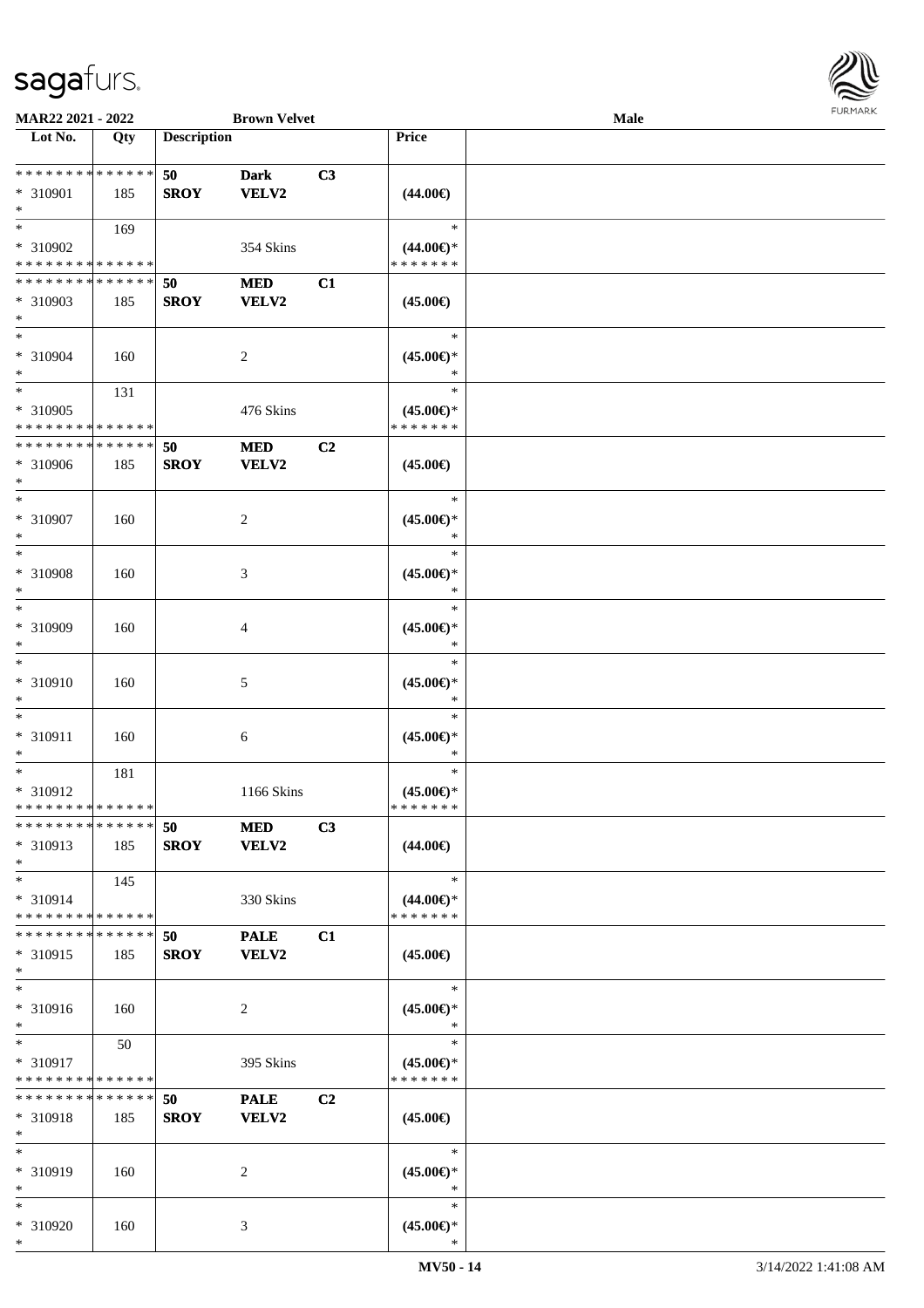

| MAR22 2021 - 2022                              |     |                    | <b>Brown Velvet</b>             |    |                                                | Male | <b>FURMARK</b> |
|------------------------------------------------|-----|--------------------|---------------------------------|----|------------------------------------------------|------|----------------|
| Lot No.                                        | Qty | <b>Description</b> |                                 |    | Price                                          |      |                |
| $*$<br>* 310921<br>$*$                         | 160 | 50<br><b>SROY</b>  | <b>PALE</b><br>VELV2            | C2 | $\ast$<br>$(45.00\epsilon)$ *<br>$\ast$        |      |                |
| $\ast$<br>$* 310922$<br>$*$                    | 160 |                    | 5                               |    | $\ast$<br>$(45.00\epsilon)$ *<br>$\ast$        |      |                |
| $*$<br>* 310923<br>* * * * * * * * * * * * * * | 105 |                    | 930 Skins                       |    | $\ast$<br>$(45.00\epsilon)$ *<br>* * * * * * * |      |                |
| * * * * * * * * * * * * * *<br>* 310924<br>$*$ | 185 | 50<br><b>SROY</b>  | <b>PALE</b><br>VELV2            | C3 | $(44.00\epsilon)$                              |      |                |
| $*$<br>* 310925<br>* * * * * * * * * * * * * * | 103 |                    | 288 Skins                       |    | $\ast$<br>$(44.00\epsilon)$ *<br>* * * * * * * |      |                |
| 310926                                         | 188 | 50<br><b>SROY</b>  | $\mathbf{X}\mathbf{P}$<br>VELV2 | C1 | $(45.00\epsilon)$                              |      |                |
| * * * * * * * * * * * * * *<br>* 310927<br>$*$ | 185 | 50<br><b>SROY</b>  | $\bold{XP}$<br>VELV2            | C2 | $(45.00\epsilon)$                              |      |                |
| $*$<br>* 310928<br>$*$                         | 160 |                    | $\overline{c}$                  |    | $\ast$<br>$(45.00\epsilon)$ *<br>$\ast$        |      |                |
| $*$<br>* 310929<br>* * * * * * * * * * * * * * | 95  |                    | 440 Skins                       |    | $\ast$<br>$(45.00\epsilon)$ *<br>* * * * * * * |      |                |
| 310930                                         | 113 | 50<br><b>SROY</b>  | $\mathbf{X}\mathbf{P}$<br>VELV2 | C3 | $(44.00\epsilon)$                              |      |                |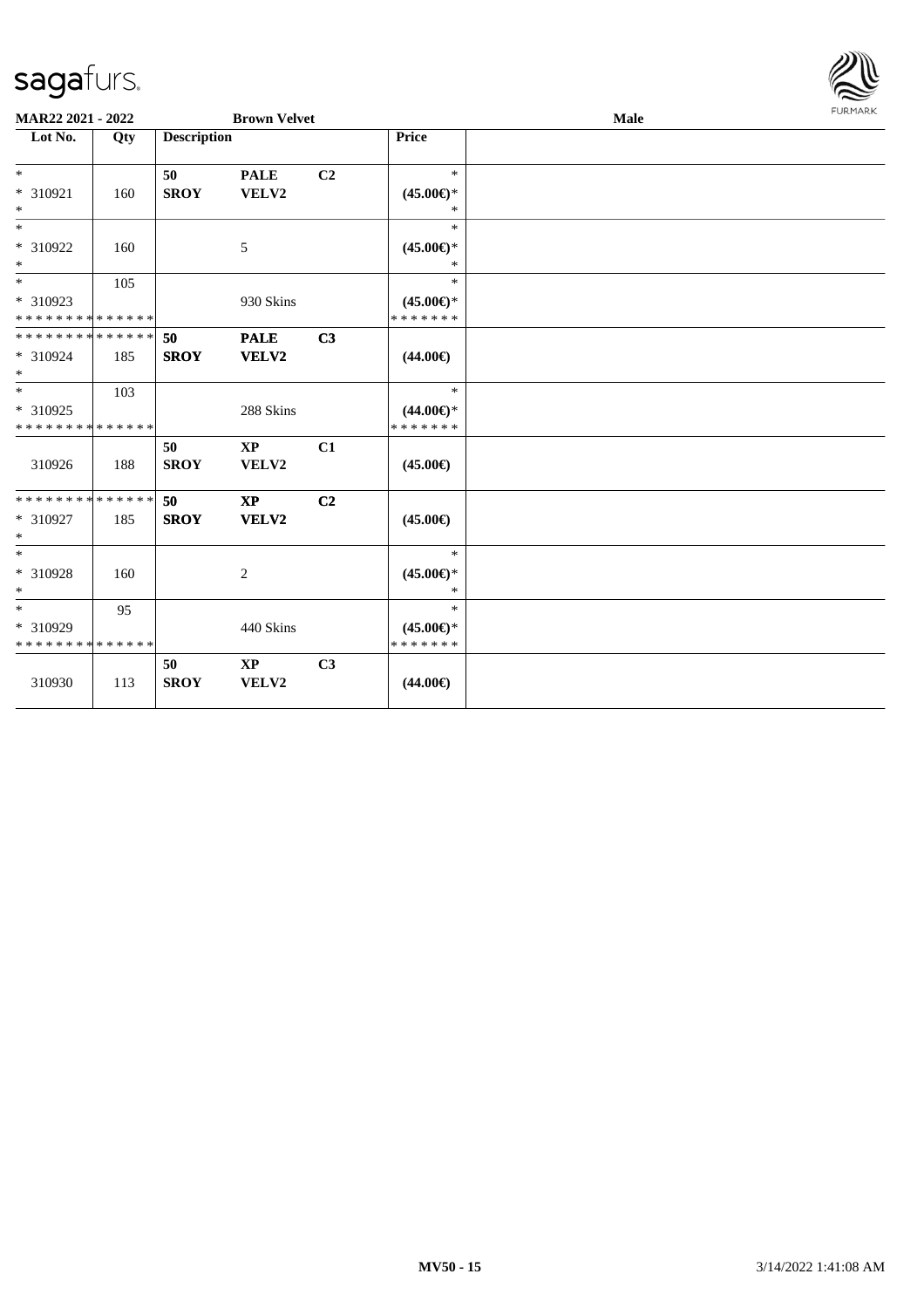

| MAR22 2021 - 2022                                   |                    |                    | <b>Brown Velvet</b>                     |       |                                                | Male |  |
|-----------------------------------------------------|--------------------|--------------------|-----------------------------------------|-------|------------------------------------------------|------|--|
| Lot No.                                             | Qty                | <b>Description</b> |                                         |       | Price                                          |      |  |
| **************<br>* 310981<br>$\ast$                | 215                | 40<br>SI           | $2\mathbf{X}\mathbf{D}$<br><b>VELV1</b> | C1    | $(33.00\epsilon)$                              |      |  |
| $\ast$<br>* 310982<br>* * * * * * * * * * * * * *   | 46                 |                    | 261 Skins                               |       | $\ast$<br>$(33.00\epsilon)$ *<br>* * * * * * * |      |  |
| * * * * * * * * * * * * * *<br>* 310983<br>$\ast$   | 225                | 40<br>${\bf SI}$   | 2XD<br><b>VELV1</b>                     | C2    | $(33.00\epsilon)$                              |      |  |
| $\ast$<br>* 310984<br>$\ast$                        | 200                |                    | $\boldsymbol{2}$                        |       | $\ast$<br>$(33.00\epsilon)$ *<br>$\ast$        |      |  |
| $\ast$<br>* 310985<br>$\ast$                        | 200                |                    | $\mathfrak{Z}$                          |       | $\ast$<br>$(33.00\epsilon)$ *<br>$\ast$        |      |  |
| $\ast$<br>* 310986<br>$\ast$                        | 200                |                    | $\overline{4}$                          |       | $\ast$<br>$(33.00\epsilon)$ *<br>$\ast$        |      |  |
| $\ast$<br>* 310987<br>* * * * * * * * * * * * * *   | 49                 |                    | 874 Skins                               |       | $\ast$<br>$(33.00\epsilon)$ *<br>* * * * * * * |      |  |
| * * * * * * * *<br>* 310988<br>$\ast$               | * * * * * *<br>225 | 40<br>SI           | $2\mathbf{X}\mathbf{D}$<br><b>VELV1</b> | C3    | $(32.00\epsilon)$                              |      |  |
| $\ast$<br>* 310989<br>* * * * * * * *               | 90<br>* * * * * *  |                    | 315 Skins                               |       | $\ast$<br>$(32.00\epsilon)$ *<br>* * * * * * * |      |  |
| * * * * * * * *<br>* 310990<br>$\ast$               | * * * * * *<br>225 | 40<br>SI           | <b>XD</b><br><b>VELV1</b>               | C1    | $(33.00\epsilon)$                              |      |  |
| $\ast$<br>* 310991<br>* * * * * * * * * * * * * *   | 113                |                    | 338 Skins                               |       | $\ast$<br>$(33.00\epsilon)$ *<br>* * * * * * * |      |  |
| 310992                                              | 188                | 40<br>SI           | <b>XD</b><br>VELV1                      | C1/C2 | $(33.00\epsilon)$                              |      |  |
| * * * * * * * * * * * * * *<br>* 310993<br>$\ast$   | 225                | 40<br>SI           | <b>XD</b><br><b>VELV1</b>               | C2    | $(33.00\epsilon)$                              |      |  |
| $\ast$<br>* 310994<br>$\ast$                        | 200                |                    | $\overline{c}$                          |       | $\ast$<br>$(33.00\epsilon)$ *<br>$\ast$        |      |  |
| $\ast$<br>* 310995<br>$\ast$                        | 200                |                    | 3                                       |       | $\ast$<br>$(33.00\epsilon)$ *<br>$\ast$        |      |  |
| $\ast$<br>* 310996<br>$\ast$                        | 200                |                    | 4                                       |       | $\ast$<br>$(33.00\epsilon)$ *<br>$\ast$        |      |  |
| $\ast$<br>* 310997<br>$\ast$                        | 200                |                    | $\mathfrak{S}$                          |       | $\ast$<br>$(33.00\epsilon)$ *<br>$\ast$        |      |  |
| $\ast$<br>* 310998<br>* * * * * * * *               | 78<br>* * * * * *  |                    | 1103 Skins                              |       | $\ast$<br>$(33.00\epsilon)$ *<br>* * * * * * * |      |  |
| * * * * * * * * * * * * * *<br>$* 310999$<br>$\ast$ | 225                | 40<br>SI           | <b>XD</b><br><b>VELV1</b>               | C3    | $(32.00\epsilon)$                              |      |  |
| $\ast$<br>* 311000<br>* * * * * * * * * * * * * *   | 171                |                    | 396 Skins                               |       | $\ast$<br>$(32.00\epsilon)$ *<br>* * * * * * * |      |  |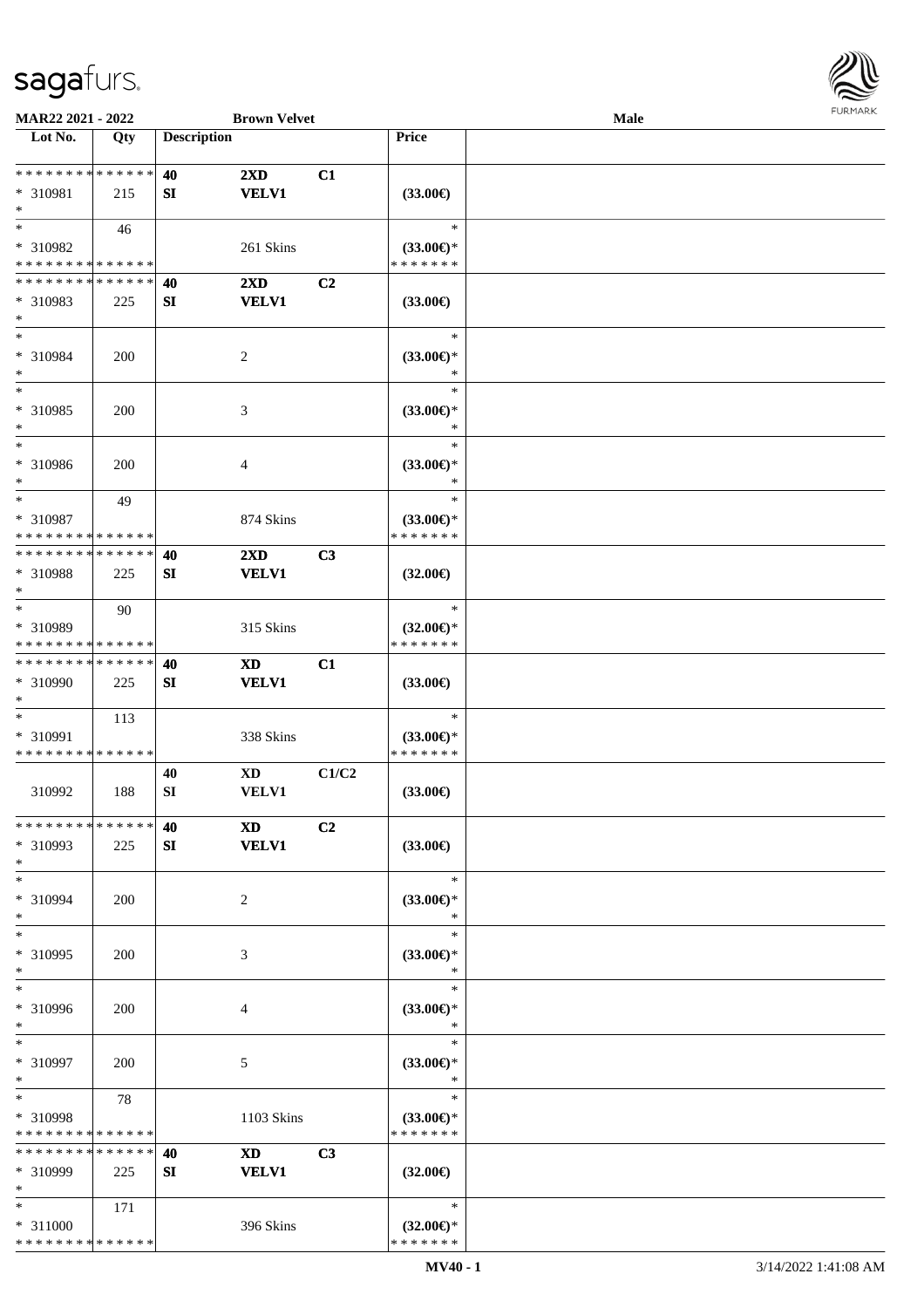

| MAR22 2021 - 2022             |             |                    | <b>Brown Velvet</b> |       |                                      | Male |  |
|-------------------------------|-------------|--------------------|---------------------|-------|--------------------------------------|------|--|
| Lot No.                       | Qty         | <b>Description</b> |                     |       | <b>Price</b>                         |      |  |
|                               |             |                    |                     |       |                                      |      |  |
| ******** <mark>******</mark>  |             | 40                 | <b>Dark</b>         | C1    |                                      |      |  |
| * 311001                      | 225         | SI                 | <b>VELV1</b>        |       | $(33.00\epsilon)$                    |      |  |
| $\ast$                        |             |                    |                     |       |                                      |      |  |
| $\ast$                        |             |                    |                     |       | $\ast$                               |      |  |
| $* 311002$                    | 200         |                    | $\overline{c}$      |       | $(33.00\epsilon)$ *                  |      |  |
| $\ast$                        |             |                    |                     |       | *                                    |      |  |
| $_{\ast}^{-}$                 | 115         |                    |                     |       | $\ast$                               |      |  |
| * 311003                      |             |                    | 540 Skins           |       | $(33.00\epsilon)$ *                  |      |  |
| * * * * * * * * * * * * * *   |             |                    |                     |       | * * * * * * *                        |      |  |
| * * * * * * * * * * * * * *   |             |                    |                     |       |                                      |      |  |
|                               |             | 40                 | <b>Dark</b>         | C1/C2 |                                      |      |  |
| $* 311004$                    | 225         | SI                 | <b>VELV1</b>        |       | $(33.00\epsilon)$                    |      |  |
| $\ast$<br>$\ast$              |             |                    |                     |       |                                      |      |  |
|                               | 144         |                    |                     |       | $\ast$                               |      |  |
| * 311005                      |             |                    | 369 Skins           |       | $(33.00\epsilon)$ *                  |      |  |
| * * * * * * * * * * * * * *   |             |                    |                     |       | * * * * * * *                        |      |  |
| ******** <mark>*****</mark> * |             | 40                 | <b>Dark</b>         | C2    |                                      |      |  |
| * 311006                      | 225         | ${\bf S}{\bf I}$   | <b>VELV1</b>        |       | $(33.00\epsilon)$                    |      |  |
| $\ast$                        |             |                    |                     |       |                                      |      |  |
| $\ast$                        |             |                    |                     |       | $\ast$                               |      |  |
| $* 311007$                    | 200         |                    | $\sqrt{2}$          |       | $(33.00\epsilon)$ *                  |      |  |
| $\ast$                        |             |                    |                     |       | $\ast$                               |      |  |
| $\ast$                        |             |                    |                     |       | $\ast$                               |      |  |
| $* 311008$                    | 200         |                    | 3                   |       | $(33.00\epsilon)$ *                  |      |  |
| $\ast$                        |             |                    |                     |       | $\ast$                               |      |  |
| $\ast$                        |             |                    |                     |       | $\ast$                               |      |  |
| * 311009                      | 200         |                    | $\overline{4}$      |       | $(33.00\epsilon)$ *                  |      |  |
| $\ast$                        |             |                    |                     |       | $\ast$                               |      |  |
| $\ast$                        |             |                    |                     |       | $\ast$                               |      |  |
| $* 311010$                    |             |                    |                     |       |                                      |      |  |
| $\ast$                        | 200         |                    | 5                   |       | $(33.00\epsilon)$ *<br>$\ast$        |      |  |
| $\ast$                        |             |                    |                     |       | $\ast$                               |      |  |
|                               |             |                    |                     |       |                                      |      |  |
| $* 311011$                    | 200         |                    | 6                   |       | $(33.00\epsilon)$ *                  |      |  |
| $\ast$                        |             |                    |                     |       | $\ast$                               |      |  |
| $\ast$                        |             |                    |                     |       | $\ast$                               |      |  |
| $* 311012$                    | 200         |                    | $\tau$              |       | $(33.00\epsilon)$ *                  |      |  |
| $*$                           |             |                    |                     |       | $\ast$                               |      |  |
| $\ast$                        |             |                    |                     |       | $\ast$                               |      |  |
| $* 311013$                    | 200         |                    | $8\,$               |       | (33.00)                              |      |  |
| $\ast$                        |             |                    |                     |       | $\ast$                               |      |  |
| $\ast$                        | 46          |                    |                     |       | $\ast$                               |      |  |
| $* 311014$                    |             |                    | 1671 Skins          |       | $(33.00\epsilon)$ *                  |      |  |
| * * * * * * * * * * * * * *   |             |                    |                     |       | * * * * * * *                        |      |  |
| * * * * * * * *               | * * * * * * | 40                 | <b>Dark</b>         | C3    |                                      |      |  |
| $* 311015$                    | 225         | SI                 | <b>VELV1</b>        |       | $(32.00\epsilon)$                    |      |  |
| $\ast$                        |             |                    |                     |       |                                      |      |  |
| $\ast$                        |             |                    |                     |       | $\ast$                               |      |  |
| * 311016                      | 200         |                    | $\sqrt{2}$          |       | $(32.00\epsilon)$ *                  |      |  |
| $\ast$                        |             |                    |                     |       | $\ast$                               |      |  |
| $\ast$                        |             |                    |                     |       | $\ast$                               |      |  |
| $* 311017$                    | 200         |                    | 3                   |       | $(32.00\epsilon)$ *                  |      |  |
| $\ast$                        |             |                    |                     |       | $\ast$                               |      |  |
| $\ast$                        | 79          |                    |                     |       | $\ast$                               |      |  |
|                               |             |                    |                     |       |                                      |      |  |
| * 311018<br>* * * * * * * *   | * * * * * * |                    | 704 Skins           |       | $(32.00\epsilon)$ *<br>* * * * * * * |      |  |
| * * * * * * * *               | * * * * * * |                    |                     |       |                                      |      |  |
|                               |             | 40                 | <b>MED</b>          | C1/C2 |                                      |      |  |
| * 311019                      | 225         | SI                 | <b>VELV1</b>        |       | $(33.00\epsilon)$                    |      |  |
| $\ast$                        |             |                    |                     |       |                                      |      |  |
| $\ast$                        |             |                    |                     |       | $\ast$                               |      |  |
| * 311020                      | 200         |                    | $\sqrt{2}$          |       | $(33.00\epsilon)$ *                  |      |  |
| $\ast$                        |             |                    |                     |       | $\ast$                               |      |  |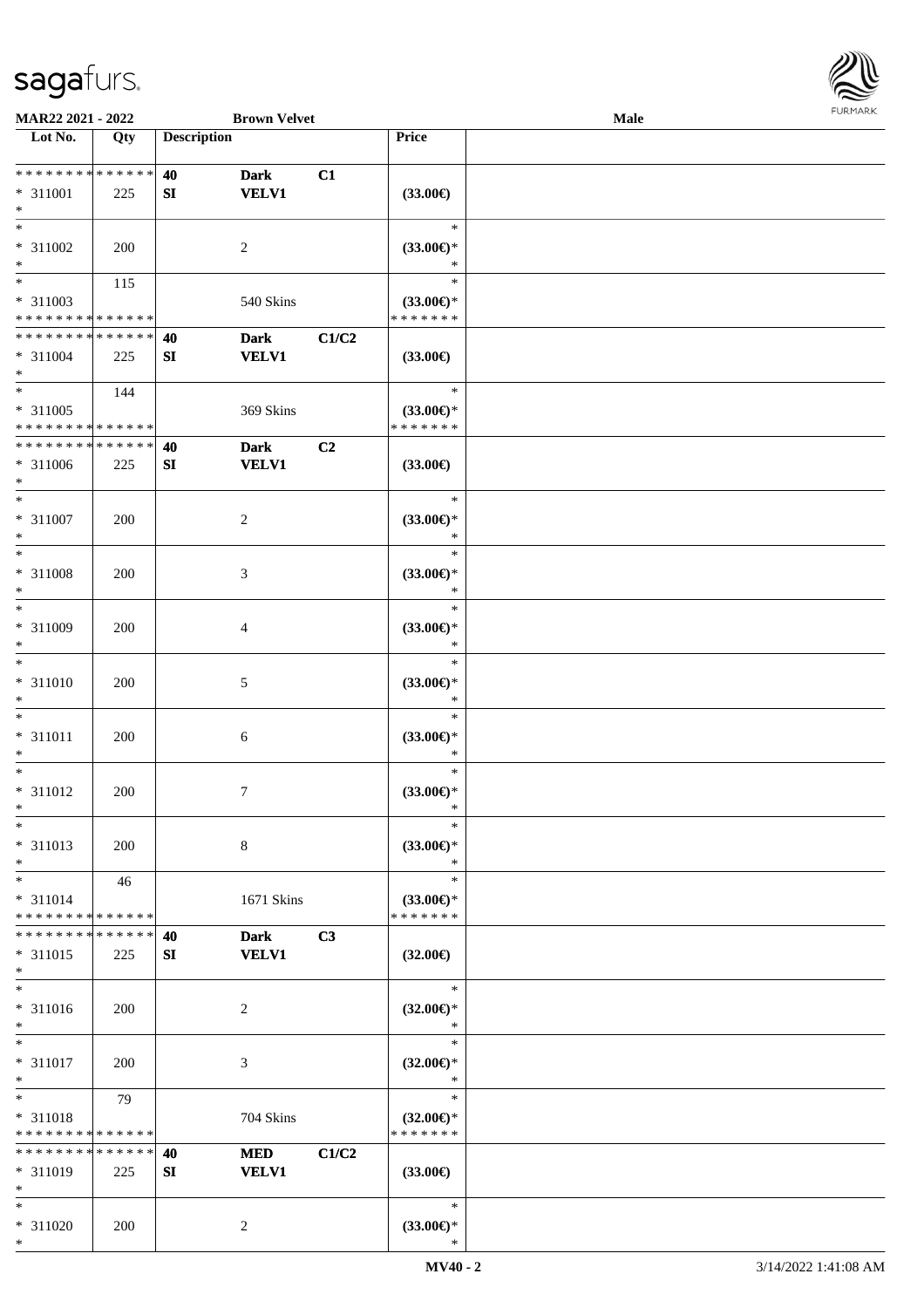

| MAR22 2021 - 2022                       |     |                    | <b>Brown Velvet</b>     |                |                                      | Male |  |
|-----------------------------------------|-----|--------------------|-------------------------|----------------|--------------------------------------|------|--|
| Lot No.                                 | Qty | <b>Description</b> |                         |                | Price                                |      |  |
|                                         |     |                    |                         |                |                                      |      |  |
| $*$                                     |     | 40                 | <b>MED</b>              | C1/C2          | $\ast$                               |      |  |
| * 311021<br>$\ast$                      | 200 | SI                 | <b>VELV1</b>            |                | $(33.00\epsilon)$ *<br>$\ast$        |      |  |
| $*$                                     | 79  |                    |                         |                | $\ast$                               |      |  |
| * 311022                                |     |                    | 704 Skins               |                | $(33.00\epsilon)$ *                  |      |  |
| * * * * * * * * * * * * * *             |     |                    |                         |                | * * * * * * *                        |      |  |
|                                         |     | 40                 | <b>MED</b>              | C <sub>3</sub> |                                      |      |  |
| 311023                                  | 221 | SI                 | <b>VELV1</b>            |                | $(32.00\epsilon)$                    |      |  |
|                                         |     |                    |                         |                |                                      |      |  |
| * * * * * * * * * * * * * *             |     | 40                 | <b>PALE</b>             | C1/C2          |                                      |      |  |
| $* 311024$                              | 225 | SI                 | <b>VELV1</b>            |                | $(33.00\epsilon)$                    |      |  |
| $*$<br>$*$                              |     |                    |                         |                | $\ast$                               |      |  |
| $* 311025$                              | 200 |                    | $\overline{c}$          |                | 33.00€*                              |      |  |
| $\ast$                                  |     |                    |                         |                | $\ast$                               |      |  |
| $\ast$                                  |     |                    |                         |                | $\ast$                               |      |  |
| * 311026                                | 200 |                    | 3                       |                | $(33.00\epsilon)$ *                  |      |  |
| $*$                                     |     |                    |                         |                | $\ast$                               |      |  |
| $\ast$                                  | 51  |                    |                         |                | $\ast$                               |      |  |
| * 311027                                |     |                    | 676 Skins               |                | $(33.00\epsilon)$ *                  |      |  |
| * * * * * * * * * * * * * *             |     |                    |                         |                | * * * * * * *                        |      |  |
|                                         |     | 40                 | <b>PALE</b>             | C3             |                                      |      |  |
| 311028                                  | 223 | SI                 | <b>VELV1</b>            |                | $(32.00\epsilon)$                    |      |  |
| * * * * * * * * * * * * * *             |     | 40                 | $\mathbf{X}\mathbf{P}$  | C1/C2          |                                      |      |  |
| * 311029                                | 245 | SI                 | <b>VELV1</b>            |                | $(33.00\epsilon)$                    |      |  |
| $*$                                     |     |                    |                         |                |                                      |      |  |
| $\ast$                                  | 222 |                    |                         |                | $\ast$                               |      |  |
| * 311030                                |     |                    | 467 Skins               |                | $(33.00\epsilon)$ *                  |      |  |
| * * * * * * * * * * * * * *             |     |                    |                         |                | * * * * * * *                        |      |  |
|                                         |     | 40                 | 2XD                     | C1             |                                      |      |  |
| 311031                                  | 185 | SI                 | VELV2                   |                | $(36.00\epsilon)$                    |      |  |
| * * * * * * * * * * * * * *             |     | 40                 | 2XD                     | C2             |                                      |      |  |
| * 311032                                | 225 | SI                 | VELV2                   |                | $(36.00\epsilon)$                    |      |  |
| $*$                                     |     |                    |                         |                |                                      |      |  |
| $\ast$                                  | 194 |                    |                         |                | $\ast$                               |      |  |
| $* 311033$                              |     |                    | 419 Skins               |                | $(36.00\epsilon)$ *                  |      |  |
| * * * * * * * * * * * * * *             |     |                    |                         |                | * * * * * * *                        |      |  |
|                                         |     | 40                 | $2\mathbf{X}\mathbf{D}$ | C3             |                                      |      |  |
| 311034                                  | 115 | SI                 | VELV2                   |                | $(35.00\epsilon)$                    |      |  |
|                                         |     |                    |                         |                |                                      |      |  |
| 311035                                  | 222 | 40<br>SI           | XD<br>VELV2             | C1             | $(36.00\epsilon)$                    |      |  |
|                                         |     |                    |                         |                |                                      |      |  |
| * * * * * * * * * * * * * *             |     | 40                 | $\mathbf{X}\mathbf{D}$  | C <sub>2</sub> |                                      |      |  |
| $* 311036$                              | 225 | SI                 | VELV2                   |                | $(36.00\epsilon)$                    |      |  |
| $*$                                     |     |                    |                         |                |                                      |      |  |
| $*$                                     |     |                    |                         |                | $\ast$                               |      |  |
| $* 311037$                              | 200 |                    | 2                       |                | $(36.00\epsilon)$ *                  |      |  |
| $*$<br>$*$                              |     |                    |                         |                | $\ast$<br>$\ast$                     |      |  |
|                                         | 216 |                    |                         |                |                                      |      |  |
| * 311038<br>* * * * * * * * * * * * * * |     |                    | 641 Skins               |                | $(36.00\epsilon)$ *<br>* * * * * * * |      |  |
|                                         |     | 40                 | $\mathbf{X}\mathbf{D}$  | C <sub>3</sub> |                                      |      |  |
| 311039                                  | 198 | SI                 | <b>VELV2</b>            |                | $(35.00\epsilon)$                    |      |  |
|                                         |     |                    |                         |                |                                      |      |  |
| * * * * * * * * * * * * * *             |     | 40                 | <b>Dark</b>             | C1             |                                      |      |  |
| * 311040                                | 225 | SI                 | <b>VELV2</b>            |                | $(36.00\epsilon)$                    |      |  |
| $*$                                     |     |                    |                         |                |                                      |      |  |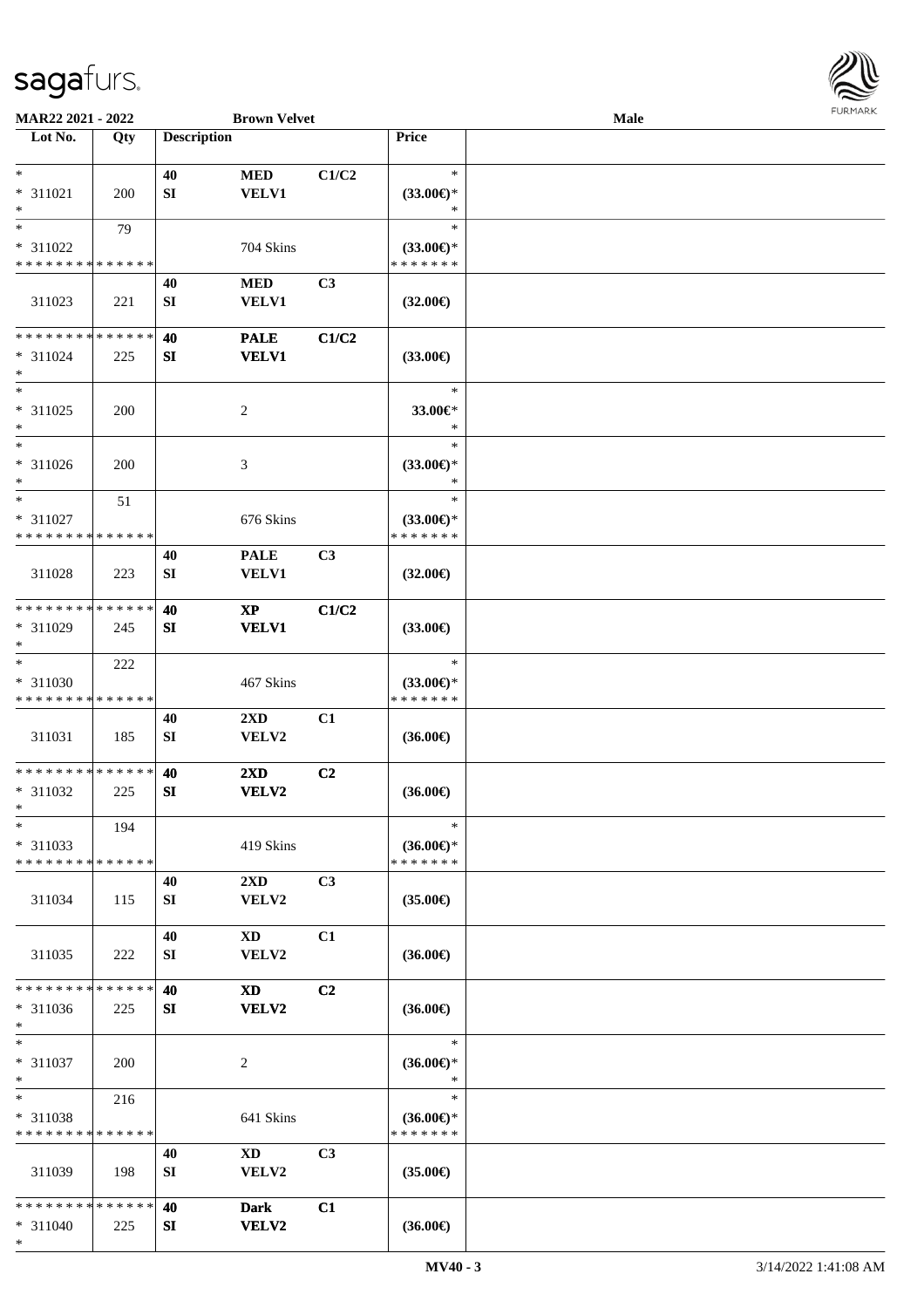

| MAR22 2021 - 2022                                  |     |                    | <b>Brown Velvet</b>             |                   |                                                | Male |  |
|----------------------------------------------------|-----|--------------------|---------------------------------|-------------------|------------------------------------------------|------|--|
| Lot No.                                            | Qty | <b>Description</b> |                                 |                   | Price                                          |      |  |
| $*$<br>* 311041<br>* * * * * * * * * * * * * *     | 136 | 40<br>SI           | Dark<br>VELV2                   | C1                | $\ast$<br>$(36.00€)$ *<br>* * * * * * *        |      |  |
| * * * * * * * * * * * * * *<br>* 311042<br>$*$     | 225 | 40<br>SI           | <b>Dark</b><br><b>VELV2</b>     | C <sub>2</sub>    | $(36.00\epsilon)$                              |      |  |
| $\overline{\ast}$<br>* 311043<br>$*$               | 200 |                    | 2                               |                   | $\ast$<br>$(36.00\epsilon)$ *                  |      |  |
| $*$<br>* 311044<br>$*$                             | 200 |                    | 3                               |                   | $\ast$<br>$(36.00\epsilon)$ *<br>$\ast$        |      |  |
| $*$<br>$* 311045$<br>$*$                           | 200 |                    | 4                               |                   | $\ast$<br>$(36.00\epsilon)$ *<br>$\ast$        |      |  |
| $*$<br>$* 311046$<br>$*$                           | 200 |                    | 5                               |                   | $\ast$<br>$(36.00\epsilon)$ *<br>$\ast$        |      |  |
| $*$<br>$* 311047$<br>$*$                           | 200 |                    | 6                               |                   | $\ast$<br>$(36.00\epsilon)$ *<br>$\ast$        |      |  |
| $*$<br>* 311048<br>* * * * * * * * * * * * * *     | 36  |                    | 1261 Skins                      |                   | $\ast$<br>$(36.00\epsilon)$ *<br>* * * * * * * |      |  |
| * * * * * * * * * * * * * * *<br>* 311049<br>$*$   | 245 | 40<br>SI           | <b>Dark</b><br>VELV2            | C3                | $(35.00\epsilon)$                              |      |  |
| $*$<br>$* 311050$<br>* * * * * * * * * * * * * *   | 218 |                    | 463 Skins                       |                   | $\ast$<br>$(35.00\epsilon)$ *<br>* * * * * * * |      |  |
| * * * * * * * * * * * * * *<br>* 311051<br>$*$     | 205 | 40<br>SI           | <b>MED</b><br>VELV2             | C1/C2             | $(36.00\epsilon)$                              |      |  |
| $*$<br>$* 311052$<br>* * * * * * * * * * * * * * * | 76  |                    | 281 Skins                       |                   | $\ast$<br>$(36.00\epsilon)$ *<br>*******       |      |  |
| * * * * * * * * * * * * * * *<br>* 311053<br>$*$   | 205 | 40<br>SI           | <b>PALE</b><br><b>VELV2</b>     | C1/C2             | $(36.00\epsilon)$                              |      |  |
| $*$<br>* 311054<br>* * * * * * * * * * * * * *     | 146 |                    | 351 Skins                       |                   | $\ast$<br>$(36.00\epsilon)$ *<br>* * * * * * * |      |  |
| * * * * * * * * * * * * * * *<br>* 311055<br>$*$   | 205 | 40<br>SI           | $\mathbf{X}\mathbf{P}$<br>VELV2 | C1/C2             | $(36.00\epsilon)$                              |      |  |
| $*$<br>* 311056<br>* * * * * * * * * * * * * *     | 48  |                    | 253 Skins                       |                   | $\ast$<br>$(36.00\epsilon)$ *<br>* * * * * * * |      |  |
| * * * * * * * * * * * * * *<br>* 311057<br>$*$     | 225 | 40<br>$\mathbf{I}$ | XD/DK<br><b>VELV1</b>           | C2<br><b>CHIP</b> | 29.50€                                         |      |  |
| $*$<br>$* 311058$<br>$*$                           | 200 |                    | 2                               |                   | $\ast$<br>29.50€*<br>$\ast$                    |      |  |
| $*$<br>* 311059<br>$*$                             | 200 |                    | 3                               |                   | $\ast$<br>29.50€*<br>$\ast$                    |      |  |
| $*$<br>* 311060<br>$*$                             | 200 |                    | 4                               |                   | $\ast$<br>29.50€*<br>$\ast$                    |      |  |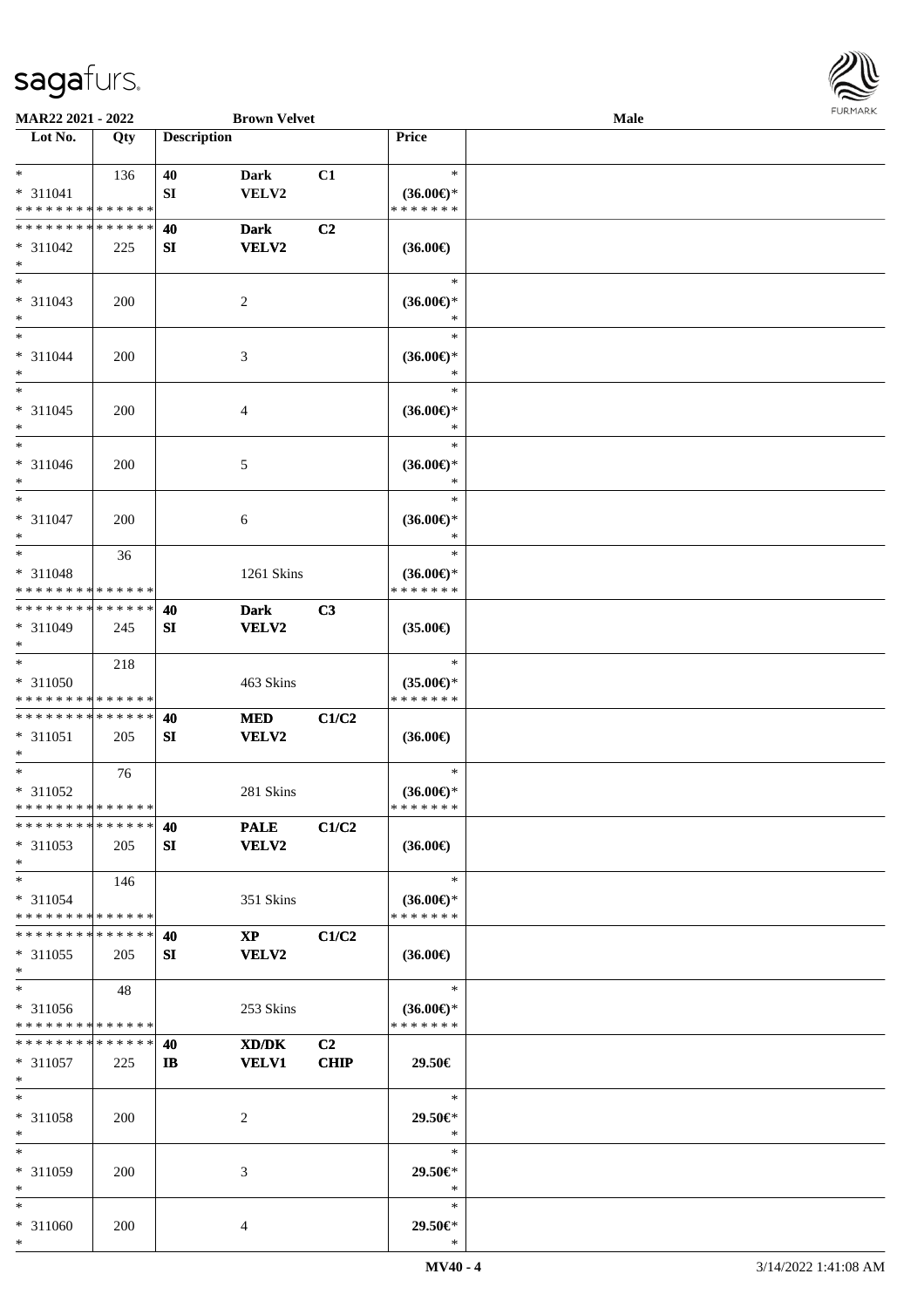

| <b>MAR22 2021 - 2022</b>                   |     |                    | <b>Brown Velvet</b>                 |                |                                          | Male |  |
|--------------------------------------------|-----|--------------------|-------------------------------------|----------------|------------------------------------------|------|--|
| Lot No.                                    | Qty | <b>Description</b> |                                     |                | Price                                    |      |  |
|                                            |     |                    |                                     |                |                                          |      |  |
| $*$                                        |     | 40                 | $\bold{X}\bold{D}/\bold{D}\bold{K}$ | C <sub>2</sub> | $\ast$                                   |      |  |
| * 311061                                   | 200 | $\bf{IB}$          | <b>VELV1</b>                        | <b>CHIP</b>    | 29.50€*                                  |      |  |
| $*$                                        |     |                    |                                     |                | $\ast$                                   |      |  |
| $\ast$                                     |     |                    |                                     |                | $\ast$                                   |      |  |
| * 311062                                   | 200 |                    | 6                                   |                | 29.50€*                                  |      |  |
| $\ast$                                     |     |                    |                                     |                | $\ast$                                   |      |  |
| $\overline{\phantom{0}}$                   |     |                    |                                     |                | $\ast$                                   |      |  |
| * 311063                                   | 200 |                    | $\tau$                              |                | 29.50€*                                  |      |  |
| $*$                                        |     |                    |                                     |                | $\ast$                                   |      |  |
| $*$                                        |     |                    |                                     |                | $\ast$                                   |      |  |
|                                            | 206 |                    |                                     |                |                                          |      |  |
| * 311064                                   |     |                    | 1631 Skins                          |                | 29.50€*                                  |      |  |
| * * * * * * * * <mark>* * * * * * *</mark> |     |                    |                                     |                | * * * * * * *                            |      |  |
| * * * * * * * * * * * * * *                |     | 40                 | MED/PAL C2                          |                |                                          |      |  |
| * 311065                                   | 225 | $\mathbf{I}$       | <b>VELV1</b>                        | <b>CHIP</b>    | 29.50€                                   |      |  |
| $\ast$                                     |     |                    |                                     |                |                                          |      |  |
| $\overline{\ast}$                          | 81  |                    |                                     |                | $\ast$                                   |      |  |
| * 311066                                   |     |                    | 306 Skins                           |                | 29.50€*                                  |      |  |
| * * * * * * * * <mark>* * * * * * *</mark> |     |                    |                                     |                | * * * * * * *                            |      |  |
| * * * * * * * * * * * * * * *              |     | 40                 | $2\mathbf{X}\mathbf{D}$             | C1             |                                          |      |  |
| * 311067                                   | 205 | <b>SAGA</b>        | <b>VELV1</b>                        |                | $(36.00\epsilon)$                        |      |  |
| $\ast$                                     |     |                    |                                     |                |                                          |      |  |
| $*$                                        |     |                    |                                     |                | $\ast$                                   |      |  |
| * 311068                                   | 180 |                    | 2                                   |                | $(36.00\epsilon)$ *                      |      |  |
| $\ast$                                     |     |                    |                                     |                | $\ast$                                   |      |  |
|                                            |     |                    |                                     |                | $\ast$                                   |      |  |
|                                            |     |                    |                                     |                |                                          |      |  |
| * 311069                                   | 179 |                    | 3                                   |                | $(36.00\epsilon)$ *<br>$\ast$            |      |  |
| $*$<br>$*$                                 |     |                    |                                     |                |                                          |      |  |
|                                            | 169 |                    |                                     |                | $\ast$                                   |      |  |
| * 311070                                   |     |                    | 733 Skins                           |                | $(36.00\epsilon)$ *                      |      |  |
| * * * * * * * * <mark>* * * * * * *</mark> |     |                    |                                     |                | * * * * * * *                            |      |  |
| * * * * * * * * * * * * * * *              |     | 40                 | $2\mathbf{X}\mathbf{D}$             | C1/C2          |                                          |      |  |
| * 311071                                   | 205 | <b>SAGA</b>        | <b>VELV1</b>                        |                | $(36.00\epsilon)$                        |      |  |
| $\ast$                                     |     |                    |                                     |                |                                          |      |  |
| $*$                                        |     |                    |                                     |                | $\ast$                                   |      |  |
| * 311072                                   | 180 |                    | 2                                   |                | $(36.00\epsilon)$ *                      |      |  |
| $*$                                        |     |                    |                                     |                | *                                        |      |  |
| $*$                                        | 151 |                    |                                     |                | $\ast$                                   |      |  |
| * 311073                                   |     |                    | 536 Skins                           |                | $(36.00\epsilon)$ *                      |      |  |
| * * * * * * * * <mark>* * * * * *</mark>   |     |                    |                                     |                | * * * * * * *                            |      |  |
| * * * * * * * * * * * * * * *              |     | 40                 | $2\mathbf{X}\mathbf{D}$             | C2             |                                          |      |  |
| * 311074                                   | 205 | <b>SAGA</b>        | <b>VELV1</b>                        |                | $(36.00\epsilon)$                        |      |  |
| $\ast$                                     |     |                    |                                     |                |                                          |      |  |
| $*$                                        |     |                    |                                     |                | $\ast$                                   |      |  |
|                                            |     |                    |                                     |                |                                          |      |  |
| * 311075<br>$\ast$                         | 180 |                    | $\overline{2}$                      |                | $(36.00\mathnormal{\infty})^*$<br>$\ast$ |      |  |
| $\ast$                                     |     |                    |                                     |                |                                          |      |  |
|                                            |     |                    |                                     |                | $\ast$                                   |      |  |
| * 311076                                   | 180 |                    | 3                                   |                | $(36.00\epsilon)$ *                      |      |  |
| $*$                                        |     |                    |                                     |                | $\ast$                                   |      |  |
| $*$                                        |     |                    |                                     |                | $\ast$                                   |      |  |
| * 311077                                   | 180 |                    | 4                                   |                | $(36.00\epsilon)$ *                      |      |  |
| $\ast$                                     |     |                    |                                     |                | $\ast$                                   |      |  |
| $*$                                        |     |                    |                                     |                | $\ast$                                   |      |  |
| * 311078                                   | 180 |                    | 5                                   |                | $(36.00\epsilon)$ *                      |      |  |
| $*$                                        |     |                    |                                     |                | $\ast$                                   |      |  |
| $*$                                        |     |                    |                                     |                | $\ast$                                   |      |  |
| * 311079                                   | 180 |                    | 6                                   |                | $(36.00\epsilon)$ *                      |      |  |
| $*$                                        |     |                    |                                     |                | $\ast$                                   |      |  |
| $*$                                        |     |                    |                                     |                | $\ast$                                   |      |  |
| * 311080                                   | 180 |                    | $\tau$                              |                | $(36.00\epsilon)$ *                      |      |  |
| $*$                                        |     |                    |                                     |                | $\ast$                                   |      |  |
|                                            |     |                    |                                     |                |                                          |      |  |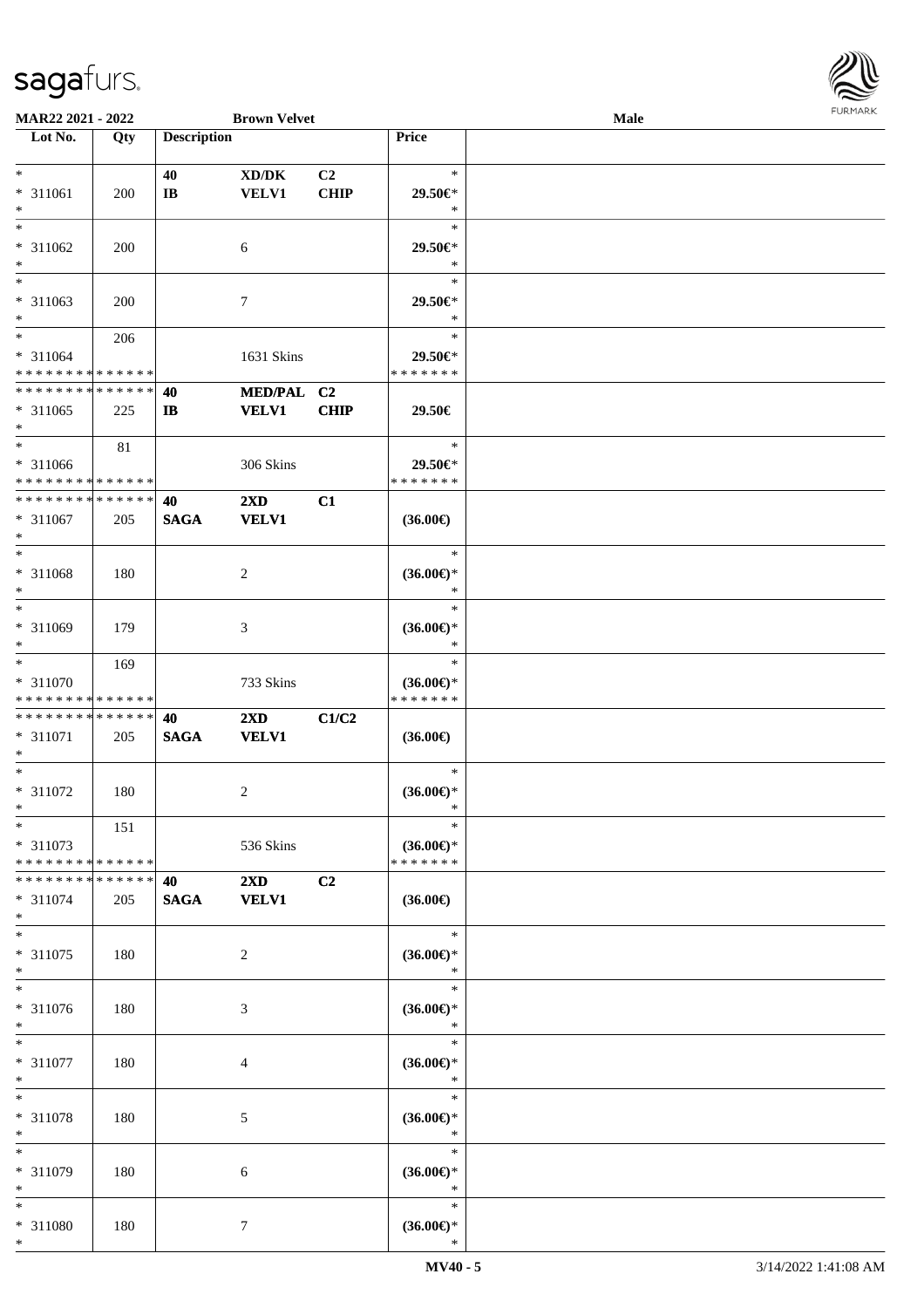

| MAR22 2021 - 2022           |             |                    | <b>Brown Velvet</b>     |                |                               | Male |  |
|-----------------------------|-------------|--------------------|-------------------------|----------------|-------------------------------|------|--|
| Lot No.                     | Qty         | <b>Description</b> |                         |                | Price                         |      |  |
|                             |             |                    |                         |                |                               |      |  |
| $*$                         |             | 40                 | 2XD                     | C2             | $\ast$                        |      |  |
| * 311081                    | 180         | <b>SAGA</b>        | <b>VELV1</b>            |                | $(36.00\epsilon)$ *           |      |  |
| $*$                         |             |                    |                         |                | $\ast$                        |      |  |
| $*$                         |             |                    |                         |                | $\ast$                        |      |  |
|                             |             |                    |                         |                |                               |      |  |
| * 311082                    | 180         |                    | 9                       |                | $(36.00\epsilon)$ *           |      |  |
| $\ast$                      |             |                    |                         |                | $\ast$                        |      |  |
| $\overline{\phantom{0}}$    |             |                    |                         |                | $\ast$                        |      |  |
| * 311083                    | 180         |                    | 10                      |                | $(36.00\epsilon)$ *           |      |  |
| $*$                         |             |                    |                         |                | $\ast$                        |      |  |
| $*$                         | 118         |                    |                         |                | $\ast$                        |      |  |
| * 311084                    |             |                    | 1943 Skins              |                | $(36.00\epsilon)$ *           |      |  |
| * * * * * * * * * * * * * * |             |                    |                         |                | * * * * * * *                 |      |  |
| * * * * * * * * * * * * * * |             | 40                 | $2\mathbf{X}\mathbf{D}$ | C3             |                               |      |  |
| * 311085                    |             |                    |                         |                |                               |      |  |
|                             | 205         | <b>SAGA</b>        | <b>VELV1</b>            |                | $(35.00\epsilon)$             |      |  |
| $*$                         |             |                    |                         |                |                               |      |  |
| $*$                         |             |                    |                         |                | $\ast$                        |      |  |
| * 311086                    | 180         |                    | $\overline{2}$          |                | $(35.00\epsilon)$ *           |      |  |
| $*$                         |             |                    |                         |                | $\ast$                        |      |  |
| $*$                         |             |                    |                         |                | $\ast$                        |      |  |
| $* 311087$                  | 180         |                    | 3                       |                | $(35.00\epsilon)$ *           |      |  |
| $*$                         |             |                    |                         |                | $\ast$                        |      |  |
| $*$                         | 119         |                    |                         |                | $\ast$                        |      |  |
| * 311088                    |             |                    | 684 Skins               |                | $(35.00\epsilon)$ *           |      |  |
| * * * * * * * * * * * * * * |             |                    |                         |                | * * * * * * *                 |      |  |
| * * * * * * * * * * * * * * |             |                    |                         |                |                               |      |  |
|                             |             | 40                 | <b>XD</b>               | C1             |                               |      |  |
| * 311089                    | 205         | $\mathbf{SAGA}$    | <b>VELV1</b>            |                | $(36.00\epsilon)$             |      |  |
| $*$                         |             |                    |                         |                |                               |      |  |
| $*$                         |             |                    |                         |                | $\ast$                        |      |  |
| $* 311090$                  | 180         |                    | $\overline{c}$          |                | $(36.00\epsilon)$ *           |      |  |
| $*$                         |             |                    |                         |                | $\ast$                        |      |  |
| $*$                         |             |                    |                         |                | $\ast$                        |      |  |
| * 311091                    | 180         |                    | $\mathfrak{Z}$          |                | $(36.00\epsilon)$ *           |      |  |
| $*$                         |             |                    |                         |                | $\ast$                        |      |  |
| $*$                         |             |                    |                         |                | $\ast$                        |      |  |
| $* 311092$                  | 180         |                    | 4                       |                | $(36.00\epsilon)$ *           |      |  |
| $*$                         |             |                    |                         |                | $\ast$                        |      |  |
| $\ast$                      |             |                    |                         |                | $\ast$                        |      |  |
|                             | 190         |                    |                         |                |                               |      |  |
| * 311093                    |             |                    | 935 Skins               |                | $(36.00\epsilon)$ *           |      |  |
| * * * * * * * * * * * * * * |             |                    |                         |                | * * * * * * *                 |      |  |
|                             |             | 40                 | XD 3                    | C1             |                               |      |  |
| 311094                      | 227         | <b>SAGA</b>        | <b>VELV1</b>            |                | $(36.00\epsilon)$             |      |  |
|                             |             |                    |                         |                |                               |      |  |
| * * * * * * * *             | * * * * * * | 40                 | <b>XD</b>               | C <sub>2</sub> |                               |      |  |
| * 311095                    | 205         | <b>SAGA</b>        | <b>VELV1</b>            |                | $(36.00\in)$                  |      |  |
| $*$                         |             |                    |                         |                |                               |      |  |
| $*$                         |             |                    |                         |                | $\ast$                        |      |  |
|                             |             |                    |                         |                |                               |      |  |
| * 311096                    | 180         |                    | $\overline{2}$          |                | $(36.00\epsilon)$ *<br>$\ast$ |      |  |
| $*$                         |             |                    |                         |                |                               |      |  |
| $*$                         |             |                    |                         |                | $\ast$                        |      |  |
| * 311097                    | 180         |                    | 3                       |                | $(36.00\epsilon)$ *           |      |  |
| $*$                         |             |                    |                         |                | $\ast$                        |      |  |
| $*$                         |             |                    |                         |                | $\ast$                        |      |  |
| * 311098                    | 180         |                    | 4                       |                | $(36.00\epsilon)$ *           |      |  |
| $*$                         |             |                    |                         |                | $\ast$                        |      |  |
| $*$                         |             |                    |                         |                | $\ast$                        |      |  |
| * 311099                    | 180         |                    | 5                       |                | $(36.00\epsilon)$ *           |      |  |
| $*$                         |             |                    |                         |                | $\ast$                        |      |  |
| $*$                         |             |                    |                         |                | $\ast$                        |      |  |
|                             |             |                    |                         |                |                               |      |  |
| $* 311100$                  | 180         |                    | 6                       |                | $(36.00\epsilon)$ *           |      |  |
| $*$                         |             |                    |                         |                | $\ast$                        |      |  |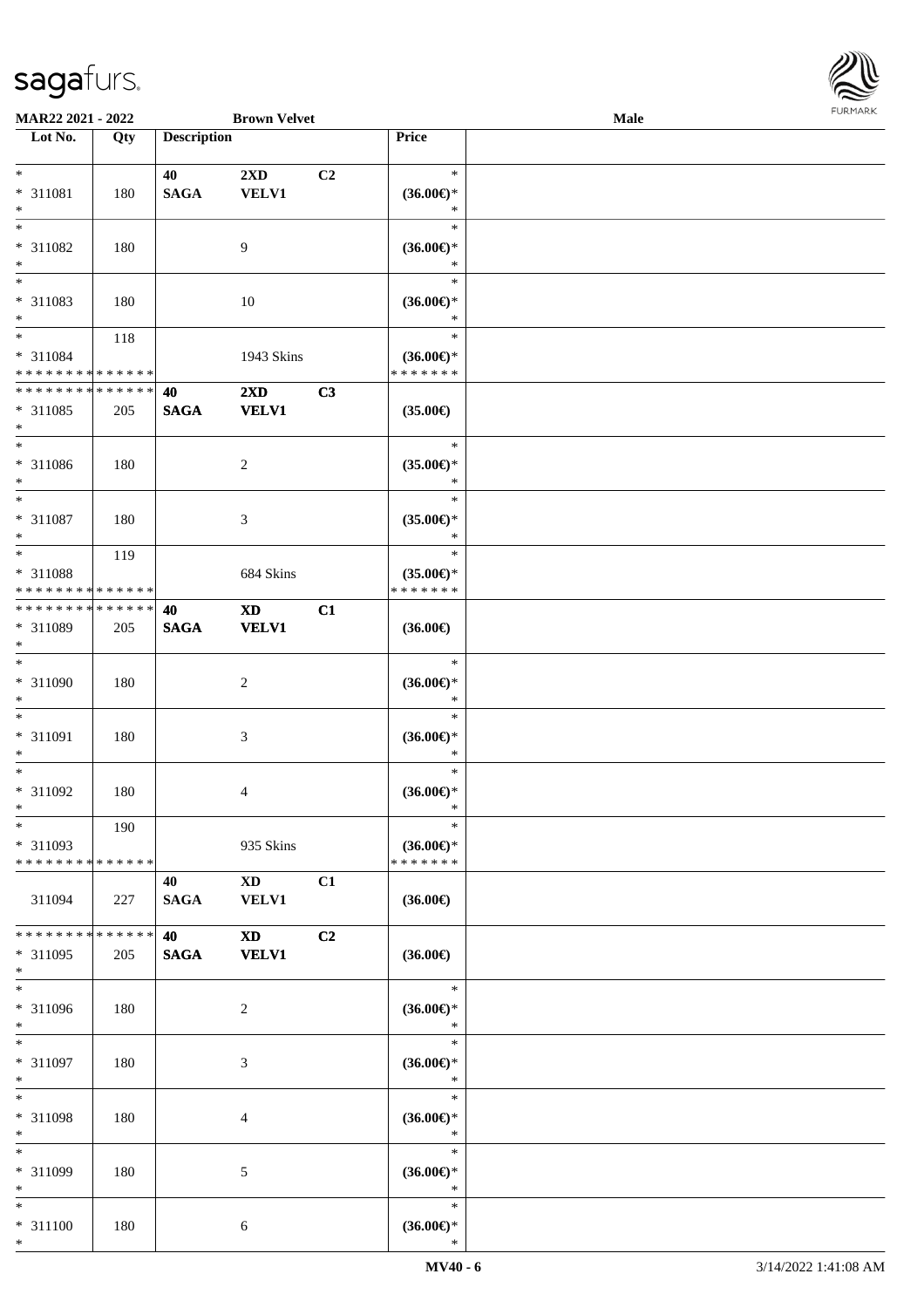

| MAR22 2021 - 2022                                    |     |                       | <b>Brown Velvet</b>                    |                |                                                   | Male |  |
|------------------------------------------------------|-----|-----------------------|----------------------------------------|----------------|---------------------------------------------------|------|--|
| Lot No.                                              | Qty | <b>Description</b>    |                                        |                | Price                                             |      |  |
| $*$<br>* 311101<br>$*$                               | 180 | 40<br><b>SAGA</b>     | $\mathbf{X}\mathbf{D}$<br><b>VELV1</b> | C2             | $\ast$<br>$(36.00\epsilon)$ *<br>$\ast$           |      |  |
| $*$<br>* 311102<br>$\ast$                            | 180 |                       | $\,8\,$                                |                | $\ast$<br>$(36.00\epsilon)$ *<br>$\ast$           |      |  |
| $\overline{\phantom{0}}$<br>* 311103<br>$*$          | 180 |                       | 9                                      |                | $\ast$<br>$(36.00\epsilon)$ *<br>$\ast$           |      |  |
| $\overline{\ast}$<br>* 311104<br>$*$                 | 180 |                       | 10                                     |                | $\ast$<br>$(36.00\epsilon)$ *<br>$\ast$           |      |  |
| $*$<br>$* 311105$<br>$*$<br>$\ast$                   | 180 |                       | $11\,$                                 |                | $\ast$<br>$(36.00\epsilon)$ *<br>$\ast$           |      |  |
| * 311106<br>$*$                                      | 180 |                       | 12                                     |                | $\ast$<br>$(36.00\epsilon)$ *<br>$\ast$           |      |  |
| $*$<br>* 311107<br>$*$                               | 180 |                       | 13                                     |                | $\ast$<br>$(36.00\epsilon)$ *<br>$\ast$           |      |  |
| $\overline{\ast}$<br>* 311108<br>$*$<br>$*$          | 180 |                       | 14                                     |                | $\ast$<br>$(36.00\epsilon)$ *<br>$\ast$           |      |  |
| * 311109<br>* * * * * * * * * * * * * *              | 94  |                       | 2639 Skins                             |                | $\ast$<br>$(36.00\epsilon)$ *<br>* * * * * * *    |      |  |
| * * * * * * * * * * * * * *<br>* 311110<br>$*$       | 205 | 40<br>$\mathbf{SAGA}$ | <b>XD</b><br><b>VELV1</b>              | C2             | $(36.00\epsilon)$                                 |      |  |
| $*$<br>$* 311111$<br>$*$                             | 180 |                       | $\overline{c}$                         |                | $\ast$<br>$(36.00\epsilon)$ *<br>$\ast$           |      |  |
| $*$<br>* 311112<br>* * * * * * * * * * * * * *       | 201 |                       | 586 Skins                              |                | $\ast$<br>$(36.00\epsilon)$ *<br>* * * * * * *    |      |  |
| * * * * * * * * * * * * * *<br>* 311113<br>$*$       | 205 | 40<br><b>SAGA</b>     | <b>XD</b><br><b>VELV1</b>              | C3             | $(35.00\epsilon)$                                 |      |  |
| $*$<br>$* 311114$<br>$*$                             | 180 |                       | $\overline{2}$                         |                | $\ast$<br>$(35.00\epsilon)$ *<br>$\ast$           |      |  |
| $*$<br>$* 311115$<br>$*$<br>$\overline{\phantom{0}}$ | 180 |                       | 3                                      |                | $\ast$<br>$(35.00\epsilon)$ *<br>$\ast$<br>$\ast$ |      |  |
| * 311116<br>$*$<br>$*$ and $*$                       | 180 |                       | 4                                      |                | $(35.00\epsilon)$ *<br>$\ast$<br>$\ast$           |      |  |
| * 311117<br>* * * * * * * * * * * * * *              | 210 |                       | 955 Skins                              |                | $(35.00\epsilon)$ *<br>* * * * * * *              |      |  |
| 311118                                               | 171 | 40<br><b>SAGA</b>     | $\mathbf{X}\mathbf{D}$<br><b>VELV1</b> | C <sub>3</sub> | $(35.00\epsilon)$                                 |      |  |
| * * * * * * * * * * * * * *<br>* 311119<br>$*$       | 205 | 40<br><b>SAGA</b>     | <b>Dark</b><br><b>VELV1</b>            | C1             | $(36.00\in)$                                      |      |  |
| $*$<br>* 311120<br>$*$                               | 180 |                       | $\overline{c}$                         |                | $\ast$<br>$(36.00\epsilon)$ *<br>$\ast$           |      |  |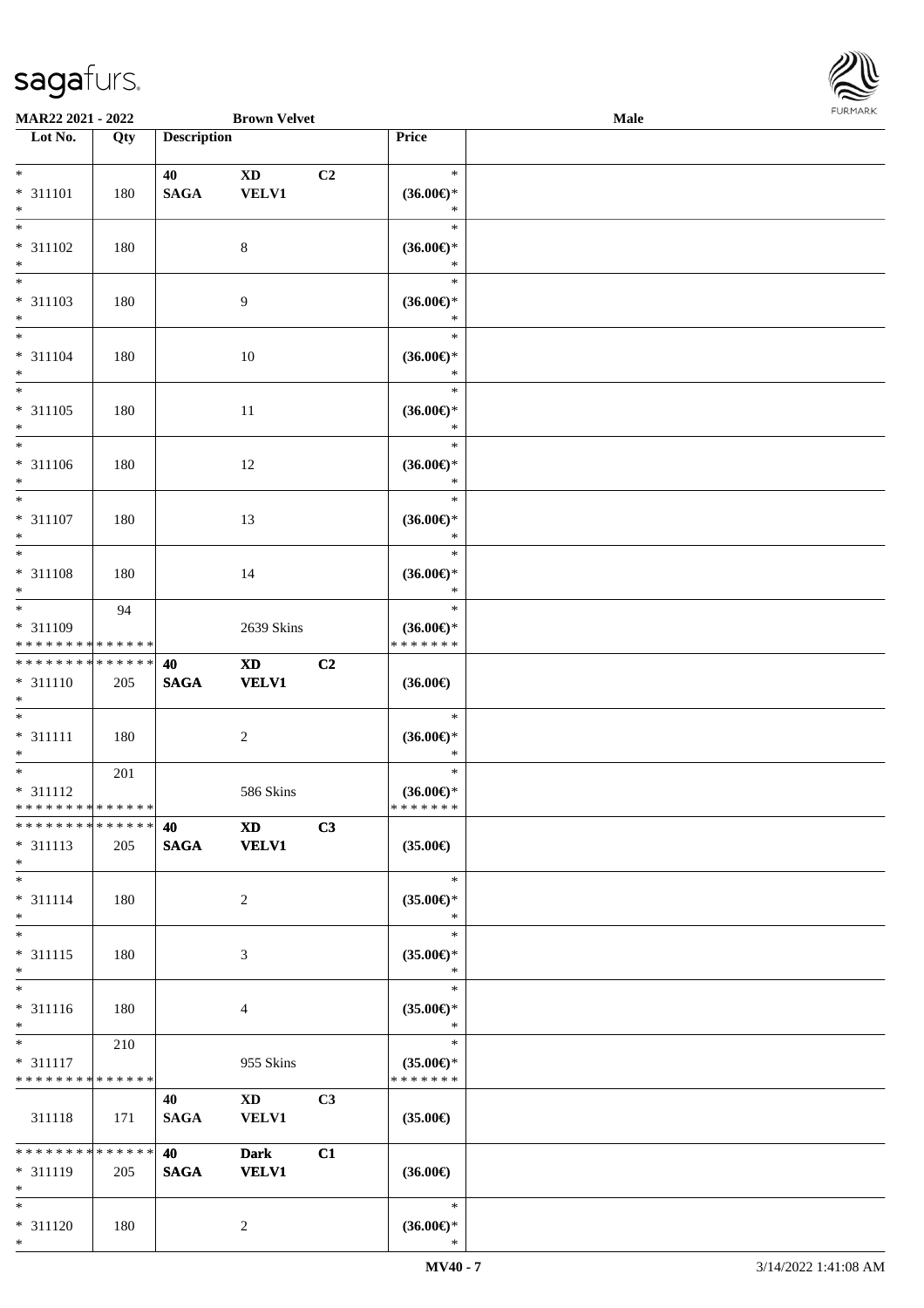

| MAR22 2021 - 2022                       |     |                    | <b>Brown Velvet</b> |    |                                      | Male |  |
|-----------------------------------------|-----|--------------------|---------------------|----|--------------------------------------|------|--|
| Lot No.                                 | Qty | <b>Description</b> |                     |    | Price                                |      |  |
|                                         |     |                    |                     |    |                                      |      |  |
| $*$                                     |     | 40                 | <b>Dark</b>         | C1 | $\ast$                               |      |  |
| * 311121                                | 180 | <b>SAGA</b>        | <b>VELV1</b>        |    | $(36.00\epsilon)$ *                  |      |  |
| $\ast$                                  |     |                    |                     |    | $\ast$                               |      |  |
| $\overline{\ast}$                       |     |                    |                     |    | $\ast$                               |      |  |
| * 311122                                | 180 |                    | 4                   |    | $(36.00\epsilon)$ *                  |      |  |
| $\ast$                                  |     |                    |                     |    | $\ast$                               |      |  |
| $\overline{\phantom{0}}$                |     |                    |                     |    | $\ast$                               |      |  |
| * 311123                                | 180 |                    | 5                   |    | $(36.00\epsilon)$ *                  |      |  |
| $*$                                     |     |                    |                     |    | $\ast$                               |      |  |
| $\overline{\ast}$                       |     |                    |                     |    | $\ast$                               |      |  |
| $* 311124$                              | 180 |                    | 6                   |    | $(36.00\epsilon)$ *                  |      |  |
| $*$                                     |     |                    |                     |    | $\ast$                               |      |  |
| $\overline{\ast}$                       |     |                    |                     |    | $\ast$                               |      |  |
| * 311125                                | 180 |                    | $\tau$              |    | $(36.00\epsilon)$ *                  |      |  |
| $*$<br>$*$                              |     |                    |                     |    | $\ast$                               |      |  |
|                                         |     |                    |                     |    | $\ast$                               |      |  |
| $* 311126$                              | 180 |                    | $\,8\,$             |    | $(36.00\epsilon)$ *<br>$\ast$        |      |  |
| $*$<br>$*$                              |     |                    |                     |    | $\ast$                               |      |  |
|                                         | 207 |                    |                     |    |                                      |      |  |
| * 311127<br>* * * * * * * * * * * * * * |     |                    | 1672 Skins          |    | $(36.00\epsilon)$ *<br>* * * * * * * |      |  |
| * * * * * * * * * * * * * *             |     | 40                 | <b>Dark</b>         | C1 |                                      |      |  |
| * 311128                                | 205 | <b>SAGA</b>        | <b>VELV1</b>        |    | $(36.00\epsilon)$                    |      |  |
| $*$                                     |     |                    |                     |    |                                      |      |  |
| $*$                                     | 185 |                    |                     |    | $\ast$                               |      |  |
| * 311129                                |     |                    | 390 Skins           |    | $(36.00\epsilon)$ *                  |      |  |
| * * * * * * * * * * * * * *             |     |                    |                     |    | * * * * * * *                        |      |  |
| * * * * * * * * * * * * * *             |     | 40                 | <b>Dark</b>         | C2 |                                      |      |  |
| * 311130                                | 225 | $\mathbf{SAGA}$    | <b>VELV1</b>        |    | $(36.00\epsilon)$                    |      |  |
| $*$                                     |     |                    |                     |    |                                      |      |  |
| $*$                                     |     |                    |                     |    | $\ast$                               |      |  |
| * 311131                                | 200 |                    | $\boldsymbol{2}$    |    | $(36.00\epsilon)$ *                  |      |  |
| $*$                                     |     |                    |                     |    | $\ast$                               |      |  |
| $*$                                     |     |                    |                     |    | $\ast$                               |      |  |
| $* 311132$                              | 200 |                    | 3                   |    | $(36.00\epsilon)$ *                  |      |  |
| $*$                                     |     |                    |                     |    | $\ast$                               |      |  |
| $*$                                     |     |                    |                     |    | $\ast$                               |      |  |
| * 311133                                | 200 |                    | $\overline{4}$      |    | (36.00)                              |      |  |
| $*$                                     |     |                    |                     |    | $\ast$                               |      |  |
| $*$                                     |     |                    |                     |    | $\ast$                               |      |  |
| $* 311134$                              | 200 |                    | 5                   |    | $(36.00\epsilon)$ *                  |      |  |
| $*$                                     |     |                    |                     |    | $\ast$                               |      |  |
| $*$                                     |     |                    |                     |    | $\ast$                               |      |  |
| $* 311135$<br>$*$                       | 200 |                    | 6                   |    | $(36.00\epsilon)$ *<br>$\ast$        |      |  |
|                                         |     |                    |                     |    | $\ast$                               |      |  |
| $* 311136$                              | 200 |                    | 7                   |    | $(36.00\epsilon)$ *                  |      |  |
| $*$                                     |     |                    |                     |    | $\ast$                               |      |  |
| $*$                                     |     |                    |                     |    | $\ast$                               |      |  |
| $* 311137$                              | 200 |                    | $\,8\,$             |    | $(36.00\epsilon)$ *                  |      |  |
| $*$                                     |     |                    |                     |    | $\ast$                               |      |  |
| $*$                                     |     |                    |                     |    | $\ast$                               |      |  |
| * 311138                                | 200 |                    | 9                   |    | $(36.00\epsilon)$ *                  |      |  |
| $*$                                     |     |                    |                     |    | $\ast$                               |      |  |
| $*$                                     |     |                    |                     |    | $\ast$                               |      |  |
| * 311139                                | 200 |                    | 10                  |    | $(36.00\epsilon)$ *                  |      |  |
| $*$                                     |     |                    |                     |    | $\ast$                               |      |  |
| $*$                                     |     |                    |                     |    | $\ast$                               |      |  |
| $* 311140$                              | 200 |                    | $11\,$              |    | $(36.00\epsilon)$ *                  |      |  |
| $*$                                     |     |                    |                     |    | $\ast$                               |      |  |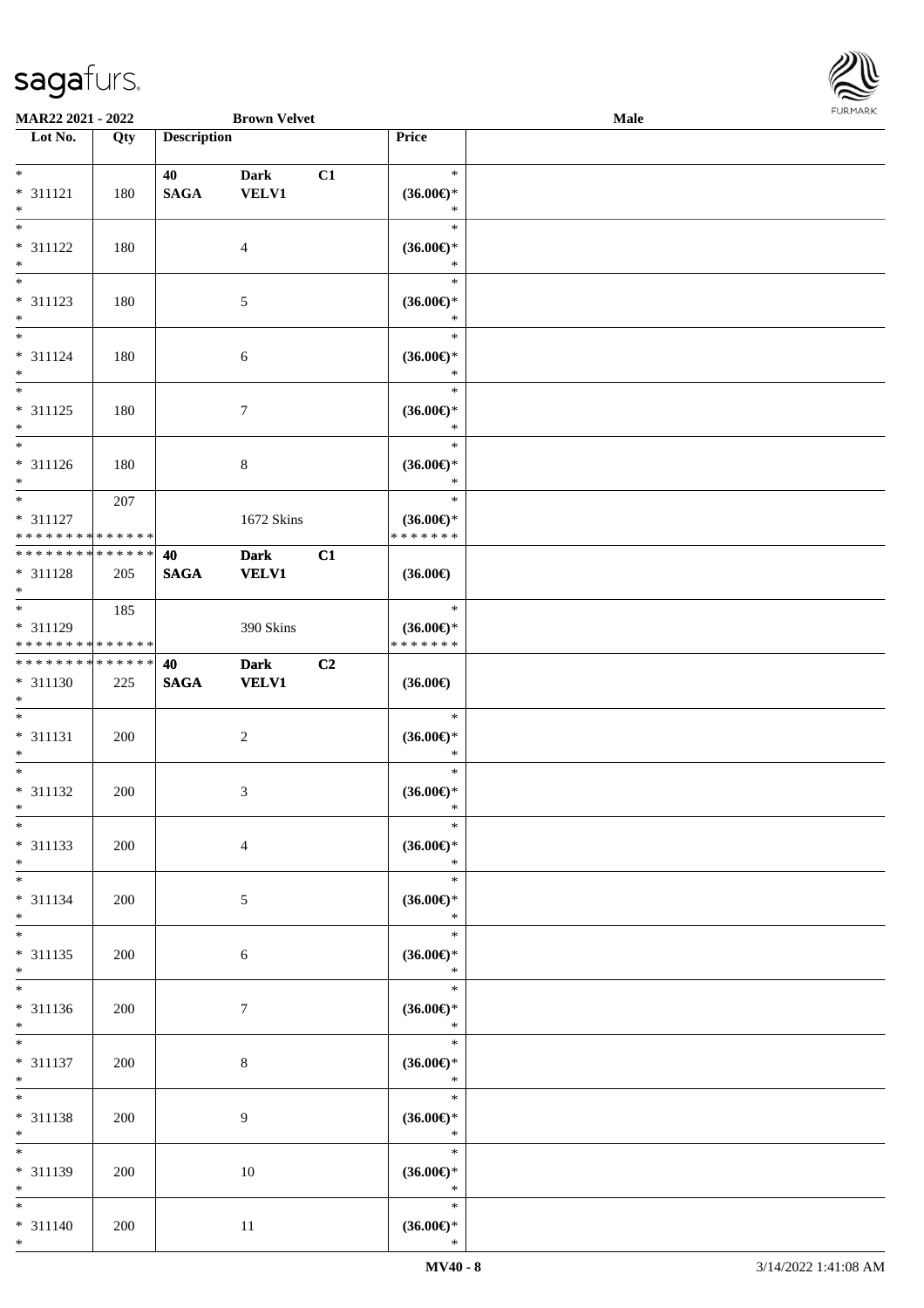

| MAR22 2021 - 2022                  |             |                    | <b>Brown Velvet</b> |    |                                      | <b>Male</b> |  |
|------------------------------------|-------------|--------------------|---------------------|----|--------------------------------------|-------------|--|
| Lot No.                            | Qty         | <b>Description</b> |                     |    | Price                                |             |  |
|                                    |             |                    |                     |    |                                      |             |  |
| $*$                                | 116         | 40                 | <b>Dark</b>         | C2 | $\ast$                               |             |  |
| $* 311141$                         |             | <b>SAGA</b>        | <b>VELV1</b>        |    | $(36.00\epsilon)$ *                  |             |  |
| * * * * * * * * * * * * * *        |             |                    |                     |    | * * * * * * *                        |             |  |
| * * * * * * * * * * * * * *        |             | 40                 | <b>Dark</b>         | C2 |                                      |             |  |
| $* 311142$                         | 205         | <b>SAGA</b>        | <b>VELV1</b>        |    | $(36.00\epsilon)$                    |             |  |
| $\ast$                             |             |                    |                     |    |                                      |             |  |
| $\overline{\phantom{a}^*}$         |             |                    |                     |    | $\ast$                               |             |  |
| $* 311143$                         | 180         |                    | $\overline{c}$      |    | $(36.00\epsilon)$ *                  |             |  |
| $\ast$                             |             |                    |                     |    | *                                    |             |  |
| $\overline{\ast}$                  |             |                    |                     |    | $\ast$                               |             |  |
| $* 311144$                         | 180         |                    | $\mathfrak{Z}$      |    | $(36.00\epsilon)$ *                  |             |  |
| $\ast$                             |             |                    |                     |    | $\ast$                               |             |  |
| $\overline{\ast}$                  |             |                    |                     |    | $\ast$                               |             |  |
| $* 311145$                         | 180         |                    | $\overline{4}$      |    | $(36.00\epsilon)$ *                  |             |  |
| $\ast$                             |             |                    |                     |    | $\ast$                               |             |  |
| $\overline{\phantom{1}}$           |             |                    |                     |    | $\ast$                               |             |  |
| $* 311146$                         |             |                    |                     |    | $(36.00\epsilon)$ *                  |             |  |
| $\ast$                             | 180         |                    | 5                   |    | $\ast$                               |             |  |
| $\ast$                             | 80          |                    |                     |    | $\ast$                               |             |  |
| $* 311147$                         |             |                    |                     |    |                                      |             |  |
| * * * * * * * * * * * * * *        |             |                    | 1005 Skins          |    | $(36.00\epsilon)$ *<br>* * * * * * * |             |  |
| * * * * * * * * * * * * * *        |             |                    |                     |    |                                      |             |  |
|                                    |             | 40                 | <b>Dark</b>         | C3 |                                      |             |  |
| $* 311148$                         | 205         | <b>SAGA</b>        | <b>VELV1</b>        |    | $(35.00\epsilon)$                    |             |  |
| $\ast$<br>$*$                      |             |                    |                     |    |                                      |             |  |
|                                    |             |                    |                     |    | $\ast$                               |             |  |
| * 311149                           | 180         |                    | $\boldsymbol{2}$    |    | $(35.00\epsilon)$ *                  |             |  |
| $\ast$<br>$\overline{\phantom{1}}$ |             |                    |                     |    | $\ast$                               |             |  |
|                                    |             |                    |                     |    | $\ast$                               |             |  |
| $* 311150$                         | 180         |                    | $\mathfrak{Z}$      |    | $(35.00\epsilon)$ *                  |             |  |
| $\ast$                             |             |                    |                     |    | $\ast$                               |             |  |
| $\ast$                             |             |                    |                     |    | $\ast$                               |             |  |
| $* 311151$                         | 180         |                    | $\overline{4}$      |    | $(35.00\epsilon)$ *                  |             |  |
| $\ast$                             |             |                    |                     |    | $\ast$                               |             |  |
| $\ast$                             |             |                    |                     |    | $\ast$                               |             |  |
| $* 311152$                         | 180         |                    | 5                   |    | $(35.00\epsilon)$ *                  |             |  |
| $*$                                |             |                    |                     |    | $\ast$                               |             |  |
| $\ast$                             |             |                    |                     |    | $\ast$                               |             |  |
| $* 311153$                         | 180         |                    | 6                   |    | $(35.00\epsilon)$ *                  |             |  |
| $\ast$                             |             |                    |                     |    | $\ast$                               |             |  |
| $\ast$                             |             |                    |                     |    | $\ast$                               |             |  |
| * 311154                           | 180         |                    | 7                   |    | $(35.00\epsilon)$ *                  |             |  |
| $\ast$                             |             |                    |                     |    | $\ast$                               |             |  |
| $\ast$                             |             |                    |                     |    | $\ast$                               |             |  |
| $* 311155$                         | 180         |                    | 8                   |    | $(35.00\epsilon)$ *                  |             |  |
| $\ast$                             |             |                    |                     |    | $\ast$                               |             |  |
| $\overline{\phantom{1}}$           | 75          |                    |                     |    | $\ast$                               |             |  |
| * 311156                           |             |                    | 1540 Skins          |    | $(35.00\epsilon)$ *                  |             |  |
| * * * * * * * * * * * * * *        |             |                    |                     |    | * * * * * * *                        |             |  |
| * * * * * * * * * * * * * *        |             | 40                 | <b>Dark</b>         | C3 |                                      |             |  |
| $* 311157$                         | 205         | <b>SAGA</b>        | <b>VELV1</b>        |    | $(35.00\epsilon)$                    |             |  |
| $\ast$                             |             |                    |                     |    |                                      |             |  |
| $\ast$                             | 188         |                    |                     |    | $\ast$                               |             |  |
| * 311158                           |             |                    | 393 Skins           |    | $(35.00\epsilon)$ *                  |             |  |
| * * * * * * * * * * * * * *        |             |                    |                     |    | * * * * * * *                        |             |  |
| * * * * * * * *                    | * * * * * * | 40                 | <b>MED</b>          | C1 |                                      |             |  |
| * 311159                           | 215         | <b>SAGA</b>        | <b>VELV1</b>        |    | $(36.00\epsilon)$                    |             |  |
| $\ast$                             |             |                    |                     |    |                                      |             |  |
| $*$                                |             |                    |                     |    | $\ast$                               |             |  |
| $* 311160$                         | 190         |                    | 2                   |    | $(36.00\mathnormal{\infty})^*$       |             |  |
| $\ast$                             |             |                    |                     |    | $\ast$                               |             |  |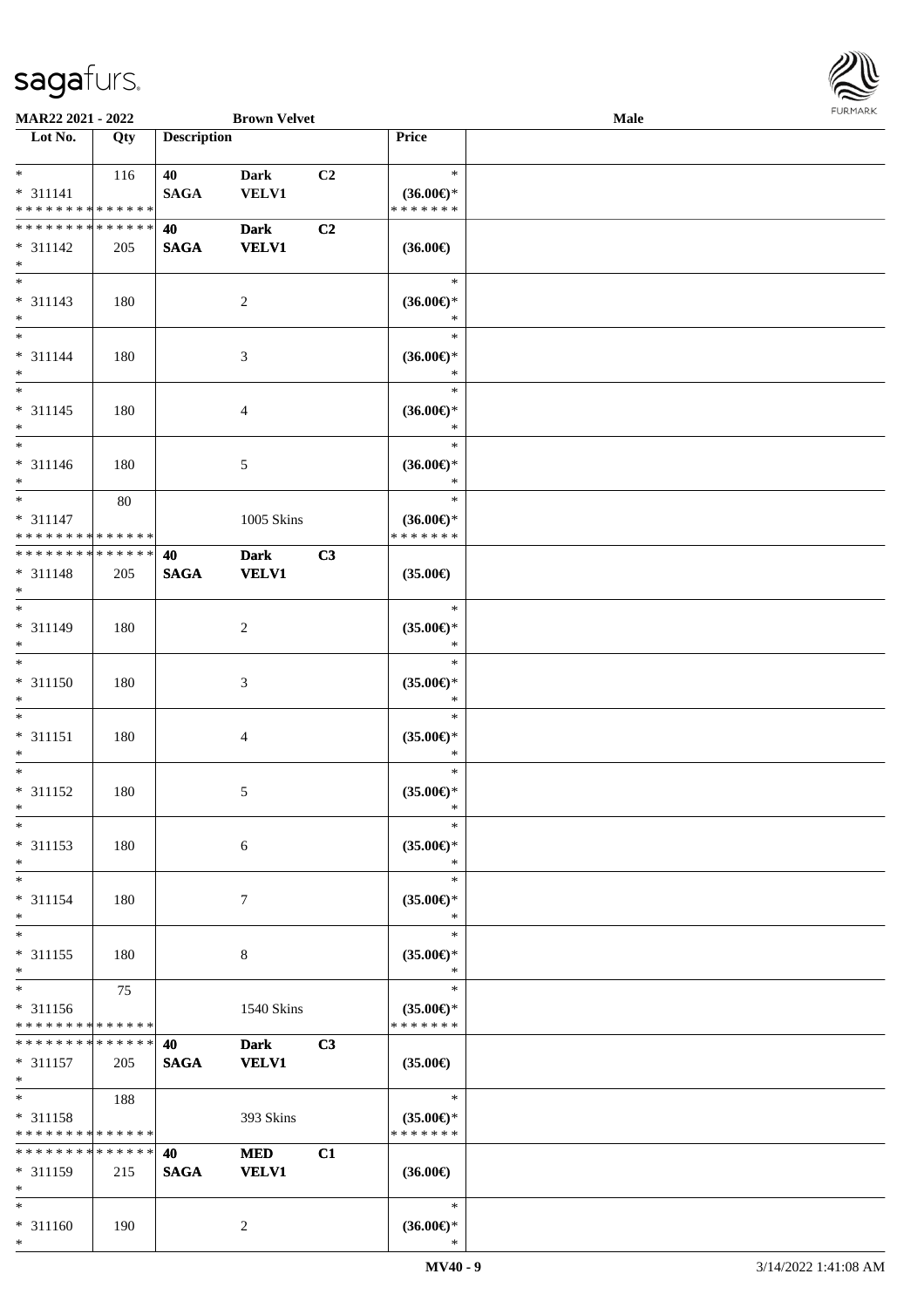

| MAR22 2021 - 2022                                             |     |                    | <b>Brown Velvet</b>         |    |                                                | <b>Male</b> |  |
|---------------------------------------------------------------|-----|--------------------|-----------------------------|----|------------------------------------------------|-------------|--|
| Lot No.                                                       | Qty | <b>Description</b> |                             |    | Price                                          |             |  |
| $\ast$                                                        |     |                    |                             |    | $\ast$                                         |             |  |
| $* 311161$                                                    | 39  | 40<br><b>SAGA</b>  | <b>MED</b><br><b>VELV1</b>  | C1 | $(36.00\epsilon)$ *                            |             |  |
| * * * * * * * * * * * * * *                                   |     |                    |                             |    | * * * * * * *                                  |             |  |
| * * * * * * * * * * * * * *                                   |     | 40                 | <b>MED</b>                  | C2 |                                                |             |  |
| $* 311162$<br>$\ast$                                          | 205 | <b>SAGA</b>        | <b>VELV1</b>                |    | $(36.00\epsilon)$                              |             |  |
| $\overline{\phantom{0}}$<br>$* 311163$<br>$\ast$              | 180 |                    | $\sqrt{2}$                  |    | $\ast$<br>$(36.00\epsilon)$ *<br>$\ast$        |             |  |
| $\overline{\ast}$<br>$* 311164$<br>$\ast$                     | 180 |                    | $\mathfrak{Z}$              |    | $\ast$<br>$(36.00\epsilon)$ *<br>$\ast$        |             |  |
| $\ast$<br>$* 311165$<br>$\ast$<br>$\overline{\phantom{1}}$    | 180 |                    | $\overline{4}$              |    | $\ast$<br>$(36.00\epsilon)$ *<br>$\ast$        |             |  |
| * 311166<br>$\ast$                                            | 180 |                    | $\sqrt{5}$                  |    | $\ast$<br>$(36.00\epsilon)$ *<br>$\ast$        |             |  |
| $\ast$<br>$* 311167$<br>$\ast$                                | 180 |                    | $\sqrt{6}$                  |    | $\ast$<br>$(36.00\epsilon)$ *<br>$\ast$        |             |  |
| $*$<br>* 311168<br>* * * * * * * * <mark>* * * * * * *</mark> | 130 |                    | 1235 Skins                  |    | $\ast$<br>$(36.00\epsilon)$ *<br>* * * * * * * |             |  |
| **************<br>* 311169<br>$\ast$                          | 205 | 40<br><b>SAGA</b>  | <b>MED</b><br><b>VELV1</b>  | C3 | $(35.00\epsilon)$                              |             |  |
| $\ast$<br>$* 311170$<br>$\ast$                                | 180 |                    | $\sqrt{2}$                  |    | $\ast$<br>$(35.00\epsilon)$ *<br>$\ast$        |             |  |
| $\ast$<br>$* 311171$<br>******** <mark>******</mark>          | 91  |                    | 476 Skins                   |    | $\ast$<br>$(35.00\epsilon)$ *<br>* * * * * * * |             |  |
| **************<br>* 311172<br>$*$                             | 205 | 40<br><b>SAGA</b>  | <b>PALE</b><br><b>VELV1</b> | C1 | $(36.00\epsilon)$                              |             |  |
| $*$<br>$* 311173$<br>* * * * * * * * * * * * * *              | 200 |                    | 405 Skins                   |    | $\ast$<br>$(36.00\epsilon)$ *<br>* * * * * * * |             |  |
| * * * * * * * * * * * * * * *<br>$* 311174$<br>$*$            | 205 | 40<br><b>SAGA</b>  | <b>PALE</b><br><b>VELV1</b> | C2 | $(36.00\epsilon)$                              |             |  |
| $\ast$<br>* 311175<br>$*$                                     | 180 |                    | $\overline{c}$              |    | $\ast$<br>$(36.00\epsilon)$ *<br>$\ast$        |             |  |
| $\overline{\ast}$<br>$* 311176$<br>$*$                        | 180 |                    | 3                           |    | $\ast$<br>$(36.00\epsilon)$ *<br>$\ast$        |             |  |
| $*$<br>* 311177<br>$\ast$                                     | 180 |                    | $\overline{4}$              |    | $\ast$<br>$(36.00\epsilon)$ *<br>$\ast$        |             |  |
| $\ast$<br>* 311178<br>$\ast$                                  | 180 |                    | $\mathfrak{S}$              |    | $\ast$<br>$(36.00\epsilon)$ *<br>$\ast$        |             |  |
| $\ast$<br>* 311179<br>$\ast$                                  | 180 |                    | 6                           |    | $\ast$<br>$(36.00\epsilon)$ *<br>$\ast$        |             |  |
| $*$<br>* 311180<br>* * * * * * * * * * * * * *                | 83  |                    | 1188 Skins                  |    | $\ast$<br>$(36.00\epsilon)$ *<br>* * * * * * * |             |  |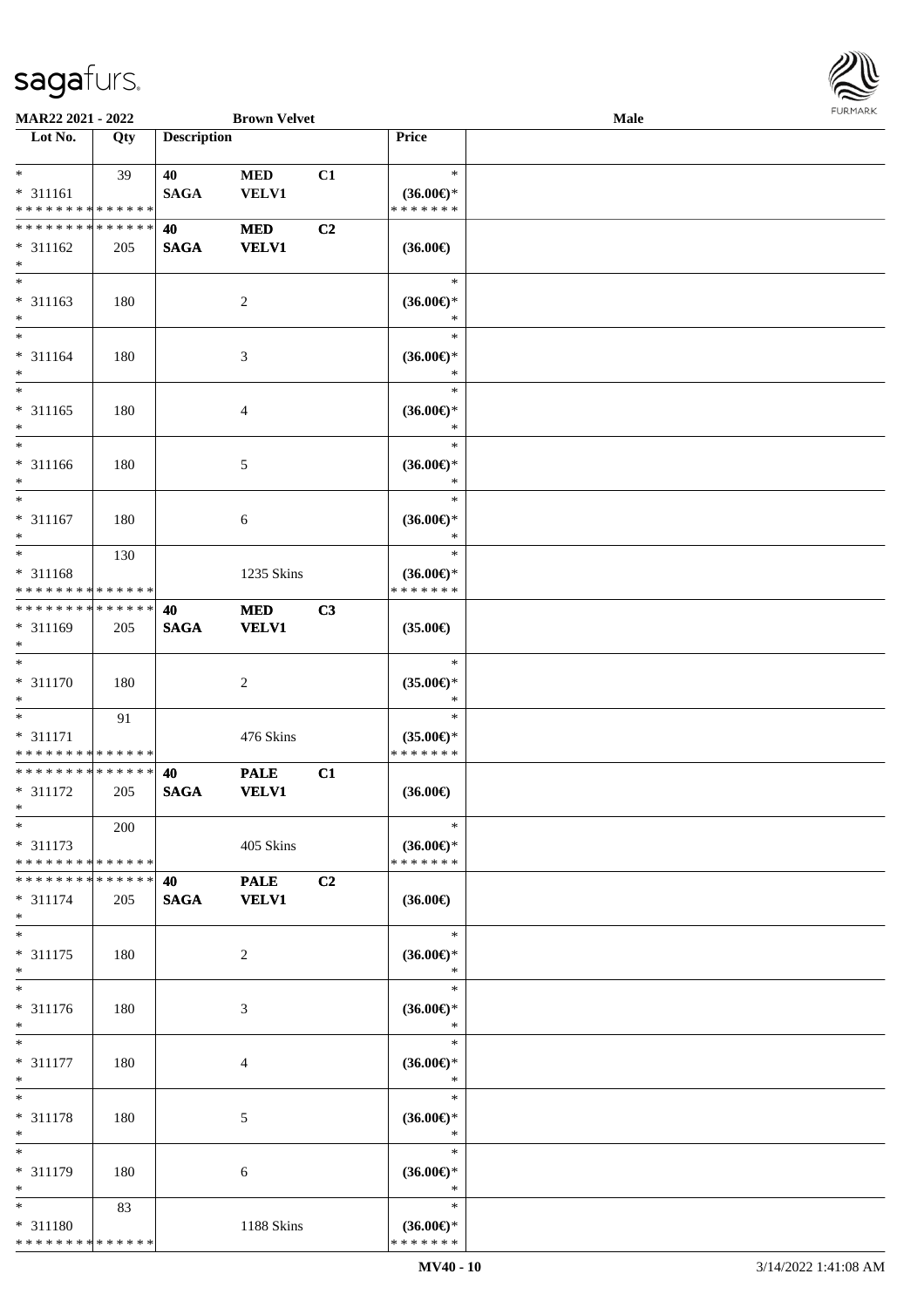

| MAR22 2021 - 2022             |     |                    | <b>Brown Velvet</b>    |                |                     | <b>Male</b> |  |
|-------------------------------|-----|--------------------|------------------------|----------------|---------------------|-------------|--|
| Lot No.                       | Qty | <b>Description</b> |                        |                | <b>Price</b>        |             |  |
|                               |     |                    |                        |                |                     |             |  |
| **************                |     | 40                 | <b>PALE</b>            | C3             |                     |             |  |
| $* 311181$                    | 205 | <b>SAGA</b>        | <b>VELV1</b>           |                | $(35.00\epsilon)$   |             |  |
| $\ast$                        |     |                    |                        |                |                     |             |  |
| $\ast$                        |     |                    |                        |                | $\ast$              |             |  |
| $* 311182$                    | 170 |                    | $\overline{c}$         |                | $(35.00\epsilon)$ * |             |  |
| $\ast$                        |     |                    |                        |                | $\ast$              |             |  |
| $\overline{\phantom{a}^*}$    | 48  |                    |                        |                | $\ast$              |             |  |
| * 311183                      |     |                    | 423 Skins              |                | $(35.00\epsilon)$ * |             |  |
| * * * * * * * * * * * * * *   |     |                    |                        |                | * * * * * * *       |             |  |
| **************                |     | 40                 | $\bold{XP}$            | C1             |                     |             |  |
| $* 311184$                    |     | <b>SAGA</b>        | <b>VELV1</b>           |                |                     |             |  |
| $\ast$                        | 205 |                    |                        |                | $(36.00\epsilon)$   |             |  |
| $\overline{\phantom{1}}$      |     |                    |                        |                | $\ast$              |             |  |
|                               | 86  |                    |                        |                |                     |             |  |
| $* 311185$                    |     |                    | 291 Skins              |                | $(36.00\epsilon)$ * |             |  |
| * * * * * * * * * * * * * *   |     |                    |                        |                | *******             |             |  |
| ******** <mark>*****</mark> * |     | 40                 | $\mathbf{XP}$          | C <sub>2</sub> |                     |             |  |
| $* 311186$                    | 205 | <b>SAGA</b>        | <b>VELV1</b>           |                | $(36.00\epsilon)$   |             |  |
| $\ast$                        |     |                    |                        |                |                     |             |  |
| $\ast$                        |     |                    |                        |                | $\ast$              |             |  |
| $* 311187$                    | 180 |                    | $\boldsymbol{2}$       |                | $(36.00\epsilon)$ * |             |  |
| $\ast$                        |     |                    |                        |                | $\ast$              |             |  |
| $\ast$                        |     |                    |                        |                | $\ast$              |             |  |
| * 311188                      | 180 |                    | 3                      |                | $(36.00\epsilon)$ * |             |  |
| $\ast$                        |     |                    |                        |                | $\ast$              |             |  |
| $\ast$                        | 172 |                    |                        |                | $\ast$              |             |  |
| * 311189                      |     |                    | 737 Skins              |                | $(36.00\epsilon)$ * |             |  |
| * * * * * * * * * * * * * *   |     |                    |                        |                | * * * * * * *       |             |  |
|                               |     |                    |                        |                |                     |             |  |
|                               |     | 40                 | $\mathbf{X}\mathbf{P}$ | C3             |                     |             |  |
| 311190                        | 219 | <b>SAGA</b>        | VELV1                  |                | $(35.00\epsilon)$   |             |  |
|                               |     |                    |                        |                |                     |             |  |
| **************                |     | 40                 | 2XD                    | C1             |                     |             |  |
| * 311191                      | 205 | <b>SAGA</b>        | VELV2                  |                | $(39.00\epsilon)$   |             |  |
| ∗                             |     |                    |                        |                |                     |             |  |
| $\ast$                        |     |                    |                        |                | $\ast$              |             |  |
| * 311192                      | 180 |                    | $\boldsymbol{2}$       |                | $(39.00\epsilon)$ * |             |  |
| $*$                           |     |                    |                        |                | $\ast$              |             |  |
| $*$                           |     |                    |                        |                | $\ast$              |             |  |
| * 311193                      | 180 |                    | 3                      |                | $(39.00\epsilon)$ * |             |  |
| $\ast$                        |     |                    |                        |                | $\ast$              |             |  |
| $\ast$                        | 177 |                    |                        |                | $\ast$              |             |  |
| * 311194                      |     |                    | 742 Skins              |                | $(39.00\epsilon)$ * |             |  |
| **************                |     |                    |                        |                | * * * * * * *       |             |  |
| * * * * * * * * * * * * * *   |     | 40                 | 2XD                    | C2             |                     |             |  |
| $* 311195$                    |     |                    | <b>VELV2</b>           |                |                     |             |  |
| $\ast$                        | 205 | <b>SAGA</b>        |                        |                | $(39.00\epsilon)$   |             |  |
| $\ast$                        |     |                    |                        |                | $\ast$              |             |  |
|                               |     |                    |                        |                |                     |             |  |
| * 311196                      | 180 |                    | $\overline{c}$         |                | (39.00)             |             |  |
| $*$                           |     |                    |                        |                | $\ast$              |             |  |
| $\ast$                        |     |                    |                        |                | $\ast$              |             |  |
| * 311197                      | 180 |                    | 3                      |                | (39.00)             |             |  |
| $\ast$                        |     |                    |                        |                | $\ast$              |             |  |
| $\ast$                        |     |                    |                        |                | $\ast$              |             |  |
| * 311198                      | 180 |                    | 4                      |                | $(39.00\epsilon)$ * |             |  |
| $\ast$                        |     |                    |                        |                | $\ast$              |             |  |
| $\overline{\ast}$             |     |                    |                        |                | $\ast$              |             |  |
| * 311199                      | 180 |                    | 5                      |                | $(39.00\epsilon)$ * |             |  |
| $\ast$                        |     |                    |                        |                | $\ast$              |             |  |
| $\ast$                        |     |                    |                        |                | $\ast$              |             |  |
|                               |     |                    |                        |                |                     |             |  |
| * 311200                      | 180 |                    | 6                      |                | $(39.00\epsilon)$ * |             |  |
| $*$                           |     |                    |                        |                | $\ast$              |             |  |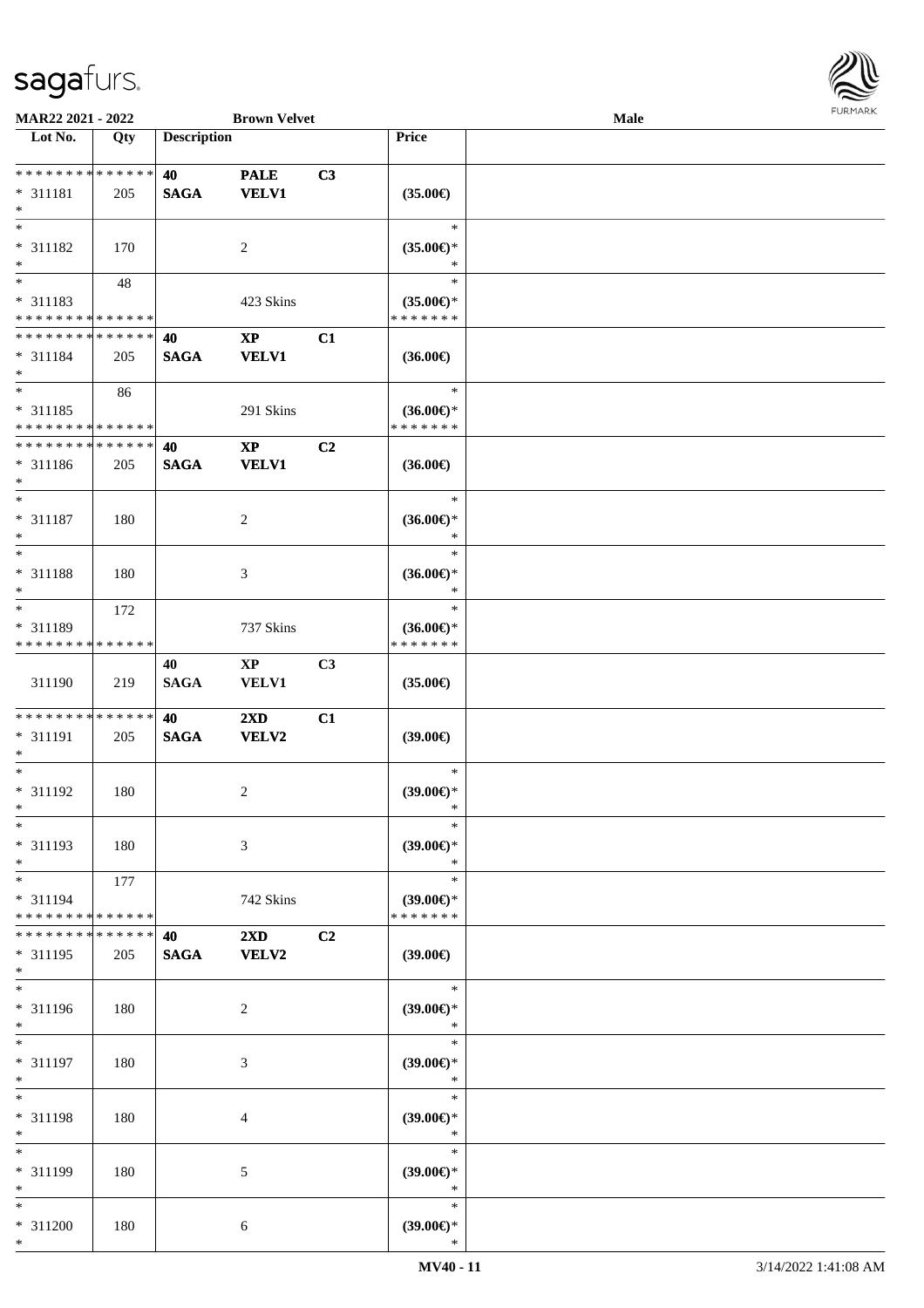

| MAR22 2021 - 2022           |             |                    | <b>Brown Velvet</b>                                                                                                                                                                                                            |    |                               | Male |  |
|-----------------------------|-------------|--------------------|--------------------------------------------------------------------------------------------------------------------------------------------------------------------------------------------------------------------------------|----|-------------------------------|------|--|
| Lot No.                     | Qty         | <b>Description</b> |                                                                                                                                                                                                                                |    | Price                         |      |  |
|                             |             |                    |                                                                                                                                                                                                                                |    |                               |      |  |
| $*$                         |             | 40                 | 2XD                                                                                                                                                                                                                            | C2 | $\ast$                        |      |  |
| * 311201                    | 180         | <b>SAGA</b>        | VELV2                                                                                                                                                                                                                          |    | $(39.00\epsilon)$ *           |      |  |
| $*$                         |             |                    |                                                                                                                                                                                                                                |    | $\ast$                        |      |  |
| $*$                         |             |                    |                                                                                                                                                                                                                                |    | $\ast$                        |      |  |
| * 311202                    | 180         |                    | $\,8\,$                                                                                                                                                                                                                        |    | $(39.00\epsilon)$ *           |      |  |
| $\ast$                      |             |                    |                                                                                                                                                                                                                                |    | $\ast$                        |      |  |
| $\overline{\phantom{0}}$    |             |                    |                                                                                                                                                                                                                                |    | $\ast$                        |      |  |
| * 311203                    | 180         |                    | 9                                                                                                                                                                                                                              |    | $(39.00\epsilon)$ *           |      |  |
| $*$                         |             |                    |                                                                                                                                                                                                                                |    | $\ast$                        |      |  |
| $*$                         |             |                    |                                                                                                                                                                                                                                |    | $\ast$                        |      |  |
| $* 311204$                  | 180         |                    | 10                                                                                                                                                                                                                             |    | $(39.00\epsilon)$ *           |      |  |
| $*$                         |             |                    |                                                                                                                                                                                                                                |    | $\ast$                        |      |  |
| $*$                         |             |                    |                                                                                                                                                                                                                                |    | $\ast$                        |      |  |
| * 311205                    | 180         |                    | $11\,$                                                                                                                                                                                                                         |    | $(39.00\epsilon)$ *           |      |  |
| $*$                         |             |                    |                                                                                                                                                                                                                                |    | $\ast$                        |      |  |
| $*$                         | 124         |                    |                                                                                                                                                                                                                                |    | $\ast$                        |      |  |
| $* 311206$                  |             |                    | 2129 Skins                                                                                                                                                                                                                     |    | $(39.00\epsilon)$ *           |      |  |
| * * * * * * * * * * * * * * |             |                    |                                                                                                                                                                                                                                |    | * * * * * * *                 |      |  |
| * * * * * * * * * * * * * * |             | 40                 | $2\mathbf{X}\mathbf{D}$                                                                                                                                                                                                        | C3 |                               |      |  |
| $* 311207$                  | 205         | <b>SAGA</b>        | <b>VELV2</b>                                                                                                                                                                                                                   |    | $(38.00\epsilon)$             |      |  |
| $*$                         |             |                    |                                                                                                                                                                                                                                |    |                               |      |  |
| $\overline{\ast}$           |             |                    |                                                                                                                                                                                                                                |    | $\ast$                        |      |  |
| * 311208                    | 180         |                    | $\sqrt{2}$                                                                                                                                                                                                                     |    | $(38.00\epsilon)$ *           |      |  |
| $*$                         |             |                    |                                                                                                                                                                                                                                |    | $\ast$                        |      |  |
| $\overline{\ast}$           |             |                    |                                                                                                                                                                                                                                |    | $\ast$                        |      |  |
| * 311209                    | 180         |                    | 3                                                                                                                                                                                                                              |    | $(38.00\in)^\ast$             |      |  |
| $*$                         |             |                    |                                                                                                                                                                                                                                |    | $\ast$                        |      |  |
| $*$                         |             |                    |                                                                                                                                                                                                                                |    | $\ast$                        |      |  |
| $* 311210$                  | 179         |                    | 4                                                                                                                                                                                                                              |    | $(38.00\in)^\ast$             |      |  |
| $*$                         |             |                    |                                                                                                                                                                                                                                |    | $\ast$                        |      |  |
| $*$                         | 135         |                    |                                                                                                                                                                                                                                |    | $\ast$                        |      |  |
| * 311211                    |             |                    | 879 Skins                                                                                                                                                                                                                      |    | $(38.00\epsilon)$ *           |      |  |
| * * * * * * * * * * * * * * |             |                    |                                                                                                                                                                                                                                |    | * * * * * * *                 |      |  |
| * * * * * * * * * * * * * * |             | 40                 | <b>XD</b>                                                                                                                                                                                                                      | C1 |                               |      |  |
| $* 311212$                  | 205         | <b>SAGA</b>        | VELV2                                                                                                                                                                                                                          |    | (39.00)                       |      |  |
| $*$                         |             |                    |                                                                                                                                                                                                                                |    |                               |      |  |
| $*$                         |             |                    |                                                                                                                                                                                                                                |    | $\ast$                        |      |  |
| $* 311213$                  | 180         |                    | $\overline{2}$                                                                                                                                                                                                                 |    | $(39.00\epsilon)$ *           |      |  |
| $*$                         |             |                    |                                                                                                                                                                                                                                |    | $\ast$                        |      |  |
| $*$                         |             |                    |                                                                                                                                                                                                                                |    | $\ast$                        |      |  |
| $* 311214$                  | 180         |                    | 3                                                                                                                                                                                                                              |    | $(39.00\epsilon)$ *           |      |  |
| $*$                         |             |                    |                                                                                                                                                                                                                                |    | $\ast$                        |      |  |
| $*$                         |             |                    |                                                                                                                                                                                                                                |    | $\ast$                        |      |  |
| * 311215<br>$*$             | 180         |                    | 4                                                                                                                                                                                                                              |    | $(39.00\epsilon)$ *<br>$\ast$ |      |  |
| $\ast$                      |             |                    |                                                                                                                                                                                                                                |    | $\ast$                        |      |  |
|                             |             |                    |                                                                                                                                                                                                                                |    |                               |      |  |
| * 311216<br>$*$             | 180         |                    | $5\phantom{.0}$                                                                                                                                                                                                                |    | (39.00)<br>$\ast$             |      |  |
| $*$ $*$                     | 148         |                    |                                                                                                                                                                                                                                |    | $\ast$                        |      |  |
| * 311217                    |             |                    | 1073 Skins                                                                                                                                                                                                                     |    | $(39.00\epsilon)$ *           |      |  |
| * * * * * * * * * * * * * * |             |                    |                                                                                                                                                                                                                                |    | * * * * * * *                 |      |  |
| * * * * * * * *             | * * * * * * | 40                 | XD and the set of the set of the set of the set of the set of the set of the set of the set of the set of the set of the set of the set of the set of the set of the set of the set of the set of the set of the set of the se | C2 |                               |      |  |
| * 311218                    | 205         | <b>SAGA</b>        | <b>VELV2</b>                                                                                                                                                                                                                   |    | $(39.00\epsilon)$             |      |  |
| $*$                         |             |                    |                                                                                                                                                                                                                                |    |                               |      |  |
| $*$                         |             |                    |                                                                                                                                                                                                                                |    | $\ast$                        |      |  |
| * 311219                    | 180         |                    | $\overline{2}$                                                                                                                                                                                                                 |    | $(39.00\epsilon)$ *           |      |  |
| $*$                         |             |                    |                                                                                                                                                                                                                                |    | $\ast$                        |      |  |
| $*$                         |             |                    |                                                                                                                                                                                                                                |    | $\ast$                        |      |  |
| * 311220                    | 180         |                    | 3                                                                                                                                                                                                                              |    | $(39.00\epsilon)$ *           |      |  |
| $*$                         |             |                    |                                                                                                                                                                                                                                |    | $\ast$                        |      |  |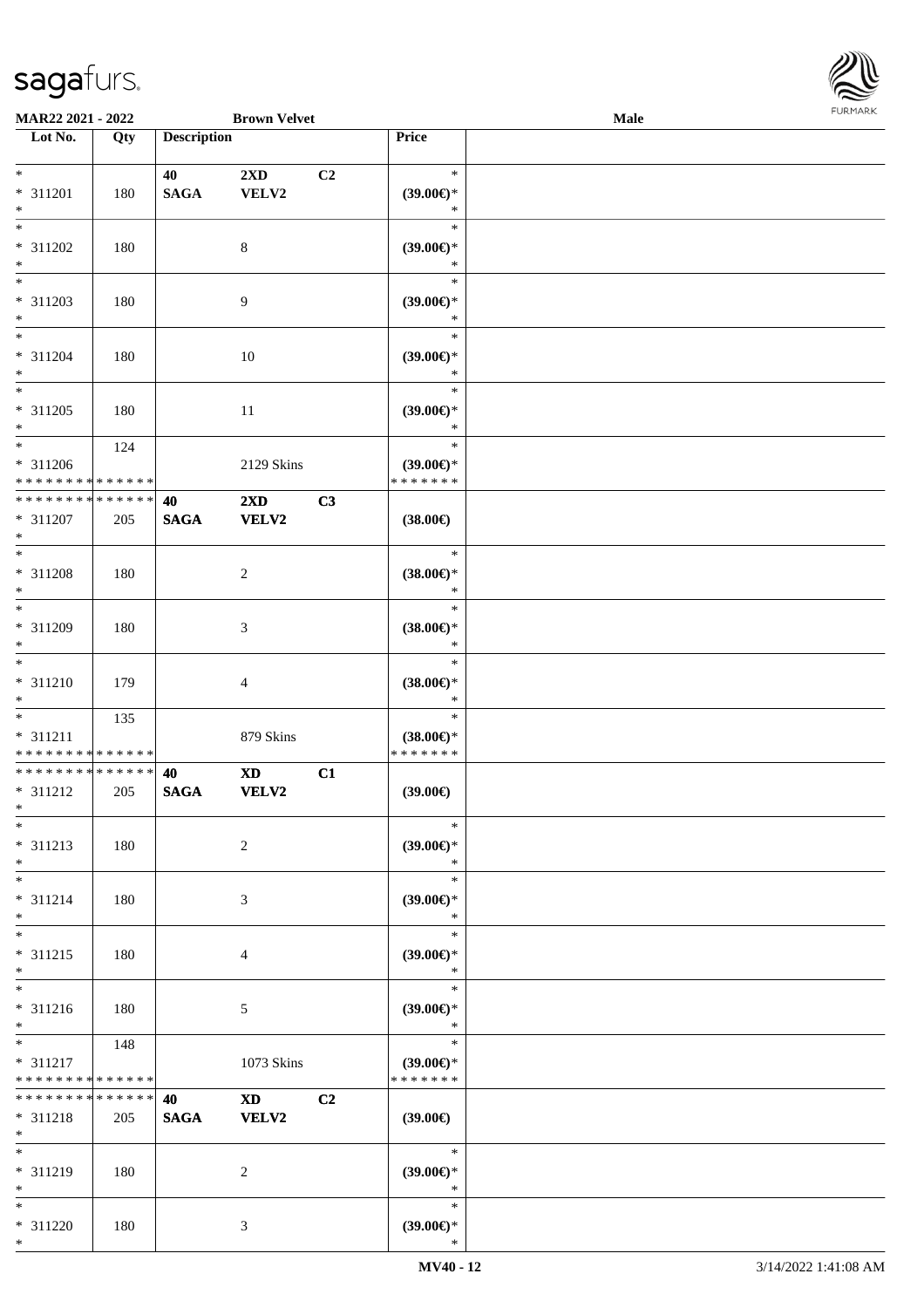

| MAR22 2021 - 2022                                                         |         |                    | <b>Brown Velvet</b>                                                                                                                                                                                                                            |    |                                                | <b>Male</b> |  |
|---------------------------------------------------------------------------|---------|--------------------|------------------------------------------------------------------------------------------------------------------------------------------------------------------------------------------------------------------------------------------------|----|------------------------------------------------|-------------|--|
| Lot No.                                                                   | Qty     | <b>Description</b> |                                                                                                                                                                                                                                                |    | Price                                          |             |  |
| $*$<br>* 311221<br>$\ast$                                                 | 180     | 40<br><b>SAGA</b>  | $\mathbf{X}\mathbf{D}$<br>VELV2                                                                                                                                                                                                                | C2 | $\ast$<br>$(39.00\epsilon)$ *<br>$\ast$        |             |  |
| $* 311222$<br>$\ast$                                                      | 180     |                    | $\sqrt{5}$                                                                                                                                                                                                                                     |    | $\ast$<br>$(39.00\epsilon)$ *<br>$\ast$        |             |  |
| $\overline{\phantom{0}}$<br>* 311223<br>$*$                               | 180     |                    | $\sqrt{6}$                                                                                                                                                                                                                                     |    | $\ast$<br>(39.00)<br>$\ast$                    |             |  |
| $\overline{\phantom{0}}$<br>$* 311224$<br>$*$<br>$\overline{\phantom{0}}$ | 180     |                    | $\tau$                                                                                                                                                                                                                                         |    | $\ast$<br>$(39.00\epsilon)$ *<br>$\ast$        |             |  |
| $* 311225$<br>$*$                                                         | 180     |                    | $\,8\,$                                                                                                                                                                                                                                        |    | $\ast$<br>$(39.00\epsilon)$ *<br>$\ast$        |             |  |
| $*$<br>$* 311226$<br>$*$<br>$\overline{\phantom{a}^*}$                    | 180     |                    | 9                                                                                                                                                                                                                                              |    | $\ast$<br>$(39.00\epsilon)$ *<br>$\ast$        |             |  |
| $* 311227$<br>$*$<br>$\overline{\phantom{0}}$                             | 180     |                    | 10                                                                                                                                                                                                                                             |    | $\ast$<br>$(39.00\epsilon)$ *<br>$\ast$        |             |  |
| $* 311228$<br>$*$                                                         | 180     |                    | 11                                                                                                                                                                                                                                             |    | $\ast$<br>$(39.00\epsilon)$ *<br>$\ast$        |             |  |
| $*$<br>* 311229<br>$*$                                                    | $180\,$ |                    | 12                                                                                                                                                                                                                                             |    | $\ast$<br>(39.00)<br>$\ast$                    |             |  |
| $\overline{\phantom{0}}$<br>$* 311230$<br>$*$                             | 180     |                    | 13                                                                                                                                                                                                                                             |    | $\ast$<br>$(39.00\epsilon)$ *<br>$\ast$        |             |  |
| $*$<br>$* 311231$<br>$*$                                                  | 180     |                    | 14                                                                                                                                                                                                                                             |    | $\ast$<br>$(39.00\epsilon)$ *<br>$\ast$        |             |  |
| $*$<br>$* 311232$<br>$*$                                                  | 180     |                    | 15                                                                                                                                                                                                                                             |    | $\ast$<br>$(39.00\epsilon)$ *<br>$\ast$        |             |  |
| $*$<br>* 311233<br>$*$                                                    | 180     |                    | 16                                                                                                                                                                                                                                             |    | $\ast$<br>$(39.00\epsilon)$ *<br>$\ast$        |             |  |
| $*$<br>$* 311234$<br>$*$                                                  | 180     |                    | 17                                                                                                                                                                                                                                             |    | $\ast$<br>$(39.00\epsilon)$ *<br>$\ast$        |             |  |
| $*$<br>$* 311235$<br>$*$                                                  | 170     |                    | 18                                                                                                                                                                                                                                             |    | $\ast$<br>$(39.00\epsilon)$ *<br>$\ast$        |             |  |
| * 311236<br>* * * * * * * * * * * * * *                                   | 46      |                    | 3301 Skins                                                                                                                                                                                                                                     |    | $\ast$<br>$(39.00\epsilon)$ *<br>* * * * * * * |             |  |
| * * * * * * * * * * * * * * *<br>* 311237<br>$*$ $-$                      | 205     | 40<br><b>SAGA</b>  | XD and the set of the set of the set of the set of the set of the set of the set of the set of the set of the set of the set of the set of the set of the set of the set of the set of the set of the set of the set of the se<br><b>VELV2</b> | C3 | $(38.00\epsilon)$                              |             |  |
| $*$<br>$* 311238$<br>$*$                                                  | 180     |                    | 2                                                                                                                                                                                                                                              |    | $\ast$<br>$(38.00\epsilon)$ *<br>$\ast$        |             |  |
| $*$<br>* 311239<br>$*$                                                    | 180     |                    | 3                                                                                                                                                                                                                                              |    | $\ast$<br>$(38.00\epsilon)$ *<br>$\ast$        |             |  |
| $*$<br>* 311240<br>$*$                                                    | 180     |                    | $\overline{4}$                                                                                                                                                                                                                                 |    | $\ast$<br>$(38.00\epsilon)$ *<br>$\ast$        |             |  |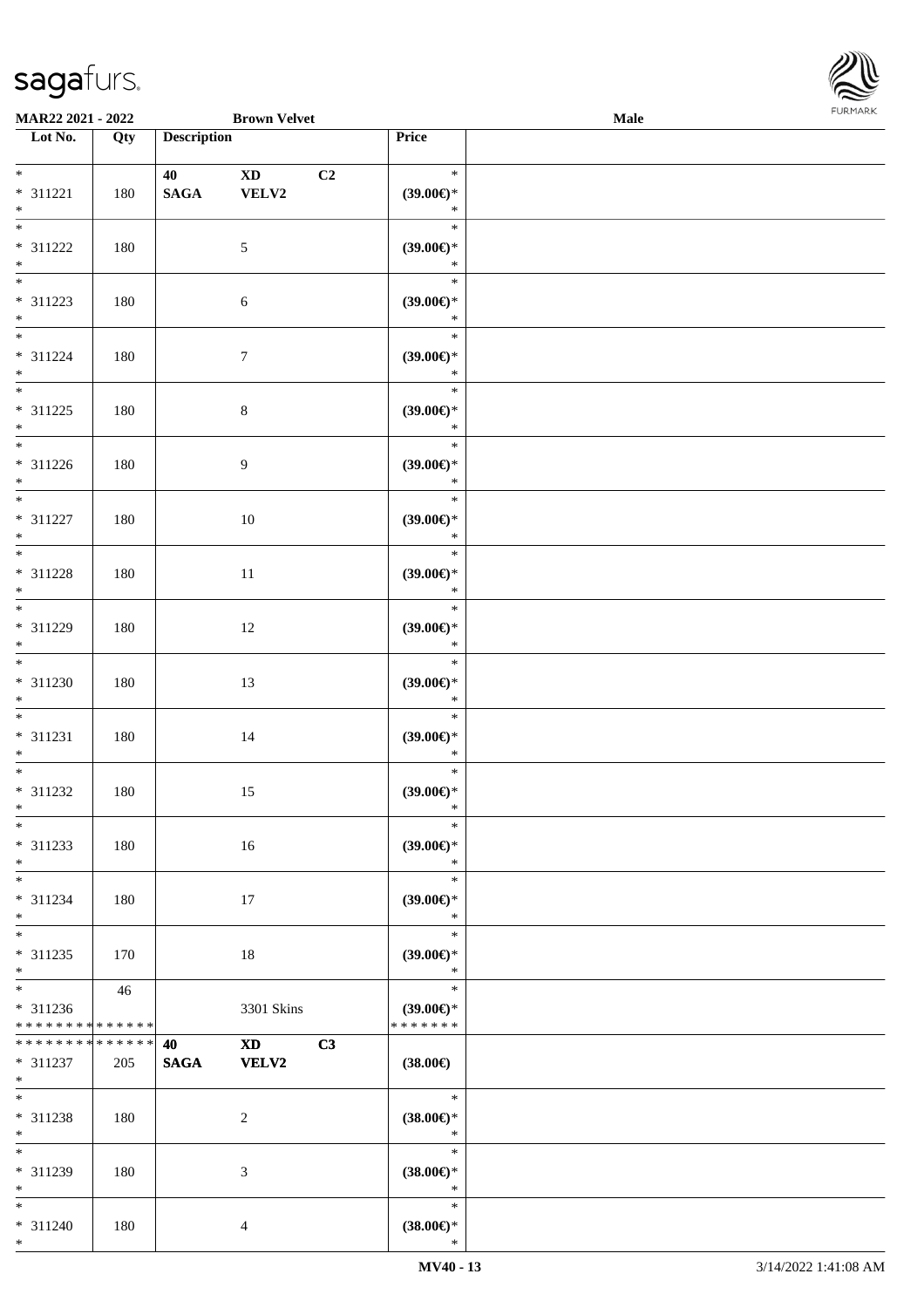

| MAR22 2021 - 2022                                         |                      |                       | <b>Brown Velvet</b>        |                                                | <b>Male</b> |  |
|-----------------------------------------------------------|----------------------|-----------------------|----------------------------|------------------------------------------------|-------------|--|
| Lot No.                                                   | Qty                  | <b>Description</b>    |                            | Price                                          |             |  |
| $\ast$<br>* 311241<br>$\ast$                              | 180                  | 40<br><b>SAGA</b>     | C3<br><b>XD</b><br>VELV2   | $\ast$<br>$(38.00\in)^\ast$<br>$\ast$          |             |  |
| $\ast$<br>* 311242<br>$\ast$                              | 180                  |                       | 6                          | $\ast$<br>$(38.00\epsilon)$ *<br>$\ast$        |             |  |
| $\overline{\phantom{a}^*}$<br>* 311243<br>* * * * * * * * | 188<br>* * * * * *   |                       | 1293 Skins                 | $\ast$<br>$(38.00\epsilon)$ *<br>* * * * * * * |             |  |
| * * * * * * * * * * * * * *<br>$* 311244$<br>$\ast$       | 205                  | 40<br>$\mathbf{SAGA}$ | <b>Dark</b><br>C1<br>VELV2 | $(39.00\in)$                                   |             |  |
| $\overline{\phantom{a}^*}$<br>$* 311245$<br>$\ast$        | 180                  |                       | $\sqrt{2}$                 | $\ast$<br>$(39.00\epsilon)$ *<br>$\ast$        |             |  |
| $\overline{\phantom{a}}$<br>$* 311246$<br>$\ast$          | 180                  |                       | $\mathfrak{Z}$             | $\ast$<br>(39.00)<br>$\ast$                    |             |  |
| $\overline{\ast}$<br>$* 311247$<br>$\ast$                 | 180                  |                       | $\overline{4}$             | $\ast$<br>$(39.00\epsilon)$ *<br>$\ast$        |             |  |
| $\ast$<br>* 311248<br>$\ast$                              | 180                  |                       | $\mathfrak{S}$             | $\ast$<br>(39.00)<br>$\ast$                    |             |  |
| $\overline{\phantom{1}}$<br>$* 311249$<br>$\ast$          | 180                  |                       | $\sqrt{6}$                 | $\ast$<br>(39.00)<br>$\ast$                    |             |  |
| $\overline{\phantom{a}^*}$<br>$* 311250$<br>$\ast$        | 180                  |                       | $\boldsymbol{7}$           | $\ast$<br>$(39.00\in)^\ast$<br>$\ast$          |             |  |
| $\ast$<br>$* 311251$<br>$\ast$                            | 180                  |                       | $\,8\,$                    | $\ast$<br>(39.00)<br>$\ast$                    |             |  |
| $\ast$<br>$* 311252$<br>$*$                               | 180                  |                       | 9                          | $\ast$<br>$(39.00\epsilon)$ *<br>$\ast$        |             |  |
| $*$<br>$* 311253$<br>$\ast$                               | 180                  |                       | 10                         | $\ast$<br>(39.00)<br>$\ast$                    |             |  |
| $\ast$<br>$* 311254$<br>* * * * * * * * * * * * * *       | 197                  |                       | 2022 Skins                 | $\ast$<br>$(39.00\epsilon)$ *<br>* * * * * * * |             |  |
| * * * * * * * *<br>$* 311255$<br>$*$                      | * * * * * *  <br>205 | 40<br><b>SAGA</b>     | <b>Dark</b><br>C2<br>VELV2 | $(39.00\epsilon)$                              |             |  |
| $\overline{\phantom{a}^*}$<br>* 311256<br>$*$             | 180                  |                       | $\overline{c}$             | $\ast$<br>(39.00)<br>$\ast$                    |             |  |
| $\ast$<br>$* 311257$<br>$\ast$                            | 180                  |                       | $\mathfrak{Z}$             | $\ast$<br>(39.00)<br>$\ast$                    |             |  |
| $\ast$<br>* 311258<br>$\ast$                              | 180                  |                       | 4                          | $\ast$<br>$(39.00\epsilon)$ *<br>$\ast$        |             |  |
| $\overline{\phantom{1}}$<br>* 311259<br>$*$               | 180                  |                       | $\sqrt{5}$                 | $\ast$<br>$(39.00\epsilon)$ *<br>$\ast$        |             |  |
| $*$<br>$* 311260$<br>$*$                                  | 180                  |                       | 6                          | $\ast$<br>$(39.00\epsilon)$ *<br>$\ast$        |             |  |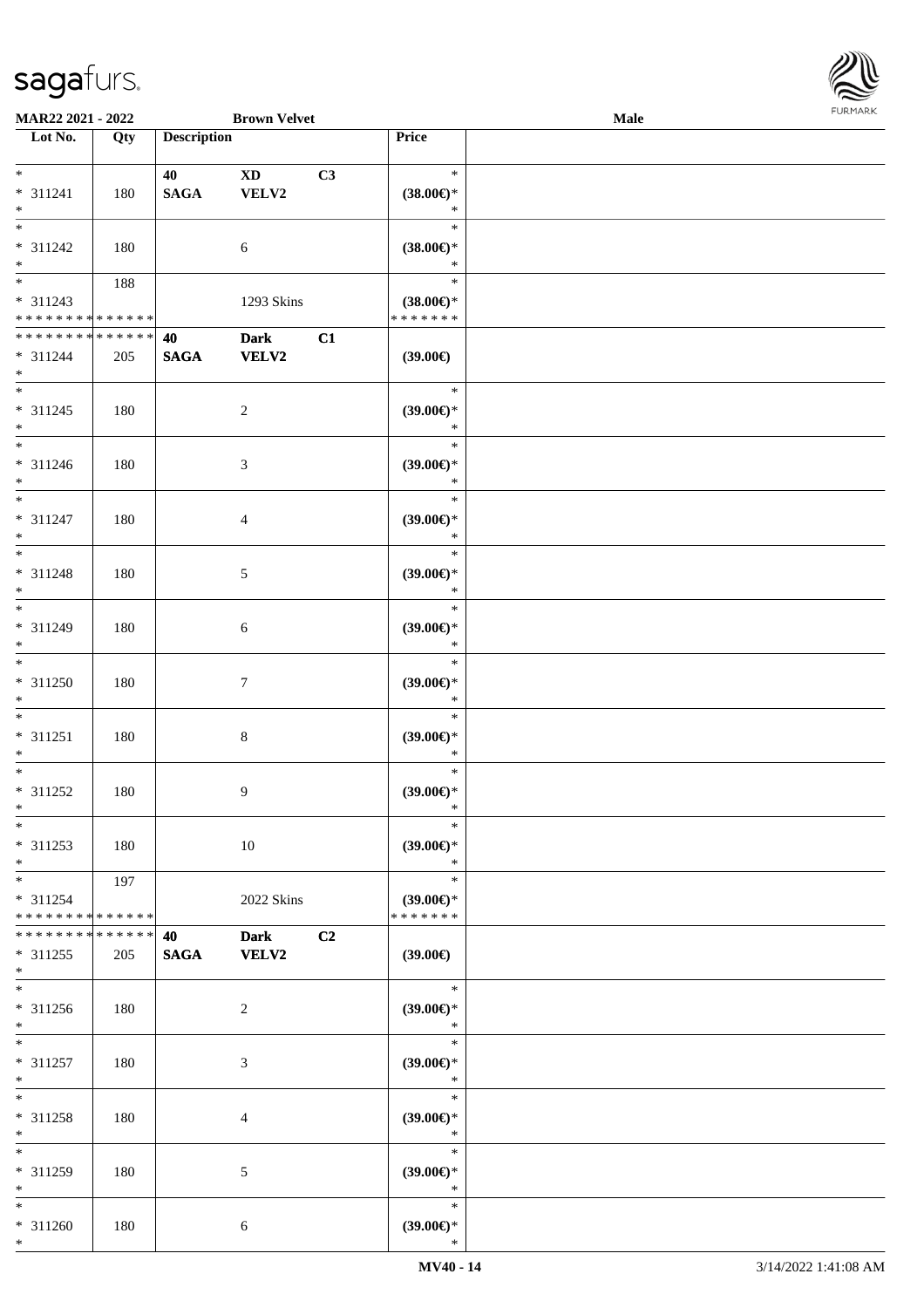

| MAR22 2021 - 2022                                                          |                    |                       | <b>Brown Velvet</b>  |    |                                         | <b>Male</b> |  |
|----------------------------------------------------------------------------|--------------------|-----------------------|----------------------|----|-----------------------------------------|-------------|--|
| Lot No.                                                                    | Qty                | <b>Description</b>    |                      |    | Price                                   |             |  |
| $*$<br>* 311261<br>$\ast$                                                  | 180                | 40<br>$\mathbf{SAGA}$ | Dark<br>VELV2        | C2 | $\ast$<br>(39.00)<br>$\ast$             |             |  |
| $\overline{\phantom{0}}$<br>* 311262<br>$\ast$<br>$\overline{\phantom{0}}$ | 180                |                       | $8\,$                |    | $\ast$<br>(39.00)<br>$\ast$             |             |  |
| $* 311263$<br>$\ast$<br>$\overline{\phantom{0}}$                           | 180                |                       | $\overline{9}$       |    | $\ast$<br>(39.00)<br>$\ast$             |             |  |
| $* 311264$<br>$\ast$<br>$\overline{\phantom{0}}$                           | 180                |                       | $10\,$               |    | $\ast$<br>(39.00)<br>$\ast$<br>$\ast$   |             |  |
| $* 311265$<br>$\ast$<br>$\overline{\phantom{1}}$                           | 180                |                       | $11\,$               |    | $(39.00\epsilon)$ *<br>$\ast$<br>$\ast$ |             |  |
| $* 311266$<br>$\ast$<br>$\overline{\ast}$                                  | 180                |                       | 12                   |    | $(39.00\epsilon)$ *<br>$\ast$<br>$\ast$ |             |  |
| $* 311267$<br>$\ast$<br>$\overline{\phantom{0}}$                           | 180                |                       | 13                   |    | $(39.00\epsilon)$ *<br>$\ast$<br>$\ast$ |             |  |
| * 311268<br>$\ast$<br>$\overline{\ast}$                                    | 180                |                       | 14                   |    | $(39.00\epsilon)$ *<br>$\ast$<br>$\ast$ |             |  |
| * 311269<br>$\ast$<br>$\overline{\ast}$                                    | 180                |                       | 15                   |    | (39.00)<br>$\ast$<br>$\ast$             |             |  |
| $* 311270$<br>$\ast$<br>$\ast$                                             | 180                |                       | 16                   |    | $(39.00\epsilon)$ *<br>$\ast$<br>$\ast$ |             |  |
| $* 311271$<br>$\ast$<br>$\ast$                                             | 180                |                       | $17\,$               |    | $(39.00\epsilon)$ *<br>$\ast$<br>$\ast$ |             |  |
| $* 311272$<br>$*$<br>$*$                                                   | 180                |                       | $18\,$               |    | $(39.00\epsilon)$ *<br>$*$<br>$\ast$    |             |  |
| $* 311273$<br>$\ast$<br>$\ast$                                             | 180                |                       | 19                   |    | $(39.00\epsilon)$ *<br>$\ast$<br>$\ast$ |             |  |
| * 311274<br>* * * * * * * * * * * * * *                                    | 114                |                       | 3559 Skins           |    | $(39.00\epsilon)$ *<br>* * * * * * *    |             |  |
| * * * * * * * *<br>$* 311275$<br>$*$<br>$\overline{\phantom{0}}$           | * * * * * *<br>205 | 40<br><b>SAGA</b>     | <b>Dark</b><br>VELV2 | C3 | $(38.00\epsilon)$<br>$\ast$             |             |  |
| * 311276<br>$*$                                                            | 180                |                       | $\overline{c}$       |    | $(38.00\epsilon)$ *<br>$\ast$           |             |  |
| $*$<br>* 311277<br>$*$                                                     | 180                |                       | $\mathfrak{Z}$       |    | $\ast$<br>$(38.00\epsilon)$ *<br>$\ast$ |             |  |
| $\ast$<br>* 311278<br>$\ast$<br>$\overline{\phantom{1}}$                   | 180                |                       | $\overline{4}$       |    | $\ast$<br>$(38.00\epsilon)$ *<br>$\ast$ |             |  |
| * 311279<br>$*$                                                            | 180                |                       | $\sqrt{5}$           |    | $\ast$<br>$(38.00\epsilon)$ *<br>$\ast$ |             |  |
| $*$<br>* 311280<br>$\ast$                                                  | 180                |                       | 6                    |    | $\ast$<br>$(38.00\epsilon)$ *<br>$\ast$ |             |  |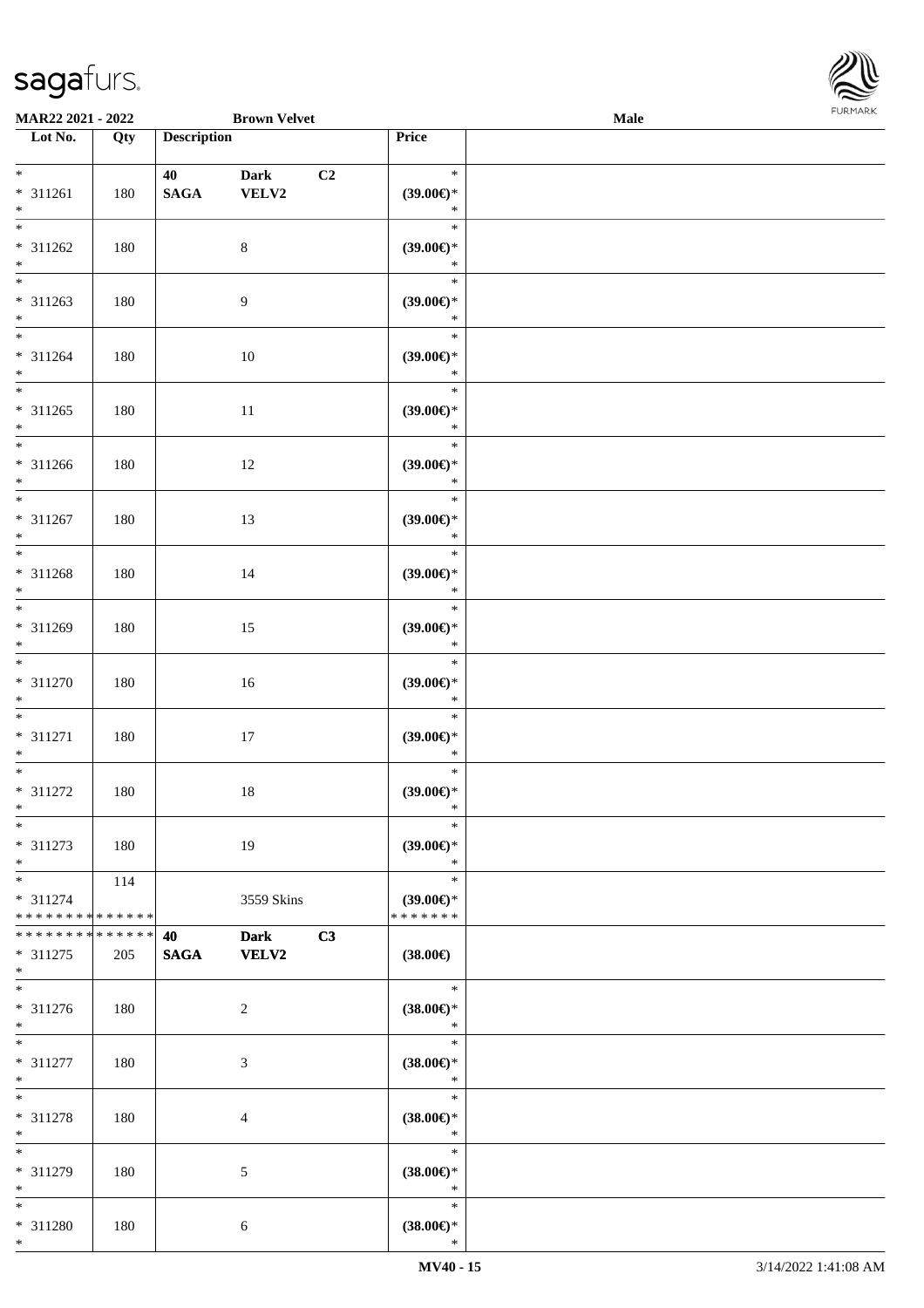

| MAR22 2021 - 2022                                          |             |                    | <b>Brown Velvet</b> |    |                                      | Male |  |
|------------------------------------------------------------|-------------|--------------------|---------------------|----|--------------------------------------|------|--|
| Lot No.                                                    | Qty         | <b>Description</b> |                     |    | Price                                |      |  |
|                                                            |             |                    |                     |    |                                      |      |  |
| $*$                                                        |             | 40                 | <b>Dark</b>         | C3 | $\ast$                               |      |  |
| * 311281                                                   | 180         | <b>SAGA</b>        | VELV2               |    | $(38.00\epsilon)$ *                  |      |  |
| $*$                                                        |             |                    |                     |    | $\ast$                               |      |  |
| $*$                                                        |             |                    |                     |    | $\ast$                               |      |  |
| * 311282                                                   | 180         |                    | 8                   |    | $(38.00\epsilon)$ *                  |      |  |
| $*$                                                        |             |                    |                     |    | $\ast$                               |      |  |
|                                                            |             |                    |                     |    | $\ast$                               |      |  |
| * 311283                                                   | 180         |                    | 9                   |    | $(38.00\epsilon)$ *                  |      |  |
| $*$                                                        |             |                    |                     |    | $\ast$                               |      |  |
| $*$                                                        |             |                    |                     |    | $\ast$                               |      |  |
| * 311284                                                   | 180         |                    | 10                  |    | $(38.00\in)^\ast$                    |      |  |
| $*$                                                        |             |                    |                     |    | $\ast$                               |      |  |
| $*$                                                        |             |                    |                     |    | $\ast$                               |      |  |
| $* 311285$                                                 | 180         |                    | 11                  |    | $(38.00\epsilon)$ *                  |      |  |
| $*$                                                        |             |                    |                     |    | $\ast$                               |      |  |
| $*$                                                        |             |                    |                     |    | $\ast$                               |      |  |
| $* 311286$                                                 | 180         |                    | 12                  |    | $(38.00\epsilon)$ *                  |      |  |
| $*$                                                        |             |                    |                     |    | $\ast$                               |      |  |
| $*$                                                        |             |                    |                     |    | $\ast$                               |      |  |
|                                                            |             |                    |                     |    |                                      |      |  |
| $* 311287$<br>$*$                                          | 180         |                    | 13                  |    | $(38.00\epsilon)$ *<br>$\ast$        |      |  |
|                                                            |             |                    |                     |    | $\ast$                               |      |  |
|                                                            | 110         |                    |                     |    |                                      |      |  |
| * 311288                                                   |             |                    | 2475 Skins          |    | $(38.00\epsilon)$ *<br>* * * * * * * |      |  |
| * * * * * * * * * * * * * *<br>* * * * * * * * * * * * * * |             |                    |                     |    |                                      |      |  |
|                                                            |             | 40                 | <b>MED</b>          | C1 |                                      |      |  |
| * 311289                                                   | 195         | <b>SAGA</b>        | VELV2               |    | (39.00)                              |      |  |
| $*$<br>$*$                                                 |             |                    |                     |    |                                      |      |  |
|                                                            | 46          |                    |                     |    | $\ast$                               |      |  |
| * 311290                                                   |             |                    | 241 Skins           |    | $(39.00\epsilon)$ *                  |      |  |
| * * * * * * * * * * * * * *                                |             |                    |                     |    | * * * * * * *                        |      |  |
| * * * * * * * * * * * * * *                                |             | 40                 | <b>MED</b>          | C2 |                                      |      |  |
| * 311291                                                   | 215         | <b>SAGA</b>        | <b>VELV2</b>        |    | $(39.00\epsilon)$                    |      |  |
| $*$                                                        |             |                    |                     |    |                                      |      |  |
| $*$                                                        |             |                    |                     |    | $\ast$                               |      |  |
| $* 311292$                                                 | 190         |                    | 2                   |    | $(39.00\epsilon)$ *                  |      |  |
| $*$                                                        |             |                    |                     |    | $\ast$                               |      |  |
| $*$                                                        |             |                    |                     |    | $\ast$                               |      |  |
| * 311293                                                   | 190         |                    | 3                   |    | $(39.00\epsilon)$ *                  |      |  |
| $*$                                                        |             |                    |                     |    | $\ast$                               |      |  |
| $*$                                                        |             |                    |                     |    | $\ast$                               |      |  |
| * 311294                                                   | 190         |                    | 4                   |    | $(39.00\epsilon)$ *                  |      |  |
| $*$                                                        |             |                    |                     |    | $\ast$                               |      |  |
| $*$                                                        | 172         |                    |                     |    | $\ast$                               |      |  |
| * 311295                                                   |             |                    | 957 Skins           |    | $(39.00\epsilon)$ *                  |      |  |
| * * * * * * * * * * * * * *                                |             |                    |                     |    | * * * * * * *                        |      |  |
| * * * * * * * *                                            | * * * * * * | 40                 | <b>MED</b>          | C3 |                                      |      |  |
| * 311296                                                   | 205         | <b>SAGA</b>        | <b>VELV2</b>        |    | $(38.00\epsilon)$                    |      |  |
| $*$                                                        |             |                    |                     |    |                                      |      |  |
| $*$                                                        |             |                    |                     |    | $\ast$                               |      |  |
| * 311297                                                   | 180         |                    | 2                   |    | $(38.00\epsilon)$ *                  |      |  |
| $*$                                                        |             |                    |                     |    | $\ast$                               |      |  |
| $*$                                                        | 107         |                    |                     |    | $\ast$                               |      |  |
| * 311298                                                   |             |                    | 492 Skins           |    | $(38.00\epsilon)$ *                  |      |  |
| * * * * * * * * * * * * * *                                |             |                    |                     |    | * * * * * * *                        |      |  |
| * * * * * * * * * * * * * *                                |             | 40                 | <b>PALE</b>         | C1 |                                      |      |  |
| * 311299                                                   | 205         | <b>SAGA</b>        | VELV2               |    | $(39.00\epsilon)$                    |      |  |
| $*$                                                        |             |                    |                     |    |                                      |      |  |
| $*$                                                        | 54          |                    |                     |    | $\ast$                               |      |  |
| * 311300                                                   |             |                    | 259 Skins           |    | $(39.00€)$ *                         |      |  |
| * * * * * * * * * * * * * *                                |             |                    |                     |    | * * * * * * *                        |      |  |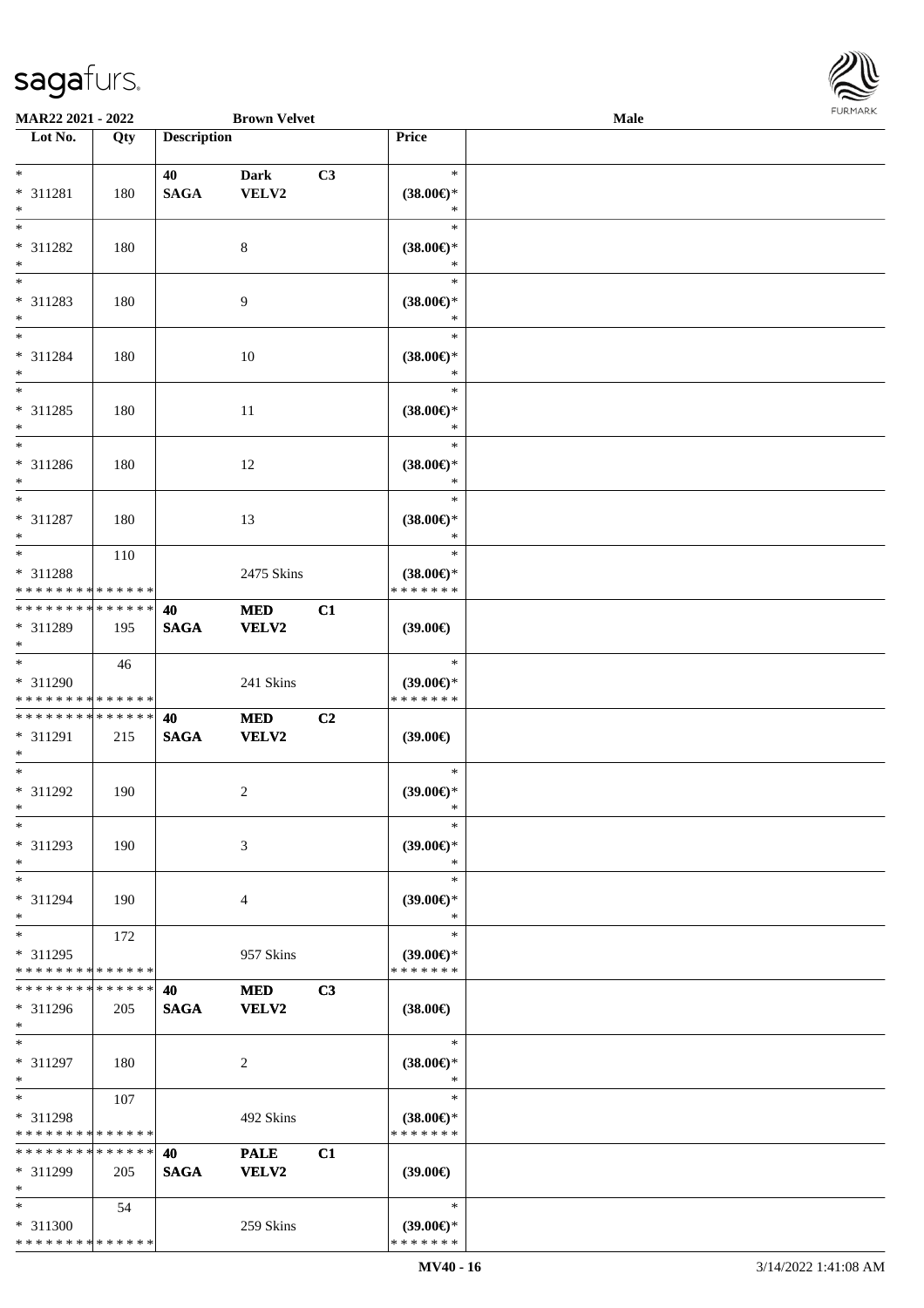

| MAR22 2021 - 2022                                  |                    |                      | <b>Brown Velvet</b>                    |                               |                                                | <b>Male</b> |  |
|----------------------------------------------------|--------------------|----------------------|----------------------------------------|-------------------------------|------------------------------------------------|-------------|--|
| Lot No.                                            | Qty                | <b>Description</b>   |                                        |                               | Price                                          |             |  |
|                                                    |                    |                      |                                        |                               |                                                |             |  |
| * * * * * * * * * * * * * *<br>* 311301<br>$*$     | 205                | 40<br><b>SAGA</b>    | <b>PALE</b><br><b>VELV2</b>            | C2                            | (39.00)                                        |             |  |
| $*$<br>* 311302<br>$*$                             | 180                |                      | $\overline{2}$                         |                               | $\ast$<br>$(39.00\epsilon)$ *<br>$\ast$        |             |  |
| * 311303<br>$*$                                    | 180                |                      | 3                                      |                               | $\ast$<br>$(39.00\epsilon)$ *<br>$\ast$        |             |  |
| $*$<br>* 311304<br>$*$                             | 180                |                      | 4                                      |                               | $\ast$<br>$(39.00\epsilon)$ *<br>$\ast$        |             |  |
| $*$<br>$* 311305$<br>$*$                           | 180                |                      | 5                                      |                               | $\ast$<br>$(39.00\epsilon)$ *<br>$\ast$        |             |  |
| $*$<br>* 311306<br>* * * * * * * * * * * * * *     | 185                |                      | 1110 Skins                             |                               | $\ast$<br>$(39.00\epsilon)$ *<br>* * * * * * * |             |  |
| * * * * * * * * * * * * * *<br>* 311307<br>$*$     | 205                | 40<br><b>SAGA</b>    | <b>PALE</b><br><b>VELV2</b>            | C3                            | $(38.00\epsilon)$                              |             |  |
| $*$<br>* 311308<br>$\ast$                          | 180                |                      | $\overline{c}$                         |                               | $\ast$<br>$(38.00\epsilon)$ *<br>$\ast$        |             |  |
| $*$<br>* 311309<br>* * * * * * * *                 | 133<br>* * * * * * |                      | 518 Skins                              |                               | $\ast$<br>$(38.00\epsilon)$ *<br>* * * * * * * |             |  |
| 311310                                             | 201                | 40<br><b>SAGA</b>    | $\mathbf{X}\mathbf{P}$<br>VELV2        | C1                            | $(39.00\epsilon)$                              |             |  |
| * * * * * * * * * * * * * *<br>* 311311<br>$*$     | 205                | 40<br><b>SAGA</b>    | $\mathbf{X}\mathbf{P}$<br><b>VELV2</b> | C2                            | (39.00)                                        |             |  |
| $*$<br>* 311312<br>$*$                             | 180                |                      | 2                                      |                               | $\ast$<br>$(39.00\epsilon)$ *<br>$\ast$        |             |  |
| $*$<br>* 311313<br>$*$                             | 180                |                      | 3                                      |                               | $\ast$<br>$(39.00\epsilon)$ *<br>$\ast$        |             |  |
| $*$<br>* 311314<br>* * * * * * * * * * * * * *     | 189                |                      | 754 Skins                              |                               | $\ast$<br>$(39.00€)$ *<br>* * * * * * *        |             |  |
| * * * * * * * *<br>$* 311315$<br>$*$               | ******<br>215      | 40<br><b>SAGA</b>    | $\mathbf{X}\mathbf{P}$<br>VELV2        | C3                            | $(38.00\epsilon)$                              |             |  |
| $*$<br>$* 311316$<br>* * * * * * * * * * * * * *   | 78                 |                      | 293 Skins                              |                               | $\ast$<br>$(38.00\epsilon)$ *<br>* * * * * * * |             |  |
| * * * * * * * * * * * * * * *<br>$* 311317$<br>$*$ | 205                | 40<br><b>SAGA</b>    | XD/DK<br><b>VELV2</b>                  | C <sub>2</sub><br><b>OPEN</b> | $(35.00\epsilon)$                              |             |  |
| $*$<br>* 311318<br>$*$                             | 180                |                      | 2                                      |                               | $\ast$<br>$(35.00\epsilon)$ *<br>$\ast$        |             |  |
| $*$<br>* 311319<br>* * * * * * * *                 | 74<br>* * * * * *  |                      | 459 Skins                              |                               | $\ast$<br>35.00€*<br>* * * * * * *             |             |  |
| 311320                                             | 81                 | 50/40<br><b>SAGA</b> | ALL<br><b>VELV1</b>                    | C2<br>SPT1                    | $(34.00\epsilon)$                              |             |  |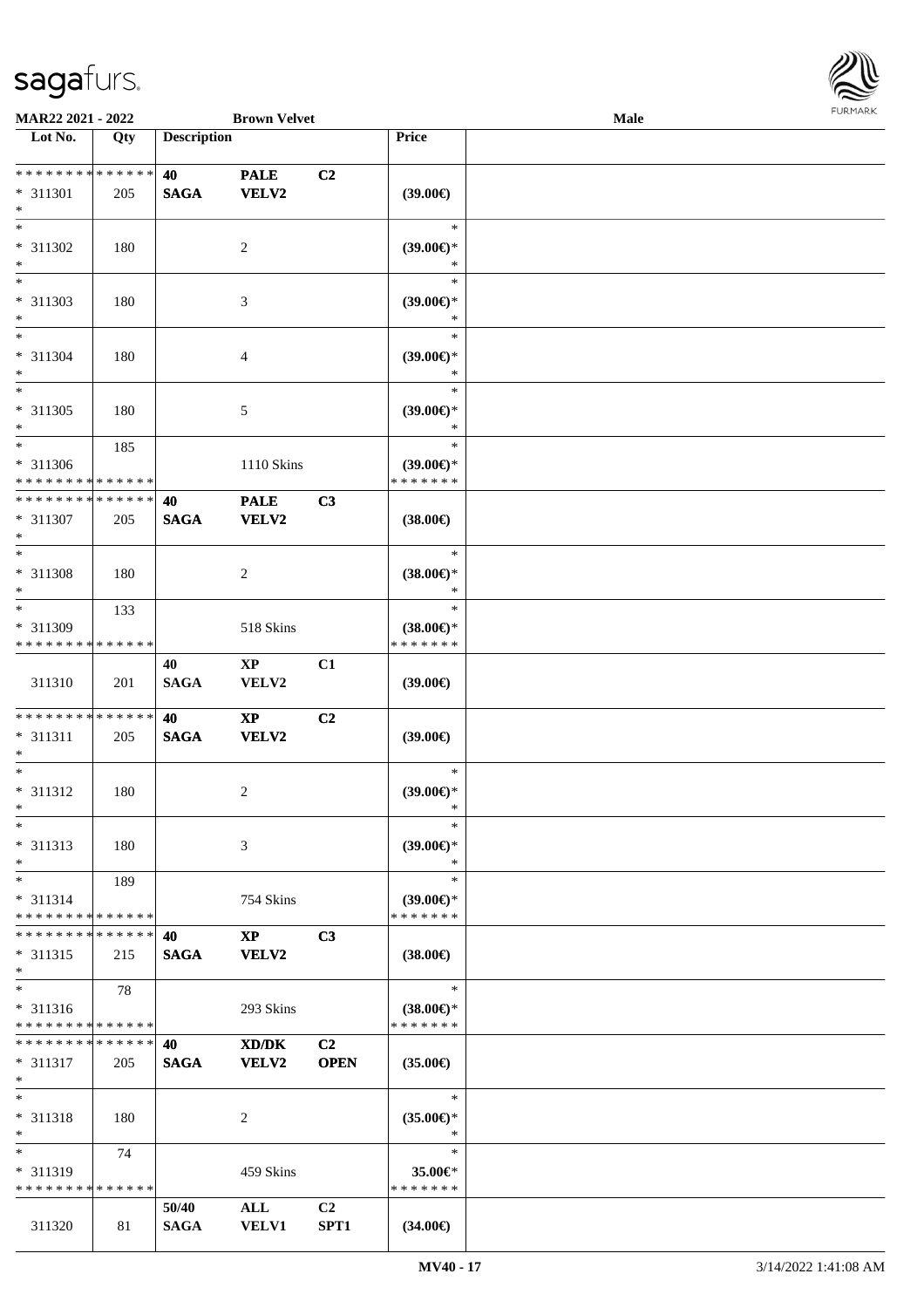

| MAR22 2021 - 2022                                                     |            | <b>Brown Velvet</b>               |            |                                                   | <b>Male</b> |  |
|-----------------------------------------------------------------------|------------|-----------------------------------|------------|---------------------------------------------------|-------------|--|
| Lot No.                                                               | Qty        | <b>Description</b>                |            | Price                                             |             |  |
| **************<br>$* 311321$<br>$\ast$                                | 205        | 40<br>XD/DK<br><b>VELV1</b><br>IA | C2<br>CHIP | $(32.00\epsilon)$                                 |             |  |
| $\overline{\phantom{0}}$<br>* 311322<br>$\ast$                        | 180        | $\overline{c}$                    |            | $\ast$<br>$(32.00\epsilon)$ *<br>$\ast$           |             |  |
| $\overline{\phantom{0}}$<br>* 311323<br>$*$                           | 180        | $\mathfrak{Z}$                    |            | $\ast$<br>$(32.00\epsilon)$ *<br>$\ast$           |             |  |
| $\overline{\ast}$<br>$* 311324$<br>$\ast$<br>$\overline{\phantom{0}}$ | 180        | $\overline{4}$                    |            | $\ast$<br>$(32.00\epsilon)$ *<br>$\ast$           |             |  |
| $* 311325$<br>$*$<br>$\overline{\ast}$                                | 180        | $\mathfrak{S}$                    |            | $\ast$<br>$(32.00\epsilon)$ *<br>$\ast$           |             |  |
| $* 311326$<br>$*$<br>$\overline{\ast}$                                | 180        | $6\,$                             |            | $\ast$<br>$(32.00\epsilon)$ *<br>$\ast$           |             |  |
| $* 311327$<br>$\ast$<br>$\overline{\phantom{a}^*}$                    | 180        | $\tau$                            |            | $\ast$<br>$(32.00\epsilon)$ *<br>$\ast$<br>$\ast$ |             |  |
| $* 311328$<br>$\ast$<br>$\ast$                                        | 180        | $8\,$                             |            | $(32.00\epsilon)$ *<br>$\ast$<br>$\ast$           |             |  |
| * 311329<br>$*$<br>$\overline{\phantom{1}}$                           | 180        | $\overline{9}$                    |            | $(32.00\epsilon)$ *<br>$\ast$<br>$\ast$           |             |  |
| $* 311330$<br>$*$<br>$\ast$                                           | 180        | $10\,$                            |            | $(32.00\epsilon)$ *<br>$\ast$<br>$\ast$           |             |  |
| $* 311331$<br>$*$<br>$\ast$                                           | 180        | $11\,$                            |            | $(32.00\epsilon)$ *<br>$\ast$<br>$\ast$           |             |  |
| $* 311332$<br>$*$<br>$*$                                              | 180        | 12                                |            | $(32.00\epsilon)$ *<br>$*$<br>$\ast$              |             |  |
| $* 311333$<br>$*$<br>$*$                                              | 180        | 13                                |            | $(32.00\epsilon)$ *<br>$\ast$<br>$\ast$           |             |  |
| $* 311334$<br>$*$<br>$\ast$                                           | 180        | 14                                |            | $(32.00\epsilon)$ *<br>$\ast$<br>$\ast$           |             |  |
| $* 311335$<br>$*$<br>$\overline{\phantom{0}}$                         | 180        | 15                                |            | $(32.00\epsilon)$ *<br>$\ast$<br>$\ast$           |             |  |
| $* 311336$<br>$*$<br>$*$                                              | 180        | 16                                |            | $(32.00\epsilon)$ *<br>$\ast$<br>$\ast$           |             |  |
| $* 311337$<br>$*$<br>$\ast$                                           | 180        | 17                                |            | $(32.00\epsilon)$ *<br>$\ast$<br>$\ast$           |             |  |
| * 311338<br>$*$<br>$\overline{\phantom{a}^*}$                         | 180        | 18                                |            | $(32.00\epsilon)$ *<br>$\ast$<br>$\ast$           |             |  |
| $* 311339$<br>$*$<br>$\overline{\ast}$                                | 180<br>142 | 19                                |            | $(32.00\epsilon)$ *<br>$\ast$<br>$\ast$           |             |  |
| $* 311340$<br>**************                                          |            | 3587 Skins                        |            | $(32.00\epsilon)$ *<br>* * * * * * *              |             |  |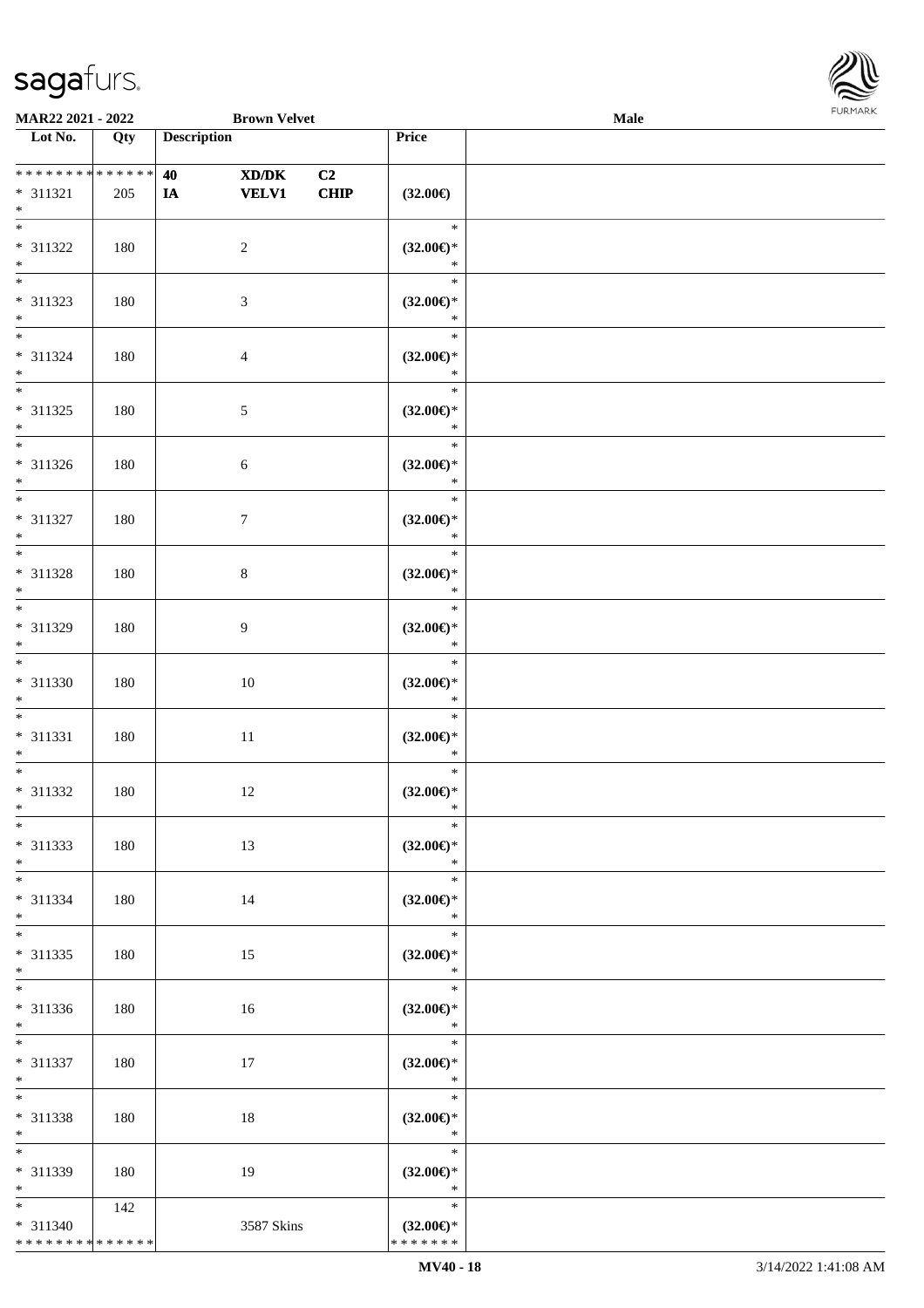

| MAR22 2021 - 2022                 |                   |                    | <b>Brown Velvet</b> |                |                     | Male |  |
|-----------------------------------|-------------------|--------------------|---------------------|----------------|---------------------|------|--|
| Lot No.                           | $\overline{Q}$ ty | <b>Description</b> |                     |                | Price               |      |  |
|                                   |                   |                    |                     |                |                     |      |  |
| ******** <mark>******</mark>      |                   | 40                 | XD/DK               | C2             |                     |      |  |
| $* 311341$                        | 215               | <b>IA</b>          | <b>VELV1</b>        | CHIP           | $(32.00\epsilon)$   |      |  |
| $\ast$                            |                   |                    |                     |                |                     |      |  |
| $\overline{\phantom{0}}$          |                   |                    |                     |                | $\ast$              |      |  |
| * 311342                          | 190               |                    | $\overline{2}$      |                | $(32.00\epsilon)$ * |      |  |
| $\ast$                            |                   |                    |                     |                | $\ast$              |      |  |
| $\overline{\phantom{0}}$          | 178               |                    |                     |                | $\ast$              |      |  |
| $* 311343$                        |                   |                    | 583 Skins           |                | $(32.00\epsilon)$ * |      |  |
| * * * * * * * * * * * * * *       |                   |                    |                     |                | * * * * * * *       |      |  |
| * * * * * * * * * * * * * *       |                   | 40                 | MED/PAL C2          |                |                     |      |  |
| $* 311344$                        | 205               | IA                 | <b>VELV1</b>        | <b>CHIP</b>    | $(32.00\epsilon)$   |      |  |
| $*$                               |                   |                    |                     |                |                     |      |  |
| $\overline{\phantom{0}}$          |                   |                    |                     |                | $\ast$              |      |  |
| $* 311345$                        | 180               |                    | $\sqrt{2}$          |                | $(32.00\epsilon)$ * |      |  |
| $\ast$                            |                   |                    |                     |                | $\ast$              |      |  |
| $\overline{\phantom{1}}$          |                   |                    |                     |                | $\ast$              |      |  |
| $* 311346$                        | 180               |                    | $\mathfrak{Z}$      |                | $(32.00\epsilon)$ * |      |  |
| $\ast$                            |                   |                    |                     |                | $\ast$              |      |  |
| $\ast$                            | 94                |                    |                     |                | $\ast$              |      |  |
| * 311347                          |                   |                    | 659 Skins           |                | $(32.00\epsilon)$ * |      |  |
| * * * * * * * * * * * * * *       |                   |                    |                     |                | * * * * * * *       |      |  |
| **************                    |                   | 40                 | XD/DK               | C <sub>2</sub> |                     |      |  |
| * 311348                          | 205               | <b>IA</b>          | <b>VELV2</b>        | CHIP           | 35.00€              |      |  |
| $\ast$                            |                   |                    |                     |                |                     |      |  |
| $*$                               |                   |                    |                     |                | $\ast$              |      |  |
| * 311349                          | 180               |                    | $\sqrt{2}$          |                | 35.00€*             |      |  |
| $\ast$                            |                   |                    |                     |                | $\ast$              |      |  |
| $\overline{\phantom{a}^*}$        |                   |                    |                     |                | $\ast$              |      |  |
| $* 311350$                        | 180               |                    | $\mathfrak{Z}$      |                | 35.00€*             |      |  |
| $\ast$                            |                   |                    |                     |                | $\ast$              |      |  |
| $\ast$                            |                   |                    |                     |                | $\ast$              |      |  |
| $* 311351$                        | 180               |                    | $\overline{4}$      |                | 35.00€*             |      |  |
| $\ast$                            |                   |                    |                     |                | $\ast$              |      |  |
| $\ast$                            |                   |                    |                     |                | $\ast$              |      |  |
| * 311352                          | 180               |                    | $\mathfrak{S}$      |                | 35.00€*             |      |  |
| $*$                               |                   |                    |                     |                | $\ast$              |      |  |
| $*$                               |                   |                    |                     |                | $\ast$              |      |  |
| $* 311353$                        | 180               |                    | 6                   |                | 35.00€*             |      |  |
| $*$                               |                   |                    |                     |                | $\ast$              |      |  |
| $*$                               |                   |                    |                     |                | $\ast$              |      |  |
| $* 311354$                        | 180               |                    | $7\phantom{.0}$     |                | 35.00€*             |      |  |
| $*$                               |                   |                    |                     |                | $\ast$              |      |  |
| $\ast$                            |                   |                    |                     |                | $\ast$              |      |  |
| $* 311355$                        | 180               |                    | $8\,$               |                | 35.00€*             |      |  |
| $*$<br>$\overline{\phantom{0}}$   |                   |                    |                     |                | $\ast$              |      |  |
|                                   |                   |                    |                     |                | $\ast$              |      |  |
| * 311356                          | 180               |                    | 9                   |                | 35.00€*             |      |  |
| $*$                               |                   |                    |                     |                | $\ast$              |      |  |
| $*$                               |                   |                    |                     |                | $\ast$              |      |  |
| $* 311357$                        | 180               |                    | $10\,$              |                | $(35.00\epsilon)$ * |      |  |
| $*$                               |                   |                    |                     |                | $\ast$              |      |  |
| $\ast$                            |                   |                    |                     |                | $\ast$              |      |  |
| * 311358                          | 180               |                    | 11                  |                | $(35.00\epsilon)$ * |      |  |
| $*$<br>$\overline{\phantom{a}^*}$ |                   |                    |                     |                | $\ast$              |      |  |
|                                   |                   |                    |                     |                | $\ast$              |      |  |
| * 311359                          | 180               |                    | 12                  |                | $(35.00\epsilon)$ * |      |  |
| $*$                               |                   |                    |                     |                | $\ast$              |      |  |
| $*$                               |                   |                    |                     |                | $\ast$              |      |  |
| $* 311360$                        | 180               |                    | 13                  |                | $(35.00\epsilon)$ * |      |  |
| $*$                               |                   |                    |                     |                | $\ast$              |      |  |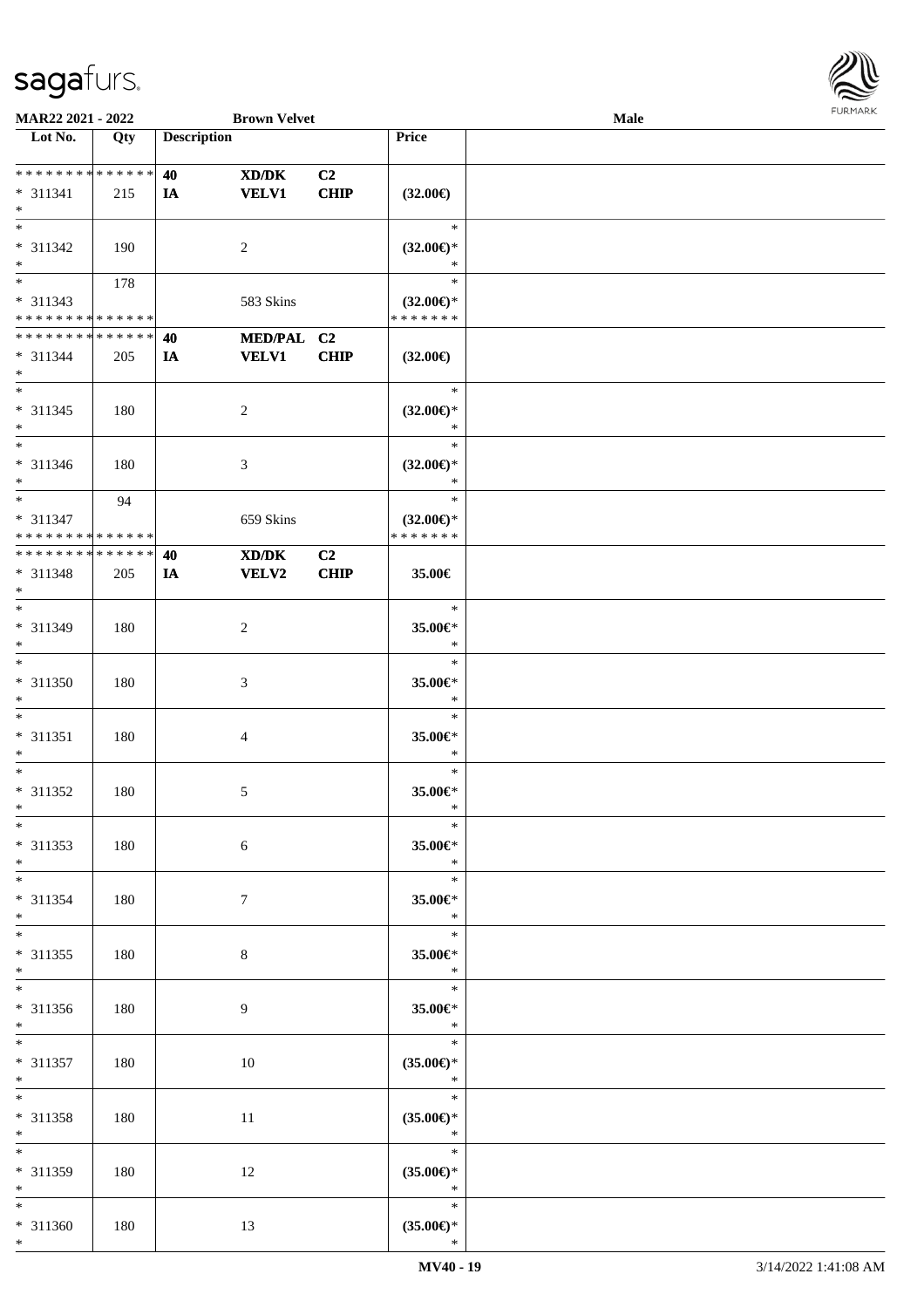

| MAR22 2021 - 2022             |     |                    | <b>Brown Velvet</b>                 |                |                               | Male |  |
|-------------------------------|-----|--------------------|-------------------------------------|----------------|-------------------------------|------|--|
| Lot No.                       | Qty | <b>Description</b> |                                     |                | Price                         |      |  |
|                               |     |                    |                                     |                |                               |      |  |
| $*$                           |     | 40                 | $\bold{X}\bold{D}/\bold{D}\bold{K}$ | C <sub>2</sub> | $\ast$                        |      |  |
| * 311361                      | 180 | $I\!\!A$           | VELV2                               | <b>CHIP</b>    | $(35.00\epsilon)$ *           |      |  |
| $*$                           |     |                    |                                     |                | $\ast$                        |      |  |
| $\overline{\ast}$             |     |                    |                                     |                | $\ast$                        |      |  |
| * 311362                      | 180 |                    | 15                                  |                | $(35.00\epsilon)$ *           |      |  |
| $\ast$                        |     |                    |                                     |                | $\ast$                        |      |  |
| $\overline{\phantom{0}}$      |     |                    |                                     |                | $\ast$                        |      |  |
| * 311363                      | 180 |                    | 16                                  |                | $(35.00\epsilon)$ *           |      |  |
| $*$                           |     |                    |                                     |                | $\ast$                        |      |  |
| $\overline{\ast}$             |     |                    |                                     |                | $\ast$                        |      |  |
|                               |     |                    |                                     |                |                               |      |  |
| $* 311364$                    | 180 |                    | 17                                  |                | $(35.00\epsilon)$ *<br>$\ast$ |      |  |
| $*$<br>$*$                    |     |                    |                                     |                | $\ast$                        |      |  |
|                               |     |                    |                                     |                |                               |      |  |
| * 311365                      | 180 |                    | 18                                  |                | $(35.00\epsilon)$ *           |      |  |
| $*$                           |     |                    |                                     |                | $\ast$                        |      |  |
| $*$                           |     |                    |                                     |                | $\ast$                        |      |  |
| $* 311366$                    | 180 |                    | 19                                  |                | 35.00€*                       |      |  |
| $*$                           |     |                    |                                     |                | $\ast$                        |      |  |
| $*$                           |     |                    |                                     |                | $\ast$                        |      |  |
| $* 311367$                    | 180 |                    | 20                                  |                | $(35.00\epsilon)$ *           |      |  |
| $*$                           |     |                    |                                     |                | $\ast$                        |      |  |
| $*$                           |     |                    |                                     |                | $\ast$                        |      |  |
| * 311368                      | 180 |                    | 21                                  |                | 35.00€*                       |      |  |
| $*$                           |     |                    |                                     |                | $\ast$                        |      |  |
| $*$                           |     |                    |                                     |                | $\ast$                        |      |  |
| * 311369                      | 180 |                    | 22                                  |                | $(35.00\epsilon)$ *           |      |  |
| $*$                           |     |                    |                                     |                | $\ast$                        |      |  |
| $\overline{\phantom{0}}$      |     |                    |                                     |                | $\ast$                        |      |  |
| $* 311370$                    | 180 |                    | 23                                  |                | $(35.00\epsilon)$ *           |      |  |
| $*$                           |     |                    |                                     |                | $\ast$                        |      |  |
| $*$                           |     |                    |                                     |                | $\ast$                        |      |  |
| $* 311371$                    | 180 |                    | 24                                  |                | $(35.00\epsilon)$ *           |      |  |
| $*$                           |     |                    |                                     |                | $\ast$                        |      |  |
| $*$                           |     |                    |                                     |                | $\ast$                        |      |  |
| $* 311372$                    | 180 |                    | $25\,$                              |                | $(35.00\epsilon)$ *           |      |  |
| $*$                           |     |                    |                                     |                | $\ast$                        |      |  |
| $*$                           | 116 |                    |                                     |                | $\ast$                        |      |  |
| $* 311373$                    |     |                    | 4641 Skins                          |                | $(35.00\epsilon)$ *           |      |  |
| * * * * * * * * * * * * * * * |     |                    |                                     |                | * * * * * * *                 |      |  |
|                               |     |                    |                                     | C2             |                               |      |  |
|                               |     | 40                 | XD/DK                               |                |                               |      |  |
| 311374                        | 180 | IA                 | <b>VELV2</b>                        | <b>CHIP</b>    | $(35.00\epsilon)$             |      |  |
|                               |     |                    |                                     |                |                               |      |  |
| * * * * * * * * * * * * * * * |     | 40                 | $2\mathbf{X}\mathbf{D}$             | C1             |                               |      |  |
| * 311375                      | 205 | <b>SROY</b>        | <b>VELV1</b>                        |                | $(38.00\epsilon)$             |      |  |
| $*$<br>$*$                    |     |                    |                                     |                |                               |      |  |
|                               | 81  |                    |                                     |                | $\ast$                        |      |  |
| * 311376                      |     |                    | 286 Skins                           |                | $(38.00\epsilon)$ *           |      |  |
| * * * * * * * * * * * * * *   |     |                    |                                     |                | * * * * * * *                 |      |  |
|                               |     | 40                 | $2\mathbf{X}\mathbf{D}$             | C1/C2          |                               |      |  |
| 311377                        | 198 | <b>SROY</b>        | <b>VELV1</b>                        |                | $(38.00\epsilon)$             |      |  |
|                               |     |                    |                                     |                |                               |      |  |
| * * * * * * * * * * * * * * * |     | 40                 | $2\mathbf{X}\mathbf{D}$             | C2             |                               |      |  |
| * 311378                      | 205 | <b>SROY</b>        | <b>VELV1</b>                        |                | $(38.00\epsilon)$             |      |  |
| $*$                           |     |                    |                                     |                |                               |      |  |
| $*$                           |     |                    |                                     |                | $\ast$                        |      |  |
| * 311379                      | 180 |                    | 2                                   |                | $(38.00\epsilon)$ *           |      |  |
| $*$                           |     |                    |                                     |                | $\ast$                        |      |  |
| $*$                           |     |                    |                                     |                | $\ast$                        |      |  |
| * 311380                      | 180 |                    | 3                                   |                | $(38.00\epsilon)$ *           |      |  |
| $*$                           |     |                    |                                     |                | $\ast$                        |      |  |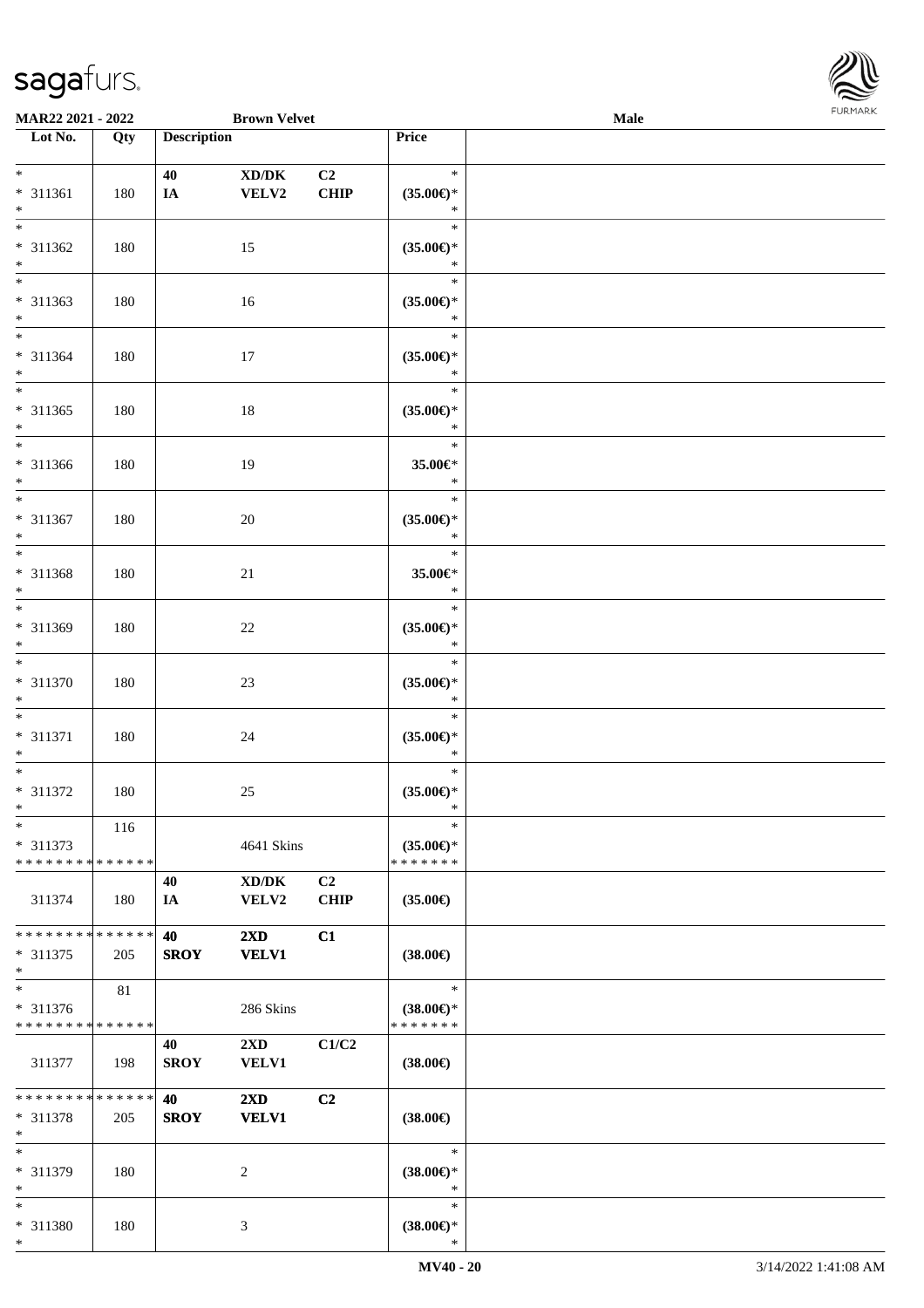

| MAR22 2021 - 2022                          |              |                    | <b>Brown Velvet</b>     |                |                       | Male |  |
|--------------------------------------------|--------------|--------------------|-------------------------|----------------|-----------------------|------|--|
| Lot No.                                    | Qty          | <b>Description</b> |                         |                | Price                 |      |  |
|                                            |              |                    |                         |                |                       |      |  |
| $*$                                        |              | 40                 | $2\mathbf{X}\mathbf{D}$ | C <sub>2</sub> | $\ast$                |      |  |
| * 311381                                   | 180          | <b>SROY</b>        | <b>VELV1</b>            |                | $(38.00\epsilon)$ *   |      |  |
| $\ast$                                     |              |                    |                         |                | ∗                     |      |  |
| $*$                                        |              |                    |                         |                | $\ast$                |      |  |
|                                            |              |                    |                         |                |                       |      |  |
| * 311382                                   | 180          |                    | 5                       |                | $(38.00\epsilon)$ *   |      |  |
| $\ast$                                     |              |                    |                         |                | ∗                     |      |  |
| $\overline{\phantom{0}}$                   | 70           |                    |                         |                | $\ast$                |      |  |
| * 311383                                   |              |                    | 995 Skins               |                | $(38.00\epsilon)$ *   |      |  |
| * * * * * * * * * * * * * *                |              |                    |                         |                | * * * * * * *         |      |  |
| * * * * * * * * * * * * * *                |              | 40                 | $2\mathbf{X}\mathbf{D}$ | C3             |                       |      |  |
| * 311384                                   | 205          | <b>SROY</b>        | <b>VELV1</b>            |                | $(37.00\epsilon)$     |      |  |
| $\ast$                                     |              |                    |                         |                |                       |      |  |
| $*$                                        |              |                    |                         |                | $\ast$                |      |  |
| $* 311385$                                 | 180          |                    | $\overline{c}$          |                | $(37.00\epsilon)$ *   |      |  |
| $\ast$                                     |              |                    |                         |                | $\ast$                |      |  |
| $\ast$                                     |              |                    |                         |                | $\ast$                |      |  |
|                                            | 49           |                    |                         |                |                       |      |  |
| * 311386                                   |              |                    | 434 Skins               |                | $(37.00\epsilon)$ *   |      |  |
| * * * * * * * * * * * * * *                |              |                    |                         |                | * * * * * * *         |      |  |
| * * * * * * * * * * * * * *                |              | 40                 | <b>XD</b>               | C1             |                       |      |  |
| * 311387                                   | 205          | <b>SROY</b>        | <b>VELV1</b>            |                | $(38.00\epsilon)$     |      |  |
| $\ast$                                     |              |                    |                         |                |                       |      |  |
| $*$                                        | 195          |                    |                         |                | $\ast$                |      |  |
| * 311388                                   |              |                    | 400 Skins               |                | $(38.00\epsilon)$ *   |      |  |
| * * * * * * * * <mark>* * * * * * *</mark> |              |                    |                         |                | * * * * * * *         |      |  |
| * * * * * * * * * * * * * *                |              | 40                 |                         | C1/C2          |                       |      |  |
|                                            |              |                    | XD                      |                |                       |      |  |
| * 311389                                   | 219          | <b>SROY</b>        | <b>VELV1</b>            |                | $(38.00\epsilon)$     |      |  |
| $*$<br>$\ast$                              |              |                    |                         |                |                       |      |  |
|                                            | $\mathbf{0}$ |                    |                         |                | $\ast$                |      |  |
| * 311390                                   |              |                    | 219 Skins               |                | $(0.00\varepsilon)$ * |      |  |
| * * * * * * * * * * * * * *                |              |                    |                         |                | * * * * * * *         |      |  |
| * * * * * * * * * * * * * *                |              | 40                 | <b>XD</b>               | C2             |                       |      |  |
| * 311391                                   | 205          | <b>SROY</b>        | <b>VELV1</b>            |                | $(38.00\epsilon)$     |      |  |
| $*$                                        |              |                    |                         |                |                       |      |  |
| $*$                                        |              |                    |                         |                | $\ast$                |      |  |
| $* 311392$                                 | 180          |                    | $\overline{c}$          |                | $(38.00\epsilon)$ *   |      |  |
| $*$                                        |              |                    |                         |                | $\ast$                |      |  |
| $\ast$                                     |              |                    |                         |                | $\ast$                |      |  |
| * 311393                                   | 180          |                    | 3                       |                | $(38.00\epsilon)$ *   |      |  |
| $\ast$                                     |              |                    |                         |                | $\ast$                |      |  |
|                                            |              |                    |                         |                |                       |      |  |
| $\ast$                                     |              |                    |                         |                | $\ast$                |      |  |
| * 311394                                   | 180          |                    | 4                       |                | $(38.00\epsilon)$ *   |      |  |
| $\ast$                                     |              |                    |                         |                | $\ast$                |      |  |
| $\ast$                                     |              |                    |                         |                | $\ast$                |      |  |
| * 311395                                   | 180          |                    | 5                       |                | $(38.00\epsilon)$ *   |      |  |
| $*$                                        |              |                    |                         |                | $\ast$                |      |  |
| $\overline{\phantom{a}^*}$                 |              |                    |                         |                | $\ast$                |      |  |
| * 311396                                   | 180          |                    | 6                       |                | $(38.00\epsilon)$ *   |      |  |
| $*$                                        |              |                    |                         |                | $\ast$                |      |  |
| $\ast$                                     |              |                    |                         |                | $\ast$                |      |  |
| * 311397                                   | 180          |                    |                         |                |                       |      |  |
|                                            |              |                    | $\tau$                  |                | $(38.00\epsilon)$ *   |      |  |
| $\ast$                                     |              |                    |                         |                | $\ast$                |      |  |
| $*$                                        | 175          |                    |                         |                | $\ast$                |      |  |
| * 311398                                   |              |                    | 1460 Skins              |                | $(38.00\epsilon)$ *   |      |  |
| * * * * * * * * * * * * * *                |              |                    |                         |                | * * * * * * *         |      |  |
| * * * * * * * *                            | * * * * * *  | 40                 | $\mathbf{X}\mathbf{D}$  | C3             |                       |      |  |
| * 311399                                   | 205          | <b>SROY</b>        | <b>VELV1</b>            |                | $(37.00\epsilon)$     |      |  |
| $\ast$                                     |              |                    |                         |                |                       |      |  |
| $*$                                        |              |                    |                         |                | $\ast$                |      |  |
| * 311400                                   | 180          |                    | $\overline{c}$          |                | $(37.00\epsilon)$ *   |      |  |
| $*$                                        |              |                    |                         |                |                       |      |  |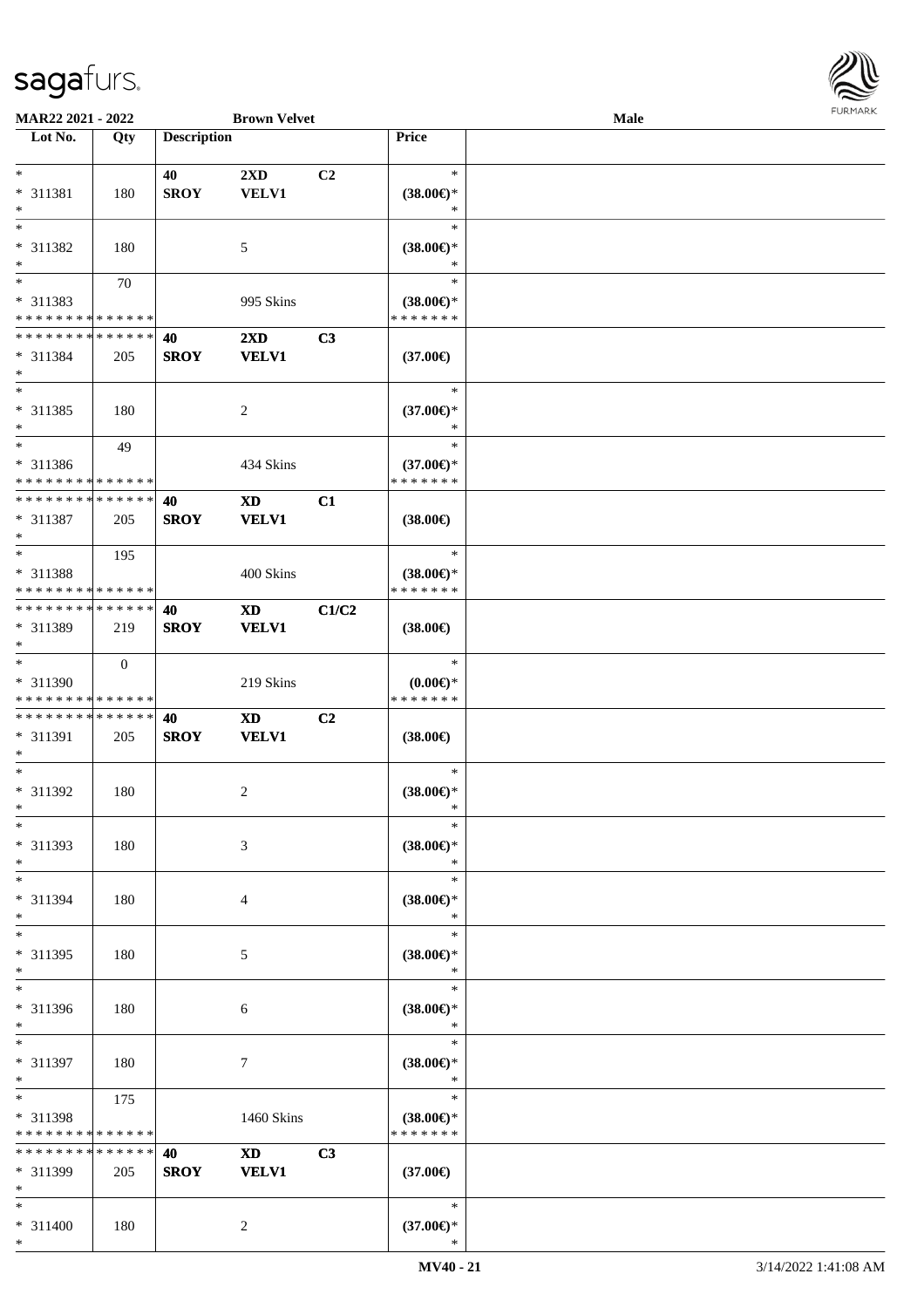

| MAR22 2021 - 2022           |     |                    | <b>Brown Velvet</b>    |                |                               | Male |  |
|-----------------------------|-----|--------------------|------------------------|----------------|-------------------------------|------|--|
| Lot No.                     | Qty | <b>Description</b> |                        |                | Price                         |      |  |
|                             |     |                    |                        |                |                               |      |  |
| $\ast$                      |     | 40                 | $\mathbf{X}\mathbf{D}$ | C3             | $\ast$                        |      |  |
| * 311401                    | 180 | <b>SROY</b>        | <b>VELV1</b>           |                | $(37.00\epsilon)$ *           |      |  |
| $\ast$                      |     |                    |                        |                | $\ast$                        |      |  |
| $\overline{\ast}$           | 78  |                    |                        |                | $\ast$                        |      |  |
| * 311402                    |     |                    |                        |                |                               |      |  |
|                             |     |                    | 643 Skins              |                | $(37.00\epsilon)$ *           |      |  |
| * * * * * * * * * * * * * * |     |                    |                        |                | * * * * * * *                 |      |  |
| * * * * * * * * * * * * * * |     | 40                 | <b>Dark</b>            | C1             |                               |      |  |
| $* 311403$                  | 205 | <b>SROY</b>        | <b>VELV1</b>           |                | $(38.00\epsilon)$             |      |  |
| $*$                         |     |                    |                        |                |                               |      |  |
| $*$                         |     |                    |                        |                | $\ast$                        |      |  |
| * 311404                    | 180 |                    | $\overline{c}$         |                | $(38.00\epsilon)$ *           |      |  |
| $*$                         |     |                    |                        |                | $\ast$                        |      |  |
| $*$                         |     |                    |                        |                | $\ast$                        |      |  |
| $* 311405$                  |     |                    |                        |                |                               |      |  |
| $*$                         | 180 |                    | $\mathfrak{Z}$         |                | $(38.00\epsilon)$ *<br>$\ast$ |      |  |
|                             |     |                    |                        |                |                               |      |  |
| $*$                         | 101 |                    |                        |                | $\ast$                        |      |  |
| $* 311406$                  |     |                    | 666 Skins              |                | $(38.00\epsilon)$ *           |      |  |
| * * * * * * * * * * * * * * |     |                    |                        |                | * * * * * * *                 |      |  |
| * * * * * * * * * * * * * * |     | 40                 | <b>Dark</b>            | C1/C2          |                               |      |  |
| $* 311407$                  | 205 | <b>SROY</b>        | <b>VELV1</b>           |                | $(38.00\epsilon)$             |      |  |
| $*$                         |     |                    |                        |                |                               |      |  |
| $*$                         | 133 |                    |                        |                | $\ast$                        |      |  |
| * 311408                    |     |                    | 338 Skins              |                | $(38.00\epsilon)$ *           |      |  |
| * * * * * * * * * * * * * * |     |                    |                        |                | * * * * * * *                 |      |  |
|                             |     |                    |                        |                |                               |      |  |
| * * * * * * * * * * * * * * |     | 40                 | <b>Dark</b>            | C <sub>2</sub> |                               |      |  |
| * 311409                    | 205 | <b>SROY</b>        | <b>VELV1</b>           |                | $(38.00\epsilon)$             |      |  |
| $*$                         |     |                    |                        |                |                               |      |  |
| $*$                         |     |                    |                        |                | $\ast$                        |      |  |
| $* 311410$                  | 180 |                    | $\overline{c}$         |                | $(38.00\epsilon)$ *           |      |  |
| $*$                         |     |                    |                        |                | $\ast$                        |      |  |
| $*$                         |     |                    |                        |                | $\ast$                        |      |  |
| $* 311411$                  | 180 |                    | $\mathfrak{Z}$         |                | $(38.00\epsilon)$ *           |      |  |
| $*$                         |     |                    |                        |                | $\ast$                        |      |  |
| $*$                         |     |                    |                        |                | $\ast$                        |      |  |
|                             |     |                    |                        |                |                               |      |  |
| $* 311412$                  | 180 |                    | 4                      |                | $(38.00\epsilon)$ *           |      |  |
| $*$                         |     |                    |                        |                | $\ast$                        |      |  |
| $*$                         |     |                    |                        |                | $\ast$                        |      |  |
| $* 311413$                  | 180 |                    | $\mathfrak{S}$         |                | $(38.00\epsilon)$ *           |      |  |
| $*$                         |     |                    |                        |                | $\ast$                        |      |  |
| $*$                         |     |                    |                        |                | $\ast$                        |      |  |
| $* 311414$                  | 180 |                    | 6                      |                | $(38.00\epsilon)$ *           |      |  |
| $*$                         |     |                    |                        |                | $\ast$                        |      |  |
| $*$                         |     |                    |                        |                | $\ast$                        |      |  |
| $* 311415$                  | 180 |                    | $\tau$                 |                | $(38.00\epsilon)$ *           |      |  |
| $*$                         |     |                    |                        |                | $\ast$                        |      |  |
| $\overline{\phantom{0}}$    |     |                    |                        |                | $\ast$                        |      |  |
|                             |     |                    |                        |                |                               |      |  |
| $* 311416$                  | 180 |                    | $\,8\,$                |                | $(38.00\epsilon)$ *           |      |  |
| $*$                         |     |                    |                        |                | $\ast$                        |      |  |
| $*$                         |     |                    |                        |                | $\ast$                        |      |  |
| $* 311417$                  | 180 |                    | 9                      |                | $(38.00\epsilon)$ *           |      |  |
| $*$                         |     |                    |                        |                | $\ast$                        |      |  |
| $*$                         |     |                    |                        |                | $\ast$                        |      |  |
| $* 311418$                  | 180 |                    | 10                     |                | $(38.00\epsilon)$ *           |      |  |
| $*$                         |     |                    |                        |                | $\ast$                        |      |  |
| $\overline{\phantom{0}}$    |     |                    |                        |                | $\ast$                        |      |  |
|                             |     |                    |                        |                |                               |      |  |
| * 311419                    | 180 |                    | 11                     |                | $(38.00\epsilon)$ *           |      |  |
| $*$                         |     |                    |                        |                | $\ast$                        |      |  |
| $*$                         |     |                    |                        |                | $\ast$                        |      |  |
| $* 311420$                  | 180 |                    | 12                     |                | $(38.00\epsilon)$ *           |      |  |
| $*$                         |     |                    |                        |                | $\ast$                        |      |  |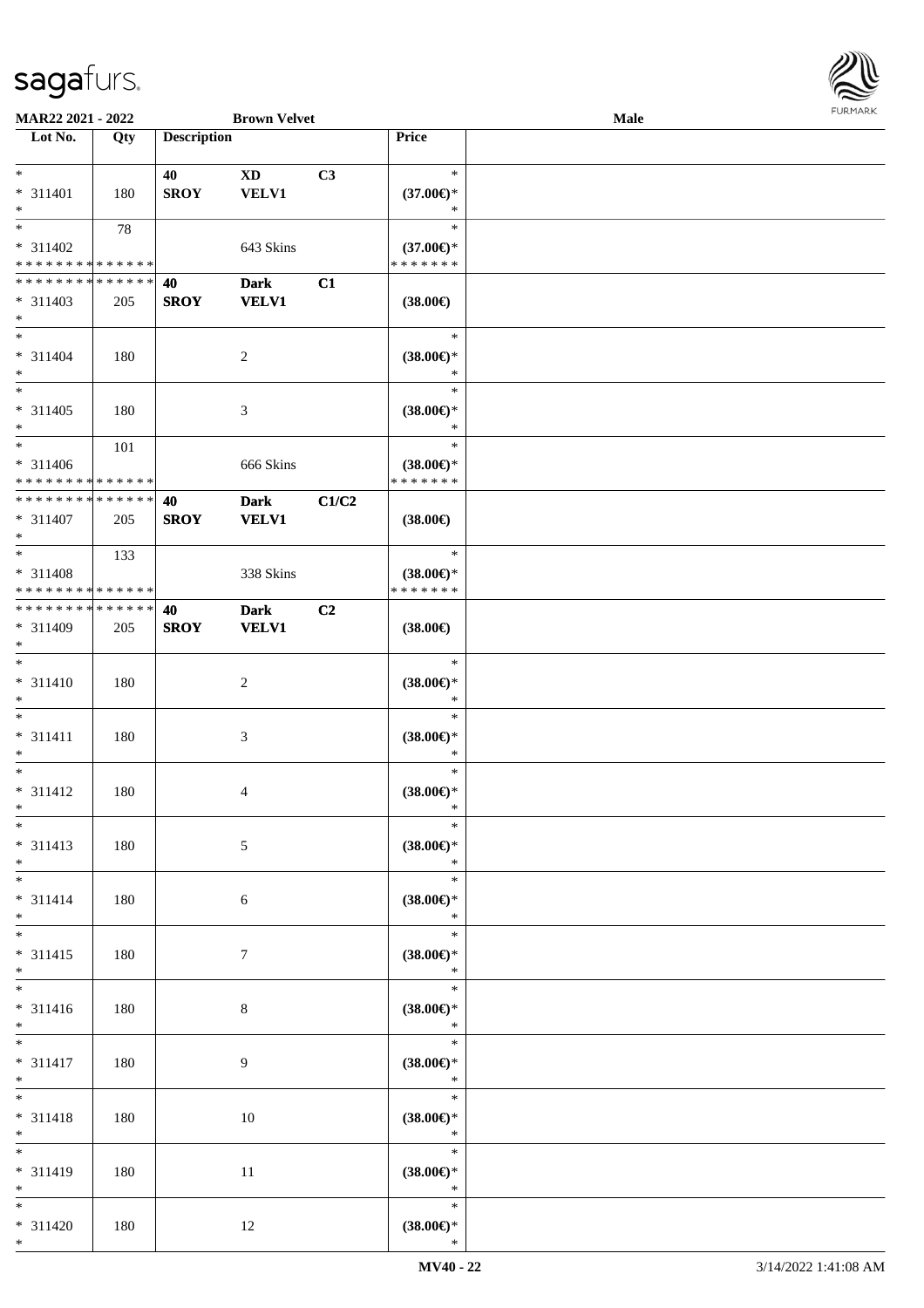

| MAR22 2021 - 2022                                   |                    |                    | <b>Brown Velvet</b>                     |                |                                                | <b>Male</b> |  |
|-----------------------------------------------------|--------------------|--------------------|-----------------------------------------|----------------|------------------------------------------------|-------------|--|
| Lot No.                                             | Qty                | <b>Description</b> |                                         |                | Price                                          |             |  |
| $*$<br>$* 311421$                                   | 111                | 40<br><b>SROY</b>  | <b>Dark</b><br><b>VELV1</b>             | C2             | $\ast$<br>$(38.00\epsilon)$ *                  |             |  |
| * * * * * * * * * * * * * *                         |                    |                    |                                         |                | * * * * * * *                                  |             |  |
| * * * * * * * * * * * * * *<br>$* 311422$<br>$\ast$ | 205                | 40<br><b>SROY</b>  | <b>Dark</b><br><b>VELV1</b>             | C3             | $(37.00\epsilon)$                              |             |  |
| $\ast$<br>$* 311423$<br>$\ast$                      | 180                |                    | $\overline{c}$                          |                | $\ast$<br>$(37.00\epsilon)$ *                  |             |  |
| $\overline{\phantom{1}}$<br>$* 311424$<br>$\ast$    | 180                |                    | $\mathfrak{Z}$                          |                | $\ast$<br>$(37.00\epsilon)$ *<br>$\ast$        |             |  |
| $\ast$<br>$* 311425$<br>$\ast$                      | 180                |                    | $\overline{4}$                          |                | $\ast$<br>$(37.00\epsilon)$ *<br>$\ast$        |             |  |
| $\ast$<br>$* 311426$<br>* * * * * * * * * * * * * * | 114                |                    | 859 Skins                               |                | $\ast$<br>$(37.00\epsilon)$ *<br>* * * * * * * |             |  |
| * * * * * * * * * * * * * *<br>$* 311427$<br>$\ast$ | 205                | 40<br><b>SROY</b>  | <b>MED</b><br><b>VELV1</b>              | C1/C2          | $(38.00\epsilon)$                              |             |  |
| $\ast$<br>* 311428<br>$\ast$                        | 180                |                    | $\sqrt{2}$                              |                | $\ast$<br>$(38.00\epsilon)$ *<br>$\ast$        |             |  |
| $\ast$<br>* 311429<br>* * * * * * * *               | 104<br>* * * * * * |                    | 489 Skins                               |                | $\ast$<br>$(38.00\epsilon)$ *<br>* * * * * * * |             |  |
| 311430                                              | 157                | 40<br><b>SROY</b>  | $\bf MED$<br><b>VELV1</b>               | C3             | $(37.00\epsilon)$                              |             |  |
| **************<br>$* 311431$<br>$\ast$              | 205                | 40<br><b>SROY</b>  | <b>PALE</b><br><b>VELV1</b>             | C1/C2          | $(38.00\epsilon)$                              |             |  |
| $\ast$<br>$* 311432$<br>**************              | 200                |                    | 405 Skins                               |                | $\ast$<br>$(38.00\epsilon)$ *<br>* * * * * * * |             |  |
| 311433                                              | 207                | 40<br><b>SROY</b>  | $\mathbf{X}\mathbf{P}$<br><b>VELV1</b>  | C1/C2          | $(38.00\epsilon)$                              |             |  |
| * * * * * * * * * * * * * *<br>$* 311434$<br>$\ast$ | 205                | 40<br><b>SROY</b>  | $2\mathbf{X}\mathbf{D}$<br>VELV2        | C1             | $(41.00\epsilon)$                              |             |  |
| $\ast$<br>$* 311435$<br>* * * * * * * * * * * * * * | 44                 |                    | 249 Skins                               |                | $\ast$<br>$(41.00\epsilon)$ *<br>* * * * * * * |             |  |
| * * * * * * * * * * * * * *<br>$* 311436$<br>$*$    | 205                | 40<br><b>SROY</b>  | $2\mathbf{X}\mathbf{D}$<br><b>VELV2</b> | C <sub>2</sub> | $(41.00\epsilon)$                              |             |  |
| $\ast$<br>$* 311437$<br>$\ast$                      | 180                |                    | $\overline{c}$                          |                | $\ast$<br>$(41.00\epsilon)$ *<br>$\ast$        |             |  |
| $\ast$<br>* 311438<br>$*$                           | 180                |                    | 3                                       |                | $\ast$<br>$(41.00\epsilon)$ *<br>$\ast$        |             |  |
| $\ast$<br>$* 311439$<br>* * * * * * * * * * * * * * | 162                |                    | 727 Skins                               |                | $\ast$<br>$(41.00\epsilon)$ *<br>* * * * * * * |             |  |
| * * * * * * * * * * * * * *<br>$* 311440$<br>$*$    | 205                | 40<br><b>SROY</b>  | $2\mathbf{X}\mathbf{D}$<br><b>VELV2</b> | C3             | $(40.00\epsilon)$                              |             |  |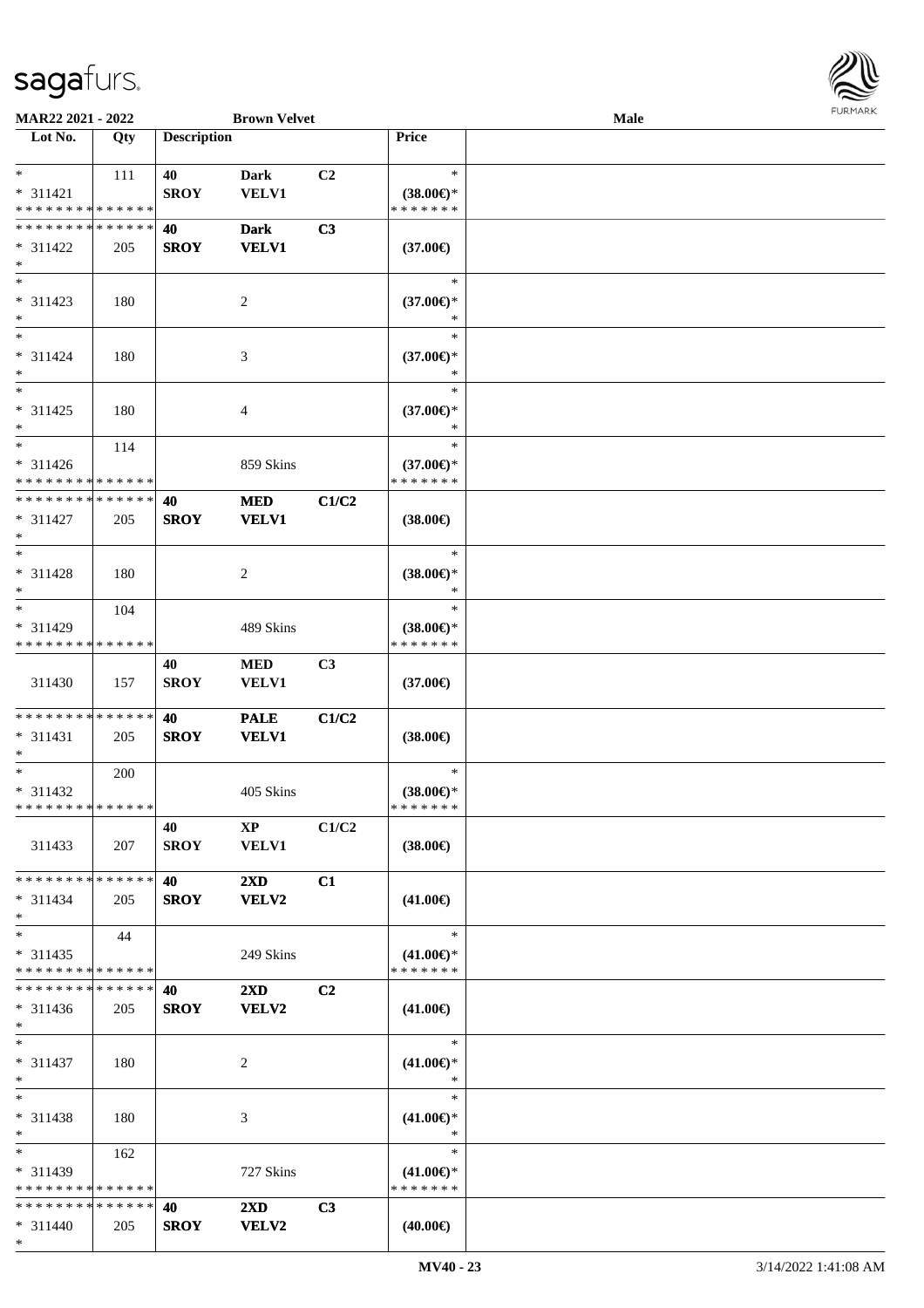

| MAR22 2021 - 2022           |             |                    | <b>Brown Velvet</b>    |                |                     | <b>Male</b> |  |
|-----------------------------|-------------|--------------------|------------------------|----------------|---------------------|-------------|--|
| Lot No.                     | Qty         | <b>Description</b> |                        |                | Price               |             |  |
|                             |             |                    |                        |                |                     |             |  |
| $*$                         | 174         | 40                 | 2XD                    | C3             | $\ast$              |             |  |
| $* 311441$                  |             | <b>SROY</b>        | VELV2                  |                | $(40.00\epsilon)$ * |             |  |
| * * * * * * * * * * * * * * |             |                    |                        |                | * * * * * * *       |             |  |
| * * * * * * * * * * * * * * |             | 40                 | <b>XD</b>              | C1             |                     |             |  |
|                             |             |                    |                        |                |                     |             |  |
| $* 311442$                  | 205         | <b>SROY</b>        | <b>VELV2</b>           |                | $(41.00\epsilon)$   |             |  |
| $\ast$                      |             |                    |                        |                |                     |             |  |
| $\overline{\phantom{0}}$    | 167         |                    |                        |                | $\ast$              |             |  |
| $* 311443$                  |             |                    | 372 Skins              |                | $(41.00\epsilon)$ * |             |  |
| * * * * * * * * * * * * * * |             |                    |                        |                | * * * * * * *       |             |  |
| * * * * * * * * * * * * * * |             | 40                 | $\mathbf{X}\mathbf{D}$ | C <sub>2</sub> |                     |             |  |
| $* 311444$                  | 205         | <b>SROY</b>        | <b>VELV2</b>           |                | $(41.00\epsilon)$   |             |  |
| $\ast$                      |             |                    |                        |                |                     |             |  |
| $*$                         |             |                    |                        |                | $\ast$              |             |  |
|                             |             |                    |                        |                |                     |             |  |
| $* 311445$                  | 180         |                    | $\overline{c}$         |                | $(41.00\epsilon)$ * |             |  |
| $\ast$                      |             |                    |                        |                | $\ast$              |             |  |
| $\overline{\phantom{1}}$    |             |                    |                        |                | $\ast$              |             |  |
| $* 311446$                  | 180         |                    | $\mathfrak{Z}$         |                | $(41.00\epsilon)$ * |             |  |
| $\ast$                      |             |                    |                        |                | $\ast$              |             |  |
| $\ast$                      |             |                    |                        |                | $\ast$              |             |  |
| $* 311447$                  | 180         |                    | $\overline{4}$         |                | $(41.00\epsilon)$ * |             |  |
| $\ast$                      |             |                    |                        |                | $\ast$              |             |  |
| $\ast$                      |             |                    |                        |                | $\ast$              |             |  |
|                             |             |                    |                        |                |                     |             |  |
| $* 311448$                  | 180         |                    | $\mathfrak{S}$         |                | $(41.00\epsilon)$ * |             |  |
| $\ast$                      |             |                    |                        |                | $\ast$              |             |  |
| $\ast$                      |             |                    |                        |                | $\ast$              |             |  |
| $* 311449$                  | 180         |                    | $\sqrt{6}$             |                | $(41.00\epsilon)$ * |             |  |
| $\ast$                      |             |                    |                        |                | $\ast$              |             |  |
| $\overline{\phantom{1}}$    | 32          |                    |                        |                | $\ast$              |             |  |
| $* 311450$                  |             |                    | 1137 Skins             |                | $(41.00\epsilon)$ * |             |  |
| * * * * * * * * * * * * * * |             |                    |                        |                | * * * * * * *       |             |  |
| * * * * * * * * * * * * * * |             | 40                 | $\mathbf{X}\mathbf{D}$ | C3             |                     |             |  |
| $* 311451$                  |             | <b>SROY</b>        | VELV2                  |                |                     |             |  |
| $\ast$                      | 205         |                    |                        |                | $(40.00\epsilon)$   |             |  |
| $\ast$                      |             |                    |                        |                |                     |             |  |
|                             |             |                    |                        |                | $\ast$              |             |  |
| * 311452                    | 195         |                    | $\sqrt{2}$             |                | $(40.00\epsilon)$ * |             |  |
| $*$                         |             |                    |                        |                | $\ast$              |             |  |
| $*$                         | 79          |                    |                        |                | $\ast$              |             |  |
| $* 311453$                  |             |                    | 479 Skins              |                | $(40.00\epsilon)$ * |             |  |
| * * * * * * * * * * * * * * |             |                    |                        |                | * * * * * * *       |             |  |
|                             |             | 40                 | $\mathbf{X}\mathbf{D}$ | C3             |                     |             |  |
| 311454                      | 176         | <b>SROY</b>        | VELV2                  |                | $(40.00\epsilon)$   |             |  |
|                             |             |                    |                        |                |                     |             |  |
| * * * * * * * *             | * * * * * * | 40                 | <b>Dark</b>            | C1             |                     |             |  |
|                             |             |                    |                        |                |                     |             |  |
| $* 311455$                  | 205         | <b>SROY</b>        | <b>VELV2</b>           |                | $(41.00\epsilon)$   |             |  |
| $*$                         |             |                    |                        |                |                     |             |  |
| $\ast$                      |             |                    |                        |                | $\ast$              |             |  |
| $* 311456$                  | 180         |                    | $\overline{c}$         |                | $(41.00\epsilon)$ * |             |  |
| $*$                         |             |                    |                        |                | $\ast$              |             |  |
| $*$                         | 169         |                    |                        |                | $\ast$              |             |  |
| $* 311457$                  |             |                    | 554 Skins              |                | $(41.00\epsilon)$ * |             |  |
| * * * * * * * * * * * * * * |             |                    |                        |                | * * * * * * *       |             |  |
| ********                    | * * * * * * | 40                 | <b>Dark</b>            | C1/C2          |                     |             |  |
| * 311458                    | 220         | <b>SROY</b>        | <b>VELV2</b>           |                | $(41.00\epsilon)$   |             |  |
| $*$                         |             |                    |                        |                |                     |             |  |
| $\ast$                      |             |                    |                        |                |                     |             |  |
|                             |             |                    |                        |                | $\ast$              |             |  |
| $* 311459$                  | 195         |                    | 2                      |                | $(41.00\epsilon)$ * |             |  |
| $\ast$                      |             |                    |                        |                | $\ast$              |             |  |
| $*$                         | 199         |                    |                        |                | $\ast$              |             |  |
| $* 311460$                  |             |                    | 614 Skins              |                | $(41.00\epsilon)$ * |             |  |
| * * * * * * * * * * * * * * |             |                    |                        |                | * * * * * * *       |             |  |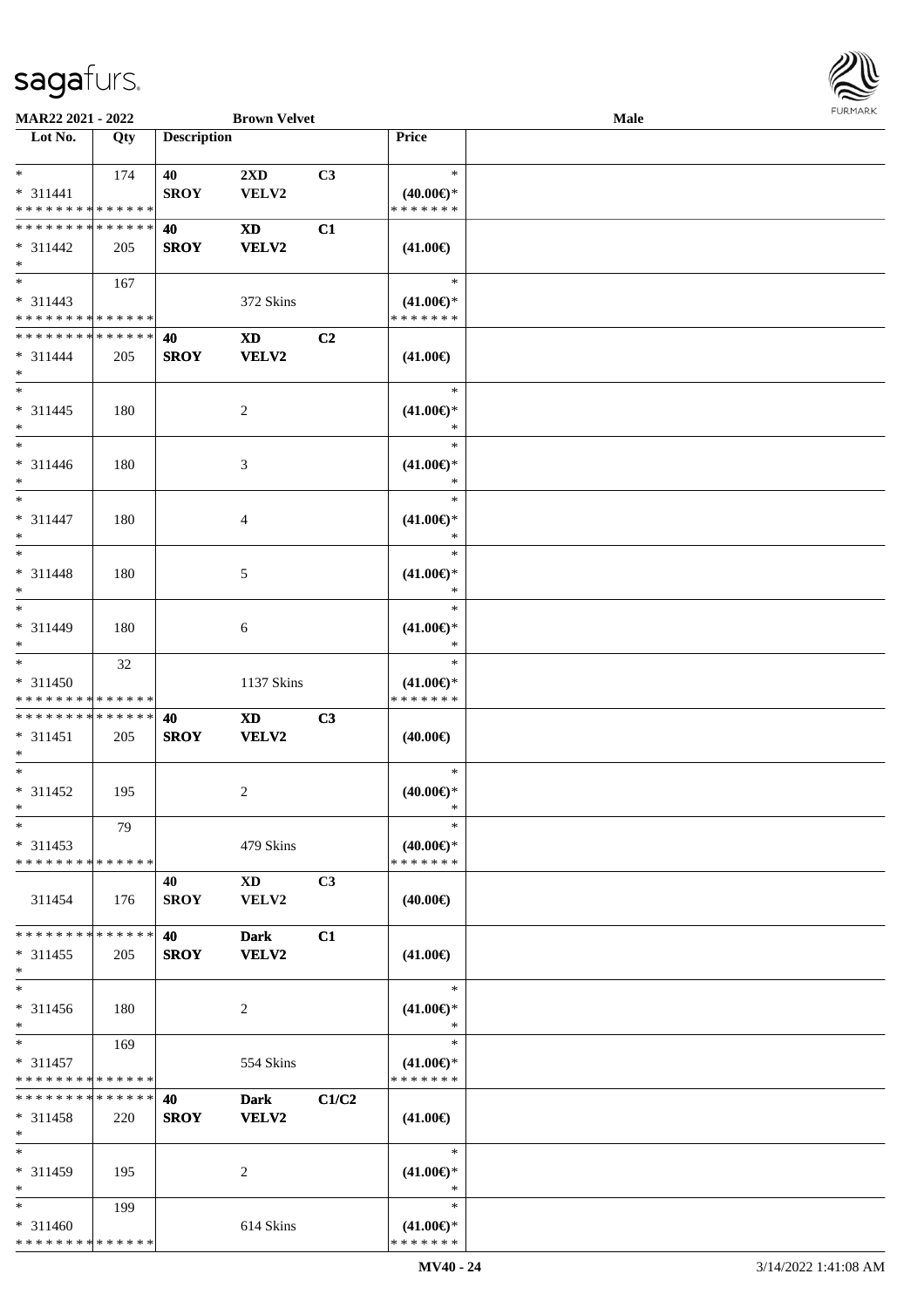

| MAR22 2021 - 2022                                                       |     |                    | <b>Brown Velvet</b>         |       |                                                | Male | 101111111111 |
|-------------------------------------------------------------------------|-----|--------------------|-----------------------------|-------|------------------------------------------------|------|--------------|
| $\overline{\phantom{1}}$ Lot No.                                        | Qty | <b>Description</b> |                             |       | Price                                          |      |              |
| **************<br>$* 311461$<br>$\ast$                                  | 205 | 40<br><b>SROY</b>  | <b>Dark</b><br><b>VELV2</b> | C2    | $(41.00\epsilon)$                              |      |              |
| $*$<br>$* 311462$<br>$\ast$                                             | 180 |                    | $\sqrt{2}$                  |       | $\ast$<br>$(41.00\epsilon)$ *<br>$\ast$        |      |              |
| $\overline{\phantom{0}}$<br>$* 311463$<br>$\ast$                        | 180 |                    | $\mathfrak{Z}$              |       | $\ast$<br>$(41.00\epsilon)$ *<br>$\ast$        |      |              |
| $\overline{\ast}$<br>$* 311464$<br>$\ast$<br>$\overline{\phantom{a}^*}$ | 180 |                    | $\overline{4}$              |       | $\ast$<br>$(41.00\epsilon)$ *<br>$\ast$        |      |              |
| $* 311465$<br>$\ast$<br>$\overline{\phantom{0}}$                        | 180 |                    | 5                           |       | $\ast$<br>$(41.00\epsilon)$ *<br>$\ast$        |      |              |
| * 311466<br>$\ast$<br>$_{\ast}^{-}$                                     | 180 |                    | 6                           |       | $\ast$<br>$(41.00\epsilon)$ *<br>$\ast$        |      |              |
| $* 311467$<br>$\ast$<br>$_{\ast}^{-}$                                   | 180 |                    | $\boldsymbol{7}$            |       | $\ast$<br>$(41.00\epsilon)$ *<br>$\ast$        |      |              |
| * 311468<br>$\ast$<br>$\overline{\ast}$                                 | 180 |                    | $8\,$                       |       | $\ast$<br>$(41.00\epsilon)$ *<br>$\ast$        |      |              |
| $* 311469$<br>$\ast$<br>$\ast$                                          | 180 |                    | $\overline{9}$              |       | $\ast$<br>$(41.00\epsilon)$ *<br>$\ast$        |      |              |
| $* 311470$<br>$\ast$<br>$\overline{\phantom{0}}$                        | 200 |                    | $10\,$                      |       | $\ast$<br>$(41.00\epsilon)$ *<br>$\ast$        |      |              |
| $* 311471$<br>* * * * * * * * * * * * * *                               | 200 |                    | 2045 Skins                  |       | $\ast$<br>$(41.00\epsilon)$ *<br>* * * * * * * |      |              |
| ******** <mark>******</mark><br>$* 311472$<br>$*$ $-$                   | 205 | 40<br><b>SROY</b>  | <b>Dark</b><br><b>VELV2</b> | C3    | $(40.00\epsilon)$                              |      |              |
| $*$<br>$* 311473$<br>$\ast$                                             | 180 |                    | $\overline{c}$              |       | $\ast$<br>(40.00)<br>$\ast$                    |      |              |
| $\ast$<br>$* 311474$<br>$\ast$                                          | 180 |                    | 3                           |       | $\ast$<br>$(40.00\epsilon)$ *<br>$\ast$        |      |              |
| $\ast$<br>$* 311475$<br>* * * * * * * * * * * * * *                     | 93  |                    | 658 Skins                   |       | $\ast$<br>$(40.00 \in )^*$<br>* * * * * * *    |      |              |
| * * * * * * * * * * * * * *<br>* 311476<br>$*$                          | 205 | 40<br><b>SROY</b>  | <b>MED</b><br>VELV2         | C1/C2 | $(41.00\epsilon)$                              |      |              |
| $\ast$<br>$* 311477$<br>$*$                                             | 180 |                    | 2                           |       | $\ast$<br>$(41.00\epsilon)$ *<br>$\ast$        |      |              |
| $*$<br>* 311478<br>$\ast$                                               | 180 |                    | 3                           |       | $\ast$<br>$(41.00\epsilon)$ *<br>$\ast$        |      |              |
| $\ast$<br>* 311479<br>* * * * * * * * * * * * * *                       | 51  |                    | 616 Skins                   |       | $\ast$<br>$(41.00\epsilon)$ *<br>* * * * * * * |      |              |
| 311480                                                                  | 180 | 40<br><b>SROY</b>  | <b>MED</b><br>VELV2         | C2    | $(41.00\epsilon)$                              |      |              |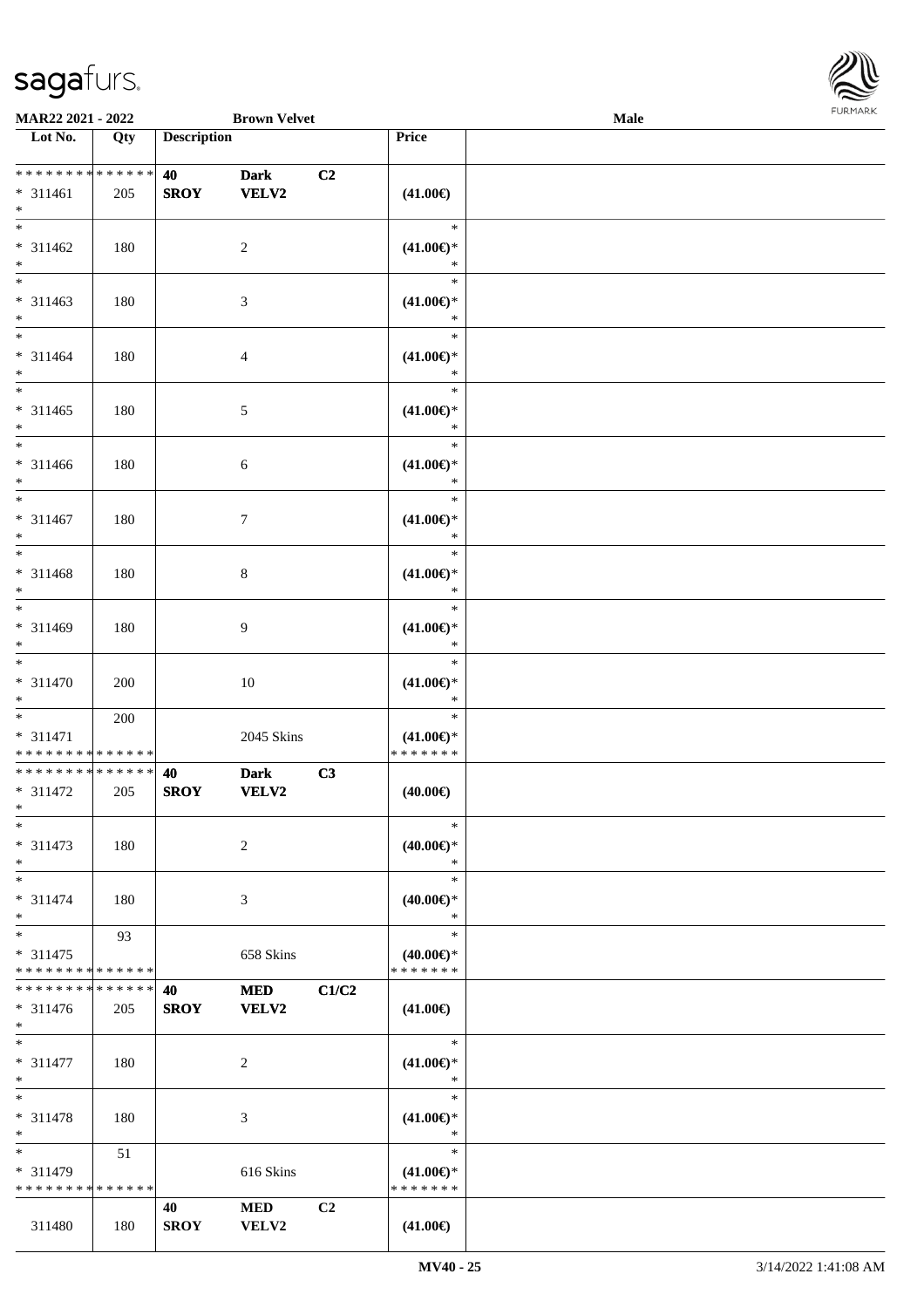

| MAR22 2021 - 2022                       |     |                    | <b>Brown Velvet</b>     |                |                                      | <b>Male</b> | FURMARK |
|-----------------------------------------|-----|--------------------|-------------------------|----------------|--------------------------------------|-------------|---------|
| Lot No.                                 | Qty | <b>Description</b> |                         |                | Price                                |             |         |
| * * * * * * * * * * * * * *<br>* 311481 | 205 | 40<br><b>SROY</b>  | <b>MED</b><br>VELV2     | C3             | $(40.00\epsilon)$                    |             |         |
| $*$                                     |     |                    |                         |                |                                      |             |         |
| $*$                                     | 110 |                    |                         |                | $\ast$                               |             |         |
| * 311482<br>* * * * * * * * * * * * * * |     |                    | 315 Skins               |                | $(40.00\epsilon)$ *<br>* * * * * * * |             |         |
| * * * * * * * * * * * * * *             |     | 40                 | <b>PALE</b>             | C1/C2          |                                      |             |         |
| * 311483<br>$*$                         | 205 | <b>SROY</b>        | VELV2                   |                | $(41.00\epsilon)$                    |             |         |
| $*$                                     |     |                    |                         |                | $\ast$                               |             |         |
| * 311484<br>$*$                         | 180 |                    | $\overline{c}$          |                | $(41.00\epsilon)$ *<br>*             |             |         |
| $*$                                     |     |                    |                         |                | $\ast$                               |             |         |
| * 311485<br>$*$                         | 180 |                    | 3                       |                | $(41.00\epsilon)$ *<br>$\ast$        |             |         |
| $*$                                     | 62  |                    |                         |                | $\ast$                               |             |         |
| * 311486<br>* * * * * * * * * * * * * * |     |                    | 627 Skins               |                | $(41.00\epsilon)$ *<br>* * * * * * * |             |         |
| * * * * * * * * * * * * * *             |     | 40                 | <b>PALE</b>             | C <sub>3</sub> |                                      |             |         |
| * 311487<br>$*$                         | 205 | <b>SROY</b>        | VELV2                   |                | $(40.00\epsilon)$                    |             |         |
| $*$                                     | 75  |                    |                         |                | $\ast$                               |             |         |
| * 311488<br>* * * * * * * * * * * * * * |     |                    | 280 Skins               |                | $(40.00\epsilon)$ *<br>* * * * * * * |             |         |
| * * * * * * * * * * * * * *             |     | 40                 | $\mathbf{X} \mathbf{P}$ | C1/C2          |                                      |             |         |
| * 311489<br>$*$                         | 205 | <b>SROY</b>        | VELV2                   |                | $(41.00\epsilon)$                    |             |         |
| $*$                                     | 67  |                    |                         |                | $\ast$                               |             |         |
| * 311490                                |     |                    | 272 Skins               |                | $(41.00\epsilon)$ *                  |             |         |
| * * * * * * * * * * * * * *             |     |                    |                         |                | * * * * * * *                        |             |         |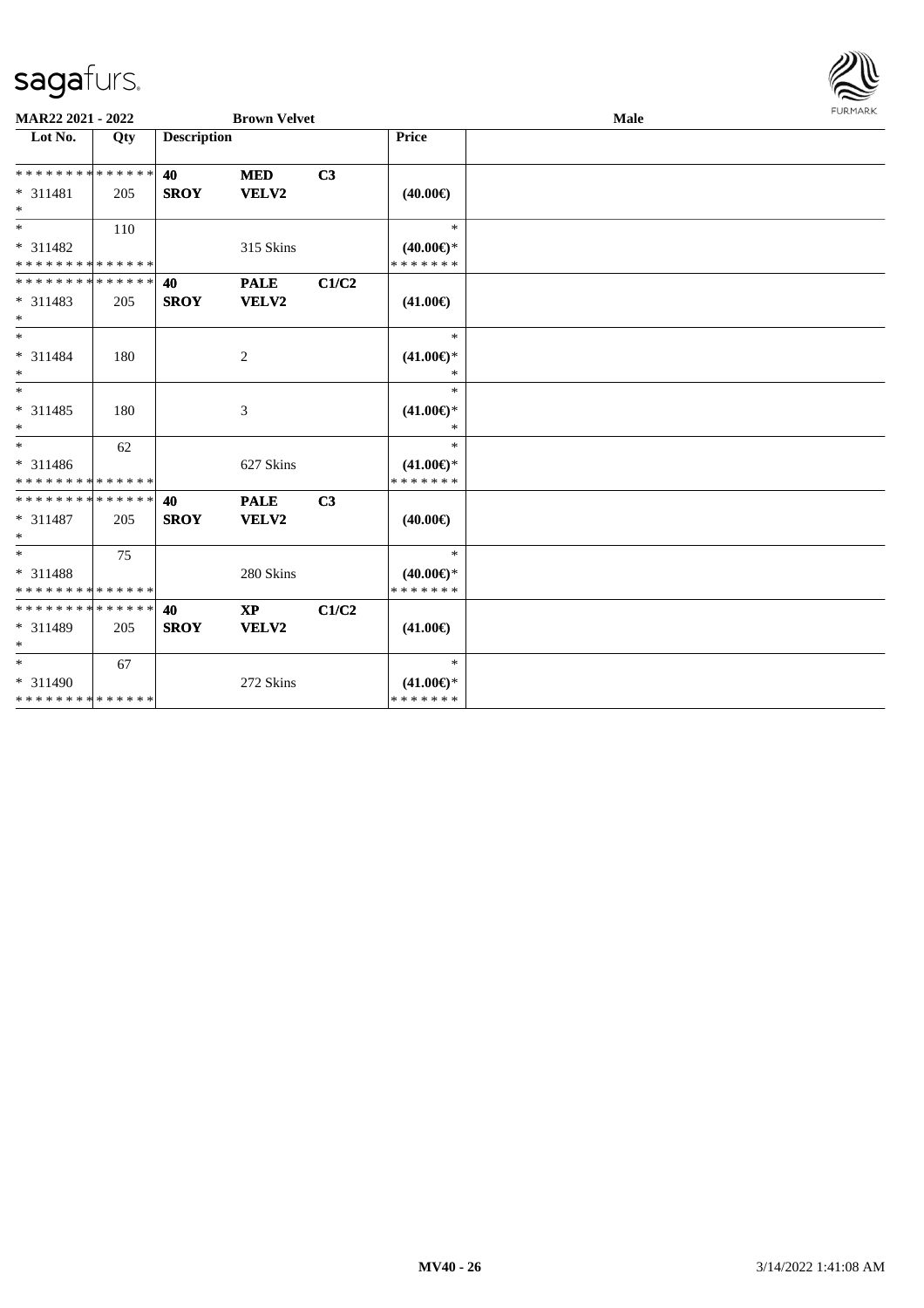

| MAR22 2021 - 2022           |             |                    | <b>Brown Velvet</b>                                                                                                                                                                                                            |                |                               | <b>Male</b> |  |
|-----------------------------|-------------|--------------------|--------------------------------------------------------------------------------------------------------------------------------------------------------------------------------------------------------------------------------|----------------|-------------------------------|-------------|--|
| Lot No.                     | Qty         | <b>Description</b> |                                                                                                                                                                                                                                |                | Price                         |             |  |
|                             |             |                    |                                                                                                                                                                                                                                |                |                               |             |  |
| **************              |             | 30                 | $2\mathbf{X}\mathbf{D}$                                                                                                                                                                                                        | C1             |                               |             |  |
| $* 311541$                  | 265         | SI                 | <b>VELV1</b>                                                                                                                                                                                                                   |                | (30.00)                       |             |  |
| $\ast$                      |             |                    |                                                                                                                                                                                                                                |                |                               |             |  |
| $*$                         | 53          |                    |                                                                                                                                                                                                                                |                | $\ast$                        |             |  |
| $* 311542$                  |             |                    | 318 Skins                                                                                                                                                                                                                      |                | $(30.00€)$ *                  |             |  |
| * * * * * * * * * * * * * * |             |                    |                                                                                                                                                                                                                                |                | * * * * * * *                 |             |  |
| * * * * * * * * * * * * * * |             |                    |                                                                                                                                                                                                                                |                |                               |             |  |
|                             |             | 30                 | $2\mathbf{X}\mathbf{D}$                                                                                                                                                                                                        | C1/C2          |                               |             |  |
| $* 311543$                  | 245         | SI                 | <b>VELV1</b>                                                                                                                                                                                                                   |                | (30.00)                       |             |  |
| $*$                         |             |                    |                                                                                                                                                                                                                                |                |                               |             |  |
| $\ast$                      | 94          |                    |                                                                                                                                                                                                                                |                | $\ast$                        |             |  |
| * 311544                    |             |                    | 339 Skins                                                                                                                                                                                                                      |                | $(30.00\epsilon)$ *           |             |  |
| * * * * * * * * * * * * * * |             |                    |                                                                                                                                                                                                                                |                | * * * * * * *                 |             |  |
| * * * * * * * * * * * * * * |             | 30                 | $2\mathbf{X}\mathbf{D}$                                                                                                                                                                                                        | C2             |                               |             |  |
| $* 311545$                  | 245         | SI                 | <b>VELV1</b>                                                                                                                                                                                                                   |                | (30.00)                       |             |  |
| $\ast$                      |             |                    |                                                                                                                                                                                                                                |                |                               |             |  |
| $\ast$                      |             |                    |                                                                                                                                                                                                                                |                | $\ast$                        |             |  |
| $* 311546$                  | 220         |                    | $\sqrt{2}$                                                                                                                                                                                                                     |                | $(30.00\epsilon)$ *           |             |  |
| $\ast$                      |             |                    |                                                                                                                                                                                                                                |                | $\ast$                        |             |  |
| $\ast$                      |             |                    |                                                                                                                                                                                                                                |                | $\ast$                        |             |  |
| $* 311547$                  | 220         |                    | 3                                                                                                                                                                                                                              |                | $(30.00\varepsilon)$ *        |             |  |
| $\ast$                      |             |                    |                                                                                                                                                                                                                                |                | $\ast$                        |             |  |
| $\ast$                      | 145         |                    |                                                                                                                                                                                                                                |                | $\ast$                        |             |  |
| $* 311548$                  |             |                    | 830 Skins                                                                                                                                                                                                                      |                |                               |             |  |
| * * * * * * * * * * * * * * |             |                    |                                                                                                                                                                                                                                |                | $(30.00€)$ *<br>* * * * * * * |             |  |
| **************              |             |                    |                                                                                                                                                                                                                                |                |                               |             |  |
|                             |             | 30                 | $2\mathbf{X}\mathbf{D}$                                                                                                                                                                                                        | C3             |                               |             |  |
| * 311549                    | 245         | SI                 | <b>VELV1</b>                                                                                                                                                                                                                   |                | $(29.50\epsilon)$             |             |  |
| $\ast$                      |             |                    |                                                                                                                                                                                                                                |                |                               |             |  |
| $\ast$                      | 87          |                    |                                                                                                                                                                                                                                |                | $\ast$                        |             |  |
| $* 311550$                  |             |                    | 332 Skins                                                                                                                                                                                                                      |                | $(29.50\epsilon)$ *           |             |  |
| * * * * * * * * * * * * * * |             |                    |                                                                                                                                                                                                                                |                | * * * * * * *                 |             |  |
| * * * * * * * * * * * * * * |             | 30                 | <b>XD</b>                                                                                                                                                                                                                      | C1             |                               |             |  |
| $* 311551$                  | 245         | SI                 | <b>VELV1</b>                                                                                                                                                                                                                   |                | (30.00)                       |             |  |
| $\ast$                      |             |                    |                                                                                                                                                                                                                                |                |                               |             |  |
| $\ast$                      |             |                    |                                                                                                                                                                                                                                |                | $\ast$                        |             |  |
| * 311552                    | 210         |                    | $\sqrt{2}$                                                                                                                                                                                                                     |                | $(30.00\epsilon)$ *           |             |  |
| $*$                         |             |                    |                                                                                                                                                                                                                                |                | $\ast$                        |             |  |
| $\ast$                      | 48          |                    |                                                                                                                                                                                                                                |                | $\ast$                        |             |  |
| $* 311553$                  |             |                    | 503 Skins                                                                                                                                                                                                                      |                | (30.00)                       |             |  |
| * * * * * * * * * * * * * * |             |                    |                                                                                                                                                                                                                                |                | * * * * * * *                 |             |  |
| * * * * * * * * * * * * * * |             | 30                 | XD and the set of the set of the set of the set of the set of the set of the set of the set of the set of the set of the set of the set of the set of the set of the set of the set of the set of the set of the set of the se | C1/C2          |                               |             |  |
| $* 311554$                  | 265         | SI                 | <b>VELV1</b>                                                                                                                                                                                                                   |                | $(30.00\epsilon)$             |             |  |
| $\ast$                      |             |                    |                                                                                                                                                                                                                                |                |                               |             |  |
| $\ast$                      |             |                    |                                                                                                                                                                                                                                |                | $\ast$                        |             |  |
|                             | 239         |                    |                                                                                                                                                                                                                                |                |                               |             |  |
| $* 311555$                  |             |                    | 504 Skins                                                                                                                                                                                                                      |                | (30.00)                       |             |  |
| * * * * * * * * * * * * * * |             |                    |                                                                                                                                                                                                                                |                | * * * * * * *                 |             |  |
| * * * * * * * *             | * * * * * * | 30                 | XD and the set of the set of the set of the set of the set of the set of the set of the set of the set of the set of the set of the set of the set of the set of the set of the set of the set of the set of the set of the se | C <sub>2</sub> |                               |             |  |
| * 311556                    | 245         | SI                 | <b>VELV1</b>                                                                                                                                                                                                                   |                | $(30.00\epsilon)$             |             |  |
| $*$                         |             |                    |                                                                                                                                                                                                                                |                |                               |             |  |
| $\ast$                      |             |                    |                                                                                                                                                                                                                                |                | $\ast$                        |             |  |
| * 311557                    | 220         |                    | $\overline{c}$                                                                                                                                                                                                                 |                | $(30.00\epsilon)$ *           |             |  |
| $\ast$                      |             |                    |                                                                                                                                                                                                                                |                | $\ast$                        |             |  |
| $\ast$                      |             |                    |                                                                                                                                                                                                                                |                | $\ast$                        |             |  |
| * 311558                    | 220         |                    | 3                                                                                                                                                                                                                              |                | $(30.00\epsilon)$ *           |             |  |
| $\ast$                      |             |                    |                                                                                                                                                                                                                                |                | $\ast$                        |             |  |
| $\ast$                      |             |                    |                                                                                                                                                                                                                                |                | $\ast$                        |             |  |
| * 311559                    | 220         |                    | 4                                                                                                                                                                                                                              |                | $(30.00\epsilon)$ *           |             |  |
| $\ast$                      |             |                    |                                                                                                                                                                                                                                |                | $\ast$                        |             |  |
| $\ast$                      |             |                    |                                                                                                                                                                                                                                |                | $\ast$                        |             |  |
| * 311560                    | 220         |                    | 5                                                                                                                                                                                                                              |                | $(30.00\epsilon)$ *           |             |  |
| $*$                         |             |                    |                                                                                                                                                                                                                                |                | $\ast$                        |             |  |
|                             |             |                    |                                                                                                                                                                                                                                |                |                               |             |  |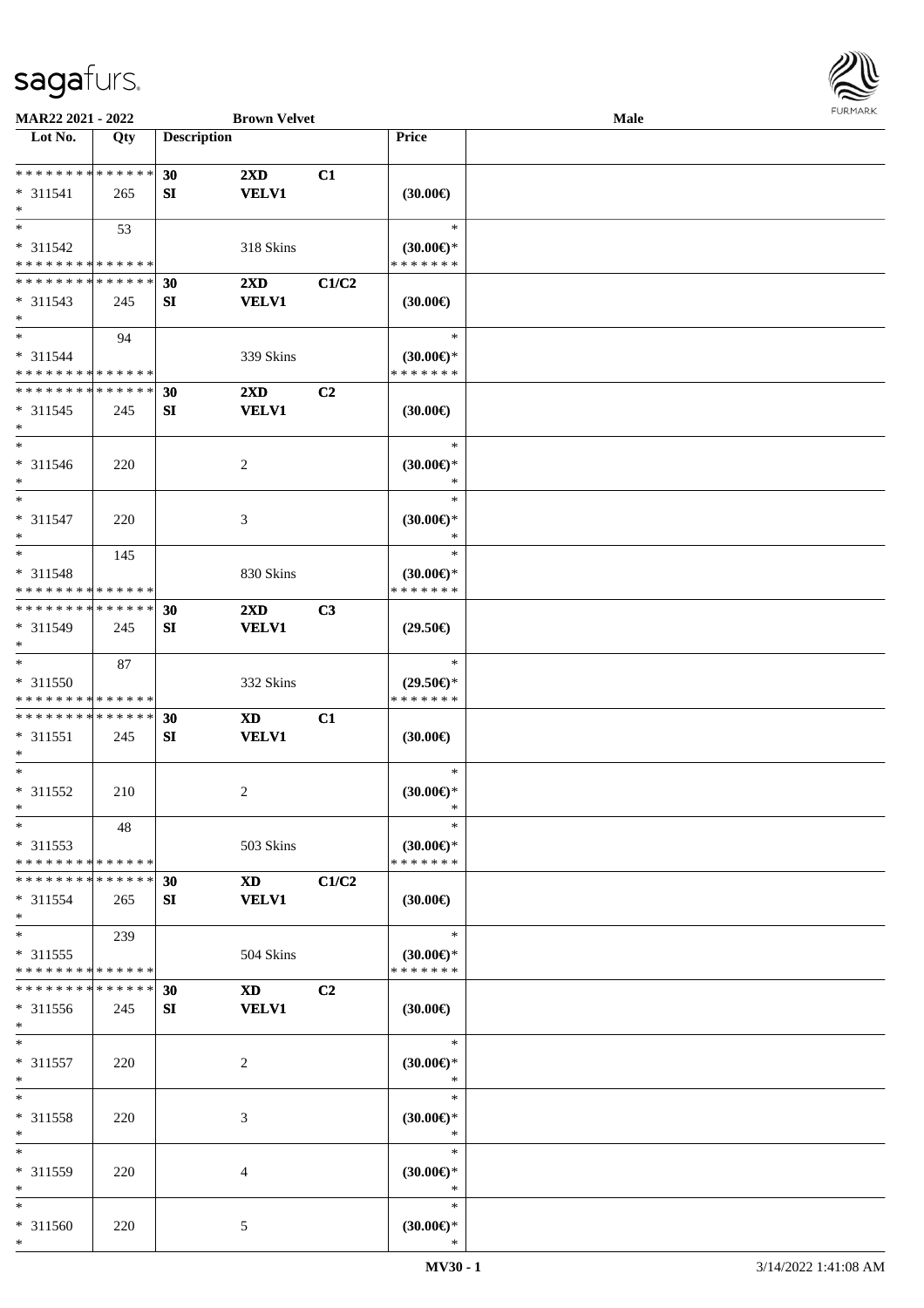

| MAR22 2021 - 2022           |     |                    | <b>Brown Velvet</b>    |                |                     | Male |  |
|-----------------------------|-----|--------------------|------------------------|----------------|---------------------|------|--|
| Lot No.                     | Qty | <b>Description</b> |                        |                | Price               |      |  |
|                             |     |                    |                        |                |                     |      |  |
| $*$                         |     | 30                 | $\mathbf{X}\mathbf{D}$ | C <sub>2</sub> | $\ast$              |      |  |
| * 311561                    | 220 | SI                 | <b>VELV1</b>           |                | $(30.00\epsilon)$ * |      |  |
| $\ast$                      |     |                    |                        |                | $\ast$              |      |  |
| $\ast$                      |     |                    |                        |                |                     |      |  |
|                             | 68  |                    |                        |                | $\ast$              |      |  |
| $* 311562$                  |     |                    | 1413 Skins             |                | $(30.00\epsilon)$ * |      |  |
| * * * * * * * * * * * * * * |     |                    |                        |                | * * * * * * *       |      |  |
| * * * * * * * * * * * * * * |     | 30                 | <b>XD</b>              | C3             |                     |      |  |
| $* 311563$                  | 244 | ${\bf S}{\bf I}$   | <b>VELV1</b>           |                | $(29.50\epsilon)$   |      |  |
| $*$                         |     |                    |                        |                |                     |      |  |
| $*$                         |     |                    |                        |                | $\ast$              |      |  |
| $* 311564$                  | 220 |                    | $\overline{c}$         |                | $(29.50\epsilon)$ * |      |  |
| $*$                         |     |                    |                        |                | $\ast$              |      |  |
| $*$                         |     |                    |                        |                | $\ast$              |      |  |
|                             | 147 |                    |                        |                |                     |      |  |
| $* 311565$                  |     |                    | 611 Skins              |                | $(29.50\epsilon)$ * |      |  |
| * * * * * * * * * * * * * * |     |                    |                        |                | * * * * * * *       |      |  |
| * * * * * * * * * * * * * * |     | 30                 | <b>Dark</b>            | C1             |                     |      |  |
| * 311566                    | 245 | SI                 | <b>VELV1</b>           |                | (30.00)             |      |  |
| $*$                         |     |                    |                        |                |                     |      |  |
| $*$                         |     |                    |                        |                | $\ast$              |      |  |
| $* 311567$                  | 220 |                    | 2                      |                | $(30.00\epsilon)$ * |      |  |
| $*$                         |     |                    |                        |                | $\ast$              |      |  |
| $*$                         |     |                    |                        |                | $\ast$              |      |  |
|                             |     |                    |                        |                |                     |      |  |
| * 311568                    | 220 |                    | 3                      |                | $(30.00\epsilon)$ * |      |  |
| $\ast$                      |     |                    |                        |                | $\ast$              |      |  |
| $*$                         | 244 |                    |                        |                | $\ast$              |      |  |
| * 311569                    |     |                    | 929 Skins              |                | $(30.00\epsilon)$ * |      |  |
| * * * * * * * * * * * * * * |     |                    |                        |                | * * * * * * *       |      |  |
| * * * * * * * * * * * * * * |     | 30                 | <b>Dark</b>            | C1             |                     |      |  |
| $* 311570$                  | 245 | SI                 | <b>VELV1</b>           |                | (30.00)             |      |  |
| $*$                         |     |                    |                        |                |                     |      |  |
| $*$                         | 33  |                    |                        |                | $\ast$              |      |  |
| $* 311571$                  |     |                    | 278 Skins              |                | $(30.00\epsilon)$ * |      |  |
| * * * * * * * * * * * * * * |     |                    |                        |                | * * * * * * *       |      |  |
| * * * * * * * * * * * * * * |     | 30                 | <b>Dark</b>            | C2             |                     |      |  |
|                             |     |                    |                        |                |                     |      |  |
| * 311572                    | 245 | SI                 | <b>VELV1</b>           |                | (30.00)             |      |  |
| $*$                         |     |                    |                        |                |                     |      |  |
| $*$                         |     |                    |                        |                | $\ast$              |      |  |
| $* 311573$                  | 220 |                    | $\overline{2}$         |                | (30.00)             |      |  |
| $*$                         |     |                    |                        |                | $\ast$              |      |  |
| $*$                         |     |                    |                        |                | $\ast$              |      |  |
| $* 311574$                  | 220 |                    | 3                      |                | (30.00)             |      |  |
| $*$                         |     |                    |                        |                | $\ast$              |      |  |
| $*$                         |     |                    |                        |                | $\ast$              |      |  |
| * 311575                    | 220 |                    | 4                      |                | (30.00)             |      |  |
| $*$                         |     |                    |                        |                | $\ast$              |      |  |
| $\overline{\phantom{0}}$    |     |                    |                        |                | $\ast$              |      |  |
|                             |     |                    |                        |                |                     |      |  |
| * 311576                    | 220 |                    | $\mathfrak{S}$         |                | (30.00)             |      |  |
| $*$                         |     |                    |                        |                | $\ast$              |      |  |
| $*$                         |     |                    |                        |                | $\ast$              |      |  |
| * 311577                    | 220 |                    | 6                      |                | $(30.00\in)^\ast$   |      |  |
| $*$                         |     |                    |                        |                | $\ast$              |      |  |
| $*$                         |     |                    |                        |                | $\ast$              |      |  |
| * 311578                    | 219 |                    | 7                      |                | $(30.00\epsilon)$ * |      |  |
| $*$                         |     |                    |                        |                | $\ast$              |      |  |
| $\ast$                      |     |                    |                        |                | $\ast$              |      |  |
| * 311579                    | 220 |                    | 8                      |                | $(30.00\epsilon)$ * |      |  |
| $*$                         |     |                    |                        |                | $\ast$              |      |  |
| $*$                         |     |                    |                        |                | $\ast$              |      |  |
|                             |     |                    |                        |                |                     |      |  |
| * 311580                    | 220 |                    | 9                      |                | (30.00)             |      |  |
| $*$                         |     |                    |                        |                | $\ast$              |      |  |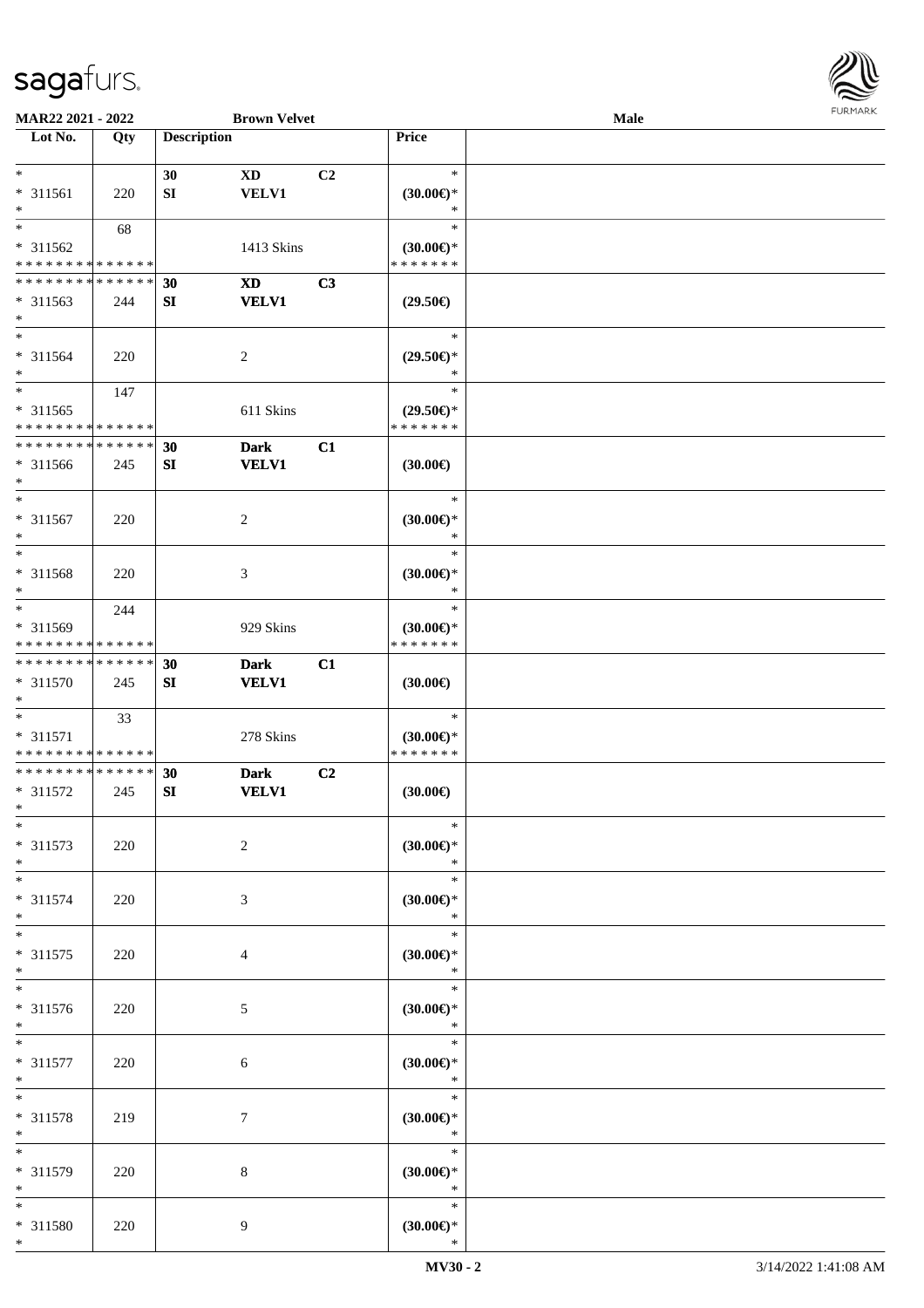

| MAR22 2021 - 2022           |     |                    | <b>Brown Velvet</b> |    |                               | <b>Male</b> |  |
|-----------------------------|-----|--------------------|---------------------|----|-------------------------------|-------------|--|
| Lot No.                     | Qty | <b>Description</b> |                     |    | Price                         |             |  |
|                             |     |                    |                     |    |                               |             |  |
| $*$                         |     | 30                 | <b>Dark</b>         | C2 | $\ast$                        |             |  |
| $* 311581$<br>$\ast$        | 220 | SI                 | <b>VELV1</b>        |    | $(30.00\epsilon)$ *<br>$\ast$ |             |  |
| $\ast$                      |     |                    |                     |    | $\ast$                        |             |  |
| * 311582                    | 220 |                    | 11                  |    | $(30.00\epsilon)$ *           |             |  |
| $\ast$                      |     |                    |                     |    | $\ast$                        |             |  |
| $\overline{\phantom{0}}$    |     |                    |                     |    | $\ast$                        |             |  |
| * 311583                    | 220 |                    | 12                  |    | (30.00)                       |             |  |
| $*$                         |     |                    |                     |    | $\ast$                        |             |  |
| $\overline{\phantom{0}}$    |     |                    |                     |    | $\ast$                        |             |  |
| $* 311584$                  | 220 |                    | 13                  |    | (30.00)<br>$\ast$             |             |  |
| $*$<br>$*$                  | 157 |                    |                     |    | $\ast$                        |             |  |
| $* 311585$                  |     |                    | 3041 Skins          |    | $(30.00\epsilon)$ *           |             |  |
| * * * * * * * * * * * * * * |     |                    |                     |    | * * * * * * *                 |             |  |
| * * * * * * * * * * * * * * |     | 30                 | <b>Dark</b>         | C2 |                               |             |  |
| * 311586                    | 245 | ${\bf SI}$         | <b>VELV1</b>        |    | (30.00)                       |             |  |
| $*$                         |     |                    |                     |    |                               |             |  |
| $*$                         |     |                    |                     |    | $\ast$                        |             |  |
| $* 311587$<br>$\ast$        | 220 |                    | $\boldsymbol{2}$    |    | $(30.00\epsilon)$ *<br>$\ast$ |             |  |
| $*$                         | 177 |                    |                     |    | $\ast$                        |             |  |
| * 311588                    |     |                    | 642 Skins           |    | $(30.00\epsilon)$ *           |             |  |
| * * * * * * * * * * * * * * |     |                    |                     |    | * * * * * * *                 |             |  |
| * * * * * * * * * * * * * * |     | 30                 | <b>Dark</b>         | C3 |                               |             |  |
| * 311589                    | 245 | ${\bf SI}$         | <b>VELV1</b>        |    | $(29.50\epsilon)$             |             |  |
| $*$                         |     |                    |                     |    |                               |             |  |
| $\overline{\phantom{1}}$    |     |                    |                     |    | $\ast$                        |             |  |
| $* 311590$                  | 220 |                    | $\sqrt{2}$          |    | $(29.50\epsilon)$ *<br>$\ast$ |             |  |
| $*$<br>$\ast$               |     |                    |                     |    | $\ast$                        |             |  |
| $* 311591$                  | 220 |                    | $\mathfrak{Z}$      |    | $(29.50\epsilon)$ *           |             |  |
| $*$                         |     |                    |                     |    | $\ast$                        |             |  |
| $*$                         |     |                    |                     |    | $\ast$                        |             |  |
| $* 311592$                  | 220 |                    | 4                   |    | $(29.50\epsilon)$ *           |             |  |
| $*$                         |     |                    |                     |    | $\ast$                        |             |  |
| $\ast$                      |     |                    |                     |    | $\ast$                        |             |  |
| * 311593<br>$\ast$          | 220 |                    | 5                   |    | $(29.50\epsilon)$ *<br>$\ast$ |             |  |
| $*$                         |     |                    |                     |    | $\ast$                        |             |  |
| * 311594                    | 220 |                    | 6                   |    | $(29.50\epsilon)$ *           |             |  |
| $\ast$                      |     |                    |                     |    | $\ast$                        |             |  |
| $\ast$                      | 136 |                    |                     |    | $\ast$                        |             |  |
| * 311595                    |     |                    | 1481 Skins          |    | $(29.50\epsilon)$ *           |             |  |
| * * * * * * * * * * * * * * |     |                    |                     |    | * * * * * * *                 |             |  |
|                             |     | 30                 | <b>Dark</b>         | C3 |                               |             |  |
| 311596                      | 187 | SI                 | VELV1               |    | $(29.50\epsilon)$             |             |  |
|                             |     | 30                 | <b>MED</b>          | C1 |                               |             |  |
| 311597                      | 190 | SI                 | <b>VELV1</b>        |    | (30.00)                       |             |  |
|                             |     |                    |                     |    |                               |             |  |
| * * * * * * * * * * * * * * |     | 30                 | <b>MED</b>          | C2 |                               |             |  |
| * 311598                    | 245 | SI                 | <b>VELV1</b>        |    | (30.00)                       |             |  |
| $\ast$                      |     |                    |                     |    |                               |             |  |
| $\ast$                      |     |                    |                     |    | $\ast$                        |             |  |
| * 311599<br>$*$             | 220 |                    | 2                   |    | $(30.00\epsilon)$ *<br>$\ast$ |             |  |
| $*$                         | 138 |                    |                     |    | $\ast$                        |             |  |
| * 311600                    |     |                    | 603 Skins           |    | $(30.00\epsilon)$ *           |             |  |
| * * * * * * * * * * * * * * |     |                    |                     |    | * * * * * * *                 |             |  |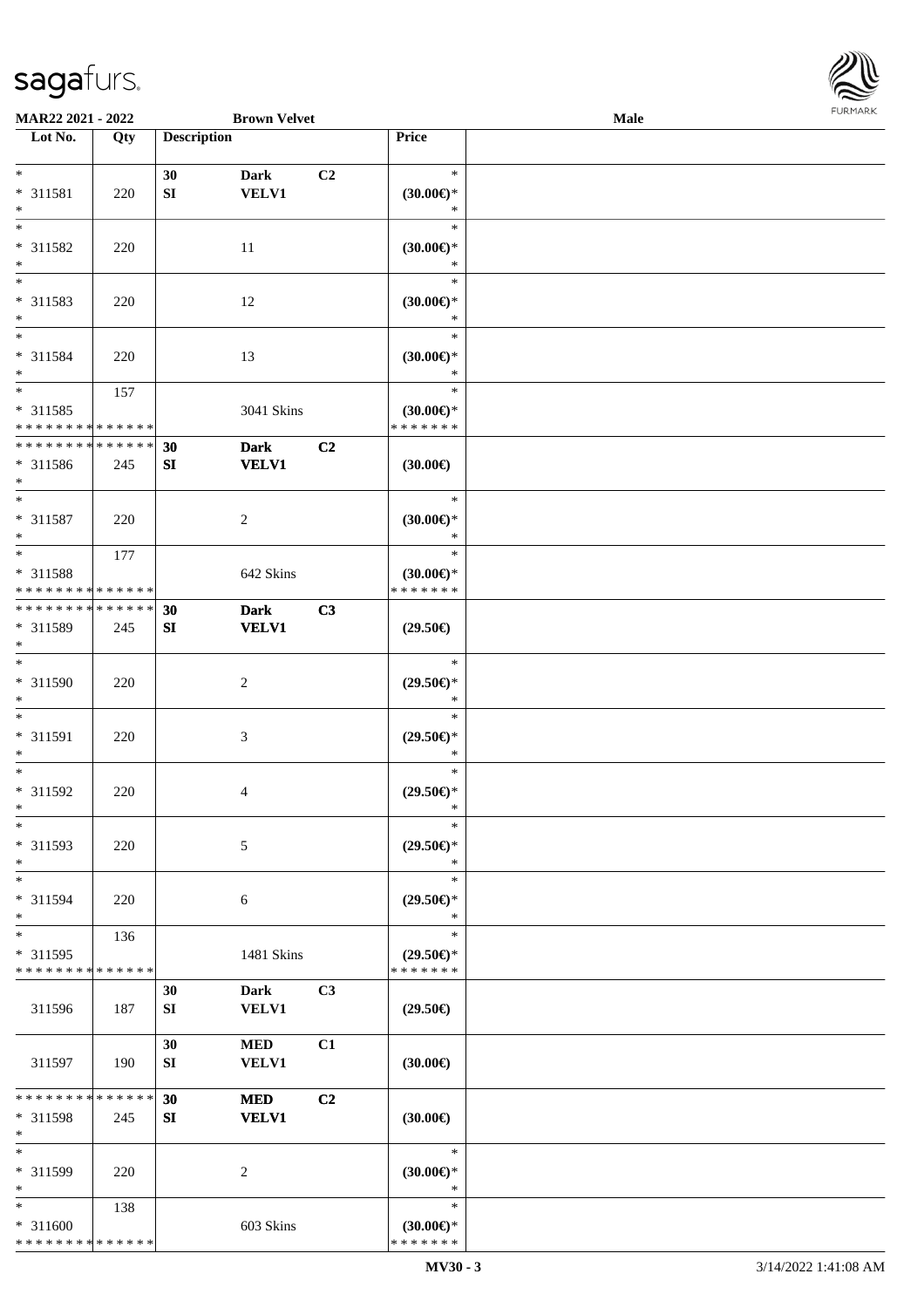

| MAR22 2021 - 2022                         |             |                    | <b>Brown Velvet</b>              |                |                                      | <b>Male</b> |  |
|-------------------------------------------|-------------|--------------------|----------------------------------|----------------|--------------------------------------|-------------|--|
| Lot No.                                   | Qty         | <b>Description</b> |                                  |                | Price                                |             |  |
|                                           |             |                    |                                  |                |                                      |             |  |
| 311601                                    | 260         | 30<br>${\bf SI}$   | <b>MED</b><br><b>VELV1</b>       | C3             | $(29.50\epsilon)$                    |             |  |
|                                           |             |                    |                                  |                |                                      |             |  |
| 311602                                    | 180         | 30<br>SI           | <b>PALE</b><br><b>VELV1</b>      | C1             | (30.00)                              |             |  |
| * * * * * * * *                           | * * * * * * | 30                 | <b>PALE</b>                      | C <sub>2</sub> |                                      |             |  |
| $* 311603$<br>$*$                         | 245         | ${\bf S}{\bf I}$   | <b>VELV1</b>                     |                | (30.00)                              |             |  |
| $*$                                       |             |                    |                                  |                | $\ast$                               |             |  |
| $* 311604$<br>$*$                         | 220         |                    | $\overline{c}$                   |                | $(30.00\in)^\ast$<br>$\ast$          |             |  |
| $*$                                       | 129         |                    |                                  |                | $\ast$                               |             |  |
| $* 311605$<br>* * * * * * * * * * * * * * |             |                    | 594 Skins                        |                | $(30.00\epsilon)$ *<br>* * * * * * * |             |  |
|                                           |             | 30                 | <b>PALE</b>                      | C <sub>3</sub> |                                      |             |  |
| 311606                                    | 245         | ${\bf SI}$         | VELV1                            |                | $(29.50\epsilon)$                    |             |  |
| * * * * * * * * * * * * * *               |             | 30                 | $\mathbf{XP}$                    | C1/C2          |                                      |             |  |
| $* 311607$<br>$*$                         | 245         | ${\bf S}{\bf I}$   | <b>VELV1</b>                     |                | (30.00)                              |             |  |
| $*$                                       |             |                    |                                  |                | $\ast$                               |             |  |
| * 311608<br>$\ast$                        | 220         |                    | $\overline{c}$                   |                | $(30.00\epsilon)$ *<br>$\ast$        |             |  |
| $*$                                       | 58          |                    |                                  |                | $\ast$                               |             |  |
| $* 311609$                                |             |                    | 523 Skins                        |                | $(30.00\epsilon)$ *                  |             |  |
| * * * * * * * * * * * * * *               |             |                    |                                  |                | * * * * * * *                        |             |  |
| 311610                                    | 157         | 30<br>${\bf SI}$   | $\bold{XP}$<br><b>VELV1</b>      | C3             | $(29.50\epsilon)$                    |             |  |
| * * * * * * * * * * * * * *               |             | 30                 | $2\mathbf{X}\mathbf{D}$          | C1             |                                      |             |  |
| $* 311611$<br>$\ast$                      | 245         | SI                 | VELV2                            |                | $(33.00\epsilon)$                    |             |  |
| $\ast$                                    | 175         |                    |                                  |                | $\ast$                               |             |  |
| * 311612<br>* * * * * * * * * * * * * *   |             |                    | 420 Skins                        |                | $(33.00\epsilon)$ *<br>* * * * * * * |             |  |
| * * * * * * * * * * * * * *               |             | 30                 | 2XD                              | C2             |                                      |             |  |
| * 311613<br>$*$                           | 245         | SI                 | <b>VELV2</b>                     |                | $(33.00\epsilon)$                    |             |  |
| $*$                                       |             |                    |                                  |                | $\ast$                               |             |  |
| $* 311614$<br>$*$                         | 220         |                    | $\overline{2}$                   |                | $(33.00\epsilon)$ *<br>$\ast$        |             |  |
| $*$                                       |             |                    |                                  |                | $\ast$                               |             |  |
| * 311615<br>$*$                           | 220         |                    | 3                                |                | $(33.00\epsilon)$ *<br>$\ast$        |             |  |
| $\ast$<br>* 311616                        | 220         |                    | 4                                |                | $\ast$<br>$(33.00\epsilon)$ *        |             |  |
| $*$                                       |             |                    |                                  |                | $\ast$                               |             |  |
| $*$                                       | 58          |                    |                                  |                | $\ast$                               |             |  |
| * 311617                                  |             |                    | 963 Skins                        |                | $(33.00\epsilon)$ *                  |             |  |
| * * * * * * * * * * * * * *               |             |                    |                                  |                | * * * * * * *                        |             |  |
| 311618                                    | 269         | 30<br>SI           | $2\mathbf{X}\mathbf{D}$<br>VELV2 | C <sub>3</sub> | $(32.00\epsilon)$                    |             |  |
| * * * * * * * *                           | * * * * * * | 30                 | $\mathbf{X}\mathbf{D}$           | C1             |                                      |             |  |
| * 311619<br>$*$                           | 245         | SI                 | VELV2                            |                | $(33.00\epsilon)$                    |             |  |
| $*$                                       |             |                    |                                  |                | $\ast$                               |             |  |
| * 311620                                  | 220         |                    | 2                                |                | $(33.00\epsilon)$ *                  |             |  |
| $*$                                       |             |                    |                                  |                | $\ast$                               |             |  |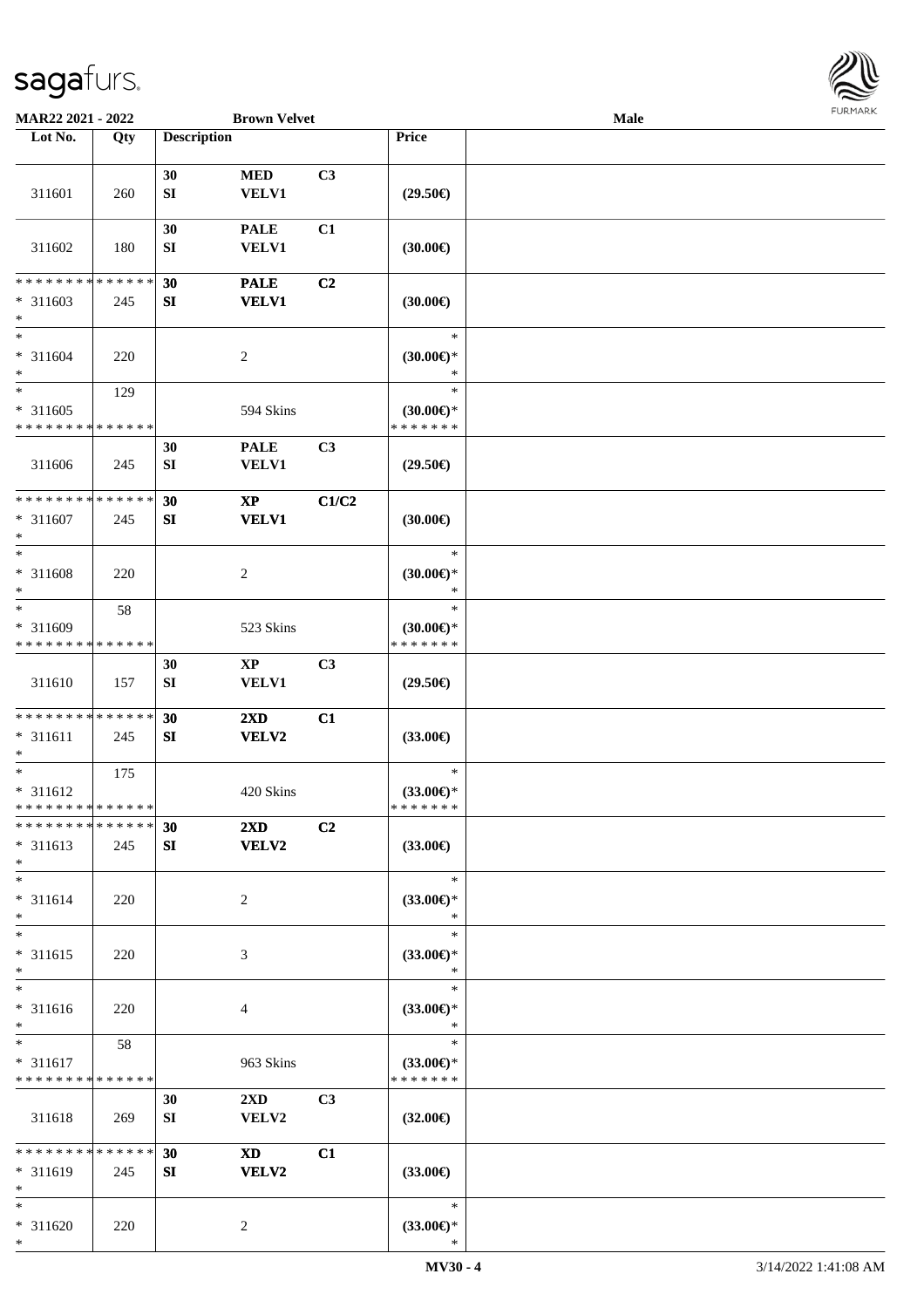

| MAR22 2021 - 2022                                |                    |                    | <b>Brown Velvet</b>         |    |                                                | Male |  |
|--------------------------------------------------|--------------------|--------------------|-----------------------------|----|------------------------------------------------|------|--|
| Lot No.                                          | Qty                | <b>Description</b> |                             |    | Price                                          |      |  |
| $*$<br>$* 311621$<br>* * * * * * * * * * * * * * | 223                | 30<br>SI           | <b>XD</b><br>VELV2          | C1 | $\ast$<br>$(33.00€)$ *<br>* * * * * * *        |      |  |
| * * * * * * * * * * * * * *<br>* 311622<br>$*$   | 245                | 30<br>SI           | <b>XD</b><br><b>VELV2</b>   | C2 | $(33.00\epsilon)$                              |      |  |
| $\overline{\ast}$<br>* 311623<br>$*$             | 220                |                    | $\overline{2}$              |    | $\ast$<br>$(33.00\epsilon)$ *<br>$\ast$        |      |  |
| $*$<br>$* 311624$<br>$*$                         | 220                |                    | $\mathfrak{Z}$              |    | $\ast$<br>$(33.00\epsilon)$ *<br>$\ast$        |      |  |
| $*$<br>$* 311625$<br>$*$                         | 220                |                    | $\overline{4}$              |    | $\ast$<br>$(33.00\epsilon)$ *<br>$\ast$        |      |  |
| $*$<br>* 311626<br>$*$                           | 220                |                    | 5                           |    | $\ast$<br>$(33.00\epsilon)$ *<br>$\ast$        |      |  |
| $*$<br>$* 311627$<br>$*$                         | 220                |                    | 6                           |    | $\ast$<br>$(33.00\epsilon)$ *<br>$\ast$        |      |  |
| $*$<br>* 311628<br>* * * * * * * * * * * * * *   | 46                 |                    | 1391 Skins                  |    | $\ast$<br>$(33.00\epsilon)$ *<br>* * * * * * * |      |  |
| * * * * * * * * * * * * * *<br>* 311629<br>$*$   | 245                | 30<br>SI           | <b>XD</b><br>VELV2          | C3 | $(32.00\epsilon)$                              |      |  |
| $*$<br>$* 311630$<br>* * * * * * * * * * * * * * | 157                |                    | 402 Skins                   |    | $\ast$<br>$(32.00\epsilon)$ *<br>* * * * * * * |      |  |
| * * * * * * * * * * * * * *<br>* 311631<br>$*$   | 245                | 30<br>SI           | <b>Dark</b><br><b>VELV2</b> | C1 | $(33.00\epsilon)$                              |      |  |
| $*$<br>$* 311632$<br>$*$                         | 220                |                    | 2                           |    | $\ast$<br>$(33.00\epsilon)$ *<br>$\ast$        |      |  |
| $*$<br>$* 311633$<br>$*$                         | 220                |                    | 3                           |    | $\ast$<br>$(33.00\epsilon)$ *<br>$\ast$        |      |  |
| $*$<br>$* 311634$<br>$*$                         | 220                |                    | $\overline{4}$              |    | $\ast$<br>$(33.00\epsilon)$ *<br>$\ast$        |      |  |
| $*$<br>* 311635<br>* * * * * * * *               | 205<br>* * * * * * |                    | 1110 Skins                  |    | $\ast$<br>$(33.00\epsilon)$ *<br>* * * * * * * |      |  |
| * * * * * * * *<br>* 311636<br>$*$               | * * * * * *<br>245 | 30<br>SI           | <b>Dark</b><br><b>VELV2</b> | C2 | $(33.00\epsilon)$                              |      |  |
| $*$<br>* 311637<br>$*$                           | 220                |                    | $\overline{c}$              |    | $\ast$<br>$(33.00\epsilon)$ *<br>$\ast$        |      |  |
| $*$<br>* 311638<br>$*$                           | 220                |                    | 3                           |    | $\ast$<br>$(33.00\epsilon)$ *<br>$\ast$        |      |  |
| $*$<br>* 311639<br>$*$                           | 220                |                    | 4                           |    | $\ast$<br>$(33.00\epsilon)$ *<br>$\ast$        |      |  |
| $*$<br>* 311640<br>$*$                           | 220                |                    | $\mathfrak{S}$              |    | $\ast$<br>$(33.00\epsilon)$ *<br>$\ast$        |      |  |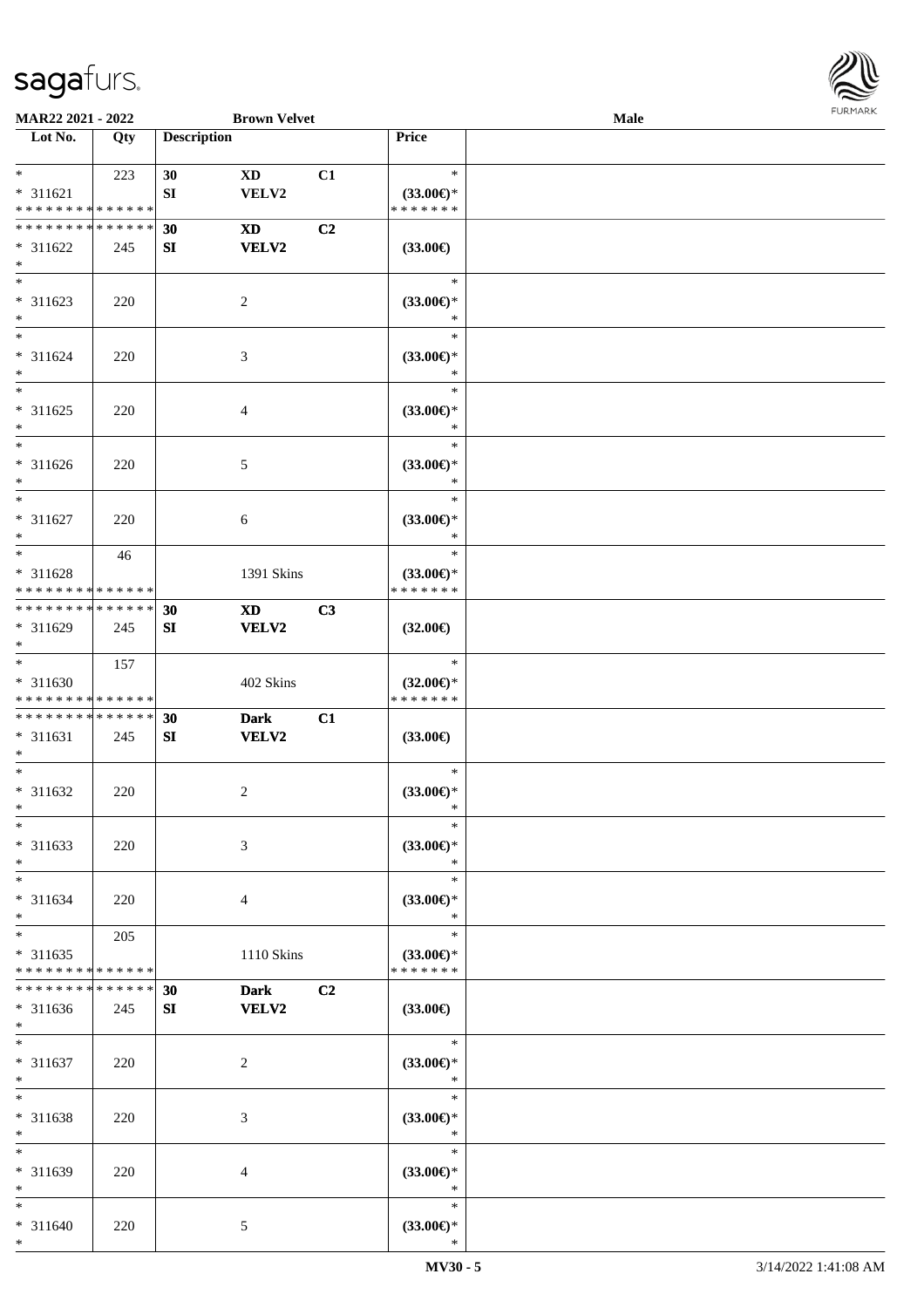

| <b>MAR22 2021 - 2022</b>                                       |     |                    | <b>Brown Velvet</b>           |                   |                                                | <b>Male</b> |  |
|----------------------------------------------------------------|-----|--------------------|-------------------------------|-------------------|------------------------------------------------|-------------|--|
| Lot No.                                                        | Qty | <b>Description</b> |                               |                   | Price                                          |             |  |
| $*$                                                            |     | 30                 | <b>Dark</b>                   | C <sub>2</sub>    | $\ast$                                         |             |  |
| * 311641<br>$*$                                                | 220 | SI                 | VELV2                         |                   | $(33.00\epsilon)$ *<br>$\ast$<br>$\ast$        |             |  |
| * 311642<br>$*$                                                | 220 |                    | $\tau$                        |                   | $(33.00\epsilon)$ *<br>$\ast$                  |             |  |
| $* 311643$<br>$*$                                              | 220 |                    | 8                             |                   | $\ast$<br>$(33.00\epsilon)$ *<br>$\ast$        |             |  |
| $*$<br>$* 311644$<br>$*$                                       | 220 |                    | $\overline{9}$                |                   | $\ast$<br>$(33.00\epsilon)$ *<br>$\ast$        |             |  |
| $*$<br>$* 311645$<br>$*$                                       | 220 |                    | 10                            |                   | $\ast$<br>$(33.00\epsilon)$ *<br>$\ast$        |             |  |
| $*$<br>$* 311646$<br>$*$                                       | 220 |                    | 11                            |                   | $\ast$<br>$(33.00\epsilon)$ *<br>$\ast$        |             |  |
| $*$<br>* 311647<br>$*$                                         | 220 |                    | 12                            |                   | $\ast$<br>$(33.00\epsilon)$ *<br>$\ast$        |             |  |
| * 311648<br>* * * * * * * * * * * * * *                        | 126 |                    | 2791 Skins                    |                   | $\ast$<br>$(33.00\epsilon)$ *<br>* * * * * * * |             |  |
| * * * * * * * * * * * * * *<br>* 311649<br>$*$                 | 245 | 30<br>SI           | <b>Dark</b><br>VELV2          | C3                | $(32.00\epsilon)$                              |             |  |
| $\ddot{x}$<br>* 311650<br>$*$                                  | 220 |                    | 2                             |                   | $\ast$<br>$(32.00\epsilon)$ *<br>$\ast$        |             |  |
| $*$<br>* 311651<br>$\ast$                                      | 220 |                    | 3                             |                   | $\ast$<br>$(32.00\epsilon)$ *<br>$\ast$        |             |  |
| $*$<br>* 311652<br>* * * * * * * * * * * * * *                 | 208 |                    | 893 Skins                     |                   | $\ast$<br>$(32.00\epsilon)$ *<br>*******       |             |  |
| * * * * * * * * * * * * * * *<br>* 311653<br>$*$               | 245 | 30<br>SI           | <b>MED</b><br><b>VELV2</b>    | C1/C2             | $(33.00\epsilon)$                              |             |  |
| $*$<br>$* 311654$<br>* * * * * * * * * * * * * *               | 123 |                    | 368 Skins                     |                   | $\ast$<br>$(33.00\epsilon)$ *<br>* * * * * * * |             |  |
| * * * * * * * * * * * * * *<br>$* 311655$<br>$\ast$            | 245 | 30<br>SI           | <b>PALE</b><br>VELV2          | C1/C2             | $(33.00\epsilon)$                              |             |  |
| $*$<br>* 311656<br>* * * * * * * * * * * * * *                 | 101 |                    | 346 Skins                     |                   | $\ast$<br>$(33.00\epsilon)$ *<br>* * * * * * * |             |  |
| 311657                                                         | 247 | 30<br>SI           | $\mathbf{XP}$<br><b>VELV2</b> | C1/C2             | $(33.00\epsilon)$                              |             |  |
| * * * * * * * * <mark>* * * * * *</mark><br>* 311658<br>$\ast$ | 245 | 30<br>IB           | XD/DK<br><b>VELV1</b>         | C2<br><b>CHIP</b> | $(26.50\epsilon)$                              |             |  |
| $*$<br>* 311659<br>$*$                                         | 220 |                    | 2                             |                   | $\ast$<br>$(26.50\epsilon)$ *<br>∗             |             |  |
| $*$<br>* 311660<br>$\ast$                                      | 220 |                    | 3                             |                   | $\ast$<br>$(26.50\epsilon)$ *<br>$\ast$        |             |  |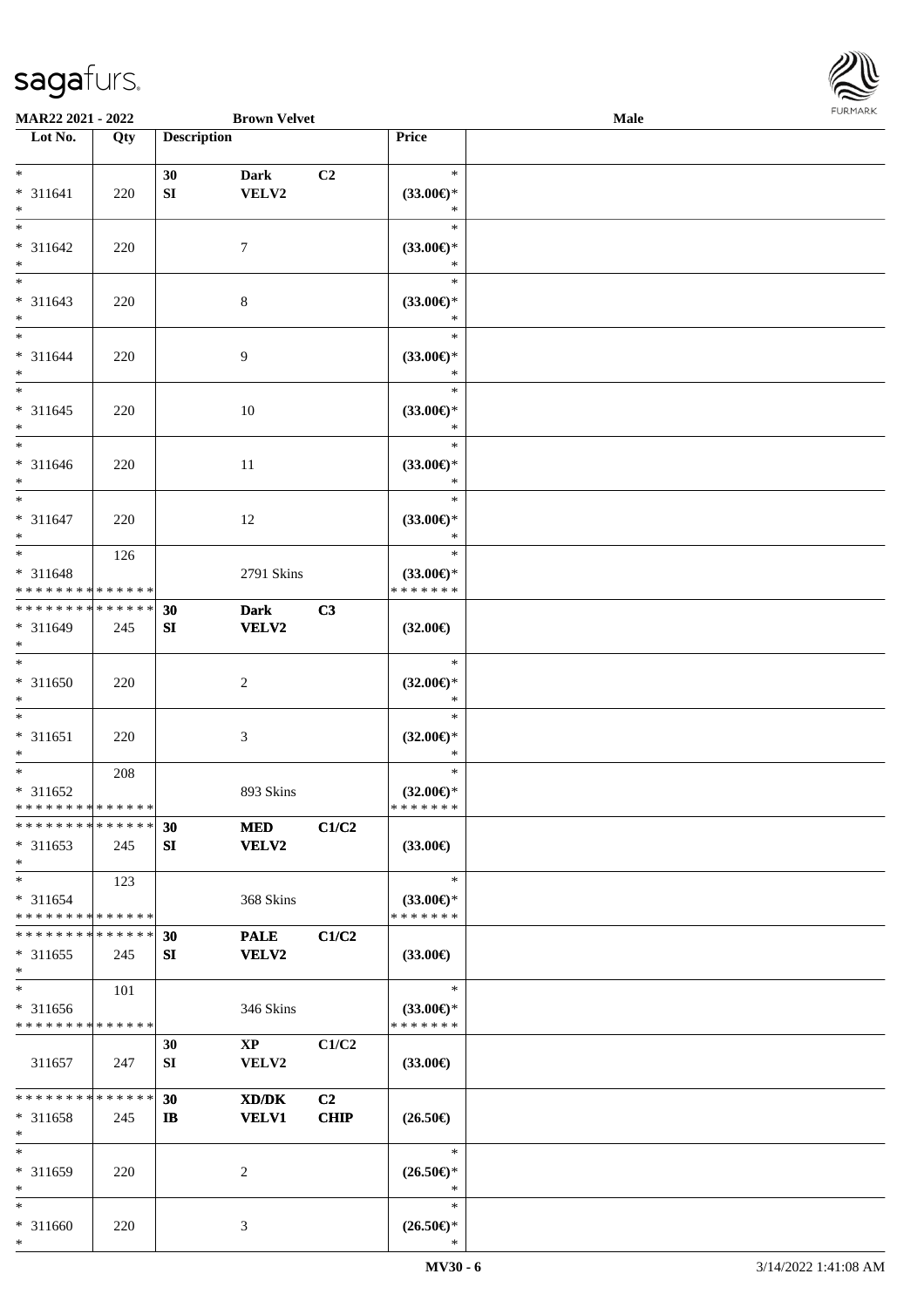

| <b>MAR22 2021 - 2022</b>                   |     |                    | <b>Brown Velvet</b>     |                |                               | <b>Male</b> |  |
|--------------------------------------------|-----|--------------------|-------------------------|----------------|-------------------------------|-------------|--|
| Lot No.                                    | Qty | <b>Description</b> |                         |                | Price                         |             |  |
|                                            |     |                    |                         |                |                               |             |  |
| $*$                                        |     | 30                 | XD/DK                   | C <sub>2</sub> | $\ast$                        |             |  |
| * 311661                                   | 220 | $\bf IB$           | <b>VELV1</b>            | <b>CHIP</b>    | $(26.50\epsilon)$ *           |             |  |
| $*$                                        |     |                    |                         |                | ∗                             |             |  |
| $*$                                        |     |                    |                         |                | $\ast$                        |             |  |
| * 311662                                   | 220 |                    | 5                       |                | $(26.50\epsilon)$ *           |             |  |
| $\ast$                                     |     |                    |                         |                | *                             |             |  |
| $\overline{\phantom{0}}$                   |     |                    |                         |                | $\ast$                        |             |  |
| * 311663                                   | 220 |                    | 6                       |                | $(26.50\epsilon)$ *           |             |  |
| $\ast$                                     |     |                    |                         |                | *                             |             |  |
| $*$                                        |     |                    |                         |                | $\ast$                        |             |  |
| * 311664                                   | 220 |                    | 7                       |                | $(26.50\epsilon)$ *           |             |  |
| $*$                                        |     |                    |                         |                | $\ast$                        |             |  |
| $*$                                        | 53  |                    |                         |                | $\ast$                        |             |  |
| $* 311665$                                 |     |                    | 1618 Skins              |                | $(26.50\epsilon)$ *           |             |  |
| * * * * * * * * * * * * * *                |     |                    |                         |                | * * * * * * *                 |             |  |
| * * * * * * * * <mark>* * * * * * *</mark> |     | 30                 | $2\mathbf{X}\mathbf{D}$ | C1             |                               |             |  |
| $* 311666$                                 | 225 | <b>SAGA</b>        | <b>VELV1</b>            |                | $(33.00\epsilon)$             |             |  |
| $*$                                        |     |                    |                         |                |                               |             |  |
| $\ast$                                     |     |                    |                         |                | $\ast$                        |             |  |
| $* 311667$                                 | 200 |                    | $\overline{c}$          |                | $(33.00\epsilon)$ *           |             |  |
| $*$                                        |     |                    |                         |                | $\ast$                        |             |  |
| $\overline{\ast}$                          |     |                    |                         |                | $\ast$                        |             |  |
| * 311668                                   | 199 |                    | 3                       |                | $(33.00\epsilon)$ *           |             |  |
| $\ast$<br>$\ast$                           |     |                    |                         |                | $\ast$                        |             |  |
|                                            |     |                    |                         |                | $\ast$                        |             |  |
| * 311669<br>$*$                            | 200 |                    | 4                       |                | $(33.00\epsilon)$ *<br>*      |             |  |
| $*$                                        |     |                    |                         |                | $\ast$                        |             |  |
| * 311670                                   |     |                    |                         |                |                               |             |  |
| $*$                                        | 200 |                    | 5                       |                | $(33.00\epsilon)$ *<br>$\ast$ |             |  |
| $\ast$                                     |     |                    |                         |                | $\ast$                        |             |  |
| * 311671                                   | 200 |                    | 6                       |                | $(33.00\epsilon)$ *           |             |  |
| $*$                                        |     |                    |                         |                | $\ast$                        |             |  |
| $\ast$                                     | 61  |                    |                         |                | $\ast$                        |             |  |
| * 311672                                   |     |                    | 1285 Skins              |                | $(33.00\epsilon)$ *           |             |  |
| * * * * * * * * * * * * * * *              |     |                    |                         |                | * * * * * * *                 |             |  |
| * * * * * * * * * * * * * * *              |     | 30                 | $2\mathbf{X}\mathbf{D}$ | C1             |                               |             |  |
| $* 311673$                                 | 225 | <b>SAGA</b>        | <b>VELV1</b>            |                | $(33.00\epsilon)$             |             |  |
| $*$                                        |     |                    |                         |                |                               |             |  |
| $*$                                        | 132 |                    |                         |                | $\ast$                        |             |  |
| * 311674                                   |     |                    | 357 Skins               |                | $(33.00\epsilon)$ *           |             |  |
| * * * * * * * * * * * * * * *              |     |                    |                         |                | * * * * * * *                 |             |  |
| * * * * * * * * * * * * * * *              |     | 30                 | $2\mathbf{X}\mathbf{D}$ | C2             |                               |             |  |
| * 311675                                   | 225 | <b>SAGA</b>        | <b>VELV1</b>            |                | $(33.00\epsilon)$             |             |  |
| $*$                                        |     |                    |                         |                |                               |             |  |
| $\overline{\ }$                            |     |                    |                         |                | $\ast$                        |             |  |
| * 311676                                   | 200 |                    | 2                       |                | $(33.00\epsilon)$ *           |             |  |
| $*$                                        |     |                    |                         |                | $\ast$                        |             |  |
| $*$                                        |     |                    |                         |                | $\ast$                        |             |  |
| * 311677                                   | 200 |                    | 3                       |                | $(33.00\epsilon)$ *           |             |  |
| $*$                                        |     |                    |                         |                | $\ast$                        |             |  |
| $*$                                        |     |                    |                         |                | $\ast$                        |             |  |
| * 311678                                   | 200 |                    | 4                       |                | $(33.00\epsilon)$ *           |             |  |
| $*$                                        |     |                    |                         |                | $\ast$                        |             |  |
| $\ast$                                     |     |                    |                         |                | $\ast$                        |             |  |
| * 311679                                   | 200 |                    | 5                       |                | $(33.00\epsilon)$ *           |             |  |
| $*$                                        |     |                    |                         |                | $\ast$                        |             |  |
| $*$                                        |     |                    |                         |                | $\ast$                        |             |  |
| * 311680                                   | 200 |                    | 6                       |                | $(33.00\epsilon)$ *           |             |  |
| $\ast$                                     |     |                    |                         |                | $\ast$                        |             |  |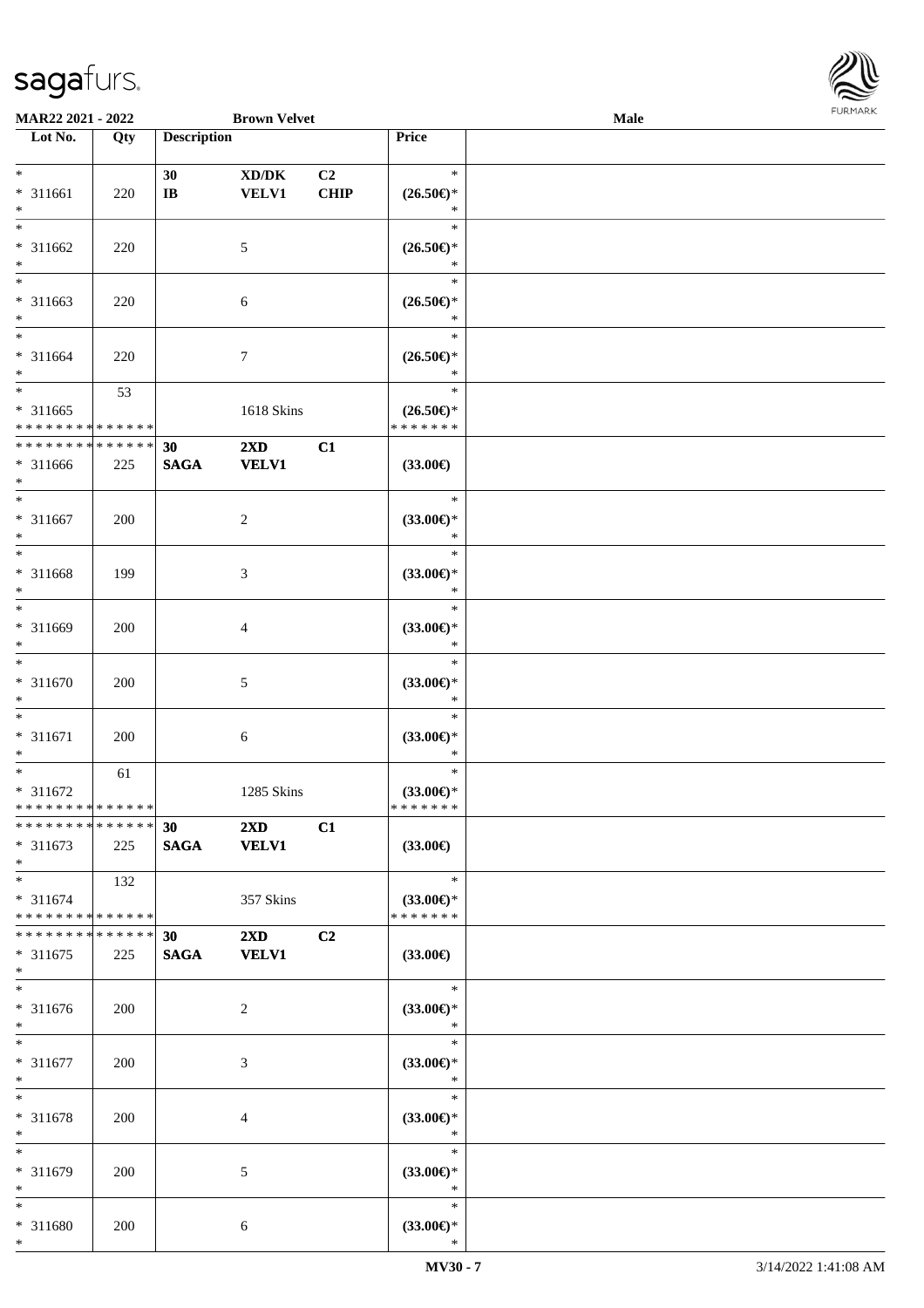

| MAR22 2021 - 2022                          |             |                    | <b>Brown Velvet</b>     |    |                     | <b>Male</b> |  |
|--------------------------------------------|-------------|--------------------|-------------------------|----|---------------------|-------------|--|
| Lot No.                                    | Qty         | <b>Description</b> |                         |    | Price               |             |  |
|                                            |             |                    |                         |    |                     |             |  |
| $*$                                        |             | 30                 | $2\mathbf{X}\mathbf{D}$ | C2 | $\ast$              |             |  |
| * 311681                                   | 200         | <b>SAGA</b>        | <b>VELV1</b>            |    | $(33.00\epsilon)$ * |             |  |
| $*$                                        |             |                    |                         |    | $\ast$              |             |  |
| $*$                                        |             |                    |                         |    | $\ast$              |             |  |
| * 311682                                   |             |                    |                         |    |                     |             |  |
|                                            | 200         |                    | $8\,$                   |    | $(33.00\epsilon)$ * |             |  |
| $\ast$                                     |             |                    |                         |    | $\ast$              |             |  |
| $\overline{\phantom{0}}$                   |             |                    |                         |    | $\ast$              |             |  |
| * 311683                                   | 200         |                    | 9                       |    | $(33.00\epsilon)$ * |             |  |
| $*$                                        |             |                    |                         |    | $\ast$              |             |  |
| $*$                                        |             |                    |                         |    | $\ast$              |             |  |
| * 311684                                   | 200         |                    | 10                      |    | $(33.00\epsilon)$ * |             |  |
| $*$                                        |             |                    |                         |    | $\ast$              |             |  |
| $*$                                        |             |                    |                         |    | $\ast$              |             |  |
|                                            |             |                    |                         |    |                     |             |  |
| $* 311685$                                 | 200         |                    | $11\,$                  |    | $(33.00\epsilon)$ * |             |  |
| $*$                                        |             |                    |                         |    | $\ast$              |             |  |
| $*$                                        |             |                    |                         |    | $\ast$              |             |  |
| $* 311686$                                 | 200         |                    | 12                      |    | $(33.00\epsilon)$ * |             |  |
| $*$                                        |             |                    |                         |    | $\ast$              |             |  |
| $*$                                        |             |                    |                         |    | $\ast$              |             |  |
| $* 311687$                                 | 200         |                    | 13                      |    | $(33.00\epsilon)$ * |             |  |
| $*$                                        |             |                    |                         |    | $\ast$              |             |  |
|                                            |             |                    |                         |    | $\ast$              |             |  |
| * 311688                                   | 200         |                    |                         |    | $(33.00\epsilon)$ * |             |  |
| $*$                                        |             |                    | 14                      |    | $\ast$              |             |  |
| $*$                                        |             |                    |                         |    |                     |             |  |
|                                            |             |                    |                         |    | $\ast$              |             |  |
| * 311689                                   | 200         |                    | 15                      |    | $(33.00\epsilon)$ * |             |  |
| $*$                                        |             |                    |                         |    | $\ast$              |             |  |
| $*$                                        |             |                    |                         |    | $\ast$              |             |  |
| * 311690                                   | 200         |                    | 16                      |    | $(33.00\epsilon)$ * |             |  |
| $*$                                        |             |                    |                         |    | $\ast$              |             |  |
| $*$                                        |             |                    |                         |    | $\ast$              |             |  |
| * 311691                                   | 200         |                    | 17                      |    | $(33.00\epsilon)$ * |             |  |
| $*$                                        |             |                    |                         |    | $\ast$              |             |  |
| $*$                                        |             |                    |                         |    | $\ast$              |             |  |
|                                            |             |                    |                         |    |                     |             |  |
| * 311692                                   | 200         |                    | $18\,$                  |    | $(33.00\epsilon)$ * |             |  |
| $*$                                        |             |                    |                         |    | $\ast$              |             |  |
| $*$                                        | 134         |                    |                         |    | $\ast$              |             |  |
| * 311693                                   |             |                    | 3759 Skins              |    | $(33.00\epsilon)$ * |             |  |
| * * * * * * * * * * * * * *                |             |                    |                         |    | * * * * * * *       |             |  |
| * * * * * * * *                            | * * * * * * | 30                 | $2\mathbf{X}\mathbf{D}$ | C2 |                     |             |  |
| * 311694                                   | 225         | <b>SAGA</b>        | <b>VELV1</b>            |    | $(33.00\epsilon)$   |             |  |
| $*$                                        |             |                    |                         |    |                     |             |  |
| $*$                                        |             |                    |                         |    | $\ast$              |             |  |
| * 311695                                   | 200         |                    | $\overline{2}$          |    | $(33.00\epsilon)$ * |             |  |
| $*$                                        |             |                    |                         |    | $\ast$              |             |  |
| $\ast$                                     |             |                    |                         |    |                     |             |  |
|                                            |             |                    |                         |    | $\ast$              |             |  |
| * 311696                                   | 200         |                    | 3                       |    | $(33.00\epsilon)$ * |             |  |
| $*$                                        |             |                    |                         |    | $\ast$              |             |  |
| $*$                                        |             |                    |                         |    | $\ast$              |             |  |
| * 311697                                   | 200         |                    | $\overline{4}$          |    | $(33.00\epsilon)$ * |             |  |
| $*$                                        |             |                    |                         |    | $\ast$              |             |  |
| $*$                                        | 145         |                    |                         |    | $\ast$              |             |  |
| * 311698                                   |             |                    | 970 Skins               |    | $(33.00\epsilon)$ * |             |  |
| * * * * * * * * <mark>* * * * * * *</mark> |             |                    |                         |    | * * * * * * *       |             |  |
| * * * * * * * *                            | * * * * * * | 30                 | $2\mathbf{X}\mathbf{D}$ | C3 |                     |             |  |
| * 311699                                   |             |                    |                         |    |                     |             |  |
| $*$                                        | 225         | <b>SAGA</b>        | <b>VELV1</b>            |    | $(32.00\epsilon)$   |             |  |
|                                            |             |                    |                         |    |                     |             |  |
| $*$                                        |             |                    |                         |    | $\ast$              |             |  |
| * 311700                                   | 200         |                    | $\overline{c}$          |    | $(32.00\epsilon)$ * |             |  |
| $*$                                        |             |                    |                         |    | $\ast$              |             |  |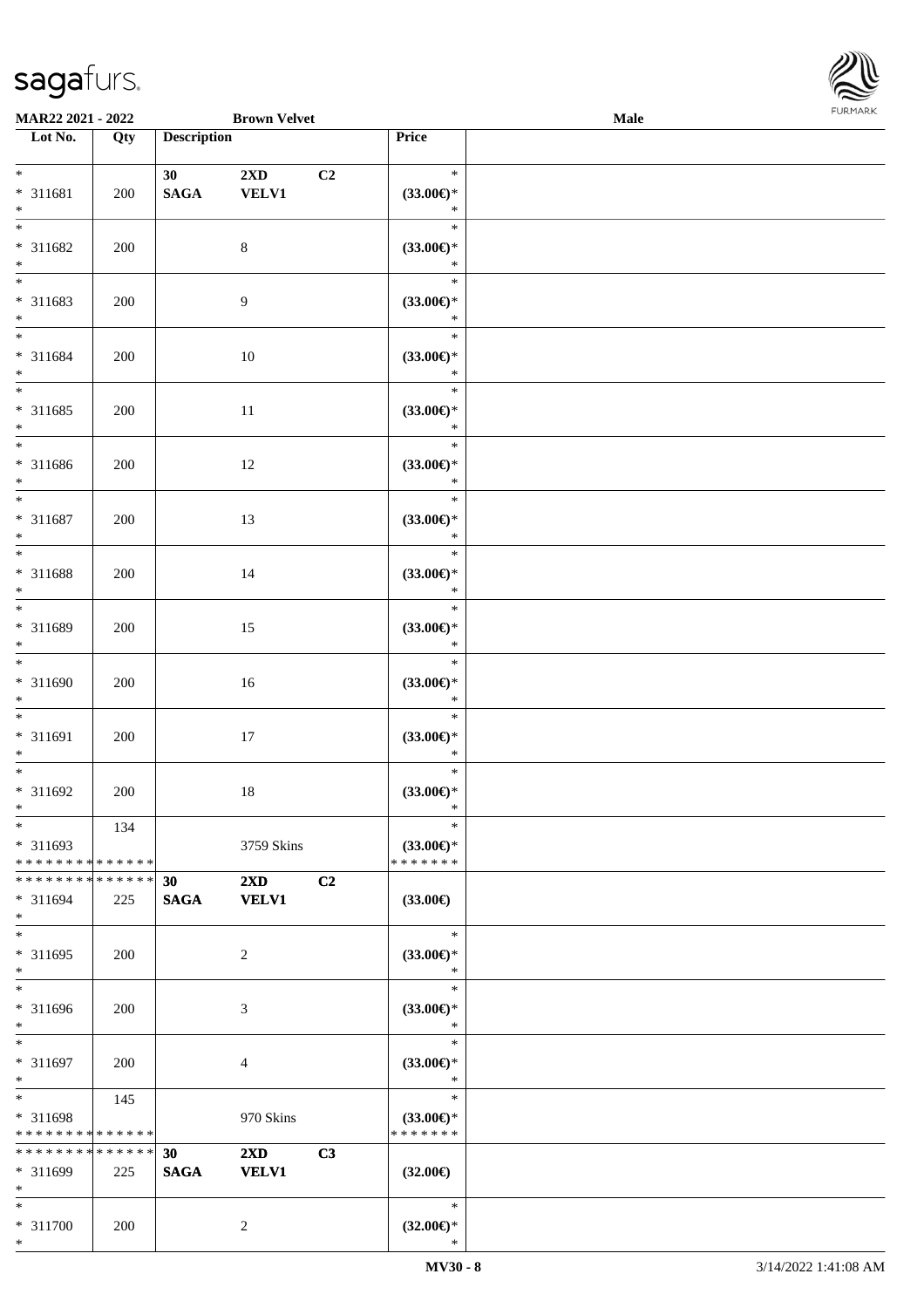

| MAR22 2021 - 2022           |             |                    | <b>Brown Velvet</b>    |    |                                      | Male |  |
|-----------------------------|-------------|--------------------|------------------------|----|--------------------------------------|------|--|
| Lot No.                     | Qty         | <b>Description</b> |                        |    | Price                                |      |  |
|                             |             |                    |                        |    |                                      |      |  |
| $*$                         |             | 30                 | 2XD                    | C3 | $\ast$                               |      |  |
| * 311701                    | 200         | <b>SAGA</b>        | <b>VELV1</b>           |    | $(32.00\epsilon)$ *                  |      |  |
| $\ast$                      |             |                    |                        |    | ∗                                    |      |  |
| $*$                         |             |                    |                        |    | $\ast$                               |      |  |
|                             |             |                    |                        |    |                                      |      |  |
| * 311702                    | 200         |                    | 4                      |    | $(32.00\epsilon)$ *                  |      |  |
| $\ast$                      |             |                    |                        |    | ∗                                    |      |  |
| $*$                         |             |                    |                        |    | $\ast$                               |      |  |
| * 311703                    | 200         |                    | 5                      |    | $(32.00\epsilon)$ *                  |      |  |
| $*$                         |             |                    |                        |    | *                                    |      |  |
| $\overline{\ast}$           |             |                    |                        |    | $\ast$                               |      |  |
|                             | 175         |                    |                        |    |                                      |      |  |
| $* 311704$                  |             |                    | 1200 Skins             |    | $(32.00\epsilon)$ *                  |      |  |
| * * * * * * * * * * * * * * |             |                    |                        |    | * * * * * * *                        |      |  |
| * * * * * * * * * * * * * * |             | 30                 | 2XD                    | C3 |                                      |      |  |
| * 311705                    | 225         | <b>SAGA</b>        | <b>VELV1</b>           |    | $(32.00\epsilon)$                    |      |  |
| $*$                         |             |                    |                        |    |                                      |      |  |
| $*$                         | 126         |                    |                        |    | $\ast$                               |      |  |
| * 311706                    |             |                    | 351 Skins              |    |                                      |      |  |
| * * * * * * * * * * * * * * |             |                    |                        |    | $(32.00\epsilon)$ *<br>* * * * * * * |      |  |
|                             |             |                    |                        |    |                                      |      |  |
| * * * * * * * * * * * * * * |             | 30                 | $\mathbf{X}\mathbf{D}$ | C1 |                                      |      |  |
| * 311707                    | 225         | <b>SAGA</b>        | <b>VELV1</b>           |    | $(33.00\epsilon)$                    |      |  |
| $*$                         |             |                    |                        |    |                                      |      |  |
| $*$                         |             |                    |                        |    | $\ast$                               |      |  |
| * 311708                    | 200         |                    | 2                      |    | $(33.00\epsilon)$ *                  |      |  |
| $\ast$                      |             |                    |                        |    | $\ast$                               |      |  |
| $*$                         |             |                    |                        |    | $\ast$                               |      |  |
|                             |             |                    |                        |    |                                      |      |  |
| * 311709                    | 200         |                    | 3                      |    | $(33.00\epsilon)$ *                  |      |  |
| $*$                         |             |                    |                        |    | *                                    |      |  |
| $\ast$                      |             |                    |                        |    | $\ast$                               |      |  |
| $* 311710$                  | 200         |                    | $\overline{4}$         |    | $(33.00\epsilon)$ *                  |      |  |
| $*$                         |             |                    |                        |    | $\ast$                               |      |  |
| $*$                         |             |                    |                        |    | $\ast$                               |      |  |
|                             |             |                    |                        |    |                                      |      |  |
| $* 311711$                  | 200         |                    | 5                      |    | $(33.00\epsilon)$ *                  |      |  |
| $*$                         |             |                    |                        |    | $\ast$                               |      |  |
| $*$                         |             |                    |                        |    | $\ast$                               |      |  |
| $* 311712$                  | 200         |                    | 6                      |    | $(33.00\epsilon)$ *                  |      |  |
| $*$                         |             |                    |                        |    | $\ast$                               |      |  |
| $\ast$                      |             |                    |                        |    | $\ast$                               |      |  |
| $* 311713$                  | 200         |                    | $\tau$                 |    | (33.00)                              |      |  |
| $*$                         |             |                    |                        |    | ∗                                    |      |  |
|                             |             |                    |                        |    |                                      |      |  |
| $*$                         |             |                    |                        |    | $\ast$                               |      |  |
| * 311714                    | 200         |                    | 8                      |    | $(33.00\epsilon)$ *                  |      |  |
| $*$                         |             |                    |                        |    | $\ast$                               |      |  |
| $*$                         | 126         |                    |                        |    | $\ast$                               |      |  |
| * 311715                    |             |                    | 1751 Skins             |    | $(33.00\epsilon)$ *                  |      |  |
| * * * * * * * *             | * * * * * * |                    |                        |    | * * * * * * *                        |      |  |
| * * * * * * * *             | * * * * * * | 30                 | $\mathbf{X}\mathbf{D}$ | C1 |                                      |      |  |
|                             |             |                    |                        |    |                                      |      |  |
| * 311716                    | 225         | <b>SAGA</b>        | <b>VELV1</b>           |    | $(33.00\epsilon)$                    |      |  |
| $*$                         |             |                    |                        |    |                                      |      |  |
| $*$                         |             |                    |                        |    | $\ast$                               |      |  |
| * 311717                    | 200         |                    | 2                      |    | $(33.00\epsilon)$ *                  |      |  |
| $*$                         |             |                    |                        |    | $\ast$                               |      |  |
| $*$                         | 54          |                    |                        |    | $\ast$                               |      |  |
| * 311718                    |             |                    | 479 Skins              |    | $(33.00\epsilon)$ *                  |      |  |
| * * * * * * * * * * * * * * |             |                    |                        |    | * * * * * * *                        |      |  |
| * * * * * * * *             | * * * * * * |                    |                        |    |                                      |      |  |
|                             |             | 30                 | <b>XD</b>              | C2 |                                      |      |  |
| * 311719                    | 225         | <b>SAGA</b>        | <b>VELV1</b>           |    | $(33.00\epsilon)$                    |      |  |
| $*$                         |             |                    |                        |    |                                      |      |  |
| $*$                         |             |                    |                        |    | $\ast$                               |      |  |
| * 311720                    | 200         |                    | 2                      |    | $(33.00\epsilon)$ *                  |      |  |
| $*$                         |             |                    |                        |    | ∗                                    |      |  |
|                             |             |                    |                        |    |                                      |      |  |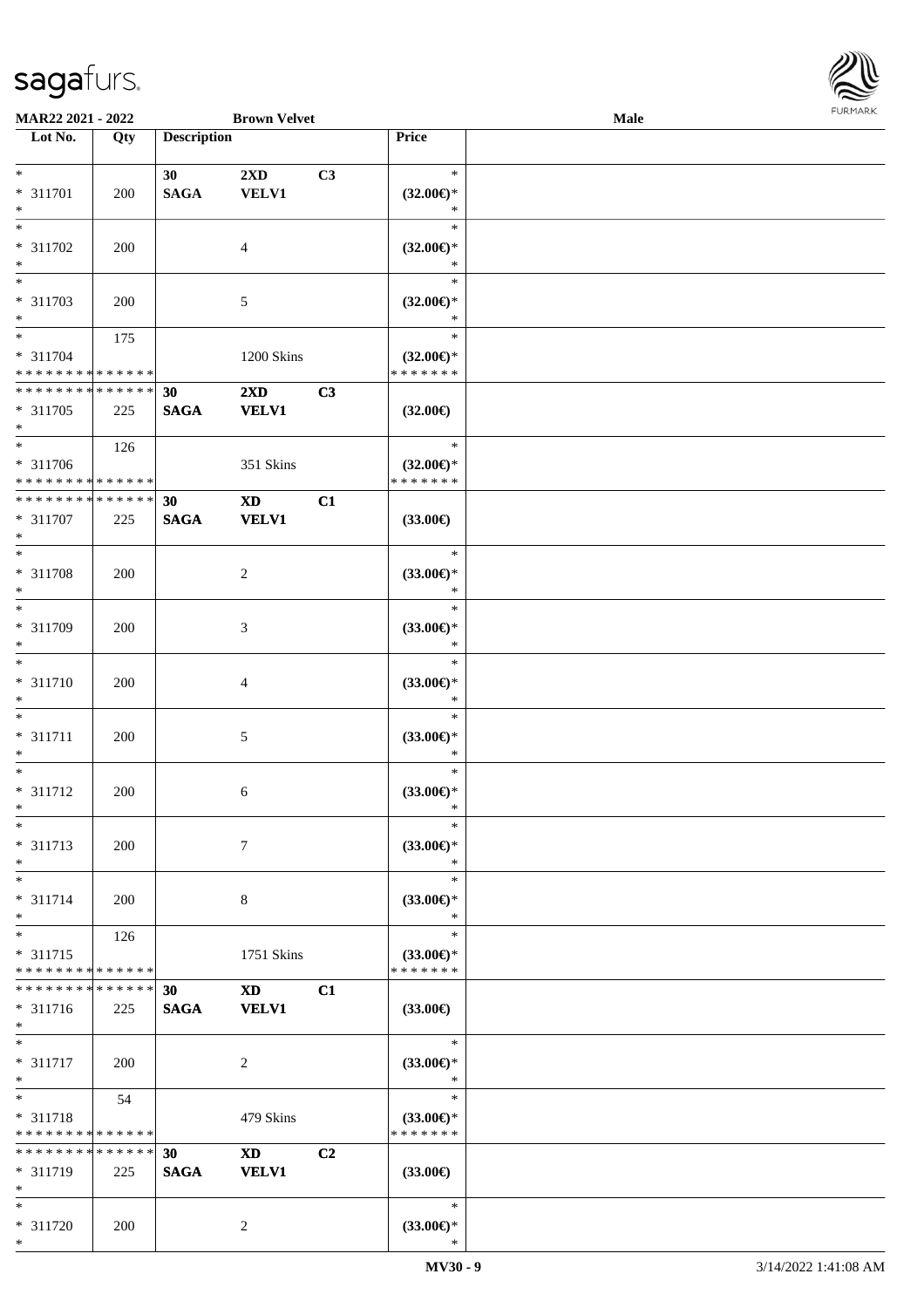

| MAR22 2021 - 2022                                |                    |                    | <b>Brown Velvet</b>                                                                                                                                                                                                                            |                |                                                | Male |  |
|--------------------------------------------------|--------------------|--------------------|------------------------------------------------------------------------------------------------------------------------------------------------------------------------------------------------------------------------------------------------|----------------|------------------------------------------------|------|--|
| Lot No.                                          | Qty                | <b>Description</b> |                                                                                                                                                                                                                                                |                | Price                                          |      |  |
| $*$<br>* 311721<br>$*$                           | 200                | 30<br><b>SAGA</b>  | <b>XD</b><br><b>VELV1</b>                                                                                                                                                                                                                      | C <sub>2</sub> | $\ast$<br>$(33.00\epsilon)$ *<br>$\ast$        |      |  |
| $*$<br>* 311722<br>$\ast$                        | 200                |                    | $\overline{4}$                                                                                                                                                                                                                                 |                | $\ast$<br>$(33.00\epsilon)$ *<br>$\ast$        |      |  |
| $\overline{\phantom{0}}$<br>* 311723<br>$*$      | 200                |                    | $5\phantom{.0}$                                                                                                                                                                                                                                |                | $\ast$<br>$(33.00\epsilon)$ *<br>$\ast$        |      |  |
| $*$<br>$* 311724$<br>$*$                         | 200                |                    | 6                                                                                                                                                                                                                                              |                | $\ast$<br>$(33.00\epsilon)$ *<br>$\ast$        |      |  |
| $*$<br>* 311725<br>$*$                           | 200                |                    | $\tau$                                                                                                                                                                                                                                         |                | $\ast$<br>$(33.00\epsilon)$ *<br>$\ast$        |      |  |
| $\overline{\ast}$<br>$* 311726$<br>$*$           | 200                |                    | $\,8\,$                                                                                                                                                                                                                                        |                | $\ast$<br>$(33.00\epsilon)$ *<br>$\ast$        |      |  |
| $*$<br>$* 311727$<br>$*$                         | 200                |                    | 9                                                                                                                                                                                                                                              |                | $\ast$<br>$(33.00\epsilon)$ *<br>$\ast$        |      |  |
| $\overline{\phantom{0}}$<br>* 311728<br>$*$      | 200                |                    | 10                                                                                                                                                                                                                                             |                | $\ast$<br>$(33.00\epsilon)$ *<br>$\ast$        |      |  |
| $*$<br>* 311729<br>$*$                           | 199                |                    | 11                                                                                                                                                                                                                                             |                | $\ast$<br>$(33.00\epsilon)$ *<br>$\ast$        |      |  |
| $*$<br>$* 311730$<br>* * * * * * * * * * * * * * | 198                |                    | 2422 Skins                                                                                                                                                                                                                                     |                | $\ast$<br>$(33.00\epsilon)$ *<br>* * * * * * * |      |  |
| * * * * * * * * * * * * * *<br>* 311731<br>$*$   | 225                | 30<br><b>SAGA</b>  | $\mathbf{X}\mathbf{D}$<br><b>VELV1</b>                                                                                                                                                                                                         | C2             | $(33.00\epsilon)$                              |      |  |
| $*$<br>$* 311732$<br>$*$                         | 200                |                    | $\overline{2}$                                                                                                                                                                                                                                 |                | $\ast$<br>$(33.00\epsilon)$ *<br>$\ast$        |      |  |
| $\ast$<br>* 311733<br>$*$                        | 200                |                    | 3                                                                                                                                                                                                                                              |                | $\ast$<br>$(33.00\epsilon)$ *<br>$\ast$        |      |  |
| $*$<br>* 311734<br>* * * * * * * * * * * * * *   | 135                |                    | 760 Skins                                                                                                                                                                                                                                      |                | $\ast$<br>$(33.00\epsilon)$ *<br>* * * * * * * |      |  |
| * * * * * * * *<br>* 311735<br>$*$               | * * * * * *<br>217 | 30<br><b>SAGA</b>  | XD and the set of the set of the set of the set of the set of the set of the set of the set of the set of the set of the set of the set of the set of the set of the set of the set of the set of the set of the set of the se<br><b>VELV1</b> | C3             | $(32.00\epsilon)$                              |      |  |
| $\overline{\phantom{0}}$<br>* 311736<br>$*$      | 200                |                    | $\overline{2}$                                                                                                                                                                                                                                 |                | $\ast$<br>$(32.00\epsilon)$ *<br>$\ast$        |      |  |
| $*$<br>* 311737<br>$*$                           | 200                |                    | 3                                                                                                                                                                                                                                              |                | $\ast$<br>$(32.00\epsilon)$ *<br>$\ast$        |      |  |
| $*$<br>* 311738<br>$*$                           | 200                |                    | 4                                                                                                                                                                                                                                              |                | $\ast$<br>$(32.00\epsilon)$ *<br>$\ast$        |      |  |
| $*$<br>* 311739<br>$*$                           | 200                |                    | 5                                                                                                                                                                                                                                              |                | $\ast$<br>$(32.00\epsilon)$ *<br>$\ast$        |      |  |
| $*$<br>* 311740<br>$*$                           | 200                |                    | 6                                                                                                                                                                                                                                              |                | $\ast$<br>$(32.00\epsilon)$ *<br>$\ast$        |      |  |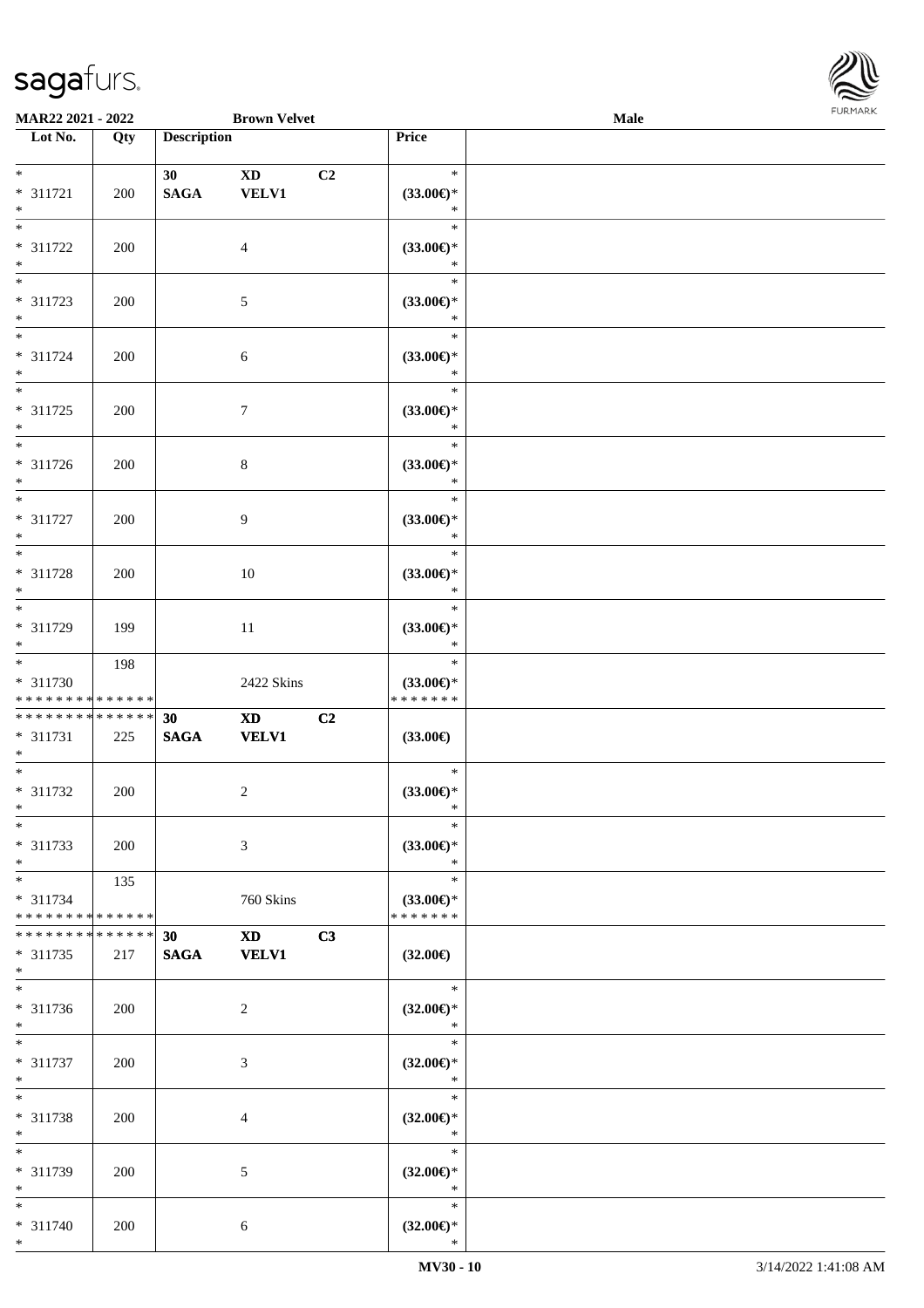

| MAR22 2021 - 2022               |     |                    | <b>Brown Velvet</b>    |    |                               | Male |  |
|---------------------------------|-----|--------------------|------------------------|----|-------------------------------|------|--|
| Lot No.                         | Qty | <b>Description</b> |                        |    | Price                         |      |  |
|                                 |     |                    |                        |    |                               |      |  |
| $\ast$                          |     | 30                 | <b>XD</b>              | C3 | $\ast$                        |      |  |
| $* 311741$                      | 200 | <b>SAGA</b>        | <b>VELV1</b>           |    | $(32.00\epsilon)$ *           |      |  |
| $\ast$                          |     |                    |                        |    | $\ast$                        |      |  |
| $\overline{\phantom{0}}$        |     |                    |                        |    | $\ast$                        |      |  |
| * 311742                        | 200 |                    | $\,8\,$                |    | $(32.00\epsilon)$ *           |      |  |
| $\ast$                          |     |                    |                        |    | $\ast$                        |      |  |
| $\overline{\phantom{0}}$        | 112 |                    |                        |    | $\ast$                        |      |  |
| $* 311743$                      |     |                    | 1729 Skins             |    | $(32.00\epsilon)$ *           |      |  |
| * * * * * * * * * * * * * *     |     |                    |                        |    | * * * * * * *                 |      |  |
| **************                  |     | 30                 | $\mathbf{X}\mathbf{D}$ | C3 |                               |      |  |
| $* 311744$                      | 225 | $\mathbf{SAGA}$    | <b>VELV1</b>           |    | $(32.00\in)$                  |      |  |
| $\ast$                          |     |                    |                        |    |                               |      |  |
| $\ast$                          |     |                    |                        |    | $\ast$                        |      |  |
| $* 311745$                      | 200 |                    | $\overline{c}$         |    | $(32.00\epsilon)$ *           |      |  |
| $\ast$                          |     |                    |                        |    | $\ast$                        |      |  |
| $\overline{\phantom{0}}$        | 131 |                    |                        |    | $\ast$                        |      |  |
| $* 311746$                      |     |                    | 556 Skins              |    | $(32.00\epsilon)$ *           |      |  |
| * * * * * * * * * * * * * *     |     |                    |                        |    | * * * * * * *                 |      |  |
| ******** <mark>******</mark>    |     | 30                 | <b>Dark</b>            | C1 |                               |      |  |
| $* 311747$                      | 225 | <b>SAGA</b>        | <b>VELV1</b>           |    | $(33.00\epsilon)$             |      |  |
| $\ast$                          |     |                    |                        |    |                               |      |  |
| $\ast$                          |     |                    |                        |    | $\ast$                        |      |  |
| * 311748                        | 200 |                    | $\overline{c}$         |    | $(33.00\epsilon)$ *           |      |  |
| $\ast$                          |     |                    |                        |    | $\ast$                        |      |  |
| $\overline{\phantom{a}^*}$      |     |                    |                        |    | $\ast$                        |      |  |
| * 311749                        | 200 |                    | 3                      |    | $(33.00\epsilon)$ *           |      |  |
| $\ast$                          |     |                    |                        |    | $\ast$                        |      |  |
| $\overline{\phantom{1}}$        |     |                    |                        |    | $\ast$                        |      |  |
| * 311750                        |     |                    |                        |    |                               |      |  |
| $\ast$                          | 200 |                    | $\overline{4}$         |    | $(33.00\epsilon)$ *<br>$\ast$ |      |  |
| $\ast$                          |     |                    |                        |    | $\ast$                        |      |  |
| $* 311751$                      |     |                    |                        |    |                               |      |  |
| $\ast$                          | 200 |                    | $5\,$                  |    | $(33.00\epsilon)$ *<br>$\ast$ |      |  |
| $\ast$                          |     |                    |                        |    | $\ast$                        |      |  |
|                                 |     |                    |                        |    |                               |      |  |
| $* 311752$<br>$*$               | 199 |                    | 6                      |    | $(33.00\epsilon)$ *<br>$\ast$ |      |  |
| $*$                             |     |                    |                        |    | $\ast$                        |      |  |
|                                 |     |                    |                        |    |                               |      |  |
| * 311753                        | 200 |                    | $\tau$                 |    | $(33.00\epsilon)$ *           |      |  |
| $\ast$<br>$*$                   |     |                    |                        |    | $\ast$<br>$\ast$              |      |  |
|                                 |     |                    |                        |    |                               |      |  |
| $* 311754$                      | 200 |                    | 8                      |    | $(33.00\epsilon)$ *           |      |  |
| $\ast$                          |     |                    |                        |    | $\ast$                        |      |  |
| $\ast$                          |     |                    |                        |    | $\ast$                        |      |  |
| $* 311755$                      | 200 |                    | 9                      |    | $(33.00\epsilon)$ *           |      |  |
| $*$<br>$\overline{\phantom{1}}$ |     |                    |                        |    | $\ast$                        |      |  |
|                                 |     |                    |                        |    | $\ast$                        |      |  |
| * 311756                        | 200 |                    | $10\,$                 |    | $(33.00\in)^\ast$             |      |  |
| $*$                             |     |                    |                        |    | $\ast$<br>$\equiv$            |      |  |
| $*$                             |     |                    |                        |    | $\ast$                        |      |  |
| $* 311757$                      | 200 |                    | 11                     |    | $(33.00\in)^\ast$             |      |  |
| $\ast$                          |     |                    |                        |    | $\ast$                        |      |  |
| $\ast$                          |     |                    |                        |    | $\ast$                        |      |  |
| * 311758                        | 200 |                    | 12                     |    | $(33.00\epsilon)$ *           |      |  |
| $\ast$                          |     |                    |                        |    | $\ast$                        |      |  |
| $\ast$                          |     |                    |                        |    | $\ast$                        |      |  |
| * 311759                        | 200 |                    | 13                     |    | $(33.00\epsilon)$ *           |      |  |
| $*$                             |     |                    |                        |    | $\ast$                        |      |  |
| $*$                             |     |                    |                        |    | $\ast$                        |      |  |
| * 311760                        | 199 |                    | 14                     |    | $(33.00\epsilon)$ *           |      |  |
| $*$                             |     |                    |                        |    | $\ast$                        |      |  |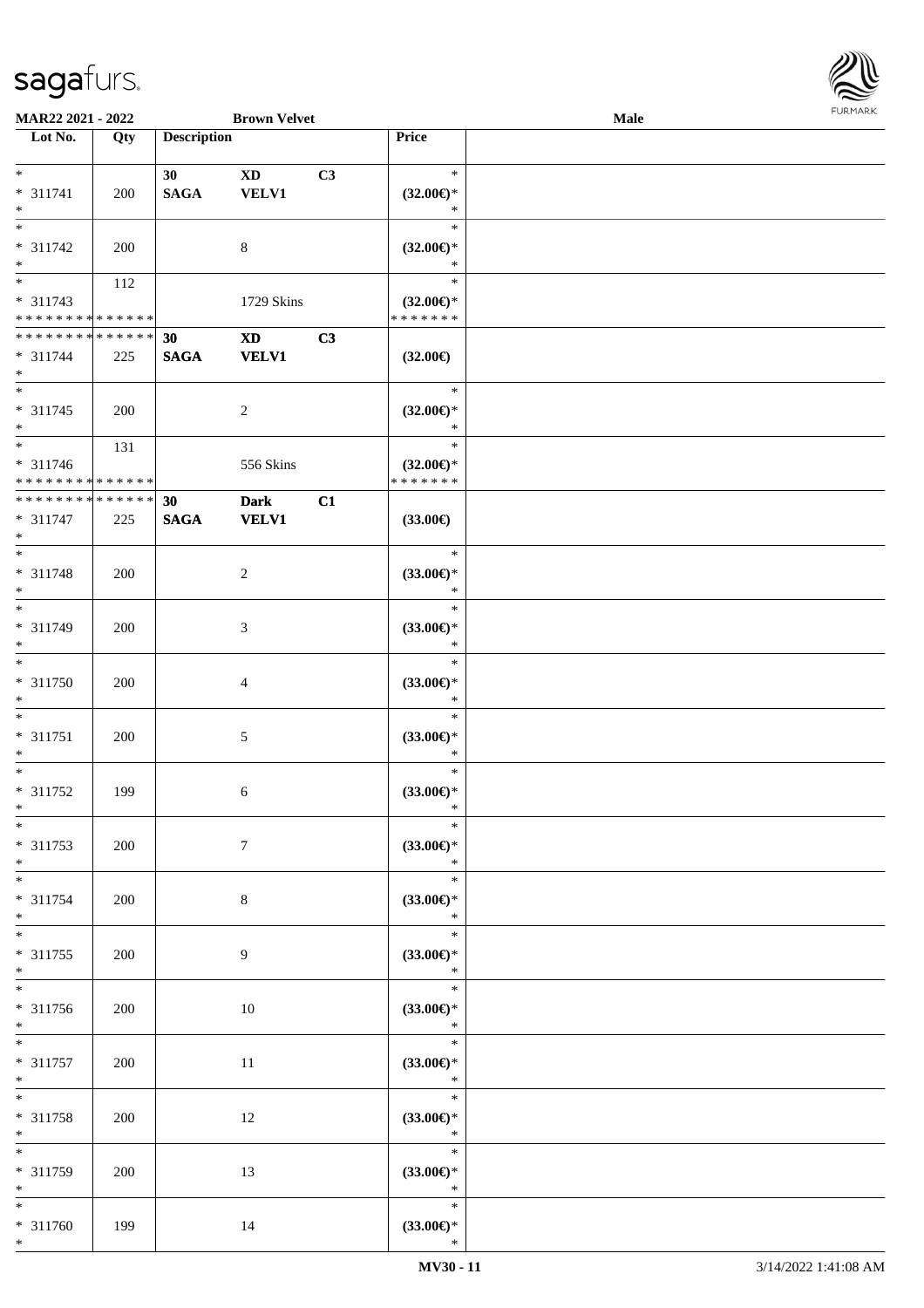

| MAR22 2021 - 2022             |     |                    | <b>Brown Velvet</b> |    |                               | Male |  |
|-------------------------------|-----|--------------------|---------------------|----|-------------------------------|------|--|
| Lot No.                       | Qty | <b>Description</b> |                     |    | <b>Price</b>                  |      |  |
|                               |     |                    |                     |    |                               |      |  |
| $\ast$                        |     | 30                 | <b>Dark</b>         | C1 | $\ast$                        |      |  |
| * 311761                      | 200 | <b>SAGA</b>        | <b>VELV1</b>        |    | $(33.00\epsilon)$ *           |      |  |
| $\ast$                        |     |                    |                     |    | $\ast$                        |      |  |
| $\ast$                        |     |                    |                     |    | $\ast$                        |      |  |
| * 311762                      | 200 |                    | 16                  |    | $(33.00\epsilon)$ *           |      |  |
| $\ast$                        |     |                    |                     |    | $\ast$                        |      |  |
| $\overline{\phantom{0}}$      | 105 |                    |                     |    | $\ast$                        |      |  |
| * 311763                      |     |                    | 3328 Skins          |    | $(33.00\epsilon)$ *           |      |  |
| * * * * * * * * * * * * * *   |     |                    |                     |    | * * * * * * *                 |      |  |
| ******** <mark>*****</mark> * |     | 30                 | <b>Dark</b>         | C1 |                               |      |  |
| $* 311764$                    | 200 | $\mathbf{SAGA}$    | <b>VELV1</b>        |    | $(33.00\in)$                  |      |  |
| $\ast$                        |     |                    |                     |    |                               |      |  |
| $\ast$                        |     |                    |                     |    | $\ast$                        |      |  |
| $* 311765$                    | 200 |                    | $\overline{c}$      |    | $(33.00\epsilon)$ *           |      |  |
| $\ast$                        |     |                    |                     |    | $\ast$                        |      |  |
| $\overline{\phantom{a}^*}$    | 179 |                    |                     |    | $\ast$                        |      |  |
| * 311766                      |     |                    | 579 Skins           |    | $(33.00\epsilon)$ *           |      |  |
| * * * * * * * * * * * * * *   |     |                    |                     |    | * * * * * * *                 |      |  |
| ******** <mark>******</mark>  |     | 30                 | <b>Dark</b>         | C2 |                               |      |  |
| $* 311767$                    | 225 | <b>SAGA</b>        | <b>VELV1</b>        |    | $(33.00\epsilon)$             |      |  |
| $\ast$                        |     |                    |                     |    |                               |      |  |
| $\ast$                        |     |                    |                     |    | $\ast$                        |      |  |
| * 311768                      | 200 |                    | $\overline{c}$      |    | $(33.00\epsilon)$ *           |      |  |
| $\ast$                        |     |                    |                     |    | $\ast$                        |      |  |
| $\ast$                        |     |                    |                     |    | $\ast$                        |      |  |
| * 311769                      | 200 |                    | 3                   |    | $(33.00\epsilon)$ *           |      |  |
| $\ast$<br>$\ast$              |     |                    |                     |    | $\ast$<br>$\ast$              |      |  |
|                               |     |                    |                     |    |                               |      |  |
| $* 311770$<br>$\ast$          | 200 |                    | $\overline{4}$      |    | $(33.00\epsilon)$ *<br>$\ast$ |      |  |
| $\ast$                        |     |                    |                     |    | $\ast$                        |      |  |
| $* 311771$                    | 200 |                    | $5\,$               |    | $(33.00\epsilon)$ *           |      |  |
| $\ast$                        |     |                    |                     |    | $\ast$                        |      |  |
| $\ast$                        |     |                    |                     |    | $\ast$                        |      |  |
| $* 311772$                    | 200 |                    | 6                   |    | $(33.00\epsilon)$ *           |      |  |
| $*$                           |     |                    |                     |    | $\ast$                        |      |  |
| $*$                           |     |                    |                     |    | $\ast$                        |      |  |
| $* 311773$                    | 200 |                    | $\tau$              |    | $(33.00\epsilon)$ *           |      |  |
| $\ast$                        |     |                    |                     |    | $\ast$                        |      |  |
| $*$                           |     |                    |                     |    | $\ast$                        |      |  |
| $* 311774$                    | 200 |                    | 8                   |    | $(33.00\epsilon)$ *           |      |  |
| $\ast$                        |     |                    |                     |    | $\ast$                        |      |  |
| $\ast$                        |     |                    |                     |    | $\ast$                        |      |  |
| $* 311775$                    | 200 |                    | 9                   |    | $(33.00\epsilon)$ *           |      |  |
| $*$                           |     |                    |                     |    | $\ast$                        |      |  |
| $\overline{\phantom{1}}$      |     |                    |                     |    | $\ast$                        |      |  |
| $* 311776$                    | 200 |                    | $10\,$              |    | $(33.00\in)\!\!^*$            |      |  |
| $*$                           |     |                    |                     |    | $\ast$                        |      |  |
| $\ast$                        |     |                    |                     |    | $\ast$                        |      |  |
| $* 311777$                    | 199 |                    | 11                  |    | $(33.00\in)^\ast$             |      |  |
| $\ast$                        |     |                    |                     |    | $\ast$                        |      |  |
| $\ast$                        |     |                    |                     |    | $\ast$                        |      |  |
| * 311778                      | 200 |                    | 12                  |    | $(33.00\epsilon)$ *           |      |  |
| $\ast$                        |     |                    |                     |    | $\ast$                        |      |  |
| $\ast$                        |     |                    |                     |    | $\ast$                        |      |  |
| * 311779                      | 200 |                    | 13                  |    | $(33.00\epsilon)$ *           |      |  |
| $\ast$                        |     |                    |                     |    | $\ast$                        |      |  |
| $*$                           |     |                    |                     |    | $\ast$                        |      |  |
| * 311780                      | 200 |                    | 14                  |    | $(33.00\epsilon)$ *           |      |  |
| $*$                           |     |                    |                     |    | $\ast$                        |      |  |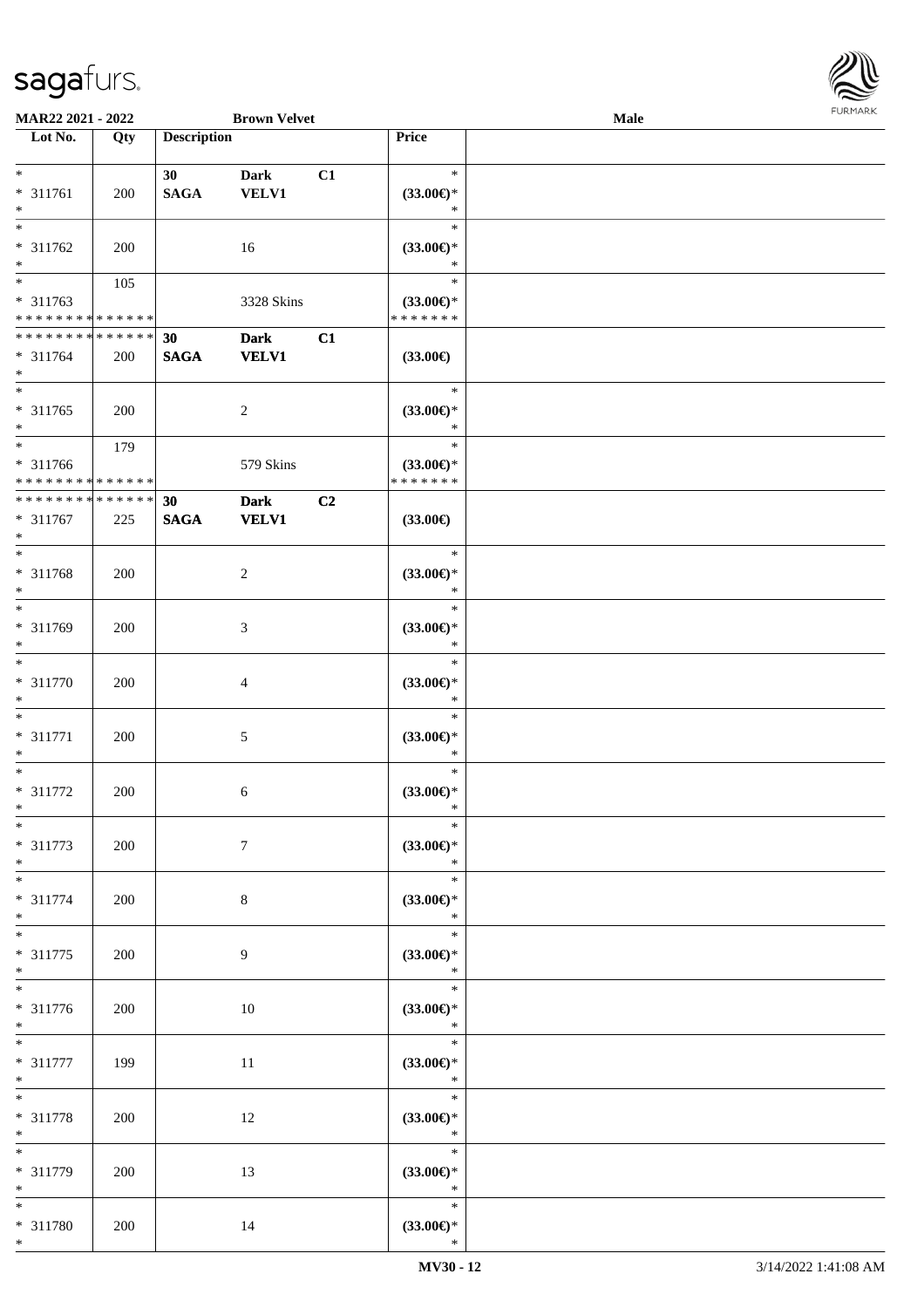

| MAR22 2021 - 2022                       |     |                    | <b>Brown Velvet</b> |    |                                      | <b>Male</b> |  |
|-----------------------------------------|-----|--------------------|---------------------|----|--------------------------------------|-------------|--|
| Lot No.                                 | Qty | <b>Description</b> |                     |    | Price                                |             |  |
|                                         |     |                    |                     |    |                                      |             |  |
| $*$                                     |     | 30                 | <b>Dark</b>         | C2 | $\ast$                               |             |  |
| * 311781                                | 200 | <b>SAGA</b>        | <b>VELV1</b>        |    | $(33.00\epsilon)$ *                  |             |  |
| $\ast$                                  |     |                    |                     |    | $\ast$                               |             |  |
| $\ast$                                  |     |                    |                     |    | $\ast$                               |             |  |
| * 311782                                | 200 |                    | 16                  |    | $(33.00\epsilon)$ *                  |             |  |
| $\ast$                                  |     |                    |                     |    | $\ast$                               |             |  |
| $\overline{\phantom{0}}$                | 153 |                    |                     |    | $\ast$                               |             |  |
| * 311783                                |     |                    | 3377 Skins          |    | $(33.00\epsilon)$ *                  |             |  |
| * * * * * * * * * * * * * *             |     |                    |                     |    | * * * * * * *                        |             |  |
| * * * * * * * * * * * * * *             |     | 30                 | <b>Dark</b>         | C2 |                                      |             |  |
| * 311784                                | 225 | <b>SAGA</b>        | <b>VELV1</b>        |    | $(33.00\epsilon)$                    |             |  |
| $*$                                     |     |                    |                     |    |                                      |             |  |
| $*$                                     |     |                    |                     |    | $\ast$                               |             |  |
| $* 311785$                              | 200 |                    | $\sqrt{2}$          |    | (33.00)                              |             |  |
| $\ast$                                  |     |                    |                     |    | $\ast$                               |             |  |
| $\ast$                                  |     |                    |                     |    | $\ast$                               |             |  |
|                                         |     |                    |                     |    |                                      |             |  |
| $* 311786$<br>$\ast$                    | 200 |                    | $\mathfrak{Z}$      |    | $(33.00\epsilon)$ *<br>$\ast$        |             |  |
| $\ast$                                  |     |                    |                     |    | $\ast$                               |             |  |
|                                         |     |                    |                     |    |                                      |             |  |
| $* 311787$                              | 200 |                    | $\overline{4}$      |    | $(33.00\epsilon)$ *                  |             |  |
| $\ast$                                  |     |                    |                     |    | $\ast$                               |             |  |
| $*$                                     |     |                    |                     |    | $\ast$                               |             |  |
| * 311788                                | 200 |                    | $5\,$               |    | $(33.00\epsilon)$ *                  |             |  |
| $\ast$                                  |     |                    |                     |    | $\ast$                               |             |  |
| $\ast$                                  |     |                    |                     |    | $\ast$                               |             |  |
| * 311789                                | 200 |                    | 6                   |    | $(33.00\epsilon)$ *                  |             |  |
| $*$                                     |     |                    |                     |    | $\ast$                               |             |  |
| $\overline{\ast}$                       |     |                    |                     |    | $\ast$                               |             |  |
| $* 311790$                              | 200 |                    | $\tau$              |    | $(33.00\epsilon)$ *                  |             |  |
| $*$                                     |     |                    |                     |    | $\ast$                               |             |  |
| $*$                                     |     |                    |                     |    | $\ast$                               |             |  |
| $* 311791$                              | 200 |                    | $\,8\,$             |    | $(33.00\epsilon)$ *                  |             |  |
| $*$                                     |     |                    |                     |    | $\ast$                               |             |  |
| $*$                                     |     |                    |                     |    | $\ast$                               |             |  |
| $* 311792$                              | 200 |                    | 9                   |    | $(33.00\epsilon)$ *                  |             |  |
| $*$                                     |     |                    |                     |    | $\ast$                               |             |  |
| $\ast$                                  |     |                    |                     |    | $\ast$                               |             |  |
| * 311793                                | 200 |                    | 10                  |    | (33.00)                              |             |  |
| $\ast$                                  |     |                    |                     |    | $\ast$                               |             |  |
| $*$                                     |     |                    |                     |    | $\ast$                               |             |  |
| * 311794                                | 200 |                    | 11                  |    | $(33.00\epsilon)$ *                  |             |  |
| $*$                                     |     |                    |                     |    | $\ast$                               |             |  |
| $\ast$                                  |     |                    |                     |    | $\ast$                               |             |  |
| * 311795                                | 200 |                    | 12                  |    | $(33.00\epsilon)$ *                  |             |  |
| $*$                                     |     |                    |                     |    | $\ast$                               |             |  |
| $\overline{\phantom{a}^*}$              |     |                    |                     |    | $\ast$                               |             |  |
| * 311796                                | 200 |                    | 13                  |    | $(33.00\epsilon)$ *                  |             |  |
| $*$                                     |     |                    |                     |    | $\ast$                               |             |  |
| $\overline{\ast}$                       | 80  |                    |                     |    | $\ast$                               |             |  |
|                                         |     |                    |                     |    |                                      |             |  |
| * 311797<br>* * * * * * * * * * * * * * |     |                    | 2705 Skins          |    | $(33.00\epsilon)$ *<br>* * * * * * * |             |  |
| * * * * * * * * * * * * * *             |     |                    |                     |    |                                      |             |  |
|                                         |     | 30                 | <b>Dark</b>         | C3 |                                      |             |  |
| * 311798<br>$*$                         | 225 | <b>SAGA</b>        | <b>VELV1</b>        |    | $(32.00\epsilon)$                    |             |  |
| $*$                                     |     |                    |                     |    | $\ast$                               |             |  |
|                                         |     |                    |                     |    |                                      |             |  |
| * 311799                                | 200 |                    | 2                   |    | $(32.00\epsilon)$ *                  |             |  |
| $*$                                     |     |                    |                     |    | $\ast$                               |             |  |
| $*$                                     |     |                    |                     |    | $\ast$                               |             |  |
| * 311800                                | 200 |                    | 3                   |    | $(32.00\epsilon)$ *                  |             |  |
| $*$                                     |     |                    |                     |    | $\ast$                               |             |  |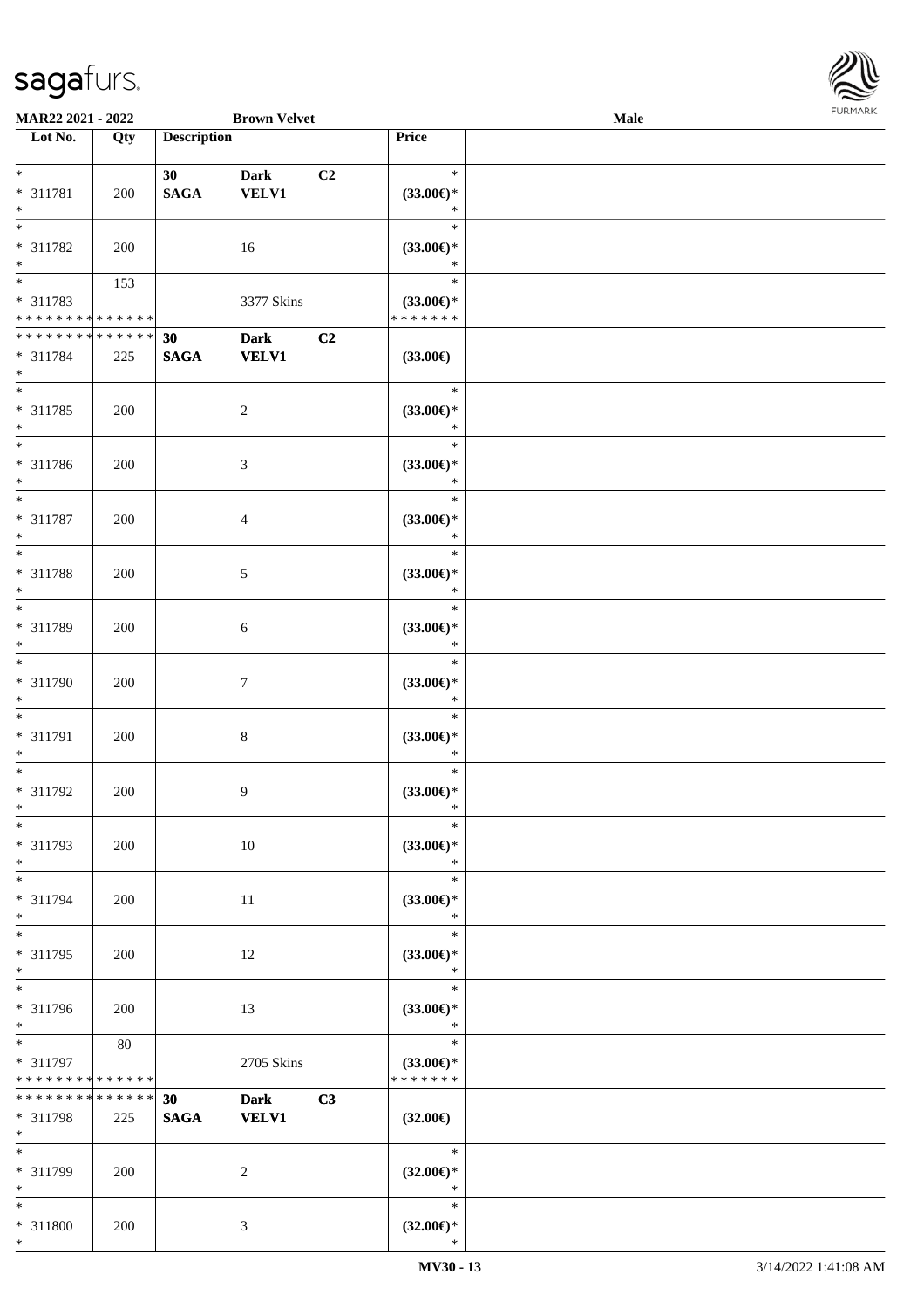

| MAR22 2021 - 2022                                      |                    |                    | <b>Brown Velvet</b>         |                                      | Male             |  |
|--------------------------------------------------------|--------------------|--------------------|-----------------------------|--------------------------------------|------------------|--|
| Lot No.                                                | Qty                | <b>Description</b> |                             | Price                                |                  |  |
| $*$<br>* 311801<br>$*$                                 | 200                | 30<br><b>SAGA</b>  | <b>Dark</b><br><b>VELV1</b> | C3<br>$(32.00\epsilon)$ *            | $\ast$<br>$\ast$ |  |
| $*$<br>* 311802<br>$\ast$                              | 200                |                    | $5\phantom{.0}$             | $(32.00\epsilon)$ *                  | $\ast$<br>$\ast$ |  |
| $\overline{\phantom{0}}$<br>* 311803<br>$*$            | 200                |                    | $\sqrt{6}$                  | $(32.00\epsilon)$ *                  | $\ast$<br>$\ast$ |  |
| $*$<br>$* 311804$<br>$*$                               | 200                |                    | $\tau$                      | $(32.00\epsilon)$ *                  | $\ast$<br>$\ast$ |  |
| $*$<br>* 311805<br>$*$                                 | 200                |                    | $\,8\,$                     | $(32.00\epsilon)$ *                  | $\ast$<br>$\ast$ |  |
| $*$<br>* 311806<br>$*$                                 | 200                |                    | 9                           | $(32.00\epsilon)$ *                  | $\ast$<br>$\ast$ |  |
| $*$<br>$* 311807$<br>$*$                               | 200                |                    | 10                          | $(32.00\epsilon)$ *                  | $\ast$<br>$\ast$ |  |
| * 311808<br>$*$                                        | 200                |                    | 11                          | $(32.00\epsilon)$ *                  | $\ast$<br>$\ast$ |  |
| $*$<br>* 311809<br>$*$                                 | 200                |                    | 12                          | $(32.00\epsilon)$ *                  | $\ast$<br>$\ast$ |  |
| $*$<br>$* 311810$<br>$*$                               | 200                |                    | 13                          | $(32.00\epsilon)$ *                  | $\ast$<br>$\ast$ |  |
| $*$<br>$* 311811$<br>$*$                               | 200                |                    | 14                          | $(32.00\epsilon)$ *                  | $\ast$<br>$\ast$ |  |
| * 311812<br>* * * * * * * * * * * * * *                | 58                 |                    | 2883 Skins                  | $(32.00\epsilon)$ *<br>* * * * * * * | $\ast$           |  |
| * * * * * * * * * * * * * * *<br>* 311813<br>$*$       | 225                | 30<br><b>SAGA</b>  | <b>Dark</b><br><b>VELV1</b> | C3<br>$(32.00\epsilon)$              |                  |  |
| $*$<br>* 311814<br>$*$                                 | 200                |                    | $\overline{2}$              | $(32.00\epsilon)$ *                  | $\ast$<br>$\ast$ |  |
| $*$<br>* 311815<br>$*$                                 | 200                |                    | 3                           | $(32.00\epsilon)$ *                  | $\ast$<br>$\ast$ |  |
| $\overline{\ast}$<br>$* 311816$<br>$*$                 | 200                |                    | $\overline{4}$              | $(32.00\epsilon)$ *                  | $\ast$<br>$\ast$ |  |
| $*$ and $*$<br>* 311817<br>* * * * * * * * * * * * * * | 155                |                    | 980 Skins                   | $(32.00\epsilon)$ *<br>* * * * * * * | $\ast$           |  |
| * * * * * * * *<br>* 311818<br>$*$                     | * * * * * *<br>225 | 30<br><b>SAGA</b>  | <b>MED</b><br><b>VELV1</b>  | C1<br>$(33.00\epsilon)$              |                  |  |
| $*$<br>* 311819<br>$*$                                 | 200                |                    | $\overline{2}$              | $(33.00\epsilon)$ *                  | $\ast$<br>$\ast$ |  |
| $*$<br>* 311820<br>$*$                                 | 200                |                    | 3                           | $(33.00\epsilon)$ *                  | $\ast$<br>$\ast$ |  |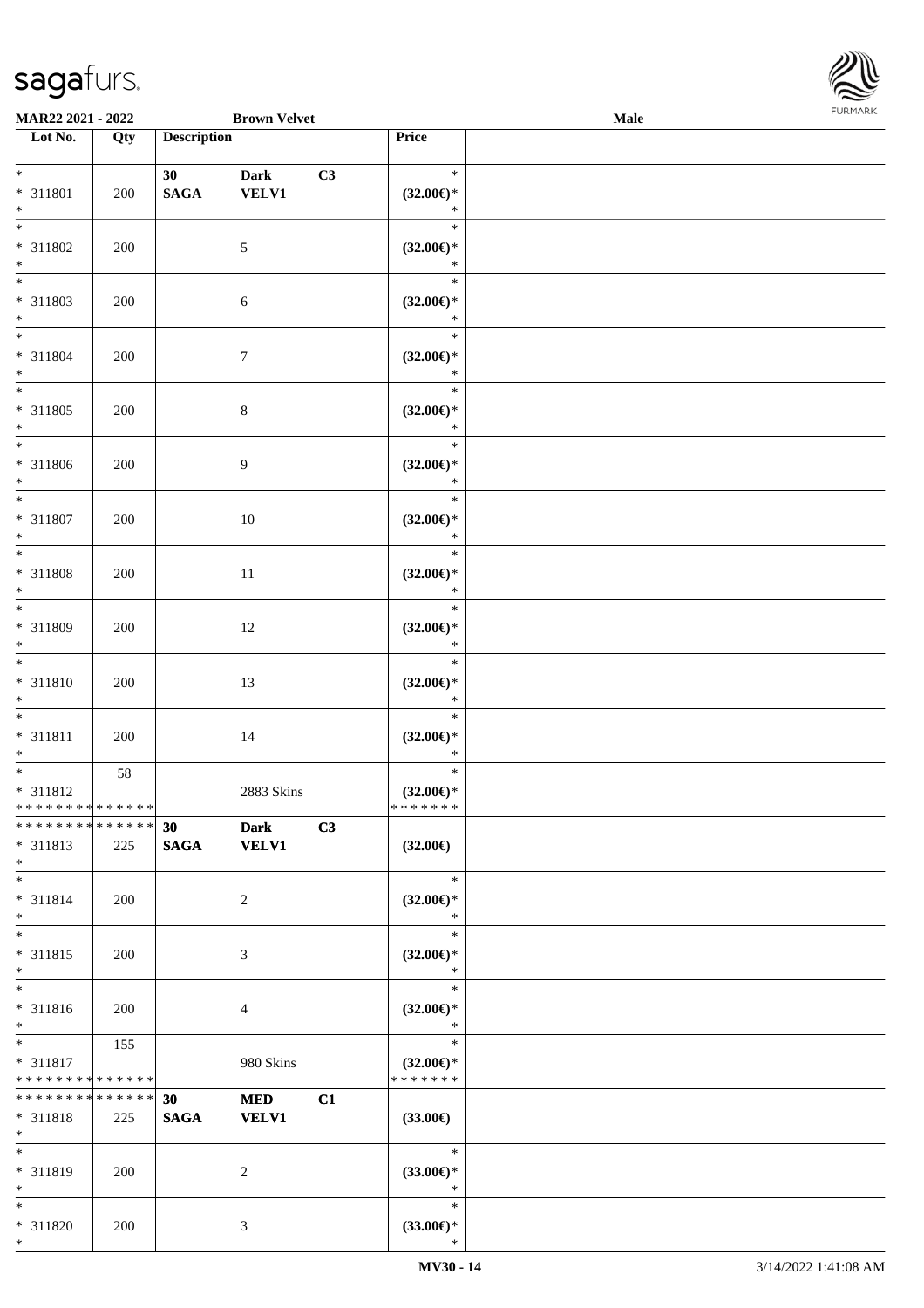

| MAR22 2021 - 2022                                          |             |                    | <b>Brown Velvet</b>        |    |                                                   | Male |  |
|------------------------------------------------------------|-------------|--------------------|----------------------------|----|---------------------------------------------------|------|--|
| Lot No.                                                    | Qty         | <b>Description</b> |                            |    | Price                                             |      |  |
| $*$<br>* 311821<br>$*$                                     | 200         | 30<br><b>SAGA</b>  | <b>MED</b><br><b>VELV1</b> | C1 | $\ast$<br>$(33.00\epsilon)$ *<br>$\ast$           |      |  |
| * 311822<br>* * * * * * * * * * * * * *                    | 187         |                    | 1012 Skins                 |    | $\ast$<br>$(33.00\epsilon)$ *<br>* * * * * * *    |      |  |
| * * * * * * * * * * * * * *<br>* 311823<br>$*$             | 225         | 30<br><b>SAGA</b>  | <b>MED</b><br><b>VELV1</b> | C2 | $(33.00\in)$                                      |      |  |
| $*$<br>$* 311824$<br>$*$                                   | 200         |                    | $\overline{c}$             |    | $\ast$<br>$(33.00\epsilon)$ *<br>$\ast$           |      |  |
| $*$<br>$* 311825$<br>$*$<br>$*$                            | 200         |                    | $\mathfrak{Z}$             |    | $\ast$<br>$(33.00\epsilon)$ *<br>$\ast$           |      |  |
| $* 311826$<br>$*$<br>$*$                                   | 200         |                    | 4                          |    | $\ast$<br>$(33.00\epsilon)$ *<br>$\ast$<br>$\ast$ |      |  |
| $* 311827$<br>$*$<br>$\overline{\ast}$                     | 200         |                    | 5                          |    | $(33.00\epsilon)$ *<br>$\ast$<br>$\ast$           |      |  |
| $* 311828$<br>$*$<br>$*$                                   | 200         |                    | 6                          |    | $(33.00\epsilon)$ *<br>$\ast$<br>$\ast$           |      |  |
| * 311829<br>$*$<br>$*$                                     | 200         |                    | 7                          |    | $(33.00\epsilon)$ *<br>$\ast$<br>$\ast$           |      |  |
| * 311830<br>$*$<br>$*$                                     | 200         |                    | $\,8\,$                    |    | $(33.00\epsilon)$ *<br>$\ast$<br>$\ast$           |      |  |
| * 311831<br>$*$<br>$*$                                     | 200         |                    | 9                          |    | $(33.00\epsilon)$ *<br>$\ast$<br>$\ast$           |      |  |
| $* 311832$<br>$*$<br>$*$                                   | 200         |                    | $10\,$                     |    | $(33.00\epsilon)$ *<br>$\ast$<br>$\ast$           |      |  |
| * 311833<br>$*$<br>$*$                                     | 200         |                    | 11                         |    | $(33.00\epsilon)$ *<br>$\ast$<br>$\ast$           |      |  |
| * 311834<br>$*$<br>$*$                                     | 200         |                    | 12                         |    | $(33.00\epsilon)$ *<br>$\ast$<br>$\ast$           |      |  |
| * 311835<br>$*$<br>$\overline{\ast}$                       | 200         |                    | 13                         |    | $(33.00\epsilon)$ *<br>$\ast$<br>$\ast$           |      |  |
| * 311836<br>$*$<br>$*$ and $*$                             | 200<br>127  |                    | 14                         |    | $(33.00\epsilon)$ *<br>$\ast$<br>$\ast$           |      |  |
| * 311837<br>* * * * * * * * * * * * * *<br>* * * * * * * * | * * * * * * | 30                 | 2952 Skins<br><b>MED</b>   | C3 | $(33.00\epsilon)$ *<br>* * * * * * *              |      |  |
| * 311838<br>$*$<br>$*$                                     | 225         | <b>SAGA</b>        | <b>VELV1</b>               |    | $(32.00\epsilon)$<br>$\ast$                       |      |  |
| * 311839<br>$*$<br>$*$                                     | 200         |                    | $\overline{2}$             |    | $(32.00\epsilon)$ *<br>$\ast$<br>$\ast$           |      |  |
| * 311840<br>$*$                                            | 200         |                    | 3                          |    | $(32.00\epsilon)$ *<br>$\ast$                     |      |  |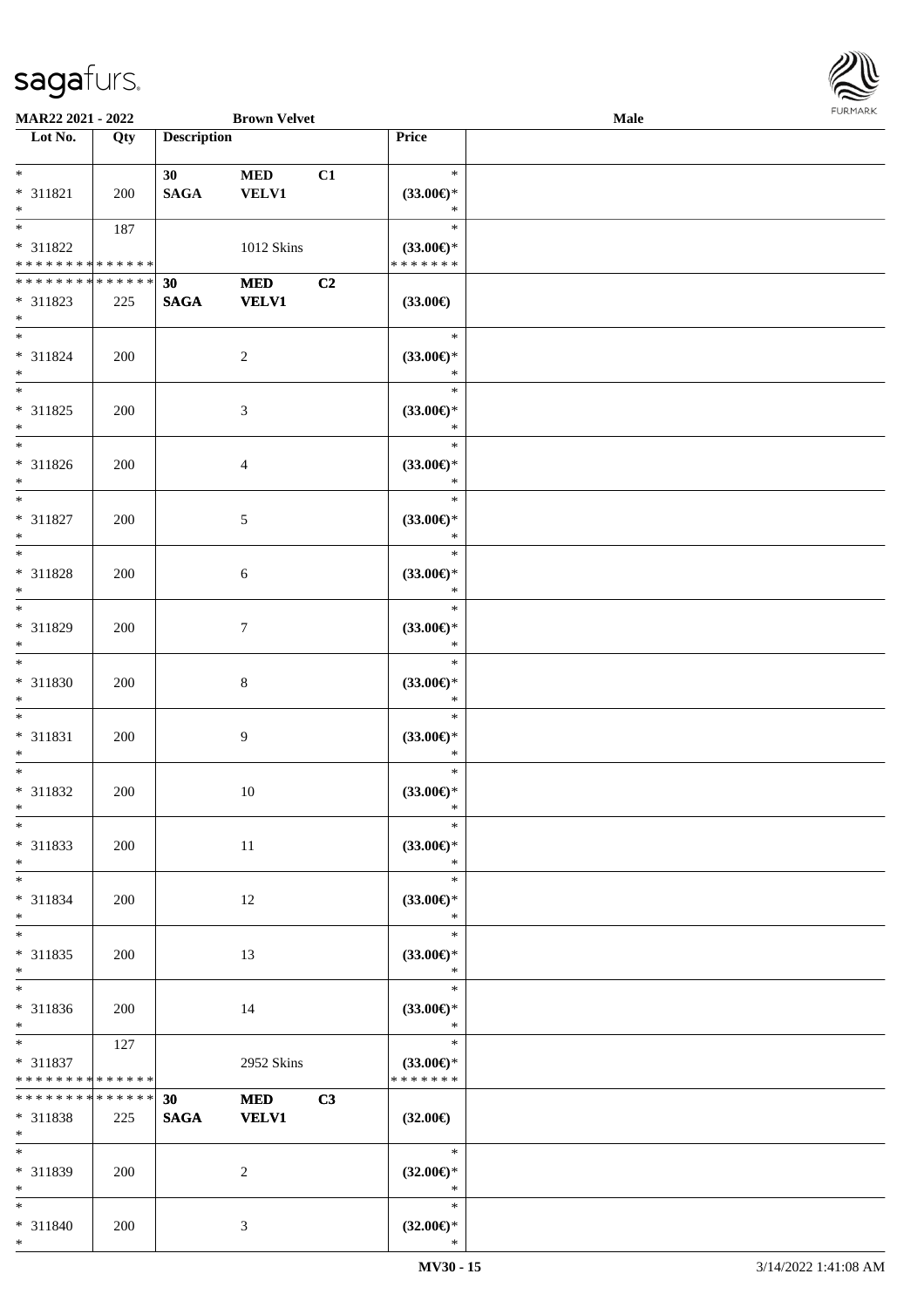

| MAR22 2021 - 2022                  |     |                    | <b>Brown Velvet</b> |    |                     | Male |  |
|------------------------------------|-----|--------------------|---------------------|----|---------------------|------|--|
| Lot No.                            | Qty | <b>Description</b> |                     |    | Price               |      |  |
|                                    |     |                    |                     |    |                     |      |  |
| $\ast$                             |     | 30                 | $\bf MED$           | C3 | $\ast$              |      |  |
| * 311841                           | 200 | <b>SAGA</b>        | <b>VELV1</b>        |    | $(32.00\epsilon)$ * |      |  |
| $\ast$                             |     |                    |                     |    | $\ast$              |      |  |
| $\overline{\ }$                    |     |                    |                     |    | $\ast$              |      |  |
| * 311842                           |     |                    |                     |    |                     |      |  |
|                                    | 200 |                    | 5                   |    | $(32.00\epsilon)$ * |      |  |
| $\ast$<br>$\overline{\phantom{0}}$ |     |                    |                     |    | $\ast$              |      |  |
|                                    | 65  |                    |                     |    | $\ast$              |      |  |
| * 311843                           |     |                    | 1090 Skins          |    | $(32.00\epsilon)$ * |      |  |
| * * * * * * * * * * * * * *        |     |                    |                     |    | * * * * * * *       |      |  |
| **************                     |     | 30                 | <b>PALE</b>         | C1 |                     |      |  |
| * 311844                           | 200 | $\mathbf{SAGA}$    | <b>VELV1</b>        |    | $(33.00\epsilon)$   |      |  |
| $\ast$                             |     |                    |                     |    |                     |      |  |
| $\ast$                             |     |                    |                     |    | $\ast$              |      |  |
| $* 311845$                         | 200 |                    | $\overline{c}$      |    | $(33.00\epsilon)$ * |      |  |
| $\ast$                             |     |                    |                     |    | $\ast$              |      |  |
| $\overline{\phantom{1}}$           |     |                    |                     |    | $\ast$              |      |  |
|                                    | 229 |                    |                     |    |                     |      |  |
| * 311846                           |     |                    | 629 Skins           |    | $(33.00\epsilon)$ * |      |  |
| * * * * * * * * * * * * * *        |     |                    |                     |    | * * * * * * *       |      |  |
| ******** <mark>******</mark>       |     | 30                 | <b>PALE</b>         | C2 |                     |      |  |
| $* 311847$                         | 225 | <b>SAGA</b>        | <b>VELV1</b>        |    | $(33.00\epsilon)$   |      |  |
| $\ast$                             |     |                    |                     |    |                     |      |  |
| $\ast$                             |     |                    |                     |    | $\ast$              |      |  |
| * 311848                           | 200 |                    | $\overline{c}$      |    | $(33.00\epsilon)$ * |      |  |
| $\ast$                             |     |                    |                     |    | $\ast$              |      |  |
| $\ast$                             |     |                    |                     |    | $\ast$              |      |  |
|                                    |     |                    |                     |    |                     |      |  |
| * 311849                           | 200 |                    | 3                   |    | $(33.00\epsilon)$ * |      |  |
| $\ast$                             |     |                    |                     |    | $\ast$              |      |  |
| $\overline{\ast}$                  |     |                    |                     |    | $\ast$              |      |  |
| * 311850                           | 200 |                    | $\overline{4}$      |    | $(33.00\epsilon)$ * |      |  |
| $\ast$                             |     |                    |                     |    | $\ast$              |      |  |
| $\ast$                             |     |                    |                     |    | $\ast$              |      |  |
| $* 311851$                         | 200 |                    | $\mathfrak{S}$      |    | $(33.00\epsilon)$ * |      |  |
| $\ast$                             |     |                    |                     |    | $\ast$              |      |  |
| $\ast$                             |     |                    |                     |    | $\ast$              |      |  |
|                                    |     |                    |                     |    |                     |      |  |
| * 311852                           | 200 |                    | 6                   |    | $(33.00\epsilon)$ * |      |  |
| $*$                                |     |                    |                     |    | $\ast$              |      |  |
| $\ast$                             |     |                    |                     |    | $\ast$              |      |  |
| $* 311853$                         | 200 |                    | $\tau$              |    | (33.00)             |      |  |
| $\ast$                             |     |                    |                     |    | $\ast$              |      |  |
| $\ast$                             |     |                    |                     |    | $\ast$              |      |  |
| $* 311854$                         | 200 |                    | 8                   |    | $(33.00\epsilon)$ * |      |  |
| $\ast$                             |     |                    |                     |    | $\ast$              |      |  |
| $\ast$                             |     |                    |                     |    | $\ast$              |      |  |
| $* 311855$                         |     |                    | 9                   |    |                     |      |  |
|                                    | 200 |                    |                     |    | $(33.00\epsilon)$ * |      |  |
| $\ast$<br>$\overline{\phantom{1}}$ |     |                    |                     |    | $\ast$              |      |  |
|                                    |     |                    |                     |    | $\ast$              |      |  |
| * 311856                           | 210 |                    | 10                  |    | $(33.00\epsilon)$ * |      |  |
| $*$                                |     |                    |                     |    | $\ast$              |      |  |
| $\ast$                             |     |                    |                     |    | $\ast$              |      |  |
| $* 311857$                         | 210 |                    | 11                  |    | $(33.00\epsilon)$ * |      |  |
| $\ast$                             |     |                    |                     |    | $\ast$              |      |  |
| $\ast$                             | 211 |                    |                     |    | $\ast$              |      |  |
| * 311858                           |     |                    | 2456 Skins          |    | $(33.00\epsilon)$ * |      |  |
| * * * * * * * * * * * * * *        |     |                    |                     |    | * * * * * * *       |      |  |
| ******** <mark>******</mark>       |     | 30                 |                     |    |                     |      |  |
|                                    |     |                    | <b>PALE</b>         | C3 |                     |      |  |
| * 311859                           | 200 | <b>SAGA</b>        | <b>VELV1</b>        |    | $(32.00\epsilon)$   |      |  |
| $\ast$                             |     |                    |                     |    |                     |      |  |
| $*$                                |     |                    |                     |    | $\ast$              |      |  |
| * 311860                           | 200 |                    | $\overline{2}$      |    | $(32.00\epsilon)$ * |      |  |
| $*$                                |     |                    |                     |    | $\ast$              |      |  |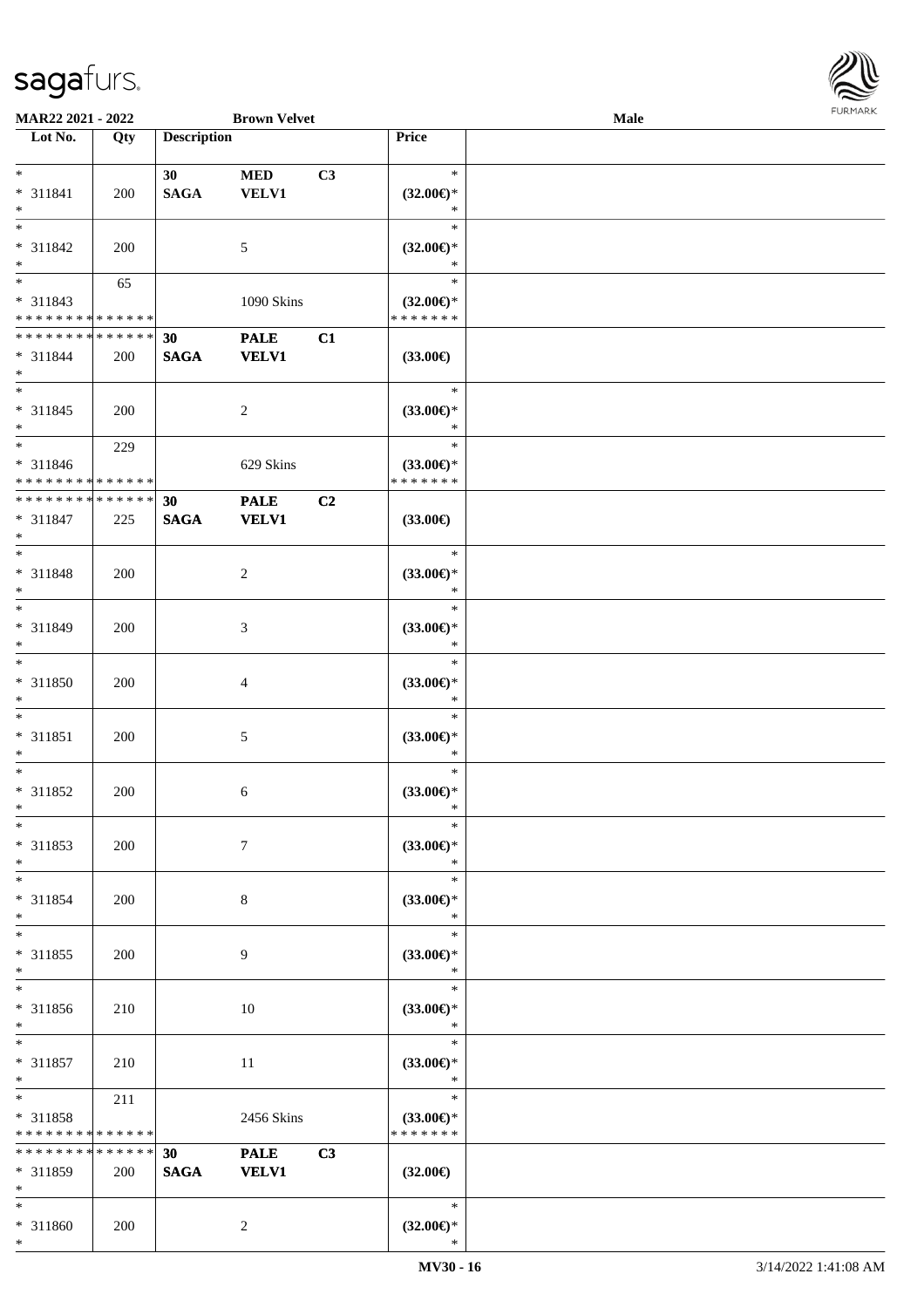

| MAR22 2021 - 2022             |             |                    | <b>Brown Velvet</b>     |    |                               | Male |  |
|-------------------------------|-------------|--------------------|-------------------------|----|-------------------------------|------|--|
| Lot No.                       | Qty         | <b>Description</b> |                         |    | Price                         |      |  |
|                               |             |                    |                         |    |                               |      |  |
| $*$                           |             | 30                 | <b>PALE</b>             | C3 | $\ast$                        |      |  |
| * 311861                      | 200         | <b>SAGA</b>        | <b>VELV1</b>            |    | $(32.00\epsilon)$ *           |      |  |
| $*$                           |             |                    |                         |    | $\ast$                        |      |  |
| $*$                           | 89          |                    |                         |    | $\ast$                        |      |  |
| * 311862                      |             |                    | 689 Skins               |    | $(32.00\epsilon)$ *           |      |  |
| * * * * * * * * * * * * * *   |             |                    |                         |    | * * * * * * *                 |      |  |
| * * * * * * * * * * * * * *   |             | 30                 | $\bold{XP}$             | C1 |                               |      |  |
| $* 311863$                    | 225         | <b>SAGA</b>        | <b>VELV1</b>            |    | $(33.00\epsilon)$             |      |  |
| $*$                           |             |                    |                         |    |                               |      |  |
| $*$                           |             |                    |                         |    | $\ast$                        |      |  |
|                               |             |                    |                         |    |                               |      |  |
| $* 311864$                    | 200         |                    | $\overline{c}$          |    | $(33.00\epsilon)$ *<br>$\ast$ |      |  |
| $*$                           |             |                    |                         |    | $\ast$                        |      |  |
| $*$                           | 131         |                    |                         |    |                               |      |  |
| $* 311865$                    |             |                    | 556 Skins               |    | $(33.00\epsilon)$ *           |      |  |
| * * * * * * * * * * * * * *   |             |                    |                         |    | * * * * * * *                 |      |  |
| * * * * * * * *               | * * * * * * | 30                 | $\mathbf{X}\mathbf{P}$  | C2 |                               |      |  |
| * 311866                      | 225         | <b>SAGA</b>        | <b>VELV1</b>            |    | $(33.00\epsilon)$             |      |  |
| $*$                           |             |                    |                         |    |                               |      |  |
| $*$                           |             |                    |                         |    | $\ast$                        |      |  |
| $* 311867$                    | 200         |                    | 2                       |    | $(33.00\epsilon)$ *           |      |  |
| $*$                           |             |                    |                         |    | $\ast$                        |      |  |
| $*$                           |             |                    |                         |    | $\ast$                        |      |  |
| * 311868                      | 200         |                    | 3                       |    | $(33.00\epsilon)$ *           |      |  |
| $*$                           |             |                    |                         |    | $\ast$                        |      |  |
| $*$                           |             |                    |                         |    | $\ast$                        |      |  |
| * 311869                      | 200         |                    | 4                       |    | $(33.00\epsilon)$ *           |      |  |
| $*$                           |             |                    |                         |    | $\ast$                        |      |  |
| $*$                           |             |                    |                         |    | $\ast$                        |      |  |
|                               |             |                    |                         |    |                               |      |  |
| $* 311870$<br>$*$             | 200         |                    | 5                       |    | $(33.00\epsilon)$ *<br>$\ast$ |      |  |
| $*$                           |             |                    |                         |    | $\ast$                        |      |  |
|                               |             |                    |                         |    |                               |      |  |
| $* 311871$                    | 200         |                    | 6                       |    | $(33.00\epsilon)$ *           |      |  |
| $*$                           |             |                    |                         |    | $\ast$                        |      |  |
| $*$                           | 224         |                    |                         |    | $\ast$                        |      |  |
| * 311872                      |             |                    | 1449 Skins              |    | $(33.00 \in )^*$              |      |  |
| * * * * * * * * * * * * * *   |             |                    |                         |    | * * * * * * *                 |      |  |
| * * * * * * * * * * * * * * * |             | 30                 | <b>XP</b>               | C3 |                               |      |  |
| * 311873                      | 225         | <b>SAGA</b>        | <b>VELV1</b>            |    | $(32.00\epsilon)$             |      |  |
| $*$                           |             |                    |                         |    |                               |      |  |
| $*$                           |             |                    |                         |    | $\ast$                        |      |  |
| * 311874                      | 200         |                    | $\overline{2}$          |    | $(32.00\varepsilon)$ *        |      |  |
| $*$                           |             |                    |                         |    | $\ast$                        |      |  |
| $*$                           | 75          |                    |                         |    | $\ast$                        |      |  |
| * 311875                      |             |                    | 500 Skins               |    | $(32.00\epsilon)$ *           |      |  |
| * * * * * * * * * * * * * *   |             |                    |                         |    | * * * * * * *                 |      |  |
| * * * * * * * *               | ******      | 30                 | $2\mathbf{X}\mathbf{D}$ | C1 |                               |      |  |
| * 311876                      | 225         | <b>SAGA</b>        | <b>VELV2</b>            |    | $(36.00\epsilon)$             |      |  |
| $*$                           |             |                    |                         |    |                               |      |  |
| $*$                           |             |                    |                         |    | $\ast$                        |      |  |
| * 311877                      |             |                    |                         |    | $(36.00\epsilon)$ *           |      |  |
| $*$                           | 200         |                    | 2                       |    | $\ast$                        |      |  |
| $*$                           |             |                    |                         |    | $\ast$                        |      |  |
|                               |             |                    |                         |    |                               |      |  |
| * 311878                      | 199         |                    | 3                       |    | $(36.00\epsilon)$ *           |      |  |
| $*$                           |             |                    |                         |    | $\ast$                        |      |  |
| $*$                           |             |                    |                         |    | $\ast$                        |      |  |
| * 311879                      | 200         |                    | 4                       |    | $(36.00\epsilon)$ *           |      |  |
| $*$                           |             |                    |                         |    | $\ast$                        |      |  |
| $*$                           | 98          |                    |                         |    | $\ast$                        |      |  |
| * 311880                      |             |                    | 922 Skins               |    | $(36.00€)$ *                  |      |  |
| * * * * * * * * * * * * * *   |             |                    |                         |    | * * * * * * *                 |      |  |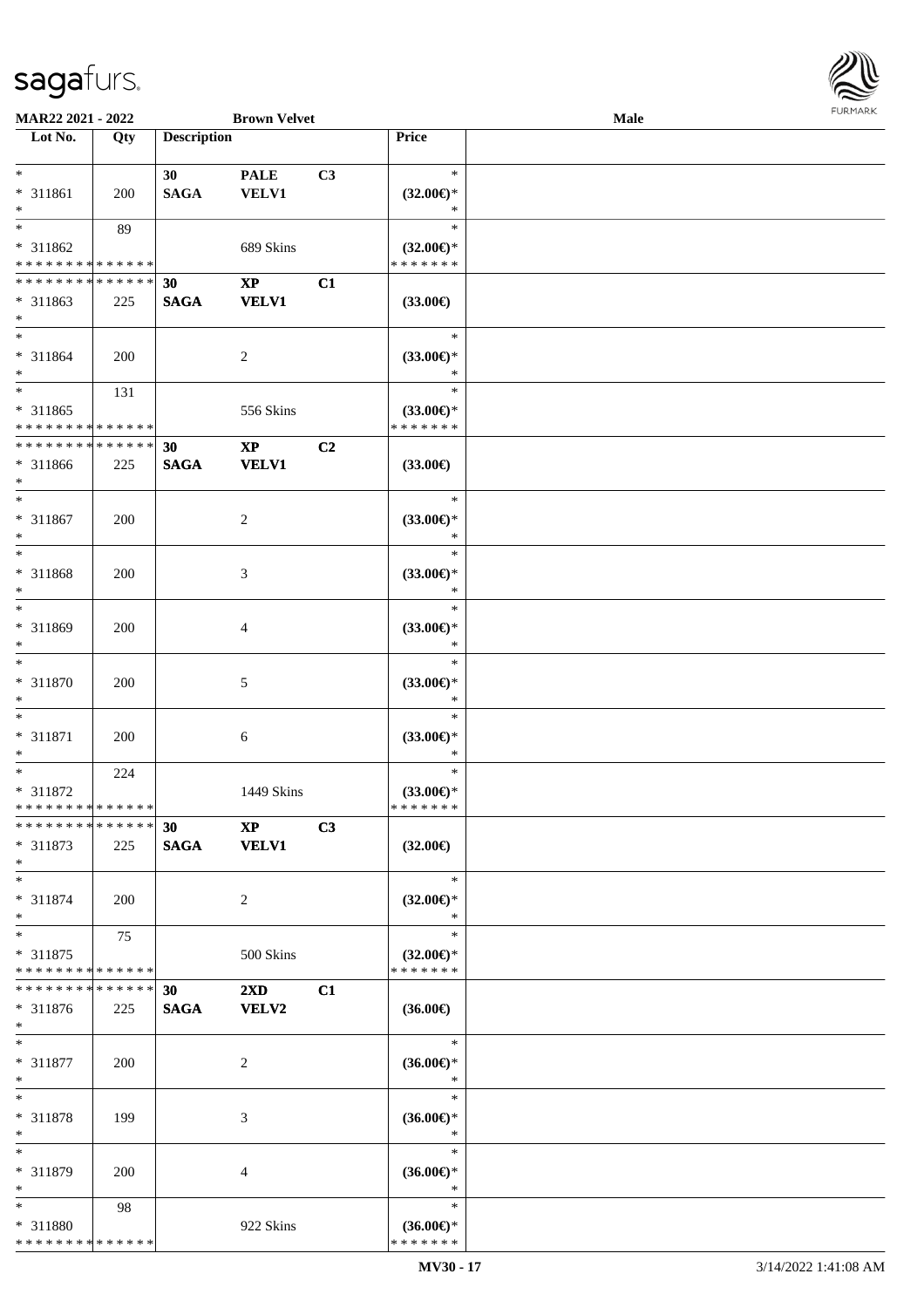| URMARK<br>F |
|-------------|

| MAR22 2021 - 2022                                                          |     |                                    | <b>Brown Velvet</b>                     |    |                                                | Male |  |
|----------------------------------------------------------------------------|-----|------------------------------------|-----------------------------------------|----|------------------------------------------------|------|--|
| Lot No.                                                                    | Qty | <b>Description</b>                 |                                         |    | Price                                          |      |  |
| ******** <mark>******</mark><br>$* 311881$<br>$\ast$                       | 225 | 30 <sup>°</sup><br>$\mathbf{SAGA}$ | $2\mathbf{X}\mathbf{D}$<br><b>VELV2</b> | C2 | $(36.00\epsilon)$                              |      |  |
| $\overline{\ast}$<br>* 311882<br>$\ast$                                    | 200 |                                    | $\overline{c}$                          |    | $\ast$<br>$(36.00\epsilon)$ *<br>$\ast$        |      |  |
| $\overline{\phantom{0}}$<br>* 311883<br>$\ast$                             | 200 |                                    | $\mathfrak{Z}$                          |    | $\ast$<br>$(36.00\epsilon)$ *<br>$\ast$        |      |  |
| $\overline{\ast}$<br>* 311884<br>$\ast$                                    | 200 |                                    | $\overline{4}$                          |    | $\ast$<br>$(36.00\epsilon)$ *<br>$\ast$        |      |  |
| $\overline{\ast}$<br>* 311885<br>$\ast$                                    | 200 |                                    | $5\,$                                   |    | $\ast$<br>$(36.00\epsilon)$ *<br>$\ast$        |      |  |
| $\overline{\phantom{a}^*}$<br>$* 311886$<br>$\ast$                         | 200 |                                    | $\sqrt{6}$                              |    | $\ast$<br>$(36.00\epsilon)$ *<br>$\ast$        |      |  |
| $\ast$<br>* 311887<br>$\ast$                                               | 200 |                                    | $\boldsymbol{7}$                        |    | $\ast$<br>$(36.00\epsilon)$ *<br>$\ast$        |      |  |
| $\ast$<br>* 311888<br>$\ast$                                               | 200 |                                    | $\,8\,$                                 |    | $\ast$<br>$(36.00\epsilon)$ *<br>$\ast$        |      |  |
| $\ast$<br>* 311889<br>$\ast$                                               | 200 |                                    | $\overline{9}$                          |    | $\ast$<br>$(36.00\epsilon)$ *<br>$\ast$        |      |  |
| $\ast$<br>* 311890<br>$\ast$                                               | 200 |                                    | 10                                      |    | $\ast$<br>$(36.00\in)\!\!^*$<br>$\ast$         |      |  |
| $\ast$<br>* 311891<br>$\ast$                                               | 200 |                                    | $11\,$                                  |    | $\ast$<br>$(36.00\epsilon)$ *<br>$\ast$        |      |  |
| $\ast$<br>* 311892<br>$*$                                                  | 200 |                                    | 12                                      |    | $\ast$<br>$(36.00\epsilon)$ *<br>$\ast$        |      |  |
| $\ast$<br>* 311893<br>$\ast$                                               | 190 |                                    | 13                                      |    | $\ast$<br>$(36.00\epsilon)$ *<br>$\ast$        |      |  |
| $\ast$<br>* 311894<br>* * * * * * * * * * * * * *                          | 49  |                                    | 2664 Skins                              |    | $\ast$<br>$(36.00\epsilon)$ *<br>* * * * * * * |      |  |
| * * * * * * * * * * * * * *<br>* 311895<br>$*$<br>$\overline{\phantom{1}}$ | 225 | 30<br><b>SAGA</b>                  | $2\mathbf{X}\mathbf{D}$<br><b>VELV2</b> | C3 | $(35.00\epsilon)$                              |      |  |
| * 311896<br>$*$                                                            | 200 |                                    | 2                                       |    | $\ast$<br>$(35.00\epsilon)$ *<br>$\ast$        |      |  |
| $\ast$<br>* 311897<br>$\ast$                                               | 199 |                                    | 3                                       |    | $\ast$<br>$(35.00\epsilon)$ *<br>$\ast$        |      |  |
| $\ast$<br>* 311898<br>$\ast$                                               | 210 |                                    | 4                                       |    | $\ast$<br>$(35.00\epsilon)$ *<br>$\ast$        |      |  |
| $\ast$<br>* 311899<br>* * * * * * * * * * * * * *                          | 58  |                                    | 892 Skins                               |    | $\ast$<br>$(35.00\epsilon)$ *<br>* * * * * * * |      |  |
| * * * * * * * * * * * * * *<br>* 311900<br>$*$                             | 225 | 30<br><b>SAGA</b>                  | $\mathbf{X}\mathbf{D}$<br><b>VELV2</b>  | C1 | $(36.00\epsilon)$                              |      |  |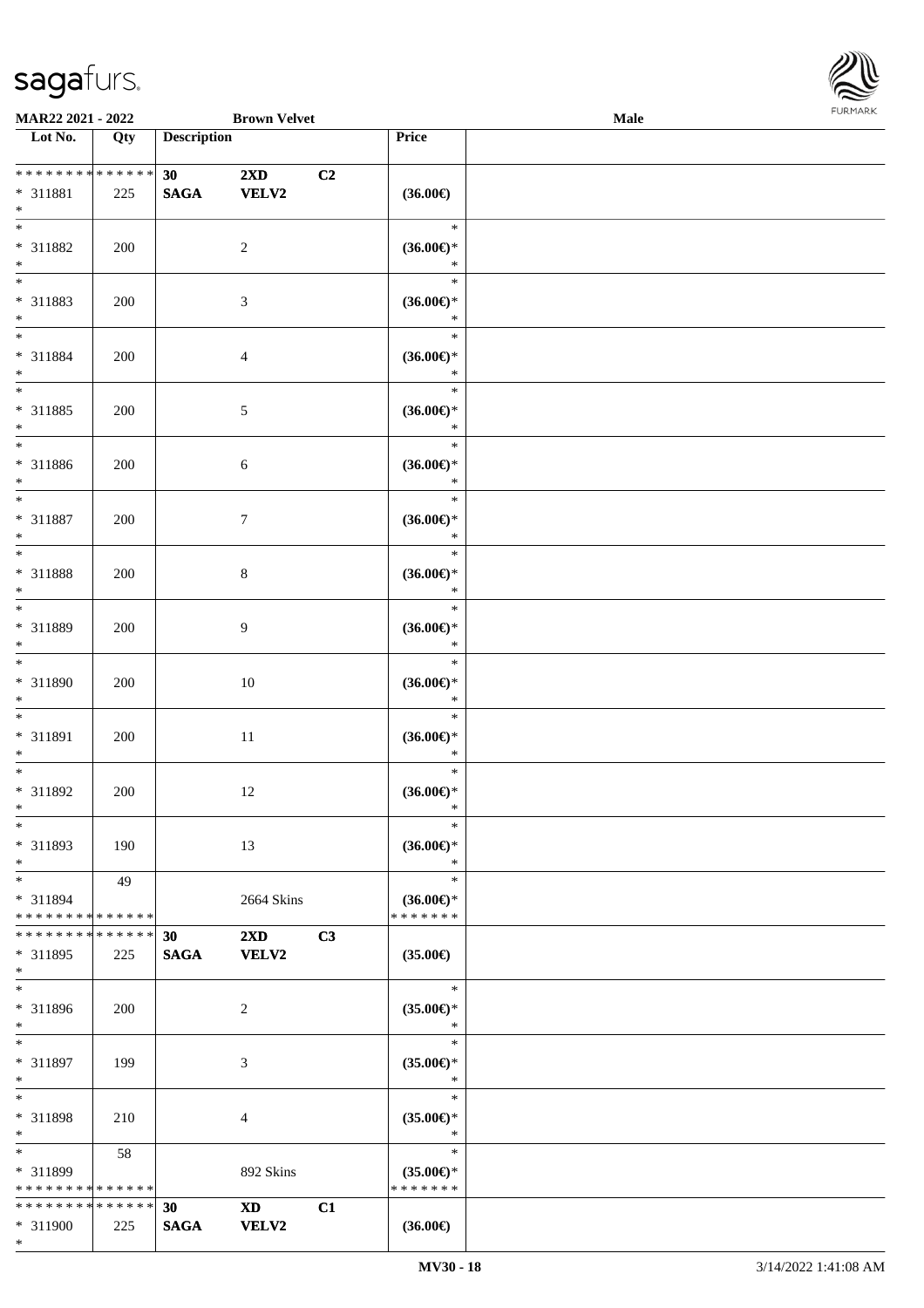\*



| MAR22 2021 - 2022                                  |                    |                    | <b>Brown Velvet</b>                    |    |                                                    | <b>Male</b> |  |
|----------------------------------------------------|--------------------|--------------------|----------------------------------------|----|----------------------------------------------------|-------------|--|
| Lot No.                                            | Qty                | <b>Description</b> |                                        |    | Price                                              |             |  |
| $*$<br>* 311901<br>$\ast$                          | 200                | 30<br><b>SAGA</b>  | $\mathbf{X}\mathbf{D}$<br>VELV2        | C1 | $\ast$<br>$(36.00\epsilon)$ *<br>$\ast$            |             |  |
| $\ast$<br>* 311902<br>$\ast$                       | 200                |                    | $\mathfrak{Z}$                         |    | $\ast$<br>$(36.00\epsilon)$ *<br>$\ast$            |             |  |
| $\overline{\ast}$<br>* 311903<br>$*$<br>$*$        | 200                |                    | $\overline{4}$                         |    | $\ast$<br>$(36.00\epsilon)$ *<br>$\ast$            |             |  |
| * 311904<br>$\ast$<br>$\ast$                       | 200                |                    | $5\,$                                  |    | $\ast$<br>$(36.00\epsilon)$ *<br>$\ast$<br>$\ast$  |             |  |
| * 311905<br>$*$<br>$*$                             | 200                |                    | $6\,$                                  |    | $(36.00\epsilon)$ *<br>$\ast$                      |             |  |
| * 311906<br>******** <mark>******</mark>           | 112                |                    | 1337 Skins                             |    | $\ast$<br>$(36.00\epsilon)$ *<br>* * * * * * *     |             |  |
| * * * * * * * *<br>* 311907<br>$*$                 | * * * * * *<br>225 | 30<br><b>SAGA</b>  | $\mathbf{X}\mathbf{D}$<br><b>VELV2</b> | C2 | $(36.00\epsilon)$                                  |             |  |
| $*$<br>* 311908<br>$\ast$                          | 200                |                    | $\overline{c}$                         |    | $\ast$<br>$(36.00\epsilon)$ *<br>$\ast$            |             |  |
| $*$<br>* 311909<br>$\ast$                          | 200                |                    | $\mathfrak{Z}$                         |    | $\ast$<br>$(36.00\epsilon)$ *<br>$\ast$            |             |  |
| $*$<br>$* 311910$<br>$*$                           | 200                |                    | $\overline{4}$                         |    | $\ast$<br>$(36.00\epsilon)$ *<br>$\ast$            |             |  |
| $\ast$<br>$* 311911$<br>$*$                        | 200                |                    | $5\,$                                  |    | $\ast$<br>$(36.00\epsilon)$ *<br>$\ast$            |             |  |
| $*$<br>* 311912<br>$*$                             | 200                |                    | 6                                      |    | $\ast$<br>$(36.00\epsilon)$ *<br>$\ast$            |             |  |
| $\ast$<br>* 311913<br>$\ast$                       | 199                |                    | $7\phantom{.0}$                        |    | $\ast$<br>$(36.00\epsilon)$ *<br>$\ast$            |             |  |
| $*$<br>* 311914<br>$*$                             | 200                |                    | $8\,$                                  |    | $\ast$<br>$(36.00\epsilon)$ *<br>$\ast$            |             |  |
| $*$<br>* 311915<br>$*$<br>$\overline{\phantom{0}}$ | 200                |                    | 9                                      |    | $\ast$<br>$(36.00\mathnormal{\infty})^*$<br>$\ast$ |             |  |
| * 311916<br>$*$                                    | 200                |                    | $10\,$                                 |    | $\ast$<br>$(36.00\epsilon)$ *<br>$\ast$            |             |  |
| $*$<br>* 311917<br>$*$                             | 200                |                    | 11                                     |    | $\ast$<br>$(36.00\in)^\ast$<br>$\ast$              |             |  |
| $*$<br>* 311918<br>$*$                             | 200                |                    | 12                                     |    | $\ast$<br>$(36.00\epsilon)$ *<br>$\ast$            |             |  |
| $\overline{\ast}$<br>* 311919<br>$*$               | 200                |                    | 13                                     |    | $\ast$<br>$(36.00\epsilon)$ *<br>$\ast$            |             |  |
| $*$<br>* 311920<br>$*$                             | 200                |                    | 14                                     |    | $\ast$<br>$(36.00\epsilon)$ *<br>$\ast$            |             |  |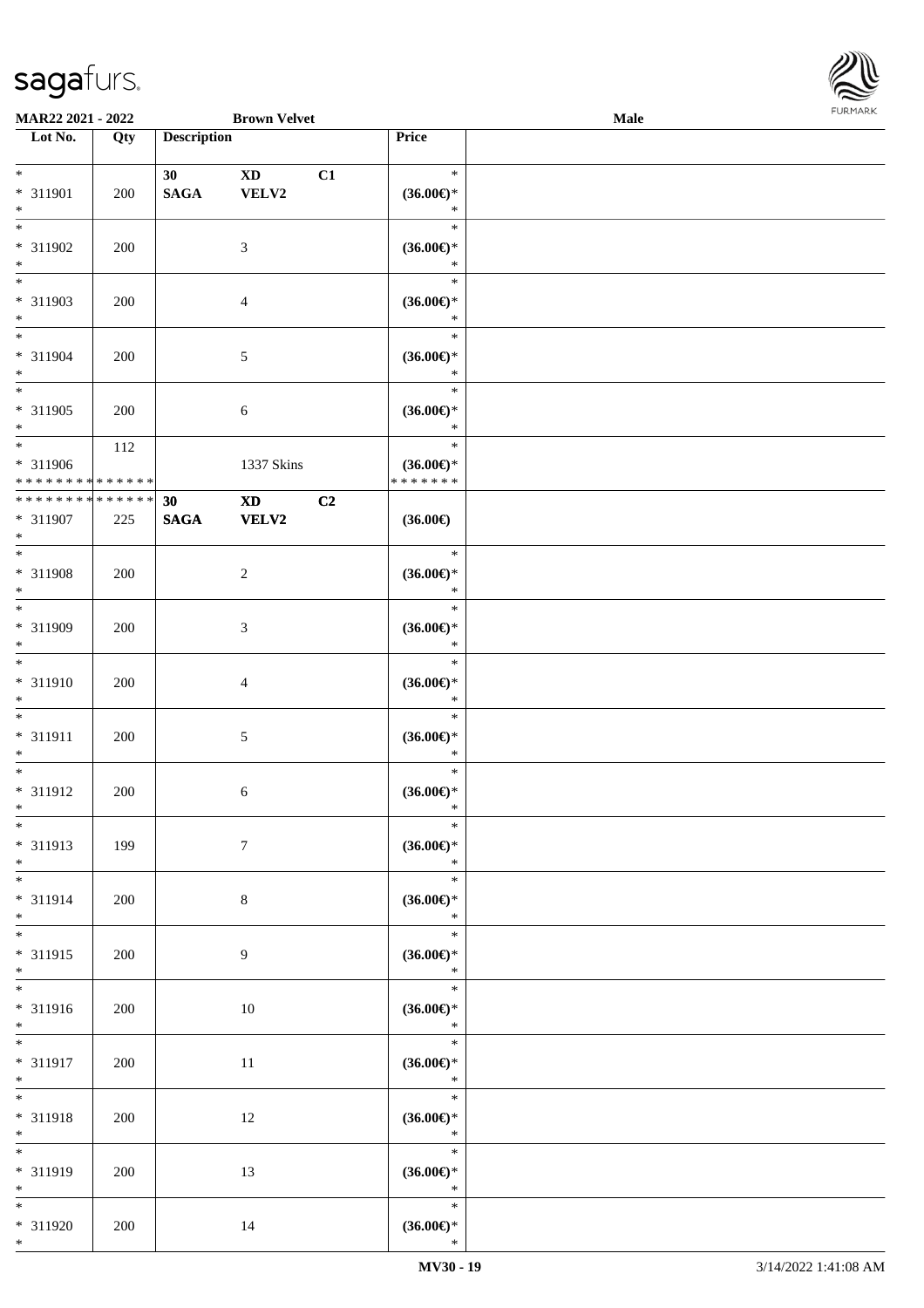

| MAR22 2021 - 2022                                                      |                    |                                | <b>Brown Velvet</b>                    |    |                                                              | <b>Male</b> |  |
|------------------------------------------------------------------------|--------------------|--------------------------------|----------------------------------------|----|--------------------------------------------------------------|-------------|--|
| Lot No.                                                                | Qty                | <b>Description</b>             |                                        |    | Price                                                        |             |  |
| $\ast$<br>* 311921                                                     | 200                | 30 <sup>°</sup><br><b>SAGA</b> | <b>XD</b><br>VELV2                     | C2 | $\ast$<br>$(36.00\mathnormal{\infty})^*$                     |             |  |
| $\ast$<br>$\overline{\ }$<br>* 311922                                  | 200                |                                | 16                                     |    | $\ast$<br>$\ast$<br>$(36.00\epsilon)$ *                      |             |  |
| $\ast$<br>$\overline{\phantom{0}}$<br>* 311923                         | 200                |                                | 17                                     |    | $\ast$<br>$\ast$<br>$(36.00\epsilon)$ *                      |             |  |
| $\ast$<br>$\ast$<br>* 311924<br>$\ast$                                 | 200                |                                | 18                                     |    | $\ast$<br>$\ast$<br>$(36.00\mathnormal{\infty})^*$<br>$\ast$ |             |  |
| $\overline{\ }$<br>* 311925<br>$\ast$                                  | 200                |                                | 19                                     |    | $\ast$<br>$(36.00\epsilon)$ *<br>$\ast$                      |             |  |
| $\overline{\phantom{a}^*}$<br>* 311926<br>******** <mark>******</mark> | 150                |                                | 3974 Skins                             |    | $\ast$<br>$(36.00\epsilon)$ *<br>* * * * * * *               |             |  |
| ******** <mark>******</mark><br>* 311927<br>$\ast$                     | 225                | 30<br><b>SAGA</b>              | $\mathbf{X}\mathbf{D}$<br><b>VELV2</b> | C3 | $(35.00\in)$                                                 |             |  |
| $\ast$<br>* 311928<br>$\ast$                                           | 200                |                                | $\overline{c}$                         |    | $\ast$<br>$(35.00\epsilon)$ *<br>$\ast$                      |             |  |
| $\ast$<br>* 311929<br>$\ast$                                           | 200                |                                | $\mathfrak{Z}$                         |    | $\ast$<br>$(35.00\epsilon)$ *<br>$\ast$                      |             |  |
| $\overline{\phantom{1}}$<br>* 311930<br>$\ast$                         | 200                |                                | $\overline{4}$                         |    | $\ast$<br>$(35.00\epsilon)$ *<br>$\ast$                      |             |  |
| $\ast$<br>$* 311931$<br>$\ast$                                         | 200                |                                | $5\,$                                  |    | $\ast$<br>$(35.00\epsilon)$ *<br>$\ast$                      |             |  |
| $\ast$<br>* 311932<br>$*$                                              | 200                |                                | 6                                      |    | $\ast$<br>$(35.00\epsilon)$ *<br>$\ast$                      |             |  |
| $*$<br>* 311933<br>* * * * * * * * * * * * * *                         | 110                |                                | 1335 Skins                             |    | $\ast$<br>$(35.00\epsilon)$ *<br>* * * * * * *               |             |  |
| * * * * * * * *<br>* 311934<br>$*$<br>$\overline{\phantom{1}}$         | * * * * * *<br>225 | 30 <sup>°</sup><br><b>SAGA</b> | <b>Dark</b><br>VELV2                   | C1 | $(36.00\epsilon)$                                            |             |  |
| * 311935<br>$*$<br>$\ast$                                              | 200                |                                | $\overline{2}$                         |    | $\ast$<br>$(36.00\epsilon)$ *<br>$\ast$<br>$\ast$            |             |  |
| * 311936<br>$*$<br>$*$                                                 | 200                |                                | 3                                      |    | $(36.00\in)^\ast$<br>$\ast$<br>$\ast$                        |             |  |
| * 311937<br>$\ast$<br>$\ast$                                           | 200                |                                | 4                                      |    | $(36.00\epsilon)$ *<br>$\ast$<br>$\ast$                      |             |  |
| * 311938<br>$\ast$<br>$\ast$                                           | 200                |                                | 5                                      |    | $(36.00\epsilon)$ *<br>$\ast$<br>$\ast$                      |             |  |
| * 311939<br>$\ast$<br>$*$                                              | 200                |                                | 6                                      |    | $(36.00\epsilon)$ *<br>$\ast$<br>$\ast$                      |             |  |
| * 311940<br>$*$                                                        | 200                |                                | $\tau$                                 |    | $(36.00\mathnormal{\infty})^*$<br>$\ast$                     |             |  |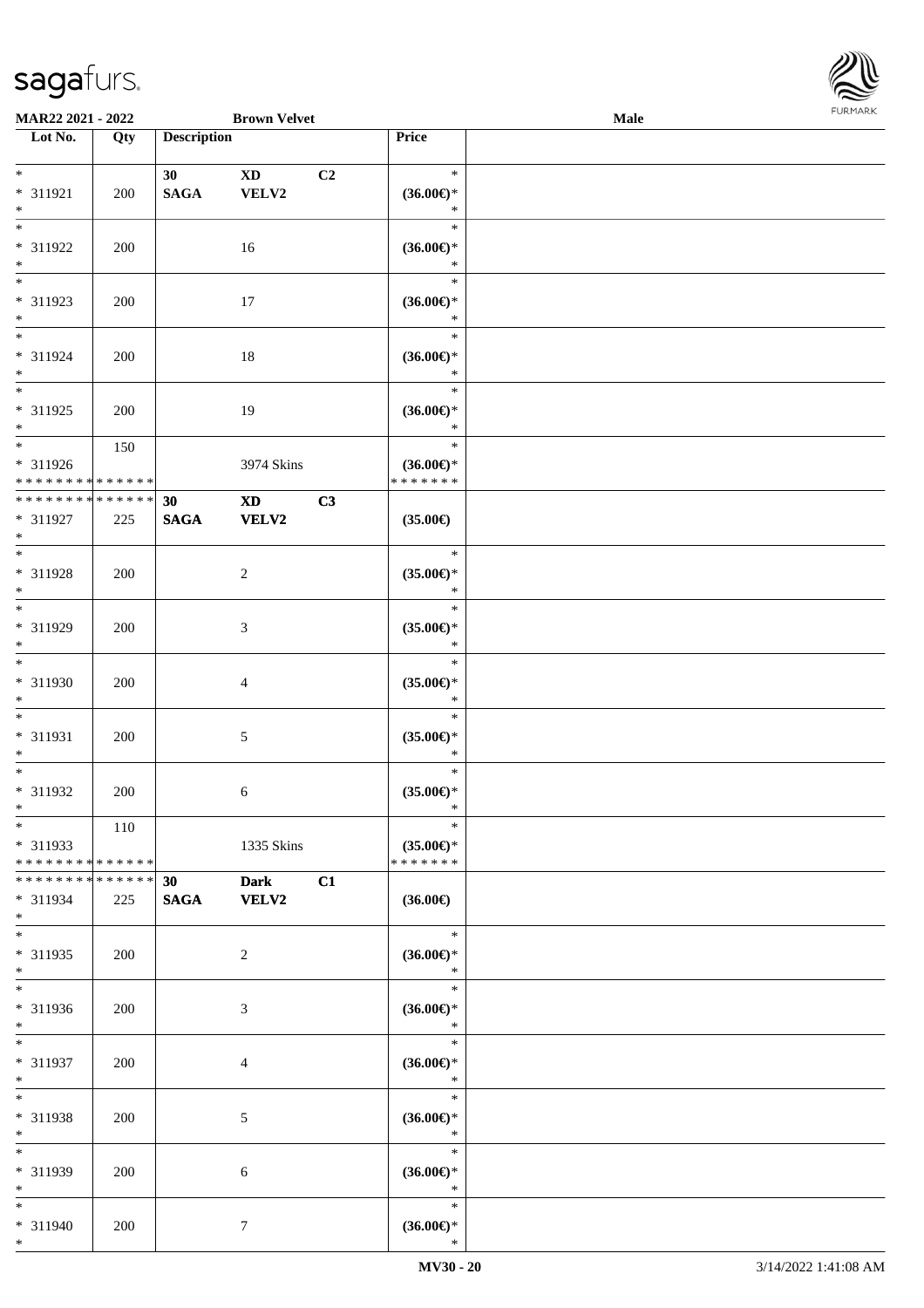

| MAR22 2021 - 2022                                                     |     |                                | <b>Brown Velvet</b>          |    |                                                    | <b>Male</b> |  |
|-----------------------------------------------------------------------|-----|--------------------------------|------------------------------|----|----------------------------------------------------|-------------|--|
| Lot No.                                                               | Qty | <b>Description</b>             |                              |    | Price                                              |             |  |
| $*$<br>* 311941                                                       | 200 | 30 <sup>°</sup><br><b>SAGA</b> | <b>Dark</b><br>${\bf VELV2}$ | C1 | $\ast$<br>$(36.00\epsilon)$ *                      |             |  |
| $\ast$<br>$\overline{\phantom{0}}$<br>* 311942<br>$\ast$              | 200 |                                | $\overline{9}$               |    | $\ast$<br>$\ast$<br>$(36.00\epsilon)$ *<br>$\ast$  |             |  |
| $\overline{\phantom{a}^*}$<br>* 311943<br>$\ast$                      | 200 |                                | $10\,$                       |    | $\ast$<br>$(36.00\epsilon)$ *<br>$\ast$            |             |  |
| $\overline{\phantom{0}}$<br>* 311944<br>$*$                           | 200 |                                | 11                           |    | $\ast$<br>$(36.00\epsilon)$ *<br>$\ast$            |             |  |
| $\overline{\phantom{0}}$<br>$* 311945$<br>* * * * * * * * * * * * * * | 220 |                                | 2445 Skins                   |    | $\ast$<br>$(36.00\epsilon)$ *<br>* * * * * * *     |             |  |
| ******** <mark>*****</mark> *<br>* 311946<br>$*$                      | 225 | 30<br><b>SAGA</b>              | <b>Dark</b><br>${\bf VELV2}$ | C2 | $(36.00\epsilon)$                                  |             |  |
| $\ast$<br>$* 311947$<br>$\ast$                                        | 200 |                                | $\sqrt{2}$                   |    | $\ast$<br>$(36.00\epsilon)$ *<br>$\ast$            |             |  |
| $\ast$<br>* 311948<br>$\ast$                                          | 200 |                                | $\mathfrak{Z}$               |    | $\ast$<br>$(36.00\epsilon)$ *<br>$\ast$            |             |  |
| $\overline{\phantom{a}^*}$<br>* 311949<br>$\ast$                      | 200 |                                | $\overline{4}$               |    | $\ast$<br>$(36.00\epsilon)$ *<br>$\ast$            |             |  |
| $\overline{\phantom{a}^*}$<br>* 311950<br>$\ast$                      | 200 |                                | $\sqrt{5}$                   |    | $\ast$<br>$(36.00\epsilon)$ *<br>$\ast$            |             |  |
| $\ast$<br>$* 311951$<br>$\ast$                                        | 200 |                                | 6                            |    | $\ast$<br>$(36.00\epsilon)$ *<br>$\ast$            |             |  |
| $\ast$<br>* 311952<br>$*$                                             | 200 |                                | $\boldsymbol{7}$             |    | $\ast$<br>$(36.00\epsilon)$ *<br>$\ast$            |             |  |
| $*$<br>* 311953<br>$\ast$                                             | 200 |                                | $8\,$                        |    | $\ast$<br>$(36.00\epsilon)$ *<br>$\ast$            |             |  |
| $\ast$<br>* 311954<br>$*$                                             | 200 |                                | 9                            |    | $\ast$<br>$(36.00\epsilon)$ *<br>$\ast$            |             |  |
| $\overline{\phantom{a}^*}$<br>* 311955<br>$*$                         | 200 |                                | $10\,$                       |    | $\ast$<br>$(36.00\epsilon)$ *<br>$\ast$            |             |  |
| $\overline{\ast}$<br>* 311956<br>$*$                                  | 200 |                                | 11                           |    | $\ast$<br>$(36.00\in)^\ast$<br>$\ast$              |             |  |
| $*$<br>* 311957<br>$*$                                                | 199 |                                | 12                           |    | $\ast$<br>$(36.00\mathnormal{\infty})^*$<br>$\ast$ |             |  |
| $\ast$<br>* 311958<br>$*$                                             | 200 |                                | 13                           |    | $\ast$<br>$(36.00\epsilon)$ *<br>$\ast$            |             |  |
| $\overline{\ast}$<br>* 311959<br>$*$                                  | 200 |                                | 14                           |    | $\ast$<br>$(36.00\epsilon)$ *<br>$\ast$            |             |  |
| $*$<br>* 311960<br>$*$                                                | 200 |                                | 15                           |    | $\ast$<br>$(36.00\mathnormal{\infty})^*$<br>$\ast$ |             |  |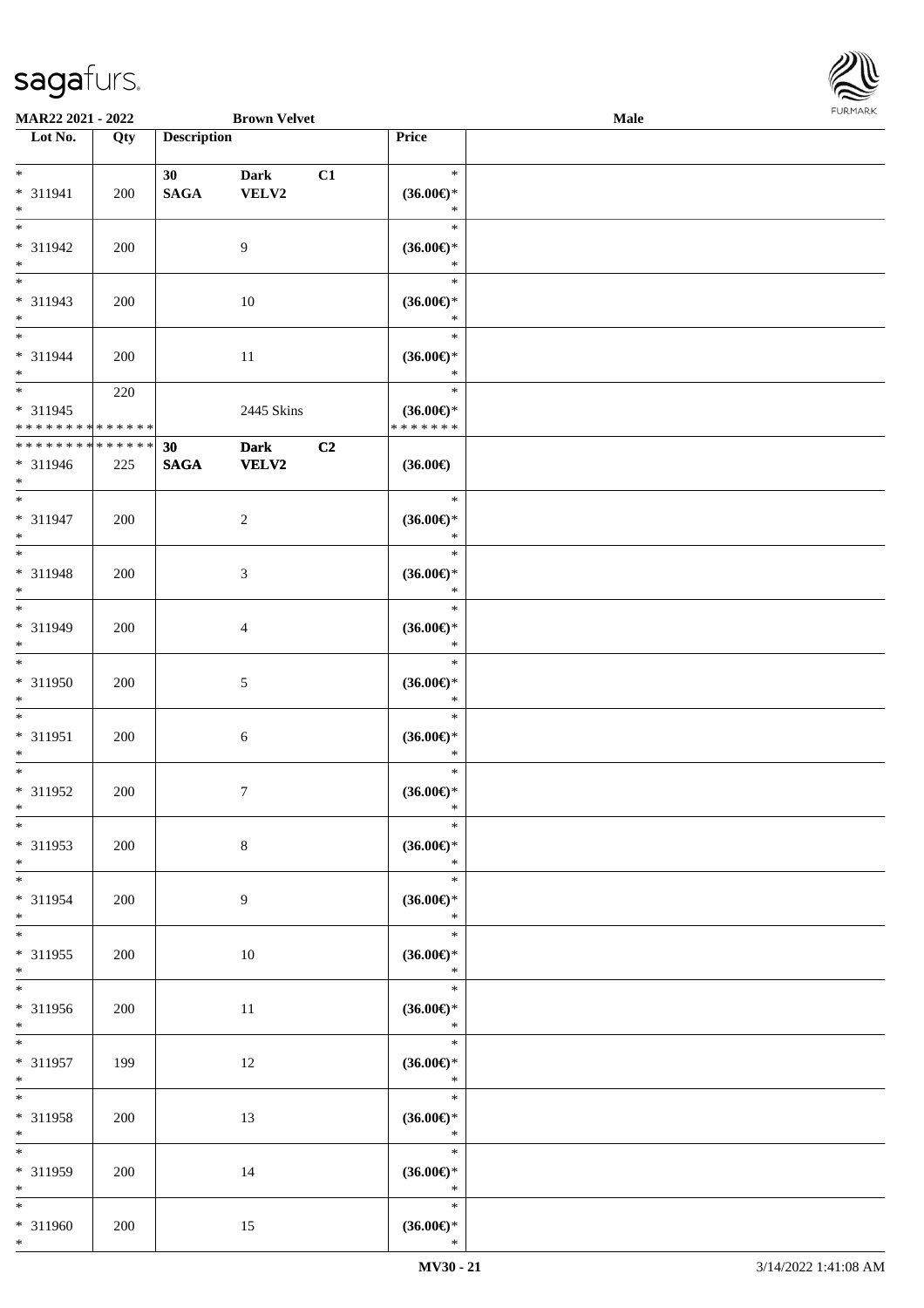

| MAR22 2021 - 2022            |     |                    | <b>Brown Velvet</b> |                |                               | Male |  |
|------------------------------|-----|--------------------|---------------------|----------------|-------------------------------|------|--|
| Lot No.                      | Qty | <b>Description</b> |                     |                | <b>Price</b>                  |      |  |
|                              |     |                    |                     |                |                               |      |  |
| $\ast$                       |     | 30 <sup>°</sup>    | <b>Dark</b>         | C <sub>2</sub> | $\ast$                        |      |  |
| * 311961                     | 200 | <b>SAGA</b>        | <b>VELV2</b>        |                | $(36.00\epsilon)$ *           |      |  |
| $\ast$                       |     |                    |                     |                | $\ast$                        |      |  |
| $\ast$                       |     |                    |                     |                | $\ast$                        |      |  |
| * 311962                     | 200 |                    | 17                  |                | $(36.00\epsilon)$ *           |      |  |
| $\ast$                       |     |                    |                     |                | $\ast$                        |      |  |
| $\overline{\ast}$            | 66  |                    |                     |                | $\ast$                        |      |  |
| * 311963                     |     |                    | 3490 Skins          |                | $(36.00\epsilon)$ *           |      |  |
| * * * * * * * * * * * * * *  |     |                    |                     |                | * * * * * * *                 |      |  |
| * * * * * * * * * * * * * *  |     | 30                 | <b>Dark</b>         | C3             |                               |      |  |
| * 311964                     | 225 | $\mathbf{SAGA}$    | <b>VELV2</b>        |                | $(35.00\in)$                  |      |  |
| $\ast$                       |     |                    |                     |                |                               |      |  |
| $\ast$                       |     |                    |                     |                | $\ast$                        |      |  |
| * 311965                     | 200 |                    | $\overline{c}$      |                | $(35.00\epsilon)$ *           |      |  |
| $\ast$                       |     |                    |                     |                | $\ast$                        |      |  |
| $\overline{\phantom{a}^*}$   |     |                    |                     |                | $\ast$                        |      |  |
| * 311966                     |     |                    |                     |                |                               |      |  |
| $\ast$                       | 200 |                    | $\mathfrak{Z}$      |                | $(35.00\epsilon)$ *<br>$\ast$ |      |  |
| $\ast$                       |     |                    |                     |                | $\ast$                        |      |  |
|                              |     |                    |                     |                |                               |      |  |
| * 311967                     | 200 |                    | 4                   |                | $(35.00\epsilon)$ *           |      |  |
| $\ast$                       |     |                    |                     |                | $\ast$                        |      |  |
| $\ast$                       |     |                    |                     |                | $\ast$                        |      |  |
| * 311968                     | 200 |                    | 5                   |                | $(35.00\epsilon)$ *           |      |  |
| $\ast$                       |     |                    |                     |                | $\ast$                        |      |  |
| $\ast$                       |     |                    |                     |                | $\ast$                        |      |  |
| * 311969                     | 200 |                    | 6                   |                | $(35.00\epsilon)$ *           |      |  |
| $\ast$                       |     |                    |                     |                | $\ast$                        |      |  |
| $\ast$                       |     |                    |                     |                | $\ast$                        |      |  |
| * 311970                     | 200 |                    | $\tau$              |                | $(35.00\epsilon)$ *           |      |  |
| $\ast$                       |     |                    |                     |                | $\ast$                        |      |  |
| $\ast$                       |     |                    |                     |                | $\ast$                        |      |  |
| $* 311971$                   | 200 |                    | $\,8\,$             |                | $(35.00\epsilon)$ *           |      |  |
| $\ast$                       |     |                    |                     |                | $\ast$                        |      |  |
| $\ast$                       |     |                    |                     |                | $\ast$                        |      |  |
| * 311972                     | 200 |                    | $\overline{9}$      |                | $(35.00\epsilon)$ *           |      |  |
| $*$                          |     |                    |                     |                | $\ast$                        |      |  |
| $\ast$                       |     |                    |                     |                | $\ast$                        |      |  |
| * 311973                     | 200 |                    | $10\,$              |                | $(35.00\epsilon)$ *           |      |  |
| $\ast$                       |     |                    |                     |                | $\ast$                        |      |  |
| $\ast$                       |     |                    |                     |                | $\ast$                        |      |  |
| * 311974                     | 200 |                    | 11                  |                | $(35.00\epsilon)$ *           |      |  |
| $\ast$                       |     |                    |                     |                | $\ast$                        |      |  |
| $\ast$                       |     |                    |                     |                | $\ast$                        |      |  |
| * 311975                     | 200 |                    | 12                  |                | $(35.00\epsilon)$ *           |      |  |
| $\ast$                       |     |                    |                     |                | $\ast$                        |      |  |
| $\ast$                       |     |                    |                     |                | $\ast$                        |      |  |
| * 311976                     | 200 |                    | 13                  |                | $(35.00\epsilon)$ *           |      |  |
| $*$                          |     |                    |                     |                | $\ast$                        |      |  |
| $*$ $*$                      | 220 |                    |                     |                | $\ast$                        |      |  |
| * 311977                     |     |                    | 2845 Skins          |                | $(35.00\epsilon)$ *           |      |  |
| * * * * * * * * * * * * * *  |     |                    |                     |                | * * * * * * *                 |      |  |
| ******** <mark>******</mark> |     | 30                 | <b>MED</b>          | C1             |                               |      |  |
| * 311978                     | 225 | <b>SAGA</b>        | <b>VELV2</b>        |                | $(36.00\epsilon)$             |      |  |
| $*$                          |     |                    |                     |                |                               |      |  |
| $\ast$                       |     |                    |                     |                | $\ast$                        |      |  |
|                              |     |                    |                     |                |                               |      |  |
| * 311979<br>$\ast$           | 200 |                    | 2                   |                | $(36.00\epsilon)$ *<br>$\ast$ |      |  |
| $*$                          |     |                    |                     |                | $\ast$                        |      |  |
|                              | 80  |                    |                     |                |                               |      |  |
| * 311980                     |     |                    | 505 Skins           |                | $(36.00\epsilon)$ *           |      |  |
| * * * * * * * * * * * * * *  |     |                    |                     |                | * * * * * * *                 |      |  |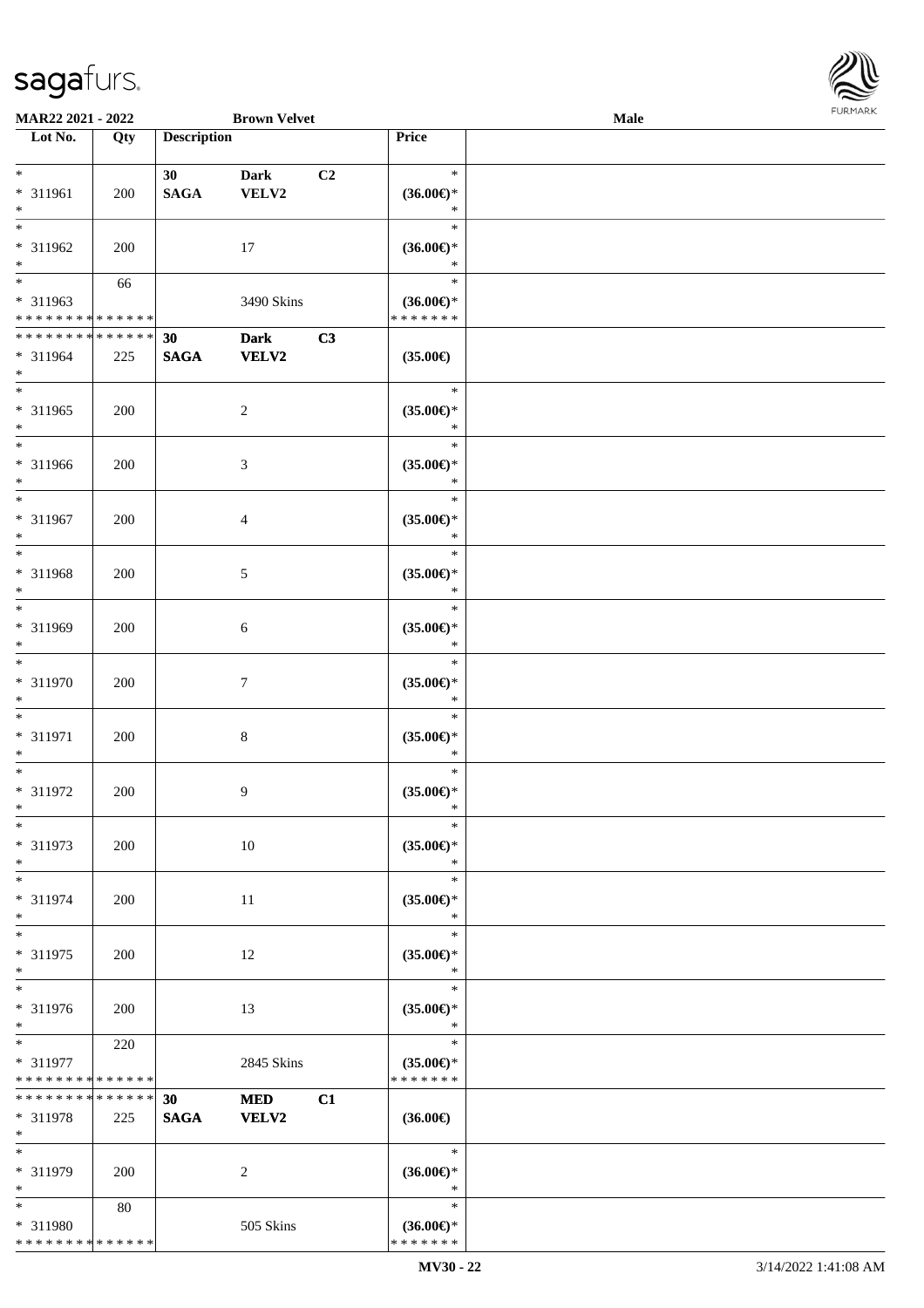

| MAR22 2021 - 2022                               |                    |                    | <b>Brown Velvet</b>         |                |                                                    | Male |  |
|-------------------------------------------------|--------------------|--------------------|-----------------------------|----------------|----------------------------------------------------|------|--|
| Lot No.                                         | $\overline{Q}$ ty  | <b>Description</b> |                             |                | Price                                              |      |  |
|                                                 |                    |                    |                             |                |                                                    |      |  |
| ******** <mark>******</mark><br>* 311981<br>$*$ | 225                | 30<br><b>SAGA</b>  | <b>MED</b><br><b>VELV2</b>  | C2             | $(36.00\epsilon)$                                  |      |  |
| $*$<br>* 311982<br>$\ast$                       | 200                |                    | 2                           |                | $\ast$<br>$(36.00\epsilon)$ *<br>∗                 |      |  |
| $\overline{\ast}$<br>* 311983<br>$*$            | 200                |                    | 3                           |                | $\ast$<br>$(36.00\epsilon)$ *<br>*                 |      |  |
| $*$<br>* 311984<br>$*$                          | 200                |                    | $\overline{4}$              |                | $\ast$<br>$(36.00\epsilon)$ *<br>$\ast$            |      |  |
| $*$<br>* 311985<br>$*$                          | 200                |                    | $5\,$                       |                | $\ast$<br>$(36.00\epsilon)$ *<br>$\ast$            |      |  |
| $*$<br>$* 311986$<br>$*$                        | 210                |                    | 6                           |                | $\ast$<br>$(36.00\epsilon)$ *<br>$\ast$            |      |  |
| $*$<br>* 311987<br>* * * * * * * * * * * * * *  | 94                 |                    | 1329 Skins                  |                | $\ast$<br>$(36.00\epsilon)$ *<br>* * * * * * *     |      |  |
| 311988                                          | 200                | 30<br><b>SAGA</b>  | <b>MED</b><br>VELV2         | C <sub>2</sub> | $(36.00\epsilon)$                                  |      |  |
| * * * * * * * * * * * * * *<br>* 311989<br>$*$  | 245                | 30<br><b>SAGA</b>  | <b>MED</b><br>VELV2         | C3             | $(35.00\epsilon)$                                  |      |  |
| $*$<br>* 311990<br>* * * * * * * * * * * * * *  | 217                |                    | 462 Skins                   |                | $\ast$<br>$(35.00\epsilon)$ *<br>* * * * * * *     |      |  |
| * * * * * * * * * * * * * *<br>* 311991<br>$*$  | 225                | 30<br><b>SAGA</b>  | <b>PALE</b><br><b>VELV2</b> | C1             | $(36.00\epsilon)$                                  |      |  |
| $*$<br>$* 311992$<br>$*$                        | 200                |                    | $\sqrt{2}$                  |                | $\ast$<br>$(36.00\epsilon)$ *<br>$\ast$            |      |  |
| $*$<br>* 311993<br>* * * * * * * * * * * * * *  | 148                |                    | 573 Skins                   |                | $\ast$<br>$(36.00\epsilon)$ *<br>* * * * * * *     |      |  |
| * * * * * * * *<br>* 311994<br>$*$              | * * * * * *<br>225 | 30<br><b>SAGA</b>  | <b>PALE</b><br><b>VELV2</b> | C2             | $(36.00\epsilon)$                                  |      |  |
| $*$<br>* 311995<br>$*$                          | 200                |                    | 2                           |                | $\ast$<br>$(36.00\epsilon)$ *<br>$\ast$            |      |  |
| $*$<br>* 311996<br>$*$                          | 200                |                    | 3                           |                | $\ast$<br>$(36.00\epsilon)$ *<br>$\ast$            |      |  |
| $*$<br>* 311997<br>$*$                          | 200                |                    | 4                           |                | $\ast$<br>$(36.00\epsilon)$ *<br>$\ast$            |      |  |
| $*$<br>* 311998<br>$*$                          | 200                |                    | 5                           |                | $\ast$<br>$(36.00\epsilon)$ *<br>$\ast$            |      |  |
| $*$<br>* 311999<br>$*$                          | 200                |                    | 6                           |                | $\ast$<br>$(36.00\epsilon)$ *<br>$\ast$            |      |  |
| $*$<br>* 312000<br>$*$                          | 192                |                    | 7                           |                | $\ast$<br>$(36.00\mathnormal{\infty})^*$<br>$\ast$ |      |  |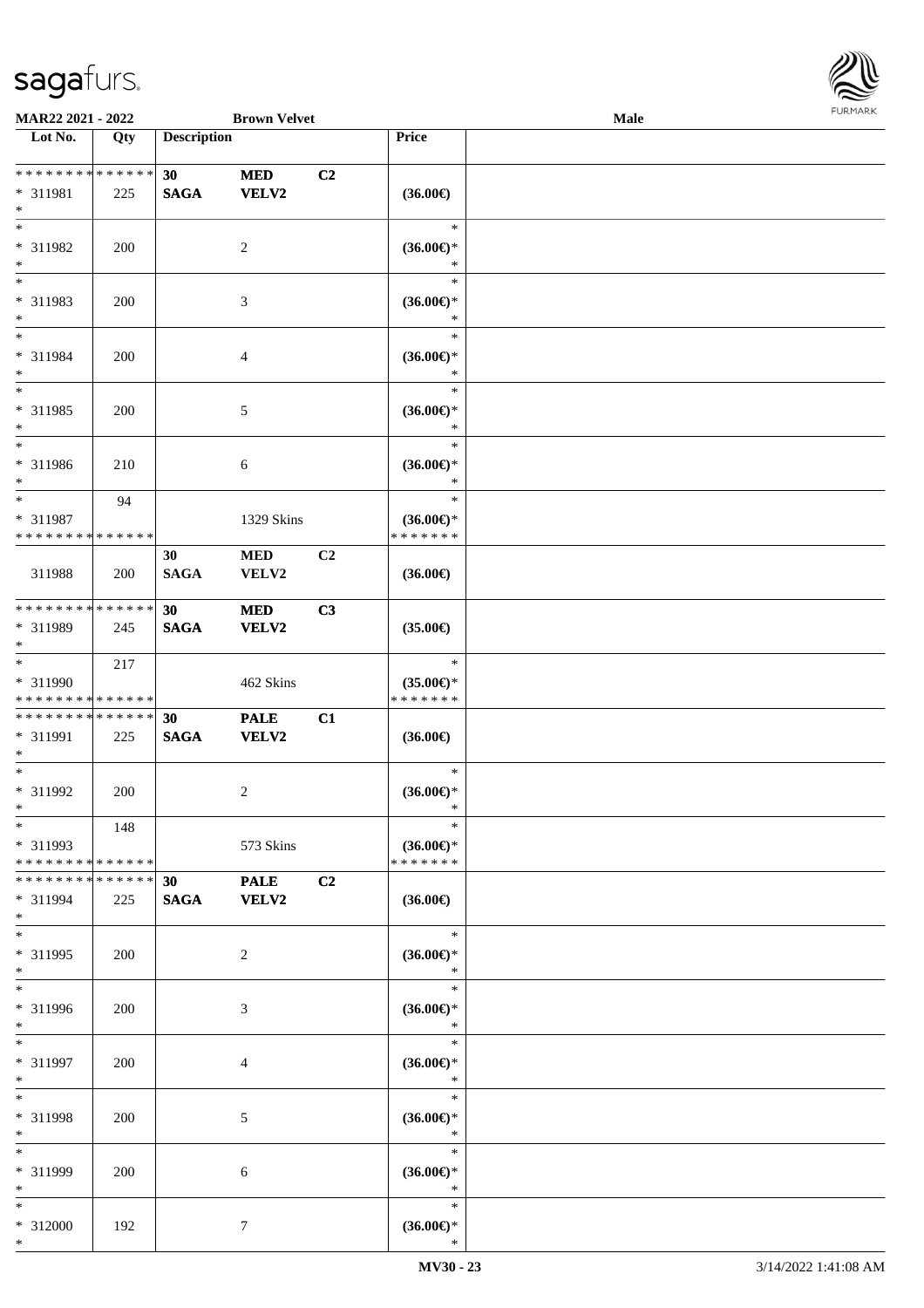

| MAR22 2021 - 2022                                                     |     |                                | <b>Brown Velvet</b>                    |                               |                                                                        | Male |  |
|-----------------------------------------------------------------------|-----|--------------------------------|----------------------------------------|-------------------------------|------------------------------------------------------------------------|------|--|
| Lot No.                                                               | Qty | <b>Description</b>             |                                        |                               | Price                                                                  |      |  |
| $\ast$<br>* 312001<br>* * * * * * * * * * * * * *                     | 50  | 30 <sup>°</sup><br><b>SAGA</b> | <b>PALE</b><br>VELV2                   | C2                            | $\ast$<br>$(36.00\epsilon)$ *<br>* * * * * * *                         |      |  |
| * * * * * * * * * * * * * *<br>* 312002<br>$\ast$                     | 225 | 30<br><b>SAGA</b>              | <b>PALE</b><br><b>VELV2</b>            | C3                            | $(35.00\epsilon)$                                                      |      |  |
| $\overline{\ast}$<br>* 312003<br>$\ast$                               | 200 |                                | $\overline{c}$                         |                               | $\ast$<br>$(35.00\epsilon)$ *<br>*                                     |      |  |
| $\overline{\phantom{a}^*}$<br>* 312004<br>* * * * * * * * * * * * * * | 58  |                                | 483 Skins                              |                               | $\ast$<br>$(35.00\epsilon)$ *<br>* * * * * * *                         |      |  |
| * * * * * * * * * * * * * *<br>* 312005<br>$\ast$                     | 225 | 30<br><b>SAGA</b>              | $\mathbf{X}\mathbf{P}$<br><b>VELV2</b> | C2                            | $(36.00\epsilon)$                                                      |      |  |
| $\ast$<br>$* 312006$<br>$\ast$                                        | 200 |                                | 2                                      |                               | $\ast$<br>$(36.00\epsilon)$ *<br>$\ast$                                |      |  |
| $\ast$<br>* 312007<br>$\ast$                                          | 200 |                                | 3                                      |                               | $\ast$<br>$(36.00\epsilon)$ *<br>$\ast$                                |      |  |
| $\ast$<br>* 312008<br>$\ast$                                          | 200 |                                | 4                                      |                               | $\ast$<br>$(36.00\epsilon)$ *<br>∗                                     |      |  |
| $\ast$<br>* 312009<br>* * * * * * * * * * * * * *                     | 137 |                                | 962 Skins                              |                               | $\ast$<br>$(36.00\epsilon)$ *<br>* * * * * * *                         |      |  |
| **************<br>* 312010<br>$\ast$                                  | 205 | 30<br><b>SAGA</b>              | $\bold{XP}$<br><b>VELV2</b>            | C3                            | $(35.00\epsilon)$                                                      |      |  |
| $\ast$<br>* 312011<br>* * * * * * * * * * * * * *                     | 89  |                                | 294 Skins                              |                               | $\ast$<br>$(35.00\epsilon)$ *<br>* * * * * * *                         |      |  |
| ******** <mark>*****</mark> *<br>* 312012<br>$*$                      | 225 | 30<br><b>SAGA</b>              | XD/DK<br><b>VELV2</b>                  | C <sub>2</sub><br><b>OPEN</b> | $(32.00\epsilon)$                                                      |      |  |
| $\ast$<br>* 312013<br>$\ast$                                          | 200 |                                | $\overline{c}$                         |                               | $\ast$<br>$(32.00\epsilon)$ *<br>$\ast$                                |      |  |
| $*$<br>* 312014<br>* * * * * * * * * * * * * *                        | 197 |                                | 622 Skins                              |                               | $\ast$<br>$(32.00\epsilon)$ *<br>* * * * * * *                         |      |  |
| * * * * * * * * * * * * * *<br>* 312015<br>$*$                        | 225 | 30<br>IA                       | XD/DK<br><b>VELV1</b>                  | C2<br><b>CHIP</b>             | $(29.50\epsilon)$                                                      |      |  |
| $\ast$<br>* 312016<br>$*$                                             | 200 |                                | 2                                      |                               | $\ast$<br>$(29.50\epsilon)$ *<br>$\ast$                                |      |  |
| $*$<br>* 312017<br>$\ast$                                             | 200 |                                | 3                                      |                               | $\ast$<br>$(29.50\epsilon)$ *<br>$\ast$                                |      |  |
| $\ast$<br>* 312018<br>$\ast$                                          | 200 |                                | 4                                      |                               | $\ast$<br>$(29.50\epsilon)$ *<br>$\ast$                                |      |  |
| $\ast$<br>* 312019<br>$\ast$                                          | 200 |                                | 5                                      |                               | $\ast$<br>$(29.50\epsilon)$ *<br>$\ast$                                |      |  |
| $*$<br>* 312020<br>$*$                                                | 200 |                                | 6                                      |                               | $\ast$<br>$(29.50\mathnormal{\in}\mathcal{)^{\! \! \times}}$<br>$\ast$ |      |  |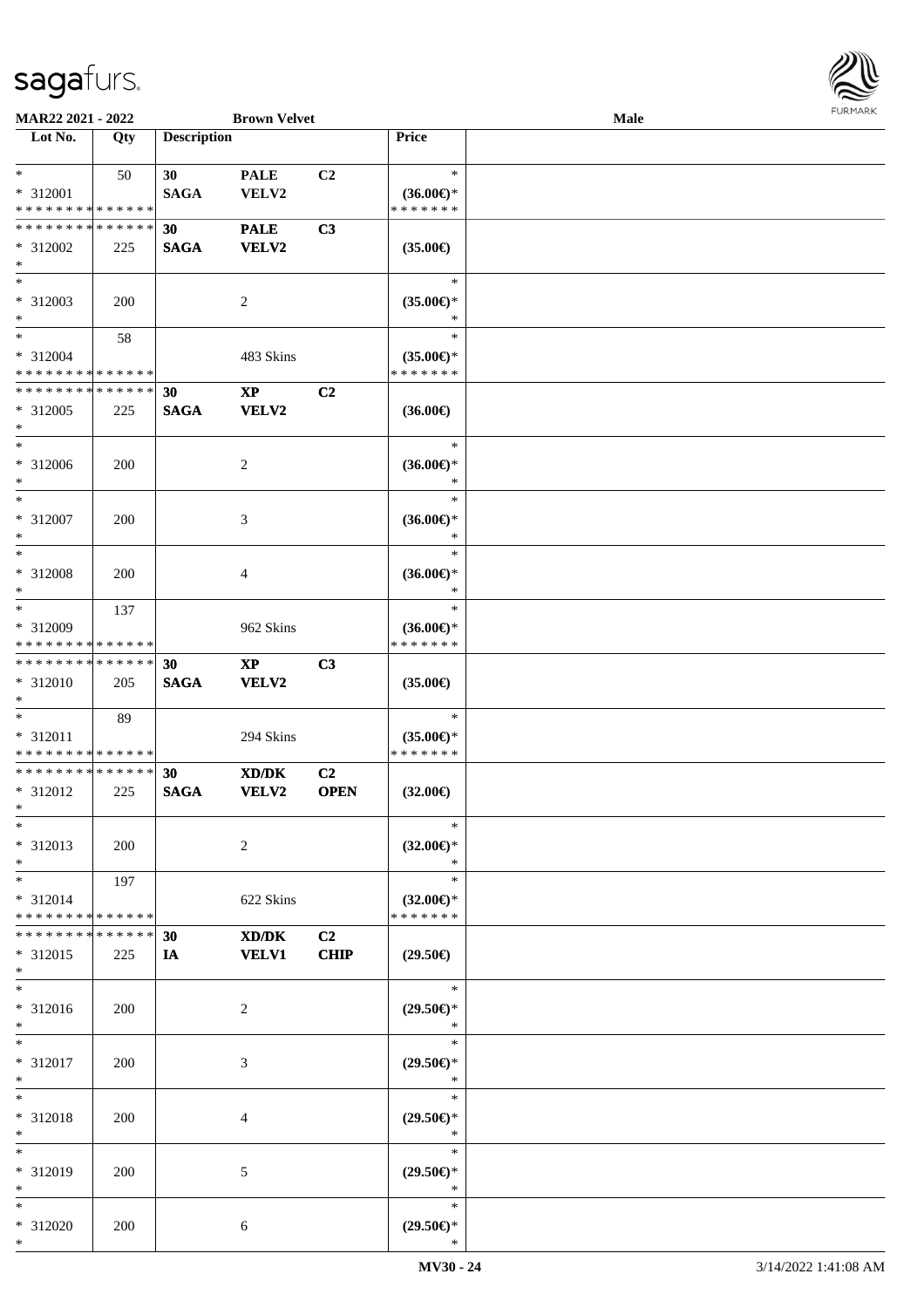\*



| <b>MAR22 2021 - 2022</b>                 |     |                    | <b>Brown Velvet</b> |                |                     | Male |  |
|------------------------------------------|-----|--------------------|---------------------|----------------|---------------------|------|--|
| Lot No.                                  | Qty | <b>Description</b> |                     |                | Price               |      |  |
|                                          |     |                    |                     |                |                     |      |  |
| $*$                                      |     | 30                 | XD/DK               | C <sub>2</sub> | $\ast$              |      |  |
| * 312021                                 | 200 | IA                 | <b>VELV1</b>        | <b>CHIP</b>    | $(29.50\epsilon)$ * |      |  |
| $*$                                      |     |                    |                     |                | $\ast$              |      |  |
| $\overline{\ast}$                        |     |                    |                     |                | $\ast$              |      |  |
| * 312022                                 | 200 |                    | $\,8\,$             |                | $(29.50\epsilon)$ * |      |  |
| $*$                                      |     |                    |                     |                | $\ast$              |      |  |
|                                          |     |                    |                     |                | $\ast$              |      |  |
| * 312023                                 | 200 |                    | $\overline{9}$      |                | $(29.50\epsilon)$ * |      |  |
| $*$                                      |     |                    |                     |                | $\ast$              |      |  |
| $*$                                      |     |                    |                     |                | $\ast$              |      |  |
| * 312024                                 | 200 |                    | 10                  |                | $(29.50\epsilon)$ * |      |  |
| $*$                                      |     |                    |                     |                | $\ast$              |      |  |
| $*$                                      |     |                    |                     |                | $\ast$              |      |  |
| * 312025                                 | 200 |                    | $11\,$              |                | $(29.50\epsilon)$ * |      |  |
| $*$                                      |     |                    |                     |                | $\ast$              |      |  |
| $\overline{\phantom{0}}$                 |     |                    |                     |                | $\ast$              |      |  |
| * 312026                                 | 200 |                    | 12                  |                | $(29.50\epsilon)$ * |      |  |
| $*$                                      |     |                    |                     |                | $\ast$              |      |  |
| $\overline{\ast}$                        |     |                    |                     |                | $\ast$              |      |  |
| * 312027                                 | 200 |                    | 13                  |                | $(29.50\epsilon)$ * |      |  |
| $*$                                      |     |                    |                     |                | $\ast$              |      |  |
| $*$                                      |     |                    |                     |                | $\ast$              |      |  |
| * 312028                                 | 200 |                    | 14                  |                | $(29.50\epsilon)$ * |      |  |
| $*$                                      |     |                    |                     |                | $\ast$              |      |  |
| $\overline{\ast}$                        |     |                    |                     |                | $\ast$              |      |  |
| * 312029                                 | 200 |                    | 15                  |                | $(29.50\epsilon)$ * |      |  |
| $*$                                      |     |                    |                     |                | $\ast$              |      |  |
| $*$                                      |     |                    |                     |                | $\ast$              |      |  |
| * 312030                                 | 200 |                    | 16                  |                | $(29.50\epsilon)$ * |      |  |
| $*$                                      |     |                    |                     |                | $\ast$              |      |  |
| $*$                                      |     |                    |                     |                | $\ast$              |      |  |
| * 312031                                 | 198 |                    | 17                  |                | $(29.50\epsilon)$ * |      |  |
| $\ast$                                   |     |                    |                     |                | $\ast$              |      |  |
| $*$                                      |     |                    |                     |                | $\ast$              |      |  |
| * 312032                                 | 197 |                    | $18\,$              |                | $(29.50\epsilon)$ * |      |  |
| $*$                                      |     |                    |                     |                | $\ast$              |      |  |
| $*$                                      | 194 |                    |                     |                | $\ast$              |      |  |
| * 312033                                 |     |                    | 3814 Skins          |                | $(29.50\epsilon)$ * |      |  |
| * * * * * * * * <mark>* * * * * *</mark> |     |                    |                     |                | * * * * * * *       |      |  |
| * * * * * * * * <mark>* * * * * *</mark> |     | 30                 | XD/DK               | C <sub>2</sub> |                     |      |  |
| * 312034                                 | 235 | IA                 | <b>VELV1</b>        | <b>CHIP</b>    | $(29.50\epsilon)$   |      |  |
| $\ast$                                   |     |                    |                     |                |                     |      |  |
| $*$                                      |     |                    |                     |                | $\ast$              |      |  |
| * 312035                                 | 210 |                    | 2                   |                | $(29.50\epsilon)$ * |      |  |
| $*$                                      |     |                    |                     |                | $\ast$              |      |  |
| $\ast$                                   |     |                    |                     |                | $\ast$              |      |  |
| * 312036                                 | 210 |                    | 3                   |                | $(29.50\epsilon)$ * |      |  |
| $*$                                      |     |                    |                     |                | $\ast$              |      |  |
| $*$                                      |     |                    |                     |                | $\ast$              |      |  |
| * 312037                                 | 210 |                    | 4                   |                | $(29.50\epsilon)$ * |      |  |
| $*$                                      |     |                    |                     |                | $\ast$              |      |  |
| $*$ $*$                                  | 221 |                    |                     |                | $\ast$              |      |  |
| * 312038                                 |     |                    | 1086 Skins          |                | $(29.50\epsilon)$ * |      |  |
| * * * * * * * * * * * * * *              |     |                    |                     |                | * * * * * * *       |      |  |
| * * * * * * * * * * * * * *              |     | 30                 | XD/DK               | C <sub>2</sub> |                     |      |  |
| $* 312039$                               | 225 | IA                 | <b>VELV2</b>        | <b>CHIP</b>    | $(32.00\epsilon)$   |      |  |
| $\ast$                                   |     |                    |                     |                |                     |      |  |
| $*$                                      |     |                    |                     |                | $\ast$              |      |  |
| * 312040                                 | 200 |                    | 2                   |                | $(32.00\epsilon)$ * |      |  |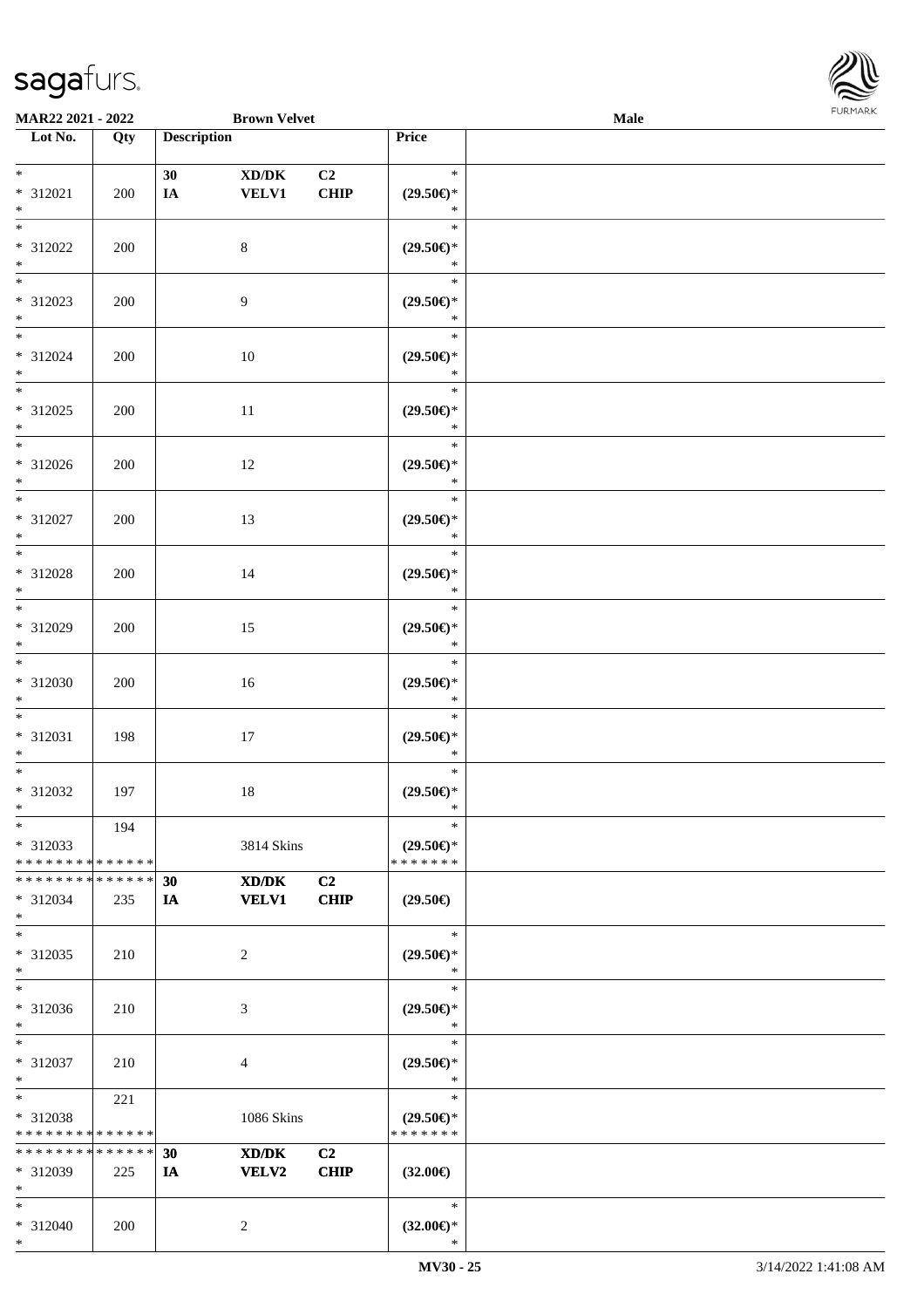

| MAR22 2021 - 2022                              |                    |                    | <b>Brown Velvet</b>        |                               |                                                   | <b>Male</b> |
|------------------------------------------------|--------------------|--------------------|----------------------------|-------------------------------|---------------------------------------------------|-------------|
| Lot No.                                        | Qty                | <b>Description</b> |                            |                               | <b>Price</b>                                      |             |
| $*$<br>* 312041<br>$*$                         | 200                | 30<br>$I\!\!A$     | XD/DK<br>VELV2             | C <sub>2</sub><br><b>CHIP</b> | $\ast$<br>$(32.00\epsilon)$ *<br>$\ast$           |             |
| $*$<br>$* 312042$<br>$\ast$                    | 200                |                    | $\overline{4}$             |                               | $\ast$<br>$(32.00\in)^\ast$<br>$\ast$             |             |
| $\overline{\phantom{0}}$<br>* 312043<br>$*$    | 200                |                    | $\mathfrak{S}$             |                               | $\ast$<br>$(32.00\epsilon)$ *<br>$\ast$           |             |
| $\overline{\ast}$<br>* 312044<br>$*$           | 200                |                    | 6                          |                               | $\ast$<br>$(32.00\in)\!\!^*$<br>$\ast$            |             |
| $\overline{\ast}$<br>$* 312045$<br>$*$<br>$*$  | 200                |                    | $\tau$                     |                               | $\ast$<br>$(32.00\epsilon)$ *<br>$\ast$           |             |
| $* 312046$<br>$*$<br>$*$                       | 200                |                    | $\,8\,$                    |                               | $\ast$<br>$(32.00\epsilon)$ *<br>$\ast$           |             |
| * 312047<br>$*$<br>$*$                         | 200                |                    | 9                          |                               | $\ast$<br>$(32.00\epsilon)$ *<br>$\ast$<br>$\ast$ |             |
| * 312048<br>$*$<br>$*$                         | 200                |                    | 10                         |                               | $(32.00\epsilon)$ *<br>$\ast$                     |             |
| * 312049<br>$*$<br>$*$                         | 200                |                    | $11\,$                     |                               | $\ast$<br>$(32.00\epsilon)$ *<br>$\ast$<br>$\ast$ |             |
| $* 312050$<br>$*$<br>$*$                       | 200                |                    | 12                         |                               | $(32.00\epsilon)$ *<br>$\ast$                     |             |
| $* 312051$<br>$*$<br>$*$                       | 200                |                    | 13                         |                               | $\ast$<br>$(32.00\in)^\ast$<br>$\ast$<br>$\ast$   |             |
| $* 312052$<br>$*$<br>$\ast$                    | 200                |                    | 14                         |                               | $(32.00\in)\!\!^*$<br>$\ast$<br>$\ast$            |             |
| * 312053<br>$*$                                | 200                |                    | 15                         |                               | $(32.00\epsilon)$ *<br>$\ast$                     |             |
| $*$<br>* 312054<br>$*$<br>$*$                  | 200                |                    | 16                         |                               | $\ast$<br>$(32.00\epsilon)$ *<br>$\ast$<br>$\ast$ |             |
| * 312055<br>$*$<br>$\overline{\phantom{0}}$    | 200                |                    | 17                         |                               | $(32.00\epsilon)$ *<br>$\ast$<br>$\ast$           |             |
| * 312056<br>$*$                                | 200                |                    | 18                         |                               | $(32.00\epsilon)$ *<br>$\ast$                     |             |
| $*$<br>* 312057<br>$*$                         | 200                |                    | 19                         |                               | $\ast$<br>$(32.00\epsilon)$ *<br>$\ast$           |             |
| $*$<br>* 312058<br>$*$                         | 200                |                    | 20                         |                               | $\ast$<br>$(32.00\epsilon)$ *<br>$\ast$           |             |
| $*$ and $*$<br>* 312059<br>* * * * * * * *     | 164<br>* * * * * * |                    | 4189 Skins                 |                               | $\ast$<br>$(32.00\epsilon)$ *<br>* * * * * * *    |             |
| * * * * * * * * * * * * * *<br>* 312060<br>$*$ | 225                | 30<br>IA           | MED/PAL C2<br><b>VELV2</b> | <b>CHIP</b>                   | $(32.00\epsilon)$                                 |             |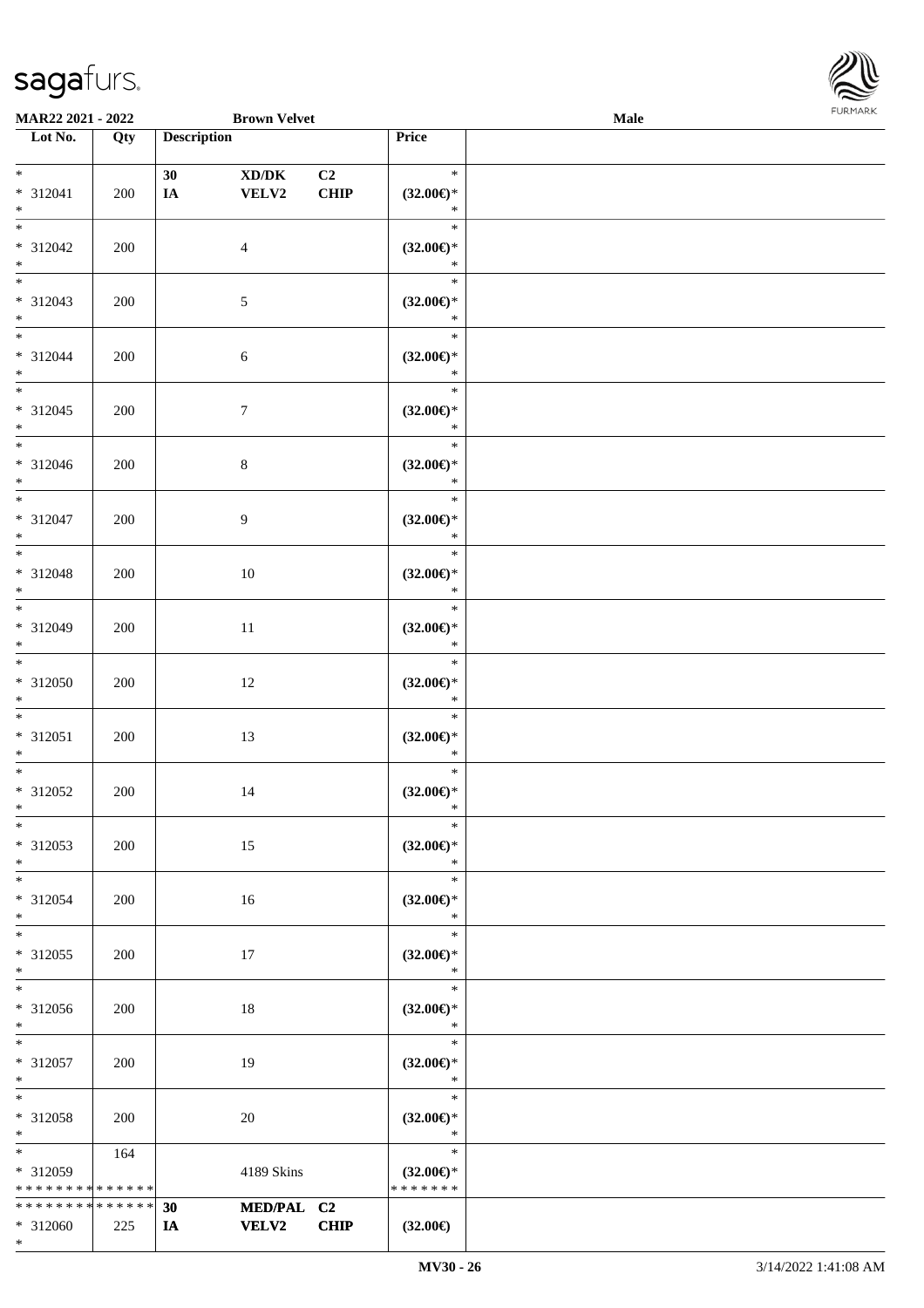

| MAR22 2021 - 2022           |     |                    | <b>Brown Velvet</b>     |             |                     | <b>Male</b> |  |
|-----------------------------|-----|--------------------|-------------------------|-------------|---------------------|-------------|--|
| Lot No.                     | Qty | <b>Description</b> |                         |             | Price               |             |  |
|                             |     |                    |                         |             |                     |             |  |
| $\ast$                      |     | 30                 | MED/PAL C2              |             | $\ast$              |             |  |
| * 312061                    | 200 | IA                 | <b>VELV2</b>            | <b>CHIP</b> | $(32.00\epsilon)$ * |             |  |
| $\ast$                      |     |                    |                         |             | $\ast$              |             |  |
| $*$                         |     |                    |                         |             | $\ast$              |             |  |
| * 312062                    | 200 |                    | 3                       |             | $(32.00\epsilon)$ * |             |  |
| $\ast$                      |     |                    |                         |             | $\ast$              |             |  |
| $\overline{\phantom{0}}$    |     |                    |                         |             | $\ast$              |             |  |
| * 312063                    | 200 |                    | 4                       |             | $(32.00\epsilon)$ * |             |  |
| $\ast$                      |     |                    |                         |             | $\ast$              |             |  |
| $\overline{\ast}$           |     |                    |                         |             | $\ast$              |             |  |
| $* 312064$                  | 200 |                    | 5                       |             | $(32.00\epsilon)$ * |             |  |
| $*$                         |     |                    |                         |             | $\ast$              |             |  |
| $\ast$                      | 197 |                    |                         |             | $\ast$              |             |  |
| $* 312065$                  |     |                    | 1222 Skins              |             | $(32.00\epsilon)$ * |             |  |
| * * * * * * * * * * * * * * |     |                    |                         |             | * * * * * * *       |             |  |
| * * * * * * * * * * * * * * |     | 30                 | 2XD                     | C1          |                     |             |  |
| * 312066                    | 205 | <b>SROY</b>        | <b>VELV1</b>            |             | $(35.00\epsilon)$   |             |  |
| $*$                         |     |                    |                         |             |                     |             |  |
| $\ast$                      |     |                    |                         |             | $\ast$              |             |  |
| $* 312067$                  | 180 |                    | $\overline{c}$          |             | $(35.00\epsilon)$ * |             |  |
| $\ast$                      |     |                    |                         |             | $\ast$              |             |  |
| $\ast$                      |     |                    |                         |             | $\ast$              |             |  |
| $* 312068$                  | 180 |                    | $\mathfrak{Z}$          |             | $(35.00\epsilon)$ * |             |  |
| $\ast$                      |     |                    |                         |             | $\ast$              |             |  |
| $\ast$                      | 193 |                    |                         |             | $\ast$              |             |  |
| * 312069                    |     |                    | 758 Skins               |             | $(35.00\epsilon)$ * |             |  |
| * * * * * * * * * * * * * * |     |                    |                         |             | * * * * * * *       |             |  |
|                             |     | 30                 | $2\mathbf{X}\mathbf{D}$ | C1          |                     |             |  |
| 312070                      | 190 | <b>SROY</b>        | VELV1                   |             | $(35.00\epsilon)$   |             |  |
|                             |     |                    |                         |             |                     |             |  |
| * * * * * * * * * * * * * * |     | 30                 | $2\mathbf{X}\mathbf{D}$ | C2          |                     |             |  |
| * 312071                    | 205 | <b>SROY</b>        | <b>VELV1</b>            |             | $(35.00\epsilon)$   |             |  |
| $*$                         |     |                    |                         |             |                     |             |  |
| $\ast$                      |     |                    |                         |             | $\ast$              |             |  |
| $* 312072$                  | 180 |                    | $\overline{c}$          |             | $(35.00\epsilon)$ * |             |  |
| $*$                         |     |                    |                         |             | $\ast$              |             |  |
| $\ast$                      |     |                    |                         |             | $\ast$              |             |  |
| $* 312073$                  | 180 |                    | 3                       |             | $(35.00\epsilon)$ * |             |  |
| $\ast$                      |     |                    |                         |             | $\ast$              |             |  |
| $*$                         |     |                    |                         |             | $\ast$              |             |  |
| $* 312074$                  | 180 |                    | $\overline{4}$          |             | $(35.00\epsilon)$ * |             |  |
| $*$                         |     |                    |                         |             | $\ast$              |             |  |
| $\ast$                      |     |                    |                         |             | $\ast$              |             |  |
| * 312075                    | 180 |                    | $5\overline{)}$         |             | $(35.00\epsilon)$ * |             |  |
| $*$                         |     |                    |                         |             | $\ast$              |             |  |
| $*$                         |     |                    |                         |             | $\ast$              |             |  |
| * 312076                    | 180 |                    | 6                       |             | $(35.00\in)\!\!^*$  |             |  |
| $*$                         |     |                    |                         |             | $\ast$              |             |  |
| $*$                         |     |                    |                         |             | $\ast$              |             |  |
| * 312077                    | 180 |                    | $\tau$                  |             | $(35.00\epsilon)$ * |             |  |
| $*$                         |     |                    |                         |             | $\ast$              |             |  |
| $\ast$                      |     |                    |                         |             | $\ast$              |             |  |
| * 312078                    | 180 |                    | 8                       |             | $(35.00\epsilon)$ * |             |  |
| $*$                         |     |                    |                         |             | $\ast$              |             |  |
| $\ast$                      |     |                    |                         |             | $\ast$              |             |  |
| * 312079                    | 180 |                    | 9                       |             | $(35.00\epsilon)$ * |             |  |
| $*$                         |     |                    |                         |             | $\ast$              |             |  |
| $*$                         |     |                    |                         |             | $\ast$              |             |  |
| * 312080                    | 180 |                    | $10\,$                  |             | $(35.00\epsilon)$ * |             |  |
| $*$                         |     |                    |                         |             | $\ast$              |             |  |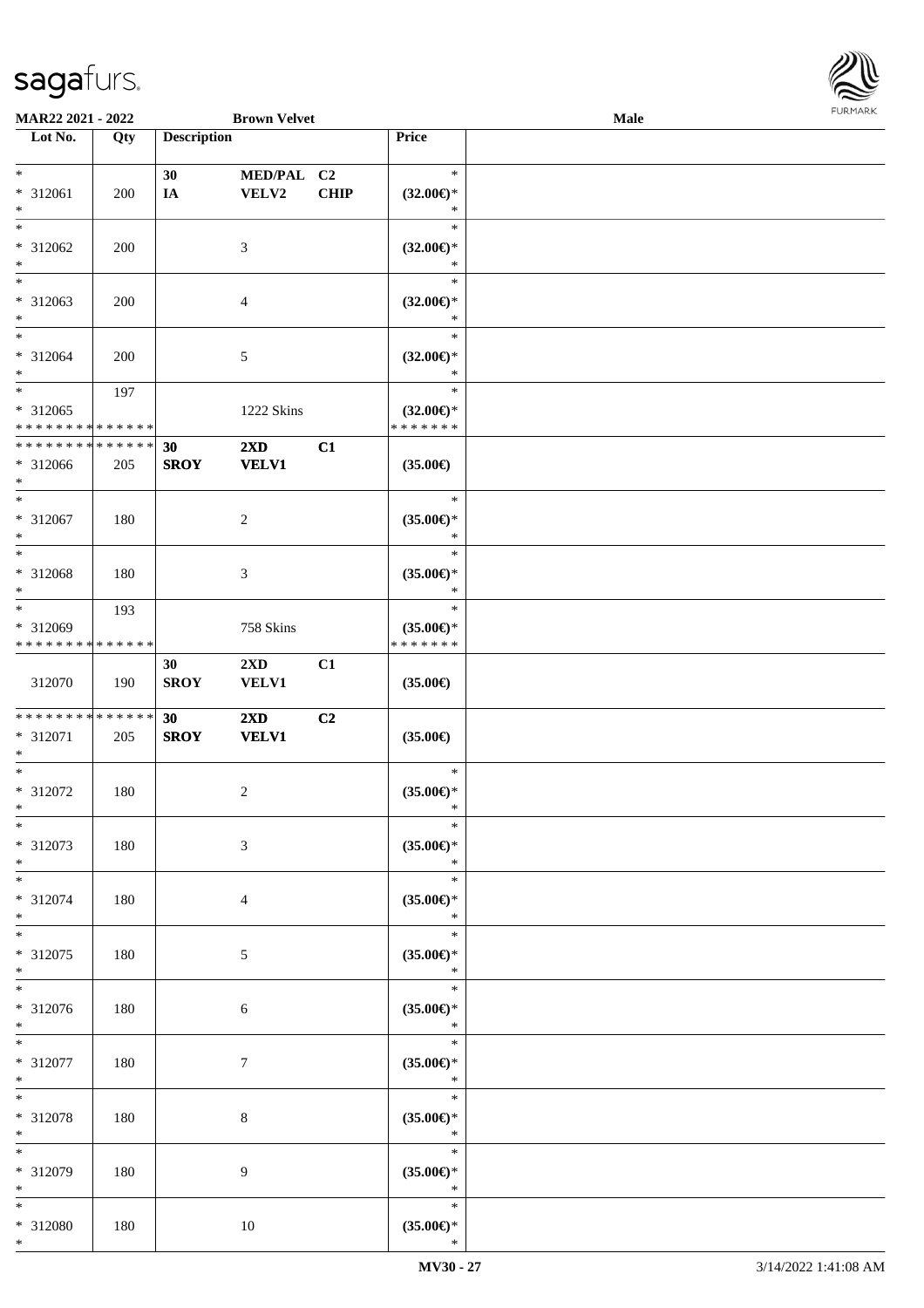

| MAR22 2021 - 2022           |             |                    | <b>Brown Velvet</b>                                                                                                                                                                                                            |    |                     | <b>Male</b> |  |
|-----------------------------|-------------|--------------------|--------------------------------------------------------------------------------------------------------------------------------------------------------------------------------------------------------------------------------|----|---------------------|-------------|--|
| Lot No.                     | Qty         | <b>Description</b> |                                                                                                                                                                                                                                |    | Price               |             |  |
|                             |             |                    |                                                                                                                                                                                                                                |    |                     |             |  |
| $*$                         |             | 30                 | 2XD                                                                                                                                                                                                                            | C2 | $\ast$              |             |  |
| * 312081                    | 180         | <b>SROY</b>        | <b>VELV1</b>                                                                                                                                                                                                                   |    | $(35.00\epsilon)$ * |             |  |
| $\ast$                      |             |                    |                                                                                                                                                                                                                                |    | $\ast$              |             |  |
| $*$                         | 187         |                    |                                                                                                                                                                                                                                |    | $\ast$              |             |  |
| * 312082                    |             |                    | 2192 Skins                                                                                                                                                                                                                     |    | $(35.00\epsilon)$ * |             |  |
| * * * * * * * * * * * * * * |             |                    |                                                                                                                                                                                                                                |    | * * * * * * *       |             |  |
| * * * * * * * * * * * * * * |             | 30                 | $2\mathbf{X}\mathbf{D}$                                                                                                                                                                                                        | C2 |                     |             |  |
| * 312083                    | 205         | <b>SROY</b>        | <b>VELV1</b>                                                                                                                                                                                                                   |    | $(35.00\epsilon)$   |             |  |
| $*$                         |             |                    |                                                                                                                                                                                                                                |    |                     |             |  |
| $*$                         |             |                    |                                                                                                                                                                                                                                |    | $\ast$              |             |  |
| * 312084                    | 180         |                    |                                                                                                                                                                                                                                |    | $(35.00\epsilon)$ * |             |  |
| $*$                         |             |                    | $\overline{c}$                                                                                                                                                                                                                 |    | $\ast$              |             |  |
| $*$                         |             |                    |                                                                                                                                                                                                                                |    | $\ast$              |             |  |
|                             | 57          |                    |                                                                                                                                                                                                                                |    |                     |             |  |
| * 312085                    |             |                    | 442 Skins                                                                                                                                                                                                                      |    | $(35.00\epsilon)$ * |             |  |
| * * * * * * * * * * * * * * |             |                    |                                                                                                                                                                                                                                |    | * * * * * * *       |             |  |
| * * * * * * * *             | ******      | 30                 | 2XD                                                                                                                                                                                                                            | C3 |                     |             |  |
| * 312086                    | 205         | <b>SROY</b>        | <b>VELV1</b>                                                                                                                                                                                                                   |    | $(34.00\epsilon)$   |             |  |
| $*$                         |             |                    |                                                                                                                                                                                                                                |    |                     |             |  |
| $*$                         |             |                    |                                                                                                                                                                                                                                |    | $\ast$              |             |  |
| * 312087                    | 180         |                    | 2                                                                                                                                                                                                                              |    | $(34.00\epsilon)$ * |             |  |
| $*$                         |             |                    |                                                                                                                                                                                                                                |    | $\ast$              |             |  |
| $*$                         |             |                    |                                                                                                                                                                                                                                |    | $\ast$              |             |  |
| * 312088                    | 180         |                    | 3                                                                                                                                                                                                                              |    | $(34.00\epsilon)$ * |             |  |
| $*$                         |             |                    |                                                                                                                                                                                                                                |    | $\ast$              |             |  |
| $*$                         | 197         |                    |                                                                                                                                                                                                                                |    | $\ast$              |             |  |
| * 312089                    |             |                    | 762 Skins                                                                                                                                                                                                                      |    | $(34.00\epsilon)$ * |             |  |
| * * * * * * * *             | * * * * * * |                    |                                                                                                                                                                                                                                |    | * * * * * * *       |             |  |
|                             |             | 30                 | $2\mathbf{X}\mathbf{D}$                                                                                                                                                                                                        | C3 |                     |             |  |
| 312090                      | 157         | <b>SROY</b>        | <b>VELV1</b>                                                                                                                                                                                                                   |    | $(34.00\epsilon)$   |             |  |
|                             |             |                    |                                                                                                                                                                                                                                |    |                     |             |  |
| * * * * * * * * * * * * * * |             | 30                 | <b>XD</b>                                                                                                                                                                                                                      | C1 |                     |             |  |
| * 312091                    | 205         | <b>SROY</b>        | <b>VELV1</b>                                                                                                                                                                                                                   |    | $(35.00\epsilon)$   |             |  |
| $*$                         |             |                    |                                                                                                                                                                                                                                |    |                     |             |  |
| $*$                         |             |                    |                                                                                                                                                                                                                                |    | $\ast$              |             |  |
| * 312092                    | 180         |                    | 2                                                                                                                                                                                                                              |    | $(35.00\epsilon)$ * |             |  |
| $*$                         |             |                    |                                                                                                                                                                                                                                |    | $\ast$              |             |  |
| $*$                         |             |                    |                                                                                                                                                                                                                                |    | $\ast$              |             |  |
| * 312093                    | 180         |                    | 3                                                                                                                                                                                                                              |    | $(35.00\epsilon)$ * |             |  |
| $*$                         |             |                    |                                                                                                                                                                                                                                |    | $\ast$              |             |  |
| $*$                         |             |                    |                                                                                                                                                                                                                                |    | $\ast$              |             |  |
|                             |             |                    |                                                                                                                                                                                                                                |    |                     |             |  |
| * 312094                    | 180         |                    | 4                                                                                                                                                                                                                              |    | $(35.00\epsilon)$ * |             |  |
| $*$                         |             |                    |                                                                                                                                                                                                                                |    | $\ast$              |             |  |
| $*$                         |             |                    |                                                                                                                                                                                                                                |    | $\ast$              |             |  |
| * 312095                    | 180         |                    | 5                                                                                                                                                                                                                              |    | $(35.00\epsilon)$ * |             |  |
| $*$                         |             |                    |                                                                                                                                                                                                                                |    | $\ast$              |             |  |
| $*$                         | 149         |                    |                                                                                                                                                                                                                                |    | $\ast$              |             |  |
| * 312096                    |             |                    | 1074 Skins                                                                                                                                                                                                                     |    | $(35.00\epsilon)$ * |             |  |
| * * * * * * * *             | * * * * * * |                    |                                                                                                                                                                                                                                |    | * * * * * * *       |             |  |
|                             |             | 30                 | XD and the set of the set of the set of the set of the set of the set of the set of the set of the set of the set of the set of the set of the set of the set of the set of the set of the set of the set of the set of the se | C1 |                     |             |  |
| 312097                      | 203         | <b>SROY</b>        | <b>VELV1</b>                                                                                                                                                                                                                   |    | $(35.00\epsilon)$   |             |  |
|                             |             |                    |                                                                                                                                                                                                                                |    |                     |             |  |
| * * * * * * * *             | * * * * * * | 30                 | <b>XD</b>                                                                                                                                                                                                                      | C2 |                     |             |  |
| * 312098                    | 205         | <b>SROY</b>        | <b>VELV1</b>                                                                                                                                                                                                                   |    | $(35.00\epsilon)$   |             |  |
| $*$                         |             |                    |                                                                                                                                                                                                                                |    |                     |             |  |
| $*$                         |             |                    |                                                                                                                                                                                                                                |    | $\ast$              |             |  |
| * 312099                    | 180         |                    | 2                                                                                                                                                                                                                              |    | $(35.00\epsilon)$ * |             |  |
| $*$                         |             |                    |                                                                                                                                                                                                                                |    | $\ast$              |             |  |
| $*$                         |             |                    |                                                                                                                                                                                                                                |    | $\ast$              |             |  |
| * 312100                    | 180         |                    | 3                                                                                                                                                                                                                              |    | $(35.00\epsilon)$ * |             |  |
| $*$                         |             |                    |                                                                                                                                                                                                                                |    | $\ast$              |             |  |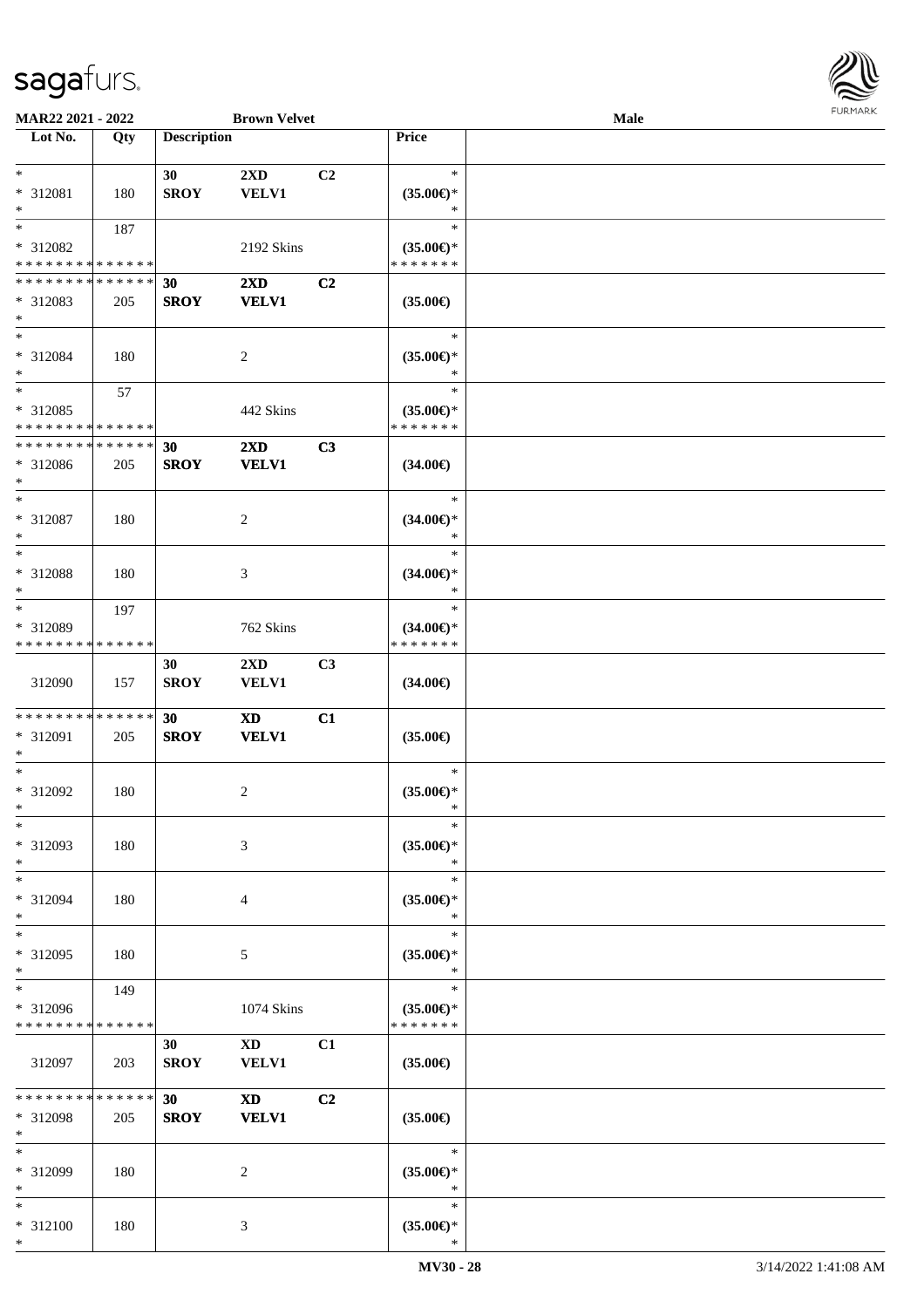\*

| MAR22 2021 - 2022                  |             |                    | <b>Brown Velvet</b>    |                |                            | Male | <b>FURITARK</b> |
|------------------------------------|-------------|--------------------|------------------------|----------------|----------------------------|------|-----------------|
| Lot No.                            | Qty         | <b>Description</b> |                        |                | Price                      |      |                 |
|                                    |             |                    |                        |                |                            |      |                 |
| $*$                                |             | 30 <sub>1</sub>    | $\mathbf{X}\mathbf{D}$ | C <sub>2</sub> | $\ast$                     |      |                 |
| $* 312101$                         | 180         | <b>SROY</b>        | <b>VELV1</b>           |                | $(35.00\epsilon)$ *        |      |                 |
| $*$                                |             |                    |                        |                | $\ast$                     |      |                 |
| $\overline{\phantom{1}}$           |             |                    |                        |                | $\ast$                     |      |                 |
| $* 312102$                         | 180         |                    | $\sqrt{5}$             |                | $(35.00\epsilon)$ *        |      |                 |
|                                    |             |                    |                        |                | $\ast$                     |      |                 |
| $*$ $*$                            |             |                    |                        |                | $\ast$                     |      |                 |
|                                    |             |                    |                        |                |                            |      |                 |
| $* 312103$                         | 180         |                    | 6                      |                | $(35.00\epsilon)$ *        |      |                 |
| $\ast$                             |             |                    |                        |                | $\ast$                     |      |                 |
| $\overline{\ast}$                  |             |                    |                        |                | $\ast$                     |      |                 |
| $* 312104$                         | 180         |                    | $\tau$                 |                | $(35.00\epsilon)$ *        |      |                 |
| $\ast$                             |             |                    |                        |                | $\ast$                     |      |                 |
| $\overline{\phantom{0}}$           |             |                    |                        |                | $\ast$                     |      |                 |
| $* 312105$                         | 180         |                    | $\,8\,$                |                | $(35.00\epsilon)$ *        |      |                 |
| $\ast$                             |             |                    |                        |                | $\ast$                     |      |                 |
| $\frac{1}{1}$                      |             |                    |                        |                | $\ast$                     |      |                 |
| $* 312106$                         | 180         |                    | $\overline{9}$         |                | $(35.00\epsilon)$ *        |      |                 |
| $\ast$                             |             |                    |                        |                | $\ast$                     |      |                 |
| $\overline{\phantom{0}}$           |             |                    |                        |                | $\ast$                     |      |                 |
| $* 312107$                         | 180         |                    |                        |                | $(35.00\epsilon)$ *        |      |                 |
| $\ast$                             |             |                    | 10                     |                | $\ast$                     |      |                 |
| $\overline{\ast}$                  |             |                    |                        |                | $\ast$                     |      |                 |
|                                    |             |                    |                        |                |                            |      |                 |
| $* 312108$                         | 180         |                    | 11                     |                | $(35.00\epsilon)$ *        |      |                 |
| $\ast$<br>$\overline{\phantom{0}}$ |             |                    |                        |                | $\ast$                     |      |                 |
|                                    |             |                    |                        |                | $\ast$                     |      |                 |
| * 312109                           | 180         |                    | 12                     |                | $(35.00\epsilon)$ *        |      |                 |
| $\ast$                             |             |                    |                        |                | $\ast$                     |      |                 |
| $\overline{\phantom{0}}$           |             |                    |                        |                | $\ast$                     |      |                 |
| $* 312110$                         | 180         |                    | 13                     |                | (35.00)                    |      |                 |
| $\ast$                             |             |                    |                        |                | $\ast$                     |      |                 |
| $*$                                |             |                    |                        |                | $\ast$                     |      |                 |
| $* 312111$                         | 180         |                    | 14                     |                | $(35.00\epsilon)$ *        |      |                 |
| $\ast$                             |             |                    |                        |                | $\ast$                     |      |                 |
| $\overline{\phantom{0}}$           |             |                    |                        |                | $\ast$                     |      |                 |
| $* 312112$                         | 180         |                    | 15                     |                | $(35.00\epsilon)$ *        |      |                 |
| $*$                                |             |                    |                        |                | and the state of the state |      |                 |
| $\overline{\phantom{a}^*}$         |             |                    |                        |                | $\ast$                     |      |                 |
|                                    |             |                    |                        |                |                            |      |                 |
| $* 312113$                         | 180         |                    | 16                     |                | $(35.00\epsilon)$ *        |      |                 |
| $\ast$                             |             |                    |                        |                | $\ast$                     |      |                 |
| $\ast$                             |             |                    |                        |                | $\ast$                     |      |                 |
| $* 312114$                         | 180         |                    | 17                     |                | $(35.00\epsilon)$ *        |      |                 |
| $\ast$                             |             |                    |                        |                | $\ast$                     |      |                 |
| $\ast$                             | 141         |                    |                        |                | $\ast$                     |      |                 |
| * 312115                           |             |                    | 3226 Skins             |                | $(35.00\epsilon)$ *        |      |                 |
| * * * * * * * * * * * * * *        |             |                    |                        |                | * * * * * * *              |      |                 |
| ********                           | * * * * * * | 30                 | <b>XD</b>              | C2             |                            |      |                 |
| * 312116                           | 205         | <b>SROY</b>        | <b>VELV1</b>           |                | $(35.00\epsilon)$          |      |                 |
| $\ast$                             |             |                    |                        |                |                            |      |                 |
| $*$                                |             |                    |                        |                | $\ast$                     |      |                 |
| * 312117                           | 180         |                    | $\overline{2}$         |                | $(35.00\epsilon)$ *        |      |                 |
| $*$                                |             |                    |                        |                | $\ast$                     |      |                 |
| $*$                                | 133         |                    |                        |                | $\ast$                     |      |                 |
| * 312118                           |             |                    | 518 Skins              |                | $(35.00\epsilon)$ *        |      |                 |
| * * * * * * * * * * * * * *        |             |                    |                        |                | * * * * * * *              |      |                 |
| **************                     |             | 30                 |                        | C3             |                            |      |                 |
|                                    |             |                    | XD 1                   |                |                            |      |                 |
| * 312119                           | 204         | <b>SROY</b>        | <b>VELV1</b>           |                | $(34.00\epsilon)$          |      |                 |
| $*$                                |             |                    |                        |                |                            |      |                 |
| $\ast$                             |             |                    |                        |                | $\ast$                     |      |                 |
| $* 312120$                         | 180         |                    | $\overline{c}$         |                | $(34.00\epsilon)$ *        |      |                 |
| $*$                                |             |                    |                        |                | $\ast$                     |      |                 |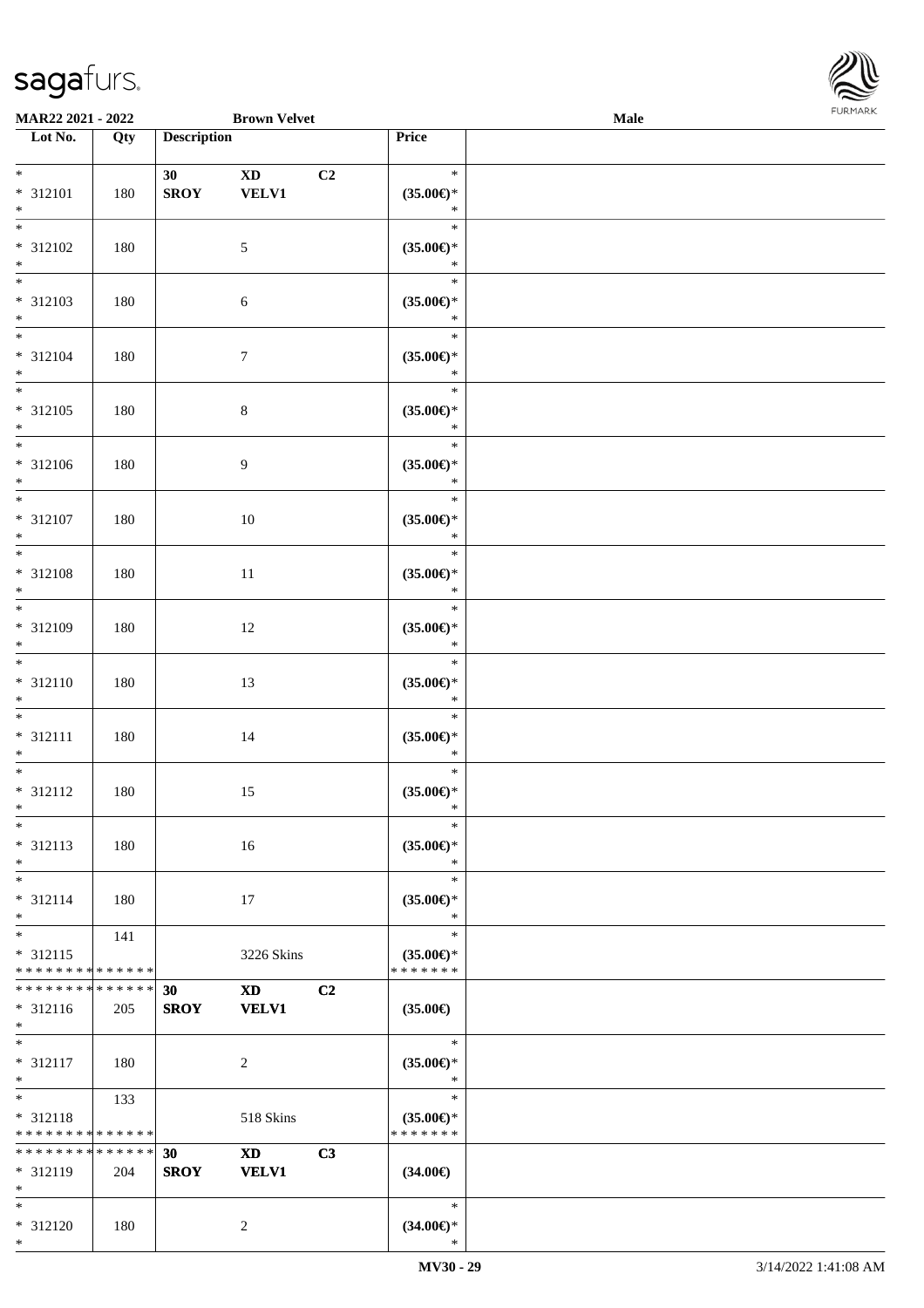

| MAR22 2021 - 2022                       |     |                    | <b>Brown Velvet</b>    |                |                                      | Male |  |
|-----------------------------------------|-----|--------------------|------------------------|----------------|--------------------------------------|------|--|
| Lot No.                                 | Qty | <b>Description</b> |                        |                | Price                                |      |  |
|                                         |     |                    |                        |                |                                      |      |  |
| $*$                                     |     | 30                 | $\mathbf{X}\mathbf{D}$ | C3             | $\ast$                               |      |  |
| * 312121                                | 180 | <b>SROY</b>        | <b>VELV1</b>           |                | $(34.00\epsilon)$ *                  |      |  |
| $*$<br>$\overline{\phantom{0}}$         |     |                    |                        |                | $\ast$                               |      |  |
|                                         |     |                    |                        |                | $\ast$                               |      |  |
| * 312122                                | 180 |                    | 4                      |                | $(34.00\epsilon)$ *                  |      |  |
| $\ast$<br>$\overline{\phantom{0}}$      |     |                    |                        |                | $\ast$                               |      |  |
|                                         |     |                    |                        |                | $\ast$                               |      |  |
| * 312123                                | 180 |                    | 5                      |                | $(34.00\epsilon)$ *                  |      |  |
| $*$<br>$*$                              |     |                    |                        |                | $\ast$<br>$\ast$                     |      |  |
|                                         |     |                    |                        |                |                                      |      |  |
| $* 312124$<br>$*$                       | 200 |                    | 6                      |                | $(34.00\epsilon)^\ast$<br>$\ast$     |      |  |
| $\overline{\phantom{0}}$                | 111 |                    |                        |                | $\ast$                               |      |  |
| $* 312125$                              |     |                    |                        |                |                                      |      |  |
| * * * * * * * * * * * * * *             |     |                    | 1235 Skins             |                | $(34.00\epsilon)$ *<br>* * * * * * * |      |  |
|                                         |     | 30                 | $\mathbf{X}\mathbf{D}$ | C3             |                                      |      |  |
| 312126                                  | 175 | <b>SROY</b>        | <b>VELV1</b>           |                | $(34.00\epsilon)$                    |      |  |
|                                         |     |                    |                        |                |                                      |      |  |
| ******** <mark>******</mark>            |     | 30                 | <b>Dark</b>            | C1             |                                      |      |  |
| * 312127                                | 205 | <b>SROY</b>        | <b>VELV1</b>           |                | $(35.00\epsilon)$                    |      |  |
| $*$                                     |     |                    |                        |                |                                      |      |  |
| $*$                                     |     |                    |                        |                | $\ast$                               |      |  |
| $* 312128$                              | 180 |                    | $\overline{c}$         |                | $(35.00\epsilon)$ *                  |      |  |
| $*$                                     |     |                    |                        |                | $\ast$                               |      |  |
| $*$                                     |     |                    |                        |                | $\ast$                               |      |  |
| * 312129                                | 180 |                    | 3                      |                | $(35.00\mathnormal{\infty})^*$       |      |  |
| $*$                                     |     |                    |                        |                | $\ast$                               |      |  |
| $\overline{\ast}$                       |     |                    |                        |                | $\ast$                               |      |  |
| $* 312130$                              | 180 |                    | 4                      |                | $(35.00\epsilon)$ *                  |      |  |
| $*$<br>$*$                              |     |                    |                        |                | $\ast$<br>$\ast$                     |      |  |
| $* 312131$                              | 180 |                    |                        |                |                                      |      |  |
| $*$                                     |     |                    | 5                      |                | $(35.00\epsilon)$ *<br>$\ast$        |      |  |
| $*$                                     |     |                    |                        |                | $\ast$                               |      |  |
| $* 312132$                              | 180 |                    | 6                      |                | $(35.00\epsilon)$ *                  |      |  |
| $*$                                     |     |                    |                        |                | $\ast$                               |      |  |
| $*$                                     |     |                    |                        |                | $\ast$                               |      |  |
| * 312133                                | 179 |                    | 7                      |                | $(35.00\epsilon)$ *                  |      |  |
| $*$                                     |     |                    |                        |                | $\ast$                               |      |  |
| $*$                                     |     |                    |                        |                | $\ast$                               |      |  |
| * 312134                                | 180 |                    | 8                      |                | $(35.00\epsilon)$ *                  |      |  |
| $*$                                     |     |                    |                        |                | $\ast$                               |      |  |
| $*$                                     | 194 |                    |                        |                | $\ast$                               |      |  |
| * 312135                                |     |                    | 1658 Skins             |                | $(35.00\epsilon)$ *                  |      |  |
| * * * * * * * * * * * * * *             |     |                    |                        |                | * * * * * * *                        |      |  |
| * * * * * * * * * * * * * *             |     | 30                 | <b>Dark</b>            | C1             |                                      |      |  |
| $* 312136$                              | 205 | <b>SROY</b>        | <b>VELV1</b>           |                | $(35.00\epsilon)$                    |      |  |
| $*$<br>$*$                              |     |                    |                        |                | $\ast$                               |      |  |
|                                         | 172 |                    |                        |                |                                      |      |  |
| * 312137<br>* * * * * * * * * * * * * * |     |                    | 377 Skins              |                | $(35.00\epsilon)$ *<br>* * * * * * * |      |  |
| * * * * * * * * * * * * * * *           |     | 30                 | <b>Dark</b>            | C <sub>2</sub> |                                      |      |  |
| * 312138                                | 265 | <b>SROY</b>        | <b>VELV1</b>           |                | $(35.00\epsilon)$                    |      |  |
| $*$                                     |     |                    |                        |                |                                      |      |  |
| $*$                                     |     |                    |                        |                | $\ast$                               |      |  |
| * 312139                                | 240 |                    | 2                      |                | $(35.00\epsilon)$ *                  |      |  |
| $*$                                     |     |                    |                        |                | $\ast$                               |      |  |
| $*$                                     |     |                    |                        |                | $\ast$                               |      |  |
| * 312140                                | 240 |                    | 3                      |                | $(35.00\epsilon)$ *                  |      |  |
| $*$                                     |     |                    |                        |                | ∗                                    |      |  |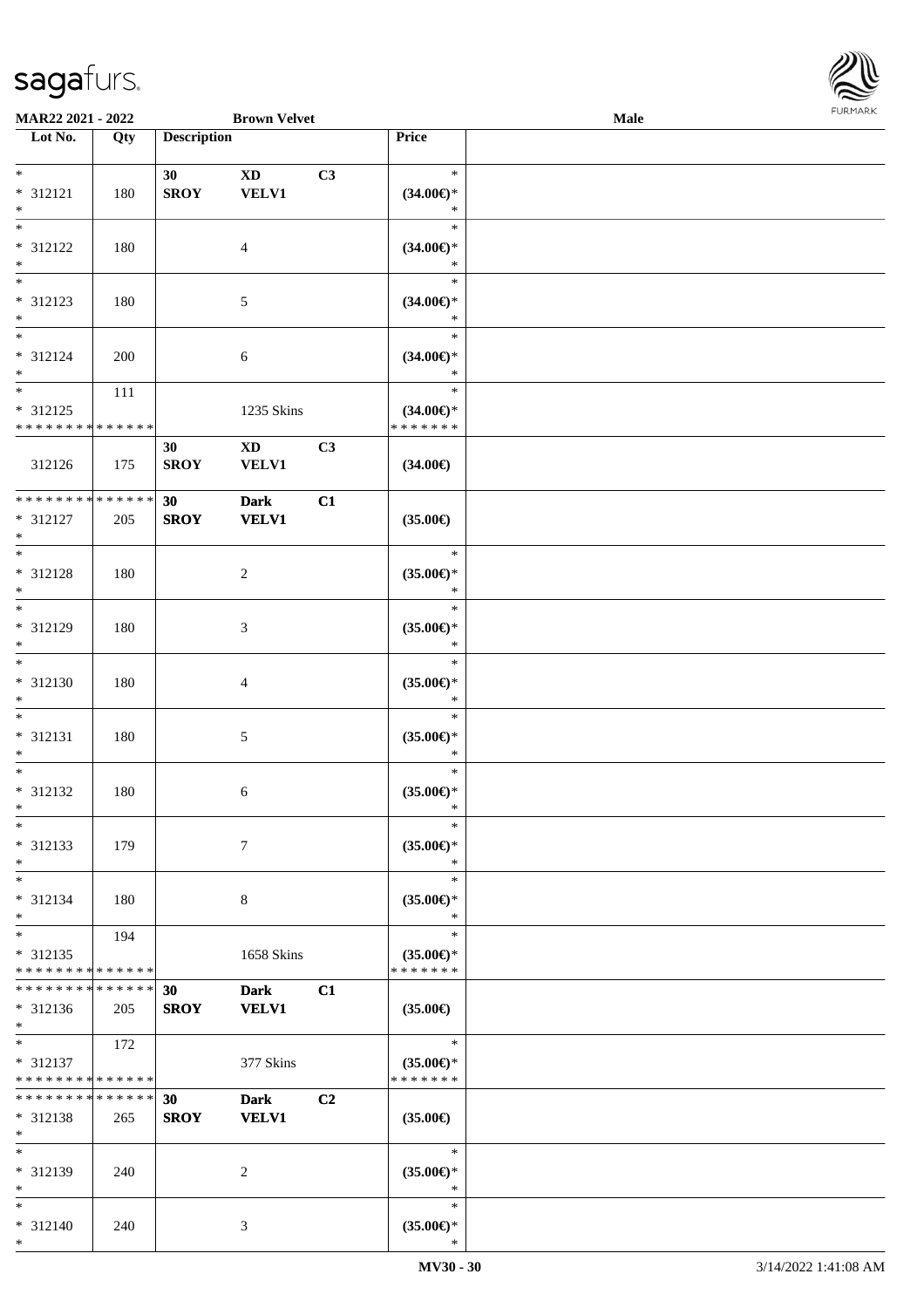

| MAR22 2021 - 2022                                           |     |                    | <b>Brown Velvet</b> |                |                        | Male |  |
|-------------------------------------------------------------|-----|--------------------|---------------------|----------------|------------------------|------|--|
| Lot No.                                                     | Qty | <b>Description</b> |                     |                | Price                  |      |  |
|                                                             |     |                    |                     |                |                        |      |  |
| $*$                                                         |     | 30                 | <b>Dark</b>         | C <sub>2</sub> | $\ast$                 |      |  |
| * 312141                                                    | 240 | <b>SROY</b>        | <b>VELV1</b>        |                | $(35.00\epsilon)$ *    |      |  |
| $*$                                                         |     |                    |                     |                | $\ast$                 |      |  |
|                                                             |     |                    |                     |                | $\ast$                 |      |  |
| * 312142                                                    | 240 |                    | $\mathfrak{S}$      |                | $(35.00\epsilon)$ *    |      |  |
| $*$                                                         |     |                    |                     |                | $\ast$                 |      |  |
| $\overline{\phantom{0}}$                                    |     |                    |                     |                | $\ast$                 |      |  |
| * 312143                                                    | 240 |                    | 6                   |                | $(35.00\epsilon)$ *    |      |  |
| $*$                                                         |     |                    |                     |                | $\ast$                 |      |  |
|                                                             |     |                    |                     |                | $\ast$                 |      |  |
| $* 312144$                                                  | 240 |                    | $\tau$              |                | $(35.00\epsilon)$ *    |      |  |
| $*$                                                         |     |                    |                     |                | $\ast$                 |      |  |
|                                                             |     |                    |                     |                | $\ast$                 |      |  |
| $* 312145$                                                  | 240 |                    | $\,8\,$             |                | $(35.00\epsilon)^\ast$ |      |  |
| $*$                                                         |     |                    |                     |                | $\ast$                 |      |  |
|                                                             |     |                    |                     |                | $\ast$                 |      |  |
| $* 312146$                                                  | 240 |                    | 9                   |                | $(35.00\epsilon)$ *    |      |  |
| $*$                                                         |     |                    |                     |                | $\ast$                 |      |  |
|                                                             |     |                    |                     |                | $\ast$                 |      |  |
| $* 312147$                                                  | 240 |                    | 10                  |                | $(35.00\epsilon)$ *    |      |  |
| $*$                                                         |     |                    |                     |                | $\ast$                 |      |  |
|                                                             |     |                    |                     |                | $\ast$                 |      |  |
| * 312148                                                    | 240 |                    | 11                  |                | $(35.00\epsilon)$ *    |      |  |
| $*$                                                         |     |                    |                     |                | $\ast$                 |      |  |
| $*$                                                         |     |                    |                     |                | $\ast$                 |      |  |
| * 312149                                                    | 240 |                    | 12                  |                | $(35.00\epsilon)$ *    |      |  |
| $*$                                                         |     |                    |                     |                | $\ast$                 |      |  |
| $\overline{\phantom{0}}$                                    |     |                    |                     |                | $\ast$                 |      |  |
| $* 312150$                                                  | 180 |                    | 13                  |                | $(35.00\epsilon)$ *    |      |  |
| $*$                                                         |     |                    |                     |                | $\ast$                 |      |  |
| $*$                                                         | 34  |                    |                     |                | $\ast$                 |      |  |
| $* 312151$                                                  |     |                    | 3119 Skins          |                | $(35.00\epsilon)$ *    |      |  |
| * * * * * * * * * * * * * *<br>******** <mark>******</mark> |     |                    |                     |                | *******                |      |  |
|                                                             |     | 30                 | <b>Dark</b>         | C2             |                        |      |  |
| * 312152<br>$*$                                             | 205 | <b>SROY</b>        | <b>VELV1</b>        |                | $(35.00\epsilon)$      |      |  |
| $*$                                                         |     |                    |                     |                | $\ast$                 |      |  |
| * 312153                                                    | 180 |                    | 2                   |                | $(35.00\epsilon)$ *    |      |  |
| $*$                                                         |     |                    |                     |                | $\ast$                 |      |  |
| $*$                                                         |     |                    |                     |                | $\ast$                 |      |  |
| * 312154                                                    | 180 |                    | 3                   |                | $(35.00\epsilon)$ *    |      |  |
| $*$                                                         |     |                    |                     |                | $\ast$                 |      |  |
| $*$                                                         |     |                    |                     |                | $\ast$                 |      |  |
| * 312155                                                    | 180 |                    | 4                   |                | $(35.00\epsilon)$ *    |      |  |
| $*$                                                         |     |                    |                     |                | $\ast$                 |      |  |
| $*$                                                         | 168 |                    |                     |                | $\ast$                 |      |  |
| * 312156                                                    |     |                    | 913 Skins           |                | $(35.00\epsilon)$ *    |      |  |
| * * * * * * * * * * * * * *                                 |     |                    |                     |                | * * * * * * *          |      |  |
| * * * * * * * * * * * * * *                                 |     | 30                 | <b>Dark</b>         | C3             |                        |      |  |
| * 312157                                                    | 205 | <b>SROY</b>        | <b>VELV1</b>        |                | $(34.00\epsilon)$      |      |  |
| $*$                                                         |     |                    |                     |                |                        |      |  |
| $*$                                                         |     |                    |                     |                | $\ast$                 |      |  |
| * 312158                                                    | 180 |                    | 2                   |                | $(34.00\epsilon)$ *    |      |  |
| $*$                                                         |     |                    |                     |                | $\ast$                 |      |  |
| $*$                                                         |     |                    |                     |                | $\ast$                 |      |  |
| * 312159                                                    | 180 |                    | 3                   |                | $(34.00\epsilon)$ *    |      |  |
| $*$                                                         |     |                    |                     |                | $\ast$                 |      |  |
| $*$                                                         |     |                    |                     |                | $\ast$                 |      |  |
| * 312160                                                    | 180 |                    | 4                   |                | $(34.00\epsilon)$ *    |      |  |
| $*$                                                         |     |                    |                     |                | $\ast$                 |      |  |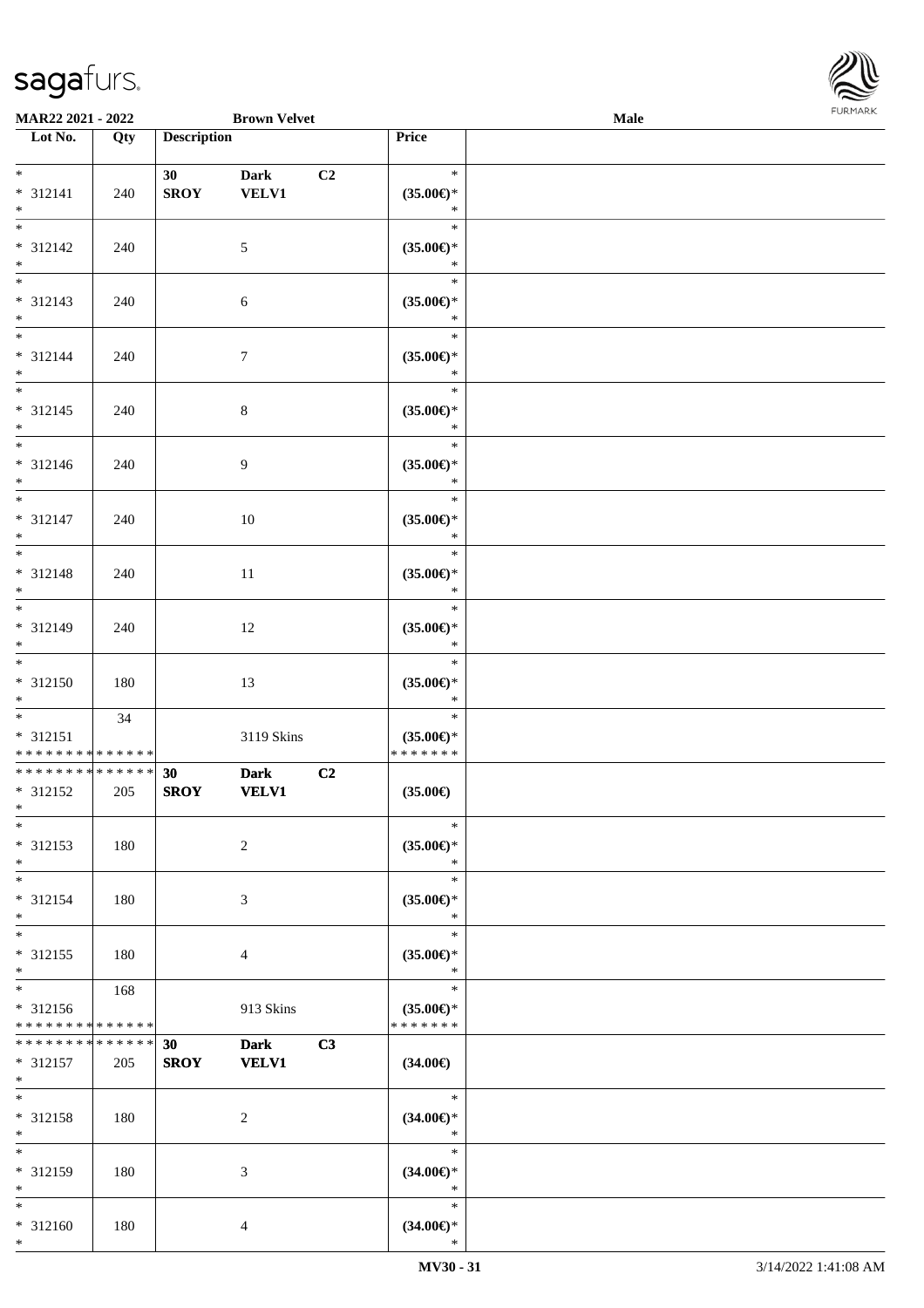

| <b>MAR22 2021 - 2022</b>                                         |     |                    | <b>Brown Velvet</b>         |    |                                                    | Male |  |
|------------------------------------------------------------------|-----|--------------------|-----------------------------|----|----------------------------------------------------|------|--|
| Lot No.                                                          | Qty | <b>Description</b> |                             |    | Price                                              |      |  |
| $*$                                                              |     | 30                 | <b>Dark</b>                 | C3 | $\ast$                                             |      |  |
| * 312161<br>$*$                                                  | 180 | <b>SROY</b>        | <b>VELV1</b>                |    | $(34.00\epsilon)$ *<br>∗                           |      |  |
| $\overline{\ast}$<br>* 312162<br>$*$                             | 180 |                    | 6                           |    | $\ast$<br>$(34.00\epsilon)$ *<br>$\ast$            |      |  |
| * 312163<br>$*$                                                  | 180 |                    | $\boldsymbol{7}$            |    | $\ast$<br>$(34.00\epsilon)$ *<br>*                 |      |  |
| $*$<br>* 312164<br>$*$                                           | 180 |                    | $\,8\,$                     |    | $\ast$<br>$(34.00\epsilon)$ *<br>$\ast$            |      |  |
| $*$<br>* 312165<br>$\ast$                                        | 180 |                    | 9                           |    | $\ast$<br>$(34.00\epsilon)$ *<br>$\ast$            |      |  |
| $\overline{\phantom{0}}$<br>* 312166<br>$*$                      | 180 |                    | 10                          |    | $\ast$<br>$(34.00\epsilon)$ *<br>$\ast$            |      |  |
| $\frac{1}{\ast}$<br>* 312167<br>$*$                              | 180 |                    | 11                          |    | $\ast$<br>$(34.00\epsilon)$ *<br>$\ast$            |      |  |
| * 312168<br>* * * * * * * * <mark>* * * * * * *</mark>           | 61  |                    | 2066 Skins                  |    | $\ast$<br>$(34.00\epsilon)$ *<br>* * * * * * *     |      |  |
| * * * * * * * * <mark>* * * * * *</mark><br>* 312169<br>$*$      | 205 | 30<br><b>SROY</b>  | <b>Dark</b><br><b>VELV1</b> | C3 | $(34.00\epsilon)$                                  |      |  |
| * 312170<br>* * * * * * * * <mark>* * * * * * *</mark>           | 98  |                    | 303 Skins                   |    | $\ast$<br>$(34.00\epsilon)$ *<br>* * * * * * *     |      |  |
| * * * * * * * * <mark>* * * * * *</mark><br>* 312171<br>$\ast$   | 205 | 30<br><b>SROY</b>  | <b>MED</b><br><b>VELV1</b>  | C1 | $(35.00\epsilon)$                                  |      |  |
| $*$<br>* 312172<br>$*$                                           | 180 |                    | $\overline{c}$              |    | $\ast$<br>$(35.00\epsilon)$ *<br>$\ast$            |      |  |
| $*$<br>* 312173<br>* * * * * * * * <mark>* * * * * *</mark>      | 184 |                    | 569 Skins                   |    | $\ast$<br>$(35.00\epsilon)$ *<br>* * * * * * *     |      |  |
| * * * * * * * * <mark>* * * * * *</mark><br>$* 312174$<br>$\ast$ | 205 | 30<br><b>SROY</b>  | <b>MED</b><br><b>VELV1</b>  | C2 | $(35.00\epsilon)$                                  |      |  |
| $*$<br>* 312175<br>$*$                                           | 180 |                    | $\overline{2}$              |    | $\ast$<br>$(35.00\mathnormal{\infty})^*$<br>$\ast$ |      |  |
| $*$<br>* 312176<br>$*$                                           | 180 |                    | 3                           |    | $\ast$<br>$(35.00\epsilon)$ *<br>$\ast$            |      |  |
| $*$<br>* 312177<br>$*$                                           | 180 |                    | 4                           |    | $\ast$<br>$(35.00\epsilon)$ *<br>$\ast$            |      |  |
| $*$<br>* 312178<br>$*$                                           | 180 |                    | 5                           |    | $\ast$<br>$(35.00\epsilon)$ *<br>$\ast$            |      |  |
| $*$<br>* 312179<br>$*$                                           | 180 |                    | 6                           |    | $\ast$<br>$(35.00\epsilon)$ *<br>$\ast$            |      |  |
| $*$<br>* 312180<br>$*$                                           | 190 |                    | $\tau$                      |    | $\ast$<br>$(35.00\epsilon)$ *<br>$\ast$            |      |  |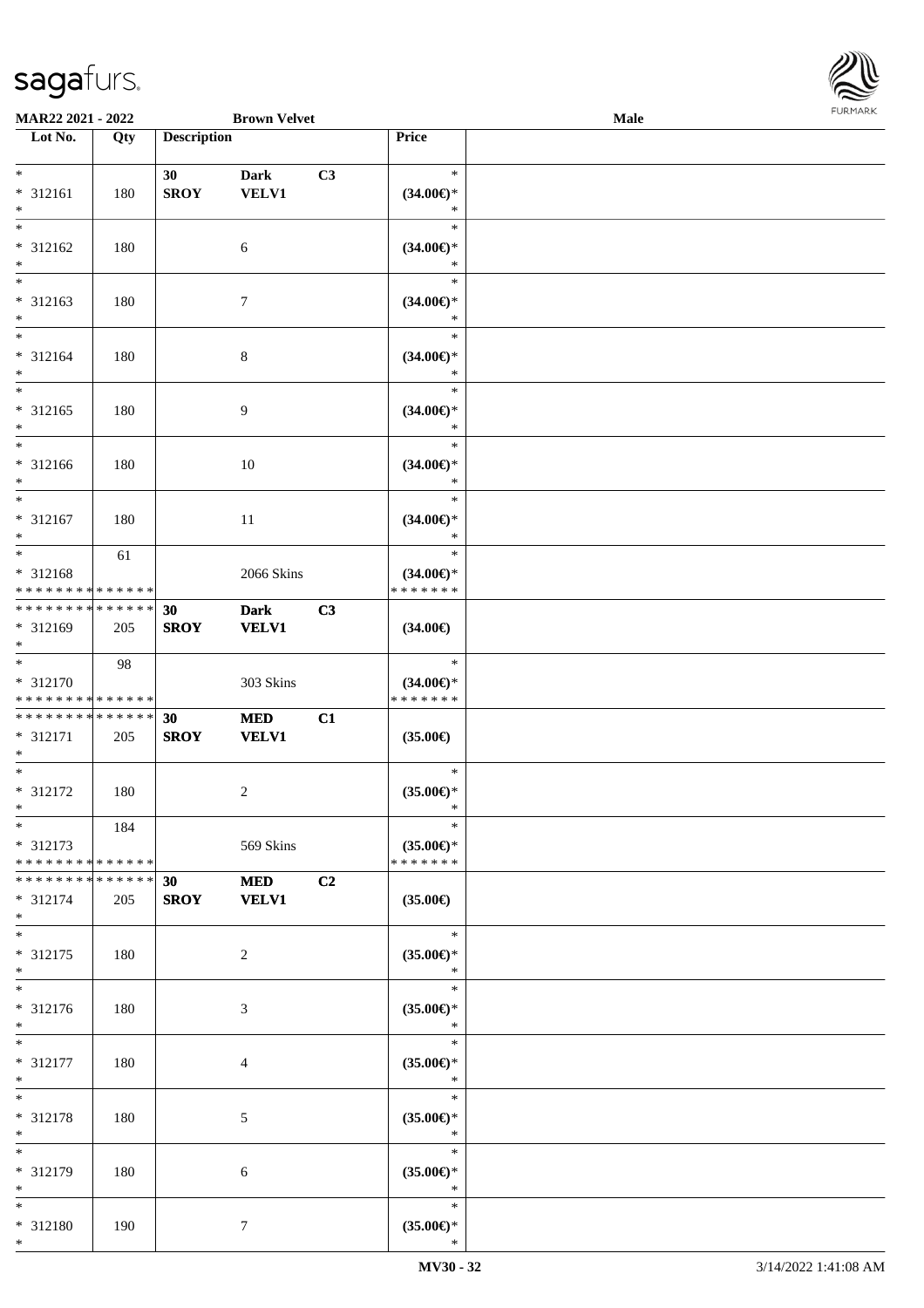

| MAR22 2021 - 2022                          |     |                    | <b>Brown Velvet</b> |                |                     | Male |  |
|--------------------------------------------|-----|--------------------|---------------------|----------------|---------------------|------|--|
| Lot No.                                    | Qty | <b>Description</b> |                     |                | Price               |      |  |
|                                            |     |                    |                     |                |                     |      |  |
| $\ast$                                     |     | 30                 | $\bf MED$           | C <sub>2</sub> | $\ast$              |      |  |
| * 312181                                   | 190 | <b>SROY</b>        | <b>VELV1</b>        |                | $(35.00\epsilon)$ * |      |  |
| $\ast$                                     |     |                    |                     |                | $\ast$              |      |  |
| $*$                                        | 87  |                    |                     |                | $\ast$              |      |  |
| * 312182                                   |     |                    | 1572 Skins          |                | $(35.00\epsilon)$ * |      |  |
| * * * * * * * * * * * * * *                |     |                    |                     |                | * * * * * * *       |      |  |
| * * * * * * * * * * * * * *                |     | 30                 | <b>MED</b>          | C3             |                     |      |  |
| * 312183                                   | 205 | <b>SROY</b>        | <b>VELV1</b>        |                | $(34.00\epsilon)$   |      |  |
| $\ast$                                     |     |                    |                     |                |                     |      |  |
| $\ast$                                     |     |                    |                     |                | $\ast$              |      |  |
|                                            |     |                    |                     |                |                     |      |  |
| * 312184                                   | 180 |                    | $\sqrt{2}$          |                | $(34.00\epsilon)$ * |      |  |
| $\ast$<br>$*$                              |     |                    |                     |                | $\ast$              |      |  |
|                                            | 151 |                    |                     |                | $\ast$              |      |  |
| $* 312185$                                 |     |                    | 536 Skins           |                | $(34.00\epsilon)$ * |      |  |
| * * * * * * * * * * * * * *                |     |                    |                     |                | * * * * * * *       |      |  |
| * * * * * * * * * * * * * *                |     | 30                 | <b>PALE</b>         | C1             |                     |      |  |
| * 312186                                   | 205 | <b>SROY</b>        | <b>VELV1</b>        |                | $(35.00\epsilon)$   |      |  |
| $*$                                        |     |                    |                     |                |                     |      |  |
| $\ast$                                     |     |                    |                     |                | $\ast$              |      |  |
| $* 312187$                                 | 180 |                    | $\sqrt{2}$          |                | $(35.00\epsilon)$ * |      |  |
| $\ast$                                     |     |                    |                     |                | $\ast$              |      |  |
| $*$                                        | 181 |                    |                     |                | $\ast$              |      |  |
| * 312188                                   |     |                    | 566 Skins           |                | $(35.00\epsilon)$ * |      |  |
| * * * * * * * * <mark>* * * * * * *</mark> |     |                    |                     |                | * * * * * * *       |      |  |
| * * * * * * * * * * * * * *                |     | 30                 | <b>PALE</b>         | C <sub>2</sub> |                     |      |  |
| * 312189                                   | 205 | <b>SROY</b>        | <b>VELV1</b>        |                | $(35.00\epsilon)$   |      |  |
| $*$                                        |     |                    |                     |                |                     |      |  |
| $\ast$                                     |     |                    |                     |                | $\ast$              |      |  |
| $* 312190$                                 | 180 |                    | $\sqrt{2}$          |                | $(35.00\epsilon)$ * |      |  |
| $\ast$                                     |     |                    |                     |                | $\ast$              |      |  |
| $\ast$                                     |     |                    |                     |                | $\ast$              |      |  |
|                                            |     |                    |                     |                |                     |      |  |
| $* 312191$                                 | 180 |                    | 3                   |                | $(35.00\epsilon)$ * |      |  |
| $\ast$                                     |     |                    |                     |                | $\ast$              |      |  |
| $\ast$                                     |     |                    |                     |                | $\ast$              |      |  |
| $* 312192$                                 | 180 |                    | 4                   |                | $(35.00\epsilon)$ * |      |  |
| $*$                                        |     |                    |                     |                | $\ast$              |      |  |
| $\ast$                                     |     |                    |                     |                | $\ast$              |      |  |
| * 312193                                   | 180 |                    | 5                   |                | $(35.00\epsilon)$ * |      |  |
| $*$                                        |     |                    |                     |                | ∗                   |      |  |
| $*$                                        |     |                    |                     |                | $\ast$              |      |  |
| * 312194                                   | 180 |                    | 6                   |                | $(35.00\epsilon)$ * |      |  |
| $*$                                        |     |                    |                     |                | $\ast$              |      |  |
| $\ast$                                     |     |                    |                     |                | $\ast$              |      |  |
| * 312195                                   | 180 |                    | 7                   |                | $(35.00\epsilon)$ * |      |  |
| $*$                                        |     |                    |                     |                | $\ast$              |      |  |
| $\ast$                                     |     |                    |                     |                | $\ast$              |      |  |
| * 312196                                   | 180 |                    | 8                   |                | $(35.00\epsilon)$ * |      |  |
| $*$                                        |     |                    |                     |                | $\ast$              |      |  |
| $*$                                        | 136 |                    |                     |                | $\ast$              |      |  |
| * 312197                                   |     |                    | 1601 Skins          |                | $(35.00\epsilon)$ * |      |  |
| * * * * * * * * * * * * * *                |     |                    |                     |                | * * * * * * *       |      |  |
| **************                             |     | 30                 |                     | C <sub>3</sub> |                     |      |  |
|                                            |     |                    | <b>PALE</b>         |                |                     |      |  |
| * 312198                                   | 205 | <b>SROY</b>        | <b>VELV1</b>        |                | $(34.00\epsilon)$   |      |  |
| $*$                                        |     |                    |                     |                |                     |      |  |
| $\ast$                                     |     |                    |                     |                | $\ast$              |      |  |
| * 312199                                   | 180 |                    | 2                   |                | $(34.00\epsilon)$ * |      |  |
| $*$                                        |     |                    |                     |                | $\ast$              |      |  |
| $*$                                        | 62  |                    |                     |                | $\ast$              |      |  |
| * 312200                                   |     |                    | 447 Skins           |                | $(34.00\epsilon)$ * |      |  |
| * * * * * * * * * * * * * *                |     |                    |                     |                | * * * * * * *       |      |  |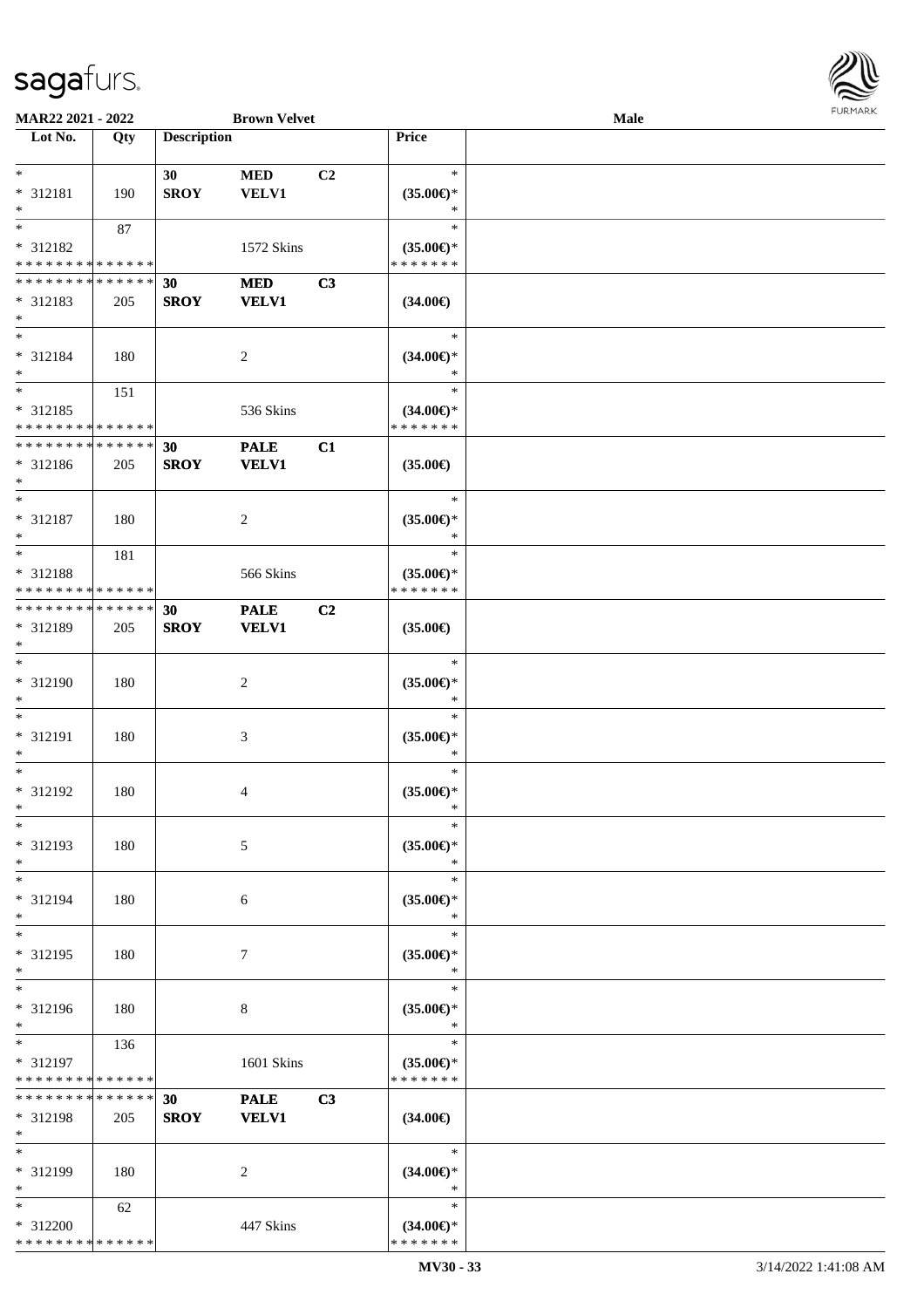

| MAR22 2021 - 2022             |     |                    | <b>Brown Velvet</b>                                                                                                                                                                                                            |                |                               | Male |  |
|-------------------------------|-----|--------------------|--------------------------------------------------------------------------------------------------------------------------------------------------------------------------------------------------------------------------------|----------------|-------------------------------|------|--|
| Lot No.                       | Qty | <b>Description</b> |                                                                                                                                                                                                                                |                | Price                         |      |  |
|                               |     |                    |                                                                                                                                                                                                                                |                |                               |      |  |
| **************                |     | 30                 | $\mathbf{XP}$                                                                                                                                                                                                                  | C1             |                               |      |  |
| * 312201                      | 205 | <b>SROY</b>        | <b>VELV1</b>                                                                                                                                                                                                                   |                | $(35.00\epsilon)$             |      |  |
| $\ast$                        |     |                    |                                                                                                                                                                                                                                |                |                               |      |  |
| $*$                           | 84  |                    |                                                                                                                                                                                                                                |                | $\ast$                        |      |  |
| * 312202                      |     |                    | 289 Skins                                                                                                                                                                                                                      |                | $(35.00\epsilon)$ *           |      |  |
| * * * * * * * * * * * * * *   |     |                    |                                                                                                                                                                                                                                |                | * * * * * * *                 |      |  |
| * * * * * * * * * * * * * *   |     |                    |                                                                                                                                                                                                                                | C <sub>2</sub> |                               |      |  |
|                               |     | 30                 | $\mathbf{X}\mathbf{P}$                                                                                                                                                                                                         |                |                               |      |  |
| * 312203                      | 205 | <b>SROY</b>        | <b>VELV1</b>                                                                                                                                                                                                                   |                | $(35.00\epsilon)$             |      |  |
| $\ast$<br>$\ast$              |     |                    |                                                                                                                                                                                                                                |                |                               |      |  |
|                               |     |                    |                                                                                                                                                                                                                                |                | $\ast$                        |      |  |
| $* 312204$                    | 180 |                    | $\sqrt{2}$                                                                                                                                                                                                                     |                | $(35.00\epsilon)$ *           |      |  |
| $\ast$                        |     |                    |                                                                                                                                                                                                                                |                | $\ast$                        |      |  |
| $\ast$                        |     |                    |                                                                                                                                                                                                                                |                | $\ast$                        |      |  |
| $* 312205$                    | 180 |                    | 3                                                                                                                                                                                                                              |                | $(35.00\epsilon)$ *           |      |  |
| $\ast$                        |     |                    |                                                                                                                                                                                                                                |                | $\ast$                        |      |  |
| $\ast$                        |     |                    |                                                                                                                                                                                                                                |                | $\ast$                        |      |  |
| $* 312206$                    | 180 |                    | 4                                                                                                                                                                                                                              |                | $(35.00\epsilon)$ *           |      |  |
| $\ast$                        |     |                    |                                                                                                                                                                                                                                |                | $\ast$                        |      |  |
| $\ast$                        | 100 |                    |                                                                                                                                                                                                                                |                | $\ast$                        |      |  |
| * 312207                      |     |                    | 845 Skins                                                                                                                                                                                                                      |                | $(35.00\epsilon)$ *           |      |  |
| * * * * * * * * * * * * * *   |     |                    |                                                                                                                                                                                                                                |                | * * * * * * *                 |      |  |
| * * * * * * * * * * * * * *   |     | 30                 | $\mathbf{X}\mathbf{P}$                                                                                                                                                                                                         | C3             |                               |      |  |
| * 312208                      | 195 |                    |                                                                                                                                                                                                                                |                |                               |      |  |
| $*$                           |     | <b>SROY</b>        | <b>VELV1</b>                                                                                                                                                                                                                   |                | $(34.00\epsilon)$             |      |  |
| $\ast$                        |     |                    |                                                                                                                                                                                                                                |                | $\ast$                        |      |  |
|                               | 51  |                    |                                                                                                                                                                                                                                |                |                               |      |  |
| * 312209                      |     |                    | 246 Skins                                                                                                                                                                                                                      |                | $(34.00\epsilon)$ *           |      |  |
| * * * * * * * * * * * * * *   |     |                    |                                                                                                                                                                                                                                |                | * * * * * * *                 |      |  |
| * * * * * * * * * * * * * *   |     | 30                 | $2\mathbf{X}\mathbf{D}$                                                                                                                                                                                                        | C1/C2          |                               |      |  |
| * 312210                      | 205 | <b>SROY</b>        | <b>VELV2</b>                                                                                                                                                                                                                   |                | $(38.00\epsilon)$             |      |  |
| $*$                           |     |                    |                                                                                                                                                                                                                                |                |                               |      |  |
| $\ast$                        |     |                    |                                                                                                                                                                                                                                |                | $\ast$                        |      |  |
| $* 312211$                    | 180 |                    | $\overline{c}$                                                                                                                                                                                                                 |                | $(38.00\epsilon)$ *           |      |  |
| $*$                           |     |                    |                                                                                                                                                                                                                                |                | $\ast$                        |      |  |
| $\ast$                        | 51  |                    |                                                                                                                                                                                                                                |                | $\ast$                        |      |  |
| $* 312212$                    |     |                    | 436 Skins                                                                                                                                                                                                                      |                | $(38.00\epsilon)$ *           |      |  |
| * * * * * * * * * * * * * *   |     |                    |                                                                                                                                                                                                                                |                | *******                       |      |  |
| * * * * * * * * * * * * * *   |     | 30                 | $2\mathbf{X}\mathbf{D}$                                                                                                                                                                                                        | C3             |                               |      |  |
| * 312213                      | 205 | <b>SROY</b>        | <b>VELV2</b>                                                                                                                                                                                                                   |                | $(37.00\epsilon)$             |      |  |
| $*$                           |     |                    |                                                                                                                                                                                                                                |                |                               |      |  |
| $*$                           |     |                    |                                                                                                                                                                                                                                |                | $\ast$                        |      |  |
|                               |     |                    |                                                                                                                                                                                                                                |                |                               |      |  |
| * 312214                      | 180 |                    | 2                                                                                                                                                                                                                              |                | $(37.00\epsilon)$ *           |      |  |
| $*$                           |     |                    |                                                                                                                                                                                                                                |                | ∗                             |      |  |
| $\ast$                        |     |                    |                                                                                                                                                                                                                                |                | $\ast$                        |      |  |
| * 312215                      | 180 |                    | 3                                                                                                                                                                                                                              |                | $(37.00\epsilon)$ *           |      |  |
| $*$                           |     |                    |                                                                                                                                                                                                                                |                | $\ast$                        |      |  |
| $\ast$                        | 43  |                    |                                                                                                                                                                                                                                |                | $\ast$                        |      |  |
| $* 312216$                    |     |                    | 608 Skins                                                                                                                                                                                                                      |                | $(37.00\epsilon)$ *           |      |  |
| * * * * * * * * * * * * * *   |     |                    |                                                                                                                                                                                                                                |                | * * * * * * *                 |      |  |
| * * * * * * * * * * * * * * * |     | 30                 | XD and the set of the set of the set of the set of the set of the set of the set of the set of the set of the set of the set of the set of the set of the set of the set of the set of the set of the set of the set of the se | C1             |                               |      |  |
| * 312217                      | 205 | <b>SROY</b>        | <b>VELV2</b>                                                                                                                                                                                                                   |                | $(38.00\epsilon)$             |      |  |
| $*$                           |     |                    |                                                                                                                                                                                                                                |                |                               |      |  |
| $\ast$                        |     |                    |                                                                                                                                                                                                                                |                | $\ast$                        |      |  |
| * 312218                      | 180 |                    | 2                                                                                                                                                                                                                              |                | $(38.00\epsilon)$ *           |      |  |
| $*$                           |     |                    |                                                                                                                                                                                                                                |                | $\ast$                        |      |  |
| $\ast$                        |     |                    |                                                                                                                                                                                                                                |                | $\ast$                        |      |  |
|                               |     |                    |                                                                                                                                                                                                                                |                |                               |      |  |
| * 312219<br>$*$               | 180 |                    | 3                                                                                                                                                                                                                              |                | $(38.00\epsilon)$ *<br>$\ast$ |      |  |
|                               |     |                    |                                                                                                                                                                                                                                |                |                               |      |  |
| $*$                           | 83  |                    |                                                                                                                                                                                                                                |                | $\ast$                        |      |  |
| * 312220                      |     |                    | 648 Skins                                                                                                                                                                                                                      |                | $(38.00\epsilon)$ *           |      |  |
| * * * * * * * * * * * * * *   |     |                    |                                                                                                                                                                                                                                |                | * * * * * * *                 |      |  |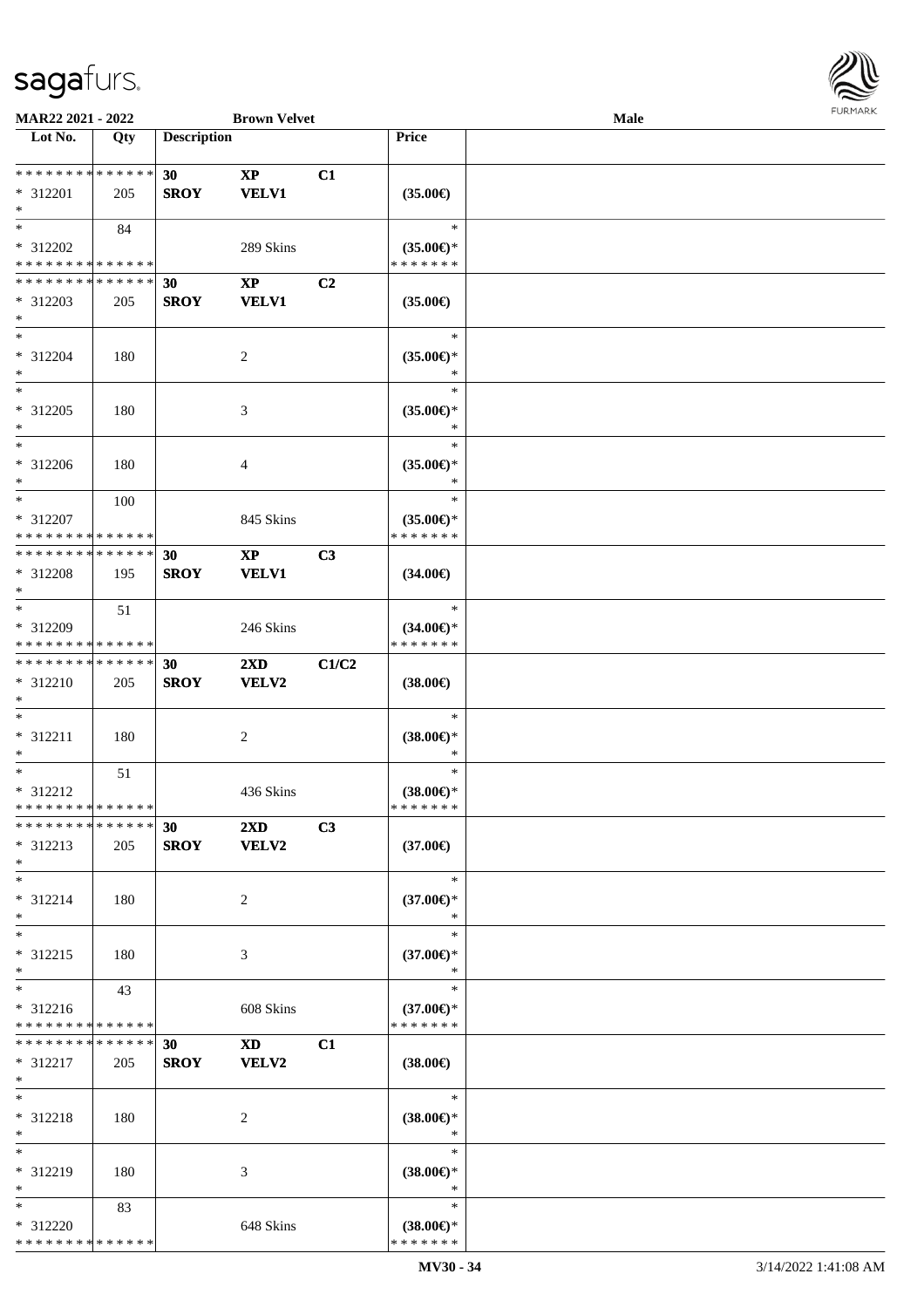\*



| MAR22 2021 - 2022                  |             |                    | <b>Brown Velvet</b>                                                                                                                                                                                                            |    |                               | Male |  |  |  |  |
|------------------------------------|-------------|--------------------|--------------------------------------------------------------------------------------------------------------------------------------------------------------------------------------------------------------------------------|----|-------------------------------|------|--|--|--|--|
| Lot No.                            | Qty         | <b>Description</b> |                                                                                                                                                                                                                                |    | Price                         |      |  |  |  |  |
|                                    |             |                    |                                                                                                                                                                                                                                |    |                               |      |  |  |  |  |
|                                    |             | 30                 | <b>XD</b>                                                                                                                                                                                                                      | C2 |                               |      |  |  |  |  |
| $* 312221$                         | 205         | <b>SROY</b>        | <b>VELV2</b>                                                                                                                                                                                                                   |    | $(38.00\epsilon)$             |      |  |  |  |  |
| $\ast$<br>$*$                      |             |                    |                                                                                                                                                                                                                                |    | $\ast$                        |      |  |  |  |  |
|                                    |             |                    |                                                                                                                                                                                                                                |    |                               |      |  |  |  |  |
| * 312222                           | 180         |                    | $\overline{2}$                                                                                                                                                                                                                 |    | $(38.00\epsilon)$ *           |      |  |  |  |  |
| $\ast$<br>$\overline{\phantom{0}}$ |             |                    |                                                                                                                                                                                                                                |    | $\ast$<br>$\ast$              |      |  |  |  |  |
|                                    |             |                    |                                                                                                                                                                                                                                |    |                               |      |  |  |  |  |
| * 312223<br>$\ast$                 | 180         |                    | $\sqrt{3}$                                                                                                                                                                                                                     |    | $(38.00\epsilon)$ *<br>$\ast$ |      |  |  |  |  |
| $\overline{\ast}$                  |             |                    |                                                                                                                                                                                                                                |    | $\ast$                        |      |  |  |  |  |
|                                    |             |                    |                                                                                                                                                                                                                                |    |                               |      |  |  |  |  |
| $* 312224$<br>$*$                  | 180         |                    | $\overline{4}$                                                                                                                                                                                                                 |    | $(38.00\in)^\ast$<br>$\ast$   |      |  |  |  |  |
| $\ast$                             |             |                    |                                                                                                                                                                                                                                |    | $\ast$                        |      |  |  |  |  |
| $* 312225$                         | 180         |                    |                                                                                                                                                                                                                                |    | $(38.00\epsilon)$ *           |      |  |  |  |  |
| $\ast$                             |             |                    | $5\,$                                                                                                                                                                                                                          |    | $\ast$                        |      |  |  |  |  |
| $\ast$                             |             |                    |                                                                                                                                                                                                                                |    | $\ast$                        |      |  |  |  |  |
| $* 312226$                         | 180         |                    | $6\,$                                                                                                                                                                                                                          |    | $(38.00\epsilon)$ *           |      |  |  |  |  |
| $\ast$                             |             |                    |                                                                                                                                                                                                                                |    | $\ast$                        |      |  |  |  |  |
| $\ast$                             |             |                    |                                                                                                                                                                                                                                |    | $\ast$                        |      |  |  |  |  |
| $* 312227$                         | 180         |                    | $7\phantom{.0}$                                                                                                                                                                                                                |    | $(38.00\epsilon)$ *           |      |  |  |  |  |
| $*$                                |             |                    |                                                                                                                                                                                                                                |    | $\ast$                        |      |  |  |  |  |
| $*$                                |             |                    |                                                                                                                                                                                                                                |    | $\ast$                        |      |  |  |  |  |
| * 312228                           | 180         |                    | $8\,$                                                                                                                                                                                                                          |    | $(38.00\epsilon)$ *           |      |  |  |  |  |
| $\ast$                             |             |                    |                                                                                                                                                                                                                                |    | $\ast$                        |      |  |  |  |  |
| $*$                                |             |                    |                                                                                                                                                                                                                                |    | $\ast$                        |      |  |  |  |  |
| $* 312229$                         | 180         |                    | 9                                                                                                                                                                                                                              |    | $(38.00\epsilon)$ *           |      |  |  |  |  |
| $*$                                |             |                    |                                                                                                                                                                                                                                |    | $\ast$                        |      |  |  |  |  |
| $\ast$                             |             |                    |                                                                                                                                                                                                                                |    | $\ast$                        |      |  |  |  |  |
| $* 312230$                         | 180         |                    | $10\,$                                                                                                                                                                                                                         |    | $(38.00\epsilon)$ *           |      |  |  |  |  |
| $*$                                |             |                    |                                                                                                                                                                                                                                |    | $\ast$                        |      |  |  |  |  |
| $*$                                |             |                    |                                                                                                                                                                                                                                |    | $\ast$                        |      |  |  |  |  |
| * 312231                           | 180         |                    | $11\,$                                                                                                                                                                                                                         |    | $(38.00\epsilon)$ *           |      |  |  |  |  |
| $*$                                |             |                    |                                                                                                                                                                                                                                |    | $\ast$                        |      |  |  |  |  |
| $*$                                |             |                    |                                                                                                                                                                                                                                |    | $\ast$                        |      |  |  |  |  |
| $* 312232$                         | 180         |                    | 12                                                                                                                                                                                                                             |    | $(38.00\epsilon)$ *           |      |  |  |  |  |
| $*$                                |             |                    |                                                                                                                                                                                                                                |    | $\ast$                        |      |  |  |  |  |
| $\ast$                             | 192         |                    |                                                                                                                                                                                                                                |    | $\ast$                        |      |  |  |  |  |
| * 312233                           |             |                    | 2377 Skins                                                                                                                                                                                                                     |    | $(38.00\epsilon)$ *           |      |  |  |  |  |
| * * * * * * * * * * * * * *        |             |                    |                                                                                                                                                                                                                                |    | * * * * * * *                 |      |  |  |  |  |
| * * * * * * * * * * * * * * *      |             | 30                 | XD and the set of the set of the set of the set of the set of the set of the set of the set of the set of the set of the set of the set of the set of the set of the set of the set of the set of the set of the set of the se | C3 |                               |      |  |  |  |  |
| * 312234<br>$*$                    | 205         | <b>SROY</b>        | VELV2                                                                                                                                                                                                                          |    | $(37.00\epsilon)$             |      |  |  |  |  |
| $*$                                |             |                    |                                                                                                                                                                                                                                |    | $\ast$                        |      |  |  |  |  |
| * 312235                           | 180         |                    | 2                                                                                                                                                                                                                              |    | $(37.00\epsilon)$ *           |      |  |  |  |  |
| $*$                                |             |                    |                                                                                                                                                                                                                                |    | $\ast$                        |      |  |  |  |  |
| $\overline{\phantom{1}}$           |             |                    |                                                                                                                                                                                                                                |    | $\ast$                        |      |  |  |  |  |
| $* 312236$                         | 180         |                    | 3                                                                                                                                                                                                                              |    | $(37.00\epsilon)$ *           |      |  |  |  |  |
| $*$                                |             |                    |                                                                                                                                                                                                                                |    | $\ast$                        |      |  |  |  |  |
| $*$                                |             |                    |                                                                                                                                                                                                                                |    | $\ast$                        |      |  |  |  |  |
| $* 312237$                         | 180         |                    | 4                                                                                                                                                                                                                              |    | $(37.00\epsilon)$ *           |      |  |  |  |  |
| $*$                                |             |                    |                                                                                                                                                                                                                                |    | $\ast$                        |      |  |  |  |  |
| $*$                                | 167         |                    |                                                                                                                                                                                                                                |    | $\ast$                        |      |  |  |  |  |
| $* 312238$                         |             |                    | 912 Skins                                                                                                                                                                                                                      |    | $(37.00\epsilon)$ *           |      |  |  |  |  |
| * * * * * * * * * * * * * *        |             |                    |                                                                                                                                                                                                                                |    | * * * * * * *                 |      |  |  |  |  |
| * * * * * * * *                    | * * * * * * | 30                 | <b>Dark</b>                                                                                                                                                                                                                    | C1 |                               |      |  |  |  |  |
| * 312239                           | 205         | <b>SROY</b>        | <b>VELV2</b>                                                                                                                                                                                                                   |    | $(38.00\epsilon)$             |      |  |  |  |  |
| $*$                                |             |                    |                                                                                                                                                                                                                                |    |                               |      |  |  |  |  |
| $*$                                |             |                    |                                                                                                                                                                                                                                |    | $\ast$                        |      |  |  |  |  |
| * 312240                           | 180         |                    | $\overline{2}$                                                                                                                                                                                                                 |    | $(38.00\epsilon)$ *           |      |  |  |  |  |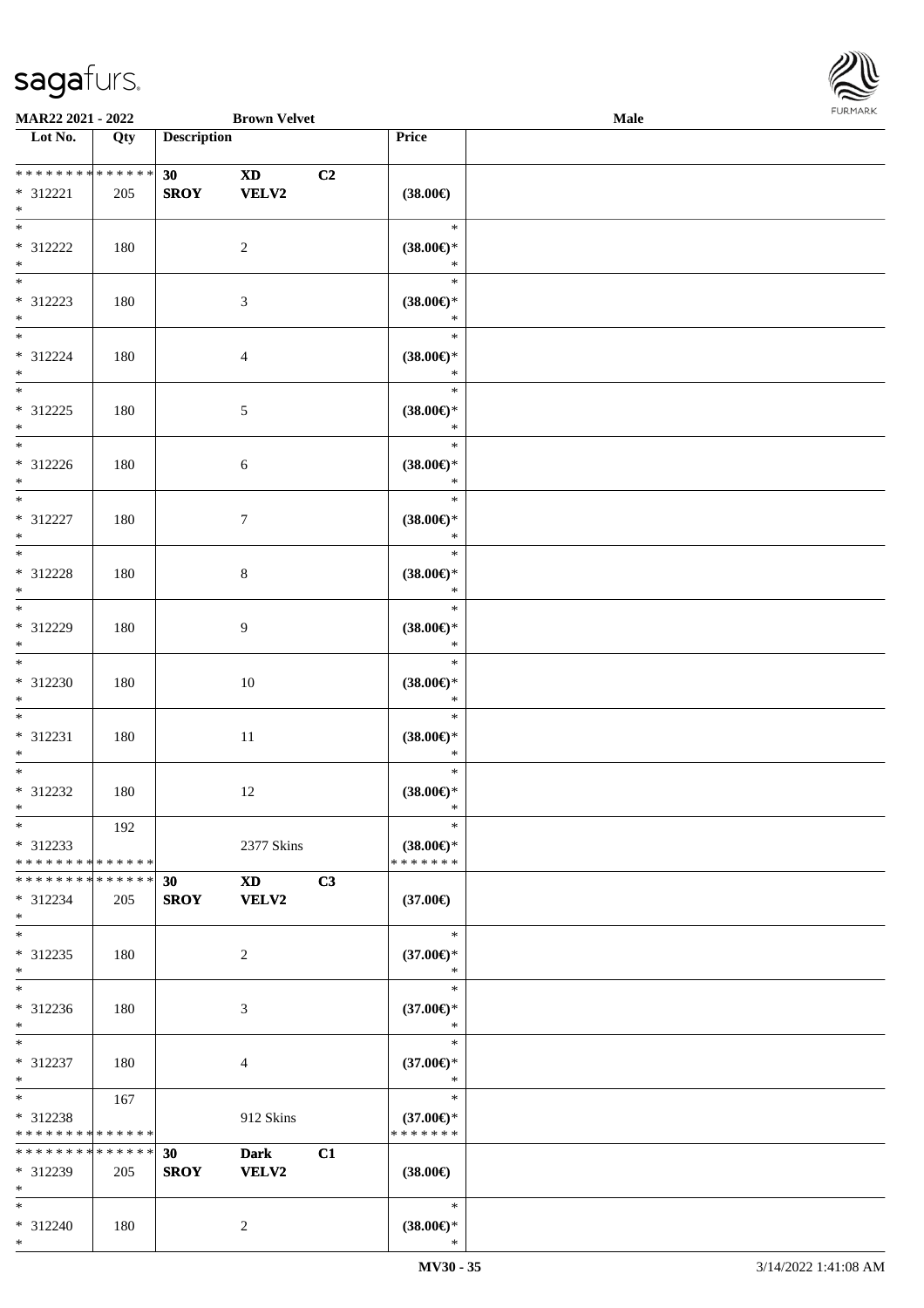\*



| MAR22 2021 - 2022                                                       |     |                    | <b>Brown Velvet</b>         |    |                                                | <b>Male</b> |  |
|-------------------------------------------------------------------------|-----|--------------------|-----------------------------|----|------------------------------------------------|-------------|--|
| Lot No.                                                                 | Qty | <b>Description</b> |                             |    | Price                                          |             |  |
| $*$<br>* 312241<br>$\ast$                                               | 180 | 30<br><b>SROY</b>  | <b>Dark</b><br>VELV2        | C1 | $\ast$<br>$(38.00\epsilon)$ *<br>$\ast$        |             |  |
| $\overline{\phantom{0}}$<br>* 312242<br>$\ast$                          | 180 |                    | $\overline{4}$              |    | $\ast$<br>$(38.00\epsilon)$ *<br>$\ast$        |             |  |
| $\overline{\phantom{0}}$<br>* 312243<br>$*$<br>$\overline{\phantom{0}}$ | 180 |                    | $5\,$                       |    | $\ast$<br>$(38.00\in)^\ast$<br>$\ast$          |             |  |
| * 312244<br>$*$                                                         | 180 |                    | 6                           |    | $\ast$<br>$(38.00\epsilon)$ *<br>$\ast$        |             |  |
| $* 312245$<br>* * * * * * * * * * * * * *                               | 123 |                    | 1228 Skins                  |    | $\ast$<br>$(38.00\epsilon)$ *<br>* * * * * * * |             |  |
| * * * * * * * * * * * * * *<br>$* 312246$<br>$*$                        | 205 | 30<br><b>SROY</b>  | <b>Dark</b><br><b>VELV2</b> | C2 | $(38.00\epsilon)$                              |             |  |
| $*$<br>$* 312247$<br>$*$                                                | 180 |                    | $\overline{2}$              |    | $\ast$<br>$(38.00\epsilon)$ *<br>$\ast$        |             |  |
| $\ast$<br>* 312248<br>$\ast$                                            | 180 |                    | $\mathfrak{Z}$              |    | $\ast$<br>$(38.00\epsilon)$ *<br>$\ast$        |             |  |
| $*$<br>$* 312249$<br>$*$                                                | 180 |                    | $\overline{4}$              |    | $\ast$<br>$(38.00\epsilon)$ *<br>$\ast$        |             |  |
| $\overline{\phantom{1}}$<br>$* 312250$<br>$*$                           | 180 |                    | $5\,$                       |    | $\ast$<br>$(38.00\epsilon)$ *<br>$\ast$        |             |  |
| $*$<br>$* 312251$<br>$*$                                                | 180 |                    | $\boldsymbol{6}$            |    | $\ast$<br>$(38.00\epsilon)$ *<br>$\ast$        |             |  |
| $*$<br>$* 312252$<br>$*$                                                | 180 |                    | $\tau$                      |    | $\ast$<br>$(38.00\epsilon)$ *<br>$\ast$        |             |  |
| $\ast$<br>* 312253<br>$*$                                               | 180 |                    | $\,8\,$                     |    | $\ast$<br>$(38.00\epsilon)$ *<br>$\ast$        |             |  |
| $*$<br>* 312254<br>$\ast$                                               | 180 |                    | 9                           |    | $\ast$<br>$(38.00\epsilon)$ *<br>$\ast$        |             |  |
| $\ast$<br>$* 312255$<br>$*$                                             | 180 |                    | $10\,$                      |    | $\ast$<br>$(38.00\in)^\ast$<br>$\ast$          |             |  |
| $\overline{\phantom{0}}$<br>$* 312256$<br>$*$                           | 180 |                    | 11                          |    | $\ast$<br>$(38.00\epsilon)$ *<br>$\ast$        |             |  |
| $\ast$<br>* 312257<br>$*$                                               | 180 |                    | 12                          |    | $\ast$<br>$(38.00\epsilon)$ *<br>$\ast$        |             |  |
| $*$<br>$* 312258$<br>* * * * * * * * <mark>* * * * * * *</mark>         | 171 |                    | 2356 Skins                  |    | $\ast$<br>$(38.00\epsilon)$ *<br>* * * * * * * |             |  |
| ******** <mark>******</mark><br>* 312259<br>$*$                         | 205 | 30<br><b>SROY</b>  | <b>Dark</b><br><b>VELV2</b> | C3 | $(37.00\epsilon)$                              |             |  |
| $*$<br>$* 312260$<br>$*$                                                | 180 |                    | $\overline{2}$              |    | $\ast$<br>$(37.00\epsilon)$ *<br>∗             |             |  |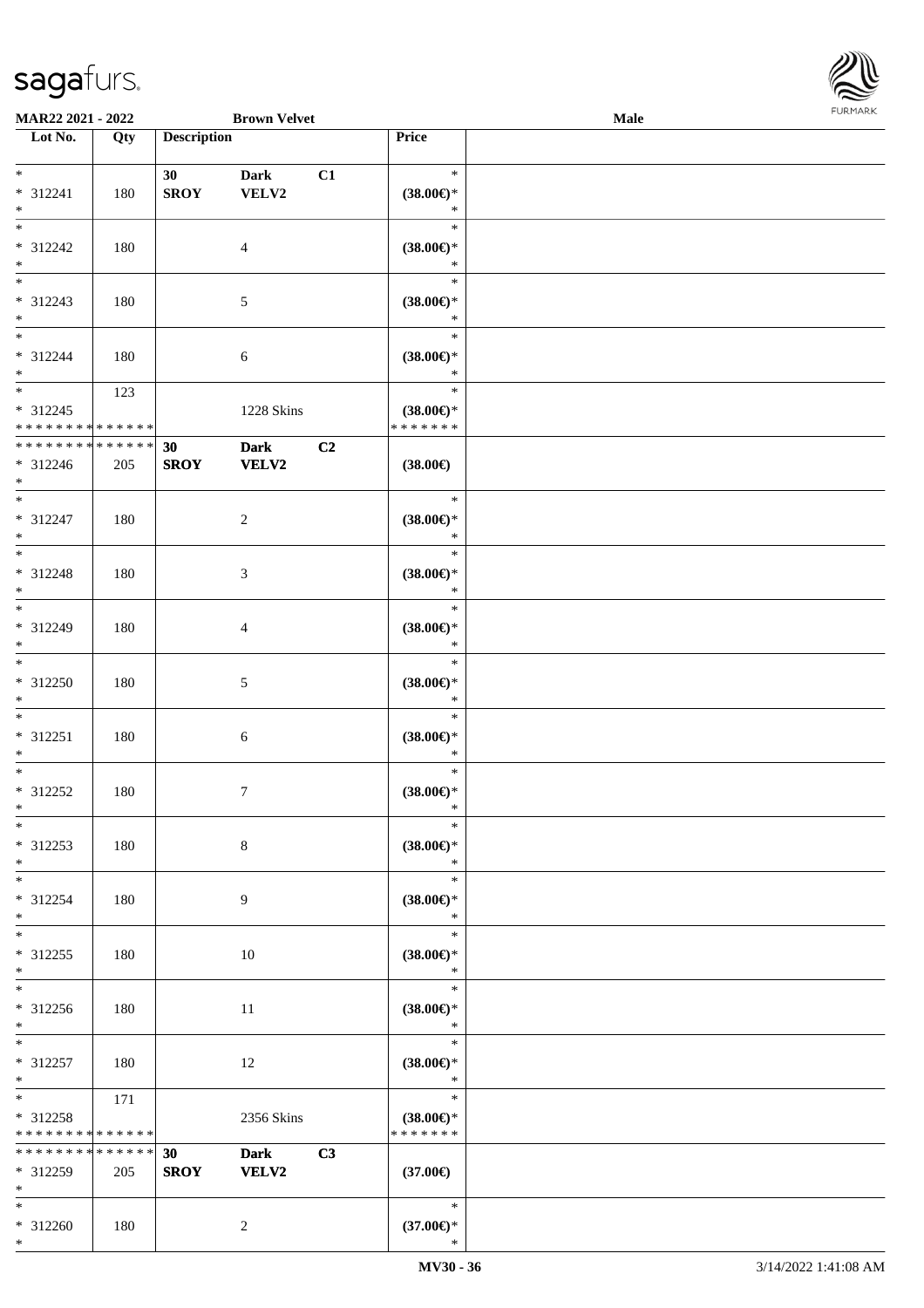

| <b>MAR22 2021 - 2022</b>      |     |                 | <b>Brown Velvet</b> |    |                     | Male |  |
|-------------------------------|-----|-----------------|---------------------|----|---------------------|------|--|
| Lot No.                       | Qty |                 | <b>Description</b>  |    |                     |      |  |
|                               |     |                 |                     |    |                     |      |  |
| $*$                           |     | 30              | <b>Dark</b>         | C3 | $\ast$              |      |  |
| * 312261                      | 180 | <b>SROY</b>     | VELV2               |    | $(37.00\epsilon)$ * |      |  |
| $\ast$                        |     |                 |                     |    | $\ast$              |      |  |
| $*$                           |     |                 |                     |    | $\ast$              |      |  |
| * 312262                      | 180 |                 | 4                   |    | $(37.00\epsilon)$ * |      |  |
| $*$                           |     |                 |                     |    | $\ast$              |      |  |
| $\overline{\phantom{0}}$      |     |                 |                     |    | $\ast$              |      |  |
| * 312263                      | 179 |                 | $\sqrt{5}$          |    | $(37.00\epsilon)$ * |      |  |
| $*$                           |     |                 |                     |    | *                   |      |  |
| $*$                           |     |                 |                     |    | $\ast$              |      |  |
|                               |     |                 |                     |    |                     |      |  |
| * 312264                      | 180 |                 | 6                   |    | $(37.00\epsilon)$ * |      |  |
| $*$                           |     |                 |                     |    | $\ast$              |      |  |
| $*$                           |     |                 |                     |    | $\ast$              |      |  |
| * 312265                      | 180 |                 | $\overline{7}$      |    | $(37.00\epsilon)$ * |      |  |
| $*$                           |     |                 |                     |    | $\ast$              |      |  |
| $\ast$                        |     |                 |                     |    | $\ast$              |      |  |
| $* 312266$                    | 180 |                 | $\,8\,$             |    | $(37.00\epsilon)$ * |      |  |
| $*$                           |     |                 |                     |    | $\ast$              |      |  |
| $*$                           |     |                 |                     |    | $\ast$              |      |  |
| $* 312267$                    | 200 |                 | 9                   |    | $(37.00\epsilon)$ * |      |  |
| $*$                           |     |                 |                     |    | $\ast$              |      |  |
| $*$                           | 81  |                 |                     |    | $\ast$              |      |  |
| * 312268                      |     |                 | 1745 Skins          |    | $(37.00\epsilon)$ * |      |  |
| * * * * * * * * * * * * * *   |     |                 |                     |    | * * * * * * *       |      |  |
|                               |     | 30              | <b>MED</b>          | C1 |                     |      |  |
| 312269                        | 224 | <b>SROY</b>     | VELV2               |    | $(38.00\epsilon)$   |      |  |
|                               |     |                 |                     |    |                     |      |  |
| * * * * * * * * * * * * * * * |     |                 |                     | C2 |                     |      |  |
|                               |     | 30              | <b>MED</b>          |    |                     |      |  |
| * 312270<br>$*$               | 205 | <b>SROY</b>     | VELV2               |    | $(38.00\epsilon)$   |      |  |
| $*$                           |     |                 |                     |    | $\ast$              |      |  |
|                               |     |                 |                     |    |                     |      |  |
| * 312271                      | 180 |                 | $\boldsymbol{2}$    |    | $(38.00\epsilon)$ * |      |  |
| $*$                           |     |                 |                     |    | $\ast$              |      |  |
| $*$                           |     |                 |                     |    | $\ast$              |      |  |
| * 312272                      | 180 |                 | 3                   |    | $(38.00\epsilon)$ * |      |  |
| $*$                           |     |                 |                     |    | $\ast$              |      |  |
| $\ast$                        |     |                 |                     |    | $\ast$              |      |  |
| * 312273                      | 190 |                 | $\overline{4}$      |    | $(38.00\epsilon)$ * |      |  |
| $*$                           |     |                 |                     |    | $\ast$              |      |  |
| $*$                           | 50  |                 |                     |    | $\ast$              |      |  |
| * 312274                      |     |                 | 805 Skins           |    | $(38.00\epsilon)$ * |      |  |
| * * * * * * * * * * * * * *   |     |                 |                     |    | * * * * * * *       |      |  |
| * * * * * * * * * * * * * * * |     | 30              | <b>MED</b>          | C3 |                     |      |  |
| * 312275                      | 225 | <b>SROY</b>     | VELV2               |    | $(37.00\epsilon)$   |      |  |
| $*$                           |     |                 |                     |    |                     |      |  |
| $*$                           | 89  |                 |                     |    | $\ast$              |      |  |
| * 312276                      |     |                 | 314 Skins           |    | $(37.00\epsilon)$ * |      |  |
| * * * * * * * * * * * * * *   |     |                 |                     |    | * * * * * * *       |      |  |
|                               |     | 30              | <b>PALE</b>         | C1 |                     |      |  |
|                               |     | <b>SROY</b>     | VELV2               |    |                     |      |  |
| 312277                        | 246 |                 |                     |    | $(38.00\epsilon)$   |      |  |
| * * * * * * * * * * * * * * * |     |                 |                     |    |                     |      |  |
|                               |     | 30 <sub>1</sub> | <b>PALE</b>         | C2 |                     |      |  |
| * 312278                      | 205 | <b>SROY</b>     | VELV2               |    | $(38.00\epsilon)$   |      |  |
| $*$                           |     |                 |                     |    |                     |      |  |
| $*$                           |     |                 |                     |    | $\ast$              |      |  |
| * 312279                      | 180 |                 | 2                   |    | $(38.00\epsilon)$ * |      |  |
| $*$                           |     |                 |                     |    | $\ast$              |      |  |
| $*$                           |     |                 |                     |    | $\ast$              |      |  |
| * 312280                      | 180 |                 | 3                   |    | $(38.00\epsilon)$ * |      |  |
| $\ast$                        |     |                 |                     |    | $\ast$              |      |  |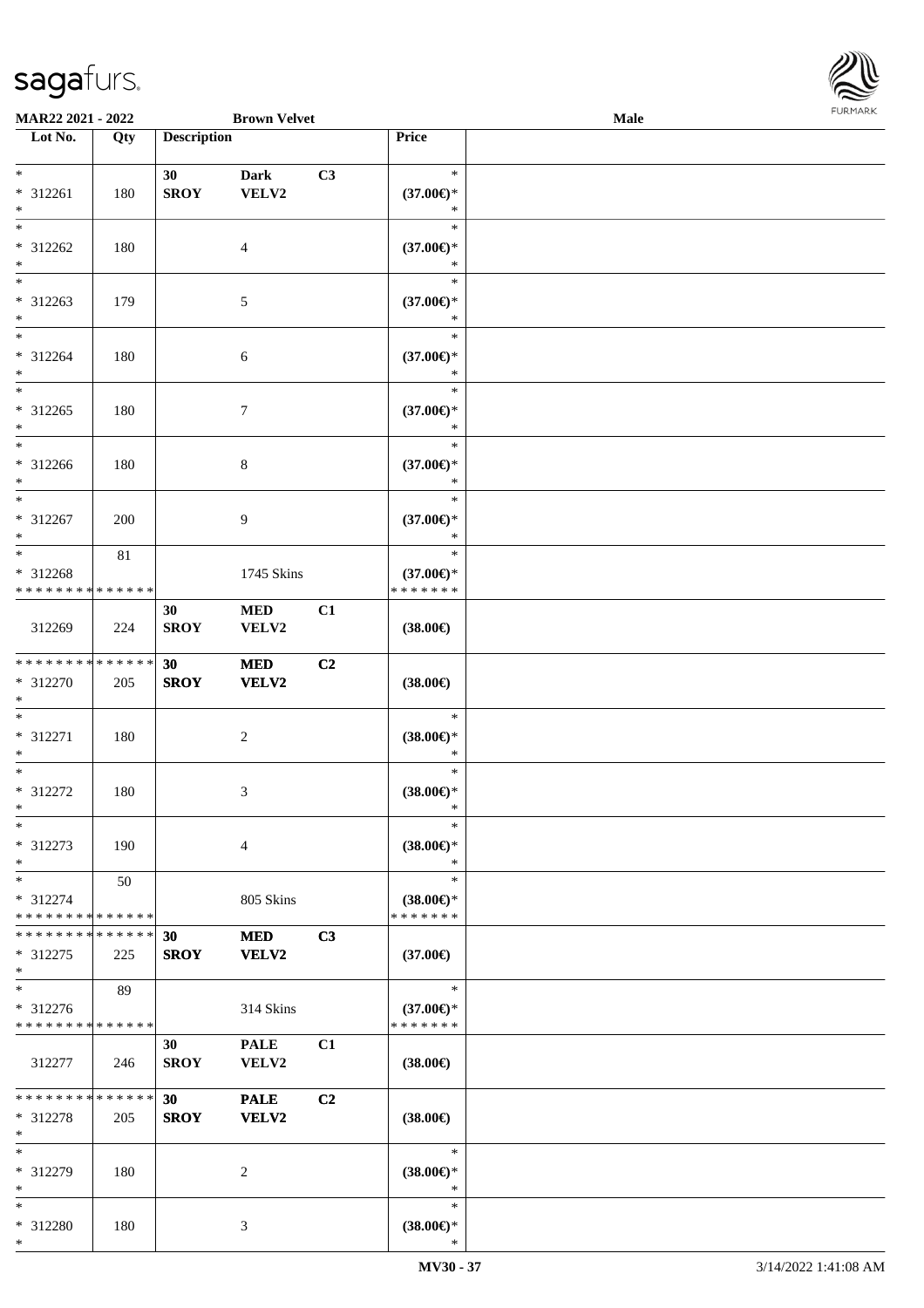

| MAR22 2021 - 2022                                 |     |                    | <b>Brown Velvet</b>             |                |                                                | Male |  |  |  |  |
|---------------------------------------------------|-----|--------------------|---------------------------------|----------------|------------------------------------------------|------|--|--|--|--|
| Lot No.                                           | Qty | <b>Description</b> |                                 |                | Price                                          |      |  |  |  |  |
| $*$<br>* 312281<br>$\ast$                         | 180 | 30<br><b>SROY</b>  | <b>PALE</b><br>VELV2            | C <sub>2</sub> | $\ast$<br>$(38.00\epsilon)$ *<br>*             |      |  |  |  |  |
| $*$<br>* 312282<br>* * * * * * * * * * * * * *    | 54  |                    | 799 Skins                       |                | $\ast$<br>$(38.00\epsilon)$ *<br>* * * * * * * |      |  |  |  |  |
| 312283                                            | 50  | 30<br><b>SROY</b>  | <b>PALE</b><br>VELV2            | C <sub>2</sub> | $(38.00\epsilon)$                              |      |  |  |  |  |
| * * * * * * * * * * * * * *<br>* 312284<br>$*$    | 205 | 30<br><b>SROY</b>  | <b>PALE</b><br>VELV2            | C3             | $(37.00\epsilon)$                              |      |  |  |  |  |
| $*$<br>* 312285<br>* * * * * * * * * * * * * *    | 153 |                    | 358 Skins                       |                | $\ast$<br>$(37.00\epsilon)$ *<br>* * * * * * * |      |  |  |  |  |
| 312286                                            | 182 | 30<br><b>SROY</b>  | $\mathbf{X}\mathbf{P}$<br>VELV2 | C1             | $(38.00\epsilon)$                              |      |  |  |  |  |
| * * * * * * * * * * * * * *<br>* 312287<br>$\ast$ | 205 | 30<br><b>SROY</b>  | $\mathbf{X}\mathbf{P}$<br>VELV2 | C <sub>2</sub> | $(38.00\epsilon)$                              |      |  |  |  |  |
| $\ast$<br>* 312288<br>$\ast$                      | 180 |                    | $\overline{c}$                  |                | $\ast$<br>$(38.00\epsilon)$ *<br>*             |      |  |  |  |  |
| $*$<br>* 312289<br>* * * * * * * * * * * * * *    | 89  |                    | 474 Skins                       |                | $\ast$<br>$(38.00\epsilon)$ *<br>* * * * * * * |      |  |  |  |  |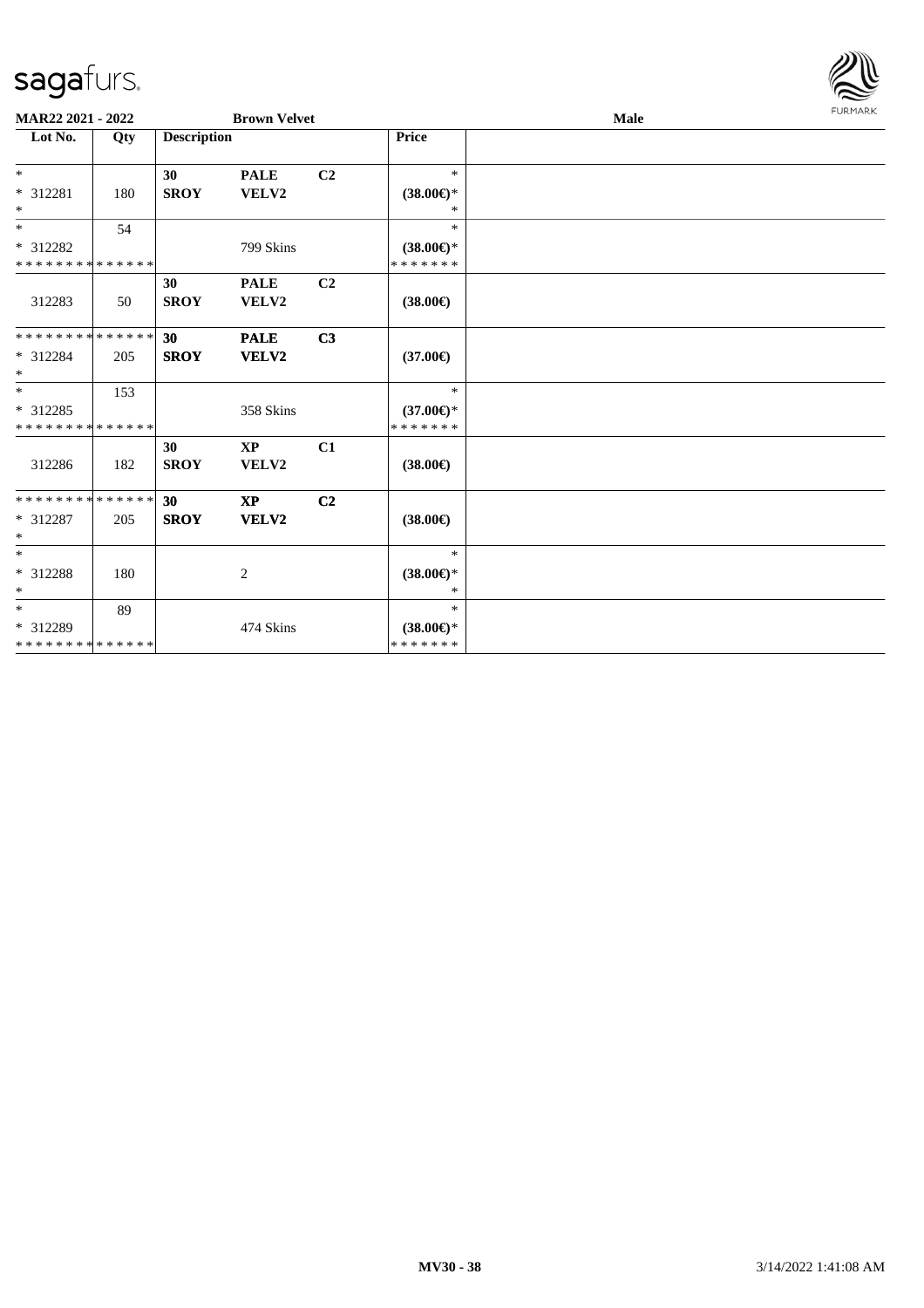

| MAR22 2021 - 2022                  |     |                    | <b>Brown Velvet</b>                                                                                                                                                                                                            |    |                                                    | Male |  |
|------------------------------------|-----|--------------------|--------------------------------------------------------------------------------------------------------------------------------------------------------------------------------------------------------------------------------|----|----------------------------------------------------|------|--|
| Lot No.                            | Qty | <b>Description</b> |                                                                                                                                                                                                                                |    | <b>Price</b>                                       |      |  |
|                                    |     |                    |                                                                                                                                                                                                                                |    |                                                    |      |  |
| ******** <mark>******</mark>       |     | 20                 | $2\mathbf{X}\mathbf{D}$                                                                                                                                                                                                        | C1 |                                                    |      |  |
| * 312341                           | 285 | SI                 | <b>VELV1</b>                                                                                                                                                                                                                   |    | $(25.50\epsilon)$                                  |      |  |
| $\ast$                             |     |                    |                                                                                                                                                                                                                                |    |                                                    |      |  |
| $\overline{\phantom{0}}$           |     |                    |                                                                                                                                                                                                                                |    | $\ast$                                             |      |  |
| * 312342                           |     |                    |                                                                                                                                                                                                                                |    | $(25.50\epsilon)$ *                                |      |  |
|                                    | 260 |                    | $\overline{2}$                                                                                                                                                                                                                 |    |                                                    |      |  |
| $\ast$<br>$\overline{\phantom{0}}$ |     |                    |                                                                                                                                                                                                                                |    | $\ast$                                             |      |  |
|                                    |     |                    |                                                                                                                                                                                                                                |    | $\ast$                                             |      |  |
| * 312343                           | 250 |                    | $\mathfrak{Z}$                                                                                                                                                                                                                 |    | $(25.50\epsilon)$ *                                |      |  |
| $*$                                |     |                    |                                                                                                                                                                                                                                |    | $\ast$                                             |      |  |
| $\overline{\phantom{0}}$           | 55  |                    |                                                                                                                                                                                                                                |    | $\ast$                                             |      |  |
| * 312344                           |     |                    | 850 Skins                                                                                                                                                                                                                      |    | $(25.50\epsilon)$ *                                |      |  |
| * * * * * * * * * * * * * *        |     |                    |                                                                                                                                                                                                                                |    | * * * * * * *                                      |      |  |
| * * * * * * * * * * * * * *        |     | <b>20</b>          | $2\mathbf{X}\mathbf{D}$                                                                                                                                                                                                        | C2 |                                                    |      |  |
| $* 312345$                         | 285 | SI                 | <b>VELV1</b>                                                                                                                                                                                                                   |    | $(25.50\epsilon)$                                  |      |  |
| $\ast$                             |     |                    |                                                                                                                                                                                                                                |    |                                                    |      |  |
| $\overline{\phantom{a}^*}$         |     |                    |                                                                                                                                                                                                                                |    | $\ast$                                             |      |  |
| $* 312346$                         | 260 |                    | $\sqrt{2}$                                                                                                                                                                                                                     |    | $(25.50\epsilon)$ *                                |      |  |
| $*$                                |     |                    |                                                                                                                                                                                                                                |    | $\ast$                                             |      |  |
| $\ast$                             |     |                    |                                                                                                                                                                                                                                |    | $\ast$                                             |      |  |
|                                    |     |                    |                                                                                                                                                                                                                                |    |                                                    |      |  |
| $* 312347$                         | 260 |                    | 3                                                                                                                                                                                                                              |    | $(25.50\epsilon)$ *                                |      |  |
| $\ast$                             |     |                    |                                                                                                                                                                                                                                |    | $\ast$                                             |      |  |
| $\ast$                             |     |                    |                                                                                                                                                                                                                                |    | $\ast$                                             |      |  |
| * 312348                           | 260 |                    | $\overline{4}$                                                                                                                                                                                                                 |    | $(25.50\epsilon)$ *                                |      |  |
| $\ast$                             |     |                    |                                                                                                                                                                                                                                |    | $\ast$                                             |      |  |
| $\ast$                             |     |                    |                                                                                                                                                                                                                                |    | $\ast$                                             |      |  |
| * 312349                           | 260 |                    | $5\,$                                                                                                                                                                                                                          |    | $(25.50\epsilon)$ *                                |      |  |
| $\ast$                             |     |                    |                                                                                                                                                                                                                                |    | $\ast$                                             |      |  |
| $\overline{\phantom{1}}$           |     |                    |                                                                                                                                                                                                                                |    | $\ast$                                             |      |  |
| $* 312350$                         | 260 |                    | $\sqrt{6}$                                                                                                                                                                                                                     |    | $(25.50\epsilon)$ *                                |      |  |
| $\ast$                             |     |                    |                                                                                                                                                                                                                                |    | $\ast$                                             |      |  |
| $\ast$                             |     |                    |                                                                                                                                                                                                                                |    | $\ast$                                             |      |  |
| $* 312351$                         | 260 |                    | $\boldsymbol{7}$                                                                                                                                                                                                               |    | $(25.50\epsilon)$ *                                |      |  |
| $\ast$                             |     |                    |                                                                                                                                                                                                                                |    | $\ast$                                             |      |  |
| $\ast$                             |     |                    |                                                                                                                                                                                                                                |    | $\ast$                                             |      |  |
|                                    |     |                    |                                                                                                                                                                                                                                |    |                                                    |      |  |
| * 312352                           | 260 |                    | $8\,$                                                                                                                                                                                                                          |    | $(25.50\mathnormal{\in}\mathcal{)^{\! \! \times}}$ |      |  |
| $*$                                |     |                    |                                                                                                                                                                                                                                |    | $\ast$                                             |      |  |
| $*$                                | 159 |                    |                                                                                                                                                                                                                                |    | $\ast$                                             |      |  |
| $* 312353$                         |     |                    | 2264 Skins                                                                                                                                                                                                                     |    | $(25.50\epsilon)$ *                                |      |  |
| * * * * * * * * * * * * * *        |     |                    |                                                                                                                                                                                                                                |    | * * * * * * *                                      |      |  |
| * * * * * * * * * * * * * * *      |     | <b>20</b>          | $2\mathbf{X}\mathbf{D}$                                                                                                                                                                                                        | C3 |                                                    |      |  |
| * 312354                           | 285 | SI                 | <b>VELV1</b>                                                                                                                                                                                                                   |    | $(24.50\epsilon)$                                  |      |  |
| $*$                                |     |                    |                                                                                                                                                                                                                                |    |                                                    |      |  |
| $\ast$                             |     |                    |                                                                                                                                                                                                                                |    | $\ast$                                             |      |  |
| * 312355                           | 260 |                    | 2                                                                                                                                                                                                                              |    | $(24.50\epsilon)$ *                                |      |  |
| $*$                                |     |                    |                                                                                                                                                                                                                                |    | $\ast$                                             |      |  |
| $*$                                | 78  |                    |                                                                                                                                                                                                                                |    | $\ast$                                             |      |  |
| * 312356                           |     |                    | 623 Skins                                                                                                                                                                                                                      |    | $(24.50\epsilon)$ *                                |      |  |
| * * * * * * * * * * * * * *        |     |                    |                                                                                                                                                                                                                                |    | * * * * * * *                                      |      |  |
| * * * * * * * * * * * * * *        |     | 20                 | XD and the set of the set of the set of the set of the set of the set of the set of the set of the set of the set of the set of the set of the set of the set of the set of the set of the set of the set of the set of the se | C1 |                                                    |      |  |
| * 312357                           | 285 | SI                 | <b>VELV1</b>                                                                                                                                                                                                                   |    | $(25.50\epsilon)$                                  |      |  |
| $*$                                |     |                    |                                                                                                                                                                                                                                |    |                                                    |      |  |
| $\ast$                             |     |                    |                                                                                                                                                                                                                                |    | $\ast$                                             |      |  |
|                                    |     |                    |                                                                                                                                                                                                                                |    |                                                    |      |  |
| * 312358<br>$*$                    | 260 |                    | 2                                                                                                                                                                                                                              |    | $(25.50\epsilon)$ *<br>$\ast$                      |      |  |
| $*$                                |     |                    |                                                                                                                                                                                                                                |    | $\ast$                                             |      |  |
|                                    |     |                    |                                                                                                                                                                                                                                |    |                                                    |      |  |
| * 312359                           | 260 |                    | 3                                                                                                                                                                                                                              |    | $(25.50\epsilon)$ *                                |      |  |
| $*$                                |     |                    |                                                                                                                                                                                                                                |    | $\ast$                                             |      |  |
| $*$                                | 220 |                    |                                                                                                                                                                                                                                |    | $\ast$                                             |      |  |
| $* 312360$                         |     |                    | 1025 Skins                                                                                                                                                                                                                     |    | $(25.50\epsilon)$ *                                |      |  |
| * * * * * * * * * * * * * *        |     |                    |                                                                                                                                                                                                                                |    | * * * * * * *                                      |      |  |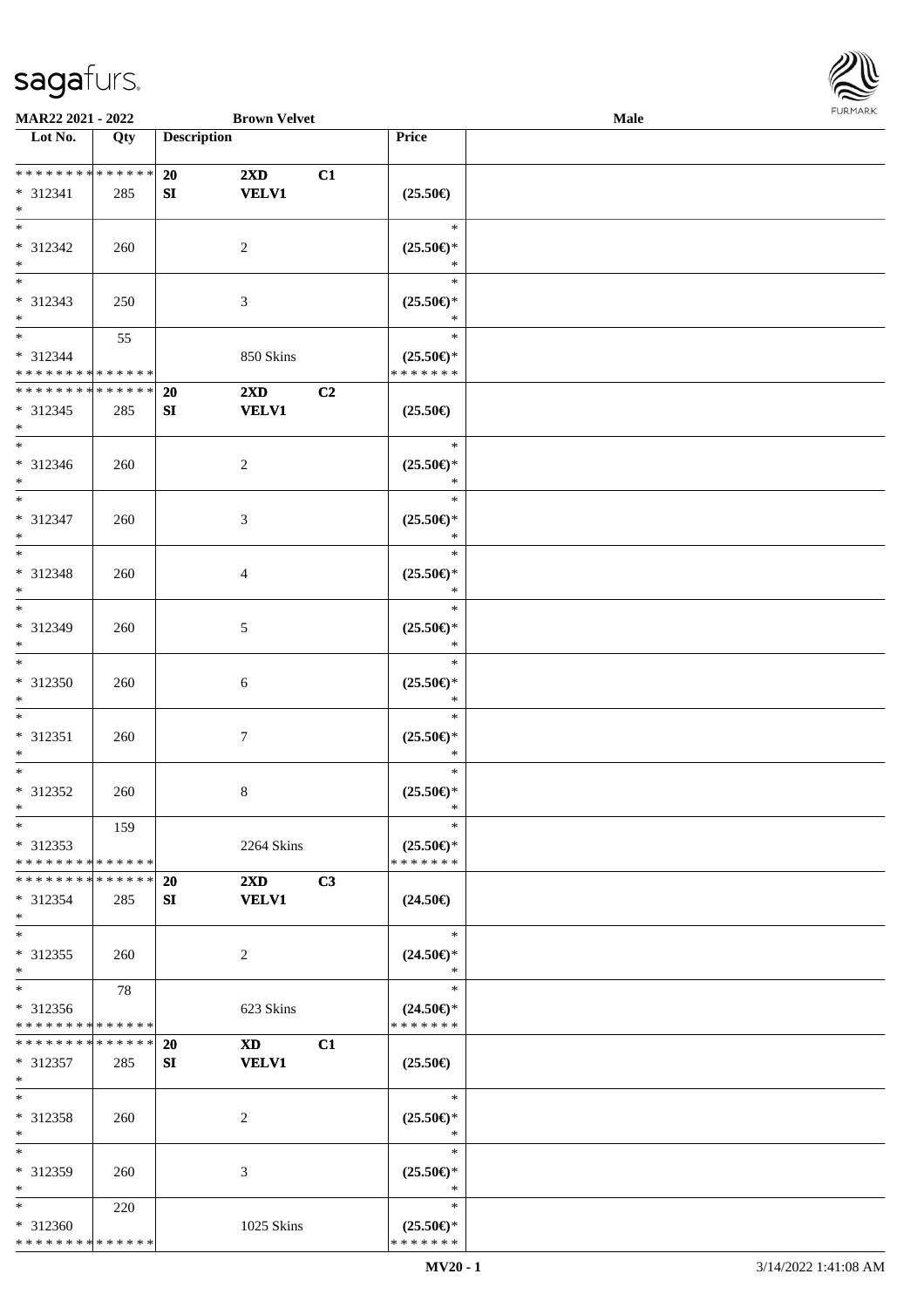\* \* \* \* \* \* \* \* \* \* \* \* \* \*



| <b>MAR22 2021 - 2022</b>                   |     |                    | <b>Brown Velvet</b>                              |                                      | Male   |
|--------------------------------------------|-----|--------------------|--------------------------------------------------|--------------------------------------|--------|
| Lot No.                                    | Qty | <b>Description</b> |                                                  | Price                                |        |
|                                            |     |                    |                                                  |                                      |        |
| * * * * * * * * <mark>* * * * * * *</mark> |     | 20<br><b>XD</b>    |                                                  | C <sub>2</sub>                       |        |
| * 312361                                   | 285 | SI                 | <b>VELV1</b>                                     | $(25.50\epsilon)$                    |        |
| $*$                                        |     |                    |                                                  |                                      |        |
|                                            |     |                    |                                                  |                                      | $\ast$ |
| * 312362                                   | 260 | 2                  |                                                  | $(25.50\epsilon)$ *                  |        |
| $*$                                        |     |                    |                                                  |                                      | *      |
|                                            |     |                    |                                                  |                                      | $\ast$ |
| * 312363                                   | 260 | 3                  |                                                  | $(25.50\epsilon)$ *                  |        |
| $*$                                        |     |                    |                                                  |                                      | *      |
| $*$                                        |     |                    |                                                  |                                      | $\ast$ |
|                                            |     |                    |                                                  |                                      |        |
| * 312364                                   | 260 | $\overline{4}$     |                                                  | $(25.50\epsilon)$ *                  | $\ast$ |
| $*$<br>$*$                                 |     |                    |                                                  |                                      |        |
|                                            |     |                    |                                                  |                                      | $\ast$ |
| * 312365                                   | 260 | $\mathfrak{S}$     |                                                  | $(25.50\epsilon)$ *                  |        |
| $\ast$                                     |     |                    |                                                  |                                      | $\ast$ |
| $\overline{\phantom{0}}$                   |     |                    |                                                  |                                      | $\ast$ |
| * 312366                                   | 260 | 6                  |                                                  | $(25.50\epsilon)$ *                  |        |
| $*$                                        |     |                    |                                                  |                                      | $\ast$ |
| $\overline{\ast}$                          |     |                    |                                                  |                                      | $\ast$ |
| * 312367                                   | 260 | $\tau$             |                                                  | $(25.50\epsilon)$ *                  |        |
| $*$                                        |     |                    |                                                  |                                      | $\ast$ |
| $*$                                        |     |                    |                                                  |                                      | $\ast$ |
| * 312368                                   | 260 | 8                  |                                                  | $(25.50\epsilon)$ *                  |        |
| $*$                                        |     |                    |                                                  |                                      | $\ast$ |
| $\overline{\ast}$                          |     |                    |                                                  |                                      | $\ast$ |
| * 312369                                   | 260 | 9                  |                                                  | $(25.50\epsilon)$ *                  |        |
| $*$                                        |     |                    |                                                  |                                      | $\ast$ |
| $*$                                        |     |                    |                                                  |                                      | $\ast$ |
|                                            | 238 |                    |                                                  |                                      |        |
| * 312370                                   |     |                    | 2603 Skins                                       | $(25.50\epsilon)$ *<br>* * * * * * * |        |
| * * * * * * * * * * * * * *                |     |                    |                                                  |                                      |        |
| * * * * * * * * <mark>* * * * * *</mark>   |     | 20                 | $\boldsymbol{\mathrm{X}}\boldsymbol{\mathrm{D}}$ | C3                                   |        |
| * 312371                                   | 285 | SI                 | <b>VELV1</b>                                     | $(24.50\epsilon)$                    |        |
| $\ast$                                     |     |                    |                                                  |                                      |        |
| $*$                                        |     |                    |                                                  |                                      | $\ast$ |
| * 312372                                   | 260 | $\overline{c}$     |                                                  | $(24.50\epsilon)$ *                  |        |
| $*$                                        |     |                    |                                                  |                                      | $\ast$ |
| $*$                                        |     |                    |                                                  |                                      | $\ast$ |
| * 312373                                   | 260 | 3                  |                                                  | $(24.50\epsilon)$ *                  |        |
| $*$                                        |     |                    |                                                  |                                      | $\ast$ |
| $*$                                        | 64  |                    |                                                  |                                      | $\ast$ |
| * 312374                                   |     |                    | 869 Skins                                        | $(24.50\epsilon)$ *                  |        |
| * * * * * * * * <mark>* * * * * * *</mark> |     |                    |                                                  | * * * * * * *                        |        |
| * * * * * * * * * * * * * * *              |     | <b>20</b>          | <b>Dark</b>                                      | C1                                   |        |
| * 312375                                   | 285 | SI                 | <b>VELV1</b>                                     | $(25.50\epsilon)$                    |        |
| $*$                                        |     |                    |                                                  |                                      |        |
| $*$                                        |     |                    |                                                  |                                      | $*$    |
| * 312376                                   | 260 | 2                  |                                                  | $(25.50\epsilon)$ *                  |        |
| $*$                                        |     |                    |                                                  |                                      | $\ast$ |
| $*$                                        |     |                    |                                                  |                                      | $\ast$ |
| * 312377                                   | 260 | 3                  |                                                  | $(25.50\epsilon)$ *                  |        |
| $*$                                        |     |                    |                                                  |                                      | $\ast$ |
| $*$                                        |     |                    |                                                  |                                      | $\ast$ |
|                                            |     |                    |                                                  |                                      |        |
| * 312378                                   | 260 | 4                  |                                                  | $(25.50\epsilon)$ *                  | $\ast$ |
| $*$                                        |     |                    |                                                  |                                      |        |
| $*$                                        |     |                    |                                                  |                                      | $\ast$ |
| * 312379                                   | 260 | 5                  |                                                  | $(25.50\epsilon)$ *                  |        |
| $*$                                        |     |                    |                                                  |                                      | $\ast$ |
| $*$                                        | 164 |                    |                                                  |                                      | $\ast$ |
| * 312380                                   |     |                    | 1489 Skins                                       | $(25.50\epsilon)$ *                  |        |

\* \* \* \* \* \* \*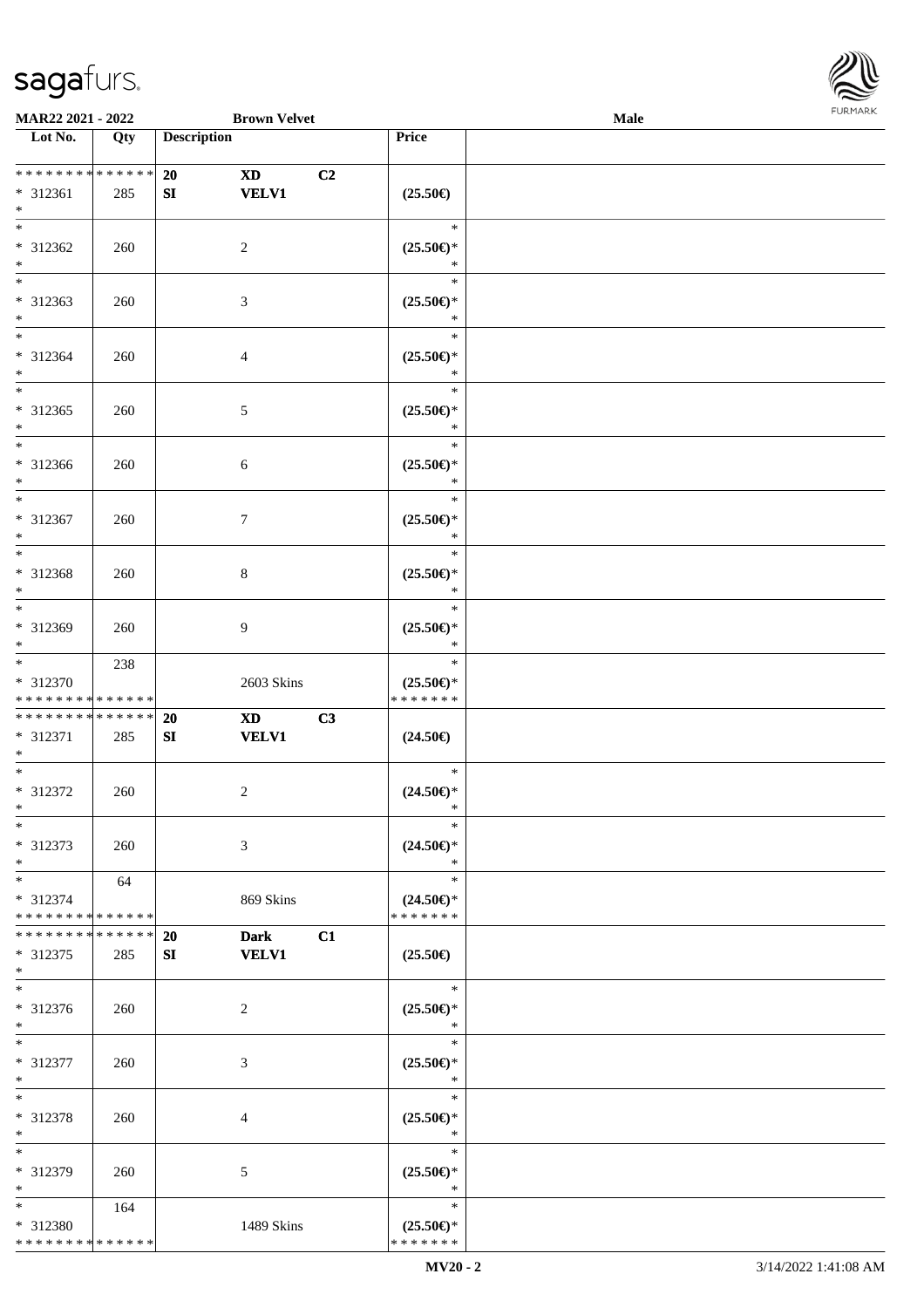\*



| <b>MAR22 2021 - 2022</b>                             |     | <b>Brown Velvet</b>                                 |                                                                   | Male |  |  |  |  |
|------------------------------------------------------|-----|-----------------------------------------------------|-------------------------------------------------------------------|------|--|--|--|--|
| Lot No.                                              | Qty | <b>Description</b>                                  | Price                                                             |      |  |  |  |  |
| * * * * * * * * * * * * * * *<br>* 312381<br>$\ast$  | 285 | 20<br><b>Dark</b><br><b>VELV1</b><br>SI             | C <sub>2</sub><br>$(25.50\in)$                                    |      |  |  |  |  |
| $*$<br>* 312382<br>$\ast$                            | 260 | 2                                                   | $\ast$<br>$(25.50\epsilon)$ *<br>*                                |      |  |  |  |  |
| * 312383<br>$*$                                      | 260 | 3                                                   | $\ast$<br>$(25.50\mathnormal{\in}\mathcal{)^{\! \! \times}}$<br>* |      |  |  |  |  |
| $*$<br>* 312384<br>$*$                               | 260 | $\overline{4}$                                      | $\ast$<br>$(25.50\epsilon)$ *<br>$\ast$                           |      |  |  |  |  |
| $*$<br>* 312385<br>$*$                               | 260 | $\sqrt{5}$                                          | $\ast$<br>$(25.50\epsilon)$ *<br>$\ast$                           |      |  |  |  |  |
| $*$<br>* 312386<br>$*$                               | 260 | 6                                                   | $\ast$<br>$(25.50\epsilon)$ *<br>$\ast$                           |      |  |  |  |  |
| $*$<br>* 312387<br>$*$                               | 260 | 7                                                   | $\ast$<br>$(25.50\epsilon)$ *<br>$\ast$                           |      |  |  |  |  |
| * 312388<br>$*$                                      | 260 | 8                                                   | $\ast$<br>$(25.50\epsilon)$ *<br>$\ast$                           |      |  |  |  |  |
| $*$<br>* 312389<br>$*$                               | 260 | $\overline{9}$                                      | $\ast$<br>$(25.50\mathbb{E})^*$<br>$\ast$                         |      |  |  |  |  |
| $*$<br>* 312390<br>$*$                               | 260 | 10                                                  | $\ast$<br>$(25.50\epsilon)$ *<br>$\ast$                           |      |  |  |  |  |
| $*$<br>* 312391<br>$*$                               | 260 | $11\,$                                              | $\ast$<br>$(25.50\epsilon)$ *<br>$\ast$                           |      |  |  |  |  |
| $*$<br>* 312392<br>$*$                               | 280 | 12                                                  | $\ast$<br>$(25.50\epsilon)$ *<br>$\ast$                           |      |  |  |  |  |
| $*$<br>* 312393<br>* * * * * * * * * * * * * * *     | 105 | 3270 Skins                                          | $\ast$<br>$(25.50\epsilon)$ *<br>* * * * * * *                    |      |  |  |  |  |
| * * * * * * * * * * * * * * *<br>* 312394<br>$*$     | 285 | <b>20</b><br><b>Dark</b><br><b>VELV1</b><br>SI      | C3<br>$(24.50\epsilon)$                                           |      |  |  |  |  |
| $*$<br>* 312395<br>$*$                               | 260 | 2                                                   | $\ast$<br>$(24.50\epsilon)$ *<br>$\ast$                           |      |  |  |  |  |
| $*$<br>* 312396<br>$*$                               | 260 | 3                                                   | $\ast$<br>$(24.50\epsilon)$ *<br>$\ast$                           |      |  |  |  |  |
| $*$ $-$<br>* 312397<br>* * * * * * * * * * * * * * * | 109 | 914 Skins                                           | $\ast$<br>$(24.50\epsilon)$ *<br>* * * * * * *                    |      |  |  |  |  |
| 312398                                               | 300 | $2\mathbf{X}\mathbf{D}$<br>20<br>VELV2<br>SI        | C1<br>$(28.50\epsilon)$                                           |      |  |  |  |  |
| ******** <mark>******</mark><br>* 312399<br>$*$      | 285 | 20<br>$2\mathbf{X}\mathbf{D}$<br><b>VELV2</b><br>SI | C <sub>2</sub><br>$(28.50\epsilon)$                               |      |  |  |  |  |
| $*$<br>* 312400                                      | 260 | 2                                                   | $\ast$<br>$(28.50\epsilon)$ *                                     |      |  |  |  |  |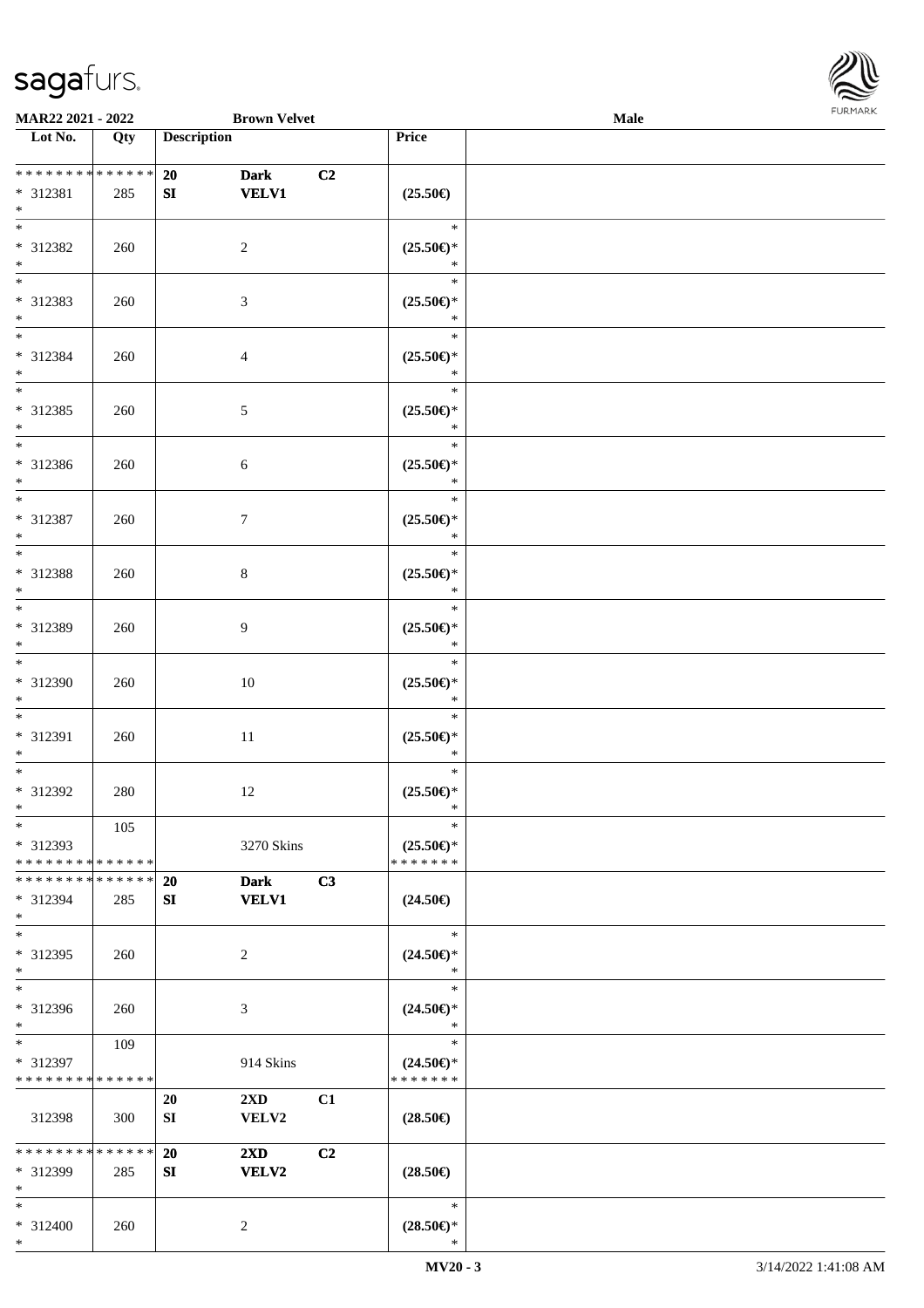

| MAR22 2021 - 2022             |        |                    | <b>Brown Velvet</b>     |                |                                                   | Male |  |
|-------------------------------|--------|--------------------|-------------------------|----------------|---------------------------------------------------|------|--|
| Lot No.                       | Qty    | <b>Description</b> |                         |                | Price                                             |      |  |
|                               |        |                    |                         |                |                                                   |      |  |
| $*$                           |        | 20                 | 2XD                     | C <sub>2</sub> | $\ast$                                            |      |  |
| * 312401                      | 260    | SI                 | VELV2                   |                | $(28.50\epsilon)$ *                               |      |  |
| $*$                           |        |                    |                         |                | ∗                                                 |      |  |
| $*$                           | 98     |                    |                         |                | $\ast$                                            |      |  |
|                               |        |                    |                         |                |                                                   |      |  |
| * 312402                      |        |                    | 903 Skins               |                | $(28.50\epsilon)$ *                               |      |  |
| * * * * * * * * * * * * * *   |        |                    |                         |                | * * * * * * *                                     |      |  |
| * * * * * * * * * * * * * *   |        | <b>20</b>          | $2\mathbf{X}\mathbf{D}$ | C3             |                                                   |      |  |
| $* 312403$                    | 285    | SI                 | VELV2                   |                | $(27.50\epsilon)$                                 |      |  |
| $*$                           |        |                    |                         |                |                                                   |      |  |
| $*$                           | 54     |                    |                         |                | $\ast$                                            |      |  |
| * 312404                      |        |                    | 339 Skins               |                | $(27.50\epsilon)$ *                               |      |  |
| * * * * * * * * * * * * * *   |        |                    |                         |                | * * * * * * *                                     |      |  |
|                               |        | 20                 | $\mathbf{X}\mathbf{D}$  | C1             |                                                   |      |  |
| 312405                        | 293    | SI                 | VELV2                   |                | $(28.50\epsilon)$                                 |      |  |
|                               |        |                    |                         |                |                                                   |      |  |
|                               |        |                    |                         |                |                                                   |      |  |
| * * * * * * * * * * * * * *   |        | 20                 | <b>XD</b>               | C2             |                                                   |      |  |
| $* 312406$                    | 285    | SI                 | VELV2                   |                | $(28.50\epsilon)$                                 |      |  |
| $*$                           |        |                    |                         |                |                                                   |      |  |
| $*$                           |        |                    |                         |                | $\ast$                                            |      |  |
| * 312407                      | 260    |                    | 2                       |                | $(28.50\epsilon)$ *                               |      |  |
| $*$                           |        |                    |                         |                | $\ast$                                            |      |  |
| $*$                           |        |                    |                         |                | $\ast$                                            |      |  |
| * 312408                      | 260    |                    | 3                       |                | $(28.50\epsilon)$ *                               |      |  |
| $*$                           |        |                    |                         |                | ∗                                                 |      |  |
| $*$                           |        |                    |                         |                | $\ast$                                            |      |  |
|                               |        |                    |                         |                |                                                   |      |  |
| $* 312409$                    | 260    |                    | 4                       |                | $(28.50\epsilon)$ *                               |      |  |
| $*$                           |        |                    |                         |                | $\ast$                                            |      |  |
| $*$                           | 47     |                    |                         |                | $\ast$                                            |      |  |
| $* 312410$                    |        |                    | 1112 Skins              |                | $(28.50\epsilon)$ *                               |      |  |
| * * * * * * * * * * * * * *   |        |                    |                         |                | * * * * * * *                                     |      |  |
| * * * * * * * * * * * * * *   |        | 20                 | <b>XD</b>               | C3             |                                                   |      |  |
| * 312411                      | 285    | SI                 | VELV2                   |                | $(27.50\epsilon)$                                 |      |  |
| $*$                           |        |                    |                         |                |                                                   |      |  |
| $*$                           | 207    |                    |                         |                | $\ast$                                            |      |  |
| * 312412                      |        |                    | 492 Skins               |                | $(27.50\epsilon)$ *                               |      |  |
| * * * * * * * * * * * * * * * |        |                    |                         |                | * * * * * * *                                     |      |  |
| * * * * * * * * * * * * * * * |        | 20                 | <b>Dark</b>             | C1             |                                                   |      |  |
| * 312413                      | 285    |                    | <b>VELV2</b>            |                | $(28.50\epsilon)$                                 |      |  |
| $*$                           |        | SI                 |                         |                |                                                   |      |  |
|                               |        |                    |                         |                |                                                   |      |  |
| $*$ $*$                       | 182    |                    |                         |                | $\ast$                                            |      |  |
| $* 312414$                    |        |                    | 467 Skins               |                | $(28.50\epsilon)$ *                               |      |  |
| * * * * * * * * * * * * * * * |        |                    |                         |                | * * * * * * *                                     |      |  |
| * * * * * * * *               | ****** | <b>20</b>          | <b>Dark</b>             | C2             |                                                   |      |  |
| $* 312415$                    | 285    | SI                 | <b>VELV2</b>            |                | $(28.50\epsilon)$                                 |      |  |
| $*$                           |        |                    |                         |                |                                                   |      |  |
| $*$                           |        |                    |                         |                | $\ast$                                            |      |  |
| * 312416                      | 260    |                    | 2                       |                | $(28.50\mathnormal{\in}\mathcal{)^{\! \! \circ}}$ |      |  |
| $*$                           |        |                    |                         |                | $\ast$                                            |      |  |
| $*$                           |        |                    |                         |                | $\ast$                                            |      |  |
|                               |        |                    |                         |                |                                                   |      |  |
| * 312417                      | 260    |                    | 3                       |                | $(28.50\epsilon)$ *                               |      |  |
| $*$<br>$*$                    |        |                    |                         |                | $\ast$                                            |      |  |
|                               |        |                    |                         |                | $\ast$                                            |      |  |
| * 312418                      | 259    |                    | 4                       |                | $(28.50\epsilon)$ *                               |      |  |
| $*$                           |        |                    |                         |                | $\ast$                                            |      |  |
| $*$                           |        |                    |                         |                | $\ast$                                            |      |  |
| * 312419                      | 260    |                    | 5                       |                | $(28.50\epsilon)$ *                               |      |  |
| $*$                           |        |                    |                         |                | $\ast$                                            |      |  |
| $*$                           |        |                    |                         |                | $\ast$                                            |      |  |
| * 312420                      | 260    |                    | 6                       |                | $(28.50\epsilon)$ *                               |      |  |
| $*$                           |        |                    |                         |                | $\ast$                                            |      |  |
|                               |        |                    |                         |                |                                                   |      |  |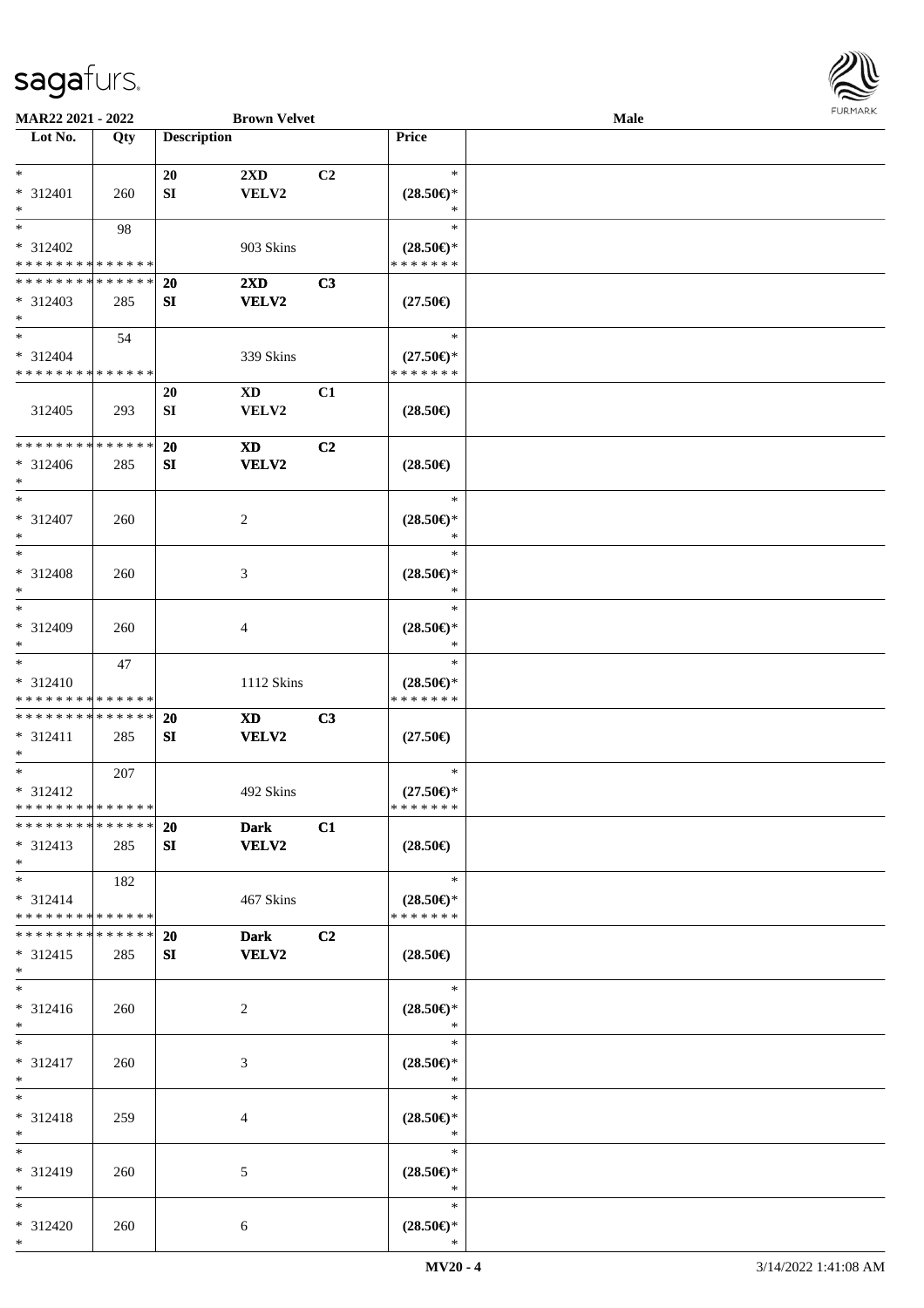

| MAR22 2021 - 2022                                                   |     |                        | <b>Brown Velvet</b>                                                                                                  |            |                                                                       | Male |  |
|---------------------------------------------------------------------|-----|------------------------|----------------------------------------------------------------------------------------------------------------------|------------|-----------------------------------------------------------------------|------|--|
| Lot No.                                                             | Qty | <b>Description</b>     |                                                                                                                      |            | Price                                                                 |      |  |
| $\ast$<br>$* 312421$<br>* * * * * * * * * * * * * *                 | 139 | 20<br>${\bf S}{\bf I}$ | <b>Dark</b><br>VELV2                                                                                                 | C2         | $\ast$<br>$(28.50\epsilon)$ *<br>* * * * * * *                        |      |  |
| * * * * * * * * * * * * * *<br>* 312422<br>$\ast$                   | 285 | 20<br>SI               | <b>Dark</b><br><b>VELV2</b>                                                                                          | C3         | $(27.50\epsilon)$                                                     |      |  |
| $\overline{\ast}$<br>$* 312423$<br>$\ast$                           | 260 |                        | $\overline{c}$                                                                                                       |            | $\ast$<br>$(27.50\epsilon)$ *<br>*                                    |      |  |
| $\ast$<br>$* 312424$<br>* * * * * * * * * * * * * *                 | 279 |                        | 824 Skins                                                                                                            |            | $\ast$<br>$(27.50\epsilon)$ *<br>* * * * * * *                        |      |  |
| **************<br>$* 312425$<br>$\ast$                              | 285 | 20<br>$\mathbf{I}$     | $\boldsymbol{\text{X}}\boldsymbol{\text{D}}\boldsymbol{/}\boldsymbol{\text{D}}\boldsymbol{\text{K}}$<br><b>VELV1</b> | C2<br>CHIP | $(23.00\epsilon)$                                                     |      |  |
| $\overline{\phantom{a}^*}$<br>$* 312426$<br>$\ast$                  | 260 |                        | $\overline{2}$                                                                                                       |            | $\ast$<br>$(23.00\epsilon)$ *<br>$\ast$                               |      |  |
| $\overline{\ast}$<br>$* 312427$<br>$\ast$                           | 260 |                        | 3                                                                                                                    |            | $\ast$<br>$(23.00\epsilon)$ *<br>$\ast$                               |      |  |
| $\ast$<br>$* 312428$<br>$\ast$                                      | 260 |                        | 4                                                                                                                    |            | $\ast$<br>$(23.00\epsilon)$ *<br>$\ast$                               |      |  |
| $\ast$<br>* 312429<br>$\ast$                                        | 260 |                        | $\mathfrak{S}$                                                                                                       |            | $\ast$<br>$(23.00\epsilon)$ *<br>*                                    |      |  |
| $\ast$<br>* 312430<br>$\ast$                                        | 260 |                        | $\sqrt{6}$                                                                                                           |            | $\ast$<br>$(23.00\epsilon)$ *<br>$\ast$                               |      |  |
| $\ast$<br>$* 312431$<br>$\ast$                                      | 260 |                        | $\tau$                                                                                                               |            | $\ast$<br>$(23.00\epsilon)$ *<br>$\ast$                               |      |  |
| $\ast$<br>* 312432<br>$*$                                           | 260 |                        | 8                                                                                                                    |            | $\ast$<br>$(23.00\epsilon)$ *<br>$\ast$                               |      |  |
| $*$<br>* 312433<br>$*$                                              | 260 |                        | 9                                                                                                                    |            | $\ast$<br>$(23.00\epsilon)$ *<br>$\ast$                               |      |  |
| $\ast$<br>$* 312434$<br>$*$                                         | 260 |                        | 10                                                                                                                   |            | $\ast$<br>$(23.00\epsilon)$ *<br>$\ast$                               |      |  |
| $\ast$<br>$* 312435$<br>$*$                                         | 260 |                        | 11                                                                                                                   |            | $\ast$<br>$(23.00\epsilon)$ *<br>$\ast$                               |      |  |
| $\overline{\phantom{0}}$<br>* 312436<br>* * * * * * * * * * * * * * | 196 |                        | 3081 Skins                                                                                                           |            | $\ast$<br>$(23.00\epsilon)$ *<br>* * * * * * *                        |      |  |
| * * * * * * * * * * * * * * *<br>* 312437<br>$*$ $*$                | 265 | 20<br><b>SAGA</b>      | $2\mathbf{X}\mathbf{D}$<br><b>VELV1</b>                                                                              | C1         | $(28.50\epsilon)$                                                     |      |  |
| $\ast$<br>* 312438<br>$\ast$                                        | 240 |                        | 2                                                                                                                    |            | $\ast$<br>$(28.50\mathnormal{\in}\mathcal{)^{\! \! \circ}}$<br>$\ast$ |      |  |
| $\ast$<br>* 312439<br>$\ast$                                        | 240 |                        | 3                                                                                                                    |            | $\ast$<br>$(28.50\epsilon)$ *<br>$\ast$                               |      |  |
| $*$<br>* 312440<br>$*$                                              | 240 |                        | $\overline{4}$                                                                                                       |            | $\ast$<br>$(28.50\epsilon)$ *<br>$\ast$                               |      |  |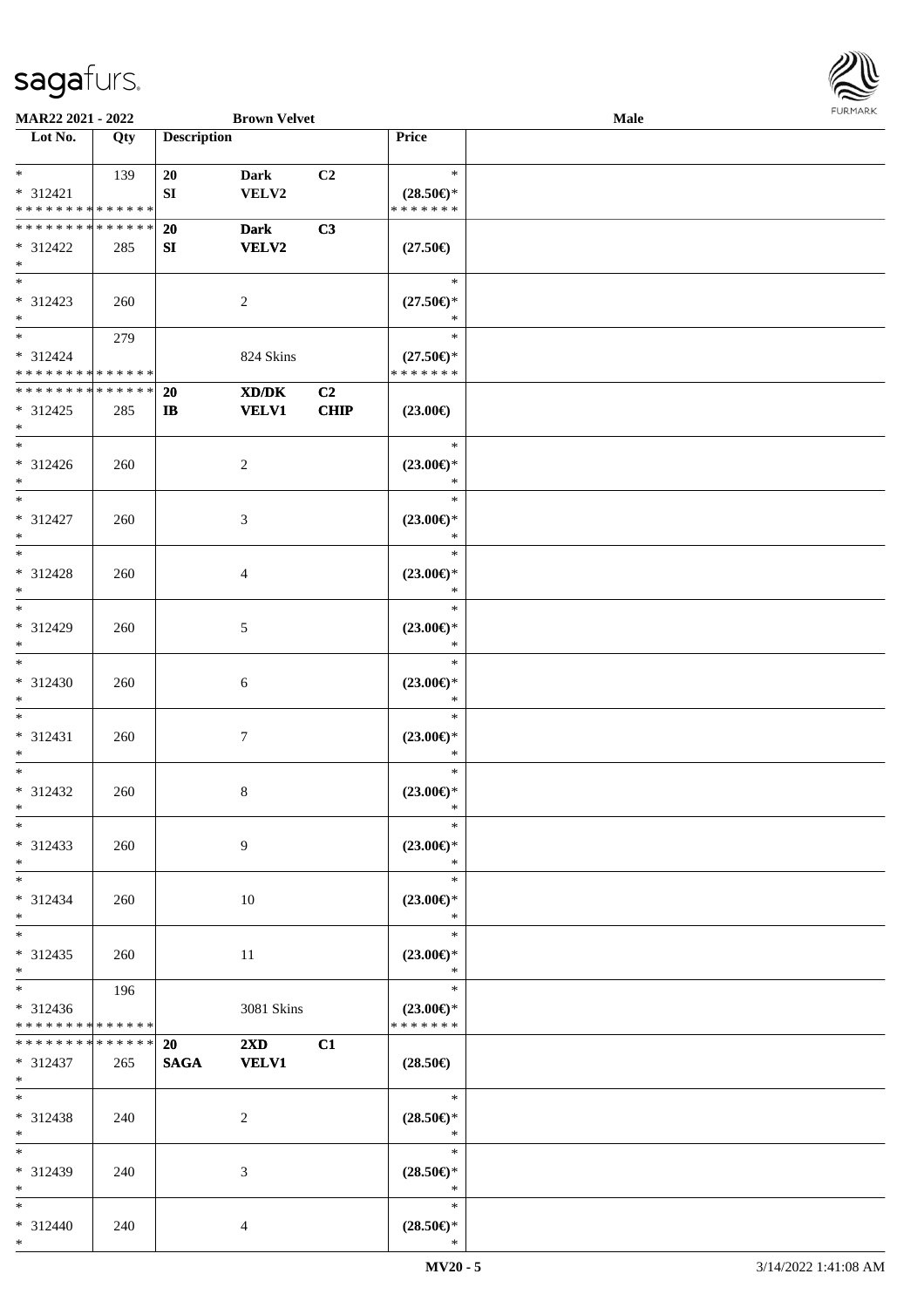

| MAR22 2021 - 2022             |     |                    | <b>Brown Velvet</b>                                                                                                                                                                                                            |    |                                                    | <b>Male</b> |  |
|-------------------------------|-----|--------------------|--------------------------------------------------------------------------------------------------------------------------------------------------------------------------------------------------------------------------------|----|----------------------------------------------------|-------------|--|
| Lot No.                       | Qty | <b>Description</b> |                                                                                                                                                                                                                                |    | Price                                              |             |  |
|                               |     |                    |                                                                                                                                                                                                                                |    |                                                    |             |  |
| $*$                           |     | 20                 | $2\mathbf{X}\mathbf{D}$                                                                                                                                                                                                        | C1 | $\ast$                                             |             |  |
| * 312441                      | 240 | <b>SAGA</b>        | <b>VELV1</b>                                                                                                                                                                                                                   |    | $(28.50\epsilon)$ *                                |             |  |
| $*$                           |     |                    |                                                                                                                                                                                                                                |    | $\ast$                                             |             |  |
|                               |     |                    |                                                                                                                                                                                                                                |    | $\ast$                                             |             |  |
| * 312442                      |     |                    |                                                                                                                                                                                                                                |    |                                                    |             |  |
|                               | 240 |                    | $\sqrt{6}$                                                                                                                                                                                                                     |    | $(28.50\epsilon)$ *                                |             |  |
| $*$                           |     |                    |                                                                                                                                                                                                                                |    | $\ast$                                             |             |  |
|                               | 144 |                    |                                                                                                                                                                                                                                |    | $\ast$                                             |             |  |
| $* 312443$                    |     |                    | 1609 Skins                                                                                                                                                                                                                     |    | $(28.50\epsilon)$ *                                |             |  |
| * * * * * * * * * * * * * *   |     |                    |                                                                                                                                                                                                                                |    | * * * * * * *                                      |             |  |
| * * * * * * * * * * * * * *   |     | 20                 | $2\mathbf{X}\mathbf{D}$                                                                                                                                                                                                        | C2 |                                                    |             |  |
| * 312444                      | 265 | <b>SAGA</b>        | <b>VELV1</b>                                                                                                                                                                                                                   |    | $(28.50\epsilon)$                                  |             |  |
| $*$                           |     |                    |                                                                                                                                                                                                                                |    |                                                    |             |  |
| $*$                           |     |                    |                                                                                                                                                                                                                                |    | $\ast$                                             |             |  |
| $* 312445$                    | 240 |                    | $\overline{2}$                                                                                                                                                                                                                 |    | $(28.50\epsilon)$ *                                |             |  |
| $*$                           |     |                    |                                                                                                                                                                                                                                |    | $\ast$                                             |             |  |
| $\ast$                        |     |                    |                                                                                                                                                                                                                                |    | $\ast$                                             |             |  |
|                               |     |                    |                                                                                                                                                                                                                                |    |                                                    |             |  |
| $* 312446$                    | 240 |                    | 3                                                                                                                                                                                                                              |    | $(28.50\epsilon)$ *                                |             |  |
| $*$                           |     |                    |                                                                                                                                                                                                                                |    | $\ast$                                             |             |  |
| $\overline{\phantom{a}^*}$    |     |                    |                                                                                                                                                                                                                                |    | $\ast$                                             |             |  |
| $* 312447$                    | 240 |                    | $\overline{4}$                                                                                                                                                                                                                 |    | $(28.50\epsilon)$ *                                |             |  |
| $*$                           |     |                    |                                                                                                                                                                                                                                |    | $\ast$                                             |             |  |
| $*$                           |     |                    |                                                                                                                                                                                                                                |    | $\ast$                                             |             |  |
| $* 312448$                    | 240 |                    | $5\,$                                                                                                                                                                                                                          |    | $(28.50\epsilon)$ *                                |             |  |
| $*$                           |     |                    |                                                                                                                                                                                                                                |    | $\ast$                                             |             |  |
| $*$                           |     |                    |                                                                                                                                                                                                                                |    | $\ast$                                             |             |  |
|                               |     |                    |                                                                                                                                                                                                                                |    |                                                    |             |  |
| * 312449                      | 240 |                    | 6                                                                                                                                                                                                                              |    | $(28.50\mathnormal{\in}\mathcal{)^{\! \! \times}}$ |             |  |
| $*$                           |     |                    |                                                                                                                                                                                                                                |    | $\ast$                                             |             |  |
| $\overline{\phantom{0}}$      |     |                    |                                                                                                                                                                                                                                |    | $\ast$                                             |             |  |
| $* 312450$                    | 240 |                    | $\tau$                                                                                                                                                                                                                         |    | $(28.50\epsilon)$ *                                |             |  |
| $*$                           |     |                    |                                                                                                                                                                                                                                |    | $\ast$                                             |             |  |
| $*$                           |     |                    |                                                                                                                                                                                                                                |    | $\ast$                                             |             |  |
| $* 312451$                    | 240 |                    | $\,8\,$                                                                                                                                                                                                                        |    | $(28.50\epsilon)$ *                                |             |  |
| $*$                           |     |                    |                                                                                                                                                                                                                                |    | $\ast$                                             |             |  |
| $*$                           |     |                    |                                                                                                                                                                                                                                |    | $\ast$                                             |             |  |
|                               |     |                    |                                                                                                                                                                                                                                |    |                                                    |             |  |
| $* 312452$                    | 240 |                    | 9                                                                                                                                                                                                                              |    | $(28.50\epsilon)$ *                                |             |  |
| $*$                           |     |                    |                                                                                                                                                                                                                                |    | $\ast$                                             |             |  |
| $*$                           | 131 |                    |                                                                                                                                                                                                                                |    | $\ast$                                             |             |  |
| $* 312453$                    |     |                    | 2316 Skins                                                                                                                                                                                                                     |    | $(28.50\epsilon)$ *                                |             |  |
| * * * * * * * * * * * * * *   |     |                    |                                                                                                                                                                                                                                |    | * * * * * * *                                      |             |  |
| * * * * * * * * * * * * * * * |     | <b>20</b>          | $2\mathbf{X}\mathbf{D}$                                                                                                                                                                                                        | C3 |                                                    |             |  |
| * 312454                      | 265 | <b>SAGA</b>        | <b>VELV1</b>                                                                                                                                                                                                                   |    | $(27.50\epsilon)$                                  |             |  |
| $*$                           |     |                    |                                                                                                                                                                                                                                |    |                                                    |             |  |
| $\overline{\phantom{0}}$      |     |                    |                                                                                                                                                                                                                                |    | $\ast$                                             |             |  |
| $* 312455$                    | 240 |                    | $\overline{2}$                                                                                                                                                                                                                 |    | $(27.50\epsilon)$ *                                |             |  |
|                               |     |                    |                                                                                                                                                                                                                                |    | $\ast$                                             |             |  |
| $*$                           |     |                    |                                                                                                                                                                                                                                |    |                                                    |             |  |
| $*$                           |     |                    |                                                                                                                                                                                                                                |    | $\ast$                                             |             |  |
| $* 312456$                    | 240 |                    | 3                                                                                                                                                                                                                              |    | $(27.50\epsilon)$ *                                |             |  |
| $*$                           |     |                    |                                                                                                                                                                                                                                |    | $\ast$                                             |             |  |
| $*$                           |     |                    |                                                                                                                                                                                                                                |    | $\ast$                                             |             |  |
| $* 312457$                    | 240 |                    | 4                                                                                                                                                                                                                              |    | $(27.50\epsilon)$ *                                |             |  |
| $*$                           |     |                    |                                                                                                                                                                                                                                |    | $\ast$                                             |             |  |
| $*$                           |     |                    |                                                                                                                                                                                                                                |    | $\ast$                                             |             |  |
| * 312458                      |     |                    |                                                                                                                                                                                                                                |    |                                                    |             |  |
|                               | 240 |                    | 5                                                                                                                                                                                                                              |    | $(27.50\epsilon)$ *<br>$\ast$                      |             |  |
| $*$<br>$*$ and $*$            |     |                    |                                                                                                                                                                                                                                |    |                                                    |             |  |
|                               | 259 |                    |                                                                                                                                                                                                                                |    | $\ast$                                             |             |  |
| * 312459                      |     |                    | 1484 Skins                                                                                                                                                                                                                     |    | $(27.50\epsilon)$ *                                |             |  |
| * * * * * * * * * * * * * *   |     |                    |                                                                                                                                                                                                                                |    | * * * * * * *                                      |             |  |
| * * * * * * * * * * * * * * * |     | <b>20</b>          | XD and the set of the set of the set of the set of the set of the set of the set of the set of the set of the set of the set of the set of the set of the set of the set of the set of the set of the set of the set of the se | C1 |                                                    |             |  |
| * 312460                      | 265 | <b>SAGA</b>        | <b>VELV1</b>                                                                                                                                                                                                                   |    | $(28.50\epsilon)$                                  |             |  |
| $*$                           |     |                    |                                                                                                                                                                                                                                |    |                                                    |             |  |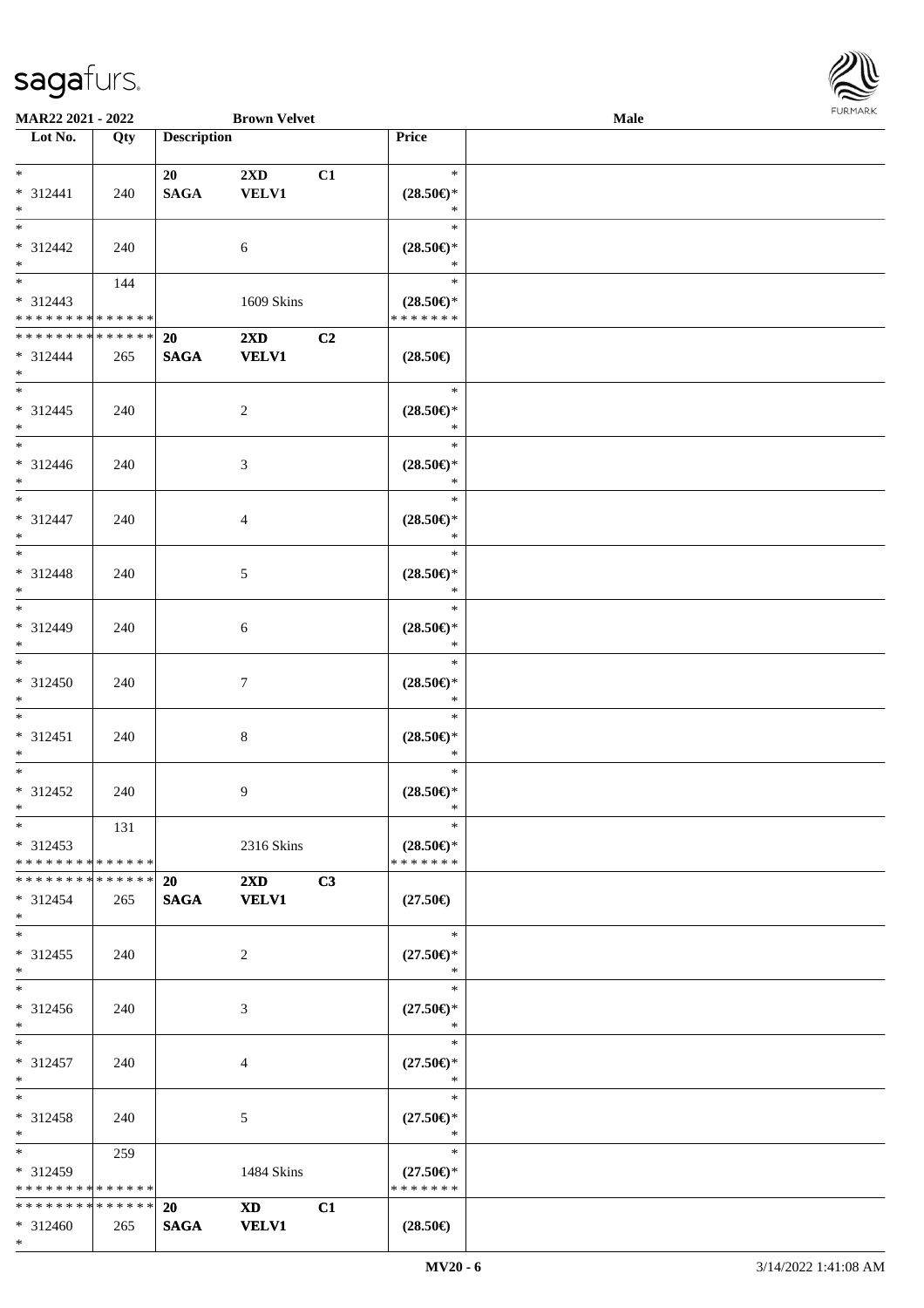\*



| <b>MAR22 2021 - 2022</b>      |     |                    | <b>Brown Velvet</b> |                     | <b>Male</b>      |  |
|-------------------------------|-----|--------------------|---------------------|---------------------|------------------|--|
| Lot No.                       | Qty | <b>Description</b> |                     | Price               |                  |  |
|                               |     |                    |                     |                     |                  |  |
| $*$                           |     | 20                 | <b>XD</b>           | C1                  | $\ast$           |  |
| * 312461                      | 240 | <b>SAGA</b>        | <b>VELV1</b>        | $(28.50\epsilon)$ * |                  |  |
| $*$<br>$*$                    |     |                    |                     |                     | $\ast$<br>$\ast$ |  |
|                               |     |                    |                     |                     |                  |  |
| * 312462                      | 240 |                    | 3                   | $(28.50\epsilon)$ * |                  |  |
| $*$                           |     |                    |                     |                     | $\ast$<br>$\ast$ |  |
|                               |     |                    |                     |                     |                  |  |
| $* 312463$<br>$*$             | 240 |                    | 4                   | $(28.50\epsilon)$ * | $\ast$           |  |
| $*$                           |     |                    |                     |                     | $\ast$           |  |
| $* 312464$                    |     |                    |                     |                     |                  |  |
| $*$                           | 240 |                    | 5                   | $(28.50\epsilon)$ * | $\ast$           |  |
| $*$                           |     |                    |                     |                     | $\ast$           |  |
| $* 312465$                    | 239 |                    | $\sqrt{6}$          | $(28.50\epsilon)$ * |                  |  |
| $*$                           |     |                    |                     |                     | $\ast$           |  |
| $*$                           |     |                    |                     |                     | $\ast$           |  |
| $* 312466$                    | 240 |                    | $\tau$              | $(28.50\epsilon)$ * |                  |  |
| $*$                           |     |                    |                     |                     | $\ast$           |  |
| $*$                           | 205 |                    |                     |                     | $\ast$           |  |
| * 312467                      |     |                    | 1909 Skins          | $(28.50\epsilon)$ * |                  |  |
| * * * * * * * * * * * * * * * |     |                    |                     | * * * * * * *       |                  |  |
| * * * * * * * * * * * * * * * |     | 20                 | <b>XD</b>           | C <sub>2</sub>      |                  |  |
| $* 312468$                    | 265 | <b>SAGA</b>        | <b>VELV1</b>        | $(28.50\epsilon)$   |                  |  |
| $\ast$                        |     |                    |                     |                     |                  |  |
|                               |     |                    |                     |                     | $\ast$           |  |
| * 312469                      | 250 |                    | 2                   | $(28.50\epsilon)$ * |                  |  |
| $*$                           |     |                    |                     |                     | $\ast$           |  |
| $*$                           |     |                    |                     |                     | $\ast$           |  |
| $* 312470$                    | 240 |                    | 3                   | $(28.50\epsilon)$ * |                  |  |
| $*$<br>$*$                    |     |                    |                     |                     | $\ast$<br>$\ast$ |  |
|                               |     |                    |                     |                     |                  |  |
| $* 312471$<br>$*$             | 240 |                    | 4                   | $(28.50\epsilon)$ * | $\ast$           |  |
| $*$                           |     |                    |                     |                     | $\ast$           |  |
| * 312472                      | 240 |                    | 5                   | $(28.50\epsilon)$ * |                  |  |
| $*$                           |     |                    |                     |                     | $\ast$           |  |
| $*$                           |     |                    |                     |                     | $\ast$           |  |
| $* 312473$                    | 240 |                    | 6                   | $(28.50\epsilon)$ * |                  |  |
| $*$                           |     |                    |                     | $\ast$              |                  |  |
| $*$                           |     |                    |                     |                     | $\ast$           |  |
| * 312474                      | 240 |                    | $\tau$              | $(28.50\epsilon)$ * |                  |  |
| $*$                           |     |                    |                     |                     | $\ast$           |  |
| $*$                           |     |                    |                     |                     | $\ast$           |  |
| * 312475                      | 240 |                    | 8                   | $(28.50\epsilon)$ * |                  |  |
| $*$                           |     |                    |                     |                     | $\ast$           |  |
| $*$                           |     |                    |                     |                     | $\ast$           |  |
| * 312476                      | 240 |                    | 9                   | $(28.50\epsilon)$ * |                  |  |
| $*$                           |     |                    |                     | $\ast$              |                  |  |
| $*$ $*$                       |     |                    |                     |                     | $\ast$           |  |
| * 312477                      | 240 |                    | 10                  | $(28.50\epsilon)$ * | $\ast$           |  |
| $*$<br>$*$                    |     |                    |                     |                     | $\ast$           |  |
| * 312478                      | 239 |                    | 11                  | $(28.50\epsilon)$ * |                  |  |
| $*$                           |     |                    |                     |                     | $\ast$           |  |
| $*$ and $*$                   | 150 |                    |                     |                     | $\ast$           |  |
| * 312479                      |     |                    | 2824 Skins          | $(28.50\epsilon)$ * |                  |  |
| * * * * * * * * * * * * * *   |     |                    |                     | * * * * * * *       |                  |  |
| * * * * * * * * * * * * * * * |     | 20                 | XD <sub>2</sub>     | C3                  |                  |  |
| * 312480                      | 265 | <b>SAGA</b>        | <b>VELV1</b>        | $(27.50\epsilon)$   |                  |  |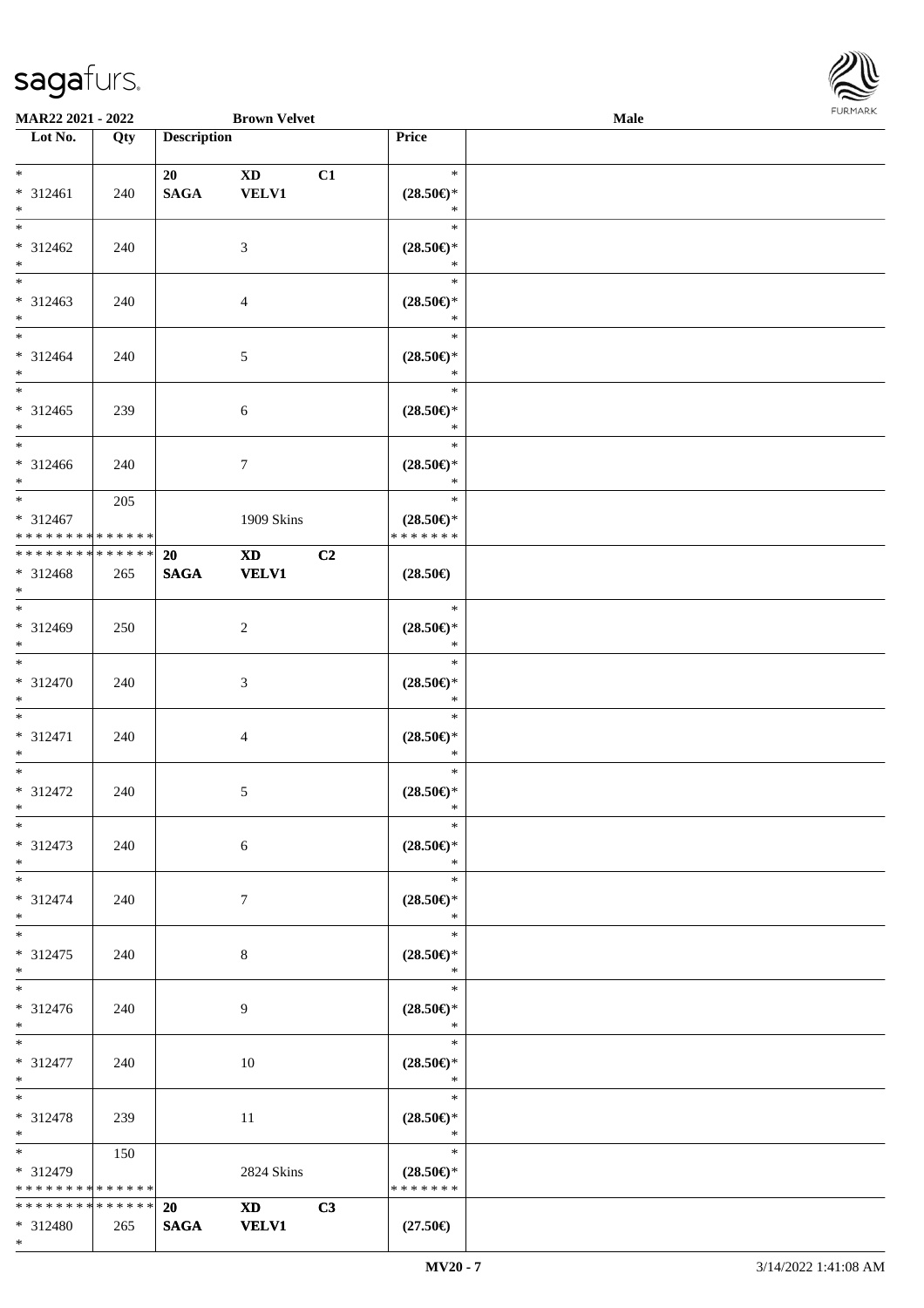

| MAR22 2021 - 2022             |     |                    | <b>Brown Velvet</b> |    |                                                    | Male |  |
|-------------------------------|-----|--------------------|---------------------|----|----------------------------------------------------|------|--|
| Lot No.                       | Qty | <b>Description</b> |                     |    | Price                                              |      |  |
|                               |     |                    |                     |    |                                                    |      |  |
| $*$                           |     | 20                 | <b>XD</b>           | C3 | $\ast$                                             |      |  |
| * 312481                      | 240 | <b>SAGA</b>        | <b>VELV1</b>        |    | $(27.50\epsilon)$ *                                |      |  |
| $*$                           |     |                    |                     |    | $\ast$                                             |      |  |
| $*$                           |     |                    |                     |    | $\ast$                                             |      |  |
| * 312482                      | 240 |                    | 3                   |    | $(27.50\epsilon)$ *                                |      |  |
| $*$                           |     |                    |                     |    | $\ast$                                             |      |  |
|                               |     |                    |                     |    | $\ast$                                             |      |  |
| * 312483                      | 240 |                    | $\overline{4}$      |    | $(27.50\epsilon)$ *                                |      |  |
| $*$                           |     |                    |                     |    | $\ast$                                             |      |  |
|                               |     |                    |                     |    | $\ast$                                             |      |  |
| $* 312484$                    | 240 |                    | 5                   |    | $(27.50\epsilon)$ *                                |      |  |
| $*$                           |     |                    |                     |    | $\ast$                                             |      |  |
|                               |     |                    |                     |    | $\ast$                                             |      |  |
| * 312485                      | 240 |                    | 6                   |    | $(27.50\epsilon)$ *                                |      |  |
| $*$                           |     |                    |                     |    | $\ast$                                             |      |  |
| $\overline{\phantom{0}}$      |     |                    |                     |    | $\ast$                                             |      |  |
| $* 312486$                    | 250 |                    | $\tau$              |    | $(27.50\epsilon)$ *                                |      |  |
| $*$                           |     |                    |                     |    | $\ast$                                             |      |  |
| $*$                           | 177 |                    |                     |    | $\ast$                                             |      |  |
| * 312487                      |     |                    | 1892 Skins          |    | $(27.50\epsilon)$ *                                |      |  |
| * * * * * * * * * * * * * *   |     |                    |                     |    | * * * * * * *                                      |      |  |
| * * * * * * * * * * * * * * * |     | 20                 | <b>Dark</b>         | C1 |                                                    |      |  |
| * 312488                      | 265 | <b>SAGA</b>        | <b>VELV1</b>        |    | $(28.50\epsilon)$                                  |      |  |
| $*$                           |     |                    |                     |    |                                                    |      |  |
| $*$                           |     |                    |                     |    | $\ast$                                             |      |  |
| * 312489                      | 240 |                    | 2                   |    | $(28.50\mathnormal{\in}\mathcal{)^{\! \! \times}}$ |      |  |
| $*$                           |     |                    |                     |    | $\ast$                                             |      |  |
| $*$                           |     |                    |                     |    | $\ast$                                             |      |  |
| $* 312490$                    | 240 |                    | 3                   |    | $(28.50\epsilon)$ *                                |      |  |
| $*$                           |     |                    |                     |    | $\ast$                                             |      |  |
| $*$                           |     |                    |                     |    | $\ast$                                             |      |  |
| * 312491                      | 240 |                    | 4                   |    | $(28.50\epsilon)$ *                                |      |  |
| $*$<br>$*$                    |     |                    |                     |    | $\ast$<br>$\ast$                                   |      |  |
|                               |     |                    |                     |    |                                                    |      |  |
| $* 312492$<br>$*$ $*$         | 240 |                    | 5                   |    | $(28.50\epsilon)$ *<br>$\ast$                      |      |  |
| $*$                           |     |                    |                     |    | $\ast$                                             |      |  |
|                               |     |                    |                     |    |                                                    |      |  |
| * 312493                      | 240 |                    | 6                   |    | $(28.50\epsilon)$ *<br>$\ast$                      |      |  |
| $*$<br>$*$                    |     |                    |                     |    | $\ast$                                             |      |  |
| * 312494                      |     |                    |                     |    |                                                    |      |  |
| $*$                           | 240 |                    | $7\phantom{.0}$     |    | $(28.50\epsilon)$ *<br>$\ast$                      |      |  |
| $*$                           |     |                    |                     |    | $\ast$                                             |      |  |
| * 312495                      | 240 |                    | 8                   |    | $(28.50\epsilon)$ *                                |      |  |
| $*$                           |     |                    |                     |    | $\ast$                                             |      |  |
| $*$                           |     |                    |                     |    | $\ast$                                             |      |  |
| * 312496                      | 240 |                    | 9                   |    | $(28.50\epsilon)$ *                                |      |  |
| $*$                           |     |                    |                     |    | $\ast$                                             |      |  |
| $*$                           |     |                    |                     |    | $\ast$                                             |      |  |
| * 312497                      | 240 |                    | 10                  |    | $(28.50\epsilon)$ *                                |      |  |
| $*$                           |     |                    |                     |    | $\ast$                                             |      |  |
| $*$                           |     |                    |                     |    | $\ast$                                             |      |  |
| * 312498                      | 240 |                    | 11                  |    | $(28.50\epsilon)$ *                                |      |  |
| $*$                           |     |                    |                     |    | $\ast$                                             |      |  |
| $*$                           |     |                    |                     |    | $\ast$                                             |      |  |
| * 312499                      | 240 |                    | 12                  |    | $(28.50\epsilon)$ *                                |      |  |
| $*$                           |     |                    |                     |    | $\ast$                                             |      |  |
| $*$                           | 131 |                    |                     |    | $\ast$                                             |      |  |
| * 312500                      |     |                    | 3036 Skins          |    | $(28.50\epsilon)$ *                                |      |  |
| * * * * * * * * * * * * * *   |     |                    |                     |    | * * * * * * *                                      |      |  |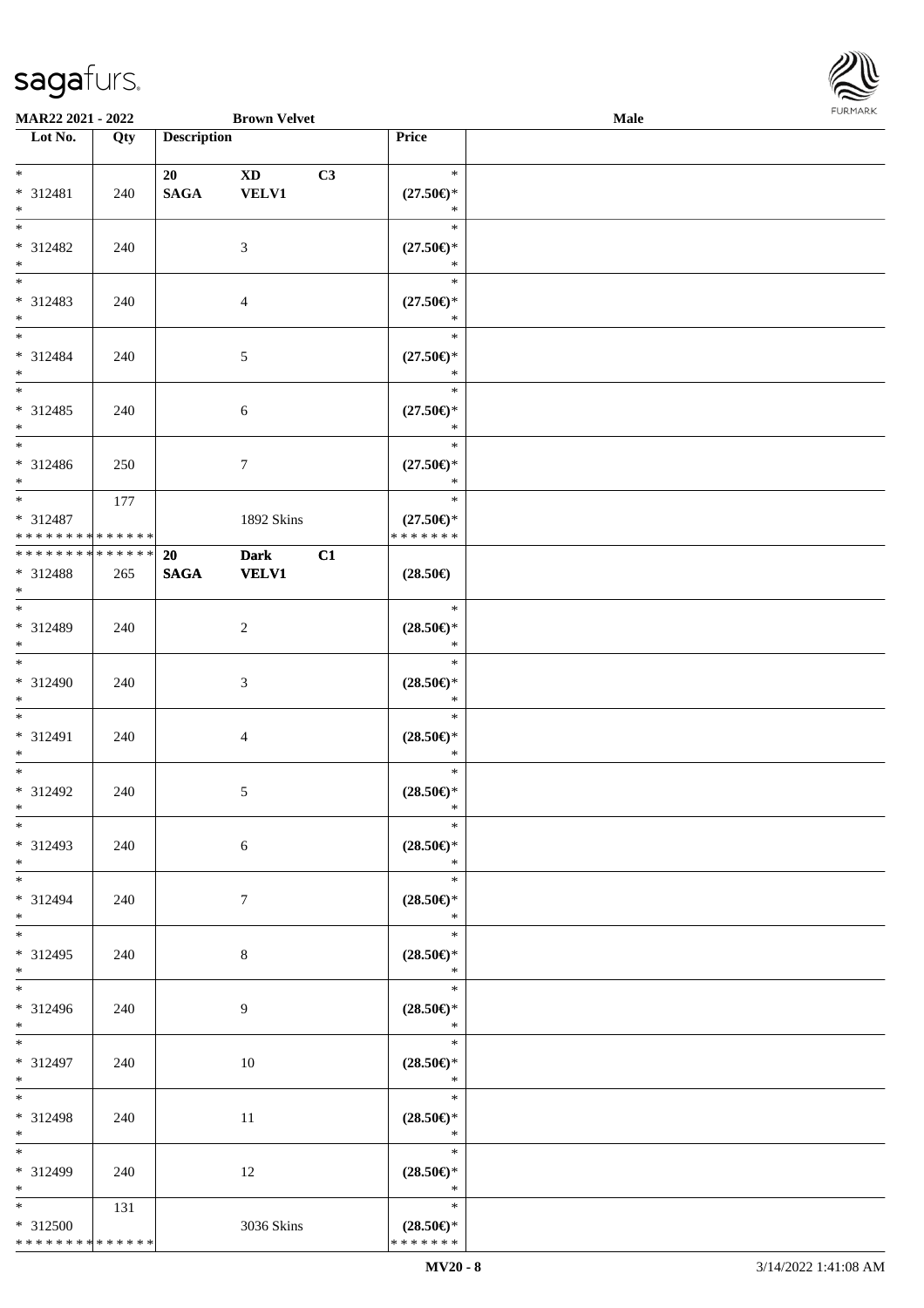\*



| <b>MAR22 2021 - 2022</b>                   |     |                    | <b>Brown Velvet</b> |    |                                                              | Male |  |
|--------------------------------------------|-----|--------------------|---------------------|----|--------------------------------------------------------------|------|--|
| Lot No.                                    | Qty | <b>Description</b> |                     |    | <b>Price</b>                                                 |      |  |
|                                            |     |                    |                     |    |                                                              |      |  |
| ******** <mark>******</mark>               |     | 20                 | <b>Dark</b>         | C2 |                                                              |      |  |
| * 312501                                   | 265 | <b>SAGA</b>        | <b>VELV1</b>        |    | $(28.50\in)$                                                 |      |  |
| $*$                                        |     |                    |                     |    |                                                              |      |  |
|                                            |     |                    |                     |    | $\ast$                                                       |      |  |
| * 312502                                   | 240 |                    | 2                   |    | $(28.50\epsilon)$ *                                          |      |  |
| $*$                                        |     |                    |                     |    | $\ast$                                                       |      |  |
|                                            |     |                    |                     |    | $\ast$                                                       |      |  |
|                                            |     |                    |                     |    |                                                              |      |  |
| * 312503<br>$*$                            | 240 |                    | 3                   |    | $(28.50\mathnormal{\in}\mathcal{)^{\! \! \times}}$<br>$\ast$ |      |  |
| $*$                                        |     |                    |                     |    |                                                              |      |  |
|                                            |     |                    |                     |    | $\ast$                                                       |      |  |
| * 312504                                   | 240 |                    | $\overline{4}$      |    | $(28.50\epsilon)$ *                                          |      |  |
| $*$                                        |     |                    |                     |    | $\ast$                                                       |      |  |
|                                            |     |                    |                     |    | $\ast$                                                       |      |  |
| * 312505                                   | 240 |                    | $\mathfrak{S}$      |    | $(28.50\epsilon)$ *                                          |      |  |
| $*$                                        |     |                    |                     |    | $\ast$                                                       |      |  |
|                                            |     |                    |                     |    | $\ast$                                                       |      |  |
| * 312506                                   | 240 |                    | $\sqrt{6}$          |    | $(28.50\epsilon)$ *                                          |      |  |
| $*$                                        |     |                    |                     |    | $\ast$                                                       |      |  |
| $*$                                        |     |                    |                     |    | $\ast$                                                       |      |  |
| * 312507                                   | 240 |                    | $\tau$              |    | $(28.50\epsilon)$ *                                          |      |  |
| $*$                                        |     |                    |                     |    | $\ast$                                                       |      |  |
|                                            |     |                    |                     |    | $\ast$                                                       |      |  |
| * 312508                                   | 240 |                    | $8\,$               |    | $(28.50\epsilon)$ *                                          |      |  |
| $*$                                        |     |                    |                     |    | $\ast$                                                       |      |  |
| $\overline{\ast}$                          |     |                    |                     |    | $\ast$                                                       |      |  |
| * 312509                                   |     |                    |                     |    |                                                              |      |  |
| $*$                                        | 240 |                    | 9                   |    | $(28.50\epsilon)$ *<br>$\ast$                                |      |  |
| $*$                                        |     |                    |                     |    |                                                              |      |  |
|                                            |     |                    |                     |    | $\ast$                                                       |      |  |
| * 312510                                   | 240 |                    | 10                  |    | $(28.50\epsilon)$ *                                          |      |  |
| $*$                                        |     |                    |                     |    | $\ast$                                                       |      |  |
| $*$                                        |     |                    |                     |    | $\ast$                                                       |      |  |
| * 312511                                   | 240 |                    | 11                  |    | $(28.50\epsilon)$ *                                          |      |  |
| $*$                                        |     |                    |                     |    | $\ast$                                                       |      |  |
| $*$                                        |     |                    |                     |    | $\ast$                                                       |      |  |
| * 312512                                   | 240 |                    | 12                  |    | $(28.50\epsilon)$ *                                          |      |  |
| $*$ $-$                                    |     |                    |                     |    | $\ast$                                                       |      |  |
| $*$                                        |     |                    |                     |    | $\ast$                                                       |      |  |
| * 312513                                   | 240 |                    | 13                  |    | $(28.50\epsilon)$ *                                          |      |  |
| $*$                                        |     |                    |                     |    | $*$                                                          |      |  |
| $*$                                        |     |                    |                     |    | $\ast$                                                       |      |  |
| $* 312514$                                 | 257 |                    | 14                  |    | $(28.50\epsilon)$ *                                          |      |  |
| $*$                                        |     |                    |                     |    | $\ast$                                                       |      |  |
|                                            | 132 |                    |                     |    | $\ast$                                                       |      |  |
| $* 312515$                                 |     |                    | 3534 Skins          |    | $(28.50\epsilon)$ *                                          |      |  |
| * * * * * * * * <mark>* * * * * * *</mark> |     |                    |                     |    | * * * * * * *                                                |      |  |
| * * * * * * * * * * * * * * *              |     | <b>20</b>          | <b>Dark</b>         | C3 |                                                              |      |  |
| * 312516                                   | 265 | <b>SAGA</b>        | <b>VELV1</b>        |    | $(27.50\epsilon)$                                            |      |  |
| $*$ $-$                                    |     |                    |                     |    |                                                              |      |  |
| $*$                                        |     |                    |                     |    | $\ast$                                                       |      |  |
| * 312517                                   |     |                    |                     |    |                                                              |      |  |
| $*$                                        | 240 |                    | 2                   |    | $(27.50\epsilon)$ *<br>$\ast$                                |      |  |
| $*$ $-$                                    |     |                    |                     |    | $\ast$                                                       |      |  |
|                                            |     |                    |                     |    |                                                              |      |  |
| * 312518                                   | 240 |                    | 3                   |    | $(27.50\epsilon)$ *                                          |      |  |
| $*$                                        |     |                    |                     |    | $\ast$                                                       |      |  |
| $*$                                        |     |                    |                     |    | $\ast$                                                       |      |  |
| * 312519                                   | 240 |                    | $\overline{4}$      |    | $(27.50\epsilon)$ *                                          |      |  |
| $*$                                        |     |                    |                     |    | $\ast$                                                       |      |  |
| $*$                                        |     |                    |                     |    | $\ast$                                                       |      |  |
| * 312520                                   | 240 |                    | 5                   |    | $(27.50\epsilon)$ *                                          |      |  |
| $*$                                        |     |                    |                     |    | $\ast$                                                       |      |  |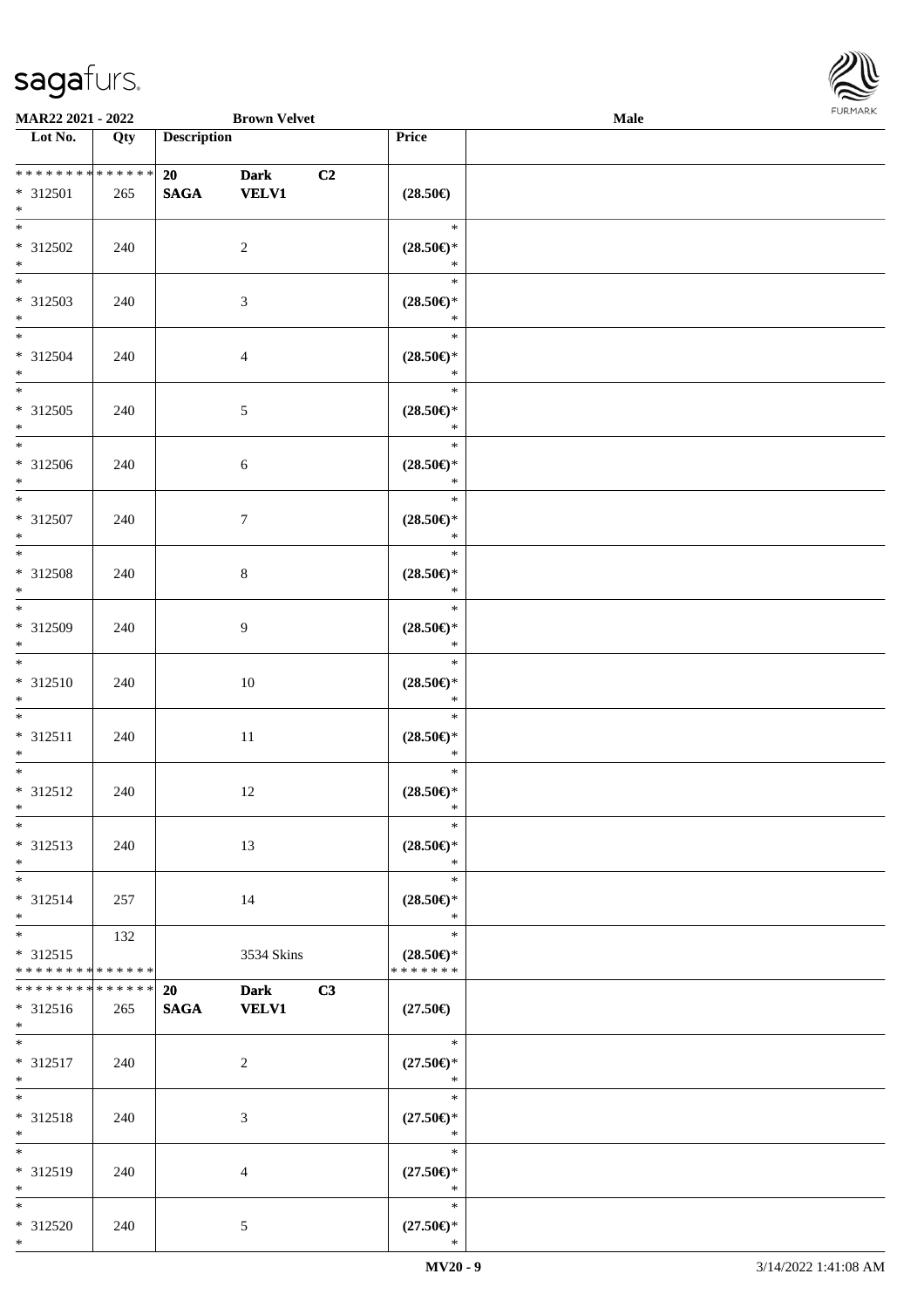

| MAR22 2021 - 2022            |     |                    | <b>Brown Velvet</b>     |    |                                      | Male |  |
|------------------------------|-----|--------------------|-------------------------|----|--------------------------------------|------|--|
| Lot No.                      | Qty | <b>Description</b> |                         |    | Price                                |      |  |
|                              |     |                    |                         |    |                                      |      |  |
| $\ast$                       |     | 20                 | <b>Dark</b>             | C3 | $\ast$                               |      |  |
| * 312521                     | 240 | <b>SAGA</b>        | <b>VELV1</b>            |    | $(27.50\epsilon)$ *                  |      |  |
| $\ast$                       |     |                    |                         |    | $\ast$                               |      |  |
| $*$                          |     |                    |                         |    | $\ast$                               |      |  |
| * 312522                     | 240 |                    | $\tau$                  |    | $(27.50\epsilon)$ *                  |      |  |
| $\ast$                       |     |                    |                         |    | $\ast$                               |      |  |
| $\overline{\phantom{0}}$     |     |                    |                         |    | $\ast$                               |      |  |
| * 312523                     | 240 |                    | $\,8\,$                 |    | $(27.50\epsilon)$ *                  |      |  |
| $\ast$                       |     |                    |                         |    | $\ast$                               |      |  |
| $\ast$                       |     |                    |                         |    | $\ast$                               |      |  |
| * 312524                     | 240 |                    | $\overline{9}$          |    | $(27.50\epsilon)$ *                  |      |  |
| $\ast$                       |     |                    |                         |    | $\ast$                               |      |  |
| $\ast$                       | 160 |                    |                         |    | $\ast$                               |      |  |
| $* 312525$                   |     |                    |                         |    |                                      |      |  |
| * * * * * * * * * * * * * *  |     |                    | 2345 Skins              |    | $(27.50\epsilon)$ *<br>* * * * * * * |      |  |
| ******** <mark>******</mark> |     |                    |                         |    |                                      |      |  |
|                              |     | 20                 | $2\mathbf{X}\mathbf{D}$ | C1 |                                      |      |  |
| $* 312526$<br>$*$            | 265 | <b>SAGA</b>        | <b>VELV2</b>            |    | $(31.00\epsilon)$                    |      |  |
| $\ast$                       |     |                    |                         |    | $\ast$                               |      |  |
|                              |     |                    |                         |    |                                      |      |  |
| * 312527                     | 240 |                    | $\overline{c}$          |    | $(31.00\epsilon)$ *<br>$\ast$        |      |  |
| $\ast$<br>$\ast$             |     |                    |                         |    |                                      |      |  |
|                              |     |                    |                         |    | $\ast$                               |      |  |
| * 312528                     | 240 |                    | $\mathfrak{Z}$          |    | $(31.00\epsilon)$ *                  |      |  |
| $\ast$                       |     |                    |                         |    | $\ast$                               |      |  |
| $\ast$                       | 138 |                    |                         |    | $\ast$                               |      |  |
| * 312529                     |     |                    | 883 Skins               |    | $(31.00\epsilon)$ *                  |      |  |
| * * * * * * * * * * * * * *  |     |                    |                         |    | * * * * * * *                        |      |  |
| **************               |     | 20                 | $2\mathbf{X}\mathbf{D}$ | C2 |                                      |      |  |
| * 312530                     | 265 | $\mathbf{SAGA}$    | VELV2                   |    | $(31.00\epsilon)$                    |      |  |
| $*$                          |     |                    |                         |    |                                      |      |  |
| $\ast$                       |     |                    |                         |    | $\ast$                               |      |  |
| $* 312531$                   | 240 |                    | $\sqrt{2}$              |    | $(31.00\epsilon)$ *                  |      |  |
| $\ast$                       |     |                    |                         |    | $\ast$                               |      |  |
| $\ast$                       |     |                    |                         |    | $\ast$                               |      |  |
| * 312532                     | 240 |                    | 3                       |    | $(31.00\epsilon)$ *                  |      |  |
| $*$                          |     |                    |                         |    | $\ast$                               |      |  |
| $\ast$                       |     |                    |                         |    | $\ast$                               |      |  |
| * 312533                     | 240 |                    | $\overline{4}$          |    | $(31.00\epsilon)$ *                  |      |  |
| $*$                          |     |                    |                         |    | $\ast$                               |      |  |
| $*$                          |     |                    |                         |    | $\ast$                               |      |  |
| * 312534                     | 240 |                    | 5                       |    | $(31.00\epsilon)$ *                  |      |  |
| $*$                          |     |                    |                         |    | $\ast$                               |      |  |
| $*$                          |     |                    |                         |    | $\ast$                               |      |  |
| * 312535                     | 240 |                    | 6                       |    | $(31.00\epsilon)$ *                  |      |  |
| $*$                          |     |                    |                         |    | $\ast$                               |      |  |
| $*$                          |     |                    |                         |    | $\ast$                               |      |  |
| * 312536                     | 240 |                    | $\tau$                  |    | $(31.00\epsilon)$ *                  |      |  |
| $*$                          |     |                    |                         |    | $\ast$                               |      |  |
| $*$                          |     |                    |                         |    | T.<br>$\ast$                         |      |  |
| * 312537                     | 240 |                    | 8                       |    | $(31.00\epsilon)$ *                  |      |  |
| $*$                          |     |                    |                         |    | $\ast$                               |      |  |
| $\ast$                       |     |                    |                         |    | $\ast$                               |      |  |
| * 312538                     | 240 |                    | 9                       |    | $(31.00\epsilon)$ *                  |      |  |
| $*$                          |     |                    |                         |    | $\ast$                               |      |  |
| $\ast$                       |     |                    |                         |    | $\ast$                               |      |  |
| * 312539                     | 220 |                    | 10                      |    | $(31.00\epsilon)$ *                  |      |  |
| $*$                          |     |                    |                         |    | $\ast$                               |      |  |
| $*$                          | 50  |                    |                         |    | $\ast$                               |      |  |
| * 312540                     |     |                    | 2455 Skins              |    | $(31.00\epsilon)$ *                  |      |  |
| ******** <mark>******</mark> |     |                    |                         |    | * * * * * * *                        |      |  |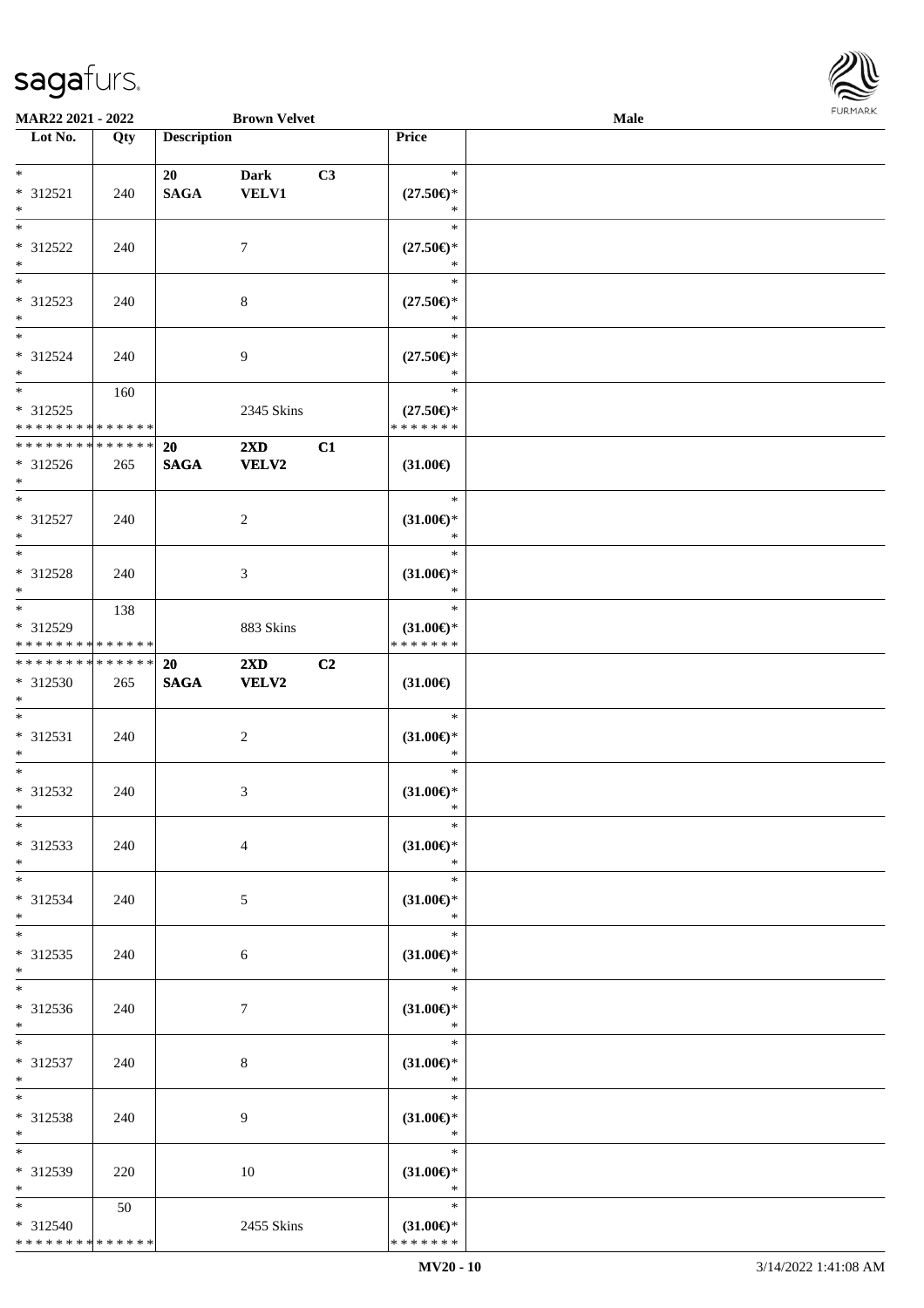

| MAR22 2021 - 2022            |     |                    | <b>Brown Velvet</b>     |    |                               | Male |  |
|------------------------------|-----|--------------------|-------------------------|----|-------------------------------|------|--|
| Lot No.                      | Qty | <b>Description</b> |                         |    | Price                         |      |  |
|                              |     |                    |                         |    |                               |      |  |
| ******** <mark>******</mark> |     | 20                 | $2\mathbf{X}\mathbf{D}$ | C3 |                               |      |  |
| * 312541                     | 265 | <b>SAGA</b>        | <b>VELV2</b>            |    | $(30.00\in)$                  |      |  |
| $*$                          |     |                    |                         |    |                               |      |  |
| $*$                          |     |                    |                         |    | $\ast$                        |      |  |
| $* 312542$                   |     |                    |                         |    |                               |      |  |
|                              | 240 |                    | $\overline{2}$          |    | $(30.00\epsilon)$ *           |      |  |
| $\ast$                       |     |                    |                         |    | $\ast$                        |      |  |
| $\overline{\phantom{0}}$     |     |                    |                         |    | $\ast$                        |      |  |
| * 312543                     | 240 |                    | $\mathfrak{Z}$          |    | (30.00)                       |      |  |
| $*$                          |     |                    |                         |    | $\ast$                        |      |  |
| $*$                          | 116 |                    |                         |    | $\ast$                        |      |  |
| * 312544                     |     |                    | 861 Skins               |    | $(30.00\epsilon)$ *           |      |  |
| * * * * * * * * * * * * * *  |     |                    |                         |    | * * * * * * *                 |      |  |
| * * * * * * * * * * * * * *  |     | 20                 | <b>XD</b>               | C1 |                               |      |  |
|                              |     |                    |                         |    |                               |      |  |
| * 312545                     | 265 | <b>SAGA</b>        | <b>VELV2</b>            |    | $(31.00\epsilon)$             |      |  |
| $*$                          |     |                    |                         |    |                               |      |  |
| $*$                          |     |                    |                         |    | $\ast$                        |      |  |
| * 312546                     | 240 |                    | 2                       |    | $(31.00\epsilon)$ *           |      |  |
| $*$                          |     |                    |                         |    | $\ast$                        |      |  |
| $*$                          |     |                    |                         |    | $\ast$                        |      |  |
| $* 312547$                   | 240 |                    | 3                       |    | $(31.00\epsilon)$ *           |      |  |
| $*$                          |     |                    |                         |    | $\ast$                        |      |  |
| $\overline{\ast}$            |     |                    |                         |    | $\ast$                        |      |  |
|                              | 244 |                    |                         |    |                               |      |  |
| * 312548                     |     |                    | 989 Skins               |    | $(31.00\epsilon)$ *           |      |  |
| * * * * * * * * * * * * * *  |     |                    |                         |    | * * * * * * *                 |      |  |
| * * * * * * * * * * * * * *  |     | <b>20</b>          | <b>XD</b>               | C2 |                               |      |  |
| * 312549                     | 265 | $\mathbf{SAGA}$    | <b>VELV2</b>            |    | $(31.00\epsilon)$             |      |  |
| $*$                          |     |                    |                         |    |                               |      |  |
| $*$                          |     |                    |                         |    | $\ast$                        |      |  |
| $* 312550$                   | 240 |                    | $\overline{2}$          |    | $(31.00\epsilon)$ *           |      |  |
| $*$                          |     |                    |                         |    | $\ast$                        |      |  |
| $*$                          |     |                    |                         |    | $\ast$                        |      |  |
|                              |     |                    |                         |    |                               |      |  |
| $* 312551$                   | 240 |                    | $\mathfrak{Z}$          |    | $(31.00\epsilon)$ *           |      |  |
| $*$                          |     |                    |                         |    | $\ast$                        |      |  |
| $*$                          |     |                    |                         |    | $\ast$                        |      |  |
| $* 312552$                   | 240 |                    | 4                       |    | $(31.00\mathsf{E})^*$         |      |  |
| $*$                          |     |                    |                         |    | $\ast$                        |      |  |
| $*$                          |     |                    |                         |    | $\ast$                        |      |  |
| * 312553                     | 240 |                    | $\mathfrak{S}$          |    | $(31.00\epsilon)$ *           |      |  |
| $*$                          |     |                    |                         |    | $\ast$                        |      |  |
|                              |     |                    |                         |    |                               |      |  |
| $*$                          |     |                    |                         |    | $\ast$                        |      |  |
| * 312554                     | 240 |                    | 6                       |    | $(31.00\epsilon)$ *           |      |  |
| $*$                          |     |                    |                         |    | $\ast$                        |      |  |
| $*$                          |     |                    |                         |    | $\ast$                        |      |  |
| * 312555                     | 240 |                    | $7\phantom{.0}$         |    | $(31.00\epsilon)$ *           |      |  |
| $*$                          |     |                    |                         |    | $\ast$                        |      |  |
|                              |     |                    |                         |    | $\ast$                        |      |  |
| * 312556                     | 240 |                    | 8                       |    | $(31.00\epsilon)$ *           |      |  |
| $*$ $-$                      |     |                    |                         |    | $\ast$                        |      |  |
|                              |     |                    |                         |    |                               |      |  |
| $*$                          |     |                    |                         |    | $\ast$                        |      |  |
| $* 312557$                   | 240 |                    | 9                       |    | $(31.00\epsilon)$ *           |      |  |
| $*$                          |     |                    |                         |    | $\ast$                        |      |  |
| $*$                          |     |                    |                         |    | $\ast$                        |      |  |
| * 312558                     | 239 |                    | 10                      |    | $(31.00\epsilon)$ *           |      |  |
| $*$                          |     |                    |                         |    | $\ast$                        |      |  |
| $*$                          |     |                    |                         |    | $\ast$                        |      |  |
| * 312559                     | 240 |                    |                         |    |                               |      |  |
| $*$                          |     |                    | 11                      |    | $(31.00\epsilon)$ *<br>$\ast$ |      |  |
|                              |     |                    |                         |    |                               |      |  |
| $*$                          |     |                    |                         |    | $\ast$                        |      |  |
| * 312560                     | 240 |                    | 12                      |    | $(31.00\epsilon)$ *           |      |  |
| $*$                          |     |                    |                         |    | $\ast$                        |      |  |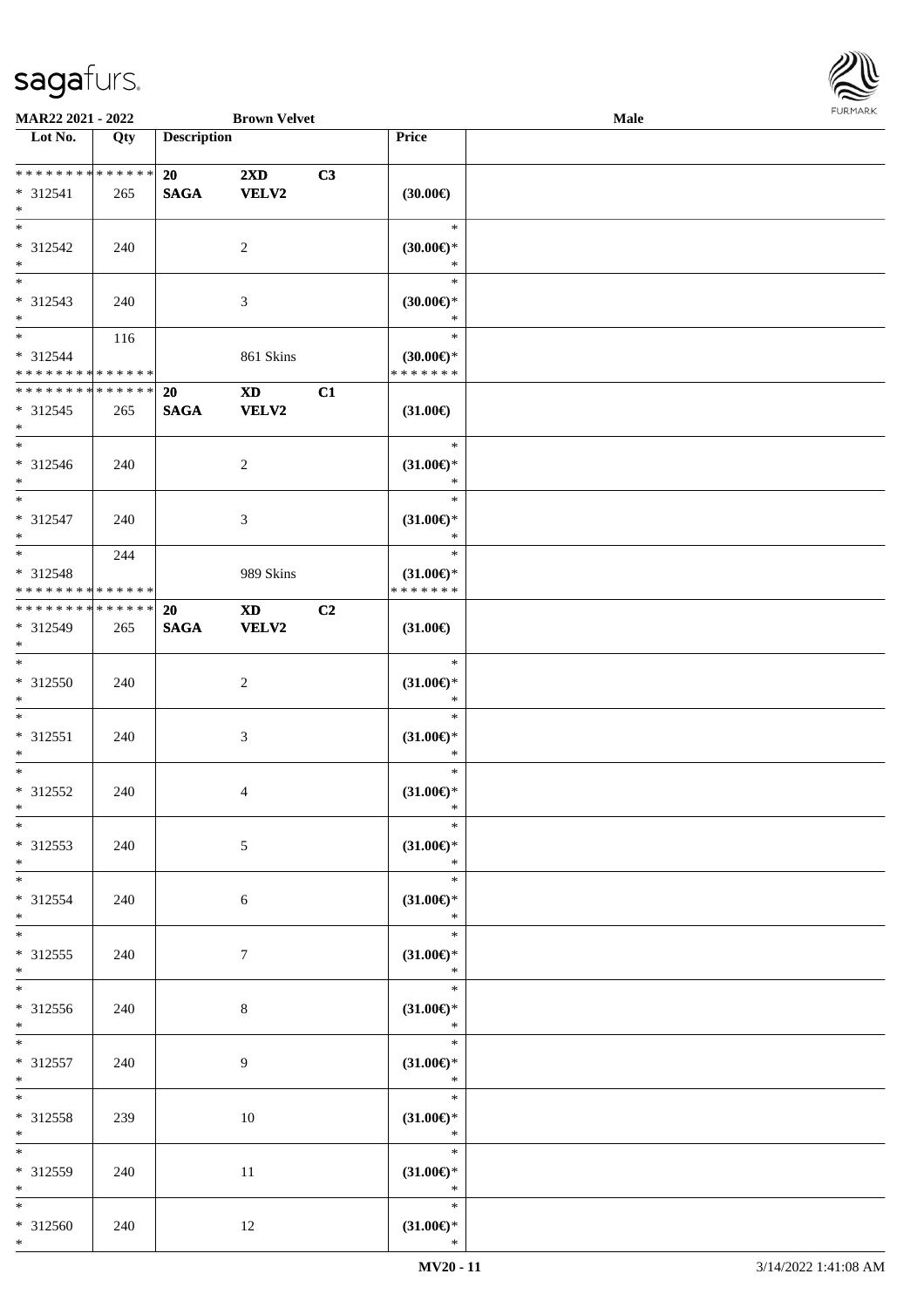

| MAR22 2021 - 2022                       |             |                    | <b>Brown Velvet</b>    |                |                                      | Male |  |
|-----------------------------------------|-------------|--------------------|------------------------|----------------|--------------------------------------|------|--|
| Lot No.                                 | Qty         | <b>Description</b> |                        |                | Price                                |      |  |
|                                         |             |                    |                        |                |                                      |      |  |
| $*$                                     |             | 20                 | <b>XD</b>              | C <sub>2</sub> | $\ast$                               |      |  |
| * 312561                                | 240         | <b>SAGA</b>        | VELV2                  |                | $(31.00\epsilon)$ *                  |      |  |
| $*$<br>$*$                              |             |                    |                        |                | $\ast$<br>$\ast$                     |      |  |
|                                         | 74          |                    |                        |                |                                      |      |  |
| * 312562<br>* * * * * * * * * * * * * * |             |                    | 3218 Skins             |                | $(31.00\epsilon)$ *<br>* * * * * * * |      |  |
| * * * * * * * * * * * * * *             |             | 20                 | $\mathbf{X}\mathbf{D}$ | C3             |                                      |      |  |
| * 312563                                | 265         | <b>SAGA</b>        | <b>VELV2</b>           |                | (30.00)                              |      |  |
| $*$                                     |             |                    |                        |                |                                      |      |  |
| $*$                                     |             |                    |                        |                | $\ast$                               |      |  |
| * 312564                                | 240         |                    | $\overline{c}$         |                | $(30.00\epsilon)$ *                  |      |  |
| $*$                                     |             |                    |                        |                | $\ast$                               |      |  |
| $*$                                     |             |                    |                        |                | $\ast$                               |      |  |
| $* 312565$                              | 240         |                    | $\mathfrak{Z}$         |                | $(30.00\epsilon)$ *                  |      |  |
| $*$                                     |             |                    |                        |                | $\ast$                               |      |  |
| $\overline{\phantom{0}}$                |             |                    |                        |                | $\ast$                               |      |  |
| $* 312566$                              | 240         |                    | $\overline{4}$         |                | $(30.00\epsilon)$ *                  |      |  |
| $*$                                     |             |                    |                        |                | $\ast$                               |      |  |
| $\ast$                                  | 177         |                    |                        |                | $\ast$                               |      |  |
| * 312567                                |             |                    | 1162 Skins             |                | $(30.00\epsilon)$ *                  |      |  |
| * * * * * * * * * * * * * *             |             |                    |                        |                | * * * * * * *                        |      |  |
| * * * * * * * * * * * * * *             |             | 20                 | <b>Dark</b>            | C1             |                                      |      |  |
| * 312568                                | 265         | <b>SAGA</b>        | <b>VELV2</b>           |                | $(31.00\epsilon)$                    |      |  |
| $*$                                     |             |                    |                        |                |                                      |      |  |
| $*$                                     |             |                    |                        |                | $\ast$                               |      |  |
| * 312569                                | 240         |                    | $\overline{c}$         |                | $(31.00\mathsf{E})^*$                |      |  |
| $*$<br>$*$                              |             |                    |                        |                | *<br>$\ast$                          |      |  |
|                                         |             |                    |                        |                |                                      |      |  |
| $* 312570$<br>$*$                       | 240         |                    | $\mathfrak{Z}$         |                | $(31.00\epsilon)$ *<br>$\ast$        |      |  |
| $*$                                     |             |                    |                        |                | $\ast$                               |      |  |
| $* 312571$                              | 240         |                    | $\overline{4}$         |                | $(31.00\epsilon)$ *                  |      |  |
| $*$                                     |             |                    |                        |                | $\ast$                               |      |  |
| $*$                                     |             |                    |                        |                | $\ast$                               |      |  |
| $* 312572$                              | 240         |                    | 5                      |                | $(31.00\epsilon)$ *                  |      |  |
| $*$                                     |             |                    |                        |                | $\ast$                               |      |  |
| $\ast$                                  |             |                    |                        |                | $\ast$                               |      |  |
| * 312573                                | 240         |                    | 6                      |                | $(31.00\epsilon)$ *                  |      |  |
| $*$                                     |             |                    |                        |                | $\ast$                               |      |  |
| $*$                                     | 171         |                    |                        |                | $\ast$                               |      |  |
| * 312574                                |             |                    | 1636 Skins             |                | $(31.00\epsilon)$ *                  |      |  |
| * * * * * * * * * * * * * *             |             |                    |                        |                | * * * * * * *                        |      |  |
| * * * * * * * *                         | * * * * * * | 20                 | <b>Dark</b>            | C2             |                                      |      |  |
| * 312575                                | 265         | <b>SAGA</b>        | <b>VELV2</b>           |                | $(31.00\epsilon)$                    |      |  |
| $*$                                     |             |                    |                        |                |                                      |      |  |
| $*$                                     |             |                    |                        |                | $\ast$                               |      |  |
| * 312576                                | 240         |                    | 2                      |                | $(31.00\epsilon)$ *                  |      |  |
| $*$<br>$*$                              |             |                    |                        |                | $\ast$<br>$\ast$                     |      |  |
|                                         |             |                    |                        |                |                                      |      |  |
| * 312577<br>$*$                         | 240         |                    | $\mathfrak{Z}$         |                | $(31.00\epsilon)$ *<br>$\ast$        |      |  |
| $*$                                     |             |                    |                        |                | $\ast$                               |      |  |
| * 312578                                | 240         |                    |                        |                | $(31.00\epsilon)$ *                  |      |  |
| $*$                                     |             |                    | 4                      |                | $\ast$                               |      |  |
| $*$                                     |             |                    |                        |                | $\ast$                               |      |  |
| * 312579                                | 240         |                    | 5                      |                | $(31.00\epsilon)$ *                  |      |  |
| $*$                                     |             |                    |                        |                | $\ast$                               |      |  |
| $*$                                     |             |                    |                        |                | $\ast$                               |      |  |
| * 312580                                | 240         |                    | 6                      |                | $(31.00\epsilon)$ *                  |      |  |
| $*$                                     |             |                    |                        |                | $\ast$                               |      |  |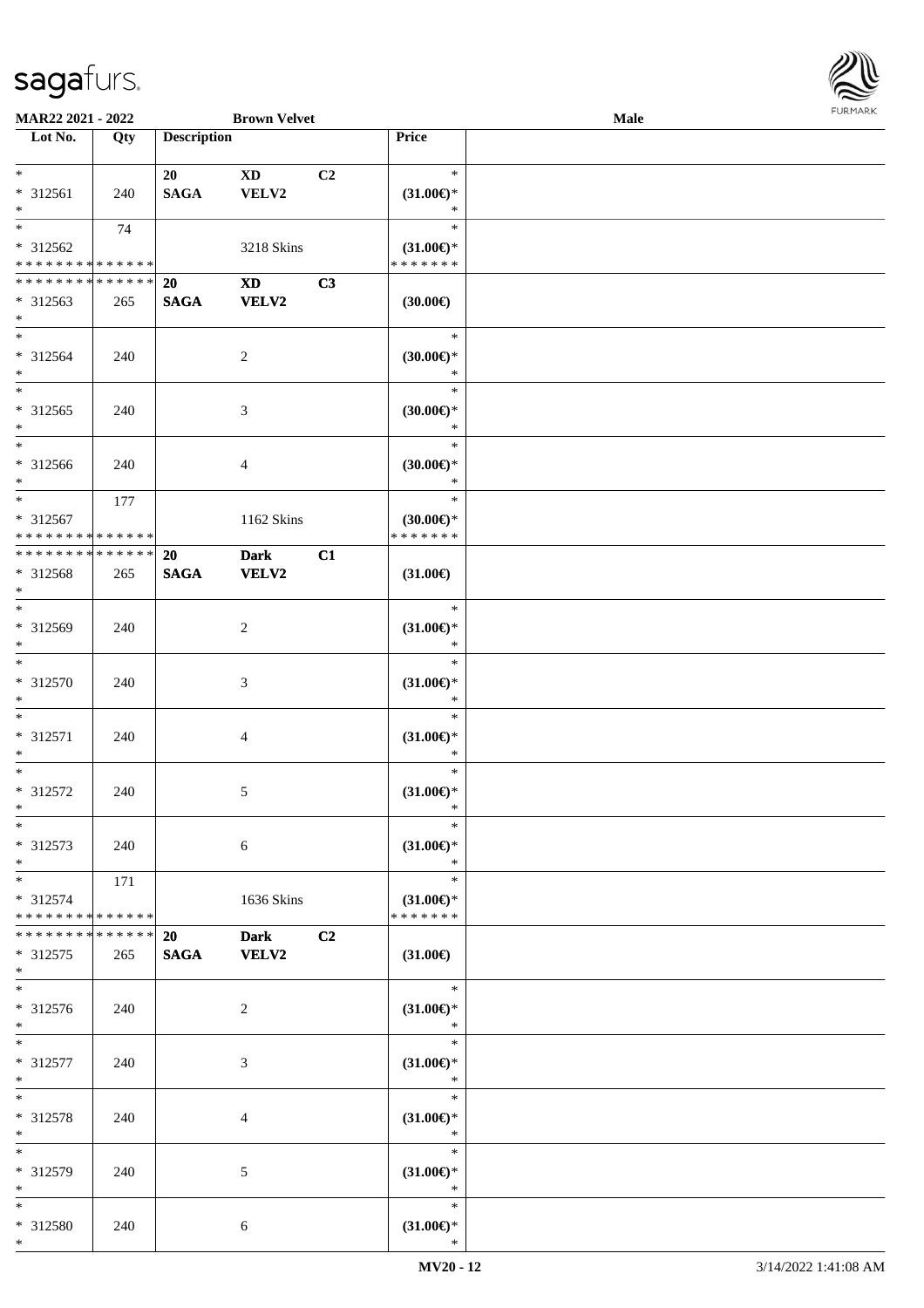

| MAR22 2021 - 2022             |     |                    | <b>Brown Velvet</b> |                |                     | Male |  |
|-------------------------------|-----|--------------------|---------------------|----------------|---------------------|------|--|
| Lot No.                       | Qty | <b>Description</b> |                     |                | Price               |      |  |
|                               |     |                    |                     |                |                     |      |  |
| $*$                           |     | 20                 | <b>Dark</b>         | C <sub>2</sub> | $\ast$              |      |  |
| * 312581                      | 240 | <b>SAGA</b>        | VELV2               |                | $(31.00\epsilon)$ * |      |  |
| $*$                           |     |                    |                     |                | $\ast$              |      |  |
| $*$                           |     |                    |                     |                | $\ast$              |      |  |
| * 312582                      | 240 |                    | 8                   |                | $(31.00\epsilon)$ * |      |  |
| $\ast$                        |     |                    |                     |                | $\ast$              |      |  |
| $\overline{\phantom{0}}$      |     |                    |                     |                | $\ast$              |      |  |
|                               |     |                    |                     |                |                     |      |  |
| * 312583                      | 240 |                    | 9                   |                | $(31.00\epsilon)$ * |      |  |
| $*$                           |     |                    |                     |                | $\ast$              |      |  |
| $*$                           |     |                    |                     |                | $\ast$              |      |  |
| * 312584                      | 240 |                    | 10                  |                | $(31.00\epsilon)$ * |      |  |
| $*$                           |     |                    |                     |                | $\ast$              |      |  |
| $*$                           | 169 |                    |                     |                | $\ast$              |      |  |
| $* 312585$                    |     |                    | 2594 Skins          |                | $(31.00\epsilon)$ * |      |  |
| * * * * * * * * * * * * * *   |     |                    |                     |                | * * * * * * *       |      |  |
| * * * * * * * * * * * * * *   |     | 20                 | <b>Dark</b>         | C3             |                     |      |  |
| * 312586                      | 265 | <b>SAGA</b>        | <b>VELV2</b>        |                | (30.00)             |      |  |
| $*$                           |     |                    |                     |                |                     |      |  |
| $*$                           |     |                    |                     |                | $\ast$              |      |  |
|                               |     |                    |                     |                |                     |      |  |
| $* 312587$                    | 240 |                    | $\overline{c}$      |                | $(30.00\epsilon)$ * |      |  |
| $*$                           |     |                    |                     |                | $\ast$              |      |  |
| $*$                           |     |                    |                     |                | $\ast$              |      |  |
| * 312588                      | 240 |                    | 3                   |                | $(30.00\epsilon)$ * |      |  |
| $*$                           |     |                    |                     |                | $\ast$              |      |  |
| $*$                           |     |                    |                     |                | $\ast$              |      |  |
| * 312589                      | 240 |                    | 4                   |                | $(30.00\epsilon)$ * |      |  |
| $*$                           |     |                    |                     |                | $\ast$              |      |  |
| $\overline{\ast}$             |     |                    |                     |                | $\ast$              |      |  |
| * 312590                      | 240 |                    | 5                   |                | $(30.00\epsilon)$ * |      |  |
| $*$                           |     |                    |                     |                | $\ast$              |      |  |
| $*$                           |     |                    |                     |                | $\ast$              |      |  |
|                               |     |                    |                     |                |                     |      |  |
| * 312591                      | 240 |                    | 6                   |                | $(30.00\epsilon)$ * |      |  |
| $*$                           |     |                    |                     |                | $\ast$              |      |  |
| $*$                           |     |                    |                     |                | $\ast$              |      |  |
| $* 312592$                    | 240 |                    | 7                   |                | (30.00)             |      |  |
| $*$                           |     |                    |                     |                | $\ast$              |      |  |
| $*$                           |     |                    |                     |                | $\ast$              |      |  |
| * 312593                      | 240 |                    | 8                   |                | $(30.00\epsilon)$ * |      |  |
| $*$                           |     |                    |                     |                | $\ast$              |      |  |
| $*$                           | 96  |                    |                     |                | $\ast$              |      |  |
| * 312594                      |     |                    | 2041 Skins          |                | $(30.00\epsilon)$ * |      |  |
| * * * * * * * * * * * * * *   |     |                    |                     |                | * * * * * * *       |      |  |
| * * * * * * * * * * * * * * * |     |                    |                     |                |                     |      |  |
|                               |     | <b>20</b>          | XD/DK               | C <sub>2</sub> |                     |      |  |
| * 312595                      | 265 | <b>SAGA</b>        | <b>VELV2</b>        | <b>OPEN</b>    | $(27.50\epsilon)$   |      |  |
| $*$                           |     |                    |                     |                |                     |      |  |
| $*$                           | 223 |                    |                     |                | $\ast$              |      |  |
| * 312596                      |     |                    | 488 Skins           |                | $(27.50\epsilon)$ * |      |  |
| * * * * * * * * * * * * * *   |     |                    |                     |                | * * * * * * *       |      |  |
| * * * * * * * * * * * * * *   |     | 20                 | XD/DK               | C2             |                     |      |  |
| * 312597                      | 265 | IA                 | <b>VELV1</b>        | <b>CHIP</b>    | $(25.50\epsilon)$   |      |  |
| $*$                           |     |                    |                     |                |                     |      |  |
| $*$                           |     |                    |                     |                | $\ast$              |      |  |
| * 312598                      | 240 |                    | 2                   |                | $(25.50\epsilon)$ * |      |  |
| $*$                           |     |                    |                     |                | $\ast$              |      |  |
|                               |     |                    |                     |                |                     |      |  |
| $*$                           |     |                    |                     |                | $\ast$              |      |  |
| * 312599                      | 240 |                    | 3                   |                | $(25.50\epsilon)$ * |      |  |
| $*$                           |     |                    |                     |                | $\ast$              |      |  |
| $*$                           |     |                    |                     |                | $\ast$              |      |  |
| * 312600                      | 240 |                    | 4                   |                | $(25.50\epsilon)$ * |      |  |
| $*$                           |     |                    |                     |                | $\ast$              |      |  |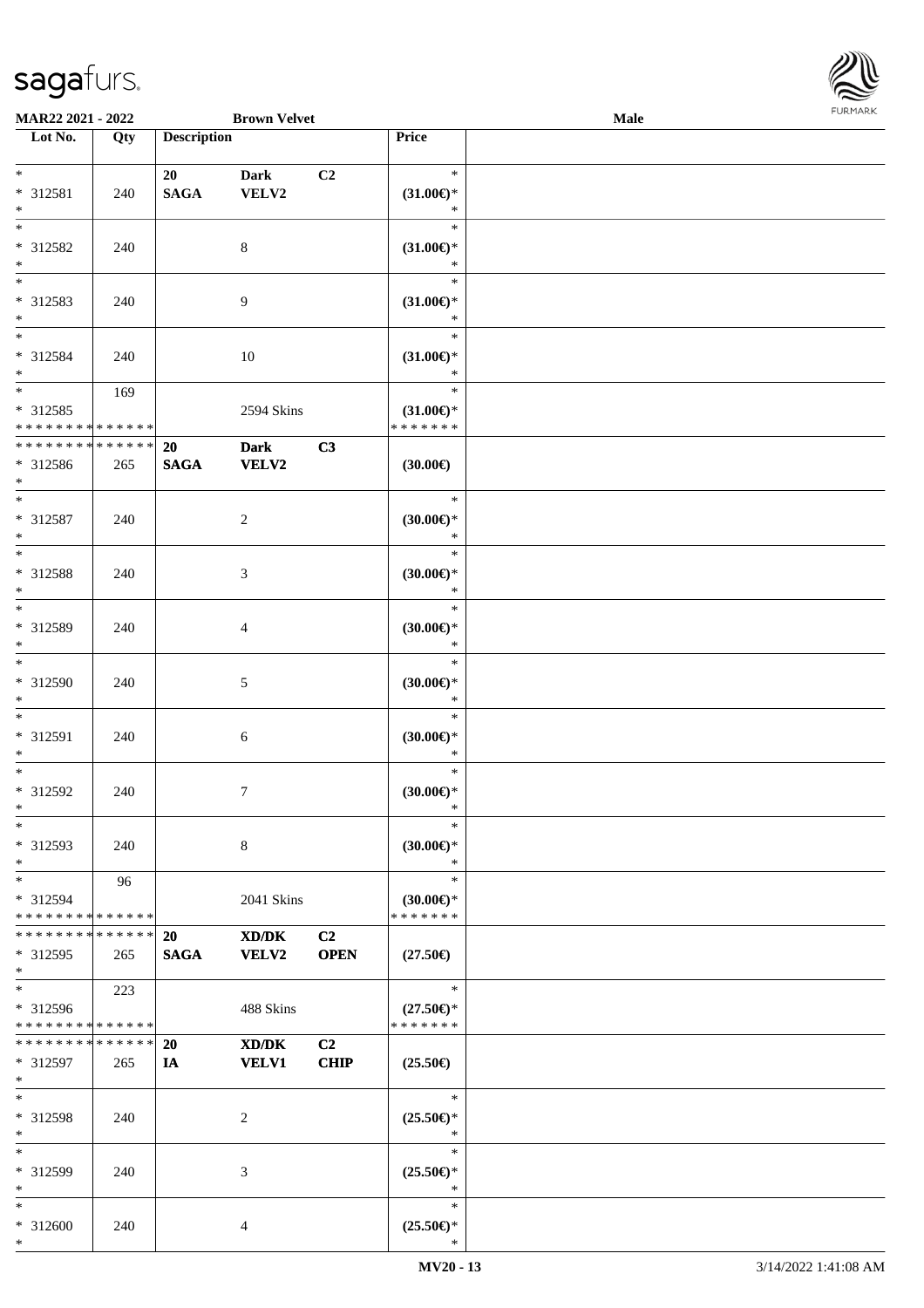\*



| <b>MAR22 2021 - 2022</b>                                 |     |                    | <b>Brown Velvet</b>   |                               |                                                 | Male |  |
|----------------------------------------------------------|-----|--------------------|-----------------------|-------------------------------|-------------------------------------------------|------|--|
| Lot No.                                                  | Qty | <b>Description</b> |                       |                               | Price                                           |      |  |
| $*$<br>* 312601<br>$*$                                   | 240 | 20<br>IA           | XD/DK<br><b>VELV1</b> | C <sub>2</sub><br><b>CHIP</b> | $\ast$<br>$(25.50\epsilon)$ *<br>$\ast$         |      |  |
| $*$<br>* 312602<br>$\ast$                                | 240 |                    | 6                     |                               | $\ast$<br>$(25.50\epsilon)$ *<br>$\ast$         |      |  |
| * 312603<br>$\ast$                                       | 240 |                    | $\tau$                |                               | $\ast$<br>$(25.50\epsilon)$ *<br>$\ast$         |      |  |
| $*$<br>* 312604<br>$*$                                   | 240 |                    | $\,8\,$               |                               | $\ast$<br>$(25.50\epsilon)$ *<br>$\ast$         |      |  |
| $*$<br>* 312605<br>$*$                                   | 240 |                    | $\overline{9}$        |                               | $\ast$<br>$(25.50\epsilon)$ *<br>$\ast$         |      |  |
| * 312606<br>$*$                                          | 240 |                    | 10                    |                               | $\ast$<br>$(25.50\epsilon)$ *<br>$\ast$         |      |  |
| $*$<br>* 312607<br>$*$                                   | 240 |                    | 11                    |                               | $\ast$<br>$(25.50\epsilon)$ *<br>$\ast$         |      |  |
| $\overline{\ast}$<br>* 312608<br>$\ast$                  | 240 |                    | 12                    |                               | $\ast$<br>$(25.50\epsilon)$ *<br>$\ast$         |      |  |
| $*$<br>* 312609<br>$\ast$                                | 240 |                    | 13                    |                               | $\ast$<br>$(25.50\epsilon)$ *<br>$\ast$         |      |  |
| $*$<br>* 312610<br>$*$                                   | 240 |                    | 14                    |                               | $\ast$<br>$(25.50\epsilon)$ *<br>$\ast$         |      |  |
| $* 312611$<br>* * * * * * * * <mark>* * * * * * *</mark> | 240 |                    | 3625 Skins            |                               | $\ast$<br>$(25.50\epsilon)$ *<br>* * * * * * *  |      |  |
| * * * * * * * * * * * * * * *<br>* 312612<br>$*$ $-$     | 265 | 20<br>IA           | XD/DK<br><b>VELV2</b> | C2<br>CHIP                    | $(27.50\epsilon)$                               |      |  |
| $\overline{\ast}$<br>* 312613<br>$*$                     | 240 |                    | $\overline{2}$        |                               | $\ast$<br>$(27.50\epsilon)$ *<br>$\ast$         |      |  |
| $\ast$<br>* 312614<br>$*$                                | 240 |                    | 3                     |                               | $\ast$<br>$(27.50\epsilon)$ *<br>$\ast$         |      |  |
| $\ddot{x}$<br>* 312615<br>$*$                            | 240 |                    | $\overline{4}$        |                               | $\ast$<br>$(27.50\epsilon)$ *<br>$\sim$ $\star$ |      |  |
| $\ddot{x}$<br>* 312616<br>$*$                            | 240 |                    | 5 <sup>5</sup>        |                               | $\ast$<br>$(27.50\epsilon)$ *<br>$\ast$         |      |  |
| $*$<br>* 312617<br>$*$                                   | 240 |                    | 6                     |                               | $\ast$<br>$(27.50\epsilon)$ *<br>$\ast$         |      |  |
| $\ddot{x}$<br>* 312618<br>$*$                            | 240 |                    | $\tau$                |                               | $\ast$<br>$(27.50\epsilon)$ *<br>$\ast$         |      |  |
| * 312619<br>$*$                                          | 239 |                    | 8                     |                               | $\ast$<br>$(27.50\epsilon)$ *<br>$\ast$         |      |  |
| $\ddot{x}$<br>* 312620                                   | 240 |                    | 9                     |                               | $\ast$<br>$(27.50\epsilon)$ *                   |      |  |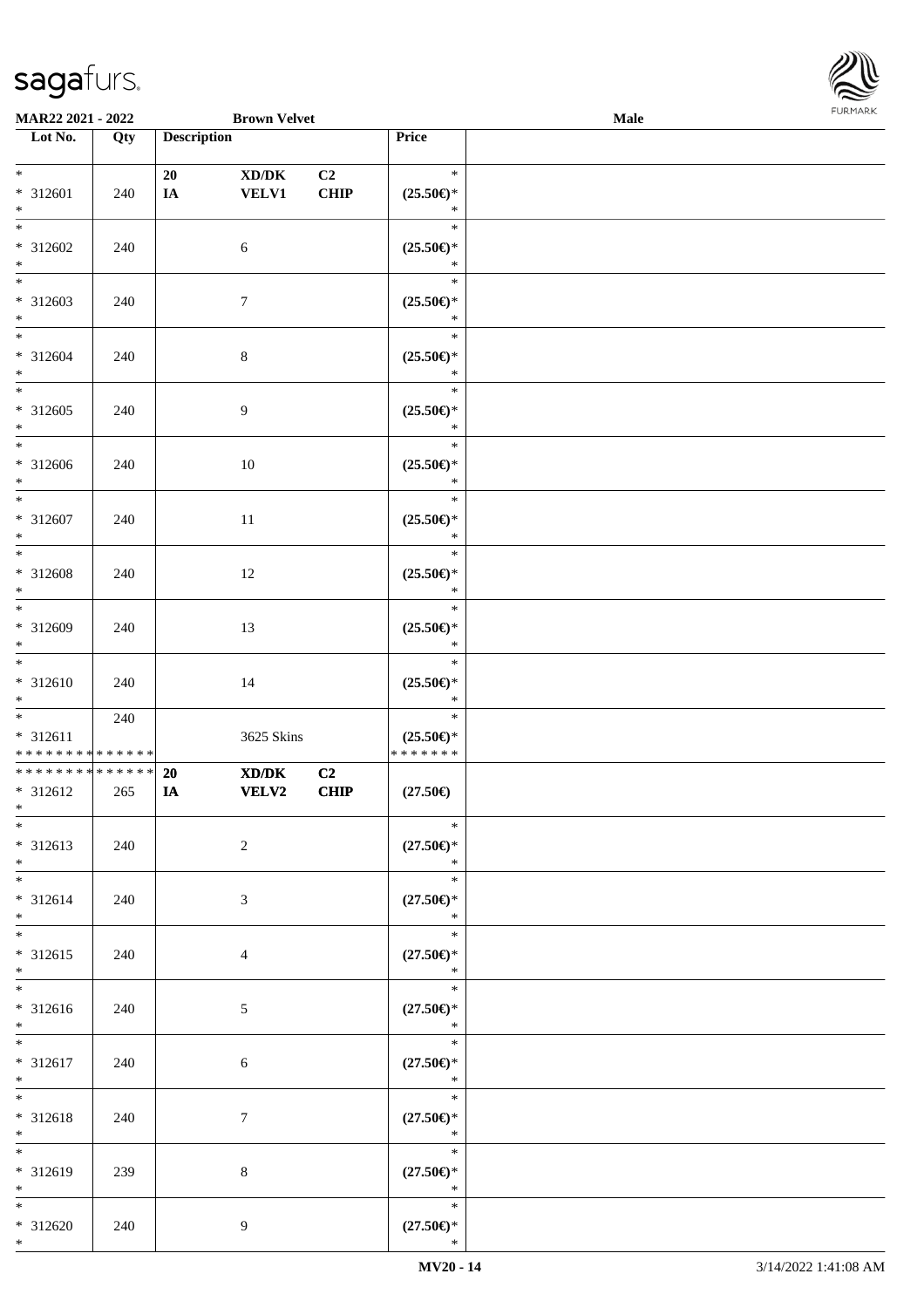

| <b>MAR22 2021 - 2022</b>                   |     |                    | <b>Brown Velvet</b>                                                                                                                                                                                                            |                |                               | Male |  |
|--------------------------------------------|-----|--------------------|--------------------------------------------------------------------------------------------------------------------------------------------------------------------------------------------------------------------------------|----------------|-------------------------------|------|--|
| Lot No.                                    | Qty | <b>Description</b> |                                                                                                                                                                                                                                |                | Price                         |      |  |
|                                            |     |                    |                                                                                                                                                                                                                                |                |                               |      |  |
| $*$                                        |     | 20                 | XD/DK                                                                                                                                                                                                                          | C <sub>2</sub> | $\ast$                        |      |  |
| * 312621                                   | 240 | IA                 | VELV2                                                                                                                                                                                                                          | <b>CHIP</b>    | $(27.50\epsilon)$ *           |      |  |
| $*$                                        |     |                    |                                                                                                                                                                                                                                |                | $\ast$                        |      |  |
| $*$                                        |     |                    |                                                                                                                                                                                                                                |                | $\ast$                        |      |  |
| * 312622                                   | 240 |                    | 11                                                                                                                                                                                                                             |                | $(27.50\epsilon)$ *           |      |  |
| $*$                                        |     |                    |                                                                                                                                                                                                                                |                | $\ast$                        |      |  |
|                                            |     |                    |                                                                                                                                                                                                                                |                | $\ast$                        |      |  |
| * 312623                                   | 240 |                    | 12                                                                                                                                                                                                                             |                | $(27.50\epsilon)$ *           |      |  |
| $*$                                        |     |                    |                                                                                                                                                                                                                                |                | $\ast$                        |      |  |
| $*$                                        |     |                    |                                                                                                                                                                                                                                |                | $\ast$                        |      |  |
| * 312624                                   | 240 |                    | 13                                                                                                                                                                                                                             |                | $(27.50\epsilon)$ *           |      |  |
| $*$                                        |     |                    |                                                                                                                                                                                                                                |                | $\ast$                        |      |  |
| $*$                                        |     |                    |                                                                                                                                                                                                                                |                | $\ast$                        |      |  |
| * 312625                                   | 240 |                    | 14                                                                                                                                                                                                                             |                | $(27.50\epsilon)$ *           |      |  |
| $*$                                        |     |                    |                                                                                                                                                                                                                                |                | $\ast$                        |      |  |
|                                            |     |                    |                                                                                                                                                                                                                                |                | $\ast$                        |      |  |
| $* 312626$                                 | 220 |                    | 15                                                                                                                                                                                                                             |                | $(27.50\epsilon)$ *           |      |  |
| $*$                                        |     |                    |                                                                                                                                                                                                                                |                | $\ast$                        |      |  |
| $*$                                        | 54  |                    |                                                                                                                                                                                                                                |                | $\ast$                        |      |  |
| * 312627                                   |     |                    | 3658 Skins                                                                                                                                                                                                                     |                | $(27.50\epsilon)$ *           |      |  |
| * * * * * * * * <mark>* * * * * *</mark>   |     |                    |                                                                                                                                                                                                                                |                | * * * * * * *                 |      |  |
|                                            |     | 20                 | $2\mathbf{X}\mathbf{D}$                                                                                                                                                                                                        | C1             |                               |      |  |
| 312628                                     | 200 | <b>SROY</b>        | <b>VELV1</b>                                                                                                                                                                                                                   |                | $(29.50\epsilon)$             |      |  |
|                                            |     |                    |                                                                                                                                                                                                                                |                |                               |      |  |
| * * * * * * * * <mark>* * * * * * *</mark> |     | <b>20</b>          | $2\mathbf{X}\mathbf{D}$                                                                                                                                                                                                        | C <sub>2</sub> |                               |      |  |
| * 312629                                   | 245 | <b>SROY</b>        | <b>VELV1</b>                                                                                                                                                                                                                   |                | $(29.50\epsilon)$             |      |  |
| $*$                                        |     |                    |                                                                                                                                                                                                                                |                |                               |      |  |
| $*$                                        |     |                    |                                                                                                                                                                                                                                |                | $\ast$                        |      |  |
| * 312630                                   | 220 |                    | 2                                                                                                                                                                                                                              |                | $(29.50\epsilon)$ *           |      |  |
| $*$<br>$*$                                 |     |                    |                                                                                                                                                                                                                                |                | $\ast$<br>$\ast$              |      |  |
|                                            |     |                    |                                                                                                                                                                                                                                |                |                               |      |  |
| * 312631<br>$\ast$                         | 220 |                    | $\mathfrak{Z}$                                                                                                                                                                                                                 |                | $(29.50\epsilon)$ *<br>$\ast$ |      |  |
| $*$ $-$                                    |     |                    |                                                                                                                                                                                                                                |                | $\ast$                        |      |  |
| * 312632                                   | 136 |                    | 821 Skins                                                                                                                                                                                                                      |                | $(29.50\epsilon)$ *           |      |  |
| * * * * * * * * <mark>* * * * * *</mark>   |     |                    |                                                                                                                                                                                                                                |                | *******                       |      |  |
|                                            |     | 20                 | $2\rm{XD}$                                                                                                                                                                                                                     | C <sub>2</sub> |                               |      |  |
| 312633                                     | 220 | <b>SROY</b>        | <b>VELV1</b>                                                                                                                                                                                                                   |                | $(29.50\epsilon)$             |      |  |
|                                            |     |                    |                                                                                                                                                                                                                                |                |                               |      |  |
| * * * * * * * * <mark>* * * * * *</mark>   |     | 20                 | $2\mathbf{X}\mathbf{D}$                                                                                                                                                                                                        | C3             |                               |      |  |
| $* 312634$                                 | 245 | <b>SROY</b>        | <b>VELV1</b>                                                                                                                                                                                                                   |                | $(28.50\epsilon)$             |      |  |
| $\ast$                                     |     |                    |                                                                                                                                                                                                                                |                |                               |      |  |
| $*$ $-$                                    | 167 |                    |                                                                                                                                                                                                                                |                | $\ast$                        |      |  |
| * 312635                                   |     |                    | 412 Skins                                                                                                                                                                                                                      |                | $(28.50\epsilon)$ *           |      |  |
| * * * * * * * * * * * * * *                |     |                    |                                                                                                                                                                                                                                |                | * * * * * * *                 |      |  |
|                                            |     | 20                 | XD and the set of the set of the set of the set of the set of the set of the set of the set of the set of the set of the set of the set of the set of the set of the set of the set of the set of the set of the set of the se | C1             |                               |      |  |
| 312636                                     | 231 | <b>SROY</b>        | <b>VELV1</b>                                                                                                                                                                                                                   |                | $(29.50\epsilon)$             |      |  |
|                                            |     |                    |                                                                                                                                                                                                                                |                |                               |      |  |
| * * * * * * * * <mark>* * * * * *</mark> * |     | 20                 | <b>XD</b>                                                                                                                                                                                                                      | C2             |                               |      |  |
| * 312637                                   | 245 | <b>SROY</b>        | <b>VELV1</b>                                                                                                                                                                                                                   |                | $(29.50\epsilon)$             |      |  |
| $*$                                        |     |                    |                                                                                                                                                                                                                                |                |                               |      |  |
| $*$                                        |     |                    |                                                                                                                                                                                                                                |                | $\ast$                        |      |  |
| * 312638                                   | 220 |                    | 2                                                                                                                                                                                                                              |                | $(29.50\epsilon)$ *           |      |  |
| $*$                                        |     |                    |                                                                                                                                                                                                                                |                | $\ast$                        |      |  |
| $\ast$                                     |     |                    |                                                                                                                                                                                                                                |                | $\ast$                        |      |  |
| * 312639                                   | 220 |                    | 3                                                                                                                                                                                                                              |                | $(29.50\epsilon)$ *           |      |  |
| $*$                                        |     |                    |                                                                                                                                                                                                                                |                | $\ast$                        |      |  |
| $*$                                        |     |                    |                                                                                                                                                                                                                                |                | $\ast$                        |      |  |
| * 312640                                   | 220 |                    | 4                                                                                                                                                                                                                              |                | $(29.50\epsilon)$ *           |      |  |
| $\ast$                                     |     |                    |                                                                                                                                                                                                                                |                | $\ast$                        |      |  |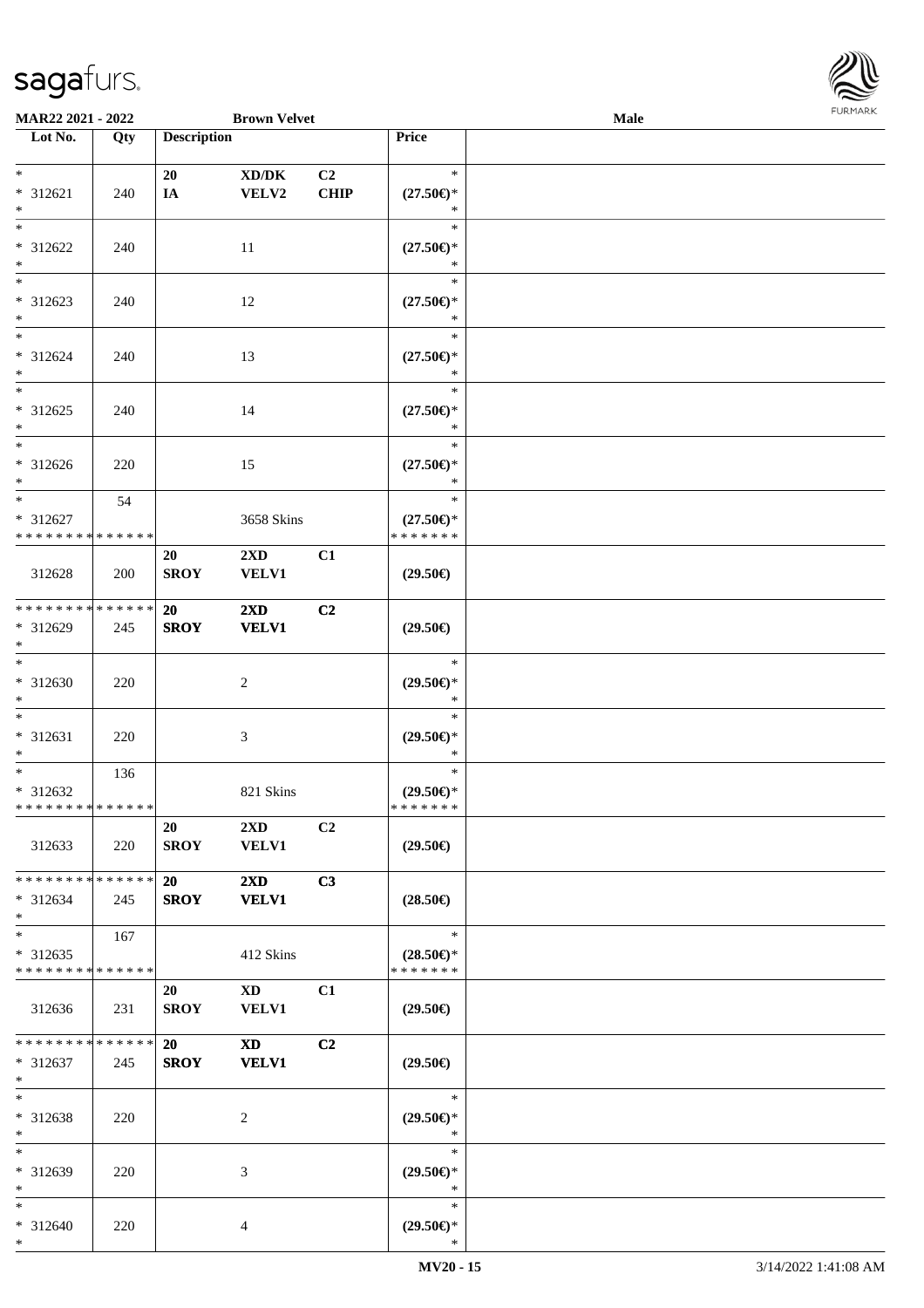

| MAR22 2021 - 2022                                     |     |                          | <b>Brown Velvet</b>                     |                |                                                | Male |  |
|-------------------------------------------------------|-----|--------------------------|-----------------------------------------|----------------|------------------------------------------------|------|--|
| Lot No.                                               | Qty | <b>Description</b>       |                                         |                | Price                                          |      |  |
| $\ast$<br>* 312641<br>* * * * * * * * * * * * * *     | 153 | 20<br><b>SROY</b>        | <b>XD</b><br><b>VELV1</b>               | C <sub>2</sub> | $\ast$<br>$(29.50\epsilon)$ *<br>* * * * * * * |      |  |
| * * * * * * * * * * * * * *<br>$* 312642$<br>$\ast$   | 245 | 20<br><b>SROY</b>        | <b>XD</b><br><b>VELV1</b>               | C3             | $(28.50\epsilon)$                              |      |  |
| $\overline{\phantom{0}}$<br>* 312643<br>$*$           | 220 |                          | $\overline{2}$                          |                | $\ast$<br>$(28.50\epsilon)$ *                  |      |  |
| $\ast$<br>* 312644<br>* * * * * * * * * * * * * *     | 63  |                          | 528 Skins                               |                | $\ast$<br>$(28.50\epsilon)$ *<br>* * * * * * * |      |  |
| ******** <mark>*****</mark> *<br>$* 312645$<br>$\ast$ | 245 | <b>20</b><br><b>SROY</b> | <b>Dark</b><br><b>VELV1</b>             | C1             | $(29.50\epsilon)$                              |      |  |
| $\ast$<br>* 312646<br>* * * * * * * * * * * * * *     | 160 |                          | 405 Skins                               |                | $\ast$<br>$(29.50\epsilon)$ *<br>* * * * * * * |      |  |
| * * * * * * * * * * * * * *<br>$* 312647$<br>$\ast$   | 245 | 20<br><b>SROY</b>        | <b>Dark</b><br><b>VELV1</b>             | C2             | $(29.50\epsilon)$                              |      |  |
| $*$<br>* 312648<br>$\ast$                             | 220 |                          | $\overline{c}$                          |                | $\ast$<br>$(29.50\epsilon)$ *<br>$\ast$        |      |  |
| $\ast$<br>* 312649<br>$\ast$                          | 219 |                          | 3                                       |                | $\ast$<br>$(29.50\epsilon)$ *<br>$\ast$        |      |  |
| $\ast$<br>* 312650<br>$\ast$                          | 220 |                          | 4                                       |                | $\ast$<br>$(29.50\epsilon)$ *<br>$\ast$        |      |  |
| $\ast$<br>$* 312651$<br>$\ast$                        | 220 |                          | $\mathfrak{S}$                          |                | $\ast$<br>$(29.50\epsilon)$ *<br>$\ast$        |      |  |
| $\ast$<br>* 312652<br>$*$                             | 220 |                          | 6                                       |                | $\ast$<br>$(29.50\epsilon)$ *<br>$\ast$        |      |  |
| $*$<br>$* 312653$<br>* * * * * * * * * * * * * *      | 241 |                          | 1585 Skins                              |                | $\ast$<br>$(29.50 \in )^*$<br>* * * * * * *    |      |  |
| * * * * * * * * * * * * * *<br>* 312654<br>$\ast$     | 245 | <b>20</b><br><b>SROY</b> | <b>Dark</b><br><b>VELV1</b>             | C3             | $(28.50\epsilon)$                              |      |  |
| $\ast$<br>* 312655<br>$*$                             | 220 |                          | 2                                       |                | $\ast$<br>$(28.50\epsilon)$ *<br>$\ast$        |      |  |
| $\ast$<br>* 312656<br>$*$                             | 220 |                          | 3                                       |                | $\ast$<br>$(28.50\epsilon)$ *<br>$\ast$        |      |  |
| $*$<br>$* 312657$<br>* * * * * * * * * * * * * *      | 143 |                          | 828 Skins                               |                | $\ast$<br>$(28.50\epsilon)$ *<br>* * * * * * * |      |  |
| 312658                                                | 239 | 20<br><b>SROY</b>        | $2\mathbf{X}\mathbf{D}$<br>VELV2        | C1             | $(32.00\epsilon)$                              |      |  |
| ******** <mark>******</mark><br>* 312659<br>$\ast$    | 245 | <b>20</b><br><b>SROY</b> | $2\mathbf{X}\mathbf{D}$<br><b>VELV2</b> | C2             | $(32.00\epsilon)$                              |      |  |
| $\ast$<br>* 312660<br>$*$                             | 220 |                          | 2                                       |                | $\ast$<br>$(32.00\epsilon)$ *<br>$\ast$        |      |  |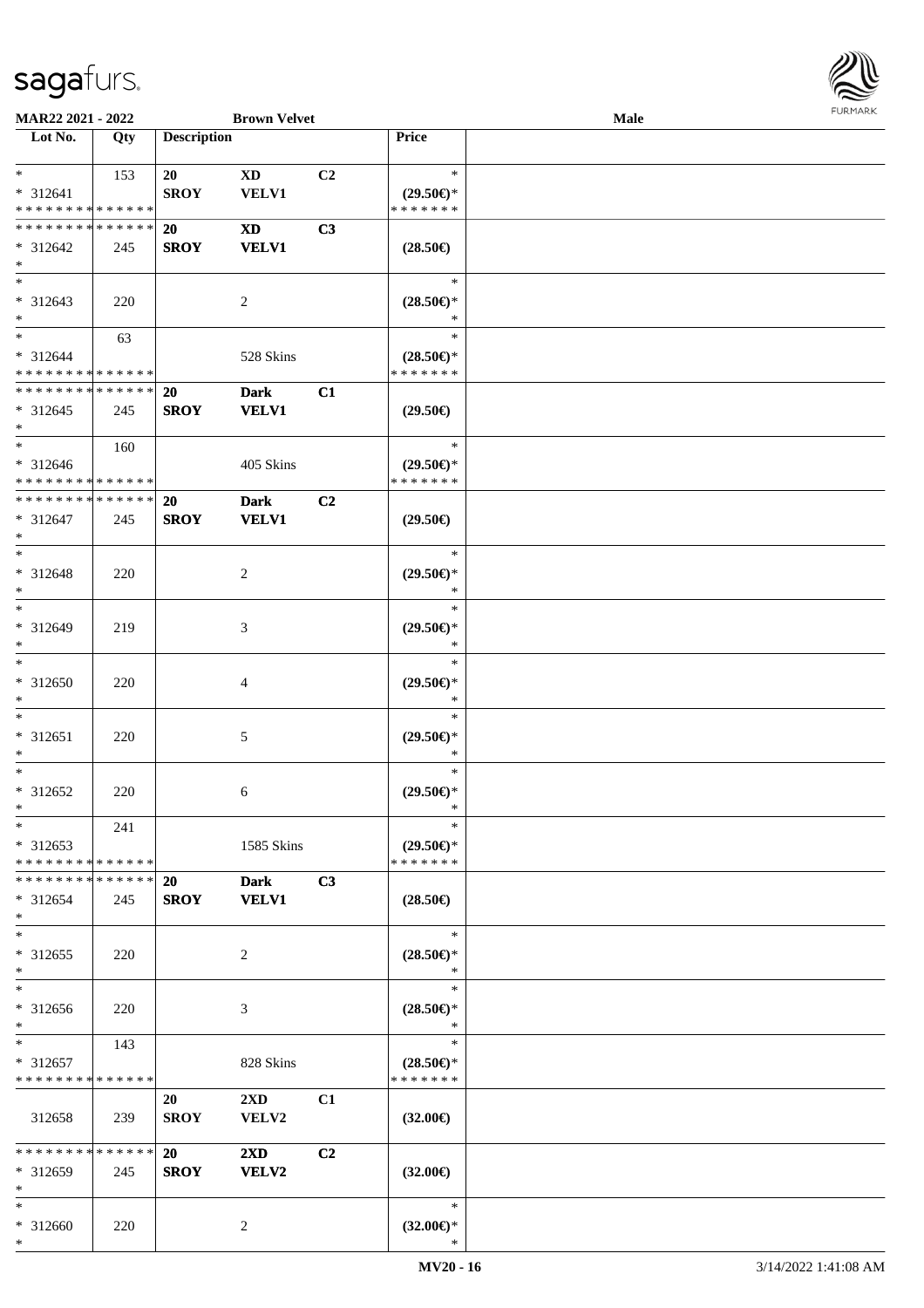

| MAR22 2021 - 2022           |     |                    | <b>Brown Velvet</b>                                                                                                                                                                                                            |    |                                      | <b>Male</b> |  |
|-----------------------------|-----|--------------------|--------------------------------------------------------------------------------------------------------------------------------------------------------------------------------------------------------------------------------|----|--------------------------------------|-------------|--|
| Lot No.                     | Qty | <b>Description</b> |                                                                                                                                                                                                                                |    | Price                                |             |  |
|                             |     |                    |                                                                                                                                                                                                                                |    |                                      |             |  |
| $*$                         |     | 20                 | 2XD                                                                                                                                                                                                                            | C2 | $\ast$                               |             |  |
| $* 312661$                  | 220 | <b>SROY</b>        | VELV2                                                                                                                                                                                                                          |    | $(32.00\epsilon)$ *                  |             |  |
| $\ast$                      |     |                    |                                                                                                                                                                                                                                |    | ∗                                    |             |  |
| $*$                         |     |                    |                                                                                                                                                                                                                                |    | $\ast$                               |             |  |
| * 312662                    | 220 |                    | 4                                                                                                                                                                                                                              |    | $(32.00\epsilon)$ *                  |             |  |
| $\ast$                      |     |                    |                                                                                                                                                                                                                                |    | *                                    |             |  |
| $\overline{\phantom{0}}$    | 228 |                    |                                                                                                                                                                                                                                |    | $\ast$                               |             |  |
| * 312663                    |     |                    | 1133 Skins                                                                                                                                                                                                                     |    | $(32.00\epsilon)$ *                  |             |  |
| * * * * * * * * * * * * * * |     |                    |                                                                                                                                                                                                                                |    | * * * * * * *                        |             |  |
| * * * * * * * * * * * * * * |     | 20                 | 2XD                                                                                                                                                                                                                            | C3 |                                      |             |  |
| $* 312664$                  | 245 | <b>SROY</b>        | <b>VELV2</b>                                                                                                                                                                                                                   |    | $(31.00\epsilon)$                    |             |  |
| $*$                         |     |                    |                                                                                                                                                                                                                                |    |                                      |             |  |
| $\ast$                      |     |                    |                                                                                                                                                                                                                                |    | $\ast$                               |             |  |
| $* 312665$                  | 220 |                    | $\overline{2}$                                                                                                                                                                                                                 |    | $(31.00\epsilon)$ *                  |             |  |
| $\ast$                      |     |                    |                                                                                                                                                                                                                                |    | *                                    |             |  |
| $\ast$                      | 199 |                    |                                                                                                                                                                                                                                |    | $\ast$                               |             |  |
| * 312666                    |     |                    | 664 Skins                                                                                                                                                                                                                      |    | $(31.00\epsilon)$ *                  |             |  |
| * * * * * * * * * * * * * * |     |                    |                                                                                                                                                                                                                                |    | * * * * * * *                        |             |  |
| * * * * * * * * * * * * * * |     | 20                 | <b>XD</b>                                                                                                                                                                                                                      | C1 |                                      |             |  |
| $* 312667$                  |     | <b>SROY</b>        | <b>VELV2</b>                                                                                                                                                                                                                   |    |                                      |             |  |
| $\ast$                      | 235 |                    |                                                                                                                                                                                                                                |    | $(32.00\epsilon)$                    |             |  |
| $*$                         |     |                    |                                                                                                                                                                                                                                |    | $\ast$                               |             |  |
|                             | 51  |                    |                                                                                                                                                                                                                                |    |                                      |             |  |
| * 312668                    |     |                    | 286 Skins                                                                                                                                                                                                                      |    | $(32.00\epsilon)$ *<br>* * * * * * * |             |  |
| * * * * * * * * * * * * * * |     |                    |                                                                                                                                                                                                                                |    |                                      |             |  |
| * * * * * * * * * * * * * * |     | 20                 | <b>XD</b>                                                                                                                                                                                                                      | C2 |                                      |             |  |
| * 312669                    | 245 | <b>SROY</b>        | VELV2                                                                                                                                                                                                                          |    | $(32.00\epsilon)$                    |             |  |
| $*$                         |     |                    |                                                                                                                                                                                                                                |    |                                      |             |  |
| $\ast$                      |     |                    |                                                                                                                                                                                                                                |    | $\ast$                               |             |  |
| $* 312670$                  | 220 |                    | $\sqrt{2}$                                                                                                                                                                                                                     |    | $(32.00\epsilon)$ *                  |             |  |
| $*$                         |     |                    |                                                                                                                                                                                                                                |    | $\ast$                               |             |  |
| $*$                         |     |                    |                                                                                                                                                                                                                                |    | $\ast$                               |             |  |
| $* 312671$                  | 220 |                    | $\mathfrak{Z}$                                                                                                                                                                                                                 |    | $(32.00\epsilon)$ *                  |             |  |
| $\ast$                      |     |                    |                                                                                                                                                                                                                                |    | $\ast$                               |             |  |
| $\ast$                      |     |                    |                                                                                                                                                                                                                                |    | $\ast$                               |             |  |
| $* 312672$                  | 220 |                    | 4                                                                                                                                                                                                                              |    | $(32.00\epsilon)$ *                  |             |  |
| $*$                         |     |                    |                                                                                                                                                                                                                                |    | $\ast$                               |             |  |
| $*$                         |     |                    |                                                                                                                                                                                                                                |    | $\ast$                               |             |  |
| * 312673                    | 220 |                    | 5                                                                                                                                                                                                                              |    | $(32.00\epsilon)$ *                  |             |  |
| $*$                         |     |                    |                                                                                                                                                                                                                                |    | ∗                                    |             |  |
| $*$                         |     |                    |                                                                                                                                                                                                                                |    | $\ast$                               |             |  |
| * 312674                    | 220 |                    | 6                                                                                                                                                                                                                              |    | $(32.00\epsilon)$ *                  |             |  |
| $*$                         |     |                    |                                                                                                                                                                                                                                |    | $\ast$                               |             |  |
| $\ast$                      | 216 |                    |                                                                                                                                                                                                                                |    | $\ast$                               |             |  |
| * 312675                    |     |                    | 1561 Skins                                                                                                                                                                                                                     |    | $(32.00\epsilon)$ *                  |             |  |
| * * * * * * * * * * * * * * |     |                    |                                                                                                                                                                                                                                |    | * * * * * * *                        |             |  |
| * * * * * * * * * * * * * * |     | <b>20</b>          | XD and the set of the set of the set of the set of the set of the set of the set of the set of the set of the set of the set of the set of the set of the set of the set of the set of the set of the set of the set of the se | C3 |                                      |             |  |
| * 312676                    | 245 | <b>SROY</b>        | VELV2                                                                                                                                                                                                                          |    | $(31.00\epsilon)$                    |             |  |
| $*$                         |     |                    |                                                                                                                                                                                                                                |    |                                      |             |  |
| $*$                         |     |                    |                                                                                                                                                                                                                                |    | $\ast$                               |             |  |
| $* 312677$                  |     |                    |                                                                                                                                                                                                                                |    | $(31.00\epsilon)$ *                  |             |  |
| $*$                         | 220 |                    | 2                                                                                                                                                                                                                              |    | $\ast$                               |             |  |
| $\ast$                      |     |                    |                                                                                                                                                                                                                                |    | $\ast$                               |             |  |
|                             |     |                    |                                                                                                                                                                                                                                |    |                                      |             |  |
| * 312678                    | 220 |                    | 3                                                                                                                                                                                                                              |    | $(31.00\epsilon)$ *<br>$\ast$        |             |  |
| $*$<br>$*$                  |     |                    |                                                                                                                                                                                                                                |    |                                      |             |  |
|                             | 177 |                    |                                                                                                                                                                                                                                |    | $\ast$                               |             |  |
| * 312679                    |     |                    | 862 Skins                                                                                                                                                                                                                      |    | $(31.00\epsilon)$ *                  |             |  |
| * * * * * * * * * * * * * * |     |                    |                                                                                                                                                                                                                                |    | * * * * * * *                        |             |  |
| * * * * * * * * * * * * * * |     | <b>20</b>          | Dark                                                                                                                                                                                                                           | C1 |                                      |             |  |
| * 312680                    | 245 | <b>SROY</b>        | <b>VELV2</b>                                                                                                                                                                                                                   |    | $(32.00\epsilon)$                    |             |  |
| $*$                         |     |                    |                                                                                                                                                                                                                                |    |                                      |             |  |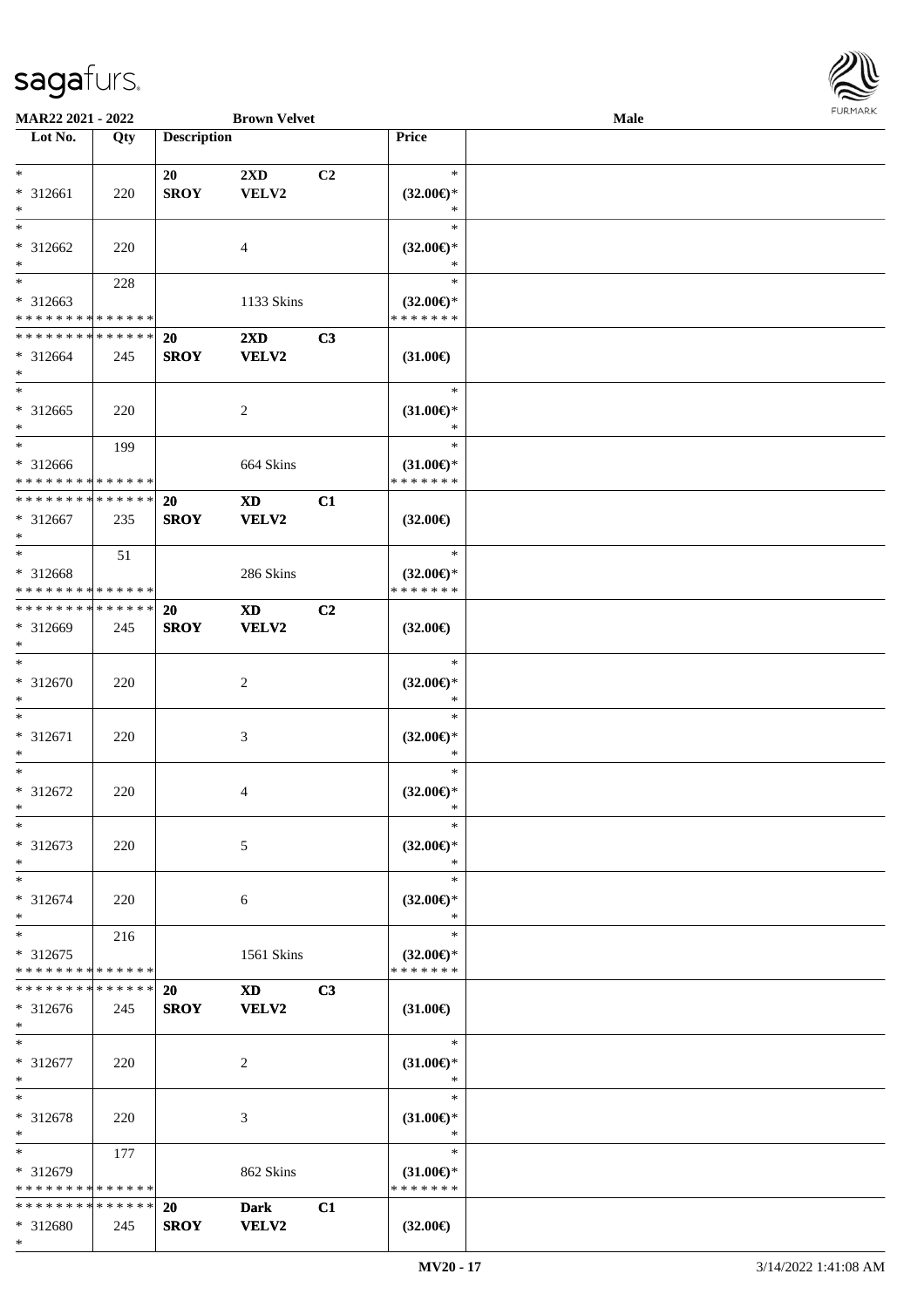

| <b>MAR22 2021 - 2022</b>                   |     |                    | <b>Brown Velvet</b> |    |                               | <b>Male</b> |  |
|--------------------------------------------|-----|--------------------|---------------------|----|-------------------------------|-------------|--|
| Lot No.                                    | Qty | <b>Description</b> |                     |    | Price                         |             |  |
|                                            |     |                    |                     |    |                               |             |  |
| $*$                                        |     | 20                 | <b>Dark</b>         | C1 | $\ast$                        |             |  |
| * 312681                                   | 220 | <b>SROY</b>        | VELV2               |    | $(32.00\epsilon)$ *           |             |  |
| $\ast$                                     |     |                    |                     |    | $\ast$                        |             |  |
|                                            | 64  |                    |                     |    | $\ast$                        |             |  |
| * 312682                                   |     |                    | 529 Skins           |    | $(32.00\epsilon)$ *           |             |  |
| * * * * * * * * <mark>* * * * * * *</mark> |     |                    |                     |    | * * * * * * *                 |             |  |
| * * * * * * * * * * * * * *                |     | 20                 | <b>Dark</b>         | C2 |                               |             |  |
| * 312683                                   | 245 | <b>SROY</b>        | <b>VELV2</b>        |    | $(32.00\epsilon)$             |             |  |
| $\ast$                                     |     |                    |                     |    |                               |             |  |
| $*$                                        |     |                    |                     |    | $\ast$                        |             |  |
| * 312684                                   | 220 |                    | $\overline{c}$      |    | $(32.00\epsilon)$ *           |             |  |
| $*$<br>$*$                                 |     |                    |                     |    | $\ast$<br>$\ast$              |             |  |
|                                            |     |                    |                     |    |                               |             |  |
| * 312685                                   | 220 |                    | 3                   |    | $(32.00\epsilon)$ *           |             |  |
| $*$<br>$*$                                 |     |                    |                     |    | $\ast$<br>$\ast$              |             |  |
|                                            |     |                    |                     |    |                               |             |  |
| * 312686<br>$*$                            | 220 |                    | 4                   |    | $(32.00\epsilon)$ *<br>$\ast$ |             |  |
| $\ast$                                     |     |                    |                     |    | $\ast$                        |             |  |
|                                            |     |                    |                     |    |                               |             |  |
| * 312687<br>$*$                            | 220 |                    | 5                   |    | $(32.00\epsilon)$ *<br>$\ast$ |             |  |
| $*$                                        |     |                    |                     |    | $\ast$                        |             |  |
| * 312688                                   |     |                    |                     |    | $(32.00\epsilon)$ *           |             |  |
| $\ast$                                     | 220 |                    | 6                   |    | $\ast$                        |             |  |
| $*$                                        |     |                    |                     |    | $\ast$                        |             |  |
| * 312689                                   | 220 |                    | $\tau$              |    | $(32.00\epsilon)$ *           |             |  |
| $*$                                        |     |                    |                     |    | $\ast$                        |             |  |
| $*$                                        |     |                    |                     |    | $\ast$                        |             |  |
| * 312690                                   | 220 |                    | 8                   |    | $(32.00\epsilon)$ *           |             |  |
| $*$                                        |     |                    |                     |    | $\ast$                        |             |  |
| $*$                                        |     |                    |                     |    | $\ast$                        |             |  |
| * 312691                                   | 220 |                    | 9                   |    | $(32.00\epsilon)$ *           |             |  |
| $*$                                        |     |                    |                     |    | $\ast$                        |             |  |
| $*$                                        |     |                    |                     |    | $\ast$                        |             |  |
| * 312692                                   | 220 |                    | $10\,$              |    | $(32.00\epsilon)$ *           |             |  |
| $*$                                        |     |                    |                     |    | $\ast$                        |             |  |
| $\ast$                                     |     |                    |                     |    | $\ast$                        |             |  |
| * 312693                                   | 220 |                    | 11                  |    | $(32.00\epsilon)$ *           |             |  |
| $*$                                        |     |                    |                     |    | $\ast$                        |             |  |
| $*$                                        |     |                    |                     |    | $\ast$                        |             |  |
| * 312694                                   | 220 |                    | 12                  |    | $(32.00\epsilon)$ *           |             |  |
| $*$                                        |     |                    |                     |    | $\ast$                        |             |  |
| $*$                                        | 92  |                    |                     |    | $\ast$                        |             |  |
| * 312695                                   |     |                    | 2757 Skins          |    | $(32.00\epsilon)$ *           |             |  |
| * * * * * * * * * * * * * *                |     |                    |                     |    | * * * * * * *                 |             |  |
| * * * * * * * * * * * * * * *              |     | <b>20</b>          | <b>Dark</b>         | C3 |                               |             |  |
| * 312696                                   | 245 | <b>SROY</b>        | <b>VELV2</b>        |    | $(31.00\epsilon)$             |             |  |
| $*$ $-$                                    |     |                    |                     |    |                               |             |  |
| $*$                                        |     |                    |                     |    | $\ast$                        |             |  |
| * 312697                                   | 220 |                    | 2                   |    | $(31.00\epsilon)$ *           |             |  |
| $*$                                        |     |                    |                     |    | $\ast$                        |             |  |
| $*$                                        |     |                    |                     |    | $\ast$                        |             |  |
| * 312698                                   | 220 |                    | 3                   |    | $(31.00\epsilon)$ *           |             |  |
| $*$                                        |     |                    |                     |    | $\ast$<br>$\ast$              |             |  |
| $*$                                        |     |                    |                     |    |                               |             |  |
| * 312699<br>$*$                            | 220 |                    | 4                   |    | $(31.00\epsilon)$ *           |             |  |
| $*$                                        |     |                    |                     |    | $\ast$<br>$\ast$              |             |  |
|                                            |     |                    |                     |    |                               |             |  |
| * 312700<br>$*$                            | 220 |                    | 5                   |    | $(31.00\epsilon)$ *<br>$\ast$ |             |  |
|                                            |     |                    |                     |    |                               |             |  |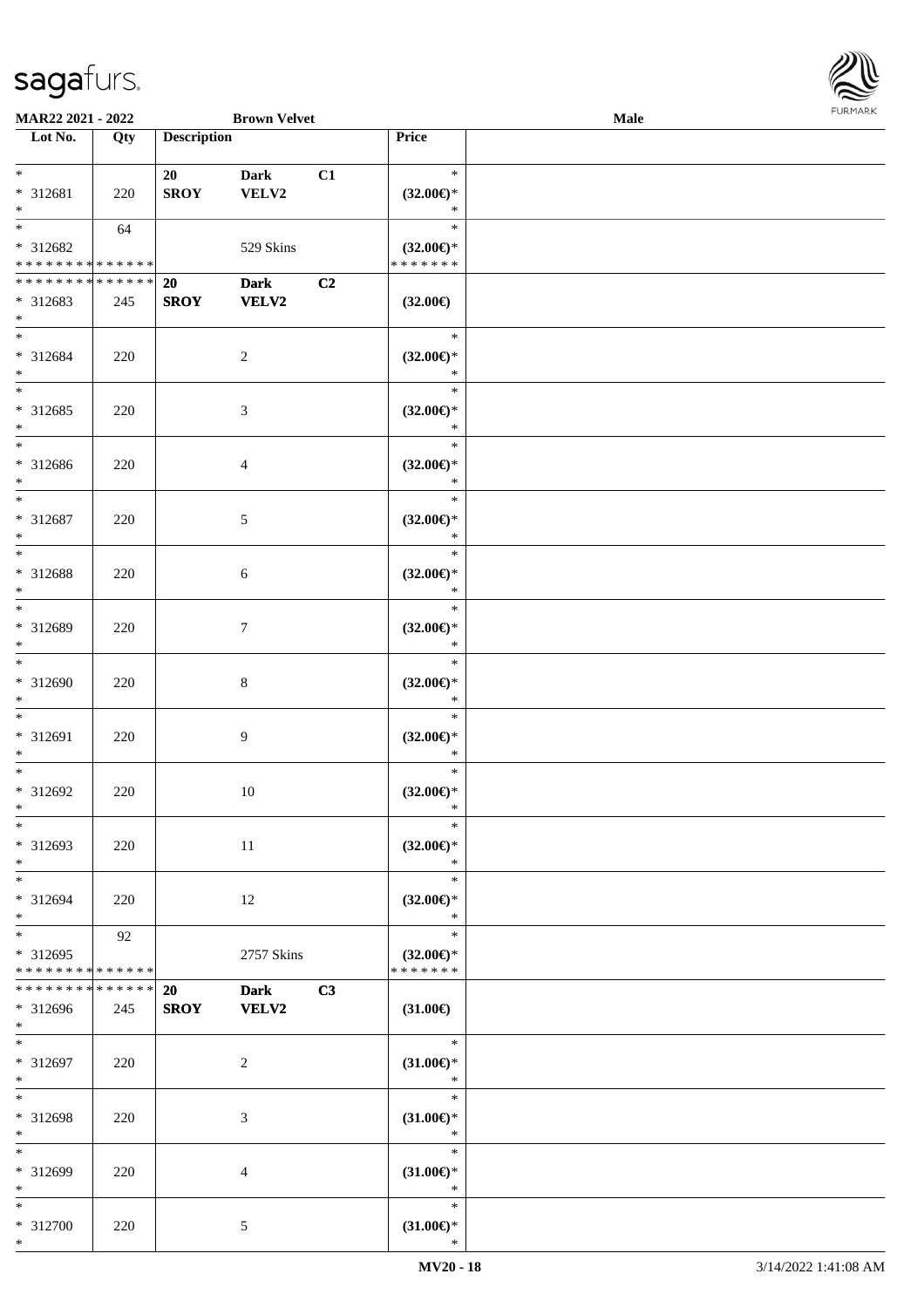

**MAR22 2021 - 2022 Brown Velvet Male**<br> **Description Price Male Lot No. Qty Description Price** \* \* 312701 220 \* **20 Dark C3 SROY VELV2** \* \* **(31.00€)** \* \* \* 312702 \* \* \* \* \* \* \* \* \* \* \* \* \* \* 113 1458 Skins \* \* **(31.00€)**\* \* \* \* \* \* \*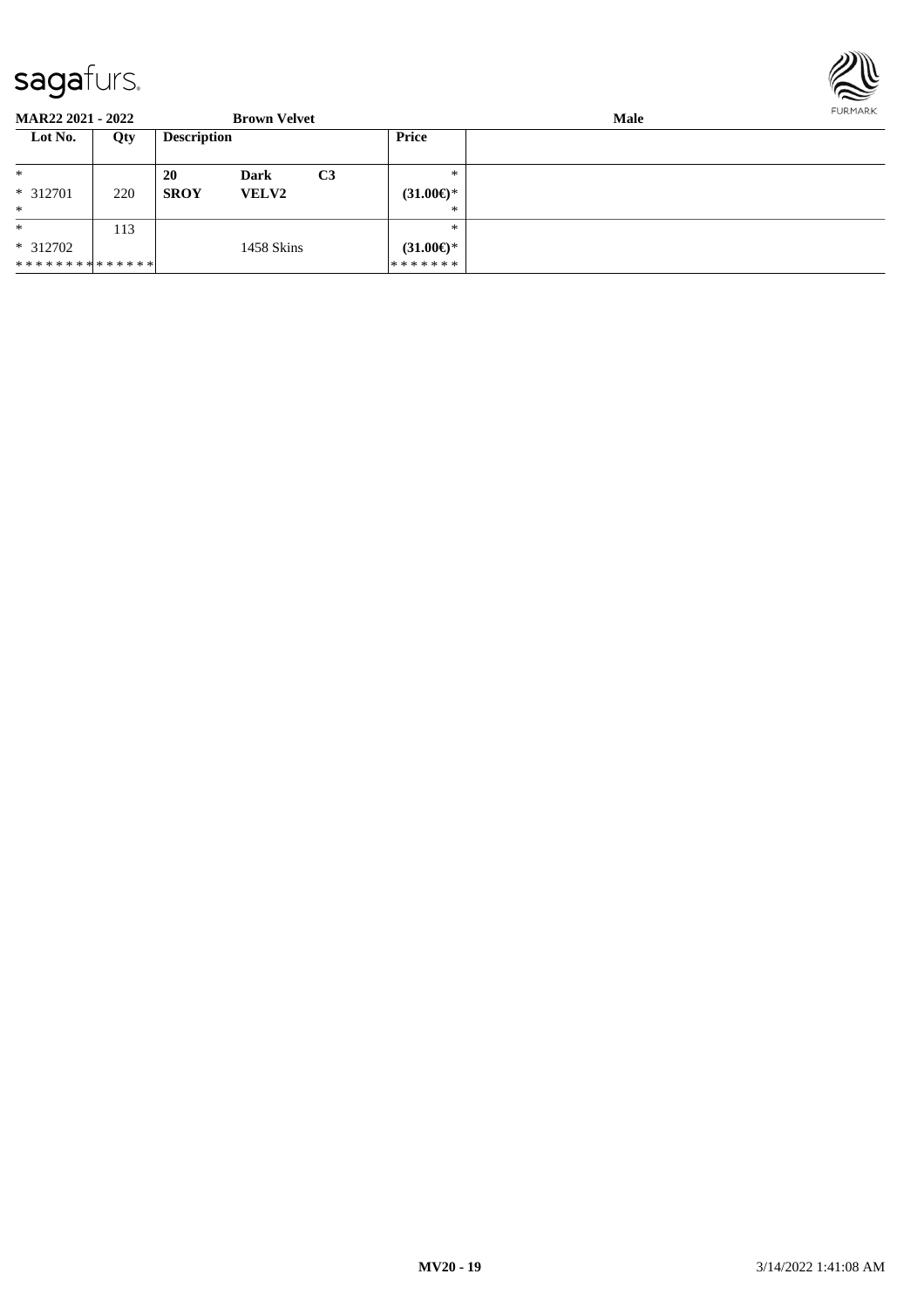

|                               |     |                    | <b>Brown</b>   |                |                   | <b>Male</b> | Lowgrades FURMARK |  |
|-------------------------------|-----|--------------------|----------------|----------------|-------------------|-------------|-------------------|--|
| MAR22 2021 - 2022<br>Lot No.  | Qty | <b>Description</b> | Seasonable     |                | Price             |             |                   |  |
|                               |     |                    |                |                |                   |             |                   |  |
|                               |     | 50                 | ALL            | C <sub>2</sub> |                   |             |                   |  |
| 312761                        | 56  | Ш                  |                |                | 28.50€            |             |                   |  |
|                               |     |                    |                |                |                   |             |                   |  |
| **************                |     | 40                 | $\mathbf{ALL}$ | C2             |                   |             |                   |  |
| $* 312762$                    | 225 | Ш                  |                |                | 25.00€            |             |                   |  |
| $*$                           |     |                    |                |                |                   |             |                   |  |
| $\overline{\phantom{a}^*}$    | 125 |                    |                |                | $\ast$            |             |                   |  |
| $* 312763$                    |     |                    | 350 Skins      |                | 25.50€*           |             |                   |  |
| **************                |     |                    |                |                | * * * * * * *     |             |                   |  |
| **************                |     | 40                 | ALL            | C2             |                   |             |                   |  |
| $* 312764$<br>$*$             | 225 | Ш                  | DAM2           |                | 21.50€            |             |                   |  |
| $\ast$                        | 119 |                    |                |                | $\ast$            |             |                   |  |
| $* 312765$                    |     |                    | 344 Skins      |                | 22.00€*           |             |                   |  |
| **************                |     |                    |                |                | * * * * * * *     |             |                   |  |
| **************                |     | 30                 | ALL            | C2             |                   |             |                   |  |
| * 312766                      | 245 | Ш                  |                |                | 22.00€            |             |                   |  |
| $\ast$                        |     |                    |                |                |                   |             |                   |  |
| $\ast$                        |     |                    |                |                | $\ast$            |             |                   |  |
| * 312767                      | 220 |                    | $\overline{c}$ |                | 22.00€*           |             |                   |  |
| $\ast$<br>$_{*}^{-}$          |     |                    |                |                | $\ast$            |             |                   |  |
|                               |     |                    |                |                | $\ast$            |             |                   |  |
| * 312768                      | 220 |                    | $\mathfrak{Z}$ |                | 22.00€*<br>$\ast$ |             |                   |  |
| $*$<br>$\ast$                 |     |                    |                |                | $\ast$            |             |                   |  |
| * 312769                      | 220 |                    | $\overline{4}$ |                | 22.00€*           |             |                   |  |
| $*$                           |     |                    |                |                | $\ast$            |             |                   |  |
| $\ast$                        | 113 |                    |                |                | $\ast$            |             |                   |  |
| * 312770                      |     |                    | 1018 Skins     |                | 22.00€*           |             |                   |  |
| **************                |     |                    |                |                | * * * * * * *     |             |                   |  |
| **************                |     | 30                 | ALL            | C <sub>2</sub> |                   |             |                   |  |
| * 312771                      | 245 | Ш                  | DAM2           |                | 18.00€            |             |                   |  |
| $*$                           |     |                    |                |                |                   |             |                   |  |
| $*$                           |     |                    |                |                | $\ast$            |             |                   |  |
| * 312772                      | 220 |                    | 2              |                | $18.00 \in$ *     |             |                   |  |
| $\ast$<br>$\ast$              |     |                    |                |                | $\ast$<br>$\ast$  |             |                   |  |
| $* 312773$                    | 61  |                    | 526 Skins      |                | $17.50 \in$       |             |                   |  |
| ******** <mark>*****</mark> * |     |                    |                |                | * * * * * * *     |             |                   |  |
|                               |     | 40/30              | $\mathbf{ALL}$ | C2             |                   |             |                   |  |
| 312774                        | 134 | Ш                  | DAM4           |                | 10.00€            |             |                   |  |
|                               |     |                    |                |                |                   |             |                   |  |
| **************                |     | 20                 | <b>ALL</b>     | C2             |                   |             |                   |  |
| $* 312775$                    | 285 | Ш                  |                |                | 18.00€            |             |                   |  |
| $\ast$                        |     |                    |                |                |                   |             |                   |  |
| $\ast$                        |     |                    |                |                | $\ast$            |             |                   |  |
| * 312776                      | 260 |                    | $\sqrt{2}$     |                | 18.00€*           |             |                   |  |
| $\ast$<br>$\ast$              |     |                    |                |                | $\ast$<br>$\ast$  |             |                   |  |
| * 312777                      |     |                    |                |                |                   |             |                   |  |
| $\ast$                        | 260 |                    | 3              |                | 18.00€*<br>$\ast$ |             |                   |  |
| $\ast$                        |     |                    |                |                | $\ast$            |             |                   |  |
| * 312778                      | 260 |                    | $\overline{4}$ |                | 18.00€*           |             |                   |  |
| $\ast$                        |     |                    |                |                | $\ast$            |             |                   |  |
| $\ast$                        |     |                    |                |                | $\ast$            |             |                   |  |
| * 312779                      | 260 |                    | 5              |                | 18.00€*           |             |                   |  |
| $\ast$                        |     |                    |                |                | $\ast$            |             |                   |  |
| $*$                           | 68  |                    |                |                | $\ast$            |             |                   |  |
| * 312780                      |     |                    | 1393 Skins     |                | 18.00€*           |             |                   |  |
| * * * * * * * * * * * * * *   |     |                    |                |                | * * * * * * *     |             |                   |  |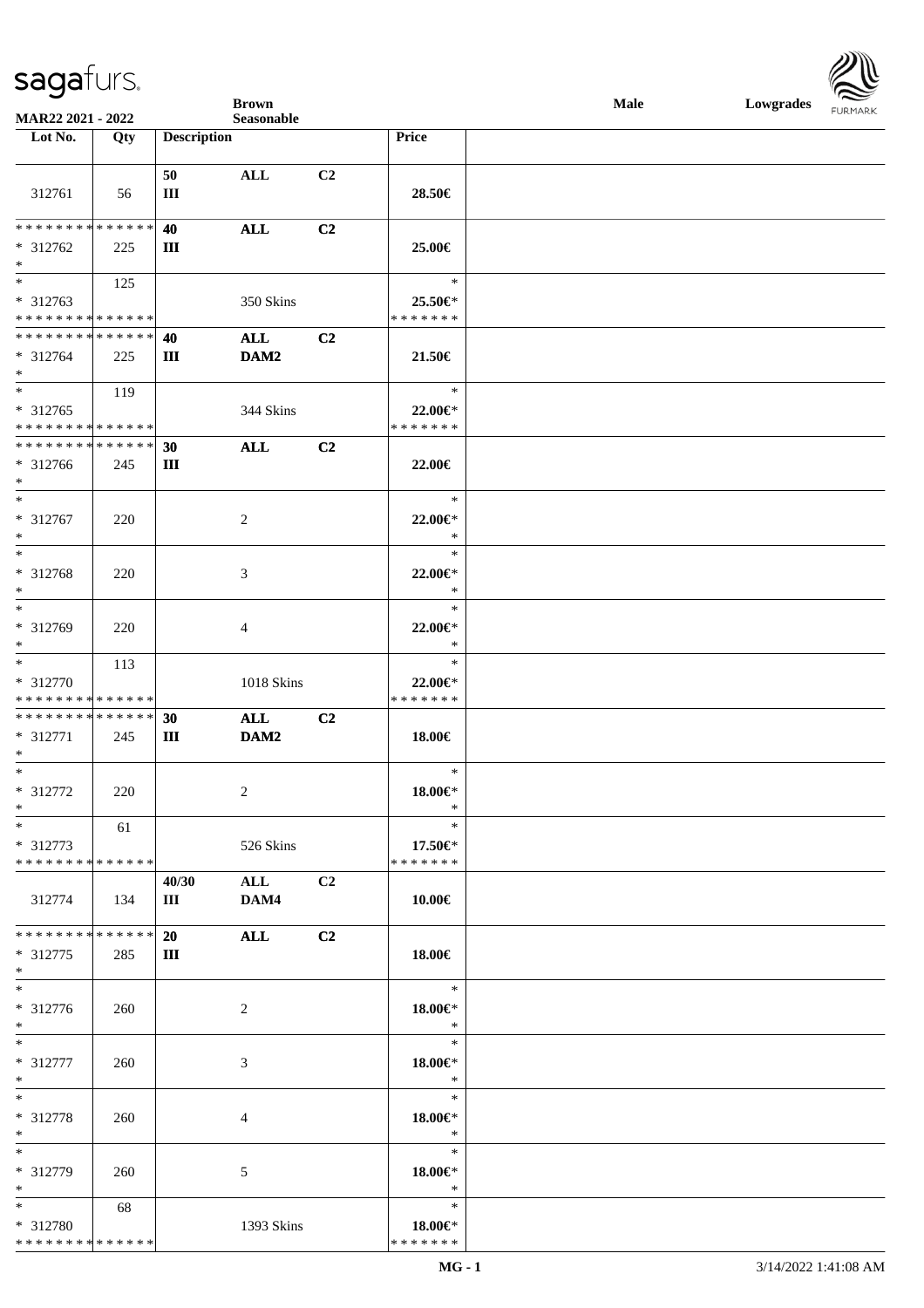

|                                            |             |                    | <b>Brown</b>   |                |                  | Male | Lowgrades FURMARK |  |
|--------------------------------------------|-------------|--------------------|----------------|----------------|------------------|------|-------------------|--|
| MAR22 2021 - 2022<br>Lot No.               | Qty         | <b>Description</b> | Seasonable     |                | Price            |      |                   |  |
|                                            |             |                    |                |                |                  |      |                   |  |
|                                            |             | 20                 | ALL            | C <sub>2</sub> |                  |      |                   |  |
| * 312781                                   | 285         | Ш                  | DAM2           |                | 14.50€           |      |                   |  |
| $*$                                        |             |                    |                |                |                  |      |                   |  |
|                                            |             |                    |                |                | $\ast$           |      |                   |  |
| * 312782                                   | 260         |                    | 2              |                | 14.50€*          |      |                   |  |
| $*$                                        |             |                    |                |                | $\ast$           |      |                   |  |
| $*$                                        |             |                    |                |                | $\ast$           |      |                   |  |
| * 312783                                   | 260         |                    | 3              |                | 14.50€*          |      |                   |  |
| $*$                                        |             |                    |                |                | $\ast$           |      |                   |  |
| $*$                                        | 224         |                    |                |                | $\ast$           |      |                   |  |
| * 312784                                   |             |                    | 1029 Skins     |                | 14.50€*          |      |                   |  |
| * * * * * * * * <mark>* * * * * * *</mark> |             |                    |                |                | * * * * * * *    |      |                   |  |
|                                            |             | 20                 | ALL            | C <sub>2</sub> |                  |      |                   |  |
| 312785                                     | 129         | Ш                  | DAM4           |                | $6.00 \in$       |      |                   |  |
| * * * * * * * * <mark>* * * * * * *</mark> |             | $\mathbf{0}$       |                |                |                  |      |                   |  |
| * 312786                                   | 305         | $\rm III$          | <b>ALL</b>     | C <sub>2</sub> | 15.50€           |      |                   |  |
| $*$                                        |             |                    |                |                |                  |      |                   |  |
| $*$                                        |             |                    |                |                | $\ast$           |      |                   |  |
| * 312787                                   | 280         |                    | 2              |                | 15.50€*          |      |                   |  |
| $*$                                        |             |                    |                |                | $\ast$           |      |                   |  |
|                                            | 192         |                    |                |                | $\ast$           |      |                   |  |
| * 312788                                   |             |                    | 777 Skins      |                | 15.50€*          |      |                   |  |
| * * * * * * * * <mark>* * * * * *</mark>   |             |                    |                |                | * * * * * * *    |      |                   |  |
|                                            |             |                    | ALL            | C <sub>2</sub> |                  |      |                   |  |
| * 312789                                   | 305         | Ш                  | DAM2           |                | 10.50€           |      |                   |  |
| $*$                                        |             |                    |                |                |                  |      |                   |  |
| $*$                                        |             |                    |                |                | $\ast$           |      |                   |  |
| * 312790                                   | 280         |                    | 2              |                | 10.00€*          |      |                   |  |
| $*$                                        |             |                    |                |                | $\ast$<br>$\ast$ |      |                   |  |
| $*$ $-$<br>* 312791                        | 213         |                    |                |                | $10.00 \in$ *    |      |                   |  |
| * * * * * * * * * * * * * * *              |             |                    | 798 Skins      |                | * * * * * * *    |      |                   |  |
|                                            |             | $\bf{0}$           | ALL            | C2             |                  |      |                   |  |
| 312792                                     | 215         | Ш                  | DAM4           |                | $5.00 \in$       |      |                   |  |
|                                            |             |                    |                |                |                  |      |                   |  |
|                                            |             | $\mathbf{1}$       | $\mathbf{ALL}$ | C <sub>2</sub> |                  |      |                   |  |
| 312793                                     | 177         | $\rm III$          |                |                | 11.50€           |      |                   |  |
|                                            |             |                    |                |                |                  |      |                   |  |
| * * * * * * * *                            | * * * * * * | 1/2                | ALL            | C <sub>2</sub> |                  |      |                   |  |
| * 312794                                   | 355         | Ш                  | DAM2           |                | 7.00€            |      |                   |  |
| $\ast$                                     |             |                    |                |                |                  |      |                   |  |
| $*$                                        | 58          |                    |                |                | $\ast$           |      |                   |  |
| * 312795                                   |             |                    | 413 Skins      |                | 7.00€*           |      |                   |  |
| * * * * * * * * * * * * * *                |             |                    |                |                | * * * * * * *    |      |                   |  |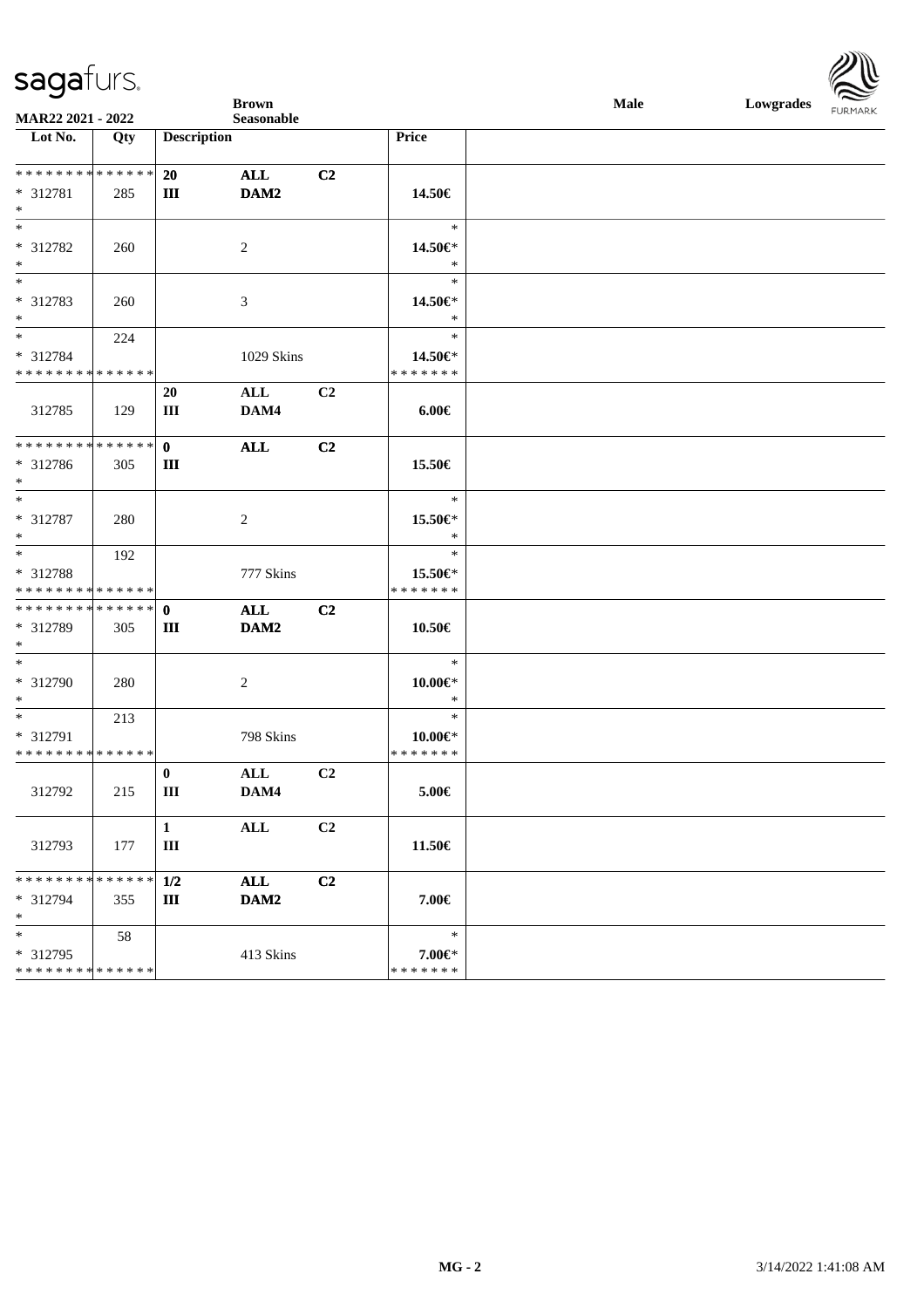

| MAR22 2021 - 2022                                   |     |                          | <b>Brown</b>               |                |                                                | Female |  |
|-----------------------------------------------------|-----|--------------------------|----------------------------|----------------|------------------------------------------------|--------|--|
| Lot No.                                             | Qty | <b>Description</b>       |                            |                | Price                                          |        |  |
| 410001                                              | 305 | 20<br>${\bf S}{\bf I}$   | $2\mathbf{X}\mathbf{D}$    | C1/C2          | $(24.00\epsilon)$                              |        |  |
| 410002                                              | 406 | 20<br>SI                 | $\mathbf{X}\mathbf{D}$     | C1/C2          | $(24.00\epsilon)$                              |        |  |
| 410003                                              | 127 | $20\,$<br>${\bf SI}$     | $\boldsymbol{\mathrm{XD}}$ | C3             | $(23.50\epsilon)$                              |        |  |
| * * * * * * * * * * * * * *<br>$* 410004$<br>$\ast$ | 445 | 20<br>${\bf SI}$         | <b>Dark</b>                | C1/C2          | $(24.00\epsilon)$                              |        |  |
| $\ast$<br>$* 410005$<br>* * * * * * * * * * * * * * | 66  |                          | 511 Skins                  |                | $\ast$<br>$(24.00\epsilon)$ *<br>* * * * * * * |        |  |
| 410006                                              | 154 | 20<br>SI                 | <b>Dark</b>                | C3             | $(23.50\epsilon)$                              |        |  |
| 410007                                              | 161 | 20<br>${\bf S}{\bf I}$   | $\bf MED$                  | C1/C2          | $(24.00\epsilon)$                              |        |  |
| 410008                                              | 171 | 20<br><b>SAGA</b>        | $2\mathbf{X}\mathbf{D}$    | C1             | $(26.50\epsilon)$                              |        |  |
| 410009                                              | 461 | 20<br><b>SAGA</b>        | $2{\bf X}{\bf D}$          | C <sub>2</sub> | $(26.50\epsilon)$                              |        |  |
| 410010                                              | 170 | 20<br>$\mathbf{SAGA}$    | $2\mathbf{X}\mathbf{D}$    | C3             | $(26.00\epsilon)$                              |        |  |
| 410011                                              | 175 | 20<br><b>SAGA</b>        | $\boldsymbol{\mathrm{XD}}$ | C1             | $(26.50\epsilon)$                              |        |  |
| * * * * * * * * * * * * * *<br>$* 410012$<br>$*$    | 445 | 20<br><b>SAGA</b>        | $\boldsymbol{\mathrm{XD}}$ | C <sub>2</sub> | $(26.50\epsilon)$                              |        |  |
| $\ast$<br>$* 410013$<br>* * * * * * * * * * * * * * | 87  |                          | 532 Skins                  |                | $\ast$<br>$(26.50\epsilon)$ *<br>* * * * * * * |        |  |
| 410014                                              | 238 | 20<br><b>SAGA</b>        | <b>XD</b>                  | C3             | $(26.00\epsilon)$                              |        |  |
| 410015                                              | 226 | 20<br><b>SAGA</b>        | <b>Dark</b>                | C1             | $(26.50\epsilon)$                              |        |  |
| * * * * * * * * * * * * * *<br>$* 410016$<br>$*$    | 445 | <b>20</b><br><b>SAGA</b> | <b>Dark</b>                | C <sub>2</sub> | $(26.50\epsilon)$                              |        |  |
| $*$<br>$* 410017$<br>* * * * * * * * * * * * * *    | 233 |                          | 678 Skins                  |                | $\ast$<br>$(26.50\epsilon)$ *<br>* * * * * * * |        |  |
| 410018                                              | 300 | 20<br><b>SAGA</b>        | Dark                       | C3             | $(26.00\epsilon)$                              |        |  |
| 410019                                              | 175 | 20<br><b>SAGA</b>        | <b>MED</b>                 | C1             | $(26.50\epsilon)$                              |        |  |
| * * * * * * * * * * * * * *<br>$* 410020$<br>$*$    | 445 | 20<br><b>SAGA</b>        | <b>MED</b>                 | C2             | $(26.50\epsilon)$                              |        |  |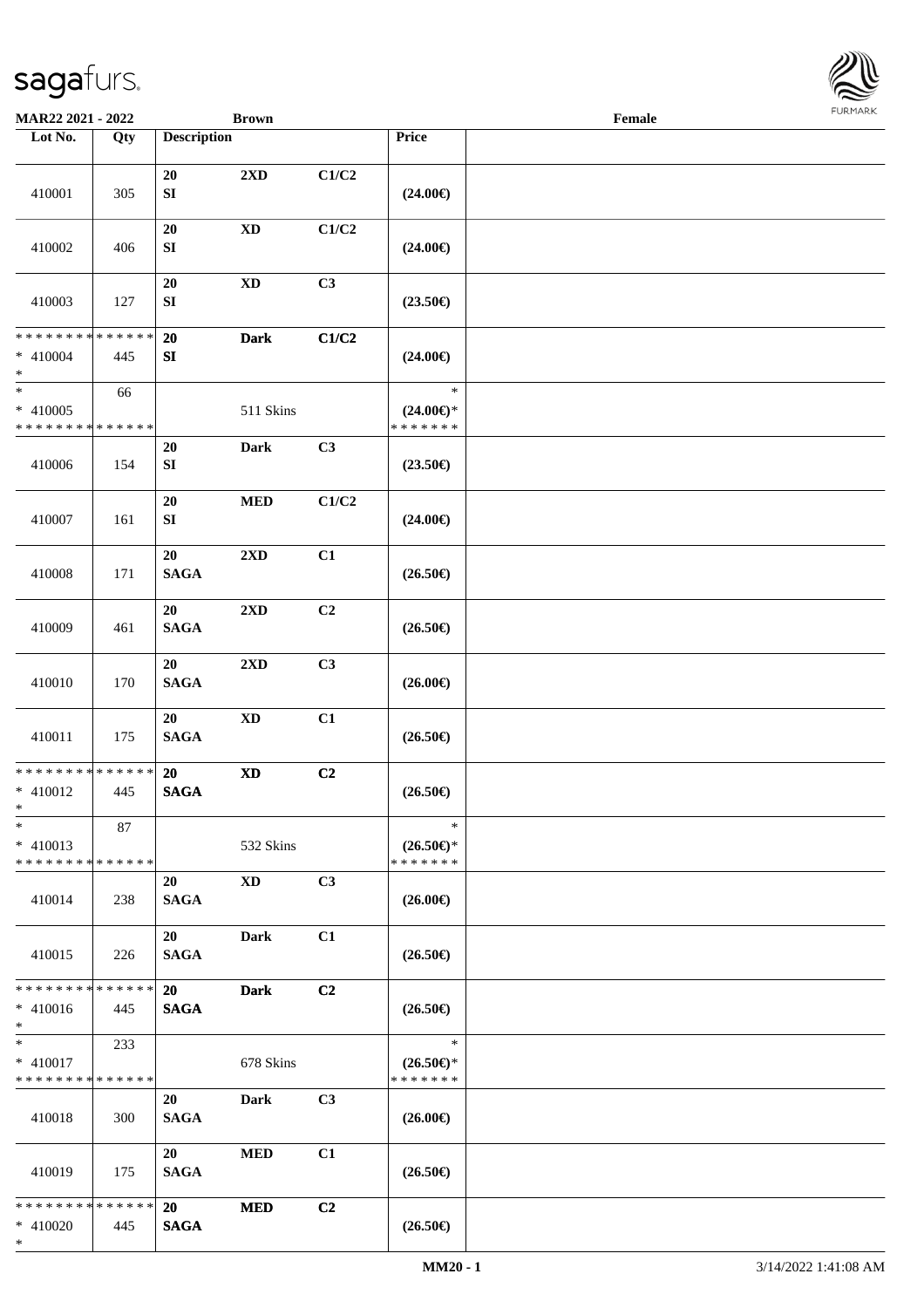

| MAR22 2021 - 2022                              |     |                    | <b>Brown</b>           |                           |                                                | Female | FURMARK |
|------------------------------------------------|-----|--------------------|------------------------|---------------------------|------------------------------------------------|--------|---------|
| Lot No.                                        | Qty | <b>Description</b> |                        |                           | Price                                          |        |         |
| $*$<br>* 410021<br>* * * * * * * * * * * * * * | 120 | 20<br><b>SAGA</b>  | $\bf MED$              | C2                        | $\ast$<br>$(26.50\epsilon)$ *<br>* * * * * * * |        |         |
| 410022                                         | 187 | 20<br><b>SAGA</b>  | $\bf MED$              | C3                        | $(26.00\epsilon)$                              |        |         |
| 410023                                         | 199 | 20<br><b>SAGA</b>  | <b>PALE</b>            | C1                        | $(26.50\epsilon)$                              |        |         |
| 410024                                         | 281 | 20<br><b>SAGA</b>  | <b>PALE</b>            | C2                        | $(26.50\epsilon)$                              |        |         |
| 410025                                         | 161 | 20<br><b>SAGA</b>  | $\bold{XP}$            | C1/C2                     | $(26.50\epsilon)$                              |        |         |
| 410026                                         | 163 | 20<br><b>SROY</b>  | $2{\bf X}{\bf D}$      | C1/C2                     | $(27.50\epsilon)$                              |        |         |
| 410027                                         | 174 | 20<br><b>SROY</b>  | $\mathbf{X}\mathbf{D}$ | C1/C2                     | $(27.50\epsilon)$                              |        |         |
| 410028                                         | 262 | 20<br><b>SROY</b>  | <b>Dark</b>            | $\mathbf{C1}/\mathbf{C2}$ | $(27.50\epsilon)$                              |        |         |
| 410029                                         | 231 | 20<br><b>SROY</b>  | <b>MED</b>             | C1/C2                     | $(27.50\epsilon)$                              |        |         |
| 410030                                         | 168 | 20<br><b>SROY</b>  | <b>PALE</b>            | C1/C2                     | $(27.50\epsilon)$                              |        |         |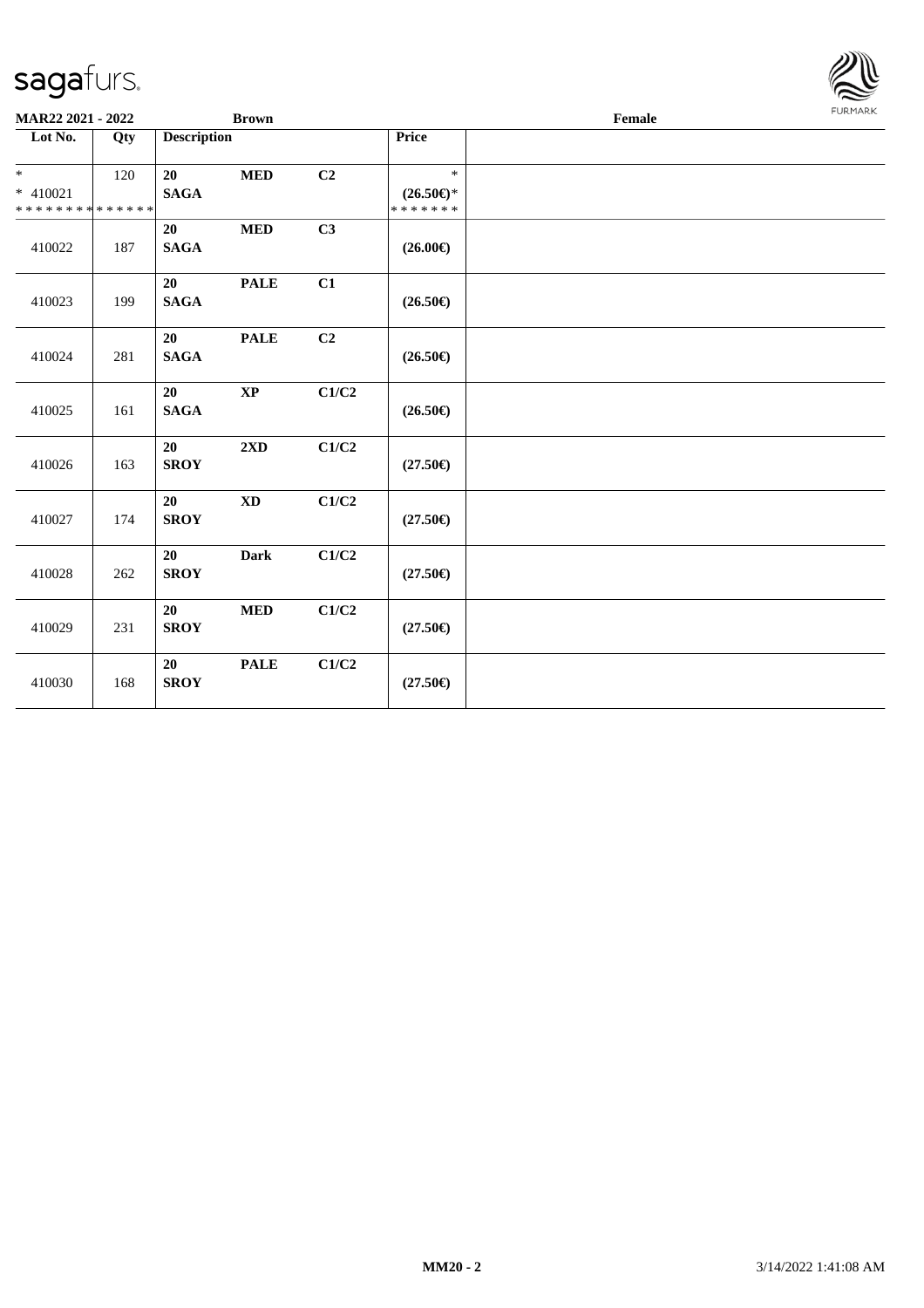

| MAR22 2021 - 2022             |     |                    | <b>Brown</b>               |                |                                         | Female |  |
|-------------------------------|-----|--------------------|----------------------------|----------------|-----------------------------------------|--------|--|
| Lot No.                       | Qty | <b>Description</b> |                            |                | Price                                   |        |  |
|                               |     |                    |                            |                |                                         |        |  |
|                               |     | $\bf{0}$           | 2XD                        | C1             |                                         |        |  |
| 410101                        | 214 | SI                 |                            |                | $(20.00\epsilon)$                       |        |  |
| * * * * * * * * * * * * * *   |     | $\mathbf{0}$       | $2\mathbf{X}\mathbf{D}$    | C2             |                                         |        |  |
| $* 410102$                    | 465 | SI                 |                            |                | $(20.00\epsilon)$                       |        |  |
| $\ast$                        |     |                    |                            |                |                                         |        |  |
| $\overline{\ast}$             | 156 |                    |                            |                | $\ast$                                  |        |  |
| $* 410103$                    |     |                    | 621 Skins                  |                | $(20.00\varepsilon)$ *                  |        |  |
| * * * * * * * * * * * * * *   |     |                    |                            |                | * * * * * * *                           |        |  |
|                               |     | $\bf{0}$           | $2\mathbf{X}\mathbf{D}$    | C3             |                                         |        |  |
| 410104                        | 213 | SI                 |                            |                | $(19.50\epsilon)$                       |        |  |
|                               |     | $\bf{0}$           | $\mathbf{X}\mathbf{D}$     | C1             |                                         |        |  |
| 410105                        | 257 | SI                 |                            |                | $(20.00\epsilon)$                       |        |  |
|                               |     |                    |                            |                |                                         |        |  |
| * * * * * * * * * * * * * *   |     | $\mathbf 0$        | $\boldsymbol{\mathrm{XD}}$ | C <sub>2</sub> |                                         |        |  |
| $* 410106$                    | 465 | SI                 |                            |                | $(20.00\in)$                            |        |  |
| $\ast$<br>$\ast$              |     |                    |                            |                | $\ast$                                  |        |  |
| $* 410107$                    | 276 |                    | 741 Skins                  |                |                                         |        |  |
| * * * * * * * * * * * * * *   |     |                    |                            |                | $(20.00\varepsilon)$ *<br>* * * * * * * |        |  |
|                               |     | $\bf{0}$           | XD                         | C3             |                                         |        |  |
| 410108                        | 270 | SI                 |                            |                | $(19.50\epsilon)$                       |        |  |
|                               |     |                    |                            |                |                                         |        |  |
|                               |     | $\pmb{0}$          | <b>Dark</b>                | C1             |                                         |        |  |
| 410109                        | 317 | SI                 |                            |                | $(20.00\epsilon)$                       |        |  |
| * * * * * * * * * * * * * *   |     | $\mathbf{0}$       | <b>Dark</b>                | C <sub>2</sub> |                                         |        |  |
| $* 410110$                    | 465 | SI                 |                            |                | $(20.00\epsilon)$                       |        |  |
| $*$                           |     |                    |                            |                |                                         |        |  |
| $\ast$                        |     |                    |                            |                | $\ast$                                  |        |  |
| * $410111$                    | 440 |                    | $\boldsymbol{2}$           |                | $(20.00\epsilon)$ *                     |        |  |
| $\ast$                        |     |                    |                            |                | $\ast$                                  |        |  |
| $\ast$<br>$* 410112$          | 94  |                    | 999 Skins                  |                | $\ast$<br>$(20.00\epsilon)$ *           |        |  |
| * * * * * * * * * * * * * *   |     |                    |                            |                | * * * * * * *                           |        |  |
|                               |     | $\mathbf{0}$       | <b>Dark</b>                | C3             |                                         |        |  |
| 410113                        | 418 | SI                 |                            |                | $(19.50\epsilon)$                       |        |  |
|                               |     |                    |                            |                |                                         |        |  |
| * * * * * * * * * * * * * * * |     | $\mathbf{0}$       | $2\mathbf{X}\mathbf{D}$    | C1             |                                         |        |  |
| $* 410114$<br>$*$             | 445 | <b>SAGA</b>        |                            |                | $(23.00\epsilon)$                       |        |  |
| $*$                           | 84  |                    |                            |                | $\ast$                                  |        |  |
| $* 410115$                    |     |                    | 529 Skins                  |                | $(23.00\epsilon)$ *                     |        |  |
| * * * * * * * * * * * * * *   |     |                    |                            |                | * * * * * * *                           |        |  |
| * * * * * * * * * * * * * * * |     | $\mathbf{0}$       | $2\mathbf{X}\mathbf{D}$    | C <sub>2</sub> |                                         |        |  |
| $* 410116$                    | 445 | <b>SAGA</b>        |                            |                | $(23.00\epsilon)$                       |        |  |
| $*$                           |     |                    |                            |                |                                         |        |  |
| $*$<br>$* 410117$             | 420 |                    |                            |                | $\ast$<br>$(23.00\epsilon)$ *           |        |  |
| $*$                           |     |                    | 2                          |                | $\ast$                                  |        |  |
| $*$                           |     |                    |                            |                | $\ast$                                  |        |  |
| $* 410118$                    | 420 |                    | 3                          |                | $(23.00\epsilon)$ *                     |        |  |
| $*$                           |     |                    |                            |                | $\ast$                                  |        |  |
| $*$                           |     |                    |                            |                | $\ast$                                  |        |  |
| * 410119                      | 420 |                    | $\overline{4}$             |                | $(23.00\epsilon)$ *                     |        |  |
| $*$<br>$*$                    |     |                    |                            |                | $\ast$<br>$\ast$                        |        |  |
| * 410120                      | 345 |                    | 2050 Skins                 |                | $(23.00\epsilon)$ *                     |        |  |
| * * * * * * * * * * * * * *   |     |                    |                            |                | * * * * * * *                           |        |  |
|                               |     |                    |                            |                |                                         |        |  |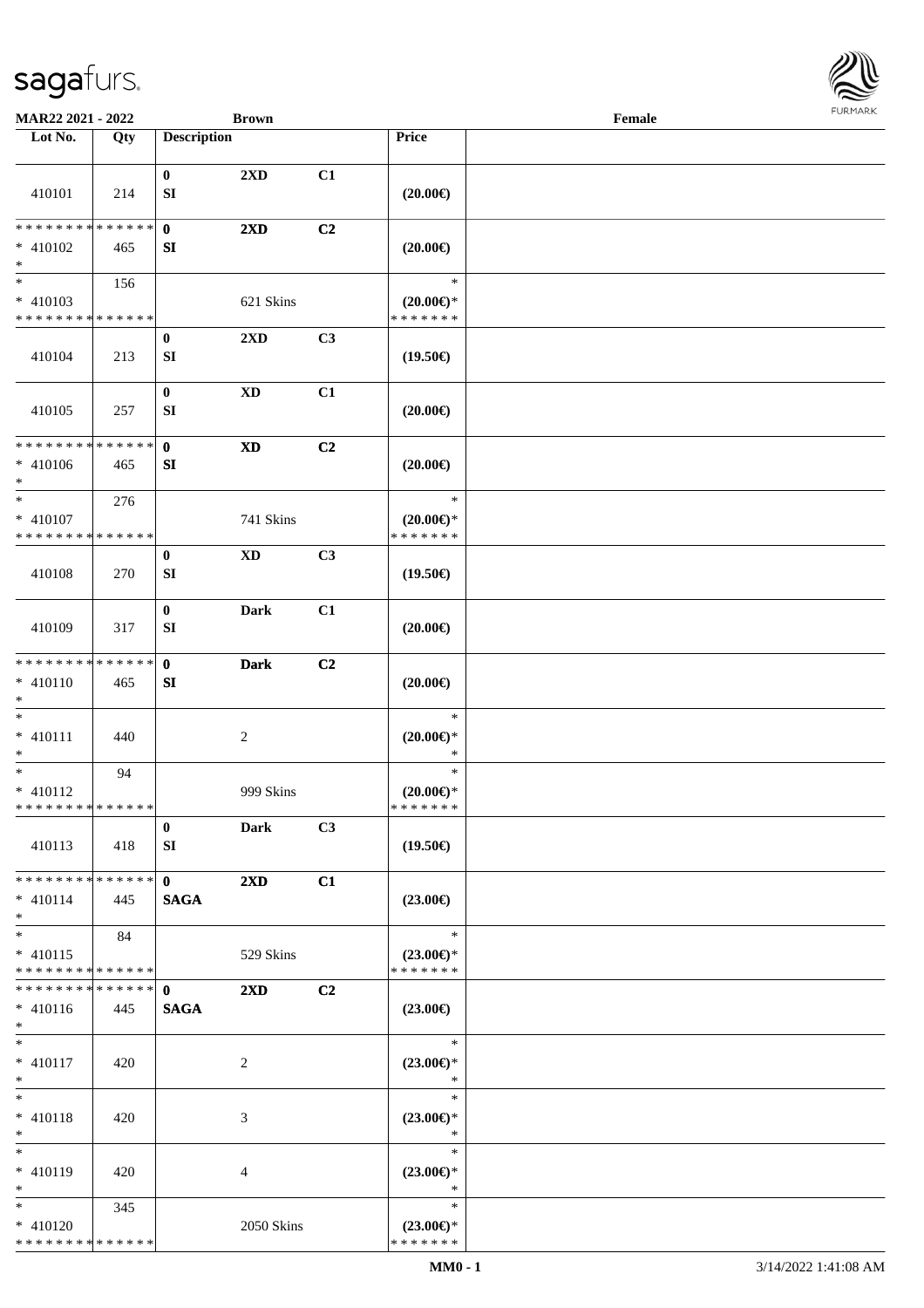

| MAR22 2021 - 2022                           |     |                    | <b>Brown</b>            |                |                                      | Female |  |
|---------------------------------------------|-----|--------------------|-------------------------|----------------|--------------------------------------|--------|--|
| Lot No.                                     | Qty | <b>Description</b> |                         |                | Price                                |        |  |
|                                             |     |                    |                         |                |                                      |        |  |
| ******** <mark>******</mark>                |     | $\mathbf{0}$       | $2\mathbf{X}\mathbf{D}$ | C3             |                                      |        |  |
| $* 410121$<br>$*$                           | 445 | <b>SAGA</b>        |                         |                | $(22.50\epsilon)$                    |        |  |
|                                             |     |                    |                         |                | $\ast$                               |        |  |
| $* 410122$                                  |     |                    |                         |                | $(22.50\epsilon)$ *                  |        |  |
| $*$                                         | 420 |                    | 2                       |                | *                                    |        |  |
|                                             | 72  |                    |                         |                | $\ast$                               |        |  |
| * 410123                                    |     |                    | 937 Skins               |                | $(22.50\epsilon)$ *                  |        |  |
| * * * * * * * * * * * * * *                 |     |                    |                         |                | * * * * * * *                        |        |  |
| ******** <mark>******</mark>                |     | $\mathbf{0}$       | $\mathbf{X}\mathbf{D}$  | C1             |                                      |        |  |
| * 410124                                    | 445 | <b>SAGA</b>        |                         |                | $(23.00\epsilon)$                    |        |  |
| $*$                                         |     |                    |                         |                |                                      |        |  |
| $*$                                         | 286 |                    |                         |                | $\ast$                               |        |  |
| $* 410125$                                  |     |                    | 731 Skins               |                | $(23.00\epsilon)$ *                  |        |  |
| * * * * * * * * * * * * * * *               |     |                    |                         |                | * * * * * * *                        |        |  |
| * * * * * * * * * * * * * * *               |     | $\mathbf{0}$       | <b>XD</b>               | C2             |                                      |        |  |
| $* 410126$                                  | 445 | <b>SAGA</b>        |                         |                | $(23.00\epsilon)$                    |        |  |
| $*$                                         |     |                    |                         |                |                                      |        |  |
| $*$                                         |     |                    |                         |                | $\ast$                               |        |  |
| $* 410127$                                  | 420 |                    | 2                       |                | $(23.00\epsilon)$ *                  |        |  |
| $*$                                         |     |                    |                         |                | $\ast$                               |        |  |
| $*$                                         |     |                    |                         |                | $\ast$                               |        |  |
| $* 410128$                                  | 420 |                    | 3                       |                | $(23.00\epsilon)$ *                  |        |  |
| $*$                                         |     |                    |                         |                | $\ast$                               |        |  |
| $*$                                         |     |                    |                         |                | $\ast$                               |        |  |
| * 410129                                    | 420 |                    | 4                       |                | $(23.00\epsilon)$ *                  |        |  |
| $*$                                         |     |                    |                         |                | $\ast$                               |        |  |
| $\overline{\ast}$                           |     |                    |                         |                | $\ast$                               |        |  |
| $* 410130$                                  | 420 |                    | 5                       |                | $(23.00\epsilon)$ *                  |        |  |
| $*$                                         |     |                    |                         |                | $\ast$                               |        |  |
| $*$                                         |     |                    |                         |                | $\ast$                               |        |  |
| $* 410131$                                  | 420 |                    | 6                       |                | $(23.00\epsilon)$ *                  |        |  |
| $*$<br>$*$                                  |     |                    |                         |                | $\ast$<br>$\ast$                     |        |  |
|                                             | 140 |                    |                         |                |                                      |        |  |
| $* 410132$<br>* * * * * * * * * * * * * * * |     |                    | 2685 Skins              |                | $(23.00\epsilon)$ *<br>* * * * * * * |        |  |
| * * * * * * * * * * * * * * *               |     | $\mathbf{0}$       | <b>XD</b>               | C3             |                                      |        |  |
| $* 410133$                                  | 445 | <b>SAGA</b>        |                         |                | $(22.50\epsilon)$                    |        |  |
| $*$                                         |     |                    |                         |                |                                      |        |  |
| $*$                                         |     |                    |                         |                | $\ast$                               |        |  |
| $* 410134$                                  | 420 |                    | 2                       |                | $(22.50\epsilon)$ *                  |        |  |
| $*$                                         |     |                    |                         |                | ∗                                    |        |  |
| $*$                                         |     |                    |                         |                | $\ast$                               |        |  |
| $* 410135$                                  | 400 |                    | 3                       |                | $(22.50 \in )^*$                     |        |  |
| $*$                                         |     |                    |                         |                | $\ast$                               |        |  |
| $*$                                         | 63  |                    |                         |                | $\ast$                               |        |  |
| $* 410136$                                  |     |                    | 1328 Skins              |                | $(22.50\epsilon)$ *                  |        |  |
| * * * * * * * * * * * * * *                 |     |                    |                         |                | * * * * * * *                        |        |  |
| * * * * * * * * * * * * * * *               |     | $\mathbf{0}$       | <b>Dark</b>             | C1             |                                      |        |  |
| * 410137                                    | 445 | <b>SAGA</b>        |                         |                | 23.00€                               |        |  |
| $*$ $*$                                     |     |                    |                         |                |                                      |        |  |
| $*$                                         |     |                    |                         |                | $\ast$                               |        |  |
| $* 410138$                                  | 420 |                    | 2                       |                | $(23.00\epsilon)$ *                  |        |  |
| $*$                                         |     |                    |                         |                | $\ast$                               |        |  |
| $*$ and $*$                                 | 217 |                    |                         |                | $\ast$                               |        |  |
| $* 410139$                                  |     |                    | 1082 Skins              |                | $(23.00\epsilon)$ *                  |        |  |
| * * * * * * * * * * * * * * *               |     |                    |                         |                | * * * * * * *                        |        |  |
| * * * * * * * * * * * * * * *               |     | $\mathbf{0}$       | <b>Dark</b>             | C <sub>2</sub> |                                      |        |  |
| $* 410140$<br>$*$                           | 445 | <b>SAGA</b>        |                         |                | $(23.00\epsilon)$                    |        |  |
|                                             |     |                    |                         |                |                                      |        |  |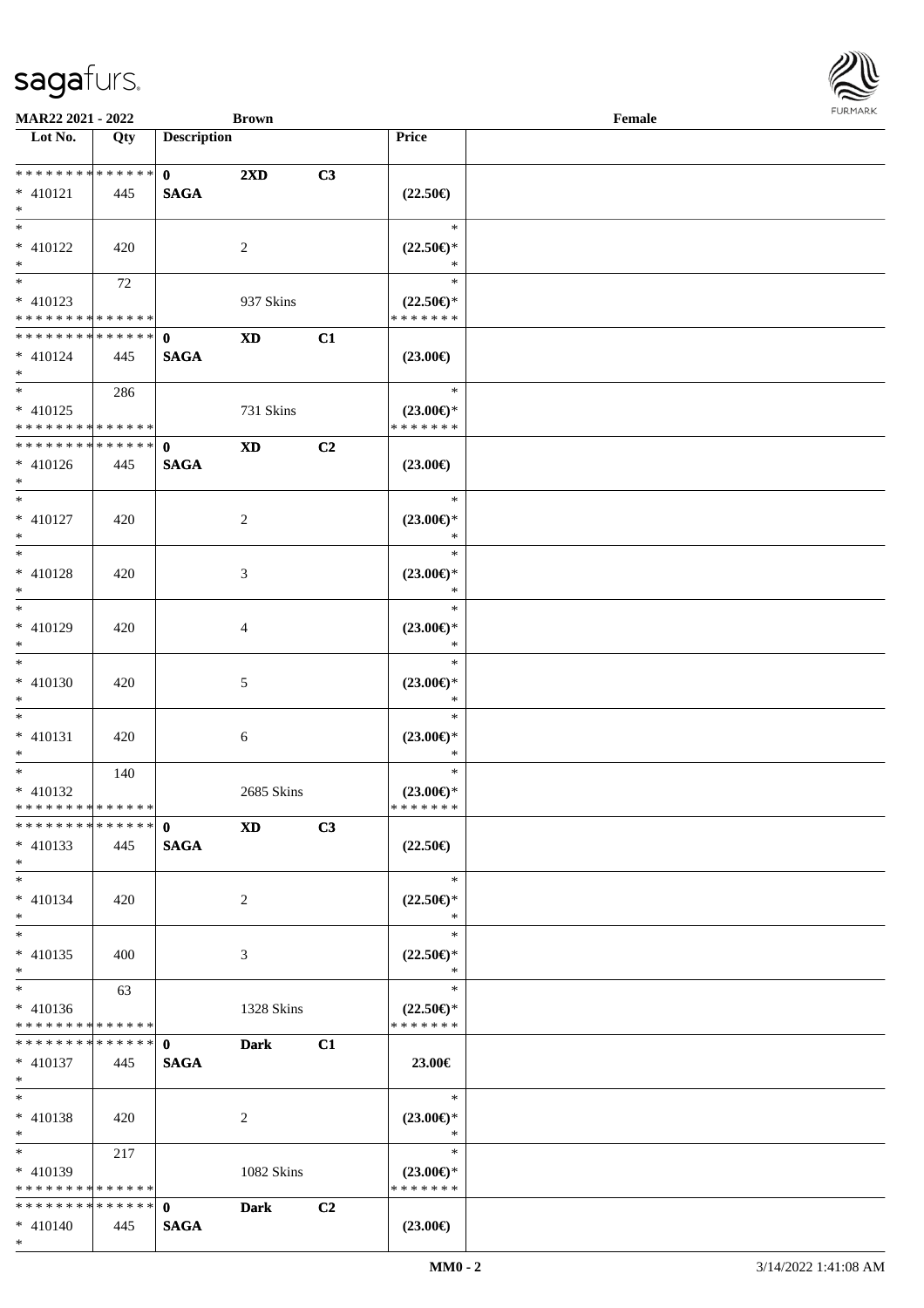

| <b>MAR22 2021 - 2022</b>                   |             |                             | <b>Brown</b>     |                |                                      | Female |  |
|--------------------------------------------|-------------|-----------------------------|------------------|----------------|--------------------------------------|--------|--|
| Lot No.                                    | Qty         | <b>Description</b>          |                  |                | Price                                |        |  |
| $*$                                        |             |                             |                  |                | $\ast$                               |        |  |
| $* 410141$                                 | 420         | $\mathbf{0}$<br><b>SAGA</b> | <b>Dark</b>      | C <sub>2</sub> | $(23.00\epsilon)$ *                  |        |  |
| $*$                                        |             |                             |                  |                | $\ast$                               |        |  |
|                                            |             |                             |                  |                | $\ast$                               |        |  |
| $* 410142$                                 | 420         |                             | 3                |                | $(23.00\epsilon)$ *                  |        |  |
| $*$                                        |             |                             |                  |                | $\ast$                               |        |  |
|                                            |             |                             |                  |                | $\ast$                               |        |  |
| $* 410143$                                 | 420         |                             | $\overline{4}$   |                | $(23.00\epsilon)$ *                  |        |  |
| $*$                                        |             |                             |                  |                | $\ast$                               |        |  |
| $\overline{\ast}$                          |             |                             |                  |                | $\ast$                               |        |  |
| * 410144                                   | 420         |                             | $\mathfrak{S}$   |                | $(23.00\epsilon)$ *                  |        |  |
| $*$                                        |             |                             |                  |                | $\ast$<br>$\ast$                     |        |  |
|                                            |             |                             |                  |                |                                      |        |  |
| $* 410145$<br>$*$                          | 420         |                             | 6                |                | $(23.00\epsilon)$ *<br>$\ast$        |        |  |
|                                            |             |                             |                  |                | $\ast$                               |        |  |
| $* 410146$                                 | 420         |                             | $\tau$           |                | $(23.00\epsilon)$ *                  |        |  |
| $*$                                        |             |                             |                  |                | $\ast$                               |        |  |
|                                            |             |                             |                  |                | $\ast$                               |        |  |
| $* 410147$                                 | 420         |                             | 8                |                | $(23.00\epsilon)$ *                  |        |  |
| $*$                                        |             |                             |                  |                | $\ast$                               |        |  |
|                                            | 244         |                             |                  |                | $\ast$                               |        |  |
| $* 410148$                                 |             |                             | 3629 Skins       |                | $(23.00\epsilon)$ *                  |        |  |
| * * * * * * * * * * * * * *                |             |                             |                  |                | * * * * * * *                        |        |  |
| * * * * * * * * * * * * * * <mark>*</mark> |             | $\mathbf{0}$                | <b>Dark</b>      | C3             |                                      |        |  |
| * 410149<br>$*$                            | 445         | <b>SAGA</b>                 |                  |                | $(22.50\epsilon)$                    |        |  |
| $*$                                        |             |                             |                  |                | $\ast$                               |        |  |
| * 410150                                   | 420         |                             | 2                |                | $(22.50\epsilon)$ *                  |        |  |
| $*$                                        |             |                             |                  |                | $\ast$                               |        |  |
| $*$ $-$                                    |             |                             |                  |                | $\ast$                               |        |  |
| * 410151                                   | 420         |                             | 3                |                | $(22.50\epsilon)$ *                  |        |  |
| $*$                                        |             |                             |                  |                | $\ast$                               |        |  |
| $*$ $-$                                    |             |                             |                  |                | $\ast$                               |        |  |
| * 410152                                   | 440         |                             | $\overline{4}$   |                | $(22.50\epsilon)$ *                  |        |  |
| $*$ $*$                                    |             |                             |                  |                | $\ast$                               |        |  |
| $*$                                        | 225         |                             |                  |                | $\ast$                               |        |  |
| $* 410153$<br>******** <mark>******</mark> |             |                             | 1950 Skins       |                | $(22.50\epsilon)$ *<br>* * * * * * * |        |  |
|                                            |             | $\mathbf{0}$                | $\mathbf{ALL}$   | C <sub>2</sub> |                                      |        |  |
| 410154                                     | 175         | <b>SAGA</b>                 | SPT <sub>2</sub> |                | 17.50€                               |        |  |
|                                            |             |                             |                  |                |                                      |        |  |
| * * * * * * * *                            | * * * * * * | $\mathbf{0}$                | XD/DK            | C <sub>2</sub> |                                      |        |  |
| * 410155                                   | 445         | <b>IA</b>                   | <b>CHIP</b>      |                | $(20.50\epsilon)$                    |        |  |
| $*$                                        |             |                             |                  |                |                                      |        |  |
| $\ast$                                     |             |                             |                  |                | $\ast$                               |        |  |
| * 410156                                   | 455         |                             | 2                |                | $(20.50\epsilon)$ *                  |        |  |
| $*$                                        |             |                             |                  |                | $\ast$                               |        |  |
| $*$ $-$                                    |             |                             |                  |                | $\ast$                               |        |  |
| * 410157<br>$*$                            | 420         |                             | 3                |                | $(20.50\epsilon)$ *<br>$\ast$        |        |  |
| $*$                                        |             |                             |                  |                | $\ast$                               |        |  |
| * 410158                                   | 420         |                             | $\overline{4}$   |                | $(20.50\epsilon)$ *                  |        |  |
| $*$                                        |             |                             |                  |                | $\ast$                               |        |  |
| $*$                                        |             |                             |                  |                | $\ast$                               |        |  |
| * 410159                                   | 420         |                             | 5                |                | $(20.50\epsilon)$ *                  |        |  |
| $*$                                        |             |                             |                  |                | $\ast$                               |        |  |
| $*$                                        |             |                             |                  |                | $\ast$                               |        |  |
| $* 410160$                                 | 420         |                             | 6                |                | $(20.50\epsilon)$ *                  |        |  |
| $*$                                        |             |                             |                  |                | $\ast$                               |        |  |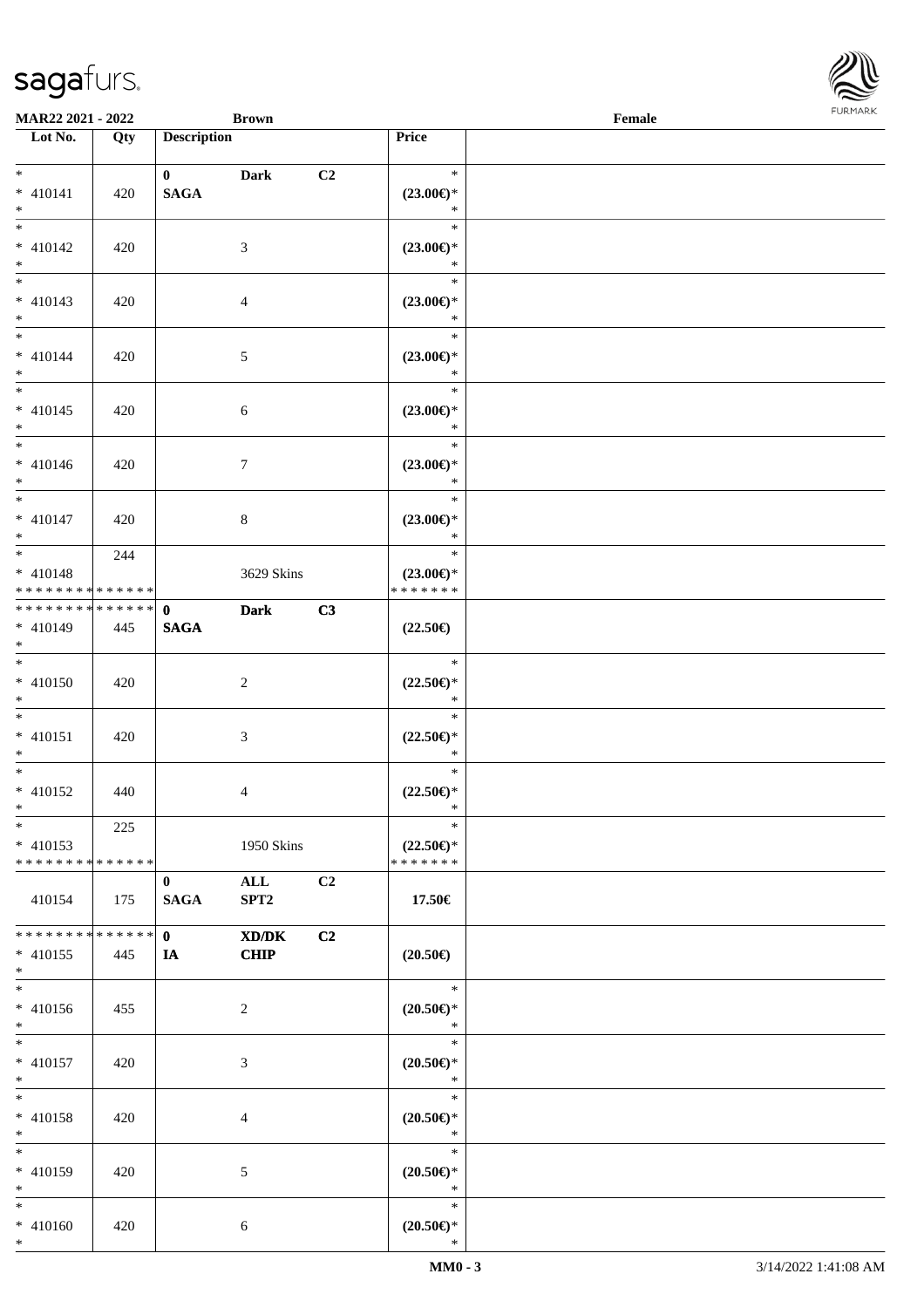| MAR22 2021 - 2022                                                     |     |                             | <b>Brown</b>                                       |    |                                                | Female | <b>FURMAR</b> |
|-----------------------------------------------------------------------|-----|-----------------------------|----------------------------------------------------|----|------------------------------------------------|--------|---------------|
| Lot No.                                                               | Qty | <b>Description</b>          |                                                    |    | <b>Price</b>                                   |        |               |
| $\ast$<br>$* 410161$<br>$\ast$                                        | 420 | $\bf{0}$<br>IA              | $\bold{X}\bold{D}/\bold{D}\bold{K}$<br><b>CHIP</b> | C2 | $\ast$<br>$(20.50\epsilon)$ *<br>$\ast$        |        |               |
| $\ast$<br>$* 410162$<br>* * * * * * * * * * * * * *                   | 420 |                             | 3420 Skins                                         |    | $\ast$<br>$(20.50\epsilon)$ *<br>* * * * * * * |        |               |
| 410163                                                                | 254 | $\bf{0}$<br><b>SROY</b>     | 2XD                                                | C1 | $(24.00\epsilon)$                              |        |               |
| **************<br>$* 410164$<br>$\ast$<br>$\ast$                      | 425 | $\mathbf{0}$<br><b>SROY</b> | $2\mathbf{X}\mathbf{D}$                            | C2 | $(24.00\epsilon)$<br>$\ast$                    |        |               |
| $* 410165$<br>$\ast$                                                  | 400 |                             | $\boldsymbol{2}$                                   |    | $(24.00\epsilon)$ *<br>$\ast$                  |        |               |
| $\ast$<br>$* 410166$<br>**************                                | 228 |                             | 1053 Skins                                         |    | $\ast$<br>$(24.00\epsilon)$ *<br>* * * * * * * |        |               |
| **************<br>$* 410167$<br>$\ast$                                | 425 | $\mathbf 0$<br><b>SROY</b>  | $2\mathbf{X}\mathbf{D}$                            | C3 | $(23.50\epsilon)$                              |        |               |
| $\overline{\phantom{1}}$<br>$* 410168$<br>* * * * * * * * * * * * * * | 80  |                             | 505 Skins                                          |    | $\ast$<br>$(23.50\epsilon)$ *<br>* * * * * * * |        |               |
| 410169                                                                | 323 | $\bf{0}$<br><b>SROY</b>     | <b>XD</b>                                          | C1 | $(24.00\epsilon)$                              |        |               |
| ******** <mark>******</mark><br>$* 410170$<br>*                       | 425 | $\mathbf{0}$<br><b>SROY</b> | $\mathbf{X}\mathbf{D}$                             | C2 | $(24.00\epsilon)$                              |        |               |
| $\ast$<br>$* 410171$<br>$\ast$                                        | 400 |                             | $\overline{c}$                                     |    | $\ast$<br>$(24.00\epsilon)$ *<br>$\ast$        |        |               |
| $\ast$<br>* 410172<br>$\ast$                                          | 380 |                             | 3                                                  |    | $\ast$<br>$(24.00\epsilon)$ *<br>$\ast$        |        |               |
| $\ast$<br>* 410173<br>******** <mark>*****</mark> *                   | 65  |                             | 1270 Skins                                         |    | $\ast$<br>$(24.00€)$ *<br>* * * * * * *        |        |               |
| **************<br>$* 410174$<br>$\ast$                                | 425 | $\mathbf 0$<br><b>SROY</b>  | $\mathbf{X}\mathbf{D}$                             | C3 | $(23.50\epsilon)$                              |        |               |
| $\ast$<br>$* 410175$<br>* * * * * * * * * * * * * *                   | 128 |                             | 553 Skins                                          |    | $\ast$<br>$(23.50\epsilon)$ *<br>* * * * * * * |        |               |
| 410176                                                                | 438 | $\bf{0}$<br><b>SROY</b>     | <b>Dark</b>                                        | C1 | $(24.00\epsilon)$                              |        |               |
| **************<br>$* 410177$<br>$\ast$                                | 425 | $\mathbf{0}$<br><b>SROY</b> | <b>Dark</b>                                        | C2 | $(24.00\epsilon)$                              |        |               |
| $\ast$<br>* 410178<br>$\ast$                                          | 400 |                             | $\overline{2}$                                     |    | $\ast$<br>$(24.00\epsilon)$ *<br>$\ast$        |        |               |
| $\ast$<br>* 410179<br>$\ast$                                          | 400 |                             | 3                                                  |    | $\ast$<br>$(24.00\epsilon)$ *<br>$\ast$        |        |               |
| $\ast$<br>$* 410180$<br>**************                                | 222 |                             | 1447 Skins                                         |    | $\ast$<br>$(24.00\epsilon)$ *<br>* * * * * * * |        |               |

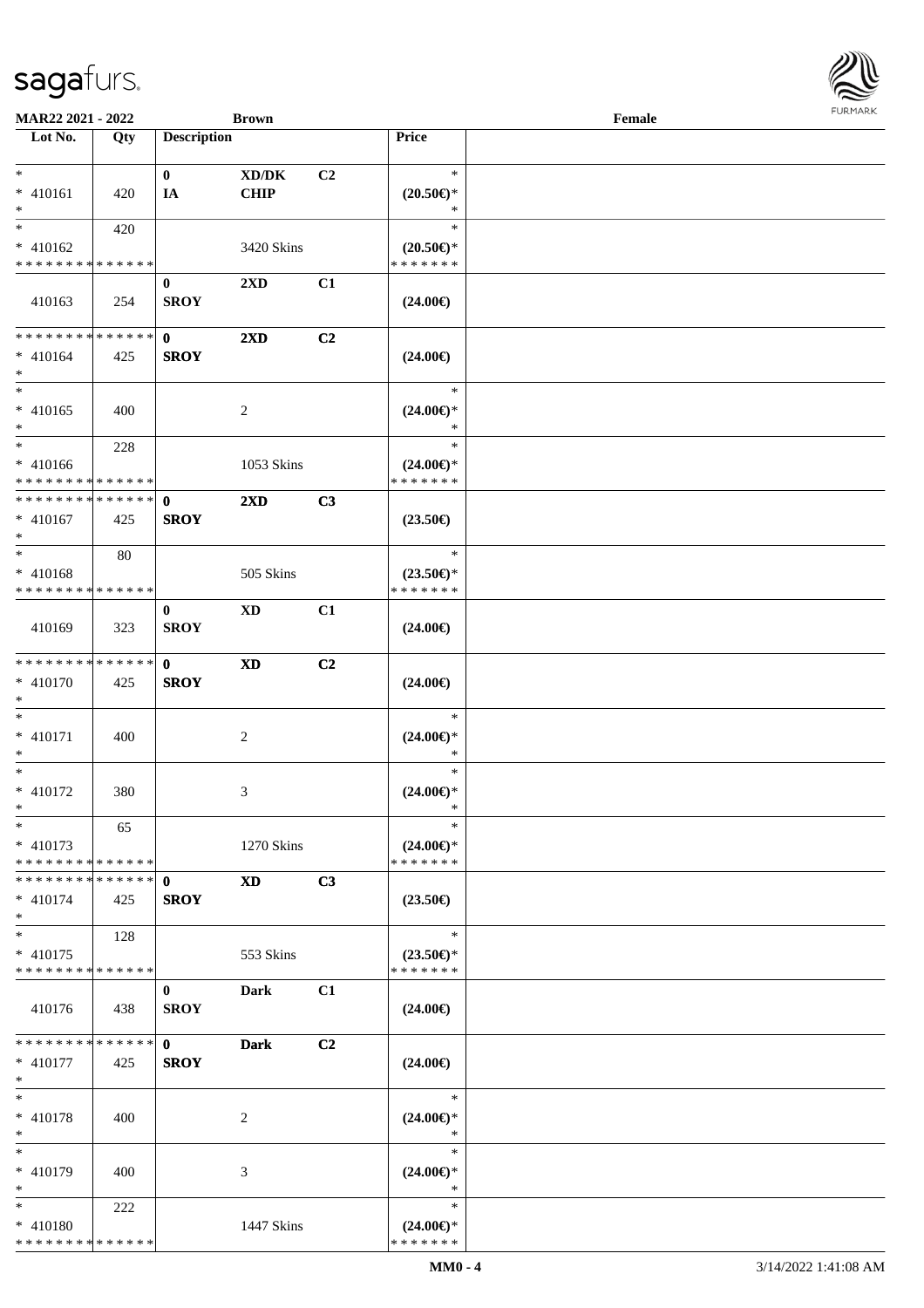

| <b>MAR22 2021 - 2022</b>      |     | <b>Brown</b>       |    |                           | Female | FURMARK |
|-------------------------------|-----|--------------------|----|---------------------------|--------|---------|
| Lot No.                       | Qty | <b>Description</b> |    | Price                     |        |         |
| ************** 0              |     | <b>Dark</b>        | C3 |                           |        |         |
| $* 410181$                    | 425 | <b>SROY</b>        |    | $(23.50\epsilon)$         |        |         |
| $\ast$                        |     |                    |    |                           |        |         |
| $\ast$                        | 276 |                    |    | $*$                       |        |         |
| $* 410182$                    |     | 701 Skins          |    | $(23.50 \in \mathcal{F})$ |        |         |
| * * * * * * * * * * * * * * * |     |                    |    | * * * * * * *             |        |         |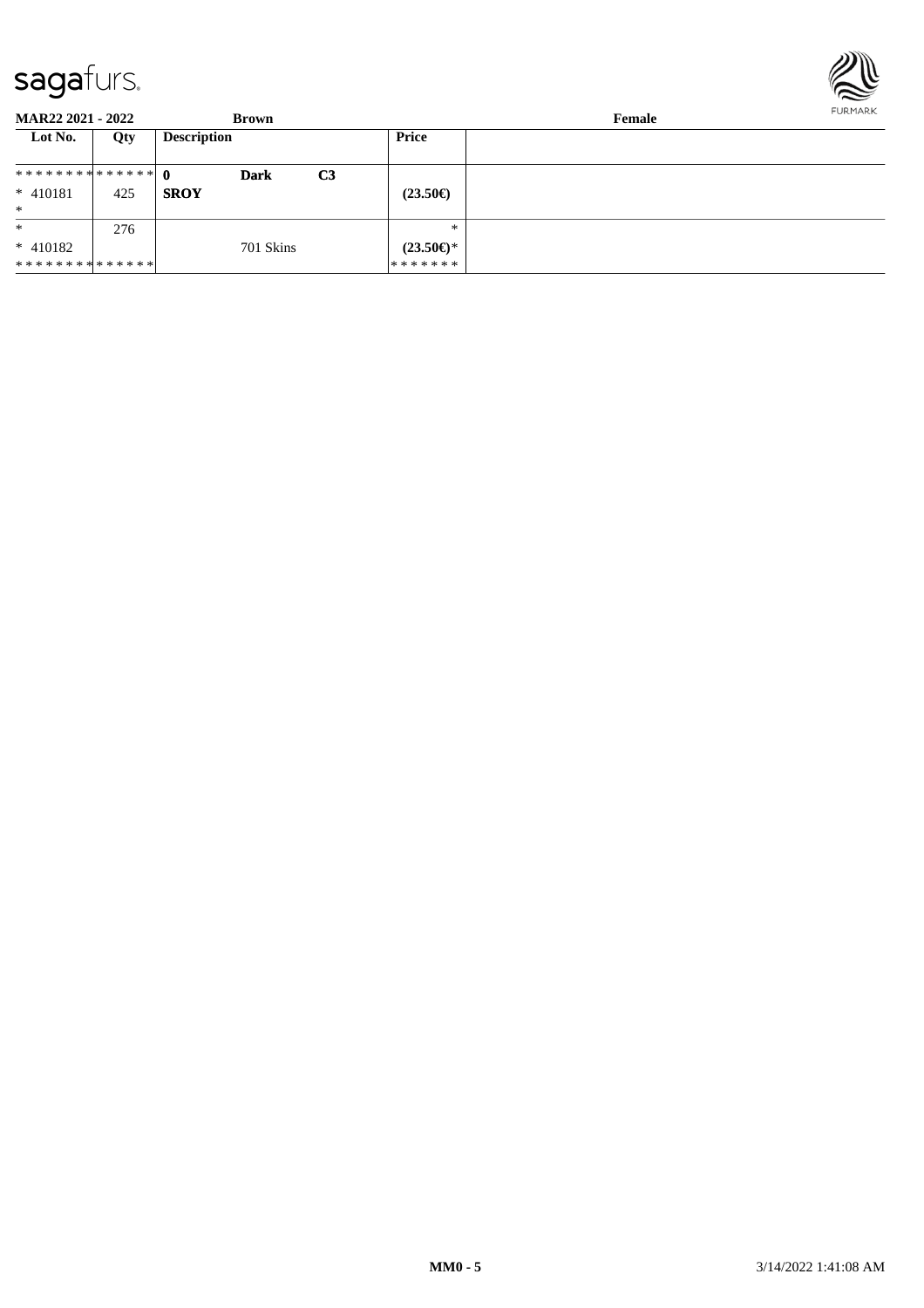

| MAR22 2021 - 2022                                   |     |                                  | <b>Brown</b>               |                |                                                | Female |  |
|-----------------------------------------------------|-----|----------------------------------|----------------------------|----------------|------------------------------------------------|--------|--|
| Lot No.                                             | Qty | <b>Description</b>               |                            |                | Price                                          |        |  |
| 410241                                              | 402 | $\mathbf{1}$<br>${\bf S}{\bf I}$ | 2XD                        | C1             | $(16.00\epsilon)$                              |        |  |
|                                                     |     | $\mathbf{1}$                     | 2XD                        | C1/C2          |                                                |        |  |
| 410242                                              | 390 | SI                               |                            |                | $(16.00\epsilon)$                              |        |  |
| * * * * * * * * * * * * * *<br>$* 410243$<br>$*$    | 505 | $\mathbf{1}$<br>${\bf SI}$       | $2\mathbf{X}\mathbf{D}$    | C2             | $(16.00\epsilon)$                              |        |  |
| $\ast$<br>$* 410244$<br>$\ast$                      | 480 | $\overline{c}$                   |                            |                | $\ast$<br>$(16.00\epsilon)$ *<br>$\ast$        |        |  |
| $\ast$<br>$* 410245$<br>* * * * * * * * * * * * * * | 146 |                                  | 1131 Skins                 |                | $\ast$<br>$(16.00\epsilon)$ *<br>* * * * * * * |        |  |
| 410246                                              | 496 | $\mathbf{1}$<br>SI               | 2XD                        | C3             | $(15.50\epsilon)$                              |        |  |
| 410247                                              | 501 | $\mathbf{1}$<br>${\bf S}{\bf I}$ | $\mathbf{X}\mathbf{D}$     | C1             | $(16.00\epsilon)$                              |        |  |
| 410248                                              | 172 | $\mathbf{1}$<br>SI               | $\mathbf{X}\mathbf{D}$     | C1             | $(16.00\epsilon)$                              |        |  |
| * * * * * * * * * * * * * *<br>* 410249<br>$*$      | 505 | $\mathbf{1}$<br>SI               | $\boldsymbol{\mathrm{XD}}$ | C <sub>2</sub> | $(16.00\epsilon)$                              |        |  |
| $\overline{\phantom{1}}$<br>$* 410250$<br>$*$       | 480 | $\boldsymbol{2}$                 |                            |                | $\ast$<br>$(16.00\epsilon)$ *<br>$\ast$        |        |  |
| $\ast$<br>$* 410251$<br>* * * * * * * * * * * * * * | 450 |                                  | 1435 Skins                 |                | $\ast$<br>$(16.00\epsilon)$ *<br>* * * * * * * |        |  |
| 410252                                              | 320 | $\mathbf{1}$<br>SI               | <b>XD</b>                  | C2             | $(16.00\epsilon)$                              |        |  |
| **************<br>$* 410253$<br>$*$                 | 505 | $\mathbf 1$<br>SI                | <b>XD</b>                  | C3             | $(15.50\epsilon)$                              |        |  |
| $*$<br>$* 410254$<br>* * * * * * * * * * * * * *    | 251 |                                  | 756 Skins                  |                | $\ast$<br>$(15.50\epsilon)$ *<br>* * * * * * * |        |  |
| * * * * * * * * * * * * * * *<br>$* 410255$<br>$*$  | 505 | 1<br>SI                          | <b>Dark</b>                | C1             | $(16.00\epsilon)$                              |        |  |
| $\ast$<br>$* 410256$<br>* * * * * * * * * * * * * * | 68  |                                  | 573 Skins                  |                | $\ast$<br>$(16.00\epsilon)$ *<br>* * * * * * * |        |  |
| 410257                                              | 203 | $\mathbf{1}$<br>SI               | Dark                       | C1             | $(16.00\epsilon)$                              |        |  |
| * * * * * * * * * * * * * *<br>$* 410258$<br>$*$    | 505 | $\mathbf{1}$<br>SI               | Dark                       | C <sub>2</sub> | $(16.00\epsilon)$                              |        |  |
| $\ast$<br>* 410259<br>$*$                           | 480 | 2                                |                            |                | $\ast$<br>$(16.00\epsilon)$ *<br>$\ast$        |        |  |
| $*$<br>$* 410260$<br>$*$                            | 480 | 3                                |                            |                | $\ast$<br>$(16.00\epsilon)$ *<br>$\ast$        |        |  |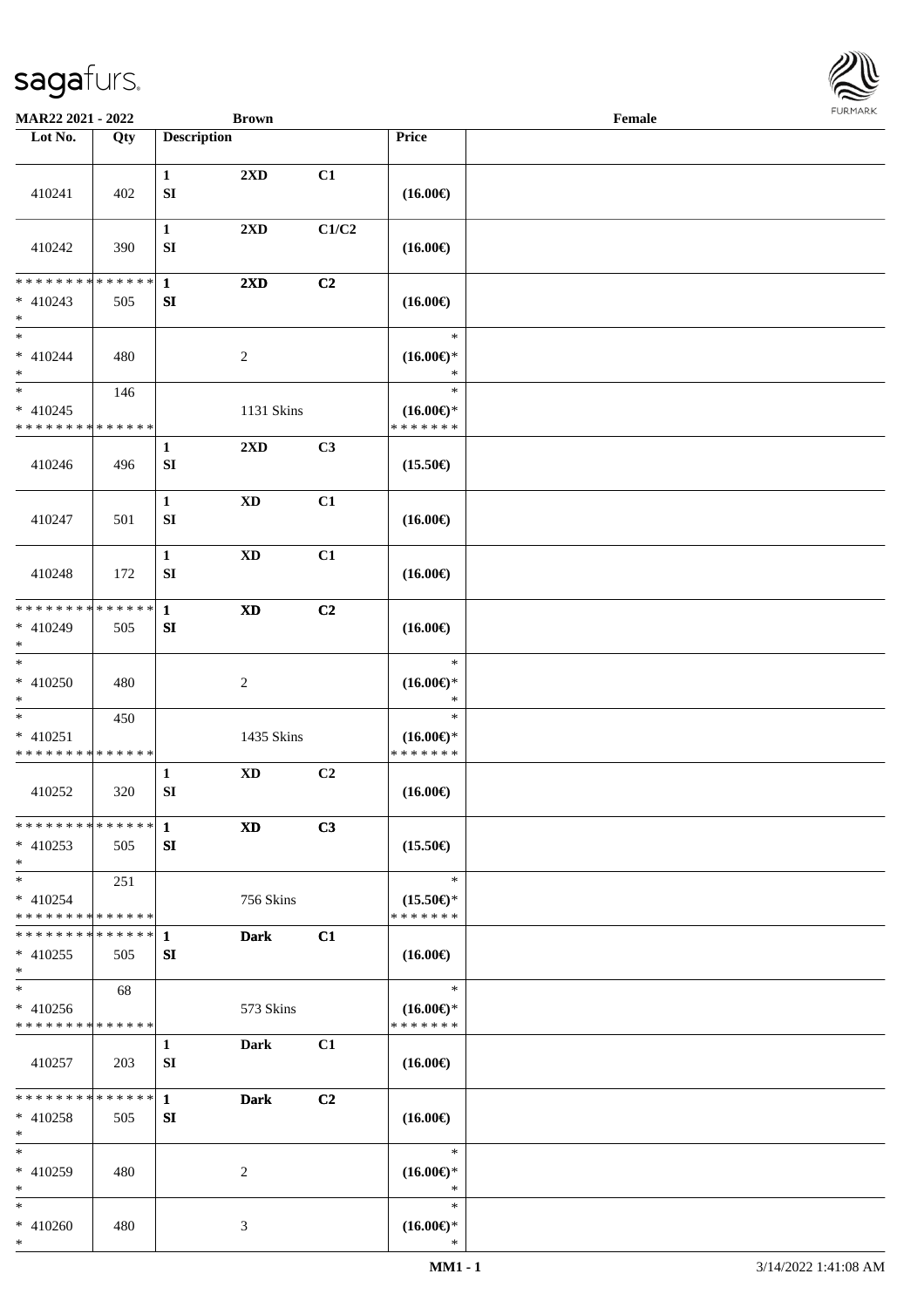| I           |
|-------------|
| URMARK<br>F |

| MAR22 2021 - 2022                                     |                      |                                        | <b>Brown</b>                                       |                   |                                                | Female | 1011111111 |
|-------------------------------------------------------|----------------------|----------------------------------------|----------------------------------------------------|-------------------|------------------------------------------------|--------|------------|
| Lot No.                                               | Qty                  | <b>Description</b>                     |                                                    |                   | Price                                          |        |            |
| $*$<br>$* 410261$<br>$*$                              | 480                  | $\mathbf{1}$<br>SI                     | <b>Dark</b>                                        | C2                | $\ast$<br>$(16.00\epsilon)$ *<br>*             |        |            |
| $\ast$<br>$* 410262$<br>* * * * * * * * * * * * * *   | 78                   |                                        | 2023 Skins                                         |                   | $\ast$<br>$(16.00\epsilon)$ *<br>* * * * * * * |        |            |
| 410263                                                | 478                  | $\mathbf{1}$<br>SI                     | Dark                                               | C2                | $(16.00\epsilon)$                              |        |            |
| * * * * * * * * * * * * * * *<br>$* 410264$<br>$*$    | 525                  | $\mathbf{1}$<br>SI                     | <b>Dark</b>                                        | C3                | $(15.50\epsilon)$                              |        |            |
| $*$<br>$* 410265$<br>* * * * * * * * * * * * * *      | 496                  |                                        | 1021 Skins                                         |                   | $\ast$<br>$(15.50\epsilon)$ *<br>* * * * * * * |        |            |
| 410266                                                | 161                  | $\mathbf{1}$<br>SI                     | <b>Dark</b>                                        | C3                | $(15.50\epsilon)$                              |        |            |
| 410267                                                | 314                  | $\mathbf{1}$<br>SI                     | 2XD<br><b>LNAP</b>                                 | C2                | 14.50€                                         |        |            |
| 410268                                                | 468                  | $\mathbf{1}$<br>SI                     | XD<br><b>LNAP</b>                                  | C2                | 14.50€                                         |        |            |
| * * * * * * * * * * * * * * *<br>$* 410269$<br>$*$    | 505                  | $\mathbf{1}$<br>SI                     | <b>Dark</b><br><b>LNAP</b>                         | C <sub>2</sub>    | 14.50€                                         |        |            |
| $*$<br>* 410270<br>* * * * * * * * * * * * * *        | 132                  |                                        | 637 Skins                                          |                   | $\ast$<br>14.50€*<br>* * * * * * *             |        |            |
| 410271                                                | 125                  | 0/1<br>SI                              | ALL<br>SPT <sub>2</sub>                            | C <sub>2</sub>    | 14.50€                                         |        |            |
| 410272                                                | 488                  | $\mathbf{1}$<br>$\mathbf{I}$ <b>B</b>  | $\bold{X}\bold{D}/\bold{D}\bold{K}$<br><b>SPAR</b> | C2                | 14.50€                                         |        |            |
| * * * * * * * * * * * * * * *<br>$* 410273$<br>$*$    | 505                  | $\mathbf{1}$<br>$\mathbf{I}$           | XD/DK<br><b>CHIP</b>                               | C2                | $(14.50\epsilon)$                              |        |            |
| $\ast$<br>$* 410274$<br>* * * * * * * * * * * * * * * | 107                  |                                        | 612 Skins                                          |                   | $\ast$<br>$(14.50\epsilon)$ *<br>* * * * * * * |        |            |
| 410275                                                | 237                  | $\mathbf{1}$<br>$\mathbf{I}\mathbf{B}$ | MED/PAL C2<br><b>CHIP</b>                          |                   | $(14.50\epsilon)$                              |        |            |
| 410276                                                | 481                  | $\mathbf{1}$<br>IB                     | XD/DK<br><b>CHIP</b>                               | C2<br><b>LNAP</b> | $(12.50\epsilon)$                              |        |            |
| 410277                                                | 487                  | $\mathbf{1}$<br>$\mathbf{I}$ <b>B</b>  | MED/PAL C2<br><b>CHIP</b>                          | <b>LNAP</b>       | 12.00€                                         |        |            |
| * * * * * * * *<br>* 410278<br>$*$                    | * * * * * *  <br>485 | $\mathbf{1}$<br><b>SAGA</b>            | $2\mathbf{X}\mathbf{D}$                            | C1                | $(19.00\epsilon)$                              |        |            |
| $*$<br>* 410279<br>$*$                                | 460                  |                                        | 2                                                  |                   | $\ast$<br>$(19.00\epsilon)$ *<br>$\ast$        |        |            |
| $*$<br>* 410280<br>* * * * * * * * * * * * * *        | 282                  |                                        | 1227 Skins                                         |                   | $\ast$<br>$(19.00\epsilon)$ *<br>* * * * * * * |        |            |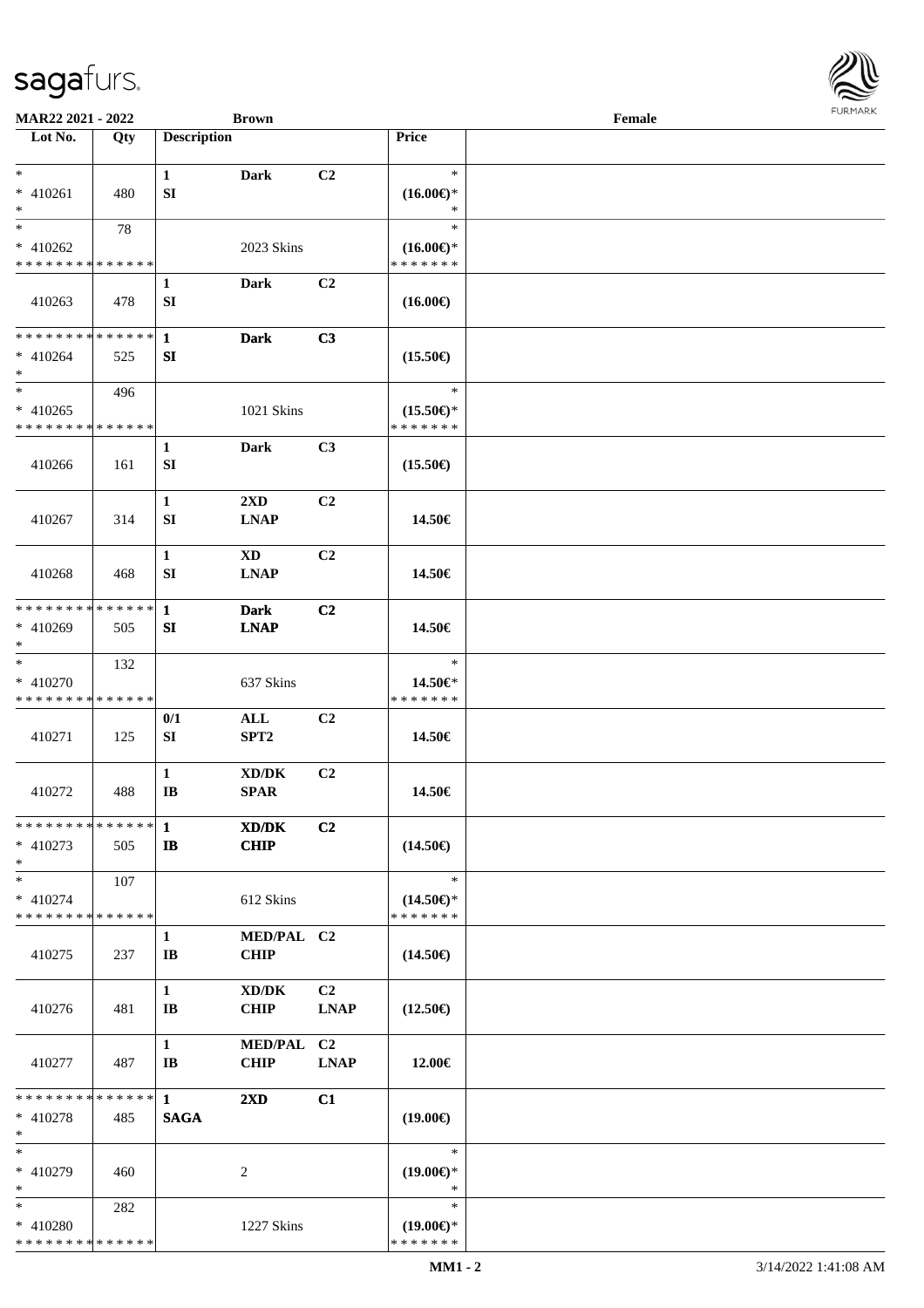

| <b>MAR22 2021 - 2022</b>                                        |     |                             | <b>Brown</b>            |    |                                                | Female |  |
|-----------------------------------------------------------------|-----|-----------------------------|-------------------------|----|------------------------------------------------|--------|--|
| Lot No.                                                         | Qty | <b>Description</b>          |                         |    | Price                                          |        |  |
|                                                                 |     |                             |                         |    |                                                |        |  |
| 410281                                                          | 354 | $\mathbf{1}$<br><b>SAGA</b> | 2XD                     | C1 | $(19.00\epsilon)$                              |        |  |
| ******** <mark>******</mark><br>* 410282<br>$*$                 | 485 | $\mathbf{1}$<br><b>SAGA</b> | $2\mathbf{X}\mathbf{D}$ | C2 | $(19.00\epsilon)$                              |        |  |
| * 410283<br>$*$                                                 | 460 |                             | 2                       |    | $\ast$<br>$(19.00\epsilon)$ *<br>$\ast$        |        |  |
| $*$<br>* 410284<br>$*$                                          | 460 |                             | 3                       |    | $\ast$<br>$(19.00\epsilon)$ *<br>$\ast$        |        |  |
| $*$<br>$* 410285$<br>$*$                                        | 460 |                             | $\overline{4}$          |    | $\ast$<br>$(19.00\epsilon)$ *<br>$\ast$        |        |  |
| $*$<br>$* 410286$<br>$*$                                        | 460 |                             | 5                       |    | $\ast$<br>$(19.00\epsilon)$ *<br>$\ast$        |        |  |
| $*$<br>* 410287<br>$\ast$                                       | 460 |                             | 6                       |    | $\ast$<br>$(19.00\epsilon)$ *<br>$\ast$        |        |  |
| $*$<br>* 410288<br>$*$                                          | 460 |                             | $\tau$                  |    | $\ast$<br>$(19.00\epsilon)$ *<br>$\ast$        |        |  |
| $\overline{\ast}$<br>* 410289<br>$*$                            | 440 |                             | 8                       |    | $\ast$<br>$(19.00\epsilon)$ *<br>$\ast$        |        |  |
| $*$<br>* 410290<br>* * * * * * * * * * * * * *                  | 160 |                             | 3845 Skins              |    | $\ast$<br>$(19.00\epsilon)$ *<br>* * * * * * * |        |  |
| * * * * * * * * * * * * * * *<br>* 410291<br>$*$                | 485 | $\mathbf{1}$<br><b>SAGA</b> | $2\mathbf{X}\mathbf{D}$ | C2 | $(19.00\epsilon)$                              |        |  |
| $*$<br>* 410292<br>$*$ $-$                                      | 460 |                             | $\overline{c}$          |    | $\ast$<br>$(19.00\epsilon)$ *<br>$\ast$        |        |  |
| $*$<br>$* 410293$<br>* * * * * * * * * * * * * * <mark>*</mark> | 157 |                             | 1102 Skins              |    | $\ast$<br>$(19.00\epsilon)$ *<br>* * * * * * * |        |  |
| * * * * * * * * * * * * * * <mark>*</mark><br>* 410294<br>$*$   | 485 | $\mathbf{1}$<br><b>SAGA</b> | $2\mathbf{X}\mathbf{D}$ | C3 | $(18.50\epsilon)$                              |        |  |
| $*$<br>$* 410295$<br>$*$                                        | 460 |                             | 2                       |    | $\ast$<br>$(18.50\epsilon)$ *<br>$\ast$        |        |  |
| $\overline{\ast}$<br>* 410296<br>$*$                            | 460 |                             | 3                       |    | $\ast$<br>$(18.50\epsilon)$ *<br>$\ast$        |        |  |
| $*$ $*$<br>* 410297<br>$*$ $-$                                  | 460 |                             | 4                       |    | $\ast$<br>$(18.50\epsilon)$ *<br>$\ast$        |        |  |
| $*$ $*$<br>* 410298<br>* * * * * * * * * * * * * *              | 56  |                             | 1921 Skins              |    | $\ast$<br>$(18.50\epsilon)$ *<br>* * * * * * * |        |  |
| ******** <mark>******</mark><br>$* 410299$<br>$*$               | 485 | $\mathbf{1}$<br><b>SAGA</b> | <b>XD</b>               | C1 | $(19.00\epsilon)$                              |        |  |
| $*$<br>* 410300<br>$*$                                          | 460 |                             | 2                       |    | $\ast$<br>$(19.00\epsilon)$ *<br>$\ast$        |        |  |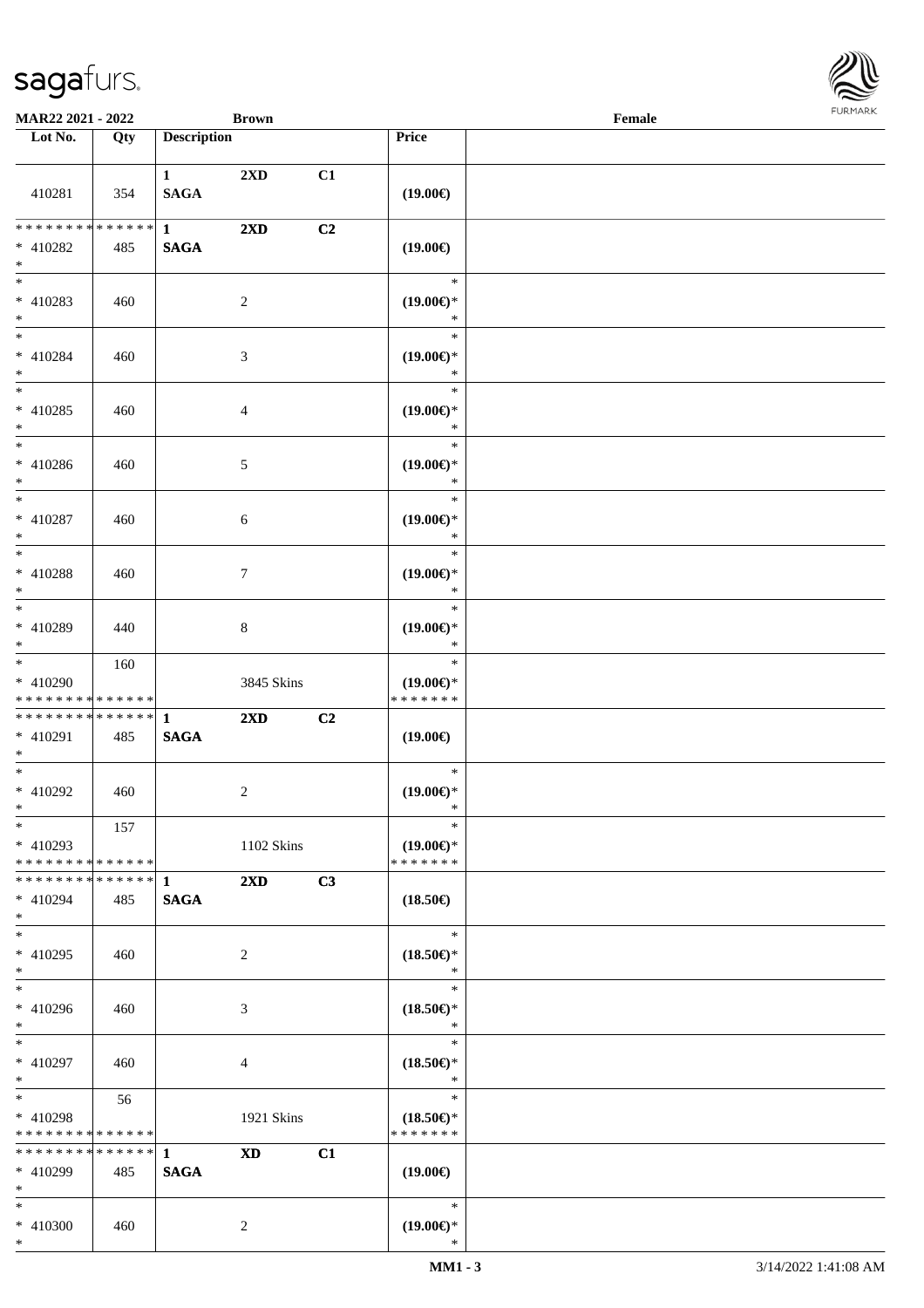\*

| Lot No.                                                       | Qty | <b>Description</b>                   |                            |    | Price                                                    |  |
|---------------------------------------------------------------|-----|--------------------------------------|----------------------------|----|----------------------------------------------------------|--|
| $*$<br>$* 410301$                                             | 460 | $1 \qquad \qquad$<br>$\mathbf{SAGA}$ | $\boldsymbol{\mathrm{XD}}$ | C1 | $\ast$<br>$(19.00\epsilon)$ *                            |  |
| $\ast$<br>$\overline{\phantom{0}}$<br>* 410302                | 460 |                                      | $\overline{4}$             |    | $\ast$<br>$\ast$<br>$(19.00\epsilon)$ *                  |  |
| $*$<br>$*$<br>* 410303<br>* * * * * * * * * * * * * *         | 158 |                                      | 2023 Skins                 |    | $\ast$<br>$\ast$<br>$(19.00\epsilon)$ *<br>* * * * * * * |  |
| ******** <mark>******</mark>                                  |     | $\mathbf{1}$                         |                            | C2 |                                                          |  |
| $* 410304$<br>$\ast$                                          | 485 | <b>SAGA</b>                          | $\boldsymbol{\mathrm{XD}}$ |    | $(19.00\epsilon)$                                        |  |
| $\overline{\phantom{a}^*}$<br>$* 410305$<br>$\ast$            | 460 |                                      | $\overline{c}$             |    | $\ast$<br>$(19.00\in)\!\!^*$<br>$\ast$                   |  |
| $\overline{\ast}$<br>$* 410306$<br>$\ast$                     | 460 |                                      | $\mathfrak{Z}$             |    | $\ast$<br>$(19.00\epsilon)$ *<br>$\ast$                  |  |
| $\overline{\phantom{1}}$<br>$* 410307$<br>$\ast$              | 460 |                                      | $\overline{4}$             |    | $\ast$<br>$(19.00\epsilon)$ *<br>$\ast$                  |  |
| $\overline{\phantom{1}}$<br>$* 410308$<br>$*$                 | 460 |                                      | 5                          |    | $\ast$<br>$(19.00\epsilon)$ *<br>$\ast$                  |  |
| $*$<br>* 410309<br>$\ast$                                     | 460 |                                      | $6\,$                      |    | $\ast$<br>$(19.00\epsilon)$ *<br>$\ast$                  |  |
| $\ast$<br>$* 410310$<br>$\ast$                                | 460 |                                      | $7\phantom{.0}$            |    | $\ast$<br>$(19.00\epsilon)$ *<br>$\ast$                  |  |
| $\overline{\phantom{0}}$<br>$* 410311$<br>$*$                 | 460 |                                      | $\,8\,$                    |    | $\ast$<br>$(19.00\in)\!\!^*$<br>$\ast$                   |  |
| $*$<br>$* 410312$<br>$*$                                      | 460 |                                      | 9                          |    | $\ast$<br>$(19.00\in)\!\!^*$<br>$\ast$                   |  |
| $*$<br>$* 410313$<br>$\ast$                                   | 460 |                                      | 10                         |    | $*$<br>$(19.00\epsilon)$ *<br>$\ast$                     |  |
| $\ast$<br>$* 410314$<br>$\ast$                                | 460 |                                      | 11                         |    | $\ast$<br>$(19.00\epsilon)$ *<br>$\ast$                  |  |
| $\ast$<br>$* 410315$<br>$*$                                   | 460 |                                      | 12                         |    | $\ast$<br>$(19.00\epsilon)$ *<br>$\ast$                  |  |
| $\ast$<br>$* 410316$<br>* * * * * * * * * * * * * *           | 398 |                                      | 5943 Skins                 |    | $\ast$<br>$(19.00\epsilon)$ *<br>* * * * * * *           |  |
| * * * * * * * * * * * * * * *<br>$* 410317$<br>$*$            | 485 | $\mathbf{1}$<br><b>SAGA</b>          | <b>XD</b>                  | C2 | $(19.00\epsilon)$                                        |  |
| $\ast$<br>$* 410318$<br>$*$                                   | 460 |                                      | 2                          |    | $\ast$<br>$(19.00\epsilon)$ *<br>$\ast$                  |  |
| $*$<br>* 410319<br>* * * * * * * * <mark>* * * * * * *</mark> | 381 |                                      | 1326 Skins                 |    | $\ast$<br>$(19.00\epsilon)$ *<br>* * * * * * *           |  |
| * * * * * * * * * * * * * * *                                 |     | $\mathbf{1}$                         | $\boldsymbol{\mathrm{XD}}$ | C3 |                                                          |  |
| $* 410320$                                                    | 485 | $\mathbf{SAGA}$                      |                            |    | $(18.50\epsilon)$                                        |  |

**MAR22 2021 - 2022 Brown Female**

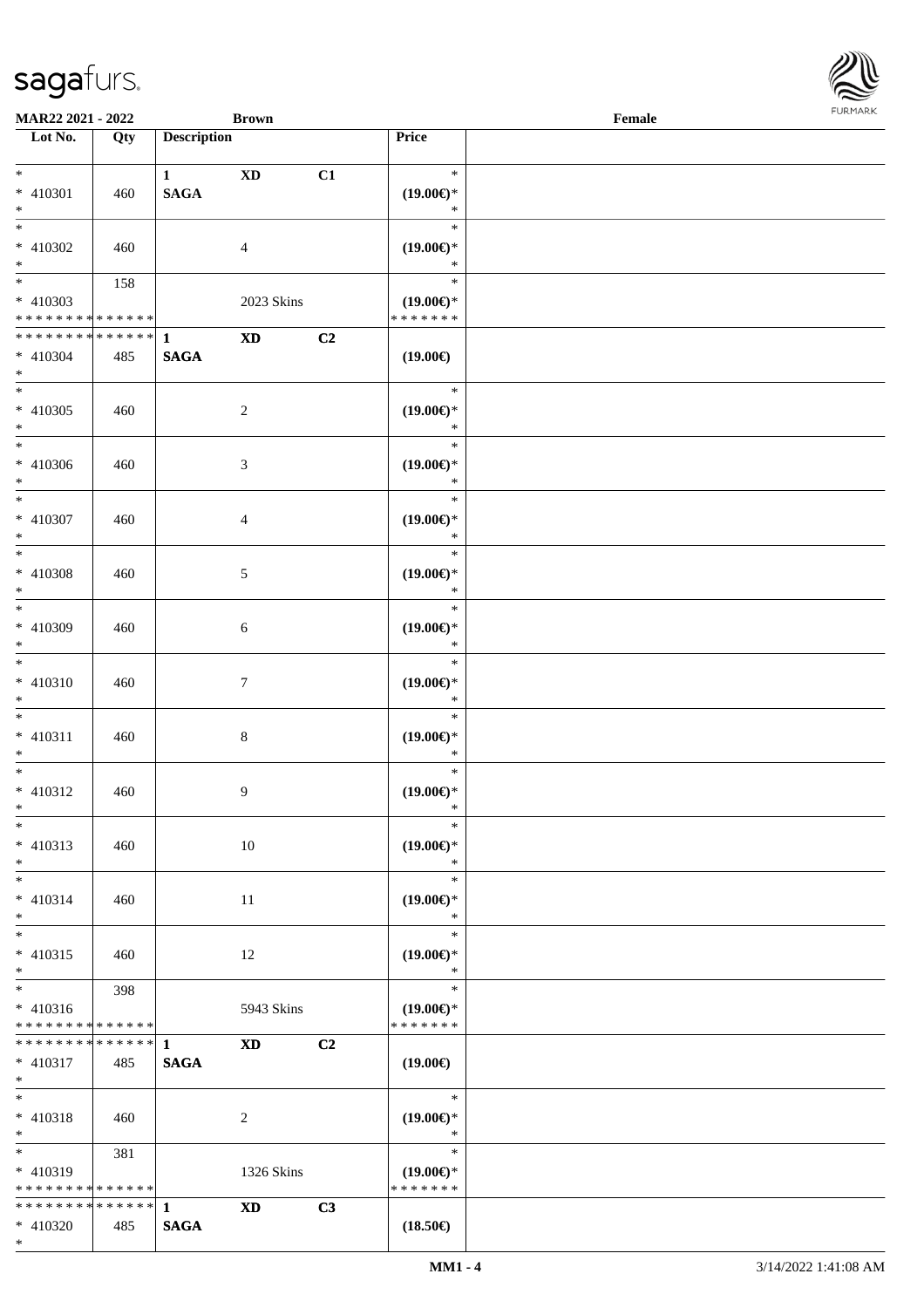

| <b>MAR22 2021 - 2022</b>                   |     |                    | <b>Brown</b>   |    |                               | Female |  |
|--------------------------------------------|-----|--------------------|----------------|----|-------------------------------|--------|--|
| Lot No.                                    | Qty | <b>Description</b> |                |    | Price                         |        |  |
|                                            |     |                    |                |    |                               |        |  |
| $*$                                        |     | $\mathbf{1}$       | <b>XD</b>      | C3 | $\ast$                        |        |  |
| * 410321                                   | 460 | <b>SAGA</b>        |                |    | $(18.50\epsilon)$ *           |        |  |
| $*$                                        |     |                    |                |    | $\ast$                        |        |  |
|                                            |     |                    |                |    | $\ast$                        |        |  |
| * 410322                                   | 460 |                    | 3              |    | $(18.50\epsilon)$ *           |        |  |
| $*$                                        |     |                    |                |    | $\ast$                        |        |  |
| $\overline{\phantom{0}}$                   |     |                    |                |    | $\ast$                        |        |  |
| * 410323                                   | 460 |                    | $\overline{4}$ |    | $(18.50\epsilon)$ *           |        |  |
| $*$                                        |     |                    |                |    | $\ast$                        |        |  |
| $*$                                        |     |                    |                |    | $\ast$                        |        |  |
| * 410324                                   | 460 |                    | 5              |    | $(18.50\epsilon)$ *           |        |  |
| $*$                                        |     |                    |                |    | $\ast$                        |        |  |
|                                            | 474 |                    |                |    | $\ast$                        |        |  |
| * 410325                                   |     |                    | 2799 Skins     |    | $(18.50\epsilon)$ *           |        |  |
| * * * * * * * * * * * * * * *              |     |                    |                |    | * * * * * * *                 |        |  |
| * * * * * * * * <mark>* * * * * * *</mark> |     | $\mathbf{1}$       | <b>Dark</b>    | C1 |                               |        |  |
| $* 410326$                                 | 485 | <b>SAGA</b>        |                |    | $(19.00\epsilon)$             |        |  |
| $*$                                        |     |                    |                |    |                               |        |  |
|                                            |     |                    |                |    | $\ast$                        |        |  |
| * 410327                                   | 460 |                    | 2              |    | $(19.00\epsilon)$ *           |        |  |
| $*$                                        |     |                    |                |    | $\ast$                        |        |  |
|                                            |     |                    |                |    | $\ast$                        |        |  |
| * 410328                                   | 460 |                    | 3              |    | $(19.00\epsilon)$ *           |        |  |
| $*$                                        |     |                    |                |    | $\ast$                        |        |  |
| $\overline{\ast}$                          |     |                    |                |    | $\ast$                        |        |  |
| * 410329                                   | 460 |                    | $\overline{4}$ |    | $(19.00\epsilon)$ *           |        |  |
| $*$                                        |     |                    |                |    | $\ast$                        |        |  |
| $*$                                        |     |                    |                |    | $\ast$                        |        |  |
| * 410330                                   |     |                    |                |    |                               |        |  |
| $*$                                        | 460 |                    | 5              |    | $(19.00\epsilon)$ *<br>$\ast$ |        |  |
| $*$                                        |     |                    |                |    | $\ast$                        |        |  |
|                                            |     |                    |                |    |                               |        |  |
| $* 410331$                                 | 460 |                    | 6              |    | $(19.00\epsilon)$ *<br>$\ast$ |        |  |
| $*$<br>$*$                                 |     |                    |                |    | $\ast$                        |        |  |
|                                            |     |                    |                |    |                               |        |  |
| * 410332                                   | 460 |                    | $\tau$         |    | $(19.00\epsilon)$ *           |        |  |
| $*$ $-$                                    |     |                    |                |    | $\ast$                        |        |  |
| $*$                                        | 136 |                    |                |    | $\ast$                        |        |  |
| $* 410333$                                 |     |                    | 3381 Skins     |    | $(19.00\epsilon)$ *           |        |  |
| * * * * * * * * * * * * * * <mark>*</mark> |     |                    |                |    | * * * * * * *                 |        |  |
| * * * * * * * * * * * * * * <mark>*</mark> |     | $\mathbf{1}$       | <b>Dark</b>    | C1 |                               |        |  |
| $* 410334$                                 | 485 | <b>SAGA</b>        |                |    | $(19.00\epsilon)$             |        |  |
| $*$                                        |     |                    |                |    |                               |        |  |
| $*$                                        | 97  |                    |                |    | $\ast$                        |        |  |
| $* 410335$                                 |     |                    | 582 Skins      |    | $(19.00\epsilon)$ *           |        |  |
| * * * * * * * * * * * * * * *              |     |                    |                |    | * * * * * * *                 |        |  |
|                                            |     |                    | <b>Dark</b>    | C2 |                               |        |  |
| $* 410336$                                 | 485 | <b>SAGA</b>        |                |    | 19.00€                        |        |  |
| $*$ and $*$                                |     |                    |                |    |                               |        |  |
| $*$ $-$                                    |     |                    |                |    | $\ast$                        |        |  |
| * 410337                                   | 460 |                    | 2              |    | 19.00€*                       |        |  |
| $*$ $-$                                    |     |                    |                |    | $\ast$                        |        |  |
| $*$ $-$                                    |     |                    |                |    | $\ast$                        |        |  |
| * 410338                                   | 460 |                    | 3              |    | $(19.00\epsilon)$ *           |        |  |
| $*$                                        |     |                    |                |    | $\ast$                        |        |  |
| $*$                                        |     |                    |                |    | $\ast$                        |        |  |
| * 410339                                   | 460 |                    | $\overline{4}$ |    | $(19.00\epsilon)$ *           |        |  |
| $*$ $\qquad$                               |     |                    |                |    | $\ast$                        |        |  |
| $*$                                        |     |                    |                |    | $\ast$                        |        |  |
| $* 410340$                                 | 460 |                    | 5              |    | $(19.00\epsilon)$ *           |        |  |
| $*$                                        |     |                    |                |    | $\ast$                        |        |  |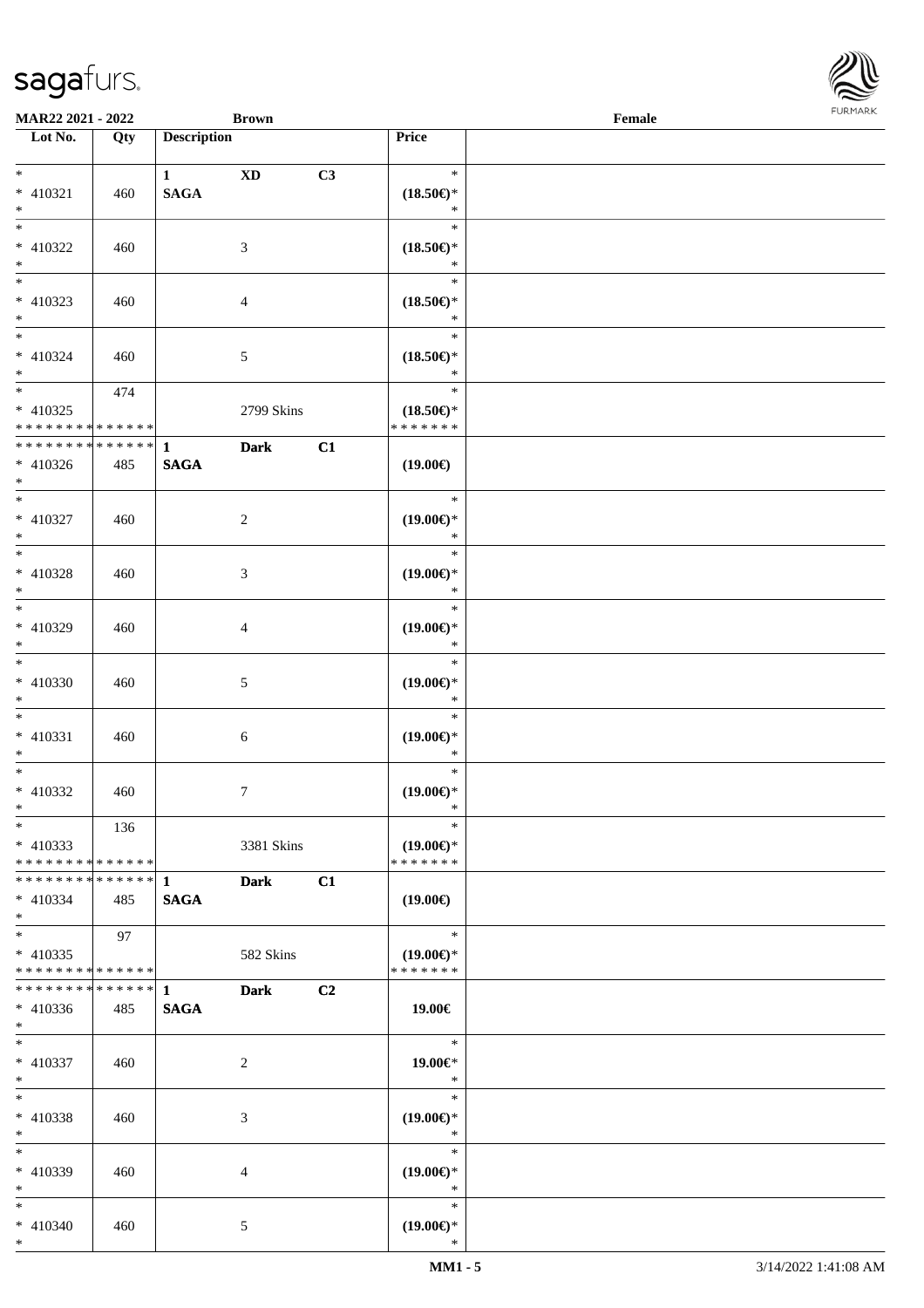

| <b>MAR22 2021 - 2022</b>                                                    |     |                    | <b>Brown</b>   |                |                                      | Female |  |
|-----------------------------------------------------------------------------|-----|--------------------|----------------|----------------|--------------------------------------|--------|--|
| Lot No.                                                                     | Qty | <b>Description</b> |                |                | Price                                |        |  |
|                                                                             |     |                    |                |                |                                      |        |  |
| $*$                                                                         |     | $1$ and $1$        | <b>Dark</b>    | C <sub>2</sub> | $\ast$                               |        |  |
| * 410341                                                                    | 460 | <b>SAGA</b>        |                |                | $(19.00\epsilon)$ *                  |        |  |
| $*$                                                                         |     |                    |                |                | $\ast$                               |        |  |
|                                                                             |     |                    |                |                | $\ast$                               |        |  |
| * 410342                                                                    | 460 |                    | $\tau$         |                | $(19.00\epsilon)$ *                  |        |  |
| $*$                                                                         |     |                    |                |                | $\ast$                               |        |  |
|                                                                             |     |                    |                |                | $\ast$                               |        |  |
| * 410343                                                                    | 460 |                    | $\,8\,$        |                | $(19.00\epsilon)$ *                  |        |  |
| $*$                                                                         |     |                    |                |                | $\ast$                               |        |  |
| $*$                                                                         |     |                    |                |                | $\ast$                               |        |  |
| * 410344                                                                    | 460 |                    | $\overline{9}$ |                | $(19.00\epsilon)$ *                  |        |  |
| $*$                                                                         |     |                    |                |                | $\ast$                               |        |  |
|                                                                             |     |                    |                |                | $\ast$                               |        |  |
| $* 410345$                                                                  | 460 |                    | 10             |                | $(19.00\epsilon)$ *                  |        |  |
| $*$                                                                         |     |                    |                |                | $\ast$                               |        |  |
|                                                                             |     |                    |                |                | $\ast$                               |        |  |
| $* 410346$                                                                  | 460 |                    | 11             |                | $(19.00\epsilon)$ *                  |        |  |
| $*$                                                                         |     |                    |                |                | $\ast$                               |        |  |
|                                                                             | 161 |                    |                |                | $\ast$                               |        |  |
| * 410347                                                                    |     |                    | 5246 Skins     |                | $(19.00\epsilon)$ *<br>* * * * * * * |        |  |
| * * * * * * * * <mark>* * * * * * *</mark><br>* * * * * * * * * * * * * * * |     |                    |                |                |                                      |        |  |
|                                                                             |     | $\mathbf{1}$       | <b>Dark</b>    | C <sub>2</sub> |                                      |        |  |
| * 410348<br>$*$                                                             | 485 | <b>SAGA</b>        |                |                | $(19.00\epsilon)$                    |        |  |
|                                                                             |     |                    |                |                | $\ast$                               |        |  |
| * 410349                                                                    | 460 |                    | $\sqrt{2}$     |                | $(19.00\epsilon)$ *                  |        |  |
| $*$                                                                         |     |                    |                |                | $\ast$                               |        |  |
| $*$                                                                         |     |                    |                |                | $\ast$                               |        |  |
| * 410350                                                                    | 460 |                    | 3              |                | $(19.00\epsilon)$ *                  |        |  |
| $*$                                                                         |     |                    |                |                | $\ast$                               |        |  |
| $*$                                                                         | 462 |                    |                |                | $\ast$                               |        |  |
| $* 410351$                                                                  |     |                    | 1867 Skins     |                | $(19.00\epsilon)$ *                  |        |  |
| * * * * * * * * <mark>* * * * * * *</mark>                                  |     |                    |                |                | * * * * * * *                        |        |  |
|                                                                             |     |                    | <b>Dark</b>    | C3             |                                      |        |  |
| $* 410352$                                                                  | 485 | <b>SAGA</b>        |                |                | $(18.50\epsilon)$                    |        |  |
| $*$ $*$                                                                     |     |                    |                |                |                                      |        |  |
| $*$                                                                         |     |                    |                |                | $\ast$                               |        |  |
| * 410353                                                                    | 460 |                    | $\overline{2}$ |                | $(18.50\epsilon)$ *                  |        |  |
| $*$                                                                         |     |                    |                |                | $\ast$                               |        |  |
| $*$ $-$                                                                     |     |                    |                |                | $\ast$                               |        |  |
| * 410354                                                                    | 460 |                    | 3              |                | $(18.50\epsilon)$ *                  |        |  |
| $*$                                                                         |     |                    |                |                | $\ast$                               |        |  |
| $*$                                                                         |     |                    |                |                | $\ast$                               |        |  |
| * 410355                                                                    | 460 |                    | $\overline{4}$ |                | $(18.50\epsilon)$ *                  |        |  |
| $*$                                                                         |     |                    |                |                | $\ast$                               |        |  |
|                                                                             |     |                    |                |                | $\ast$                               |        |  |
| * 410356                                                                    | 460 |                    | 5              |                | $(18.50\epsilon)$ *                  |        |  |
| $*$                                                                         |     |                    |                |                | $\ast$                               |        |  |
| $*$ $-$                                                                     |     |                    |                |                | $\ast$                               |        |  |
| * 410357                                                                    | 460 |                    | 6              |                | $(18.50\epsilon)$ *                  |        |  |
| $*$                                                                         |     |                    |                |                | $\ast$<br>$\ast$                     |        |  |
| $*$ $-$                                                                     |     |                    |                |                |                                      |        |  |
| * 410358                                                                    | 460 |                    | $\tau$         |                | $(18.50\epsilon)$ *<br>$\ast$        |        |  |
| $*$<br>$*$                                                                  |     |                    |                |                | $\ast$                               |        |  |
|                                                                             |     |                    |                |                |                                      |        |  |
| * 410359<br>$*$                                                             | 460 |                    | 8              |                | $(18.50\epsilon)$ *<br>$\ast$        |        |  |
| $*$                                                                         |     |                    |                |                | $\ast$                               |        |  |
| * 410360                                                                    | 460 |                    | 9              |                | $(18.50\epsilon)$ *                  |        |  |
| $*$                                                                         |     |                    |                |                | $\ast$                               |        |  |
|                                                                             |     |                    |                |                |                                      |        |  |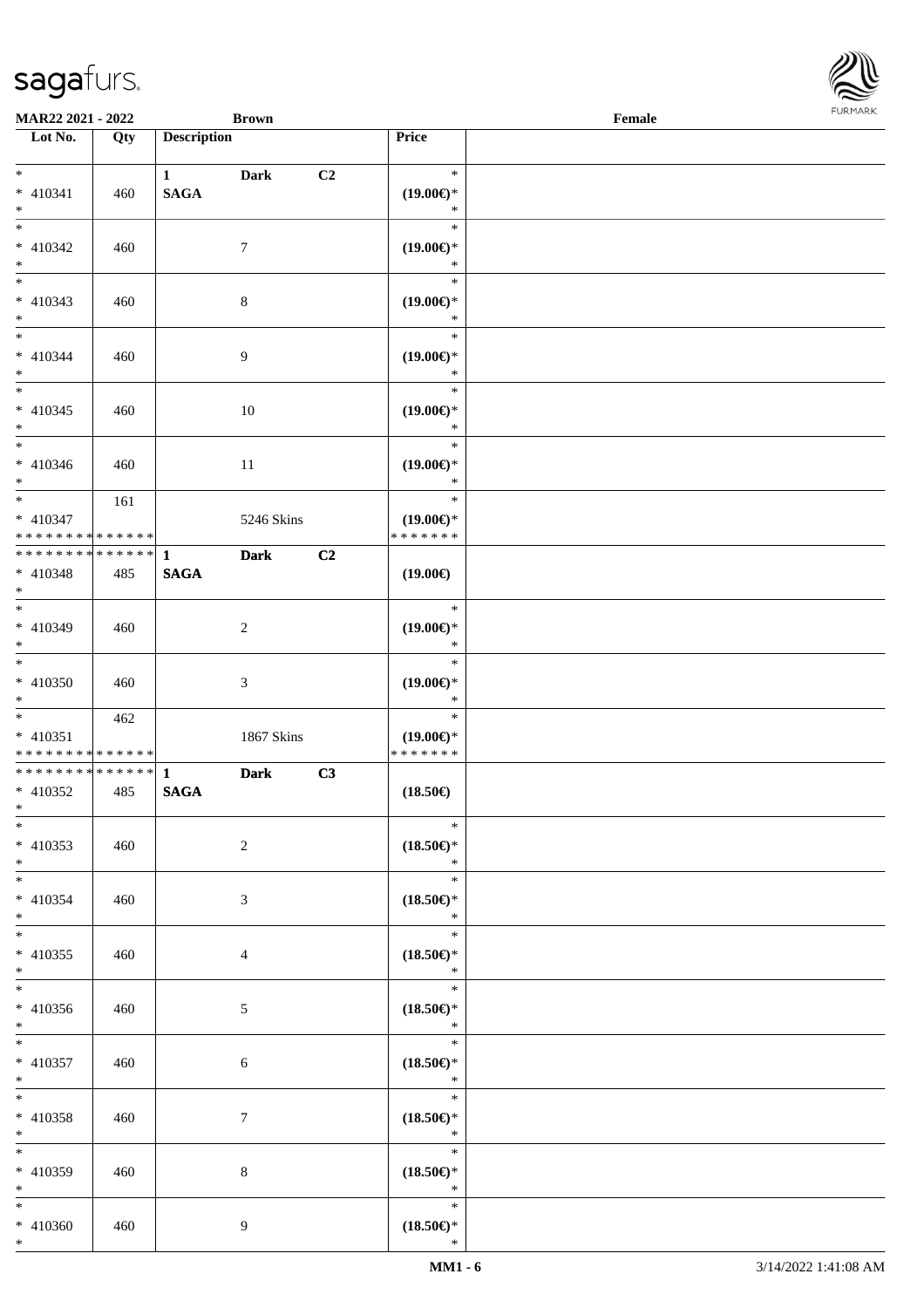\*

| <b>MAR22 2021 - 2022</b>                               |             |                                       | <b>Brown</b>                        |                |                               | Female |  |
|--------------------------------------------------------|-------------|---------------------------------------|-------------------------------------|----------------|-------------------------------|--------|--|
| Lot No.                                                | Qty         | <b>Description</b>                    |                                     |                | Price                         |        |  |
| $*$                                                    |             |                                       |                                     |                | $\ast$                        |        |  |
| * 410361                                               | 244         | $1 \quad \blacksquare$<br><b>SAGA</b> | Dark                                | C <sub>3</sub> | $(18.50\epsilon)$ *           |        |  |
| * * * * * * * * * * * * * *                            |             |                                       |                                     |                | * * * * * * *                 |        |  |
|                                                        |             | $\mathbf{1}$                          | <b>PALE</b>                         | C1             |                               |        |  |
| 410362                                                 | 203         | <b>SAGA</b>                           |                                     |                | $(19.00\epsilon)$             |        |  |
|                                                        |             |                                       |                                     |                |                               |        |  |
| * * * * * * * * * * * * * * <mark>*</mark>             |             | $\mathbf{1}$                          | <b>PALE</b>                         | C <sub>2</sub> |                               |        |  |
| $* 410363$                                             | 465         | <b>SAGA</b>                           |                                     |                | $(19.00\epsilon)$             |        |  |
| $*$                                                    |             |                                       |                                     |                |                               |        |  |
| $*$ $-$                                                | 253         |                                       |                                     |                | $\ast$                        |        |  |
| $* 410364$                                             |             |                                       | 718 Skins                           |                | $(19.00\epsilon)$ *           |        |  |
| * * * * * * * * <mark>* * * * * *</mark>               |             |                                       |                                     |                | * * * * * * *                 |        |  |
|                                                        |             |                                       | $2\mathbf{X}\mathbf{D}$             | C <sub>2</sub> |                               |        |  |
| $* 410365$                                             | 485         | <b>SAGA</b>                           | <b>LNAP</b>                         |                | 17.00€                        |        |  |
| $\ast$<br>$*$ $-$                                      |             |                                       |                                     |                | $\ast$                        |        |  |
|                                                        | 225         |                                       | 710 Skins                           |                |                               |        |  |
| $* 410366$<br>* * * * * * * * * * * * * * *            |             |                                       |                                     |                | 17.00€*<br>* * * * * * *      |        |  |
| * * * * * * * * * * * * * * <mark>*</mark>             |             | 1                                     | <b>XD</b>                           | C2             |                               |        |  |
| $* 410367$                                             | 485         | <b>SAGA</b>                           | <b>LNAP</b>                         |                | 17.00€                        |        |  |
| $*$                                                    |             |                                       |                                     |                |                               |        |  |
| $*$ $-$                                                | 444         |                                       |                                     |                | $\ast$                        |        |  |
| $* 410368$                                             |             |                                       | 929 Skins                           |                | 17.00€*                       |        |  |
| * * * * * * * * <mark>* * * * * * *</mark>             |             |                                       |                                     |                | * * * * * * *                 |        |  |
|                                                        |             |                                       | <b>Dark</b>                         | C <sub>2</sub> |                               |        |  |
| * 410369                                               | 485         | <b>SAGA</b>                           | <b>LNAP</b>                         |                | 18.00€                        |        |  |
| $*$                                                    |             |                                       |                                     |                |                               |        |  |
| $*$                                                    |             |                                       |                                     |                | $\ast$                        |        |  |
| * 410370                                               | 460         |                                       | 2                                   |                | 18.00€*                       |        |  |
| $*$                                                    |             |                                       |                                     |                | $\ast$<br>$\ast$              |        |  |
| $*$ $-$                                                | 362         |                                       |                                     |                | 18.00 $\in$ *                 |        |  |
| $* 410371$<br>* * * * * * * * <mark>* * * * * *</mark> |             |                                       | 1307 Skins                          |                | * * * * * * *                 |        |  |
| * * * * * * * * <mark>* * * * * * *</mark>             |             | $\mathbf{1}$                          | XD/DK                               | C <sub>2</sub> |                               |        |  |
| * 410372                                               | 485         | IA                                    | <b>SPAR</b>                         |                | $(17.00\epsilon)$             |        |  |
| $*$ $-$                                                |             |                                       |                                     |                |                               |        |  |
| $*$                                                    |             |                                       |                                     |                | $\ast$                        |        |  |
| * 410373                                               | 460         |                                       | 2                                   |                | $(17.00\epsilon)$ *           |        |  |
| $*$                                                    |             |                                       |                                     |                | $\ast$                        |        |  |
| $*$                                                    |             |                                       |                                     |                | $\ast$                        |        |  |
| $* 410374$                                             | 460         |                                       | 3                                   |                | $(17.00\epsilon)$ *           |        |  |
| $\ast$                                                 |             |                                       |                                     |                | $\ast$                        |        |  |
| $*$                                                    |             |                                       |                                     |                | $\ast$                        |        |  |
| * 410375<br>$\ast$                                     | 460         |                                       | 4                                   |                | $(17.00\epsilon)$ *<br>$\ast$ |        |  |
| $*$                                                    |             |                                       |                                     |                | $\ast$                        |        |  |
| * 410376                                               | 460         |                                       | 5                                   |                | $(17.00\epsilon)$ *           |        |  |
| $*$                                                    |             |                                       |                                     |                | $\ast$                        |        |  |
| $*$                                                    |             |                                       |                                     |                | $\ast$                        |        |  |
| * 410377                                               | 460         |                                       | 6                                   |                | $(17.00\epsilon)$ *           |        |  |
| $\ast$                                                 |             |                                       |                                     |                | $\ast$                        |        |  |
| $*$ $-$                                                | 140         |                                       |                                     |                | $\ast$                        |        |  |
| * 410378                                               |             |                                       | 2925 Skins                          |                | $(17.00\epsilon)$ *           |        |  |
| * * * * * * * *                                        | * * * * * * |                                       |                                     |                | * * * * * * *                 |        |  |
|                                                        |             | $\mathbf{1}$                          | $\bold{X}\bold{D}/\bold{D}\bold{K}$ | C2             |                               |        |  |
| 410379                                                 | 505         | IA                                    | MET <sub>1</sub>                    |                | $(17.00\epsilon)$             |        |  |
|                                                        |             |                                       |                                     |                |                               |        |  |
|                                                        |             |                                       | XD/DK<br><b>CHIP</b>                | C2             | $(17.00\epsilon)$             |        |  |
| * 410380                                               | 485         | IA                                    |                                     |                |                               |        |  |

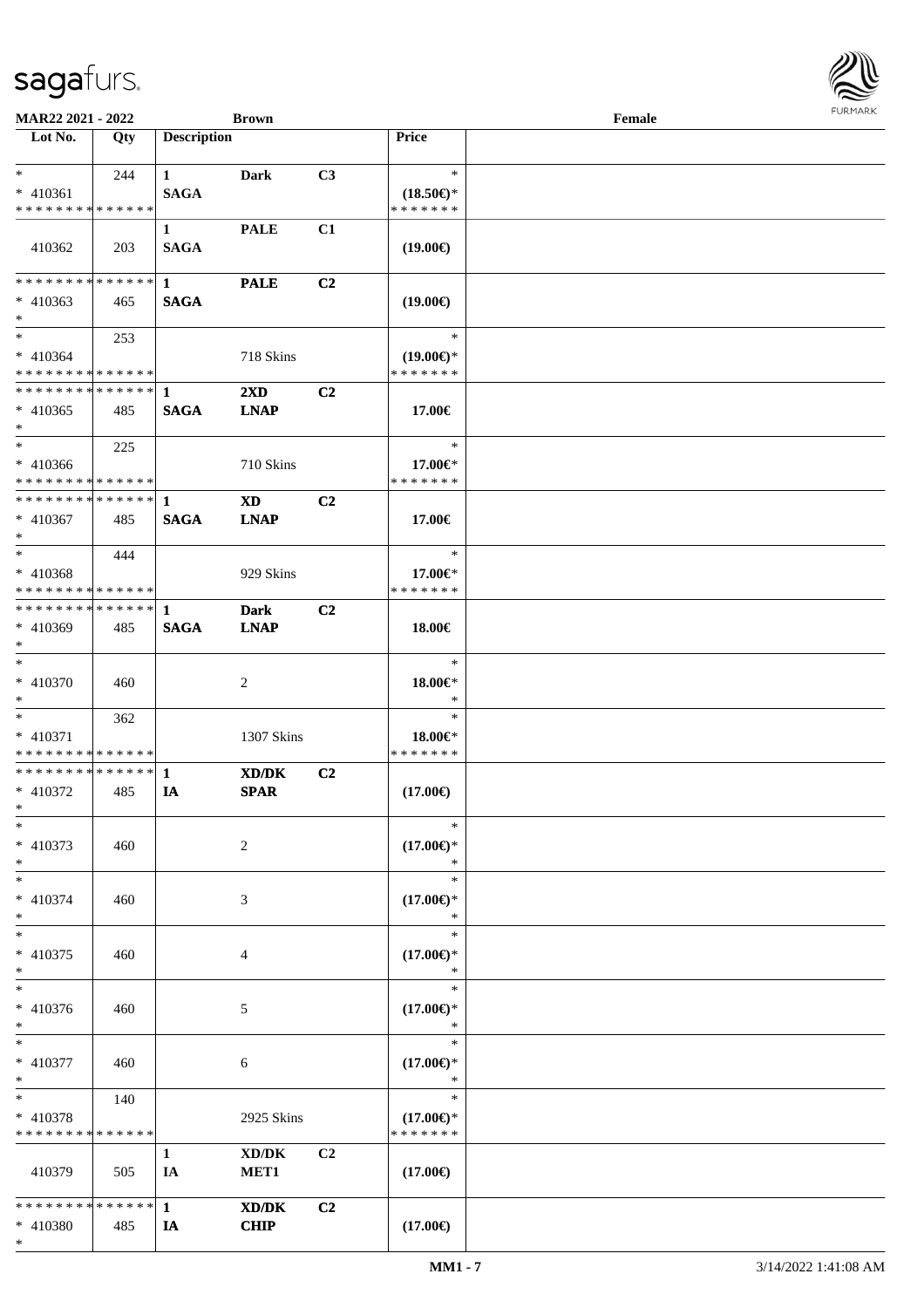

| MAR22 2021 - 2022                                            |     |                    | <b>Brown</b>                                                  | Female                               |  |  |  |  |  |
|--------------------------------------------------------------|-----|--------------------|---------------------------------------------------------------|--------------------------------------|--|--|--|--|--|
| Lot No.                                                      | Qty | <b>Description</b> |                                                               | Price                                |  |  |  |  |  |
|                                                              |     |                    |                                                               |                                      |  |  |  |  |  |
| $*$                                                          |     | $\mathbf{1}$       | $\boldsymbol{\text{XD} / \text{DK}}$<br>C2                    | $\ast$                               |  |  |  |  |  |
| * 410381                                                     | 460 | <b>IA</b>          | <b>CHIP</b>                                                   | $(17.00\epsilon)$ *                  |  |  |  |  |  |
| $*$                                                          |     |                    |                                                               | $\ast$                               |  |  |  |  |  |
| $*$                                                          |     |                    |                                                               | $\ast$                               |  |  |  |  |  |
| * 410382                                                     | 460 |                    | 3                                                             | $(17.00\epsilon)$ *                  |  |  |  |  |  |
| $*$                                                          |     |                    |                                                               | $\ast$                               |  |  |  |  |  |
| $\overline{\phantom{0}}$                                     |     |                    |                                                               | $\ast$                               |  |  |  |  |  |
| * 410383                                                     | 460 |                    | $\overline{4}$                                                | $(17.00\epsilon)$ *                  |  |  |  |  |  |
| $*$                                                          |     |                    |                                                               | $\ast$                               |  |  |  |  |  |
| $*$                                                          |     |                    |                                                               | $\ast$                               |  |  |  |  |  |
| $* 410384$                                                   | 460 |                    | 5                                                             | $(17.00\epsilon)$ *                  |  |  |  |  |  |
| $*$                                                          |     |                    |                                                               | $\ast$                               |  |  |  |  |  |
|                                                              |     |                    |                                                               | $\ast$                               |  |  |  |  |  |
| $* 410385$                                                   | 460 |                    | 6                                                             | $(17.00\epsilon)$ *                  |  |  |  |  |  |
| $*$                                                          |     |                    |                                                               | $\ast$                               |  |  |  |  |  |
| $*$                                                          |     |                    |                                                               | $\ast$                               |  |  |  |  |  |
| $* 410386$                                                   | 460 |                    | $\tau$                                                        | $(17.00\epsilon)$ *                  |  |  |  |  |  |
| $*$                                                          |     |                    |                                                               | $\ast$                               |  |  |  |  |  |
| $*$                                                          |     |                    |                                                               | $\ast$                               |  |  |  |  |  |
| $* 410387$                                                   | 460 |                    | 8                                                             | $(17.00\epsilon)$ *                  |  |  |  |  |  |
| $*$                                                          |     |                    |                                                               | $\ast$                               |  |  |  |  |  |
| $*$                                                          |     |                    |                                                               | $\ast$                               |  |  |  |  |  |
| * 410388                                                     |     |                    |                                                               | $(17.00\epsilon)$ *                  |  |  |  |  |  |
| $*$                                                          | 460 |                    | 9                                                             | $\ast$                               |  |  |  |  |  |
| $*$                                                          |     |                    |                                                               | $\ast$                               |  |  |  |  |  |
| * 410389                                                     |     |                    |                                                               |                                      |  |  |  |  |  |
| $*$                                                          | 460 |                    | $10\,$                                                        | $(17.00\epsilon)$ *<br>$\ast$        |  |  |  |  |  |
| $*$                                                          |     |                    |                                                               | $\ast$                               |  |  |  |  |  |
|                                                              |     |                    |                                                               |                                      |  |  |  |  |  |
| $* 410390$                                                   | 460 |                    | 11                                                            | $(17.00\epsilon)$ *<br>$\ast$        |  |  |  |  |  |
| $*$<br>$*$                                                   |     |                    |                                                               | $\ast$                               |  |  |  |  |  |
|                                                              | 460 |                    |                                                               |                                      |  |  |  |  |  |
| * 410391<br>* * * * * * * * * * * * * *                      |     |                    | 5545 Skins                                                    | $(17.00\epsilon)$ *<br>* * * * * * * |  |  |  |  |  |
| ******** <mark>******</mark>                                 |     |                    |                                                               |                                      |  |  |  |  |  |
|                                                              |     | $\mathbf{1}$       | $\mathbf{X}\mathbf{D}/\mathbf{D}\mathbf{K}$<br>C <sub>2</sub> |                                      |  |  |  |  |  |
| $* 410392$<br>$*$ $*$                                        | 485 | IA                 | <b>CHIP</b>                                                   | $(17.00\epsilon)$                    |  |  |  |  |  |
| $*$                                                          |     |                    |                                                               | $\ast$                               |  |  |  |  |  |
|                                                              |     |                    |                                                               |                                      |  |  |  |  |  |
| * 410393                                                     | 460 |                    | 2                                                             | $(17.00\in)^\ast$                    |  |  |  |  |  |
| $*$                                                          |     |                    |                                                               | $\ast$<br>$\ast$                     |  |  |  |  |  |
| $*$                                                          |     |                    |                                                               |                                      |  |  |  |  |  |
| * 410394                                                     | 460 |                    | 3                                                             | $(17.00\epsilon)$ *                  |  |  |  |  |  |
| $*$                                                          |     |                    |                                                               | $\ast$                               |  |  |  |  |  |
| $*$                                                          |     |                    |                                                               | $\ast$                               |  |  |  |  |  |
| $* 410395$                                                   | 460 |                    | 4                                                             | $(17.00\epsilon)$ *                  |  |  |  |  |  |
| $*$                                                          |     |                    |                                                               | $\ast$                               |  |  |  |  |  |
| $*$                                                          |     |                    |                                                               | $\ast$                               |  |  |  |  |  |
| * 410396                                                     | 460 |                    | 5                                                             | $(17.00\epsilon)$ *                  |  |  |  |  |  |
| $*$<br>$*$                                                   |     |                    |                                                               | $\ast$<br>$\ast$                     |  |  |  |  |  |
|                                                              | 74  |                    |                                                               |                                      |  |  |  |  |  |
| * 410397                                                     |     |                    | 2399 Skins                                                    | $(17.00\epsilon)$ *                  |  |  |  |  |  |
| * * * * * * * * * * * * * *<br>* * * * * * * * * * * * * * * |     |                    |                                                               | * * * * * * *                        |  |  |  |  |  |
|                                                              |     | $\mathbf{1}$       | MED/PAL C2                                                    |                                      |  |  |  |  |  |
| * 410398                                                     | 485 | IA                 | <b>CHIP</b>                                                   | $(17.00\epsilon)$                    |  |  |  |  |  |
| $*$                                                          |     |                    |                                                               | $\ast$                               |  |  |  |  |  |
| $*$                                                          |     |                    |                                                               |                                      |  |  |  |  |  |
| $* 410399$                                                   | 460 |                    | 2                                                             | $(17.00\epsilon)$ *                  |  |  |  |  |  |
| $*$                                                          |     |                    |                                                               | $\ast$                               |  |  |  |  |  |
| $*$                                                          |     |                    |                                                               | $\ast$                               |  |  |  |  |  |
| $* 410400$                                                   | 460 |                    | 3                                                             | $(17.00\epsilon)$ *                  |  |  |  |  |  |
| $*$                                                          |     |                    |                                                               | $\ast$                               |  |  |  |  |  |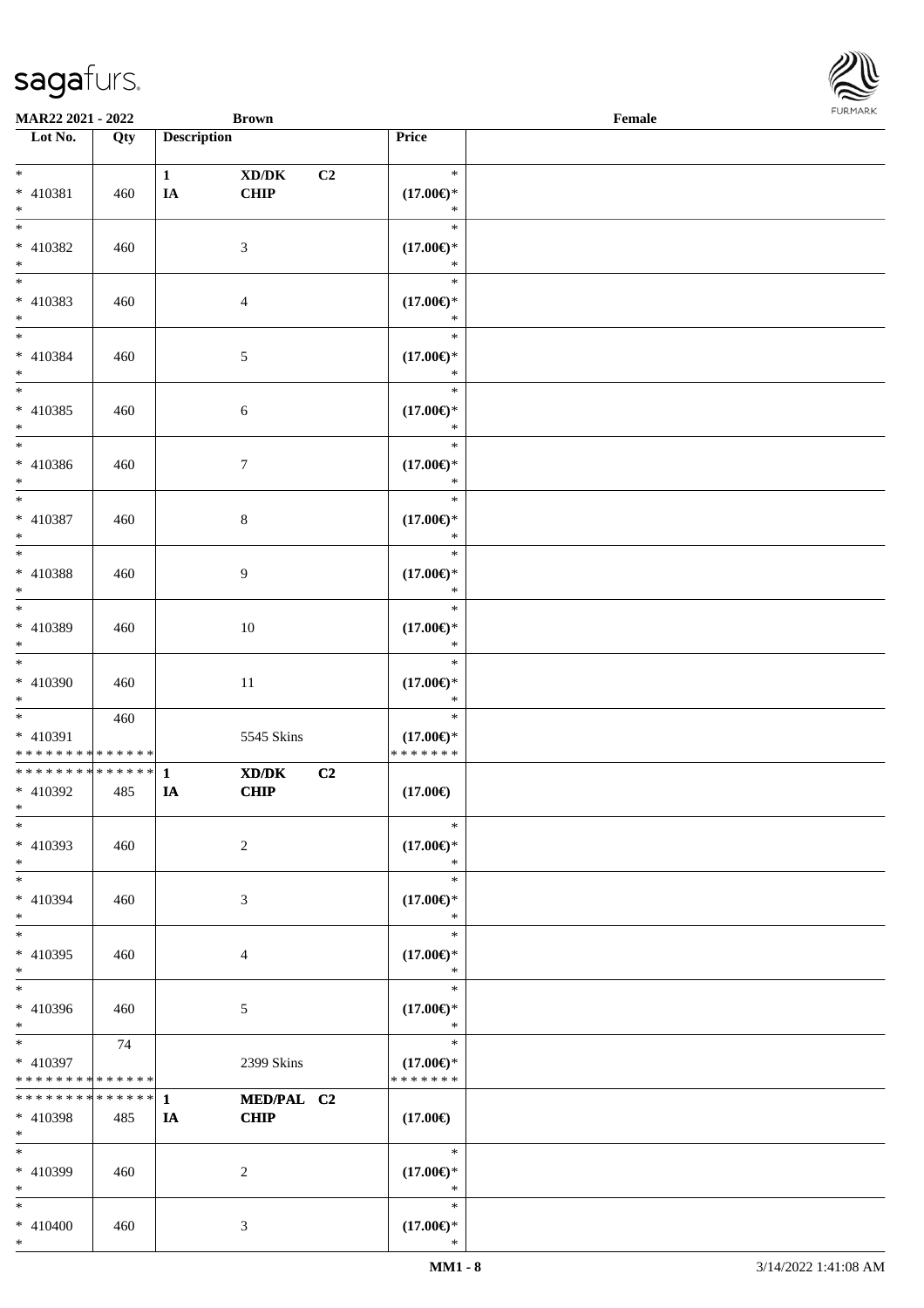

| MAR22 2021 - 2022                                      |     |                                       | <b>Brown</b>              |                |                                                | Female |  |
|--------------------------------------------------------|-----|---------------------------------------|---------------------------|----------------|------------------------------------------------|--------|--|
| Lot No.                                                | Qty | <b>Description</b>                    |                           |                | Price                                          |        |  |
| $*$ $*$<br>* 410401<br>* * * * * * * * * * * * * *     | 393 | $\mathbf{1}$<br>IA                    | MED/PAL C2<br><b>CHIP</b> |                | $\ast$<br>$(17.00\epsilon)$ *<br>* * * * * * * |        |  |
| 410402                                                 | 450 | $\mathbf{1}$<br><b>SROY</b>           | 2XD                       | C1             | $(20.00\epsilon)$                              |        |  |
| 410403                                                 | 330 | $\mathbf{1}$<br><b>SROY</b>           | $2\mathbf{X}\mathbf{D}$   | C1             | $(20.00\in)$                                   |        |  |
| * * * * * * * * * * * * * * *<br>$* 410404$<br>$*$     | 465 | $\mathbf{1}$<br><b>SROY</b>           | $2\mathbf{X}\mathbf{D}$   | C <sub>2</sub> | $(20.00\epsilon)$                              |        |  |
| $*$<br>$* 410405$<br>$*$                               | 440 |                                       | 2                         |                | $\ast$<br>$(20.00\epsilon)$ *<br>$\ast$        |        |  |
| $*$<br>$* 410406$<br>$*$                               | 440 |                                       | 3                         |                | $\ast$<br>$(20.00\epsilon)$ *<br>$\ast$        |        |  |
| $*$<br>* 410407<br>* * * * * * * * * * * * * * *       | 356 |                                       | 1701 Skins                |                | $\ast$<br>$(20.00\epsilon)$ *<br>* * * * * * * |        |  |
| ************** 1<br>$* 410408$<br>$*$                  | 465 | <b>SROY</b>                           | $2\mathbf{X}\mathbf{D}$   | C <sub>2</sub> | $(20.00\epsilon)$                              |        |  |
| $*$<br>$* 410409$<br>$*$                               | 440 |                                       | 2                         |                | $\ast$<br>$(20.00\epsilon)$ *<br>$\ast$        |        |  |
| $*$<br>$* 410410$<br>* * * * * * * * * * * * * *       | 89  |                                       | 994 Skins                 |                | $\ast$<br>$(20.00\epsilon)$ *<br>* * * * * * * |        |  |
| ******** <mark>******</mark> 1<br>$* 410411$<br>$*$    | 465 | <b>SROY</b>                           | $2\mathbf{X}\mathbf{D}$   | C3             | $(19.50\epsilon)$                              |        |  |
| $*$<br>$* 410412$<br>* * * * * * * * * * * * * * *     | 303 |                                       | 768 Skins                 |                | $\ast$<br>$(19.50\epsilon)$ *<br>*******       |        |  |
| 410413                                                 | 370 | $\mathbf{1}$<br><b>SROY</b>           | 2XD                       | C3             | $(19.50\epsilon)$                              |        |  |
| * * * * * * * * * * * * * * *<br>$* 410414$<br>$*$     | 465 | $1 \quad \blacksquare$<br><b>SROY</b> | <b>XD</b>                 | C1             | $(20.00\epsilon)$                              |        |  |
| $*$<br>$* 410415$<br>* * * * * * * * * * * * * *       | 170 |                                       | 635 Skins                 |                | $\ast$<br>$(20.00\epsilon)$ *<br>* * * * * * * |        |  |
| 410416                                                 | 294 | $\mathbf{1}$<br><b>SROY</b>           | XD                        | C1             | $(20.00\epsilon)$                              |        |  |
| * * * * * * * * * * * * * * *<br>$* 410417$<br>$*$ $*$ | 465 | $\mathbf{1}$<br><b>SROY</b>           | <b>XD</b>                 | C2             | $(20.00\epsilon)$                              |        |  |
| $*$<br>$* 410418$<br>$*$                               | 440 |                                       | 2                         |                | $\ast$<br>$(20.00\epsilon)$ *<br>$\ast$        |        |  |
| $*$<br>* 410419<br>$*$                                 | 440 |                                       | 3                         |                | $\ast$<br>$(20.00\epsilon)$ *<br>$\ast$        |        |  |
| $*$<br>$* 410420$<br>$*$                               | 440 |                                       | 4                         |                | $\ast$<br>$(20.00\varepsilon)$ *<br>$\ast$     |        |  |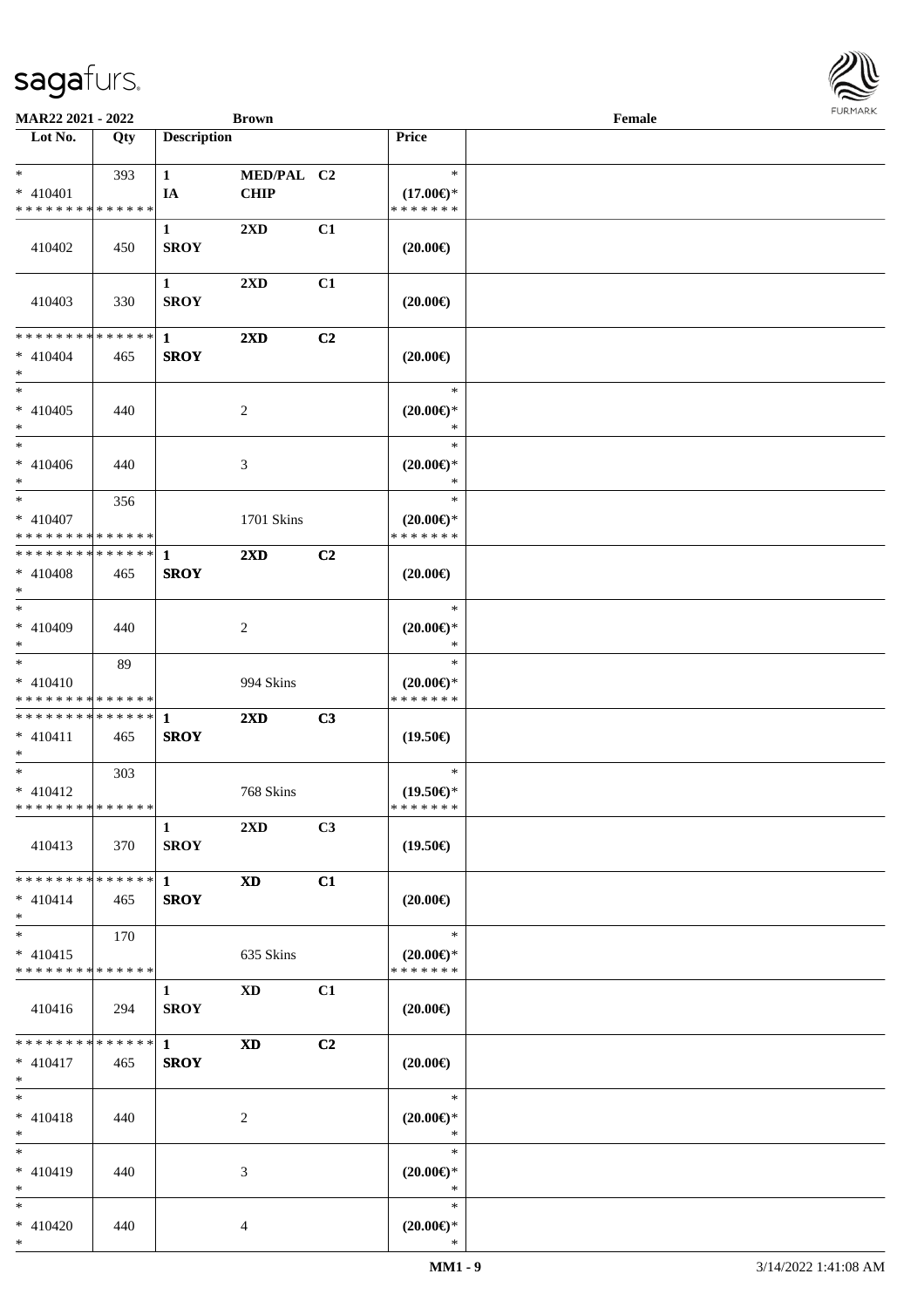

| MAR22 2021 - 2022             |     |                    | <b>Brown</b>           |                |                                      | Female |  |
|-------------------------------|-----|--------------------|------------------------|----------------|--------------------------------------|--------|--|
| Lot No.                       | Qty | <b>Description</b> |                        |                | Price                                |        |  |
|                               |     |                    |                        |                |                                      |        |  |
| $*$                           | 119 | $\mathbf{1}$       | XD                     | C <sub>2</sub> | $\ast$                               |        |  |
| $* 410421$                    |     | <b>SROY</b>        |                        |                | $(20.00\epsilon)$ *                  |        |  |
| * * * * * * * * * * * * * *   |     |                    |                        |                | * * * * * * *                        |        |  |
| * * * * * * * * * * * * * * * |     | 1                  | $\mathbf{X}\mathbf{D}$ | C2             |                                      |        |  |
|                               |     | <b>SROY</b>        |                        |                |                                      |        |  |
| $* 410422$                    | 465 |                    |                        |                | $(20.00\epsilon)$                    |        |  |
| $\ast$<br>$\overline{\ast}$   |     |                    |                        |                |                                      |        |  |
|                               |     |                    |                        |                | $\ast$                               |        |  |
| $* 410423$                    | 440 |                    | 2                      |                | $(20.00\epsilon)$ *                  |        |  |
| $*$                           |     |                    |                        |                | $\ast$                               |        |  |
| $*$                           | 138 |                    |                        |                | $\ast$                               |        |  |
| $* 410424$                    |     |                    | 1043 Skins             |                | $(20.00\epsilon)$ *                  |        |  |
| * * * * * * * * * * * * * *   |     |                    |                        |                | * * * * * * *                        |        |  |
| **************                |     | 1                  | <b>XD</b>              | C3             |                                      |        |  |
| $* 410425$                    | 465 | <b>SROY</b>        |                        |                | $(19.50\epsilon)$                    |        |  |
| $\ast$                        |     |                    |                        |                |                                      |        |  |
| $\ast$                        |     |                    |                        |                | $\ast$                               |        |  |
|                               | 373 |                    |                        |                |                                      |        |  |
| $* 410426$                    |     |                    | 838 Skins              |                | $(19.50\epsilon)$ *<br>* * * * * * * |        |  |
| * * * * * * * * * * * * * *   |     |                    |                        |                |                                      |        |  |
|                               |     | 1                  | <b>XD</b>              | C3             |                                      |        |  |
| 410427                        | 388 | <b>SROY</b>        |                        |                | $(19.50\epsilon)$                    |        |  |
|                               |     |                    |                        |                |                                      |        |  |
| **************                |     | $\mathbf{1}$       | <b>Dark</b>            | C1             |                                      |        |  |
| $* 410428$                    | 465 | <b>SROY</b>        |                        |                | $(20.00\epsilon)$                    |        |  |
| $*$                           |     |                    |                        |                |                                      |        |  |
| $\ast$                        | 430 |                    |                        |                | $\ast$                               |        |  |
| * 410429                      |     |                    | 895 Skins              |                | $(20.00\epsilon)$ *                  |        |  |
| * * * * * * * * * * * * * *   |     |                    |                        |                | * * * * * * *                        |        |  |
|                               |     |                    |                        |                |                                      |        |  |
|                               |     | $\mathbf{1}$       | <b>Dark</b>            | C1             |                                      |        |  |
| 410430                        | 466 | <b>SROY</b>        |                        |                | $(20.00\epsilon)$                    |        |  |
|                               |     |                    |                        |                |                                      |        |  |
| ******** <mark>******</mark>  |     | $\mathbf{1}$       | <b>Dark</b>            | C2             |                                      |        |  |
| $* 410431$                    | 465 | <b>SROY</b>        |                        |                | 20.00€                               |        |  |
| $\ast$                        |     |                    |                        |                |                                      |        |  |
| $\ast$                        |     |                    |                        |                | $\ast$                               |        |  |
| $* 410432$                    | 440 |                    | $\overline{c}$         |                | $(20.00\epsilon)$ *                  |        |  |
| $\ast$                        |     |                    |                        |                | $\ast$                               |        |  |
| $*$                           |     |                    |                        |                | $\ast$                               |        |  |
| $* 410433$                    | 440 |                    | 3                      |                | $(20.00\epsilon)$ *                  |        |  |
| $*$                           |     |                    |                        |                | $\ast$                               |        |  |
| $*$                           |     |                    |                        |                | $\ast$                               |        |  |
| $* 410434$                    | 440 |                    | 4                      |                | $(20.00\epsilon)$ *                  |        |  |
| $*$                           |     |                    |                        |                | $\ast$                               |        |  |
| $\ast$                        |     |                    |                        |                | $\ast$                               |        |  |
|                               |     |                    |                        |                |                                      |        |  |
| $* 410435$                    | 440 |                    | 5                      |                | $(20.00\epsilon)$ *                  |        |  |
| $*$                           |     |                    |                        |                | $\ast$                               |        |  |
| $\ast$                        | 159 |                    |                        |                | $\ast$                               |        |  |
| $* 410436$                    |     |                    | 2384 Skins             |                | $(20.00\epsilon)$ *                  |        |  |
| * * * * * * * * * * * * * *   |     |                    |                        |                | * * * * * * *                        |        |  |
| * * * * * * * * * * * * * * * |     | $\mathbf{1}$       | <b>Dark</b>            | C2             |                                      |        |  |
| $* 410437$                    | 465 | <b>SROY</b>        |                        |                | $(20.00\epsilon)$                    |        |  |
| $*$ $-$                       |     |                    |                        |                |                                      |        |  |
| $\ast$                        |     |                    |                        |                | $\ast$                               |        |  |
| $* 410438$                    | 440 |                    | 2                      |                | $(20.00\epsilon)$ *                  |        |  |
| $*$                           |     |                    |                        |                | $\ast$                               |        |  |
| $*$                           |     |                    |                        |                | $\ast$                               |        |  |
|                               | 261 |                    |                        |                |                                      |        |  |
| $* 410439$                    |     |                    | 1166 Skins             |                | $(20.00\epsilon)$ *                  |        |  |
| * * * * * * * * * * * * * *   |     |                    |                        |                | * * * * * * *                        |        |  |
| * * * * * * * * * * * * * * * |     | 1                  | <b>Dark</b>            | C3             |                                      |        |  |
| $* 410440$                    | 465 | <b>SROY</b>        |                        |                | $(19.50\epsilon)$                    |        |  |
| $*$                           |     |                    |                        |                |                                      |        |  |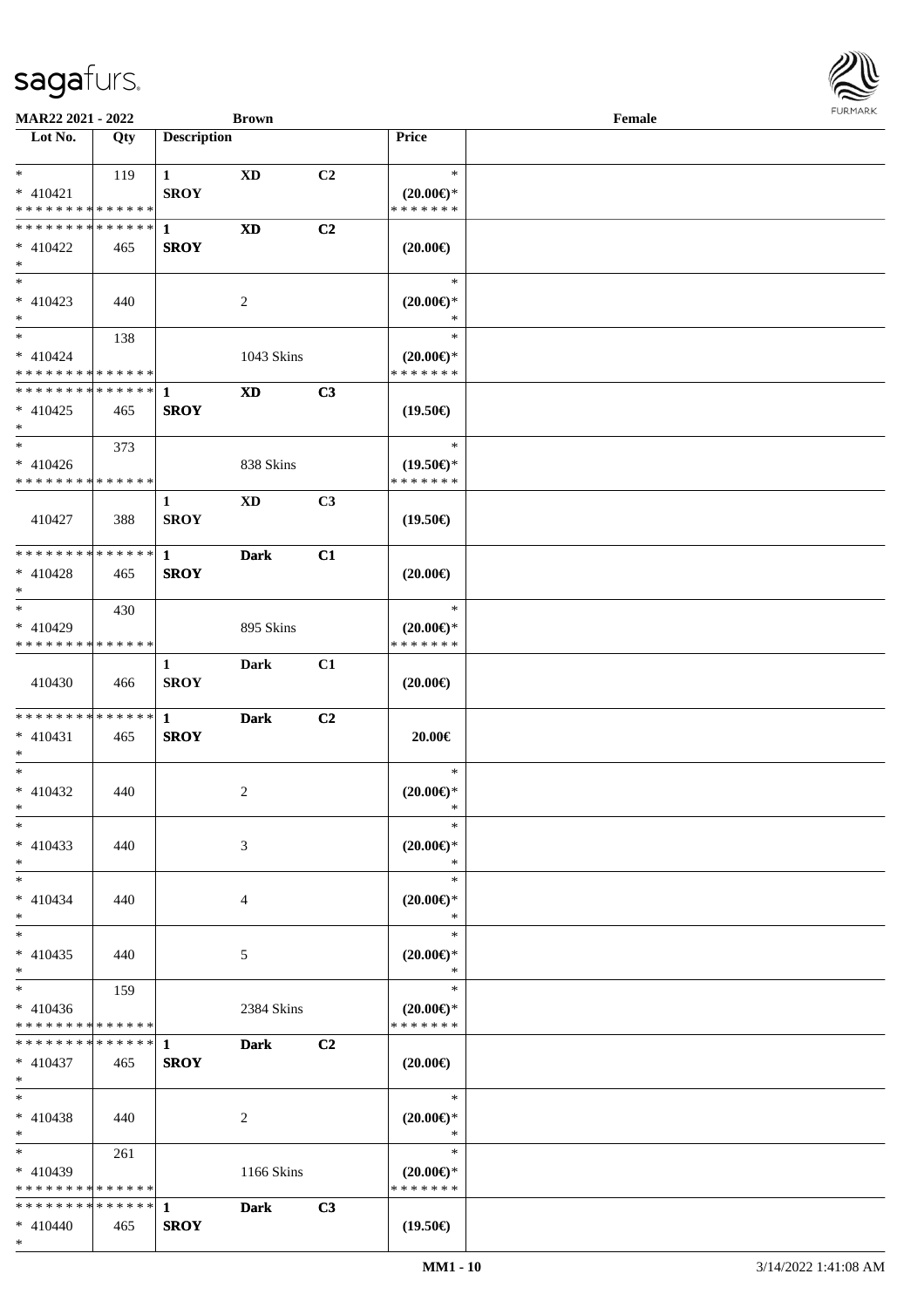

| <b>MAR22 2021 - 2022</b>                          |     |                             | <b>Brown</b> |                |                                                | Female |  |  |  |  |
|---------------------------------------------------|-----|-----------------------------|--------------|----------------|------------------------------------------------|--------|--|--|--|--|
| Lot No.                                           | Qty | <b>Description</b>          |              |                | Price                                          |        |  |  |  |  |
| $* 410441$<br>$*$                                 | 440 | $\mathbf{1}$<br><b>SROY</b> | <b>Dark</b>  | C3             | $\ast$<br>$(19.50\epsilon)$ *<br>$\ast$        |        |  |  |  |  |
| $*$<br>$* 410442$<br>* * * * * * * * * * * * * *  | 128 |                             | 1033 Skins   |                | $\ast$<br>$(19.50\epsilon)$ *<br>* * * * * * * |        |  |  |  |  |
| 410443                                            | 468 | $\mathbf{1}$<br><b>SROY</b> | <b>Dark</b>  | C3             | $(19.50\epsilon)$                              |        |  |  |  |  |
| 410444                                            | 314 | $\mathbf{1}$<br><b>SROY</b> | $\bf MED$    | C1             | $(20.00\epsilon)$                              |        |  |  |  |  |
| ******** <mark>******</mark><br>$* 410445$<br>$*$ | 465 | $\mathbf{1}$<br><b>SROY</b> | <b>MED</b>   | C2             | $(20.00\epsilon)$                              |        |  |  |  |  |
| $*$<br>$* 410446$<br>$*$                          | 440 |                             | 2            |                | $\ast$<br>$(20.00\epsilon)$ *<br>$*$           |        |  |  |  |  |
| $*$<br>$* 410447$<br>* * * * * * * * * * * * * *  | 86  |                             | 991 Skins    |                | $\ast$<br>$(20.00\epsilon)$ *<br>*******       |        |  |  |  |  |
| 410448                                            | 353 | $\mathbf{1}$<br><b>SROY</b> | <b>MED</b>   | C3             | $(19.50\epsilon)$                              |        |  |  |  |  |
| 410449                                            | 185 | $\mathbf{1}$<br><b>SROY</b> | <b>PALE</b>  | C1             | $(20.00\epsilon)$                              |        |  |  |  |  |
| 410450                                            | 198 | $\mathbf{1}$<br><b>SROY</b> | <b>PALE</b>  | C <sub>2</sub> | $(20.00\epsilon)$                              |        |  |  |  |  |
| 410451                                            | 202 | $\mathbf{1}$<br><b>SROY</b> | <b>PALE</b>  | C3             | $(19.50\epsilon)$                              |        |  |  |  |  |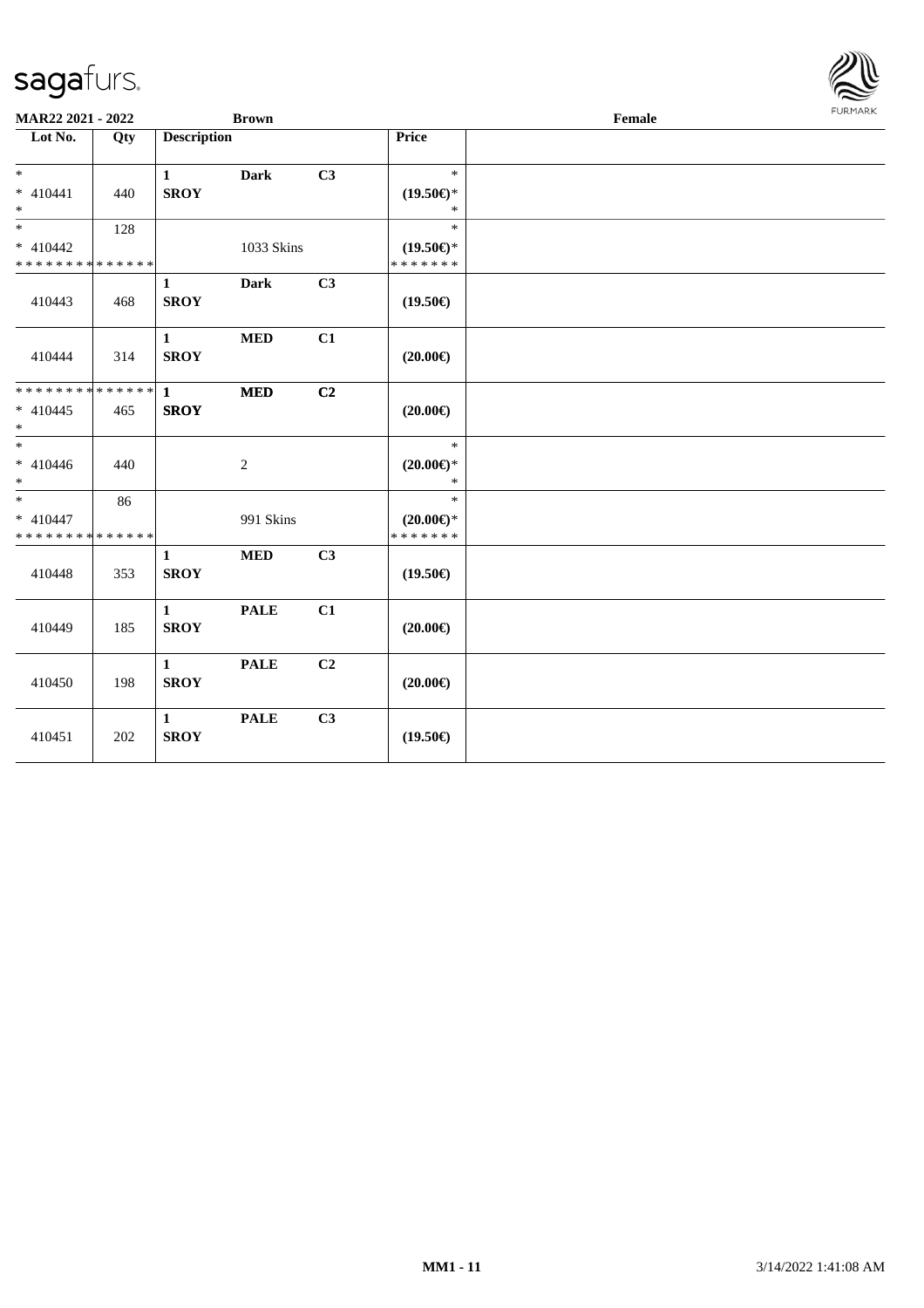

| <b>MAR22 2021 - 2022</b>                                       |     |                                | <b>Brown Velvet</b>             |                |                                                | Female |  |
|----------------------------------------------------------------|-----|--------------------------------|---------------------------------|----------------|------------------------------------------------|--------|--|
| Lot No.                                                        | Qty | <b>Description</b>             |                                 |                | Price                                          |        |  |
|                                                                |     |                                |                                 |                |                                                |        |  |
| 410501                                                         | 336 | $20\,$<br>${\bf S}{\bf I}$     | 2XD<br><b>VELV1</b>             | C1/C2          | $(24.50\epsilon)$                              |        |  |
| 410502                                                         | 409 | 20<br>SI                       | <b>XD</b><br>VELV1              | C1/C2          | $(24.50\epsilon)$                              |        |  |
| 410503                                                         | 147 | 20<br>SI                       | <b>Dark</b><br>VELV1            | C1             | $(24.50\epsilon)$                              |        |  |
| * * * * * * * * * * * * * *<br>$* 410504$<br>$\ast$            | 465 | 20<br>${\bf S}{\bf I}$         | <b>Dark</b><br><b>VELV1</b>     | C <sub>2</sub> | $(24.50\epsilon)$                              |        |  |
| $\overline{\ast}$<br>$* 410505$<br>* * * * * * * * * * * * * * | 44  |                                | 509 Skins                       |                | $\ast$<br>$(24.50\epsilon)$ *<br>* * * * * * * |        |  |
| 410506                                                         | 169 | 20<br>${\bf S}{\bf I}$         | <b>Dark</b><br><b>VELV1</b>     | C3             | $(24.00\epsilon)$                              |        |  |
| 410507                                                         | 110 | 20<br>${\bf S}{\bf I}$         | <b>MED</b><br><b>VELV1</b>      | C1             | $(24.50\epsilon)$                              |        |  |
| 410508                                                         | 389 | $20\,$<br>${\bf S}{\bf I}$     | <b>MED</b><br><b>VELV1</b>      | C <sub>2</sub> | $(24.50\epsilon)$                              |        |  |
| 410509                                                         | 150 | ${\bf 20}$<br>${\bf S}{\bf I}$ | <b>MED</b><br>VELV1             | C3             | $(24.00\epsilon)$                              |        |  |
| 410510                                                         | 300 | $20\,$<br>${\bf S}{\bf I}$     | <b>PALE</b><br>VELV1            | C1/C2          | $(24.50\epsilon)$                              |        |  |
| 410511                                                         | 252 | $20\,$<br>SI                   | 2XD<br>VELV2                    | C1/C2          | $(26.50\epsilon)$                              |        |  |
| 410512                                                         | 330 | $20\,$<br>${\bf S}{\bf I}$     | $\mathbf{X}\mathbf{D}$<br>VELV2 | C1/C2          | $(26.50\epsilon)$                              |        |  |
| 410513                                                         | 112 | 20<br>SI                       | XD<br>VELV2                     | C3             | $(26.00\epsilon)$                              |        |  |
| * * * * * * * * * * * * * * *<br>$* 410514$<br>$*$             | 465 | 20<br>SI                       | <b>Dark</b><br><b>VELV2</b>     | C1/C2          | $(26.50\epsilon)$                              |        |  |
| $*$<br>$* 410515$<br>* * * * * * * * * * * * * *               | 78  |                                | 543 Skins                       |                | $\ast$<br>$(26.50\epsilon)$ *<br>* * * * * * * |        |  |
| 410516                                                         | 132 | 20<br>SI                       | <b>MED</b><br>VELV2             | C1             | $(26.50\epsilon)$                              |        |  |
| * * * * * * * * * * * * * * *<br>$* 410517$<br>$*$             | 465 | 20<br>SI                       | <b>MED</b><br><b>VELV2</b>      | C2             | $(26.50\epsilon)$                              |        |  |
| $*$<br>$* 410518$<br>* * * * * * * * * * * * * *               | 106 |                                | 571 Skins                       |                | $\ast$<br>$(26.50\epsilon)$ *<br>* * * * * * * |        |  |
| 410519                                                         | 251 | 20<br>SI                       | MED<br><b>VELV2</b>             | C <sub>3</sub> | $(26.00\epsilon)$                              |        |  |
| 410520                                                         | 114 | 20<br>SI                       | <b>PALE</b><br>VELV2            | C1             | $(26.50\epsilon)$                              |        |  |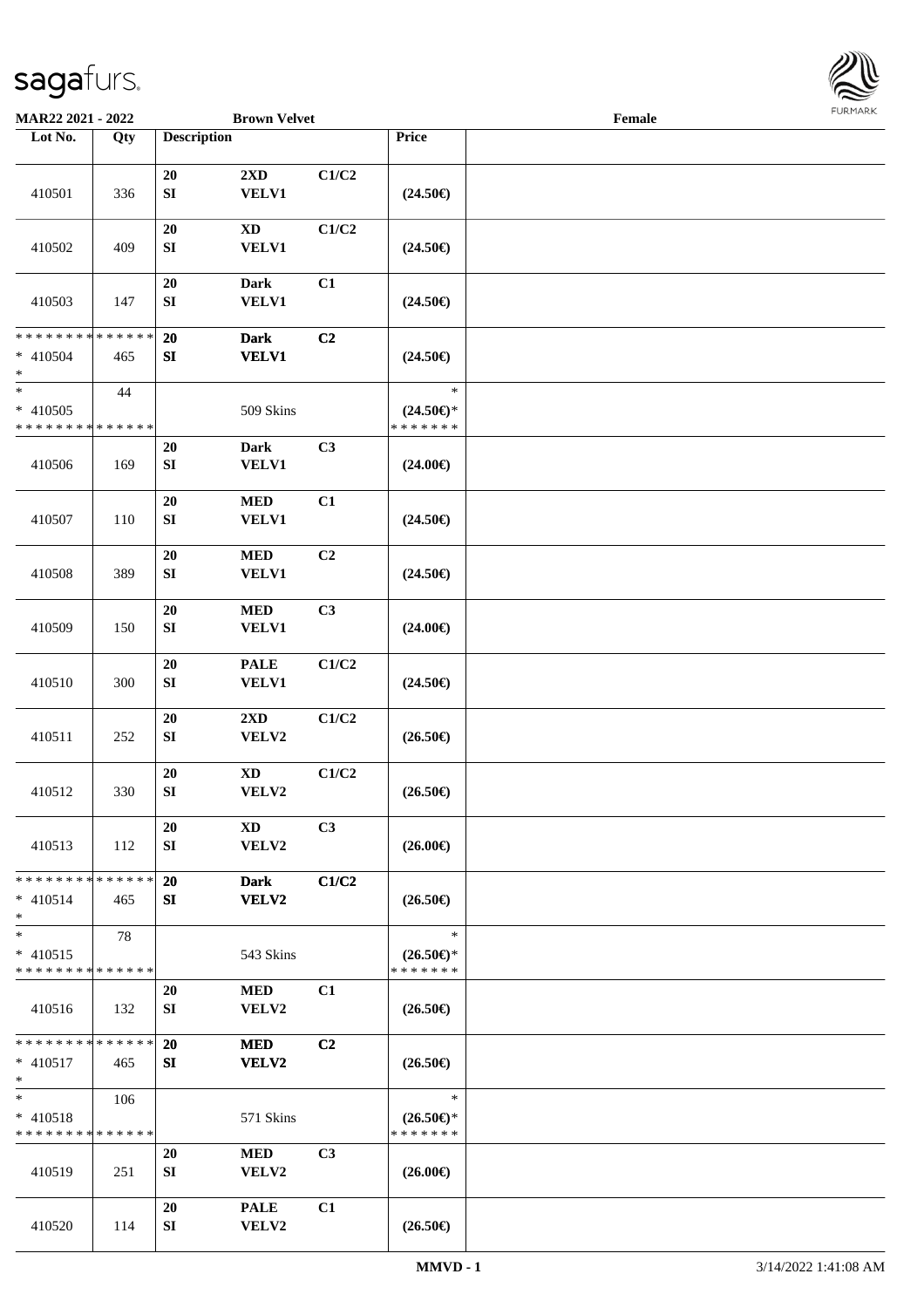

| MAR22 2021 - 2022                                   |     |                          | <b>Brown Velvet</b>                     |                |                                                | Female |  |
|-----------------------------------------------------|-----|--------------------------|-----------------------------------------|----------------|------------------------------------------------|--------|--|
| Lot No.                                             | Qty | <b>Description</b>       |                                         |                | Price                                          |        |  |
| **************<br>$* 410521$<br>$\ast$              | 425 | <b>20</b><br>SI          | <b>PALE</b><br><b>VELV2</b>             | C2             | $(26.50\epsilon)$                              |        |  |
| $*$<br>$* 410522$<br>* * * * * * * * * * * * * *    | 74  |                          | 499 Skins                               |                | $\ast$<br>$(26.50\epsilon)$ *<br>* * * * * * * |        |  |
| 410523                                              | 151 | 20<br>SI                 | <b>PALE</b><br>VELV2                    | C3             | $(26.00\epsilon)$                              |        |  |
| 410524                                              | 300 | 20<br>${\bf SI}$         | $\bold{X}\bold{P}$<br>VELV2             | C1/C2          | $(26.50\in)$                                   |        |  |
| 410525                                              | 358 | 20<br><b>SAGA</b>        | 2XD<br><b>VELV1</b>                     | C1             | $(27.50\epsilon)$                              |        |  |
| ******** <mark>******</mark><br>$* 410526$<br>$*$   | 445 | 20<br><b>SAGA</b>        | $2\mathbf{X}\mathbf{D}$<br><b>VELV1</b> | C2             | $(27.50\epsilon)$                              |        |  |
| $\ast$<br>$* 410527$<br>$\ast$                      | 420 |                          | 2                                       |                | $\ast$<br>$(27.50\epsilon)$ *<br>$\ast$        |        |  |
| $*$<br>$* 410528$<br>* * * * * * * * * * * * * *    | 146 |                          | 1011 Skins                              |                | $\ast$<br>$(27.50\epsilon)$ *<br>* * * * * * * |        |  |
| 410529                                              | 298 | <b>20</b><br><b>SAGA</b> | $2\mathbf{X}\mathbf{D}$<br><b>VELV1</b> | C <sub>3</sub> | $(27.00\epsilon)$                              |        |  |
| 410530                                              | 405 | 20<br><b>SAGA</b>        | <b>XD</b><br><b>VELV1</b>               | C1             | $(27.50\epsilon)$                              |        |  |
| * * * * * * * * * * * * * *<br>$* 410531$<br>$\ast$ | 445 | 20<br><b>SAGA</b>        | <b>XD</b><br><b>VELV1</b>               | C2             | $(27.50\epsilon)$                              |        |  |
| $*$<br>$* 410532$<br>$*$                            | 420 |                          | 2                                       |                | $\ast$<br>$(27.50\epsilon)$ *<br>$\ast$        |        |  |
| $\ast$<br>$* 410533$<br>$\ast$                      | 420 |                          | 3                                       |                | $\ast$<br>$(27.50\epsilon)$ *<br>∗             |        |  |
| $*$<br>$* 410534$<br>* * * * * * * * * * * * * *    | 53  |                          | 1338 Skins                              |                | $\ast$<br>$(27.50\epsilon)$ *<br>* * * * * * * |        |  |
| 410535                                              | 378 | 20<br><b>SAGA</b>        | <b>XD</b><br><b>VELV1</b>               | C <sub>3</sub> | $(27.00\epsilon)$                              |        |  |
| * * * * * * * * * * * * * *<br>$* 410536$<br>$*$    | 445 | <b>20</b><br><b>SAGA</b> | <b>Dark</b><br><b>VELV1</b>             | C1             | $(27.50\epsilon)$                              |        |  |
| $*$<br>$* 410537$<br>* * * * * * * * * * * * * *    | 139 |                          | 584 Skins                               |                | $\ast$<br>$(27.50\epsilon)$ *<br>* * * * * * * |        |  |
| * * * * * * * * * * * * * *<br>* 410538<br>$*$      | 445 | 20<br><b>SAGA</b>        | <b>Dark</b><br><b>VELV1</b>             | C2             | $(27.50\epsilon)$                              |        |  |
| $*$<br>* 410539<br>$*$                              | 420 |                          | 2                                       |                | $\ast$<br>$(27.50\epsilon)$ *<br>$\ast$        |        |  |
| $*$<br>* 410540<br>$*$                              | 420 |                          | 3                                       |                | $\ast$<br>$(27.50\epsilon)$ *<br>∗             |        |  |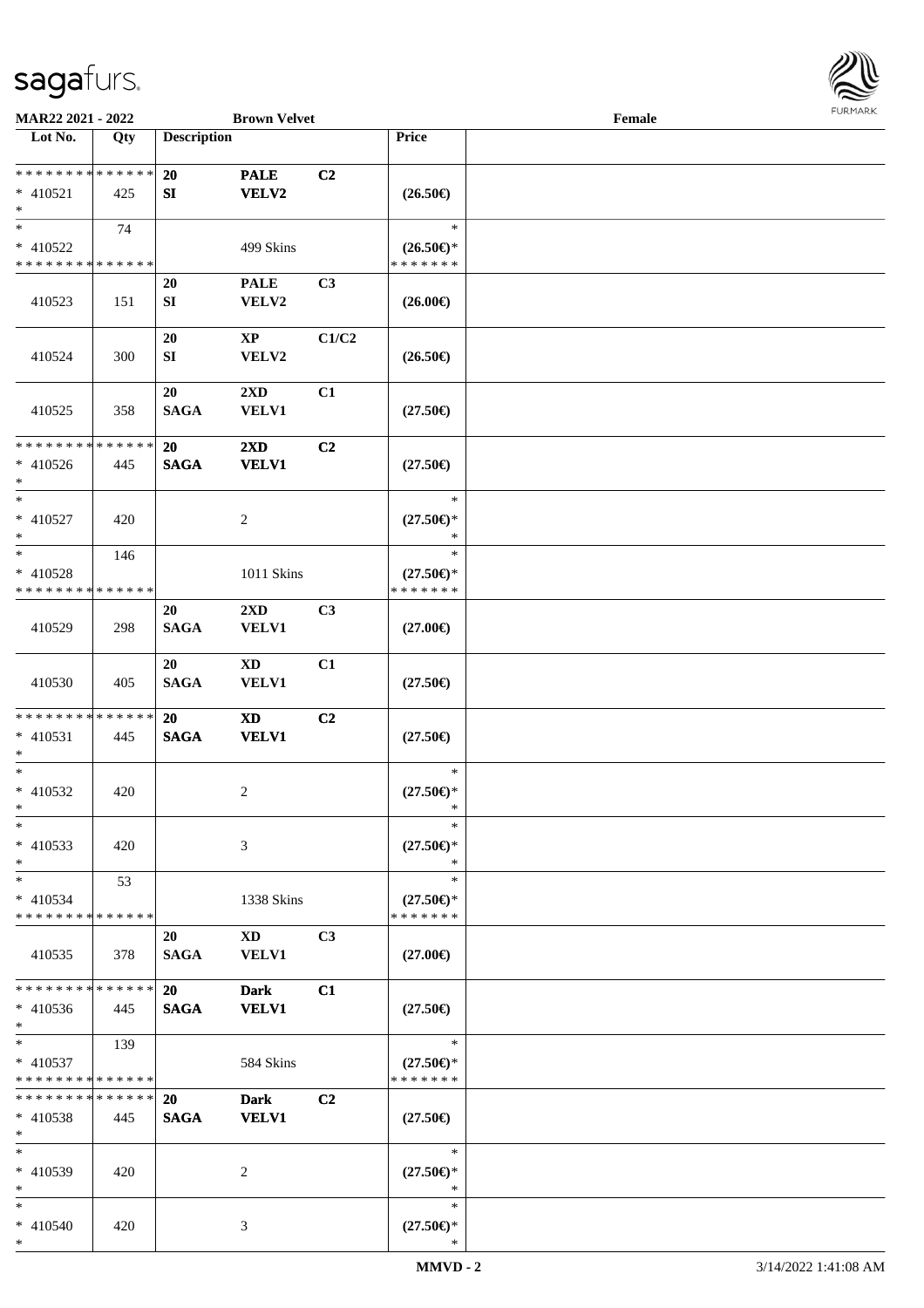

| <b>MAR22 2021 - 2022</b>                   |     |                    | <b>Brown Velvet</b>     |                |                               | Female |  |
|--------------------------------------------|-----|--------------------|-------------------------|----------------|-------------------------------|--------|--|
| Lot No.                                    | Qty | <b>Description</b> |                         |                | <b>Price</b>                  |        |  |
|                                            |     |                    |                         |                |                               |        |  |
| $\ast$                                     |     | 20                 | Dark                    | C <sub>2</sub> | $\ast$                        |        |  |
| $* 410541$                                 | 420 | <b>SAGA</b>        | <b>VELV1</b>            |                | $(27.50\epsilon)$ *           |        |  |
| $\ast$                                     |     |                    |                         |                | $\ast$                        |        |  |
| $\overline{\ast}$                          | 208 |                    |                         |                | $\ast$                        |        |  |
| $* 410542$                                 |     |                    | 1913 Skins              |                | $(27.50\epsilon)$ *           |        |  |
| * * * * * * * * <mark>* * * * * *</mark>   |     |                    |                         |                | * * * * * * *                 |        |  |
| * * * * * * * * <mark>* * * * * * *</mark> |     | <b>20</b>          | <b>Dark</b>             | C <sub>3</sub> |                               |        |  |
| $* 410543$                                 | 445 | <b>SAGA</b>        | <b>VELV1</b>            |                | $(27.00\epsilon)$             |        |  |
| $\ast$                                     |     |                    |                         |                |                               |        |  |
| $*$                                        | 73  |                    |                         |                | $\ast$                        |        |  |
| $* 410544$                                 |     |                    | 518 Skins               |                | $(27.00\epsilon)$ *           |        |  |
| * * * * * * * * <mark>* * * * * *</mark>   |     |                    |                         |                | * * * * * * *                 |        |  |
| * * * * * * * * * * * * * * *              |     | 20                 | <b>MED</b>              | C1             |                               |        |  |
| $* 410545$                                 | 425 | <b>SAGA</b>        | <b>VELV1</b>            |                | $(27.50\epsilon)$             |        |  |
| $\ast$                                     |     |                    |                         |                |                               |        |  |
| $\ast$                                     | 67  |                    |                         |                | $\ast$                        |        |  |
| $* 410546$                                 |     |                    | 492 Skins               |                | $(27.50\epsilon)$ *           |        |  |
| * * * * * * * * <mark>* * * * * *</mark>   |     |                    |                         |                | * * * * * * *                 |        |  |
| * * * * * * * * <mark>* * * * * * *</mark> |     | 20                 | <b>MED</b>              | C <sub>2</sub> |                               |        |  |
| $* 410547$                                 | 445 | <b>SAGA</b>        | <b>VELV1</b>            |                | $(27.50\epsilon)$             |        |  |
| $\ast$                                     |     |                    |                         |                |                               |        |  |
| $\ast$                                     |     |                    |                         |                | $\ast$                        |        |  |
| * 410548                                   | 420 |                    | 2                       |                | $(27.50\epsilon)$ *           |        |  |
| $\ast$                                     |     |                    |                         |                | ∗                             |        |  |
| $\ast$                                     |     |                    |                         |                | $\ast$                        |        |  |
| * 410549                                   |     |                    |                         |                |                               |        |  |
| $\ast$                                     | 420 |                    | 3                       |                | $(27.50\epsilon)$ *<br>$\ast$ |        |  |
| $\ast$                                     |     |                    |                         |                | $\ast$                        |        |  |
|                                            | 342 |                    |                         |                |                               |        |  |
| * 410550                                   |     |                    | 1627 Skins              |                | $(27.50\epsilon)$ *           |        |  |
| * * * * * * * * * * * * * *                |     |                    |                         |                | *******                       |        |  |
|                                            |     | 20                 | <b>MED</b>              | C <sub>3</sub> |                               |        |  |
| 410551                                     | 458 | <b>SAGA</b>        | <b>VELV1</b>            |                | $(27.00\epsilon)$             |        |  |
|                                            |     |                    |                         |                |                               |        |  |
| * * * * * * * * <mark>* * * * * * *</mark> |     | <b>20</b>          | <b>PALE</b>             | C1             |                               |        |  |
| * 410552                                   | 385 | <b>SAGA</b>        | <b>VELV1</b>            |                | $(27.50\epsilon)$             |        |  |
| $*$                                        |     |                    |                         |                |                               |        |  |
| $\ast$                                     | 81  |                    |                         |                | $\ast$                        |        |  |
| * 410553                                   |     |                    | 466 Skins               |                | $(27.50\epsilon)$ *           |        |  |
| * * * * * * * * <mark>* * * * * *</mark>   |     |                    |                         |                | * * * * * * *                 |        |  |
| * * * * * * * * * * * * * * *              |     | <b>20</b>          | <b>PALE</b>             | C <sub>2</sub> |                               |        |  |
| $* 410554$                                 | 445 | <b>SAGA</b>        | <b>VELV1</b>            |                | $(27.50\epsilon)$             |        |  |
| $\ast$                                     |     |                    |                         |                |                               |        |  |
| $\overline{\ast}$                          |     |                    |                         |                | $\ast$                        |        |  |
| * 410555                                   | 420 |                    | 2                       |                | $(27.50\epsilon)$ *           |        |  |
| $\ast$                                     |     |                    |                         |                | $\ast$                        |        |  |
| $\overline{\mathbf{r}}$                    | 144 |                    |                         |                | $\ast$                        |        |  |
| $* 410556$                                 |     |                    | 1009 Skins              |                | $(27.50\epsilon)$ *           |        |  |
| * * * * * * * * * * * * * *                |     |                    |                         |                | *******                       |        |  |
|                                            |     | 20                 | <b>PALE</b>             | C <sub>3</sub> |                               |        |  |
| 410557                                     | 171 | <b>SAGA</b>        | <b>VELV1</b>            |                | $(27.00\epsilon)$             |        |  |
|                                            |     |                    |                         |                |                               |        |  |
|                                            |     | 20                 | $\mathbf{X}\mathbf{P}$  | C <sub>1</sub> |                               |        |  |
| 410558                                     | 151 | <b>SAGA</b>        | <b>VELV1</b>            |                | $(27.50\epsilon)$             |        |  |
|                                            |     |                    |                         |                |                               |        |  |
|                                            |     | 20                 | $\bold{XP}$             | C2             |                               |        |  |
| 410559                                     | 394 | <b>SAGA</b>        | VELV1                   |                | $(27.50\epsilon)$             |        |  |
|                                            |     |                    |                         |                |                               |        |  |
|                                            |     | 20                 | $2\mathbf{X}\mathbf{D}$ | C1             |                               |        |  |
| 410560                                     | 288 | <b>SAGA</b>        | VELV2                   |                | $(29.50\epsilon)$             |        |  |
|                                            |     |                    |                         |                |                               |        |  |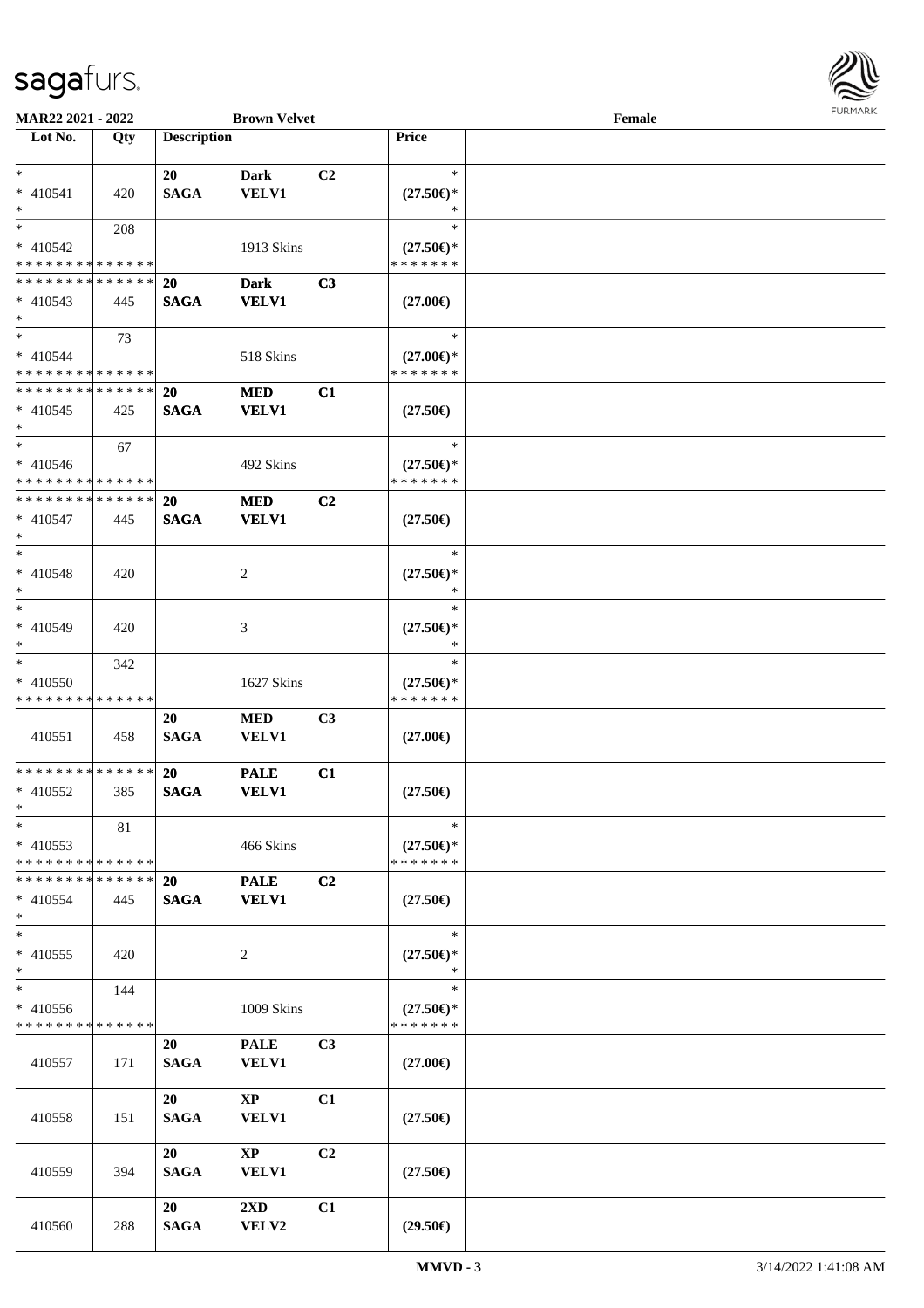

| MAR22 2021 - 2022           |     |                    | <b>Brown Velvet</b>     |                |                               | Female |  |
|-----------------------------|-----|--------------------|-------------------------|----------------|-------------------------------|--------|--|
| Lot No.                     | Qty | <b>Description</b> |                         |                | Price                         |        |  |
|                             |     |                    |                         |                |                               |        |  |
| * * * * * * * * * * * * * * |     | 20                 | $2\mathbf{X}\mathbf{D}$ | C2             |                               |        |  |
| $* 410561$                  | 425 | <b>SAGA</b>        | <b>VELV2</b>            |                | $(29.50\epsilon)$             |        |  |
| $\ast$                      |     |                    |                         |                |                               |        |  |
| $\ast$                      | 328 |                    |                         |                | $\ast$                        |        |  |
| * 410562                    |     |                    | 753 Skins               |                | $(29.50\epsilon)$ *           |        |  |
| * * * * * * * * * * * * * * |     |                    |                         |                | * * * * * * *                 |        |  |
|                             |     | 20                 | 2XD                     | C3             |                               |        |  |
| 410563                      | 265 | <b>SAGA</b>        | VELV2                   |                | $(28.50\epsilon)$             |        |  |
|                             |     |                    |                         |                |                               |        |  |
|                             |     | 20                 | <b>XD</b>               | C1             |                               |        |  |
| 410564                      | 343 | <b>SAGA</b>        | VELV2                   |                | $(29.50\epsilon)$             |        |  |
|                             |     |                    |                         |                |                               |        |  |
| * * * * * * * * * * * * * * |     | 20                 | <b>XD</b>               | C <sub>2</sub> |                               |        |  |
| $* 410565$                  | 425 | <b>SAGA</b>        | VELV2                   |                | $(29.50\epsilon)$             |        |  |
| $\ast$                      |     |                    |                         |                |                               |        |  |
| $\ast$                      |     |                    |                         |                | $\ast$                        |        |  |
| $* 410566$                  | 400 |                    | $\overline{2}$          |                | $(29.50 \in )$ *              |        |  |
| $\ast$                      |     |                    |                         |                | $\ast$                        |        |  |
| $\ast$                      | 381 |                    |                         |                | $\ast$                        |        |  |
| $* 410567$                  |     |                    | 1206 Skins              |                | $(29.50\epsilon)$ *           |        |  |
| * * * * * * * * * * * * * * |     |                    |                         |                | * * * * * * *                 |        |  |
| * * * * * * * * * * * * * * |     | <b>20</b>          | <b>XD</b>               | C3             |                               |        |  |
| $* 410568$                  | 425 | <b>SAGA</b>        | <b>VELV2</b>            |                | $(28.50\epsilon)$             |        |  |
| $\ast$                      |     |                    |                         |                |                               |        |  |
| $\ast$                      | 68  |                    |                         |                | $\ast$                        |        |  |
| * 410569                    |     |                    | 493 Skins               |                | $(28.50\epsilon)$ *           |        |  |
| * * * * * * * * * * * * * * |     |                    |                         |                | * * * * * * *                 |        |  |
| **************              |     | 20                 | <b>MED</b>              | C1             |                               |        |  |
| * 410570                    | 425 | <b>SAGA</b>        | <b>VELV2</b>            |                | $(29.50\epsilon)$             |        |  |
| $\ast$                      |     |                    |                         |                |                               |        |  |
| $\ast$                      |     |                    |                         |                | $\ast$                        |        |  |
| $* 410571$                  | 400 |                    | $\overline{2}$          |                | $(29.50\epsilon)$ *           |        |  |
| $\ast$                      |     |                    |                         |                | $\ast$                        |        |  |
| $\ast$                      | 82  |                    |                         |                | $\ast$                        |        |  |
| $* 410572$                  |     |                    | 907 Skins               |                | $(29.50\epsilon)$ *           |        |  |
| **************              |     |                    |                         |                | * * * * * * *                 |        |  |
| * * * * * * * * * * * * * * |     | <b>20</b>          | <b>MED</b>              | C2             |                               |        |  |
| $* 410573$                  | 425 |                    | SAGA VELV2              |                | $(29.50\epsilon)$             |        |  |
| $*$                         |     |                    |                         |                |                               |        |  |
| $*$                         |     |                    |                         |                | $\ast$                        |        |  |
| $* 410574$                  | 400 |                    | $\overline{2}$          |                | $(29.50\epsilon)$ *           |        |  |
| $*$<br>$\ast$               |     |                    |                         |                | ∗<br>$\ast$                   |        |  |
|                             |     |                    |                         |                |                               |        |  |
| $* 410575$<br>$*$           | 400 |                    | 3                       |                | $(29.50\epsilon)$ *<br>$\ast$ |        |  |
| $\ast$                      |     |                    |                         |                | $\ast$                        |        |  |
| * 410576                    | 400 |                    |                         |                | $(29.50\epsilon)$ *           |        |  |
| $*$                         |     |                    | 4                       |                | $\ast$                        |        |  |
| $*$                         |     |                    |                         |                | $\ast$                        |        |  |
| $* 410577$                  | 400 |                    | $\mathfrak{S}$          |                | $(29.50\epsilon)$ *           |        |  |
| $*$                         |     |                    |                         |                | $\ast$                        |        |  |
| $\ast$                      |     |                    |                         |                | $\ast$                        |        |  |
| $* 410578$                  | 400 |                    | 6                       |                | $(29.50\epsilon)$ *           |        |  |
| $*$                         |     |                    |                         |                | $\ast$                        |        |  |
| $\ast$                      |     |                    |                         |                | $\ast$                        |        |  |
| * 410579                    | 400 |                    | 7                       |                | $(29.50\epsilon)$ *           |        |  |
| $*$                         |     |                    |                         |                | $\ast$                        |        |  |
| $*$                         | 202 |                    |                         |                | $\ast$                        |        |  |
| * 410580                    |     |                    | 3027 Skins              |                | $(29.50\epsilon)$ *           |        |  |
| * * * * * * * * * * * * * * |     |                    |                         |                | * * * * * * *                 |        |  |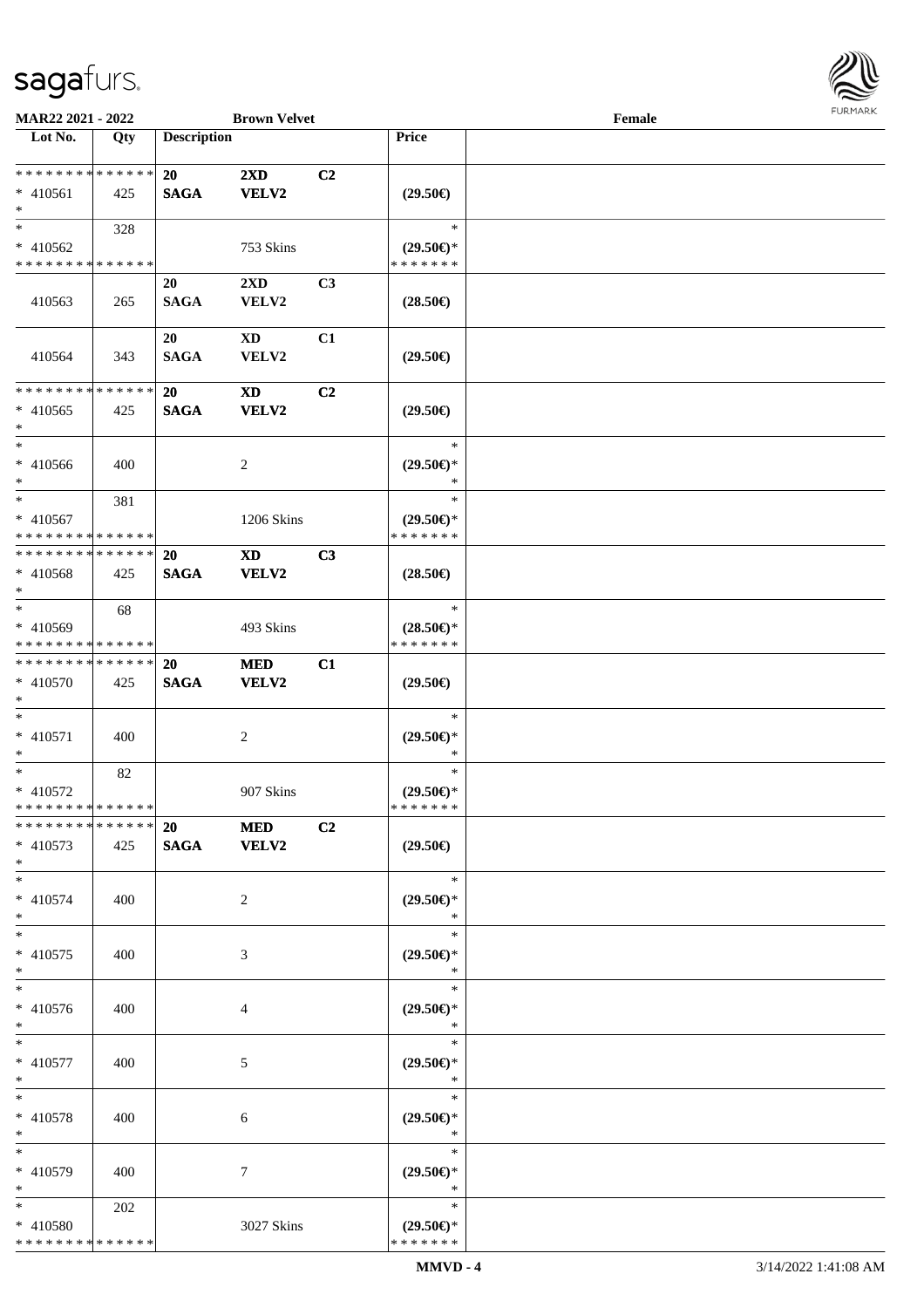

| MAR22 2021 - 2022             |     |                    | <b>Brown Velvet</b>    |                |                     | Female |  |
|-------------------------------|-----|--------------------|------------------------|----------------|---------------------|--------|--|
| Lot No.                       | Qty | <b>Description</b> |                        |                | Price               |        |  |
|                               |     |                    |                        |                |                     |        |  |
| ******** <mark>******</mark>  |     | 20                 | <b>MED</b>             | C3             |                     |        |  |
| $* 410581$                    | 425 | <b>SAGA</b>        | <b>VELV2</b>           |                | $(28.50\epsilon)$   |        |  |
| $\ast$                        |     |                    |                        |                |                     |        |  |
| $*$                           |     |                    |                        |                | $\ast$              |        |  |
| * 410582                      | 400 |                    | $\overline{2}$         |                | $(28.50\epsilon)$ * |        |  |
| $*$                           |     |                    |                        |                | *                   |        |  |
| $\ast$                        | 174 |                    |                        |                | $\ast$              |        |  |
| * 410583                      |     |                    | 999 Skins              |                | $(28.50\epsilon)$ * |        |  |
| * * * * * * * * * * * * * *   |     |                    |                        |                | * * * * * * *       |        |  |
| * * * * * * * * * * * * * *   |     | <b>20</b>          | <b>PALE</b>            | C1             |                     |        |  |
| * 410584                      | 425 | <b>SAGA</b>        | <b>VELV2</b>           |                | $(29.50\epsilon)$   |        |  |
| $*$                           |     |                    |                        |                |                     |        |  |
| $*$                           | 284 |                    |                        |                | $\ast$              |        |  |
| $* 410585$                    |     |                    | 709 Skins              |                | $(29.50\epsilon)$ * |        |  |
| * * * * * * * * * * * * * *   |     |                    |                        |                | * * * * * * *       |        |  |
| * * * * * * * * * * * * * *   |     | <b>20</b>          | <b>PALE</b>            | C2             |                     |        |  |
| $* 410586$                    | 425 | <b>SAGA</b>        | <b>VELV2</b>           |                | $(29.50\epsilon)$   |        |  |
| $*$                           |     |                    |                        |                |                     |        |  |
| $*$                           |     |                    |                        |                | $\ast$              |        |  |
| * 410587                      | 400 |                    | 2                      |                | $(29.50\epsilon)$ * |        |  |
| $\ast$                        |     |                    |                        |                | $\ast$              |        |  |
| $*$                           |     |                    |                        |                | $\ast$              |        |  |
| * 410588                      | 400 |                    | 3                      |                | $(29.50\epsilon)$ * |        |  |
| $\ast$                        |     |                    |                        |                | *                   |        |  |
| $\ast$                        |     |                    |                        |                | $\ast$              |        |  |
| $* 410589$                    | 400 |                    | 4                      |                | $(29.50\epsilon)$ * |        |  |
| $*$                           |     |                    |                        |                | *                   |        |  |
| $\ast$                        |     |                    |                        |                | $\ast$              |        |  |
| $* 410590$                    | 400 |                    | 5                      |                | $(29.50\epsilon)$ * |        |  |
| $\ast$                        |     |                    |                        |                | $\ast$              |        |  |
| $*$                           |     |                    |                        |                | $\ast$              |        |  |
| * 410591                      | 360 |                    | $6\phantom{.}6$        |                | $(29.50\epsilon)$ * |        |  |
| $\ast$                        |     |                    |                        |                | $\ast$              |        |  |
| $\ast$                        | 76  |                    |                        |                | $\ast$              |        |  |
| * 410592                      |     |                    | 2461 Skins             |                | $(29.50 \in )^*$    |        |  |
| * * * * * * * * * * * * * *   |     |                    |                        |                | * * * * * * *       |        |  |
| **************                |     | 20                 | <b>PALE</b>            | C3             |                     |        |  |
| * 410593                      | 425 | <b>SAGA</b>        | <b>VELV2</b>           |                | $(28.50\epsilon)$   |        |  |
| $*$                           |     |                    |                        |                |                     |        |  |
| $*$                           | 254 |                    |                        |                | $\ast$              |        |  |
| * 410594                      |     |                    | 679 Skins              |                | $(28.50\epsilon)$ * |        |  |
| * * * * * * * * * * * * * *   |     |                    |                        |                | * * * * * * *       |        |  |
|                               |     | 20                 | $\mathbf{X}\mathbf{P}$ | C1             |                     |        |  |
| 410595                        | 372 | <b>SAGA</b>        | VELV2                  |                | $(29.50\epsilon)$   |        |  |
|                               |     |                    |                        |                |                     |        |  |
| **************                |     | 20                 | $\mathbf{X}\mathbf{P}$ | C <sub>2</sub> |                     |        |  |
| * 410596                      | 425 | <b>SAGA</b>        | VELV2                  |                | $(29.50\epsilon)$   |        |  |
| $*$                           |     |                    |                        |                |                     |        |  |
| $*$                           |     |                    |                        |                | $\ast$              |        |  |
| * 410597                      | 400 |                    | 2                      |                | $(29.50\epsilon)$ * |        |  |
| $*$                           |     |                    |                        |                | $\ast$              |        |  |
| $*$                           | 299 |                    |                        |                | $\ast$              |        |  |
| * 410598                      |     |                    | 1124 Skins             |                | $(29.50\epsilon)$ * |        |  |
| * * * * * * * * * * * * * *   |     |                    |                        |                | * * * * * * *       |        |  |
|                               |     | 20                 | $\mathbf{XP}$          | C3             |                     |        |  |
| 410599                        | 274 | <b>SAGA</b>        | <b>VELV2</b>           |                | $(28.50\epsilon)$   |        |  |
|                               |     |                    |                        |                |                     |        |  |
| * * * * * * * * * * * * * * * |     | <b>20</b>          | XD/DK                  | C <sub>2</sub> |                     |        |  |
| * 410600                      | 445 | IA                 | <b>VELV1</b>           | <b>CHIP</b>    | $(24.50\epsilon)$   |        |  |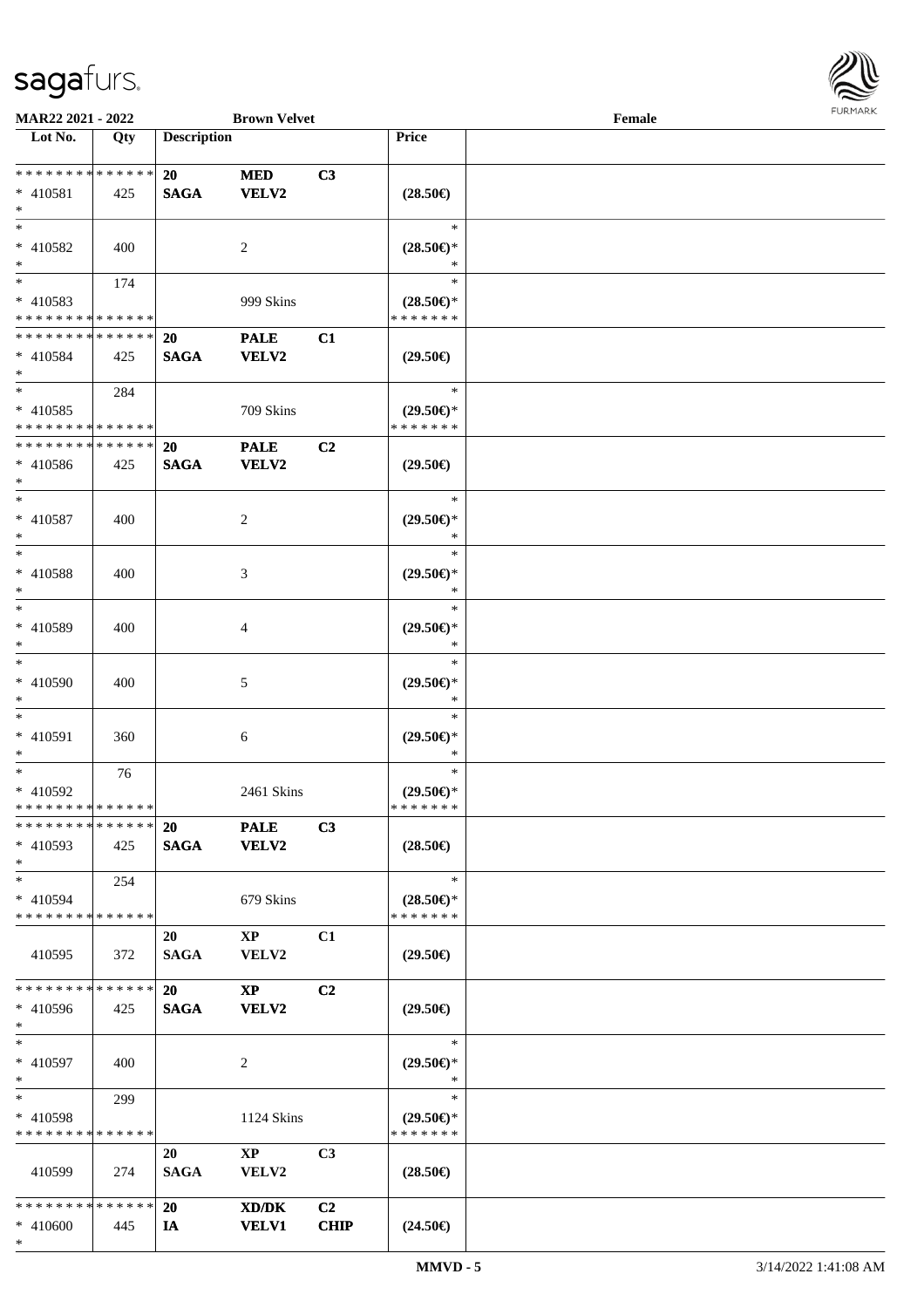

| <b>MAR22 2021 - 2022</b>                   |     |                    | <b>Brown Velvet</b>                 |                |                     | Female |  |
|--------------------------------------------|-----|--------------------|-------------------------------------|----------------|---------------------|--------|--|
| Lot No.                                    | Qty | <b>Description</b> |                                     |                | Price               |        |  |
|                                            |     |                    |                                     |                |                     |        |  |
| $*$                                        |     | 20                 | $\bold{X}\bold{D}/\bold{D}\bold{K}$ | C <sub>2</sub> | $\ast$              |        |  |
| * 410601                                   | 420 | IA                 | <b>VELV1</b>                        | <b>CHIP</b>    | $(24.50\epsilon)$ * |        |  |
| $*$                                        |     |                    |                                     |                | *                   |        |  |
| $\ast$                                     |     |                    |                                     |                | $\ast$              |        |  |
| * 410602                                   | 420 |                    | 3                                   |                | $(24.50\epsilon)$ * |        |  |
| $*$                                        |     |                    |                                     |                | *                   |        |  |
|                                            |     |                    |                                     |                | $\ast$              |        |  |
| * 410603                                   | 440 |                    | 4                                   |                | $(24.50\epsilon)$ * |        |  |
| $*$                                        |     |                    |                                     |                | *                   |        |  |
| $*$                                        | 161 |                    |                                     |                | $\ast$              |        |  |
| $* 410604$                                 |     |                    | 1886 Skins                          |                | $(24.50\epsilon)$ * |        |  |
| * * * * * * * * <mark>* * * * * * *</mark> |     |                    |                                     |                | * * * * * * *       |        |  |
| * * * * * * * * * * * * * *                |     | 20                 | MED/PAL C2                          |                |                     |        |  |
|                                            |     |                    |                                     |                |                     |        |  |
| * 410605                                   | 445 | IA                 | <b>VELV1</b>                        | <b>CHIP</b>    | $(24.50\epsilon)$   |        |  |
| $\ast$<br>$*$                              |     |                    |                                     |                |                     |        |  |
|                                            |     |                    |                                     |                | $\ast$              |        |  |
| * 410606                                   | 420 |                    | $\overline{c}$                      |                | $(24.50\epsilon)$ * |        |  |
| $*$                                        |     |                    |                                     |                | $\ast$              |        |  |
| $*$                                        |     |                    |                                     |                | $\ast$              |        |  |
| $* 410607$                                 | 420 |                    | 3                                   |                | $(24.50\epsilon)$ * |        |  |
| $\ast$                                     |     |                    |                                     |                | $\ast$              |        |  |
| $*$                                        |     |                    |                                     |                | $\ast$              |        |  |
| * 410608                                   | 420 |                    | 4                                   |                | $(24.50\epsilon)$ * |        |  |
| $*$                                        |     |                    |                                     |                | $\ast$              |        |  |
| $*$                                        |     |                    |                                     |                | $\ast$              |        |  |
| * 410609                                   | 420 |                    | 5                                   |                | $(24.50\epsilon)$ * |        |  |
| $*$                                        |     |                    |                                     |                | *                   |        |  |
| $*$                                        | 81  |                    |                                     |                | $\ast$              |        |  |
| * 410610                                   |     |                    | 2206 Skins                          |                | $(24.50\epsilon)$ * |        |  |
| * * * * * * * * <mark>* * * * * * *</mark> |     |                    |                                     |                | * * * * * * *       |        |  |
| * * * * * * * * <mark>* * * * * *</mark>   |     | 20                 | XD/DK                               | C2             |                     |        |  |
| $* 410611$                                 | 425 | IA                 | <b>VELV2</b>                        | <b>CHIP</b>    | $(26.50\epsilon)$   |        |  |
| $\ast$                                     |     |                    |                                     |                |                     |        |  |
| $*$                                        |     |                    |                                     |                | $\ast$              |        |  |
| $* 410612$                                 | 400 |                    | 2                                   |                | $(26.50\epsilon)$ * |        |  |
| $*$                                        |     |                    |                                     |                | *                   |        |  |
| $*$                                        |     |                    |                                     |                | $\ast$              |        |  |
|                                            |     |                    |                                     |                |                     |        |  |
| $* 410613$                                 | 400 |                    | 3                                   |                | $(26.50\epsilon)$ * |        |  |
| $*$                                        |     |                    |                                     |                | $\ast$              |        |  |
| $*$                                        |     |                    |                                     |                | $\ast$              |        |  |
| $* 410614$                                 | 400 |                    | 4                                   |                | $(26.50\epsilon)$ * |        |  |
| $*$                                        |     |                    |                                     |                | $\ast$              |        |  |
| $*$                                        |     |                    |                                     |                | $\ast$              |        |  |
| * 410615                                   | 400 |                    | 5                                   |                | $(26.50\epsilon)$ * |        |  |
| $*$                                        |     |                    |                                     |                | $\ast$              |        |  |
| $*$                                        |     |                    |                                     |                | $\ast$              |        |  |
| $* 410616$                                 | 400 |                    | 6                                   |                | $(26.50\epsilon)$ * |        |  |
| $*$                                        |     |                    |                                     |                | $\ast$              |        |  |
| $*$ $\qquad$                               | 276 |                    |                                     |                | $\ast$              |        |  |
| $* 410617$                                 |     |                    | 2701 Skins                          |                | $(26.50\epsilon)$ * |        |  |
| * * * * * * * * <mark>* * * * * * *</mark> |     |                    |                                     |                | * * * * * * *       |        |  |
| * * * * * * * * <mark>* * * * * *</mark>   |     | <b>20</b>          | MED/PAL C2                          |                |                     |        |  |
| $* 410618$                                 | 445 | IA                 | <b>VELV2</b>                        | <b>CHIP</b>    | $(26.50\epsilon)$   |        |  |
| $*$                                        |     |                    |                                     |                |                     |        |  |
| $*$                                        |     |                    |                                     |                | $\ast$              |        |  |
| * 410619                                   | 420 |                    | 2                                   |                | $(26.50\epsilon)$ * |        |  |
| $*$                                        |     |                    |                                     |                | $\ast$              |        |  |
| $*$                                        |     |                    |                                     |                | $\ast$              |        |  |
| * 410620                                   | 420 |                    |                                     |                | $(26.50\epsilon)$ * |        |  |
|                                            |     |                    | 3                                   |                |                     |        |  |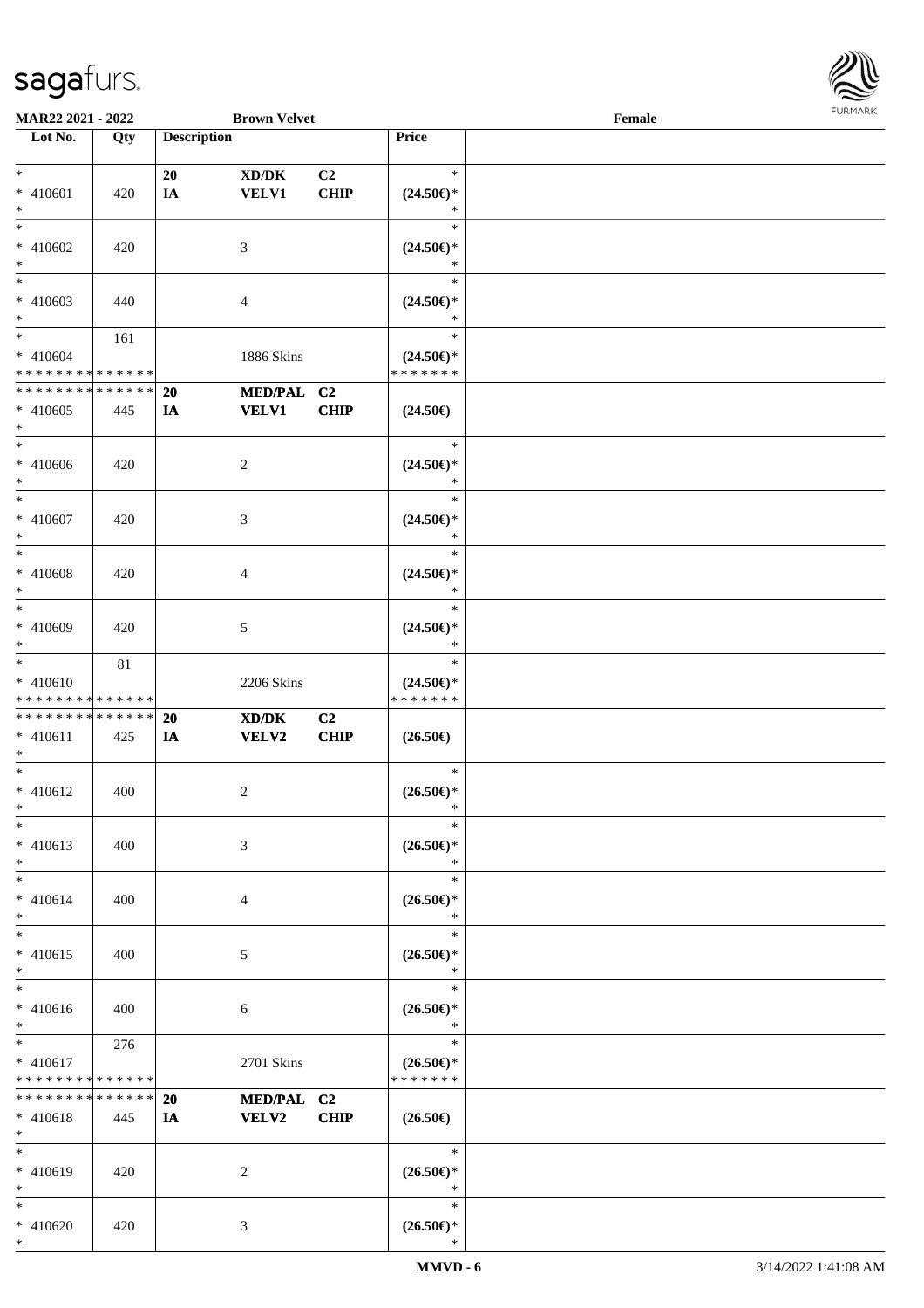

| <b>MAR22 2021 - 2022</b>                 |     |                    | <b>Brown Velvet</b>     |                |                                                              | Female |  |
|------------------------------------------|-----|--------------------|-------------------------|----------------|--------------------------------------------------------------|--------|--|
| Lot No.                                  | Qty | <b>Description</b> |                         |                | Price                                                        |        |  |
|                                          |     |                    |                         |                |                                                              |        |  |
| $*$                                      |     | 20                 | MED/PAL C2              |                | $\ast$                                                       |        |  |
| $* 410621$                               | 420 | IA                 | VELV2                   | <b>CHIP</b>    | $(26.50\epsilon)$ *                                          |        |  |
| $*$                                      |     |                    |                         |                | ∗                                                            |        |  |
| $*$                                      |     |                    |                         |                | $\ast$                                                       |        |  |
| $* 410622$                               | 420 |                    | 5                       |                | $(26.50\epsilon)$ *                                          |        |  |
| $*$                                      |     |                    |                         |                | $\ast$                                                       |        |  |
| $\overline{\phantom{0}}$                 |     |                    |                         |                | $\ast$                                                       |        |  |
| $* 410623$                               | 420 |                    | 6                       |                | $(26.50\epsilon)$ *                                          |        |  |
| $*$                                      |     |                    |                         |                | $\ast$                                                       |        |  |
| $\ast$                                   |     |                    |                         |                | $\ast$                                                       |        |  |
| * 410624                                 | 420 |                    | $\overline{7}$          |                | $(26.50\mathnormal{\in}\mathcal{)^{\! \! \times}}$<br>$\ast$ |        |  |
| $*$<br>$\ast$                            |     |                    |                         |                | $\ast$                                                       |        |  |
| $* 410625$                               | 420 |                    |                         |                | $(26.50\epsilon)$ *                                          |        |  |
| $\ast$                                   |     |                    | $8\,$                   |                | $\ast$                                                       |        |  |
| $\ast$                                   | 351 |                    |                         |                | $\ast$                                                       |        |  |
| $* 410626$                               |     |                    | 3736 Skins              |                | $(26.50\epsilon)$ *                                          |        |  |
| * * * * * * * * * * * * * *              |     |                    |                         |                | * * * * * * *                                                |        |  |
|                                          |     | 20                 | $2\mathbf{X}\mathbf{D}$ | C1             |                                                              |        |  |
| 410627                                   | 158 | <b>SROY</b>        | <b>VELV1</b>            |                | $(28.50\epsilon)$                                            |        |  |
|                                          |     |                    |                         |                |                                                              |        |  |
| * * * * * * * * * * * * * *              |     | <b>20</b>          | $2\mathbf{X}\mathbf{D}$ | C2             |                                                              |        |  |
| * 410628                                 | 405 | <b>SROY</b>        | <b>VELV1</b>            |                | $(28.50\epsilon)$                                            |        |  |
| $*$                                      |     |                    |                         |                |                                                              |        |  |
| $*$                                      | 77  |                    |                         |                | $\ast$                                                       |        |  |
| * 410629                                 |     |                    | 482 Skins               |                | $(28.50\epsilon)$ *                                          |        |  |
| * * * * * * * * * * * * * *              |     |                    |                         |                | * * * * * * *                                                |        |  |
|                                          |     | 20                 | $2\mathbf{X}\mathbf{D}$ | C <sub>3</sub> |                                                              |        |  |
| 410630                                   | 153 | <b>SROY</b>        | <b>VELV1</b>            |                | $(28.00\epsilon)$                                            |        |  |
|                                          |     |                    |                         |                |                                                              |        |  |
|                                          |     | 20                 | <b>XD</b>               | C1             |                                                              |        |  |
| 410631                                   | 165 | <b>SROY</b>        | <b>VELV1</b>            |                | $(28.50\epsilon)$                                            |        |  |
| * * * * * * * * * * * * * *              |     | 20                 | <b>XD</b>               | C2             |                                                              |        |  |
| $* 410632$                               | 425 | <b>SROY</b>        | <b>VELV1</b>            |                | $(28.50\epsilon)$                                            |        |  |
| $*$ $-$                                  |     |                    |                         |                |                                                              |        |  |
| $\ast$                                   | 134 |                    |                         |                | $\ast$                                                       |        |  |
| $* 410633$                               |     |                    | 559 Skins               |                | $(28.50\epsilon)$ *                                          |        |  |
| * * * * * * * * * * * * * *              |     |                    |                         |                | * * * * * * *                                                |        |  |
|                                          |     | 20                 | $\mathbf{X}\mathbf{D}$  | C3             |                                                              |        |  |
| 410634                                   | 177 | <b>SROY</b>        | <b>VELV1</b>            |                | $(28.00\epsilon)$                                            |        |  |
|                                          |     |                    |                         |                |                                                              |        |  |
|                                          |     | 20                 | Dark                    | C1             |                                                              |        |  |
| 410635                                   | 251 | <b>SROY</b>        | <b>VELV1</b>            |                | $(28.50\epsilon)$                                            |        |  |
|                                          |     |                    |                         |                |                                                              |        |  |
| * * * * * * * * <mark>* * * * * *</mark> |     | 20                 | <b>Dark</b>             | C2             |                                                              |        |  |
| $* 410636$                               | 425 | <b>SROY</b>        | <b>VELV1</b>            |                | $(28.50\epsilon)$                                            |        |  |
| $*$                                      |     |                    |                         |                |                                                              |        |  |
| $*$                                      |     |                    |                         |                | $\ast$                                                       |        |  |
| * 410637<br>$\ast$                       | 360 |                    | 2                       |                | $(28.50\epsilon)$ *<br>$\ast$                                |        |  |
| $*$ $-$                                  | 86  |                    |                         |                | $\ast$                                                       |        |  |
| * 410638                                 |     |                    | 871 Skins               |                | $(28.50\epsilon)$ *                                          |        |  |
| * * * * * * * * * * * * * *              |     |                    |                         |                | * * * * * * *                                                |        |  |
|                                          |     | 20                 | Dark                    | C3             |                                                              |        |  |
| 410639                                   | 221 | <b>SROY</b>        | <b>VELV1</b>            |                | $(28.00\epsilon)$                                            |        |  |
|                                          |     |                    |                         |                |                                                              |        |  |
|                                          |     | 20                 | <b>MED</b>              | C1             |                                                              |        |  |
| 410640                                   | 332 | <b>SROY</b>        | <b>VELV1</b>            |                | $(28.50\epsilon)$                                            |        |  |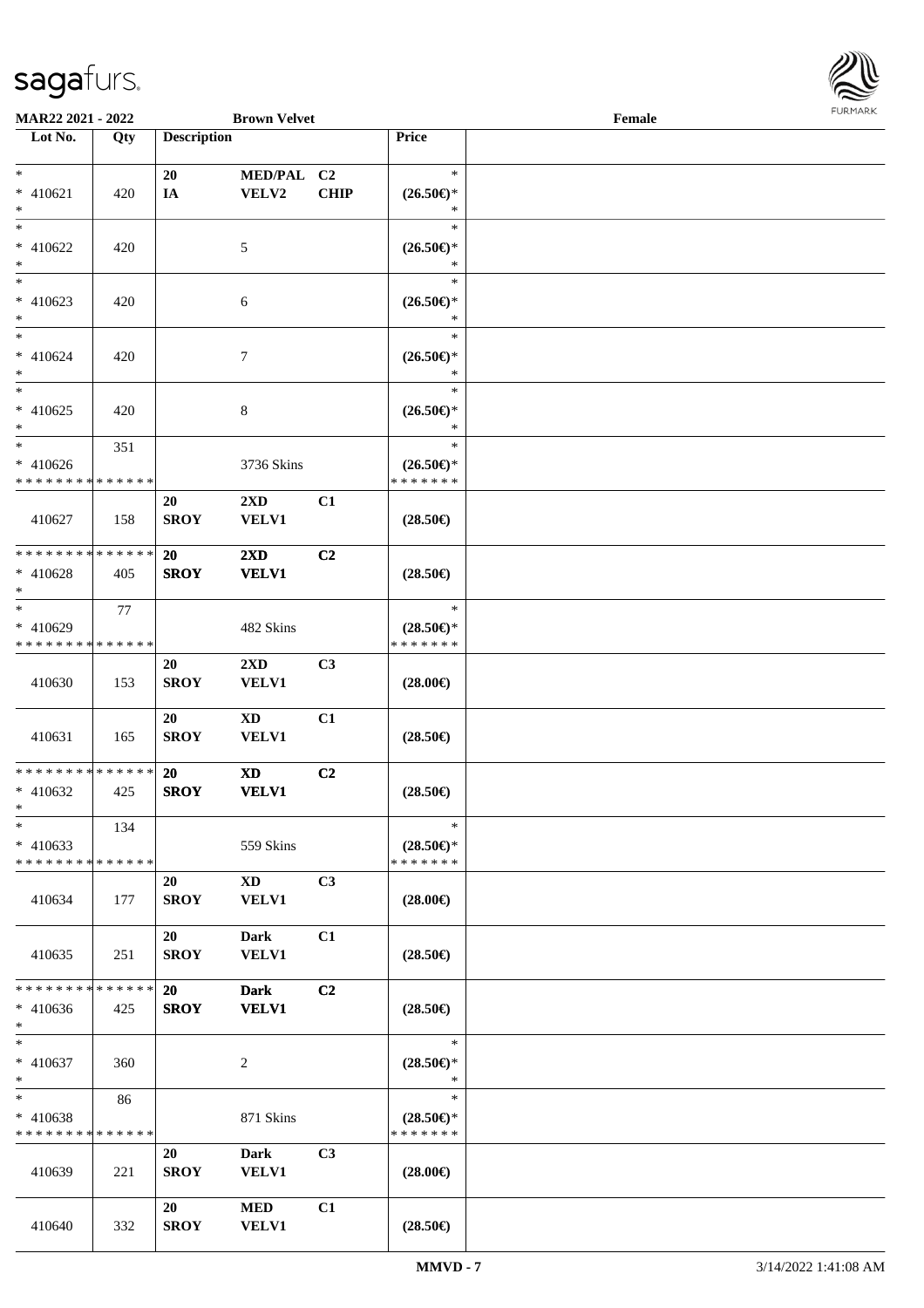

| MAR22 2021 - 2022                         |     |                    | <b>Brown Velvet</b>     |                |                                      | Female |  |
|-------------------------------------------|-----|--------------------|-------------------------|----------------|--------------------------------------|--------|--|
| Lot No.                                   | Qty | <b>Description</b> |                         |                | Price                                |        |  |
|                                           |     |                    |                         |                |                                      |        |  |
| ******** <mark>******</mark>              |     | 20                 | <b>MED</b>              | C2             |                                      |        |  |
| $* 410641$                                | 425 | <b>SROY</b>        | <b>VELV1</b>            |                | $(28.50\epsilon)$                    |        |  |
| $*$                                       |     |                    |                         |                |                                      |        |  |
| $*$                                       |     |                    |                         |                | $\ast$                               |        |  |
| $* 410642$                                | 400 |                    | 2                       |                | $(28.50\epsilon)$ *                  |        |  |
| $\ast$                                    |     |                    |                         |                | ∗                                    |        |  |
| $\ast$                                    |     |                    |                         |                | $\ast$                               |        |  |
|                                           | 45  |                    |                         |                |                                      |        |  |
| $* 410643$<br>* * * * * * * * * * * * * * |     |                    | 870 Skins               |                | $(28.50\epsilon)$ *<br>* * * * * * * |        |  |
|                                           |     |                    |                         |                |                                      |        |  |
|                                           |     | 20                 | $\bf MED$               | C <sub>3</sub> |                                      |        |  |
| 410644                                    | 191 | <b>SROY</b>        | VELV1                   |                | $(28.00\epsilon)$                    |        |  |
|                                           |     |                    |                         |                |                                      |        |  |
|                                           |     | 20                 | <b>PALE</b>             | C1             |                                      |        |  |
| 410645                                    | 242 | <b>SROY</b>        | <b>VELV1</b>            |                | $(28.50\epsilon)$                    |        |  |
|                                           |     |                    |                         |                |                                      |        |  |
| * * * * * * * * * * * * * *               |     | 20                 | <b>PALE</b>             | C2             |                                      |        |  |
| $* 410646$                                | 425 | <b>SROY</b>        | <b>VELV1</b>            |                | $(28.50\epsilon)$                    |        |  |
| $*$                                       |     |                    |                         |                |                                      |        |  |
| $*$                                       | 98  |                    |                         |                | $\ast$                               |        |  |
| $* 410647$                                |     |                    | 523 Skins               |                | $(28.50\epsilon)$ *                  |        |  |
| * * * * * * * * * * * * * *               |     |                    |                         |                | * * * * * * *                        |        |  |
|                                           |     |                    |                         | C1/C2          |                                      |        |  |
|                                           |     | 20                 | $\mathbf{X}\mathbf{P}$  |                |                                      |        |  |
| 410648                                    | 224 | <b>SROY</b>        | <b>VELV1</b>            |                | $(28.50\epsilon)$                    |        |  |
|                                           |     |                    |                         |                |                                      |        |  |
|                                           |     | 20                 | $2\mathbf{X}\mathbf{D}$ | C1             |                                      |        |  |
| 410649                                    | 211 | <b>SROY</b>        | VELV2                   |                | (30.00)                              |        |  |
|                                           |     |                    |                         |                |                                      |        |  |
| * * * * * * * * * * * * * *               |     | 20                 | 2XD                     | C2             |                                      |        |  |
| $* 410650$                                | 405 | <b>SROY</b>        | VELV2                   |                | (30.00)                              |        |  |
| $*$                                       |     |                    |                         |                |                                      |        |  |
| $*$                                       | 303 |                    |                         |                | $\ast$                               |        |  |
| * 410651                                  |     |                    | 708 Skins               |                | $(30.00€)$ *                         |        |  |
| * * * * * * * * * * * * * *               |     |                    |                         |                | * * * * * * *                        |        |  |
|                                           |     | 20                 | 2XD                     | C3             |                                      |        |  |
| 410652                                    | 279 | <b>SROY</b>        | VELV2                   |                | $(29.50\epsilon)$                    |        |  |
|                                           |     |                    |                         |                |                                      |        |  |
|                                           |     |                    |                         |                |                                      |        |  |
|                                           |     | 20                 | <b>XD</b>               | C1             |                                      |        |  |
| 410653                                    | 268 | <b>SROY</b>        | VELV2                   |                | $(30.00\epsilon)$                    |        |  |
|                                           |     |                    |                         |                |                                      |        |  |
| * * * * * * * * * * * * * *               |     | <b>20</b>          | <b>XD</b>               | C2             |                                      |        |  |
| $* 410654$                                | 405 | <b>SROY</b>        | VELV2                   |                | $(30.00\epsilon)$                    |        |  |
| $*$                                       |     |                    |                         |                |                                      |        |  |
| $*$                                       |     |                    |                         |                | $\ast$                               |        |  |
| $* 410655$                                | 380 |                    | 2                       |                | $(30.00\epsilon)$ *                  |        |  |
| $*$                                       |     |                    |                         |                | $\ast$                               |        |  |
| $*$                                       | 397 |                    |                         |                | $\ast$                               |        |  |
| $* 410656$                                |     |                    | 1182 Skins              |                | $(30.00€)$ *                         |        |  |
| * * * * * * * * * * * * * *               |     |                    |                         |                | * * * * * * *                        |        |  |
| * * * * * * * * * * * * * *               |     | 20                 | $\mathbf{X}\mathbf{D}$  | C <sub>3</sub> |                                      |        |  |
| $* 410657$                                | 405 | <b>SROY</b>        | VELV2                   |                | $(29.50\epsilon)$                    |        |  |
| $*$                                       |     |                    |                         |                |                                      |        |  |
| $*$                                       | 70  |                    |                         |                | $\ast$                               |        |  |
|                                           |     |                    |                         |                |                                      |        |  |
| * 410658                                  |     |                    | 475 Skins               |                | $(29.50 \in \mathcal{F})$            |        |  |
| * * * * * * * * * * * * * *               |     |                    |                         |                | * * * * * * *                        |        |  |
| * * * * * * * * * * * * * *               |     | 20                 | <b>Dark</b>             | C1             |                                      |        |  |
| $* 410659$                                | 415 | <b>SROY</b>        | <b>VELV2</b>            |                | $(30.00\epsilon)$                    |        |  |
| $*$                                       |     |                    |                         |                |                                      |        |  |
| $*$                                       | 89  |                    |                         |                | $\ast$                               |        |  |
| * 410660                                  |     |                    | 504 Skins               |                | $(30.00€)$ *                         |        |  |
| * * * * * * * * * * * * * *               |     |                    |                         |                | * * * * * * *                        |        |  |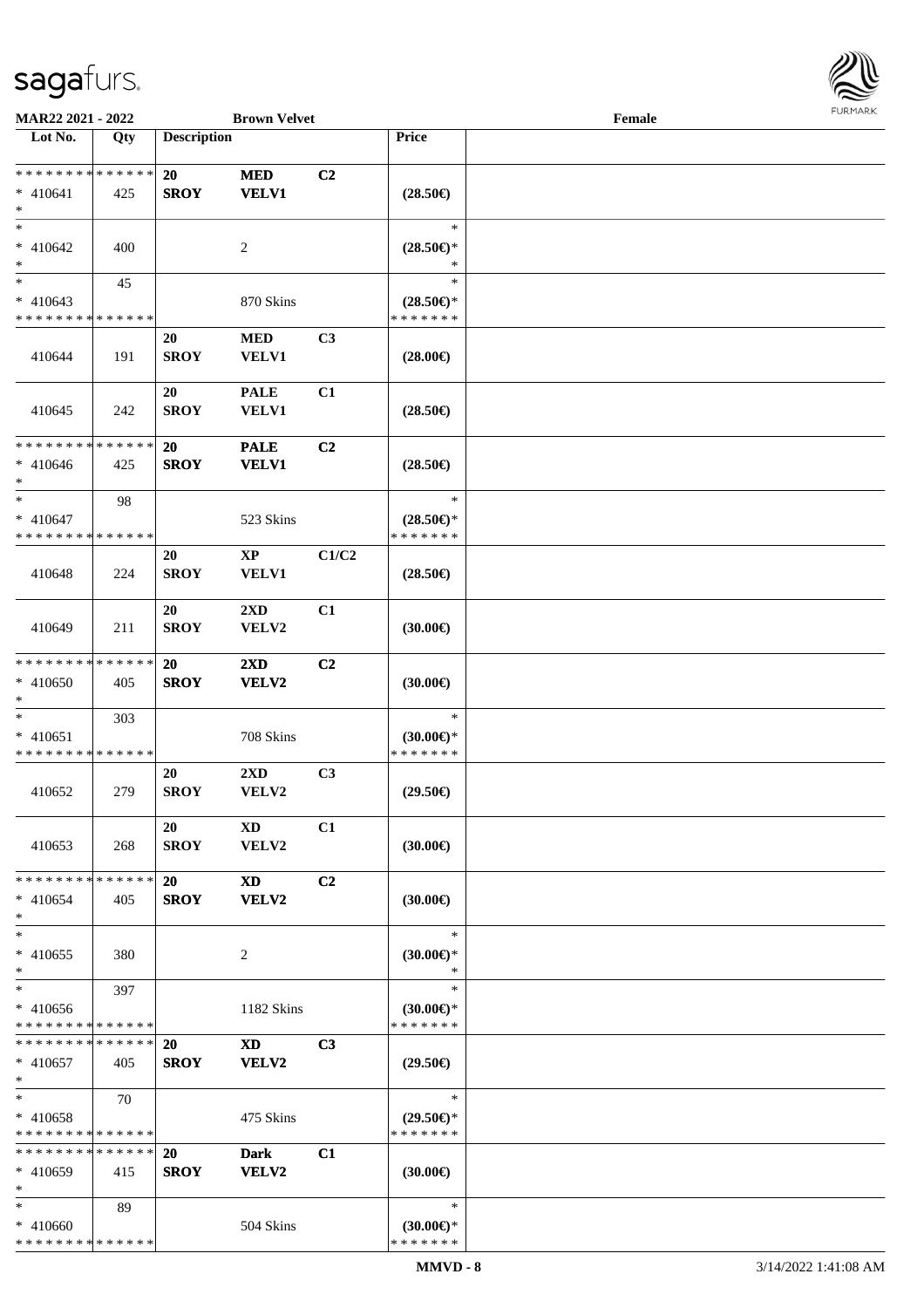

| MAR22 2021 - 2022                         |     |                    | <b>Brown Velvet</b>    |                |                          | Female |  |
|-------------------------------------------|-----|--------------------|------------------------|----------------|--------------------------|--------|--|
| Lot No.                                   | Qty | <b>Description</b> |                        |                | Price                    |        |  |
|                                           |     |                    |                        |                |                          |        |  |
| * * * * * * * * * * * * * *               |     | <b>20</b>          | <b>Dark</b>            | C3             |                          |        |  |
| $* 410661$                                | 405 | <b>SROY</b>        | VELV2                  |                | $(29.50\epsilon)$        |        |  |
| $*$                                       |     |                    |                        |                |                          |        |  |
| $*$                                       | 335 |                    |                        |                | $\ast$                   |        |  |
| * 410662                                  |     |                    | 740 Skins              |                | $(29.50\epsilon)$ *      |        |  |
| * * * * * * * * * * * * * *               |     |                    |                        |                | * * * * * * *            |        |  |
| * * * * * * * * * * * * * *               |     | <b>20</b>          | <b>MED</b>             | C1             |                          |        |  |
| $* 410663$                                | 365 | <b>SROY</b>        | VELV2                  |                | $(30.00\epsilon)$        |        |  |
| $*$                                       |     |                    |                        |                |                          |        |  |
| $*$                                       | 68  |                    |                        |                | $\ast$                   |        |  |
| $* 410664$                                |     |                    | 433 Skins              |                | $(30.00\epsilon)$ *      |        |  |
| * * * * * * * * * * * * * *               |     |                    |                        |                | * * * * * * *            |        |  |
| * * * * * * * * * * * * * *               |     | 20                 | <b>MED</b>             | C <sub>2</sub> |                          |        |  |
| $* 410665$                                | 405 | <b>SROY</b>        | VELV2                  |                | $(30.00\epsilon)$        |        |  |
| $\ast$                                    |     |                    |                        |                |                          |        |  |
| $*$                                       |     |                    |                        |                | $\ast$                   |        |  |
| $* 410666$                                | 380 |                    | 2                      |                | $(30.00\varepsilon)$ *   |        |  |
| $*$                                       |     |                    |                        |                | $\ast$                   |        |  |
| $*$                                       |     |                    |                        |                | ∗                        |        |  |
| $* 410667$                                | 380 |                    | 3                      |                | $(30.00\epsilon)$ *      |        |  |
| $*$                                       |     |                    |                        |                | $\ast$                   |        |  |
| $*$                                       |     |                    |                        |                | $\ast$                   |        |  |
| $* 410668$                                | 380 |                    | 4                      |                | $(30.00€)$ *             |        |  |
| $*$                                       |     |                    |                        |                | ∗                        |        |  |
| $*$                                       | 188 |                    |                        |                | $\ast$                   |        |  |
| * 410669                                  |     |                    | 1733 Skins             |                | $(30.00\epsilon)$ *      |        |  |
| * * * * * * * * * * * * * *               |     |                    |                        |                | * * * * * * *            |        |  |
| * * * * * * * * * * * * * *               |     | <b>20</b>          | <b>MED</b>             | C3             |                          |        |  |
| * 410670                                  | 405 | <b>SROY</b>        | VELV2                  |                | $(29.50\epsilon)$        |        |  |
| $*$                                       |     |                    |                        |                |                          |        |  |
| $*$                                       | 82  |                    |                        |                | $\ast$                   |        |  |
| * 410671                                  |     |                    | 487 Skins              |                | $(29.50\epsilon)$ *      |        |  |
| * * * * * * * * * * * * * *               |     |                    |                        |                | * * * * * * *            |        |  |
|                                           |     | 20                 | <b>PALE</b>            | C1             |                          |        |  |
| 410672                                    | 353 | <b>SROY</b>        | VELV2                  |                | (30.00)                  |        |  |
|                                           |     |                    |                        |                |                          |        |  |
| * * * * * * * * * * * * * *               |     | <b>20</b>          | <b>PALE</b>            | C <sub>2</sub> |                          |        |  |
| $* 410673$                                | 405 | <b>SROY</b>        | VELV2                  |                | $(30.00\epsilon)$        |        |  |
| $*$                                       |     |                    |                        |                |                          |        |  |
| $*$                                       |     |                    |                        |                | $\ast$                   |        |  |
| $* 410674$                                | 380 |                    | 2                      |                | $(30.00€)$ <sup>*</sup>  |        |  |
| $*$                                       |     |                    |                        |                | $\ast$<br>$\ast$         |        |  |
| $*$                                       | 384 |                    |                        |                |                          |        |  |
| $* 410675$<br>* * * * * * * * * * * * * * |     |                    | 1169 Skins             |                | (30.00)<br>* * * * * * * |        |  |
|                                           |     |                    |                        |                |                          |        |  |
|                                           |     | 20                 | <b>PALE</b>            | C <sub>3</sub> |                          |        |  |
| 410676                                    | 228 | <b>SROY</b>        | VELV2                  |                | $(29.50\epsilon)$        |        |  |
|                                           |     |                    |                        |                |                          |        |  |
|                                           |     | 20                 | $\mathbf{X}\mathbf{P}$ | C1             |                          |        |  |
| 410677                                    | 186 | <b>SROY</b>        | VELV2                  |                | $(30.00\epsilon)$        |        |  |
| * * * * * * * * * * * * * * *             |     | <b>20</b>          | $\mathbf{X}\mathbf{P}$ | C2             |                          |        |  |
|                                           |     |                    |                        |                |                          |        |  |
| * 410678<br>$*$                           | 405 | <b>SROY</b>        | VELV2                  |                | $(30.00\epsilon)$        |        |  |
| $*$                                       | 105 |                    |                        |                | $\ast$                   |        |  |
| $* 410679$                                |     |                    | 510 Skins              |                | $(30.00€)$ *             |        |  |
| * * * * * * * * * * * * * *               |     |                    |                        |                | * * * * * * *            |        |  |
|                                           |     | 20                 | $\mathbf{X}\mathbf{P}$ | C3             |                          |        |  |
| 410680                                    | 107 | <b>SROY</b>        | VELV2                  |                | $(29.50\epsilon)$        |        |  |
|                                           |     |                    |                        |                |                          |        |  |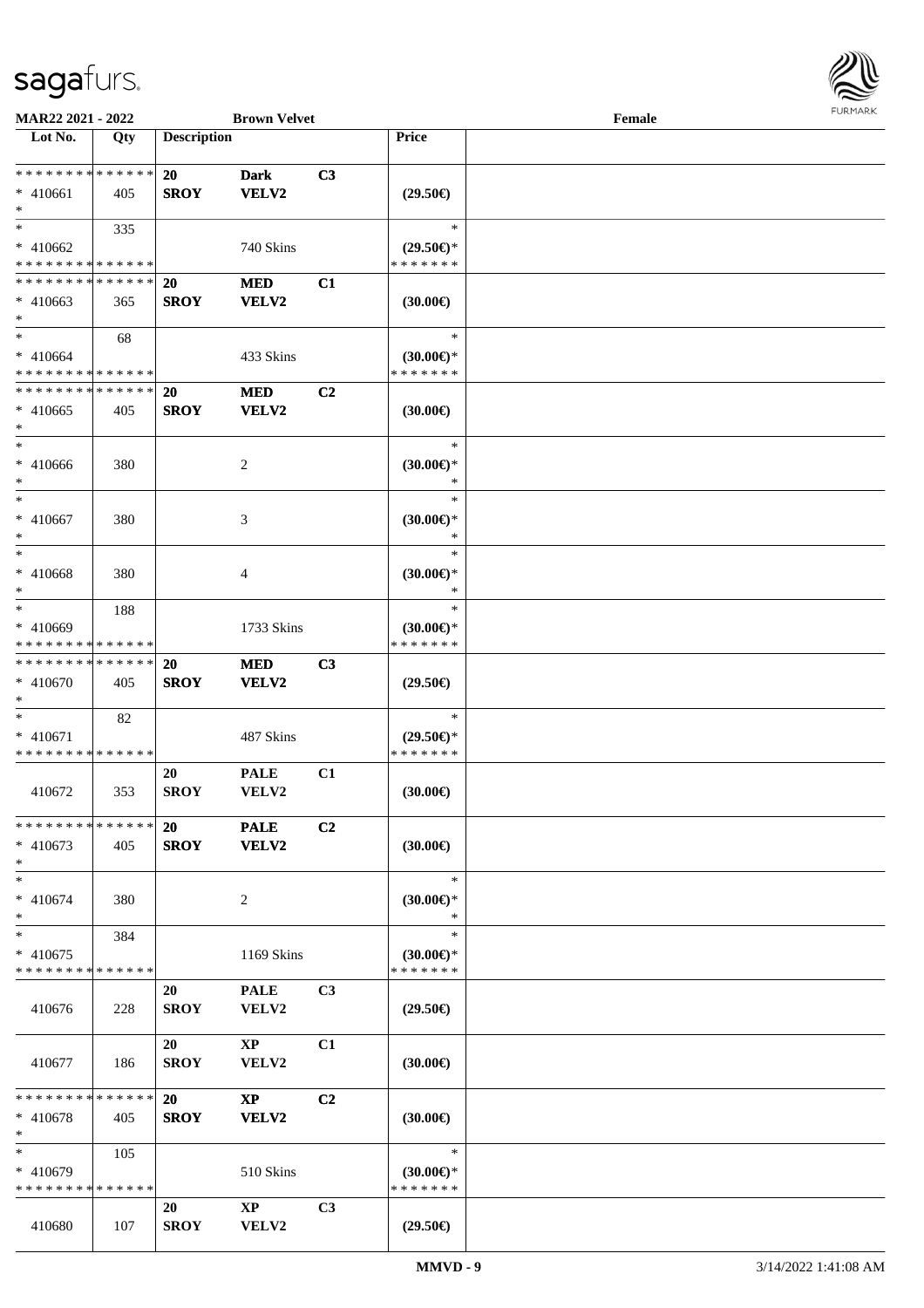

| MAR22 2021 - 2022                                                     |     |                    | <b>Brown Velvet</b>                     |                |                                                | Female |  |
|-----------------------------------------------------------------------|-----|--------------------|-----------------------------------------|----------------|------------------------------------------------|--------|--|
| Lot No.                                                               | Qty | <b>Description</b> |                                         |                | Price                                          |        |  |
| 410721                                                                | 249 | $\bf{0}$<br>SI     | $2\mathbf{X}\mathbf{D}$<br><b>VELV1</b> | C1             | $(21.00\epsilon)$                              |        |  |
| * * * * * * * * * * * * * *<br>$* 410722$<br>$\ast$                   | 465 | $\mathbf 0$<br>SI  | $2\mathbf{X}\mathbf{D}$<br><b>VELV1</b> | C <sub>2</sub> | $(21.00\epsilon)$                              |        |  |
| $\overline{\phantom{1}}$<br>$* 410723$<br>* * * * * * * * * * * * * * | 223 |                    | 688 Skins                               |                | $\ast$<br>$(21.00\epsilon)$ *<br>* * * * * * * |        |  |
| 410724                                                                | 259 | $\bf{0}$<br>SI     | 2XD<br><b>VELV1</b>                     | C3             | $(20.50\epsilon)$                              |        |  |
| 410725                                                                | 296 | $\bf{0}$<br>SI     | <b>XD</b><br><b>VELV1</b>               | C1             | $(21.00\epsilon)$                              |        |  |
| * * * * * * * * * * * * * *<br>$* 410726$<br>$\ast$                   | 465 | $\mathbf 0$<br>SI  | <b>XD</b><br><b>VELV1</b>               | C <sub>2</sub> | $(21.00\epsilon)$                              |        |  |
| $\ast$<br>$* 410727$<br>$\ast$                                        | 440 |                    | $\overline{c}$                          |                | $\ast$<br>$(21.00\epsilon)$ *<br>$\ast$        |        |  |
| $\ast$<br>* 410728<br>* * * * * * * * * * * * * *                     | 63  |                    | 968 Skins                               |                | $\ast$<br>$(21.00\epsilon)$ *<br>* * * * * * * |        |  |
| 410729                                                                | 424 | $\bf{0}$<br>SI     | <b>XD</b><br><b>VELV1</b>               | C <sub>3</sub> | $(20.50\epsilon)$                              |        |  |
| 410730                                                                | 441 | $\bf{0}$<br>SI     | <b>Dark</b><br><b>VELV1</b>             | C1             | $(21.00\epsilon)$                              |        |  |
| * * * * * * * * * * * * * *<br>$* 410731$<br>$\ast$                   | 465 | $\mathbf{0}$<br>SI | <b>Dark</b><br><b>VELV1</b>             | C2             | $(21.00\in)$                                   |        |  |
| $\ast$<br>$* 410732$<br>$*$                                           | 440 |                    | $\overline{c}$                          |                | $\ast$<br>$(21.00\mathbb{E})^*$<br>$\ast$      |        |  |
| $\ast$<br>$* 410733$<br>$\ast$                                        | 440 |                    | 3                                       |                | $\ast$<br>$(21.00\epsilon)$ *<br>$\ast$        |        |  |
| $\ast$<br>$* 410734$<br>* * * * * * * * * * * * * *                   | 105 |                    | 1450 Skins                              |                | $\ast$<br>$(21.00\epsilon)$ *<br>* * * * * * * |        |  |
| * * * * * * * * * * * * * *<br>$* 410735$<br>$\ast$                   | 465 | $\mathbf{0}$<br>SI | <b>Dark</b><br><b>VELV1</b>             | C3             | $(20.50\epsilon)$                              |        |  |
| $\ast$<br>* 410736<br>* * * * * * * * * * * * * *                     | 267 |                    | 732 Skins                               |                | $\ast$<br>$(20.50\epsilon)$ *<br>* * * * * * * |        |  |
| 410737                                                                | 175 | $\bf{0}$<br>SI     | $2\mathbf{X}\mathbf{D}$<br>VELV2        | C1             | $(23.00\epsilon)$                              |        |  |
| 410738                                                                | 201 | $\bf{0}$<br>SI     | XD<br>VELV2                             | C1             | $(23.00\epsilon)$                              |        |  |
| * * * * * * * * * * * * * *<br>$* 410739$<br>$\ast$                   | 465 | $\mathbf{0}$<br>SI | <b>XD</b><br><b>VELV2</b>               | C <sub>2</sub> | $(23.00\epsilon)$                              |        |  |
| $*$<br>$* 410740$<br>* * * * * * * * * * * * * *                      | 97  |                    | 562 Skins                               |                | $\ast$<br>$(23.00\epsilon)$ *<br>* * * * * * * |        |  |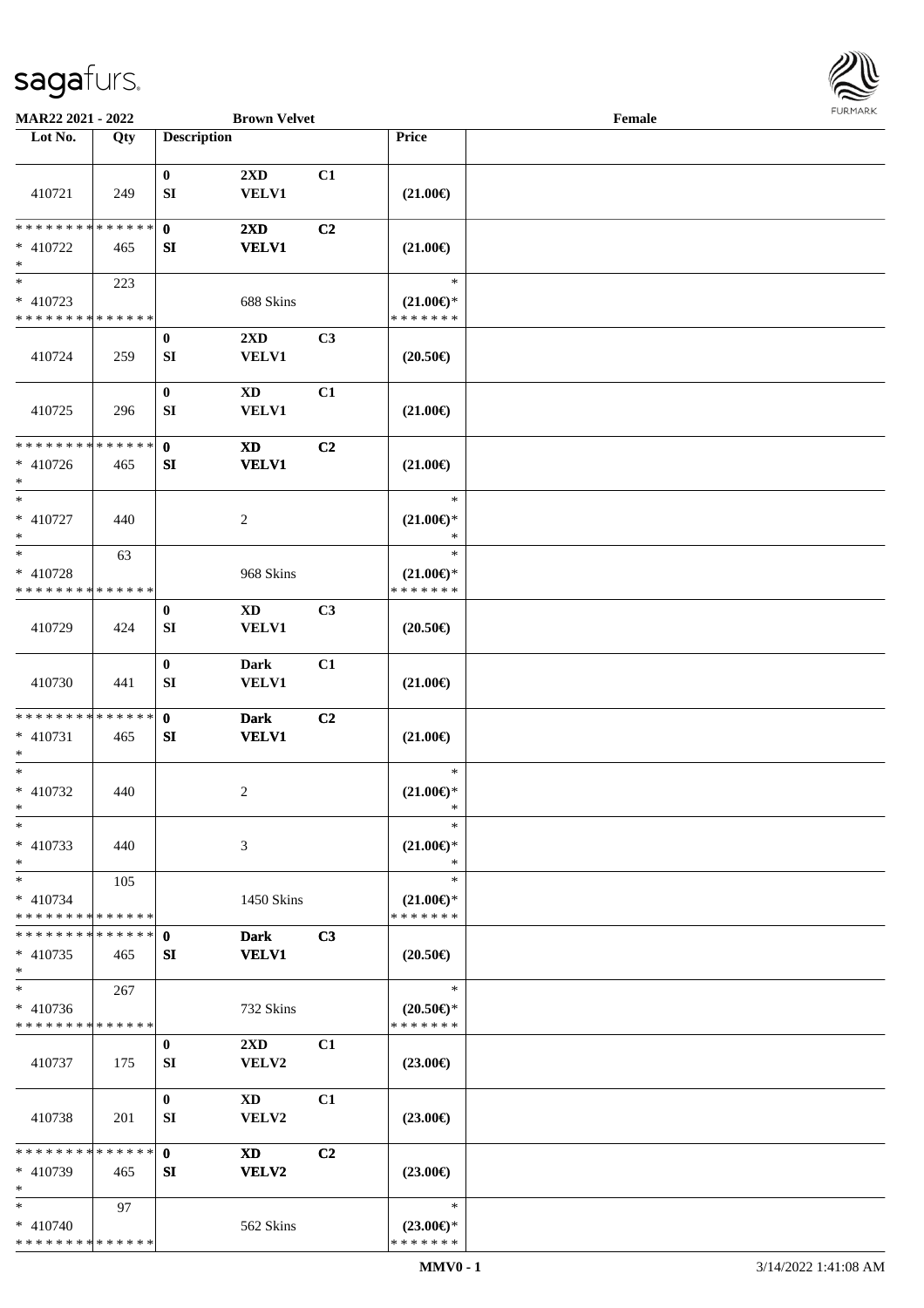

| MAR22 2021 - 2022                                                     |     |                                | <b>Brown Velvet</b>                     |                |                                                | Female |  |
|-----------------------------------------------------------------------|-----|--------------------------------|-----------------------------------------|----------------|------------------------------------------------|--------|--|
| Lot No.                                                               | Qty | <b>Description</b>             |                                         |                | Price                                          |        |  |
| 410741                                                                | 178 | $\bf{0}$<br>SI                 | <b>XD</b><br>VELV2                      | C3             | $(22.50\epsilon)$                              |        |  |
| 410742                                                                | 405 | $\bf{0}$<br>SI                 | <b>Dark</b><br>VELV2                    | C1             | $(23.00\epsilon)$                              |        |  |
| * * * * * * * * * * * * * *<br>$* 410743$<br>$\ast$                   | 465 | $\mathbf 0$<br>SI              | <b>Dark</b><br>VELV2                    | C <sub>2</sub> | $(23.00\epsilon)$                              |        |  |
| $\overline{\phantom{a}^*}$<br>$* 410744$<br>$\ast$                    | 440 |                                | $\sqrt{2}$                              |                | $\ast$<br>$(23.00\epsilon)$ *<br>$\ast$        |        |  |
| $\ast$<br>$* 410745$<br>* * * * * * * * * * * * * *                   | 150 |                                | 1055 Skins                              |                | $\ast$<br>$(23.00\epsilon)$ *<br>* * * * * * * |        |  |
| 410746                                                                | 409 | $\bf{0}$<br>SI                 | <b>Dark</b><br>VELV2                    | C3             | $(22.50\epsilon)$                              |        |  |
| **************<br>$* 410747$<br>$\ast$                                | 445 | $\mathbf{0}$<br><b>SAGA</b>    | 2XD<br><b>VELV1</b>                     | C1             | $(24.00\epsilon)$                              |        |  |
| $\ast$<br>$* 410748$<br>$\ast$                                        | 420 |                                | $\sqrt{2}$                              |                | $\ast$<br>$(24.00\epsilon)$ *<br>$\ast$        |        |  |
| $\overline{\phantom{a}^*}$<br>* 410749<br>* * * * * * * * * * * * * * | 448 |                                | 1313 Skins                              |                | $\ast$<br>$(24.00\epsilon)$ *<br>* * * * * * * |        |  |
| **************<br>* 410750<br>$\ast$                                  | 445 | $\mathbf 0$<br>$\mathbf{SAGA}$ | 2XD<br><b>VELV1</b>                     | C2             | $(24.00\epsilon)$                              |        |  |
| $\ast$<br>$* 410751$<br>$\ast$                                        | 420 |                                | $\sqrt{2}$                              |                | $\ast$<br>$(24.00\epsilon)$ *<br>$\ast$        |        |  |
| $\ast$<br>$* 410752$<br>$*$                                           | 420 |                                | 3                                       |                | $\ast$<br>$(24.00\mathsf{E})^*$<br>$\ast$      |        |  |
| $\ast$<br>$* 410753$<br>$*$                                           | 420 |                                | $\overline{4}$                          |                | $\ast$<br>$(24.00\epsilon)$ *<br>$\ast$        |        |  |
| $*$<br>$* 410754$<br>$\ast$                                           | 420 |                                | 5                                       |                | $\ast$<br>$(24.00\epsilon)$ *<br>$\ast$        |        |  |
| $\ast$<br>$* 410755$<br>$\ast$                                        | 420 |                                | 6                                       |                | $\ast$<br>$(24.00\epsilon)$ *<br>*             |        |  |
| $\ast$<br>$* 410756$<br>$*$                                           | 420 |                                | 7                                       |                | $\ast$<br>$(24.00\epsilon)$ *<br>$\ast$        |        |  |
| $*$<br>$* 410757$<br>* * * * * * * * * * * * * *                      | 427 |                                | 3392 Skins                              |                | $\ast$<br>$(24.00\epsilon)$ *<br>* * * * * * * |        |  |
| * * * * * * * * * * * * * *<br>$* 410758$<br>$*$                      | 445 | $\mathbf{0}$<br><b>SAGA</b>    | $2\mathbf{X}\mathbf{D}$<br><b>VELV1</b> | C <sub>3</sub> | $(23.50\epsilon)$                              |        |  |
| $\ast$<br>* 410759<br>$*$                                             | 420 |                                | 2                                       |                | $\ast$<br>$(23.50\epsilon)$ *<br>$\ast$        |        |  |
| $*$<br>$* 410760$<br>* * * * * * * * * * * * * *                      | 250 |                                | 1115 Skins                              |                | $\ast$<br>$(23.50\epsilon)$ *<br>* * * * * * * |        |  |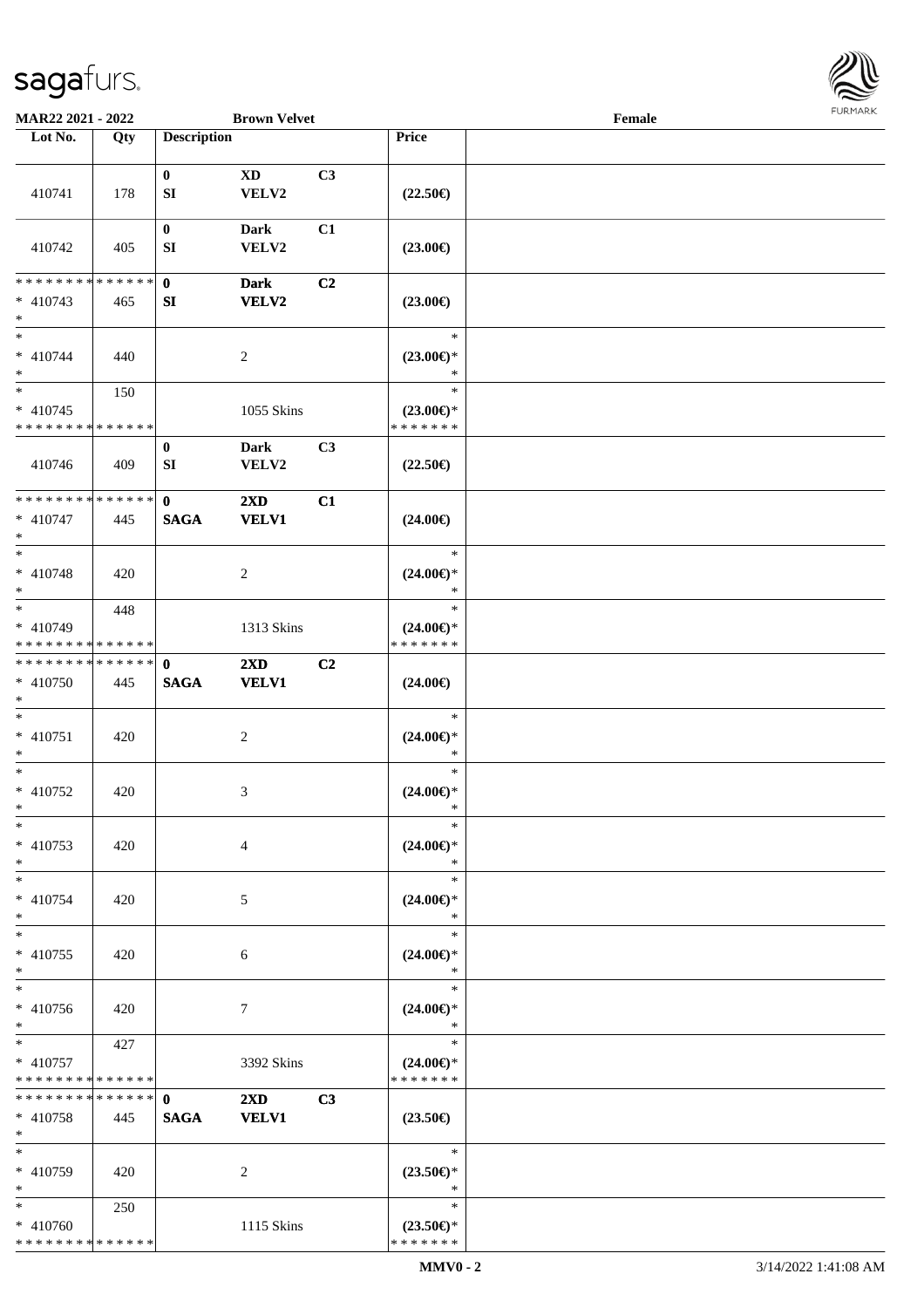

| MAR22 2021 - 2022                                 |                   |                             | <b>Brown Velvet</b>                                                                                                                                                                                                                            |    |                                                | Female |  |
|---------------------------------------------------|-------------------|-----------------------------|------------------------------------------------------------------------------------------------------------------------------------------------------------------------------------------------------------------------------------------------|----|------------------------------------------------|--------|--|
| Lot No.                                           | $\overline{Q}$ ty | <b>Description</b>          |                                                                                                                                                                                                                                                |    | Price                                          |        |  |
| ******** <mark>******</mark><br>* 410761<br>$*$   | 445               | $\mathbf{0}$<br><b>SAGA</b> | <b>XD</b><br><b>VELV1</b>                                                                                                                                                                                                                      | C1 | $(24.00\epsilon)$                              |        |  |
| $*$<br>$* 410762$<br>$\ast$                       | 420               |                             | $\overline{2}$                                                                                                                                                                                                                                 |    | $\ast$<br>$(24.00\epsilon)$ *<br>$\ast$        |        |  |
| $\overline{\phantom{0}}$<br>* 410763<br>$*$       | 420               |                             | $\mathfrak{Z}$                                                                                                                                                                                                                                 |    | $\ast$<br>$(24.00\epsilon)$ *<br>$\ast$        |        |  |
| $* 410764$<br>$*$                                 | 420               |                             | 4                                                                                                                                                                                                                                              |    | $\ast$<br>$(24.00\epsilon)$ *<br>$\ast$        |        |  |
| $*$<br>$* 410765$<br>* * * * * * * * * * * * * *  | 352               |                             | 2057 Skins                                                                                                                                                                                                                                     |    | $\ast$<br>$(24.00\epsilon)$ *<br>* * * * * * * |        |  |
| * * * * * * * * * * * * * *<br>$* 410766$<br>$*$  | 445               | $\mathbf 0$<br><b>SAGA</b>  | $\mathbf{X}\mathbf{D}$<br><b>VELV1</b>                                                                                                                                                                                                         | C2 | $(24.00\epsilon)$                              |        |  |
| $*$<br>$* 410767$<br>$*$                          | 420               |                             | $\overline{c}$                                                                                                                                                                                                                                 |    | $\ast$<br>$(24.00\epsilon)$ *<br>$\ast$        |        |  |
| $*$<br>* 410768<br>$*$                            | 420               |                             | $\mathfrak{Z}$                                                                                                                                                                                                                                 |    | $\ast$<br>$(24.00\epsilon)$ *<br>$\ast$        |        |  |
| $*$<br>* 410769<br>$*$                            | 420               |                             | 4                                                                                                                                                                                                                                              |    | $\ast$<br>$(24.00\epsilon)$ *<br>$\ast$        |        |  |
| $*$<br>$* 410770$<br>$*$                          | 420               |                             | $\mathfrak{S}$                                                                                                                                                                                                                                 |    | $\ast$<br>$(24.00\epsilon)$ *<br>$\ast$        |        |  |
| $*$<br>$* 410771$<br>$*$                          | 420               |                             | 6                                                                                                                                                                                                                                              |    | $\ast$<br>$(24.00\epsilon)$ *<br>$\ast$        |        |  |
| $*$<br>$* 410772$<br>$*$                          | 420               |                             | $\tau$                                                                                                                                                                                                                                         |    | $\ast$<br>$(24.00\epsilon)$ *<br>$\ast$        |        |  |
| $*$<br>$* 410773$<br>$*$                          | 420               |                             | 8                                                                                                                                                                                                                                              |    | $\ast$<br>$(24.00\epsilon)$ *<br>$\ast$        |        |  |
| $*$<br>$* 410774$<br>$*$                          | 420               |                             | 9                                                                                                                                                                                                                                              |    | $\ast$<br>$(24.00\epsilon)$ *<br>$\ast$        |        |  |
| $*$<br>$* 410775$<br>$*$                          | 420               |                             | 10                                                                                                                                                                                                                                             |    | $\ast$<br>$(24.00\epsilon)$ *<br>$\ast$        |        |  |
| $\overline{\phantom{0}}$<br>$* 410776$<br>$*$ $*$ | 420               |                             | 11                                                                                                                                                                                                                                             |    | $\ast$<br>$(24.00\epsilon)$ *<br>$\ast$        |        |  |
| $*$ and $*$<br>$* 410777$<br>$*$                  | 420               |                             | 12                                                                                                                                                                                                                                             |    | $\ast$<br>$(24.00\epsilon)$ *<br>$\ast$        |        |  |
| $*$<br>$* 410778$<br>$*$                          | 420               |                             | 13                                                                                                                                                                                                                                             |    | $\ast$<br>$(24.00\epsilon)$ *<br>$\ast$        |        |  |
| $*$ and $*$<br>* 410779<br>* * * * * * * *        | 95<br>* * * * * * |                             | 5580 Skins                                                                                                                                                                                                                                     |    | $\ast$<br>$(24.00\epsilon)$ *<br>* * * * * * * |        |  |
| * * * * * * * * * * * * * * *<br>* 410780         | 445               | $\mathbf 0$<br><b>SAGA</b>  | XD and the set of the set of the set of the set of the set of the set of the set of the set of the set of the set of the set of the set of the set of the set of the set of the set of the set of the set of the set of the se<br><b>VELV1</b> | C3 | $(23.50\epsilon)$                              |        |  |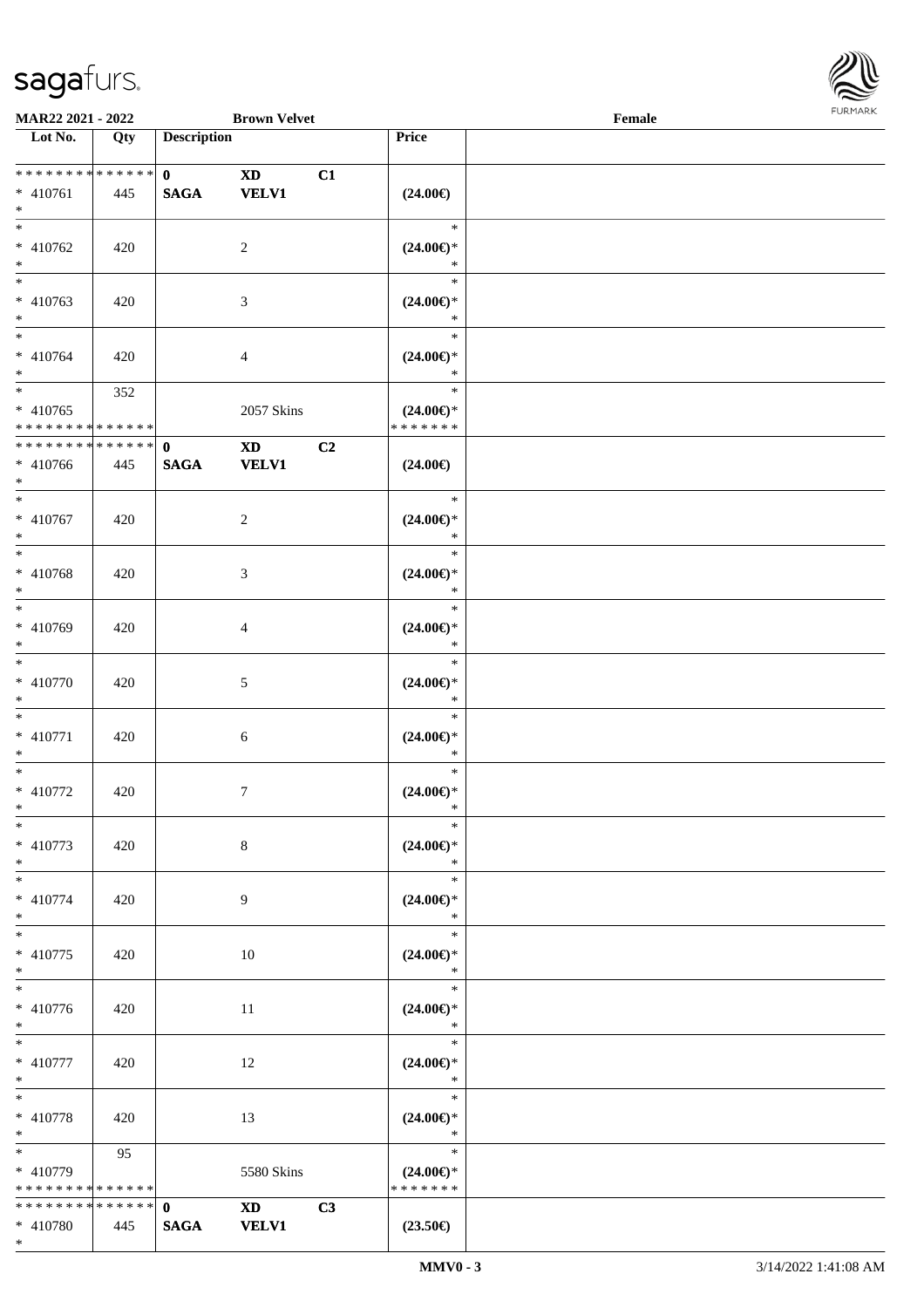

| <b>MAR22 2021 - 2022</b>                   |     |                    | <b>Brown Velvet</b> |    |                                      | Female |  |
|--------------------------------------------|-----|--------------------|---------------------|----|--------------------------------------|--------|--|
| Lot No.                                    | Qty | <b>Description</b> |                     |    | Price                                |        |  |
|                                            |     |                    |                     |    |                                      |        |  |
| $*$                                        |     | $\mathbf{0}$       | <b>XD</b>           | C3 | $\ast$                               |        |  |
| * 410781                                   | 420 | <b>SAGA</b>        | <b>VELV1</b>        |    | $(23.50\epsilon)$ *                  |        |  |
| $*$                                        |     |                    |                     |    | $\ast$                               |        |  |
|                                            |     |                    |                     |    | $\ast$                               |        |  |
| * 410782                                   | 420 |                    | 3                   |    | $(23.50\epsilon)$ *                  |        |  |
| $*$                                        |     |                    |                     |    | $\ast$                               |        |  |
|                                            |     |                    |                     |    | $\ast$                               |        |  |
| * 410783                                   | 420 |                    | $\overline{4}$      |    | $(23.50\epsilon)$ *                  |        |  |
| $*$                                        |     |                    |                     |    | $\ast$                               |        |  |
| $*$                                        | 122 |                    |                     |    | $\ast$                               |        |  |
| * 410784                                   |     |                    |                     |    |                                      |        |  |
| * * * * * * * * * * * * * *                |     |                    | 1827 Skins          |    | $(23.50\epsilon)$ *<br>* * * * * * * |        |  |
| * * * * * * * * <mark>* * * * * * *</mark> |     |                    |                     |    |                                      |        |  |
|                                            |     | $\mathbf 0$        | <b>Dark</b>         | C1 |                                      |        |  |
| * 410785                                   | 445 | <b>SAGA</b>        | <b>VELV1</b>        |    | $(24.00\epsilon)$                    |        |  |
| $*$                                        |     |                    |                     |    |                                      |        |  |
| $\overline{\ast}$                          |     |                    |                     |    | $\ast$                               |        |  |
| * 410786                                   | 420 |                    | $\overline{c}$      |    | $(24.00\epsilon)$ *                  |        |  |
| $*$                                        |     |                    |                     |    | $\ast$                               |        |  |
|                                            |     |                    |                     |    | $\ast$                               |        |  |
| * 410787                                   | 420 |                    | 3                   |    | $(24.00\epsilon)$ *                  |        |  |
| $*$                                        |     |                    |                     |    | $\ast$                               |        |  |
|                                            |     |                    |                     |    | $\ast$                               |        |  |
| * 410788                                   | 420 |                    | 4                   |    | $(24.00\epsilon)$ *                  |        |  |
| $*$                                        |     |                    |                     |    | $\ast$                               |        |  |
| $\overline{\ast}$                          |     |                    |                     |    | $\ast$                               |        |  |
| * 410789                                   | 420 |                    | 5                   |    | $(24.00\epsilon)$ *                  |        |  |
| $*$                                        |     |                    |                     |    | $\ast$                               |        |  |
| $*$                                        |     |                    |                     |    | $\ast$                               |        |  |
| * 410790                                   |     |                    |                     |    |                                      |        |  |
|                                            | 420 |                    | 6                   |    | $(24.00\epsilon)$ *<br>$\ast$        |        |  |
| $*$<br>$*$                                 |     |                    |                     |    | $\ast$                               |        |  |
|                                            |     |                    |                     |    |                                      |        |  |
| * 410791                                   | 420 |                    | $\boldsymbol{7}$    |    | $(24.00\epsilon)$ *                  |        |  |
| $*$                                        |     |                    |                     |    | $\ast$                               |        |  |
| $*$                                        |     |                    |                     |    | $\ast$                               |        |  |
| * 410792                                   | 420 |                    | $\,8\,$             |    | $(24.00\epsilon)$ *                  |        |  |
| $*$ $-$                                    |     |                    |                     |    | $\ast$                               |        |  |
| $*$                                        | 408 |                    |                     |    | $\ast$                               |        |  |
| * 410793                                   |     |                    | 3793 Skins          |    | $(24.00\epsilon)$ *                  |        |  |
| * * * * * * * * <mark>* * * * * *</mark>   |     |                    |                     |    | * * * * * * *                        |        |  |
| * * * * * * * * * * * * * * *              |     | $\mathbf{0}$       | <b>Dark</b>         | C2 |                                      |        |  |
| * 410794                                   | 445 | <b>SAGA</b>        | <b>VELV1</b>        |    | $(24.00\epsilon)$                    |        |  |
| $*$                                        |     |                    |                     |    |                                      |        |  |
| $*$                                        |     |                    |                     |    | $\ast$                               |        |  |
| * 410795                                   | 420 |                    | 2                   |    | $(24.00\epsilon)$ *                  |        |  |
| $*$                                        |     |                    |                     |    | $*$                                  |        |  |
|                                            |     |                    |                     |    | $\ast$                               |        |  |
| * 410796                                   | 420 |                    | 3                   |    | $(24.00\epsilon)$ *                  |        |  |
| $*$                                        |     |                    |                     |    | $\ast$                               |        |  |
| $*$ $-$                                    |     |                    |                     |    | $\ast$                               |        |  |
|                                            |     |                    |                     |    |                                      |        |  |
| * 410797                                   | 420 |                    | 4                   |    | $(24.00\epsilon)$ *<br>$\ast$        |        |  |
| $*$<br>$*$ $-$                             |     |                    |                     |    | $\ast$                               |        |  |
|                                            |     |                    |                     |    |                                      |        |  |
| * 410798                                   | 420 |                    | 5                   |    | $(24.00\epsilon)$ *                  |        |  |
| $*$                                        |     |                    |                     |    | $\ast$                               |        |  |
| $*$                                        |     |                    |                     |    | $\ast$                               |        |  |
| * 410799                                   | 420 |                    | 6                   |    | $(24.00\epsilon)$ *                  |        |  |
| $*$                                        |     |                    |                     |    | $\ast$                               |        |  |
| $*$                                        |     |                    |                     |    | $\ast$                               |        |  |
| * 410800                                   | 420 |                    | 7                   |    | $(24.00\epsilon)$ *                  |        |  |
| $*$                                        |     |                    |                     |    | ∗                                    |        |  |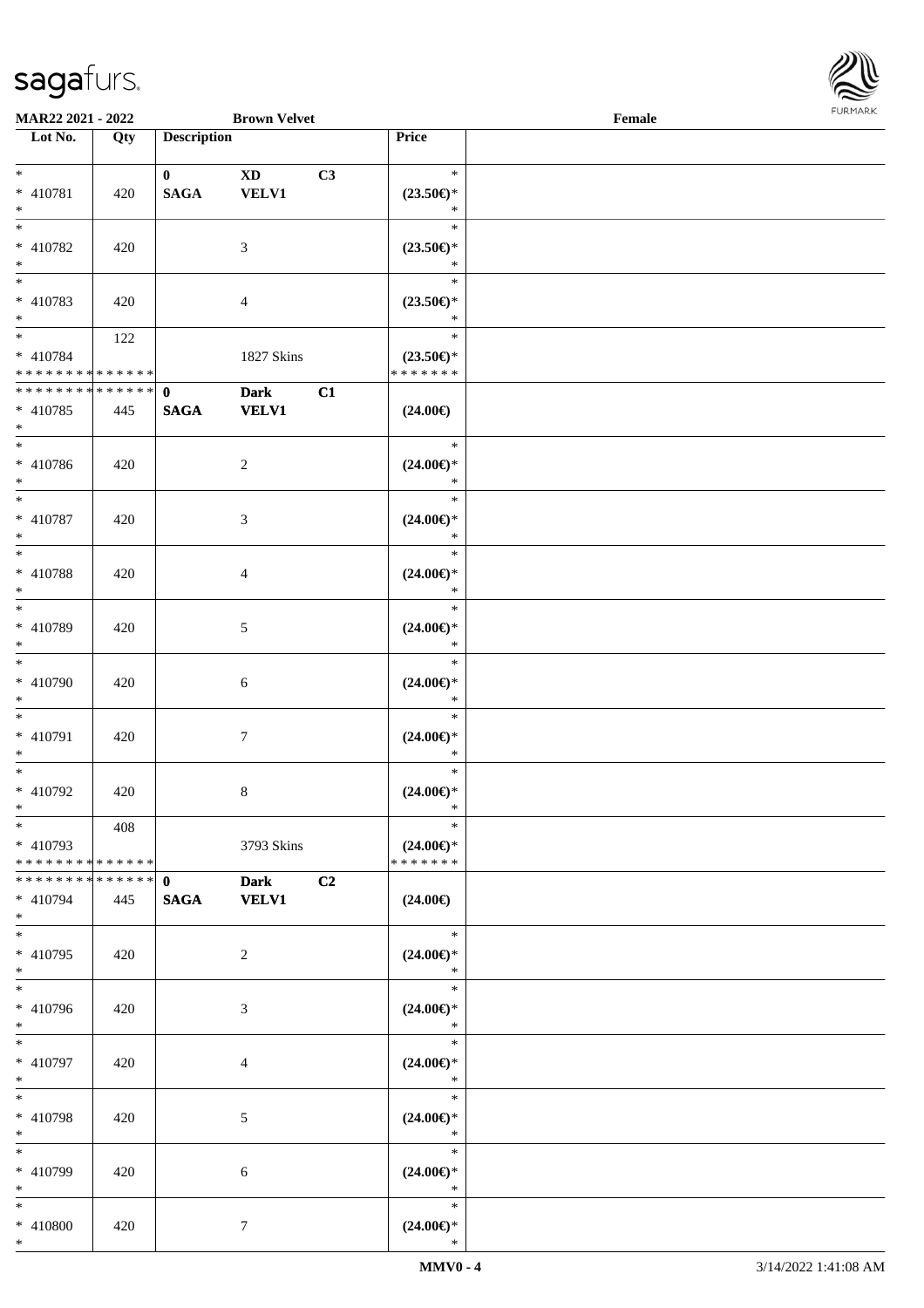

| <b>MAR22 2021 - 2022</b>                                                  |                    |                             | <b>Brown Velvet</b>                     |                |                                                   | Female |  |
|---------------------------------------------------------------------------|--------------------|-----------------------------|-----------------------------------------|----------------|---------------------------------------------------|--------|--|
| Lot No.                                                                   | Qty                | <b>Description</b>          |                                         |                | Price                                             |        |  |
| $*$<br>* 410801<br>$*$                                                    | 420                | $\mathbf{0}$<br><b>SAGA</b> | <b>Dark</b><br><b>VELV1</b>             | C <sub>2</sub> | $\ast$<br>$(24.00\epsilon)$ *<br>$\ast$           |        |  |
| $\overline{\ast}$<br>* 410802<br>$*$                                      | 420                |                             | 9                                       |                | $\ast$<br>$(24.00\epsilon)$ *<br>$\ast$           |        |  |
| * 410803<br>$\ast$                                                        | 420                |                             | 10                                      |                | $\ast$<br>$(24.00\epsilon)$ *<br>$\ast$           |        |  |
| $*$<br>* 410804<br>$*$<br>$\overline{\ast}$                               | 420                |                             | 11                                      |                | $\ast$<br>$(24.00\epsilon)$ *<br>$\ast$           |        |  |
| * 410805<br>$*$<br>$*$                                                    | 420                |                             | 12                                      |                | $\ast$<br>$(24.00\epsilon)$ *<br>$\ast$           |        |  |
| * 410806<br>* * * * * * * * <mark>* * * * * * *</mark>                    | 158                |                             | 5223 Skins                              |                | $\ast$<br>$(24.00\epsilon)$ *<br>* * * * * * *    |        |  |
| * * * * * * * * * * * * * * *<br>* 410807<br>$*$<br>$\overline{\ast}$     | 445                | $\mathbf{0}$<br><b>SAGA</b> | <b>Dark</b><br><b>VELV1</b>             | C3             | $(23.50\epsilon)$                                 |        |  |
| * 410808<br>$\ast$<br>$*$                                                 | 420                |                             | 2                                       |                | $\ast$<br>$(23.50\epsilon)$ *<br>$\ast$           |        |  |
| * 410809<br>$*$<br>$\ast$                                                 | 420                |                             | 3                                       |                | $\ast$<br>$(23.50\epsilon)$ *<br>$\ast$<br>$\ast$ |        |  |
| * 410810<br>$\ast$<br>$*$                                                 | 420                |                             | $\overline{4}$                          |                | $(23.50\epsilon)$ *<br>$\ast$<br>$\ast$           |        |  |
| * 410811<br>$\ast$<br>$\ast$                                              | 420                |                             | 5                                       |                | $(23.50\epsilon)$ *<br>$\ast$<br>$\ast$           |        |  |
| * 410812<br>$*$<br>$\ast$                                                 | 420                |                             | 6                                       |                | $(23.50\epsilon)$ *<br>$\ast$<br>$\ast$           |        |  |
| * 410813<br>$\ast$<br>$\ast$                                              | 420                |                             | $\tau$                                  |                | $(23.50\epsilon)$ *<br>$\ast$<br>$\ast$           |        |  |
| $* 410814$<br>$\ast$<br>$*$                                               | 420                |                             | 8                                       |                | $(23.50\epsilon)$ *<br>$\ast$<br>$\ast$           |        |  |
| $* 410815$<br>* * * * * * * * <mark>* * * * * *</mark><br>* * * * * * * * | 83                 |                             | 3468 Skins                              |                | $(23.50\epsilon)$ *<br>* * * * * * *              |        |  |
| $* 410816$<br>$*$<br>$\overline{\mathbf{r}}$                              | * * * * * *<br>445 | $\mathbf{0}$<br><b>SAGA</b> | $2\mathbf{X}\mathbf{D}$<br><b>VELV2</b> | C1             | $(25.50\epsilon)$                                 |        |  |
| $* 410817$<br>* * * * * * * * <mark>* * * * * *</mark>                    | 340                |                             | 785 Skins                               |                | $\ast$<br>$(25.50\epsilon)$ *<br>* * * * * * *    |        |  |
| * * * * * * * * <mark>* * * * * * *</mark><br>$* 410818$<br>$\ast$        | 445                | $\mathbf{0}$<br><b>SAGA</b> | $2\mathbf{X}\mathbf{D}$<br><b>VELV2</b> | C2             | $(25.50\epsilon)$                                 |        |  |
| $\ast$<br>* 410819<br>$\ast$                                              | 420                |                             | 2                                       |                | $\ast$<br>$(25.50\epsilon)$ *<br>$\ast$           |        |  |
| $\ast$<br>* 410820<br>$\ast$                                              | 420                |                             | 3                                       |                | $\ast$<br>$(25.50\epsilon)$ *<br>∗                |        |  |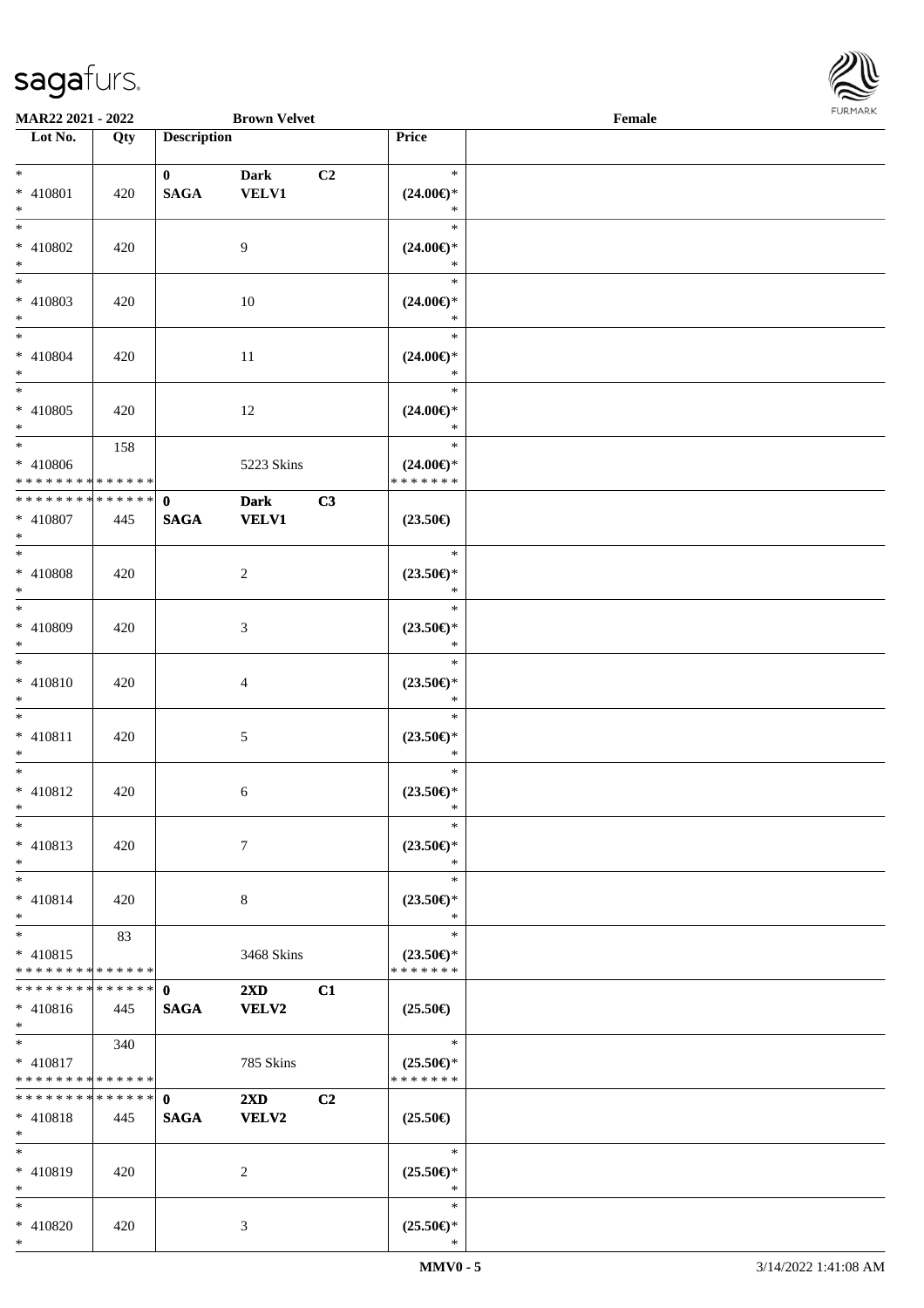

| <b>MAR22 2021 - 2022</b>                   |     |                    | <b>Brown Velvet</b>     |                |                     | Female |  |
|--------------------------------------------|-----|--------------------|-------------------------|----------------|---------------------|--------|--|
| Lot No.                                    | Qty | <b>Description</b> |                         |                | Price               |        |  |
|                                            |     |                    |                         |                |                     |        |  |
| $*$                                        |     | $\mathbf{0}$       | 2XD                     | C <sub>2</sub> | $\ast$              |        |  |
| * 410821                                   | 420 | <b>SAGA</b>        | VELV2                   |                | $(25.50\epsilon)$ * |        |  |
| $\ast$                                     |     |                    |                         |                | $\ast$              |        |  |
| $*$                                        |     |                    |                         |                |                     |        |  |
|                                            |     |                    |                         |                | $\ast$              |        |  |
| * 410822                                   | 420 |                    | 5                       |                | $(25.50\epsilon)$ * |        |  |
| $\ast$                                     |     |                    |                         |                | $\ast$              |        |  |
|                                            | 417 |                    |                         |                | $\ast$              |        |  |
| * 410823                                   |     |                    | 2542 Skins              |                | $(25.50\epsilon)$ * |        |  |
| * * * * * * * * * * * * * *                |     |                    |                         |                | * * * * * * *       |        |  |
| * * * * * * * * <mark>* * * * * * *</mark> |     | $\mathbf{0}$       |                         |                |                     |        |  |
|                                            |     |                    | $2\mathbf{X}\mathbf{D}$ | C3             |                     |        |  |
| * 410824                                   | 445 | <b>SAGA</b>        | <b>VELV2</b>            |                | $(25.00\epsilon)$   |        |  |
| $*$                                        |     |                    |                         |                |                     |        |  |
| $*$                                        |     |                    |                         |                | $\ast$              |        |  |
| $* 410825$                                 | 440 |                    | $\overline{c}$          |                | $(25.00\epsilon)$ * |        |  |
| $*$                                        |     |                    |                         |                | $\ast$              |        |  |
| $*$                                        | 97  |                    |                         |                | $\ast$              |        |  |
|                                            |     |                    |                         |                |                     |        |  |
| * 410826                                   |     |                    | 982 Skins               |                | $(25.00\epsilon)$ * |        |  |
| * * * * * * * * * * * * * * *              |     |                    |                         |                | * * * * * * *       |        |  |
| * * * * * * * * * * * * * * *              |     | $\mathbf{0}$       | <b>XD</b>               | C1             |                     |        |  |
| $* 410827$                                 | 445 | <b>SAGA</b>        | VELV2                   |                | $(25.50\epsilon)$   |        |  |
| $*$                                        |     |                    |                         |                |                     |        |  |
|                                            |     |                    |                         |                | $\ast$              |        |  |
|                                            |     |                    |                         |                |                     |        |  |
| * 410828                                   | 420 |                    | 2                       |                | $(25.50\epsilon)$ * |        |  |
| $\ast$                                     |     |                    |                         |                | $\ast$              |        |  |
| $*$                                        |     |                    |                         |                | $\ast$              |        |  |
| * 410829                                   | 420 |                    | 3                       |                | $(25.50\epsilon)$ * |        |  |
| $*$                                        |     |                    |                         |                | $\ast$              |        |  |
| $*$                                        | 205 |                    |                         |                | $\ast$              |        |  |
| $* 410830$                                 |     |                    |                         |                |                     |        |  |
|                                            |     |                    | 1490 Skins              |                | $(25.50\epsilon)$ * |        |  |
| * * * * * * * * * * * * * *                |     |                    |                         |                | * * * * * * *       |        |  |
| * * * * * * * * * * * * * * *              |     | $\mathbf{0}$       | XD                      | C2             |                     |        |  |
| * 410831                                   | 445 | <b>SAGA</b>        | VELV2                   |                | $(25.50\epsilon)$   |        |  |
| $*$                                        |     |                    |                         |                |                     |        |  |
| $*$                                        |     |                    |                         |                | $\ast$              |        |  |
| * 410832                                   | 420 |                    | 2                       |                | $(25.50\epsilon)$ * |        |  |
| $*$ $-$                                    |     |                    |                         |                | *                   |        |  |
|                                            |     |                    |                         |                |                     |        |  |
| $*$                                        |     |                    |                         |                | $\ast$              |        |  |
| * 410833                                   | 420 |                    | 3                       |                | $(25.50\epsilon)$ * |        |  |
| $*$                                        |     |                    |                         |                | $\ast$              |        |  |
| $*$                                        |     |                    |                         |                | $\ast$              |        |  |
| * 410834                                   | 420 |                    | 4                       |                | $(25.50\epsilon)$ * |        |  |
| $*$                                        |     |                    |                         |                | $\ast$              |        |  |
|                                            |     |                    |                         |                |                     |        |  |
| $*$                                        |     |                    |                         |                | $\ast$              |        |  |
| $* 410835$                                 | 420 |                    | 5                       |                | $(25.50\epsilon)$ * |        |  |
| $*$                                        |     |                    |                         |                | $\ast$              |        |  |
| $*$                                        |     |                    |                         |                | $\ast$              |        |  |
| * 410836                                   | 420 |                    | 6                       |                | $(25.50\epsilon)$ * |        |  |
| $*$                                        |     |                    |                         |                | $\ast$              |        |  |
|                                            |     |                    |                         |                |                     |        |  |
| $*$                                        |     |                    |                         |                | $\ast$              |        |  |
| * 410837                                   | 420 |                    | $\tau$                  |                | $(25.50\epsilon)$ * |        |  |
| $*$                                        |     |                    |                         |                | $\ast$              |        |  |
| $*$                                        |     |                    |                         |                | $\ast$              |        |  |
| * 410838                                   | 420 |                    | 8                       |                | $(25.50\epsilon)$ * |        |  |
| $*$                                        |     |                    |                         |                | $\ast$              |        |  |
|                                            |     |                    |                         |                |                     |        |  |
| $*$                                        |     |                    |                         |                | $\ast$              |        |  |
| * 410839                                   | 420 |                    | 9                       |                | $(25.50\epsilon)$ * |        |  |
| $*$                                        |     |                    |                         |                | $\ast$              |        |  |
| $*$                                        |     |                    |                         |                | $\ast$              |        |  |
| * 410840                                   | 420 |                    | 10                      |                | $(25.50\epsilon)$ * |        |  |
| $\ast$                                     |     |                    |                         |                | $\ast$              |        |  |
|                                            |     |                    |                         |                |                     |        |  |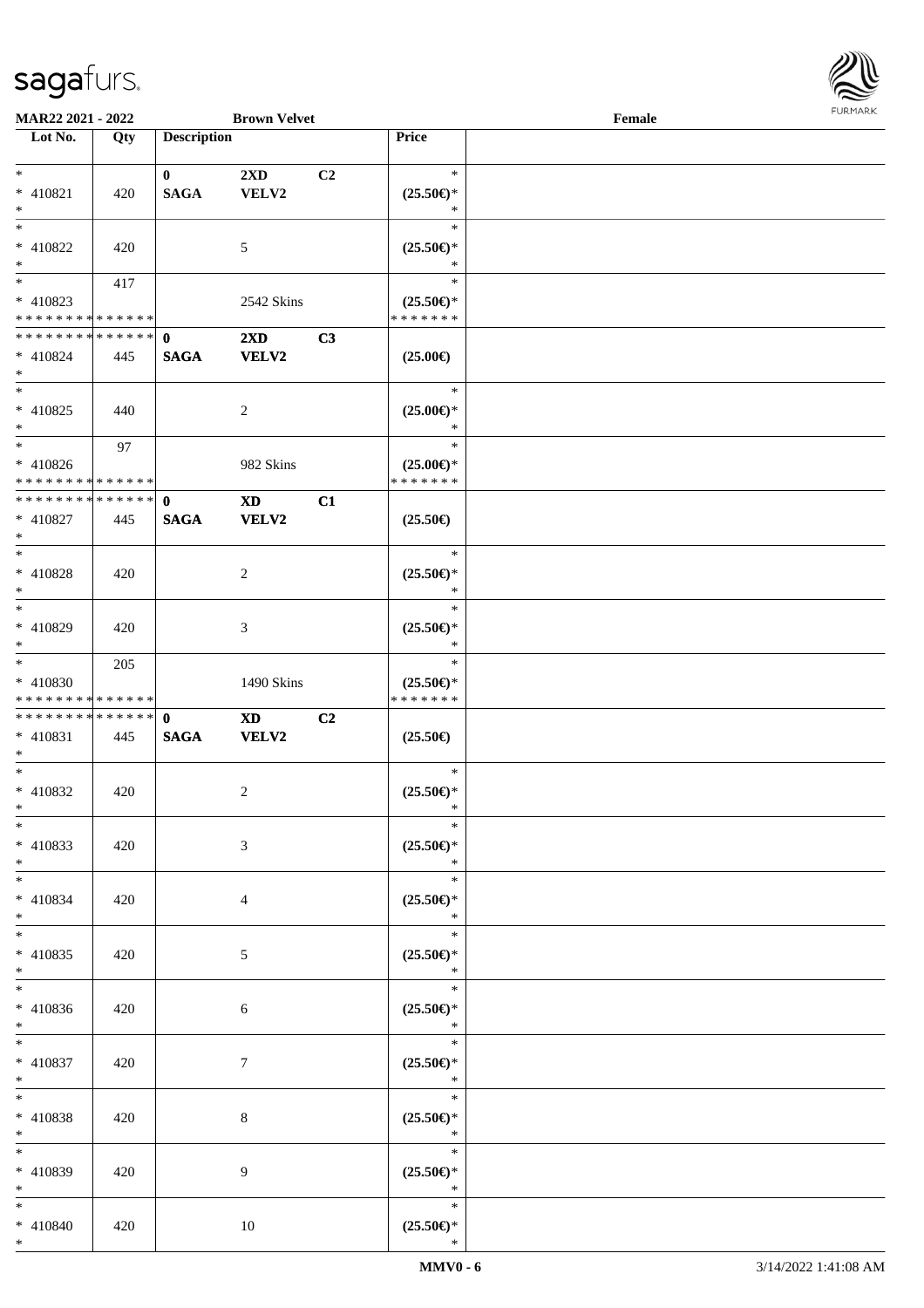

| MAR22 2021 - 2022                                      |     |                             | <b>Brown Velvet</b>             |    |                                                | Female |  |
|--------------------------------------------------------|-----|-----------------------------|---------------------------------|----|------------------------------------------------|--------|--|
| Lot No.                                                | Qty | <b>Description</b>          |                                 |    | Price                                          |        |  |
| $*$<br>* 410841<br>* * * * * * * * * * * * * *         | 351 | $\mathbf{0}$<br><b>SAGA</b> | $\mathbf{X}\mathbf{D}$<br>VELV2 | C2 | $\ast$<br>$(25.50\epsilon)$ *<br>* * * * * * * |        |  |
| * * * * * * * * * * * * * * *<br>* 410842<br>$*$       | 445 | $\mathbf{0}$<br><b>SAGA</b> | <b>XD</b><br><b>VELV2</b>       | C3 | $(25.00\epsilon)$                              |        |  |
| $* 410843$<br>$*$                                      | 420 |                             | $\overline{2}$                  |    | $\ast$<br>$(25.00\epsilon)$ *<br>$\ast$        |        |  |
| $*$<br>$* 410844$<br>$*$                               | 420 |                             | 3                               |    | $\ast$<br>$(25.00\epsilon)$ *<br>$\ast$        |        |  |
| $*$<br>$* 410845$<br>* * * * * * * * * * * * * *       | 414 |                             | 1699 Skins                      |    | $\ast$<br>$(25.00\epsilon)$ *<br>* * * * * * * |        |  |
| * * * * * * * * * * * * * * *<br>$* 410846$<br>$*$     | 445 | $\mathbf{0}$<br><b>SAGA</b> | <b>Dark</b><br><b>VELV2</b>     | C2 | $(25.50\epsilon)$                              |        |  |
| $*$<br>$* 410847$<br>$*$                               | 420 |                             | 2                               |    | $\ast$<br>$(25.50\epsilon)$ *<br>$\ast$        |        |  |
| $*$<br>$* 410848$<br>$*$                               | 420 |                             | 3                               |    | $\ast$<br>$(25.50\epsilon)$ *<br>$\ast$        |        |  |
| $*$<br>* 410849<br>$*$                                 | 420 |                             | 4                               |    | $\ast$<br>$(25.50\epsilon)$ *<br>$\ast$        |        |  |
| $*$<br>$* 410850$<br>$*$                               | 420 |                             | 5                               |    | $\ast$<br>$(25.50\epsilon)$ *<br>$\ast$        |        |  |
| $*$<br>$* 410851$<br>$*$                               | 420 |                             | 6                               |    | $\ast$<br>$(25.50\epsilon)$ *<br>$\ast$        |        |  |
| $*$<br>$* 410852$<br>$*$                               | 420 |                             | 7                               |    | $\ast$<br>$(25.50\epsilon)$ *<br>$\ast$        |        |  |
| $*$<br>* 410853<br>$*$                                 | 420 |                             | 8                               |    | $\ast$<br>$(25.50\epsilon)$ *<br>$\ast$        |        |  |
| $*$<br>* 410854<br>$*$                                 | 420 |                             | 9                               |    | $\ast$<br>$(25.50\epsilon)$ *<br>$\ast$        |        |  |
| $*$<br>$* 410855$<br>$*$                               | 420 |                             | 10                              |    | $\ast$<br>$(25.50\epsilon)$ *<br>$\ast$        |        |  |
| $*$<br>* 410856<br>$*$                                 | 420 |                             | 11                              |    | $\ast$<br>$(25.50\epsilon)$ *<br>$\ast$        |        |  |
| $*$ $*$<br>* 410857<br>* * * * * * * * * * * * * *     | 326 |                             | 4971 Skins                      |    | $\ast$<br>$(25.50\epsilon)$ *<br>* * * * * * * |        |  |
| * * * * * * * * * * * * * * *<br>$* 410858$<br>$*$ $*$ | 445 | $\mathbf{0}$<br><b>SAGA</b> | <b>Dark</b><br><b>VELV2</b>     | C3 | $(25.00\epsilon)$                              |        |  |
| $*$<br>* 410859<br>$*$                                 | 420 |                             | 2                               |    | $\ast$<br>$(25.00\epsilon)$ *<br>$\ast$        |        |  |
| $*$<br>* 410860                                        | 420 |                             | 3                               |    | $\ast$<br>$(25.00\epsilon)$ *                  |        |  |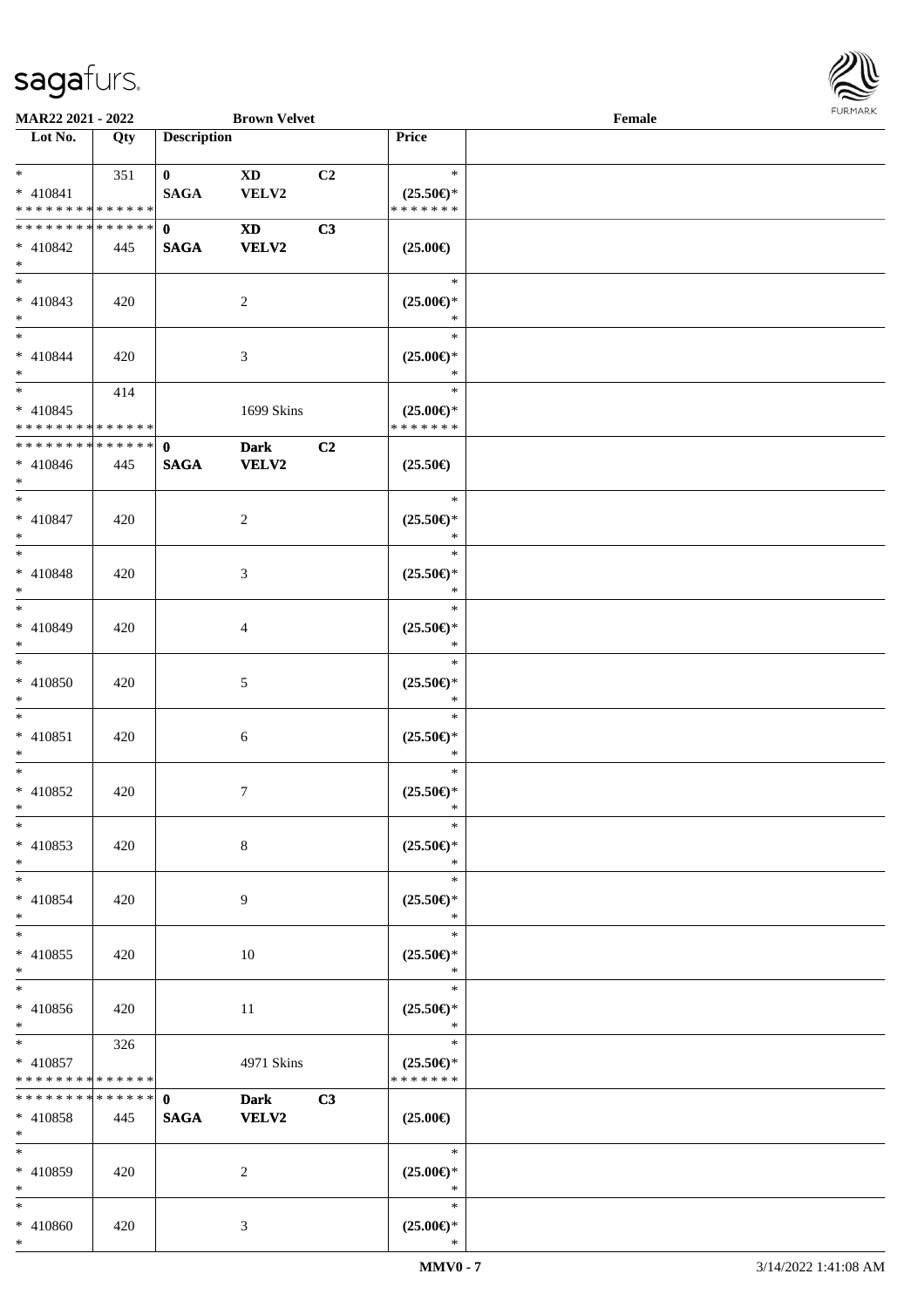

| <b>MAR22 2021 - 2022</b>                                         |     |                             | <b>Brown Velvet</b>   |                        |                                                | Female |  |
|------------------------------------------------------------------|-----|-----------------------------|-----------------------|------------------------|------------------------------------------------|--------|--|
| Lot No.                                                          | Qty | <b>Description</b>          |                       |                        | Price                                          |        |  |
| $*$<br>* 410861                                                  | 420 | $\mathbf{0}$<br><b>SAGA</b> | <b>Dark</b><br>VELV2  | C3                     | $\ast$<br>$(25.00\epsilon)$ *                  |        |  |
| $\ast$<br>$\overline{\ast}$<br>* 410862                          | 420 |                             | 5                     |                        | $\ast$<br>$\ast$<br>$(25.00\epsilon)$ *        |        |  |
| $*$<br>* 410863                                                  | 420 |                             | 6                     |                        | $\ast$<br>$\ast$<br>$(25.00\epsilon)$ *        |        |  |
| $\ast$<br>$\ddot{x}$<br>* 410864                                 | 420 |                             | $\overline{7}$        |                        | $\ast$<br>$\ast$<br>$(25.00\epsilon)$ *        |        |  |
| $*$<br>$\overline{\ast}$<br>$* 410865$                           | 420 |                             | $\,8\,$               |                        | $\ast$<br>$\ast$<br>$(25.00\epsilon)$ *        |        |  |
| $\ast$<br>$*$<br>$* 410866$                                      | 363 |                             | 3748 Skins            |                        | $\ast$<br>$\ast$<br>$(25.00\epsilon)$ *        |        |  |
| * * * * * * * * <mark>* * * * * * *</mark>                       |     |                             |                       |                        | * * * * * * *                                  |        |  |
| * * * * * * * * <mark>* * * * * * *</mark><br>* 410867<br>$\ast$ | 446 | $\mathbf{0}$<br>IA          | XD/DK<br><b>VELV1</b> | C <sub>2</sub><br>COR1 | $(21.50\epsilon)$                              |        |  |
| $\overline{\phantom{0}}$<br>* 410868<br>$\ast$                   | 420 |                             | 2                     |                        | $\ast$<br>$(21.50\epsilon)$ *<br>$\ast$        |        |  |
| $*$<br>* 410869<br>$\ast$                                        | 420 |                             | 3                     |                        | $\ast$<br>$(21.50\epsilon)$ *<br>$\ast$        |        |  |
| $\ddot{x}$<br>* 410870<br>$\ast$                                 | 420 |                             | $\overline{4}$        |                        | $\ast$<br>$(21.50\epsilon)$ *<br>$\ast$        |        |  |
| $\ddot{x}$<br>* 410871<br>$\ast$                                 | 400 |                             | $5\,$                 |                        | $\ast$<br>$(21.50\epsilon)$ *<br>$\ast$        |        |  |
| $*$<br>* 410872<br>* * * * * * * * <mark>* * * * * *</mark>      | 146 |                             | 2252 Skins            |                        | $\ast$<br>$(21.50\epsilon)$ *<br>* * * * * * * |        |  |
| * 410873<br>$*$                                                  | 445 | <b>IA</b>                   | XD/DK<br><b>VELV1</b> | C <sub>2</sub><br>CHIP | $(21.50\epsilon)$                              |        |  |
| $*$<br>$* 410874$<br>$*$                                         | 420 |                             | $\overline{2}$        |                        | $\ast$<br>$(21.50\epsilon)$ *<br>$\ast$        |        |  |
| $*$<br>* 410875<br>$*$                                           | 420 |                             | 3                     |                        | $\ast$<br>$(21.50\epsilon)$ *<br>$\ast$        |        |  |
| $*$<br>* 410876<br>$*$                                           | 420 |                             | $\overline{4}$        |                        | $\ast$<br>$(21.50\epsilon)$ *<br>$\ast$        |        |  |
| $\ast$<br>* 410877<br>$*$                                        | 420 |                             | $\mathfrak{S}$        |                        | $\ast$<br>$(21.50\epsilon)$ *<br>$\ast$        |        |  |
| $\ddot{x}$<br>* 410878<br>$*$                                    | 420 |                             | 6                     |                        | $\ast$<br>$(21.50\epsilon)$ *<br>$\ast$        |        |  |
| $\ast$<br>* 410879<br>$*$                                        | 420 |                             | $\tau$                |                        | $\ast$<br>$(21.50\epsilon)$ *<br>$\ast$        |        |  |
| $*$<br>* 410880<br>$\ast$                                        | 420 |                             | 8                     |                        | $\ast$<br>$(21.50\epsilon)$ *<br>$\ast$        |        |  |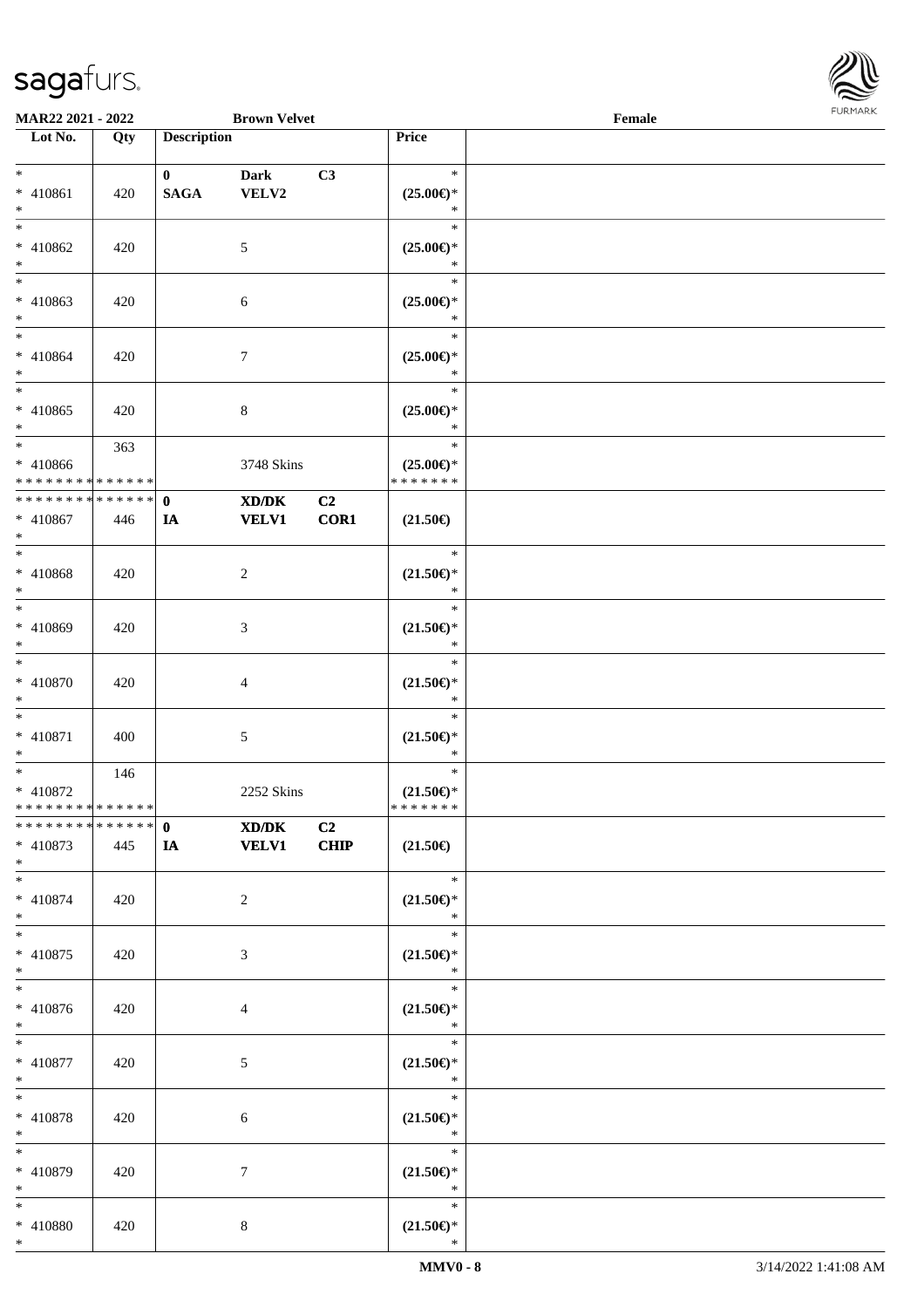

| <b>MAR22 2021 - 2022</b>      |     |                    | <b>Brown Velvet</b>     |                |                     | Female |  |
|-------------------------------|-----|--------------------|-------------------------|----------------|---------------------|--------|--|
| Lot No.                       | Qty | <b>Description</b> |                         |                | Price               |        |  |
|                               |     |                    |                         |                |                     |        |  |
| $*$                           |     | $\mathbf{0}$       | XD/DK                   | C <sub>2</sub> | $\ast$              |        |  |
| * 410881                      | 420 | IA                 | VELV1                   | <b>CHIP</b>    | $(21.50\epsilon)$ * |        |  |
| $*$                           |     |                    |                         |                | $\ast$              |        |  |
| $*$                           |     |                    |                         |                | $\ast$              |        |  |
| * 410882                      | 420 |                    | 10                      |                | $(21.50\epsilon)$ * |        |  |
| $*$                           |     |                    |                         |                | $\ast$              |        |  |
|                               |     |                    |                         |                | $\ast$              |        |  |
| * 410883                      | 420 |                    | $11\,$                  |                | $(21.50\epsilon)$ * |        |  |
| $*$                           |     |                    |                         |                | $\ast$              |        |  |
| $*$                           | 420 |                    |                         |                | $\ast$              |        |  |
| * 410884                      |     |                    | 5065 Skins              |                | $(21.50\epsilon)$ * |        |  |
| * * * * * * * * * * * * * *   |     |                    |                         |                | * * * * * * *       |        |  |
| * * * * * * * * * * * * * * * |     | $\mathbf{0}$       | XD/DK                   | C2             |                     |        |  |
| * 410885                      | 445 | IA                 | <b>VELV2</b>            | <b>CHIP</b>    | $(23.00\epsilon)$   |        |  |
| $*$                           |     |                    |                         |                |                     |        |  |
| $*$                           |     |                    |                         |                | $\ast$              |        |  |
| $* 410886$                    | 420 |                    |                         |                | $(23.00\epsilon)$ * |        |  |
| $*$                           |     |                    | $\overline{c}$          |                | $\ast$              |        |  |
| $*$                           |     |                    |                         |                | $\ast$              |        |  |
|                               |     |                    |                         |                |                     |        |  |
| $* 410887$                    | 420 |                    | 3                       |                | $(23.00\epsilon)$ * |        |  |
| $*$<br>$*$                    |     |                    |                         |                | $\ast$<br>$\ast$    |        |  |
|                               |     |                    |                         |                |                     |        |  |
| * 410888                      | 420 |                    | 4                       |                | $(23.00\epsilon)$ * |        |  |
| $\ast$                        |     |                    |                         |                | $\ast$              |        |  |
| $*$                           |     |                    |                         |                | $\ast$              |        |  |
| * 410889                      | 420 |                    | 5                       |                | $(23.00\epsilon)$ * |        |  |
| $*$                           |     |                    |                         |                | $\ast$              |        |  |
| $*$                           |     |                    |                         |                | $\ast$              |        |  |
| $* 410890$                    | 420 |                    | 6                       |                | $(23.00\epsilon)$ * |        |  |
| $*$                           |     |                    |                         |                | $\ast$              |        |  |
| $*$                           |     |                    |                         |                | $\ast$              |        |  |
| * 410891                      | 420 |                    | 7                       |                | $(23.00\epsilon)$ * |        |  |
| $*$                           |     |                    |                         |                | $\ast$              |        |  |
| $*$                           |     |                    |                         |                | $\ast$              |        |  |
| * 410892                      | 420 |                    | 8                       |                | $(23.00\epsilon)$ * |        |  |
| $*$                           |     |                    |                         |                | $\ast$              |        |  |
| $*$                           |     |                    |                         |                | $\ast$              |        |  |
| * 410893                      | 420 |                    | 9                       |                | $(23.00\epsilon)$ * |        |  |
| $*$                           |     |                    |                         |                | $\ast$              |        |  |
| $*$                           |     |                    |                         |                | $\ast$              |        |  |
| * 410894                      | 420 |                    | 10                      |                | $(23.00\epsilon)$ * |        |  |
| $*$                           |     |                    |                         |                | $\ast$              |        |  |
| $*$                           |     |                    |                         |                | $\ast$              |        |  |
| * 410895                      | 420 |                    | 11                      |                | $(23.00\epsilon)$ * |        |  |
| $*$                           |     |                    |                         |                | $\ast$              |        |  |
| $*$                           | 420 |                    |                         |                | $\ast$              |        |  |
| * 410896                      |     |                    | 5065 Skins              |                | $(23.00\epsilon)$ * |        |  |
| * * * * * * * * * * * * * *   |     |                    |                         |                | * * * * * * *       |        |  |
|                               |     |                    | $2\mathbf{X}\mathbf{D}$ | C1             |                     |        |  |
| * 410897                      | 425 | <b>SROY</b>        | <b>VELV1</b>            |                | $(24.50\epsilon)$   |        |  |
| $*$ $-$                       |     |                    |                         |                |                     |        |  |
| $*$ $-$                       | 301 |                    |                         |                | $\ast$              |        |  |
| * 410898                      |     |                    | 726 Skins               |                | $(24.50\epsilon)$ * |        |  |
| * * * * * * * * * * * * * *   |     |                    |                         |                | * * * * * * *       |        |  |
| * * * * * * * * * * * * * * * |     |                    |                         |                |                     |        |  |
|                               |     | $\mathbf{0}$       | $2\mathbf{X}\mathbf{D}$ | C2             |                     |        |  |
| * 410899                      | 425 | <b>SROY</b>        | <b>VELV1</b>            |                | $(24.50\epsilon)$   |        |  |
| $*$                           |     |                    |                         |                |                     |        |  |
| $*$                           |     |                    |                         |                | $\ast$              |        |  |
| * 410900                      | 400 |                    | 2                       |                | $(24.50\epsilon)$ * |        |  |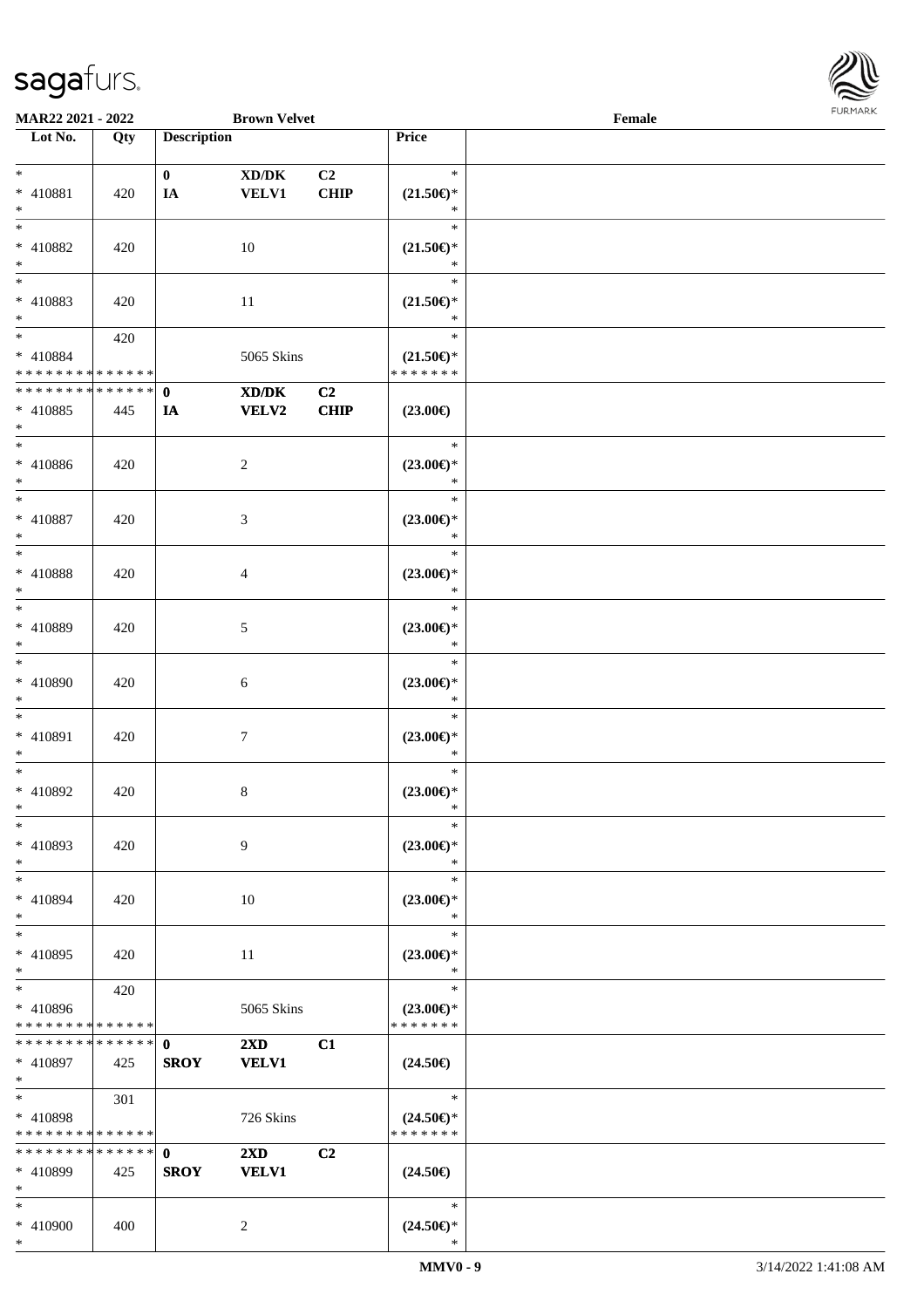

| <b>MAR22 2021 - 2022</b>                   |     |                    | <b>Brown Velvet</b>     |                |                          | Female |  |
|--------------------------------------------|-----|--------------------|-------------------------|----------------|--------------------------|--------|--|
| Lot No.                                    | Qty | <b>Description</b> |                         |                | Price                    |        |  |
|                                            |     |                    |                         |                |                          |        |  |
| $*$                                        |     | $\mathbf{0}$       | $2\mathbf{X}\mathbf{D}$ | C2             | $\ast$                   |        |  |
| * 410901                                   | 400 | <b>SROY</b>        | <b>VELV1</b>            |                | $(24.50\epsilon)$ *      |        |  |
| $*$                                        |     |                    |                         |                | *                        |        |  |
|                                            |     |                    |                         |                | $\ast$                   |        |  |
| * 410902                                   | 400 |                    | 4                       |                | $(24.50\epsilon)$ *      |        |  |
| $*$                                        |     |                    |                         |                | *                        |        |  |
|                                            |     |                    |                         |                | $\ast$                   |        |  |
| * 410903                                   | 400 |                    | 5                       |                | $(24.50\epsilon)$ *      |        |  |
| $*$                                        |     |                    |                         |                | *                        |        |  |
| $*$                                        | 428 |                    |                         |                | $\ast$                   |        |  |
| * 410904                                   |     |                    | 2453 Skins              |                | $(24.50\epsilon)$ *      |        |  |
| * * * * * * * * <mark>* * * * * *</mark>   |     |                    |                         |                | * * * * * * *            |        |  |
| * * * * * * * * * * * * * * *              |     | $\mathbf{0}$       | $2\mathbf{X}\mathbf{D}$ | C3             |                          |        |  |
| * 410905                                   | 425 | <b>SROY</b>        | <b>VELV1</b>            |                | $(24.00\epsilon)$        |        |  |
| $\ast$                                     |     |                    |                         |                |                          |        |  |
| $*$                                        | 305 |                    |                         |                | $\ast$                   |        |  |
| * 410906                                   |     |                    | 730 Skins               |                | $(24.00\epsilon)$ *      |        |  |
| * * * * * * * * <mark>* * * * * * *</mark> |     |                    |                         |                | * * * * * * *            |        |  |
| * * * * * * * * <mark>* * * * * * *</mark> |     | $\mathbf{0}$       | <b>XD</b>               | C1             |                          |        |  |
| * 410907                                   | 425 | <b>SROY</b>        | <b>VELV1</b>            |                | 24.50€                   |        |  |
| $*$                                        |     |                    |                         |                |                          |        |  |
| $*$                                        |     |                    |                         |                | $\ast$                   |        |  |
|                                            |     |                    |                         |                |                          |        |  |
| * 410908                                   | 400 |                    | $\overline{2}$          |                | 24.50€*<br>$\ast$        |        |  |
| $*$<br>$\overline{\ast}$                   |     |                    |                         |                | $\ast$                   |        |  |
|                                            | 169 |                    |                         |                |                          |        |  |
| * 410909                                   |     |                    | 994 Skins               |                | 24.50€*<br>* * * * * * * |        |  |
| * * * * * * * * <mark>* * * * * * *</mark> |     |                    |                         |                |                          |        |  |
| * * * * * * * * <mark>* * * * * * *</mark> |     | $\mathbf 0$        | $\mathbf{X}\mathbf{D}$  | C <sub>2</sub> |                          |        |  |
| * 410910                                   | 425 | <b>SROY</b>        | <b>VELV1</b>            |                | $(24.50\epsilon)$        |        |  |
| $*$                                        |     |                    |                         |                |                          |        |  |
| $*$                                        |     |                    |                         |                | $\ast$                   |        |  |
| * 410911                                   | 400 |                    | 2                       |                | $(24.50\epsilon)$ *      |        |  |
| $\ast$                                     |     |                    |                         |                | $\ast$                   |        |  |
| $*$                                        |     |                    |                         |                | $\ast$                   |        |  |
| * 410912                                   | 400 |                    | 3                       |                | $(24.50\epsilon)$ *      |        |  |
| $*$ $-$                                    |     |                    |                         |                | *                        |        |  |
| $*$                                        |     |                    |                         |                | $\ast$                   |        |  |
| * 410913                                   | 400 |                    | $\overline{4}$          |                | $(24.50\epsilon)$ *      |        |  |
| $*$                                        |     |                    |                         |                | $\ast$                   |        |  |
| $*$                                        |     |                    |                         |                | $\ast$                   |        |  |
| * 410914                                   | 400 |                    | 5                       |                | $(24.50\epsilon)$ *      |        |  |
| $*$                                        |     |                    |                         |                | ∗                        |        |  |
| $*$                                        |     |                    |                         |                | $\ast$                   |        |  |
| * 410915                                   | 400 |                    | 6                       |                | $(24.50\epsilon)$ *      |        |  |
| $*$                                        |     |                    |                         |                | $\ast$                   |        |  |
| $*$                                        |     |                    |                         |                | $\ast$                   |        |  |
| * 410916                                   | 400 |                    | 7                       |                | $(24.50\epsilon)$ *      |        |  |
| $*$                                        |     |                    |                         |                | $\ast$                   |        |  |
| $*$                                        |     |                    |                         |                | $\ast$                   |        |  |
| * 410917                                   | 360 |                    | 8                       |                | $(24.50\epsilon)$ *      |        |  |
| $*$                                        |     |                    |                         |                | $\ast$                   |        |  |
| $*$                                        | 90  |                    |                         |                | $\ast$                   |        |  |
| * 410918                                   |     |                    | 3275 Skins              |                | $(24.50\epsilon)$ *      |        |  |
| * * * * * * * * <mark>* * * * * * *</mark> |     |                    |                         |                | * * * * * * *            |        |  |
| * * * * * * * * <mark>* * * * * * *</mark> |     | $\mathbf{0}$       | XD <b>ND</b>            | C3             |                          |        |  |
| $* 410919$                                 | 425 | <b>SROY</b>        | <b>VELV1</b>            |                | $(24.00\epsilon)$        |        |  |
| $*$                                        |     |                    |                         |                |                          |        |  |
| $*$                                        |     |                    |                         |                | $\ast$                   |        |  |
| * 410920                                   | 400 |                    | 2                       |                | $(24.00\epsilon)$ *      |        |  |
|                                            |     |                    |                         |                |                          |        |  |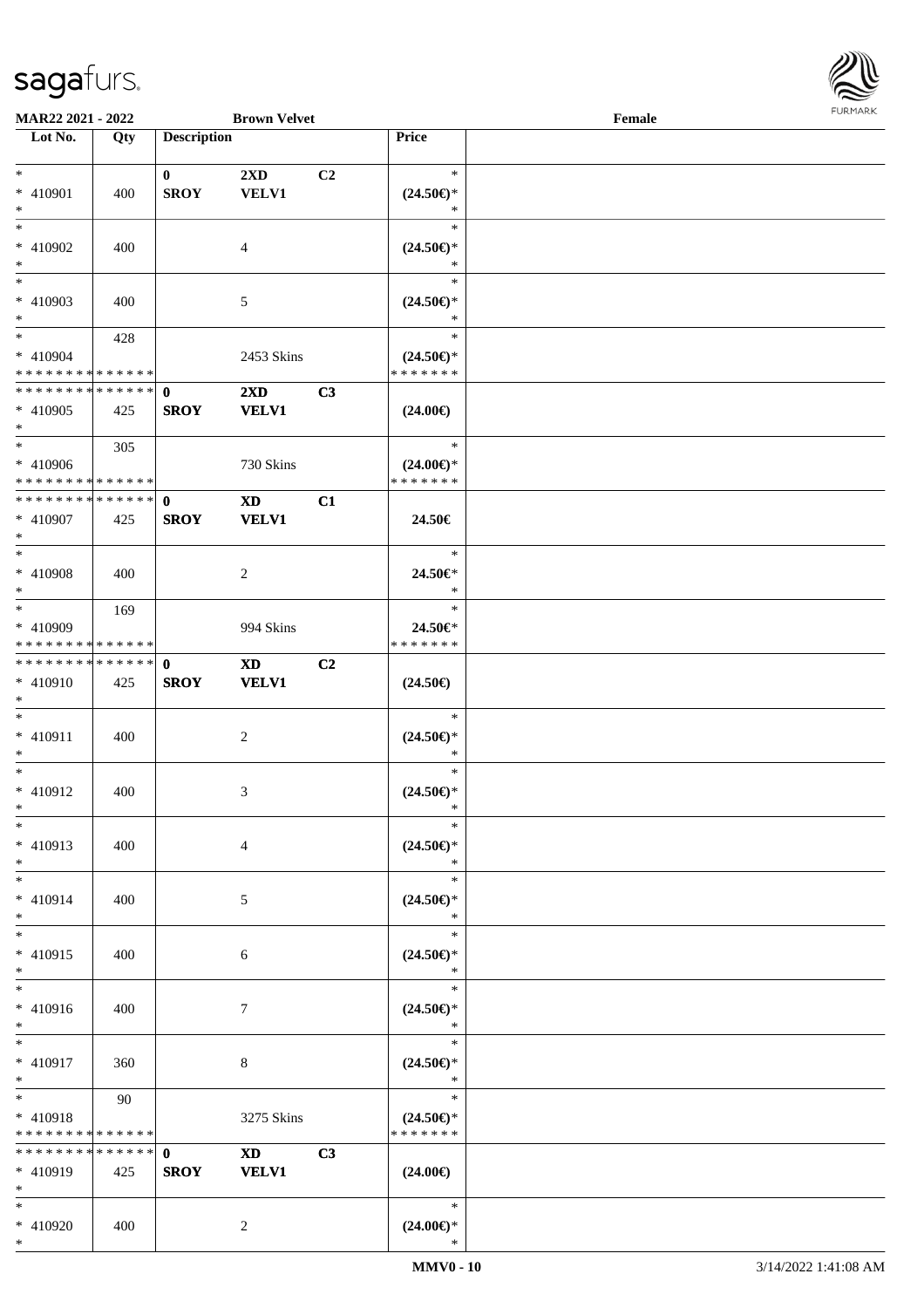

| MAR22 2021 - 2022                                      |                    |                             | <b>Brown Velvet</b>                    |    |                                                   | Female |  |
|--------------------------------------------------------|--------------------|-----------------------------|----------------------------------------|----|---------------------------------------------------|--------|--|
| Lot No.                                                | Qty                | <b>Description</b>          |                                        |    | Price                                             |        |  |
| $*$<br>* 410921                                        | 258                | $\mathbf{0}$<br><b>SROY</b> | $\mathbf{X}\mathbf{D}$<br><b>VELV1</b> | C3 | $\ast$<br>$(24.00\epsilon)$ *                     |        |  |
| * * * * * * * * * * * * * *                            |                    |                             |                                        |    | * * * * * * *                                     |        |  |
| * * * * * * * * * * * * * * *<br>* 410922<br>$*$       | 425                | $\mathbf{0}$<br><b>SROY</b> | <b>Dark</b><br><b>VELV1</b>            | C1 | $(24.50\epsilon)$                                 |        |  |
| $\overline{\phantom{0}}$<br>$* 410923$<br>$*$          | 400                |                             | $\overline{2}$                         |    | $\ast$<br>$(24.50\epsilon)$ *<br>$\ast$           |        |  |
| $*$<br>* 410924<br>$*$                                 | 400                |                             | $\mathfrak{Z}$                         |    | $\ast$<br>$(24.50\epsilon)$ *<br>$\ast$           |        |  |
| $*$<br>$* 410925$<br>* * * * * * * * * * * * * *       | 401                |                             | 1626 Skins                             |    | $\ast$<br>$(24.50\epsilon)$ *<br>* * * * * * *    |        |  |
| * * * * * * * * * * * * * *<br>$* 410926$<br>$*$       | 425                | $\mathbf 0$<br><b>SROY</b>  | <b>Dark</b><br><b>VELV1</b>            | C2 | $(24.50\epsilon)$                                 |        |  |
| $*$<br>$* 410927$<br>$*$                               | 400                |                             | $\overline{2}$                         |    | $\ast$<br>$(24.50\epsilon)$ *<br>$\ast$           |        |  |
| $\overline{\ }$<br>* 410928<br>$*$                     | 400                |                             | 3                                      |    | $\ast$<br>$(24.50\epsilon)$ *<br>$\ast$           |        |  |
| $*$<br>$* 410929$<br>$*$                               | 400                |                             | 4                                      |    | $\ast$<br>$(24.50\epsilon)$ *<br>$\ast$           |        |  |
| $*$<br>$* 410930$<br>$*$                               | 400                |                             | $\mathfrak{S}$                         |    | $\ast$<br>$(24.50\epsilon)$ *<br>$\ast$           |        |  |
| $*$<br>$* 410931$<br>$*$<br>$*$                        | 400                |                             | 6                                      |    | $\ast$<br>$(24.50\epsilon)$ *<br>$\ast$<br>$\ast$ |        |  |
| $* 410932$<br>$*$<br>$\ast$                            | 400                |                             | $\tau$                                 |    | $(24.50\epsilon)$ *<br>$\ast$<br>$\ast$           |        |  |
| $* 410933$<br>$*$                                      | 400                |                             | 8                                      |    | $(24.50\epsilon)$ *<br>$\ast$<br>$\ast$           |        |  |
| $*$<br>* 410934<br>$*$                                 | 400                |                             | 9                                      |    | $(24.50\epsilon)$ *<br>$\ast$                     |        |  |
| $*$<br>$* 410935$<br>$*$<br>$\overline{\ast}$          | 400                |                             | 10                                     |    | $\ast$<br>$(24.50\epsilon)$ *<br>$\ast$<br>$\ast$ |        |  |
| $* 410936$<br>$*$ $-$                                  | 400                |                             | 11                                     |    | $(24.50\epsilon)$ *<br>$\ast$                     |        |  |
| $*$ and $*$<br>* 410937<br>* * * * * * * * * * * * * * | 263                |                             | 4688 Skins                             |    | $\ast$<br>$(24.50\epsilon)$ *<br>* * * * * * *    |        |  |
| * * * * * * * *<br>* 410938<br>$*$                     | * * * * * *<br>425 | $\mathbf{0}$<br><b>SROY</b> | <b>Dark</b><br><b>VELV1</b>            | C3 | $(24.00\epsilon)$                                 |        |  |
| $*$<br>* 410939<br>$*$                                 | 400                |                             | 2                                      |    | $\ast$<br>$(24.00\epsilon)$ *<br>$\ast$           |        |  |
| $*$<br>* 410940<br>$*$                                 | 400                |                             | 3                                      |    | $\ast$<br>$(24.00\epsilon)$ *<br>$\ast$           |        |  |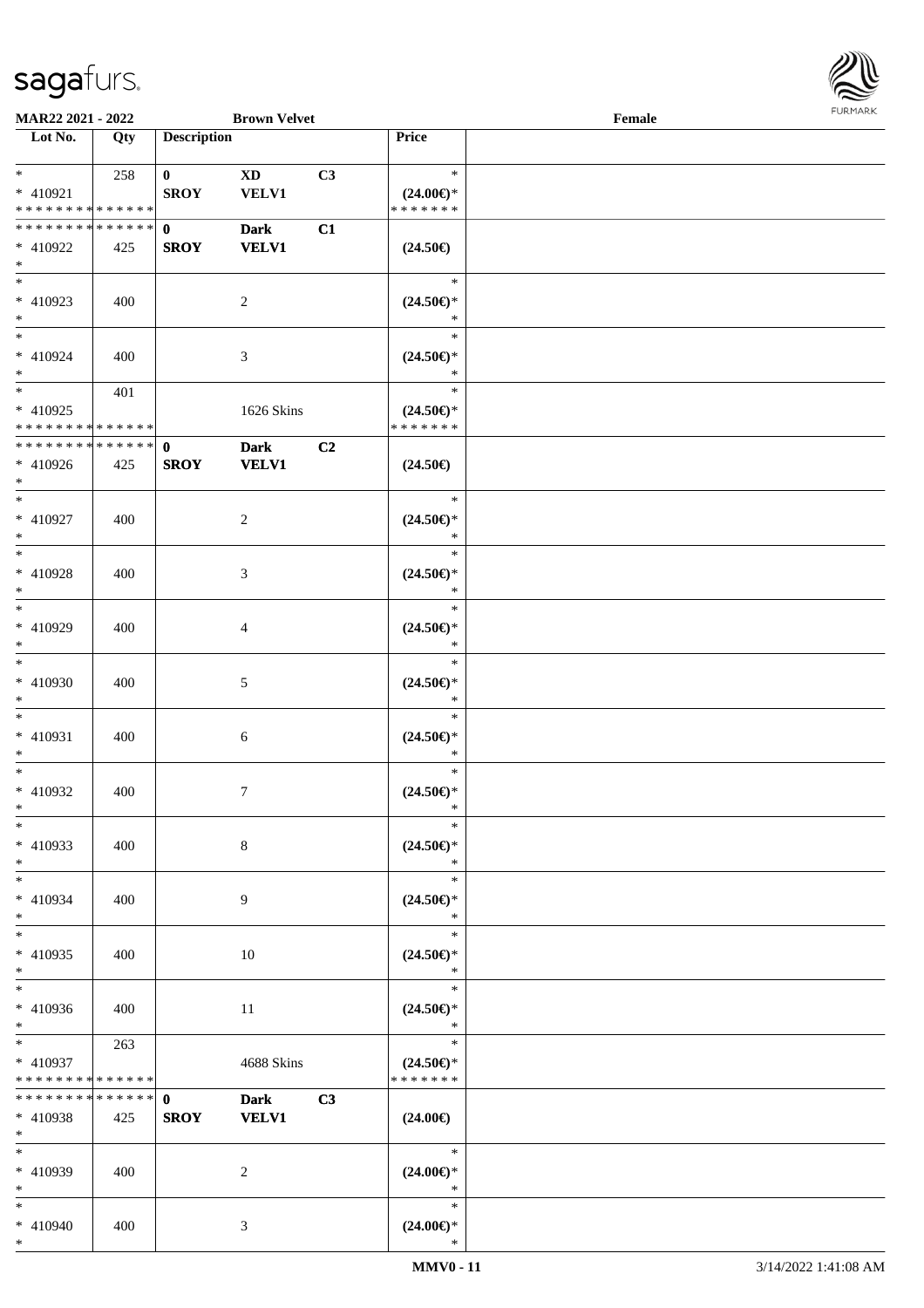

| MAR22 2021 - 2022             |             |                    | <b>Brown Velvet</b>                                                                                                                                                                                                            |                |                                                              | Female |  |
|-------------------------------|-------------|--------------------|--------------------------------------------------------------------------------------------------------------------------------------------------------------------------------------------------------------------------------|----------------|--------------------------------------------------------------|--------|--|
| Lot No.                       | Qty         | <b>Description</b> |                                                                                                                                                                                                                                |                | Price                                                        |        |  |
|                               |             |                    |                                                                                                                                                                                                                                |                |                                                              |        |  |
| $*$                           | 325         | $\mathbf{0}$       | <b>Dark</b>                                                                                                                                                                                                                    | C3             | $\ast$                                                       |        |  |
| * 410941                      |             | <b>SROY</b>        | <b>VELV1</b>                                                                                                                                                                                                                   |                | $(24.00\epsilon)$ *                                          |        |  |
| * * * * * * * * * * * * * *   |             |                    |                                                                                                                                                                                                                                |                | * * * * * * *                                                |        |  |
| * * * * * * * * * * * * * * * |             | $\mathbf{0}$       | 2XD                                                                                                                                                                                                                            | C1             |                                                              |        |  |
| * 410942                      | 425         | <b>SROY</b>        | VELV2                                                                                                                                                                                                                          |                | 26.50€                                                       |        |  |
| $*$                           |             |                    |                                                                                                                                                                                                                                |                |                                                              |        |  |
|                               | 424         |                    |                                                                                                                                                                                                                                |                | $\ast$                                                       |        |  |
| * 410943                      |             |                    | 849 Skins                                                                                                                                                                                                                      |                | $(26.50\epsilon)$ *                                          |        |  |
| * * * * * * * * * * * * * *   |             |                    |                                                                                                                                                                                                                                |                | * * * * * * *                                                |        |  |
| * * * * * * * * * * * * * * * |             | $\mathbf{0}$       | $2\mathbf{X}\mathbf{D}$                                                                                                                                                                                                        | C <sub>2</sub> |                                                              |        |  |
| * 410944                      | 425         | <b>SROY</b>        | <b>VELV2</b>                                                                                                                                                                                                                   |                | $(26.50\epsilon)$                                            |        |  |
| $*$                           |             |                    |                                                                                                                                                                                                                                |                |                                                              |        |  |
| $*$                           |             |                    |                                                                                                                                                                                                                                |                | $\ast$                                                       |        |  |
| $* 410945$                    | 400         |                    |                                                                                                                                                                                                                                |                | $(26.50\epsilon)$ *                                          |        |  |
| $*$                           |             |                    | $\overline{c}$                                                                                                                                                                                                                 |                | $\ast$                                                       |        |  |
| $*$                           |             |                    |                                                                                                                                                                                                                                |                | $\ast$                                                       |        |  |
|                               |             |                    |                                                                                                                                                                                                                                |                |                                                              |        |  |
| $* 410946$                    | 400         |                    | 3                                                                                                                                                                                                                              |                | $(26.50\mathnormal{\in}\mathcal{)^{\! \! \times}}$<br>$\ast$ |        |  |
| $*$<br>$*$                    |             |                    |                                                                                                                                                                                                                                |                | $\ast$                                                       |        |  |
|                               |             |                    |                                                                                                                                                                                                                                |                |                                                              |        |  |
| * 410947                      | 400         |                    | 4                                                                                                                                                                                                                              |                | $(26.50\epsilon)$ *                                          |        |  |
| $*$                           |             |                    |                                                                                                                                                                                                                                |                | $\ast$                                                       |        |  |
| $*$                           |             |                    |                                                                                                                                                                                                                                |                | $\ast$                                                       |        |  |
| $* 410948$                    | 400         |                    | 5                                                                                                                                                                                                                              |                | $(26.50\epsilon)$ *                                          |        |  |
| $*$                           |             |                    |                                                                                                                                                                                                                                |                | ∗                                                            |        |  |
| $*$                           | 365         |                    |                                                                                                                                                                                                                                |                | $\ast$                                                       |        |  |
| * 410949                      |             |                    | 2390 Skins                                                                                                                                                                                                                     |                | $(26.50\epsilon)$ *                                          |        |  |
| * * * * * * * * * * * * * *   |             |                    |                                                                                                                                                                                                                                |                | * * * * * * *                                                |        |  |
| * * * * * * * * * * * * * * * |             | $\mathbf 0$        | $2\mathbf{X}\mathbf{D}$                                                                                                                                                                                                        | C3             |                                                              |        |  |
| * 410950                      | 425         | <b>SROY</b>        | VELV2                                                                                                                                                                                                                          |                | $(26.00\epsilon)$                                            |        |  |
| $*$                           |             |                    |                                                                                                                                                                                                                                |                |                                                              |        |  |
| $*$                           | 334         |                    |                                                                                                                                                                                                                                |                | $\ast$                                                       |        |  |
| * 410951                      |             |                    | 759 Skins                                                                                                                                                                                                                      |                | $(26.00\epsilon)$ *                                          |        |  |
| * * * * * * * * * * * * * *   |             |                    |                                                                                                                                                                                                                                |                | * * * * * * *                                                |        |  |
| * * * * * * * * * * * * * * * |             | $\mathbf 0$        | <b>XD</b>                                                                                                                                                                                                                      | C1             |                                                              |        |  |
| $* 410952$                    | 425         | <b>SROY</b>        | VELV2                                                                                                                                                                                                                          |                | $(26.50\epsilon)$                                            |        |  |
| $*$                           |             |                    |                                                                                                                                                                                                                                |                |                                                              |        |  |
| $*$                           |             |                    |                                                                                                                                                                                                                                |                | $\ast$                                                       |        |  |
| * 410953                      | 400         |                    | 2                                                                                                                                                                                                                              |                | $(26.50\epsilon)$ *                                          |        |  |
| $*$                           |             |                    |                                                                                                                                                                                                                                |                | ∗                                                            |        |  |
| $*$                           |             |                    |                                                                                                                                                                                                                                |                | $\ast$                                                       |        |  |
| * 410954                      | 400         |                    | 3                                                                                                                                                                                                                              |                | $(26.50\epsilon)$ *                                          |        |  |
| $*$                           |             |                    |                                                                                                                                                                                                                                |                | $\ast$                                                       |        |  |
| $*$                           | 251         |                    |                                                                                                                                                                                                                                |                | $\ast$                                                       |        |  |
| * 410955                      |             |                    | 1476 Skins                                                                                                                                                                                                                     |                | $(26.50\epsilon)$ *                                          |        |  |
| * * * * * * * *               | * * * * * * |                    |                                                                                                                                                                                                                                |                | * * * * * * *                                                |        |  |
| * * * * * * * *               | ******      | $\mathbf{0}$       | XD and the set of the set of the set of the set of the set of the set of the set of the set of the set of the set of the set of the set of the set of the set of the set of the set of the set of the set of the set of the se | C <sub>2</sub> |                                                              |        |  |
| * 410956                      | 425         | <b>SROY</b>        | <b>VELV2</b>                                                                                                                                                                                                                   |                | $(26.50\epsilon)$                                            |        |  |
| $*$                           |             |                    |                                                                                                                                                                                                                                |                |                                                              |        |  |
| $*$                           |             |                    |                                                                                                                                                                                                                                |                | $\ast$                                                       |        |  |
| $* 410957$                    | 400         |                    | 2                                                                                                                                                                                                                              |                | $(26.50\epsilon)$ *                                          |        |  |
| $*$                           |             |                    |                                                                                                                                                                                                                                |                | $\ast$                                                       |        |  |
| $*$                           |             |                    |                                                                                                                                                                                                                                |                | $\ast$                                                       |        |  |
| $* 410958$                    | 400         |                    | 3                                                                                                                                                                                                                              |                | $(26.50\epsilon)$ *                                          |        |  |
| $*$                           |             |                    |                                                                                                                                                                                                                                |                | $\ast$                                                       |        |  |
| $*$                           |             |                    |                                                                                                                                                                                                                                |                | $\ast$                                                       |        |  |
|                               |             |                    |                                                                                                                                                                                                                                |                |                                                              |        |  |
| * 410959<br>$*$               | 400         |                    | 4                                                                                                                                                                                                                              |                | $(26.50\epsilon)$ *<br>$\ast$                                |        |  |
| $*$                           |             |                    |                                                                                                                                                                                                                                |                | $\ast$                                                       |        |  |
|                               |             |                    |                                                                                                                                                                                                                                |                |                                                              |        |  |
| * 410960                      | 400         |                    | 5                                                                                                                                                                                                                              |                | $(26.50\epsilon)$ *                                          |        |  |
| $*$                           |             |                    |                                                                                                                                                                                                                                |                | $\ast$                                                       |        |  |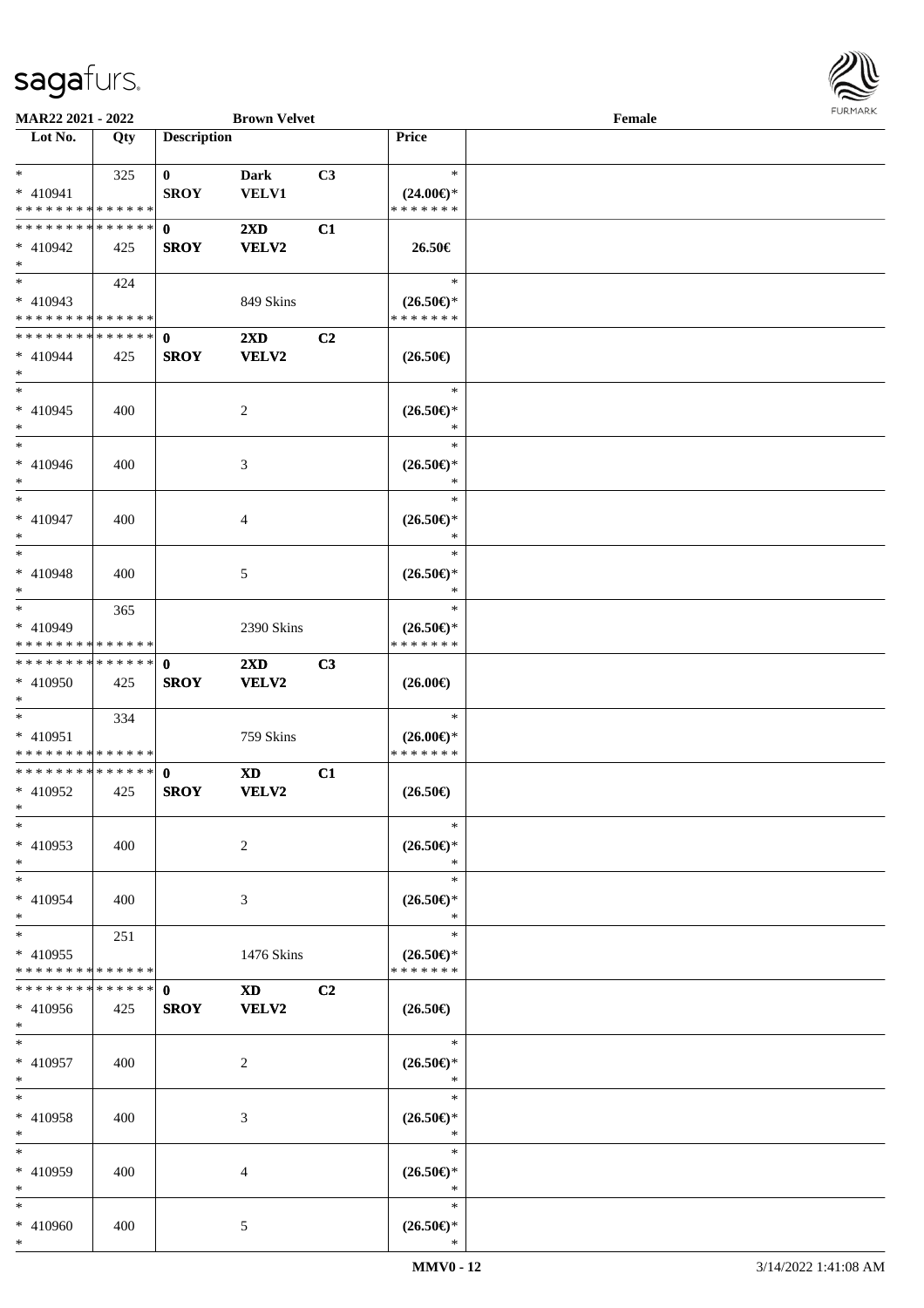

| MAR22 2021 - 2022          |     |                    | <b>Brown Velvet</b> |                |                                                              | Female | <b>FURMARK</b> |
|----------------------------|-----|--------------------|---------------------|----------------|--------------------------------------------------------------|--------|----------------|
| Lot No.                    | Qty | <b>Description</b> |                     |                | Price                                                        |        |                |
| $*$                        |     | $\mathbf{0}$       | <b>XD</b>           | C <sub>2</sub> | $\ast$                                                       |        |                |
| $* 410961$<br>$\ast$       | 400 | <b>SROY</b>        | VELV2               |                | $(26.50\mathnormal{\in}\mathcal{)^{\! \! \times}}$<br>$\ast$ |        |                |
| $*$                        |     |                    |                     |                | $\ast$                                                       |        |                |
| * 410962<br>$\ast$         | 400 |                    | $\tau$              |                | $(26.50\mathnormal{\in}\mathcal{)^{\! \! \times}}$<br>$\ast$ |        |                |
| $*$                        |     |                    |                     |                | $\ast$                                                       |        |                |
| $* 410963$<br>$*$          | 400 |                    | 8                   |                | $(26.50\epsilon)$ *<br>*                                     |        |                |
| $\ast$                     |     |                    |                     |                | $\ast$                                                       |        |                |
| $* 410964$<br>$\ast$       | 400 |                    | 9                   |                | $(26.50\epsilon)$ *<br>$\ast$                                |        |                |
| $\ast$                     | 364 |                    |                     |                | $\ast$                                                       |        |                |
| * 410965<br>************** |     |                    | 3989 Skins          |                | $(26.50\epsilon)$ *<br>* * * * * * *                         |        |                |
| **************             |     | $\mathbf{0}$       | <b>XD</b>           | C3             |                                                              |        |                |
| $* 410966$<br>$\ast$       | 425 | <b>SROY</b>        | VELV2               |                | $(26.00\epsilon)$                                            |        |                |
| $\ast$                     |     |                    |                     |                | $\ast$                                                       |        |                |
| $* 410967$<br>$\ast$       | 400 |                    | 2                   |                | $(26.00\epsilon)$ *<br>$*$                                   |        |                |
| $\ast$                     | 301 |                    |                     |                | $\ast$                                                       |        |                |
| * 410968<br>************** |     |                    | 1126 Skins          |                | $(26.00\epsilon)$ *<br>* * * * * * *                         |        |                |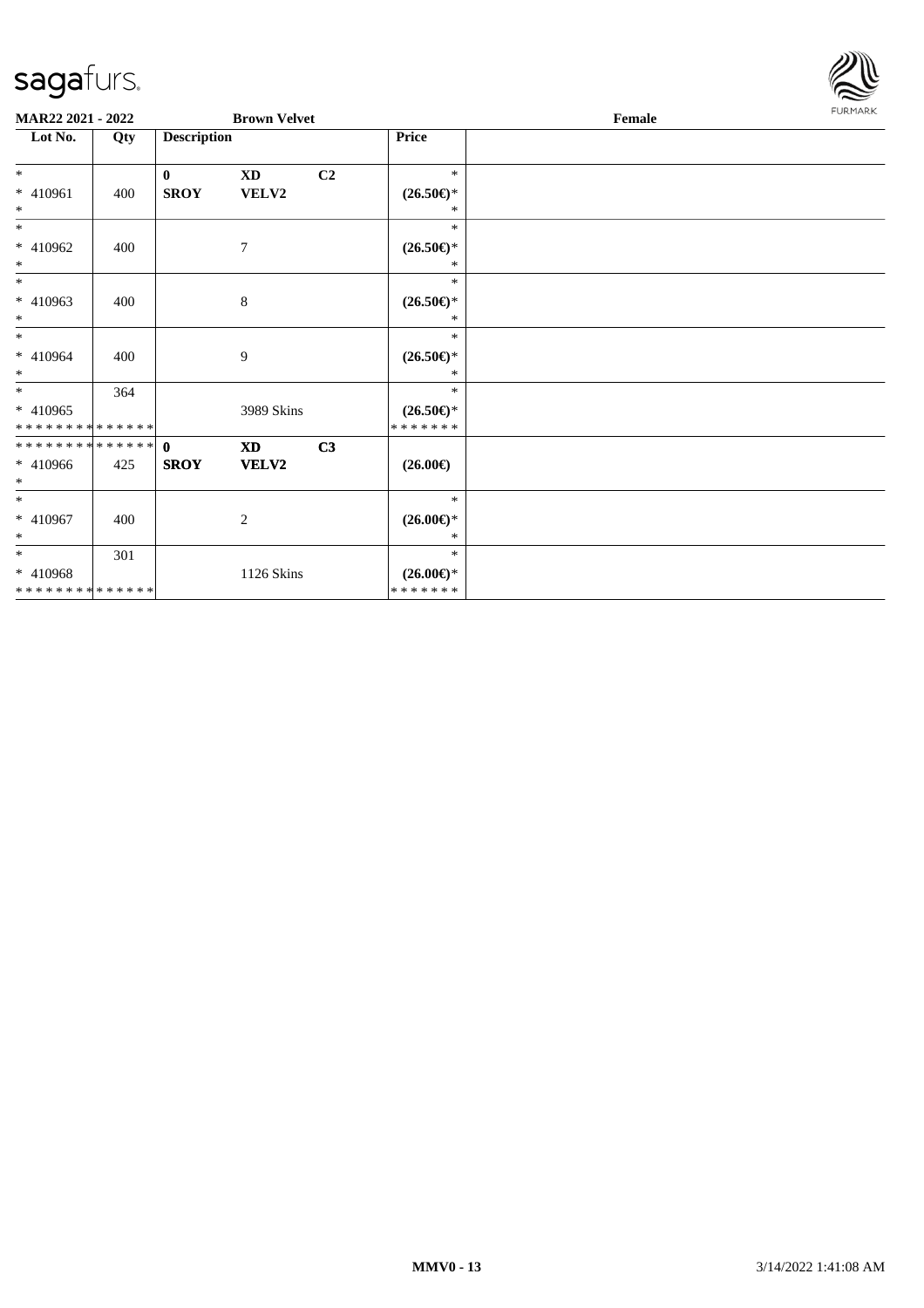

| MAR22 2021 - 2022                                    |               |                    | <b>Brown Velvet</b>              |                |                                                | Female |  |
|------------------------------------------------------|---------------|--------------------|----------------------------------|----------------|------------------------------------------------|--------|--|
| Lot No.                                              | Qty           | <b>Description</b> |                                  |                | Price                                          |        |  |
|                                                      |               |                    |                                  |                |                                                |        |  |
| 411021                                               | 489           | $\mathbf{1}$<br>SI | $2\mathbf{X}\mathbf{D}$<br>VELV1 | C1             | $(16.00\epsilon)$                              |        |  |
| * * * * * * * *<br>* 411022<br>$\ast$                | ******<br>505 | $\mathbf{1}$<br>SI | 2XD<br><b>VELV1</b>              | C2             | 16.00€                                         |        |  |
| $\overline{\phantom{0}}$<br>$* 411023$<br>$*$        | 480           |                    | 2                                |                | $\ast$<br>16.00€*<br>$\ast$                    |        |  |
| $*$<br>$* 411024$<br>* * * * * * * * * * * * * *     | 101           |                    | 1086 Skins                       |                | $\ast$<br>$16.00 \in$<br>* * * * * * *         |        |  |
| 411025                                               | 405           | $\mathbf 1$<br>SI  | $2\mathbf{X}\mathbf{D}$<br>VELV1 | C3             | 15.50€                                         |        |  |
| 411026                                               | 527           | $\mathbf{1}$<br>SI | XD<br>VELV1                      | C1             | $(16.00\epsilon)$                              |        |  |
| * * * * * * * * * * * * * *<br>$* 411027$<br>$*$     | 505           | $\mathbf{1}$<br>SI | <b>XD</b><br><b>VELV1</b>        | C <sub>2</sub> | 16.00€                                         |        |  |
| $*$<br>$* 411028$<br>$*$                             | 480           |                    | 2                                |                | $\ast$<br>16.00€*<br>$\ast$                    |        |  |
| $*$<br>$* 411029$<br>* * * * * * * * * * * * * *     | 502           |                    | 1487 Skins                       |                | $\ast$<br>$(16.00\epsilon)$ *<br>* * * * * * * |        |  |
| * * * * * * * * * * * * * * *<br>* 411030<br>$*$     | 485           | -1<br>SI           | <b>XD</b><br><b>VELV1</b>        | C3             | 15.50€                                         |        |  |
| $*$<br>* 411031<br>* * * * * * * * * * * * * *       | 85            |                    | 570 Skins                        |                | $\ast$<br>15.50€*<br>* * * * * * *             |        |  |
| * * * * * * * * * * * * * * *<br>$* 411032$<br>$*$   | 505           | $\mathbf{1}$<br>SI | <b>Dark</b><br><b>VELV1</b>      | C1             | 16.00€                                         |        |  |
| $*$<br>$* 411033$<br>* * * * * * * * * * * * * * *   | 208           |                    | 713 Skins                        |                | $\ast$<br>16.00€*<br>* * * * * * *             |        |  |
| 411034                                               | 261           | $\mathbf{1}$<br>SI | Dark<br><b>VELV1</b>             | C1/C2          | 16.00€                                         |        |  |
| * * * * * * * * * * * * * * *<br>$* 411035$<br>$*$   | 505           | $\mathbf{1}$<br>SI | <b>Dark</b><br><b>VELV1</b>      | C <sub>2</sub> | 16.00€                                         |        |  |
| $*$<br>$* 411036$<br>$*$                             | 480           |                    | 2                                |                | $\ast$<br>16.00€*<br>$\ast$                    |        |  |
| $*$<br>* 411037<br>$*$                               | 480           |                    | 3                                |                | $\ast$<br>$16.00 \in$<br>$\ast$                |        |  |
| $*$<br>$* 411038$<br>$*$                             | 480           |                    | 4                                |                | $\ast$<br>16.00€*<br>$\ast$                    |        |  |
| $*$ $*$<br>$* 411039$<br>* * * * * * * * * * * * * * | 255           |                    | 2200 Skins                       |                | $\ast$<br>16.00€*<br>* * * * * * *             |        |  |
| * * * * * * * * * * * * * * *<br>$* 411040$          | 505           | $\mathbf{1}$<br>SI | <b>Dark</b><br><b>VELV1</b>      | C3             | 15.50€                                         |        |  |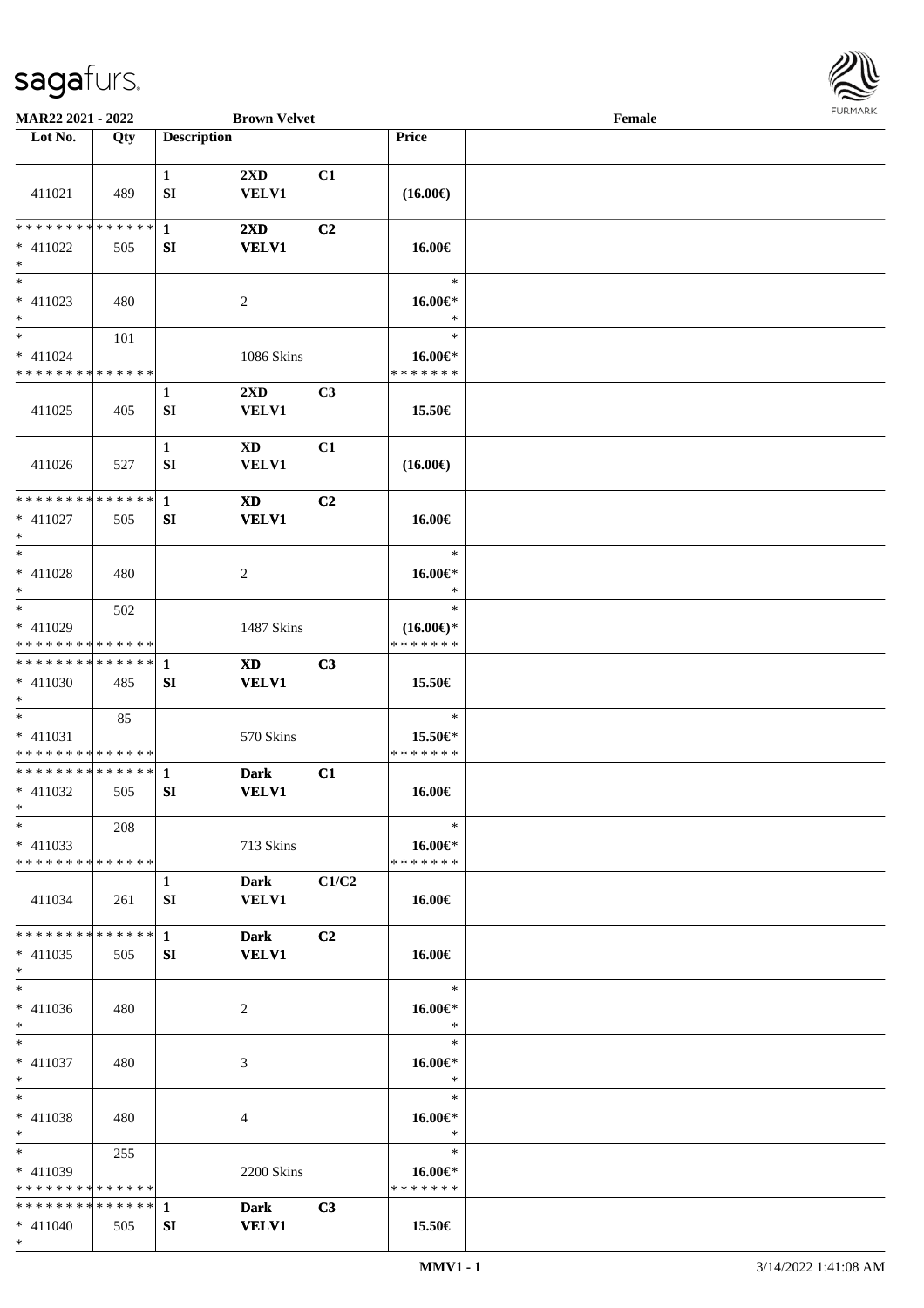

| MAR22 2021 - 2022                                   |                    |                                        | <b>Brown Velvet</b>                     |                               |                                                | Female |  |
|-----------------------------------------------------|--------------------|----------------------------------------|-----------------------------------------|-------------------------------|------------------------------------------------|--------|--|
| Lot No.                                             | Qty                | <b>Description</b>                     |                                         |                               | Price                                          |        |  |
| $\ast$<br>$* 411041$<br>* * * * * * * * * * * * * * | 391                | $\mathbf{1}$<br>${\bf SI}$             | <b>Dark</b><br><b>VELV1</b>             | C3                            | $\ast$<br>15.50€*<br>* * * * * * *             |        |  |
| 411042                                              | 343                | $\mathbf{1}$<br>SI                     | <b>MED</b><br><b>VELV1</b>              | C1/C2                         | 16.00€                                         |        |  |
| 411043                                              | 259                | $\mathbf{1}$<br>${\bf S}{\bf I}$       | <b>PALE</b><br>VELV1                    | C1/C2                         | 16.00€                                         |        |  |
| 411044                                              | 108                | $\mathbf{1}$<br>${\bf SI}$             | 2XD<br>VELV2                            | C1                            | $(18.00\epsilon)$                              |        |  |
| 411045                                              | 268                | $\mathbf 1$<br>SI                      | 2XD<br>VELV2                            | C2                            | $(18.00\epsilon)$                              |        |  |
| 411046                                              | 119                | $\mathbf 1$<br>${\bf SI}$              | 2XD<br>VELV2                            | C3                            | $(17.50\epsilon)$                              |        |  |
| 411047                                              | 132                | $\mathbf{1}$<br>${\bf S}{\bf I}$       | $\mathbf{X}\mathbf{D}$<br>VELV2         | C1                            | $(18.00\epsilon)$                              |        |  |
| 411048                                              | 345                | $\mathbf{1}$<br>SI                     | $\mathbf{X}\mathbf{D}$<br>VELV2         | C2                            | $(18.00\epsilon)$                              |        |  |
| 411049                                              | 142                | $\mathbf 1$<br>SI                      | <b>XD</b><br>VELV2                      | C3                            | $(17.50\epsilon)$                              |        |  |
| 411050                                              | 157                | $\mathbf{1}$<br>${\bf SI}$             | <b>Dark</b><br>VELV2                    | C1                            | $(18.00\epsilon)$                              |        |  |
| * * * * * * * * * * * * * * *<br>$* 411051$<br>$*$  | 465                | $\mathbf{1}$<br>SI                     | <b>Dark</b><br><b>VELV2</b>             | C2                            | $(18.00\epsilon)$                              |        |  |
| $*$<br>$* 411052$<br>* * * * * * * * * * * * * * *  | 78                 |                                        | 543 Skins                               |                               | $\ast$<br>$(18.00\epsilon)$ *<br>* * * * * * * |        |  |
| 411053                                              | 176                | $\mathbf{1}$<br>SI                     | <b>Dark</b><br>VELV2                    | C3                            | $(17.50\epsilon)$                              |        |  |
| 411054                                              | 438                | $\mathbf{1}$<br>$\mathbf{I}\mathbf{B}$ | XD/DK<br><b>VELV1</b>                   | C <sub>2</sub><br><b>CHIP</b> | $(14.50\epsilon)$                              |        |  |
| 411055                                              | 301                | $\mathbf{1}$<br>$\mathbf{I}$ <b>B</b>  | <b>MED/PAL</b><br>VELV1                 | C <sub>2</sub><br><b>CHIP</b> | $(14.50\epsilon)$                              |        |  |
| * * * * * * * *<br>$* 411056$<br>$*$                | ******<br>485      | $\mathbf{1}$<br><b>SAGA</b>            | 2XD<br><b>VELV1</b>                     | C1                            | $(19.00\epsilon)$                              |        |  |
| $*$<br>$* 411057$<br>$*$                            | 460                |                                        | $\overline{c}$                          |                               | $\ast$<br>$(19.00\epsilon)$ *<br>$\ast$        |        |  |
| $*$<br>$* 411058$<br>$*$                            | 460                |                                        | 3                                       |                               | $\ast$<br>$(19.00\epsilon)$ *<br>$\ast$        |        |  |
| $*$<br>* 411059<br>* * * * * * * *                  | 119<br>* * * * * * |                                        | 1524 Skins                              |                               | $\ast$<br>$(19.00\epsilon)$ *<br>* * * * * * * |        |  |
| 411060                                              | 311                | $\mathbf{1}$<br><b>SAGA</b>            | $2\mathbf{X}\mathbf{D}$<br><b>VELV1</b> | C1                            | $(19.00\epsilon)$                              |        |  |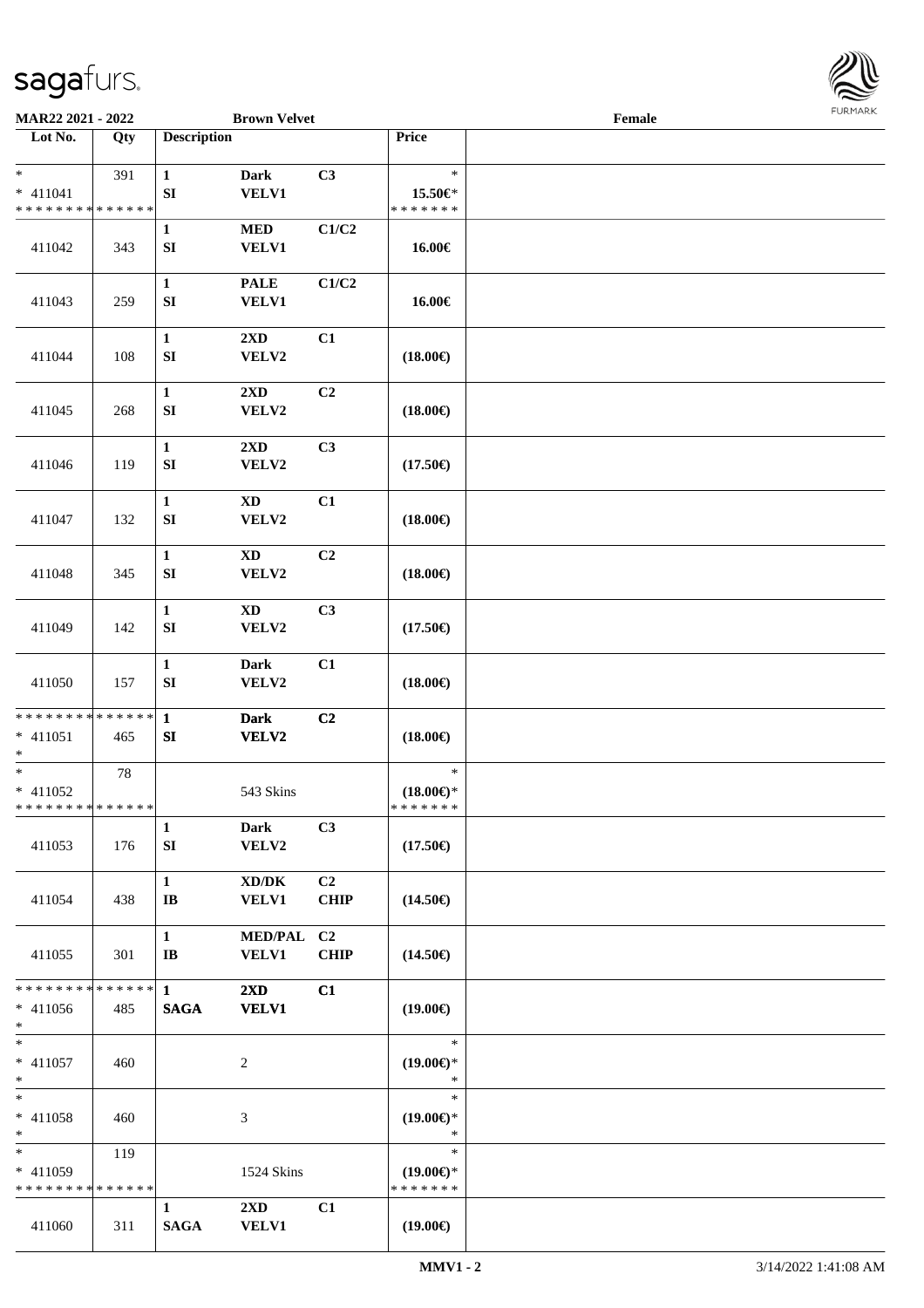

| MAR22 2021 - 2022                                     |     |                             | <b>Brown Velvet</b>                     |    |                                                | $\ensuremath{\textnormal{\textbf{Female}}}$ |  |  |
|-------------------------------------------------------|-----|-----------------------------|-----------------------------------------|----|------------------------------------------------|---------------------------------------------|--|--|
| Lot No.                                               | Qty | <b>Description</b>          |                                         |    | Price                                          |                                             |  |  |
| **************<br>$* 411061$<br>$*$                   | 485 | $\mathbf{1}$<br><b>SAGA</b> | $2\mathbf{X}\mathbf{D}$<br><b>VELV1</b> | C2 | $(19.00\epsilon)$                              |                                             |  |  |
| $\ast$<br>$* 411062$<br>$\ast$                        | 460 |                             | $\sqrt{2}$                              |    | $\ast$<br>$(19.00\epsilon)$ *<br>$\ast$        |                                             |  |  |
| $\overline{\phantom{a}^*}$<br>$* 411063$<br>$*$       | 460 |                             | $\mathfrak{Z}$                          |    | $\ast$<br>$(19.00\epsilon)$ *<br>$\ast$        |                                             |  |  |
| $*$<br>$* 411064$<br>$*$                              | 460 |                             | $\overline{4}$                          |    | $\ast$<br>$(19.00\epsilon)$ *<br>$\ast$        |                                             |  |  |
| $\ast$<br>$* 411065$<br>$\ast$                        | 460 |                             | $\sqrt{5}$                              |    | $\ast$<br>$(19.00\epsilon)$ *<br>$\ast$        |                                             |  |  |
| $\overline{\phantom{0}}$<br>$* 411066$<br>$\ast$      | 460 |                             | $\sqrt{6}$                              |    | $\ast$<br>$(19.00\epsilon)$ *<br>$\ast$        |                                             |  |  |
| $\overline{\phantom{a}^*}$<br>$* 411067$<br>$\ast$    | 460 |                             | $\tau$                                  |    | $\ast$<br>$(19.00\epsilon)$ *<br>$\ast$        |                                             |  |  |
| $\ast$<br>$* 411068$<br>$\ast$                        | 460 |                             | $\,8\,$                                 |    | $\ast$<br>$(19.00\epsilon)$ *<br>$\ast$        |                                             |  |  |
| $\overline{\phantom{0}}$<br>$* 411069$<br>$\ast$      | 460 |                             | $\overline{9}$                          |    | $\ast$<br>$(19.00\epsilon)$ *<br>$\ast$        |                                             |  |  |
| $\overline{\phantom{1}}$<br>$* 411070$<br>$\ast$      | 460 |                             | 10                                      |    | $\ast$<br>$(19.00\epsilon)$ *<br>$\ast$        |                                             |  |  |
| $*$<br>$* 411071$<br>* * * * * * * * * * * * * *      | 232 |                             | 4857 Skins                              |    | $\ast$<br>$(19.00\epsilon)$ *<br>*******       |                                             |  |  |
| * * * * * * * * * * * * * * *<br>$* 411072$<br>$\ast$ | 485 | $\mathbf{1}$<br><b>SAGA</b> | $2\mathbf{X}\mathbf{D}$<br><b>VELV1</b> | C2 | $(19.00\epsilon)$                              |                                             |  |  |
| $\ast$<br>$* 411073$<br>* * * * * * * * * * * * * *   | 455 |                             | 940 Skins                               |    | $\ast$<br>$(19.00\epsilon)$ *<br>* * * * * * * |                                             |  |  |
| * * * * * * * * * * * * * * *<br>$* 411074$<br>$\ast$ | 485 | 1<br><b>SAGA</b>            | $2\mathbf{X}\mathbf{D}$<br><b>VELV1</b> | C3 | $(18.50\epsilon)$                              |                                             |  |  |
| $\ast$<br>$* 411075$<br>$\ast$                        | 460 |                             | $\boldsymbol{2}$                        |    | $\ast$<br>$(18.50\epsilon)$ *<br>$\ast$        |                                             |  |  |
| $\ast$<br>$* 411076$<br>$\ast$                        | 460 |                             | $\mathfrak{Z}$                          |    | $\ast$<br>$(18.50\epsilon)$ *<br>$\ast$        |                                             |  |  |
| $\ast$<br>$* 411077$<br>* * * * * * * * * * * * * *   | 439 |                             | 1844 Skins                              |    | $\ast$<br>$(18.50\epsilon)$ *<br>* * * * * * * |                                             |  |  |
| 411078                                                | 369 | $\mathbf{1}$<br><b>SAGA</b> | 2XD<br><b>VELV1</b>                     | C3 | $(18.50\epsilon)$                              |                                             |  |  |
| * * * * * * * * * * * * * *<br>$* 411079$<br>$\ast$   | 485 | $\mathbf{1}$<br><b>SAGA</b> | <b>XD</b><br><b>VELV1</b>               | C1 | $(19.00\epsilon)$                              |                                             |  |  |
| $\ast$<br>$* 411080$                                  | 460 |                             | 2                                       |    | $\ast$<br>$(19.00\epsilon)$ *                  |                                             |  |  |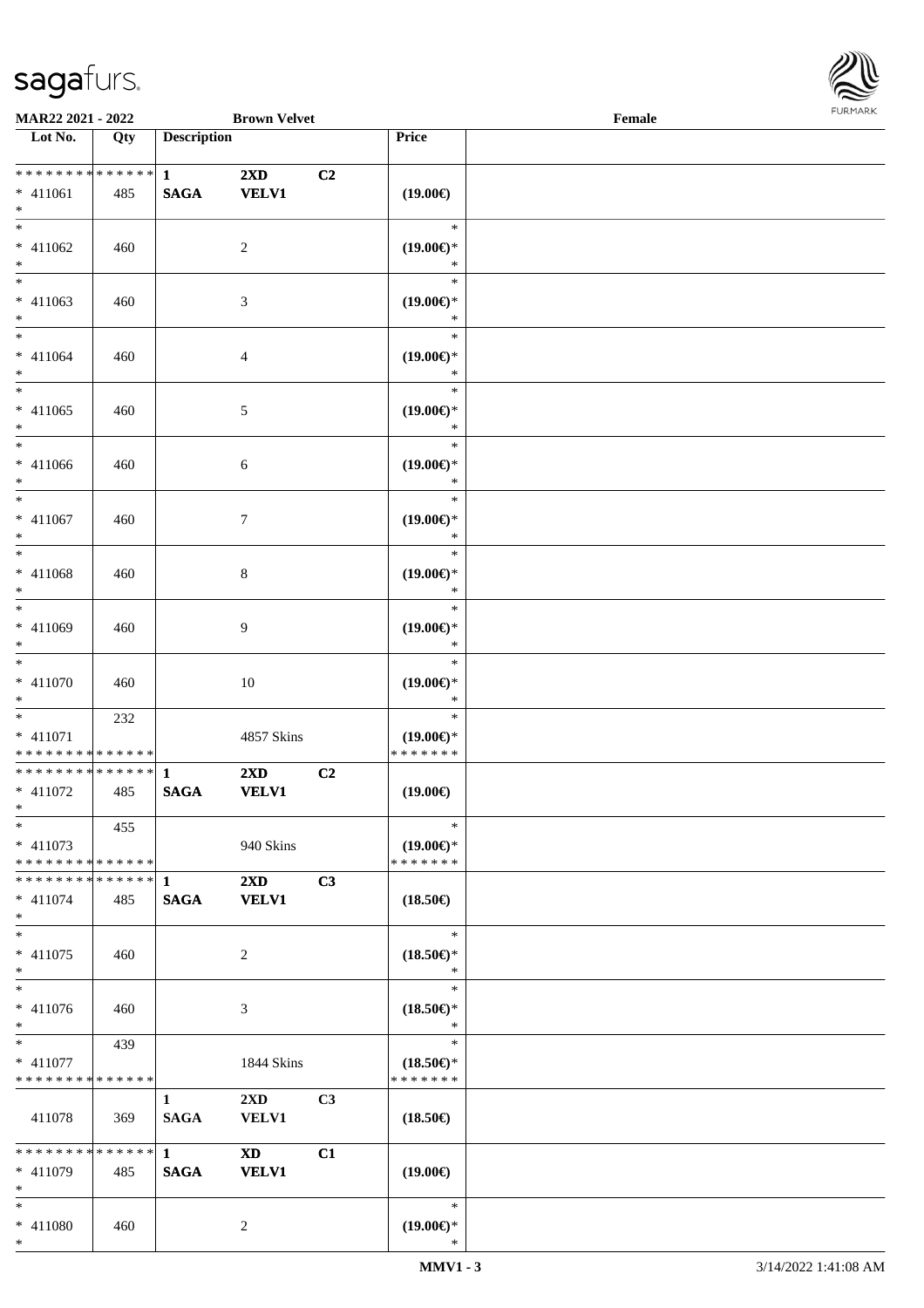

| MAR22 2021 - 2022                                              |               |                             | <b>Brown Velvet</b>                    |    |                                                | Female |  |
|----------------------------------------------------------------|---------------|-----------------------------|----------------------------------------|----|------------------------------------------------|--------|--|
| $\overline{\phantom{1}}$ Lot No.                               | Qty           | <b>Description</b>          |                                        |    | Price                                          |        |  |
| $*$<br>$* 411081$<br>$*$                                       | 460           | $\mathbf{1}$<br><b>SAGA</b> | $\mathbf{X}\mathbf{D}$<br>VELV1        | C1 | $\ast$<br>$(19.00\epsilon)$ *<br>*             |        |  |
| $\overline{\ast}$<br>$* 411082$<br>$\ast$                      | 460           |                             | $\overline{4}$                         |    | $\ast$<br>$(19.00\epsilon)$ *<br>$\ast$        |        |  |
| $*$<br>$* 411083$<br>$*$                                       | 460           |                             | 5                                      |    | $\ast$<br>$(19.00\epsilon)$ *<br>$\ast$        |        |  |
| $\overline{\ast}$<br>$* 411084$<br>* * * * * * * * * * * * * * | 318           |                             | 2643 Skins                             |    | $\ast$<br>$(19.00\epsilon)$ *<br>* * * * * * * |        |  |
| 411085                                                         | 462           | $\mathbf{1}$<br><b>SAGA</b> | $\mathbf{X}\mathbf{D}$<br><b>VELV1</b> | C1 | $(19.00\epsilon)$                              |        |  |
| * * * * * * * * * * * * * * *<br>$* 411086$<br>$*$             | 485           | $\mathbf{1}$<br><b>SAGA</b> | $\mathbf{X}\mathbf{D}$<br><b>VELV1</b> | C2 | $(19.00\epsilon)$                              |        |  |
| $* 411087$<br>$*$                                              | 460           |                             | $\overline{c}$                         |    | $\ast$<br>$(19.00\epsilon)$ *<br>$\ast$        |        |  |
| $\overline{\ast}$<br>$* 411088$<br>$*$                         | 460           |                             | $\mathfrak{Z}$                         |    | $\ast$<br>$(19.00\epsilon)$ *<br>$\ast$        |        |  |
| $*$<br>* 411089<br>$*$                                         | 460           |                             | 4                                      |    | $\ast$<br>$(19.00\epsilon)$ *<br>$\ast$        |        |  |
| $*$<br>$* 411090$<br>$*$                                       | 460           |                             | 5                                      |    | $\ast$<br>$(19.00\epsilon)$ *<br>$\ast$        |        |  |
| $\ast$<br>$* 411091$<br>$*$                                    | 460           |                             | $\sqrt{6}$                             |    | $\ast$<br>$(19.00\epsilon)$ *<br>$\ast$        |        |  |
| $*$<br>$* 411092$<br>$*$                                       | 460           |                             | $\overline{7}$                         |    | $\ast$<br>$(19.00\epsilon)$ *<br>$\ast$        |        |  |
| $*$<br>$* 411093$<br>* * * * * * * * * * * * * * *             | 442           |                             | 3687 Skins                             |    | $\ast$<br>$(19.00\epsilon)$ *<br>* * * * * * * |        |  |
| * * * * * * * *<br>* 411094<br>$*$                             | ******<br>485 | 1<br><b>SAGA</b>            | $\mathbf{X}\mathbf{D}$<br><b>VELV1</b> | C2 | $(19.00\epsilon)$                              |        |  |
| $*$<br>* 411095<br>$*$                                         | 460           |                             | 2                                      |    | $\ast$<br>$(19.00\epsilon)$ *<br>$\ast$        |        |  |
| $*$<br>* 411096<br>* * * * * * * * * * * * * *                 | 434           |                             | 1379 Skins                             |    | $\ast$<br>$(19.00\epsilon)$ *<br>* * * * * * * |        |  |
| * * * * * * * *<br>* 411097<br>$*$                             | ******<br>485 | $\mathbf{1}$<br><b>SAGA</b> | <b>XD</b><br><b>VELV1</b>              | C3 | $(18.50\epsilon)$                              |        |  |
| $*$<br>$* 411098$<br>$*$                                       | 460           |                             | 2                                      |    | $\ast$<br>$(18.50\epsilon)$ *<br>$\ast$        |        |  |
| $*$<br>$* 411099$<br>$*$                                       | 460           |                             | 3                                      |    | $\ast$<br>$(18.50\epsilon)$ *<br>$\ast$        |        |  |
| $*$<br>$* 411100$<br>$*$                                       | 460           |                             | 4                                      |    | $\ast$<br>$(18.50\epsilon)$ *<br>$\ast$        |        |  |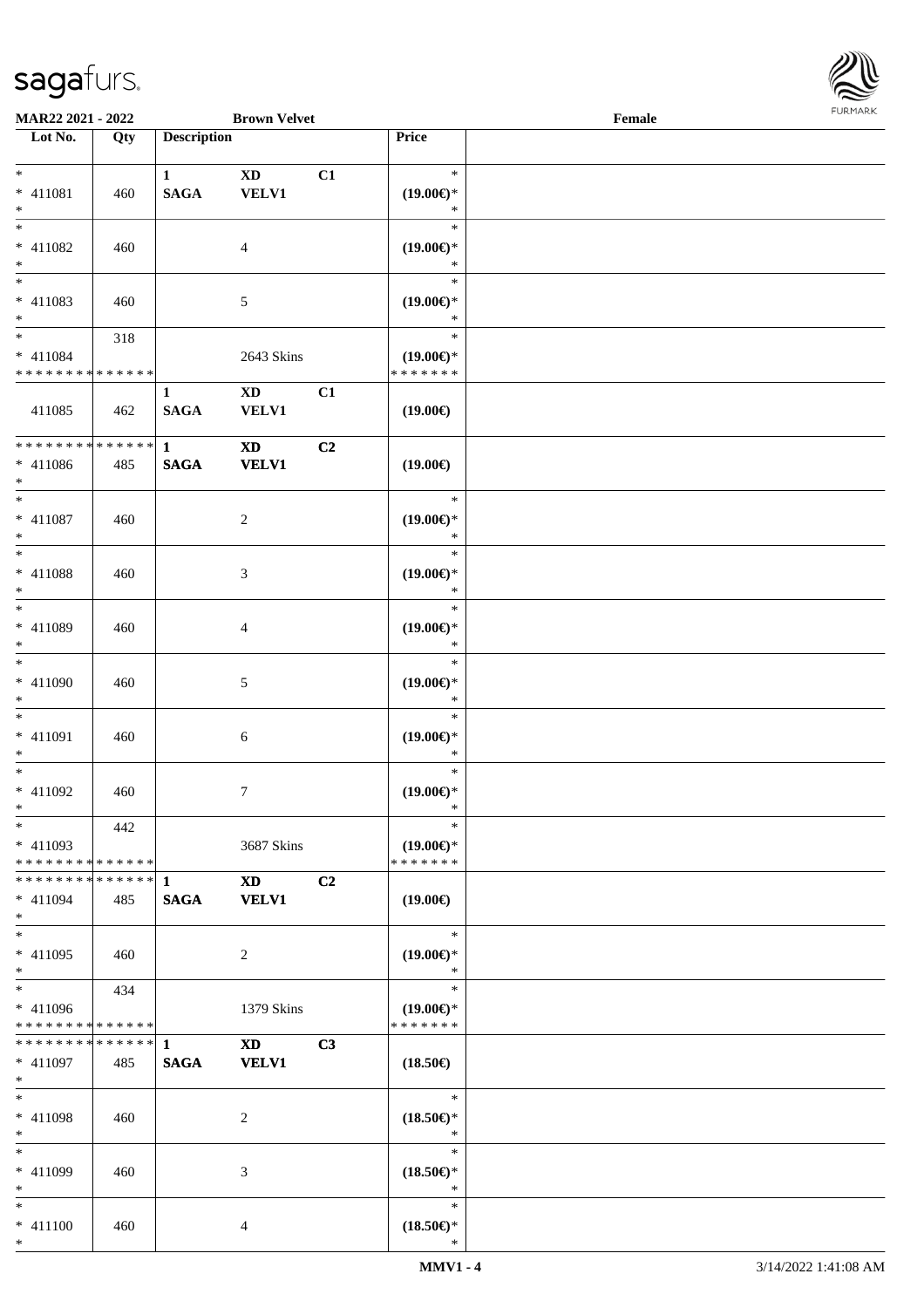

| <b>MAR22 2021 - 2022</b>                   |     |                        | <b>Brown Velvet</b>    |    |                               | Female |  |
|--------------------------------------------|-----|------------------------|------------------------|----|-------------------------------|--------|--|
| Lot No.                                    | Qty | <b>Description</b>     |                        |    | Price                         |        |  |
|                                            |     |                        |                        |    |                               |        |  |
| $*$                                        |     | $\mathbf{1}$           | $\mathbf{X}\mathbf{D}$ | C3 | $\ast$                        |        |  |
| $* 411101$                                 | 460 | <b>SAGA</b>            | <b>VELV1</b>           |    | $(18.50\epsilon)$ *           |        |  |
| $*$                                        |     |                        |                        |    | $\ast$                        |        |  |
| $\overline{\ast}$                          | 428 |                        |                        |    | $\ast$                        |        |  |
|                                            |     |                        |                        |    |                               |        |  |
| $* 411102$                                 |     |                        | 2753 Skins             |    | $(18.50\epsilon)$ *           |        |  |
| * * * * * * * * * * * * * *                |     |                        |                        |    | * * * * * * *                 |        |  |
|                                            |     | $\mathbf{1}$           | $\mathbf{X}\mathbf{D}$ | C3 |                               |        |  |
| 411103                                     | 468 | <b>SAGA</b>            | <b>VELV1</b>           |    | $(18.50\epsilon)$             |        |  |
|                                            |     |                        |                        |    |                               |        |  |
| **************                             |     | $1 \quad \blacksquare$ | <b>Dark</b>            | C1 |                               |        |  |
| $* 411104$                                 | 485 | <b>SAGA</b>            | <b>VELV1</b>           |    | 19.00€                        |        |  |
| $*$                                        |     |                        |                        |    |                               |        |  |
| $*$                                        |     |                        |                        |    | $\ast$                        |        |  |
| $* 411105$                                 | 460 |                        | $\overline{2}$         |    | 19.00€*                       |        |  |
| $*$                                        |     |                        |                        |    | $\ast$                        |        |  |
| $\overline{\phantom{0}}$                   |     |                        |                        |    | $\ast$                        |        |  |
|                                            |     |                        |                        |    |                               |        |  |
| $* 411106$                                 | 460 |                        | 3                      |    | 19.00€*                       |        |  |
| $*$                                        |     |                        |                        |    | $\ast$                        |        |  |
| $\overline{\ast}$                          |     |                        |                        |    | $\ast$                        |        |  |
| $* 411107$                                 | 460 |                        | 4                      |    | $(19.00\epsilon)$ *           |        |  |
| $*$                                        |     |                        |                        |    | $\ast$                        |        |  |
|                                            |     |                        |                        |    | $\ast$                        |        |  |
| $* 411108$                                 | 460 |                        | 5                      |    | $(19.00\epsilon)$ *           |        |  |
| $*$                                        |     |                        |                        |    | $\ast$                        |        |  |
|                                            |     |                        |                        |    | $\ast$                        |        |  |
|                                            |     |                        |                        |    |                               |        |  |
| * 411109                                   | 460 |                        | 6                      |    | $(19.00\epsilon)$ *           |        |  |
| $*$                                        |     |                        |                        |    | $\ast$                        |        |  |
| $\overline{\phantom{0}}$                   |     |                        |                        |    | $\ast$                        |        |  |
| $* 411110$                                 | 460 |                        | $\tau$                 |    | $(19.00\epsilon)$ *           |        |  |
| $*$                                        |     |                        |                        |    | $\ast$                        |        |  |
| $*$                                        |     |                        |                        |    | $\ast$                        |        |  |
| $* 411111$                                 | 460 |                        | $\,8\,$                |    | $(19.00\epsilon)$ *           |        |  |
| $*$                                        |     |                        |                        |    | $\ast$                        |        |  |
| $*$                                        |     |                        |                        |    | $\ast$                        |        |  |
| $* 411112$                                 |     |                        | 9                      |    | $(19.00\epsilon)$ *           |        |  |
| $*$                                        | 460 |                        |                        |    | $\ast$                        |        |  |
|                                            |     |                        |                        |    | $\ast$                        |        |  |
| $*$                                        |     |                        |                        |    |                               |        |  |
| $* 411113$                                 | 460 |                        | 10                     |    | $(19.00\epsilon)$ *           |        |  |
| $*$                                        |     |                        |                        |    | $\ast$                        |        |  |
| $*$ $*$                                    | 279 |                        |                        |    | $\ast$                        |        |  |
| $* 411114$                                 |     |                        | 4904 Skins             |    | $(19.00\epsilon)$ *           |        |  |
| * * * * * * * * * * * * * * *              |     |                        |                        |    | * * * * * * *                 |        |  |
| * * * * * * * * <mark>* * * * * * *</mark> |     | 1                      | <b>Dark</b>            | C2 |                               |        |  |
| $* 411115$                                 | 485 | <b>SAGA</b>            | <b>VELV1</b>           |    | $(19.00\epsilon)$             |        |  |
| $*$                                        |     |                        |                        |    |                               |        |  |
| $*$                                        |     |                        |                        |    | $\ast$                        |        |  |
| $* 411116$                                 |     |                        |                        |    |                               |        |  |
| $*$                                        | 460 |                        | 2                      |    | $(19.00\epsilon)$ *<br>$\ast$ |        |  |
|                                            |     |                        |                        |    |                               |        |  |
| $*$                                        |     |                        |                        |    | $\ast$                        |        |  |
| $* 411117$                                 | 460 |                        | 3                      |    | $(19.00\epsilon)$ *           |        |  |
| $*$                                        |     |                        |                        |    | $\ast$                        |        |  |
| $*$                                        |     |                        |                        |    | $\ast$                        |        |  |
| * 411118                                   | 460 |                        | 4                      |    | $(19.00\epsilon)$ *           |        |  |
| $*$                                        |     |                        |                        |    | $\ast$                        |        |  |
| $*$                                        |     |                        |                        |    | $\ast$                        |        |  |
| * 411119                                   | 460 |                        | 5                      |    | $(19.00\epsilon)$ *           |        |  |
| $*$                                        |     |                        |                        |    | $\ast$                        |        |  |
| $*$                                        |     |                        |                        |    | $\ast$                        |        |  |
|                                            |     |                        |                        |    |                               |        |  |
| $* 411120$                                 | 460 |                        | 6                      |    | $(19.00\epsilon)$ *           |        |  |
| $*$                                        |     |                        |                        |    | $\ast$                        |        |  |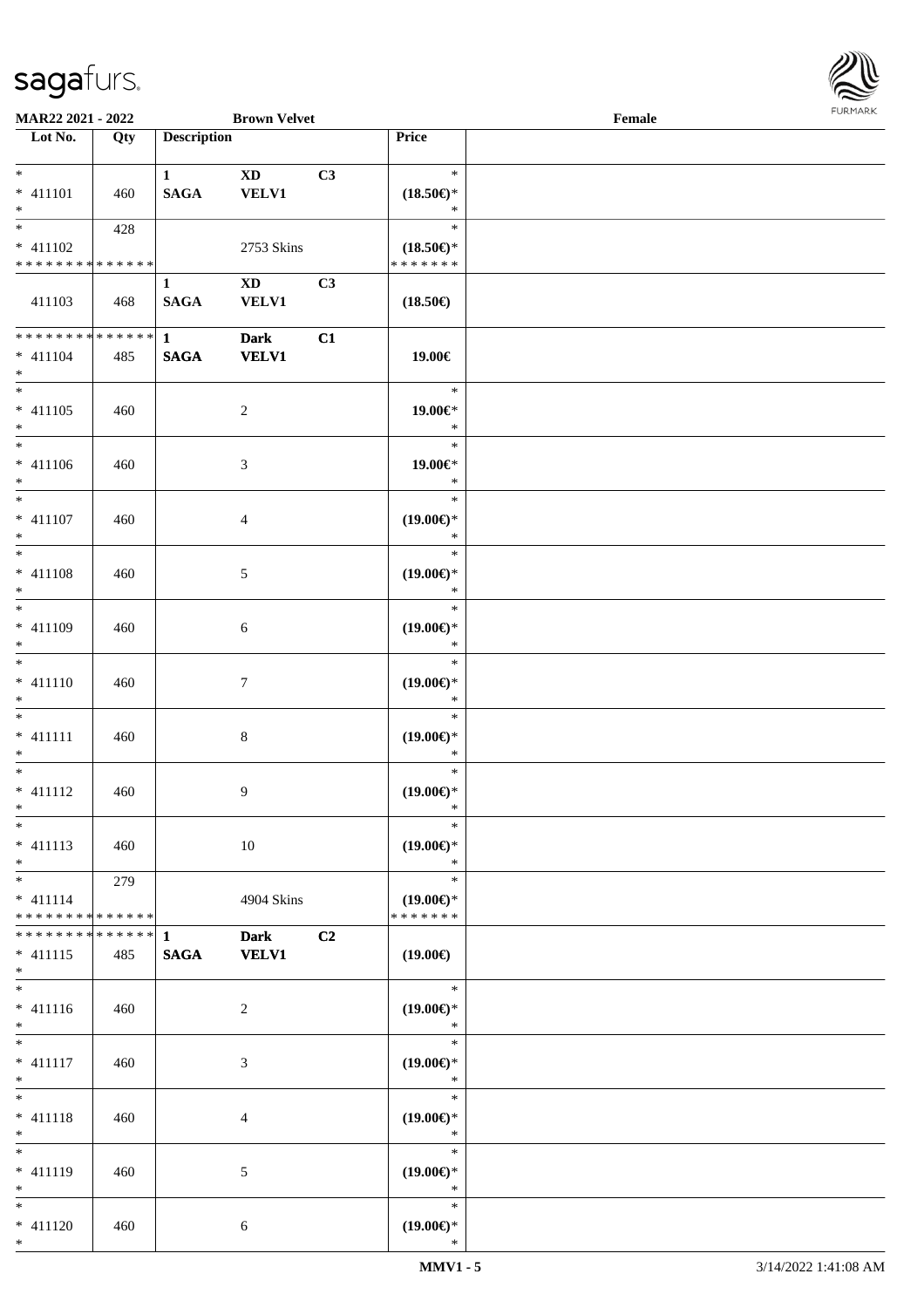

| <b>MAR22 2021 - 2022</b>                   |     |                    | <b>Brown Velvet</b> |                |                                                   | Female |  |
|--------------------------------------------|-----|--------------------|---------------------|----------------|---------------------------------------------------|--------|--|
| Lot No.                                    | Qty | <b>Description</b> |                     |                | Price                                             |        |  |
|                                            |     |                    |                     |                |                                                   |        |  |
| $*$                                        |     | $\mathbf{1}$       | <b>Dark</b>         | C <sub>2</sub> | $\ast$                                            |        |  |
| $* 411121$                                 | 460 | <b>SAGA</b>        | <b>VELV1</b>        |                | $(19.00\epsilon)$ *                               |        |  |
| $*$                                        |     |                    |                     |                | ∗                                                 |        |  |
|                                            |     |                    |                     |                | $\ast$                                            |        |  |
| $* 411122$                                 | 460 |                    | $\,8\,$             |                | $(19.00\epsilon)$ *                               |        |  |
| $*$                                        |     |                    |                     |                | $\ast$                                            |        |  |
| $\overline{\phantom{0}}$                   |     |                    |                     |                | $\ast$                                            |        |  |
| $* 411123$                                 | 460 |                    | $\overline{9}$      |                | $(19.00\epsilon)$ *                               |        |  |
| $*$                                        |     |                    |                     |                | *                                                 |        |  |
| $\overline{\ast}$                          |     |                    |                     |                | $\ast$                                            |        |  |
| * 411124                                   |     |                    |                     |                |                                                   |        |  |
| $*$                                        | 460 |                    | 10                  |                | $(19.00\epsilon)$ *<br>$\ast$                     |        |  |
|                                            |     |                    |                     |                | $\ast$                                            |        |  |
|                                            |     |                    |                     |                |                                                   |        |  |
| $* 411125$                                 | 460 |                    | $11\,$              |                | $(19.00\epsilon)$ *                               |        |  |
| $*$<br>$\overline{\ast}$                   |     |                    |                     |                | $\ast$                                            |        |  |
|                                            | 484 |                    |                     |                | $\ast$                                            |        |  |
| $* 411126$                                 |     |                    | 5569 Skins          |                | $(19.00\epsilon)$ *                               |        |  |
| * * * * * * * * <mark>* * * * * * *</mark> |     |                    |                     |                | * * * * * * *                                     |        |  |
| * * * * * * * * <mark>* * * * * * *</mark> |     | $\mathbf{1}$       | <b>Dark</b>         | C <sub>2</sub> |                                                   |        |  |
| $* 411127$                                 | 485 | <b>SAGA</b>        | <b>VELV1</b>        |                | $(19.00\epsilon)$                                 |        |  |
| $*$                                        |     |                    |                     |                |                                                   |        |  |
|                                            |     |                    |                     |                | $\ast$                                            |        |  |
| $* 411128$                                 | 460 |                    | 2                   |                | $(19.00\epsilon)$ *                               |        |  |
| $*$                                        |     |                    |                     |                | $\ast$                                            |        |  |
|                                            |     |                    |                     |                | $\ast$                                            |        |  |
| $* 411129$                                 | 460 |                    | 3                   |                | $(19.00\epsilon)$ *                               |        |  |
| $*$                                        |     |                    |                     |                | $\ast$                                            |        |  |
| $*$                                        |     |                    |                     |                | $\ast$                                            |        |  |
| $* 411130$                                 | 460 |                    | 4                   |                | $(19.00\epsilon)$ *                               |        |  |
| $*$                                        |     |                    |                     |                | $\ast$                                            |        |  |
| $*$                                        | 427 |                    |                     |                | $\ast$                                            |        |  |
| * 411131                                   |     |                    | 2292 Skins          |                | $(19.00\epsilon)$ *                               |        |  |
| * * * * * * * * <mark>* * * * * * *</mark> |     |                    |                     |                | * * * * * * *                                     |        |  |
| ************** 1                           |     |                    | <b>Dark</b>         | C3             |                                                   |        |  |
| $* 411132$                                 | 485 | <b>SAGA</b>        | <b>VELV1</b>        |                | $(18.50\epsilon)$                                 |        |  |
| $*$ $*$                                    |     |                    |                     |                |                                                   |        |  |
| $*$                                        |     |                    |                     |                | $\ast$                                            |        |  |
| * 411133                                   |     |                    |                     |                |                                                   |        |  |
|                                            | 460 |                    | $\overline{2}$      |                | $(18.50\epsilon)$ *                               |        |  |
| $*$                                        |     |                    |                     |                | $\ast$                                            |        |  |
| $*$ $*$                                    |     |                    |                     |                | $\ast$                                            |        |  |
| $* 411134$                                 | 460 |                    | 3                   |                | $(18.50\epsilon)$ *                               |        |  |
| $*$                                        |     |                    |                     |                | $\ast$                                            |        |  |
|                                            |     |                    |                     |                | $\ast$                                            |        |  |
| * 411135                                   | 460 |                    | 4                   |                | $(18.50\mathnormal{\in}\mathcal{)^{\! \! \circ}}$ |        |  |
| $*$                                        |     |                    |                     |                | $\ast$                                            |        |  |
|                                            |     |                    |                     |                | $\ast$                                            |        |  |
| $* 411136$                                 | 460 |                    | 5                   |                | $(18.50\epsilon)$ *                               |        |  |
| $*$                                        |     |                    |                     |                | $\ast$                                            |        |  |
| $*$                                        |     |                    |                     |                | $\ast$                                            |        |  |
| $* 411137$                                 | 460 |                    | 6                   |                | $(18.50\mathnormal{\infty})^*$                    |        |  |
| $*$                                        |     |                    |                     |                | $\ast$                                            |        |  |
| $*$                                        |     |                    |                     |                | $\ast$                                            |        |  |
| $* 411138$                                 | 460 |                    | $\boldsymbol{7}$    |                | $(18.50\epsilon)$ *                               |        |  |
| $*$                                        |     |                    |                     |                | $\ast$                                            |        |  |
| $*$                                        |     |                    |                     |                | $\ast$                                            |        |  |
| * 411139                                   | 460 |                    | 8                   |                | $(18.50\epsilon)$ *                               |        |  |
| $*$                                        |     |                    |                     |                | $\ast$                                            |        |  |
| $*$                                        |     |                    |                     |                | $\ast$                                            |        |  |
| $* 411140$                                 | 460 |                    | 9                   |                | $(18.50\epsilon)$ *                               |        |  |
| $*$                                        |     |                    |                     |                | $\ast$                                            |        |  |
|                                            |     |                    |                     |                |                                                   |        |  |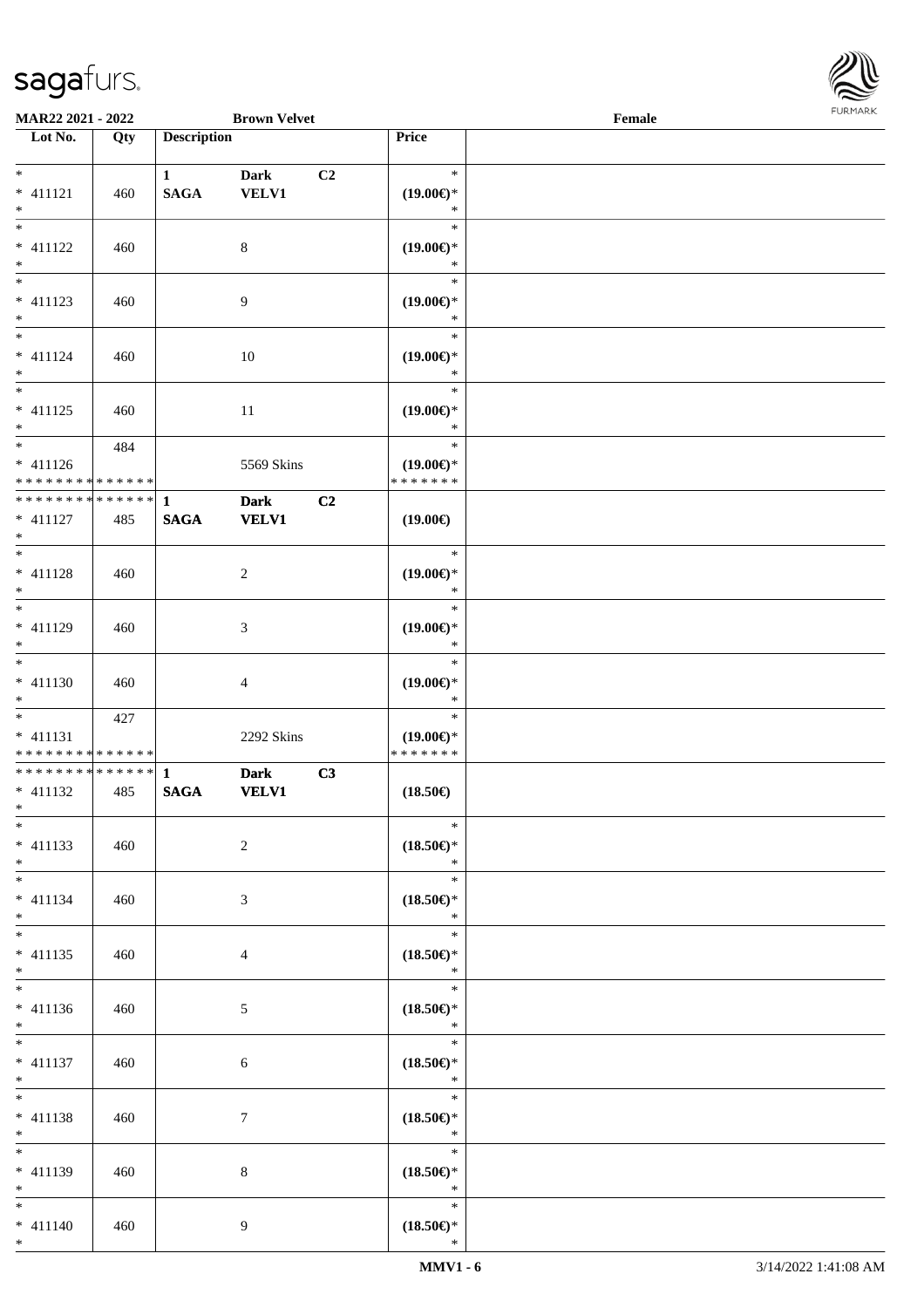

| <b>MAR22 2021 - 2022</b>                   |     |                    | <b>Brown Velvet</b> |                |                                      | Female |  |
|--------------------------------------------|-----|--------------------|---------------------|----------------|--------------------------------------|--------|--|
| Lot No.                                    | Qty | <b>Description</b> |                     |                | Price                                |        |  |
|                                            |     |                    |                     |                |                                      |        |  |
| $*$                                        |     | $\mathbf{1}$       | Dark                | C3             | $\ast$                               |        |  |
| $* 411141$                                 | 460 | <b>SAGA</b>        | VELV1               |                | $(18.50\epsilon)$ *                  |        |  |
| $*$                                        |     |                    |                     |                | $\ast$                               |        |  |
|                                            | 140 |                    |                     |                | $\ast$                               |        |  |
| $* 411142$                                 |     |                    | 4765 Skins          |                | $(18.50\epsilon)$ *                  |        |  |
| * * * * * * * * * * * * * *                |     |                    |                     |                | * * * * * * *                        |        |  |
| * * * * * * * * <mark>* * * * * * *</mark> |     | 1                  | <b>Dark</b>         | C <sub>3</sub> |                                      |        |  |
| $* 411143$                                 | 485 | <b>SAGA</b>        | <b>VELV1</b>        |                | $(18.50\epsilon)$                    |        |  |
| $*$                                        |     |                    |                     |                |                                      |        |  |
| $*$                                        | 353 |                    |                     |                | $\ast$                               |        |  |
| $* 411144$                                 |     |                    | 838 Skins           |                | $(18.50\epsilon)$ *                  |        |  |
| * * * * * * * * * * * * * *                |     |                    |                     |                | * * * * * * *                        |        |  |
| * * * * * * * * * * * * * * *              |     | $\mathbf{1}$       | <b>MED</b>          | C1             |                                      |        |  |
| $* 411145$                                 | 485 | <b>SAGA</b>        | <b>VELV1</b>        |                | $(19.00\epsilon)$                    |        |  |
| $\ast$                                     |     |                    |                     |                |                                      |        |  |
| $*$                                        |     |                    |                     |                | $\ast$                               |        |  |
|                                            | 234 |                    |                     |                |                                      |        |  |
| $* 411146$<br>* * * * * * * * * * * * * *  |     |                    | 719 Skins           |                | $(19.00\epsilon)$ *<br>* * * * * * * |        |  |
| * * * * * * * * * * * * * * *              |     |                    |                     |                |                                      |        |  |
|                                            |     | $\mathbf 1$        | <b>MED</b>          | C2             |                                      |        |  |
| $* 411147$                                 | 485 | <b>SAGA</b>        | <b>VELV1</b>        |                | $(19.00\epsilon)$                    |        |  |
| $*$                                        |     |                    |                     |                |                                      |        |  |
| $*$                                        |     |                    |                     |                | $\ast$                               |        |  |
| $* 411148$                                 | 460 |                    | 2                   |                | $(19.00\epsilon)$ *                  |        |  |
| $*$                                        |     |                    |                     |                | ∗                                    |        |  |
| $\overline{\phantom{0}}$                   |     |                    |                     |                | $\ast$                               |        |  |
| $* 411149$                                 | 460 |                    | 3                   |                | $(19.00\epsilon)$ *                  |        |  |
| $\ast$                                     |     |                    |                     |                | *                                    |        |  |
| $*$                                        |     |                    |                     |                | $\ast$                               |        |  |
| * 411150                                   | 460 |                    | 4                   |                | $(19.00\epsilon)$ *                  |        |  |
| $*$                                        |     |                    |                     |                | $\ast$                               |        |  |
| $*$ $-$                                    | 478 |                    |                     |                | $\ast$                               |        |  |
| $* 411151$                                 |     |                    | 2343 Skins          |                | $(19.00\epsilon)$ *                  |        |  |
| * * * * * * * * * * * * * *                |     |                    |                     |                | * * * * * * *                        |        |  |
| * * * * * * * * * * * * * * <mark>*</mark> |     | $\mathbf 1$        | <b>MED</b>          | C3             |                                      |        |  |
| $* 411152$                                 | 485 | <b>SAGA</b>        | <b>VELV1</b>        |                | $(18.50\epsilon)$                    |        |  |
| $*$ $-$                                    |     |                    |                     |                |                                      |        |  |
| $*$                                        | 405 |                    |                     |                | $\ast$                               |        |  |
| $* 411153$                                 |     |                    | 890 Skins           |                | $(18.50\epsilon)$ *                  |        |  |
| * * * * * * * * * * * * * *                |     |                    |                     |                | * * * * * * *                        |        |  |
| * * * * * * * * * * * * * * <mark>*</mark> |     | 1                  | <b>PALE</b>         | C1             |                                      |        |  |
| $* 411154$                                 | 485 | <b>SAGA</b>        | <b>VELV1</b>        |                | $(19.00\epsilon)$                    |        |  |
| $\ast$                                     |     |                    |                     |                |                                      |        |  |
| $*$ $-$                                    | 61  |                    |                     |                | $\ast$                               |        |  |
| $* 411155$                                 |     |                    | 546 Skins           |                | $(19.00\epsilon)$ *                  |        |  |
| * * * * * * * * * * * * * *                |     |                    |                     |                | * * * * * * *                        |        |  |
| * * * * * * * * * * * * * * <mark>*</mark> |     | $\mathbf{1}$       | <b>PALE</b>         | C <sub>2</sub> |                                      |        |  |
| * 411156                                   | 485 | <b>SAGA</b>        | <b>VELV1</b>        |                | $(19.00\epsilon)$                    |        |  |
| $*$ $-$                                    |     |                    |                     |                |                                      |        |  |
| $*$ $-$                                    |     |                    |                     |                | $\ast$                               |        |  |
| $* 411157$                                 | 460 |                    |                     |                | $(19.00\epsilon)$ *                  |        |  |
| $*$                                        |     |                    | 2                   |                | $\ast$                               |        |  |
| $*$                                        |     |                    |                     |                | $\ast$                               |        |  |
|                                            |     |                    |                     |                |                                      |        |  |
| * 411158<br>$*$                            | 460 |                    | 3                   |                | $(19.00\epsilon)$ *<br>$\ast$        |        |  |
| $*$                                        |     |                    |                     |                | $\ast$                               |        |  |
|                                            | 345 |                    |                     |                |                                      |        |  |
| $* 411159$                                 |     |                    | 1750 Skins          |                | $(19.00\epsilon)$ *                  |        |  |
| * * * * * * * * * * * * * *                |     |                    |                     |                | * * * * * * *                        |        |  |
| * * * * * * * * * * * * * * <mark>*</mark> |     | 1                  | <b>PALE</b>         | C3             |                                      |        |  |
| $* 411160$                                 | 485 | <b>SAGA</b>        | <b>VELV1</b>        |                | $(18.50\epsilon)$                    |        |  |
| $\ast$                                     |     |                    |                     |                |                                      |        |  |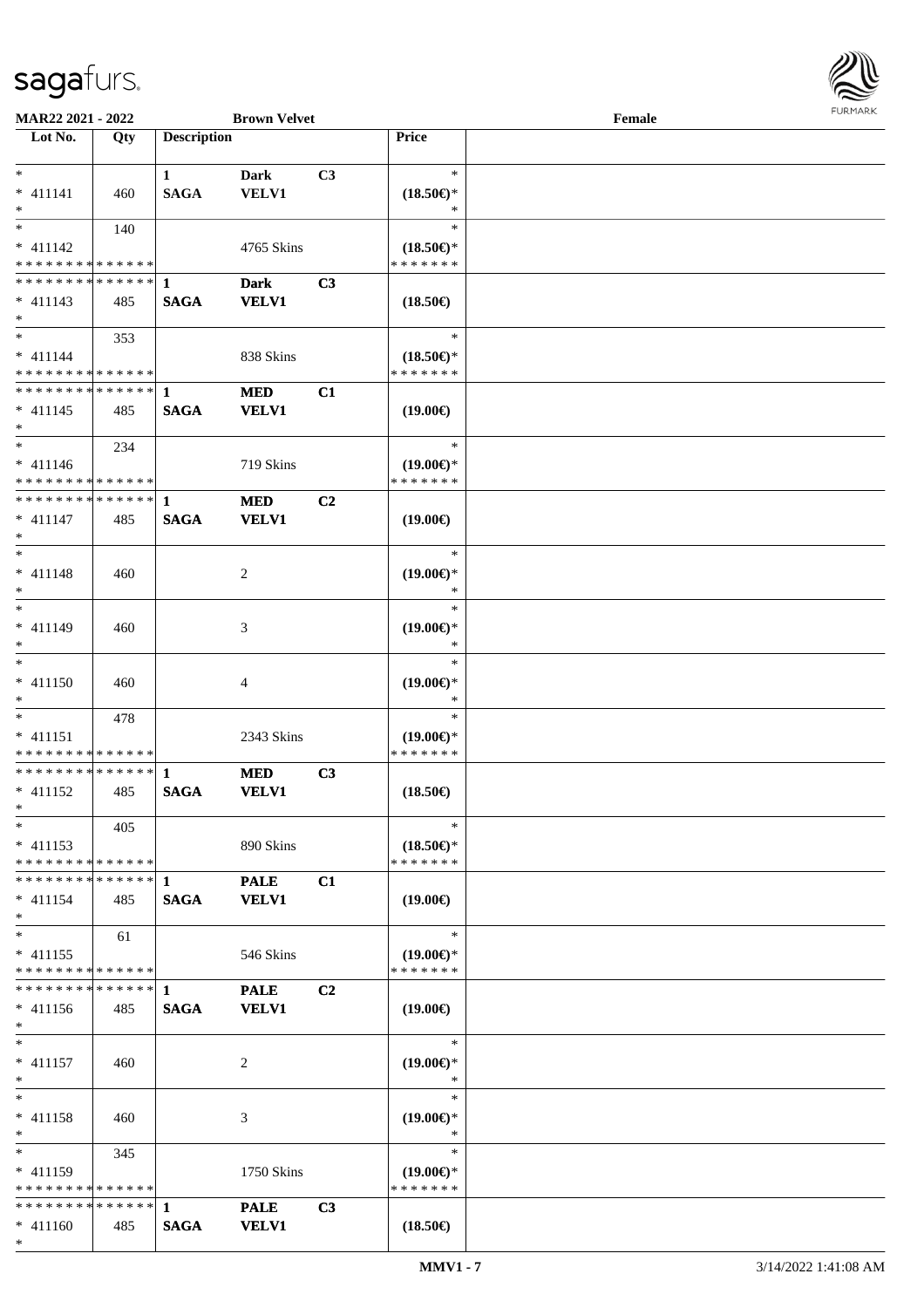

| MAR22 2021 - 2022                          |     |                    | <b>Brown Velvet</b>     |                |                                      | Female |  |
|--------------------------------------------|-----|--------------------|-------------------------|----------------|--------------------------------------|--------|--|
| Lot No.                                    | Qty | <b>Description</b> |                         |                | Price                                |        |  |
|                                            |     |                    |                         |                |                                      |        |  |
| $*$                                        | 149 | $\mathbf{1}$       | <b>PALE</b>             | C3             | $\ast$                               |        |  |
| $* 411161$                                 |     | <b>SAGA</b>        | <b>VELV1</b>            |                | $(18.50\epsilon)$ *                  |        |  |
| * * * * * * * * <mark>* * * * * * *</mark> |     |                    |                         |                | * * * * * * *                        |        |  |
|                                            |     | 1                  | $\mathbf{X}\mathbf{P}$  | C1             |                                      |        |  |
| 411162                                     | 263 | <b>SAGA</b>        | <b>VELV1</b>            |                | $(19.00\epsilon)$                    |        |  |
|                                            |     |                    |                         |                |                                      |        |  |
| * * * * * * * * * * * * * * *              |     | $\mathbf{1}$       | $\mathbf{X}\mathbf{P}$  | C <sub>2</sub> |                                      |        |  |
| $* 411163$                                 | 485 | <b>SAGA</b>        | <b>VELV1</b>            |                | $(19.00\epsilon)$                    |        |  |
| $*$                                        |     |                    |                         |                |                                      |        |  |
| $\ast$                                     | 384 |                    |                         |                | $\ast$                               |        |  |
| $* 411164$                                 |     |                    | 869 Skins               |                | $(19.00\epsilon)$ *                  |        |  |
| * * * * * * * * * * * * * *                |     |                    |                         |                | * * * * * * *                        |        |  |
|                                            |     | $\mathbf{1}$       | $\mathbf{X}\mathbf{P}$  | C3             |                                      |        |  |
| 411165                                     | 322 | <b>SAGA</b>        | <b>VELV1</b>            |                | $(18.50\epsilon)$                    |        |  |
|                                            |     |                    |                         |                |                                      |        |  |
| **************                             |     | $\mathbf{1}$       | 2XD                     | C1             |                                      |        |  |
| $* 411166$                                 | 485 | <b>SAGA</b>        | <b>VELV2</b>            |                | $(21.00\epsilon)$                    |        |  |
| $*$                                        |     |                    |                         |                |                                      |        |  |
| $*$                                        | 293 |                    |                         |                | $\ast$                               |        |  |
| $* 411167$                                 |     |                    | 778 Skins               |                | $(21.00\epsilon)$ *                  |        |  |
| * * * * * * * * * * * * * *                |     |                    |                         |                | * * * * * * *                        |        |  |
|                                            |     | 1                  | $2\mathbf{X}\mathbf{D}$ | C1/C2          |                                      |        |  |
| 411168                                     | 439 | <b>SAGA</b>        | VELV2                   |                | $(21.00\epsilon)$                    |        |  |
|                                            |     |                    |                         |                |                                      |        |  |
| * * * * * * * * * * * * * *                |     | 1                  | 2XD                     | C <sub>2</sub> |                                      |        |  |
| $* 411169$                                 | 485 | <b>SAGA</b>        | <b>VELV2</b>            |                | $(21.00\epsilon)$                    |        |  |
| $*$                                        |     |                    |                         |                |                                      |        |  |
| $\ast$                                     |     |                    |                         |                | $\ast$                               |        |  |
| $* 411170$                                 | 470 |                    | $\overline{c}$          |                | $(21.00\epsilon)$ *                  |        |  |
| $\ast$                                     |     |                    |                         |                | $\ast$                               |        |  |
| $*$                                        |     |                    |                         |                | $\ast$                               |        |  |
| $* 411171$                                 | 460 |                    | 3                       |                | $(21.00\epsilon)$ *                  |        |  |
| $\ast$                                     |     |                    |                         |                | $\ast$                               |        |  |
| $\ast$                                     |     |                    |                         |                | $\ast$                               |        |  |
| $* 411172$                                 |     |                    |                         |                |                                      |        |  |
| $*$                                        | 460 |                    | 4                       |                | $(21.00\epsilon)$ *<br>$\ast$        |        |  |
| $*$                                        |     |                    |                         |                | $\ast$                               |        |  |
| $* 411173$                                 | 388 |                    |                         |                |                                      |        |  |
| * * * * * * * * * * * * * *                |     |                    | 2263 Skins              |                | $(21.00\epsilon)$ *<br>* * * * * * * |        |  |
|                                            |     |                    |                         |                |                                      |        |  |
|                                            |     |                    | $2\mathbf{X}\mathbf{D}$ | C3             |                                      |        |  |
| $* 411174$                                 | 485 | <b>SAGA</b>        | <b>VELV2</b>            |                | $(20.50\epsilon)$                    |        |  |
| $*$<br>$\ast$                              |     |                    |                         |                | $\ast$                               |        |  |
|                                            | 403 |                    |                         |                |                                      |        |  |
| $* 411175$<br>* * * * * * * * * * * * * *  |     |                    | 888 Skins               |                | $(20.50 \in )^*$<br>* * * * * * *    |        |  |
| **************                             |     |                    |                         |                |                                      |        |  |
|                                            |     | $\mathbf 1$        | <b>XD</b>               | C1             |                                      |        |  |
| $* 411176$                                 | 485 | <b>SAGA</b>        | <b>VELV2</b>            |                | $(21.00\epsilon)$                    |        |  |
| $*$                                        |     |                    |                         |                |                                      |        |  |
| $*$                                        |     |                    |                         |                | $\ast$                               |        |  |
| $* 411177$                                 | 460 |                    | 2                       |                | $(21.00\epsilon)$ *                  |        |  |
| $*$                                        |     |                    |                         |                | $\ast$                               |        |  |
| $\ast$                                     | 247 |                    |                         |                | $\ast$                               |        |  |
| $* 411178$                                 |     |                    | 1192 Skins              |                | $(21.00\epsilon)$ *                  |        |  |
| * * * * * * * * * * * * * *                |     |                    |                         |                | * * * * * * *                        |        |  |
|                                            |     | $\mathbf{1}$       | XD                      | C1             |                                      |        |  |
| 411179                                     | 232 | <b>SAGA</b>        | <b>VELV2</b>            |                | $(21.00\epsilon)$                    |        |  |
|                                            |     |                    |                         |                |                                      |        |  |
| * * * * * * * * * * * * * * *              |     | $\mathbf{1}$       | <b>XD</b>               | C <sub>2</sub> |                                      |        |  |
| $* 411180$                                 | 485 | <b>SAGA</b>        | <b>VELV2</b>            |                | $(21.00\epsilon)$                    |        |  |
| $*$                                        |     |                    |                         |                |                                      |        |  |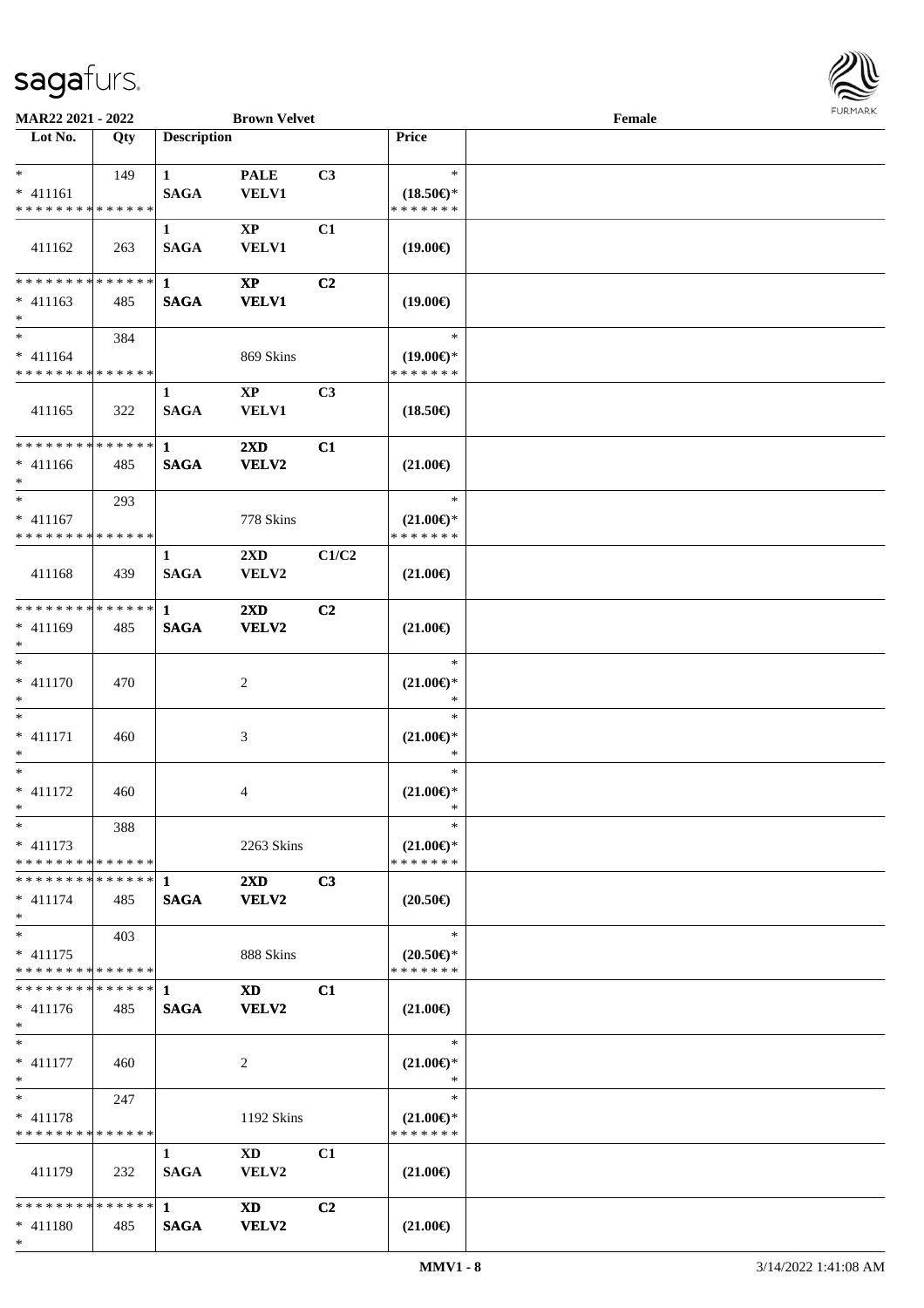

| <b>MAR22 2021 - 2022</b>                   |     |                    | <b>Brown Velvet</b> |                |                       | Female |  |
|--------------------------------------------|-----|--------------------|---------------------|----------------|-----------------------|--------|--|
| Lot No.                                    | Qty | <b>Description</b> |                     |                | Price                 |        |  |
|                                            |     |                    |                     |                |                       |        |  |
| $*$                                        |     | $\mathbf{1}$       | <b>XD</b>           | C <sub>2</sub> | $\ast$                |        |  |
| * 411181                                   | 460 | <b>SAGA</b>        | VELV2               |                | $(21.00\epsilon)$ *   |        |  |
| $*$                                        |     |                    |                     |                | $\ast$                |        |  |
|                                            |     |                    |                     |                | $\ast$                |        |  |
| $* 411182$                                 | 460 |                    | 3                   |                | $(21.00\epsilon)$ *   |        |  |
| $*$                                        |     |                    |                     |                | $\ast$                |        |  |
|                                            |     |                    |                     |                | $\ast$                |        |  |
| $* 411183$                                 | 460 |                    | $\overline{4}$      |                | $(21.00\epsilon)$ *   |        |  |
| $\ast$                                     |     |                    |                     |                | $\ast$                |        |  |
| $\ddot{x}$                                 |     |                    |                     |                | $\ast$                |        |  |
| $* 411184$                                 | 460 |                    | $\mathfrak{S}$      |                | $(21.00\epsilon)$ *   |        |  |
| $*$                                        |     |                    |                     |                | $\ast$                |        |  |
| $\overline{\ast}$                          |     |                    |                     |                | $\ast$                |        |  |
| $* 411185$                                 | 460 |                    | $\sqrt{6}$          |                | $(21.00\epsilon)$ *   |        |  |
| $\ast$                                     |     |                    |                     |                | $\ast$                |        |  |
|                                            |     |                    |                     |                | $\ast$                |        |  |
| * 411186                                   | 460 |                    | $\tau$              |                | $(21.00\epsilon)$ *   |        |  |
| $\ast$                                     |     |                    |                     |                | $\ast$                |        |  |
| $\overline{\ast}$                          | 218 |                    |                     |                | $\ast$                |        |  |
| * 411187                                   |     |                    | 3463 Skins          |                | $(21.00\epsilon)$ *   |        |  |
| * * * * * * * * <mark>* * * * * *</mark>   |     |                    |                     |                | * * * * * * *         |        |  |
|                                            |     | 1                  | <b>XD</b>           | C2             |                       |        |  |
| 411188                                     | 400 | <b>SAGA</b>        | VELV2               |                | $(21.00\epsilon)$     |        |  |
|                                            |     |                    |                     |                |                       |        |  |
| * * * * * * * * <mark>* * * * * * *</mark> |     | $\mathbf{1}$       | <b>XD</b>           | C3             |                       |        |  |
| * 411189                                   | 485 | <b>SAGA</b>        | <b>VELV2</b>        |                | $(20.50\epsilon)$     |        |  |
| $*$                                        |     |                    |                     |                |                       |        |  |
| $\ast$                                     |     |                    |                     |                | $\ast$                |        |  |
| * 411190                                   | 460 |                    | 2                   |                | $(20.50\epsilon)$ *   |        |  |
| $*$                                        |     |                    |                     |                | $\ast$                |        |  |
|                                            | 420 |                    |                     |                | $\ast$                |        |  |
| * 411191                                   |     |                    | 1365 Skins          |                | $(20.50\epsilon)$ *   |        |  |
| * * * * * * * * <mark>* * * * * * *</mark> |     |                    |                     |                | * * * * * * *         |        |  |
|                                            |     |                    | <b>Dark</b>         | C1             |                       |        |  |
| * 411192                                   | 485 | <b>SAGA</b>        | <b>VELV2</b>        |                | $(21.00\epsilon)$     |        |  |
| $*$ $-$                                    |     |                    |                     |                |                       |        |  |
| $\ast$                                     |     |                    |                     |                | $\ast$                |        |  |
| $* 411193$                                 | 460 |                    | 2                   |                | $(21.00\epsilon)$ *   |        |  |
| $*$                                        |     |                    |                     |                | $\ast$                |        |  |
| $*$ $-$                                    |     |                    |                     |                | $\ast$                |        |  |
| * 411194                                   | 460 |                    | 3                   |                | $(21.00\epsilon)$ *   |        |  |
| $*$                                        |     |                    |                     |                | $\ast$                |        |  |
| $*$                                        |     |                    |                     |                | $\ast$                |        |  |
| $* 411195$                                 | 460 |                    | $\overline{4}$      |                | $(21.00\mathsf{E})^*$ |        |  |
| $*$                                        |     |                    |                     |                | $\ast$                |        |  |
| $\ast$                                     |     |                    |                     |                | $\ast$                |        |  |
| * 411196                                   | 480 |                    | 5                   |                | $(21.00\epsilon)$ *   |        |  |
| $*$                                        |     |                    |                     |                | $\ast$                |        |  |
|                                            | 106 |                    |                     |                | $\ast$                |        |  |
| $* 411197$                                 |     |                    | 2451 Skins          |                | $(21.00\epsilon)$ *   |        |  |
| * * * * * * * * * * * * * *                |     |                    |                     |                | * * * * * * *         |        |  |
|                                            |     | $\mathbf{1}$       | Dark                | C1             |                       |        |  |
| 411198                                     | 390 | <b>SAGA</b>        | VELV2               |                | $(21.00\epsilon)$     |        |  |
|                                            |     |                    |                     |                |                       |        |  |
|                                            |     | $1 \quad \cdots$   | <b>Dark</b>         | C <sub>2</sub> |                       |        |  |
| * 411199                                   | 485 | <b>SAGA</b>        | <b>VELV2</b>        |                | $(21.00\epsilon)$     |        |  |
| $*$                                        |     |                    |                     |                |                       |        |  |
| $*$                                        |     |                    |                     |                | $\ast$                |        |  |
| $* 411200$                                 | 460 |                    | 2                   |                | $(21.00\epsilon)$ *   |        |  |
|                                            |     |                    |                     |                |                       |        |  |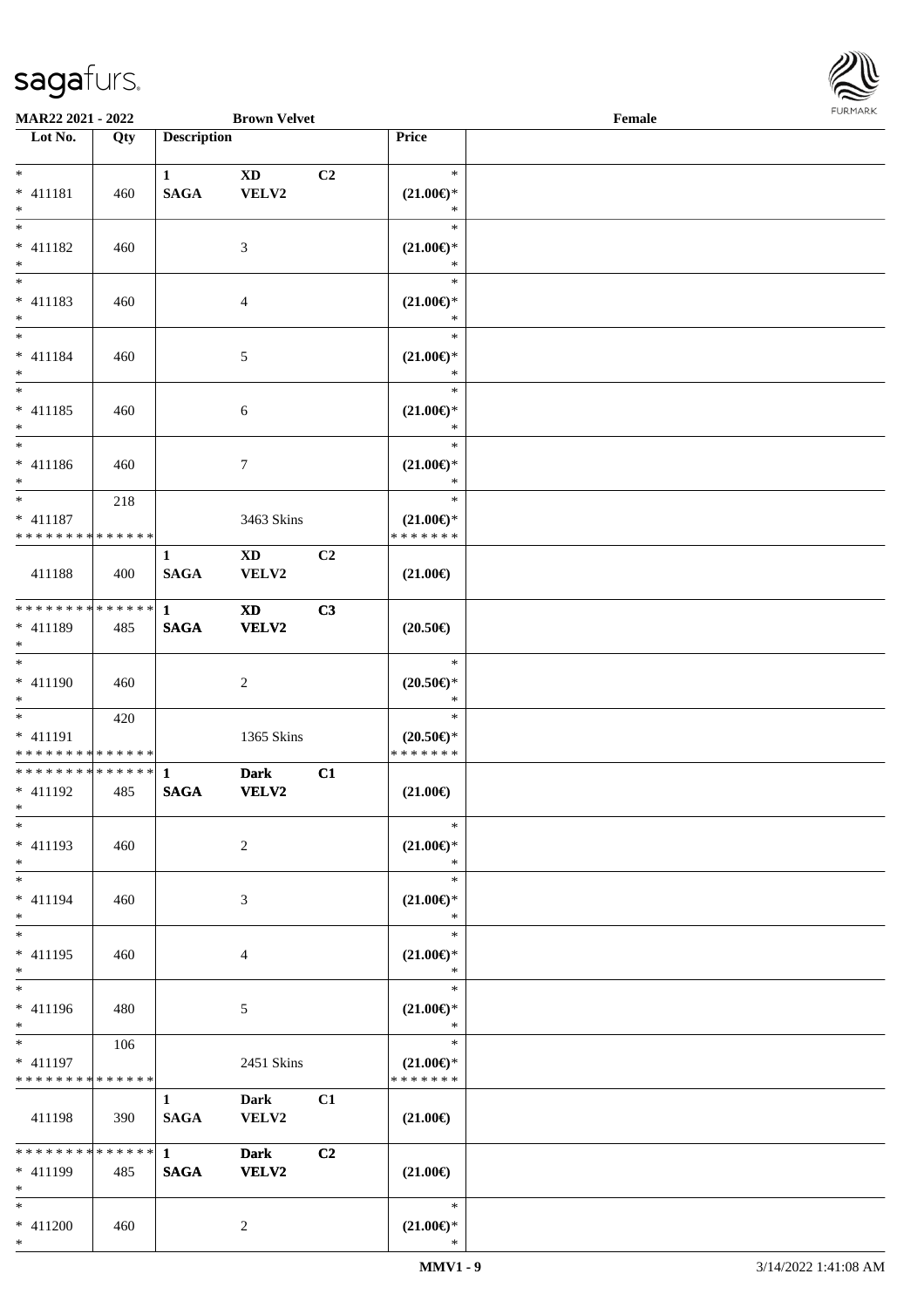

| <b>MAR22 2021 - 2022</b>                 |     |                    | <b>Brown Velvet</b> |                |                     | Female |  |
|------------------------------------------|-----|--------------------|---------------------|----------------|---------------------|--------|--|
| Lot No.                                  | Qty | <b>Description</b> |                     |                | Price               |        |  |
|                                          |     |                    |                     |                |                     |        |  |
| $*$                                      |     | $\mathbf{1}$       | <b>Dark</b>         | C <sub>2</sub> | $\ast$              |        |  |
| * 411201                                 | 460 | <b>SAGA</b>        | VELV2               |                | $(21.00\epsilon)$ * |        |  |
| $*$                                      |     |                    |                     |                | *                   |        |  |
| $*$                                      |     |                    |                     |                | $\ast$              |        |  |
| * 411202                                 | 460 |                    | 4                   |                | $(21.00\epsilon)$ * |        |  |
| $*$                                      |     |                    |                     |                | *                   |        |  |
|                                          |     |                    |                     |                | $\ast$              |        |  |
| * 411203                                 | 460 |                    | 5                   |                | $(21.00\epsilon)$ * |        |  |
| $*$                                      |     |                    |                     |                | *                   |        |  |
| $*$                                      |     |                    |                     |                | $\ast$              |        |  |
| * 411204                                 | 460 |                    | 6                   |                | $(21.00\epsilon)$ * |        |  |
| $*$                                      |     |                    |                     |                | *                   |        |  |
| $*$                                      |     |                    |                     |                | $\ast$              |        |  |
| $* 411205$                               | 460 |                    | 7                   |                | $(21.00\epsilon)$ * |        |  |
| $\ast$                                   |     |                    |                     |                | $\ast$              |        |  |
| $\overline{\ast}$                        | 219 |                    |                     |                | $\ast$              |        |  |
| $* 411206$                               |     |                    | 3464 Skins          |                | $(21.00\epsilon)$ * |        |  |
| * * * * * * * * * * * * * *              |     |                    |                     |                | * * * * * * *       |        |  |
| ******** <mark>******</mark>             |     | $\mathbf{1}$       | <b>Dark</b>         | C <sub>2</sub> |                     |        |  |
| $* 411207$                               | 485 | <b>SAGA</b>        | <b>VELV2</b>        |                | $(21.00\epsilon)$   |        |  |
| $*$                                      |     |                    |                     |                |                     |        |  |
| $*$                                      | 299 |                    |                     |                | $\ast$              |        |  |
| * 411208                                 |     |                    | 784 Skins           |                | $(21.00\epsilon)$ * |        |  |
| * * * * * * * * * * * * * *              |     |                    |                     |                | * * * * * * *       |        |  |
|                                          |     |                    | <b>Dark</b>         | C3             |                     |        |  |
| * 411209                                 | 485 | <b>SAGA</b>        | <b>VELV2</b>        |                | $(20.50\epsilon)$   |        |  |
| $*$                                      |     |                    |                     |                |                     |        |  |
| $*$                                      |     |                    |                     |                | $\ast$              |        |  |
| $* 411210$                               | 460 |                    | 2                   |                | $(20.50\epsilon)$ * |        |  |
| $*$                                      |     |                    |                     |                | $\ast$              |        |  |
| $*$                                      |     |                    |                     |                | $\ast$              |        |  |
| $* 411211$                               | 460 |                    | 3                   |                | $(20.50\epsilon)$ * |        |  |
| $\ast$                                   |     |                    |                     |                | $\ast$              |        |  |
| $*$                                      |     |                    |                     |                | $\ast$              |        |  |
| $* 411212$                               | 460 |                    | 4                   |                | $(20.50\epsilon)$ * |        |  |
| $*$ $-$                                  |     |                    |                     |                | *                   |        |  |
| $\ast$                                   |     |                    |                     |                | $\ast$              |        |  |
| $* 411213$                               | 460 |                    | 5                   |                | $(20.50\epsilon)$ * |        |  |
| $*$                                      |     |                    |                     |                | $\ast$              |        |  |
| $*$                                      | 358 |                    |                     |                | $\ast$              |        |  |
| $* 411214$                               |     |                    | 2683 Skins          |                | $(20.50\epsilon)$ * |        |  |
| * * * * * * * * <mark>* * * * * *</mark> |     |                    |                     |                | * * * * * * *       |        |  |
|                                          |     | 1                  | <b>MED</b>          | C1             |                     |        |  |
| 411215                                   | 321 | <b>SAGA</b>        | VELV2               |                | $(21.00\epsilon)$   |        |  |
|                                          |     |                    |                     |                |                     |        |  |
| * * * * * * * * * * * * * * *            |     | $\mathbf{1}$       | <b>MED</b>          | C <sub>2</sub> |                     |        |  |
| $* 411216$                               | 485 | <b>SAGA</b>        | VELV2               |                | $(21.00\epsilon)$   |        |  |
| $*$                                      |     |                    |                     |                |                     |        |  |
| $*$                                      | 434 |                    |                     |                | $\ast$              |        |  |
| $* 411217$                               |     |                    | 919 Skins           |                | $(21.00\epsilon)$ * |        |  |
| * * * * * * * * * * * * * *              |     |                    |                     |                | * * * * * * *       |        |  |
|                                          |     | $\mathbf{1}$       | <b>MED</b>          | C <sub>3</sub> |                     |        |  |
| 411218                                   | 276 | <b>SAGA</b>        | VELV2               |                | $(20.50\epsilon)$   |        |  |
|                                          |     |                    |                     |                |                     |        |  |
|                                          |     | $\mathbf{1}$       | <b>PALE</b>         | C1             |                     |        |  |
| 411219                                   | 272 | <b>SAGA</b>        | VELV2               |                | $(21.00\epsilon)$   |        |  |
|                                          |     |                    |                     |                |                     |        |  |
| * * * * * * * * * * * * * * *            |     | $\mathbf{1}$       | <b>PALE</b>         | C <sub>2</sub> |                     |        |  |
|                                          |     |                    |                     |                |                     |        |  |
| $* 411220$                               | 485 | <b>SAGA</b>        | <b>VELV2</b>        |                | $(21.00\epsilon)$   |        |  |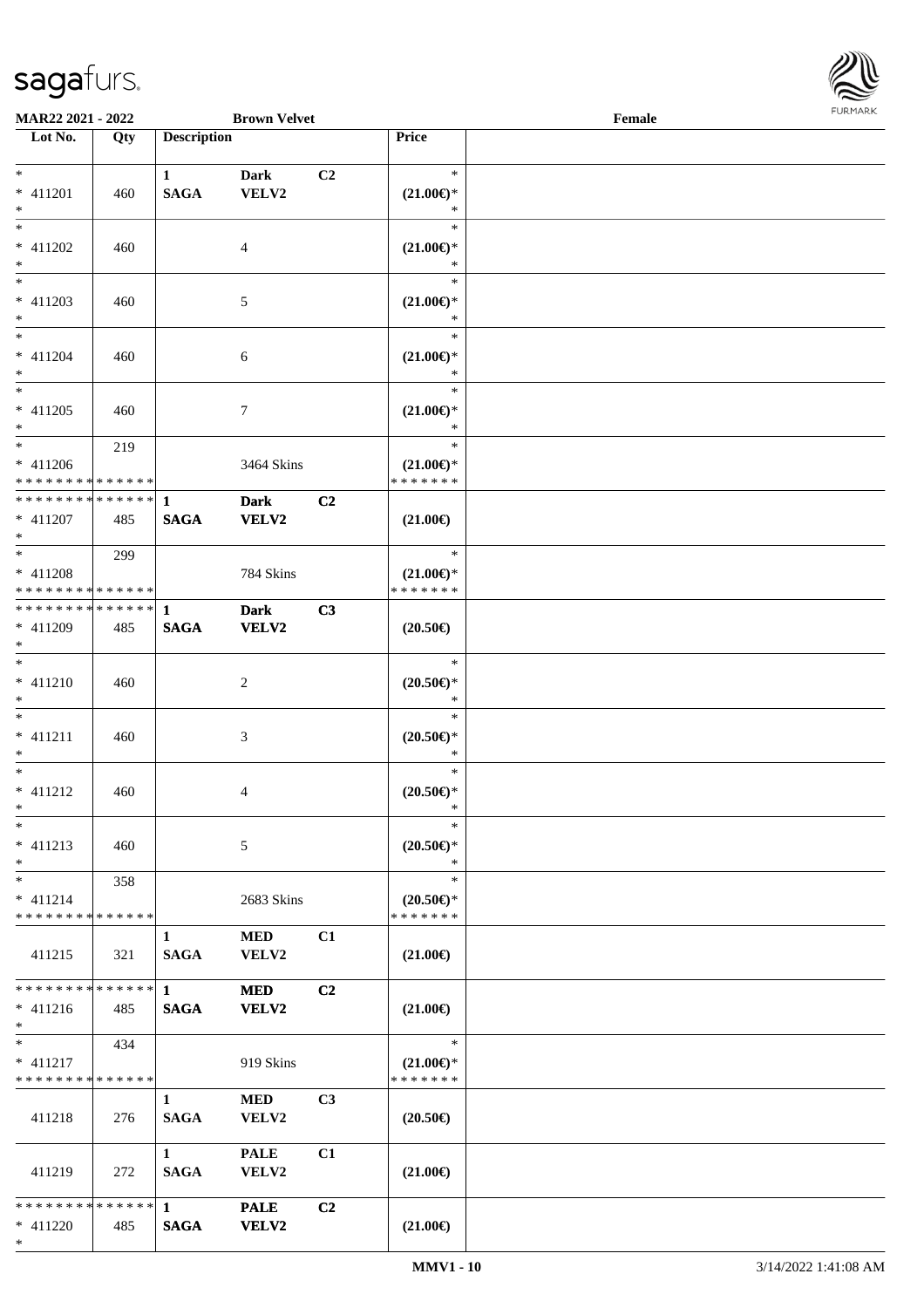

| MAR22 2021 - 2022<br><b>Brown Velvet</b>                   |     |                                 |                                                             |                               |                                                | Female | <b>FURMARK</b> |
|------------------------------------------------------------|-----|---------------------------------|-------------------------------------------------------------|-------------------------------|------------------------------------------------|--------|----------------|
| $\overline{\phantom{1}}$ Lot No.                           | Qty | <b>Description</b>              |                                                             |                               | Price                                          |        |                |
| $*$<br>$* 411221$<br>******** <mark>******</mark>          | 237 | $\mathbf{1}$<br><b>SAGA</b>     | <b>PALE</b><br>VELV2                                        | C2                            | $\ast$<br>$(21.00\epsilon)$ *<br>* * * * * * * |        |                |
| 411222                                                     | 230 | $\mathbf{1}$<br><b>SAGA</b>     | <b>PALE</b><br>VELV2                                        | C3                            | $(20.50\epsilon)$                              |        |                |
| 411223                                                     | 499 | $\mathbf{1}$<br>$\mathbf{SAGA}$ | $\mathbf{X}\mathbf{P}$<br>VELV2                             | C1/C2                         | $(21.00\epsilon)$                              |        |                |
| * * * * * * * * * * * * * * *<br>$* 411224$<br>$*$         | 485 | $\mathbf{1}$<br>$\mathbf{SAGA}$ | $\mathbf{X}\mathbf{D}/\mathbf{D}\mathbf{K}$<br><b>VELV2</b> | C2<br><b>OPEN</b>             | $(18.50\epsilon)$                              |        |                |
| $\ast$<br>$* 411225$<br>$\ast$<br>$\overline{\phantom{0}}$ | 460 |                                 | $\overline{c}$                                              |                               | $\ast$<br>$(18.50\epsilon)$ *<br>$\ast$        |        |                |
| $* 411226$<br>$*$                                          | 460 |                                 | 3                                                           |                               | $\ast$<br>$(18.50\epsilon)$ *<br>$\ast$        |        |                |
| $*$<br>$* 411227$<br>* * * * * * * * * * * * * *           | 300 |                                 | 1705 Skins                                                  |                               | $\ast$<br>$(18.50\epsilon)$ *<br>* * * * * * * |        |                |
| * * * * * * * * * * * * * * *<br>$* 411228$<br>$\ast$      | 485 | 1<br>IA                         | XD/DK<br><b>VELV1</b>                                       | C <sub>2</sub><br><b>CHIP</b> | $(17.00\epsilon)$                              |        |                |
| $\overline{\phantom{0}}$<br>$* 411229$<br>$\ast$           | 460 |                                 | $\boldsymbol{2}$                                            |                               | $\ast$<br>$(17.00\epsilon)$ *<br>$\ast$        |        |                |
| $\ast$<br>$* 411230$<br>$\ast$                             | 460 |                                 | $\mathfrak{Z}$                                              |                               | $\ast$<br>$(17.00\epsilon)$ *<br>$\ast$        |        |                |
| $\ast$<br>$* 411231$<br>$\ast$                             | 460 |                                 | $\overline{4}$                                              |                               | $\ast$<br>$(17.00\epsilon)$ *<br>$\ast$        |        |                |
| $\overline{\phantom{0}}$<br>$* 411232$<br>$\ast$           | 460 |                                 | 5                                                           |                               | $\ast$<br>$(17.00\epsilon)$ *<br>$\ast$        |        |                |
| $\ast$<br>$* 411233$<br>$\ast$                             | 460 |                                 | $\sqrt{6}$                                                  |                               | $\ast$<br>$(17.00\epsilon)$ *<br>$\ast$        |        |                |
| $\ast$<br>$* 411234$<br>$\ast$                             | 460 |                                 | $\tau$                                                      |                               | $\ast$<br>$(17.00\epsilon)$ *<br>$\ast$        |        |                |
| $_{\ast}^{-}$<br>$* 411235$<br>$\ast$                      | 460 |                                 | $\,8\,$                                                     |                               | $\ast$<br>$(17.00\epsilon)$ *<br>$\ast$        |        |                |
| $_{\ast}^{-}$<br>$* 411236$<br>$\ast$                      | 460 |                                 | 9                                                           |                               | $\ast$<br>$(17.00\mathbb{E})^*$<br>$\ast$      |        |                |
| $\ast$<br>$* 411237$<br>$\ast$                             | 460 |                                 | 10                                                          |                               | $\ast$<br>$(17.00\epsilon)$ *<br>$\ast$        |        |                |
| $\ast$<br>$* 411238$<br>$\ast$                             | 460 |                                 | 11                                                          |                               | $\ast$<br>$(17.00\epsilon)$ *<br>$\ast$        |        |                |
| $\ast$<br>$* 411239$<br>* * * * * * * * * * * * * *        | 458 |                                 | 5543 Skins                                                  |                               | $\ast$<br>$(17.00\epsilon)$ *<br>* * * * * * * |        |                |
| * * * * * * * * * * * * * * *<br>$* 411240$<br>$*$         | 485 | 1<br>IA                         | XD/DK<br><b>VELV1</b>                                       | C <sub>2</sub><br><b>CHIP</b> | $(17.00\epsilon)$                              |        |                |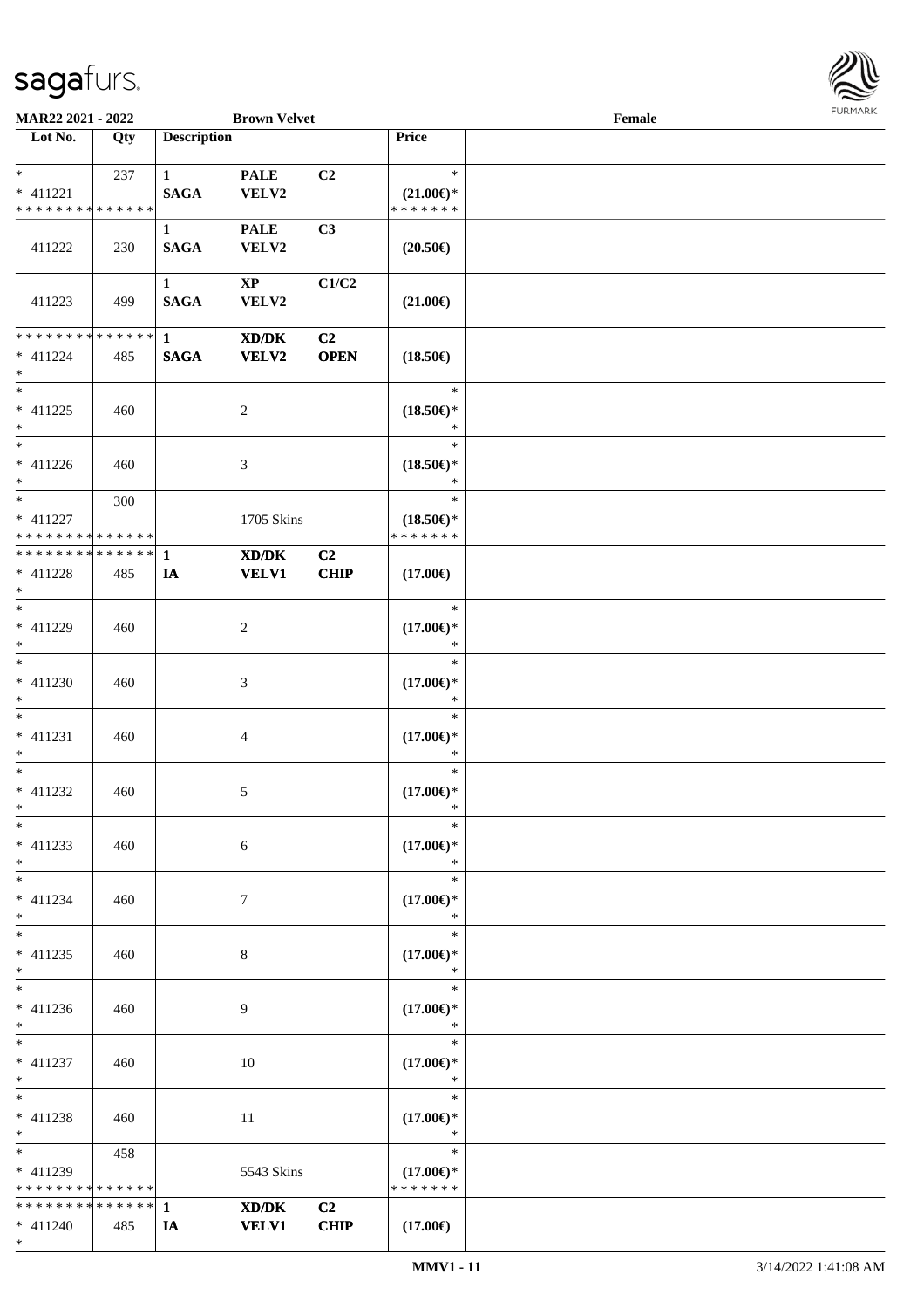

| <b>MAR22 2021 - 2022</b>                  |     |                    | <b>Brown Velvet</b> |                |                                      | Female |  |
|-------------------------------------------|-----|--------------------|---------------------|----------------|--------------------------------------|--------|--|
| Lot No.                                   | Qty | <b>Description</b> |                     |                | Price                                |        |  |
|                                           |     |                    |                     |                |                                      |        |  |
| $*$                                       |     | $\mathbf{1}$       | XD/DK               | C <sub>2</sub> | $\ast$                               |        |  |
| $* 411241$                                | 460 | IA                 | <b>VELV1</b>        | <b>CHIP</b>    | $(17.00\epsilon)$ *                  |        |  |
| $*$                                       |     |                    |                     |                | ∗                                    |        |  |
| $*$                                       |     |                    |                     |                | $\ast$                               |        |  |
| $* 411242$                                | 460 |                    | 3                   |                | $(17.00\epsilon)$ *                  |        |  |
| $*$                                       |     |                    |                     |                | $\ast$                               |        |  |
|                                           |     |                    |                     |                | $\ast$                               |        |  |
| $* 411243$                                | 460 |                    | 4                   |                | $(17.00\epsilon)$ *                  |        |  |
| $\ast$                                    |     |                    |                     |                | *                                    |        |  |
| $*$                                       |     |                    |                     |                | $\ast$                               |        |  |
| $* 411244$                                | 460 |                    | 5                   |                | $(17.00\epsilon)$ *                  |        |  |
| $*$                                       |     |                    |                     |                | $\ast$                               |        |  |
| $*$                                       |     |                    |                     |                | $\ast$                               |        |  |
| $* 411245$                                | 460 |                    | $\sqrt{6}$          |                | $(17.00\epsilon)$ *                  |        |  |
| $*$                                       |     |                    |                     |                | $\ast$                               |        |  |
| $*$                                       |     |                    |                     |                | $\ast$                               |        |  |
| $* 411246$                                | 460 |                    | $\tau$              |                | $(17.00\epsilon)$ *                  |        |  |
| $*$                                       |     |                    |                     |                | $\ast$                               |        |  |
| $*$                                       |     |                    |                     |                | $\ast$                               |        |  |
| $* 411247$                                | 460 |                    | 8                   |                | $(17.00\epsilon)$ *                  |        |  |
| $*$                                       |     |                    |                     |                | $\ast$<br>$\ast$                     |        |  |
|                                           | 151 |                    |                     |                |                                      |        |  |
| $* 411248$<br>* * * * * * * * * * * * * * |     |                    | 3856 Skins          |                | $(17.00\epsilon)$ *<br>* * * * * * * |        |  |
|                                           |     |                    |                     |                |                                      |        |  |
|                                           |     | $\mathbf{1}$       | XD/DK               | C <sub>2</sub> |                                      |        |  |
| 411249                                    | 427 | IA                 | <b>VELV1</b>        | <b>CHIP</b>    | $(17.00\in)$                         |        |  |
| * * * * * * * * * * * * * * *             |     | $\mathbf{1}$       | MED/PAL C2          |                |                                      |        |  |
| $* 411250$                                | 485 | <b>IA</b>          | <b>VELV1</b>        | <b>CHIP</b>    | $(17.00\epsilon)$                    |        |  |
| $*$                                       |     |                    |                     |                |                                      |        |  |
| $*$                                       |     |                    |                     |                | $\ast$                               |        |  |
| $* 411251$                                | 460 |                    | $\overline{c}$      |                | $(17.00\epsilon)$ *                  |        |  |
| $*$                                       |     |                    |                     |                | $\ast$                               |        |  |
| $*$                                       |     |                    |                     |                | $\ast$                               |        |  |
| $* 411252$                                | 460 |                    | 3                   |                | $(17.00\epsilon)$ *                  |        |  |
| $*$                                       |     |                    |                     |                | $\ast$                               |        |  |
| $*$                                       |     |                    |                     |                | $\ast$                               |        |  |
| $* 411253$                                | 460 |                    | $\overline{4}$      |                | $(17.00\epsilon)$ *                  |        |  |
| $*$                                       |     |                    |                     |                | $\ast$                               |        |  |
| $*$                                       |     |                    |                     |                | $\ast$                               |        |  |
| $* 411254$                                | 460 |                    | 5                   |                | $(17.00\epsilon)$ *                  |        |  |
| $*$                                       |     |                    |                     |                | $\ast$                               |        |  |
| $*$                                       | 436 |                    |                     |                | $\ast$                               |        |  |
| $* 411255$                                |     |                    | 2761 Skins          |                | $(17.00\epsilon)$ *                  |        |  |
| * * * * * * * * * * * * * *               |     |                    |                     |                | * * * * * * *                        |        |  |
| * * * * * * * * * * * * * * *             |     | $\mathbf{1}$       | XD/DK               | C2             |                                      |        |  |
| * 411256                                  | 485 | IA                 | <b>VELV2</b>        | <b>CHIP</b>    | $(18.50\epsilon)$                    |        |  |
| $*$ $*$                                   |     |                    |                     |                |                                      |        |  |
| $*$                                       |     |                    |                     |                | $\ast$                               |        |  |
| $* 411257$                                | 460 |                    | 2                   |                | $(18.50\epsilon)$ *                  |        |  |
| $*$                                       |     |                    |                     |                | $\ast$                               |        |  |
| $*$                                       |     |                    |                     |                | $\ast$                               |        |  |
| * 411258                                  | 460 |                    | 3                   |                | $(18.50\epsilon)$ *                  |        |  |
| $\ast$                                    |     |                    |                     |                | $\ast$                               |        |  |
| $*$                                       |     |                    |                     |                | $\ast$                               |        |  |
| * 411259                                  | 460 |                    | 4                   |                | $(18.50\epsilon)$ *                  |        |  |
| $*$                                       |     |                    |                     |                | $\ast$                               |        |  |
| $*$                                       |     |                    |                     |                | $\ast$                               |        |  |
| $* 411260$<br>$\ast$                      | 460 |                    | 5                   |                | $(18.50\epsilon)$ *<br>$\ast$        |        |  |
|                                           |     |                    |                     |                |                                      |        |  |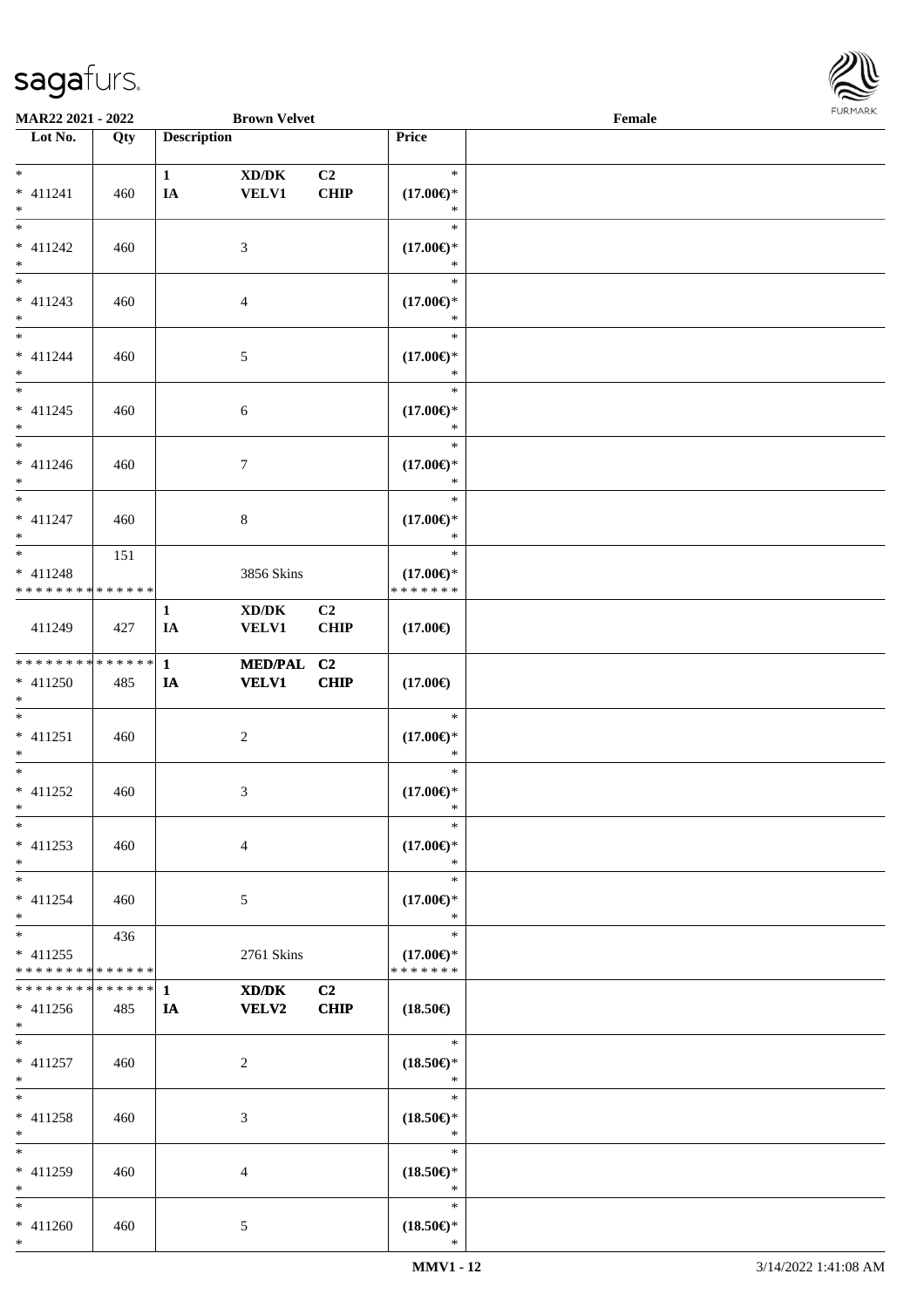

| <b>MAR22 2021 - 2022</b>                    |     |                    | <b>Brown Velvet</b>     |                |                                      | Female |  |
|---------------------------------------------|-----|--------------------|-------------------------|----------------|--------------------------------------|--------|--|
| Lot No.                                     | Qty | <b>Description</b> |                         |                | Price                                |        |  |
|                                             |     |                    |                         |                |                                      |        |  |
| $*$                                         |     | $\mathbf{1}$       | XD/DK                   | C <sub>2</sub> | $\ast$                               |        |  |
| * 411261                                    | 460 | IA                 | VELV2                   | <b>CHIP</b>    | $(18.50\epsilon)$ *                  |        |  |
| $\ast$                                      |     |                    |                         |                | $\ast$                               |        |  |
| $*$                                         |     |                    |                         |                | $\ast$                               |        |  |
| $* 411262$                                  | 460 |                    | 7                       |                | $(18.50\epsilon)$ *                  |        |  |
| $*$                                         |     |                    |                         |                | $\ast$                               |        |  |
|                                             |     |                    |                         |                | $\ast$                               |        |  |
| $* 411263$                                  | 460 |                    | 8                       |                | $(18.50\epsilon)$ *                  |        |  |
| $\ast$                                      |     |                    |                         |                | $\ast$                               |        |  |
| $*$                                         |     |                    |                         |                | $\ast$                               |        |  |
| $* 411264$                                  | 460 |                    | 9                       |                | $(18.50\epsilon)$ *                  |        |  |
| $*$                                         |     |                    |                         |                | $\ast$                               |        |  |
| $*$                                         |     |                    |                         |                | $\ast$                               |        |  |
| $* 411265$                                  | 460 |                    | 10                      |                | $(18.50\epsilon)$ *                  |        |  |
| $*$                                         |     |                    |                         |                | $\ast$                               |        |  |
| $\ast$                                      |     |                    |                         |                | $\ast$                               |        |  |
| $* 411266$                                  | 460 |                    | 11                      |                | $(18.50\epsilon)$ *                  |        |  |
| $*$                                         |     |                    |                         |                | $\ast$                               |        |  |
| $*$                                         |     |                    |                         |                | $\ast$                               |        |  |
|                                             | 460 |                    |                         |                |                                      |        |  |
| $* 411267$<br>* * * * * * * * * * * * * * * |     |                    | 5545 Skins              |                | $(18.50\epsilon)$ *<br>* * * * * * * |        |  |
| ************** 1                            |     |                    |                         |                |                                      |        |  |
|                                             |     |                    | XD/DK                   | C <sub>2</sub> |                                      |        |  |
| $* 411268$<br>$*$                           | 485 | IA                 | <b>VELV2</b>            | <b>CHIP</b>    | $(18.50\epsilon)$                    |        |  |
| $*$                                         |     |                    |                         |                | $\ast$                               |        |  |
|                                             |     |                    |                         |                |                                      |        |  |
| * 411269                                    | 460 |                    | 2                       |                | $(18.50\epsilon)$ *<br>$\ast$        |        |  |
| $*$<br>$*$                                  |     |                    |                         |                | $\ast$                               |        |  |
|                                             |     |                    |                         |                |                                      |        |  |
| $* 411270$                                  | 460 |                    | 3                       |                | $(18.50\epsilon)$ *                  |        |  |
| $*$                                         |     |                    |                         |                | $\ast$                               |        |  |
| $*$                                         |     |                    |                         |                | $\ast$                               |        |  |
| * 411271                                    | 460 |                    | 4                       |                | $(18.50\epsilon)$ *                  |        |  |
| $*$                                         |     |                    |                         |                | $\ast$                               |        |  |
| $*$                                         | 311 |                    |                         |                | $\ast$                               |        |  |
| $* 411272$                                  |     |                    | 2176 Skins              |                | $(18.50\epsilon)$ *                  |        |  |
| * * * * * * * * * * * * * * *               |     |                    |                         |                | * * * * * * *                        |        |  |
|                                             |     |                    | MED/PAL C2              |                |                                      |        |  |
| $* 411273$                                  | 485 | IA                 | <b>VELV2</b>            | <b>CHIP</b>    | $(18.50\epsilon)$                    |        |  |
| $*$                                         |     |                    |                         |                |                                      |        |  |
| $*$                                         |     |                    |                         |                | $\ast$                               |        |  |
| $* 411274$                                  | 460 |                    | 2                       |                | $(18.50\epsilon)$ *                  |        |  |
| $*$                                         |     |                    |                         |                | $\ast$                               |        |  |
| $*$                                         | 467 |                    |                         |                | $\ast$                               |        |  |
| $* 411275$                                  |     |                    | 1412 Skins              |                | $(18.50\epsilon)$ *                  |        |  |
| * * * * * * * * * * * * * *                 |     |                    |                         |                | * * * * * * *                        |        |  |
|                                             |     |                    | $2\mathbf{X}\mathbf{D}$ | C1             |                                      |        |  |
| $* 411276$                                  | 465 | <b>SROY</b>        | <b>VELV1</b>            |                | $(20.00\epsilon)$                    |        |  |
| $*$                                         |     |                    |                         |                |                                      |        |  |
| $*$                                         |     |                    |                         |                | $\ast$                               |        |  |
| $* 411277$                                  | 440 |                    | 2                       |                | $(20.00\epsilon)$ *                  |        |  |
| $*$                                         |     |                    |                         |                | $\ast$                               |        |  |
| $*$ and $*$                                 | 268 |                    |                         |                | $\ast$                               |        |  |
| * 411278                                    |     |                    | 1173 Skins              |                | $(20.00\epsilon)$ *                  |        |  |
| * * * * * * * * * * * * * *                 |     |                    |                         |                | * * * * * * *                        |        |  |
|                                             |     | $\mathbf{1}$       | $2\mathbf{X}\mathbf{D}$ | C1             |                                      |        |  |
| 411279                                      | 428 | <b>SROY</b>        | <b>VELV1</b>            |                | $(20.00\epsilon)$                    |        |  |
|                                             |     |                    |                         |                |                                      |        |  |
|                                             |     |                    | $2\mathbf{X}\mathbf{D}$ | C <sub>2</sub> |                                      |        |  |
| * 411280                                    | 465 | <b>SROY</b>        | <b>VELV1</b>            |                | $(20.00\epsilon)$                    |        |  |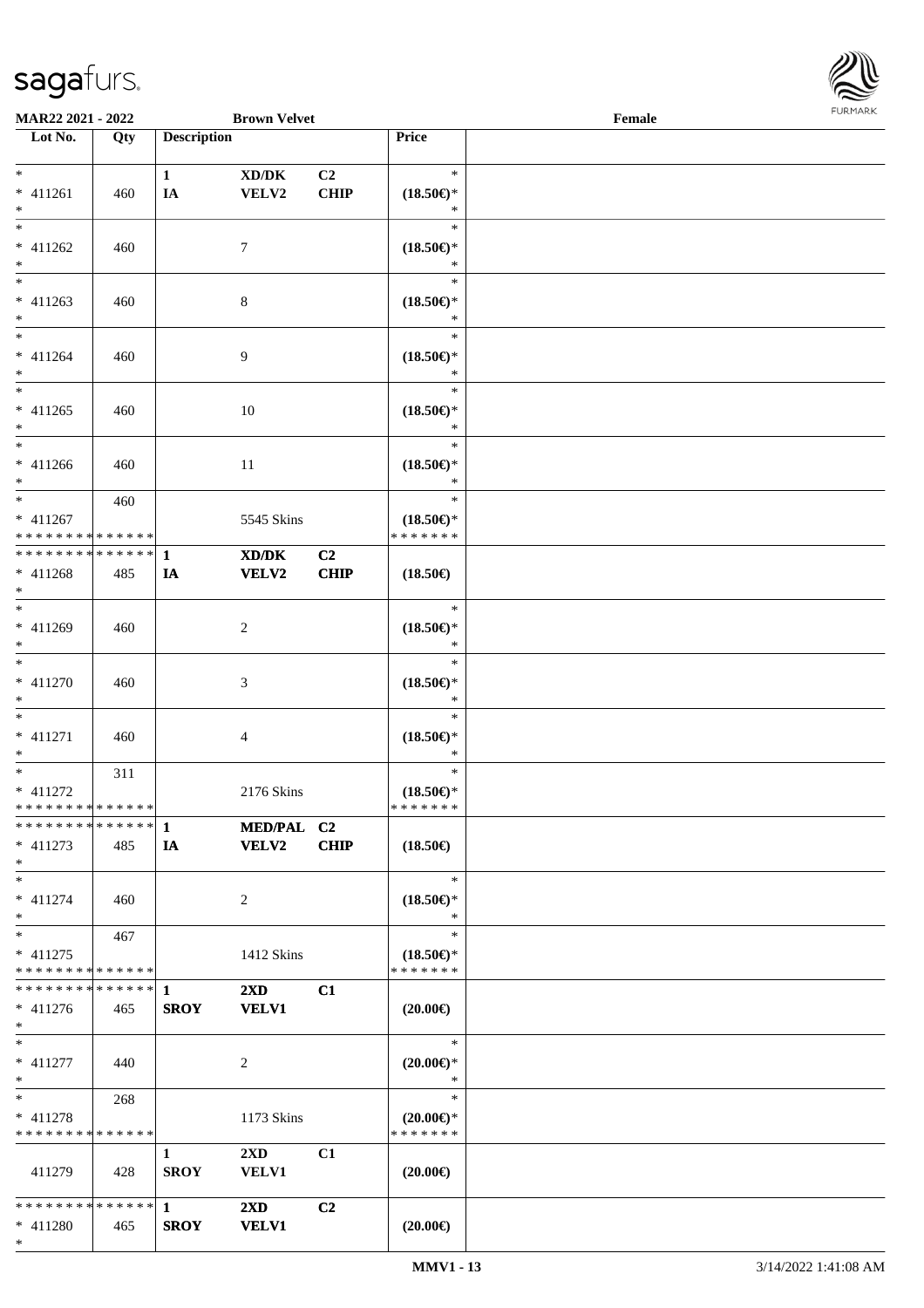

| MAR22 2021 - 2022                    |     |                    | <b>Brown Velvet</b>                                                                                                                                                                                                            |    |                               | Female |  |
|--------------------------------------|-----|--------------------|--------------------------------------------------------------------------------------------------------------------------------------------------------------------------------------------------------------------------------|----|-------------------------------|--------|--|
| Lot No.                              | Qty | <b>Description</b> |                                                                                                                                                                                                                                |    | <b>Price</b>                  |        |  |
|                                      |     |                    |                                                                                                                                                                                                                                |    |                               |        |  |
| $*$                                  |     | $\mathbf{1}$       | 2XD                                                                                                                                                                                                                            | C2 | $\ast$                        |        |  |
| $* 411281$                           | 440 | <b>SROY</b>        | <b>VELV1</b>                                                                                                                                                                                                                   |    | $20.00 \in$ *                 |        |  |
| $\ast$                               |     |                    |                                                                                                                                                                                                                                |    | $\ast$                        |        |  |
| $\overline{\ast}$                    |     |                    |                                                                                                                                                                                                                                |    | $\ast$                        |        |  |
|                                      |     |                    |                                                                                                                                                                                                                                |    |                               |        |  |
| $* 411282$                           | 440 |                    | 3                                                                                                                                                                                                                              |    | $20.00 \in$ *                 |        |  |
| $\ast$<br>$\overline{\phantom{a}^*}$ |     |                    |                                                                                                                                                                                                                                |    | $\ast$                        |        |  |
|                                      |     |                    |                                                                                                                                                                                                                                |    | $\ast$                        |        |  |
| $* 411283$                           | 440 |                    | $\overline{4}$                                                                                                                                                                                                                 |    | $(20.00\epsilon)$ *           |        |  |
| $*$                                  |     |                    |                                                                                                                                                                                                                                |    | $\ast$                        |        |  |
| $\overline{\phantom{0}}$             |     |                    |                                                                                                                                                                                                                                |    | $\ast$                        |        |  |
| $* 411284$                           | 440 |                    | 5                                                                                                                                                                                                                              |    | $(20.00\epsilon)$ *           |        |  |
| $*$                                  |     |                    |                                                                                                                                                                                                                                |    | $\ast$                        |        |  |
| $\overline{\phantom{0}}$             |     |                    |                                                                                                                                                                                                                                |    | $\ast$                        |        |  |
| $* 411285$                           | 440 |                    | 6                                                                                                                                                                                                                              |    | $(20.00\epsilon)$ *           |        |  |
| $*$                                  |     |                    |                                                                                                                                                                                                                                |    | $\ast$                        |        |  |
| $\overline{\phantom{a}^*}$           |     |                    |                                                                                                                                                                                                                                |    | $\ast$                        |        |  |
|                                      |     |                    |                                                                                                                                                                                                                                |    |                               |        |  |
| $* 411286$                           | 440 |                    | $\boldsymbol{7}$                                                                                                                                                                                                               |    | $(20.00\epsilon)$ *           |        |  |
| $*$                                  |     |                    |                                                                                                                                                                                                                                |    | $\ast$                        |        |  |
| $\ast$                               | 441 |                    |                                                                                                                                                                                                                                |    | $\ast$                        |        |  |
| $* 411287$                           |     |                    | 3546 Skins                                                                                                                                                                                                                     |    | $(20.00\epsilon)$ *           |        |  |
| * * * * * * * * * * * * * *          |     |                    |                                                                                                                                                                                                                                |    | * * * * * * *                 |        |  |
| **************                       |     | $\mathbf{1}$       | $2\mathbf{X}\mathbf{D}$                                                                                                                                                                                                        | C2 |                               |        |  |
| $* 411288$                           | 465 | <b>SROY</b>        | <b>VELV1</b>                                                                                                                                                                                                                   |    | $(20.00\epsilon)$             |        |  |
| $\ast$                               |     |                    |                                                                                                                                                                                                                                |    |                               |        |  |
| $\overline{\phantom{0}}$             |     |                    |                                                                                                                                                                                                                                |    | $\ast$                        |        |  |
| $* 411289$                           | 440 |                    | $\boldsymbol{2}$                                                                                                                                                                                                               |    | $(20.00\epsilon)$ *           |        |  |
| $*$                                  |     |                    |                                                                                                                                                                                                                                |    | $\ast$                        |        |  |
| $\overline{\phantom{0}}$             |     |                    |                                                                                                                                                                                                                                |    | $\ast$                        |        |  |
|                                      |     |                    |                                                                                                                                                                                                                                |    |                               |        |  |
| $* 411290$                           | 410 |                    | $\mathfrak{Z}$                                                                                                                                                                                                                 |    | $(20.00\epsilon)$ *           |        |  |
| $*$                                  |     |                    |                                                                                                                                                                                                                                |    | $\ast$                        |        |  |
| $*$                                  | 84  |                    |                                                                                                                                                                                                                                |    | $\ast$                        |        |  |
| $* 411291$                           |     |                    | 1399 Skins                                                                                                                                                                                                                     |    | $(20.00\epsilon)$ *           |        |  |
| **************                       |     |                    |                                                                                                                                                                                                                                |    | * * * * * * *                 |        |  |
| * * * * * * * * * * * * * *          |     | $\mathbf{1}$       | 2XD                                                                                                                                                                                                                            | C3 |                               |        |  |
| $* 411292$                           | 465 | <b>SROY</b>        | <b>VELV1</b>                                                                                                                                                                                                                   |    | $(19.50\epsilon)$             |        |  |
| $*$                                  |     |                    |                                                                                                                                                                                                                                |    |                               |        |  |
| $*$                                  |     |                    |                                                                                                                                                                                                                                |    | $\ast$                        |        |  |
| $* 411293$                           | 440 |                    | 2                                                                                                                                                                                                                              |    | $(19.50\epsilon)$ *           |        |  |
| $\ast$                               |     |                    |                                                                                                                                                                                                                                |    | $\ast$                        |        |  |
| $*$                                  | 204 |                    |                                                                                                                                                                                                                                |    | $\ast$                        |        |  |
|                                      |     |                    |                                                                                                                                                                                                                                |    | $(19.50\epsilon)$ *           |        |  |
| $* 411294$                           |     |                    | 1109 Skins                                                                                                                                                                                                                     |    |                               |        |  |
| * * * * * * * * * * * * * *          |     |                    |                                                                                                                                                                                                                                |    | * * * * * * *                 |        |  |
| * * * * * * * * * * * * * * *        |     | 1                  | $2\mathbf{X}\mathbf{D}$                                                                                                                                                                                                        | C3 |                               |        |  |
| $* 411295$                           | 475 | <b>SROY</b>        | <b>VELV1</b>                                                                                                                                                                                                                   |    | $(19.50\epsilon)$             |        |  |
| $*$                                  |     |                    |                                                                                                                                                                                                                                |    |                               |        |  |
| $\ast$                               | 92  |                    |                                                                                                                                                                                                                                |    | $\ast$                        |        |  |
| $* 411296$                           |     |                    | 567 Skins                                                                                                                                                                                                                      |    | $(19.50\epsilon)$ *           |        |  |
| * * * * * * * * * * * * * *          |     |                    |                                                                                                                                                                                                                                |    | * * * * * * *                 |        |  |
| * * * * * * * * * * * * * * *        |     | $\mathbf{1}$       | XD and the set of the set of the set of the set of the set of the set of the set of the set of the set of the set of the set of the set of the set of the set of the set of the set of the set of the set of the set of the se | C1 |                               |        |  |
| $* 411297$                           | 465 | <b>SROY</b>        | <b>VELV1</b>                                                                                                                                                                                                                   |    | $(20.00\epsilon)$             |        |  |
| $*$                                  |     |                    |                                                                                                                                                                                                                                |    |                               |        |  |
| $\ast$                               |     |                    |                                                                                                                                                                                                                                |    | $\ast$                        |        |  |
| * 411298                             |     |                    |                                                                                                                                                                                                                                |    |                               |        |  |
|                                      | 440 |                    | 2                                                                                                                                                                                                                              |    | $(20.00\epsilon)$ *<br>$\ast$ |        |  |
| $*$                                  |     |                    |                                                                                                                                                                                                                                |    |                               |        |  |
| $\ast$                               |     |                    |                                                                                                                                                                                                                                |    | $\ast$                        |        |  |
| * 411299                             | 440 |                    | 3                                                                                                                                                                                                                              |    | $(20.00\epsilon)$ *           |        |  |
| $*$                                  |     |                    |                                                                                                                                                                                                                                |    | $\ast$                        |        |  |
| $*$                                  | 199 |                    |                                                                                                                                                                                                                                |    | $\ast$                        |        |  |
| $* 411300$                           |     |                    | 1544 Skins                                                                                                                                                                                                                     |    | $(20.00\epsilon)$ *           |        |  |
| * * * * * * * * * * * * * *          |     |                    |                                                                                                                                                                                                                                |    | * * * * * * *                 |        |  |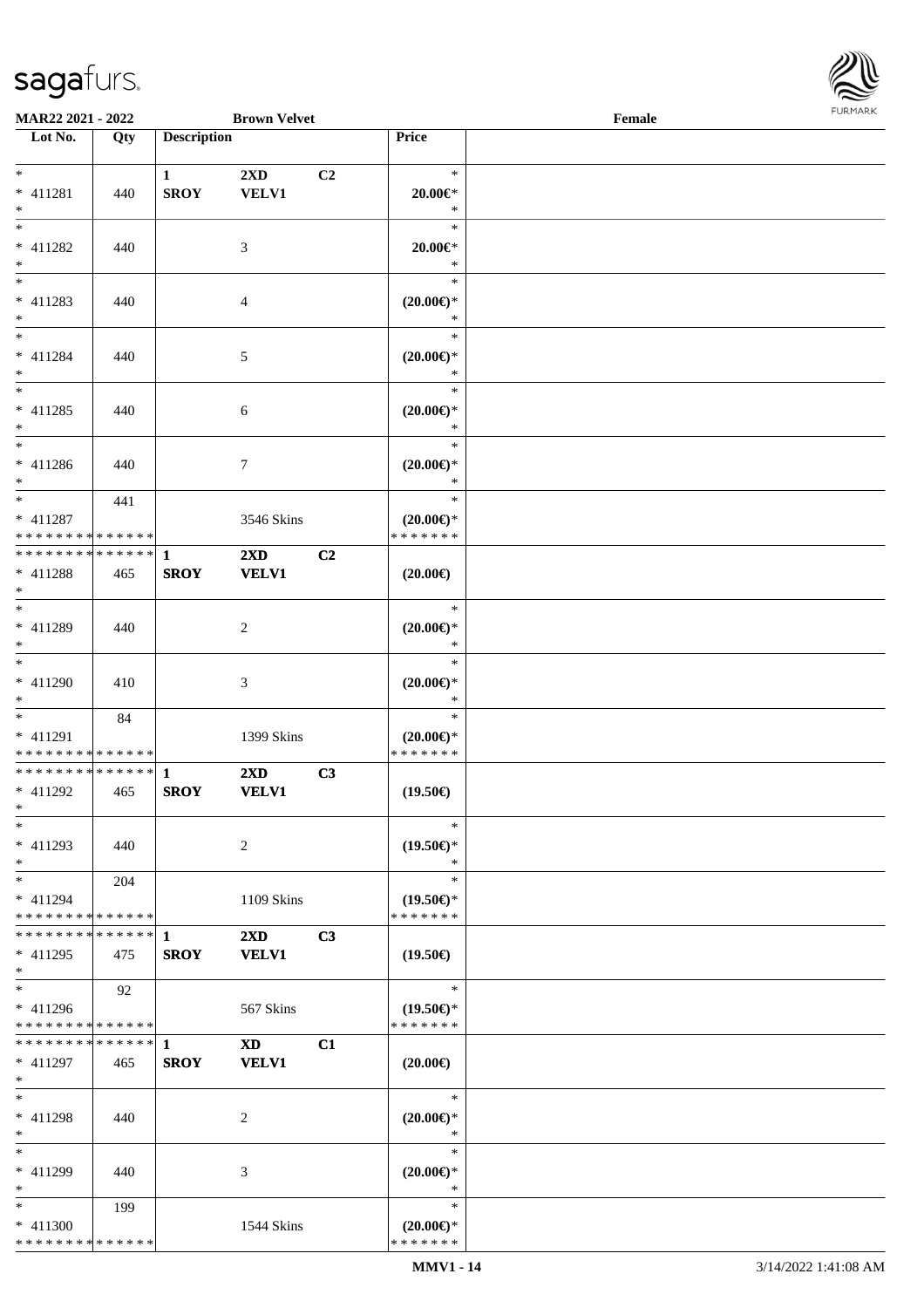

| MAR22 2021 - 2022                                                   |     |                             | <b>Brown Velvet</b>                    |    |                                                   | Female |  |
|---------------------------------------------------------------------|-----|-----------------------------|----------------------------------------|----|---------------------------------------------------|--------|--|
| Lot No.                                                             | Qty | <b>Description</b>          |                                        |    | Price                                             |        |  |
| 411301                                                              | 508 | $\mathbf{1}$<br><b>SROY</b> | <b>XD</b><br><b>VELV1</b>              | C1 | $(20.00\epsilon)$                                 |        |  |
| * * * * * * * * * * * * * * *<br>* 411302                           | 465 | $\mathbf{1}$<br><b>SROY</b> | <b>XD</b><br><b>VELV1</b>              | C2 | $(20.00\epsilon)$                                 |        |  |
| $*$<br>$\overline{\ast}$<br>$* 411303$                              | 440 |                             | $\overline{c}$                         |    | $\ast$<br>$(20.00\in)\!\!^*$                      |        |  |
| $*$<br>$\overline{\phantom{0}}$<br>$* 411304$                       | 440 |                             | $\mathfrak{Z}$                         |    | $\ast$<br>$\ast$<br>$(20.00\epsilon)$ *           |        |  |
| $*$<br>$\ast$<br>$* 411305$                                         | 440 |                             | $\overline{4}$                         |    | $\ast$<br>$\ast$<br>$(20.00\epsilon)$ *           |        |  |
| $*$<br>$*$<br>$* 411306$                                            | 440 |                             | 5                                      |    | $\ast$<br>$\ast$<br>$(20.00\epsilon)$ *           |        |  |
| $*$<br>$*$<br>$* 411307$                                            | 440 |                             | $6\phantom{.}6$                        |    | $\ast$<br>$\ast$<br>$(20.00\epsilon)$ *           |        |  |
| $*$<br>$*$<br>$* 411308$                                            | 440 |                             | $\tau$                                 |    | $\ast$<br>$\ast$<br>$(20.00\epsilon)$ *           |        |  |
| $*$<br>$*$<br>* 411309                                              | 440 |                             | $\,8\,$                                |    | $\ast$<br>$\ast$<br>$(20.00\epsilon)$ *<br>$\ast$ |        |  |
| $*$<br>$*$<br>$* 411310$<br>$*$                                     | 440 |                             | $\overline{9}$                         |    | $\ast$<br>$(20.00\epsilon)$ *<br>$\ast$           |        |  |
| $*$<br>$* 411311$<br>* * * * * * * * * * * * * *                    | 358 |                             | 4343 Skins                             |    | $\ast$<br>$(20.00\epsilon)$ *<br>* * * * * * *    |        |  |
| * * * * * * * * * * * * * * *<br>* 411312<br>$*$ $-$                | 465 | $\mathbf{1}$<br><b>SROY</b> | $\mathbf{X}\mathbf{D}$<br><b>VELV1</b> | C2 | $(20.00\epsilon)$                                 |        |  |
| $\ast$<br>$* 411313$<br>$*$                                         | 440 |                             | $\overline{c}$                         |    | $\ast$<br>$(20.00\epsilon)$ *<br>$\ast$           |        |  |
| $*$<br>$* 411314$<br>$*$                                            | 440 |                             | 3                                      |    | $\ast$<br>$(20.00\epsilon)$ *<br>$\ast$           |        |  |
| $*$<br>$* 411315$<br>* * * * * * * * * * * * * *                    | 235 |                             | 1580 Skins                             |    | $\ast$<br>$(20.00\epsilon)$ *<br>* * * * * * *    |        |  |
| **************<br>$* 411316$<br>$*$                                 | 465 | $\mathbf{1}$<br><b>SROY</b> | $\mathbf{X}\mathbf{D}$<br><b>VELV1</b> | C3 | $(19.50\epsilon)$                                 |        |  |
| $*$<br>* 411317<br>$*$                                              | 440 |                             | 2                                      |    | $\ast$<br>$(19.50\epsilon)$ *<br>$\ast$           |        |  |
| $*$<br>$* 411318$<br>$*$                                            | 420 |                             | 3                                      |    | $\ast$<br>$(19.50\epsilon)$ *<br>$\ast$           |        |  |
| $\overline{\phantom{0}}$<br>* 411319<br>* * * * * * * * * * * * * * | 82  |                             | 1407 Skins                             |    | $\ast$<br>$(19.50\epsilon)$ *<br>* * * * * * *    |        |  |
| ************** 1<br>* 411320                                        | 485 | <b>SROY</b>                 | XD 1<br><b>VELV1</b>                   | C3 | $(19.50\epsilon)$                                 |        |  |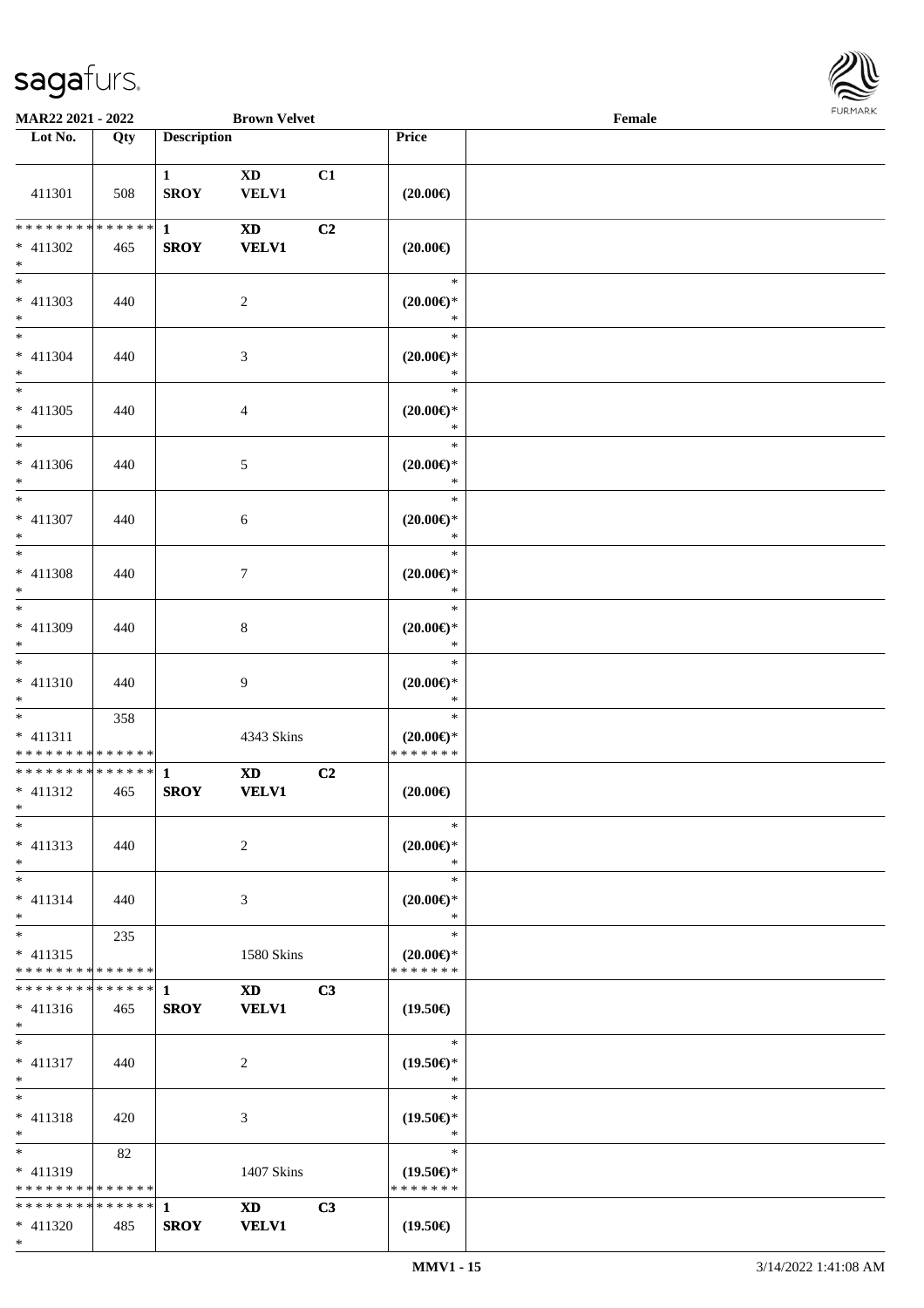

| <b>MAR22 2021 - 2022</b>                   |     |                        | <b>Brown Velvet</b> |                |                               | Female |  |
|--------------------------------------------|-----|------------------------|---------------------|----------------|-------------------------------|--------|--|
| Lot No.                                    | Qty | <b>Description</b>     |                     |                | Price                         |        |  |
|                                            |     |                        |                     |                |                               |        |  |
| $*$ $*$                                    | 159 | $1 \quad \blacksquare$ | XD                  | C3             | $\ast$                        |        |  |
| * 411321                                   |     | <b>SROY</b>            | <b>VELV1</b>        |                | $(19.50\epsilon)$ *           |        |  |
| * * * * * * * * * * * * * *                |     |                        |                     |                | * * * * * * *                 |        |  |
| * * * * * * * * * * * * * * *              |     | $\mathbf{1}$           | <b>Dark</b>         | C1             |                               |        |  |
| * 411322                                   | 465 | <b>SROY</b>            | <b>VELV1</b>        |                | $(20.00\epsilon)$             |        |  |
| $*$                                        |     |                        |                     |                |                               |        |  |
|                                            |     |                        |                     |                | $\ast$                        |        |  |
| $* 411323$                                 | 440 |                        | 2                   |                | $(20.00\epsilon)$ *           |        |  |
| $*$                                        |     |                        |                     |                | $\ast$                        |        |  |
| $*$                                        |     |                        |                     |                | $\ast$                        |        |  |
| $* 411324$                                 | 440 |                        | 3                   |                | $(20.00\epsilon)$ *           |        |  |
| $*$                                        |     |                        |                     |                | $\ast$                        |        |  |
| $*$                                        |     |                        |                     |                | $\ast$                        |        |  |
| $* 411325$                                 | 440 |                        | 4                   |                | $(20.00\epsilon)$ *           |        |  |
| $*$                                        |     |                        |                     |                | $\ast$                        |        |  |
| $*$                                        | 375 |                        |                     |                | $\ast$                        |        |  |
| $* 411326$                                 |     |                        | 2160 Skins          |                | $(20.00\epsilon)$ *           |        |  |
| * * * * * * * * * * * * * * *              |     |                        |                     |                | * * * * * * *                 |        |  |
| * * * * * * * * <mark>* * * * * * *</mark> |     | 1                      | <b>Dark</b>         | C1             |                               |        |  |
| $* 411327$                                 | 465 | <b>SROY</b>            | <b>VELV1</b>        |                | $(20.00\epsilon)$             |        |  |
| $*$                                        |     |                        |                     |                |                               |        |  |
|                                            | 212 |                        |                     |                | $\ast$                        |        |  |
| $* 411328$                                 |     |                        | 677 Skins           |                | $(20.00\epsilon)$ *           |        |  |
| * * * * * * * * * * * * * * *              |     |                        |                     |                | * * * * * * *                 |        |  |
| * * * * * * * * * * * * * * *              |     | -1                     | <b>Dark</b>         | C <sub>2</sub> |                               |        |  |
| * 411329                                   | 465 | <b>SROY</b>            | <b>VELV1</b>        |                | 20.00€                        |        |  |
| $*$                                        |     |                        |                     |                |                               |        |  |
| $*$                                        |     |                        |                     |                | $\ast$                        |        |  |
| * 411330                                   | 440 |                        | 2                   |                | $20.00 \in$ *                 |        |  |
| $*$                                        |     |                        |                     |                | $\ast$                        |        |  |
| $*$                                        |     |                        |                     |                | $\ast$                        |        |  |
| $* 411331$                                 | 440 |                        | 3                   |                | $20.00 \in$ *                 |        |  |
| $*$                                        |     |                        |                     |                | $\ast$                        |        |  |
| $*$                                        |     |                        |                     |                | $\ast$                        |        |  |
| * 411332                                   | 440 |                        | 4                   |                | $20.00 \in$ *                 |        |  |
| $*$ $-$                                    |     |                        |                     |                | $\ast$                        |        |  |
| $*$                                        |     |                        |                     |                | $\ast$                        |        |  |
| $* 411333$                                 | 440 |                        | 5                   |                | $20.00 \in$ *                 |        |  |
| $*$                                        |     |                        |                     |                | $\ast$                        |        |  |
| $*$                                        |     |                        |                     |                | $\ast$                        |        |  |
| $* 411334$                                 | 440 |                        | 6                   |                | $(20.00\epsilon)$ *           |        |  |
| $*$                                        |     |                        |                     |                | $\ast$                        |        |  |
| $*$                                        |     |                        |                     |                | $\ast$                        |        |  |
| $* 411335$                                 | 440 |                        | $\tau$              |                | $(20.00\epsilon)$ *           |        |  |
| $*$                                        |     |                        |                     |                | $\ast$                        |        |  |
| $*$                                        |     |                        |                     |                | $\ast$                        |        |  |
| $* 411336$                                 | 440 |                        | 8                   |                | $(20.00\epsilon)$ *           |        |  |
| $*$                                        |     |                        |                     |                | $\ast$                        |        |  |
| $*$                                        |     |                        |                     |                | $\ast$                        |        |  |
| $* 411337$                                 | 440 |                        | 9                   |                | $(20.00\epsilon)$ *           |        |  |
| $*$ $-$                                    |     |                        |                     |                | $\ast$                        |        |  |
| $*$                                        |     |                        |                     |                | $\ast$                        |        |  |
| * 411338                                   |     |                        |                     |                |                               |        |  |
| $*$                                        | 440 |                        | 10                  |                | $(20.00\epsilon)$ *<br>$\ast$ |        |  |
| $*$                                        |     |                        |                     |                | $\ast$                        |        |  |
|                                            |     |                        |                     |                |                               |        |  |
| * 411339<br>$*$                            | 440 |                        | 11                  |                | $(20.00\epsilon)$ *<br>$\ast$ |        |  |
| $*$                                        |     |                        |                     |                | $\ast$                        |        |  |
|                                            |     |                        |                     |                |                               |        |  |
| $* 411340$                                 | 440 |                        | 12                  |                | $(20.00\epsilon)$ *           |        |  |
| $*$                                        |     |                        |                     |                | $\ast$                        |        |  |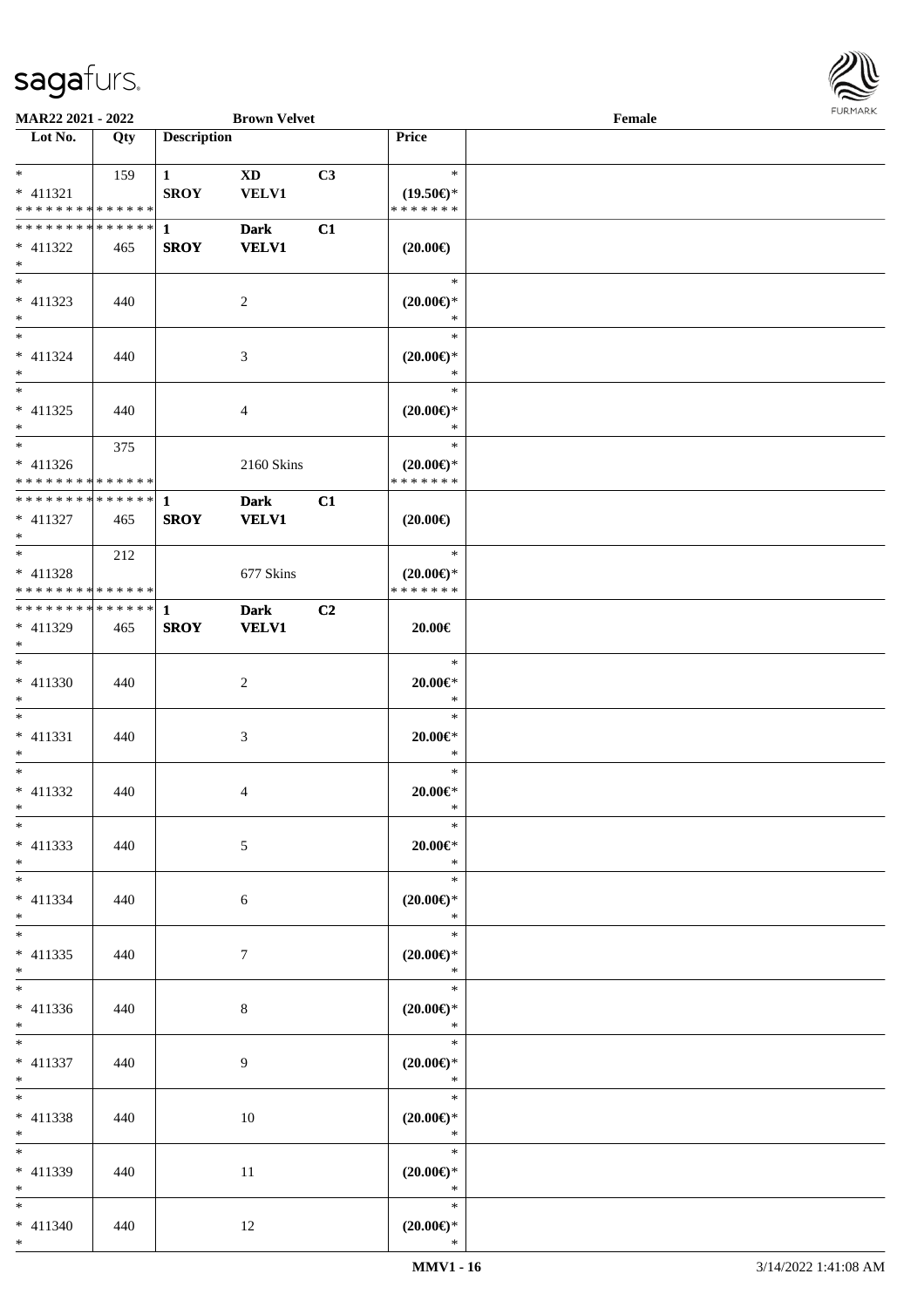

| <b>MAR22 2021 - 2022</b>                   |     |                    | <b>Brown Velvet</b>         |                |                                      | Female |  |
|--------------------------------------------|-----|--------------------|-----------------------------|----------------|--------------------------------------|--------|--|
| Lot No.                                    | Qty | <b>Description</b> |                             |                | Price                                |        |  |
|                                            |     |                    |                             |                |                                      |        |  |
| $*$                                        |     | $\mathbf{1}$       | <b>Dark</b>                 | C <sub>2</sub> | $\ast$                               |        |  |
| $* 411341$                                 | 440 | <b>SROY</b>        | <b>VELV1</b>                |                | $(20.00\epsilon)$ *                  |        |  |
| $*$<br>$*$                                 |     |                    |                             |                | $\ast$<br>$\ast$                     |        |  |
|                                            | 57  |                    |                             |                |                                      |        |  |
| $* 411342$                                 |     |                    | 5802 Skins                  |                | $(20.00\epsilon)$ *<br>* * * * * * * |        |  |
| * * * * * * * * <mark>* * * * * * *</mark> |     |                    |                             |                |                                      |        |  |
|                                            |     |                    | <b>Dark</b>                 | C2             |                                      |        |  |
| $* 411343$<br>$*$                          | 465 | <b>SROY</b>        | <b>VELV1</b>                |                | $(20.00\epsilon)$                    |        |  |
| $\ddot{x}$                                 |     |                    |                             |                | $\ast$                               |        |  |
| $* 411344$                                 | 440 |                    | 2                           |                | $(20.00\epsilon)$ *                  |        |  |
| $*$                                        |     |                    |                             |                | $\ast$                               |        |  |
| $*$                                        |     |                    |                             |                | $\ast$                               |        |  |
| $* 411345$                                 | 440 |                    | 3                           |                | $(20.00\epsilon)$ *                  |        |  |
| $\ast$                                     |     |                    |                             |                | $\ast$                               |        |  |
| $\ast$                                     |     |                    |                             |                | $\ast$                               |        |  |
| * 411346                                   | 440 |                    | $\overline{4}$              |                | $(20.00\epsilon)$ *                  |        |  |
| $\ast$                                     |     |                    |                             |                | $\ast$                               |        |  |
|                                            |     |                    |                             |                | $\ast$                               |        |  |
| * 411347                                   | 400 |                    | 5                           |                | $(20.00\epsilon)$ *                  |        |  |
| $*$                                        |     |                    |                             |                | $\ast$                               |        |  |
|                                            | 89  |                    |                             |                | $\ast$                               |        |  |
| $* 411348$                                 |     |                    | 2274 Skins                  |                | $(20.00\epsilon)$ *                  |        |  |
| * * * * * * * * <mark>* * * * * *</mark>   |     |                    |                             |                | * * * * * * *                        |        |  |
|                                            |     |                    | <b>Dark</b><br><b>VELV1</b> | C <sub>3</sub> |                                      |        |  |
| * 411349<br>$\ast$                         | 465 | <b>SROY</b>        |                             |                | $(19.50\epsilon)$                    |        |  |
| $*$                                        |     |                    |                             |                | $\ast$                               |        |  |
| * 411350                                   | 440 |                    | 2                           |                | $(19.50\epsilon)$ *                  |        |  |
| $\ast$                                     |     |                    |                             |                | $\ast$                               |        |  |
| $\ddot{x}$                                 |     |                    |                             |                | $\ast$                               |        |  |
| $* 411351$                                 | 440 |                    | 3                           |                | $(19.50\epsilon)$ *                  |        |  |
| $\ddot{\ast}$                              |     |                    |                             |                | $\ast$                               |        |  |
| $\ast$                                     | 461 |                    |                             |                | $\ast$                               |        |  |
| * 411352                                   |     |                    | <b>1806 Skins</b>           |                | $(19.50\epsilon)$ *                  |        |  |
| * * * * * * * * <mark>* * * * * *</mark>   |     |                    |                             |                | * * * * * * *                        |        |  |
|                                            |     |                    | <b>Dark</b>                 | C3             |                                      |        |  |
| $* 411353$<br>$\ast$                       | 465 | <b>SROY</b>        | <b>VELV1</b>                |                | $(19.50\epsilon)$                    |        |  |
| $*$ $-$                                    | 381 |                    |                             |                | $\ast$                               |        |  |
| $* 411354$                                 |     |                    | 846 Skins                   |                | $(19.50\epsilon)$ *                  |        |  |
| * * * * * * * * <mark>* * * * * * *</mark> |     |                    |                             |                | * * * * * * *                        |        |  |
|                                            |     |                    | <b>MED</b>                  | C1             |                                      |        |  |
| $* 411355$                                 | 465 | <b>SROY</b>        | <b>VELV1</b>                |                | $(20.00\epsilon)$                    |        |  |
| $*$                                        |     |                    |                             |                |                                      |        |  |
| $\ddot{x}$                                 | 228 |                    |                             |                | $\ast$                               |        |  |
| $* 411356$                                 |     |                    | 693 Skins                   |                | $(20.00\epsilon)$ *                  |        |  |
| * * * * * * * * <mark>* * * * * *</mark> * |     |                    |                             |                | * * * * * * *                        |        |  |
| * * * * * * * * * * * * * <mark>1</mark>   |     |                    | <b>MED</b>                  | C <sub>2</sub> |                                      |        |  |
| * 411357                                   | 465 | <b>SROY</b>        | <b>VELV1</b>                |                | $(20.00\epsilon)$                    |        |  |
| $*$<br>$\ddot{x}$                          |     |                    |                             |                | $\ast$                               |        |  |
| $* 411358$                                 |     |                    | 2                           |                |                                      |        |  |
| $*$                                        | 440 |                    |                             |                | $(20.00\epsilon)$ *<br>$\ast$        |        |  |
| $\ast$                                     |     |                    |                             |                | $\ast$                               |        |  |
| $* 411359$                                 | 440 |                    | 3                           |                | $(20.00\varepsilon)$ *               |        |  |
| $\ast$                                     |     |                    |                             |                | $\ast$                               |        |  |
| $\ddot{x}$                                 |     |                    |                             |                | $\ast$                               |        |  |
| $* 411360$                                 | 440 |                    | 4                           |                | $(20.00\epsilon)$ *                  |        |  |
| $\ast$                                     |     |                    |                             |                | $\ast$                               |        |  |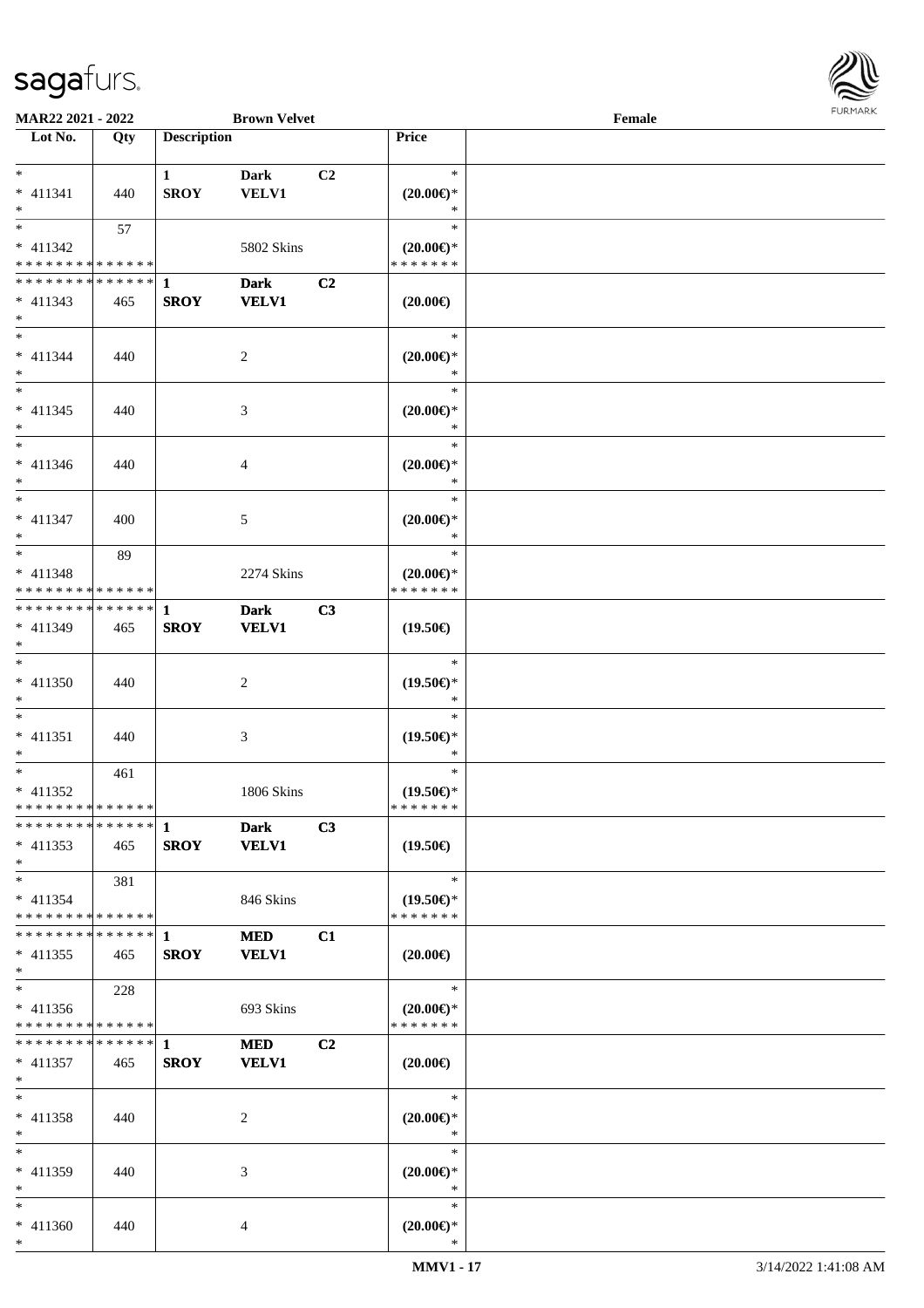

| MAR22 2021 - 2022                                                                 |     |                             | <b>Brown Velvet</b>                    |                |                                                   | Female |  |
|-----------------------------------------------------------------------------------|-----|-----------------------------|----------------------------------------|----------------|---------------------------------------------------|--------|--|
| Lot No.                                                                           | Qty | <b>Description</b>          |                                        |                | Price                                             |        |  |
| $*$<br>* 411361                                                                   | 359 | $\mathbf{1}$<br><b>SROY</b> | <b>MED</b><br>VELV1                    | C2             | $\ast$<br>$(20.00\varepsilon)$ *<br>* * * * * * * |        |  |
| * * * * * * * * * * * * * *<br>* * * * * * * * * * * * * * *<br>$* 411362$<br>$*$ | 465 | 1<br><b>SROY</b>            | <b>MED</b><br><b>VELV1</b>             | C3             | $(19.50\epsilon)$                                 |        |  |
| $\overline{\ast}$<br>$* 411363$<br>* * * * * * * * * * * * * *                    | 234 |                             | 699 Skins                              |                | $\ast$<br>$(19.50\epsilon)$ *<br>* * * * * * *    |        |  |
| * * * * * * * * * * * * * *<br>$* 411364$<br>$*$                                  | 465 | 1<br><b>SROY</b>            | <b>PALE</b><br><b>VELV1</b>            | C1             | $(20.00\epsilon)$                                 |        |  |
| $*$<br>$* 411365$<br>* * * * * * * * * * * * * *                                  | 70  |                             | 535 Skins                              |                | $\ast$<br>$(20.00\varepsilon)$ *<br>* * * * * * * |        |  |
| * * * * * * * * * * * * * * *<br>$* 411366$<br>$*$                                | 465 | $\mathbf{1}$<br><b>SROY</b> | <b>PALE</b><br><b>VELV1</b>            | C2             | $(20.00\epsilon)$                                 |        |  |
| $*$<br>$* 411367$<br>$\ast$                                                       | 440 |                             | 2                                      |                | $\ast$<br>$(20.00\varepsilon)$ *<br>∗             |        |  |
| $*$<br>* 411368<br>$*$                                                            | 400 |                             | 3                                      |                | $\ast$<br>$(20.00\epsilon)$ *<br>∗                |        |  |
| $*$<br>* 411369<br>* * * * * * * * * * * * * *                                    | 169 |                             | 1474 Skins                             |                | $\ast$<br>$(20.00\epsilon)$ *<br>* * * * * * *    |        |  |
| * * * * * * * * * * * * * * *<br>* 411370<br>$*$                                  | 425 | 1<br><b>SROY</b>            | <b>PALE</b><br><b>VELV1</b>            | C3             | $(19.50\epsilon)$                                 |        |  |
| $*$<br>* 411371<br>* * * * * * * * * * * * * *                                    | 98  |                             | 523 Skins                              |                | $\ast$<br>$(19.50\epsilon)$ *<br>* * * * * * *    |        |  |
| 411372                                                                            | 250 | 1<br><b>SROY</b>            | $\mathbf{XP}$<br>VELV1                 | C1             | $(20.00\epsilon)$                                 |        |  |
| ************* 1<br>$* 411373$<br>$*$                                              | 465 | <b>SROY</b>                 | <b>XP</b><br><b>VELV1</b>              | C2             | $(20.00\epsilon)$                                 |        |  |
| $*$<br>$* 411374$<br>* * * * * * * * * * * * * *                                  | 270 |                             | 735 Skins                              |                | $\ast$<br>$(20.00\epsilon)$ *<br>* * * * * * *    |        |  |
| 411375                                                                            | 231 | 1<br><b>SROY</b>            | $\mathbf{X}\mathbf{P}$<br><b>VELV1</b> | C <sub>3</sub> | $(19.50\epsilon)$                                 |        |  |
| * * * * * * * * * * * * * * *<br>$* 411376$<br>$*$                                | 465 | $\mathbf 1$<br><b>SROY</b>  | $2\mathbf{X}\mathbf{D}$<br>VELV2       | C1             | $(22.00\epsilon)$                                 |        |  |
| $*$<br>$* 411377$<br>* * * * * * * * * * * * * *                                  | 288 |                             | 753 Skins                              |                | $\ast$<br>$(22.00\epsilon)$ *<br>* * * * * * *    |        |  |
| 411378                                                                            | 218 | $\mathbf{1}$<br><b>SROY</b> | $2\mathbf{X}\mathbf{D}$<br>VELV2       | C1             | $(22.00\epsilon)$                                 |        |  |
| * * * * * * * * * * * * * * *<br>$* 411379$<br>$*$                                | 465 | $\mathbf{1}$<br><b>SROY</b> | 2XD<br>VELV2                           | C2             | $(22.00\epsilon)$                                 |        |  |
| $*$<br>* 411380<br>$*$                                                            | 440 |                             | 2                                      |                | $\ast$<br>$(22.00\epsilon)$ *<br>*                |        |  |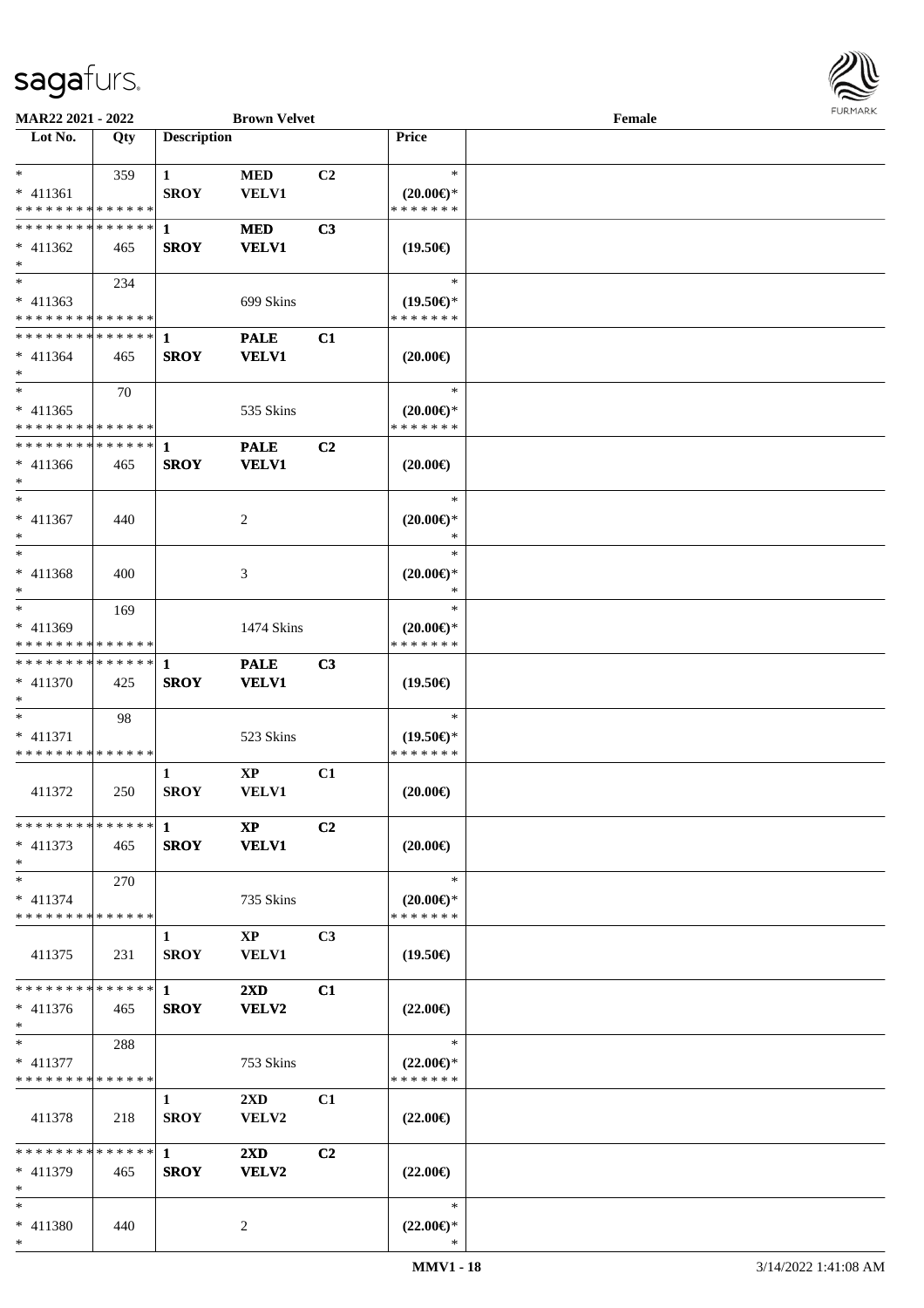

| <b>MAR22 2021 - 2022</b>                   |     |                    | <b>Brown Velvet</b>     |                |                                      | Female |  |
|--------------------------------------------|-----|--------------------|-------------------------|----------------|--------------------------------------|--------|--|
| Lot No.                                    | Qty | <b>Description</b> |                         |                | Price                                |        |  |
|                                            |     |                    |                         |                |                                      |        |  |
| $*$                                        |     | $\mathbf{1}$       | 2XD                     | C <sub>2</sub> | $\ast$                               |        |  |
| * 411381                                   | 440 | <b>SROY</b>        | VELV2                   |                | $(22.00\epsilon)$ *                  |        |  |
| $*$                                        |     |                    |                         |                | ∗                                    |        |  |
|                                            |     |                    |                         |                | $\ast$                               |        |  |
| * 411382                                   | 440 |                    | 4                       |                | $(22.00\epsilon)$ *                  |        |  |
| $*$                                        |     |                    |                         |                | $\ast$                               |        |  |
|                                            |     |                    |                         |                | $\ast$                               |        |  |
| $* 411383$                                 | 440 |                    | 5                       |                | $(22.00\epsilon)$ *                  |        |  |
| $*$                                        |     |                    |                         |                | $\ast$                               |        |  |
| $*$                                        | 291 |                    |                         |                | $\ast$                               |        |  |
|                                            |     |                    |                         |                |                                      |        |  |
| * 411384                                   |     |                    | 2516 Skins              |                | $(22.00\epsilon)$ *<br>* * * * * * * |        |  |
| * * * * * * * * * * * * * *                |     |                    |                         |                |                                      |        |  |
| * * * * * * * * <mark>* * * * * * *</mark> |     | $\mathbf{1}$       | $2\mathbf{X}\mathbf{D}$ | C2             |                                      |        |  |
| $* 411385$                                 | 465 | <b>SROY</b>        | VELV2                   |                | $(22.00\epsilon)$                    |        |  |
| $\ast$                                     |     |                    |                         |                |                                      |        |  |
| $\overline{\ast}$                          | 187 |                    |                         |                | $\ast$                               |        |  |
| $* 411386$                                 |     |                    | 652 Skins               |                | $(22.00\epsilon)$ *                  |        |  |
| * * * * * * * * * * * * * * *              |     |                    |                         |                | * * * * * * *                        |        |  |
| ******** <mark>******</mark>               |     | $\mathbf{1}$       | 2XD                     | C3             |                                      |        |  |
| * 411387                                   | 465 | <b>SROY</b>        | <b>VELV2</b>            |                | $(21.50\epsilon)$                    |        |  |
| $*$                                        |     |                    |                         |                |                                      |        |  |
| $*$ $-$                                    | 474 |                    |                         |                | $\ast$                               |        |  |
| $* 411388$                                 |     |                    | 939 Skins               |                | $(21.50\epsilon)$ *                  |        |  |
| * * * * * * * * * * * * * *                |     |                    |                         |                | * * * * * * *                        |        |  |
|                                            |     | $\mathbf{1}$       | $2\mathbf{X}\mathbf{D}$ | C <sub>3</sub> |                                      |        |  |
| 411389                                     | 227 | <b>SROY</b>        | VELV2                   |                | $(21.50\epsilon)$                    |        |  |
|                                            |     |                    |                         |                |                                      |        |  |
| * * * * * * * * <mark>* * * * * * *</mark> |     | $\mathbf{1}$       | <b>XD</b>               | C1             |                                      |        |  |
| * 411390                                   |     |                    |                         |                |                                      |        |  |
|                                            | 465 | <b>SROY</b>        | VELV2                   |                | $(22.00\epsilon)$                    |        |  |
| $*$<br>$*$                                 |     |                    |                         |                | $\ast$                               |        |  |
|                                            |     |                    |                         |                |                                      |        |  |
| * 411391                                   | 440 |                    | 2                       |                | $(22.00\epsilon)$ *                  |        |  |
| $\ast$                                     |     |                    |                         |                | $\ast$                               |        |  |
| $*$                                        | 314 |                    |                         |                | $\ast$                               |        |  |
| * 411392                                   |     |                    | 1219 Skins              |                | $(22.00\epsilon)$ *                  |        |  |
| * * * * * * * * * * * * * *                |     |                    |                         |                | *******                              |        |  |
|                                            |     | $\mathbf{1}$       | XD                      | C1             |                                      |        |  |
| 411393                                     | 297 | <b>SROY</b>        | <b>VELV2</b>            |                | $(22.00\epsilon)$                    |        |  |
|                                            |     |                    |                         |                |                                      |        |  |
| * * * * * * * * * * * * * * <mark>*</mark> |     | $1 \qquad \qquad$  | <b>XD</b>               | C2             |                                      |        |  |
| $* 411394$                                 | 465 | <b>SROY</b>        | <b>VELV2</b>            |                | $(22.00\epsilon)$                    |        |  |
| $*$                                        |     |                    |                         |                |                                      |        |  |
| $*$ $-$                                    |     |                    |                         |                | $\ast$                               |        |  |
| $* 411395$                                 | 440 |                    | 2                       |                | $(22.00\epsilon)$ *                  |        |  |
| $*$                                        |     |                    |                         |                | $\ast$                               |        |  |
| $*$                                        |     |                    |                         |                | $\ast$                               |        |  |
| * 411396                                   | 440 |                    | 3                       |                | $(22.00\epsilon)$ *                  |        |  |
| $*$                                        |     |                    |                         |                | $\ast$                               |        |  |
| $*$ $-$                                    |     |                    |                         |                | $\ast$                               |        |  |
| * 411397                                   | 440 |                    | 4                       |                | $(22.00\epsilon)$ *                  |        |  |
| $*$                                        |     |                    |                         |                | $\ast$                               |        |  |
| $*$ $-$                                    |     |                    |                         |                | $\ast$                               |        |  |
|                                            |     |                    |                         |                |                                      |        |  |
| * 411398                                   | 440 |                    | 5                       |                | $(22.00\epsilon)$ *                  |        |  |
| $*$                                        |     |                    |                         |                | $\ast$                               |        |  |
| $*$                                        |     |                    |                         |                | $\ast$                               |        |  |
| * 411399                                   | 440 |                    | 6                       |                | $(22.00\epsilon)$ *                  |        |  |
| $*$                                        |     |                    |                         |                | $\ast$                               |        |  |
| $*$                                        |     |                    |                         |                | $\ast$                               |        |  |
| $* 411400$                                 | 440 |                    | $\tau$                  |                | $(22.00\epsilon)$ *                  |        |  |
| $*$                                        |     |                    |                         |                | $\ast$                               |        |  |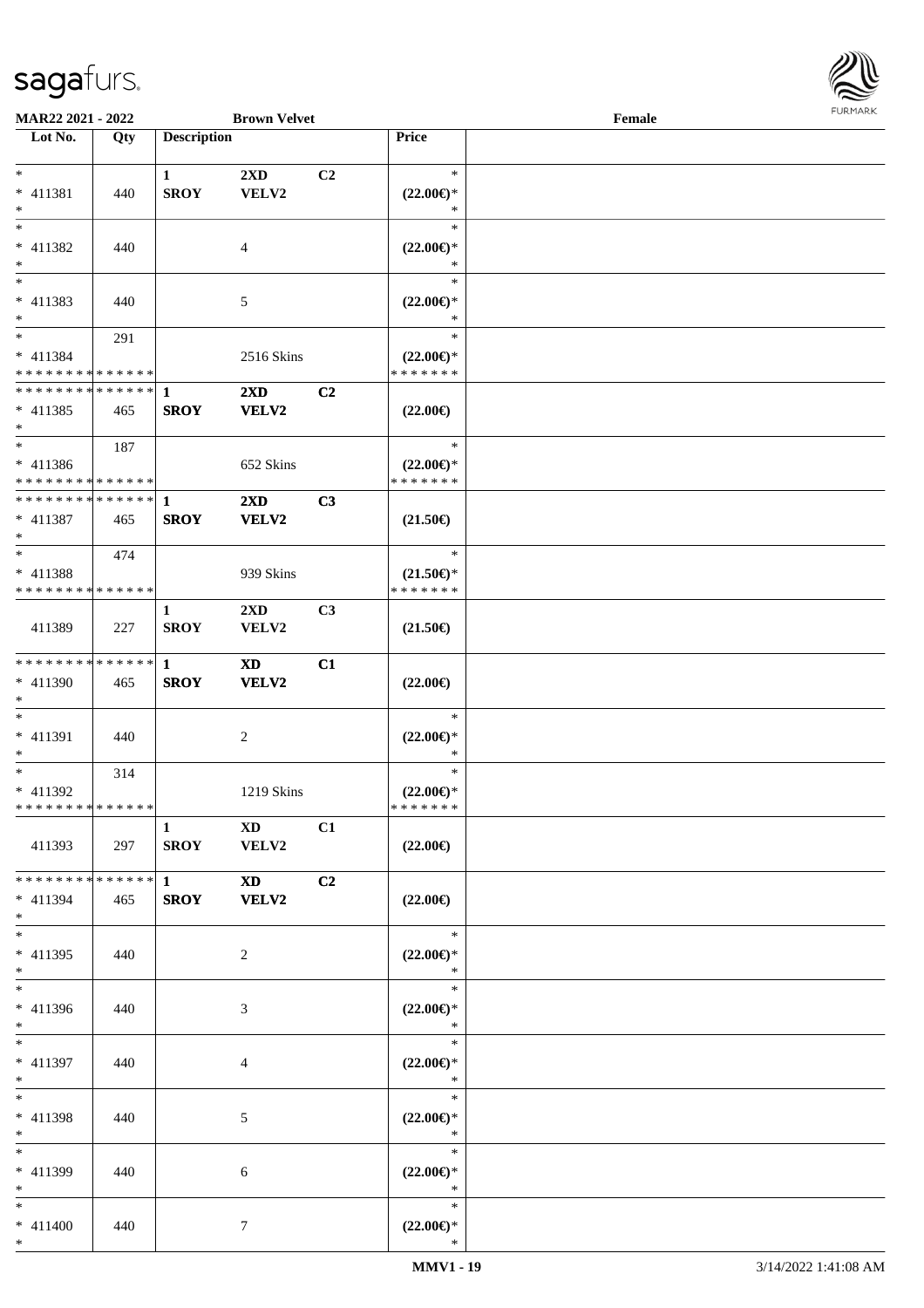

| <b>MAR22 2021 - 2022</b>      |     |                        | <b>Brown Velvet</b> |                |                     | Female |  |
|-------------------------------|-----|------------------------|---------------------|----------------|---------------------|--------|--|
| Lot No.                       | Qty | <b>Description</b>     |                     |                | Price               |        |  |
|                               |     |                        |                     |                |                     |        |  |
| $*$                           | 450 | $\mathbf{1}$           | XD                  | C2             | $\ast$              |        |  |
| * 411401                      |     | <b>SROY</b>            | VELV2               |                | $(22.00\epsilon)$ * |        |  |
| * * * * * * * * * * * * * *   |     |                        |                     |                | * * * * * * *       |        |  |
| * * * * * * * * * * * * * * * |     | 1                      | <b>XD</b>           | C <sub>2</sub> |                     |        |  |
| $* 411402$                    | 465 | <b>SROY</b>            | <b>VELV2</b>        |                | $(22.00\epsilon)$   |        |  |
| $*$                           |     |                        |                     |                |                     |        |  |
| $\overline{\ast}$             | 361 |                        |                     |                | $\ast$              |        |  |
| $* 411403$                    |     |                        | 826 Skins           |                | $(22.00\epsilon)$ * |        |  |
| * * * * * * * * * * * * * *   |     |                        |                     |                | * * * * * * *       |        |  |
| ******** <mark>******</mark>  |     | 1                      | <b>XD</b>           | C3             |                     |        |  |
| $* 411404$                    | 465 | <b>SROY</b>            | <b>VELV2</b>        |                | $(21.50\epsilon)$   |        |  |
| $*$                           |     |                        |                     |                |                     |        |  |
| $*$                           |     |                        |                     |                | $\ast$              |        |  |
| $* 411405$                    | 440 |                        | 2                   |                | $(21.50\epsilon)$ * |        |  |
| $*$                           |     |                        |                     |                | $\ast$              |        |  |
| $*$                           | 427 |                        |                     |                | $\ast$              |        |  |
| $* 411406$                    |     |                        | 1332 Skins          |                | $(21.50\epsilon)$ * |        |  |
| * * * * * * * * * * * * * *   |     |                        |                     |                | * * * * * * *       |        |  |
|                               |     | 1                      | XD                  | C3             |                     |        |  |
| 411407                        | 301 | <b>SROY</b>            | VELV2               |                | $(21.50\epsilon)$   |        |  |
|                               |     |                        |                     |                |                     |        |  |
| * * * * * * * * * * * * * * * |     | $\mathbf{1}$           | <b>Dark</b>         | C1             |                     |        |  |
| $* 411408$                    | 465 | <b>SROY</b>            | <b>VELV2</b>        |                | $(22.00\epsilon)$   |        |  |
| $\ast$                        |     |                        |                     |                |                     |        |  |
| $*$                           |     |                        |                     |                | $\ast$              |        |  |
| * 411409                      | 440 |                        | 2                   |                | $(22.00\epsilon)$ * |        |  |
| $*$                           |     |                        |                     |                | $\ast$              |        |  |
| $*$                           |     |                        |                     |                | $\ast$              |        |  |
| $* 411410$                    | 440 |                        | 3                   |                | $(22.00\epsilon)$ * |        |  |
| $*$                           |     |                        |                     |                | $\ast$              |        |  |
| $*$                           |     |                        |                     |                | $\ast$              |        |  |
| $* 411411$                    | 440 |                        | 4                   |                | $(22.00\epsilon)$ * |        |  |
| $*$                           |     |                        |                     |                | $\ast$              |        |  |
| $*$                           |     |                        |                     |                | $\ast$              |        |  |
| $* 411412$                    | 440 |                        | 5                   |                | $(22.00\epsilon)$ * |        |  |
| $*$ $-$                       |     |                        |                     |                | $\ast$              |        |  |
| $*$                           | 266 |                        |                     |                | $\ast$              |        |  |
| $* 411413$                    |     |                        | 2491 Skins          |                | $(22.00\epsilon)$ * |        |  |
| * * * * * * * * * * * * * * * |     |                        |                     |                | * * * * * * *       |        |  |
|                               |     | $\mathbf{1}$           | <b>Dark</b>         | C1             |                     |        |  |
| 411414                        | 459 | <b>SROY</b>            | <b>VELV2</b>        |                | $(22.00\epsilon)$   |        |  |
|                               |     |                        |                     |                |                     |        |  |
| * * * * * * * * * * * * * * * |     | $1 \quad \blacksquare$ | <b>Dark</b>         | C <sub>2</sub> |                     |        |  |
| $* 411415$                    | 465 | <b>SROY</b>            | <b>VELV2</b>        |                | $(22.00\epsilon)$   |        |  |
| $*$                           |     |                        |                     |                |                     |        |  |
| $*$                           |     |                        |                     |                | $\ast$              |        |  |
| $* 411416$                    | 463 |                        | 2                   |                | $(22.00\epsilon)$ * |        |  |
| $*$                           |     |                        |                     |                | $*$                 |        |  |
| $*$ $*$                       |     |                        |                     |                | $\ast$              |        |  |
| $* 411417$                    | 440 |                        | 3                   |                | $(22.00\epsilon)$ * |        |  |
| $*$                           |     |                        |                     |                | $\ast$              |        |  |
| $*$                           |     |                        |                     |                | $\ast$              |        |  |
| $* 411418$                    | 440 |                        | 4                   |                | $(22.00\epsilon)$ * |        |  |
| $*$                           |     |                        |                     |                | $\ast$              |        |  |
| $*$                           |     |                        |                     |                | $\ast$              |        |  |
| * 411419                      | 440 |                        | 5                   |                | $(22.00\epsilon)$ * |        |  |
| $*$                           |     |                        |                     |                | $\ast$              |        |  |
| $*$                           |     |                        |                     |                | $\ast$              |        |  |
| $* 411420$                    | 440 |                        | 6                   |                | $(22.00\epsilon)$ * |        |  |
| $*$                           |     |                        |                     |                | $\ast$              |        |  |
|                               |     |                        |                     |                |                     |        |  |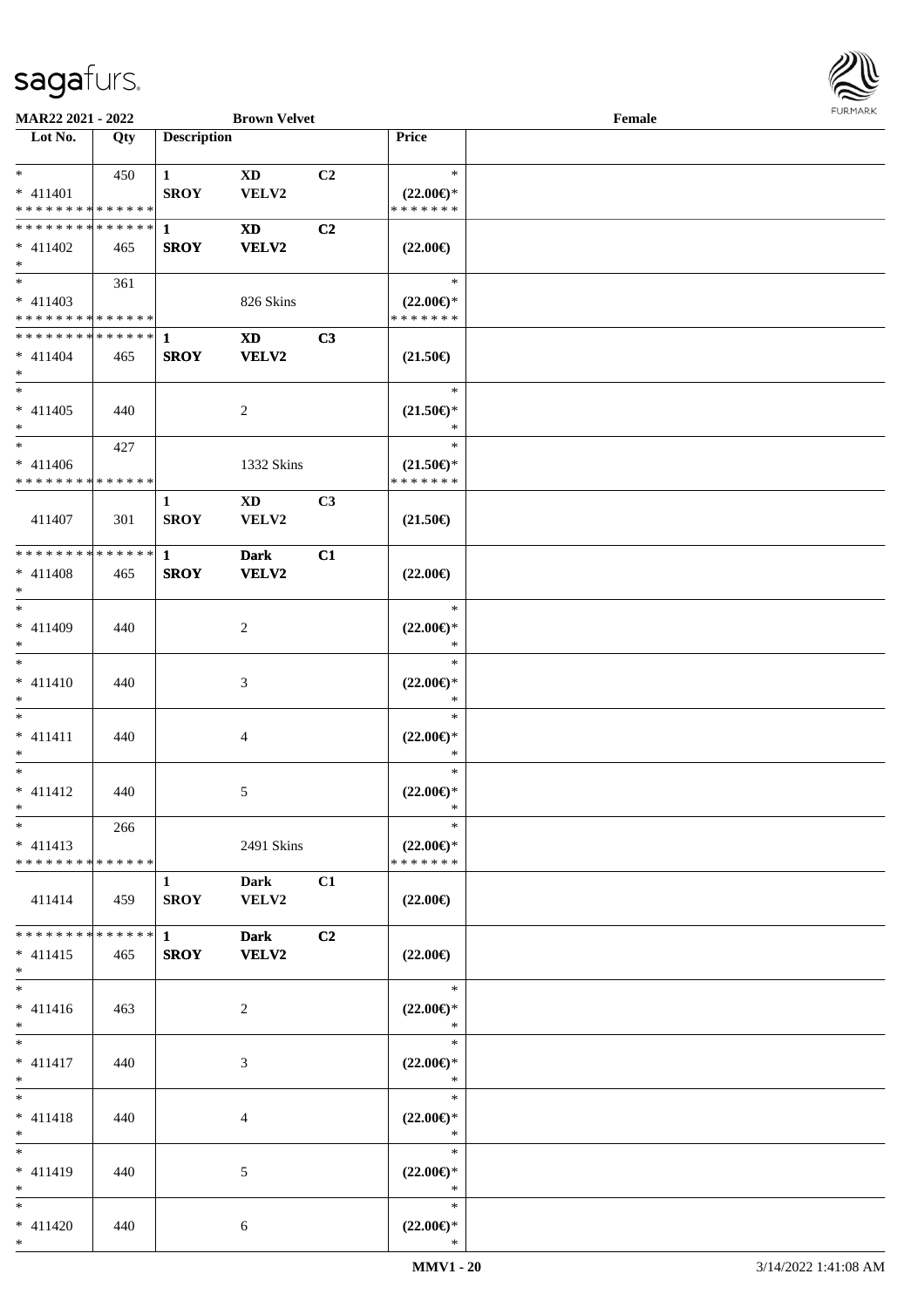

| <b>MAR22 2021 - 2022</b>                   |     |                    | <b>Brown Velvet</b> |                |                     | Female |  |
|--------------------------------------------|-----|--------------------|---------------------|----------------|---------------------|--------|--|
| Lot No.                                    | Qty | <b>Description</b> |                     |                | Price               |        |  |
|                                            |     |                    |                     |                |                     |        |  |
| $*$                                        |     | $\mathbf{1}$       | Dark                | C <sub>2</sub> | $\ast$              |        |  |
| $* 411421$                                 | 440 | <b>SROY</b>        | VELV2               |                | $(22.00\epsilon)$ * |        |  |
| $*$                                        |     |                    |                     |                | $\ast$              |        |  |
| $\overline{\ast}$                          | 440 |                    |                     |                | $\ast$              |        |  |
| * 411422                                   |     |                    | 3568 Skins          |                | $(22.00\epsilon)$ * |        |  |
| * * * * * * * * * * * * * *                |     |                    |                     |                | * * * * * * *       |        |  |
| * * * * * * * * * * * * * * <mark>*</mark> |     | 1                  | <b>Dark</b>         | C <sub>2</sub> |                     |        |  |
| $* 411423$                                 | 465 | <b>SROY</b>        | VELV2               |                | $(22.00\epsilon)$   |        |  |
| $*$                                        |     |                    |                     |                |                     |        |  |
| $*$                                        |     |                    |                     |                | $\ast$              |        |  |
| $* 411424$                                 | 440 |                    | 2                   |                | $(22.00\epsilon)$ * |        |  |
| $*$                                        |     |                    |                     |                | $\ast$              |        |  |
|                                            |     |                    |                     |                | $\ast$              |        |  |
| $* 411425$                                 | 440 |                    | 3                   |                | $(22.00\epsilon)$ * |        |  |
| $\ast$                                     |     |                    |                     |                | $\ast$              |        |  |
|                                            | 77  |                    |                     |                | $\ast$              |        |  |
| $* 411426$                                 |     |                    | 1422 Skins          |                | $(22.00\epsilon)$ * |        |  |
| * * * * * * * * * * * * * *                |     |                    |                     |                | * * * * * * *       |        |  |
| * * * * * * * * <mark>* * * * * * *</mark> |     | $\mathbf{1}$       | <b>Dark</b>         | C3             |                     |        |  |
| $* 411427$                                 | 465 | <b>SROY</b>        | VELV2               |                | $(21.50\epsilon)$   |        |  |
| $*$                                        |     |                    |                     |                |                     |        |  |
| $*$                                        |     |                    |                     |                | $\ast$              |        |  |
| $* 411428$                                 | 440 |                    | 2                   |                | $(21.50\epsilon)$ * |        |  |
| $*$                                        |     |                    |                     |                | ∗                   |        |  |
| $*$                                        |     |                    |                     |                | $\ast$              |        |  |
| * 411429                                   | 440 |                    | 3                   |                | $(21.50\epsilon)$ * |        |  |
| $*$                                        |     |                    |                     |                | $\ast$              |        |  |
| $*$                                        |     |                    |                     |                | $\ast$              |        |  |
| $* 411430$                                 | 440 |                    | 4                   |                | $(21.50\epsilon)$ * |        |  |
| $*$                                        |     |                    |                     |                | $\ast$              |        |  |
| $*$                                        |     |                    |                     |                | $\ast$              |        |  |
| $* 411431$                                 | 440 |                    |                     |                | $(21.50\epsilon)$ * |        |  |
| $*$                                        |     |                    | 5                   |                | $\ast$              |        |  |
| $*$                                        | 171 |                    |                     |                | $\ast$              |        |  |
| $* 411432$                                 |     |                    | 2396 Skins          |                | $(21.50\epsilon)$ * |        |  |
| * * * * * * * * * * * * * *                |     |                    |                     |                | *******             |        |  |
|                                            |     | $\mathbf{1}$       | <b>Dark</b>         | C3             |                     |        |  |
|                                            |     |                    | VELV2               |                |                     |        |  |
| 411433                                     | 505 | <b>SROY</b>        |                     |                | $(21.50\epsilon)$   |        |  |
|                                            |     |                    | <b>MED</b>          |                |                     |        |  |
|                                            |     | $\mathbf{1}$       |                     | C1             |                     |        |  |
| 411434                                     | 441 | <b>SROY</b>        | VELV2               |                | $(22.00\epsilon)$   |        |  |
|                                            |     |                    |                     |                |                     |        |  |
| * * * * * * * * <mark>* * * * * *</mark> * |     | $\mathbf{1}$       | <b>MED</b>          | C2             |                     |        |  |
| $* 411435$                                 | 465 | <b>SROY</b>        | VELV2               |                | $(22.00\epsilon)$   |        |  |
| $*$                                        |     |                    |                     |                |                     |        |  |
| $\ast$                                     |     |                    |                     |                | $\ast$              |        |  |
| $* 411436$                                 | 440 |                    | 2                   |                | $(22.00\epsilon)$ * |        |  |
| $*$                                        |     |                    |                     |                | $\ast$              |        |  |
| $*$ $-$                                    | 467 |                    |                     |                | $\ast$              |        |  |
| $* 411437$                                 |     |                    | 1372 Skins          |                | $(22.00\epsilon)$ * |        |  |
| * * * * * * * * * * * * * *                |     |                    |                     |                | * * * * * * *       |        |  |
|                                            |     | $\mathbf{1}$       | <b>MED</b>          | C <sub>3</sub> |                     |        |  |
| 411438                                     | 434 | <b>SROY</b>        | VELV2               |                | $(21.50\epsilon)$   |        |  |
|                                            |     |                    |                     |                |                     |        |  |
|                                            |     | $\mathbf{1}$       | <b>PALE</b>         | C1             |                     |        |  |
| 411439                                     | 350 | <b>SROY</b>        | VELV2               |                | $(22.00\epsilon)$   |        |  |
|                                            |     |                    |                     |                |                     |        |  |
| * * * * * * * * * * * * * * <mark>*</mark> |     | $\mathbf{1}$       | <b>PALE</b>         | C2             |                     |        |  |
| $* 411440$                                 | 465 | <b>SROY</b>        | VELV2               |                | $(22.00\epsilon)$   |        |  |
| $\ast$                                     |     |                    |                     |                |                     |        |  |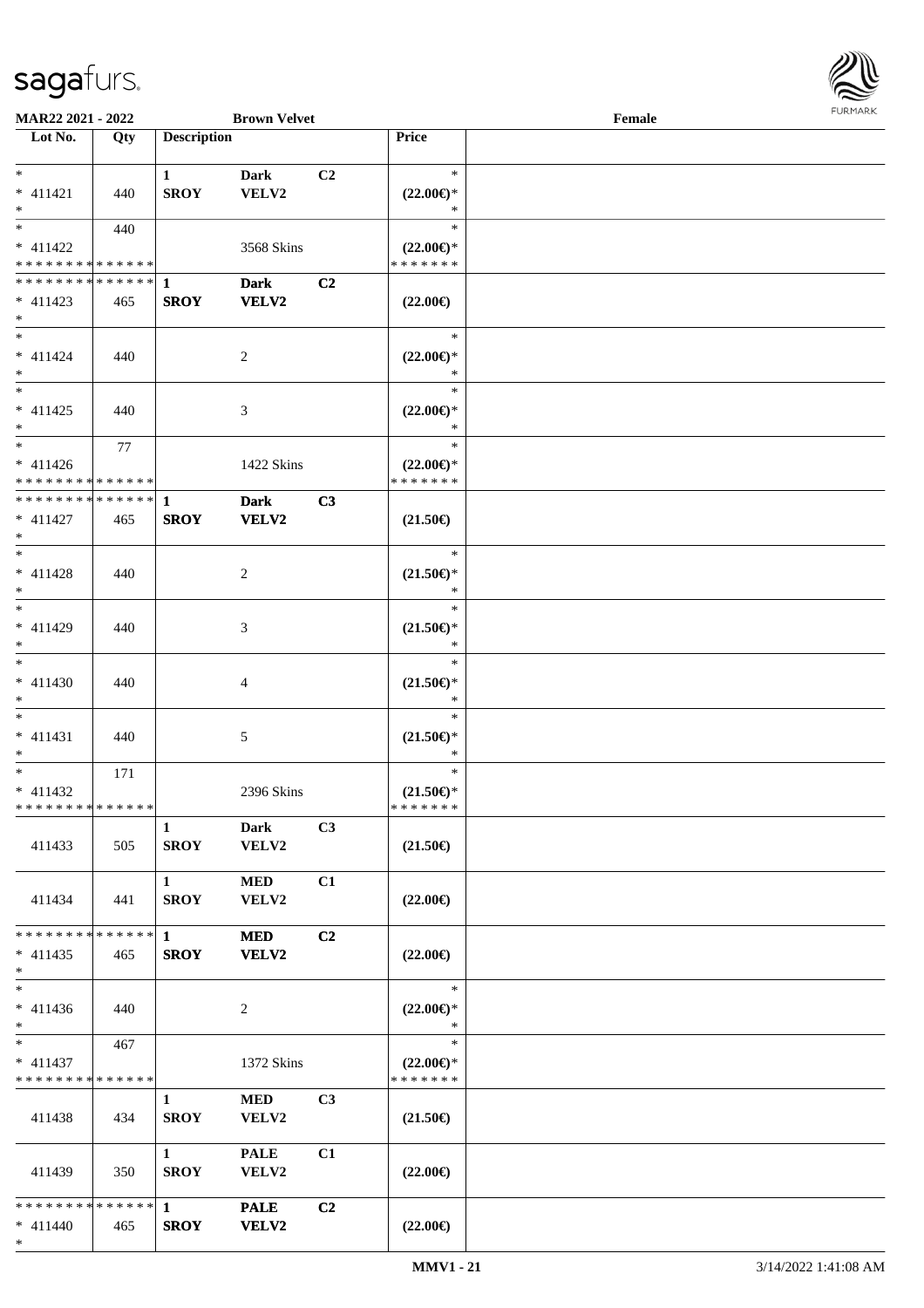

| MAR22 2021 - 2022                                  |     |                    | <b>Brown Velvet</b>         |                  |                                             | Female | <b>FURMARK</b> |
|----------------------------------------------------|-----|--------------------|-----------------------------|------------------|---------------------------------------------|--------|----------------|
| Lot No.                                            | Qty | <b>Description</b> |                             |                  | Price                                       |        |                |
| $*$                                                |     | 1                  | <b>PALE</b>                 | C <sub>2</sub>   | $\ast$                                      |        |                |
| $* 411441$<br>$*$                                  | 440 | <b>SROY</b>        | <b>VELV2</b>                |                  | $(22.00\epsilon)$ *<br>*                    |        |                |
| $*$                                                | 141 |                    |                             |                  | $\ast$                                      |        |                |
| $* 411442$<br>* * * * * * * * * * * * * *          |     |                    | 1046 Skins                  |                  | $(22.00\epsilon)$ *<br>* * * * * * *        |        |                |
| 411443                                             | 329 | 1<br><b>SROY</b>   | <b>PALE</b><br><b>VELV2</b> | C <sub>3</sub>   | $(21.50\epsilon)$                           |        |                |
| $* 411444$<br>$*$                                  | 465 | <b>SROY</b>        | <b>XP</b><br>VELV2          | C1/C2            | $(22.00\epsilon)$                           |        |                |
| $*$<br>$* 411445$<br>* * * * * * * * * * * * * * * | 167 |                    | 632 Skins                   |                  | $*$<br>$(22.00\epsilon)$ *<br>* * * * * * * |        |                |
| 411446                                             | 30  | 1<br><b>LUMI</b>   | Dark<br><b>VELV2</b>        | C1<br><b>TOP</b> | 220.00€                                     |        |                |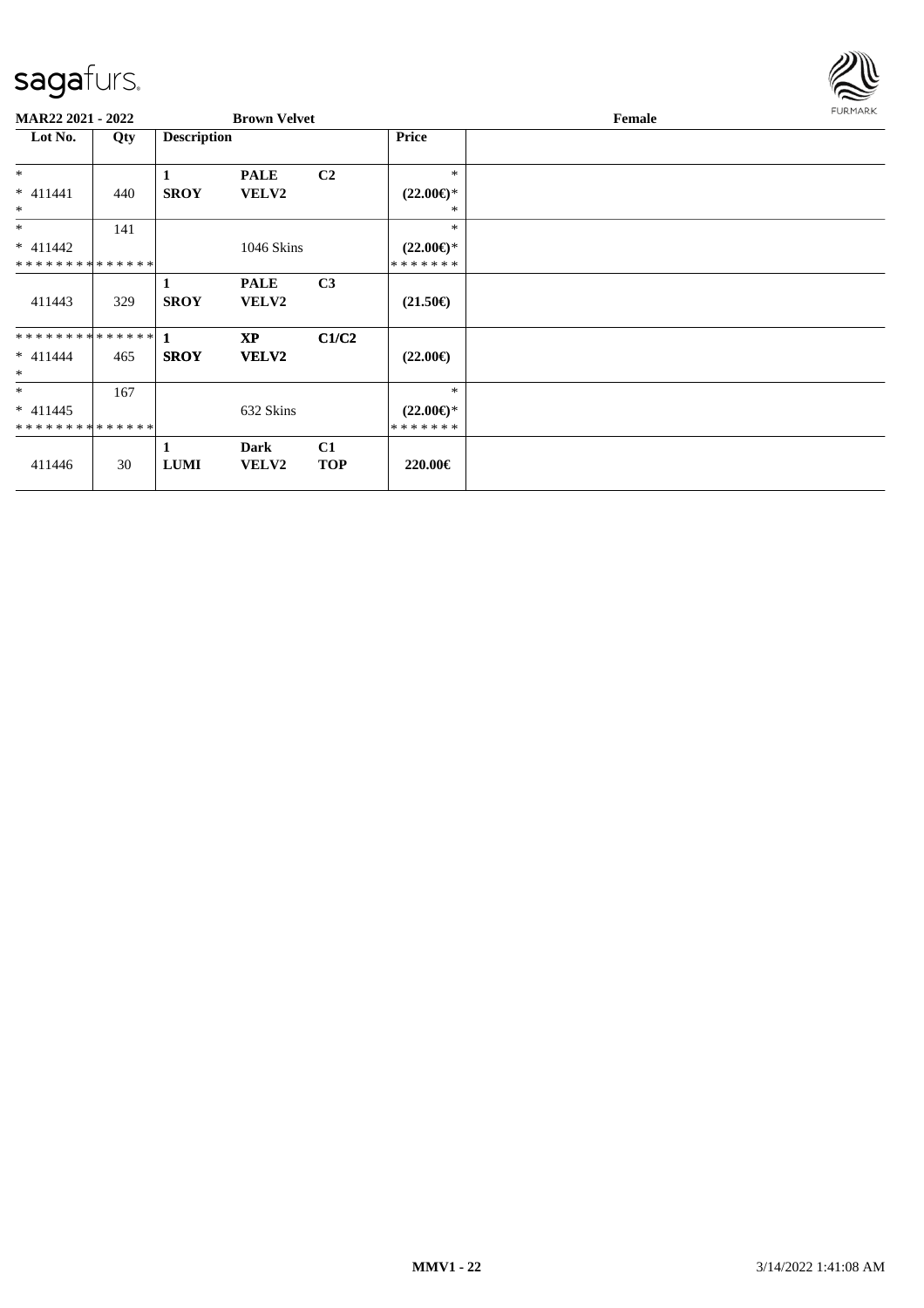**Brown Female Lowgrades** 

| <b>MAR22 2021 - 2022</b>                   |     |                    | Seasonable     |                |                         |  |
|--------------------------------------------|-----|--------------------|----------------|----------------|-------------------------|--|
| Lot $No.$                                  | Qty | <b>Description</b> |                |                | Price                   |  |
|                                            |     |                    |                |                |                         |  |
| ___<br>******** <mark>******</mark>        |     | $\mathbf{0}$       | ALL            | C2             |                         |  |
| $* 411501$                                 | 445 | Ш                  |                |                | $(14.50\epsilon)$       |  |
| $*$                                        |     |                    |                |                |                         |  |
| $*$                                        |     |                    |                |                | $\ast$                  |  |
| $* 411502$                                 | 420 |                    | 2              |                | $(14.50\epsilon)$ *     |  |
| $*$                                        |     |                    |                |                | $\ast$                  |  |
|                                            |     |                    |                |                | $\ast$                  |  |
|                                            |     |                    |                |                |                         |  |
| $* 411503$                                 | 420 |                    | 3              |                | $(14.50\epsilon)$ *     |  |
| $*$<br>$*$                                 |     |                    |                |                | $\ast$                  |  |
|                                            |     |                    |                |                | $\ast$                  |  |
| $* 411504$                                 | 420 |                    | $\overline{4}$ |                | $(14.50\epsilon)$ *     |  |
| $*$                                        |     |                    |                |                | $\ast$                  |  |
| $\overline{\ }$                            |     |                    |                |                | $\ast$                  |  |
| $* 411505$                                 | 420 |                    | 5              |                | $(14.50\epsilon)$ *     |  |
| $*$                                        |     |                    |                |                | $\ast$                  |  |
| $\ast$                                     |     |                    |                |                | $\ast$                  |  |
| $* 411506$                                 | 420 |                    | 6              |                | $(14.50\epsilon)$ *     |  |
| $*$                                        |     |                    |                |                | $\ast$                  |  |
| $*$                                        | 332 |                    |                |                | $\ast$                  |  |
| $* 411507$                                 |     |                    | 2877 Skins     |                | $(14.50\epsilon)$ *     |  |
| * * * * * * * * * * * * * * *              |     |                    |                |                | * * * * * * *           |  |
|                                            |     |                    | <b>ALL</b>     | C <sub>2</sub> |                         |  |
| * 411508                                   | 445 | Ш                  | DAM2           |                | 12.00€                  |  |
| $*$                                        |     |                    |                |                |                         |  |
| $\overline{\phantom{0}}$                   |     |                    |                |                | $\ast$                  |  |
| * 411509                                   | 420 |                    | 2              |                | $12.00 \in$ *           |  |
| $\ast$                                     |     |                    |                |                | $\ast$                  |  |
| $\overline{\ast}$                          |     |                    |                |                | $\ast$                  |  |
| * 411510                                   |     |                    |                |                |                         |  |
| $*$                                        | 420 |                    | 3              |                | $12.00 \in$ *<br>$\ast$ |  |
|                                            |     |                    |                |                | $\ast$                  |  |
| $*$                                        |     |                    |                |                |                         |  |
| $* 411511$                                 | 420 |                    | $\overline{4}$ |                | $12.00 \in$ *           |  |
| $*$                                        |     |                    |                |                | $\ast$                  |  |
| $\ast$                                     |     |                    |                |                | $\ast$                  |  |
| $* 411512$                                 | 420 |                    | 5              |                | $12.00 \in$ *           |  |
| $\ast$                                     |     |                    |                |                | $\ast$                  |  |
| $\ast$                                     |     |                    |                |                | $\ast$                  |  |
| $* 411513$                                 | 420 |                    | 6              |                | $12.00 \in$ *           |  |
| $\ast$                                     |     |                    |                |                | $*$                     |  |
| $*$                                        | 272 |                    |                |                | $\ast$                  |  |
| $* 411514$                                 |     |                    | 2817 Skins     |                | 12.00 $\in$ *           |  |
| * * * * * * * * * * * * * * <mark>*</mark> |     |                    |                |                | * * * * * * *           |  |
|                                            |     |                    | <b>ALL</b>     | C <sub>2</sub> |                         |  |
| $* 411515$                                 | 445 | Ш                  | DAM4           |                | 5.50€                   |  |
| $\ast$                                     |     |                    |                |                |                         |  |
| $\ddot{x}$                                 | 264 |                    |                |                | $\ast$                  |  |
| $* 411516$                                 |     |                    | 709 Skins      |                | $5.50 \in$              |  |
| * * * * * * * * <mark>* * * * * * *</mark> |     |                    |                |                | * * * * * * *           |  |
|                                            |     |                    | <b>ALL</b>     | C <sub>2</sub> |                         |  |
|                                            | 485 | Ш                  |                |                |                         |  |
| $* 411517$<br>$*$ and $*$                  |     |                    |                |                | $(12.00\epsilon)$       |  |
| $*$ $-$                                    |     |                    |                |                | $*$                     |  |
|                                            |     |                    |                |                |                         |  |
| $* 411518$                                 | 460 |                    | 2              |                | $(12.00\epsilon)$ *     |  |
| $\ast$                                     |     |                    |                |                | $\ast$                  |  |
| $*$                                        |     |                    |                |                | $\ast$                  |  |
| * 411519                                   | 460 |                    | 3              |                | $(12.00\epsilon)$ *     |  |
| $*$                                        |     |                    |                |                | $\ast$                  |  |
| $\ast$                                     |     |                    |                |                | $\ast$                  |  |
| $* 411520$                                 | 460 |                    | $\overline{4}$ |                | $(12.00\epsilon)$ *     |  |
| $\ast$                                     |     |                    |                |                | $\ast$                  |  |

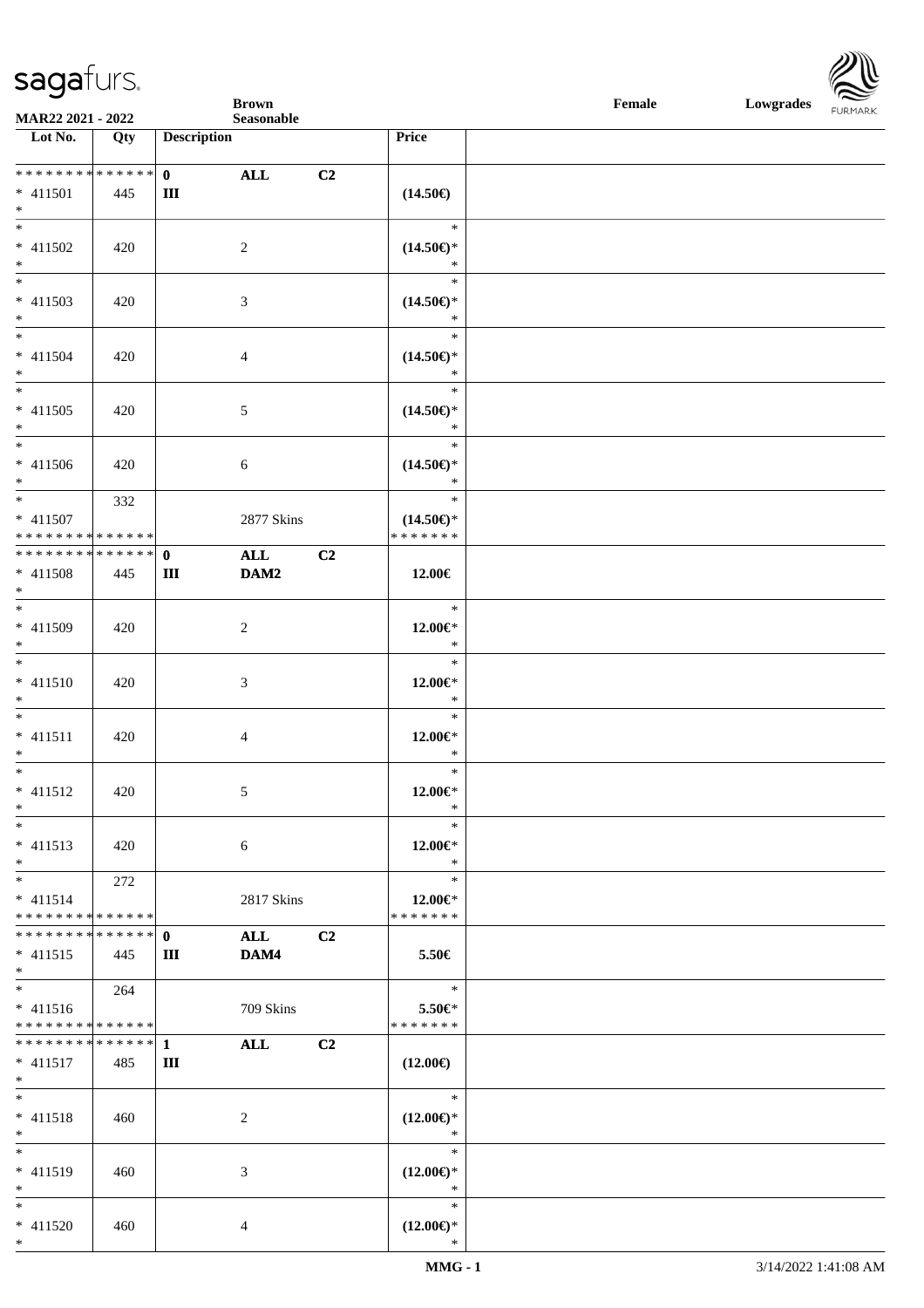**Brown Female Lowgrades** 

| MAR22 2021 - 2022                 |     | Seasonable                                   |                               | FURMARK |
|-----------------------------------|-----|----------------------------------------------|-------------------------------|---------|
| Lot No.                           | Qty | <b>Description</b>                           | Price                         |         |
|                                   |     |                                              |                               |         |
|                                   |     | $1 \qquad \qquad$<br>ALL<br>C2               | $\ast$                        |         |
| $* 411521$                        | 460 | $\rm III$                                    | $(12.00\epsilon)$ *           |         |
| $\ast$                            |     |                                              | $\ast$                        |         |
| $\overline{\phantom{a}^*}$        |     |                                              | $\ast$                        |         |
| $* 411522$                        | 460 | $\sqrt{6}$                                   | $(12.00\epsilon)$ *           |         |
| $*$<br>$\overline{\phantom{a}^*}$ |     |                                              | $\ast$                        |         |
|                                   |     |                                              | $\ast$                        |         |
| $* 411523$                        | 460 | $\tau$                                       | $(12.00\epsilon)$ *           |         |
| $*$<br>$\overline{\ast}$          |     |                                              | $\ast$                        |         |
|                                   |     |                                              | $\ast$                        |         |
| $* 411524$                        | 460 | $8\,$                                        | $(12.00\epsilon)$ *           |         |
| $\ast$<br>$\frac{1}{*}$           |     |                                              | $\ast$<br>$\ast$              |         |
|                                   |     |                                              |                               |         |
| $* 411525$<br>$*$                 | 460 | 9                                            | $(12.00\epsilon)$ *<br>$\ast$ |         |
|                                   |     |                                              | $\ast$                        |         |
| * 411526                          |     |                                              |                               |         |
| $*$                               | 460 | 10                                           | $(12.00\epsilon)$ *<br>$\ast$ |         |
| $\overline{\phantom{a}^*}$        |     |                                              | $\ast$                        |         |
| $* 411527$                        | 460 | $11\,$                                       | $(12.00\epsilon)$ *           |         |
| $\ast$                            |     |                                              | $\ast$                        |         |
| $\overline{\phantom{0}}$          |     |                                              | $\ast$                        |         |
| $* 411528$                        | 460 | 12                                           | $(12.00\epsilon)$ *           |         |
| $*$                               |     |                                              | $\ast$                        |         |
| $\overline{\phantom{1}}$          |     |                                              | $\ast$                        |         |
| $* 411529$                        | 460 | 13                                           | $12.00 \in$ *                 |         |
| $*$                               |     |                                              | $\ast$                        |         |
| $\overline{\ast}$                 |     |                                              | $\ast$                        |         |
| $* 411530$                        | 460 | 14                                           | $12.00 \in$ *                 |         |
| $\ast$                            |     |                                              | $\ast$                        |         |
| $\overline{\phantom{a}^*}$        |     |                                              | $\ast$                        |         |
| $* 411531$                        | 460 | 15                                           | $12.00 \in$ *                 |         |
| $\ast$                            |     |                                              | $\ast$                        |         |
| $\overline{\phantom{a}^*}$        |     |                                              | $\ast$                        |         |
| $* 411532$                        | 460 | 16                                           | $12.00 \in$ *                 |         |
|                                   |     |                                              | and the state of the state    |         |
| $\ast$                            |     |                                              | $\ast$                        |         |
| $* 411533$                        | 460 | 17                                           | $12.00 \in$ *                 |         |
| $\ast$                            |     |                                              | $\ast$                        |         |
| $\ast$                            | 396 |                                              | $\ast$                        |         |
| $* 411534$                        |     | 8241 Skins                                   | 12.00€*                       |         |
| * * * * * * * * * * * * * * *     |     |                                              | * * * * * * *                 |         |
| * * * * * * * * * * * * * * *     |     | $\mathbf{1}$<br><b>ALL</b><br>C <sub>2</sub> |                               |         |
| $*$ 411535                        | 485 | DAM2<br>Ш                                    | $9.00 \in$                    |         |
| $*$                               |     |                                              |                               |         |
| $\ast$                            |     |                                              | $\ast$                        |         |
| $* 411536$                        | 460 | $\overline{2}$                               | $9.00 \in$                    |         |
| $\ast$                            |     |                                              | $\ast$                        |         |
| $\ast$                            |     |                                              | $\ast$                        |         |
| $* 411537$                        | 460 | 3                                            | $9.00 \in$                    |         |
| $\ast$                            |     |                                              | $\ast$                        |         |
| $\ast$                            |     |                                              | $\ast$                        |         |
| * 411538<br>$\ast$                | 460 | $\overline{4}$                               | $9.00 \in$<br>$*$             |         |
| $\ast$                            |     |                                              | $\ast$                        |         |
|                                   |     |                                              |                               |         |
| * 411539<br>$\ast$                | 460 | $\mathfrak{S}$                               | $9.00 \in$<br>$\ast$          |         |
| $\ast$                            |     |                                              | $\ast$                        |         |
| $* 411540$                        | 460 | $\sqrt{6}$                                   | $9.00 \in$                    |         |
| $*$                               |     |                                              | $\ast$                        |         |
|                                   |     |                                              |                               |         |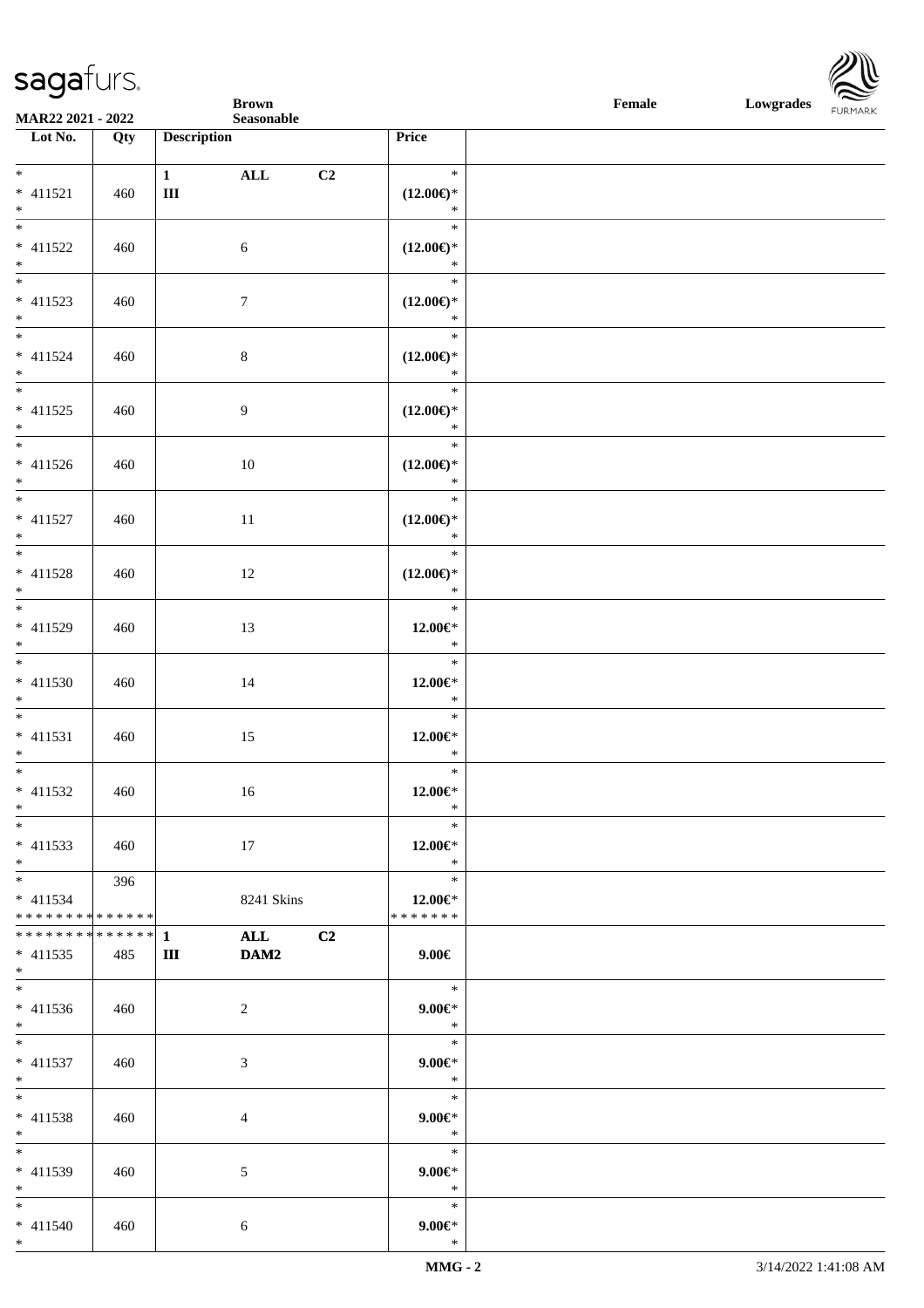

|                                                                                      |     |                     | <b>Brown</b>   |    |                                               | Female | Lowgrades FURMARK |  |
|--------------------------------------------------------------------------------------|-----|---------------------|----------------|----|-----------------------------------------------|--------|-------------------|--|
| MAR22 2021 - 2022<br>Lot No.                                                         |     | <b>Description</b>  | Seasonable     |    | Price                                         |        |                   |  |
|                                                                                      | Qty |                     |                |    |                                               |        |                   |  |
| $*$<br>$* 411541$<br>$*$                                                             | 460 | $\mathbf{1}$<br>III | ALL<br>DAM2    | C2 | $\ast$<br>$9.00 \in$<br>$\ast$                |        |                   |  |
| $\overline{\phantom{a}^*}$<br>$* 411542$<br>$*$                                      | 460 |                     | $8\,$          |    | $\ast$<br>$9.00 \in$<br>$\ast$                |        |                   |  |
| $\overline{\phantom{0}}$<br>$* 411543$<br>$*$                                        | 460 |                     | 9              |    | $\ast$<br>$9.00 \in$<br>$\ast$                |        |                   |  |
| $\overline{\phantom{a}^*}$<br>$* 411544$<br>$*$                                      | 460 |                     | 10             |    | $\ast$<br>$9.00 \in$<br>$\ast$                |        |                   |  |
| $\overline{\phantom{0}}$<br>$* 411545$<br>$*$                                        | 460 |                     | 11             |    | $\ast$<br>$9.00 \in$<br>$\ast$                |        |                   |  |
| $* 411546$<br>$*$                                                                    | 460 |                     | 12             |    | $\ast$<br>$9.00 \in$<br>$\ast$                |        |                   |  |
| $\overline{\phantom{0}}$<br>$* 411547$<br>$*$                                        | 460 |                     | 13             |    | $\ast$<br>$9.00 \in$ *<br>$\ast$              |        |                   |  |
| $\overline{\phantom{0}}$<br>$* 411548$<br>$*$                                        | 460 |                     | 14             |    | $\ast$<br>$9.00 \in$ *<br>$\ast$              |        |                   |  |
| $\begin{array}{c c}\n\ast \\ \ast \\ \end{array}$<br>$* 411549$<br>$*$               | 460 |                     | 15             |    | $\ast$<br>$9.00 \in$<br>$\ast$                |        |                   |  |
| $*$<br>$* 411550$<br>$*$                                                             | 440 |                     | 16             |    | $\ast$<br>$9.00 \in$<br>$\ast$                |        |                   |  |
| $* 411551$<br>******** <mark>******</mark>                                           | 73  |                     | 7438 Skins     |    | $\ast$<br>$(9.00\epsilon)$ *<br>* * * * * * * |        |                   |  |
| ************** 1                                                                     |     |                     | ALL            | C2 |                                               |        |                   |  |
| $*$ 411552<br>$\ast$<br>$\ast$                                                       | 505 | Ш                   | DAM4           |    | $(5.00\epsilon)$<br>$\ast$                    |        |                   |  |
| $* 411553$<br>$\ast$                                                                 | 480 |                     | $\overline{c}$ |    | $(5.00\epsilon)$ *<br>$\ast$                  |        |                   |  |
| $\frac{1}{1}$<br>$* 411554$<br>$*$                                                   | 480 |                     | 3              |    | $\ast$<br>$(5.00\epsilon)$ *<br>$\ast$        |        |                   |  |
| $*$<br>$* 411555$<br>$*$                                                             | 480 |                     | 4              |    | $\ast$<br>$(5.00 \in )^*$<br>$\ast$           |        |                   |  |
| $\ast$<br>* 411556<br>$*$                                                            | 480 |                     | 5              |    | $\ast$<br>$(5.00\epsilon)$ *<br>$\ast$        |        |                   |  |
| $\overline{\phantom{0}}$<br>$* 411557$<br>* * * * * * * * <mark>* * * * * * *</mark> | 269 |                     | 2694 Skins     |    | $\ast$<br>$(5.00\epsilon)$ *<br>* * * * * * * |        |                   |  |
| * * * * * * * * * * * * * * *<br>$* 411558$<br>$\ast$                                | 485 | $\overline{2}$<br>Ш | <b>ALL</b>     | C2 | 8.50€                                         |        |                   |  |
| $\ast$<br>* 411559<br>$\ast$                                                         | 460 |                     | 2              |    | $\ast$<br>$8.50 \in$<br>$\ast$                |        |                   |  |
| $\overline{\phantom{0}}$<br>$* 411560$<br>* * * * * * * * * * * * * *                | 363 |                     | 1308 Skins     |    | $\ast$<br>$8.50 \in$<br>* * * * * * *         |        |                   |  |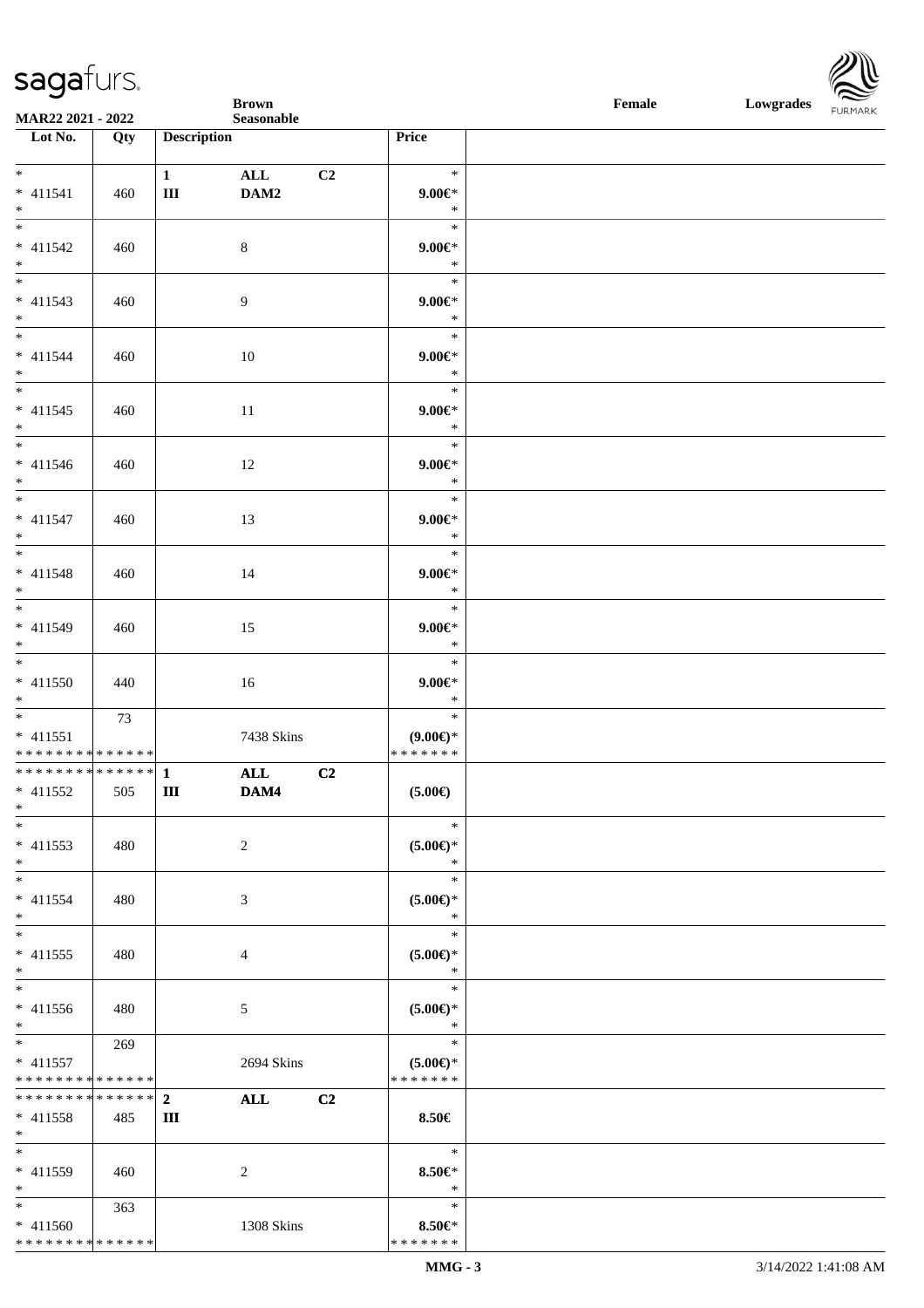|                                           |     |                         | <b>Brown</b>     |                |                             | Female | Lowgrades FURMARK |  |
|-------------------------------------------|-----|-------------------------|------------------|----------------|-----------------------------|--------|-------------------|--|
| MAR22 2021 - 2022<br>Lot No.              | Qty | <b>Description</b>      | Seasonable       | Price          |                             |        |                   |  |
|                                           |     |                         |                  |                |                             |        |                   |  |
| ******** <mark>******</mark>              |     | $\overline{\mathbf{2}}$ | ALL              | C2             |                             |        |                   |  |
| $* 411561$                                | 485 | Ш                       | DAM2             |                | 7.00€                       |        |                   |  |
| $*$<br>$\overline{\phantom{0}}$           |     |                         |                  |                | $\ast$                      |        |                   |  |
| $* 411562$                                | 460 |                         | $\overline{2}$   |                | $7.00 \in$                  |        |                   |  |
| $*$                                       |     |                         |                  |                | $\ast$                      |        |                   |  |
| $\overline{\phantom{0}}$                  |     |                         |                  |                | $\ast$                      |        |                   |  |
| $* 411563$                                | 460 |                         | $\mathfrak{Z}$   |                | $7.00 \in$                  |        |                   |  |
| $*$<br>$\overline{\phantom{0}}$           |     |                         |                  |                | $\ast$<br>$\ast$            |        |                   |  |
| $* 411564$                                | 460 |                         | $\overline{4}$   |                | $7.00 \in$                  |        |                   |  |
| $*$                                       |     |                         |                  |                | $\ast$                      |        |                   |  |
| $\overline{\phantom{1}}$                  |     |                         |                  |                | $\ast$                      |        |                   |  |
| $* 411565$                                | 460 |                         | $\mathfrak{S}$   |                | $7.00 \in$                  |        |                   |  |
| $*$<br>$\overline{\phantom{a}^*}$         |     |                         |                  |                | $\ast$<br>$\ast$            |        |                   |  |
| $* 411566$                                | 460 |                         | $6\phantom{.}6$  |                | $7.00 \in$                  |        |                   |  |
| $\ast$                                    |     |                         |                  |                | $\ast$                      |        |                   |  |
| $\overline{\phantom{0}}$                  |     |                         |                  |                | $\ast$                      |        |                   |  |
| * 411567                                  | 460 |                         | $7\phantom{.0}$  |                | $7.00 \in$                  |        |                   |  |
| $*$<br>$\overline{\phantom{0}}$           |     |                         |                  |                | $\ast$<br>$\ast$            |        |                   |  |
| * 411568                                  | 460 |                         | $8\,$            |                | $7.00 \in$ *                |        |                   |  |
| $*$                                       |     |                         |                  |                | $\ast$                      |        |                   |  |
| $*$                                       |     |                         |                  |                | $\ast$                      |        |                   |  |
| $* 411569$                                | 460 |                         | 9                |                | $7.00 \in$ *                |        |                   |  |
| $*$<br>$*$                                |     |                         |                  |                | $\ast$<br>$\ast$            |        |                   |  |
| $* 411570$                                | 460 |                         | 10               |                | $7.00 \in$                  |        |                   |  |
| $*$                                       |     |                         |                  |                | $\ast$                      |        |                   |  |
| $\overline{\ast}$                         |     |                         |                  |                | $\ast$                      |        |                   |  |
| $* 411571$<br>$*$                         | 460 |                         | $11\,$           |                | $7.00 \in$ *<br>$\ast$      |        |                   |  |
| $*$                                       |     |                         |                  |                | $\ast$                      |        |                   |  |
| $* 411572$                                | 460 |                         | 12               |                | 7.00€*                      |        |                   |  |
| $\ast$                                    |     |                         |                  |                | $\ast$                      |        |                   |  |
| $\ast$                                    | 172 |                         |                  |                | $\ast$                      |        |                   |  |
| $* 411573$<br>* * * * * * * * * * * * * * |     |                         | 5717 Skins       |                | $7.00 \in$<br>* * * * * * * |        |                   |  |
| * * * * * * * * * * * * * * *             |     | $\mathbf{2}$            | <b>ALL</b>       | C <sub>2</sub> |                             |        |                   |  |
| $* 411574$                                | 485 | Ш                       | DAM4             |                | $3.00 \in$                  |        |                   |  |
| $*$                                       |     |                         |                  |                |                             |        |                   |  |
| $*$                                       |     |                         |                  |                | $\ast$                      |        |                   |  |
| $* 411575$<br>$*$                         | 460 |                         | $\boldsymbol{2}$ |                | $3.00 \in$ *<br>$\ast$      |        |                   |  |
| $*$                                       |     |                         |                  |                | $\ast$                      |        |                   |  |
| $* 411576$                                | 460 |                         | 3                |                | $3.00 \in$ *                |        |                   |  |
| $*$                                       |     |                         |                  |                | $\ast$                      |        |                   |  |
| $\overline{\phantom{0}}$                  |     |                         |                  |                | $\ast$                      |        |                   |  |
| * 411577<br>$*$                           | 460 |                         | $\overline{4}$   |                | $3.00 \in$ *<br>$\ast$      |        |                   |  |
| $*$                                       |     |                         |                  |                | $\ast$                      |        |                   |  |
| * 411578                                  | 460 |                         | 5                |                | $3.00 \in$ *                |        |                   |  |
| $*$                                       |     |                         |                  |                | $\ast$                      |        |                   |  |
| $*$                                       |     |                         |                  |                | $\ast$                      |        |                   |  |
| * 411579<br>$\ast$                        | 460 |                         | 6                |                | $3.00 \in$ *<br>$\ast$      |        |                   |  |
| $\overline{\ast}$                         |     |                         |                  |                | $\ast$                      |        |                   |  |
| * 411580                                  | 460 |                         | 7                |                | $3.00 \in$ *                |        |                   |  |
| $*$                                       |     |                         |                  |                | $\ast$                      |        |                   |  |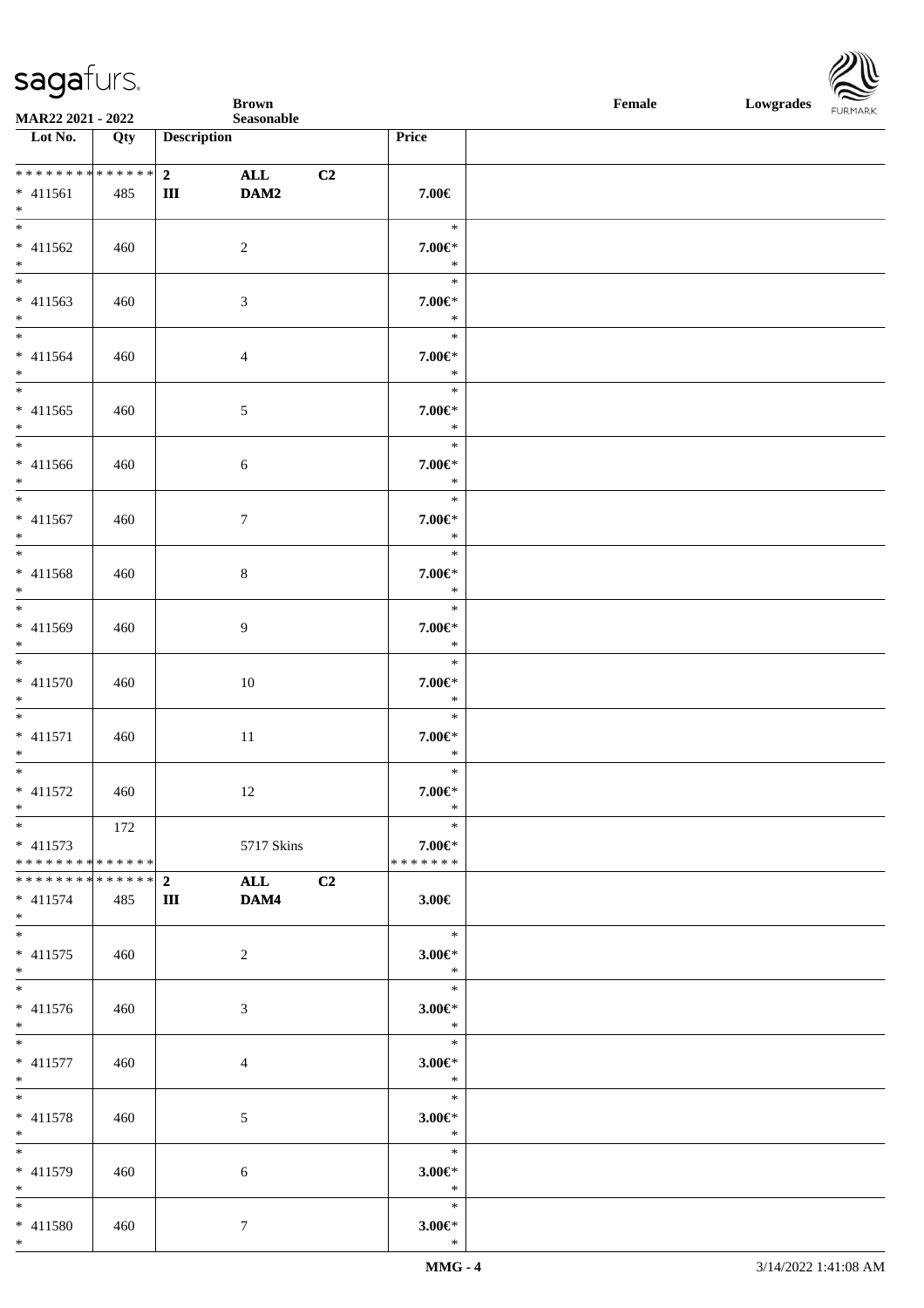

|                                                |                            |                               | <b>Brown</b>   |    |                              | Female | Lowgrades FURMARK |  |
|------------------------------------------------|----------------------------|-------------------------------|----------------|----|------------------------------|--------|-------------------|--|
| MAR22 2021 - 2022<br>Lot No.                   | Qty                        | <b>Description</b>            | Seasonable     |    | Price                        |        |                   |  |
|                                                |                            |                               |                |    |                              |        |                   |  |
| $\frac{1}{*}$                                  | 336                        | $\overline{\mathbf{2}}$       | $\mathbf{ALL}$ | C2 | $\ast$                       |        |                   |  |
| $* 411581$<br>******** <mark>******</mark>     |                            | Ш                             | DAM4           |    | $2.50 \in$<br>* * * * * * *  |        |                   |  |
|                                                |                            | $3^{\circ}$                   | $\mathbf{ALL}$ | C2 |                              |        |                   |  |
| 411582                                         | 299                        | Ш                             |                |    | $6.50 \in$                   |        |                   |  |
| ******** <mark>******</mark>                   |                            |                               |                |    |                              |        |                   |  |
| $* 411583$                                     | 525                        | $3^{\circ}$<br>$\mathbf{III}$ | ALL<br>DAM2    | C2 | 4.50€                        |        |                   |  |
| $\ast$                                         |                            |                               |                |    |                              |        |                   |  |
| $\ast$                                         |                            |                               |                |    | $\ast$                       |        |                   |  |
| $* 411584$<br>$*$                              | 500                        |                               | $\overline{c}$ |    | 4.50€*<br>$\ast$             |        |                   |  |
| $\overline{\phantom{1}}$                       |                            |                               |                |    | $\ast$                       |        |                   |  |
| $* 411585$                                     | 500                        |                               | $\mathfrak{Z}$ |    | 4.50€*                       |        |                   |  |
| $*$<br>$\overline{\phantom{0}}$                |                            |                               |                |    | $\ast$                       |        |                   |  |
| $* 411586$                                     | 500                        |                               | 4              |    | $\ast$<br>4.50€*             |        |                   |  |
| $*$                                            |                            |                               |                |    | $\ast$                       |        |                   |  |
| $\overline{\phantom{a}^*}$                     |                            |                               |                |    | $\ast$                       |        |                   |  |
| $* 411587$<br>$*$                              | 500                        |                               | 5              |    | 4.50€*<br>$\ast$             |        |                   |  |
| $\overline{\phantom{1}}$                       |                            |                               |                |    | $\ast$                       |        |                   |  |
| $* 411588$                                     | 500                        |                               | 6              |    | 4.50€*                       |        |                   |  |
| $*$                                            |                            |                               |                |    | $\ast$                       |        |                   |  |
| * 411589                                       | 500                        |                               | $\tau$         |    | $\ast$<br>4.50€*             |        |                   |  |
| $*$                                            |                            |                               |                |    | $\ast$                       |        |                   |  |
| $\ast$                                         |                            |                               |                |    | $\ast$                       |        |                   |  |
| * 411590                                       | 510                        |                               | 8              |    | 4.50€*<br>$\rightarrow$      |        |                   |  |
| $*$<br>$\overline{\phantom{a}^*}$              |                            |                               |                |    | $\ast$                       |        |                   |  |
| $* 411591$                                     | 510                        |                               | 9              |    | 4.50€*                       |        |                   |  |
| $*$<br>$\begin{array}{c}\n\ast \\ \end{array}$ |                            |                               |                |    | $\ast$                       |        |                   |  |
| * 411592                                       | 514                        |                               | 5059 Skins     |    | $\ast$<br>4.50€*             |        |                   |  |
| * * * * * * * * * * * * * *                    |                            |                               |                |    | * * * * * * *                |        |                   |  |
| * * *<br>* * * *                               | * * * * * * <mark>*</mark> | 3 <sup>1</sup>                | ALL            | C2 |                              |        |                   |  |
| $* 411593$<br>$*$                              | 535                        | $\rm III$                     | DAM4           |    | $(2.00\epsilon)$             |        |                   |  |
| $\frac{1}{1}$                                  |                            |                               |                |    | $\ast$                       |        |                   |  |
| $* 411594$                                     | 510                        |                               | $\overline{c}$ |    | $(2.00\epsilon)$ *           |        |                   |  |
| $*$<br>$\overline{\ast}$                       |                            |                               |                |    | $\ast$                       |        |                   |  |
| $* 411595$                                     | 510                        |                               | 3              |    | $\ast$<br>$(2.00\in)\!\!^*$  |        |                   |  |
| $\ast$                                         |                            |                               |                |    | $\ast$                       |        |                   |  |
| $\ast$                                         |                            |                               |                |    | $\ast$                       |        |                   |  |
| * 411596<br>$*$                                | 510                        |                               | $\overline{4}$ |    | $(2.00\epsilon)$ *<br>$\ast$ |        |                   |  |
| $\overline{\phantom{a}}$                       |                            |                               |                |    | $\ast$                       |        |                   |  |
| $* 411597$                                     | 510                        |                               | 5              |    | $(2.00\epsilon)$ *           |        |                   |  |
| $*$                                            |                            |                               |                |    | $\ast$                       |        |                   |  |
| $\ast$<br>* 411598                             | 510                        |                               | $\sqrt{6}$     |    | $\ast$<br>$(2.00\epsilon)$ * |        |                   |  |
| $*$                                            |                            |                               |                |    | $\ast$                       |        |                   |  |
| $\overline{\phantom{0}}$                       |                            |                               |                |    | $\ast$                       |        |                   |  |
| * 411599<br>$\ast$                             | 510                        |                               | $\tau$         |    | $(2.00\epsilon)$ *<br>$\ast$ |        |                   |  |
| $\overline{\phantom{0}}$                       |                            |                               |                |    | $\ast$                       |        |                   |  |
| $* 411600$                                     | 510                        |                               | $\,8\,$        |    | $(2.00\epsilon)$ *           |        |                   |  |
| $*$                                            |                            |                               |                |    | $\ast$                       |        |                   |  |